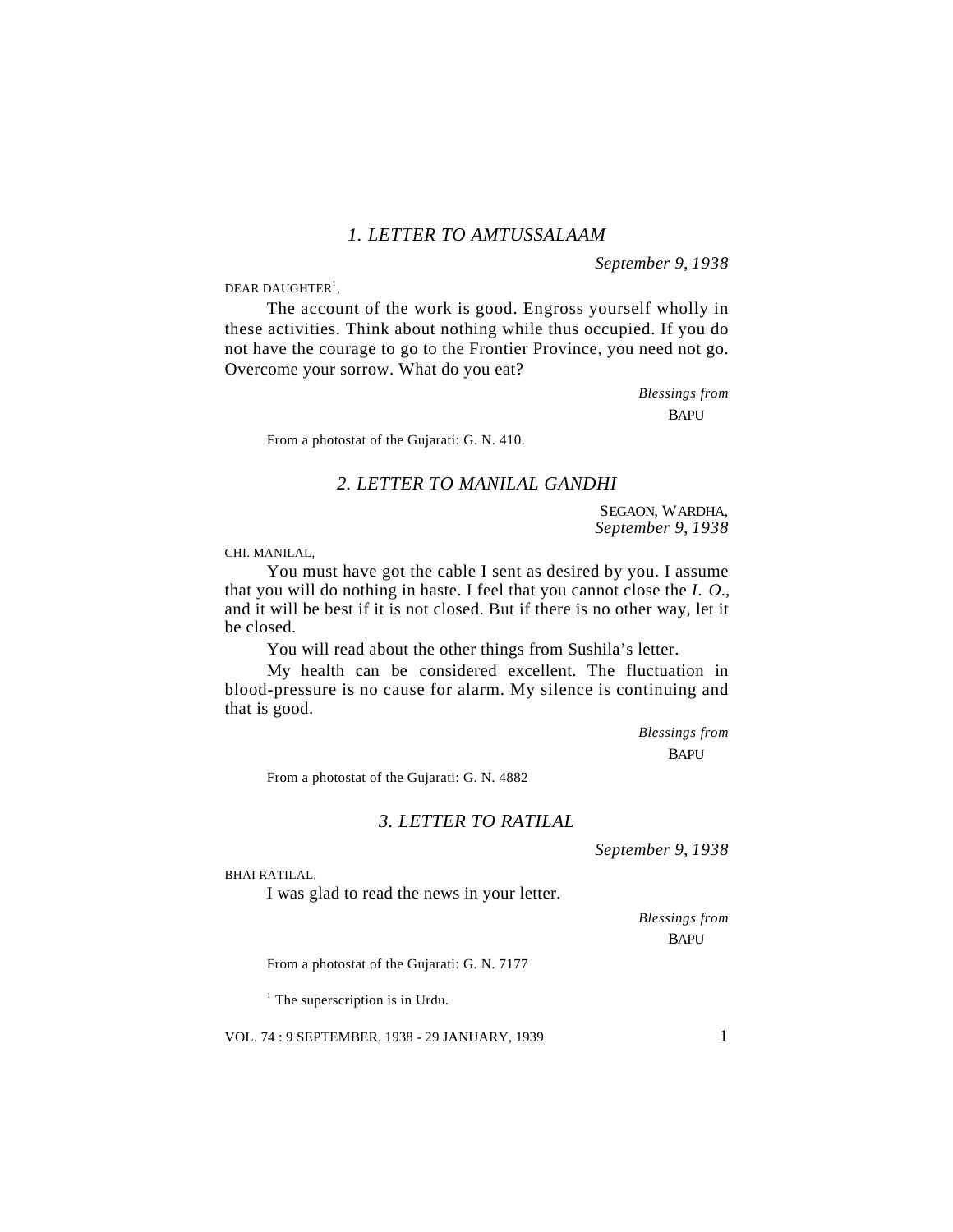*September 9*, *1938*

CHI. KRISHNACHANDRA,

The tongue does not readily utter '*tu*' 1 addressing the boys and 'tum'<sup>2</sup> addressing the girls. It is something of a family tradition.

Make any change you think necessary in your diet but never for the sake of taste. Instead, enjoy whatever you have to eat.

It would be better not to accept anything even from your uncle. Do not discriminate between big and small books. It would be appropriate to give up collecting even books. Be content with the books available here.

As you are not coming with me you have to draw your contentment from within yourself. Wherever I may be my home is here, is it not? This ought to suffice.

> *Blessings from* BAPU

From a photostat of the Hindi: G.N. 4303; also S.G. 69

# *5. LETTER TO KRISHNACHANDRA*

*September 9*, *1938*

CHI. KRISHNACHANDRA,

Yes, you have to go to Balkoba. You may also do enthusiastically any other work entrusted to you.

The card is enclosed.

**BAPU** 

From a photostat of the Hindi: G.N. 4302

#### *6. CONGRESSMEN BEWARE !*

I have been inundated with letters and wires complaining of what the senders have regarded as the Madras Premier's terrible, misdeeds. I pick out two which have been the subject of adverse comment in many quarters in India. They are his policy about Hindustani and his employment of the Criminal Law Amendment Act for abating the picketing nuisance.

<sup>1</sup> Thou 2 You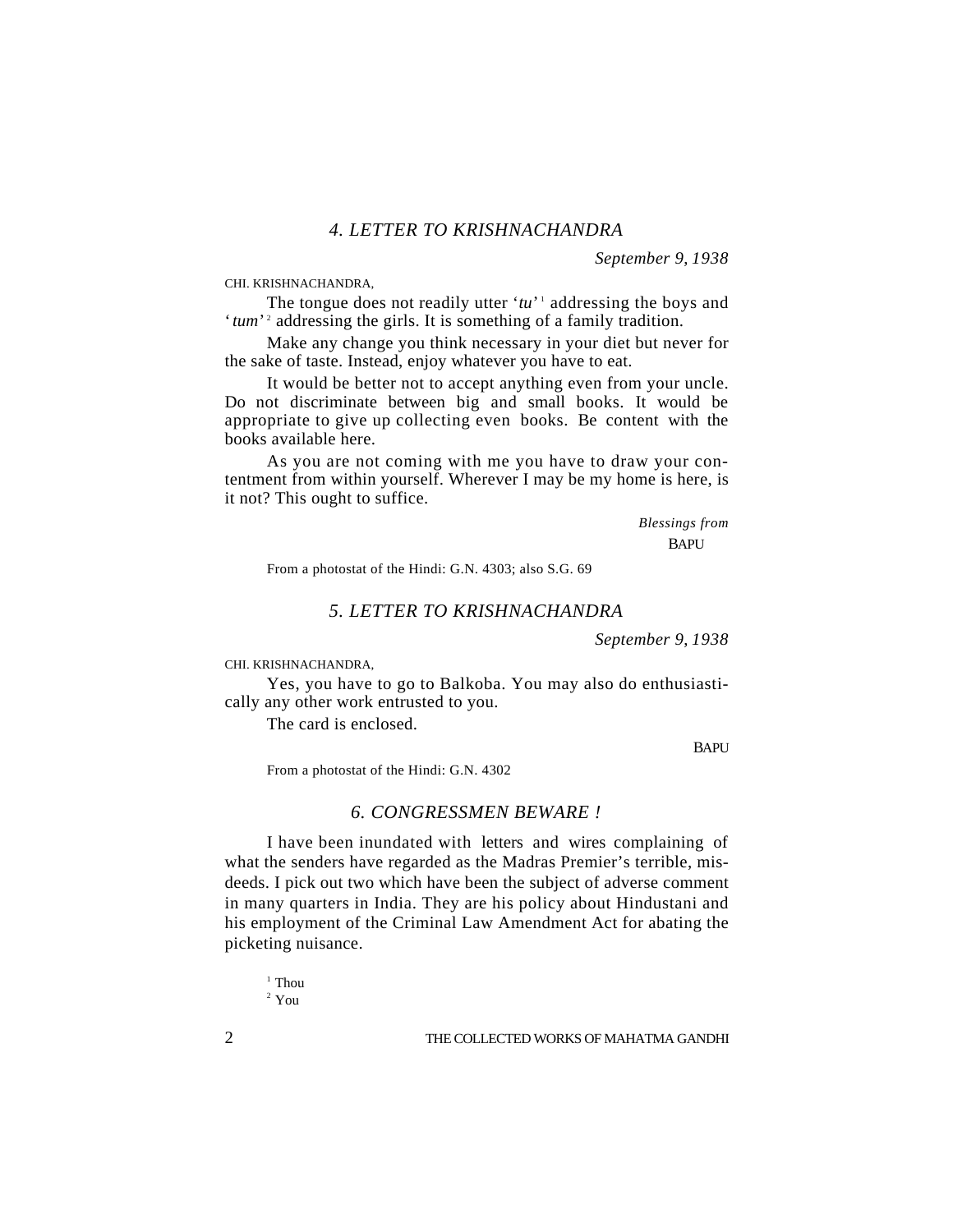My correspondents evidently think that I am the keeper of the Premier's conscience and that I have but to send instructions and they will be obeyed. They know my relations with Rajagopalachari. But I am not the keeper of anybody's conscience, much less of Rajaji's. Let the reader share the secret with me that nobody among those who regard the Congress acceptance of truth and non-violence as the rule of their lives fights me as strenuously as he does. But he has one essential virtue of a soldier. I became my own general of satyagraha and my first recruit in 1906. When I announced my generalship in 1918 in India, Rajaji was among those who enlisted themselves at the very commencement. It was under his roof that the inspiration of the hartal of 6th April came to me. From that day to this his loyalty to his general has been beyond reproach or compare. And if as general I asked him to give up his premiership he would do so without demur. He may not even agree with my judgment. But in battle he knows that a private has no judgement but his general's.

But in spite of the exemplary loyalty that Rajaji gives me in common with many others, I will not issue the instructions my correspondents demand. Let the complainants know that we rarely correspond with each other. I know he has no time and he knows I have equally little for such correspondence. The law of satyagraha forbids such action. If he has to resign, he will do so in the constitutional manner. And there will be no fuss, no complaint. What is more to the point, I have boundless faith in his wisdom, his uprightness, and his unsurpassed ability as a parliamentarian among Congressmen at least. He has to his credit no mean achievements. And those who think that he is wallowing in the constitution gutter are vastly mistaken. We have in our ranks no abler fighter in satyagraha. I see nothing wrong in a satyagrahi winning victories without bluster, without wrangling but by conversion, by carrying conviction. The world will perhaps never know what Congress Premiers have been doing by forcing conviction upon Governors. Rajaji has been in the forefront among these. The greater the peaceful penetration, the greater the virtue of satyagraha. There is little room for tamasha in a fight for truth with truth and nothing but truth.

It hurts me, therefore, when Congressmen decry him and think that he is so enamoured of office that he is afraid to do the right thing. All Congress Ministers naturally come in for trenchant criticism from those who dislike Congress politics. Whatever is sound in such criticism must be accepted with gratefulness. There is criticism that springs from party motives. Even that has to be borne. But when Con-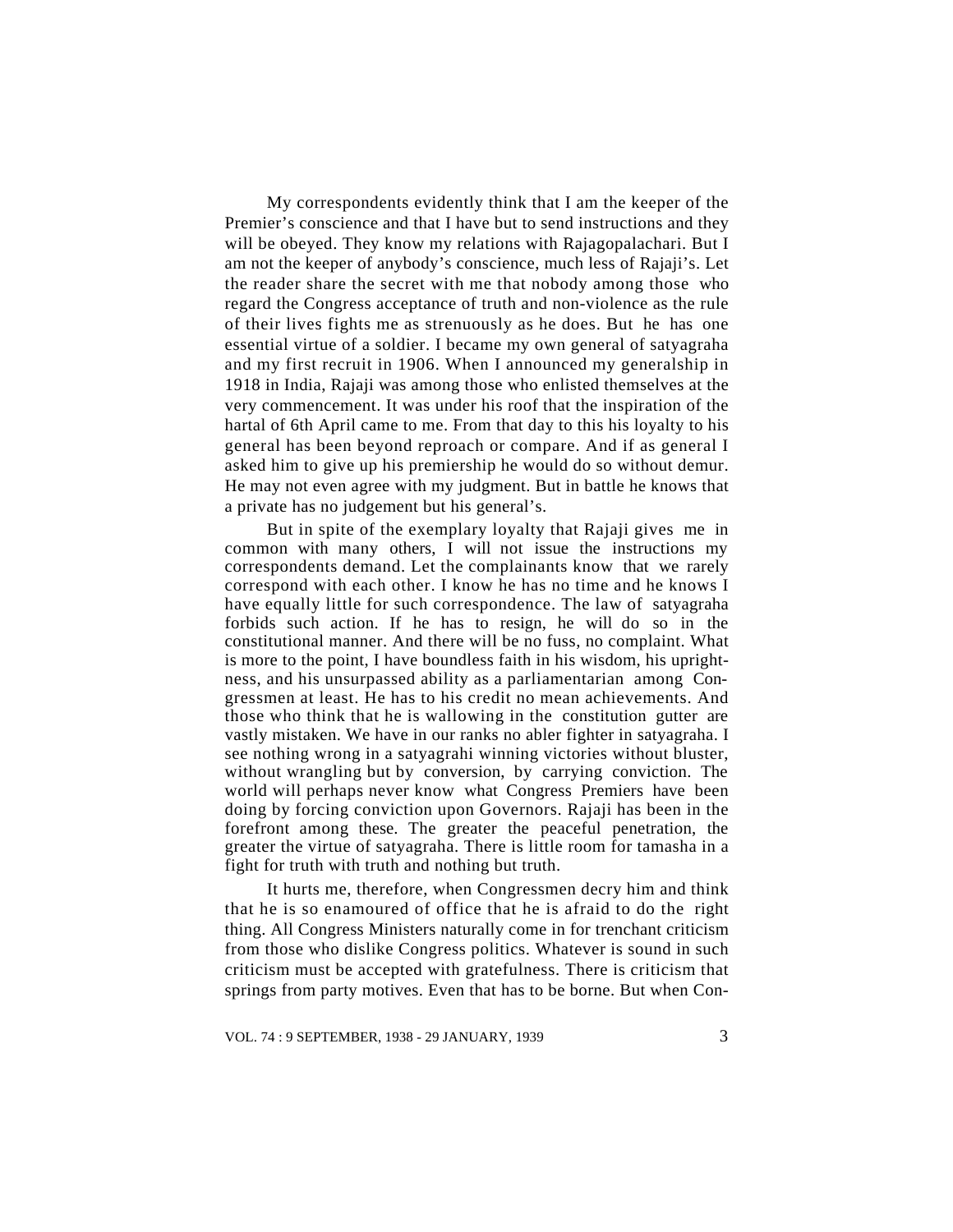gressmen take up the same cry, it becomes embarrassing. They have their remedy. They can complain to their Provincial Committees, and failing redress they can go to the Working Committee and finally to the A.I.C.C. Surely there is no room for criticism if all these remedies fail. But my greatest complaint against these critics is that they are too hasty or too lazy to acquaint themselves with facts. There is no sin greater than ignorance. I see daily verification of this great saying.

My first advice then is that my numerous correspondents and those who think like them should first study facts as Rajaji and his Cabinet see them. If then they are not satisfied, they should move for redress in the manner indicated by me.

I can give no direct help. There are limitations to the use of my influence with Congressmen. My retirement does mean noninterference with individual Congressmen in the discharge of their daily duty and even with the Working Committee except when it seeks my help or advice. Thus when Dr. Khare came to me for guidance, I twice refused, saying that he should approach the Parliamentary Subcommittee. Shri Shukla and Mishra were in urgent need. But to them also I had to say the same thing as I said to Dr. Khare. If I do not observe these broad limitations, my retirement becomes meaningless. Indeed I do not follow the day-to-day doings of Congressmen nowadays, whereas when I was in the Working Committee nothing escaped me and I used to scan everything and give guidance in detail in so far as my health permitted. But now I do not even study all the resolutions of the Working Committee.

Let me now say a word about the two main grievances against Rajaji.

There is nothing wrong in making a knowledge of Hindustani compulsory, if we are sincere in our declarations that Hindustani is or is to be the *Rashtrabhasha* or the common medium of expression. Latin was and probably still is compulsory in English schools. The study did not interfere with the study of English. On the contrary English was enriched by a knowledge of the noble language. The cry of "mother tongue in danger" is either ignorant or hypocritical. And where it is sincere it speaks little for the patriotism of those who will grudge our children an hour per day for Hindustani. We must break through the provincial crust if we are to reach the core of all-India nationalism. Is India one country and one nation or many countries and many nations? Those who believe that it is one country must lend Rajaji their unstinted support. If he has not the people behind him, he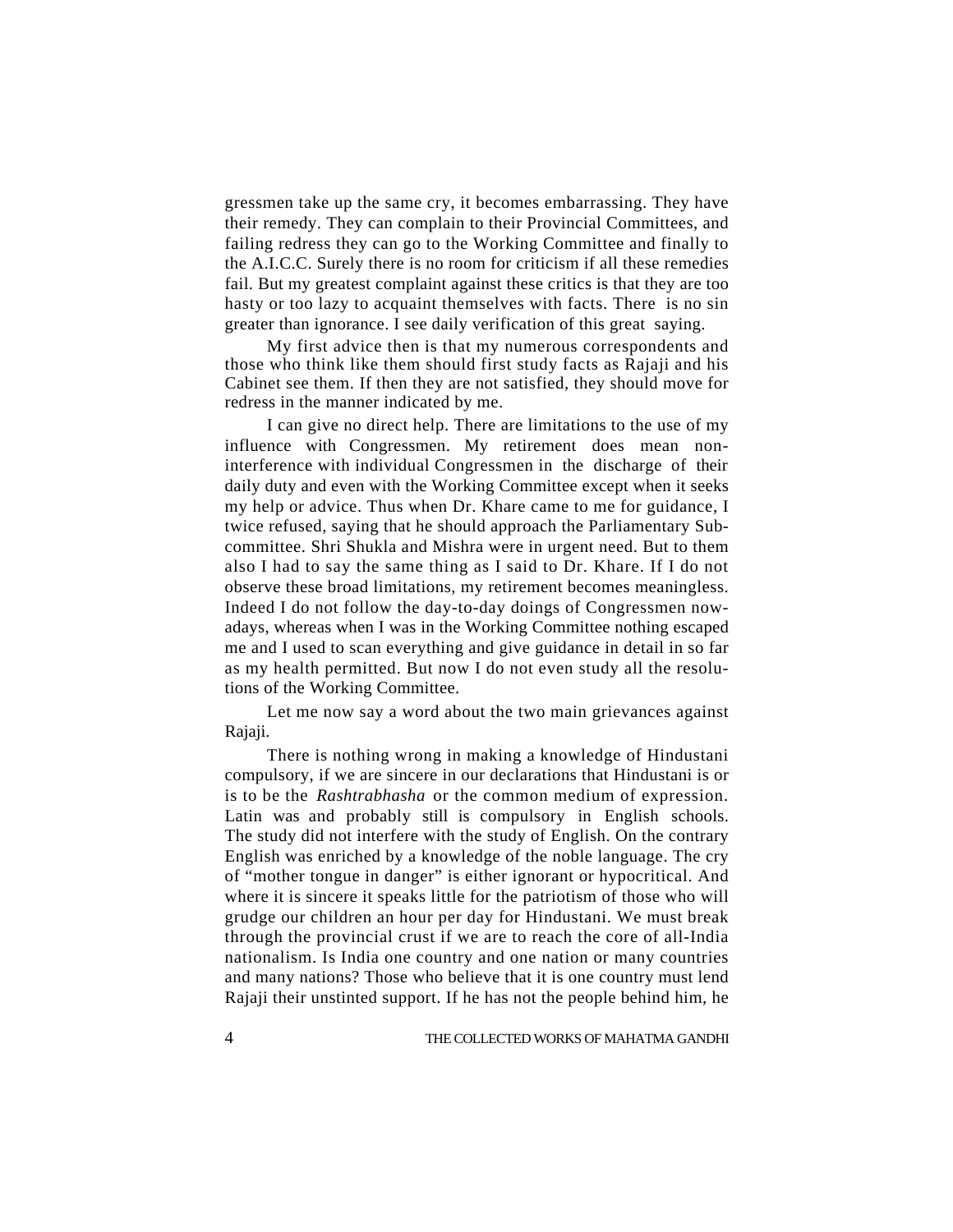will lose his job. But it is strange, if the people are not behind him, that he has his great majority with him. But what if he had not the majority behind him? He must give up office but not his deepest conviction. His majority is worth nothing if it does not represent the Congress will. The Congress is wedded not to a majority; it is wedded to all that which will make this nation great and independent in the least possible time.

And the picketing? It is insufferable that youngsters or even grown-up people should assail homes and offices and howl unmentionable imprecations against those who are shouldering their burden amid the greatest difficulty. Until we have found the correct remedy in terms of satyagraha the Ministers must be permitted to deal with such offences in the manner they consider best. If they are not, the freedom that is possible under Congress Raj will soon dege-nerate into goondaism, pure and undefiled. That is the way not to salvation but it is the easiest road to perdition. And the Minister who is worth his salt will resolutely refuse to be a cause of the country's perdition.

Lastly, the Criminal Law Amendment Act. We may not make a fetish of Congress resolutions. The Congress has objection not to the name but to the contents of an Act going under that name, and then, too, not to every word or section of the Act. I have never studied it but I see from Rajaji's public declarations that it contains a few sections which suit the new situation that the Congress is facing. If such is the case, Rajaji will be foolish if he does not make use of them. But he will be equally foolish, if not something worse, if he does not summarily repeal the obnoxious clauses of the Act without delay. It is a monster created by the fertile brain of the repressor of the country's liberty. It was used as such against satyagrahis. The sooner, therefore, those clauses go the better for Rajaji and the country. But let Congressmen beware of hanging their trusted servants before they are tried and found wanting.

*Harijan*, 10-9-1938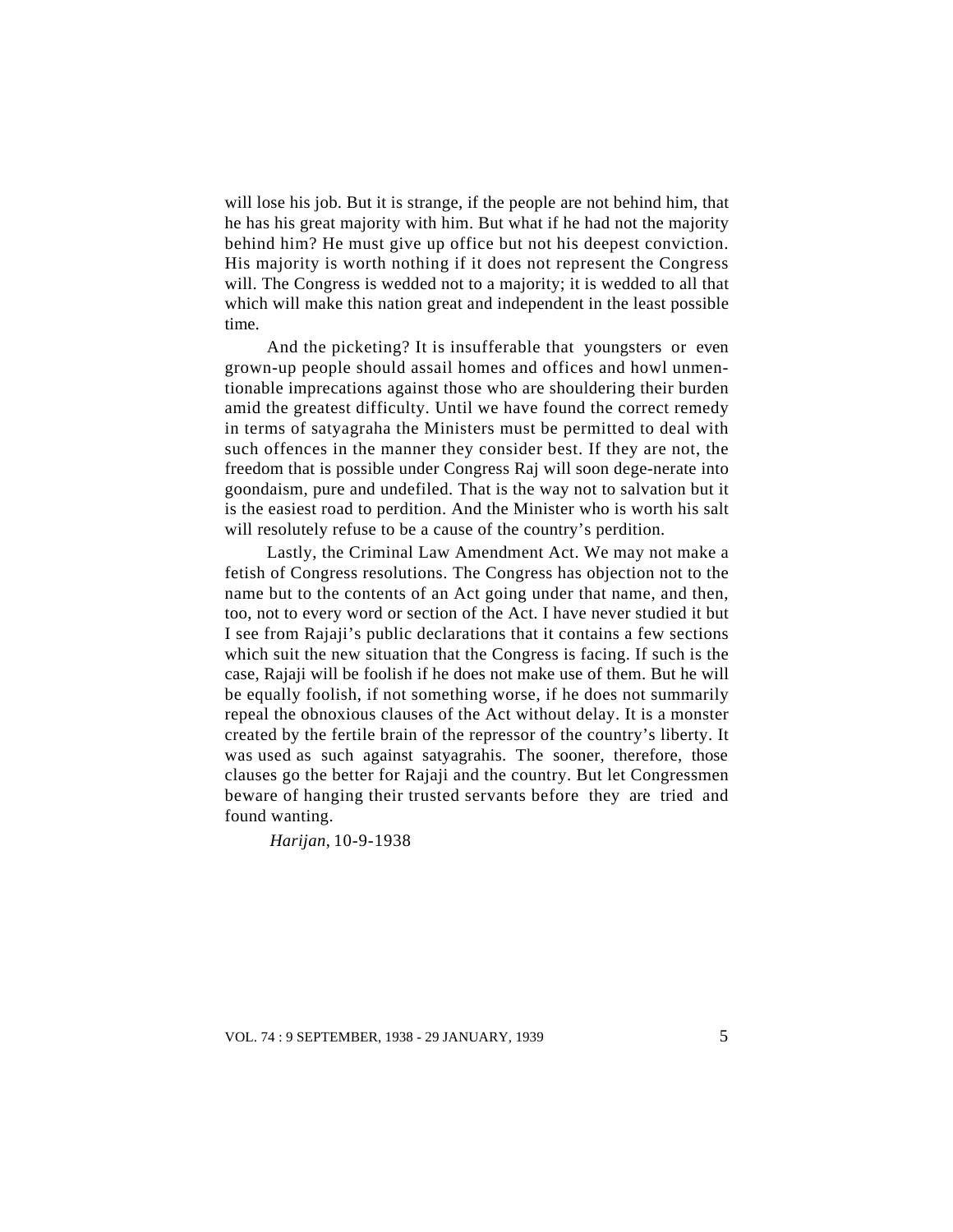*September 10*, *1938*

CHI. MAHADEV,

Poor Sushila was ready at 5 o'clock, but I did not let her go. I am sending her just now. If you are not feeling well, you may detain her. You ought not to have let the thought enter your mind at all that you were down with a serious illness. Now take complete rest. I for one would put you on fruit juice and try water and earth treatment. But Sushila and other doctors know best. I am after all a sinking ship. Who would choose to sail in such a ship?

> *Blessings from* **BAPU**

From a photostat of the Gujarati: S.N. 11644

# *8. LETTER TO BALWANTSINHA*

*September 10*, *1938*

CHI. BALWANTSINHA,

My opinion is clear. If we are unable to maintain cows we must admit defeat and close down the dairy. I kept the cows because of your presence here. Now you and Parnerkar must find a way. We should give up anything that you both do not endorse. We should not have two departments.

Yes, you have also to consider if the calves, etc., can be housed at a different place.

I do not enlarge the establishment. Quite a few are only temporary inhabitants and none of them will stay on after my death. So we need have no worry on that account.

I want a detailed budget of the medicines and other things required. In everything we have to bear in mind that all our activities are conducted with public funds.

> *Blessings from* **BAPU**

From a photostat of the Hindi: G.N. 1909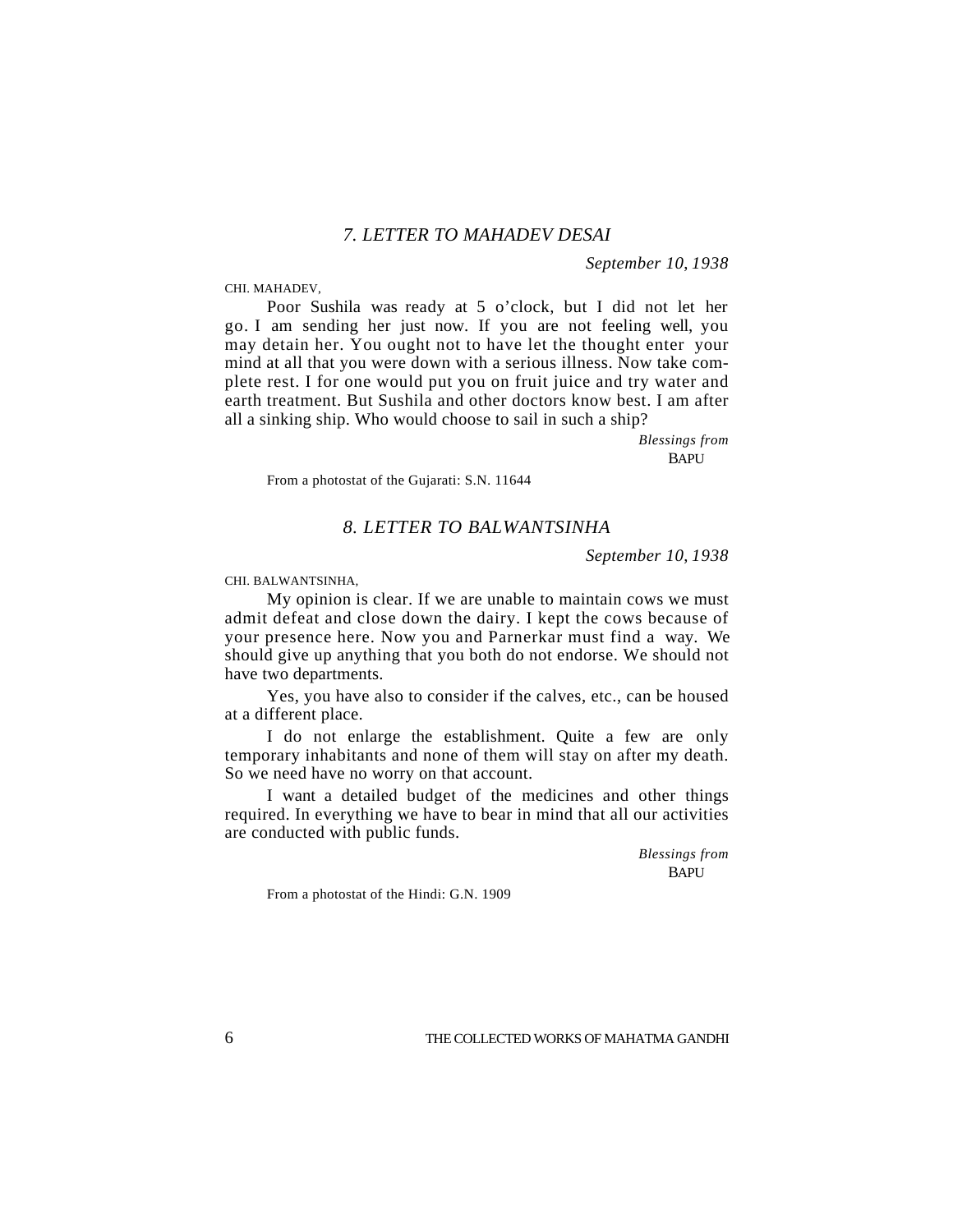# *9. LETTER TO S. AMBUJAMMAL*

**SEGAON** *September 10*, *1938*

CHI. AMBUJAM,

I have been regularly getting the fruit sent by you. I did not write to you because of lack of time. Is Ratna the final examination or will there still be something left?

What happened about the *Ramayana*<sup>1</sup>?

I shall spend the whole of October out of Segaon. Do come and spend a few days with me some time.

Do you receive letters from Kamala?

*Blessings from* **BAPU** 

From the Hindi original: Ambujammal Papers. Courtesy: Nehru Memorial Museum and Library

### *10. LETTER TO SUSHILA NAYYAR*

*September 10, 1938*

CHI. SUSHILA,

What must I do to please you? I gave you the cutting to make you laugh. It only hurt you. I showed you Mahadev's letter to make you see what I feel. Even that hurt you.

Why are you so sensitive? If Mother does not see your good the way I see it, how can I keep you? Even you agree that Mother should be kept happy.

Now be calm. Whatever has to happen will happen. If you cannot have peace by staying with me, then leave me. If you think it is in your interest to stay with me, what does it matter to you...<sup>2</sup>

> *Blessings from* **BAPU**

From the Hindi original: Pyarelal Papers. Nehru Memorial Museum and Library. Courtesy: Dr. Sushila Nayyar

<sup>1</sup> She had been working on a Tamil version of Tulsidas's Ramayana.

<sup>2</sup> Illegible in the source

VOL. 74 : 9 SEPTEMBER, 1938 - 29 JANUARY, 1939 7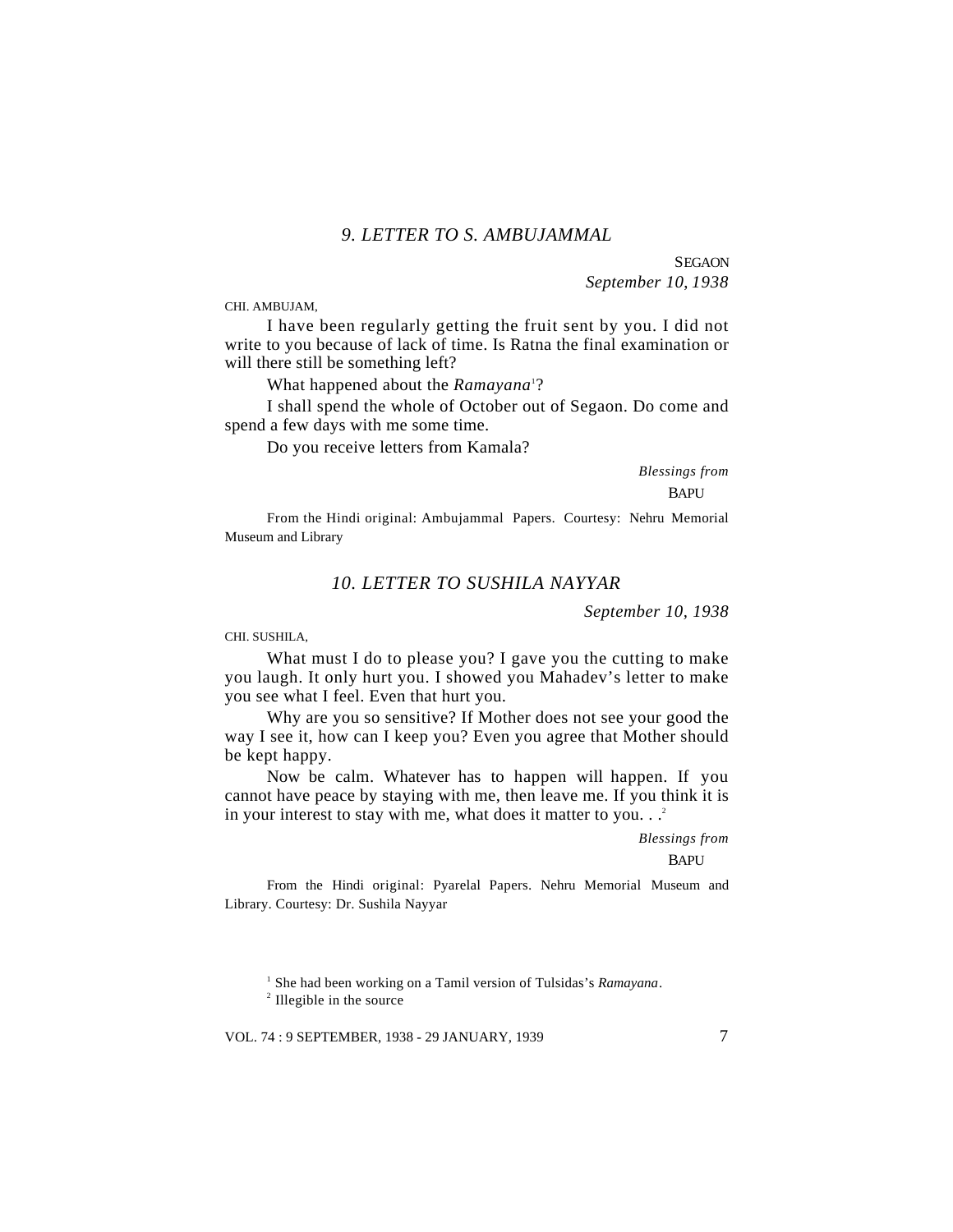### *11. LETTER TO MAHADEV DESAI*

*September 11*, *1938*

CHI. MAHADEV,

It is just now striking 9. Sushila has not returned and so I feel a little worried about your health. For the present let the post come unopened. You need not carry any load. I am thinking about future arrangements for *Harijan*. I am not at all worried. The Great Editor<sup>1</sup> will do whatever is necessary.

I am having hearty talks with Mother. She is a flawless jewel.

*Blessings from* **BAPU** 

From a photostat of the Gujarati: S.N. 11645

# *12. LETTER TO PYARELAL*

*Unrevised September 11, 1938*

CHI. PYARELAL,

Yesterday I had a long talk with Mother. As I see it she will not be at peace till Sushila goes to Delhi. It also seems to me that although Sushila's heart is here, she cannot stay here in peace so long as Mother is not at ease. And that is how it should be. Children can hardly find peace by making the parents miserable. That would require a special reason involving a religious principle as it was in the case of Prahlad. Sushila does not have such a reason. My idea of Sushila's good is irrelevant here. Hence I feel that Sushila must decide in favour of Delhi. Mother insists that I should send a letter to Sushila. So if you brother and sister agree with my view I shall send the letter.

There is no cause for worry about my health. I shall take care of it. I certainly do not desire to end my life.

Mahadev being an invalid I certainly wish to take work from you. But can you work like him in your present state of mind? I do not wish to burden you. At the same time, we have to decide what you should do when Mahadev recovers. If it is necessary for you to be in Delhi for the sake of the peace of mind of Sushila and Mother, you

1 God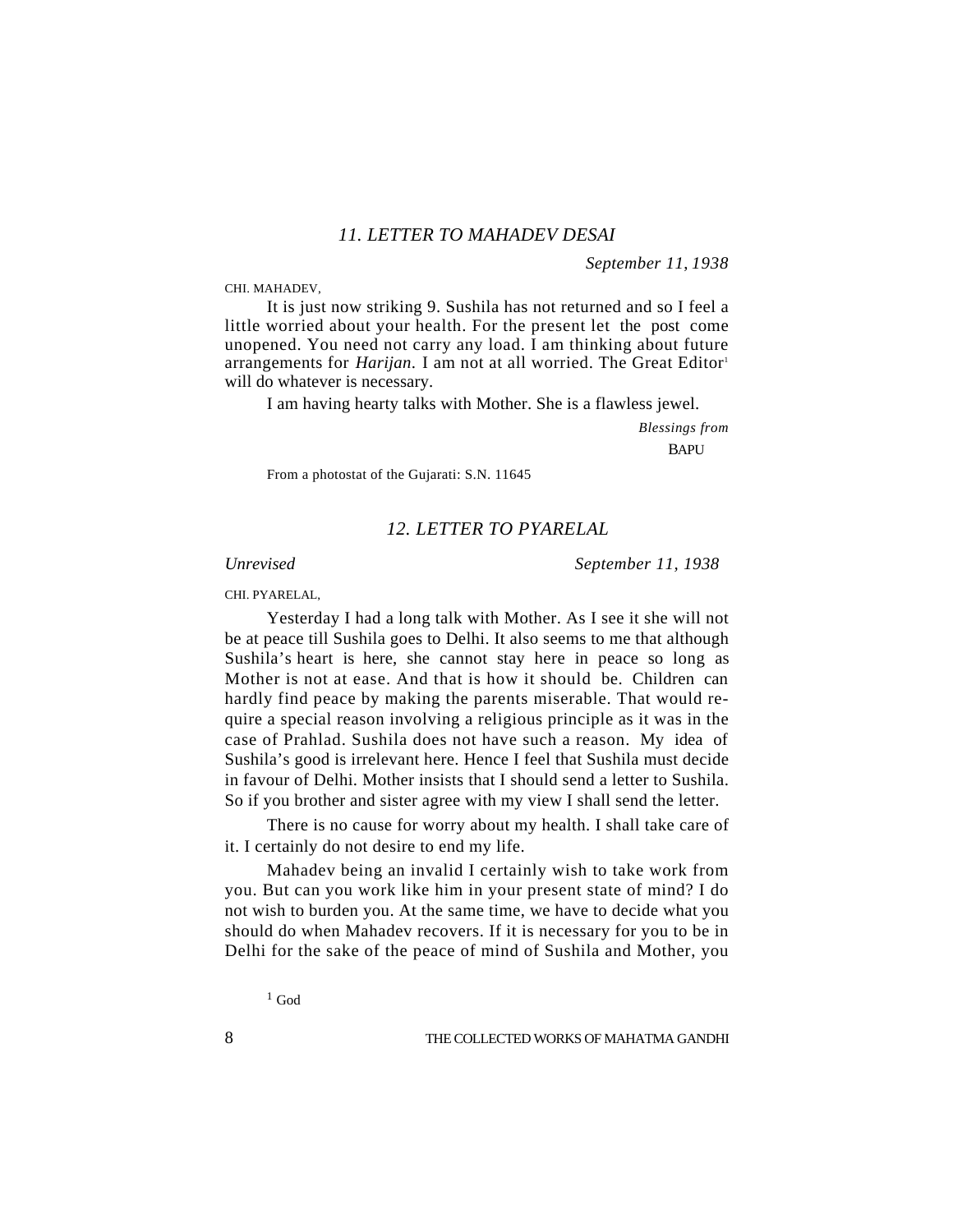must be there. It seems to me that none of us, especially I, have given any thought to Mother. Only this time I have been able somewhat to understand her. I can understand every feeling of hers and I appreciate it. Hence, from now on, in whatever I think about the two of you, I shall always keep in mind Mother's feelings.

Do not hurt her feelings. Talk to her patiently and cheer her up.

*Blessings from* **BAPU** 

From the Gujarati original: Pyarelal Papers. Nehru Memorial Museum and Library. Courtesy: Beladevi Nayyar and Dr. Sushila Nayyar

# *13. NOTE TO SUSHILA NAYYAR*

#### [After *September 11, 1938*] 1

This letter is also a madness. Living with me, you shall not continue to be silly. How can you be affected by whatever other people may say or do? Yes, if Mother's feelings are hurt even slightly, it should be intolerable to both of us. Criticism from others has got to be faced.

From the Hindi original: Pyarelal Papers. Nehru Memorial Museum and Library. Courtesy : Dr. Sushila Nayyar

# *14. LETTER TO MAHADEV DESAI*

*September 12*, *1938*

CHI. MAHADEV,

I have not been able to touch the mail at all today. After it has been passed on to me, is not your responsibility over? I will do what I can and be content. Go through today's articles. I have not revised the one about violence. I have omitted from your Notes the one about the Frontier Province. I will now see your today's editorial. I have already discussed that subject from another point of view. I am attending to the other things also. And the many responsibilities here, too, take a good deal of my time. If you are fully restored it will be great good news indeed for me. In any case you and I have had a warning.

> *Blessings from* **BAPU**

From a photostat of the Gujarati: S.N. 11646

<sup>1</sup> The note is written on the reverse side of a letter from the addressee, dated September 11, 1938.

VOL. 74 : 9 SEPTEMBER, 1938 - 29 JANUARY, 1939 9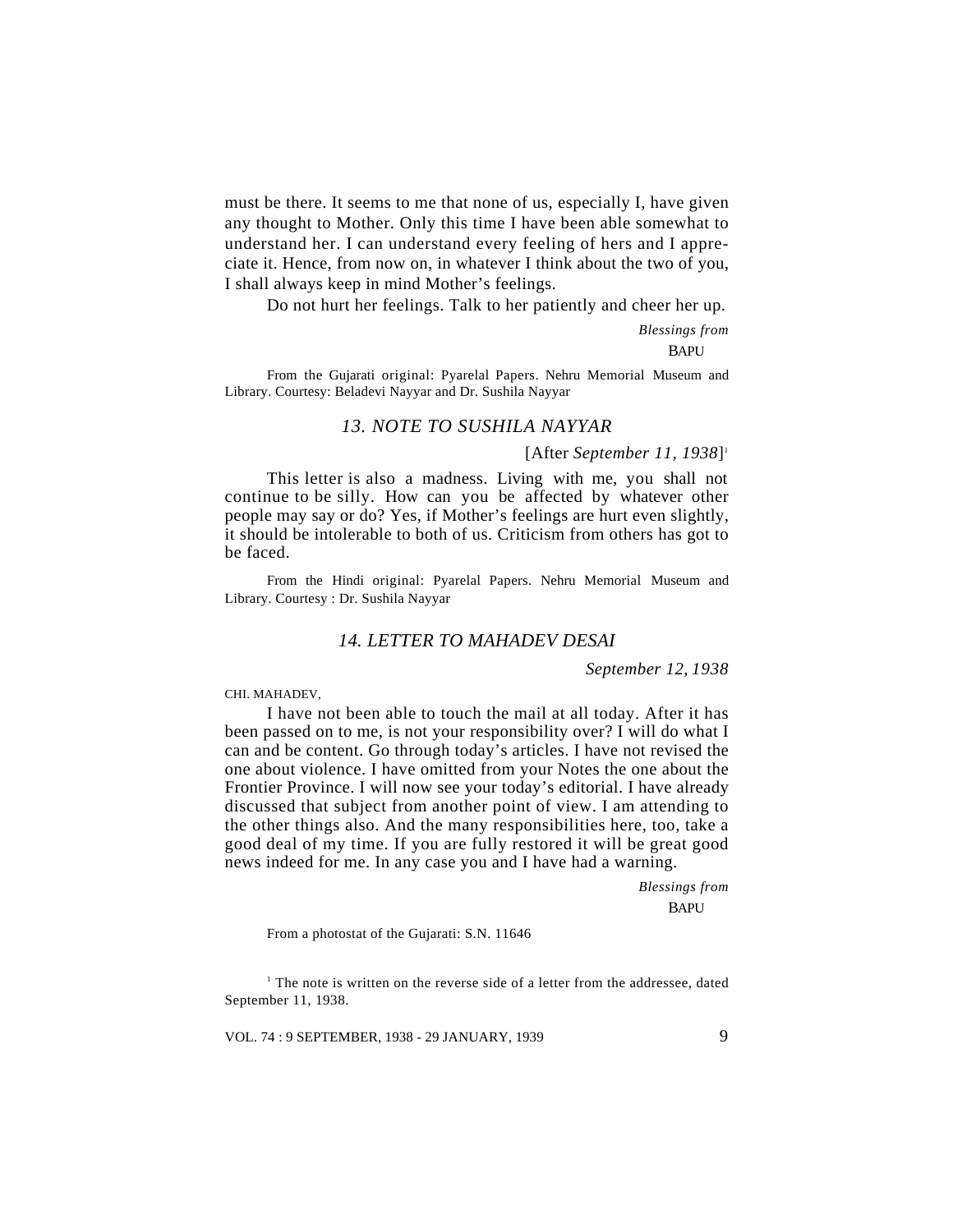# *15. A CIRCULAR LETTER*<sup>1</sup>

#### *September 12, 1938*

I hear that the inmates of the Ashram have been complaining quite a lot about the way Sushilabehn serves me. One complaint is of partiality. The other is that I am crossing my limits. For instance, I lean on her shoulders while walking, which cannot be part of the service. Even when Krishnachandra is present I prefer Sushila's shoulders to lean on. I let Sushila have her bath just when I am myself having my bath. And I cover myself with her *sari* when there is no need for it.

I feel that those who have been talking in this way have betrayed me. It is the clear duty of those who have any grudge in this regard to tell me so at once.

I have never been conscious of any sin in my physical con-tacts with women. That is why when I accepted service from Sushila, I did not want to exclude my leaning on her shoulders. l con-sider service from Sushila necessary for me if it is available. No one should have the slightest suspicion of partiality in this. I have an im-pression that I had made all this clear when I discussed this matter the last time.

There are two new points. Why does Sushila have her bath in the same bathroom when I am lying in the bathtub? The suggestion was mine. I have to be in the bathtub for about 15 minutes. If she can get herself ready by that time, it is convenient to me and she can then have her meal early. The bathing arrangement is this: she bathes in the space behind the bathtub and while she is bathing I keep my eyes-tightly shut. I do not know the manner of her bathing—whether she bathes naked or with her underwear on. I can tell from the sound that she uses soap. I have seen no part of her body which everybody here will not have seen. What can be terrible is that she massages me while I am lying naked. So long as I have not become wholly free from passion I have to be very alert while I bear with that massage. In the hospital, an Englishwoman used to bathe me. She had to clean myprivate parts too. It never embarrassed me. For, I have a somewhat different conception of *brahmacharya*. It is not *brahmacharya* which cannot bear physical contact with women when it is called for. But this is a digression.

<sup>&</sup>lt;sup>1</sup> This was intended for, persons, mentioned at the end, each of whom was required to read it and pass it on to the next person on the list.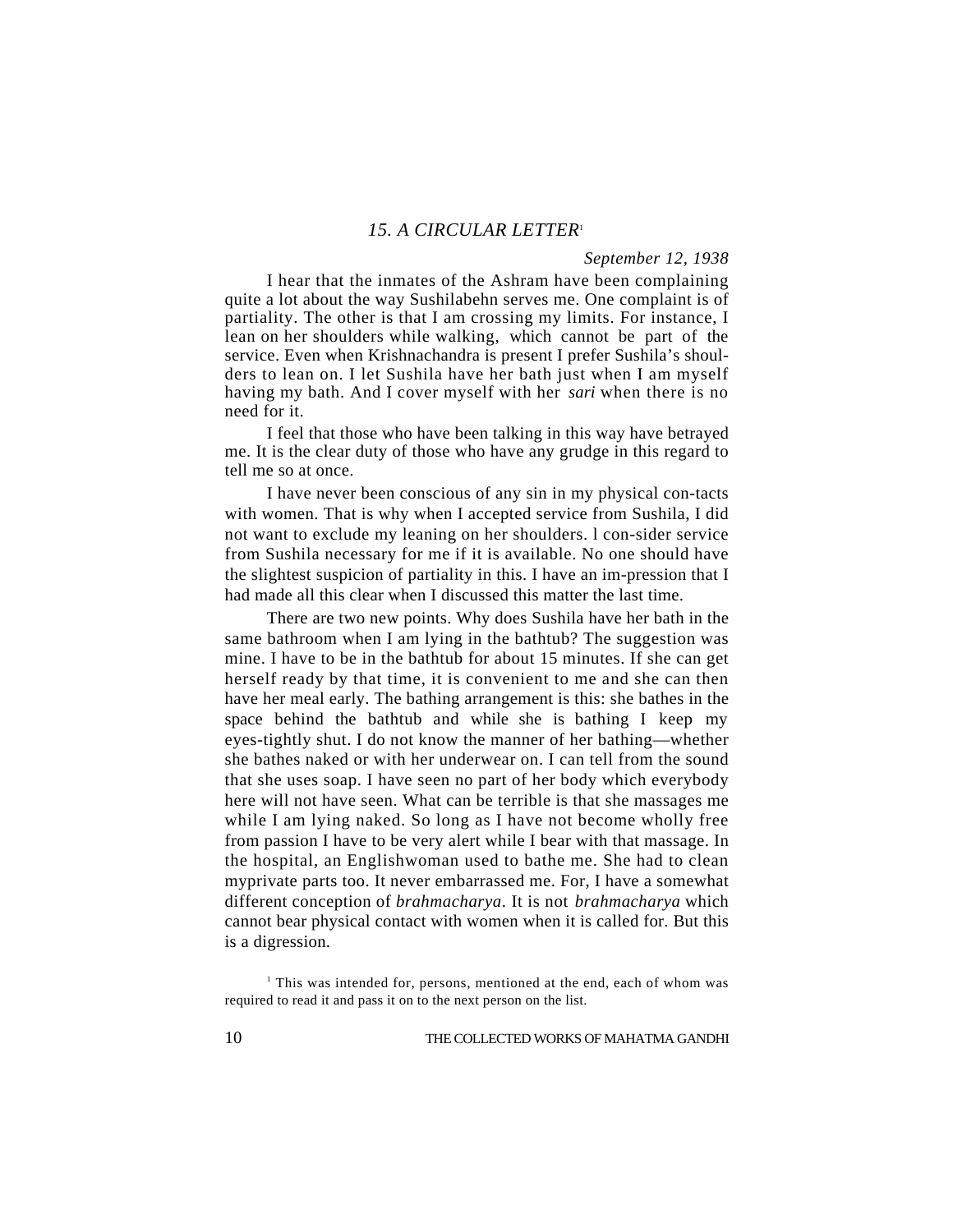Now about the *sari*. When I was returning after seeing the patients, I had on only my short dhoti. I felt cold. Therefore I used Sushila's *sari*. I did the same thing on a rainy day. There was an umbrella too, but I did not use it. These things are natural with me and Sushila. Let no one complain against Sushila. She is grown up, but so far God has not made her experience passion. This is what she says and I take her at her word. I have been further convinced by many other instances of her behaviour. I know two other such girls. I have not come across a fourth in thousands.

Now anyone who wants to say anything about this matter should write to me frankly. But no one must discuss the matter among themselves.

This must be returned to me after the following persons have read it: Pyarelal, Sushila, Chimanlal, Shakaribehn, Sharada, Vasumati, Sushila Gandhi, Manu, Kanubhai, Bhansali, Munnalal, Krishnachandra, Sankaran, Chakraiya, Nanavati, Ba, Mirabehn, Raj-kumari, Amtussalaam, Balwant Singh, Panerkar, Parnerkar's mother.

From the Hindi original : Pyarelal Papers. Nehru Memorial Museum and Library Courtesy : Beladevi Nayyar and Dr. Sushila Nayyar

# *16. NOTE TO AMRIT KAUR*<sup>1</sup>

[After *September 12*, *1938*]

You do sometimes talk as if you were a child without knowledge of the world.

A common malady does not yield to heroic treatment. Concubinage is a common malady. Only when women learn self-respect will concubinage go. In this both are equally guilty.

Congress can take up Hindu legislation up to a point.

Unless you have some hard-working and learned women tackling the problem there will be no solid legislation. I can guide a woman or women who have industry, ability and also faith in my instinct. When it is optional, where is the harm? If a husband becomes a leper or contracts that vile disease due to his unfaithfulness, why should the poor wife be condemned to live with him? You must not raise fine objections. I think infectious disease also should allow a woman. Why do you put an undue strain on either?

From the original: C.W. 4222. Courtesy: Amrit Kaur. Also G.N. 7858

<sup>1</sup> Written on a used envelope with the postmark bearing the date "12-9-1938"

VOL. 74 : 9 SEPTEMBER, 1938 - 29 JANUARY, 1939 11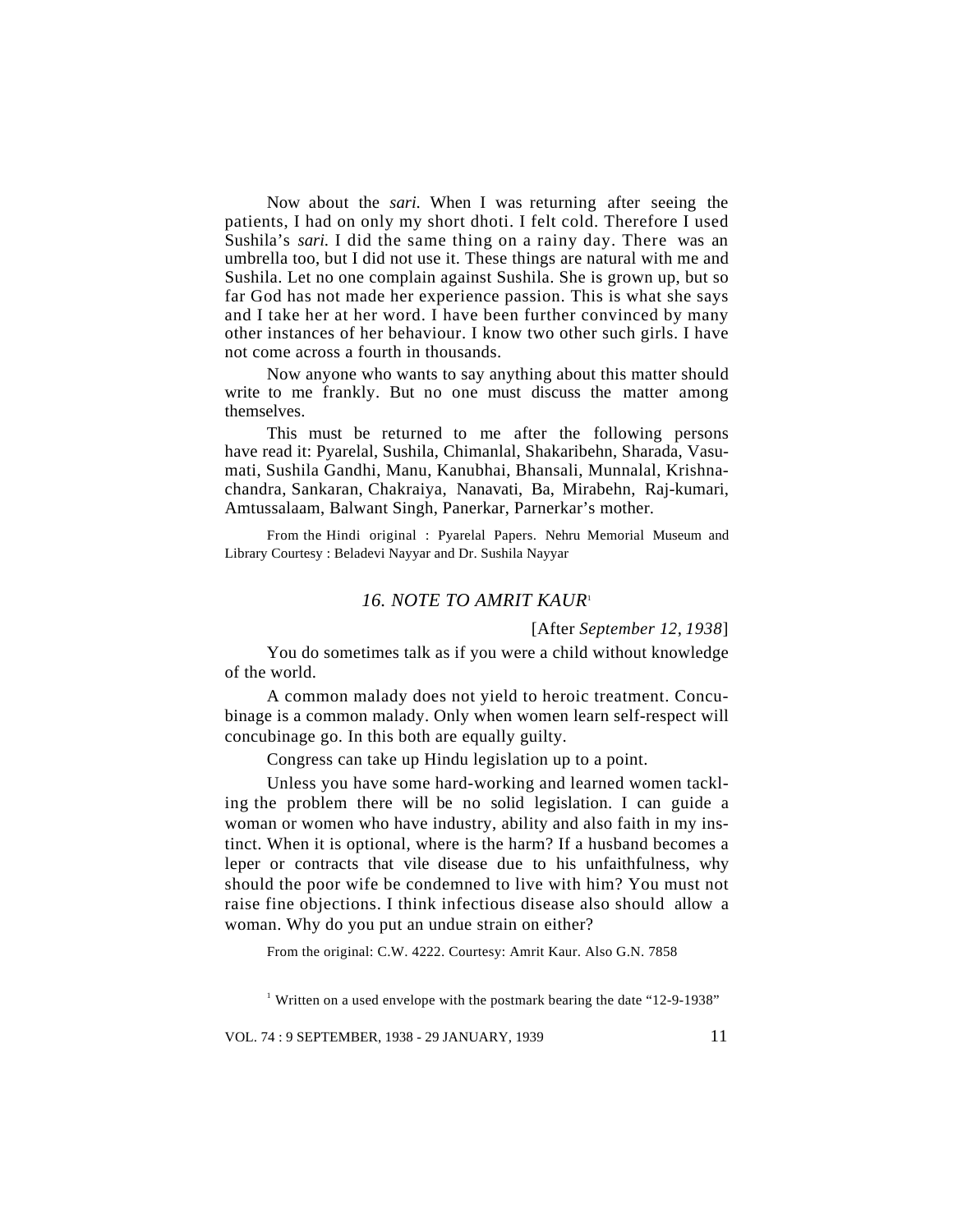### *17. LETTER TO MAHADEV DESAI*

[After *September 12*, *1938*] 1

CHI. MAHADEV,

I am dictating this letter. Enclosed are the letters for despatch. I am sending two articles for *Harijan*. You must have sent that advertisement about Gandhi Jayanti to *Harijan Sevak*.

Take complete rest. I will not have the courage to take you to Delhi in your present state of weakness. In all there are eighteen postcards and envelopes. Do you want the manuscript of Maithili-sharan's poem?

> *Blessings from* **BAPU**

 $[PS.]$ 

I have dictated this with the help of that board. I shall be ready to carry on with signs even if both my hands get disabled.

From a photostat of the Gujarati: S.N. 11647

# *18. LETTER TO KHWAJA NAZIMUDDIN*

SEGAON, WARDHA, *September 13*, *1938*

DEAR KHWAJA SAHEB,

I am thankful for your letter<sup>2</sup> of the 8th instant regarding the political convicts. Much as I should like, if only for the trouble you have taken in the matter, to fall in with your proposal, it would be a breach of faith on my part to do so. For, as you know, I am bound by a solemn promise made to these friends when, at my instance, they suspended their hunger-strike. Consistently with that promise I have to make every reasonable attempt to secure their early release. This I cannot do if I identify myself with your proposal.

I cannot agree with you that if you fixed a time-limit it would be

<sup>1</sup> According to *Gandhi*—1913-1948, Gandhiji in order to give rest to his hands began dictating letters by pointing to letters on a board about this date.

<sup>2</sup> In this the addressee had referred to interviews he had given to Subhas Chandra Bose and said that the latter refused to support the Government's plan about political prisoners unless a time-limit was set for the release of all the prisoners. He had asked Gandhiji whether he accepted the Government scheme, and, if he did not, sought his consent to making public the correspondence on the subject.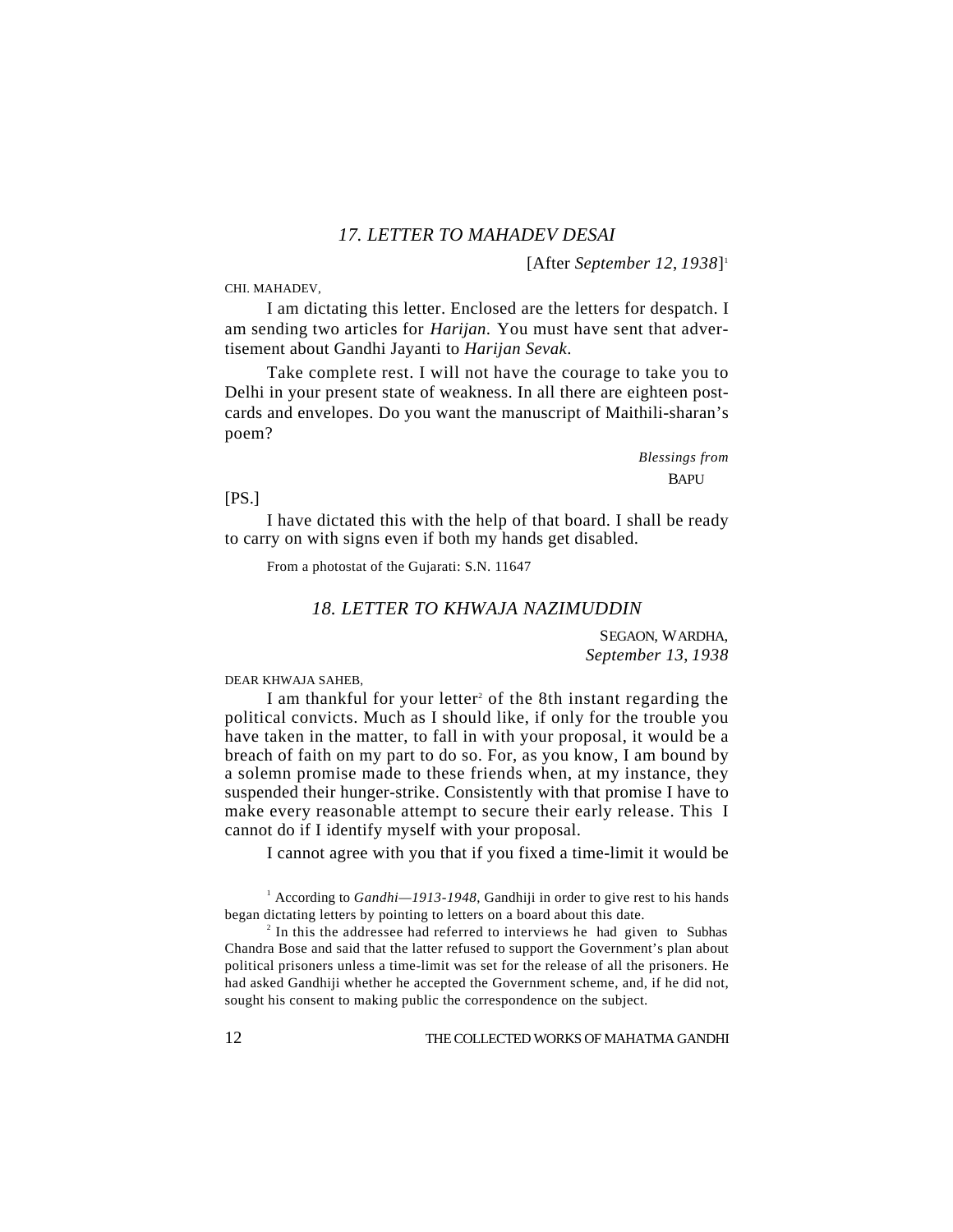inconsistent with the reference of the very thing to a tribunal. Surely there is nothing inconsistent with such reference to say that you expect the tribunal to regulate the dates of discharge within a parti-cular period. Under the terms of your reference the judges need never discharge a single prisoner if, in their opinion, the enormity of their crime did not merit any consideration. However theoretical my objection may appear, it is impossible for me to run risks.

Perhaps the Bengal Government and their advisers have missed one big factor in the consideration of the question of release. These prisoners have no sense of guilt. The crimes, however bad in themselves, were not committed for personal gain. The prisoners, having changed their views on violence, feel their detention an intolerable hardship. They are fretting for public service. The public estimate also in this matter is of a different character from that of the Government. But since yours is admittedly a Government responsible to the people, you are bound to give considerable weight to public opinion which, so far as one can judge, emphatically demands their release.

Though you have, and I admit properly, ruled out the idea of exploiting my influence with the prisoners and the public for the preservation of public peace, I urge that there is nothing inherently wrong in using it if there is a reasonable chance of its telling on the side of public peace. But I may not labour this point.

For the considerations mentioned by me in this letter and in my previous letters and during the talks between ourselves and between your good self now and Subhas Babu who, in this matter, was acting as my representative, I must regretfully withhold co-operation from the Government in the projected scheme. But that does not in any way mean that I should obstruct you in your endeavour to accelerate the process of discharge. My action will largely depend upon the pace with which the discharges take place. My measuring rod will always be my letter of the 13th April, 1938.

I trust that in the interest of the common cause the facilities for correspondence and interviews with prisoners which you have hitherto afforded me will be continued.

I can have no objection to the correspondence that has taken place between us being published. I entertain the hope that this very important question will be kept by all concerned above party politics. I venture also to hope that the Press and the public will write or do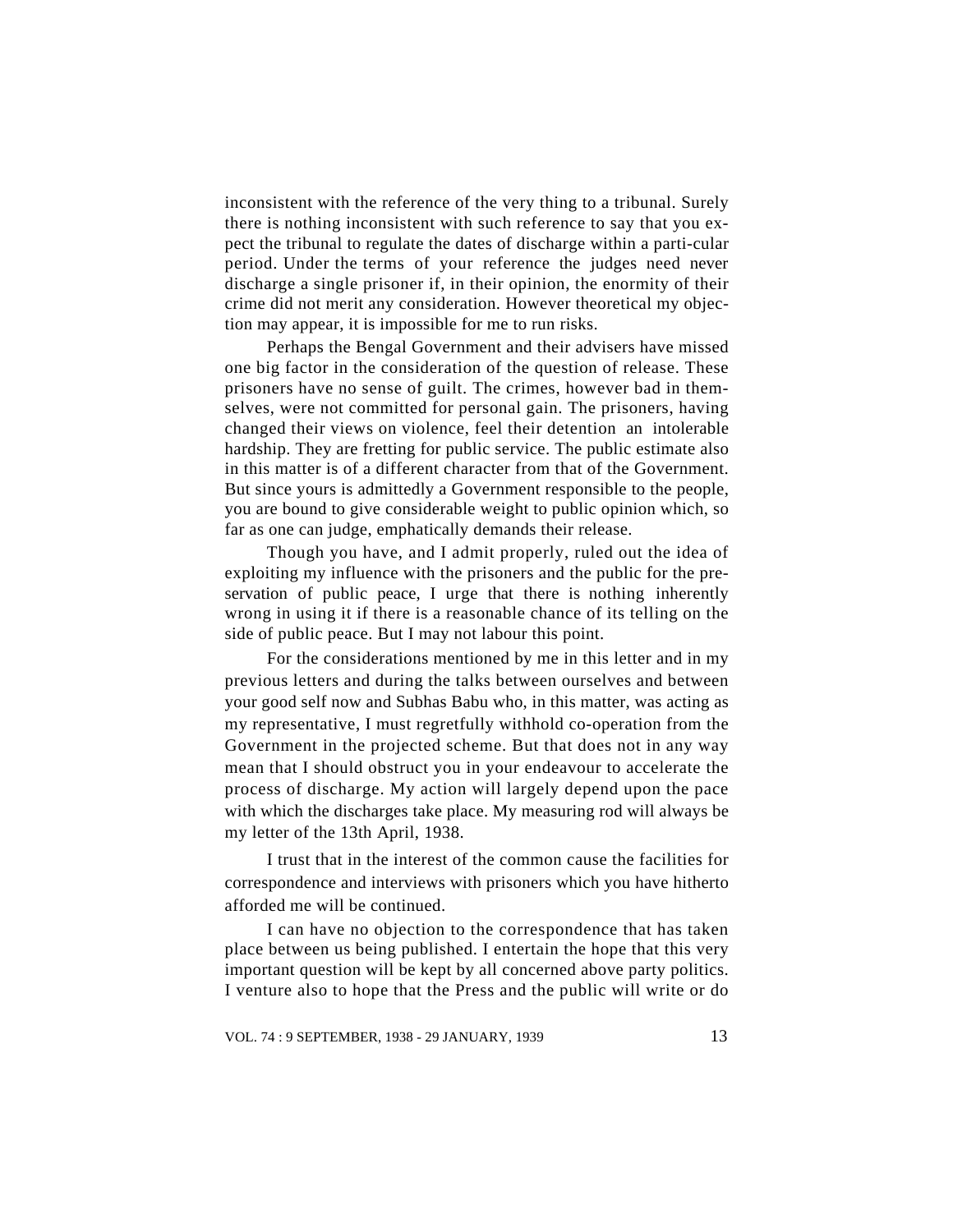nothing that may give a violent turn to the agitation that may become necessary to procure the prompt discharge of the prisoners.

> *Yours sincerely*, M. K. GANDHI

### KHWAJA SAHEB SIR NAZIMUDDIN BENGAL SECRETARIAT CALCUTTA

From a copy: C.W. 9933

# *19. LETTER TO SUBHAS CHANDRA BOSE*

*September 13*, *1938*

DEAR SUBHAS,

I hope the statement will be soon published.

I suppose it will be issued in pamphlet form. Of course the poison is there but as the agitation is wholly false it is bound to die out. Maharashtra can never be lost for the Congress province and I would feel unmoved if in doing right all the provinces were lost. The thing needful is that the present ministry acts on the square. You will give me your reaction to my letter<sup>1</sup> to Sir Khwaja Nazimuddin.

> *Yours*, **BAPU**

From the manuscript of Mahadev Desai's Diary. Courtesy: Narayan Desai

# *20. LETTER TO CARL HEATH*

SEGAON, WARDHA, *September 13*, *1938*

DEAR FRIEND,

Your letter is quite like you.<sup>2</sup> It is not easy for the Congress to make a statement offhand. Whatever has to happen will happen as a result of negotiations between parties. Let this be made clear that there is no real difference between Jawaharlal and me. Our language often differs but we arrive at the same conclusion. The present British policy

<sup>1</sup> *Vide* the preceding item.

<sup>2</sup> The addressee in his letter had expressed his concern at the impasse on the Federal question and suggested a common statement being made by Jawaharlal Nehru, Subhas Bose and other known leaders on the question so as to make an impression on British public opinion.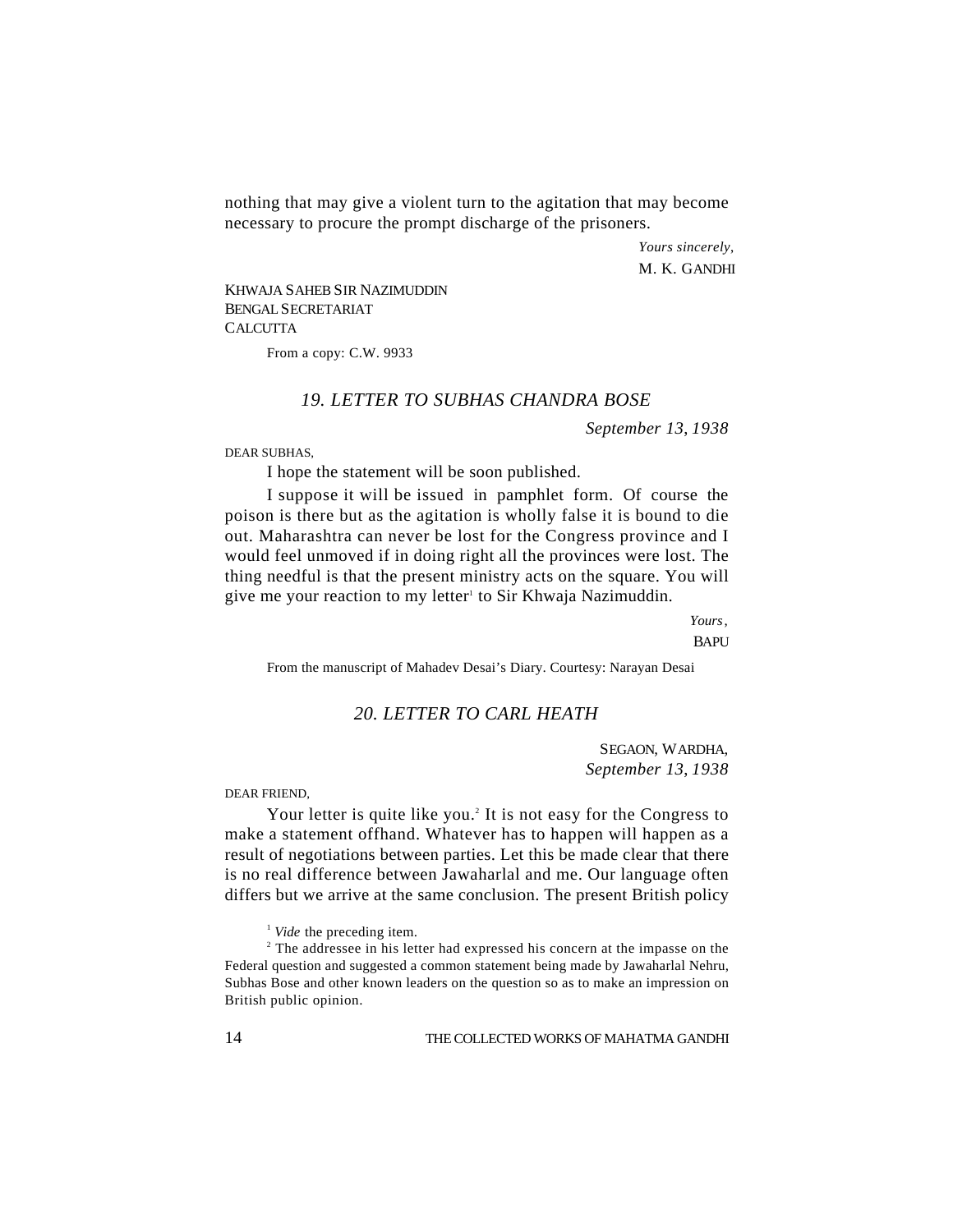seems to be to do nothing through negotiation. There is something to be said for it.

> *Yours sincerely,* M. K. GANDHI

#### FRIEND CARL HEATH

From a photostat: G.N. 1031. Also Gandhi-Nehru Papers, 1938. Courtesy: Nehru Memorial Museum and Library

# *21. LETTER TO MAHADEV DESAI*

*September 13*, *1938*

CHI. MAHADEV,

This is the result of overworking. You must now stop working altogether and take complete rest. You will perhaps get more peace of mind if you come over here. If you do not come, keep Sushila there.

I am not at all worried.

*Blessings from* BAPU

From a photostat of the Gujarati: S.N. 11650

# *22. LETTER TO MAHADEV DESAI*

*September 13*, *1938*

CHI. MAHADEV,

I completely forgot. Let those C. I. D. men come. I believe they have been coming for the last three nights. Whatever is ordained as Natesan's fate will happen tomorrow.

I think you should send wires to the doctors that they should not take any trouble. I also believe that Calomel has done you good. I cannot cope with the mail, but, unlike you, I will not be overeager to finish the work by keeping awake the whole night. You may go on sending the mail without any qualms.

Gibbon may come for a few minutes if he wishes. I am signing the cheque and sending it to you.

Send a telegram to Sir Nazimuddin:

"Thanks letter. Reply posted. Gandhi." Send a telegram to Subhas also: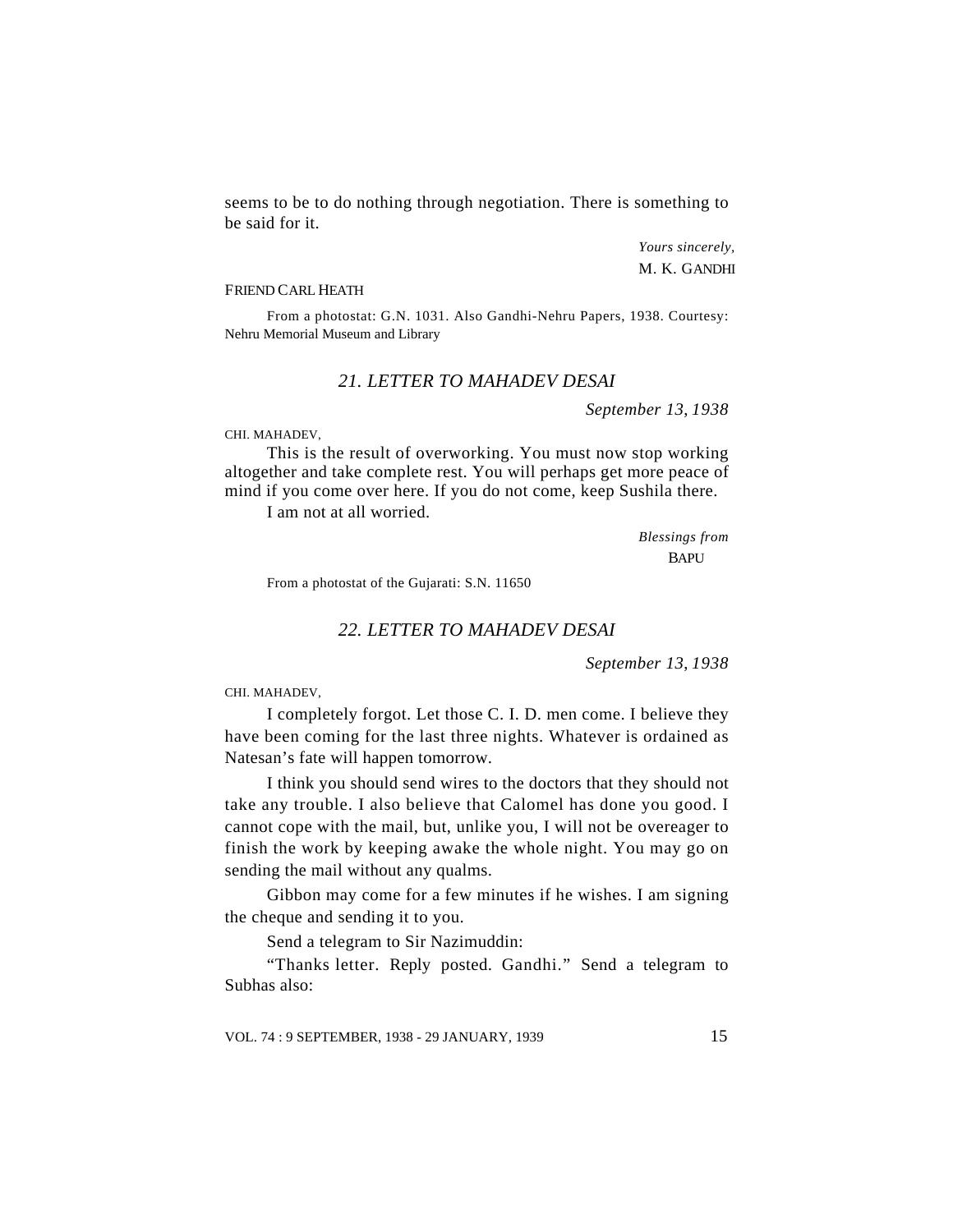"Reply Government posted. Sending you copy. Bapu." The rest tomorrow.

**BAPU** 

From a photostat of the Gujarati: S.N. 11648

# *23. LETTER TO NARANDAS GANDHI*

SEGAON, *September 13*, *1938*

CHI. NARANDAS,

I got Chhaganlal's letters. A good many letters are lying unanswered. I get no time and Mahadev gets attacks of giddiness. He has the same illness that I had. Tell Chhaganlal that I shall have no objection to starting a khadi society provided Shankerlal approves of it. The financial arrangement may be as you have suggested.

My message is as follows:

"Congratulations to all those who participated in this charkha *yajna*. Let us hope that hand-spinning will spread so widely that everybody will be wearing khadi."

I understand about Purushottam. If even men like him cannot subsist on what they get, whom can we expect to cling to spinning, Harijan work, etc.? In saying this I am not blaming Purushottam. The prevailing wind may drive a man along, even against his will.

> *Blessings from* **BAPU**

From a microfilm of the Gujarati: M.M.U./II. Also C.W. 8548. Courtesy: Narandas Gandhi

### *24. LETTER TO NARANDAS GANDHI*

SEGAON,WARDHA, *September 13*, *1938*

CHI. NARANDAS,

You seem to be progressing very well indeed. Read my letter to Manjula and give it to her. What is the difficulty about the music teacher?

Convey my humble *pranams* to Gokibehn and tell her that she is often in the thoughts of us all. How is she keeping? How is Kumi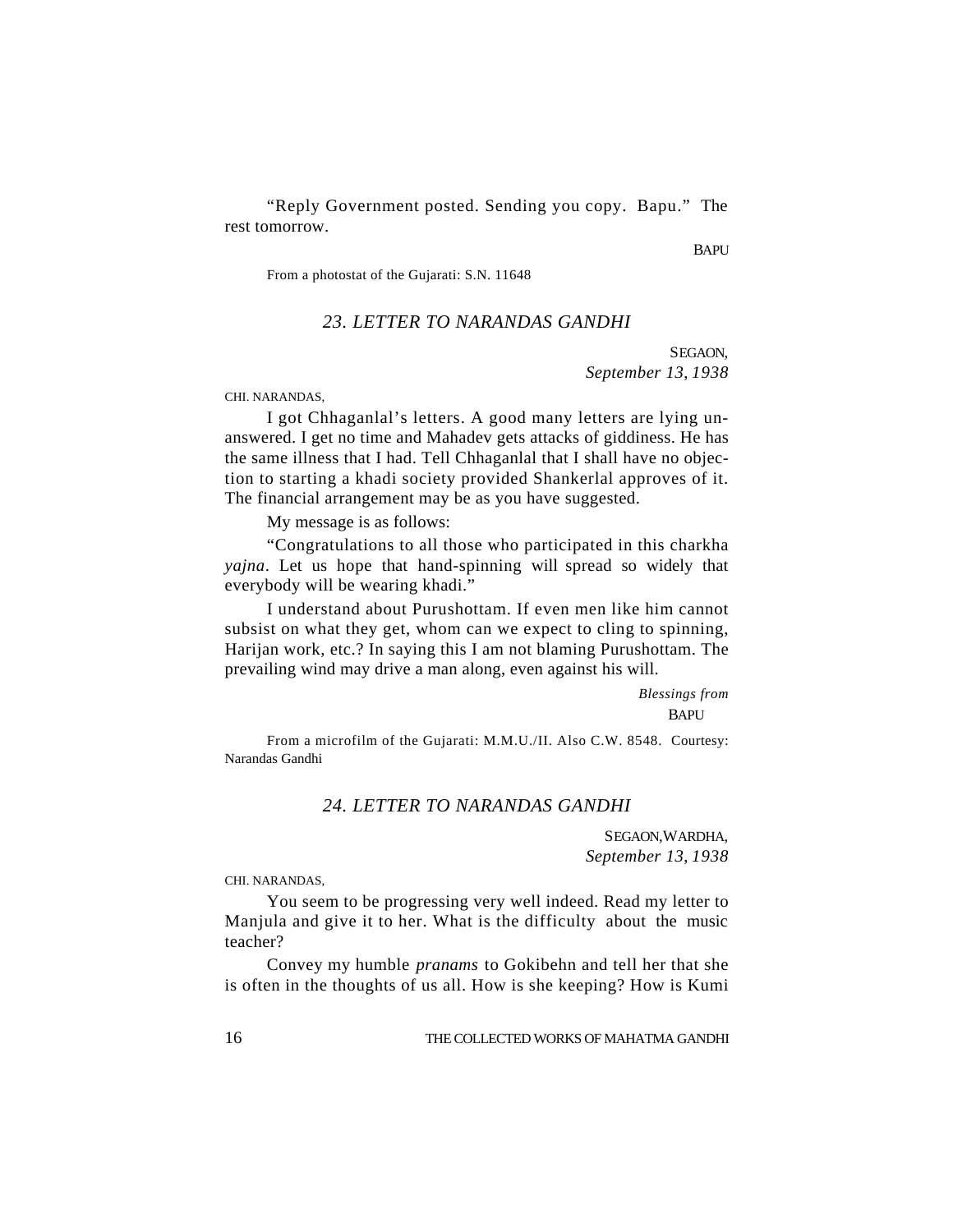doing? Has Gijubhai's Mandir started? How many childrenare enrolled in it? Does it have any connection with your school?

*Blessings from*

**BAPU** 

[PS.]

Pyarelal is down with typhoid. Cholera too is fairly wide-spread here.

From a microfilm of the Gujarati: M.M.U./II. Also C.W. 8549. Courtesy: Narandas Gandhi

# *25. LETTER TO MUNNALAL G. SHAH*

*September 13*, *1938*

#### CHI. MUNNALAL,

With regard to your previous letter, since you had said you would be coming over I kept silent. The views that you have expressed are correct. As long as you do not hear the inner voice, you should come to no decision. You should, however, try very hard to come to a definite decision.

I am not weak-minded in regard to my resolutions. My reputation is just the opposite of that. But when I myself have a doubt, a resolution made in the past cannot be regarded irrevocable. Whatever I did here was in the nature of an experiment and there are bound to be changes in an experiment. I had no misgiving about my behaviour because it was the result of fifty years of disciplined habit. I therefore felt that I should make no distinction between Mataji<sup>1</sup> and Parnerkar's mother. I have observed that my physical touch has some special effect on men and women. Mataji had been deeply pained on my account. I could remove her pain by putting my hand on her. I had not been able to go to see Parnerkar's mother, but that is not because I did not care for her. As the treatment was being carried out under my supervision, I expressed my love for her by putting my hand on her and made her feel at once that I had not been indifferent to her.

Is there danger of my being pierced with Cupid's arrows in my letting myself be massaged naked, or in a thousand naked women bathing by my side when I am blind? I do feel afraid of myself in letting the pure-minded Sushilabehn massage me. But if I am lying blind-folded and those two are bathing, I would feel no fear at

<sup>&</sup>lt;sup>1</sup> Pyarelal's mother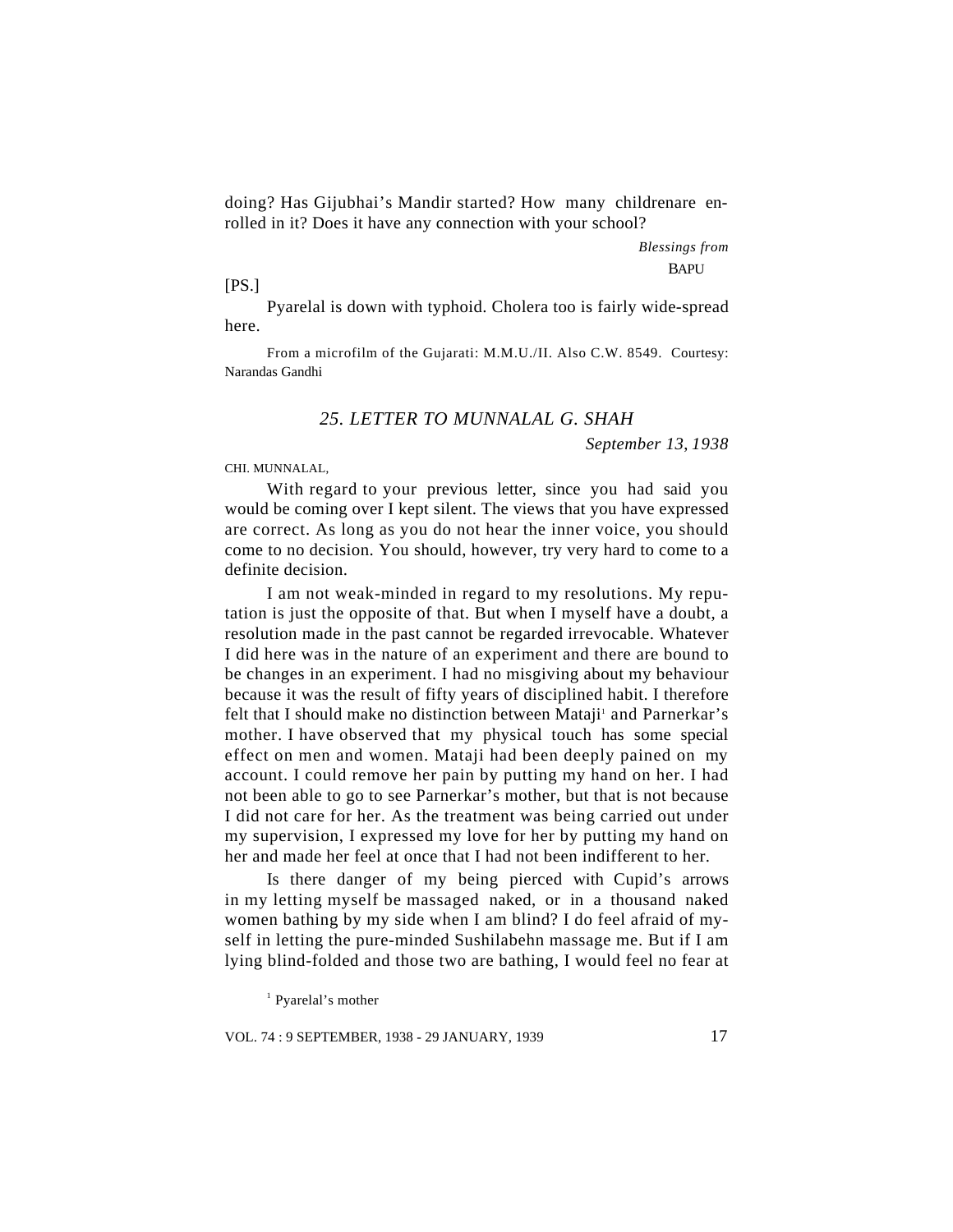all. By all means let those who are as minutely scru-pulous as I am make themselves perfectly blind and permit some Rambha<sup>1</sup> to bathe near them. But anybody who lets himself be massaged is sure to be maligned. If he is sure of himself, however, let him by all means copy my example. I think I have replied to all your questions.

> *Blessings from* BAPU

From a microfilm of the Gujarati: G.N. 8565. Also C.W. 7040. Courtesy: Munnalal G. Shah

# *26. LETTER TO MUNNALAL G. SHAH*

*September 13*, *1938*

#### CHI. MUNNALAL,

Explain fully to Kashinath the contents of the enclosed. If he does not have a copy of the Gram Panchayat Act, ask him to get one from the Government. After he has got it, we shall advise whether a court should be constituted.

From a photostat of the Gujarati: G.N. 8567. Also C.W. 7039. Courtesy: Munnalal G. Shah

# *27. NOTE TO RAGHUNATH GANESH PANDIT SHELOLIKAR*<sup>2</sup>

*September 13*, *1938*

We can hope to see that scene only as a result of the pure *tapashcharya* of thousands of us.

I found the recitation from the *Gita* very pleasing.

From a photostat of the Hindi: G. N. 2794-1

<sup>1</sup> Celestial courtesan

<sup>&</sup>lt;sup>2</sup> The addressee had asked: "When shall we see the first seven Congress Premiers doing their work in the glorious tradition of the Congress, i. e., the people commending their work? "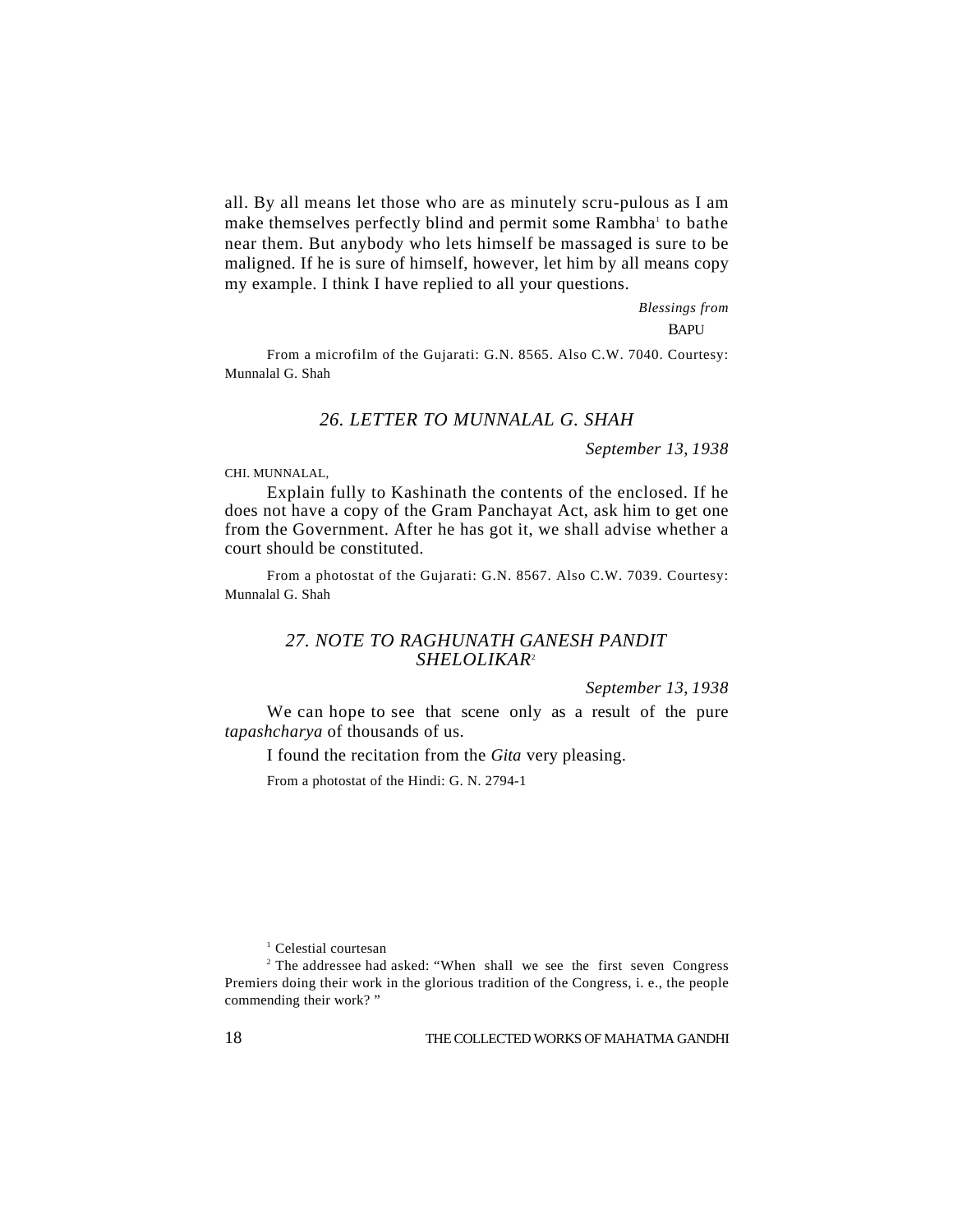#### *28. LETTER TO THE NAWAB OF BHOPAL*

*September 14*, *1938*

DEAR NAWAB SAHEB,

I have your kind message through Shuaib. I understand.

I am sure you will see to prompt arrangements being made for Harold Ansari. He is in dire need. And he won't gain admission to the Hospital if the fees are not guaranteed.

> *I am*, *Yours sincerely*, M. K. GANDHI

From a facsimile: *Madhya Pradesh aur Gandhiji*, p. 125

# *29. LETTER TO M. C. RAJAH*

SEGAON, WARDHA, *September 14*, *1938*

DEAR FRIEND,

I must apologize for the delay in replying to your letter.<sup>1</sup> I have been overwhelmed with work. Now I have your wire.

I wish you would trust C. R. to do his best. He should be allowed to do the thing in his own way. If you cannot trust, naturally you will take the course which commends itself to you. All I know is that Harijans have no better friend than him. Go to him, reason with him and if you cannot persuade him, bear with him. That is my advice.

> *Yours sincerely*, M. K. GANDHI

M. C. Rajah Papers. Courtesy: Nehru Memorial Museum and Library

 $<sup>1</sup>$  In his letter dated August 25 the addressee had complained to Gandhiji that</sup> Rajagopalachari had opposed the Temple Entry Bill moved by him although he had himself drafted it and said that Harijans were exercised over this question "and contemplating repudiation of the Poona Pact."

VOL. 74 : 9 SEPTEMBER, 1938 - 29 JANUARY, 1939 19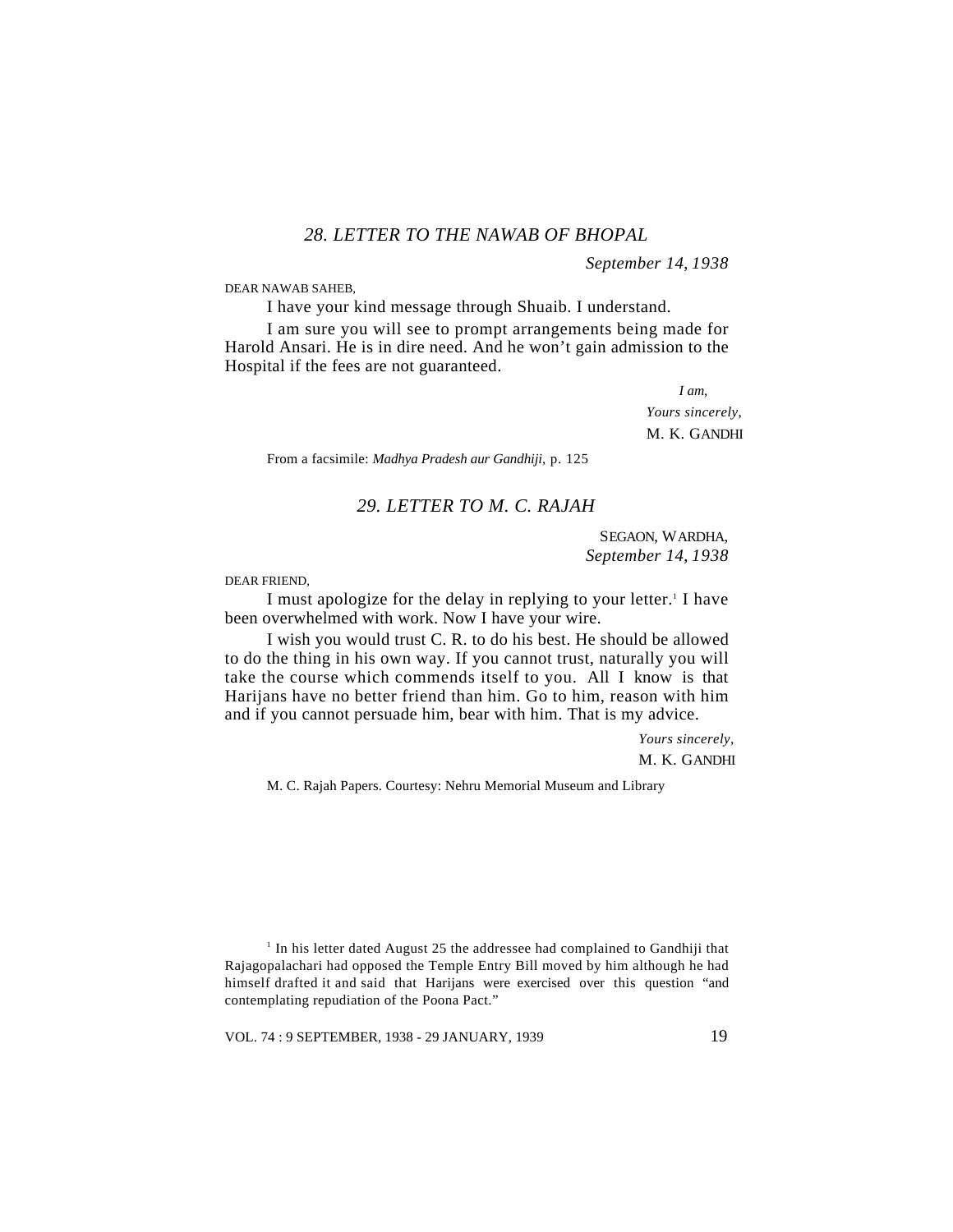# *30. LETTER TO JAWAHARLAL NEHRU*

MAGANWADI, WARDHA, *September 14, 1938*

MY DEAR JAWAHARBHAI,

Kripalani sent me the other day copy of your letter to him in which you said you want some more definite expression of opinion than this that "Bapu was happy" to read your letter. I was in a hurry. Bapu was in substantial agreement with all that you had said and indeed he felt that you had amplified certain points in a way he would never be able to do. Will this do as a definite opinion? The enclosed will help to confirm what I have said.

> *Yours affectionately,* **MAHADEV**

[PS.]

Bapu is as well as he can be with the overwhelming burden of work that he has to carry. I hope Indu is quite well now and that Sarupben is flourishing.

From a copy: Gandhi-Nehru Papers. Courtesy : Nehru Memorial Museum and Library

# *31. LETTER TO MAHADEV DESAI*

*September 14*, *1938*

#### DEAR MAHADEV,

Shall we say you have a mania for work? That is why I had to write severely. We should admire the British in this respect. Don't you know that if you were to be disabled, I would be a bird without wings? If you become bed-ridden, I would have to wind up three-fourths of my activities. Although I had not apprehended that you would fall ill, I had made up my mind as to what activities to curtail in case you were bed-ridden and had thus lightened my mind. But would not curtailing work in this manner be like a stab in my heart? So I wrote to you to take complete rest and recover fully soon. Follow me in the matter of hip-bath as much as you do in drinking milk. Surely taking hip-bath is not my sole prerogative.

Sushila did not give Jivaraj's letter to Shivdas. Now it is being sent with Shuaib.

I sent the letter for Rishikesh directly with Radhakisan. Thus I do save your labour. The note about the letter was sent by an oversight.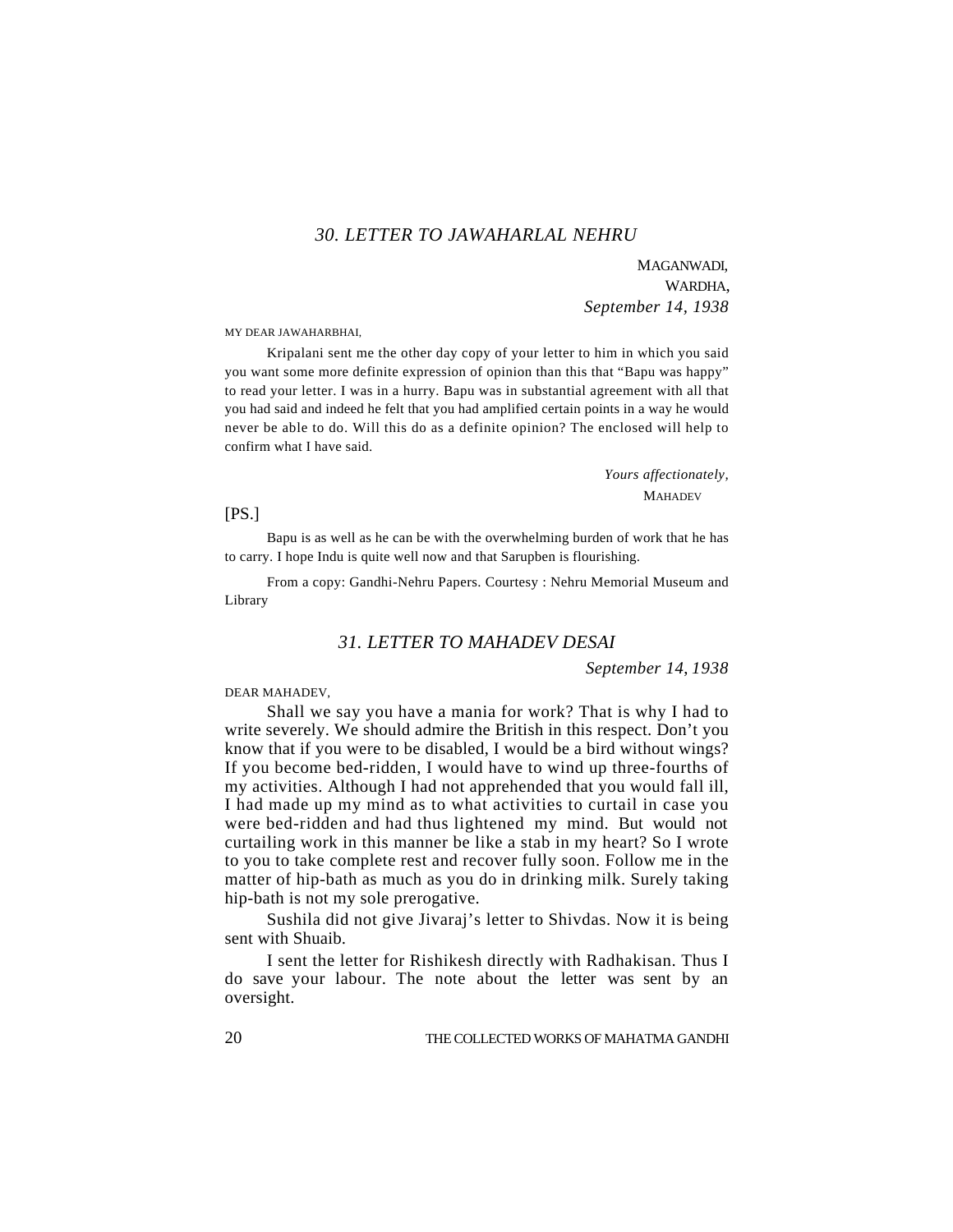I wanted to send the telegram to Raja yesterday, but forgot about it, Here it is:

"Tortures inconsistent with your rich humour. You must not be grieved over anything. Love. Bapu."<sup>1</sup>

> *Blessings from* **BAPU**

From a photostat of the Gujarati: S. N. 11651

# *32. LETTER TO PYARELAL*

*September 14, 1938*

CHI. PYARELAL,

I have already told you as well that Mother had placed the responsibility on me. I see therein her sincerity and efficiency. It also shows her faith in me. I must on my part shoulder the responsibility.

As a result, I have started wondering whether Sushila should be sacrificed for the sake of serving me. It is an agonizing thought. Parents, even should they be on death-bed, get work from paid servants rather than hinder the studies of their children. Should I do otherwise?

I am afraid you too have been intoxicated by the idea of serving me. Hence, you have been deceiving yourself with regard to Mother's state of mind. Mother has conveyed to me in clear terms that she wishes to see Sushila become a doctor. She must have a degree and also the financial benefit that the degree may bring. She tolerated a son becoming a fakir; she cannot the daughter too becoming a fakir. There is much weight in this argument. Moreover Sushila's mind is oscillating between renunciation and pursuit of medical skill as the world sees it. You sowed the seed of renunciation in her. I watered it. In all this the only thing tying her to me is the personal service I take from her. Should I spoil her future by accepting her? I hold the view that it is in her interest to stay with me. It can hardly be that you agree with the view. Poor Mother is not even aware of it. Does Sushila's boundless love for me stifle her? What can I decide in such a difficult situation? Think about it if you can.

I shall keep you informed of whatever I write about Sushila.

*Blessings from*

**BAPU** 

From the Gujarati original : Pyarelal Papers. Nehru Memorial Museum and Library. Courtesy : Beladevi Nayyar and Dr. Sushila Nayyar

<sup>1</sup> This is in English.

VOL. 74 : 9 SEPTEMBER, 1938 - 29 JANUARY, 1939 21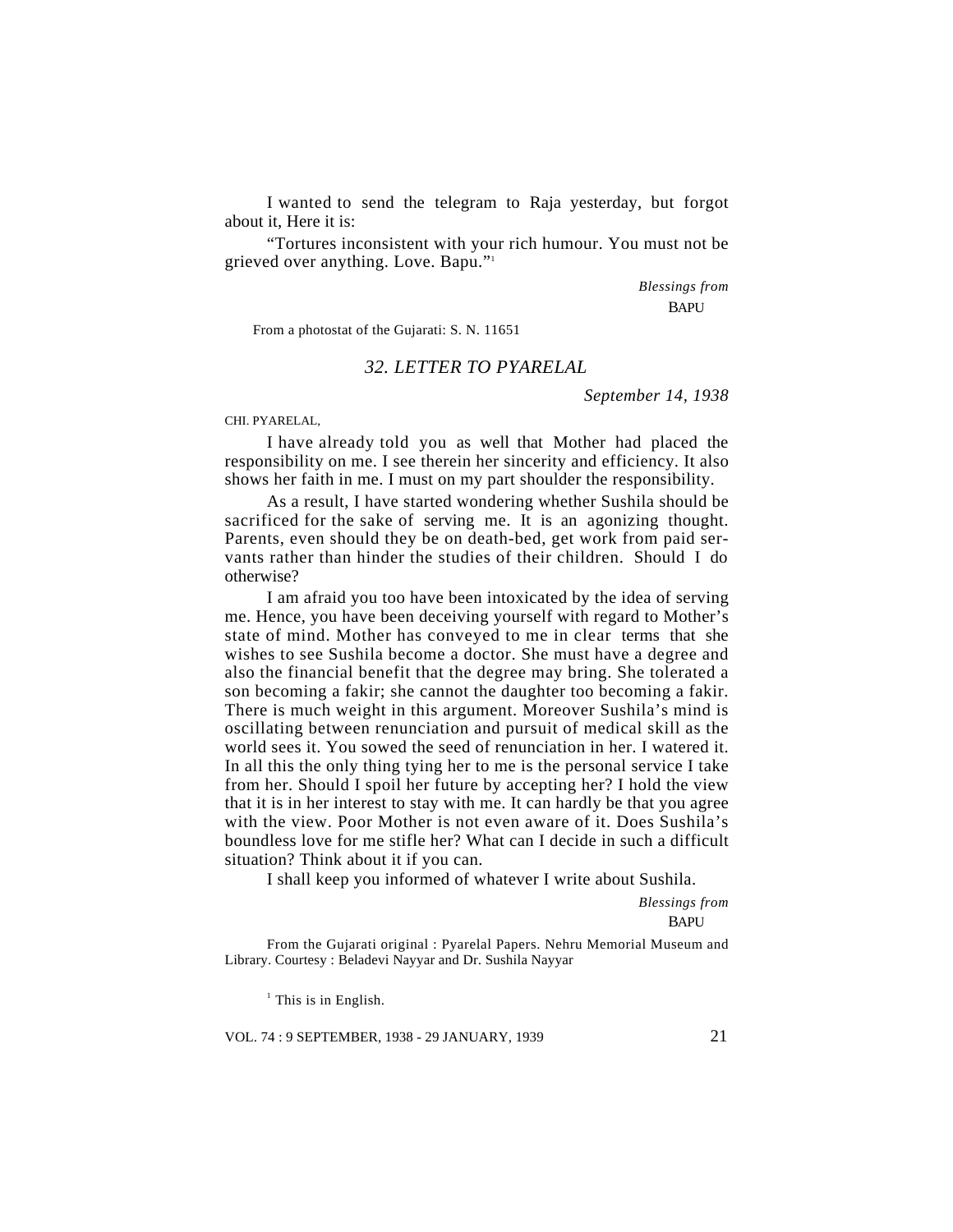# *33. LETTER TO RAMDAS GANDHI*

SEGAON, WARDHA, *September 14, 1938*

CHI. RAMAD,

Today I just feel like addressing you as I did when you were a little child  $\dots$ <sup>1</sup> is still not ready with me. You have returned<sup>2</sup> and you are welcome. I will leave from here for Delhi on the 19th. I shall be there for atleast eight days. You may therefore go to Delhi directly from there or accompany me from here. I wish you to come here so that we may go to Delhi together. A conch-shell or a flute instead of [a clock]<sup>3</sup> will do for Kanam for his [bag]<sup>4</sup>. You will then be safe. Bring from there a small conch-shell or flute. Let him blow the conch-shell or play on the flute. Bhansalibhai teaches him with all love. More when we meet. I am quite well. I keep unbroken silence these days.

*Blessings from*

**BAPU** 

From the Gujarati original: Mrs. Sumitra Kulkarni Papers. Courtesy: Nehru

# *34. LETTER TO AMTUSSALAAM*

*September 14*, *1938*

MY DAUGHTER,

I do not like your way of working. It is difficult even to suggest a cure for you. Where was the necessity of your waking up at 3 o'clock? You should have rest. You should give up the charkha and take such treatment as Sushila prescribes. It would be good if you went to Bombay. There can be no question of your going to Delhi if Khan Saheb sends a refusal. Even otherwise you cannot possibly go to the Frontier afflicted with piles.

> *Blessings from* **BAPU**

From a photostat of the Hindi: G. N. 409

 ${}^{1}$ A word here is illegible in the source.

<sup>2</sup> According to a note at the top of the letter, Ramdas had returned from South Africa and was in Bombay at the time.

<sup>3</sup> The two words are indistinct.

4 *ibid*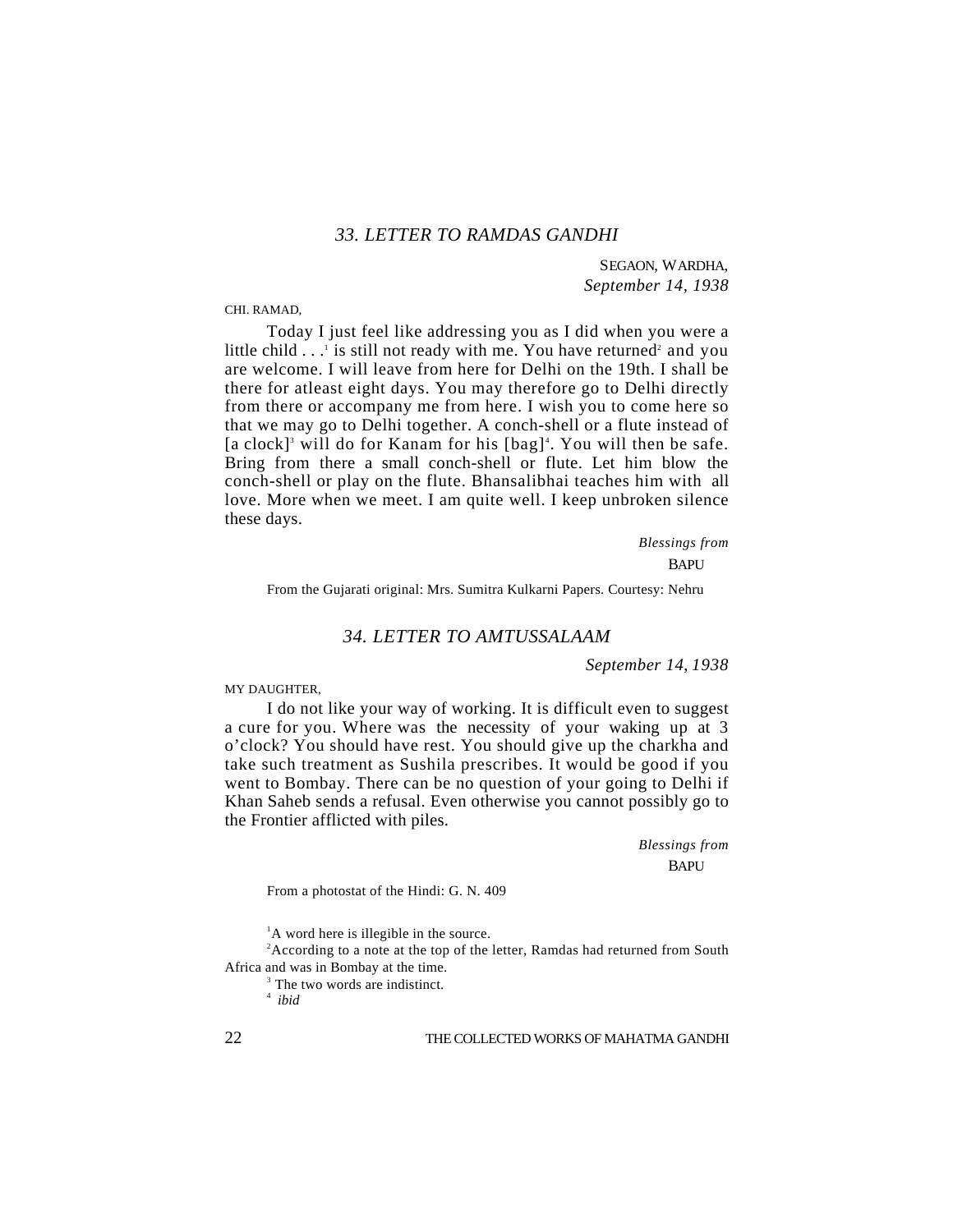*September 14*, *1938*

#### CHI. PRABHU DAYAL,

Write whatever you want to after obtaining Nayakumji's opinion.

> *Blessings from* **BAPU**

From a photostat of the Hindi: G.N. 11686

### *36. LETTER TO AMTUSSALAAM*

[After *September 14*, *1938*] 1

If you have faith in me, it does not become you to be obstinate. Khan Saheb was only joking. However, you will not be able to stay in the Frontier Province alone. I therefore advise you to go to Bombay; improve your health there and come back here fully restored when I return. You cannot always accompany me on my tours. Can one obey orders and be obstinate at the same time?

From a photostat of the Gujarati: G. N. 679

# *37. LETTER TO ATULANAND CHAKRABARTY*

SEGAON, WARDHA, *September 15*, *1938*

DEAR ATULANAND,

I see no inconsistency between my letters<sup>2</sup> to you. Your note read like giving stone when bread was wanted. I have in mind the growing distrust and bitterness which no writing can possibly remove. I have told you you have to be your own missionary. I have written as I have felt. Please be patient with me and go your way.

> *Yours sincerely*, M. K. GANDHI

From a photostat: C. W. 1480. Courtesy: A. K. Sen

<sup>1</sup> This was obviously written after "Letter to Amtussalaam", 14-9-1938. By that date, the addressee had not heard from Abdul Ghaffar Khan.

<sup>2</sup> For earlier letters to the addressee, *vide* "Letter to Atulanand Chakrabarty", 23-6-1937, "Leter to Atulanand Chakrabarty", 28-8-1937 and "Letter to Atuanad Chakrabarti", 8-6-1938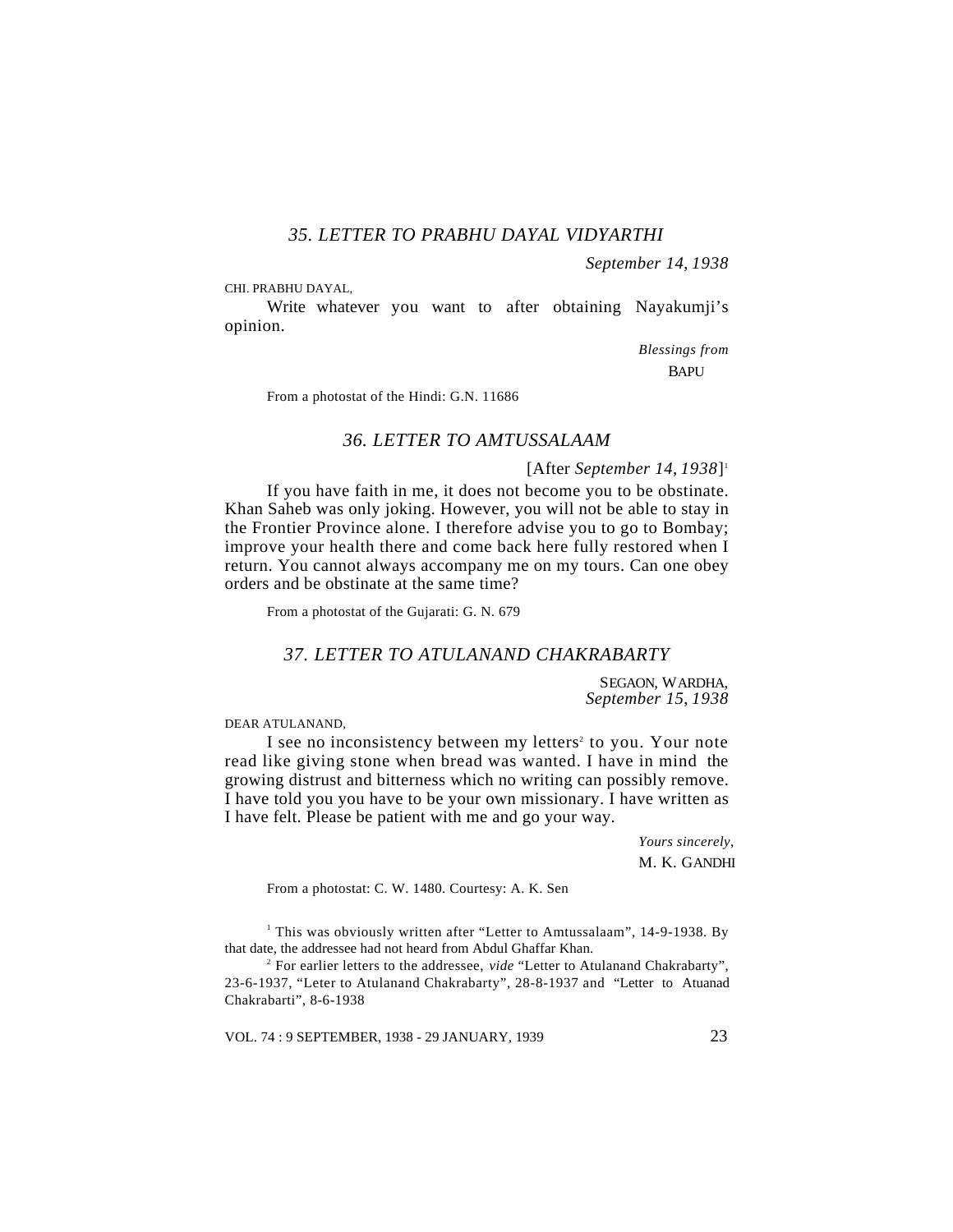*September 15*, *1938*

CHI. MAHADEV,

You must have duly received all the material sent yesterday. Prabhu Dayal's report for today is good.

Manu had high fever yesterday. Today she is better. The ups and downs thus continue. I am sending as many letters as are ready.

> *Blessings from* **BAPU**

From a photostat of the Gujarati: S. N. 11653

# *39. LETTER TO KANTILAL GANDHI*

*September 15*, *1938*

CHI. KANTI,

If you write frankly instead of being vague, you would have your desire fulfilled earlier. If I have to go to the Frontier Province, I shall not be able to call over Saraswati. All the same, I am going to try from today. You should go on supplying me with the necessary material.

You must have received my previous letter. It is good that you are devoting yourself to study, but it is foolish to do so by reducing exercise and food. You may become a first-class doctor but will you consider yourself rewarded if the very next day of your being recognized as such you were to leave the world? Degrees, etc., are but a means; they are certainly not the end. And if you become a sort of permanent invalid, what service would you be able to render to me?

*Blessings from*

BAPU

From a photostat of the Gujarati: C.W. 7348. Courtesy: Kantilal Gandhi

# *40. LETTER TO NARANDAS GANDHI*

*September 15*, *1938*

CHI. NARANDAS,

I have not received the programme from Chhaganlal. Will anyone take charge of Rajkumari at Viramgam? She will be travelling second class. She will be accompanied by her attendant. R. K. eats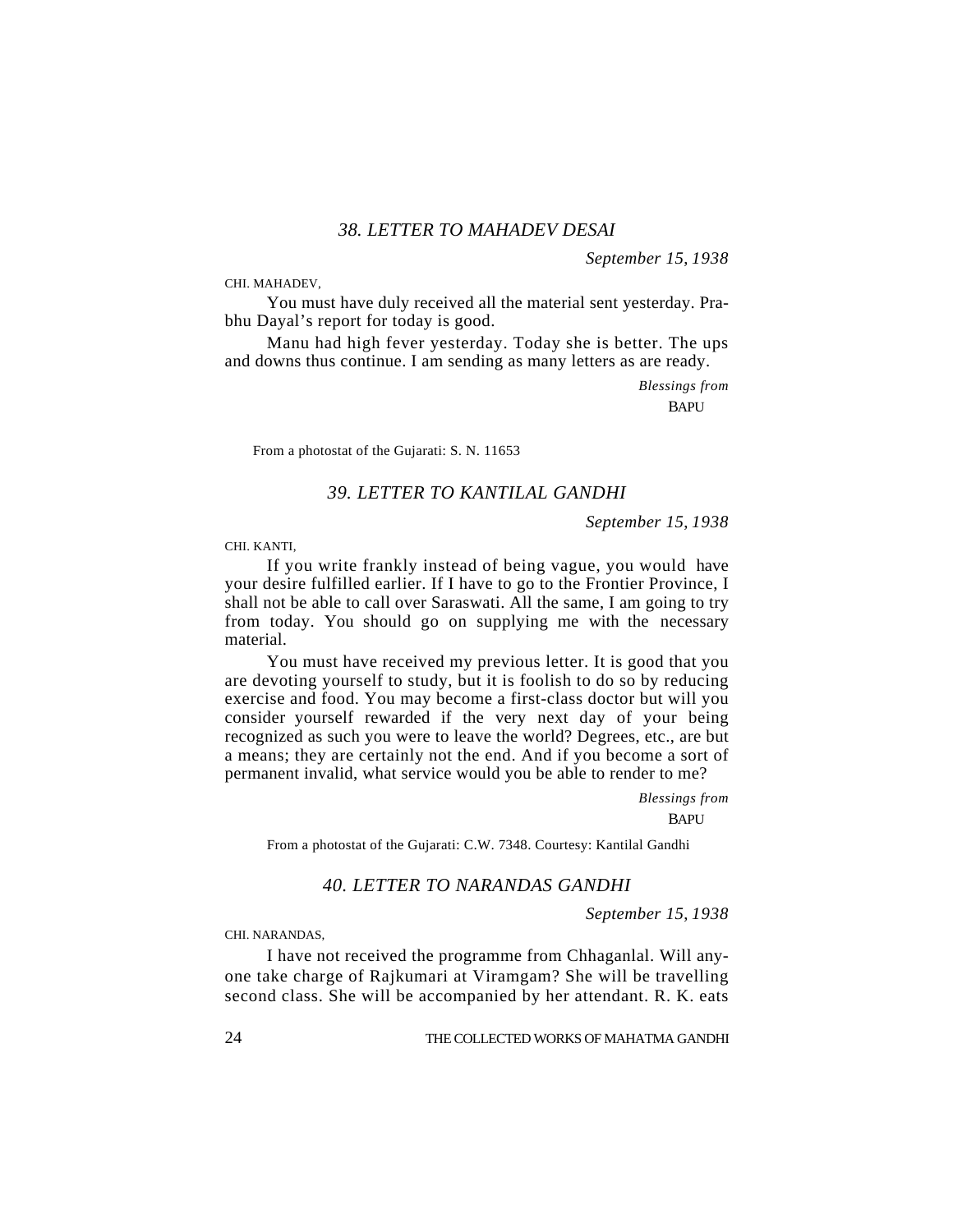very simple food. Nobody should press delicacies on her. It will be enough if she is provided with a commode and facility for bathing in private.

> *Blessings from* BAPU

From a microfilm of the Gujarati: M.M.U/II. Also C.W. 8550. Courtesy: Narandas Gandhi

# *41. LETTER TO PURUSHOTTAMDAS THAKURDAS*

*September 15*, *1938*

BHAI PURUSHOTTAMDAS,

Do come to Segaon towards the end of October. Most probably I shall have returned from the Frontier Province by that time.

> *Vandemataram from* MOHANDAS GANDHI

From the Gujarati original: Purushottamdas Thakurdas Paper. Courtesy: Nehru Memorial Museum and Library

# *42. LETTER TO LAKSHMI GANDHI*

*September 15*, *1938*

CHI. LAKSHMI,

I cannot say who will be accompanying me but these names are certain: Mahadev, Kanu, Pyarelal, Sushila, Ba and Kanam. As regards my special requirements, goat's milk, for one thing, will be there. Are all these arrangements to be your responsibility? I shall remain there for a week at least. Ba and Kanam will be staying longer. May be Ramdas too will accompany us. He will be reaching Bombay on the 17th instant.

Manu had fever but she is all right now. If Sushila, Sita and others are ready to come I shall bring them.

I shall try to send a wire finally. Mahadev is slightly unwell. So Chandrashanker too may be with us.

> *Blessings from* **BAPU**

From a photostat of the Hindi: G. N. 2010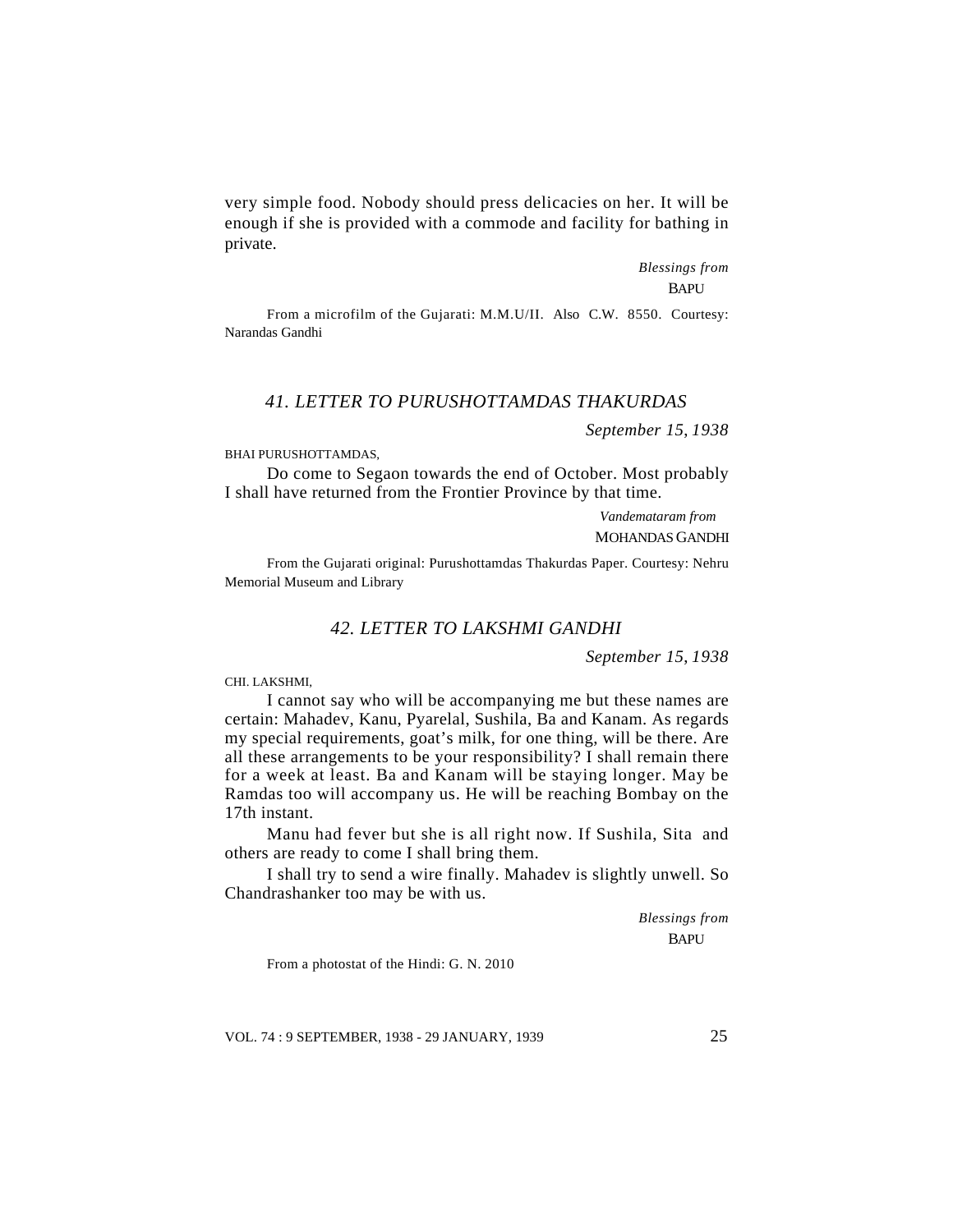*September 15*, *1938*

CHI. MAHADEV,

I have sent the mail in the morning so today I was not in a hurry to send this. Important letters must be despatched. I understand about work. There is no objection to your working in moderation. Are you following Sushila's instructions on walking about on the terrace twice a day?

I have learnt a new thing from Durga: that the remedy for scorpion-sting is a *bhajan*. What kind of scorpion would it be that permits one to sing a *bhajan*? And what a singer she must be who can sing a *bhajan* despite the pain of a scorpion-sting?

I did not ask Shuaib to post Jivaraj's letter. He was to give it to you so that you could send it after affixing the late fee stamp. When two persons do a job which should be done by one, it is bound to be spoiled. I am making this criticism in order that you may have the benefit of our experience here.

I remember to have sent you yesterday a telegram for Parameshwaran. But the memory of a man of 69 cannot be very trustworthy. On the back of one telegram a reply was written. The remaining were in a letter. Please do inquire.

I understood from Sushila that what I had written in my letter to Jivaraj was what you desired.

Behnji was not the cause of my circular. It was Mirabehn. That day she had lectured Pyarelal and Sushila. Though warned she had misunderstood Amtul Salaam. There was a violent quarrel. I, therefore, thought that if I did not clarify things the poison would spread and so I sent round the circular. I see that most of the people here, poor fellows, know nothing. So my conclusion is that Mira was the sole cause of the ill-feeling which has been generated. That is part of her nature. What can we do about it? I will show you the circular as also the replies received. You need not worry about this matter. Despite such shocks, the blood-pressure seems to be behaving normally.

> *Blessings from* BAPU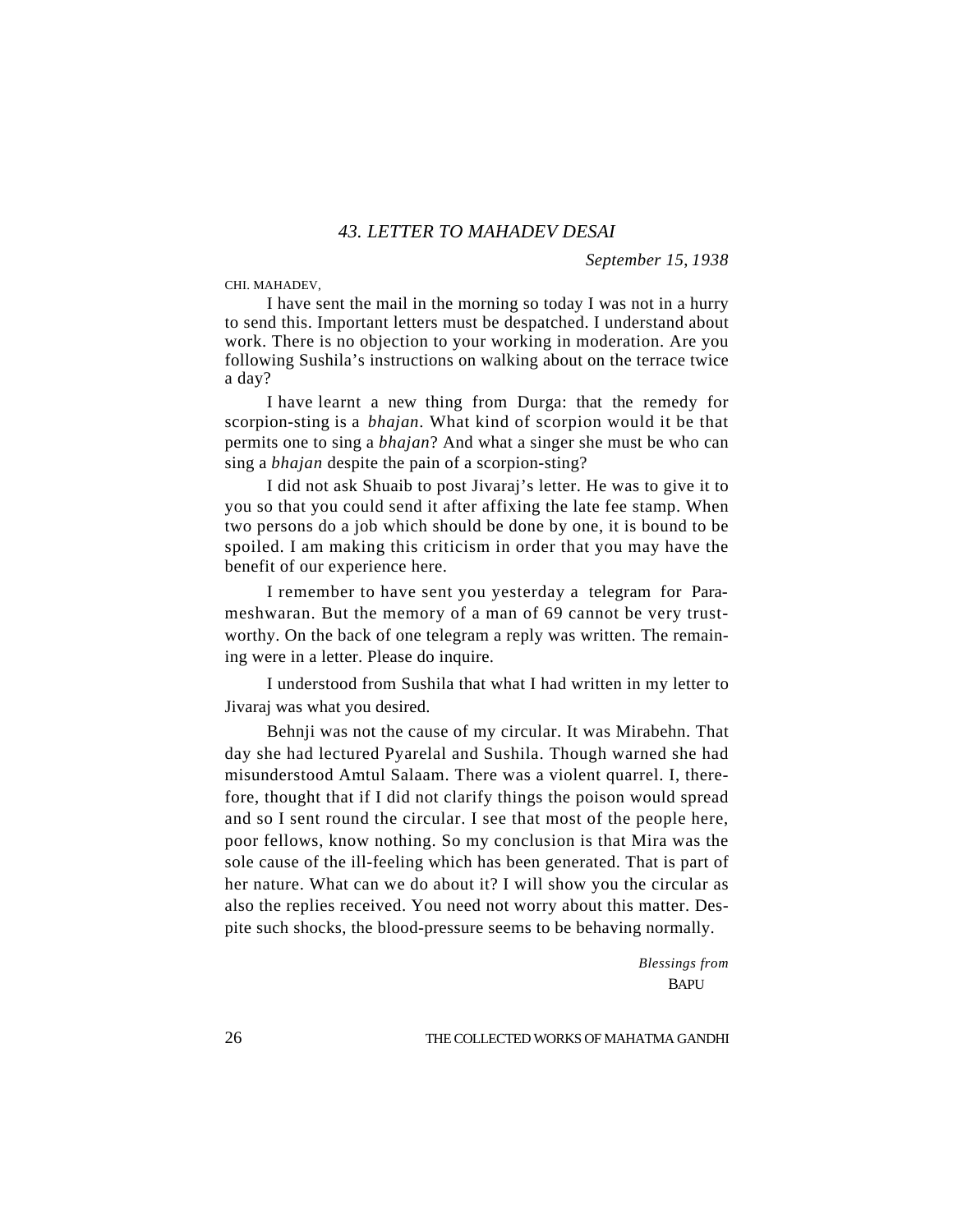[PS.]

The following for Parameshwaran:

"Your coming unnecessary. BAPU. "

From a photostat of the Gujarati: S. N. 11652

# *44. TELEGRAM TO HUMAYUN KABIR*

[On or after *September 15*, *1938*] 1

PROFESSOR HUMAYUN KABIR 36 AHIRIKUPUR ROAD **CALCUTTA** 

GLADLY MEET YOU 24TH AFTERNOON. PLEASE REMEMBER I AM OBSERVING SILENCE BUT THAT DOES NOT MATTER. I CAN WRITE ANSWERS.

**GANDHI** 

From a copy: Pyarelal Papers. Courtesy: Pyarelal

## *45. NOTE TO SUSHILA NAYYAR*

[Before *September 16, 1938*] 2

You should completely stop talking to him. What is the use of unnecessary harassing? Tell everyone to sit with him for a while, but he should not be allowed to talk.

As long as Pyarelal is ill, I would not enjoy the massage, etc. Where do you even have the time? I consider it sinful to take two hours of your time. Therefore, I wish that for the time being, you should stop the massage on your own. As for bathing, I shall do it myself.

You must think over all that should be done for Balakrishna. Tell Krishnachandra what should be done. He would send daily reports to you and Mahadev and also to David if necessary. Perhaps Mahodaya can pay even daily visits to Balkoba. Discuss everything with him.

From the Hindi original : Pyarelal Papers. Nehru Memorial Museum and Library. Courtesy : Dr. Sushila Nayyar

<sup>1</sup> The addressee's telegram is dated 15-9-1938.

<sup>2</sup> From the contents; *vide* "Letter to Munnalal G. Shah", 21-8-1938 & "Letter to Prabhavati", 16-9-1938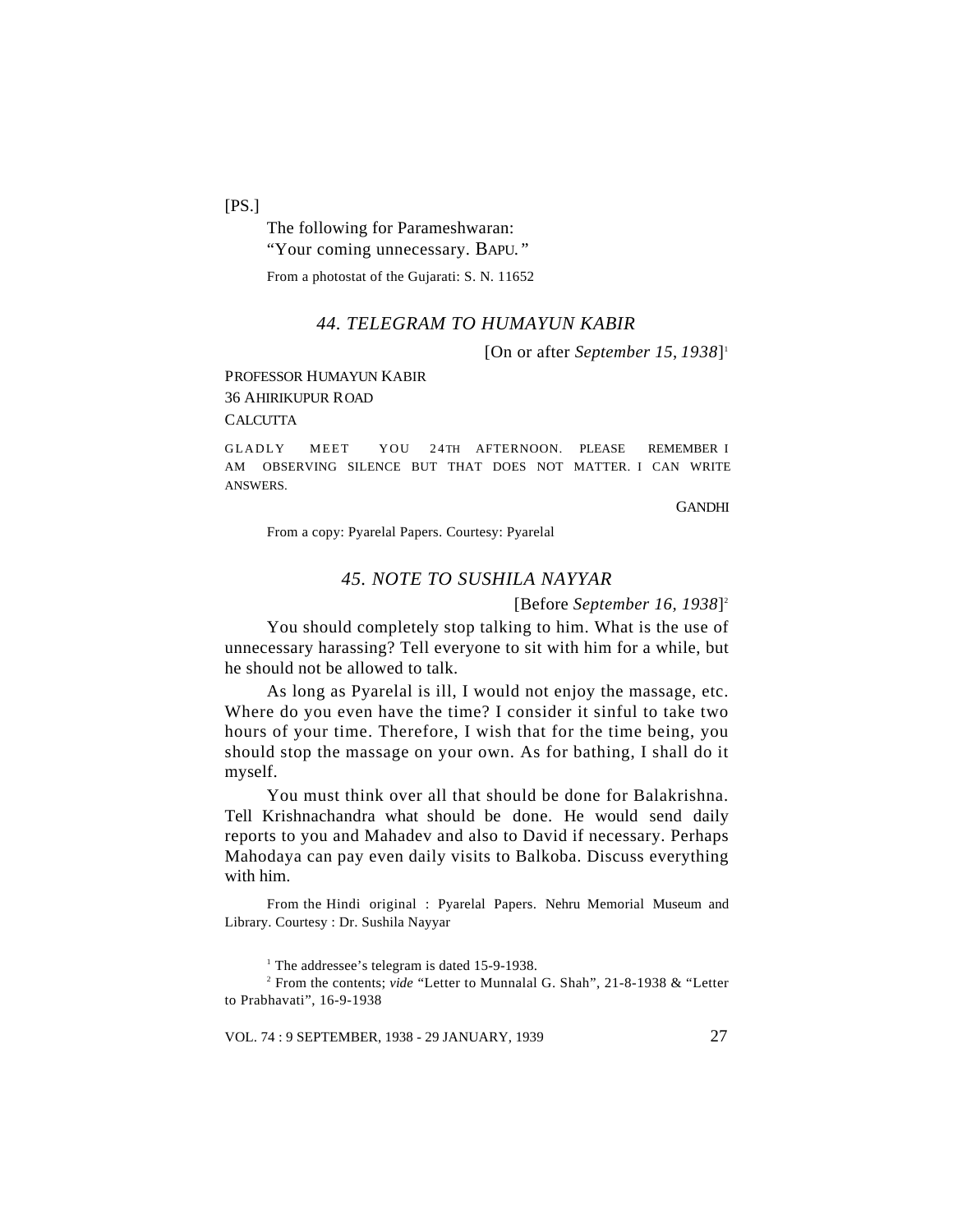[*September 16*, *1938*]1

CHI. MUNNALAL,

I like your idea. It should be given some practical shape. The building meant for Nayakum will have to be vacated. Vacate it whenever he asks for it. If you can accommodate yourself in the spinning-shed which we are putting up, do so. The best course is as follows. You should find some plot for yourself from the surrounding land and the three of you together should build a cottage and try to live in it. I am very much afraid that you may fall ill. It is not without some thinking that I have given you the freedom in regard to food.

The third woman is Amtul Salaam. As you asked for the name I give it. I will have to assure myself further about her. If necessary, I will make a change.

Nobody can come up to her in devotion.

*Blessings from* **BAPU** 

[PS.]

I have given these two as examples . . .<sup>2</sup> selected . . . <sup>3</sup> they are . ..4 Even to A. S. also.

From a photostat of the Gujarati: G. N. 8373. Also C. W. 7041. Courtesy: Munnalal G. Shah

# *47. CABLE TO JAWAHARLAL NEHRU*

 WARDHAGANJ, *September 16*, *1938*

JAWAHARLAL NEHRU INDIA LEAGUE 165 STRAND, LONDON

JUST RECEIVED NOTE. ALREADY WROTE<sup>5</sup> HEATH. THOUGH OUR LANGUAGE DIFFERENT WE MEAN SAME THING NO DOUBT MY MIND. WRITING. LOVE..

**BAPU** 

Gandhi-Nehru Papers, 1938. Courtesy: Nehru Memorial Museum and Library

<sup>1</sup> In a note the addressee says that he received the letter on this date immediately after it was written.

<sup>2</sup> Illegible in the source

3 *ibid*

<sup>4</sup> *ibid*

<sup>5</sup> *Vide* "Letter to Carl Heath", 13-9-1938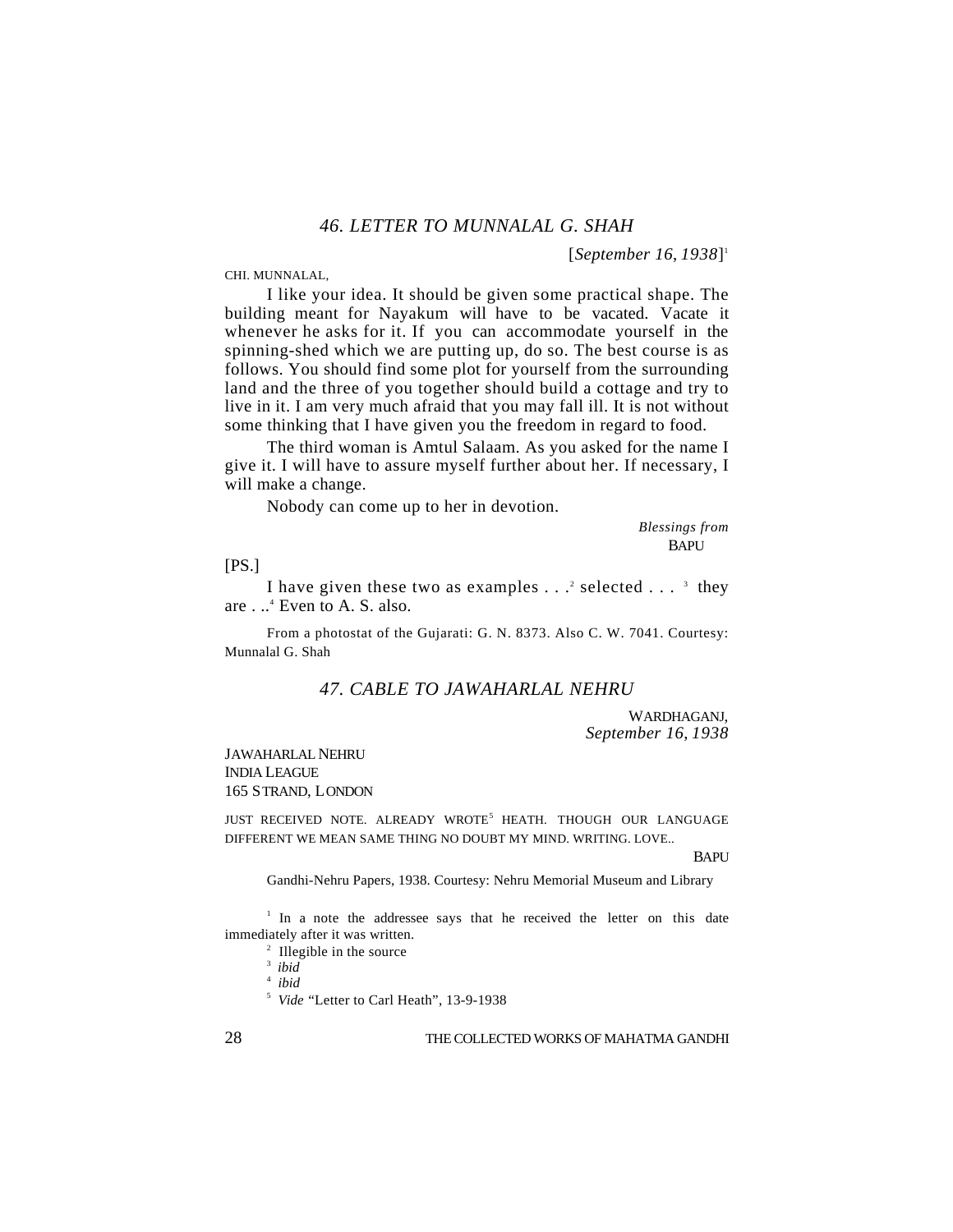# *48. LETTER TO B. K. DUTTA*

SEGAON, WARDHA, *September 16*, *1938*

DEAR DUTTA,

I was delighted to hear from you. I hope you will quickly build up your shattered body.<sup>1</sup>

> *Yours sincerely*, M. K. GANDHI

SHRI B. K. DUTTA C/O SHRI RAJKUMAR SINHA THE MALL, CAWNPORE From a photostat: G. N. 9281

# *49. LETTER TO C. RAJAGOPALACHARI*

*September 16*, *1938*

MY DEAR C. R. ,

You must have got my wire.<sup>2</sup> Why should anything torture you? So long as you can easily wear the thorny crown, you may wear it. But if those who have thrust it on you are jealous of your wearing it, it would be good riddance for you. Anyway your philosophy must not desert you. Was your letter a sign only of momentary weariness?

Love.

**BAPU** 

From a photostat: G.N. 2071

<sup>1</sup> The addressee, a political prisoner, was released from a Bihar jail on ground of ill-health; *vide* "Telegram to Private Secretary to the Viceroy", 1-9-1938 and "Letter to Lord Brabourne", 7-9-1938

<sup>2</sup> Vide " Letter to Mahadev Desai", 14-9-1938

VOL. 74 : 9 SEPTEMBER, 1938 - 29 JANUARY, 1939 29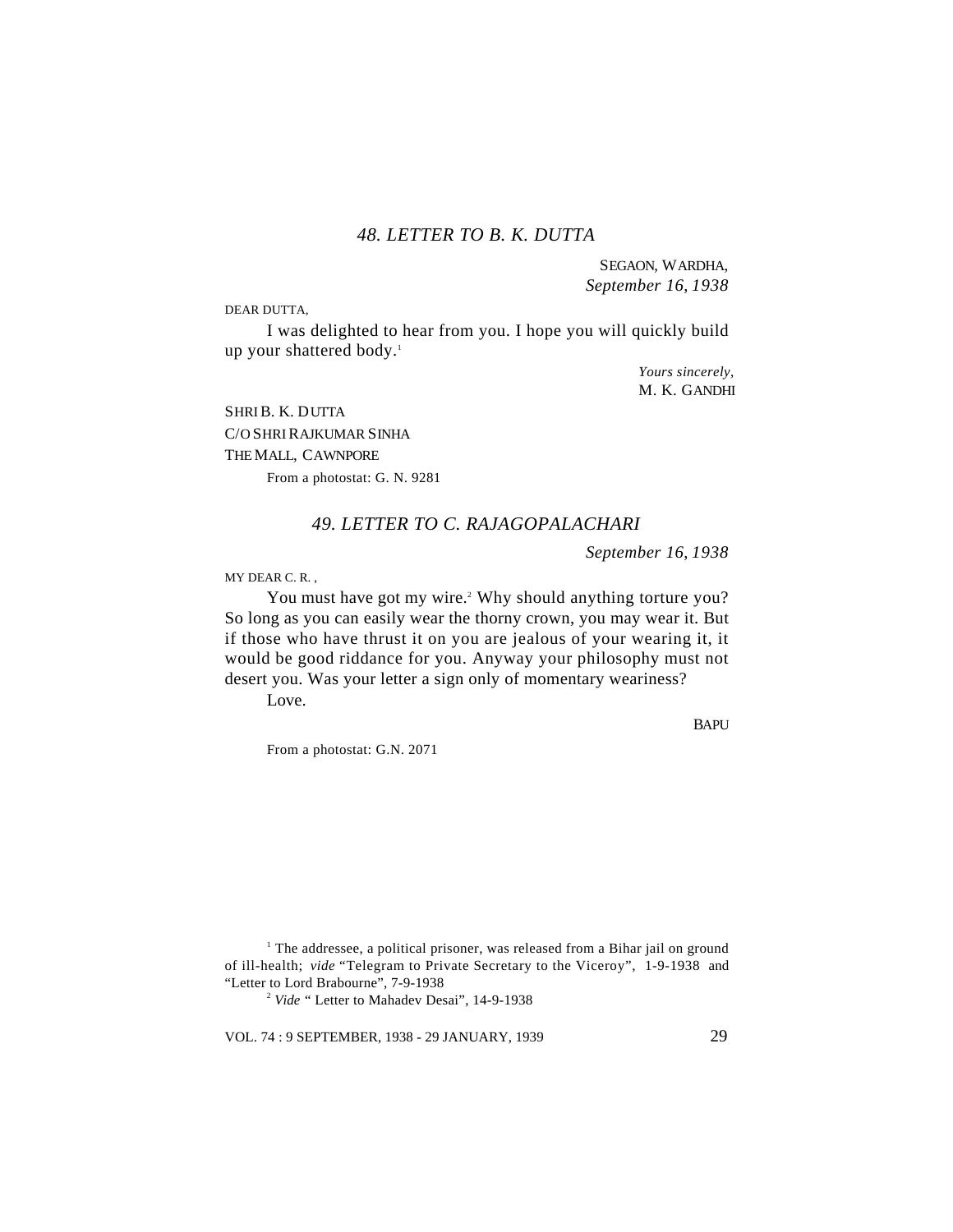*September 16*, *1938*

CHI. MAHADEV,

Has the complaint on the reverse been investigated into and found to be without substance? If you have not written to the Maulana to that effect, please do so.

> *Blessings from* **BAPU**

From a photostat of the Gujarati: S.N. 11654

# *51. LETTER TO AMRITLAL T. NANAVATI*

*September 16*, *1938*

CHI. AMRITLAL,

Whenever necessary, you must not hesitate to write to me or speak to me. Hesitation may even be *adharma*.

Ba is accompanying me. And even if I do not go to the Frontier Province, Ba will stay in Delhi for one month. You may, therefore, occupy Ba's room. Carry on the classes there. If you have any effects, you may put them in her bathroom.

I am thinking of taking over J.'s House. Let us see what happens. All my plans are indefinite. I can decide something if I know what my place in the Frontier province is.

> *Blessings from* **BAPU**

From a photostat of the Gujarati: G.N. 10772

# *52. LETTER TO PRABHAVATI*

*September 16*, *1938*

CHI. PRABHA,

I assume that you have reached Malabar and that Jayaprakash's treatment has started. Prithuraj, Shamjibhai, etc., are there. See them.

Ba, I and others will reach Delhi on the 20th. We shall be there for about eight days. Thereafter I will go to the Frontier Province. Ba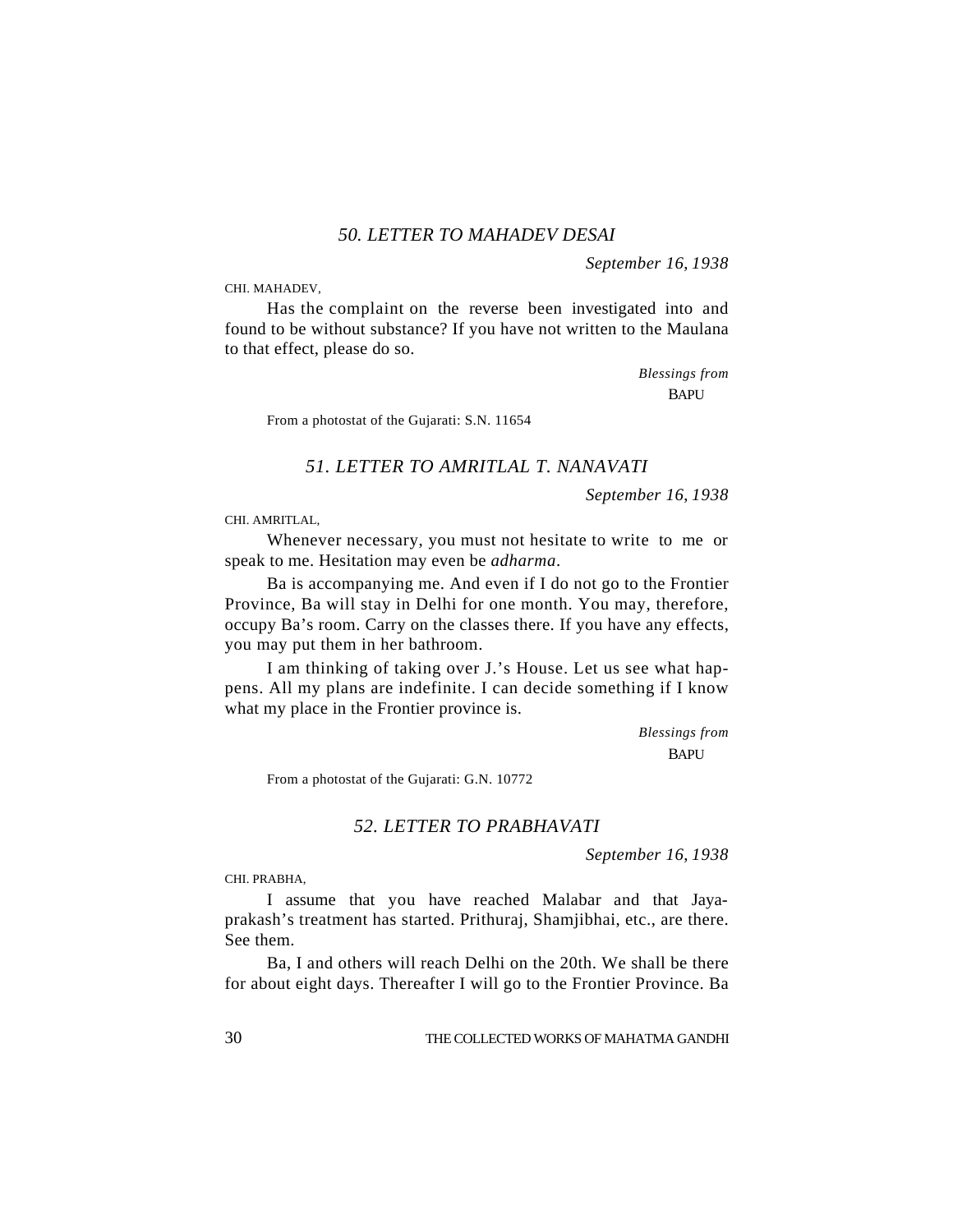will remain in Delhi. Ramdas will land in Bombay tomorrow.

I am all right. Manu had fever but she is well now. Pyarelal has fully recovered. I hope to return by the end of October.

Do not be remiss in writing to me.

*Blessings from* BAPU

From a photostat of the Gujarati: G.N. 3521

# *53. LETTER TO AVANTIKABAI GOKHALE*

[*September 16, 1938*] 1

DEAR SISTER,

The gift from you two sisters comes unfailingly. I shall certainly wear it on my head. Why is Gokhaleji<sup>2</sup> ill?

Ramdas should be reaching there tomorrow. Nirmala studies at the Kanya Gurukul, Dehradun. I am aware of numerous attacks on me. I do not read them. The praises too are full of exaggerations. Then why not the attacks? Praise does not raise us. Condemnation does not take away anything from us. Then why should we be happy or miserable about it? We shall reap as we sow.

I gather from your other letters that you too, were ill. Do not strain yourself beyond capacity.

[From Gujarati]

From the manuscript of Mahadev Desai's Diary. Courtesy : Narayan Desai

# *54. LETTER TO KRISHNACHANDRA*

[On or after *September 16*, *1938*] 3

I cannot take the credit of deciding without consultation. I had told Sushila to have a talk with you. She informed me that you were prepared to devote your whole time there after I left.

Amtul Salaam was so ill yesterday that she had to be served. I claim that I can massage better than any of you, including Sushila.

<sup>1</sup> From the contents, specially from the reference to Ramdas's arrival, presumably in Bombay; he reached there from South Africa on September 17, 1938; *vide* "Letter to Purushottamdas Thakurdas", 13-9-1938 and "Letter to Prabhavati", 16-9-1938

<sup>3</sup> *Vide* footnote 2 on the following page.

<sup>2</sup> Baban Gokhale, addressee's husband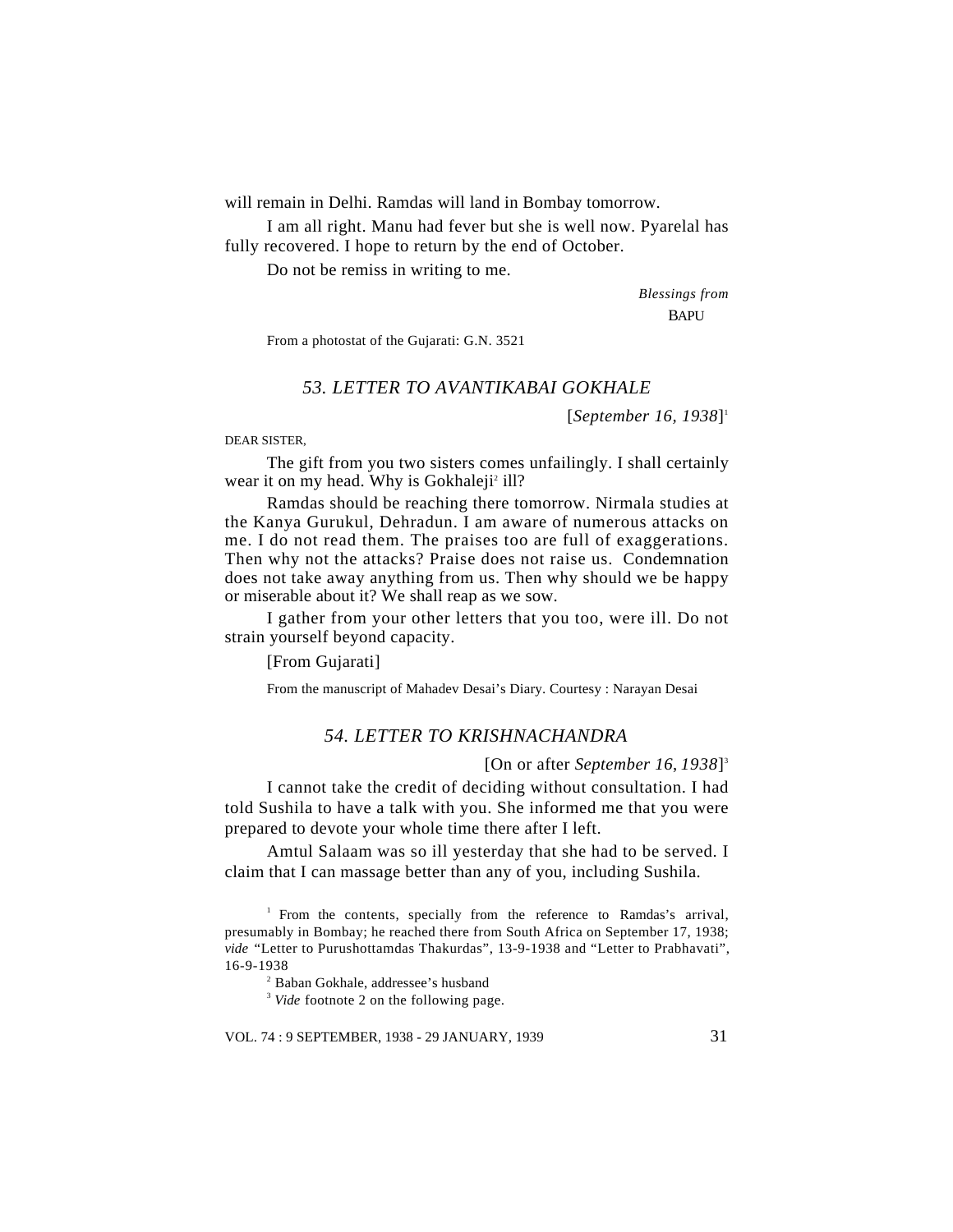I gave a massage to Amtul Salaam for a few hours yesterday. If you too fall ill as a result of your foolhardiness I may have to give you a massage too, but it is hardly a very desirable thing. Amtul Salaam has many virtues but she is obstinate in an equal measure.

[PS.]

There is very little to learn in this book. I am doing what little it recommends. *Chhilta* water.<sup>1</sup>

From a photostat of the Hindi: G.N. 4304

# *55. NOTE TO KRISHNACHANDRA*

[On or after *september 16*, *1938*] 2

All this can be said only after my death. Let us see where God takes me.

**BAPU** 

**BAPU** 

From a photostat of the Hindi: G.N. 4567

#### *56. THE STATES AND RESPONSIBILITY*

The partial success of the people of Mysore, instead of liberalizing the other States, seems, so far as one can conclude from known facts, to have stiffened them against the movement for internal responsible government. I have called the Mysore success only partial for nothing has yet been gained in substance by the people. The Maharaja and his cultured Dewan have recognized the State Congress, they have instituted an impartial inquiry into the recent tragic happenings and appointed a Reforms Committee with ample powers. With patience and reasonableness on the part of the Mysore State Congress and with real good will and understanding on the part of the Mysore Government, we may see a large measure of, if not full, responsibility in the government of Mysore.

But the psychological effect of the Mysore events has been exceedingly great. The people of the States have begun to see a new vision of liberty. What seemed to them to be a distant goal now appears to be an event to be realized almost in no time. I believe that

 $2$  Gandhiji had scribbled this on a letter dated September 16 from the addressee who had touchingly described Amtussalaam's joy when Gandhiji gave her a massage.

<sup>&</sup>lt;sup>1</sup> The significance of this is not clear.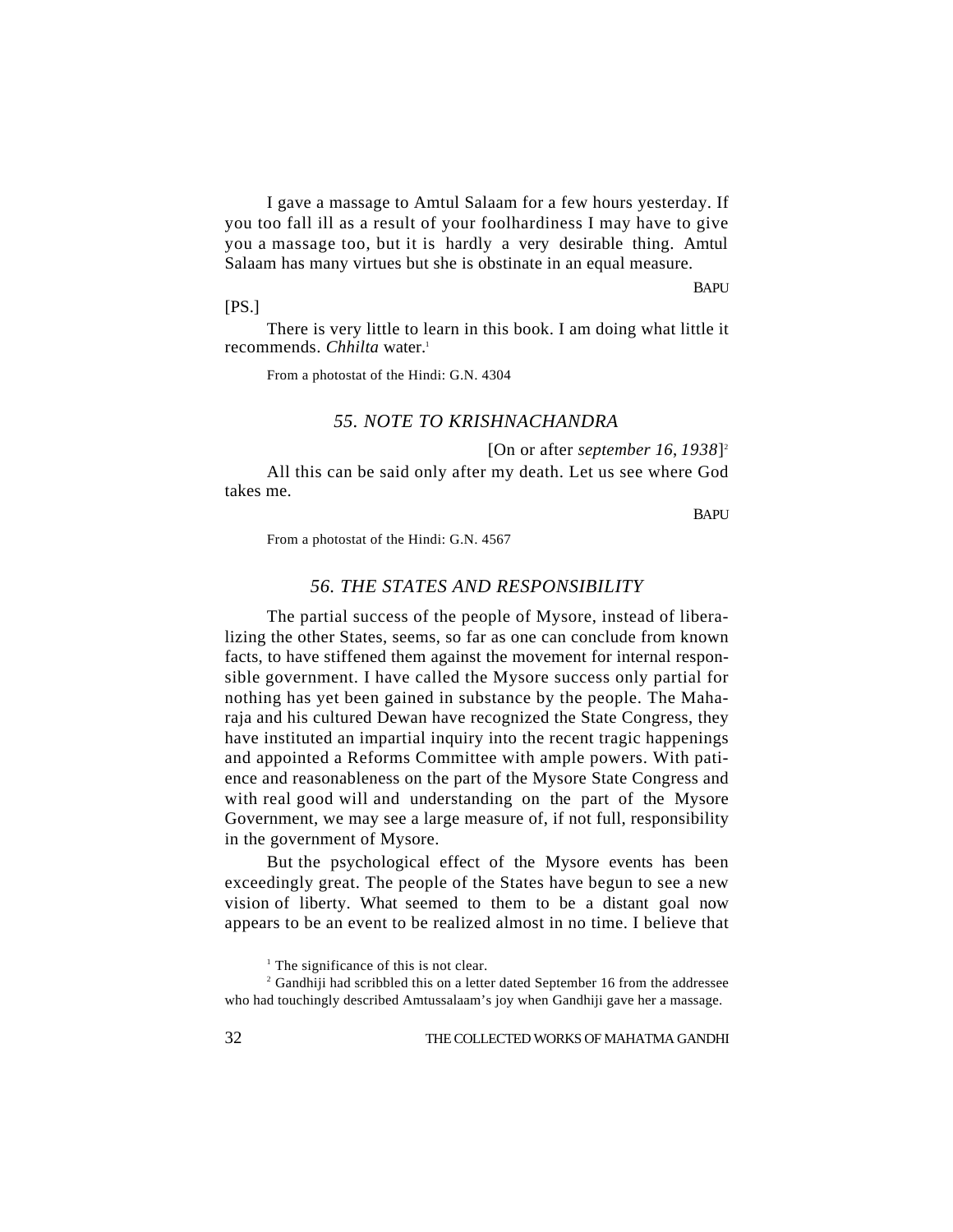if the awakening among the people is genuine and widespread no repression can possibly stay their inevitable march to their cherished goal.

I have said enough of the Travancore frightfulness. I can call it by no other name. Here is an extract from a letter from a Travancorean whose testimony I have never had occasion to doubt. He says:

A careful study of the Dewan's statement shows that he is trying to cloud the issue and mislead outsiders who are not aware of the sequence of events that he narrates. Excepting the threats of 'civil war' alleged by the Dewan, all the other events or occurrences happened subsequent to the promulgation of the proclamation and the declaration of the State Congress as an illegal body. How post-war occurrences justify the war itself, it is difficult to understand.

As regards the violence which we all deplore, the stone-throwing and the burning of buses are attributed to rowdies set up by the police according to one version; but without a thorough inquiry, which is impossible under the present circumstances, it is difficult to say what is the truth. Anyhow, do you not think that it is rather surprising that though all these occurrences took place in clear daylight and at meetings at which large numbers of police and military forces were present, it was not possible to prevent any of them or arrest a single one of the offenders? The explanation of the supporters of the State Congress is that the police dare not arrest any as they and their hirelings commit these atrocities. I cannot say how far the explanation can be accepted. A volunteer who was subjected to a severe lathi charge at the Quilon meeting says in an interview to the *Hindu* correspondent (published in *The Hindu* of 4th Sept.) that he saw with his own eyes some policemen throwing stones. Such allegations are generally made by the State Congress members. Meetings are being held and speeches made in all parts of the country but the arrests are very few. The present policy seems to be to disperse meetings by force. This leads to firing and death of innocent persons. After the Quilon meeting there was firing again at Puthupally, a village about five miles away from Kottayam. One or two died and some were wounded. The actual number is not yet known. All the provisions of the new Regulation are being openly disobeyed by the people. But the Government are not able to bring the offenders to book as there is only one jail in the State and that is already full. If the Government desire to arrest and punish all the offenders, then they will have to build more jails as the number willing to court arrest and imprisonment is very large already and is increasing day after day.

And I am inundated with telegrams describing the fearful repression going on in several parts of Travancore. I do not ask that this testimony should be believed as against the State communiques. But I do suggest that there are, as usual, two sides to the question and that there is a strong case for an impartial inquiry.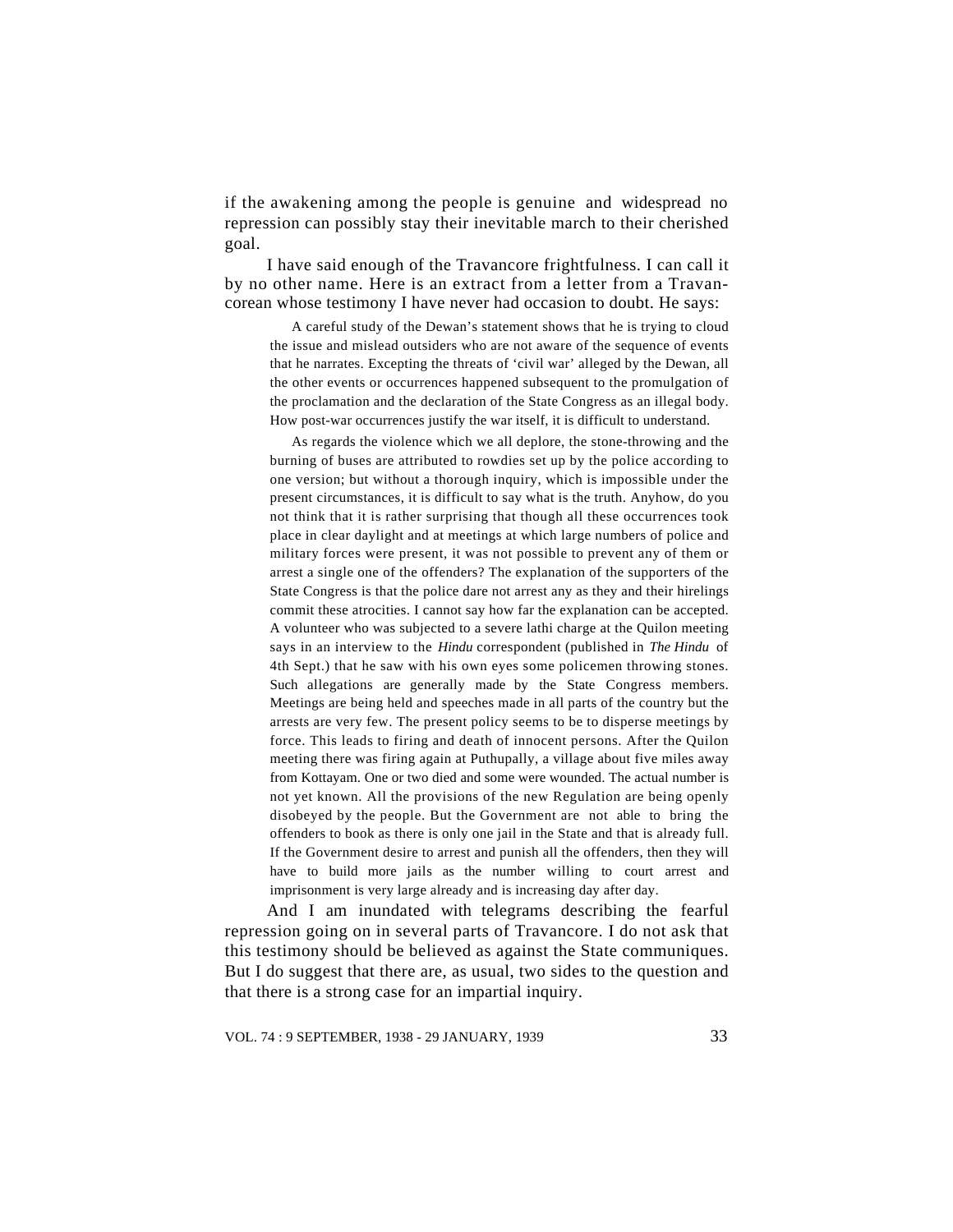But whether there is an inquiry or not, the duty of the Travancore State Congress is clear—on the one hand to see that there is no violence of any sort done by them or their sympathizers, and on the other to go on with their programme of direct action till the Travancore Government relent or the last member is accounted for.

I should like here to state one limitation of ahimsa. If a wrongdoer banks upon the ahimsa of his victim and goes on heaping wrong upon wrong till every one of the victims is crushed, a cry from the surrounding atmosphere rises and the force of public opinion or the like overtakes the wrongdoer. But no satyagrahi should think that he has never to suffer unto death. His victory lies in the defiance by his unconquerable spirit of death and loss of property. The wrongdoer's certain defeat lies in his utter failure to bend or break the spirit of his victim.

If the States persist in their obstinacy and hug their ignorance of the awakening that has taken place throughout India, they are courting certain destruction. I claim to be a friend of the States. Their service has been a heirloom in my family for the past three generations, if not longer. I am no blind worshipper of antiquity. But I am not ashamed of the heirloom. All the States may not live. The biggest ones can live only if they will recognize their limitations, become servants of their people, trustees of their welfare and depend for their existence not on arms, whether their own or British, but solely on the goodwill of their people. Frightfulness will feed the fire of violence that one feels smouldering everywhere. If the States are badly advised and they rely upon organized violence for resisting the just demands of their people, ahimsa, so far generated in the country as a means of redressing social injustice, will not protect them. If it had grown into a Himalayan oak, it would have passed any test however severe. But, sad to confess, it has not gone deep enough into the Indian soil.

The Hyderabad communiques have therefore come upon me as a painful surprise. Sir Akbar is a great educationist. He is a philosopher. It was a pleasure to read his recent convocation address to the Dacca University. It is passing strange that he should have lent himself to the reactionary declarations which condemn an organization even before it has begun to function. What can be the meaning of communalism in a state which is overwhelmingly one population according to religion? What can communalism mean in, say, Kashmir or the Frontier where the population is predominantly of one faith? The doctrine of minority is a good hobby to ride up to a point. But it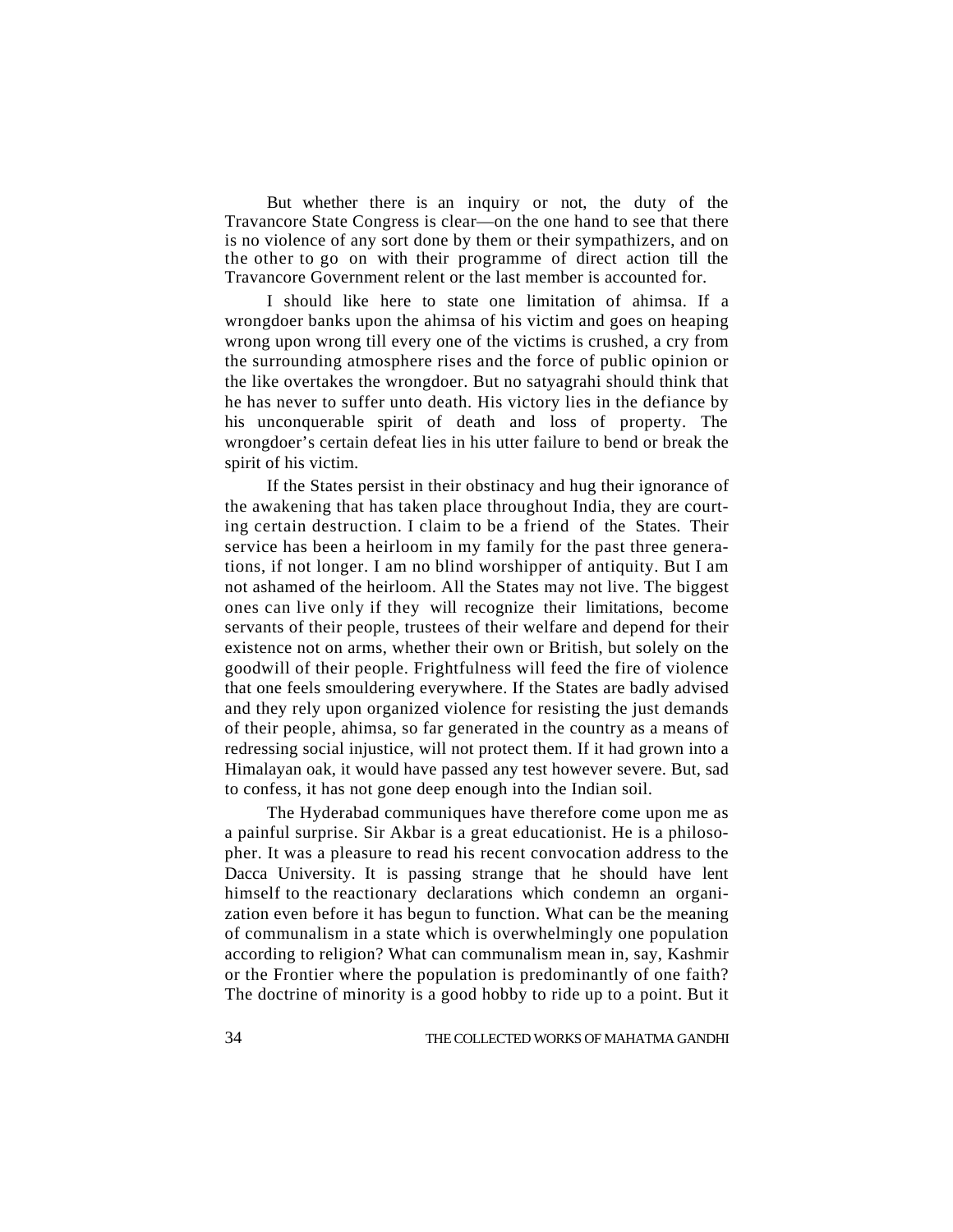must be at least numerically a fair minority. Even a minority of one can expect perfect justice. But it has no status in the political field. When a person belonging to an insignificant minority mounts to power he does so not as a represntative of his group but by sheer merit. The State Congress in Hyderabad can never be communal in the sense in which the word is understood in India. An institution in the Frontier Province need not be dubbed communal merely because it has no Hindu member. Of course an organization may be frankly communal in outlook. But the Hyderabad communiques make a subtle distinction and aver that there is presence in the State Congress of persons predominantly communal in outlook. What is more, the State Congress has come out with a statement totally repudiating the suggestion of communalism.

And then comes even the erstwhile progressive Rajkot, Only the other day it had a representative Assembly elected under universal suffrage, and it had complete liberty of speech under its late lamented ruler. One may hope that after the recent display (so far as I can see, wholly uncalled for) of force, the political organization of Rajkot will be not only permitted to function undisturbed but that its demands will be met in a spirit of justice.

Whatever happens in the three States named or on any other, let the people of the States recognize that their salvation depends wholly on their own strength whose generation in turn depends upon an exhibition in action of complete non-violence and truth. They must realize that it is utterly impossible openly to organize along violent lines large masses of mankind deprived of arms and almost from time immemorial brought up as a non-military nation.

*Harijan*, 17-9-1938

# *57. ACCUMULATING EVIDENCE*

A man reaps as he sows. Having written on violence, I am getting evidence from all parts of India supporting my statement. The saddest case to come under my observation is that of a Congress Committee having incited the ryots of a zemindari simply to take possession of the lands of that zemindari. This act of spoliation was preceded by speeches of Congressmen reeking with violence. I sent the papers to Dr. Pattabhi Sitaramayya for investigation. He confirms generally the complaints made by my correspondent. I am hoping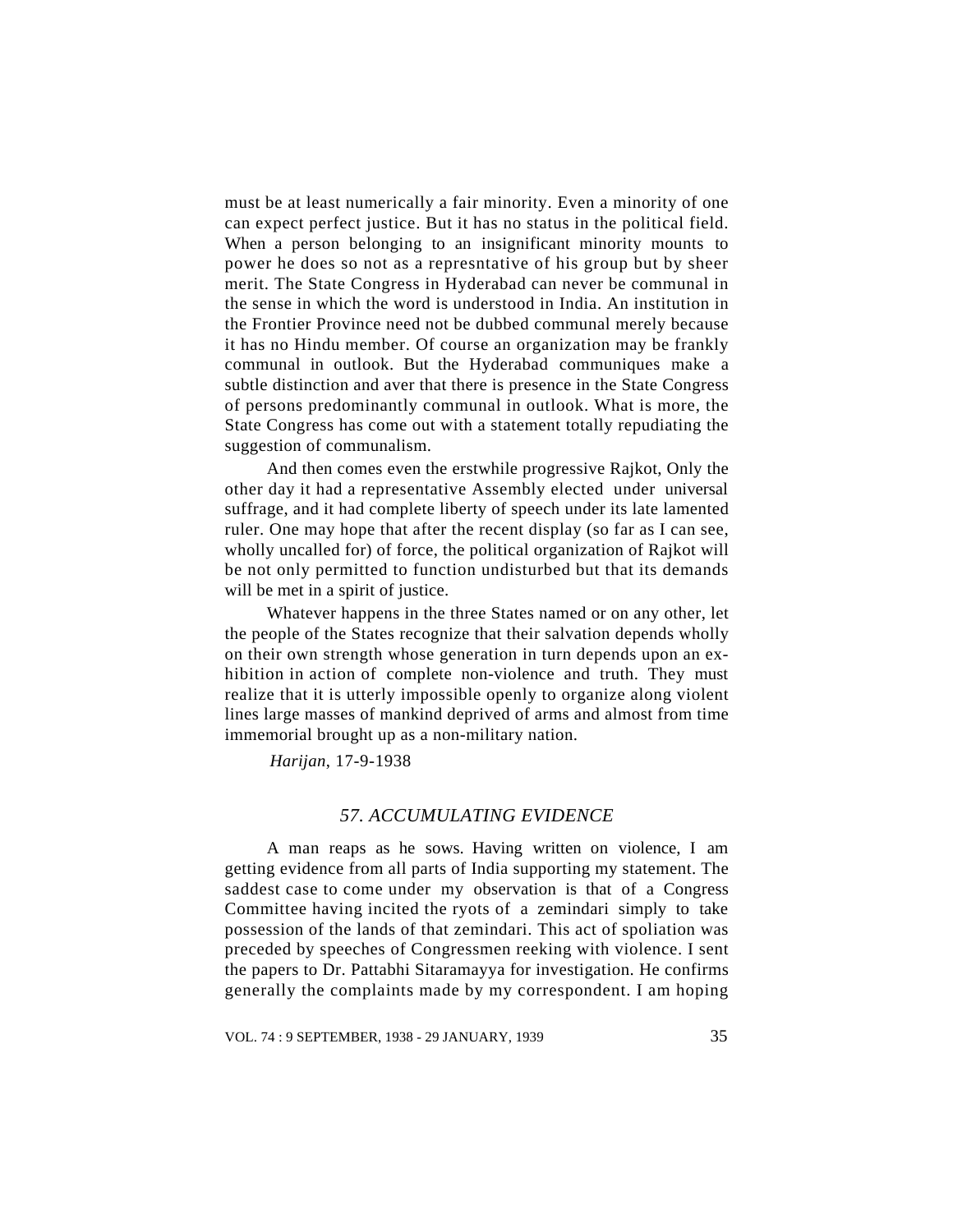that the District Committee or the Provincial Committee will be able to right the wrong. Failing that, of course, Rajaji's Government has to give redress. In saying this I do not wish to suggest that the land does not belong to the worker on it. I endorse the socialist theory of possession. But no socialist that I know has defended the usurpation practised in Andhra. If all the land in India is ever to belong to or be possessed by the worker alone, it would be either by a bloody revolution or by equitable legislation. It must be clear to every sane man that the act of confiscation will never last. Had it not been for the Congress Government, the spoliation could never have taken place. The Congress Government will dig its grave if it fails to restore the land to the legal possessor. I may add in parenthesis that the dispossessed zemindar is reputed to be a docile man with pro-Congress tendencies.

The other piece of evidence is choice cuttings from the U. P., C. P. and Bombay press. The singularity of the U. P. cuttings is that they contain incitement to violence in poems and prose. A lady writer waxes eloquent over the misdeeds of the zemindars and the wrongs of the kisans. She draws a terrible contrast between the opulence of the haves and the penury of the have-nots. Having prepared the ground she invites the kisans to a feast of blood and thunder. "Take any weapon you get hold of, strike and strike hard. Don't be cowards. It is all yours and you must seize it by your powerful arms." This is a mild rendering, all too brief, of the red original. Had not the lady's name stared me in the face as writer, I would not have thought a daughter of India to be capable of incitement to such merciless violence. I must confess that even if I screwed myself up properly I could not fill the three columns that she has done with invective. If no one has had his head turned by the writing, it is certainly not her fault. Fortunately the millions to whom it is addressed cannot read.

The C. P. and Bombay cuttings contain unthinkable falsehoods. There is no restraint on the pen. No language is foul enough to blacken the character of persons. Some of the things said are patent inventions. The writings easily come under the law of libel. But what can libel proceedings do? They invite libel proceedings. These advertise the papers. Defence would be an additional opportunity for invention. There are veiled incitements too. And even without incitement, why should not youths reading the portraiture of persons in blackest colours take it into their heads to go and kill the 'lepers' described in the columns? To many, their newspapers are their Bible. They believe in them. And some of these papers are supposed to represent the Congress policy. The evil is on the increase during the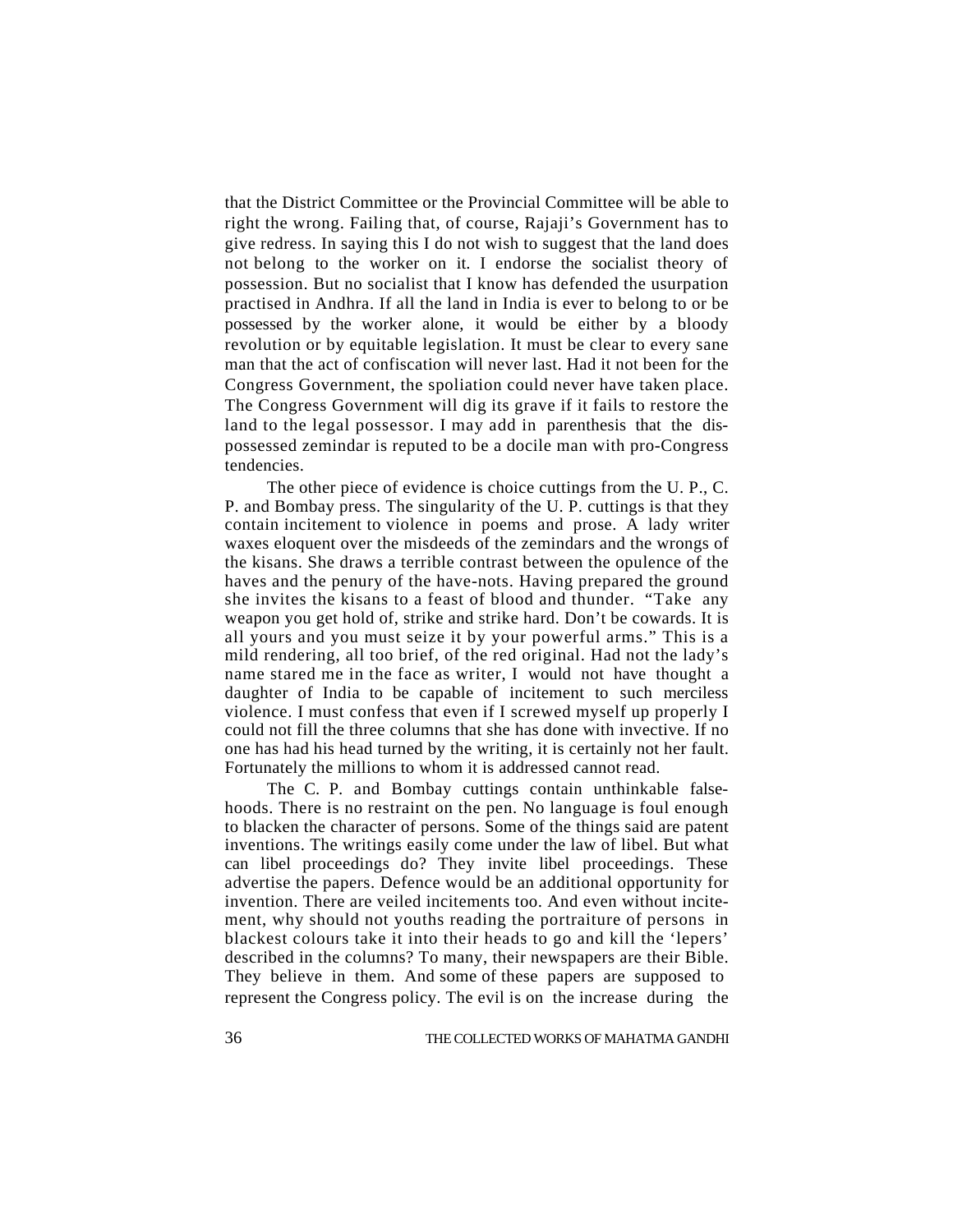Congress regime. It is well that what was inside is now coming out. But this is not civil liberty; it is criminal licence. Swaraj will not come by way of falsehoods and violence. And we shall do a double wrong if we do all these things in the name of truth and non-violence. I adhere to the advice I have tendered to the Congress and Congressmen.

*Harijan*, 17-9-1938

# *58. LETTER TO MAHADEV DESAI*

*September 17*, *1938*

CHI. MAHADEV,

The enclosed is for Durga.<sup>1</sup> I have not the wish nor the courage to do anything that will make her unhappy. Has Brijkrishna's postcard been answered? If not, it should be done on Monday. Please tell Babla. You have to tell him how many people and "Yes" about the laying of the foundation. You should be able to sleep. Do not let your mind be oppressed by thoughts of work.

> *Blessings from* **BAPU**

From the Gujarati original: Pyarelal Papers. Courtesy: Pyarelal

# *59. LETTER TO DURGA DESAI*

*September 17*, *1938*

CHI. DURGA,

Though there is not the slightest cause for worry, still Mahadev's health will require watching. He cannot of course resume work right away. Jivaraj says you would not like Mahadev to go to Delhi. Is that your wish? If your mother and son want to accompany me to Delhi I am willing to take you along. If my health permits me to go to the Frontier Province, you can stay on in Delhi for the time.

> *Blessings from* **BAPU**

From the Gujarati original: Pyarelal Papers. Courtesy: Pyarelal

<sup>1</sup>Vide the following item.

VOL. 74 : 9 SEPTEMBER, 1938 - 29 JANUARY, 1939 37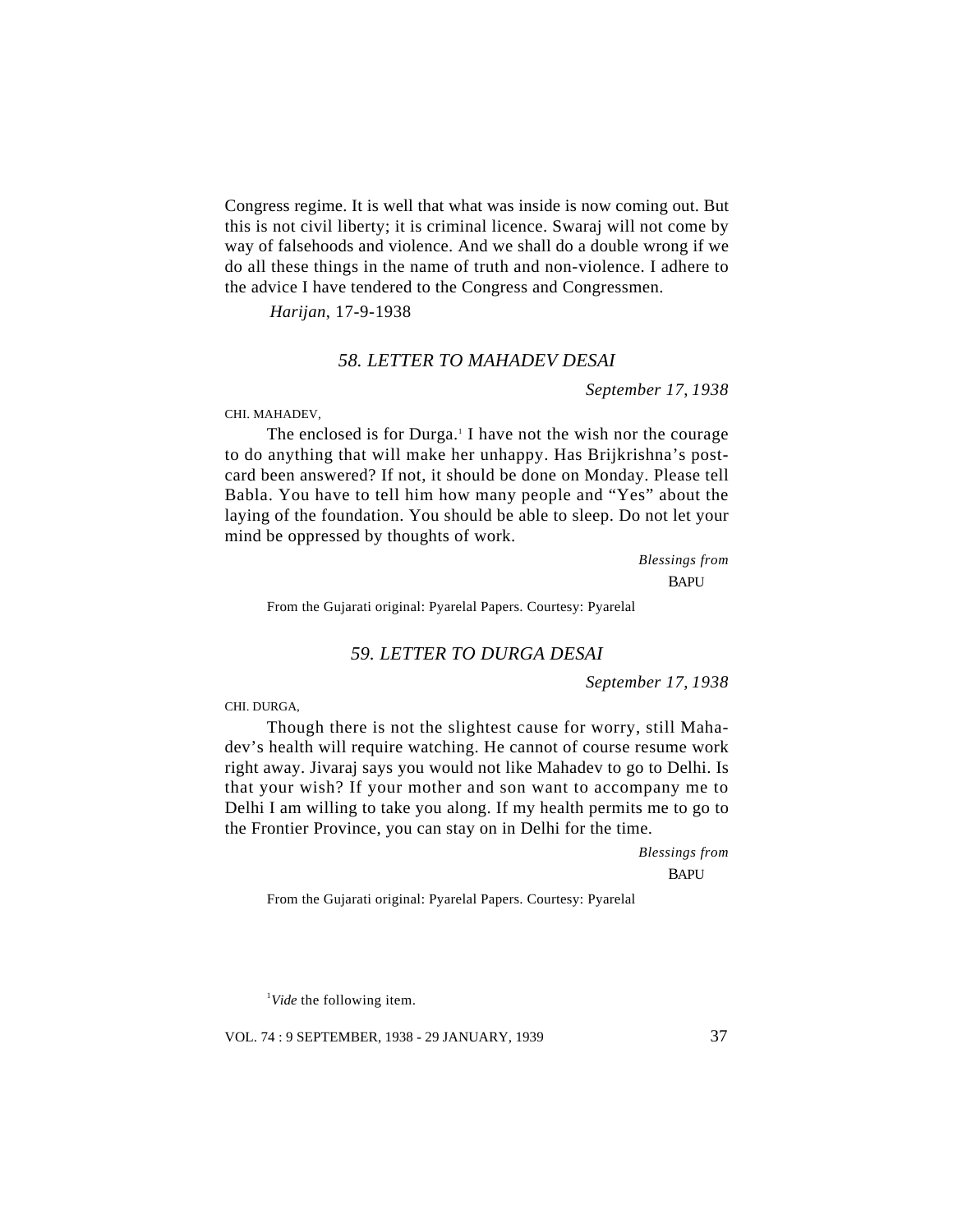# *60. LETTER TO SUSHILA GANDHI*

*September 17*, *1938*

CHI. SUSHILA,

Where did you learn all this cunning? There are criticisms on three heads and still you say it was only for my information. What a way of putting things ! But you have the right to write whatever you like. Chimanlal had asked me whether or not to give you the figure. The expenses here are certainly on a royal scale. I could not preserve my health without that. The experiments in ghee, etc., also mean some expense. So the expenses here are not a standard for anybody to follow. If anyone were to tell me that friends give me money and I squander it I would listen and laugh. No doubt there is scope for improvement but it can be effected only if I get a wise manager like you. But you are not going to stay here for ever. The figure was not given you so that you might pay the amount. You may pay only according to your capacity. I have already told you that I will not mind even if you do not pay. It would be better, however, to pay as long as you can afford.

It would be more accurate if you described me as lazy. Would you consider Chimanlal, Munnalal, Nanavati, Balwantsinha, Parnerkar, Kanu, Sharda and Shakaribehn lazy? The others are only staying there. Bhansalibhai certainly cannot be considered lazy. Krishnachandra is ill but otherwise he is a saintly person. Shankaran has to be trained up. I make do with whatever work Anand does. Even so, because of my incapacity I put up with some laxity. I have only mentioned the names that occurred to me. You may explain to me in greater detail giving particular names.

You did not reply to me. There is no question of your forcing anything on me. In spite of my being not free from passion, do you and Manudi desire that I should let myself be ministered to by and should touch women? This question is an important one. Manudi will not understand it but you can. All of you can say: 'So long as Bapu is not free from passion, let him be served only by Sushila and Ba.' Or you can say: 'When he puts the burden on us, we do wish that he would let us touch him. What effect can his passion have on us?' Either stand can be justified. The first is safer from all points of view. In fine, the experiment which I had commenced with a particular aim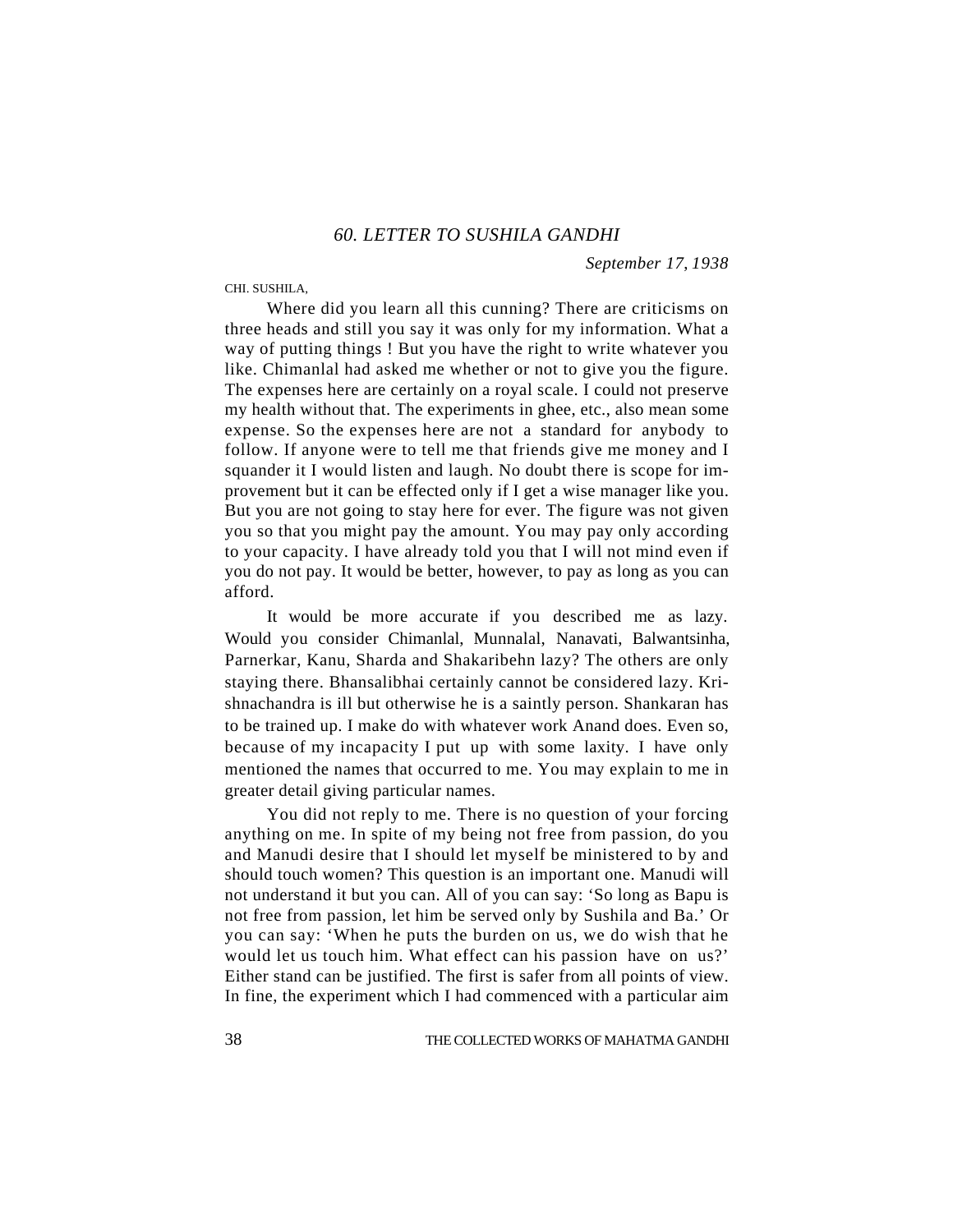can be said to have ended, and I invite the views of you all regarding any new step I may take. I do not want to act in haste. I will do only what I can with objective detachment. I believe you to be wise. You are thoughtful. In such matters you can guide me as a woman. Please, therefore, give me your independent opinion.

> *Blessings from* **BAPU**

From Gujarati: G.N. 4883. Also C.W. 7042. Courtesy: Munnalal G. Shah

# *61. LETTER TO MANUBEHN S. MASHRUWALA*

*September 17*, *1938*

CHI. MANUDI,

Consider yourself fortunate that you have arrived when I am observing silence. That silence is for the whole country. You have the benefit of being a witness to it. The silence is not an expression of diminished love. Love does not care for words uttered by the tongue.

I will certainly write to you when you go to Bombay. You should write, too.

> *Blessings from* **BAPU**

From Gujarati: C.W. 1572. Courtesy: Surendra B. Mashruwala

#### *62. LETTER TO AMRITLAL T. NANAVATI*

*September 17*, *1938*

CHI. AMRITLAL,

Teach Sharda music to her fill. If others also ask for help in learning to recite the *Gita* or music, help them without any hesitation. Do take care of your health.

> *Blessings from* **BAPU**

From a photostat of the Gujarati: G.N. 10773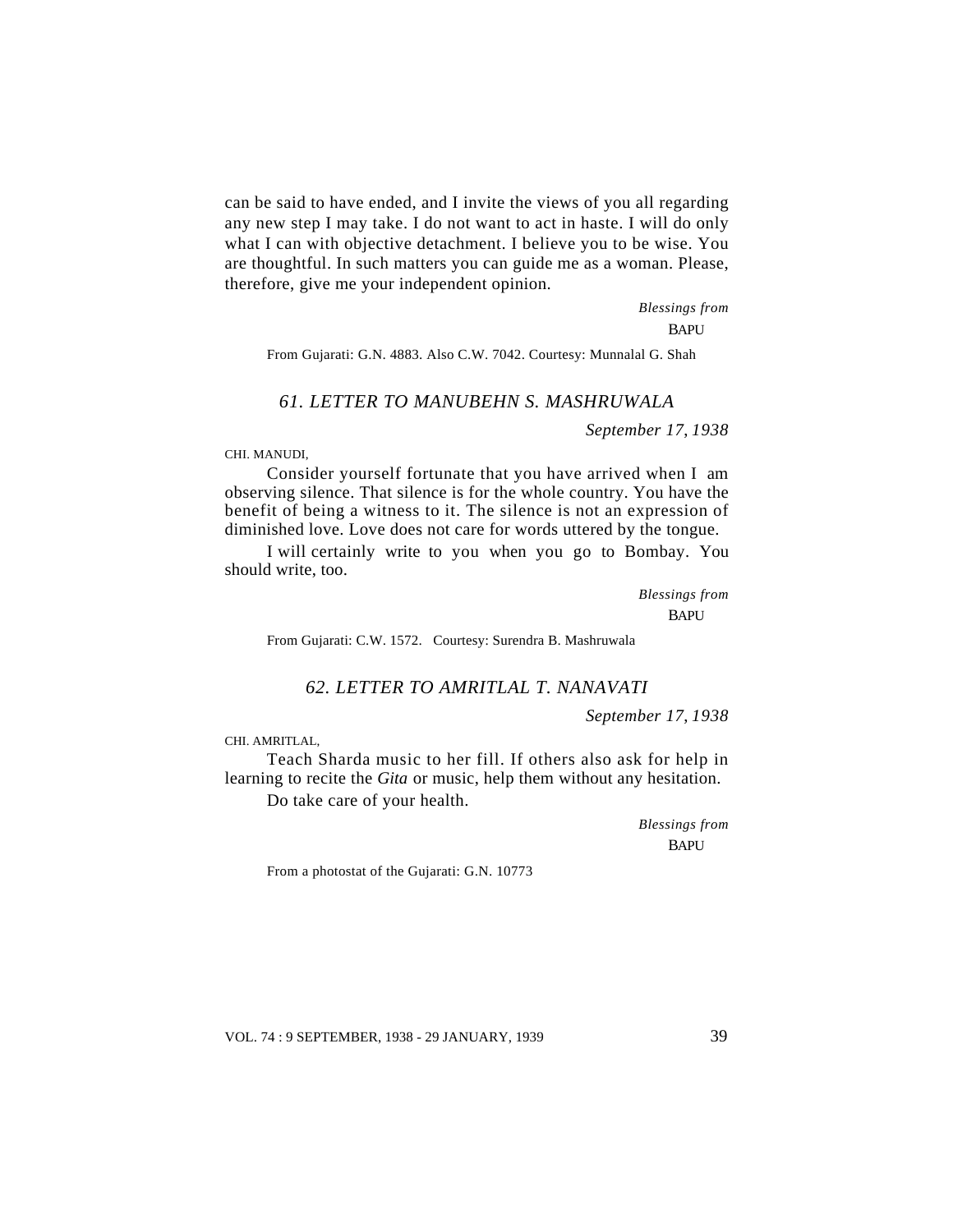### *63. LETTER TO JETHALAL G. SAMPAT*

*September 17*, *1938*

CHI. JETHALAL,

I got your postcard, etc. I got Lakshmidas's letter today, which I am sending. I have been collecting literature which can be helpful to you and sending it. You may leave out of it whatever is not useful. It is not necessary to reply to me. Where is the need for replying to what I send to you for you to think over?

> *Blessings from* BAPU

From Gujarati : C. W. 9867. Courtesy : Narayan J. Sampat

#### *64. NOTE TO RAGHUNATH GANESH PANDIT SHELOLIKAR*

## *September 17*, *1938*

If you could prolong your stay here by a few more days you could correct Sharda's recitation of the *Gita*.

From a photostat of the Hindi : G. N. 2794-2

# *65. FRAGMENT OF LETTER TO MAHADEV DESAI*

[Before *September 18*, *1938*] 1

CHI. MAHADEV,

Sushila says that if you can go to Bombay today, you should. I think that will mean unnecessary rushing about. If they<sup>2</sup> are coming here, they may examine you here. The main thing is rest. If you go, you should stay on in Bombay and then join me at Delhi. If you decide to go, you must leave tomorrow. It will be better if you do not carry the burden of *Harijan* with you. Don't worry about what will happen for two weeks.

Now you will willy-nilly have to . . .

From a photostat of the Gujarati : S. N. 11630

<sup>1</sup>Vide the following item, where Gandhiji mentions Drs. Jivaraj Mehta and Gilder having examined Mahadev Desai and advised him complete rest.

<sup>2</sup> Drs. Gilder and Jivaraj Mehta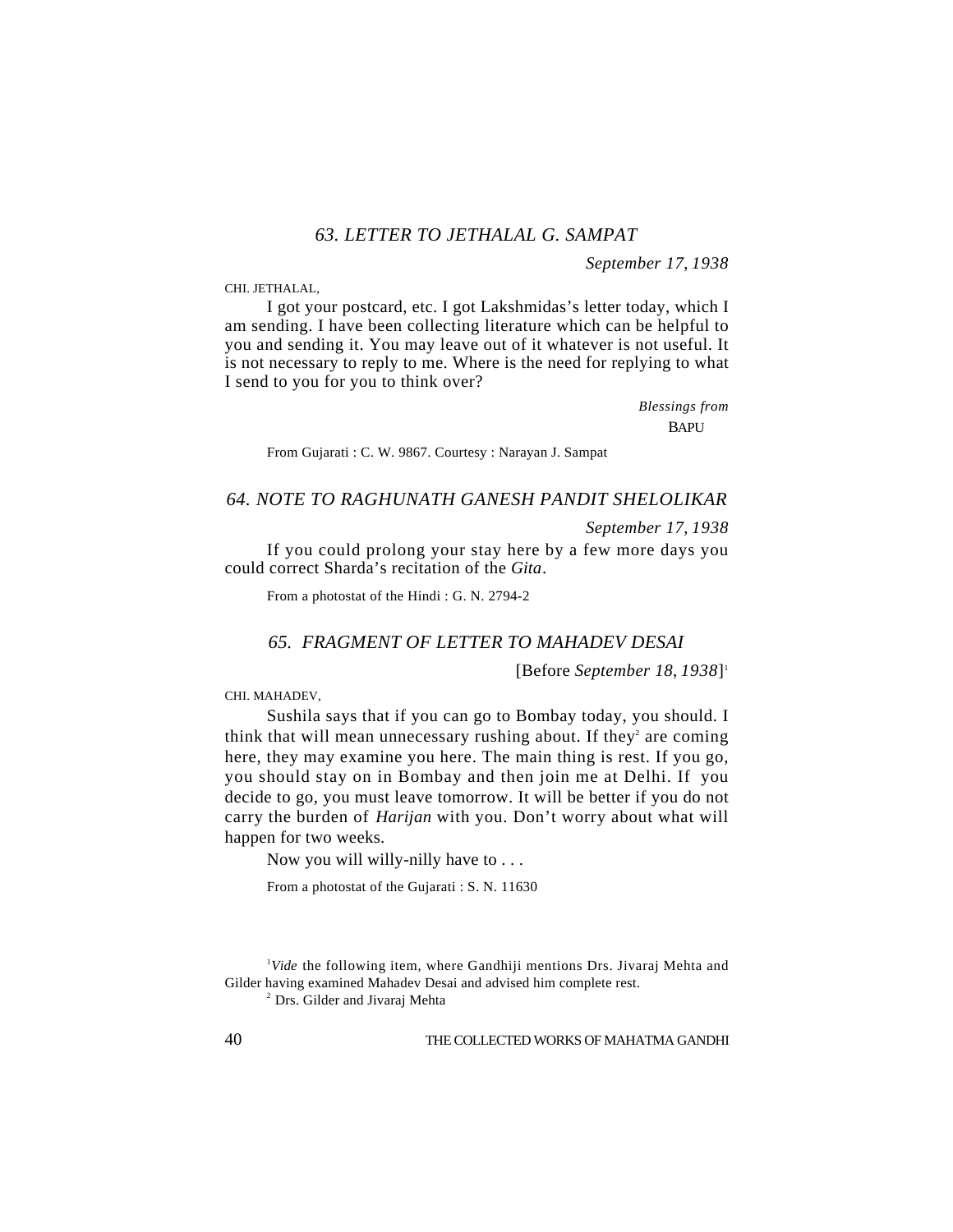### *66. TO THE READERS*

#### [*September 18*, *1938*] 1

The readers of *Harijan* will share my sorrow that Mahadev Desai has become very ill. Drs. Gilder and Jivaraj Mehta, who with their usual kindness came specially to examine him, have come to the conclusion that he must take prolonged rest. He has had the same warnings that I had. The doctors think that prolonged overwork has brought about the illness which, if neglected, may bring about paralysis of all activity. Let the numerous friends of Mahadev not be alarmed over the news of his illness. There is nothing to be alarmed about. Only nature has issued a stern warning which he and I may not disregard except at our cost. I include myself as an object of warning, for if I do not insist on Mahadev's taking rest, he is quite capable of cheerfully taking his last breath with the pen in his hand. If I am wise and true, he will take the needed rest. Therefore, for the time being, the readers must miss the familiar and copious writings over the initials M. D.

I am writing this note during the small hours of Sunday morning, having got up at 1.30 a. m. for finishing *Harijan* work. But I dare not repeat such liberty without the danger of a sudden collapse. I have only limited physical energy left in me. It has therefore to be sparingly used.

The third person who can do *Harijan* work is Pyarelal. He has been *hors de combat* for some time and just now he is convalescing after the recent attack of enteric fever.

*Harijan* is not a newspaper, it is a 'views'-paper representing those of one man. Even Mahadev and Pyarelal may not write anything independently whilst I am alive. I am myself daily growing in the knowledge of satyagraha. I have no text-book to consult in time of need, not even the *Gita* which I have called my dictionary. Satyagraha as conceived by me is a science in the making. It may be that what I claim to be a science may prove to be no science at all and may well prove to be the musings and doings of a fool, if not a madman. It may be that what is true in satyagraha is as ancient as the hills. But it has not yet been acknowledged to be of any value in the solution of world problems or rather the one supreme problem of war. It may be

<sup>1</sup> The Sunday preceding September 24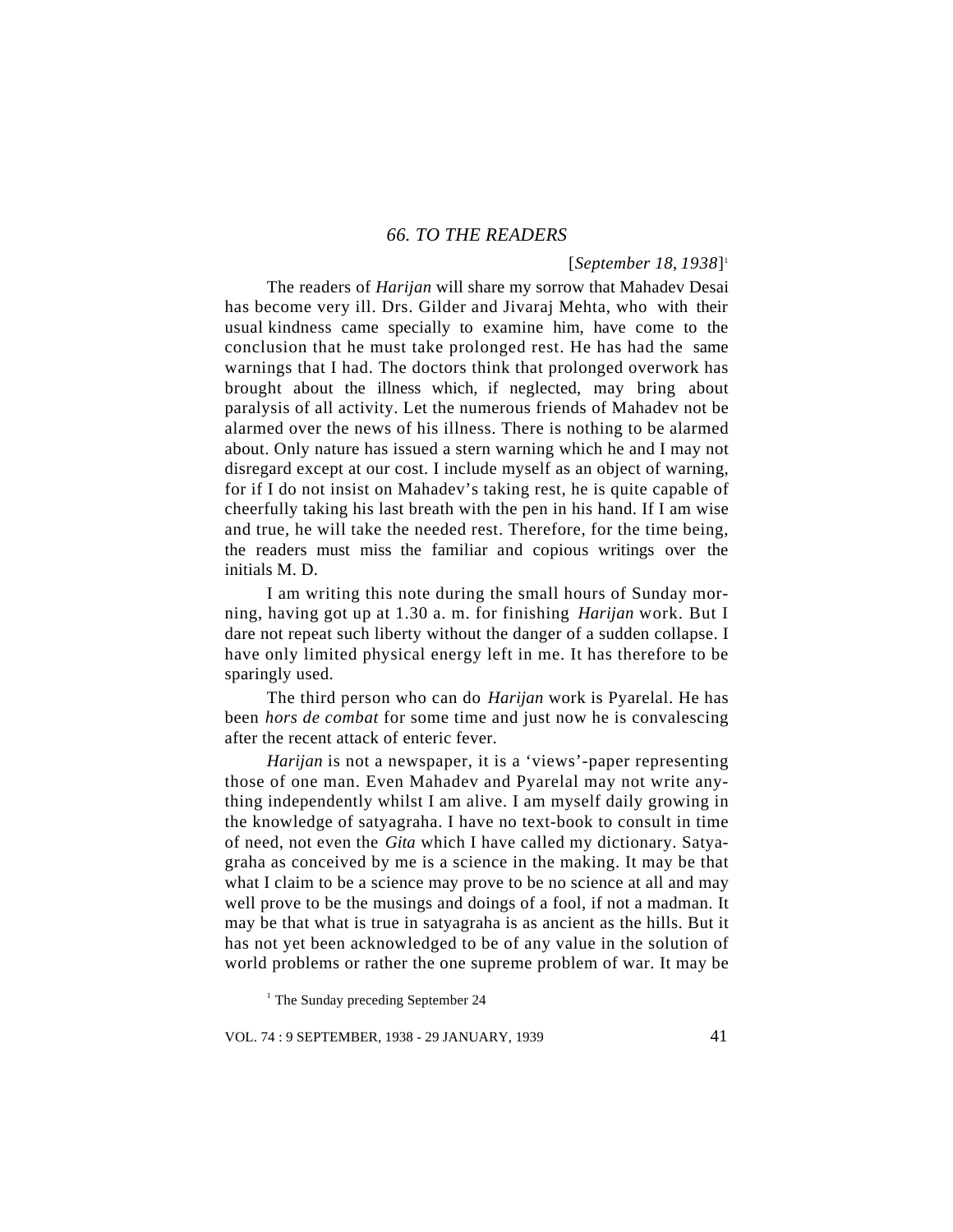that what is claimed to be new in it will be proved to be really of no value in terms of that supreme problem. It may be that what are claimed to be victories of satyagraha, i.e.,ahimsa, were in reality victories not of truth and non-violence but of fear of violence.

These possibilities have always been in front of me. I am helpless. All I present to the nation for adoption is an answer to prayer or, which is the same thing, constantly waiting on God. Such being the case, whilst I am alive *Harijan* can only be continued so long as I am able to write or Mahadev or Pyarelal can interpret me from week to week.

The readers need not think that there are not others who can take the place of these two workers. There are. But they are all engaged in the respective tasks allotted to them and it would be wrong to remove them from their spheres of work. Satyagraha will not stop for want of *Harijan*, but it will for want of workers to carry on the mighty constructive programme.

Therefore, whilst Mahadev's illness lasts, the readers will overlook the gaps they will notice in the editing of *Harijan*. This illness induces a reflection. I have often expressed the opinion among friends that in the matter of capacity for detachment Englishmen are far in advance of us. No matter how important national affairs may be, they will keep their meal hours and hours of recreation. They are not unnerved in the face of dangers or impending calamity. This may be called working in the spirit of the *Gita*. Among the political workers in India there are very few who come up to the Englishmen's standard.

This English detachment is worthy of emulation. That it is used for the exploitation of the so-called uncivilized or semi-civilized races of the earth is another matter. It would be a distinct gain to the national cause if the leaders and workers strictly keep their hours. No man is expected to do more than he really can. If at the end of the day there is surplus work left or he cannot get through it without missing a meal or encroaching upon the hours of sleep or recreation, there is mismanagement somewhere. I have no doubt that if we cultivate the habit of punctuality and acting according to programme, the index of national efficiency will go up, our advance towards our goal will be repaid and the workers will be healthier and longer-lived.

In conclusion, the readers and correspondents will extend their indulgence if they find, as they will more than heretofore, that they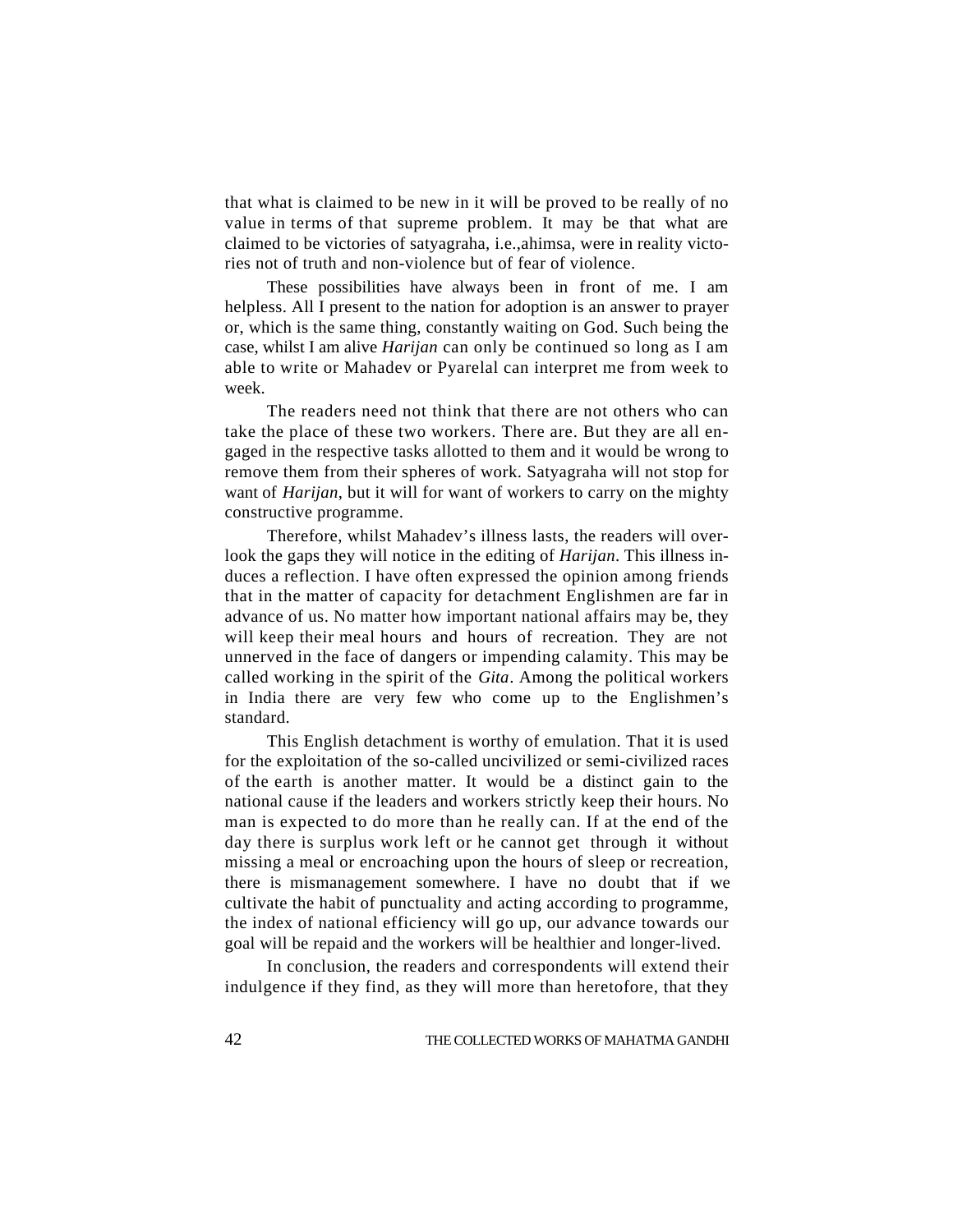are not served in time or at all. The correspondence is increasing, the work to do is also on the increase. The capacity for coping with both is diminishing. God's will be done.

*Harijan*, 24-9-1938

# *67. NOTE TO RAGHUNATH GANESH PANDIT SHELOLIKAR*

*September 18*, *1938*

The fight was directed against the very party before which I had taken the vow.

This did not violate the vow and my fast was aimed at Hindu society, not the English. I believe that had the Award not been changed the Harijans would have become a separate community, which was the object of the Award.

If the work I am doing is in consonance with dharma and for the furtherance of dharma, it should be pursued even at the risk of public disapprobation.

From a photostat of the Hindi: G.N. 2795

### *68. NOTE TO AMTUSSALAAM*

[Before *September 19*, *1938*] 1

There is no limit to your obstinacy. If I do not take you after having agreed to it, would it not be because it cannot be helped? I know you will not be able to put up with life in the Frontier Province. Therefore it is no use taking you there. If your health continues to be as bad as it is now I shall have to look after you rather than you looking after Mahadev. I continue to take service from you only to avoid a quarrel. I know your body can no longer give service. If you had had yourself massaged for three nights running you would have become stronger and you would have been in good humour, but that was not to be.

**BAPU** 

From a photostat of the Hindi : G.N. 701

<sup>1</sup> This and the following two notes to the addressee, all undated, have been placed according to the order in which they occur in *Bapuke Patra–8* : *Bibi Amtussalaamke Naam*. They were evidently written before Gandhiji left Segaon to visit the N. W. F. P. on September 19.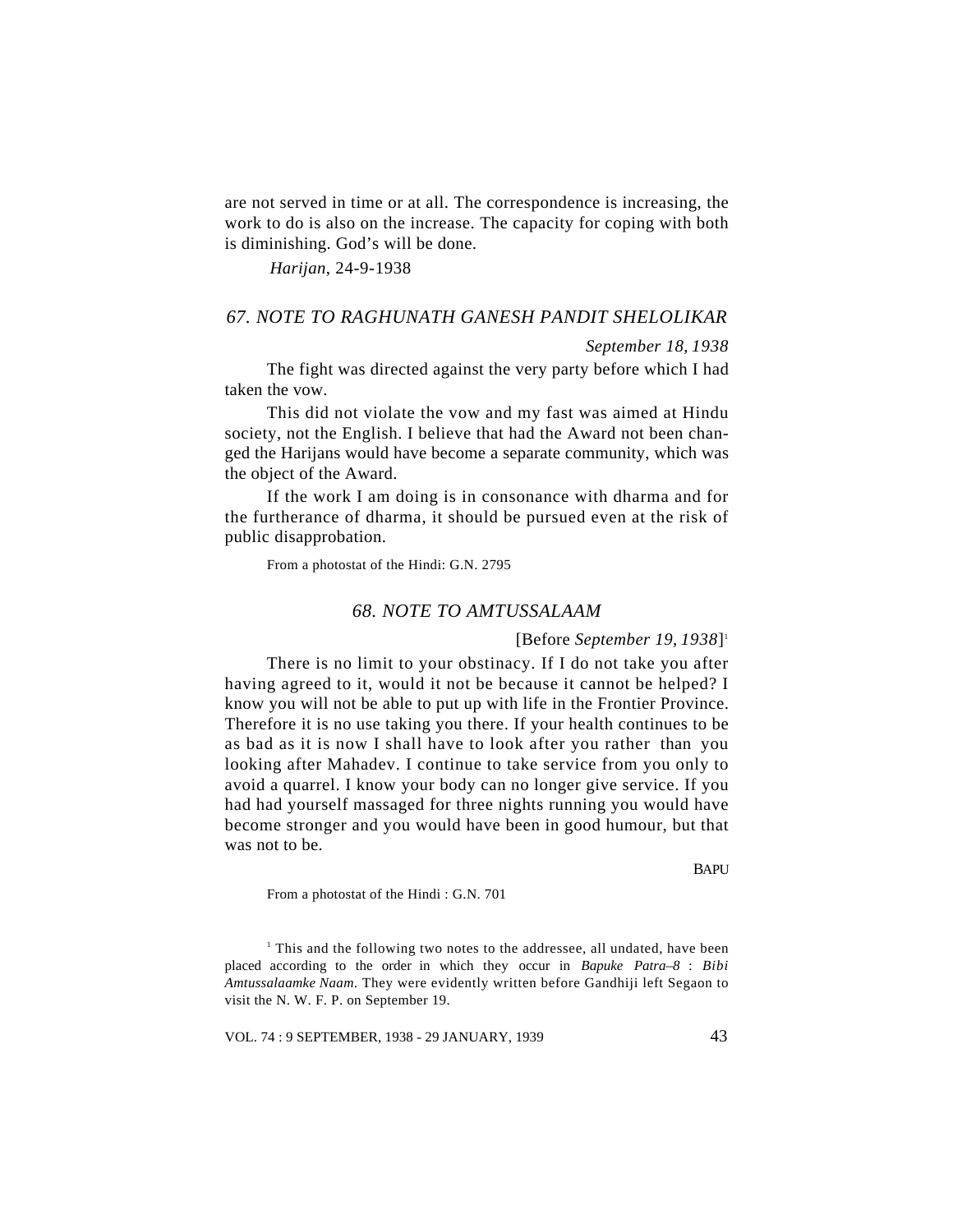#### *69. NOTE TO AMTUSSALAAM*

[Before *September 19*, *1938*]

What a letter you have written! I have included you in my entourage but you may stay back if you want to. I sent your name to Khan Saheb also against my wish. Do you wish to go as a favour to me or because you cannot bear to stay back ?

There was no other thought in my mind about what happened at night.

**BAPU** 

From a photostat of the Hindi: G.N. 675

# *70. NOTE TO AMTUSSALAAM*

[Before *September 19*, *1938*]

You are only proving what was said to Maulana Saheb. Why do you pester me now? If you wish to come along you have my permission but if you do not I shall not compel you. Please stop harassing me. You are turning to nought all my cajolings. I have not said anything and still you are quarrelling with me. I cannot understand such behaviour. Now stop writing and do whatever you want to do.

From a photostat of the Hindi: G.N. 726

# *71. LETTER TO KRISHNACHANDRA*

[Before *Monday*, *September 19*, *1938*] 1

CHI. KRISHNACHANDRA,

Whatever physical service or some such thing is being rendered [to Balkrishna] should continue. Sleeping near [him] should also continue as I have said.

**BAPU** 

From a photostat of the Hindi: G.N. 4327

<sup>1</sup> The letter bears the addressee's note : "Monday morning, September 19", presumably, the date of receipt.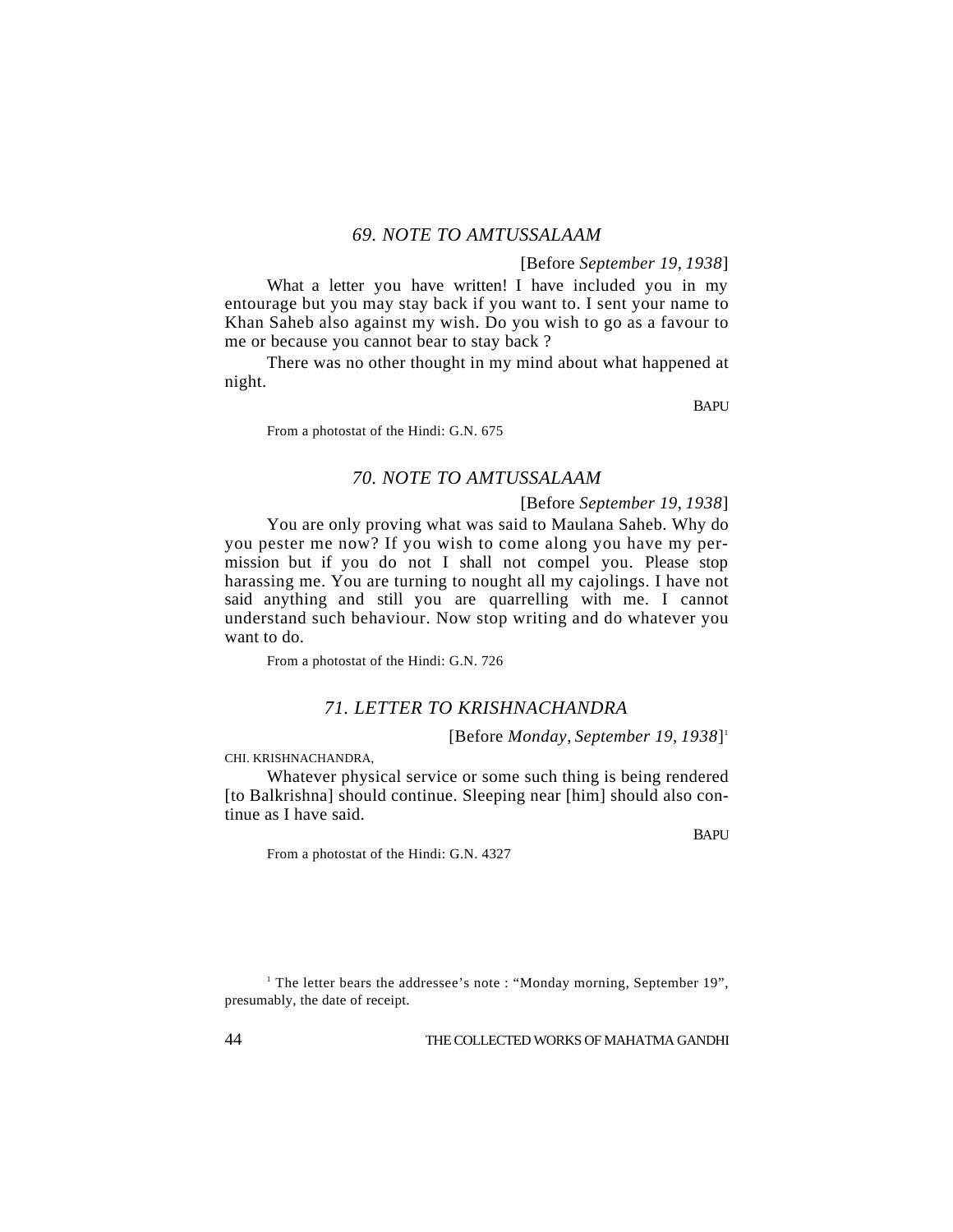#### *72. LETTER TO AGATHA HARRISON*

SEGAON, WARDHA, [On or before *September 19*, *1938*] 1

MY DEAR AGATHA,

At last I have a copy of your personal letter. It is exhaustive. Of course you will come when you are ready. I am writing to G.<sup>2</sup> about your passage. You must not be angry with your friends about their writing to me. But I am at ease now that I have your assurance that you will always let me know your wants no matter whether I can supply them or not.

You are having an anxious time there. Nothing but good can come out of these contacts. I look forward to your account of the happenings.

Here the federation discussion does not worry me. The question of the release of political prisoners<sup>3</sup> does. I have not yet made an impression upon the powers that be that their release cannot but make for peace. Their declaration of non-violence needs to be taken at its face value. I can certainly work upon it and hold the declarants to their promise. But the authorities are timid. However, I am patiently working at it and have not lost hope that they will be released before it is too late. I am well, considering the strain I am going through.

Love.

**BAPU** 

From a copy : C. W. 7829. Courtesy : G. D. Birla

# *73. A NOTE* <sup>4</sup>

ON THE TRAIN TO DELHI *September 19*, *1938*

I stopped on the night of Saturday (17-9-38) the experiment involving physical contact with women that I had been carrying on. I had been thinking of it for some time but I was not able before that

<sup>1</sup> The letter seems to have been written before Agatha Harrison left England in October 1938 and since Gandhiji had left Segaon on September 19, 1938, this letter is likely to have been written on or before that date.

VOL. 74 : 9 SEPTEMBER, 1938 - 29 JANUARY, 1939 45

<sup>&</sup>lt;sup>2</sup> Presumably G. D. Birla

<sup>&</sup>lt;sup>3</sup> Of Bengal

<sup>4</sup> This was sent as an enclosure to "Letter to Amrit Kaur", 8-10-1938.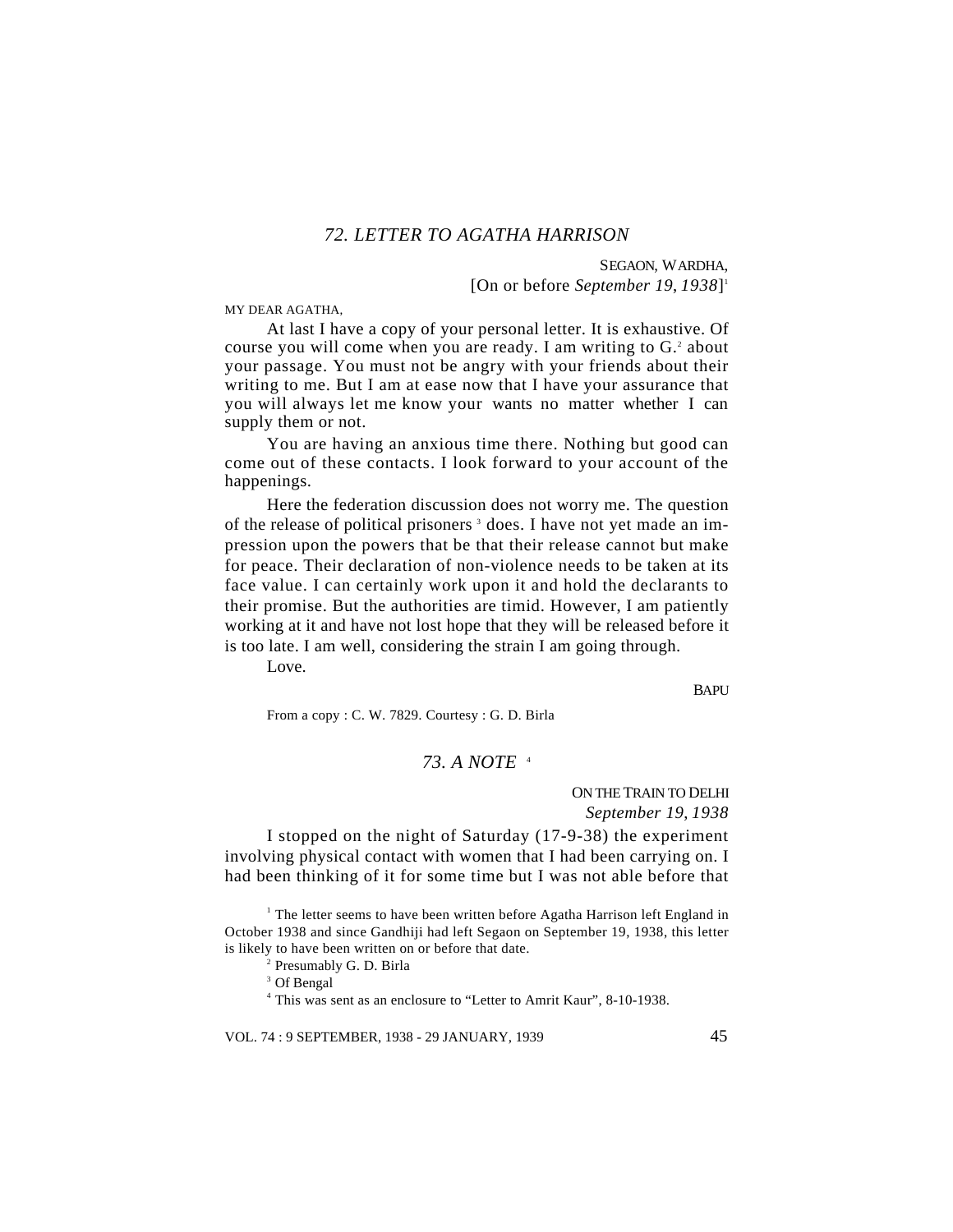date to come to a decision. That night, however, I had an experience that made me decide to discontinue it. While the experiment went on I had a certain freedom. But it has never been my luck to enjoy this kind of freedom. Now my responsibility increases.

During the experiment I had the opportunity to do a great deal of thinking. I also had some new experiences. I will write about them if I get the time. Writing, however, is not so necessary. It may provide little guidance to others.

I cannot say that I have become more *nirvikara*<sup>1</sup> as a result of this experiment. Some friends had feared that it might result in adding to the *vikara*<sup>2</sup> since my mind would be perpetually occupied with the thing. Nothing of the sort has happened. It is not my habit to continue to brood over a decision I have taken. The decision works of itself. It is not a burden on the mind—it should not be.

The stopping of the experiment does not mean that things will go on the way they did before. I cannot say that I shall remove myself somewhere.

This, however, I can say that I will not deliberately renounce the service of the few sisters in the Ashram, sisters who are so close to me. I shall take from them the service I require. I had never renounced such physical contact with them as I considered necessary for taking service from them. My practice of resting my hands on their shoulders will continue as before. The restriction that I had been observing during the period of the experiment will be slackened. What I wrote about it in *Harijan* stands as it should. No time limit had been set as regards this practice.

I must add that in giving up this experiment I felt no joy. I gave it up out of a sense of dharma. I have however been able to discover that the harmless physical contact with women which was habitual with me over many years has not done any harm to my practice of *brahmacharya*. The imperfection of *brahmacharya* in me has some other cause. But, as is my nature, when a doubt arose in my mind regarding this it became necessary to make the experiment.

BAPU

From a photostat of the Hindi: G.N. 7868

<sup>1</sup> Free from passion

2 Passion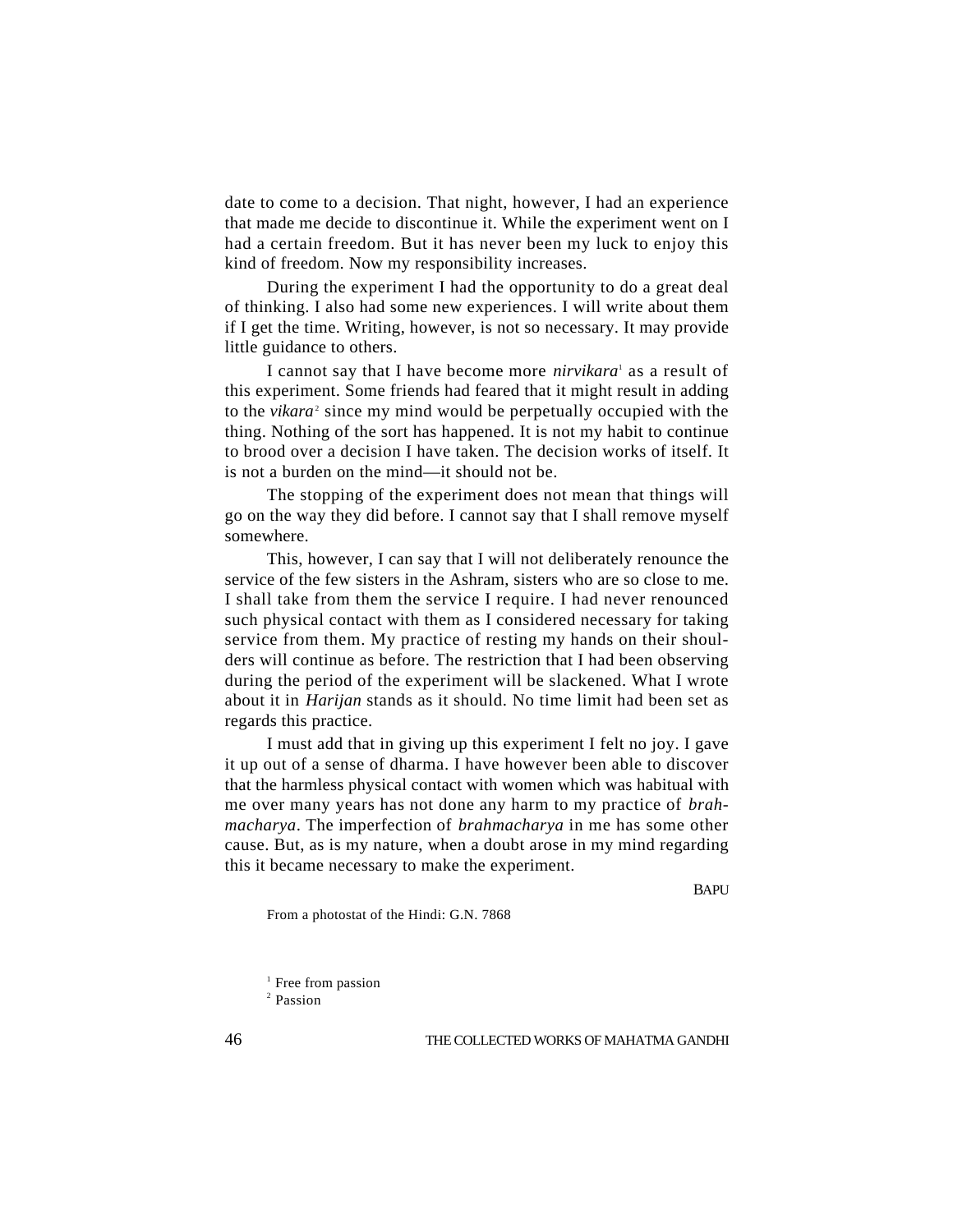# *74. LETTER TO PYARELAL*

*September 19, 1938*

*Read this with a calm mind when you have the leisure.* CHI. PYARELAL,

One day I had a talk with Mother and then this letter began to take shape. Last night I came to the conclusion that if I did not write to you, I should be deceiving you.

I decided to write this yesterday because of Mahadev's illness, If you can, you should work whole-heartedly for *Harijan* and [other] papers. For this to be possible there is something that needs tobe done. Mother said: "Marry Sharada to Pyarelal. She will agree if I persuade her. But you must take up this responsibility." My immediate reaction was that I do not have that much influence over you these days. Still, should I not convey to you what appears to me in the best interest of you, me and many others? I spoke to Sharada. She is of course willing. I suggested to her that in that case she should herself write to you. She said: "I do not know how to do it. You may write and I will sign. When I have placed myself in your hands, what is the difficulty?" Sharada does not seek to gratify any sensual desires. She is keen to serve. Seeing that you had suffered a terrible shock, Chimanlal thought of entrusting Sharada to you and, moved by a similar feeling, Sharada went along with the idea. Knowing you as I did, I dissuaded him. This of course you know. Now I am approaching you with a different motive altogether. Three or four different people were approached for Sharada. She was turned down because of her weak health. This quite shocked me. In such a state Mother's suggestion was quite a help. It is our duty to accept the hand of someone whom nobody accepts. What does it matter that Sharada is weak of health? I do not consider her weak. I see many qualities in her. She wants a teacher for husband, somebody who will educate her at home. Such a husband should make her overcome her-desire to be a mother. If he does not do so she has the strength to remain calm.

You will not be betraying Yoga by accepting the hand of a girl like Sharada. I have already suggested that the Yoga of your imagination whom you have wedded remains what she is. Supposing that Yoga was named Sharada? But if that be not the case, you may not give Sharada a child. So long as you give her knowledge, you give her your love, she will be content. If you can understand this much, my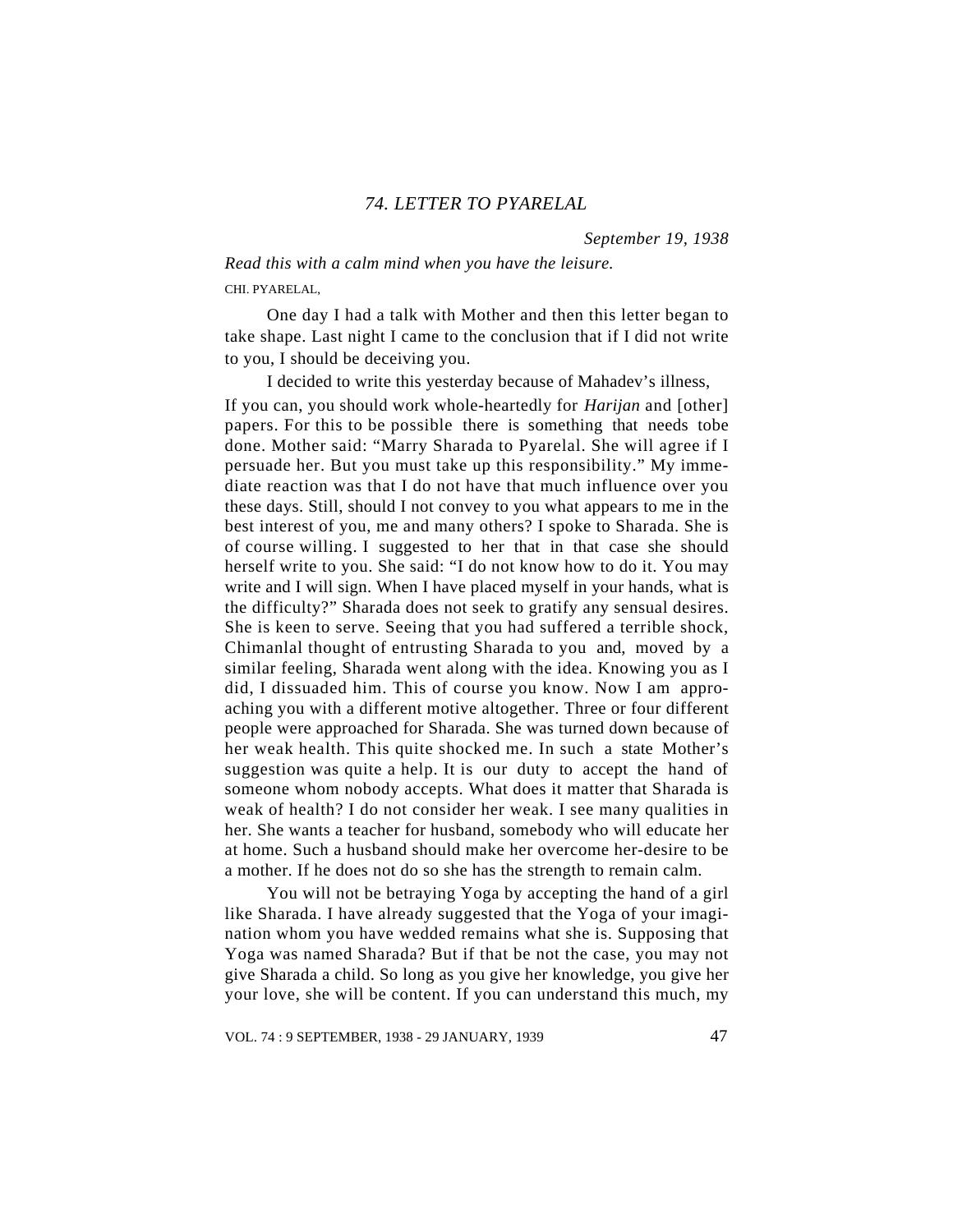task becomes easy. And the broken strings of your heart are made whole again. But if you are not convinced at heart, I would certainly not insist that you should abide by what I say.

Sushila told me that the assurance I gave you at the time of your fast, which I later withdrew, had not become inoperative. I have already written you to say that it no longer holds. If you wish you may pursue your fast under my supervision. So, this need not become a hindrance to your *Harijan* work.

My statement that you and I had different ideas of dharma represented a conclusion drawn from your letter. My sending blessings to Yoga on her engagement distressed you. I feel it was my duty to bless her. I was under the impression that you had also taken the same view. I am not convinced in my heart that Panditji' or Lakshmibehn<sup>2</sup> used coercion with Yoga. I did not simply follow the custom in sending my blessings.

I shall not write anything more now. By accepting Sharada's hand you will be bringing a cow home. It is just possible that she may turn out a *Kamadhenu* for all of us. I for one notice such qualities in Sharada. Do not refuse her hand.

I am not able to break my silence. You have risen from the death-bed. It is a sign from God. You will have truly risen when you come out unscathed from the burning forest in which you are caught and make your full contribution to the *yajna* of non-violence. My silence will easily end if you accept my suggestion. Right now, it is a refuge for one distressed.

> *Blessings from* **BAPU**

[PS.]

If you do not like my suggestion, feel free to ignore it. Do not make yourself unhappy.

From the Gujara ti origin al: Pyarel al Papers . Nehru Memori al Museum and Librar y. Courte sy: Beladevi Nayyar and Dr. Sushil a Nayyar

<sup>&</sup>lt;sup>1</sup> Narayan Moreshwar Khare

<sup>2</sup> Wife of N. M. Khare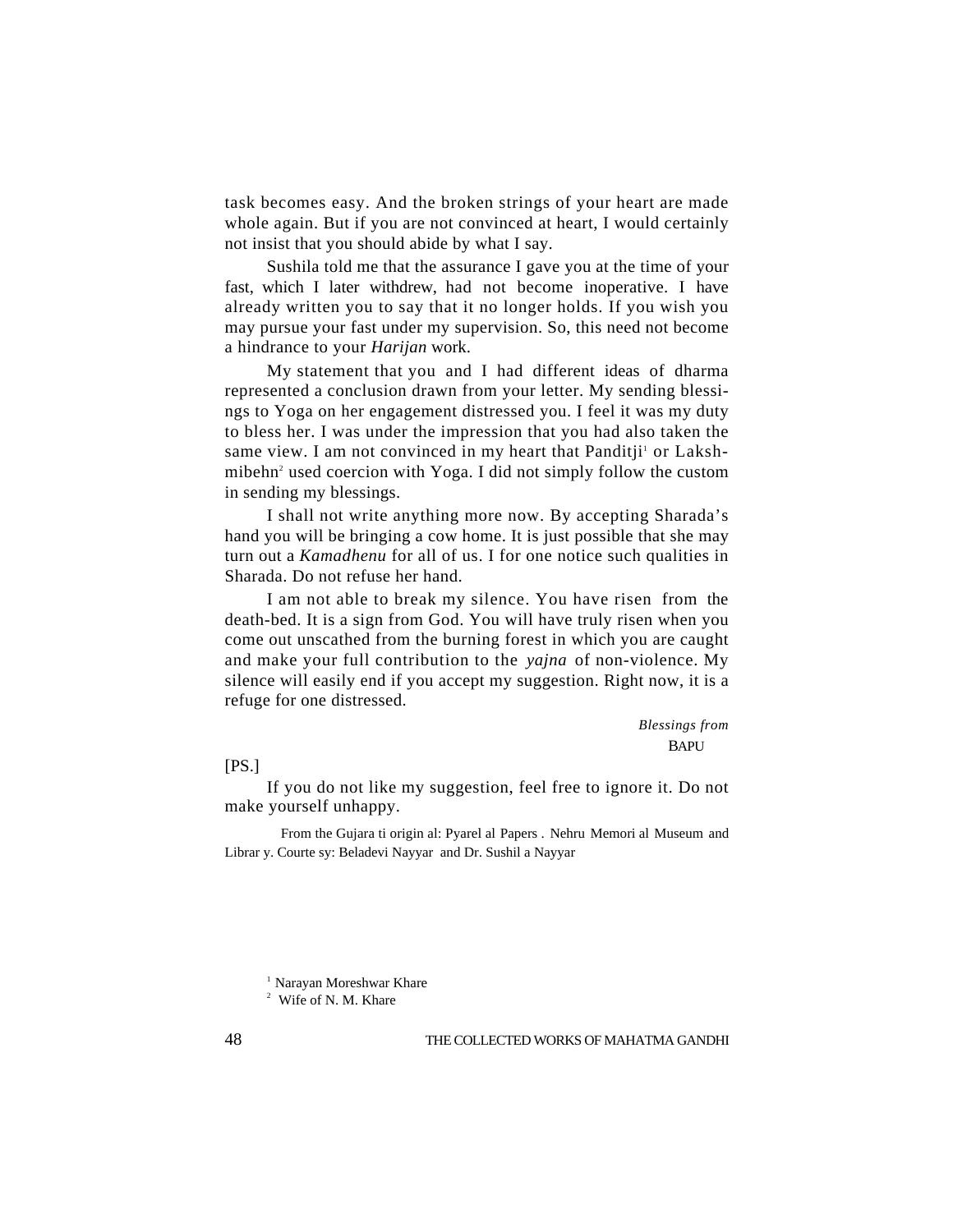# *75. NOTE TO PYARELAL*

[Before *September 20, 1938*] 1

Right now I am full of thoughts, so many as to drive a man crazy. One of them is that when we go to Delhi you should go to the Frontier Province. I am deciding about the rest.

From the Gujara ti origin al : Pyarel al Papers . Nehru Memori al Museum and Librar y. Courte sy : Belade vi Nayyar and Dr. Sushil a Nayyar

## *76. TELEGRAM TO AMRIT KAUR*

DELHI, *September 20*, *1938*

RAJKUMARI AMRIT KAUR RASHTRIYASHALA RAJKOT

ALL REACHED WELL. LOVE.

**BAPU** 

From the original : C. W. 3879. Courtesy : Amrit Kaur. Also G. N. 7036

# *77. LETTER TO AMRIT KAUR*

DELHI, *September 20*, *1938*

MY DEAR IDIOT,

Better a pencil letter than none.

I have sent you a wire. Mahadev took the journey well. Poor Shraddha was bad. The train reached Wardha 4 hours late.

I hope you are having a good and useful time there. You will insist on keeping well.

No more for the day. Love.

#### TYRANT

From the original: C.W. 3880. Courtesy: Amrit Kaur. Also G.N. 7036

1 From the contents; *ibid*

VOL. 74 : 9 SEPTEMBER, 1938 - 29 JANUARY, 1939 49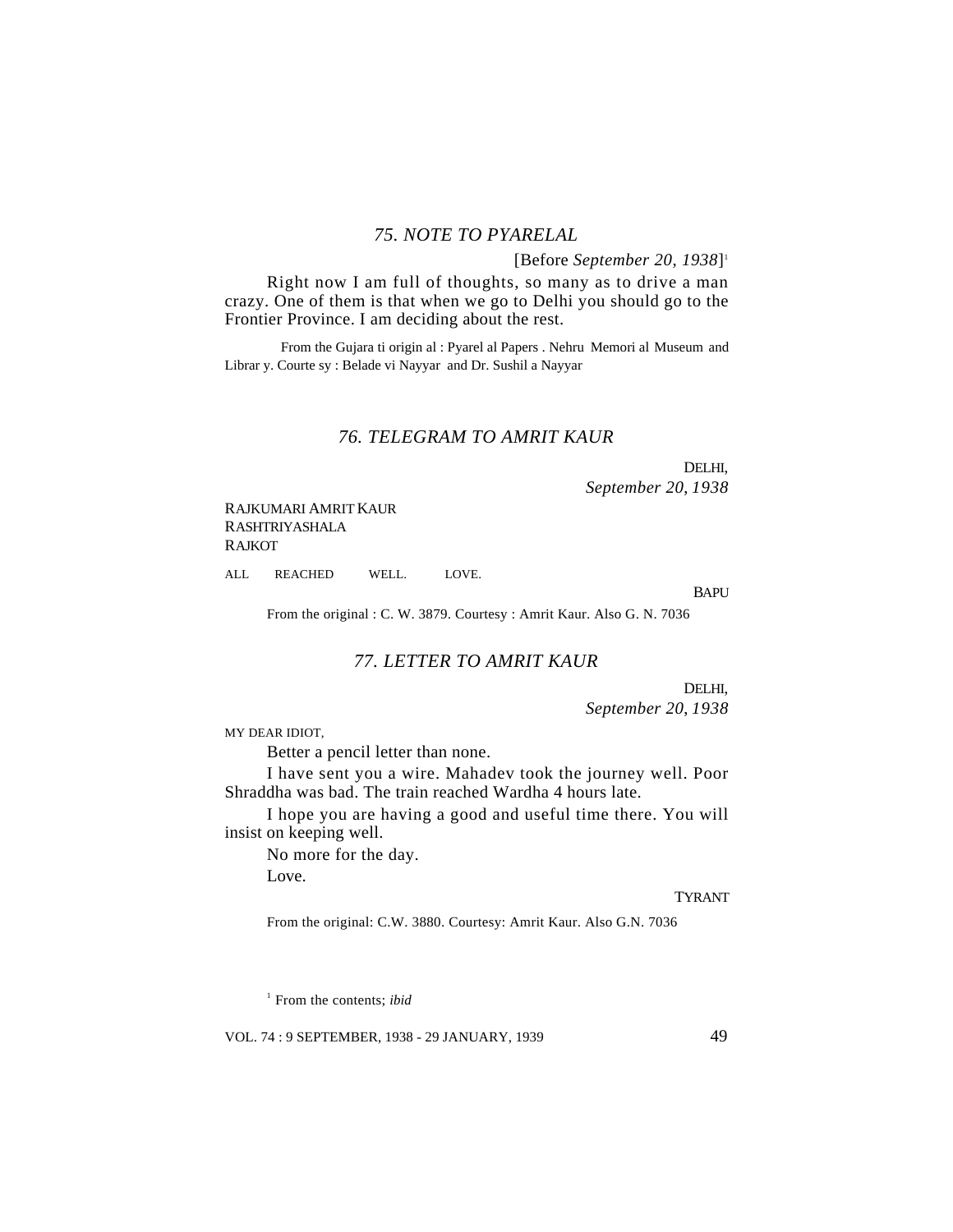*September 20*, *1938*

CHI. MIRA,

All reached well 4 hours late. Mahadev took the journey quite well. Poor Shraddha was bad.

This is a furnace. Not a breath of air. I hope you are getting the post all right. Can't say more today. Love.

**BAPU** 

From the original: C.W. 6402. Courtesy: Mirabehn. Also G.N. 9997

# *79. LETTER TO PREMABEHN KANTAK*

*September 20*, *1938*

CHI. PREMA,

I got your letter as also the book sent by you. But before I could even begin it, Kaka carried it away. I do hope to glance through it when he returns it.

I expect to return from the Frontier Province by the end of October. Raosaheb and you may come then.

> *Blessings from* **BAPU**

From a photostat of the Gujarati: G.N. 10396. Also C.W. 6835. Courtesy: Premabehn Kantak

# *80. LETTER TO SHARDA C. SHAH*

*September 20*, *1938*

CHI. BABUDI,

Write to me daily. Be careful about food. If there is any trouble let me know. You will have started getting the menses. If not, sitting in warm water will certainly bring them on.

Pyarelal's room is sufficiently bright. You should strip yourself there, plaster your body with mud and walk about for a while. Then when the mud is dry take a bath in the opposite room. This will regularize the menses.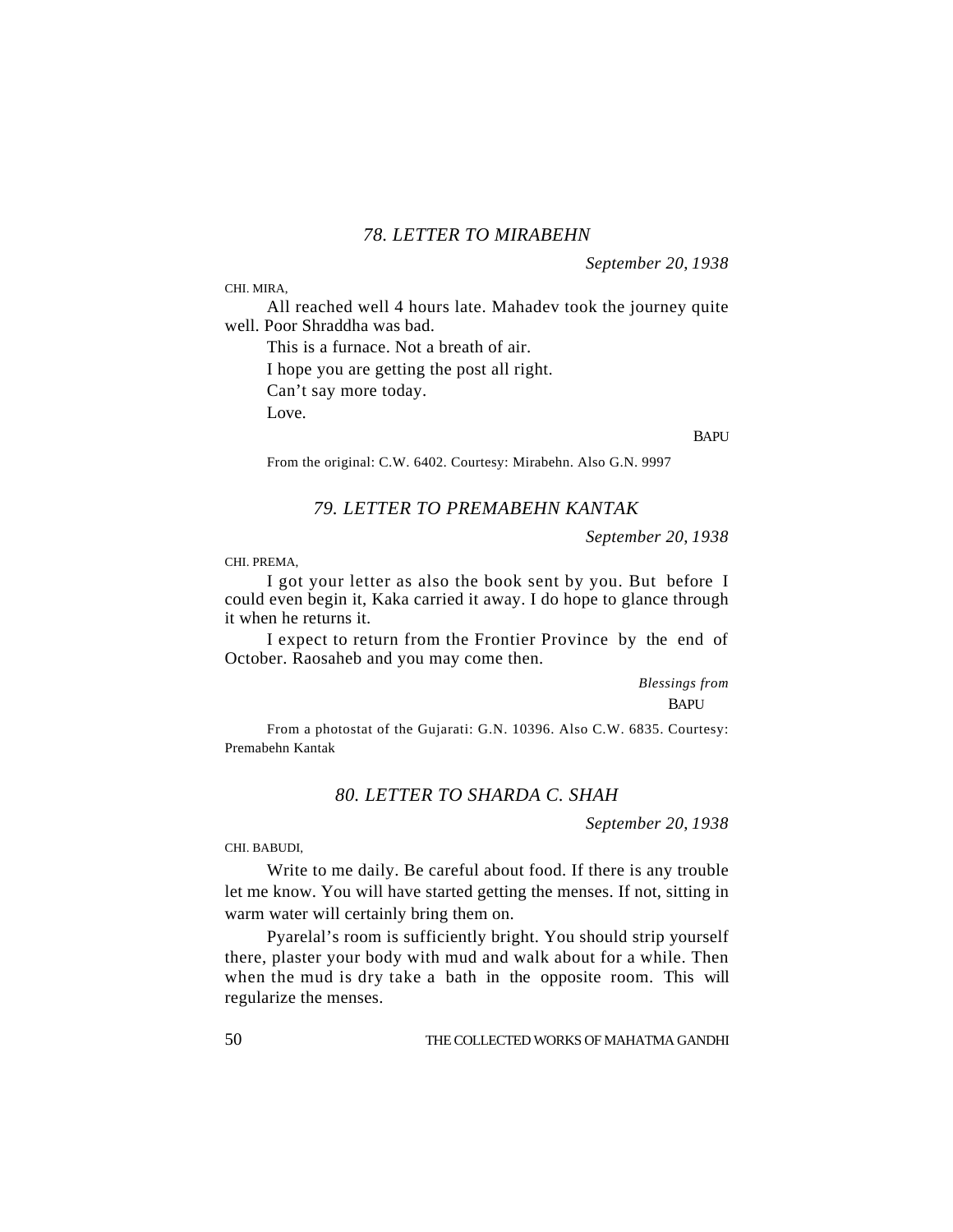I have detained Dadasaheb only for your sake. Recite the *Gita* properly. Learn music from Nanavati and English from Bhansalibhai. Keep the kitchen, etc., very clean.

> *Blessings from* BAPU

From Gujarati: C.W. 9996. Courtesy: Shardabehn G. Chokhawala

# *81. LETTER TO BALWANTSINHA*

*September 20*, *1938*

CHI. BALWANTSINHA,

You must have heard the story about the true mother and the false claimant. The false claimant agreed to having the baby cut up in two with one portion each being given to the two claimants. But the true mother told the judge that if that was the only way out she would withdraw her claim and let the other woman have the baby. It would at least be alive then. Now, let us see who proves to be the true *go-sevak*. Both of you may be such or both may turn out to be worthless or one true and one false. The problem thus poses three questions for me. Never say die.

> *Blessings from* **BAPU**

From a photostat of the Hindi: G.N. 1910

# *82. NOTE TO BRIJKRISHNA CHANDIWALA*

[After *September 20*, *1938*] 1

My mind does not work as regards the ashram. If its existence is needed it may be put on its feet by begging for donations locally. But you should give up the whole idea until you have acquired self-confidence for doing something here on your own. I have already agreed to your living with me and we shall further see in Segaon what you can do. As regards Hardhyan Singh's house I am writing to Shaukat.

Here is the draft of your will:

<sup>1</sup> Gandhiji arrived in Delhi, where this and the following three notes were evidently written, on September 20. They have been assigned G.N. numbers in reverse order, a procedure followed with regard to all the photostats of the year.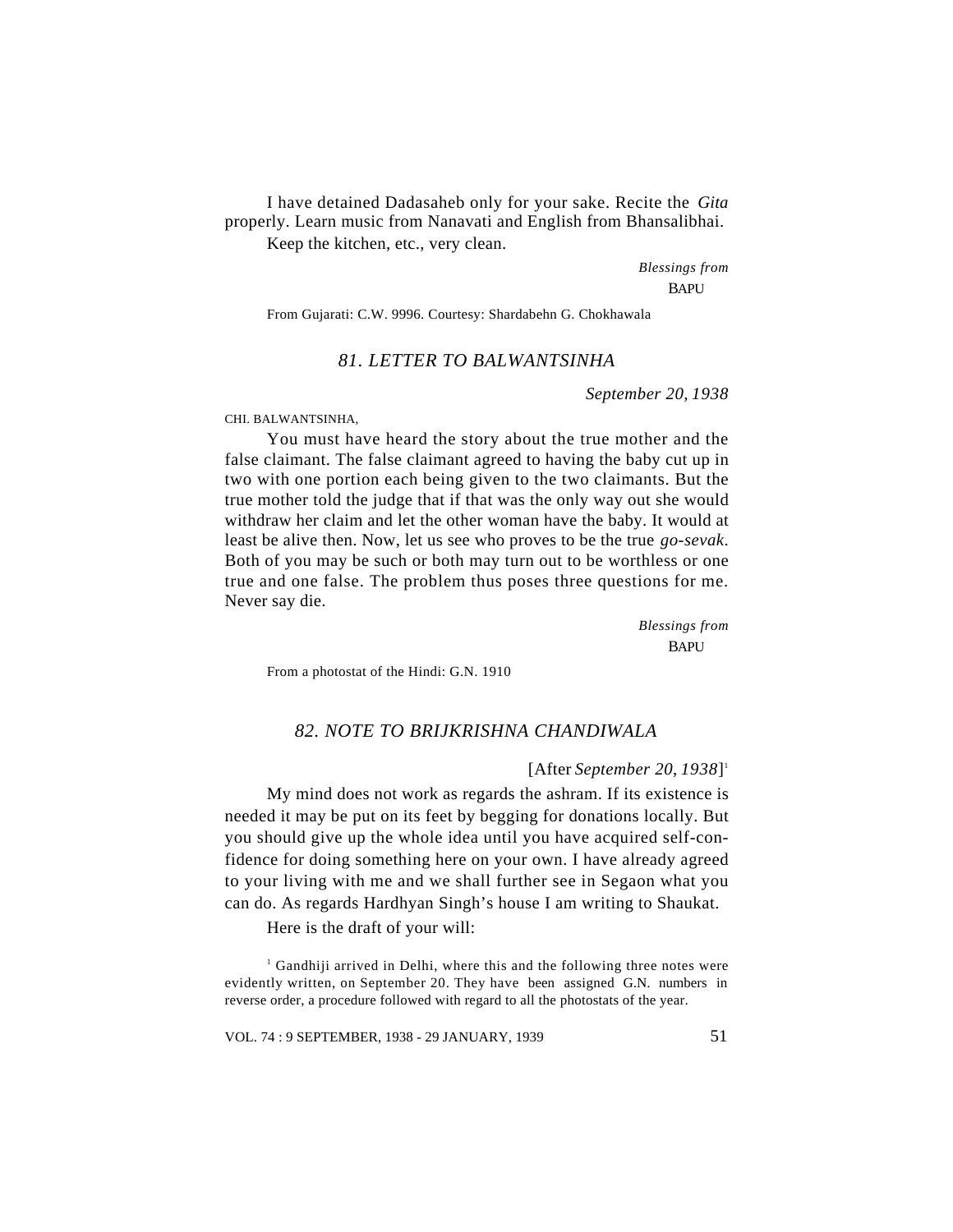"I hereby bequeath to my surviving brothers all my share in the paternal estate."<sup>1</sup>

**BAPU** 

From a photostat of the Hindi: G.N. 2464

#### *83. NOTE TO BRIJKRISHNA CHANDIWALA*

[After *September 20*, *1938*]

I have to think about your going to the Frontier Province. I do not wish to do anything that may seem improper. Anyway you should be prepared.

You have given up the thought of restricting your field of service here, I hope.

You may adopt what attitude you please toward Satyavati. There can be no harm done when the heart is pure.

I would like your separating from your brothers though they may continue to give you Rs. 100 per month as long as they can.

There is no difficulty from my side to your living with me. We shall see how far you can preserve your health in Segaon.

From a photostat of the Hindi: G.N. 2463

# *84. NOTE TO BRIJKRISHNA CHANDIWALA*

[After *September 20*, *1938*]

But there are many such things. How can I check them? Even in cases where I do try to check things, do I succeed? You are to go only if you wish to, not otherwise.

From a photostat of the Hindi: G.N. 2462

#### *85. NOTE TO BRIJKRISHNA CHANDIWALA*

## [After *September 20*, *1938*]

It is not a question of inconvenience. I do not know who are going with me. I have said be prepared. Ba said she wanted to go. I said yes to her. Amtul Salaam has taken herself for granted. If there is overcrowding I shall leave you behind. I do not wish to place too

<sup>1</sup> This is in English.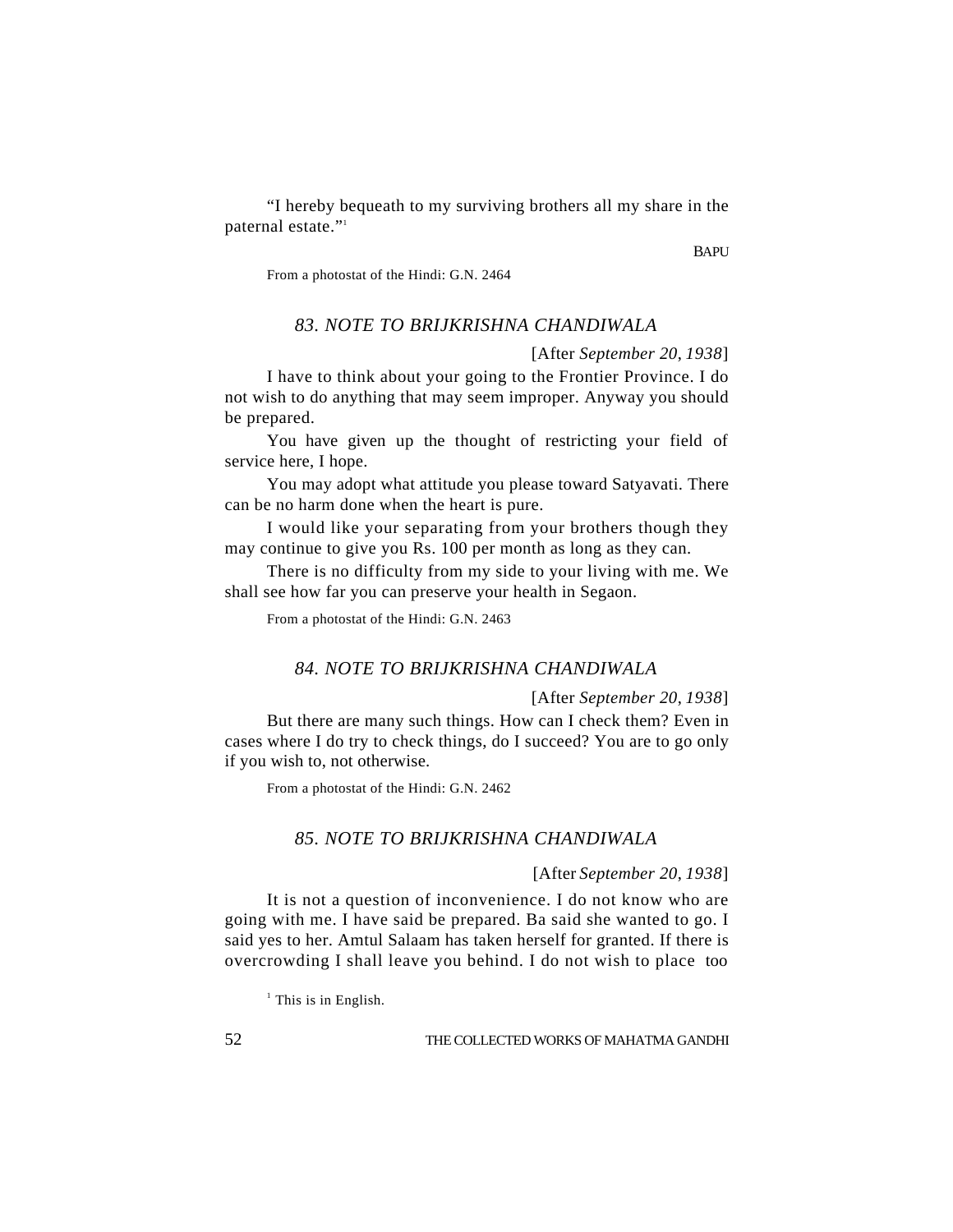heavy a burden on Khan Saheb. Probably I shall know for certain by this evening.

From a photostat of the Hindi: G.N. 2461

# *86. LETTER TO MAHADEV DESAI*

[Before *September 21*, *1938*] 1

CHI. MAHADEV,

The time for *takli yajna* is drawing near as I am writing this. I have read *Shivasankalpa*. I like it, too. I will try to read it again. Dreams are unusual for me. But for the last six or seven days, I have had numerous dreams and all concerning you. Last night, there was a break. Let me describe the last one also. You said your legs ached at night and poor Durga and Babla could not go on massaging them all the time. You therefore asked me to send Kanu at least for the nights, so that he might massage them properly. I said our understanding was that if walking twice was too much for your strength, you should walk only once and that overexerting yourself for walking would not be desirable. At this point,"I wake up and see that the world does not exist."<sup>2</sup> When will these fancies about you stop? Where should I send you? How? If I am not free from passion, will your going away improve my condition?

There is no hysteria in all this constant thinking about you. Sushila has not got the medicine. Herewith a copy from the *Reformer* for Khan Saheb.  $\ldots$ <sup>3</sup>

From a photostat of the Gujarati: S.N. 11636

<sup>&</sup>lt;sup>1</sup> This was written before *Rentia Baras* which fell on September 21, 1938.

 $2$  Gandhiji is quoting a line from Narasinha Mehta.

<sup>&</sup>lt;sup>3</sup> The letter is incomplete.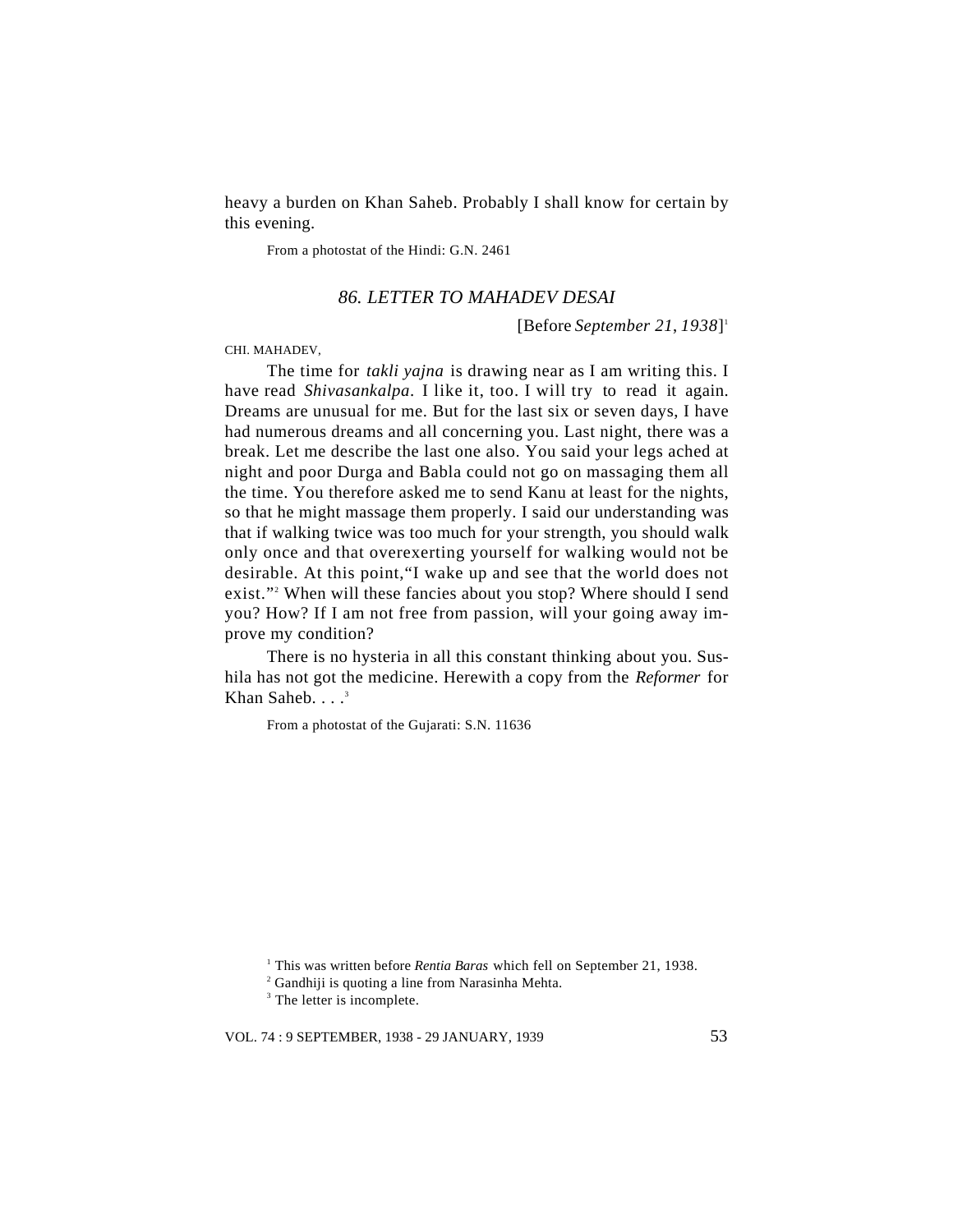*September 22*, *1938*

CHI MARY

I am glad you were none the worse for the experience. Find out exactly what you are expected to do as Commissioner and then certainly accept if it appears worth while. Your letter to Amtul Salaam is excellent. I have handed it to her.

Love.

**BAPU** 

 $[PS.]$ 

Here up to 29th.

From a photostat G.N. 6071. Also C.W. 3401. Courtesy: F. Mary Barr

# *88. DRAFT OF RESOLUTION FOR A.I.C.C.*<sup>1</sup>

[Before *September 23*, *1938*]

Inasmuch as people including a few Congressmen have been found in the name of civil liberty to advocate murder, arson, looting, and class war by violent means, and several newspapers are carrying on a campaign of falsehood and violence calculated to incite the readers to violence and to lead to communal conflicts, the Congress warns the public that civil liberty does not cover acts of or incitement to violence or promulgation of palpable falsehoods. In spite, therefore, of the Congress policy on civil liberty remaining unchanged the Congress will, consistently with its tradition, support measures that may be undertaken by the Congress Governments for the defence of life and property.

*Harijan*, 1-10-1938

<sup>1</sup> This was drafted by Gandhiji; *vide* "Discussion with Communists", Before 11-11-1938. The resolution was passed by the Working Committee, which met in Delhi from September 23 to September 25 and later, on September 26, by the A.I.C.C. when a group of people walked out. *Vide* also "That Unfortunate Walk-out", 5-10-1938.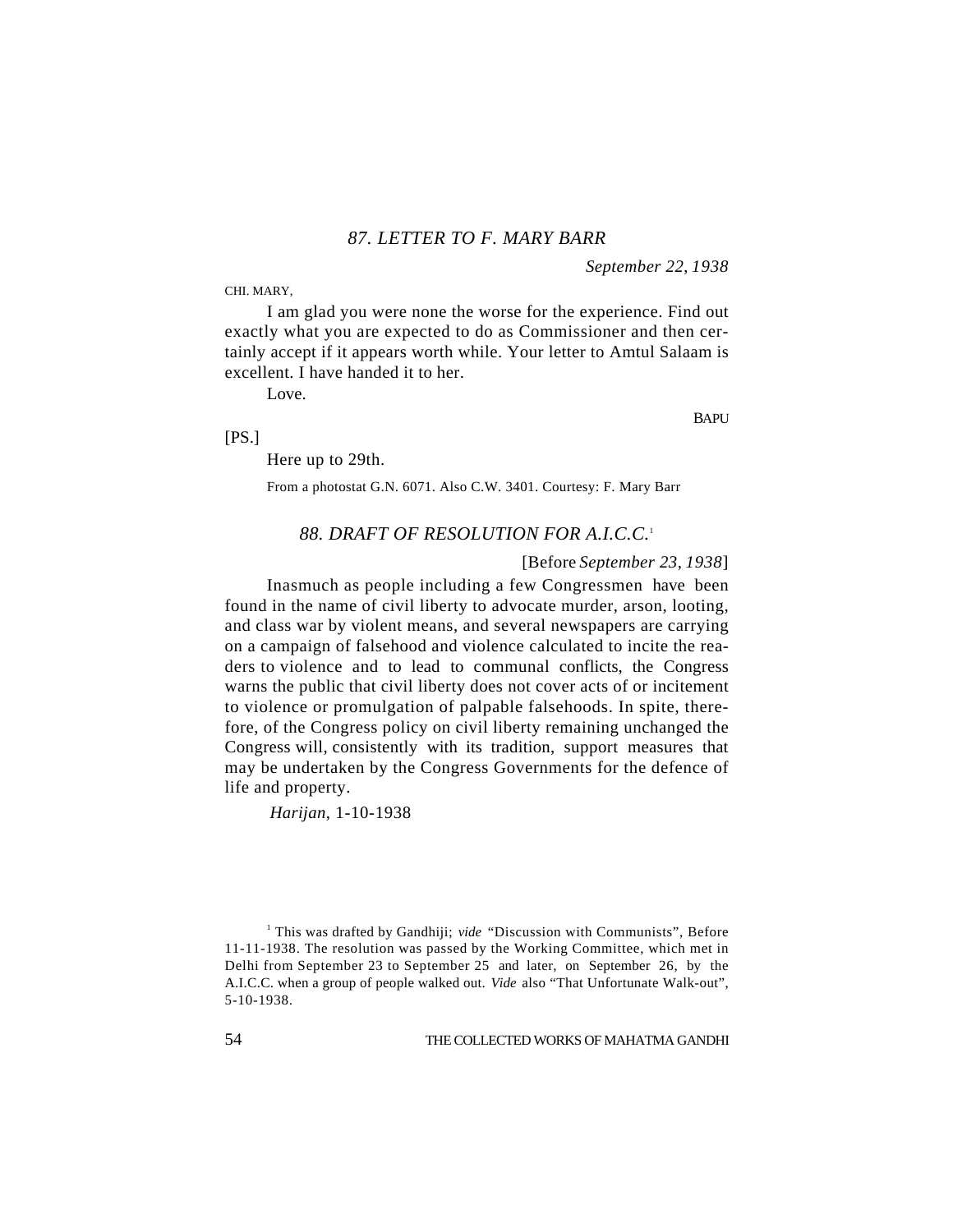#### *89. TELEGRAM TO TRIVANDRUM LAW COLLEGE UNION*<sup>1</sup>

[On or before *September 23*, *1938*] 2

THE PRICE OF LIBERTY IS HEAVY. ARE YOU NON-VIOLENT IN MIND, WORD AND DEED? IF YOU ARE, SUFFER TO THE UTMOST AND LIBERTY IS YOURS. *The Hindu*, 24-9-1938

### *90. LETTER TO VIJAYA N. PATEL*

*September 23*, *1938*

CHI. VIJAYA,

I got your letter. Do certainly take tub-baths. It is good indeed that you have left off medicines. That you are not able to sleep is too much. Give up everything except water for a day, and see what happens. The cause of insomnia can be nothing but indigestion.

CHI. VIJAYABEHN C/O RAMBHAI HIRABHAI PATEL SAURASHTRA SOCIETY NO. 25 ELLIS BRIDGE AHMEDABAD, B. B. & C. I. RLY.

From a photostat of the Gujarati: G.N. 7099. Also C.W. 4591. Courtesy: Vijayabehn M. Pancholi

#### *91. SPEECH AT CONGRESS WORKING COMMITTEE*

[*September 23*, *1938*] 3

Mahatma Gandhi began by thanking the members for expressing their views on the questionnaire that he had written out in the last two days. He was sure that the members would have read his articles during the last two months in the *Harijan* on the increase of violence in the Congress organizations. He had thought over the subject very carefully.

First, said Mahatmaji, he had noticed that several Congressmen, who had

<sup>1</sup> This was in reply to the Trivandrum Law College Union's message regarding the situation in Travancore.

<sup>2</sup>The news item carrying the report is dated September 23.

3 From *The Bombay Chronicle* and *Gandhijiki Dilli Diary*, Part II

VOL. 74 : 9 SEPTEMBER, 1938 - 29 JANUARY, 1939 55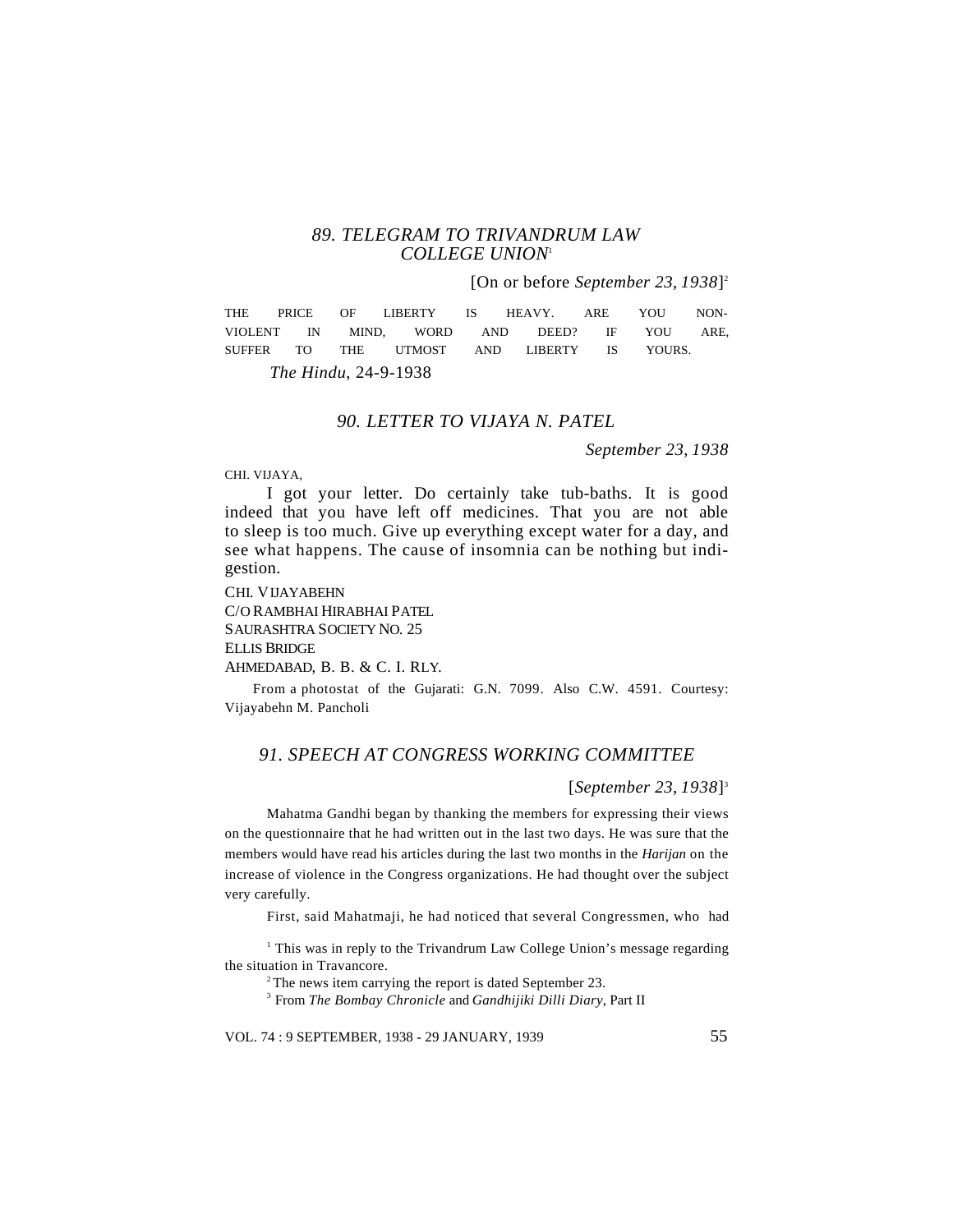joined the Congress and signed the pledge without understanding or believing in the necessity for observing truth and non-violence as essential steps to achieve swaraj, had committed breaches of these two conditions. He had recently noted many Congressmen writing leaflets or making speeches in the name of civil liberty, inciting others to violence. Such speeches and writings, which were retarding the progress of the Congress towards its goal, should be stopped. The Working Committee could do it by defining civil liberty in a resolution. Any incitement to violence in the name of civil liberty should be treated as a breach of Congress discipline and as such severely dealt with by the disqualification of the guilty members from holding offices or posts of responsibility in the Congress. It was open to the Working Committee to accept his suggestion, but he would emphasize the strict enforcement of discipline in the ranks. He would go even to the length of expelling those who committed breaches of discipline from the Congress.

Gandhiji continued that there should be no compromise with violence or untruth. The Congress today was actually manned by those who had lost faith in the creed of non-violence and the constructive programme of khaddar, [removal of] untouchability, prohibition and Hindu-Muslim unity. The real strength of the Congress depended on these twins, non-violence and constructive programme. When certain power was captured by Congressmen, there was an unhealthy competition to divide the spoils, which indicated that Congressmen were not able to digest power. This unseemly rush to capture committees by violence and corrupt methods would make swaraj a distant dream. This was not the way to win swaraj; this was not the way to work the office-acceptance programme. The ministries had been accepted by the Congress in a spirit of service. It was, therefore, necessary to apply the purge, as otherwise the Congress would collapse under its own weakness. Incitement to violence should be checked. Otherwise it would soon degenerate into undignified goondaism.

So far as Congress organizations were concerned, Mahatma Gandhi suggested that only those who had been in the Congress registers for five years should be eligible to hold offices or posts of responsibility in the Congress. He is reported to have added that the yarn franchise which was abandoned in 1926 should be restored. All office-bearers in Congress organizations should annually contribute 5,000 yards of hand-spun yarn to the Congress. He would make yarn franchise a compulsory clause. He knew that it was found unworkable in 1926 by many Congressmen but he would not care for the volume of Congress membership. He would not mind a fall in membeship of the Congress. Ten thousand true and non-violent Congressmen could bring swaraj and work wonders rather than ten million Congressmen on the rolls committing violence.

It had been argued, said Mahatma Gandhi, that Congress would cease to be a democratic organization and would be reduced to a closed corporation. Democracy, he said, would not live in the atmosphere of untruth and violence. It would flourish only if truth and non-violence existed. Congressmen should develop a higher degree of non-violence. The Provincial Ministers should soon develop peaceful methods of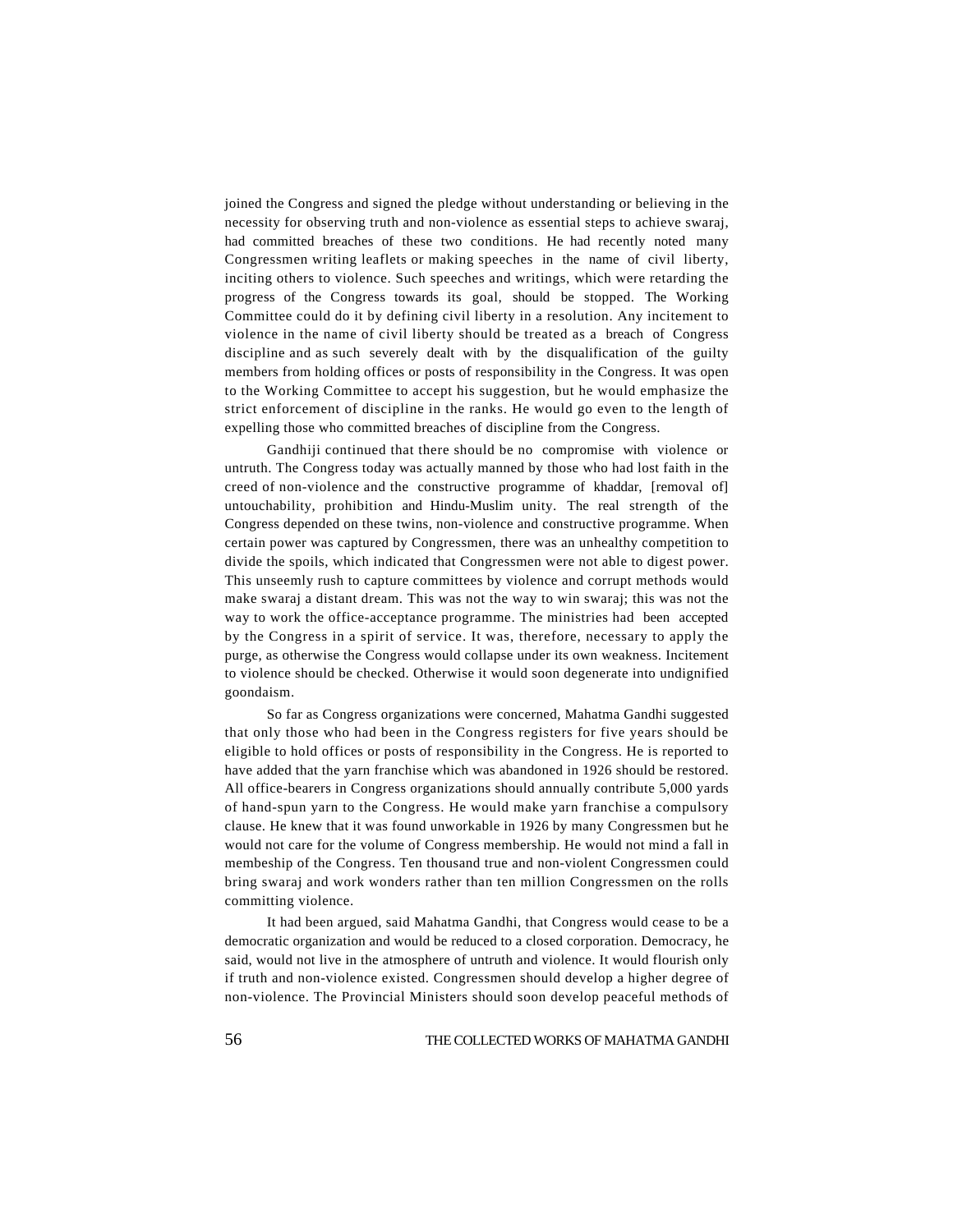dealing with violence. The Peace Brigade was one of such methods. Until a correct remedy was found, the Ministers would be permitted to deal with offences in the manner they considered best, but they could not depend on the military to quell riots for long. If they were unable to establish peace by non-violent methods in the near future, they should resign their offices. The idea of the military was opposed to the Congress creed of non-violence and should be supplanted by stages.

When asked how non-violence could check foreign aggression, Mahatma Gandhi is reported to have replied that if India had one crore of non-violent volunteers, he was confident that no nation could conquer India. If they failed in their attempt to prevent aggression, then the fault was theirs, not in the philosophy of non-violence but in their methods of practising it. Mahatma Gandhi was convinced that non-violence, if properly applied, could not only solve India's problems but also the world's.

Gandhiji concluded that these were his views. The members could ponder over them and tell him whether they could accept and work them. If they were not in agreement with his views, they were at liberty to reject them.

*The Hindu*, 24-9-1938

### *92. CORRUPTION IN THE CONGRESS*

It is difficult to cope with the correspondence that I am having from several places about violence, untruth and corruption in the Congress. Whilst I must continue to publish typical correspondence about the weaknesses of Congresmen, I must issue a warning against hasty deduction being drawn that all is ill with the Congress. I know it is not. But it is true that violence, untruth and corruption have made inroads enough to warrant drastic measures in order to prevent decay overtaking the great organization.

Here are extracts from two typical letters :

(1) Perhaps you are aware how the enrolment of bogus Congress members is going on unimpeded everywhere, and how rich and unscrupulous persons are controlling the affairs of the Congress organization, keeping skilfully the genuine and devoted workers out of their way. Some are paying the membership subscription of annas 4 for others under their control out of their own pockets, and some are going a step forward and are not paying a single pie to the Congress committees and instead making the primary committees under their clutches prepare false accounts of their apparent collections and thereby evading the supervising eye of the sub-divisional as well as district committees.

Primary committees having less than 25 members are not required, under the rules framed by it, to pay anything to higher committees out of the membership fee. The result is that a good many paper committees are being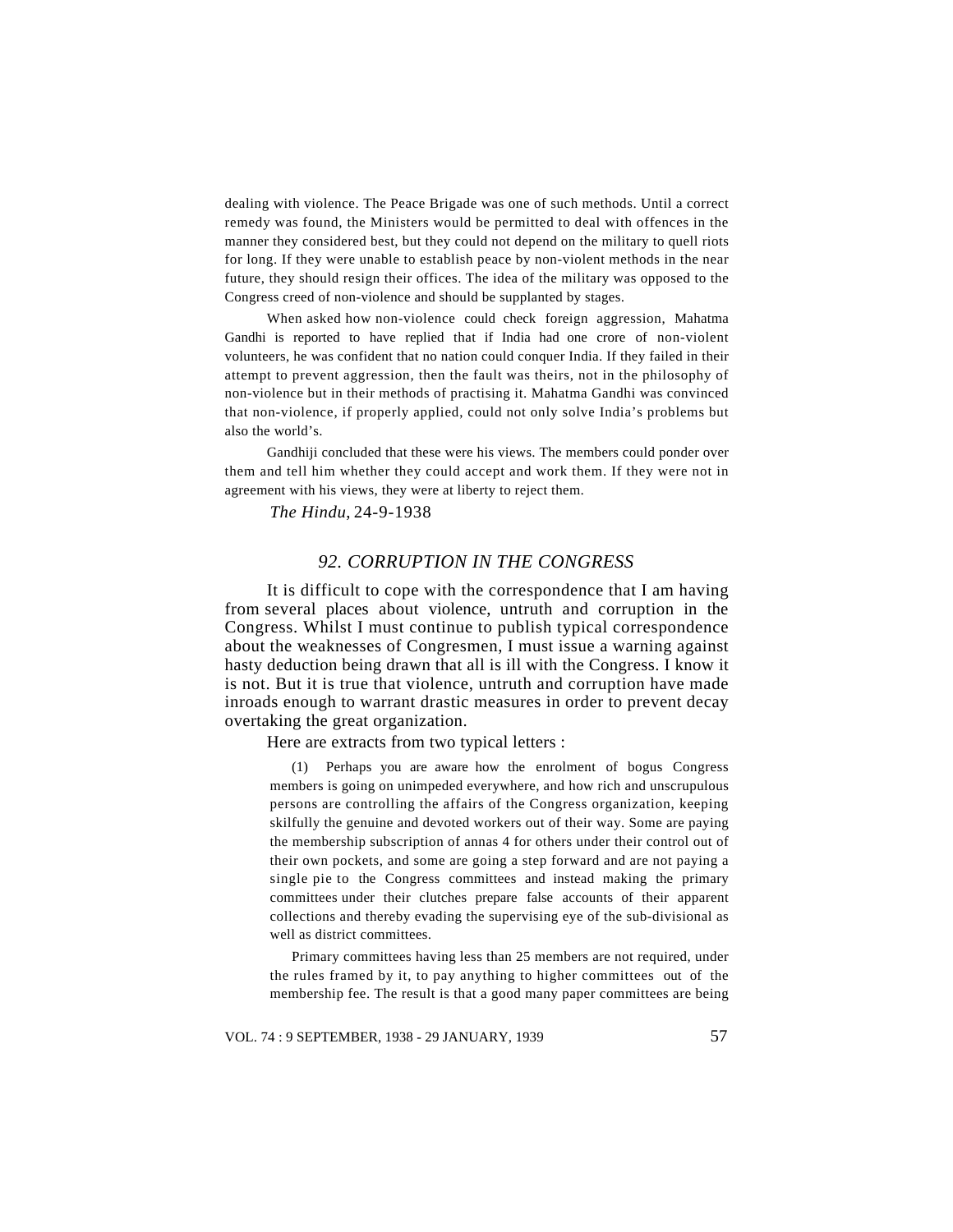set up with less than 25 members to deprive the sub-divisional and district committees of their quota of the membership subscription as also to secure a larger proportion of representation in these Committees.

(2) It is my duty to bring to your notice the open and scandalous corruption in enrolling Congress members. The Congress authorities here, especially the Executives, know this state of things well, but it is difficult to know why the necessary steps are not being taken. If steps are not taken, things will go from bad to worse and the whole Congress institution will be disgraced and the hold on people will be lost.

(i) Every party is trying to capture the Congress office—whether Primary, Sub-divisional, District or Provincial. And for this purpose bogus members are being enrolled by practically every group.

(ii) There are a good many names of persons on the Congress rolls, but on scrutiny it can be easily found out that there are no such persons in existence at all. During election time the same group of persons is mobilized at elections of primary Congress committees of different wards.

(iii) The members are enrolled sometimes without their own signatures on application forms and in most cases without taking payment of the annual subscription of four annas.

(iv) The question arises how the account of collection of subscription by the primary, sub-divisional and district Congress committees is maintained. In almost all cases where a group is in possession of the office and necessarily the office account, collection of the annual subscription for all the bogus members is shown to the credit side, and at the same time nearly the whole amount is shown to the debit side on the different heads of expenses, such as travelling expense, meeting expense, allowance expense, etc. Really they do not collect the subscription and maintain a false account.

I do not know how all these corruptions can be stopped. There wil be, I hope, changes of rules at the next A. I. C. C. meeting at Delhi. Some steps should be immediately taken to stop the corruption. Identification of Congress members, signatures of the members on the application forms, actual realization of subscription from the members and true accounts should be enforced.

These statements have been made by responsible parties. The letters are meant for publication. But I have purposely suppressed the names of my correspondents as also of the province in which the corruption is said to exist.

It is to be hoped that the Working Committee and the A. I. C. C. will deal with this as well as the other serious questions that will come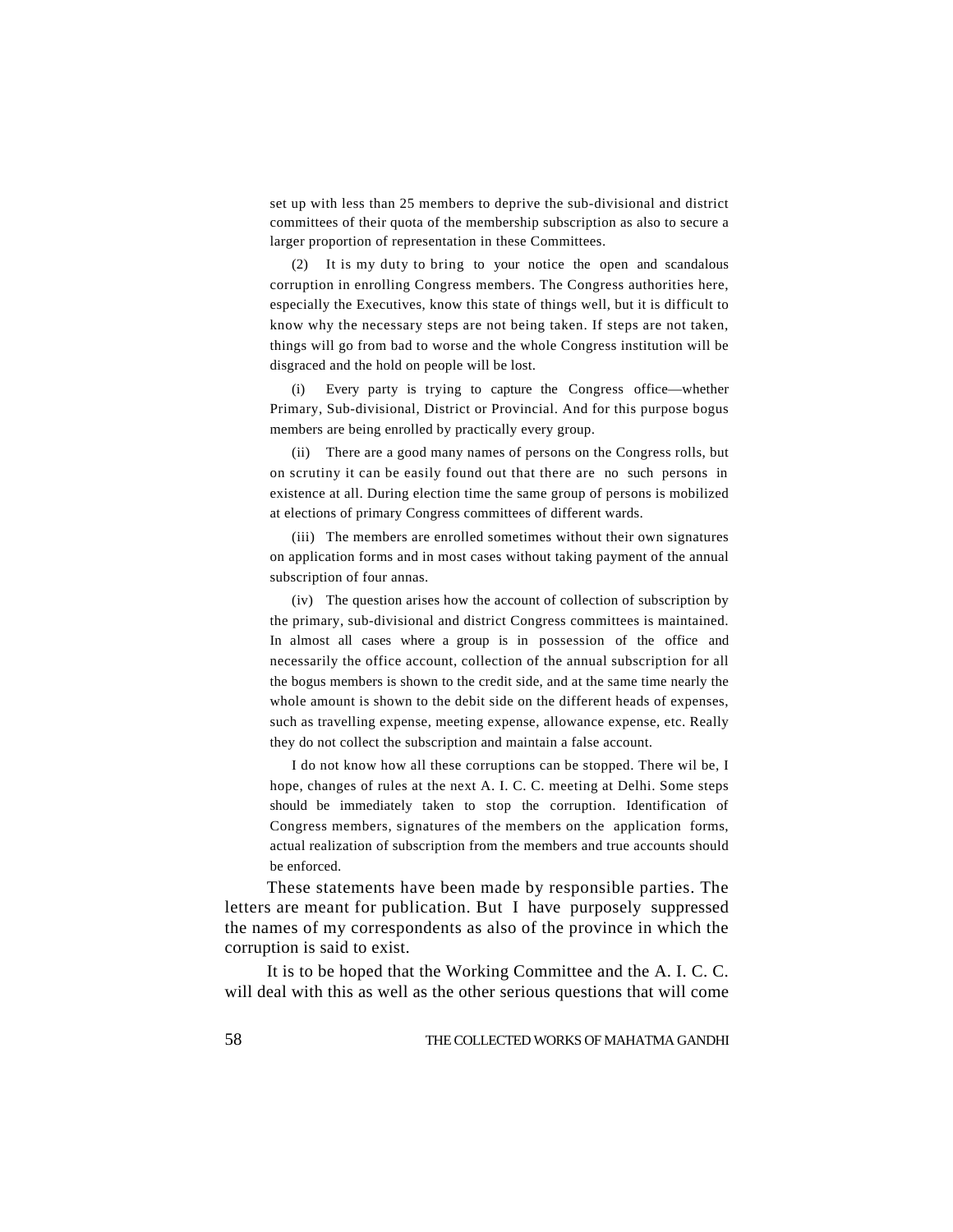up for discussion and decision. It would be a tragedy if the session of the A. I. C. C. were to be frittered away in orations or mutual wranglings.

*Harijan*, 24-9-1938

# *93. LETTER TO AMRIT KAUR*

DELHI, *September 24*, *1938*

MY DEAR IDIOT,

Narandas is a worker, not a writer. Therefore the description of things has to come from you and no one else. Chh.<sup>1</sup> does write but he won't have the time to give me details. And they are all afraid to burden me with descriptions.

Well, if your suggestion had been received by me it would have helped me. However I accept your apology. Only don't do it again.

The weather for me is ideal. The blood-pressure is ideal, almost always 160-164/100-104.

Love.

TYRANT

From the original : C. W. 3881. Courtesy : Amrit Kaur. Also G. N. 7037

### *94. LETTER TO MIRABEHN*

DELHI, *September 24*, *1938*

CHI. MIRA,

Here it is all dry, there all wet. This prolongation of wet weather is a ruinous thing. And yet we may not grumble. It is all God's doing. Only we don't know Him. To grumble is also a Áfl·ÿ<sup>2</sup>. It won't abate till we know Him face to face.

Both Mahadev and I are keeping ideal health. No strain is put upon me. My silence has done the trick.

You need not worry about the wires. I hope to enclose with this a note to the P. M.

Love.

**BAPU** 

From the original : C. W. 6403. Courtesy : Mirabehn. Also G. N. 9998

<sup>1</sup> Chhaganlal Gandhi 2 Gratification of sense

VOL. 74 : 9 SEPTEMBER, 1938 - 29 JANUARY, 1939 59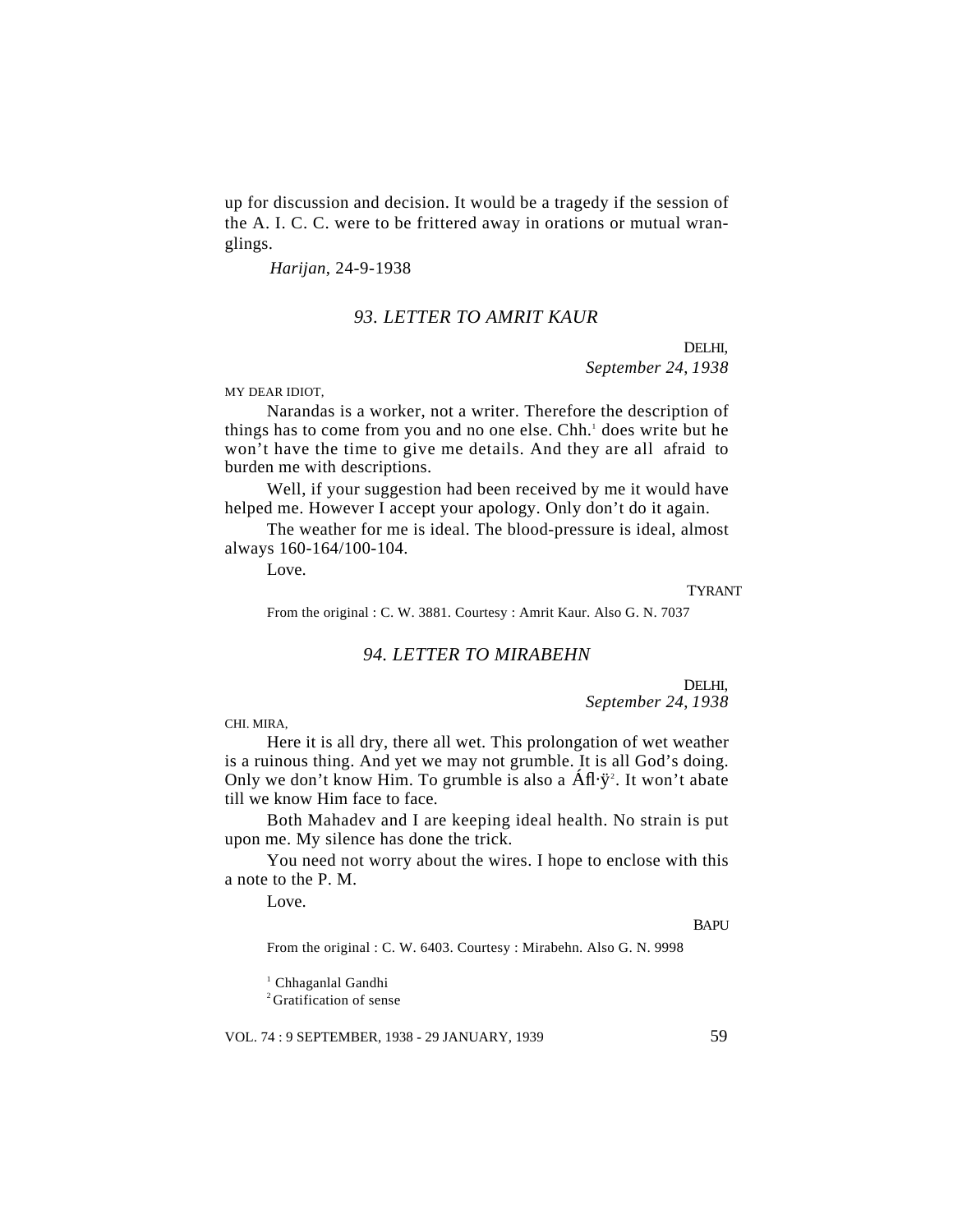### *95. LETTER TO SHARDA C. SHAH*

*September 24*, *1938*

CHI. BABUDI,

I have your letter. If you write 'Personal' no one will read your letter. Do write whatever you have in mind. Are you going on with the *Gita* and music? You have not said anything about your health. Give me full details.

> *Blessings from* **BAPU**

From Gujarati : C. W. 9997. Courtesy : Shardabehn G. Chokhawala

#### *96. INTERVIEW TO F. S. YOUNG<sup>1</sup>*

*September 24*, *1938*

 $I<sup>2</sup>$  first of all related the whole position to Gandhiji and then asked Young to say what he had to say. He then at great length stated the whole position and asked Gandhiji's help. The first two paragraphs are in reply to that.

(1) All I can say is that somehow or other the authorities should be made to see that in Seth Jamnalalji and Pandit Hiralal they have men who are true as steel and who believe in non-violence as their creed.

(2) Surely it will be unwise to imprison them instead of holding them as willing hostages for peace. To ban the Praja Mandal is to invite trouble where there is none today.

In reply to the first two paragraphs, Young said that there was no question of imprisoning anyone. That position had not yet arrived and he hoped that it would never arrive. To this Gandhiji replied in the third paragraph.

(3) You will reach that stage in a moment, if you have an organization which is working [un]constitutionally and with which they are identified. I do not think they can surrender the right to agitate for responsible government. The authorities may or may not grant it. But they should not ban an activity which is in its nature peaceful. You may take all precautions to ensure peace.

<sup>1</sup> D. B. Kalelkar explains : "By the efforts of Shri G. D. Birla a meeting was brought about between Gandhiji and Mr. Young, I. G. P., Jaipur State, to talk about the Jaipur Rajya Praja Mandal. Gandhiji gave his answers in writing. Later Shri G. D. Birla prepared a note explaining Gandhiji's answers. . . ."

 $2\overline{G}$  D. Birla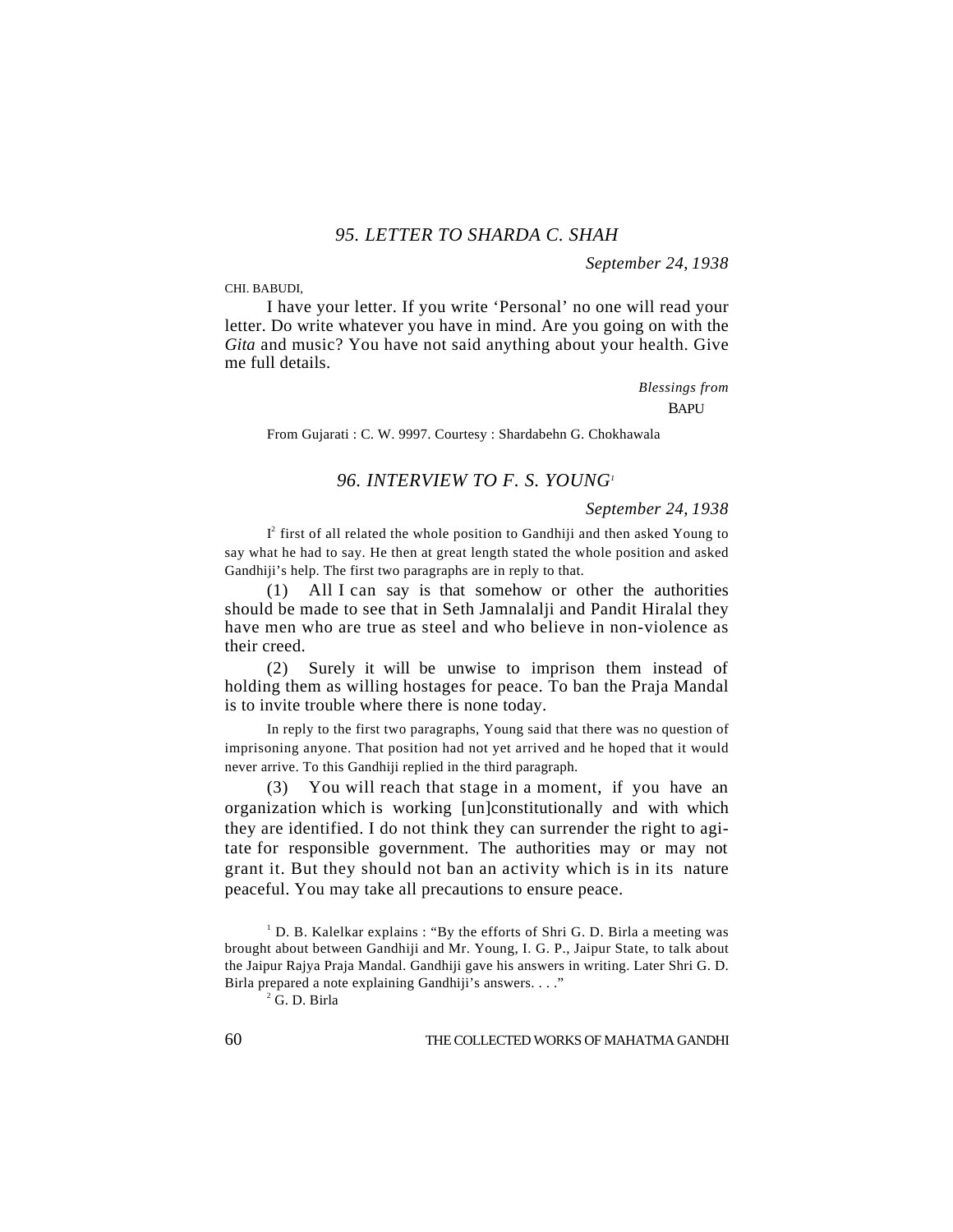In reply to this, Young pointed out the activities of the Mandal in enlisting Congress members. He said the Council had a suspicion that the Praja Mandal was only another name for the Congress and after having seen the disturbances in Travancore and Mysore, they were rather afraid of Congress creating trouble in Jaipur. Could not the Praja Mandal keep itself separate from the Congress? The fourth paragraph is in reply to that.

(4) You can't prevent natural affinities. People are drawn towards the Congress. You seek its assistance in order to promote peace as Sir Mirza did wisely and as Sir Akbar is already doing and Sir C. P. will do presently.

In reply to this, Young said, "But what if they start trouble? If their consitution is something different, then there should be no difficulty in recognizing it but with this constitution, if they start trouble, peace might be disturbed." The penultimate and the last paragraph are in reply to this.

(5) You can ask them to meet you a long way as to how they should shape their activity. You stifle opinion if you say they may not even ask for responsible government. You should shed the fear of the Congress.

(6) What I have suggested is this. Don't interfere with their objective but regulate the speed with which they move. You may, for instance, regulate the demonstrative part of their programme. You will control their language. But to ask them to change their objective is like asking a man to change his religion.

In the end, Mr. Young profusely thanked Gandhiji and made a request for taking the notes with him as a sort of souvenir to which Gandhiji agreed subject to his being provided with a copy of the same. The last three lines are in reply to my question whether Sir Akbar had already written for help and whether C. P. also had applied for help.

I whould like you to give me a copy of the notes.

I have Sir Akbar's letter asking for help.

More than a hope. He has wired to Pattabhi asking him to meet him. (This is about C. P.)

*Panchven Putrako Bapuke Ashirvad*, pp. 382-3

# *97. SPEECH AT THE FOUNDATION-LAYING OF PRAYER HALL*

*September 25*, *1938*

I am sorry I am not able to speak on this occasion. For many years now it has been my view that following a death the rich indulge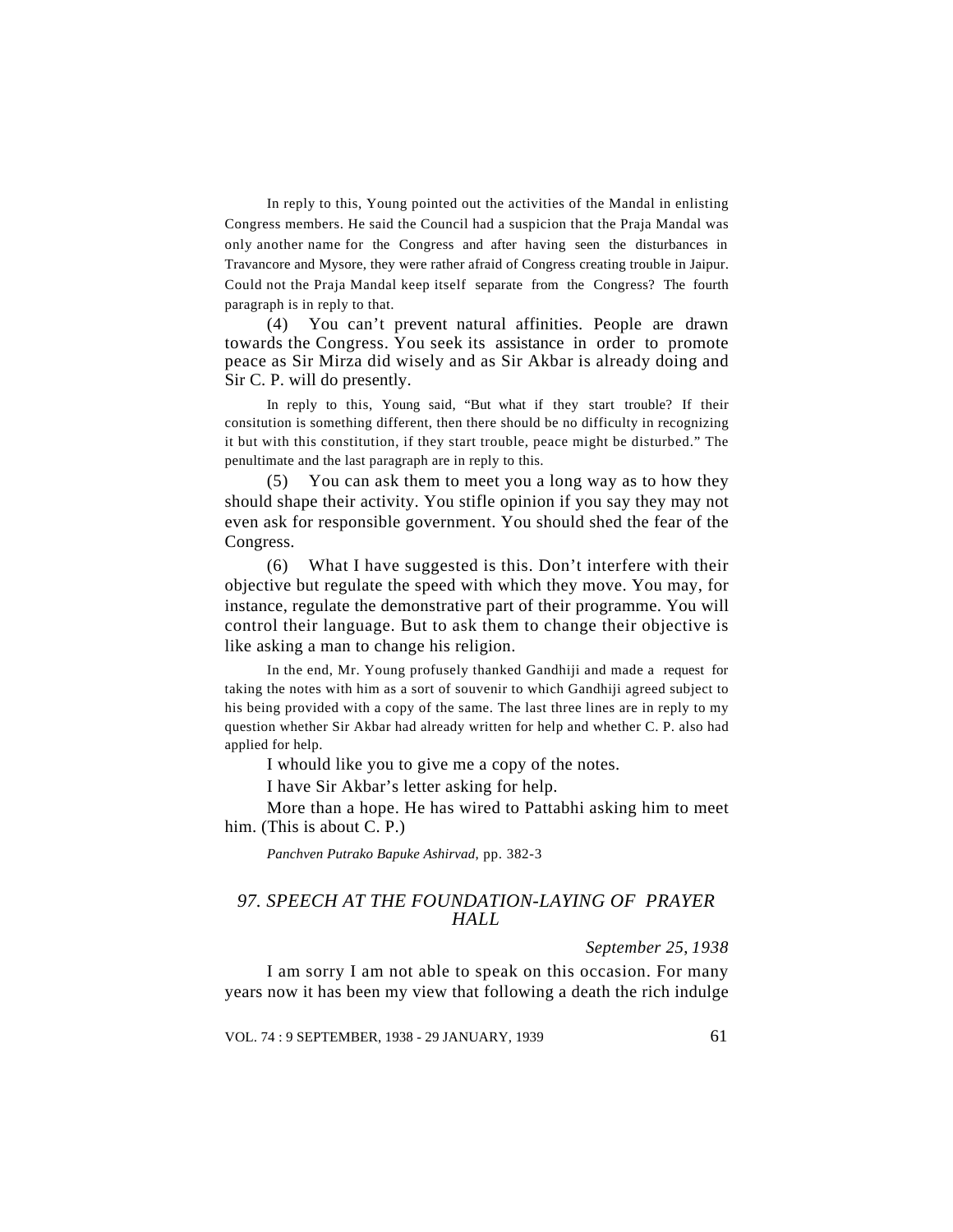in a lot of expenditure which serves neither utility nor dharma. I therefore welcome the present occasion. Janakidevi<sup>1</sup> was a godly woman. She passed away a short while ago. The family she left behind is large and well known. Her sons together thought of doing some work of Harijan service in her memory. So they resolved with the concurrence of the directors of this institution<sup>2</sup> to build a prayer hall. I have been entrusted with the pleasant task of laying the foundation of this prayer hall. I lay the foundation-stone in the presence of you all and hope that the prayer hall will be of benefit to the pupils of the institution. I also hope that others also will similarly honour the memory of their dear departed by undertaking work of Harijan service.

**BAPU** 

From a photostat of the Hindi : G. N. 2508

# *98. DRAFT OF RESOLUTION FOR A. I. C. C*. 3

# [On or before *September 26*, *1938*]

The A. I. C. C. notes with sorrow and dismay the repression that has been going on in Travancore for some days. The evidence that has come to the Congress office, if it is to be believed, goes to show that the movement led by the State Congress in Travancore is strictly constitutional and for a constitutional purpose, viz., attainment of responsible government under the aegis of His Highness the Maharaja. The repudiation published on behalf of the State is categorically contradicted by the spokesmen of the Stage Congress.

In the circumstances the A. I. C. C. recommends to the Travancore Government for adoption the following policy, viz., assurance on the one hand that the State Congress is free to carry on the movement for responsible government in a constitutional manner; appointment of a commitee containing, among others, representatives of the State Congress to explore the possibility of granting responsible government, and an inquiry conducted by a jurist outside the State of unimpeachable impartiality into the recent happenings including the charges made by the State of provocations justifying the State mea-

<sup>1</sup> Mother of Brijkrishna Chandiwala

2 Harijan Nivas. Brijkrishna Chandiwala in his book, *Gandhijiki Dilli Diary*, Part II, writes that a suggestion to build a prayer hall in Harijan Nivas had come from Viyogi Hari.

<sup>3</sup> Published in *Harijan* under the title "Indian States". This was drafted by Gandhiji; *vide* "Note to Jamnalal Bajaj", 26-9-1938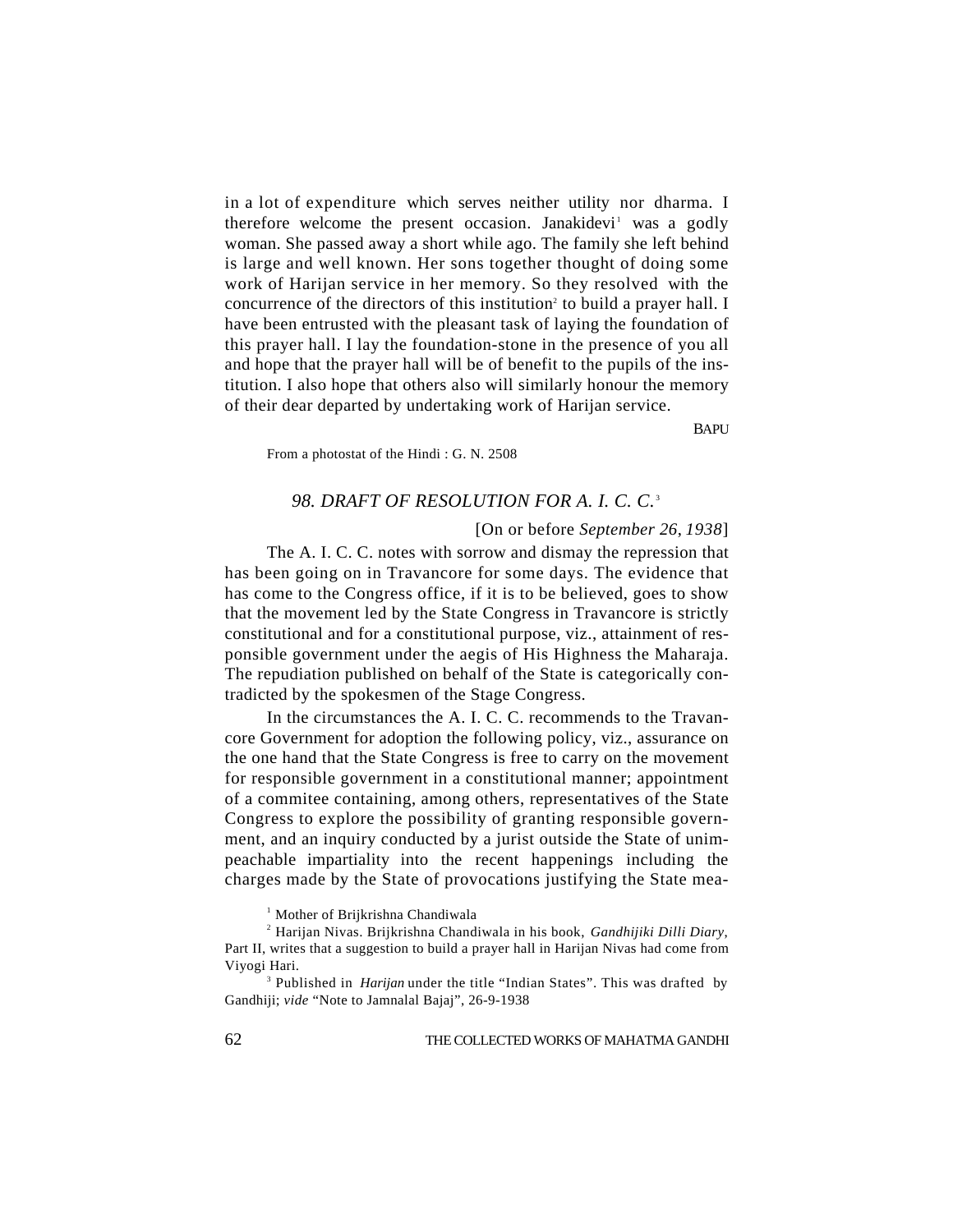sures including firing on unarmed people resulting in deaths and injuries, and an amnesty to the prisoners.

The A. I. C. C. regrets that the Hyderabad State has issued ordinances which appear to give to the State power altogether in excess of requirements.

The A. I. C. C. has also received complaints of severe repression in the States like Dhenkanal, Talchar and Kashmir. In all these cases the people of the States have appealed to the Congress for advice, guidance and help.

The A. I. C. C. can but reiterate its policy of non-interference, and, consistently with the resources, to help the people in every way open to the Congress. The policy of non-interference is an admission of the limitations of the Congress. The Congess policy has been one of friendliness to the States. In spite of the declarations of some Congressmen to the contrary, the corporate policy of the Congress, so long as it holds by truth and non-violence, must be one of continuous attempt to convert the Princes to the view that their true welfare consists in a voluntary surrender of power to the people so as to bring them in a line with the people of the so-called British India, consistently with the existence of the constitutional heads of the respective **States** 

*Harijan*, 1-10-1938

# *99. LETTER TO PYARELAL*

*September 26, 1938*

CHI. PYARELAL,

I am quite perturbed by your letter. Of course, the perturbance is now gradually diminishing. My interpretation of your letter is that you want to say no but have no courage to say no. So you are planning to write a long letter. Why should I place such a burden on you? I certainly do not want to force you. Moreover, where is the question of coercion in such matters?

Hence I take your letter to mean that you are unable to agree to my proposal. Mother has expressed to me, in a few words, her distress. It is an unbearable thought that I should be instrumental inbringing about your ruin and now Sushila's ruin. It is comforting that whether happy or unhappy, Sushila remains engrossed in her studies and in the hospital work. Hence, if my impression is correct that you are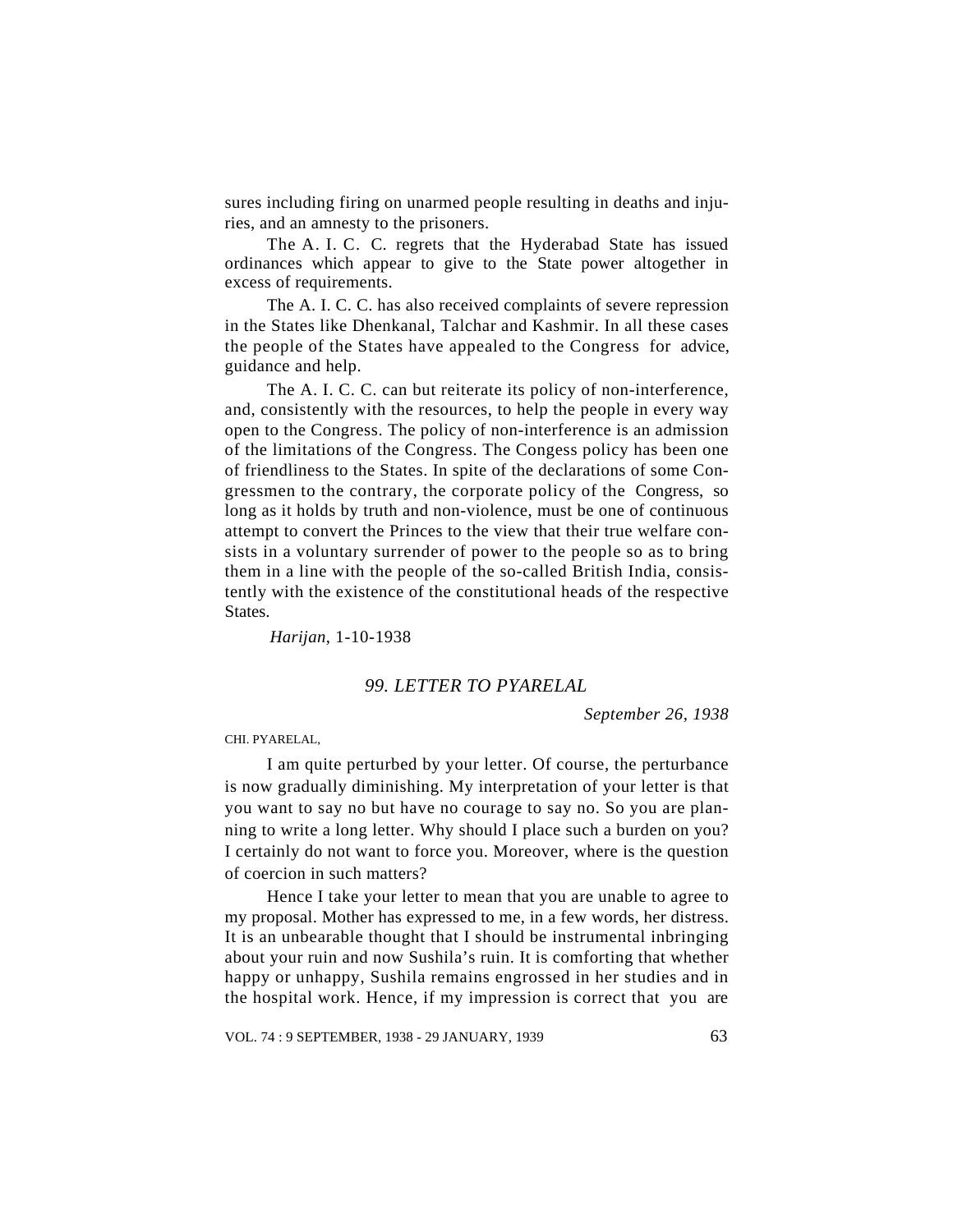unable to accept Sharada's hand, then it is also your view that my duty is to give up Sushila's services. Do not misunderstand me. I cannot think of anything else. My heart cries when I look at Sushila. How can I bear to see her life being ruined at my hands?

If your life can be rebuilt Sushila's life will be rebuilt too. In that case, am I not solely responsible for her? She too would want to live with us. Mother would be satisfied. But I see darkness all round if your life is not rebuilt. But what can you do about it? Nothing can be achieved by unnatural means. No good can come of it. You will understand the reason for my haste.

This would mean that Sushila should be free here. I should take possession of my own body. Till Mahadev is ready, you should look after my physical needs and his work in the Frontier [Province] and elsewhere. This much is not beyond your capacity. Once Mahadev is all right, whatever is to be done will be done. There is talk going on about Swami and Chandrashankar. In my view that is not at all right.

> *Blessings from* BAPU

From the Gujara ti origin al : Pyarel al Papers . Nehru Memori al Museum and Librar y. Courte sy : Belade vi Nayyar and Dr. Sushil a Nayyar

# *100. NOTE TO JAMNALAL BAJAJ*

HARIJAN NIVAS, [DELHI,] *September 26*, *1938*

The resolution I have drafted regarding the Princely States has assumed importance. Have a look at it and if you do not like it do not forward it. I have suggested a committee in it. Withhold it also if you do not like the names. Show it to Vallabhbhai.

From a photostat of the Hindi : G. N. 3074

## *101. LETTER TO AMRITLAL T. NANAVATI*

*September 27*, *1938*

CHI. AMRITLAL,

You do not seem to have started the music lessons for Sharda. Do not wait for her to request you. It is intolerable that Chakraiya should go on losing weight. Think over this. I have kept the question of his pay pending. Please have a talk with him and decide.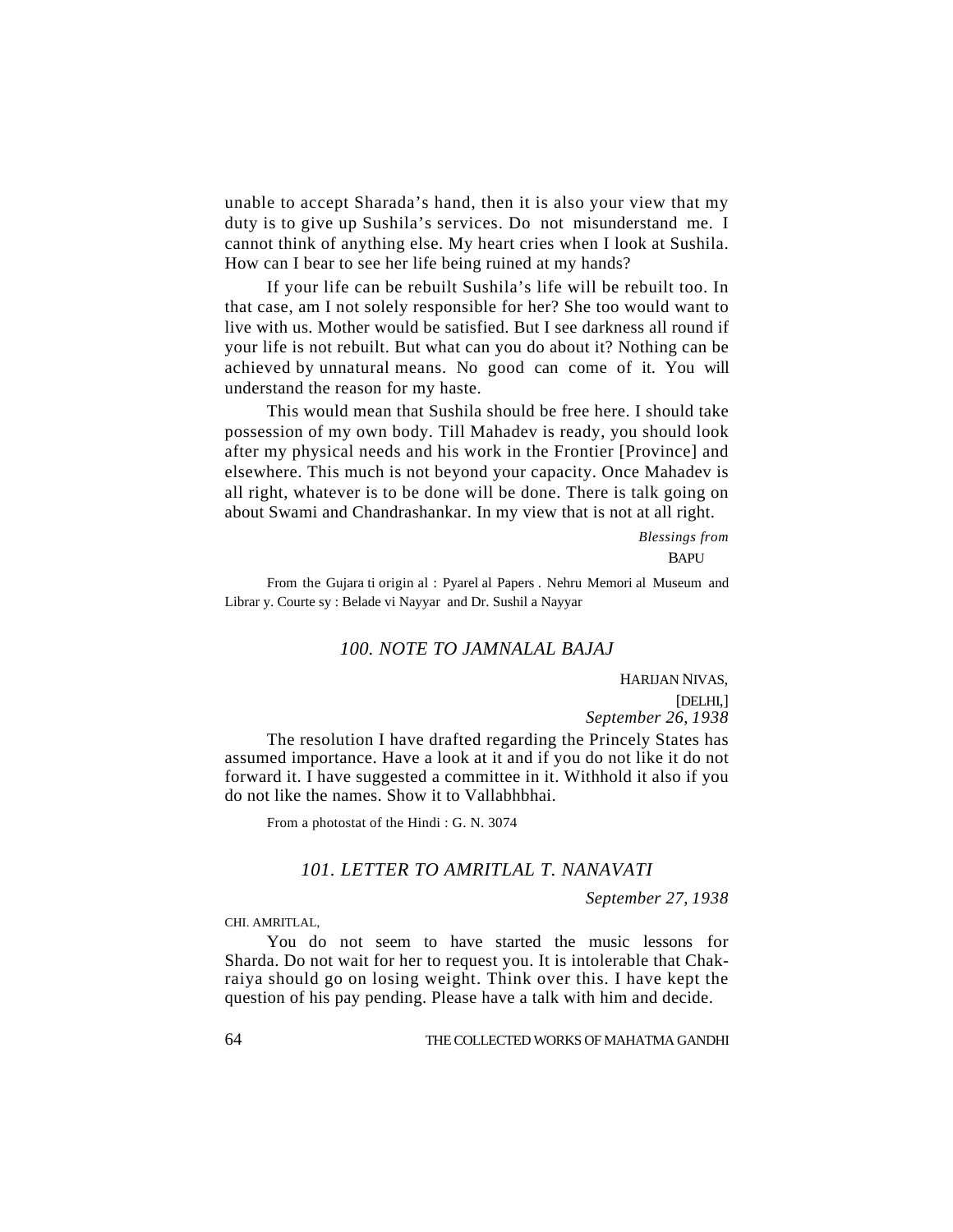Vijaya's health does not seem to have improved. You must be keeping up your health.

Let me know the arrangements for work there. And about sanitary work.

> *Blessings from* **BAPU**

From a photostat of the Gujarati : G. N. 10774

# *102. LETTER TO PRABHAVATI*

DELHI, *September 27*, *1938*

CHI. PRABHA,

I got your letter. It is good that at last [Jayaprakash] has gone there. Please keep me informed about the treatment. Give me details about the diet there. I hope the handwriting will not get smudgy.Write to me about the estimated expense there, so that I may arrange for the amount to be sent. I should like you to bring Saraswati along with you when you return from there. I will write to her. I am leaving this place for the Frontier Province on the 30th. Address your letters: c/o Dr. Khan Saheb, Peshawar. I am all right. Amtul Salaam, Mahadev, Pyarelal, Sushila are with me. Mahadev is all right.

> *Blessings from* **BAPU**

From a photostat of the Gujarati : G. N. 3522

#### *103. LETTER TO CHIMANLAL N. SHAH*

*September 27*, *1938*

CHI. CHIMANLAL,

If what Chi. Sharda writes is true, it is a serious matter. You must not tolerate such lawlessness. You can ask those who do not work to leave. The remedy is simple. Tell such persons : "Go to Wardha for the present and return when Bapu returns. I must carry on with the work entrusted to me by Bapu. In this I realize that I cannot get on with you." You are at liberty to do this, and it is also your duty to do it. That will lighten your heart. Do not force yourself to do anything. Do not break your health and make suffering which is easy to endure more difficult to endure.

> *Blessings from* **BAPU**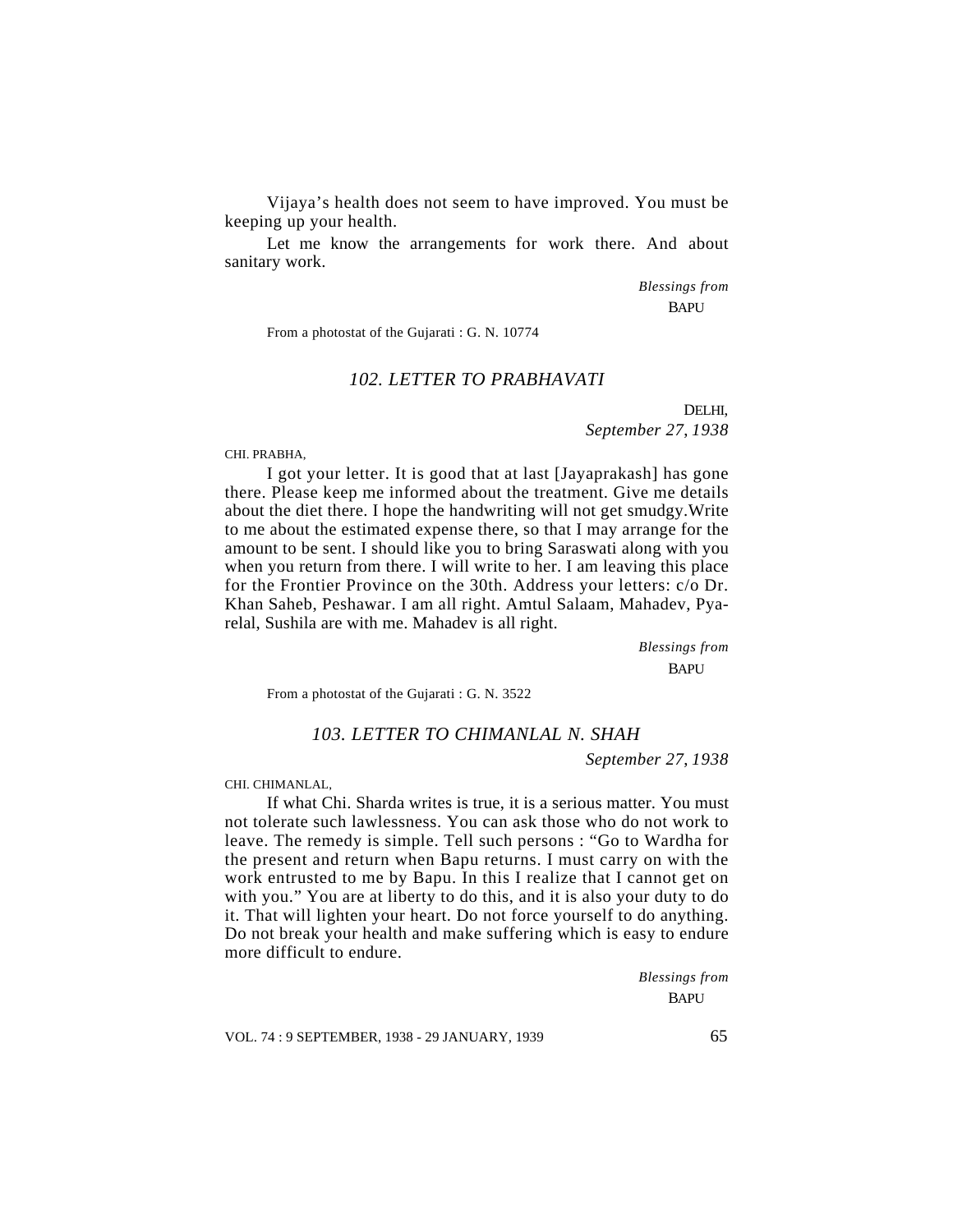[PS.]

I will be ready to accommodate all those whom you send here. From a photostat of the Gujarati : G. N. 10593

# *104. LETTER TO SHARDA C. SHAH*

DELHI, *September 27*, *1938*

CHI. BABUDI,

What a letter you have written! Carry on for a month somehow. I have got to go to the Frontier Province. There seems to be an exaggeration in your statement that nobody is doing any work. Go into the matter and let me know. Krishnachandra may not be doing the work. What about Shankaran and Amritlal? There should not have been any insistence about the spinning-wheel. How long can the spinning-wheel last if it is taken up because of insistence? Consider everthing properly and then write to me. I have destroyed your letter after reading.

> *Blessings from* **BAPU**

#### [PS.]

I shall be leaving for the Frontier on the 30th. Shankaran must be provided with a torch if he needs one. If you feel the need you may cover yourself with a blanket during your menses. I do not think it is necessary.

From Gujarati : C. W. 9998. Courtesy : Shardabehn G. Chokhawala

# *105. LETTER TO SARASWATI*

DELHI, *September 27*, *1938*

CHI. SARU,

If you are willing to come to me, you may show this letter to Paparamma and your grandfather and take their permission. You can come with Prabhavati who is in Malabar. Meet your uncle and your father if you wish to and secure their approval. You are not able to study there. So it would be better if you came over. Of course there is the condition that you will remain calm here. If you cannot, your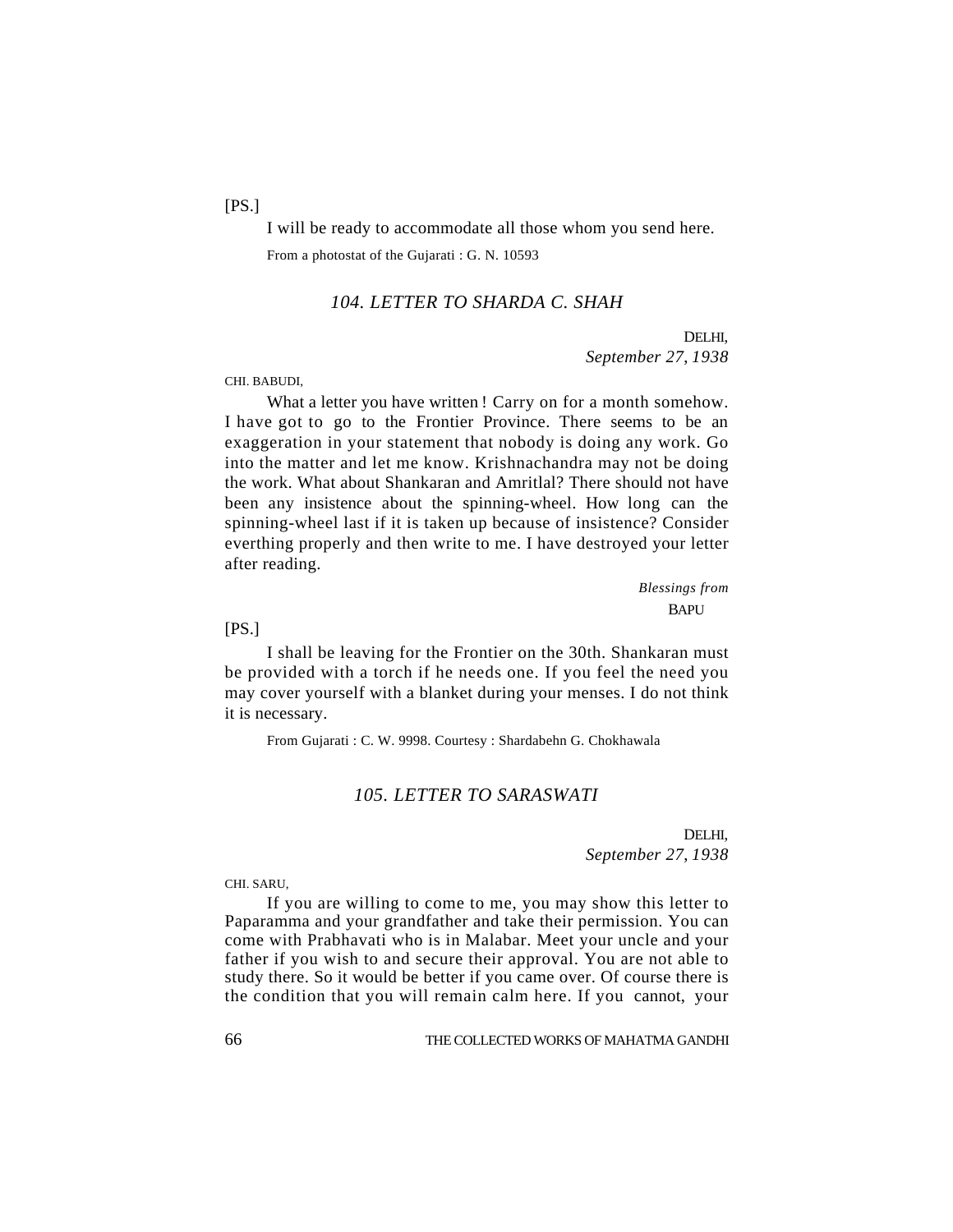coming here will be futile.

*Blessings from* **BAPU** 

 $[PS.]$ 

Ba is with me. I shall leave for the N. W. F. P. on the 30th. Ba will stay on here. You should continue to write to Wardha.

From a photostat of the Hindi : G. N. 6172. Also C. W. 3446. Courtesy : Kantilal Gandhi

# *106. TELEGRAM TO AMRIT KAUR*

NEW DELHI, *September 29*, *1938*

RAJKUMARI AMRIT KAUR STATE GUEST AMRELI

| YOUR       | <b>WIRE</b> | AМ              |                 | <b>EXTAORDINARILY</b> | WELL.          | NOT   |
|------------|-------------|-----------------|-----------------|-----------------------|----------------|-------|
| PROCEEDING |             | <b>FRONTIER</b> | <b>TOMORROW</b> |                       | <b>MAHADEV</b> | WELL. |
| SUSHILA    | <b>DOWN</b> | WITH            | <b>FEVER</b>    | LOVE.                 |                |       |

**BAPU** 

From th original: C. W. 3882. Courtesy: Amrit Kaur. Also G. N. 7038

# *107. LETTER TO AMRIT KAUR*

*September 29*, *1938*

MY DEAR IDIOT,

You have been as usual good in writing to me. I am glad you have been able to make all those acquaintances. I am waiting for detailed account.

Mahadev is steadily getting better. I am in first-class health. Am going through a lot of work. Sushila is down with fever. She is better today.

As the W. C. is sitting continuously, I am held up here. And may be here when you arrive.

Love.

TYRANT

From the original: C. W. 3636. Courtesy: Amrit Kaur. Also G. N. 6445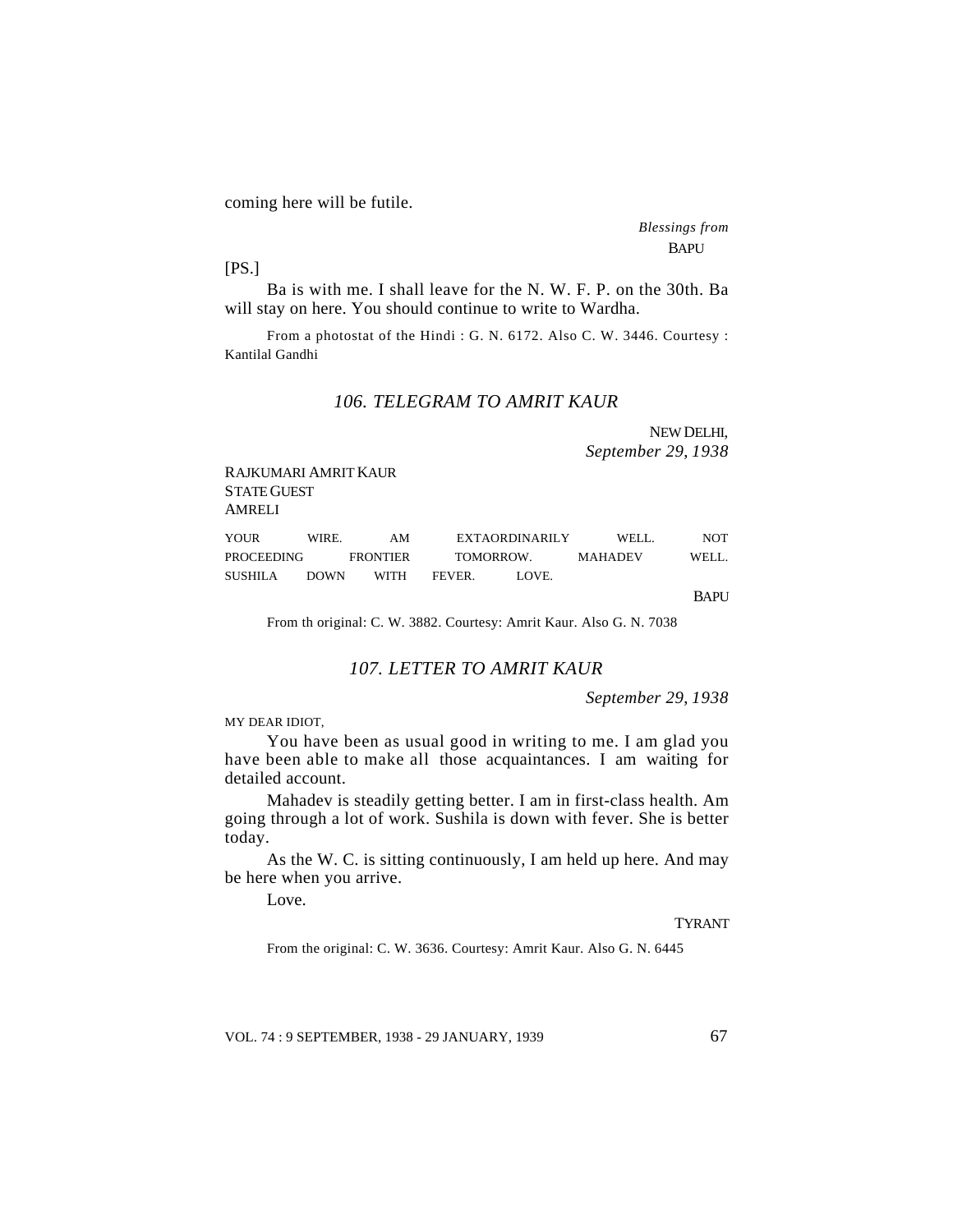*September 29*, *1938*

CHI. MIRA,

I am wiring today to say the post should be directed here. The W. C. is sitting continuously and therefore I may not leave for the Frontier.

I am keeping wonderfully well. The b. p. has never been so steady and low as now.

The nights are superb here just now. I hope you are keeping perfect health. If you have any remarks to offer about management there, you will do so.

Love.

**BAPU** 

From the original: C. W. 6404. Courtesy: Mirabehn. Also G. N. 9999

# *109. LETTER TO KANTILAL GANDHI*

*September 29*, *1938*

CHI. KANTI,

I have torn your letter into pieces. I have written to Saraswati and Prabha. I have called Saraswati to Wardha. I do not feel inclined to put her with Saundaram. If she wishes to learn nursing, she can do so afterwards. It is for her good that she should stay with me, whatever the circumstances. I agree with you that anybody who lives with me may soon become lazy. But you will not find many such instances. However that may be, as you have left the problem to me, I have called her to Wardha.

Do not spoil your health. Mahadev is better.

*Blessings from* **BAPU** 

From a photostat of the Gujarati: C. W. 7349. Courtesy: Kantilal Gandhi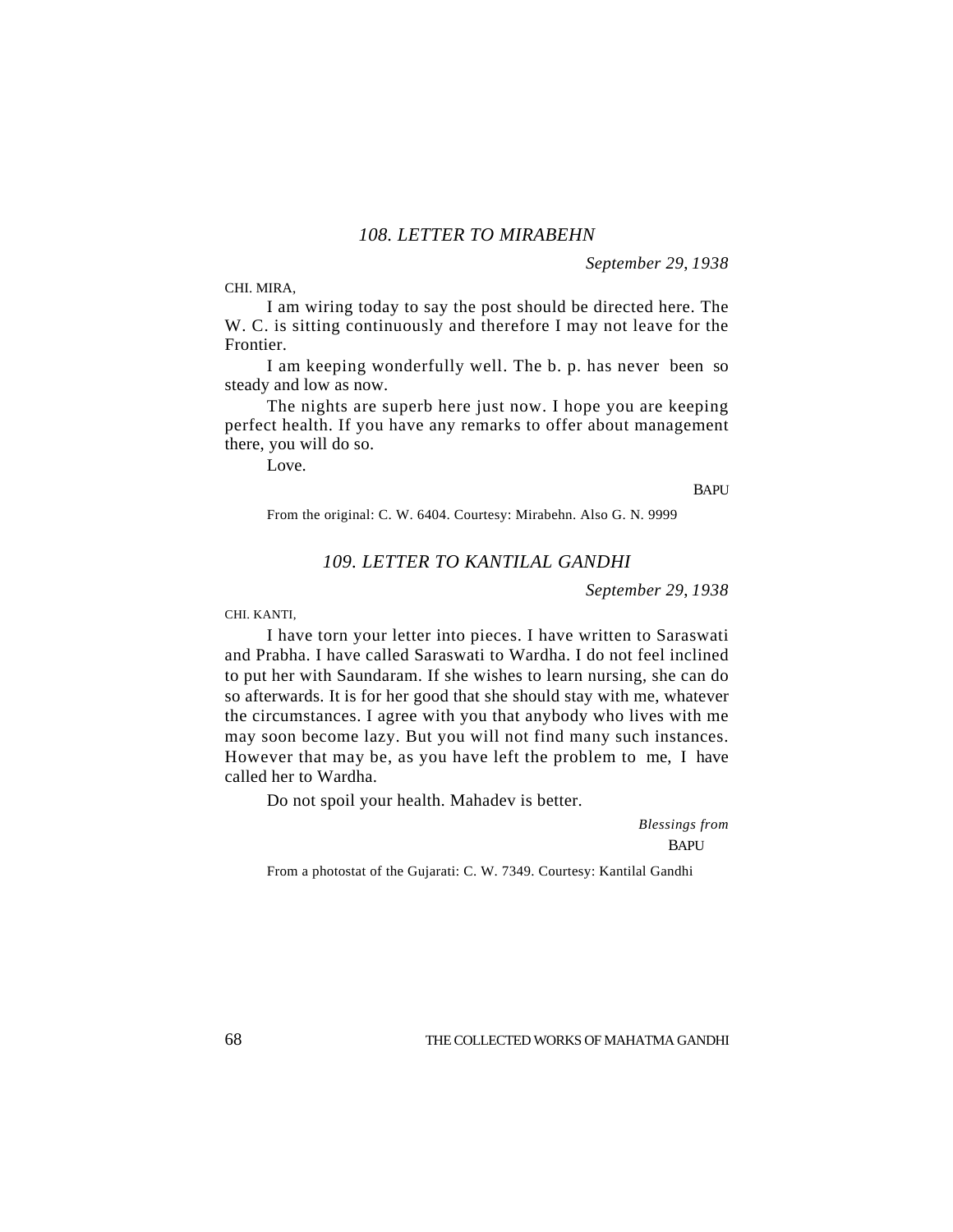*September 29*, *1938*

CHI. SUSHILA,

I got your letter. You did quite well in deciding to stay on. Ramdas has gone to Dehra Dun. Mahadev and I are well. I have been detained here longer than I had expected. I may perhaps start on the 2nd.

Sita and Arun must be fine.

Schlesin writes: "Entrust Phoenix to Pragji." Does it appeal to you?

> *Blessings from* **BAPU**

From a photostat of the Gujarati: G. N. 4885

# *111. LETTER TO KRISHNACHANDRA*

DELHI, *September 29*, *1938*

CHI. KRISHNACHANDRA,

You did well in giving up jaggery. Do not worry about the weakness. The c*hhilta* water will bring back strength.

You shall certainly continue to serve me. Do not expect letters from me. I hope Balkrishna is well.

*Blessings from*

BAPU

From a photostat of the Hindi: G. N. 4305

# *112. FOREWORD TO " PRAYERS, PRAISES AND PSALMS"*

[*September 1938*] 1

Shri Natesan has gone to the wrong man for a foreword to his collection of *Prayers*, *Praises and Psalms*. For I am no Sanskrit scholar. I have not read much of the translations or the originals. Nevertheless the collection presented in this volume does enable even one like me to know how our ancestors prayed to the One Supreme Lord of the Universe and in what words they derived solace in the

<sup>1</sup> The first edition of the book came out in September 1938.

VOL. 74 : 9 SEPTEMBER, 1938 - 29 JANUARY, 1939 69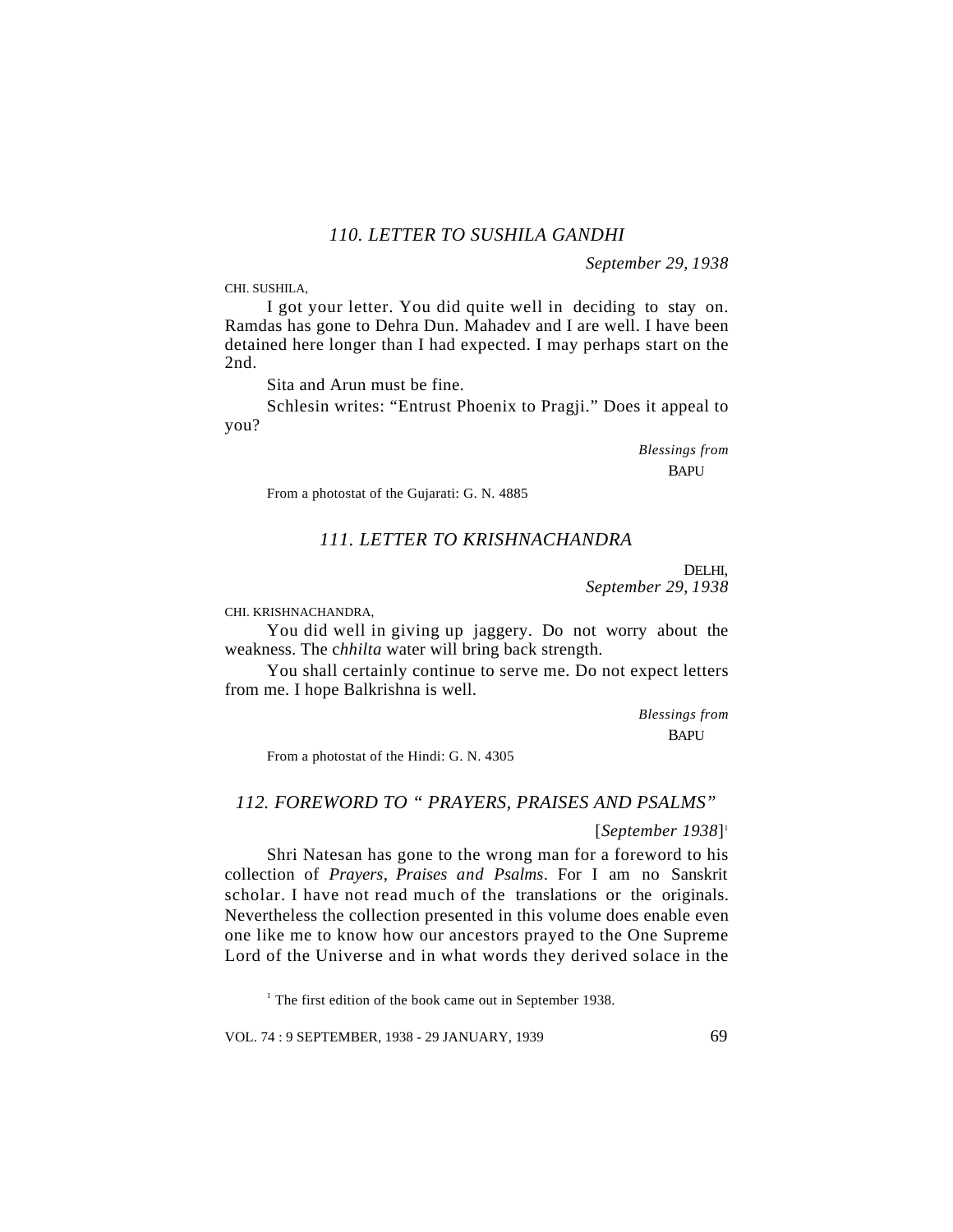hour of their trial or gave praise in the hour of their so-called triumph. May this collection help the reader to dispel his unbelief or strengthen his belief.

M. K. GANDHI

*Prayers, Praises and Psalms*

# *113. FEDERATION*

A well-known correspondent tells me that in London the common talk is that Gandhi counts for everything and it does not matter what the Congress or Congressmen may say or do. The critics embellish the statement by saying that there is a wide difference of opinion between Pandit Jawaharlal Nehru and myself, and that while he will not touch Federation with a pair of tongs, I am prepared to submit to it if some trifles are conceded. I have paraphrased in my own words a longish letter' giving details which I may not share with the readers at least at the present juncture.

Evidently my critics know more of me than I seem to know myself. For instance I know how little I count among Congressmen; the critics know how much I count among them. Whatever influence I still possess among Congressmen is solely due to my constant appeal to reason and never to authority. But if I had the influence the critics attribute to me, I make bold to say that India would have gained her independence long ago and there would be no repression that is going on unchecked in some of the States. I know the art of winning independence and stopping the frightfulness of which one reads in the papers. If I had my way with the Congressmen, there would be no corruption, no untruth and no violence amongst them. If I had my way with them, they would all be enthusiastic khaddarites and there would be no surplus khadi in the A.I.S.A. bhandars.

But I am going astray. I had intended to write about Federation. In the first place, in all my talks, which have been very few, I have made it clear that I represent nobody and that I have not even aired my views to any Congressman. I have also made it clear that what the Congress says and does is of consequence, whatever I may say is of no value unless it represents the Congress view. As a matter of fact, too, I have said that the Congress will never have Federation forced upon it, and that there was no hope of peace in India till there was indepen-

<sup>&</sup>lt;sup>1</sup> The reference presumably is to a letter from Carl Heath; *vide* "Letter to Carl Heath", 13-9-1938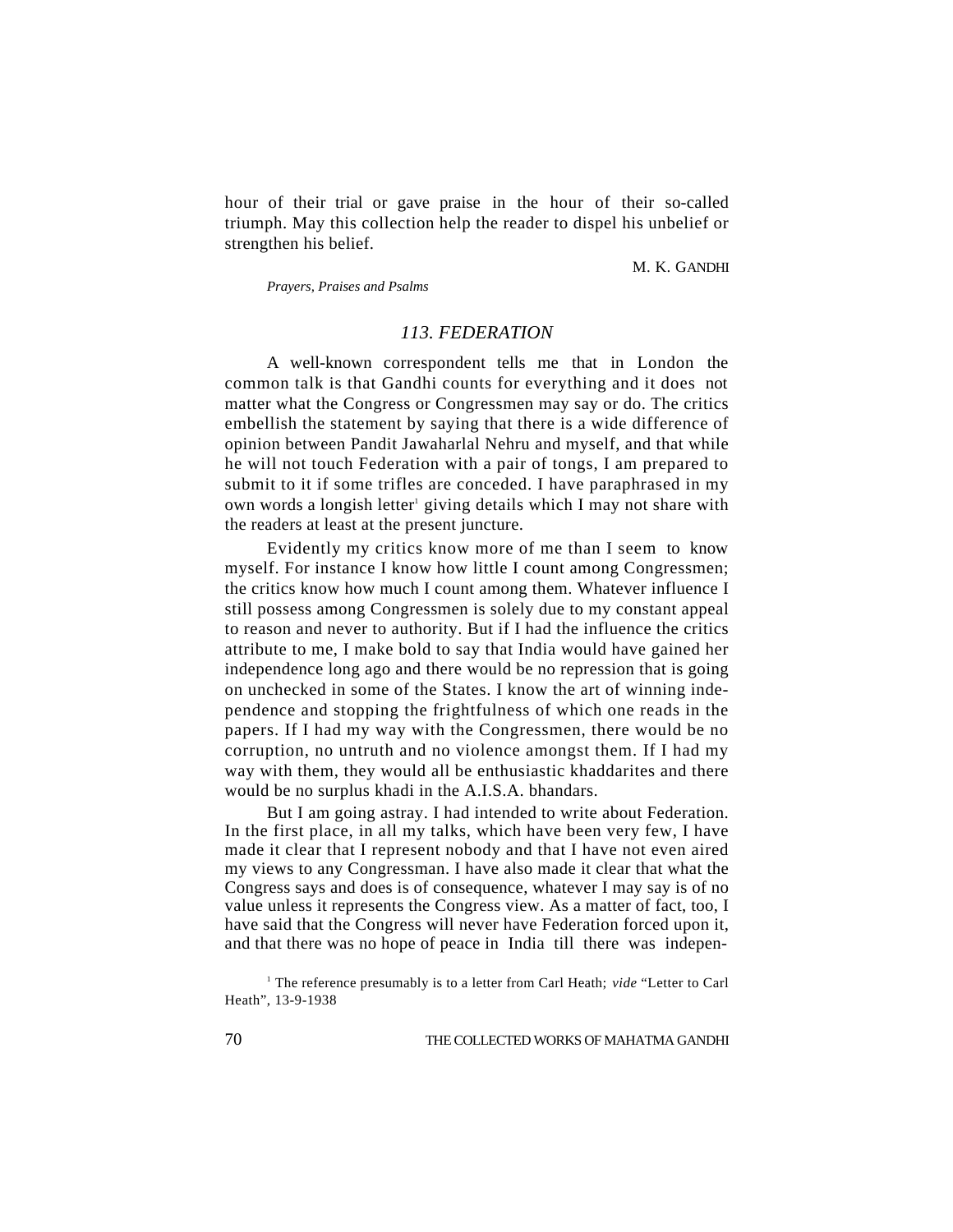dence in virtue of a constitution framed by a duly convened Constituent Assembly. I have also made it clear that so far as Pandit Jawaharlal Nehru and I are concerned, though we may talk in different language, we are one in most things that matter to India. On the question of Federation there never has been any difference of opinion between us. And I have made a rule for myself that so far as the Congress in concerned, if there is an unbridgeable gulf between him and me his view should prevail. And this for the very good reason that I am not in the Congress and he is in the centre of it, and very much in touch with everything relating to the Congress.

*Harijan*, 1-10-1938

# *114. NON-INTERVENTION*

Congress non-intervention in the affairs of the States was conceived in 1920 and has been more or less its policy since that time in spite of many onslaughts made on it. But I see that it has become the fashion in the States to quote against the Congress and Congressmen the self-imposed restraint even when there is any attempt to criticize or offer advice or help. It is therefore necessary to examine the implications of non-intervention. It was never regarded as a principle. It was a limitation imposed on itself by the Congress for its own sake and that of the people of the States. The Congress had no sanction behind its resolutions regarding the States. Its advice might be ignored, its intervention resented and the people of the States might be harassed without gaining anything. There was certainly a friendly motive behind that policy. It was a wise recognition of the limited capacity of the Congress for doing good. The restraint exercised by the Congress in this and many other ways has given it a prestige and power which it would be unwise for it not to use. Any hesitation in this respect would be like that of the foolish steward who would not use the talents which were placed at his disposal. Up to a point the States are beginning to recognize the power of the Congress be it ever so reluctantly. It is becoming sufficiently clear that the people of the States are looking to the Congress for guidance and help. I think that it is the duty of the Congress to give them the guidance and help wherever it can. I wish I could convince every Congressman that the prestige and power of the Congress are in exact proportion to its inner purity, its sense of exact justice and its all-round goodwill. If the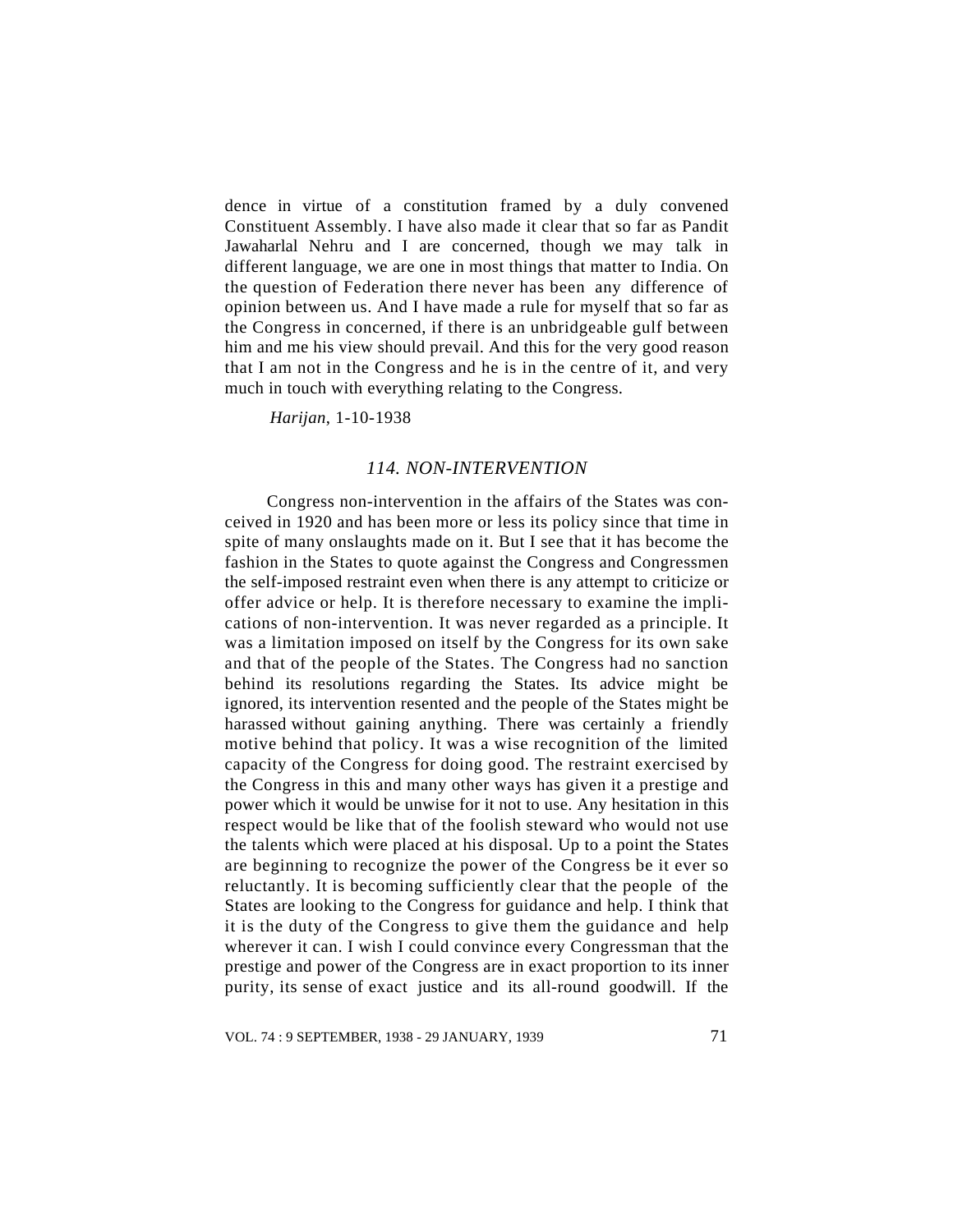people of the States feel safe in entrusting their welfare to the Congress, the Princes should feel equally safe in trusting the Congress. All the prestige built up by patient effort of years will certainly be undermined if the warnings uttered by me to the Congressmen go unheeded.

Even at the risk of tiresome repetition let me say to the people of the States that they must not set much store by the Congress help. It is not enough that they are truthful and non-violent. It is necessary also for them to know their own capacity for suffering. Liberty is a dame exacting a heavy price from her wooers. And unless there are many who are prepared to pay the price, the few enthusiasts that are to be found everywhere would do well to conserve their energy. They will do well to undertake constructive service of the people without having an ambitious political programme. The ability to gain political ends will surely come from constructive service. Wisdom and patience will give them a power which in time will become irresistible.

*Harijan*, 1-10-1938

#### *115. DRAFT OF STATEMENT FOR JAMNALAL BAJAJ*<sup>1</sup>

#### [*October 1*, *1938*] 2

I have seen many rumours regarding my resignation from the working Committee. It is perfectly true that I have sent in my resignation. It has no connection whatever with any differences with the Working Committee. My reason is purely personal. Indeed I have sent in resignations from several positions of responsibility retaining only those which I dare not give up without injuring the institutions with which I am connected.

*Panchven Putrako Bapuke Ashirvad*, p. 393; also G.N. 3075

# *116. LETTER TO PYARELAL*

#### *October 1, 1938*

I do not see any good in taking away Sushila at the cost of incurring Mothers displeasure. It is another matter if Sushila just cannot live away from me. I have never intended to keep her here

<sup>1</sup> The draft is in Gandhiji's hand in the G.N. source.

 $2$  According to an entry in the diary kept by Jamnalal Bajaj and published under the title *Bapu-Smaran*. Gandhiji rewrote Jamnalal's resignation on October 1, 1938.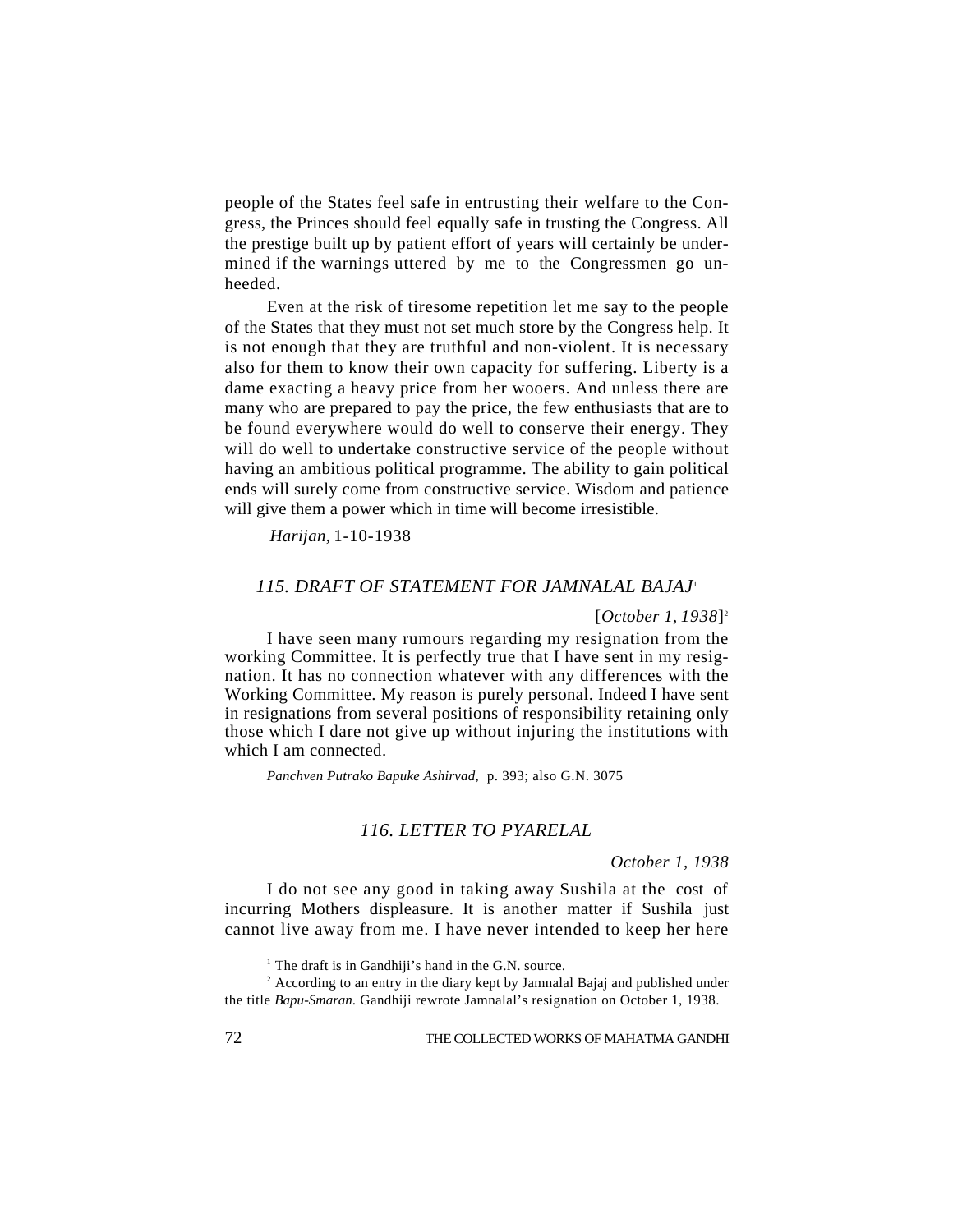against her will. But is it not also a problem to decide what to do in her present state of health? It seems Mother desires that she should remain here at least for the present. Mohanlal also appears to have postponed his departure. Hence that is also a point to be considered. If he is destined to undertake the fast, it will be only under my protection.

I have written this bit by bit in the midst of a lot of work.

*Blessings from*

**BAPU** 

From the Gujarati original : Pyarelal Papers. Nehru Memorial Museum and Library. Courtesy : Beladevi Nayyar and Dr. Sushila Nayyar

#### *117. STATEMENT TO THE PRESS*

#### *October 3*, *1938*

Correspondents have been writing and wiring to me about the events in Travancore'. Shri Changanacheri K. Parameswaran Pillai has been specially to see me and acquaint me with the situation. He has erred in giving his version of my talk with him. Whilst the situation remains delicate, every word has to be weighed before it is uttered. Shri Pillai was clear that mob violence in the shape of stone-throwing had occured. He, however, made it perfectly clear that the State Congress people had no part in it and that it was contrary to their wish. I have wires denying mob violence and definitely saying that violence was instigated by *agents provocateurs*. I am unable to decide between the two opposite versions. But I can say this that satyagraha demands extraordinary caution, even to the extent of suspension of civil disobedience, if the resisters have not full control over forces of violence.

What exactly should be done I cannot advise from this distance. The responsibility for right decision must be shouldered by local leaders. In coming to their decision they will remember that any the slightest deviation from truth and non-violence, whether in themselves or by connivance in others, is bound to affect the movement adversely.

As to the charges against the Dewan, I telegraphed<sup>2</sup> the

<sup>1</sup> Where the demand of the State Congress for responsible government had been met with shootings and imprisonments on a large scale with the State Congress itself having been declared a subversive organization; *vide* "Statement to the Press", 6-9-1938 and "The states and Responsibility", 17-9-1938

<sup>2</sup> This telegram is not traceable.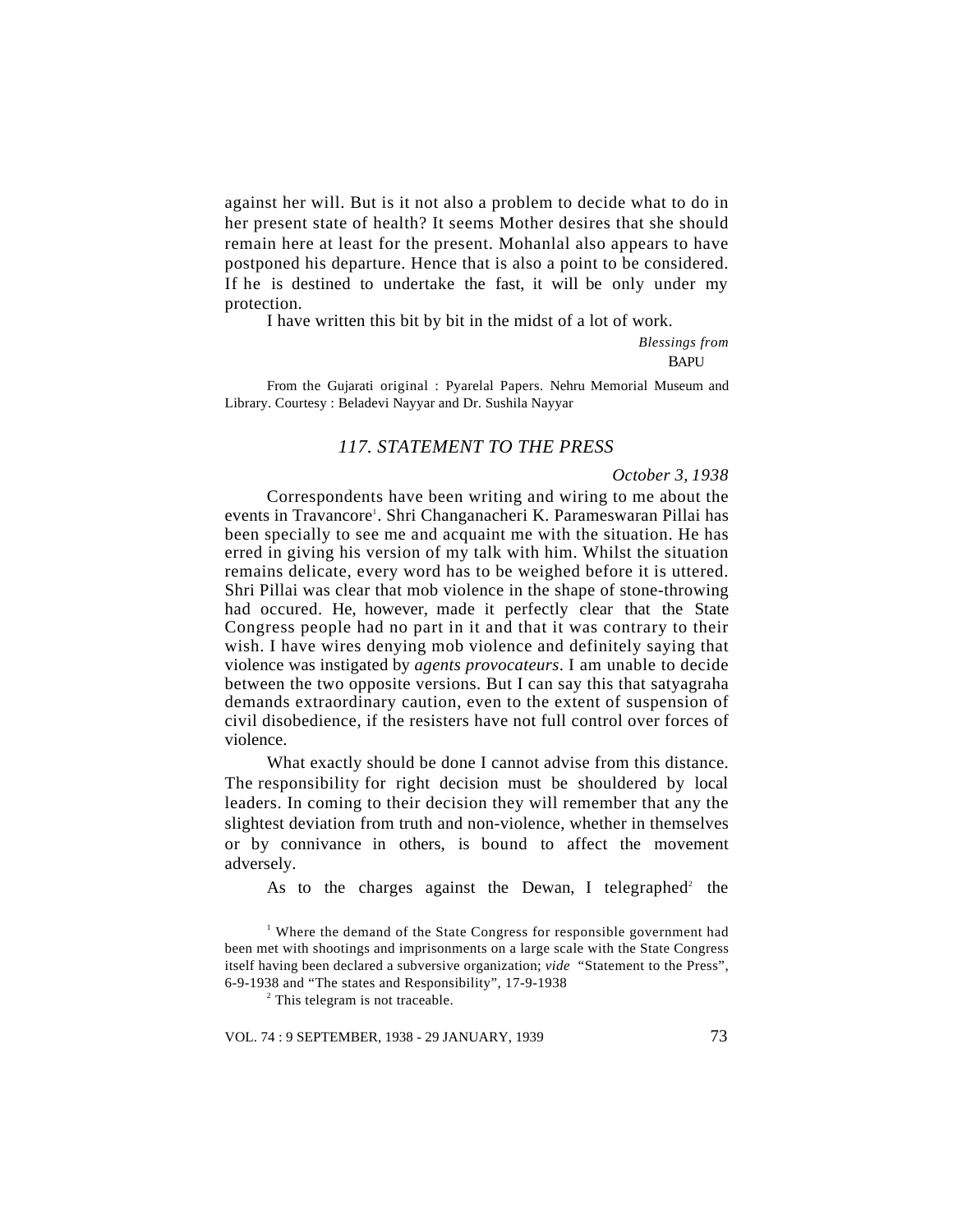imprisoned leaders who were responsible for making them. This is their reply:

Your kind telegram advising withdrawal of the State Congress memorandum. We consulted T. M. Verghese and others. The Working Committee feels satisfied that the Dewan's continuance in office is detrimental to the people's interests. The withdrawal of the memorandum may unmeritedly discredit the State Congress and cause an irretrievable setback to the movement. Pray for support and guidance.

I appreciate the spirit behind the reply. The leaders would be lowered in my estimation if, for the sake of purchasing their liberty, they withdrew the charges. But if the conviction has gone home that in a demand for responsible government such charges could have only a subordinate place, if any at all, and if they saw with me that persistence in them, especially without the ability to prove them, can but seriously harm the movement, it is their clear duty to withdraw the charges and thus free the movement of the initial blunder and handicap. There is no discredit greater than the refusal to acknowledge errors.

I have wires alleging tortures by the authorities. It is hard to believe them. I hope they are baseless, and if isolated cases have happened, I should hope that the Travancore Government will prevent any future recurrence.

I observe that the movement promises to be protracted if only because of violence, whether spontaneous though unconnected with the Congress, or engineered as alleged. I can only entertain the hope that the authorities will relent and magnanimously allow the movement to run its course without the ban which I consider to be wholly unnecessary. A movement in itself wholly noble, which claims cultured men and women as willing and enthusiastic sufferers, should be fostered. It can never be crushed.

*Harijan*, 8-10-1938

#### *118. TELEGRAM TO AMRIT KAUR*

DELHI, *October 3*, *1938*

# RAJKUMARI AMRIT KAUR P<sub>ALITANA</sub>

BOTH MAHADEV SELF QUITE WELL. LEAVING TOMORROW. MAHADEV REMAINING DELHI. LOVE. LILAVATI ALSO.

**BAPU** 

From the original: C.W. 3883. Courtesy: Amrit Kaur. Also G.N. 7039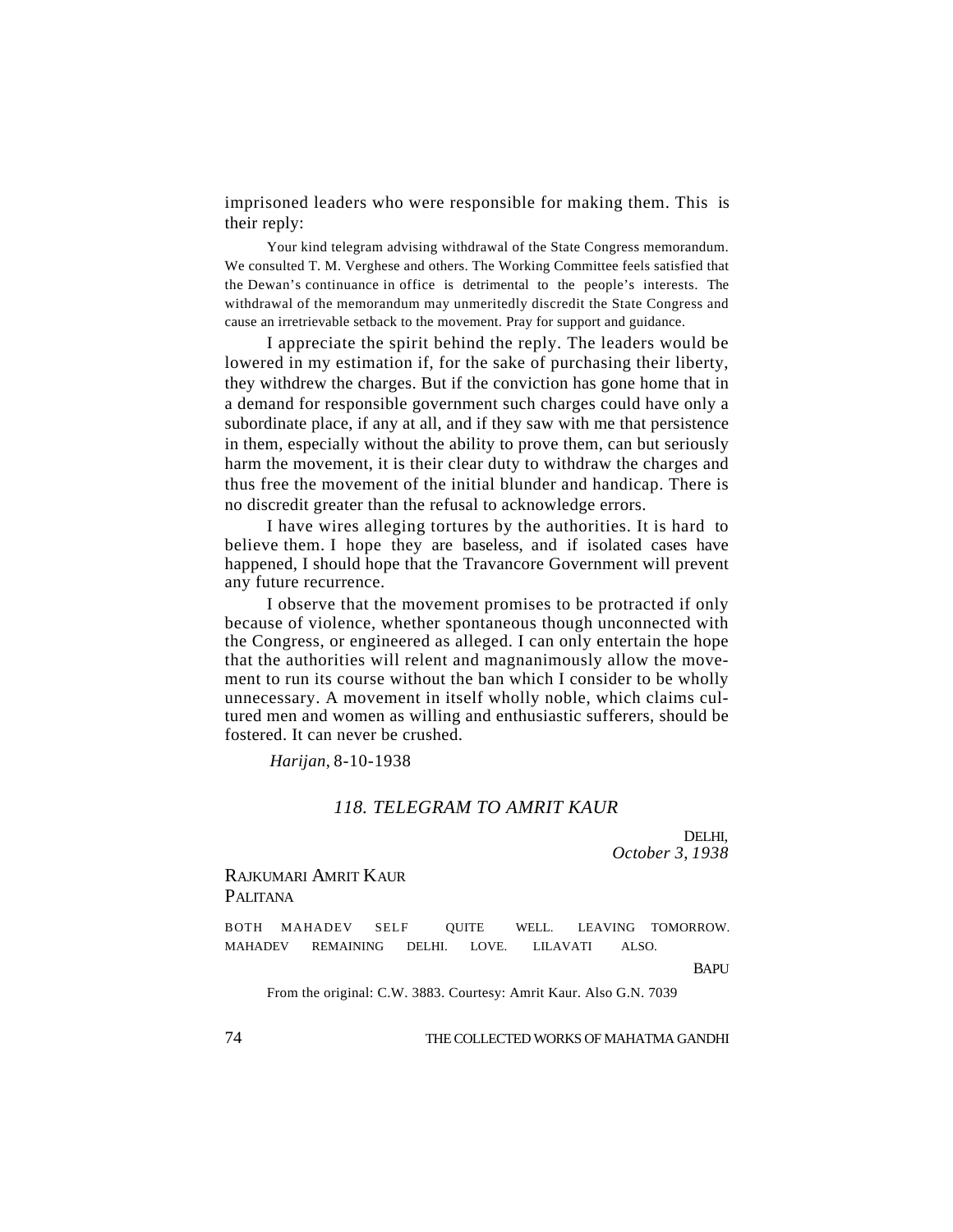## *119. TELEGRAM TO MIRABEHN*

NEW DELHI, *October 3*, *1938*

MIRA **MAGANWADI** WARDHA

LEAVING TOMORROW. POST UTMANZAI.

**BAPU** 

From the original: C.W. 6405. Courtesy : Mirabehn. Also G.N. 10000

#### *120. LETTER TO SHUAIB QURESHI*

*October 3*, *1938*

MY DEAR SHUAIB,

Shaukat is writing to you about Harold<sup>1</sup>. The best method is what I have pointed out. Authorize Agatha Harrison to draw according to needs. All I am anxious about is that Harold should not suffer for want of funds.

You will have seen what I was able to do about the League. In view of the Sind meeting they thought postponement was impossible.

Love.

**BAPU** 

[PS.]

I leave for the Frontier Province tomorrow. From a facsimile : *Madhya Pradesh aur Gandhiji*, p. 126

#### *121. NOTE TO P. SREEDHARAN NAIR*<sup>2</sup>

DELHI, *October 3*, *1938*

In Segaon there is nothing to learn. It is labour for those who will labour. Otherwise it is idleness. You can take the Village Indus-

<sup>1</sup> Harold Ansari; *vide* letters to Nawab of Bhopal, 19-7-1938 and 14-9-1938

 $2$  The addressee had asked Gandhiji where he could find God and whether his staying at Segaon would be any help. It being Gandhiji's silence day, he wrote out this answer.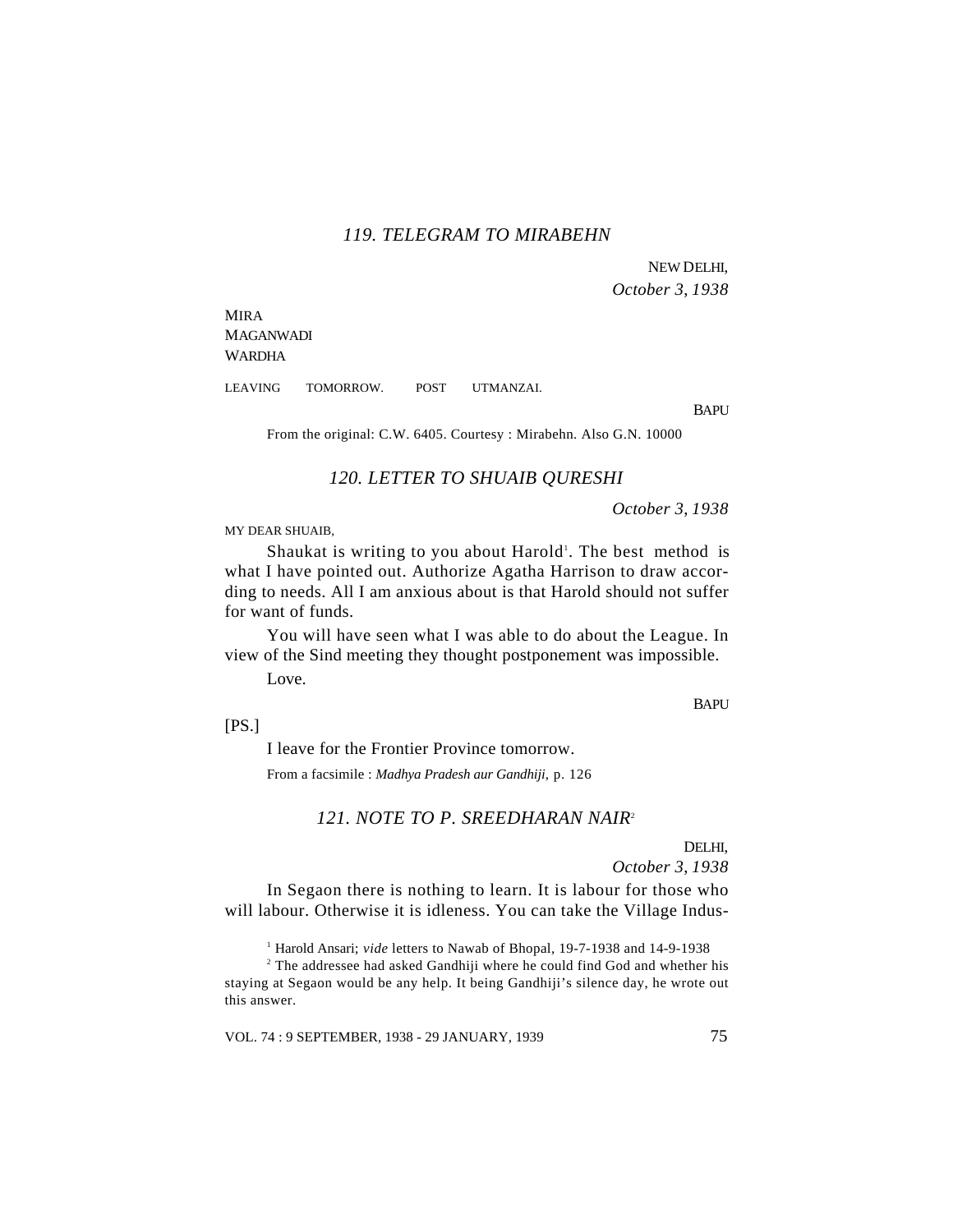tries course in Wardha. For God you have to search within and find Him in His numberless works. There is no faculty there.

From a copy: C.W. 9941. Courtesy: P. Sreedharan Nair

# *122. LETTER TO AMRIT KAUR*

DELHI, *October 4*, *1938*

MY DEAR IDIOT,

I write this while I am eating. I got your Amreli letter today. I am not satisfied with the way you seem to have treated your body.

Mahadev is staying behind. You will do what you like with him.

I have not kept so well as I am now for years. Sushila is weak but without fever. A. S.<sup>1</sup> is coming Ba is not well. She stays behind. I am taking Brijkrishna with me. Address me Peshawar.

Love.

TYRANT

From the original: C. W. 3884. Courtesy: Amrit Kaur. Also G.N. 7040

#### *123. LETTER TO MIRABEHN*

DELHI, *October 4*, *1938*

CHI. MIRA,

It is good you are interesting yourself in Balkoba's health. It is well you are taking quinine. The letters to be posted to Utmanzai till further instructions. Though Mahadev is staying here, his letters too must be sent to my address.

I am keeping extra well. It is a wonder to me. Nothing seems to worry me, though there are enough things to worry about. The weather has become extra hot. Quite unusual for Delhi at this time of the year.

Love.

**BAPU** 

From the original: C.W. 6406. Courtesy: Mirabehn. Also G.N. 10001

1 Amtussalaam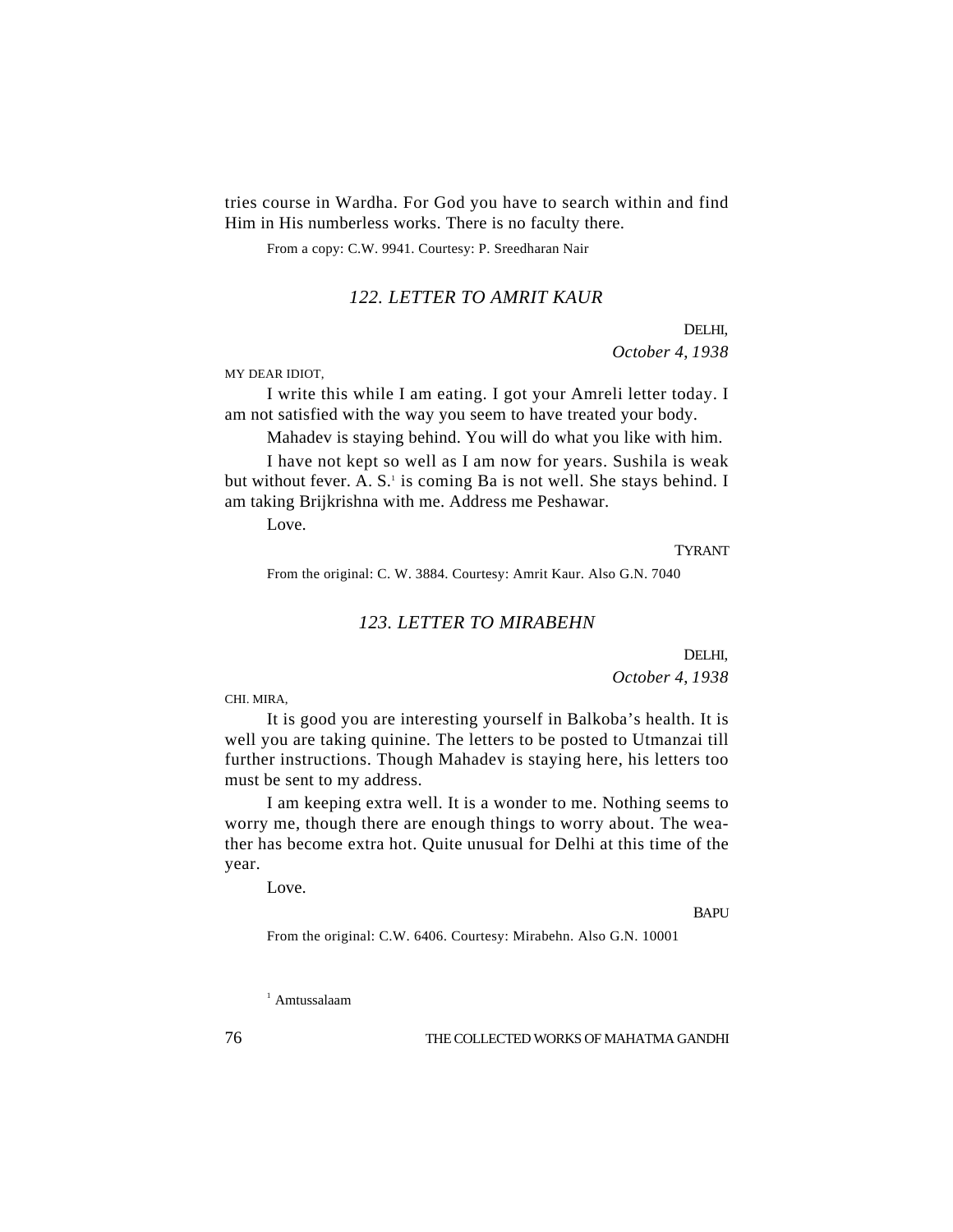DELHI, *October 4*, *1938*

MY DEAR JAWAHARLAL,

Just now I can only send you the letter you want me to write. If you approve, please forward. You will see my article in *Harijan* in which there is reference to Spain<sup>1</sup> also.

I hope Indu is rapidly progressing and Sarup<sup>2</sup> is having the full benefit of the change.

What a peace at the cost of honour!<sup>3</sup>

I wish I had time to write at length.

Mahadev is staying behind for rest. I leave for the Frontier Province.

Love to you three.

**BAPU** 

From Gandhi-Nehru Papers, 1938. Courtesy: Nehru Memorial Museum and Library

#### *125. LETTER TO GLADYS OWEN*

SEGAON, WARDHA, 4 *October 4*, *1938*

MY DEAR GLADYS,

It is with difficulty I can cope with the correspondence. I hope you have profited by the treatment there.

Peace has been preserved but at the cost of honour.

Muriel should soon be in India. Mahadev is decidedly on the mend.

Love.

From a photostat : G.N. 6194

<sup>1</sup> *Vide* "Logical Consequences"

<sup>2</sup> Vijayalakshmi Pandit

<sup>3</sup> The reference is to the Munich Pact signed on September 30. 1938. Chamberlain, describing the Munich Pact, had called it "peace with honour". Under the terms of this pact, Czechoslovakia was forced to cede to Germany all those districts of Bohemia and Moravia which had a 50 per cent German-speaking population; *vide* also "If I were a Czech", 6-10-1938

4 Permanent address

BAPU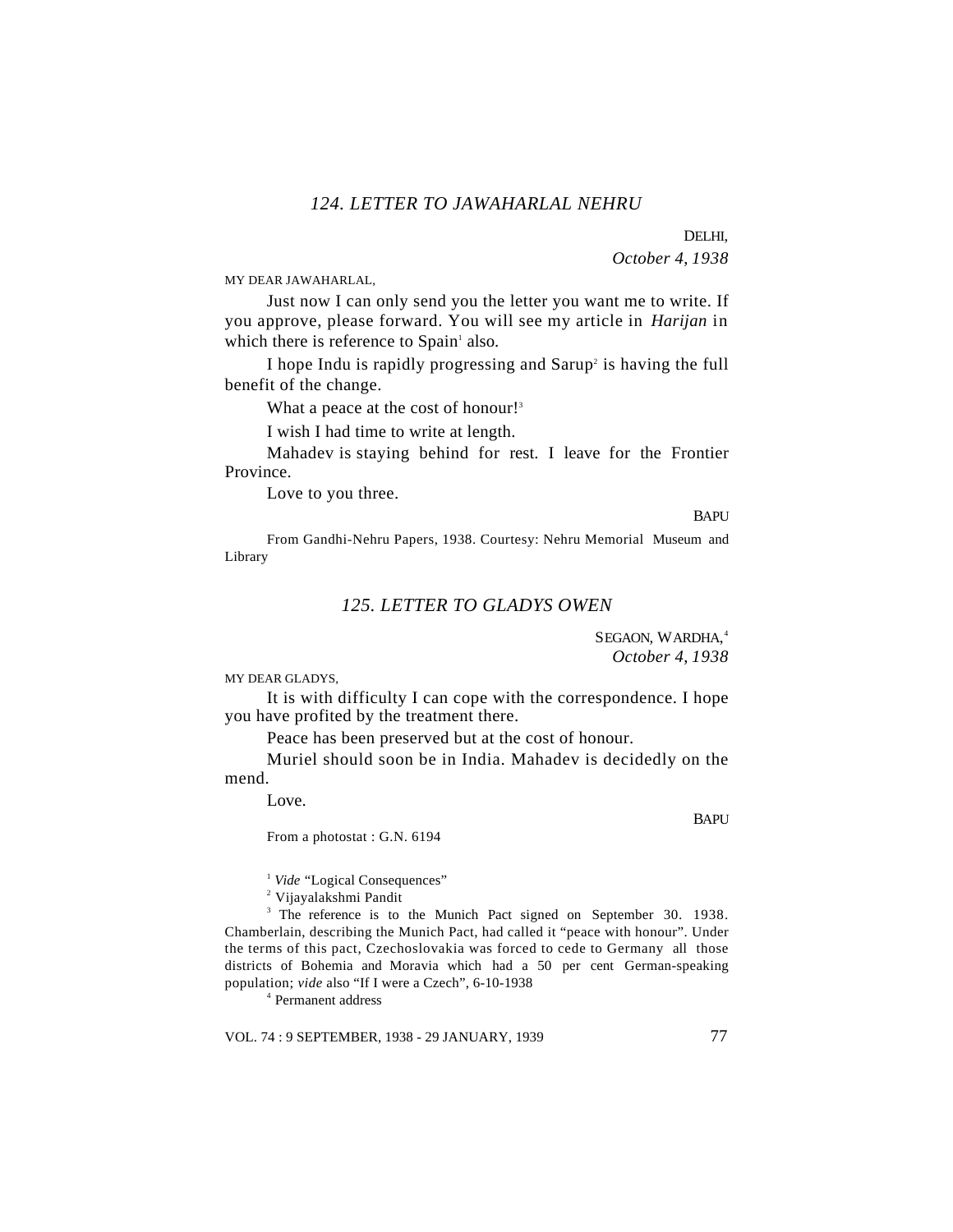# *126. LETTER TO VALJI G. DESAI*

DELHI, *October 4*, *1938*

CHI. VALJI,

My work is increasing so much that unless I do it myself it will remain undone. Mahadev's share has been taken over by Pyarelal for the present. You can never be a burden to me. But what can I entrust you with after taking you away from what you are doing just now? If You can get some inspiration from what I am writing in *Harijan* and take up something, you are welcome to try. You will be really tested after my death. Dudhibehn and the children must be fine. I am leaving for Peshawar today. Mahadev will stay here.

> *Blessings from* **BAPU**

#### SHRI VALJI GOVINDJI DESAI GONDAL, KATHIAWAD

From a photostat of the Gujarati: C.W. 7482. Courtesy: Valji G. Desai

#### *127. LETTER TO SUSHILA GANDHI*

DELHI, *October 4*, *1938*

CHI. SUSHILA,

You must have got one letter I wrote you. This is the second. We are today leaving for the Frontier Province. Mahadev stays behind, as also Ba. Pyarelal, Sushila, Amtul Salaam, Kanaiyo and Brijkrishna will accompany me.

Manilal's statement is correct. I do remember having sent the Diwali message. I may be mistaken though. But now there is hardly any time for a message to be sent. If there is, here is the message.

"When a Holi is raging on all sides, how can we celebrate Diwali? Wherever we look, we see hatred and bitterness. If, therefore, anybody wants to celebrate Diwali, he should try to lessen the hatred and bitterness and, having purified himself, plunge into the swaraj *yajna*. "

How is Sita<sup>1</sup>? And Arun<sup>2</sup>? Sita was going to write to me. What happened?

Ba has been slightly ill. She is feeling better today.

<sup>1</sup> Addressee's daughter

2 Addressee's son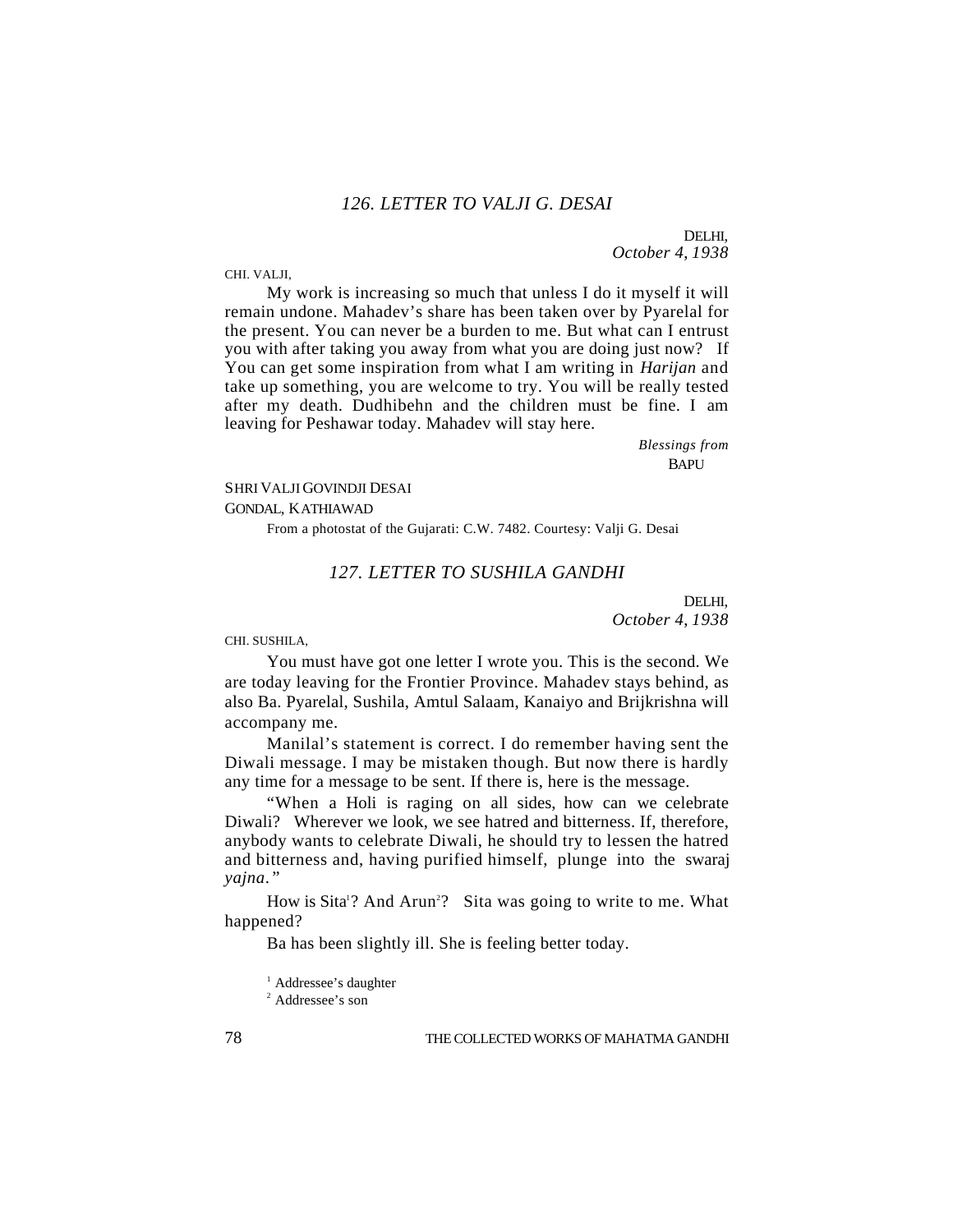How is Manudi<sup>1</sup>? Is she still there? Ramdas came yesterday from Dehra Dun. Nanabhai<sup>2</sup> must be well. Did Shanti benefit by the fast? Write to me and address the letters to Peshawar.

> *Blessings from* BAPU also BA

From a photostat of the Gujarati: G.N. 4886

#### *128. LETTER TO MATHURIBEHN KHARE*

DELHI, *October 4*, *1938*

CHI. MATHURI $^3$ ,

I got your letter.

Do finish your course there and become well-versed in what you study.

You must be keeping fine health. We are leaving for the Frontier Province today. Mahadevbhai and Ba will stay on here. Mahadev is now all right.

Address Peshawar.

*Blessings from* BAPU

CHI. MATHURI KHARE SEVA SADAN 790 SADASHIV, POONA CITY

From Gujarati: C.W. 272. Courtesy: Lakshmibehn N. Khare

#### *129. LETTER TO MUNNALAL G. SHAH*

DELHI, *October 4*, *1938*

CHI. MUNNALAL,

I got your letter. If your heart is no longer there, by all means leave. Following that way, you will some day find peace of mind. "No well-doer, O loved one, meets with a sad end."<sup>4</sup>

<sup>1</sup> Manubehn Mashruwala, Gandhiji's granddaughter

2 Addressee's father

<sup>3</sup> Daughter of Narayan Moreshwar Khare

<sup>4</sup> *Bhagavad Gita*, vi. 40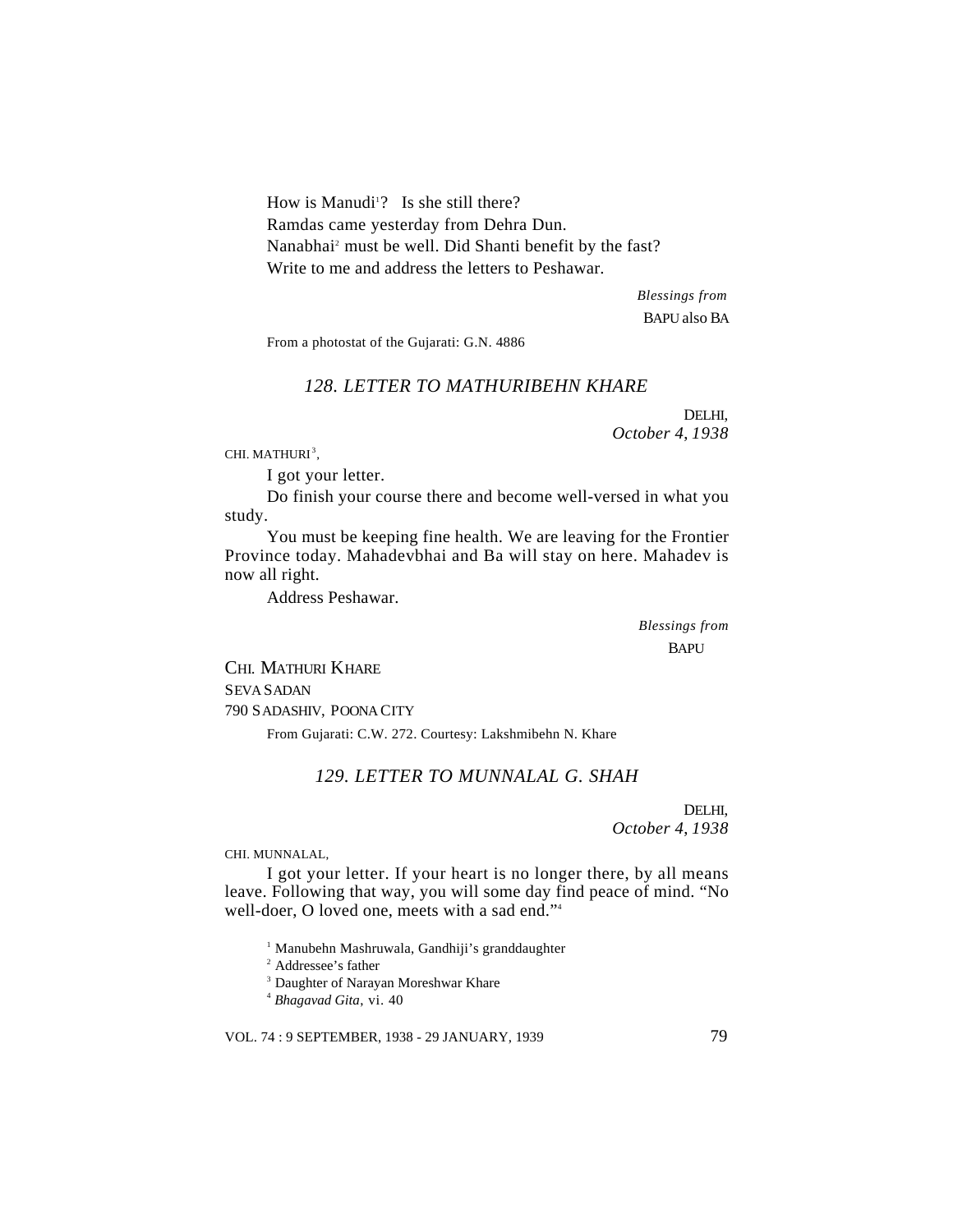You may go either to Ramana Swami at Tiruvannamalai or again to Aurobindo Ashram. Jankiprasad did find peace.

Have a talk with Kanchan. In short, do whatever will bring you peace of mind.

> *Blessings from* **BAPU**

From a photostat of the Gujarati: G.N. 8566. Also C.W. 7044. Courtesy: Munnalal G. Shah

# *130. LETTER TO SHARDA C. SHAH*

*October 4*, *1938*

CHI. BABUDI,

I have been receiving your letters regularly. Sushilabehn says that you need not worry about the irregular monthly periods. It can happen sometimes. Take more milk and cream if possible. How much do you take? What else do you take? Remain calm. We are leaving today.

What is going on about your music? Now you will recite the *Gita* properly, won't you?

*Blessings from*

**BAPU** 

From Gujarati: C.W. 9999. Courtesy: Shardabehn G. Chokhawala

# *131. LETTER TO MATHURADAS TRIKUMJI*

DELHI, *October 4, 1938*

CHI. MATHURADAS,

I hope the writing will not fade. I am lying with a mud-pack on my stomach, hence the pencil.

Your telegram has put me in a dilemma. For one thing, I do not favour marriage within the caste. Manganlal's family is setting to nought all his ideals.<sup>1</sup> Under these circumstances, I am unable to give my whole-hearted approval to the idea. How can I convoy all this in a telegram? You will understand my reservations. The marriage must

<sup>&</sup>lt;sup>1</sup> Maganlal Gandhi's son, Keshavlal, had been betrothed to Bindumati, daughter of addresee's wife's sister.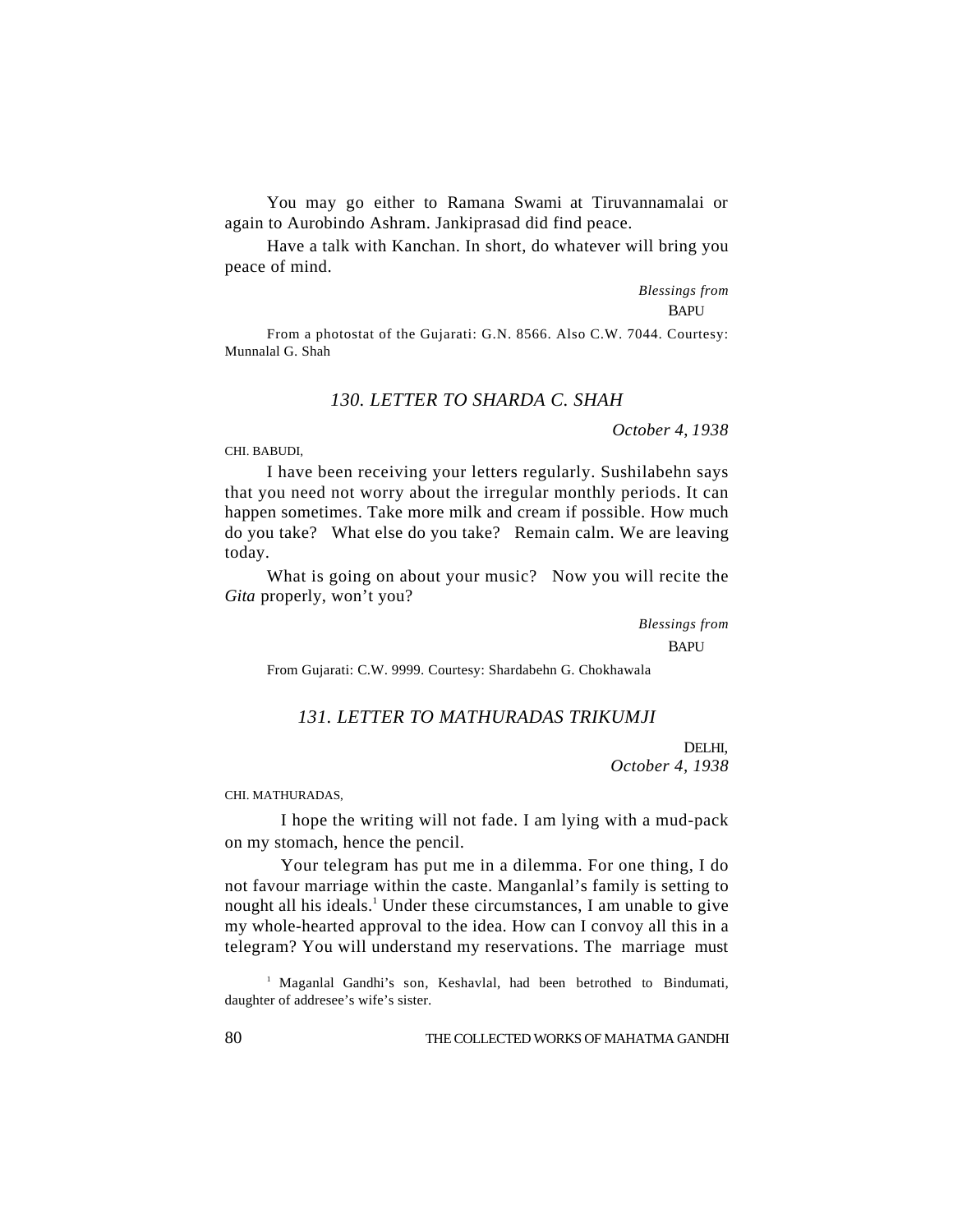have been fixed. If possible, you must dissuade them also from asking for my approval. But, surely, it is not necessary to have my approval in every matter. You can show this letter to them. Taramati should not feel hurt.

> *Blessings from* **BAPU**

From the Gujarati original: Pyarelal Papers. Nehru Memorial Museum and Library. Courtesy: Beladevi Nayyar and Dr. Sushila Nayyar

# *132. STATEMENT TO THE PRESS*

#### *October 4*, *1938*

I should have given my opinion on the Bengal Government's communique<sup>1</sup> on the question of the release of the political convicts earlier. But pressure of work made it physically impossible for me to do so. Though the Bengal Government have not seen their way to accede to my proposal contained in my letter<sup>2</sup> of 13th April last, I gratefully recognize that from their own standpoint they have endeavoured to make an approach to the letter of 13th April.

But having paid this tribute to the Bengal Government I must say that their rejection of my proposal is a severe disapointment to me. For I claim that my proposal was made after considering and weighing the Bengal Government's difficulties. The decision seems to me to be due to their failure to recognize three factors.

However reprehensible the crimes committed by the prisoners were, there can be no doubt that the crimes were not a result of personal or selfish motive, the motive behind them was purely political.

Whatever the limitations of the Government of India Act, it has transferred power to a parliament responsible to the people and elected under a fairly wide franchise. Apart, therefore, from the declarations of non-violence made by the prisoners, the transfer of power to a popularly elected legislature takes the ground from under the feet of the advocates of terrorism.

In as much as the Congress has chosen to enter the legislatures and even to accept ministerial responsibility, Congressmen are bound to examine the possibilities of the machinery to respond to the popular will. In this particular instance, as we have seen in what may

<sup>&</sup>lt;sup>1</sup> Vide "Lettter to Khwaja Nazimuddin", 11-5-1938

<sup>&</sup>lt;sup>2</sup> Vide "Lettter to Khwaja Nazimuddin", 13-4-1938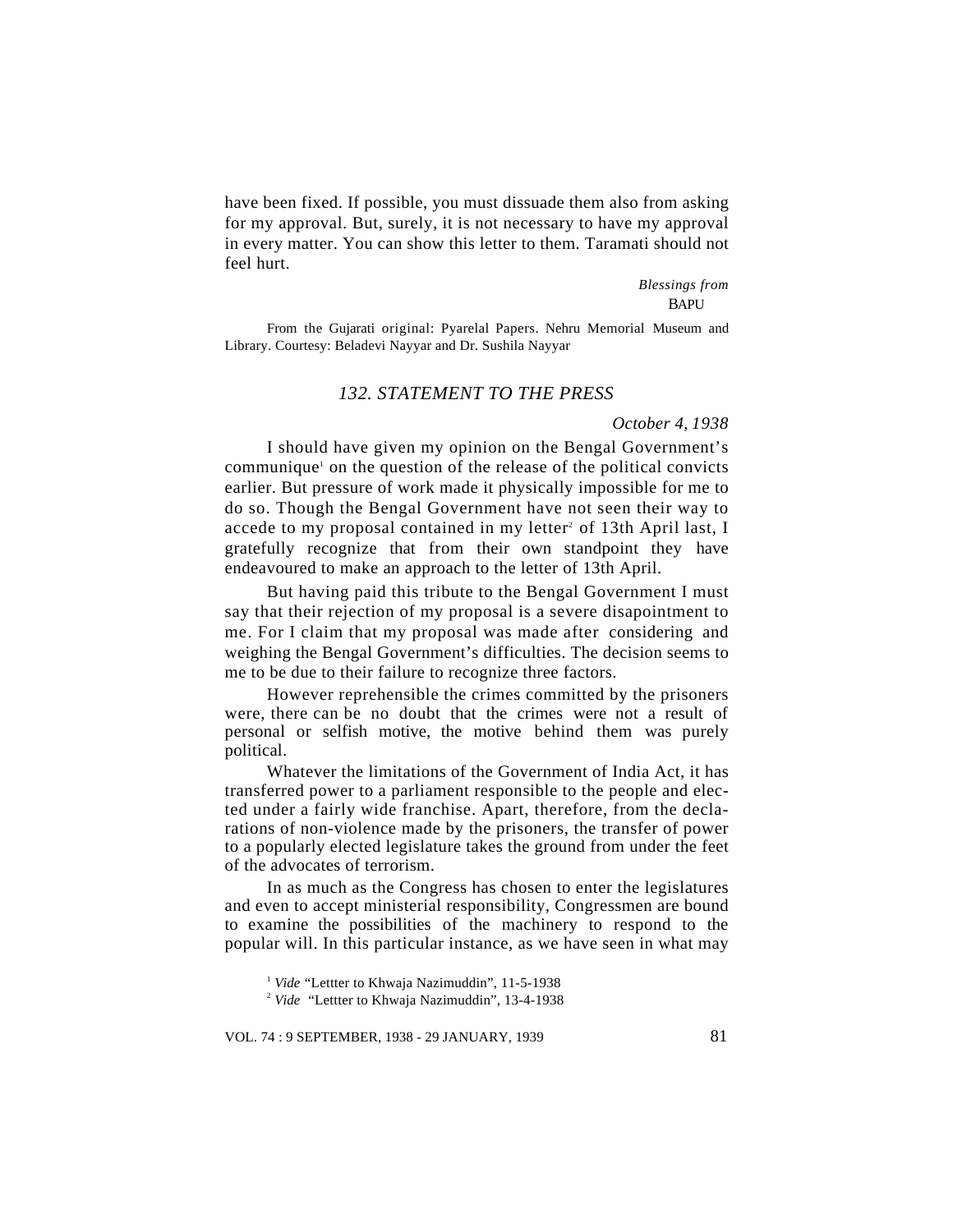be described as Congress provinces, the Provincial Governments have been able to release political prisoners. What has been possible in these provinces is possible in Bengal, if the popular will is sufficiently expressed.

The third factor is the Bengal Government's reference to the existence of the two well-known parties connected with terrorist methods. The reference seems to suggest that these parties function for their original purpose. I know, and I had given the Khwaja Saheb the required assurance, that the organizations no longer functioned in the old way. Comrades belonging to groups do not change names of their groups or loyalties because the methods which the labels originally stood for have become obsolete. I would, however, advise amalgamation and the use of another name for the combination, if they must preserve their separate status.

Not only have the Bengal Government failed to take any or adequate notice of these three factors, they have failed to give due weight to the positive assurances of non-violence given by the prisoners, which those who have been discharged seem to have carried out faithfully.

I therefore renew my appeal to the Bengal Government to respond to my proposal of 13th April, and release all the prisoners by 13th April, 1939. I do not mind what procedure they wish to adopt. They can have the committee announced by them and through it regulate the dates of discharge of the prisoners. One thing, so far as I am concerned, is undoubtedly common cause if there is to be a complete clearance, viz., that the atmosphere of non-violence is retained and that those who are discharged carry out the self-imposed obligation about non-violence.

I would appeal to the Press and the public to restrain them-selves in their criticism of the action of the Bengal Government in the matter and not embarrass them by bitter criticism.

It must be said to the credit of the Bengal Government that they have certainly not treated it as a party question. Though the release is an integral part of the Congress programme only, it has more or less become an all parties' question. And I have no doubt that the quickest method of securing early release is never to allow the question to become a party question.

I would appeal to the prisoners not to be disturbed by the Bengal Government's communique. Having been myself a prisoner over half a dozen times under varying circumstances, I know how apart from the hardships of jail life, the uncertainty of his fate gnaws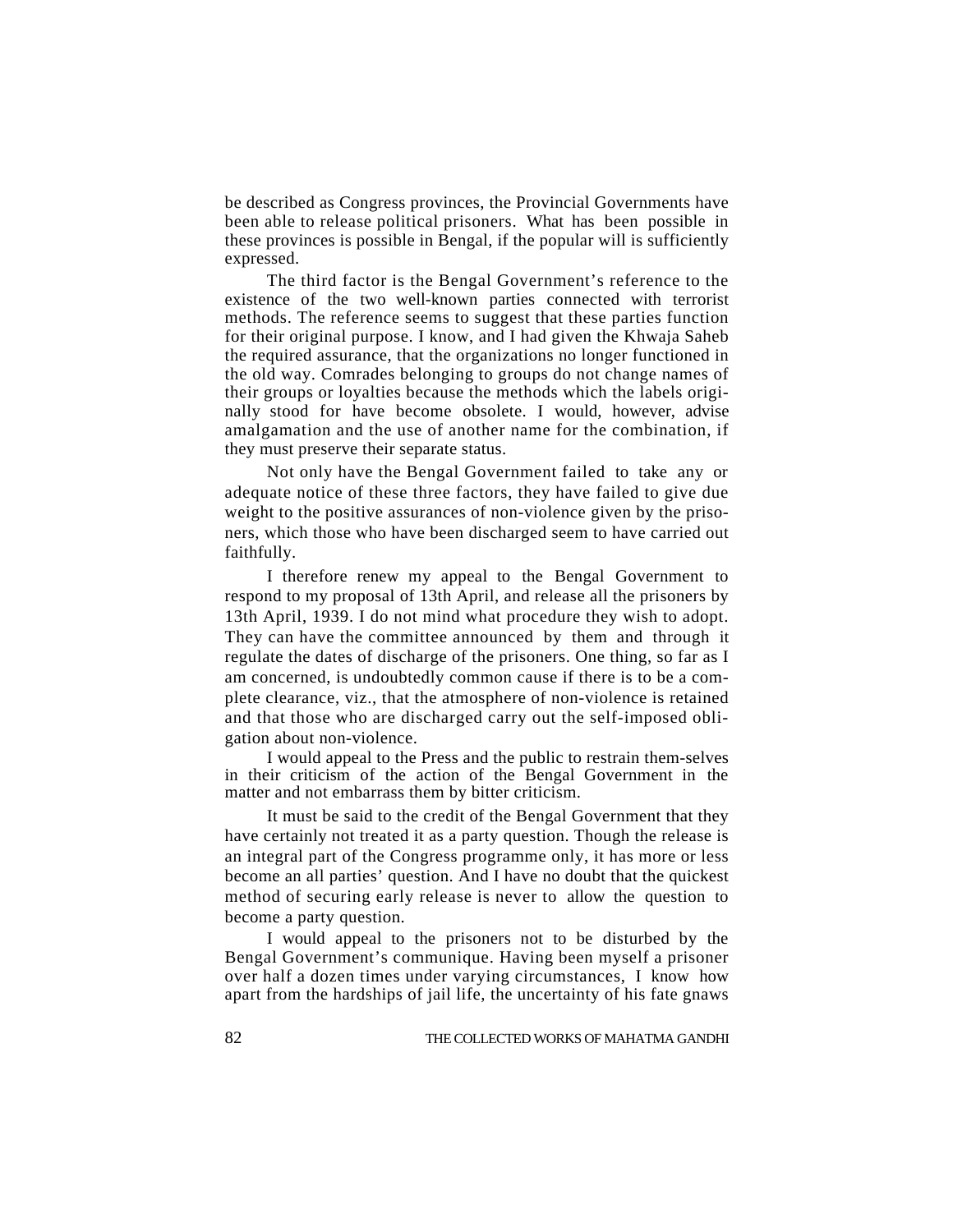into a prisoner's whole being especially when he is fretting to go out and serve. But I would ask them to treat 13th April or thereabouts as still the last date of their discharge. It is contrary to my nature to import 'thereabouts' in fixing time-tables, but the prisoner friends should extend to me the concession due to old age and its physical limitations. I can give this assurance that 'thereabouts' does not mean years. It can only refer to months. They will please remember that they will hamper the effort of those who are trying to secure their release by resort to hunger-strike. I have given them myself as a hostage. So long as there is life in me, I hope by God's grace to stand by my promise not to relax the effort to secure their discharge. There is no rest for me till every one of the prisoners is discharged. They nobly responded to my call for an assurance of non-violence. I will keep my faith.

Some of my correspondents seem to think that I can work wonders. Let me say as a devotee of truth that I have no such gift. All the power I may have comes from God. But He does not work directly. He works through his numberless agencies. In this case it is the Congress. All the prestige that I have is derived from that of the Congress. The latter derives it from its creed. If Congressmen deny the creed of truth and non-violence, the Congress loses prestige. I assure them that my virtues, real or so called, will not count for anything, if I did not represent the Congress mind.

Friends of prisoners outside Bengal and sometimes the prisoners themselves write to me complaining that I confine my attention only to the Bengal prisoners. In a way this is true. I am bound to them by a written contract. But in another way it is not true. I do interest myself in their discharge also. But the full suceess depends largely upon what happens in Bengal. Let them, however, know that my efforts for their release continue, even apart from the Bengal prisoners.

*Harijan*, 8-10-1938

#### *133. LETTER TO M. C. RAJAH*

ON THE WAY TO PESHAWAR, *October 5*, *1938*

DEAR FRIEND,

I am working under great difficulty. Even this I am writing on the train taking me [to] Peshawar.

Of course you will publish the correspondence between us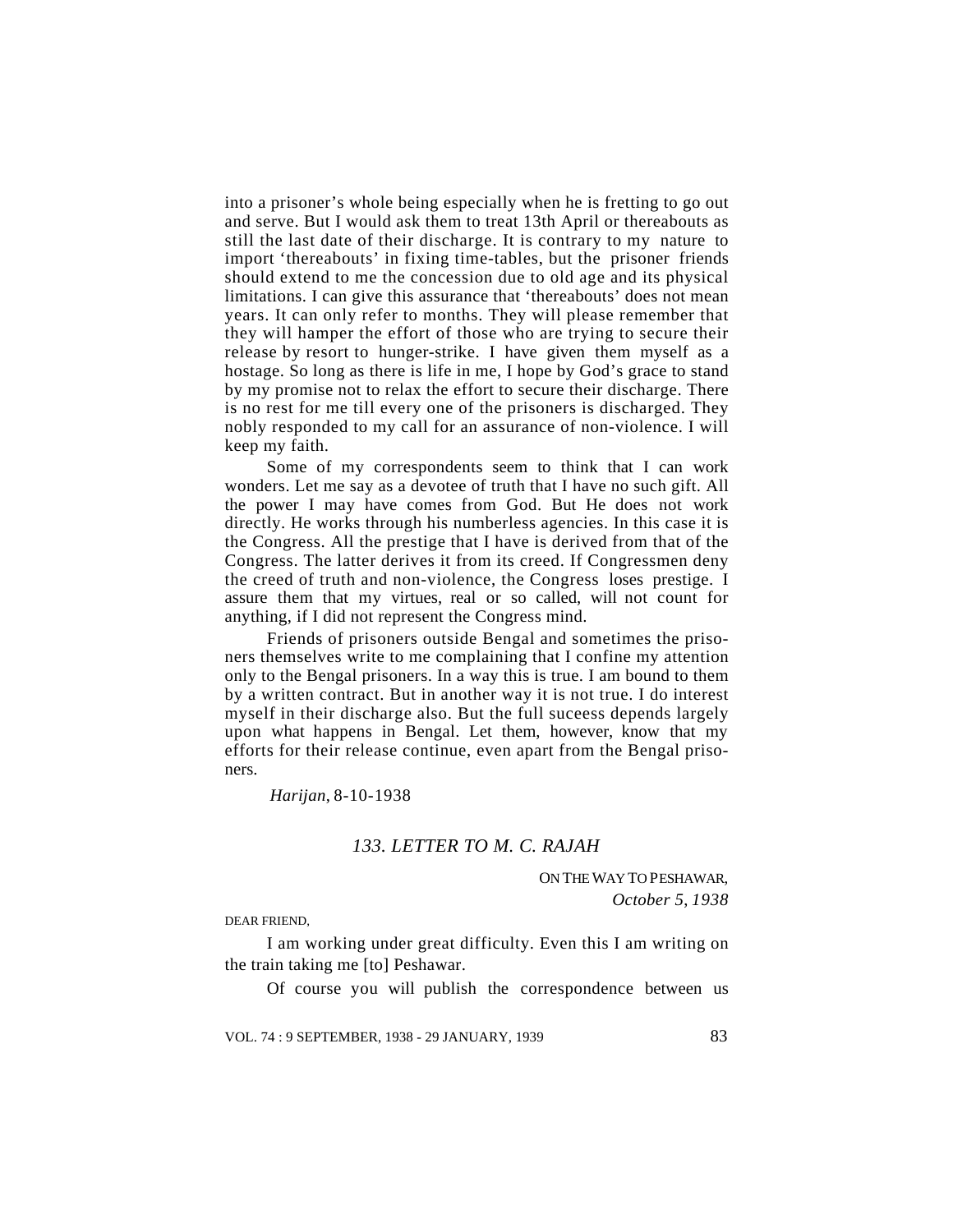whenever you think it necessary.

Your latest letter shows that you are on the wrong track. I am not partial to Rajaji. But I know that he is as firm on untouchability as I am myself. I must therefore trust his judgment as to how to do the thing. From this distance I can't judge his action.

Do you not see that the whole of the movement is one of conversion of the *sanatani* heart? You cannot force the pace except to the extent that reformers immolate themselves. This process is going on vigorously.

This temple-entry question is a mighty religious reform. I would like you to apply your religious mind to it if you will give your whole-hearted support to Rajaji and make his move a thorough success.

> *Yours sincerely*, M. K. GANDHI

M. C. Rajah Papers. Courtesy : Nehru Memorial Museum and Library

#### *134. LETTER TO PRITHVISINGH*

AS AT UTMANZAI, *October 5*, *1938*

DEAR PRITHVISINGH,

I am on the train taking me to the Frontier Province. I am likely to be there for a month. During that time I must try to send one of my party to meet you. I would like you therefore to keep the nearest visiting day free of other visitors. You will let me know at Peshawar the day on which the visit may take place.

I am not worrying about changing your class from A to B. I am therefore glad that you are not worrying yourself.

I must get hold of the new type of wool-spinning charkha.

Mahadev having become ill, has stayed away in Delhi. Pyarelal is with me and is well.

Love.

**BAPU** 

From a photostat : G.N. 563. Also C.W. 2942. Courtesy : Prithvisingh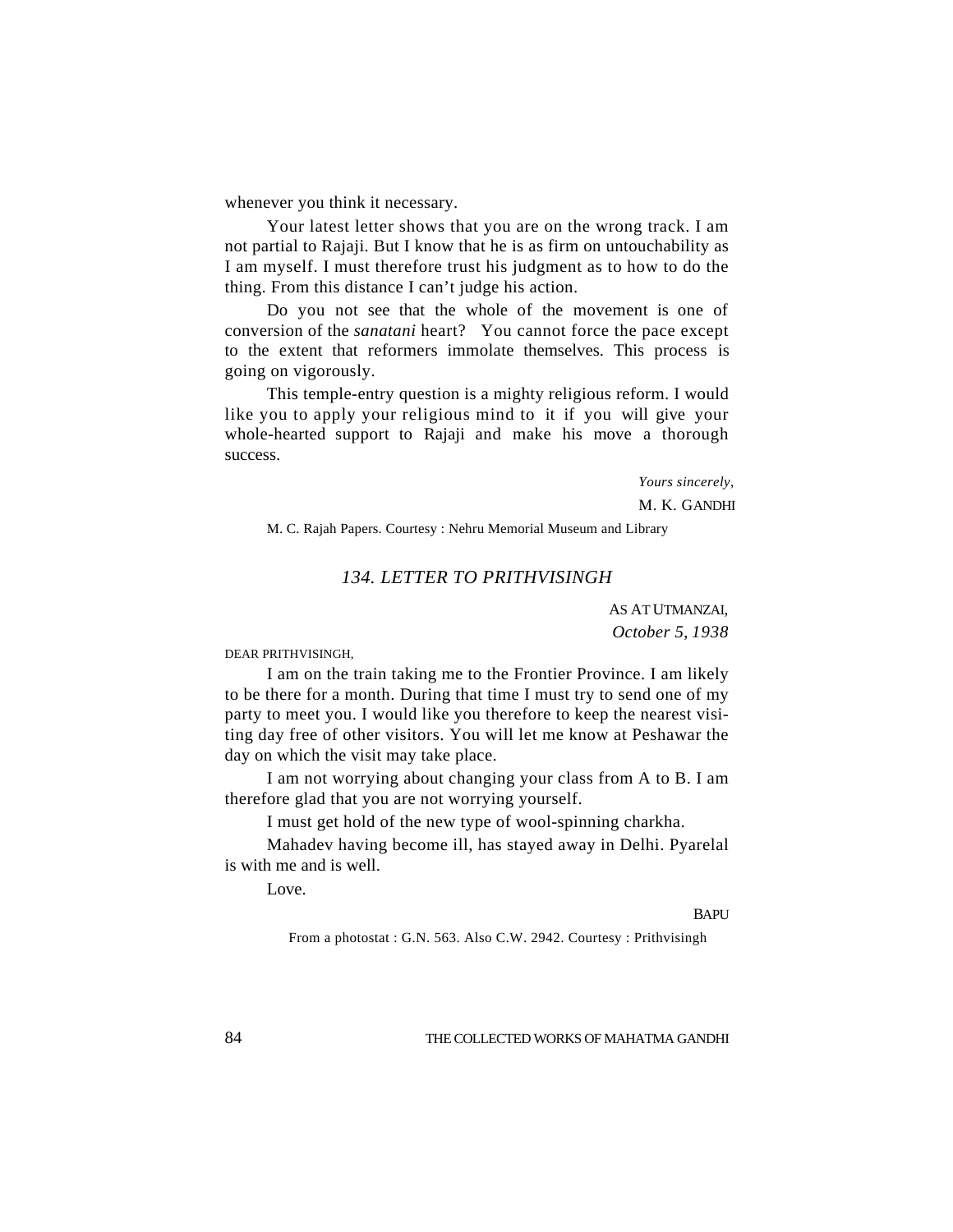*October 5*, *1938*

CHI. RUKHI,

I was happy to see your handwriting after a long time. Shanta has been to see me. She told Ba that you get fainting fits and do not keep good health. Is this true?

I am writing this on a train bound for Peshawar. Perhaps I may spend one month in that part. Mahadev needs rest, so Durga and he have stayed back at Delhi. Ba also is there. With me are Pyarelal, Kanu, Doctor Sushila, Amtul Salaam and Brijkrishna. You can write to me at Peshawar.

> *Blessings from* **BAPU**

SMT. RUKMINI DEVI BAZAJ TATHERI BAZAAR BENARES CITY

From a Gujarati : C.W. 9793. Courtesy : Benarsilal Bazaj

#### *136 LETTER TO D*. *B*. *KALELKAR*

*October 5*, *1938*

CHI. KAKA,

I am writing this in the train. You did well in writing a personal letter to Maulana. Even if all the seeds that we sow do not sprout, they help those that do.

Dakshina Bharat Hindi Prachar Sabha has no right to change its object. If it exercises that right, its spiritual connection with the central institution must also end. In my opinion, such a change is not necessary either. I have paid no attention to what has been happening.

It is also not correct that I have been gradually leaving off the use of the word 'Hindi'. The Congress cannot use any other word. But I do not believe that a Congressman working in another institution cannot do so.

I will think about writing when I get the resolutions of the conference. Amritlal is attending to weaving, teaching, music and sanitation. It remains to be seen whether he can fit into Nayakum's mould. Will this suffice for now? Write at Utmanzai.

> *Blessings from* **BAPU**

From a photostat of the Gujarati: G.N. 7975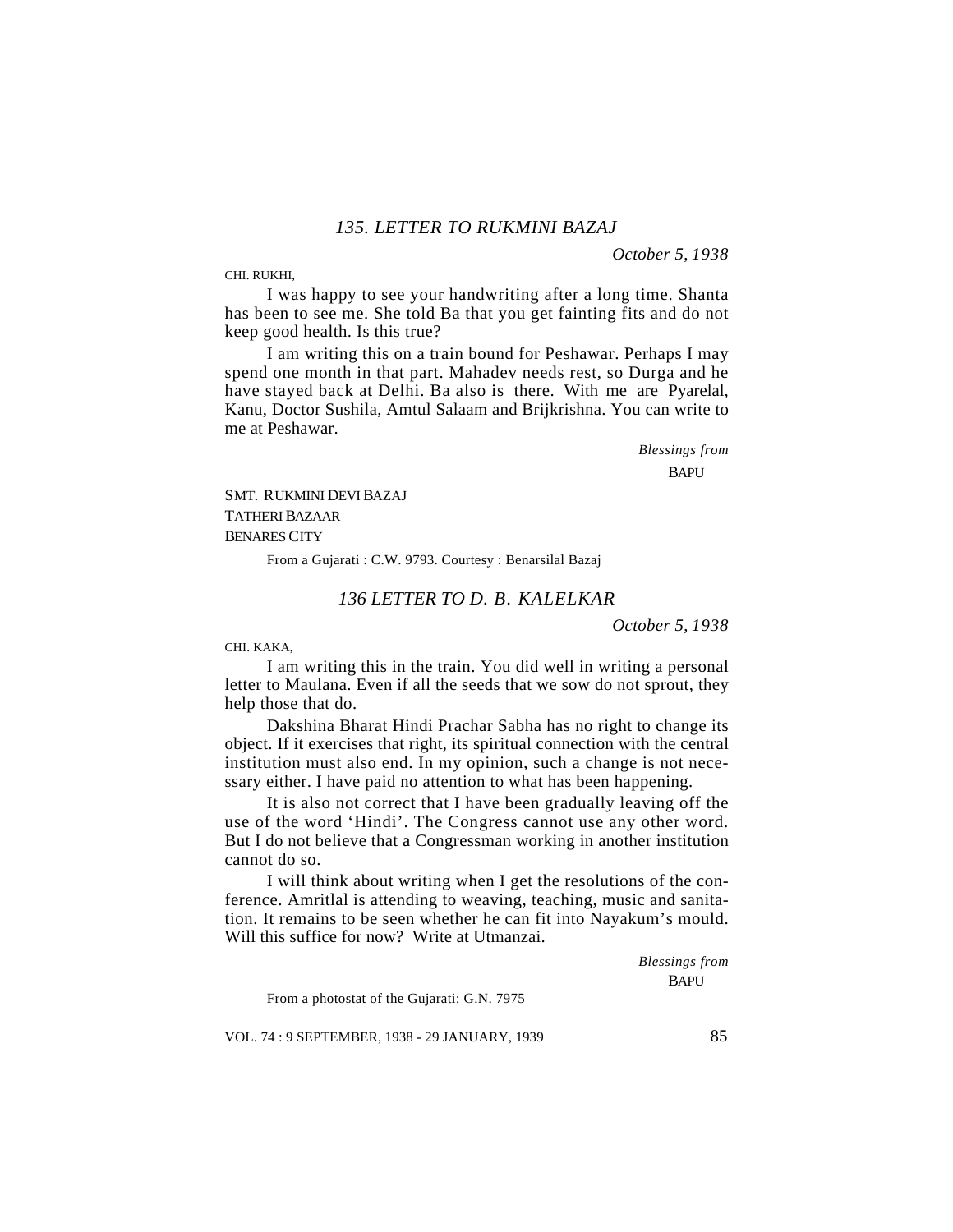## *137. LETTER TO ANAND T. HINGORANI*

*October 5*, *1938*

CHI. ANAND,

Got your letter only today. I am writing this on a moving train. Now [I think] there is no need of a preface. And why so much burden on me? How can I bear it?

I am glad to know that both are well.

*Blessings from* **BAPU** 

From a microfilm of the Hindi. Courtesy : National Archives of India and Anand T. Hingorani

#### *138. LETTER TO S. D. SATAVLEKAR*

ON WAY TO PESHAWAR, *October 5*, *1938*

BHAI SATAVLEKAR,

What a nice letter you have written to me ! I am writing this in a moving train. The Prince may certainly come in November.<sup>1</sup> For some days now I shall be in the Frontier Province.

> *Yours*, M. K. GANDHI

From a photostat of the Hindi : C.W. 4779. Courtesy : S. D. Satavlekar

#### *139. THAT UNFORTUNATE WALK-OUT*

The walk-out at the last A.I.C.C. meeting of the opponents of the Civil Liberties Resolution<sup>2</sup> was an unfortunate and hasty act. What was their protest against? I understand the President went out of his way to let them make as many and as long speeches as they liked. Therefore the protest was against the majority refusing to accept amendments which cut at the root of the resolution which was regarded as vital to the existence of the Congress in its present form.

<sup>1</sup> The Prince of Aundh visited Gandhiji at Segaon on 29-11-1938 and 1-12-1938.

<sup>2</sup> *Vide* "Draft of Resolution for A.I.C.C.", Before 23-9-1938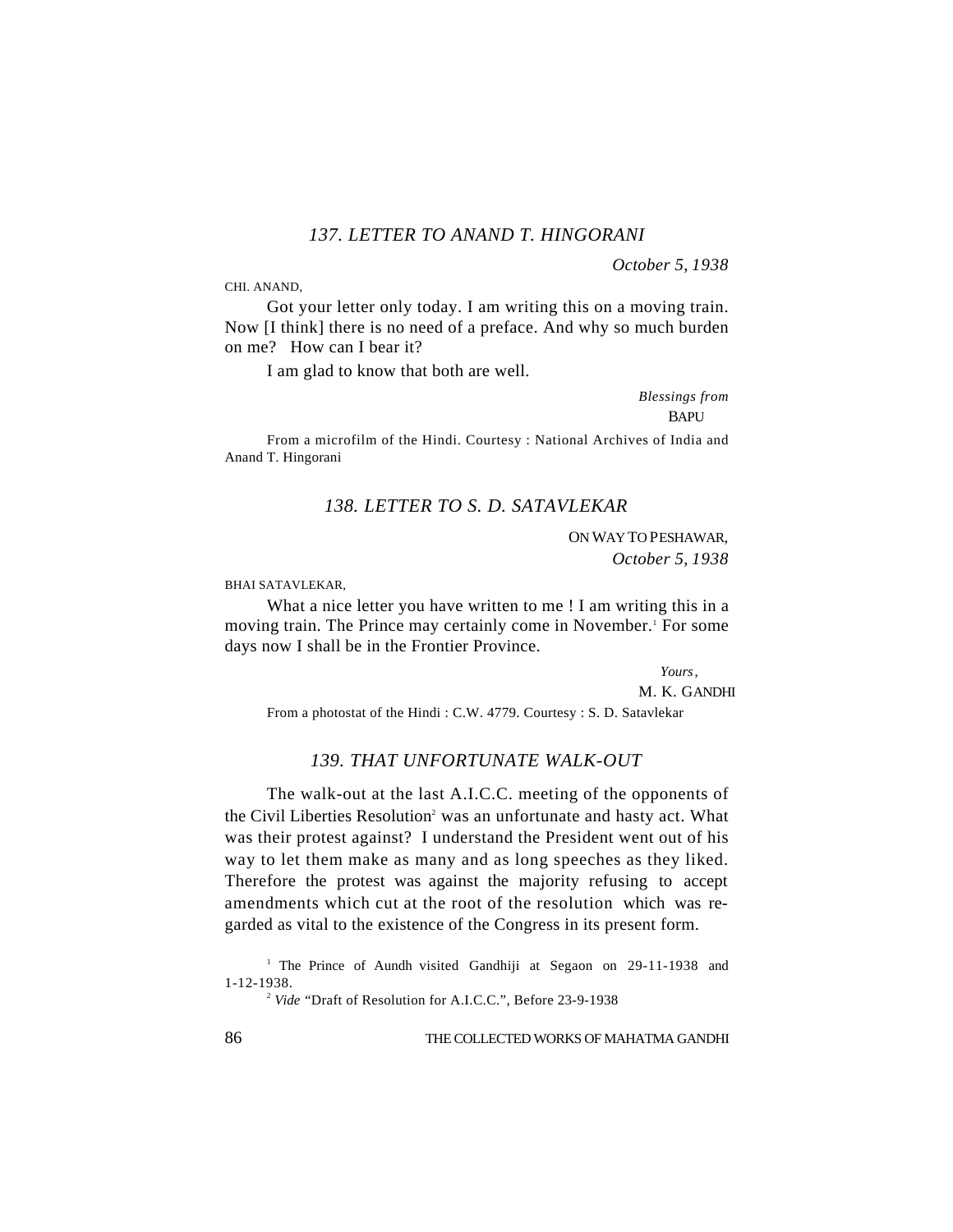The walk-out has served one good purpose. It has brought out in clear light the fact that the Congress is not today the homogeneous body it used to be. It has members and parties who have no faith in its creed or its constructive programme, specially khadi and prohibition.

In these circumstances the Congress must cease to be a compact fighting organization engaged in a life-and-death struggle against the most experienced and organized corporation in the world. It has been since 1920 like an army in action having one will, one policy, one aim and exact discipline. All this must go if the protesters can have their own way. In the first place there can be no amendment of or protest against accepted policies. But even if such is permissible, there should be perfect and willing obedience after the rejection of amendments and protests. Opposition in the Congress is not to be compared to the opposition, say, in the Central Assembly. There the opposition has little in common with the Government. In the Congress there can only be those who willingly and whole-heartedly subscribe to its creed. Those who do not want independence cannot become its memebrs nor can those who do not believe in truth and non-violence, khadi or communal unity or total abolition of untouchability among Hindus or total prohibition of drink and intoxicating drugs.

It is up to those who do not believe in the fundamental policy of the Congress seriously to consider whether they would not serve the Congress and the country better by remaining outside the Congress and converting the people to their view of conducting the campaign rather than by remaining within and obstructing those who do not see eye to eye with them and yet are in the unfortunate position of having the majority on their side. It is equally the duty of the majority to consider how best to deal with those who will resort to obstructive tactics. My opinion based on experience is that if, after a friendly discussion with the obstructionists (if the use of that word is permissible to describe them), it is found that they believe it to be their duty to continue obstruction, it would conduce to the good of the country to hand over the reins to the minority and themselves follow the existing Congress programme without using the Congress name. All this can succeed beyond expectations if it is done without huff, without malice, without bitterness, and merely to meet a situation that is becoming impossible.

If chaos is to be prevented, proper measures must be taken in time.

PESHAWAR, October 5, 1938 *Harijan*, 15-10-1938

VOL. 74 : 9 SEPTEMBER, 1938 - 29 JANUARY, 1939 87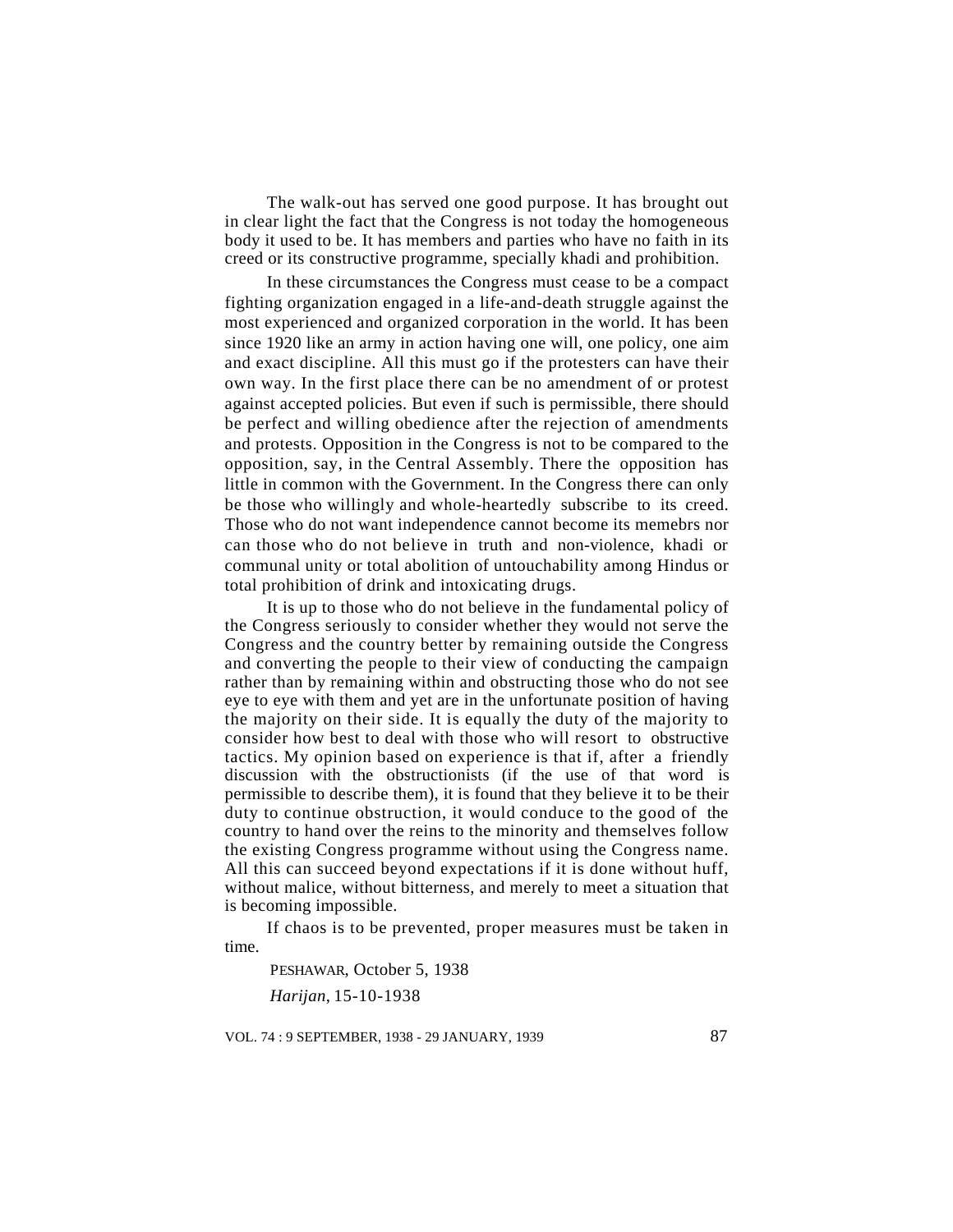## *140. LETTER TO C. F. ANDREWS*

*October 5*, *1938*

If absence of letters means neglect, then I have neglected you. The fact is these days you are ever before me. You see I have come out of my shell and begun to speak to Europe. It is a peace without honour.

SIT. C. F. ANDREWS BANGALORE

From a copy : Pyarelal Papers. Courtesy : Pyarelal

#### *141. LETTER TO LALA GIRDHARILAL*

*October 5*, *1938*

DEAR LALA GIRDHARILAL,

You are needlessly suspicious. There is no change in me or my form.

I still advise you to resign. It is surely wrong to refuse when your colleagues want you to. They can't take the work from you that they want.

> *Yours sincerely*, M. K.GANDHI

SJT. LALA GIRDHARILAL C/O SJT. A HOON, BAR-AT-LAW 55 CANTONMENT CAWNPORE

From a copy : Pyarelal Papers. Courtesy : Pyarelal

#### *142. LETTER TO MAHADEV DESAI*

PESHAWAR, *October 5*, *1938*

CHI. MAHADEV,

Everybody here asks 'Where is Mahadev'? Chhajjuram wants me to send a wire and call you here and promises to keep you at his place in perfect peace. The climate is fine. I do feel like asking you to come over. But I will not act in haste. I am certainly attracted by the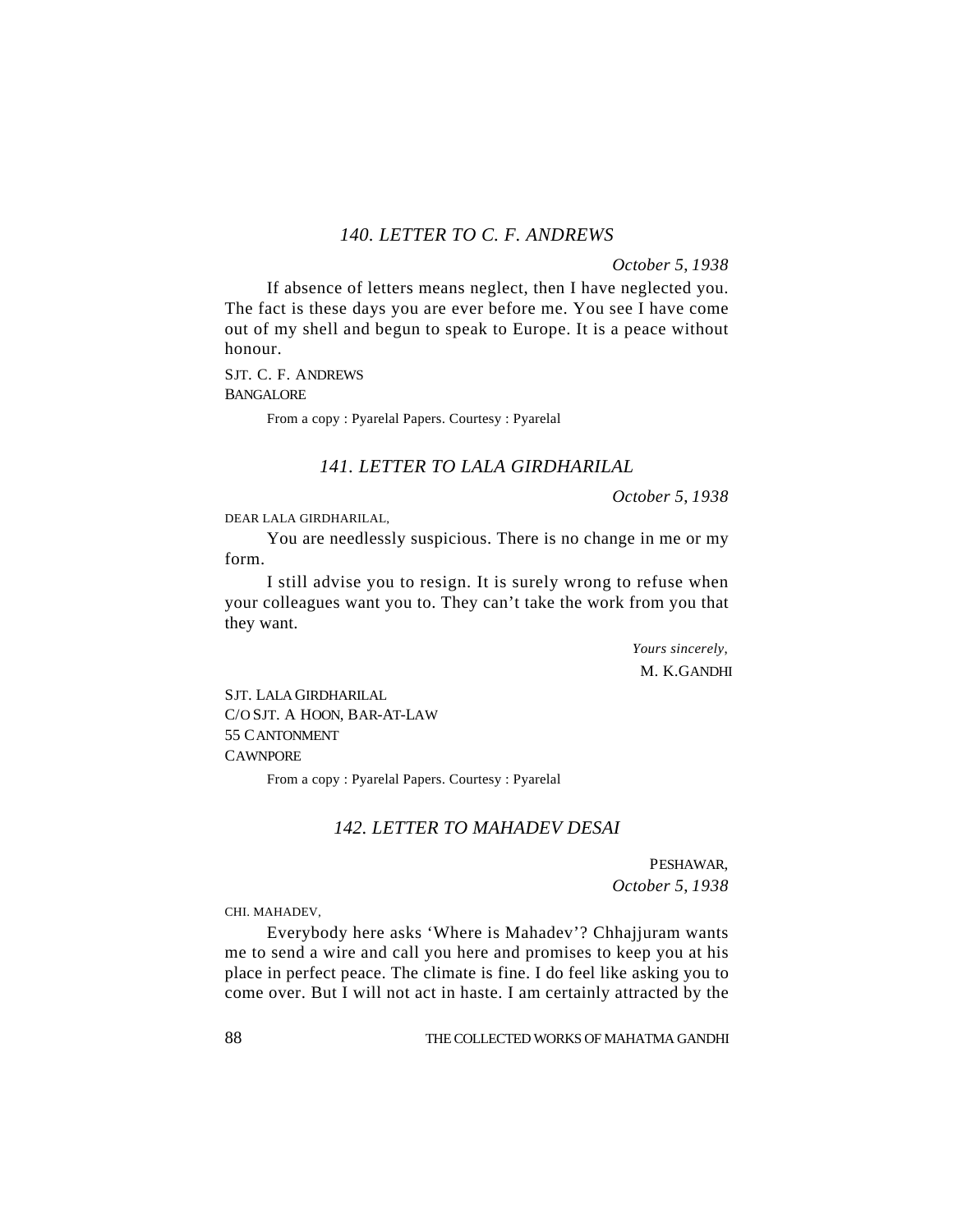idea of Simla. The matter will be decided one way or the other tomorrow. I will daily look forward to your letters. We are at Peshawar for three days at least. After that, the programme is uncertain. We had no trouble at all during the journey. At Lahore there was a crowd but I was behind a line of army men. I did not like that at all. My bloodpressure now seems to have become quite steady. In the train and here it had been 160/98. I wrote a heap of letters.

> *Blessings from* BAPU

[PS.]

Preparations for our bath are still going on. From a photostat of the Gujarati: S.N. 11655

# *143. IF I WERE A CZECH*

If I have called the arrangement with Herr Hitler "peace without honour", it was not to cast any reflection on British or French statesmen. I have no doubt that Mr. Chamberlain could not think of anything better. He knew his nation's limitations. He wanted to avoid war, if it could be avoided at all. Short of going to war, he pulled his full weight in favour of the Czechs. That it could not save honour was no fault of his. It would be so evey time there is a struggle with Herr Hitler or Signor Mussolini.

It cannot be otherwise. Democracy dreads to spill blood. The philosophy for which the two dictators stand calls it cowardice to shrink from carnage. They exhaust the resources of poetic art in order to glorify organized murder. There is no humbug about their word or deed. They are ever ready for war. There is nobody in Germany or Italy to cross their path. Their word is law.

It is different with Mr. Chamberlain or M. Daladier<sup>1</sup>. They have their Parliaments and Chambers to please. They have parties to confer with. They cannot maintain themselves on a perpetual war footing if their language is to have a democratic accent about it.

Science of war leads one to dictatorship pure and simple. Science of non-violence can alone lead one to pure democracy. England, France and America have to make their choice. That is the challenge of the two dictators.

<sup>1</sup> Edouard Daladier, then Prime Minister of France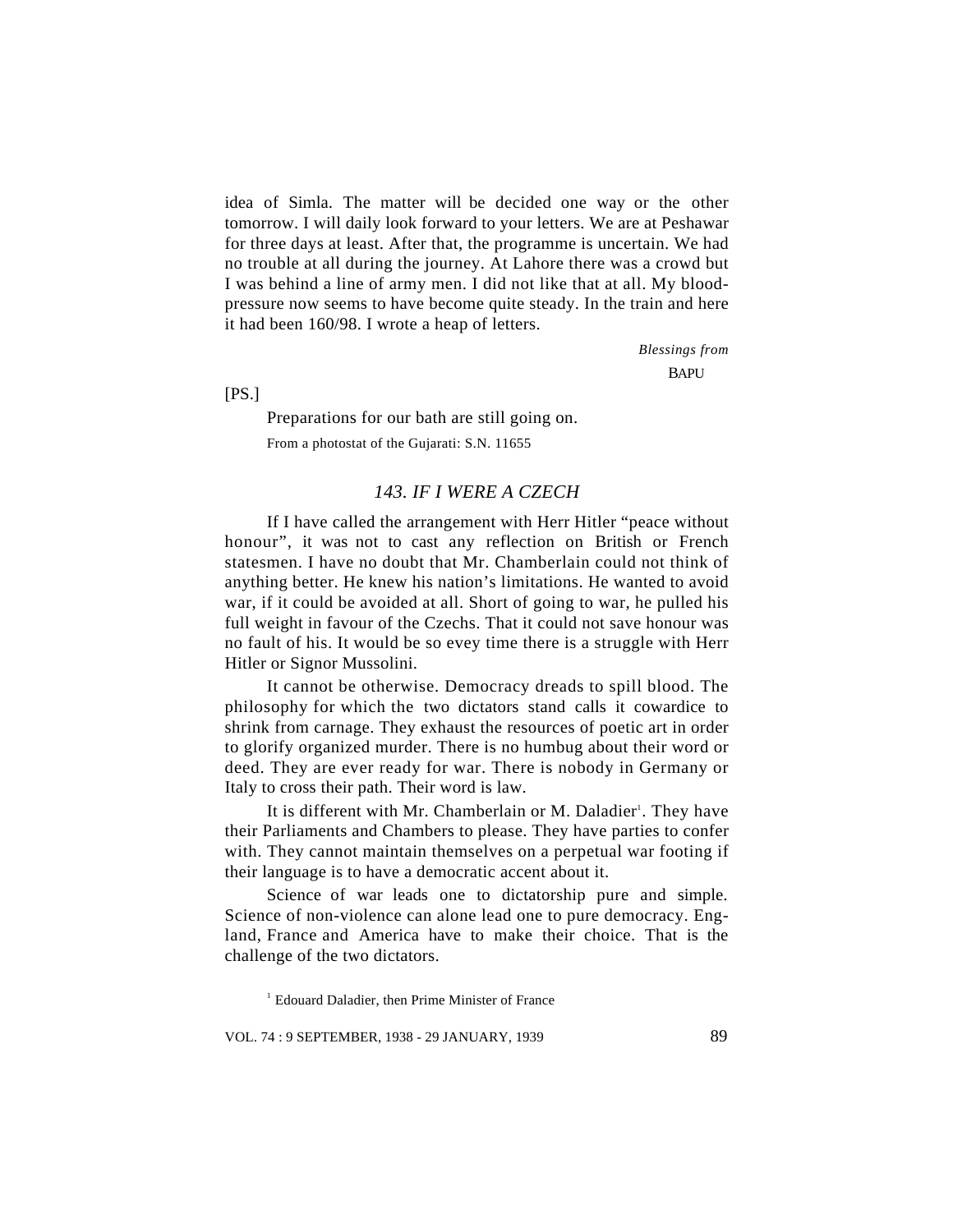Russia is out of the picture just now. Russia has a dictator who dreams of peace and thinks he will wade to it through a sea of blood. No one can say what Russian dictatorship will mean to the world.

It was necessary to give this introduction to what I want to say to the Czechs and through them to all those nationalities which are called 'small' or 'weak'. I want to speak to the Czechs because their plight moved me to the point of physical and mental distress and I felt that it would be cowardice on my part not to share with them the thoughts that were welling up within me. It is clear that the small nations must either come or be ready to come under the protection of the dictators or be a constant menace to the peace of Europe. In spite of all the goodwill in the world England and France cannot save them. Their intervention can only mean bloodshed and destruction such as has never been seen before. If I were a Czech, therefore, I would free these two nations from the obligation to defend my country. And yet I must live. I would not be a vassal to any nation or body. I must have absolute independence or perish. To seek to win in a clash of arms would be pure bravado. Not so, if in defying the might of one who would deprive me of my independence I refuse to obey his will and perish unarmed in the attempt. In so doing, though I lose the body, I save my soul, i.e., my honour.

This inglorious peace should be my opportunity. I must live down the humiliation and gain real independence.

But, says a comforter, 'Hitler knows no pity. Your spiritual effort will avail nothing before him.'

My answer is, 'You may be right. History has no record of a nation having adopted non-violent resistance. If Hitler is unaffected by my suffering, it does not matter. For I shall have lost nothing worth [preserving]. My honour is the only thing worth preserving. That is independent of Hitler's pity. But as a believer in non-violence, I may not limit its possibilities. Hitherto he and his likes have built upon their invariable experience that men yield to force. Unarmed men, women and children offering non-violent resistance without any bitterness in them will be a novel experience for them. Who can dare say that it is not in their nature to respond to the higher and finer forces? They have the same soul that I have.'

But says another comforter, 'What you say is all right for you. But how do you expect your people to respond to the novel call? They are trained to fight. In personal bravery they are second to none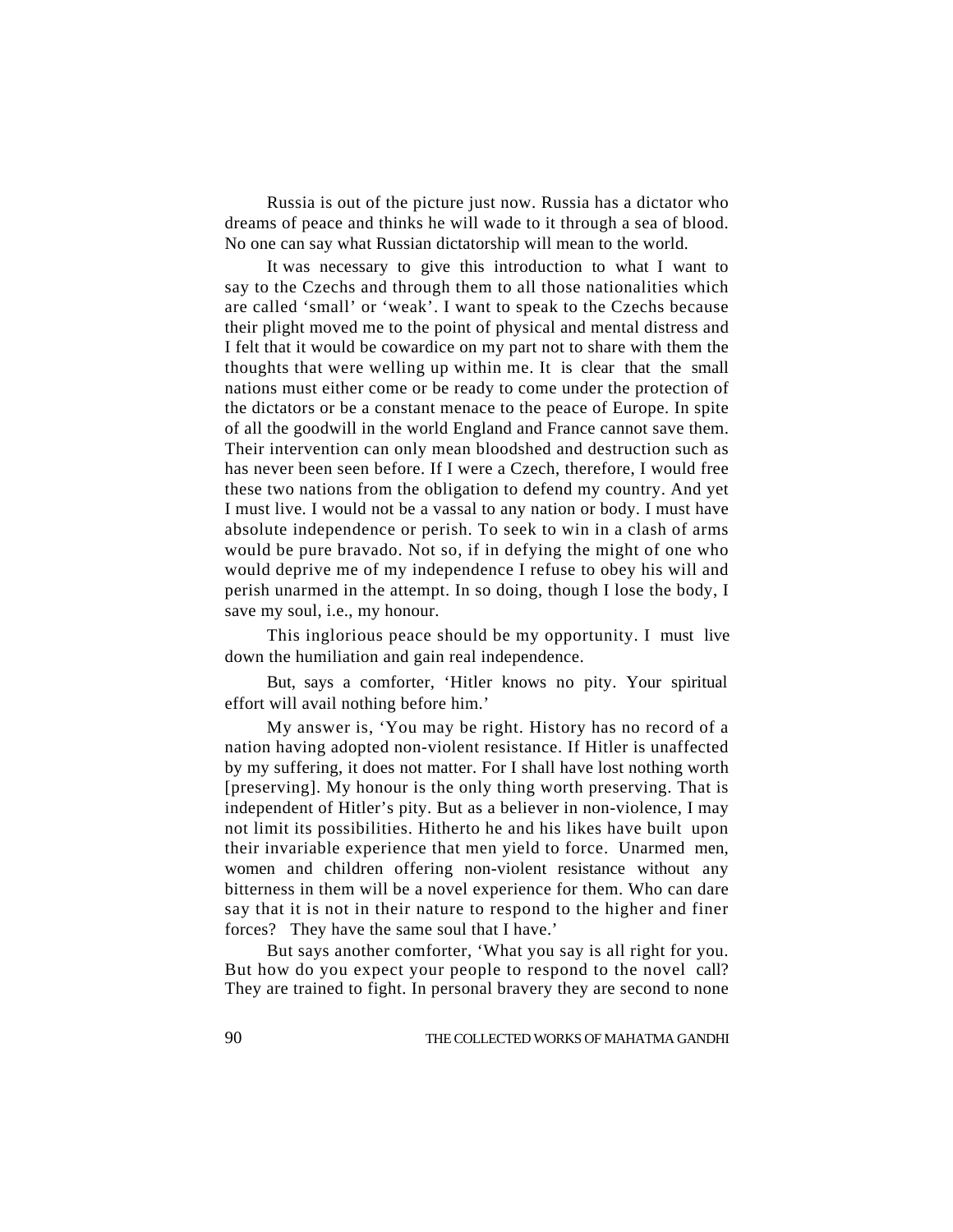in the world. For you now to ask them to throw away their arms and be trained for non-violent resistance, seems to me to be a vain attempt.'

'You may be right. But I have a call I must answer. I must deliver my message to my people. This humiliation has sunk too deep in me to remain without an outlet. I, at least, must act up to the light that has dawned on me.'

This is how I should, I believe, act if I was a Czech. When I first launched out on satyagraha, I had no companion. We were thirteen thousand men, women and children against a whole nation capable of crushing the existence out of us. I did not know who would listen to me. It all came as in a flash. All the 13,000 did not fight. Many fell back. But the honour of the nation was saved. New history was written by the South African Satyagraha.

A more apposite instance, perhaps, is that of Khan Saheb Abdul Ghaffar Khan, the servant of God as he calls himself, the pride of Afghan as the Pathans delight to call him. He is sitting in front of me as I pen these lines. He has made several thousands of his people throw down their arms. He thinks he has imbibed the lesson of nonviolence. He is not sure of his people. Elsewhere I reproduce the pledge that his soldiers of peace make. I have come to the Frontier Province, or rather he has brought me, to see with my own eyes what his men here are doing. I can say in advance and at once that these men know very little of non-violence. All the treasure they have on earth is their faith in their leader. I do not cite these soldiers of peace as at all a finished illustration. I cite them as an honest attempt being made by a soldier to convert fellow soldiers to the ways of peace. I can testify that it is an honest attempt, and whether in the end it succeeds or fails, it will have its lessons for satyagrahis of the future. My purpose will be fulfilled if I succeed in reaching these men's hearts and making them see that if their non-violence does not make them feel much braver than the possession of arms and the ability to use them they must give up their non-violence which is another name for cowardice, and resume their arms which there is nothing but their own will to prevent them from taking back.

I present Dr. Benes<sup>1</sup> with a weapon not of the weak but of the brave. There is no bravery greater than a resolute refusal to bend the knee to an earthly power, no matter how great, and that without

<sup>1</sup> Eduard Benes, President of Czechoslovakia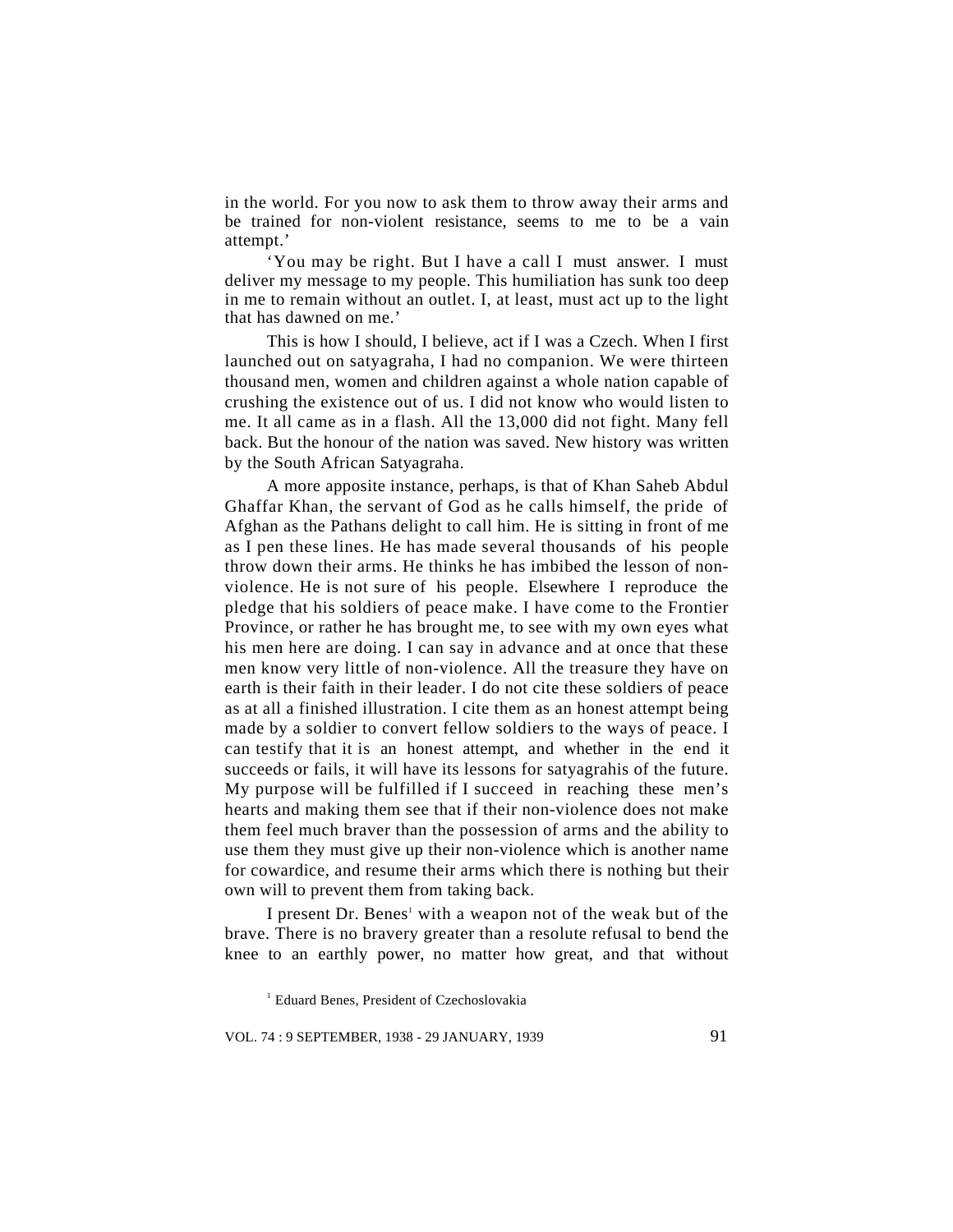bitterness of spirit and in the fulness of faith that the spirit alone lives, nothing else does.

PESHAWAR, October 6, 1938 *Harijan*, 15-10-1938

#### *144. LETTER TO AMRIT KAUR*

PESHAWAR, *October 6*, *1938*

MY DEAR IDIOT,

We reached quite well. The pressure behaved well in the train also.

Better address letters Peshawar.

There is no cold here as yet. The nights are very good.

My silence continues giving me great peace and saving so much time and energy.

Love.

TYRANT

From the original: C.W. 3637. Courtesy: Amrit Kaur. Also G.N. 6446

# *145. FILTH IN LITERATURE*

A Travancore headmaster of a high school writes:

You know the political atmosphere of Travancore is very unhappy just at present. Even high School pupils are going on strike and picketing others. There is feeling among pupils that you are in favour of 'students' strikes' and even 'pupils' strikes'. I would like to get a communication addressed to pupils in general about your opinion on the matter. It will clarify the situation.

I think I have written often enough against strikes by students and pupils except on the rarest of occasions. I hold it to be quite wrong on the part of students and pupils to take part in political demonstrations and party politics. Such ferment interferes with serious study and unfits students for solid work as future citizens. There is one thing, however, for which it is the duty of students and pupils to strike. I have received a letter from the Hon. Secretary, Youths'Welfare Association, Lahore, giving copious specimens of obscene and erotic passages from the text-books prescribed by various universities. They make sickening reading. Though they are from prescribed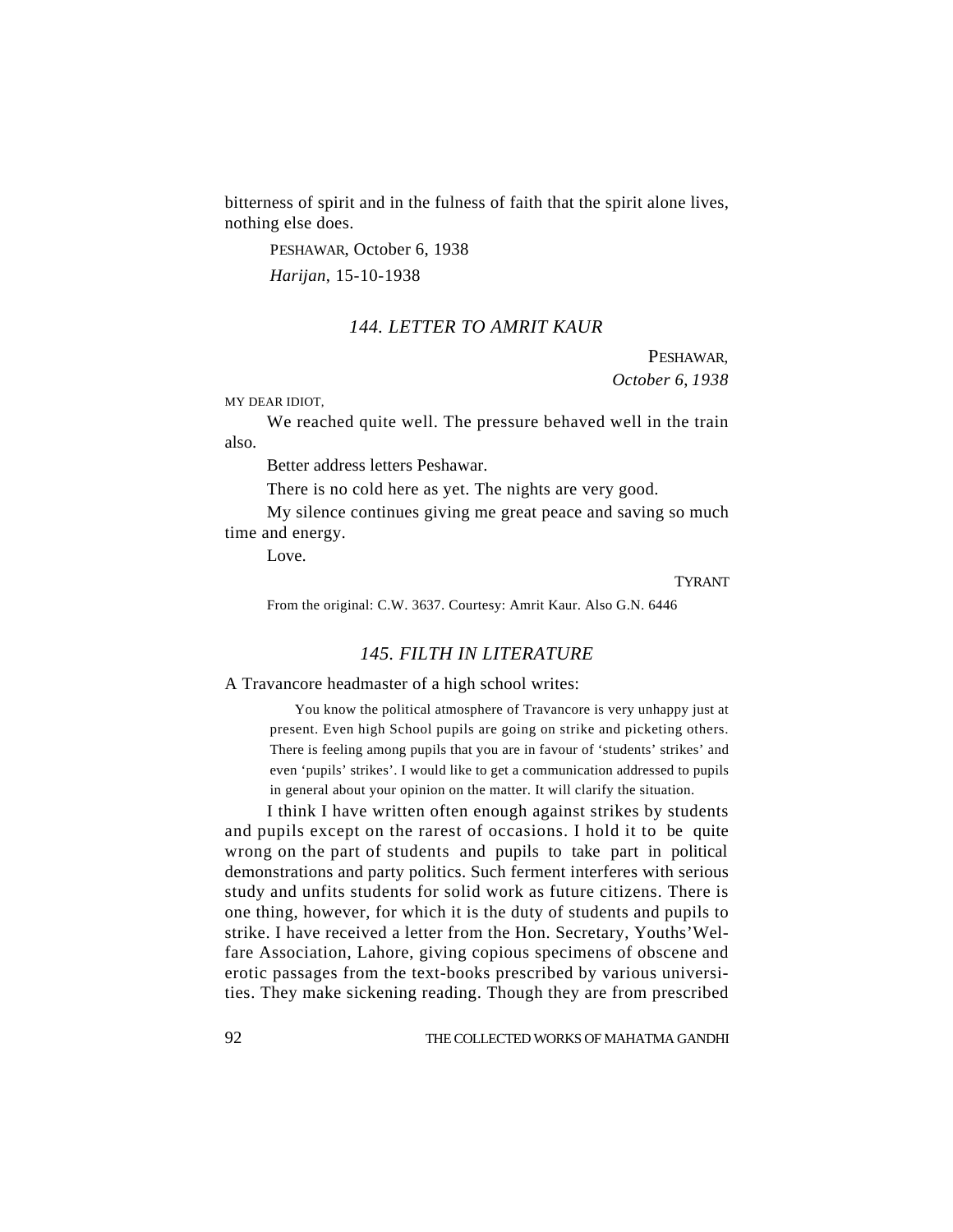text-books, I would not soil these columns with a reproduction of the extracts. I have never come across such filth in all the literature that I have read. The extracts are impartially given both [*sic*] from Sanskrit, Persian and Hindi poets. My attention was first drawn to such writings by the girls of Mahila Ashram, Wardha, and recently by my daughterin-law<sup>1</sup> who is studying in the Kanya Gurukul at Dehra Dun. Though she is not illiterate, she had never come across such obscenity as she found in some of her text-books. She appealed to me for assistance. I have been moving the Hindi Sahitya Sammelan authorities. But big institutions move slowly. Monopolies grow up. Self-interest of authors and publishers prevents reform. The altar of literature claims incense. My daughter-in-law suggested, and I at once fell in with her suggestion, that she would risk failure at her examination and omit to learn the obscene or erotic passages. This is a mild strike on her part, but a quite good and wholly effective one for herself. But this is an occasion which not only justifies a strrike on the part of students and pupils, it is in my opinion their duty to rise in revolt against such literature being forced on them.

It is one thing to defend the liberty to read what one likes. But it is a wholly different thing to force on young minds acquaintance with literature that cannot but excite their animal passions and an unhealthy curiosity about things which, in due course and to the extent necessary, they are bound to learn. The evil becomes accentuated when it comes in the guise of innocent literature bearing the *imprimatur* of great universities.

An orderly strike on the part of students is the quickest way of bringing about the much-needed reform. Such a strike would not be boisterous. It would simply consist in the students notifying boycott of examinations which require a study of objectionable literature. It is the duty of every pure-minded student to rebel against obscenity.

The Association asks me to appeal to the Congress Ministers to take such steps as may be possible to remove text-books or passages which are objectionable. I gladly make the appeal hereby not only to them but [to] the Education Ministers in all the provinces. Surely all are equally interested in the healthy growth of the student mind.

```
PESHAWAR, October 7, 1938
Harijan, 15-10-1938
```
1 Nirmala Gandhi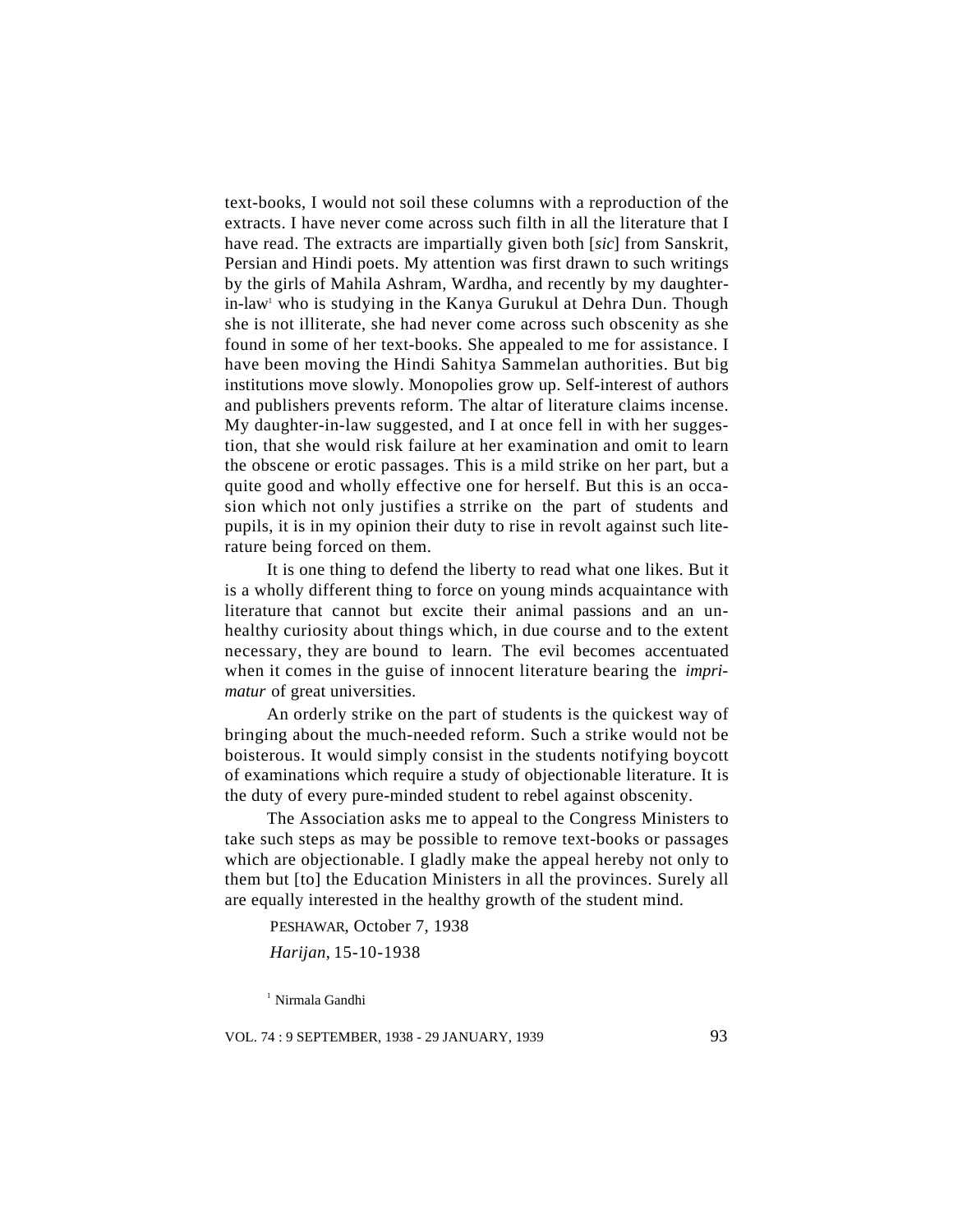# *146. UNCERTIFIED KHADI*

Reports have come to me showing that even responsible Congressmen use khadi that is sold in uncertified bhandars. No khadi is guaranteed pure that is sold in uncertified stores of which unfortunately there is quite a number, and which has increased since the phenomenal rise given by the A.I.S.A. in the wages of spinners.

It is not often that workers get better wages without asking. And when that happens enough unscrupulous persons will be found who will exploit the poverty or ignorance of the workers, pay them the old low wages, and sell their manufactures at prices lower than those charged under the raised rate of wages. Then again, cloth is sold under the name of khadi which has its warp made of mill-spun yarn. Pure khadi is that khadi which is hand-woven out of hand-spun yarn and for which wages have been paid according to the A.I.S.A. scale. Such khadi can be had only at certified stores.

Unfortunately Congressmen, out of ignorance or because they do not believe in khadi, buy cheap cloth for make-believe at the uncertified stores and thus thwart the Congress policy about khadi and, to the extent of their purchase, defraud the spinners of the rise in the wages. Let the public realize that every rise in the price of khadi means at least that much more paid to the spinner, I use 'at least' advisedly. For the whole of the rise in wages in not charged to the buyers.

Those Congress leaders who open khadi stores without reference to the A.I.S.A. or without being asked by it, certainly harm their own institution, encourage fraud and violate the Congress policy; whereas it should be the duty and pride of every Congressman to help in every way the effort of the A.I.S.A. to better the lot of the most helpless of humanity.

PESHAWAR, October 7, 1938

*Harijan*, 15-10-1938

#### *147. SEVEN COMPLAINTS*

A Muslim friend writes:

You will be pained to hear that in my province the matters have gone from bad to worse. The Muslims are extremely agitated and invite your immediate attention. A Council of Action is formed and we desire to take a leaf from your own book of truth and non-violence.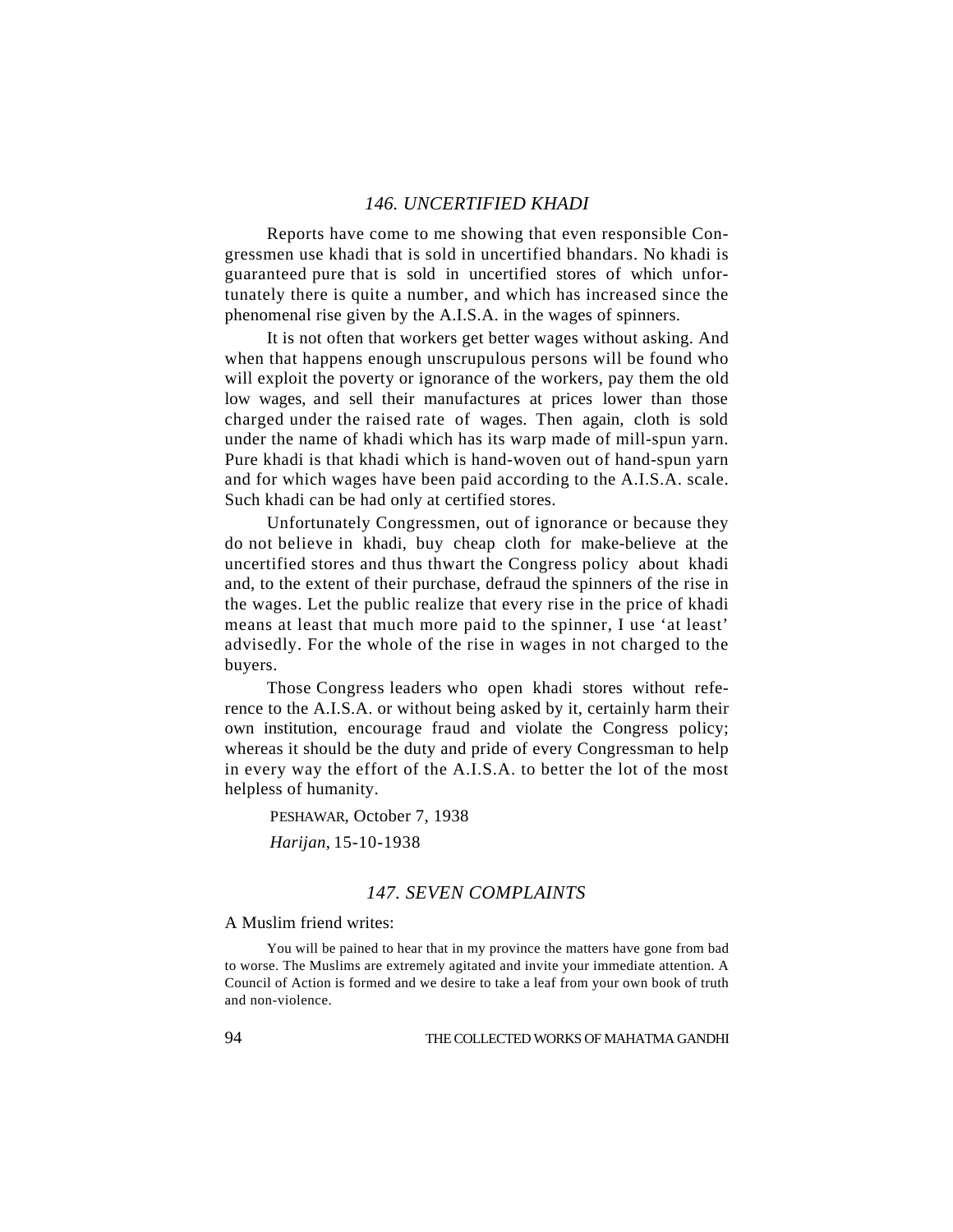1. The Government is persisting in the Vidya Mandir Scheme.

2. Mother tongue is defined as mother tongue of the area—which is divided into Hindi and Marathi—thus excluding Urdu.

3. Urdu schools used to be inspected by Urdu Inspectorate alone; the system is discontinued.

4. My amendment to include Urdu or Hindustani in the recognized languages of the Assembly is turned down.

5. My University Bill demanding representation for Muslims and Depressed Classes in the university is turned down.

6. Hon'ble Biyani held a conference in Chandur in Berar where his procession was taken with music past a mosque during Juma prayers and the flag was worshipped.

7. Your title as Mahatma is officially recognized by a Government circular, your birthday declared as a holiday, and consequently the Local Board in Amraoti has issued orders to take your image in a procession and to worship your image. Gandhiji, you may permit me to say, we are not idolatrous and we do not recognize you as Mahatma or our religious and political leader.

Whatever the nature of the complaints, if the correspondent and his followers pursue the path of truth and non-violence. all will be well, and it will be found at the end of the contemplated action that both the parties have come closer together and that the cobwebs of misunderstanding have all been removed.

As to the complaints, I must warn the correspondent and others who expect the impossible from me that while I am ever ready to use whatever influence I may possess for the promotion of good and goodwill, I have grave limitations. I could not live for two days if I shouldered the burden of investigating every complaint against every Congress Minister. For that purpose there is the Parliamentary Sub-Committee created by the Working Committee.

But I can say generally about the complaints as follows:

1. I see nothing wrong in the scheme as far as I know. I know that the name 'mandir' has been objected to by some Muslims. Shuklaji has made it plain that if Muslim boys or their parents object to attend the schools merely because they are called Vidya Mandirs, it would be open to them to attend schools which will bear an Arabic name. But surely this is a matter for adjustment. The word 'mandir' has no exclusive religious significance. When it has and qualifying adjective it simply means a house. Nor is such use rare.

2. I do not know what actually has been done. But the mother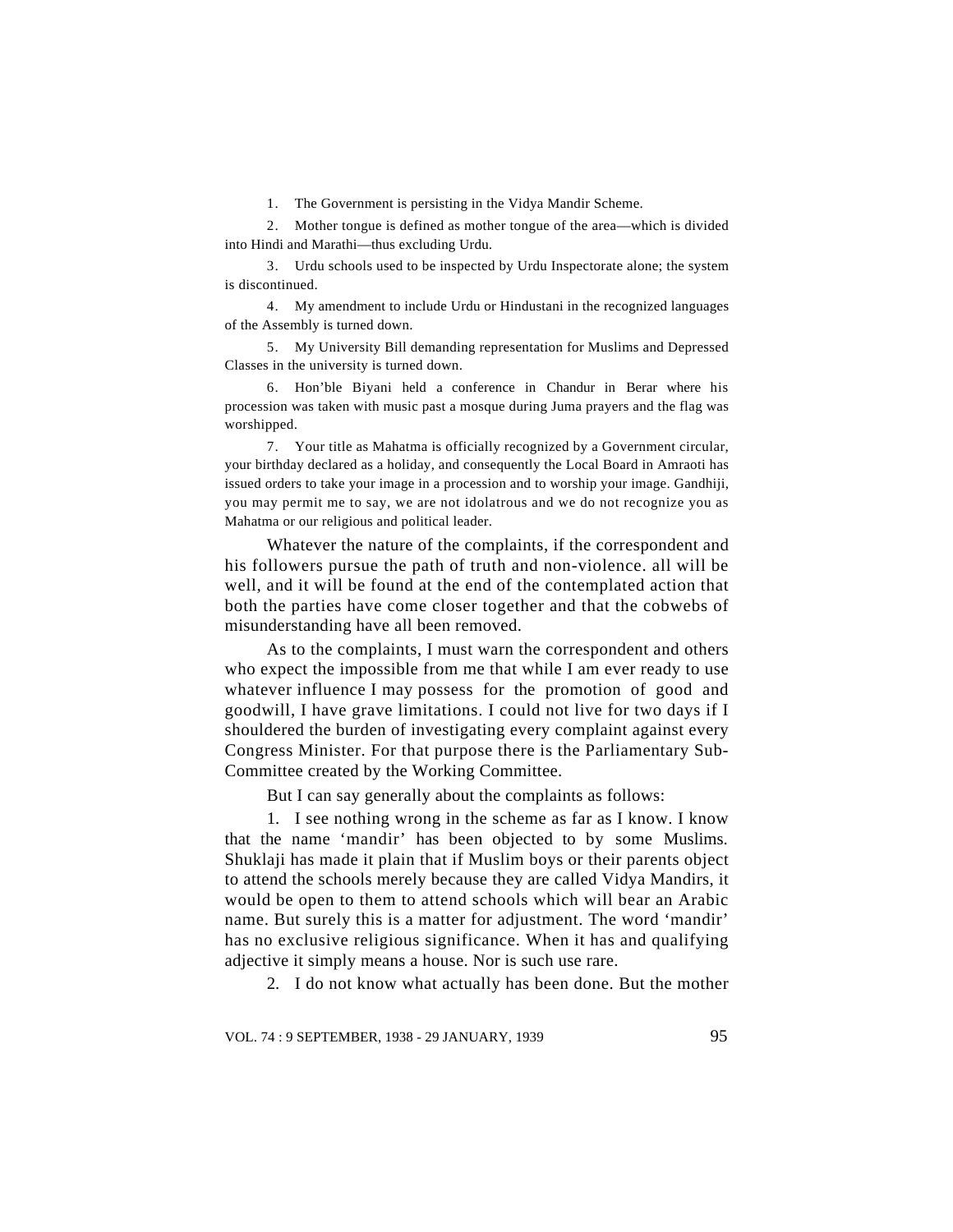tongue of an area is surely the tongue which the inhabitants generally speak.

3. If Urdu inspectors have been discontinued because they know only Urdu, on the face of it, it seems to be wrong.

4. As to the amendment about the recognition of Urdu or Hindustani, I do not know the merits.

5. The same is true of the Bill.

6. If music was played before the mosque whilst the Juma prayers were being said, it was certainly wrong. But I will want very strong proof to support the allegation.

7. This is a complaint and an assertion. With both I am in hearty concurrence. It was wrong to give 'Mahatma' official recognition. I registered my protest as soon as it was brought to my notice. I would support any movement to drop altogether the use of the word 'Mahatma' before my name. My simple name sounds sweet without the adjective. The latter often stinks as when it is applied to promote violence or untruth, smoking or drinking or the sale of spurious khadi. To declare my birthday a holiday should be classified as a cognizable offence. The only use of my birthday that I have approved of is intensive spinning or some such national service. That day must be all work and no play. I cannot imagine any Local Board being so foolish as to issue orders to take my image in procession and worship it. I am hoping that my correspondent was wholly misinformed. I should imagine that the issue of such orders would be illegal. As to the assertion and repudiation, I tender my congratulations to my correspondent for them, for I have never aspired after leadership whether religious or political.

PESHAWAR, October 7, 1938 *Harijan*, 15-10-1938

# *148. LETTER TO MAHADEV DESAI*

PESHAWAR, *October 7*, *1938*

CHI. MAHADEV,

I got your letter. Yes, that is true. We must master adverse circumstances.

I have been enjoying great peace of mind here, Khan Saheb does not let anyone near me. The post is wandering behind me, and so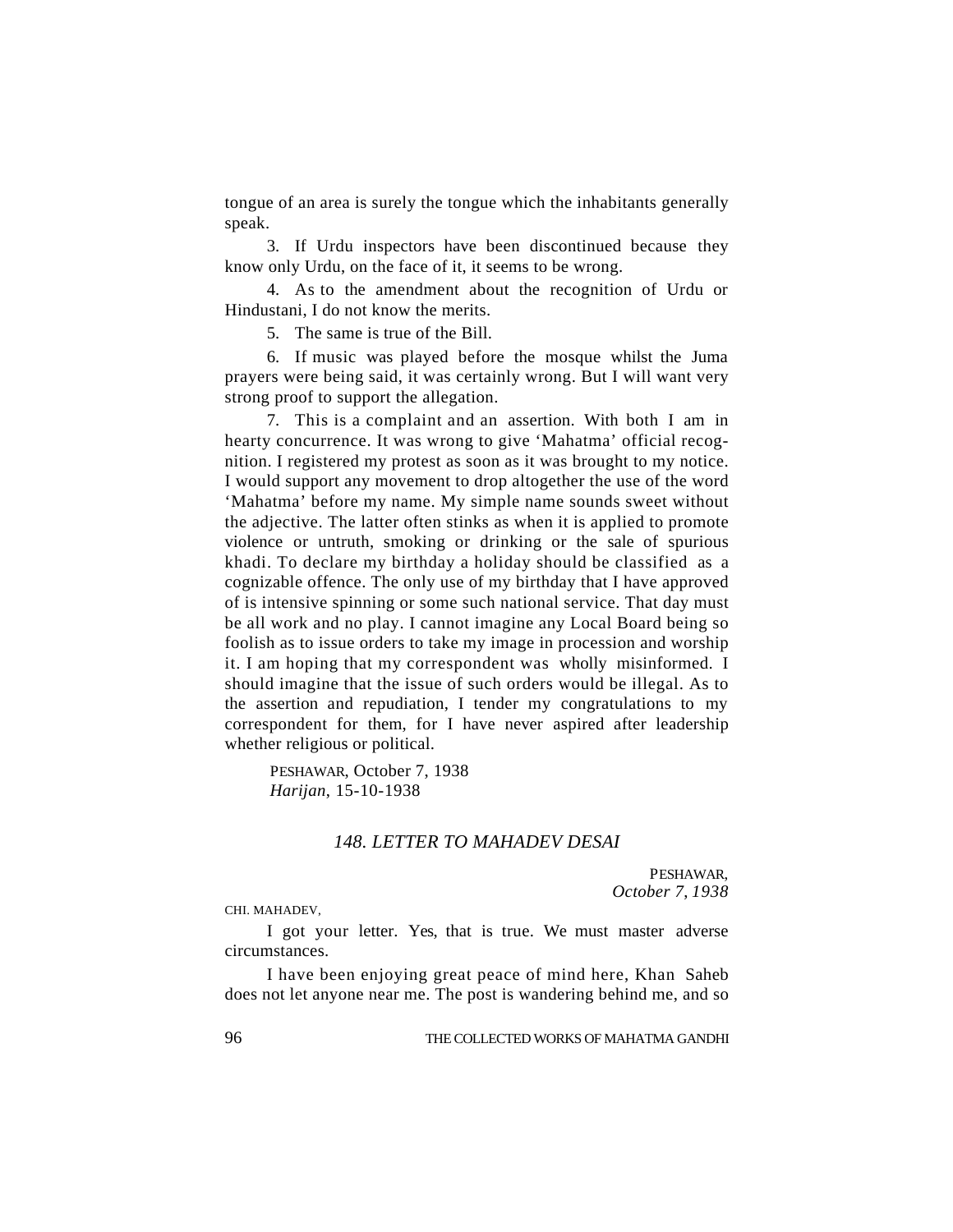I have been writing articles to my heart's content. I have started a dialogue with Europe. I will not mind if they decide that I am a fool and leave me alone. The title is "If I Were a Czech". Pyarelal also has written one article. In a way I am keeping all right. But passion and attachment have increased in strength and that pains me. I am hoping that they will lose their strength.

I hope you are taking Durga for a walk every day. You must regain enough strength for walking. At least meet Saraswati<sup>1</sup>. Let her try her remedies.

> *Blessings from* **BAPU**

 $[PS.]$ 

How is  $\cdot$  .  $\cdot$   $\cdot$   $\cdot$ 

I do not understand at all why Rajkumari's letter has gone astray.

From a photostat of the Gujarati: S.N. 11656

# *149. LETTER TO KASTURBA GANDHI*

PESHAWAR, *October 7*, *1938*

BA,

If you have not written and given news of Lakshmi's<sup>3</sup> health and yours, do it now. We arrived here in great comfort. The cold has not yet started. I am keeping up my silence. We are in Peshawar just now. So dictate the letter at the Peshawar address. The heat there must have gone down. Nobody sees me. Khan Saheb does not permit anybody to come to me. Sushila is perfectly well. Ask Kanam to write. And send him for a walk every day.

> *Blessings from* BAPU

[From Gujarati]

Bapuna Bane Patro, pp. 28-9

<sup>1</sup> Saraswati Gadodia

<sup>2</sup> The rest of the sentence is illegible.

3 Wife of Devdas Gandhi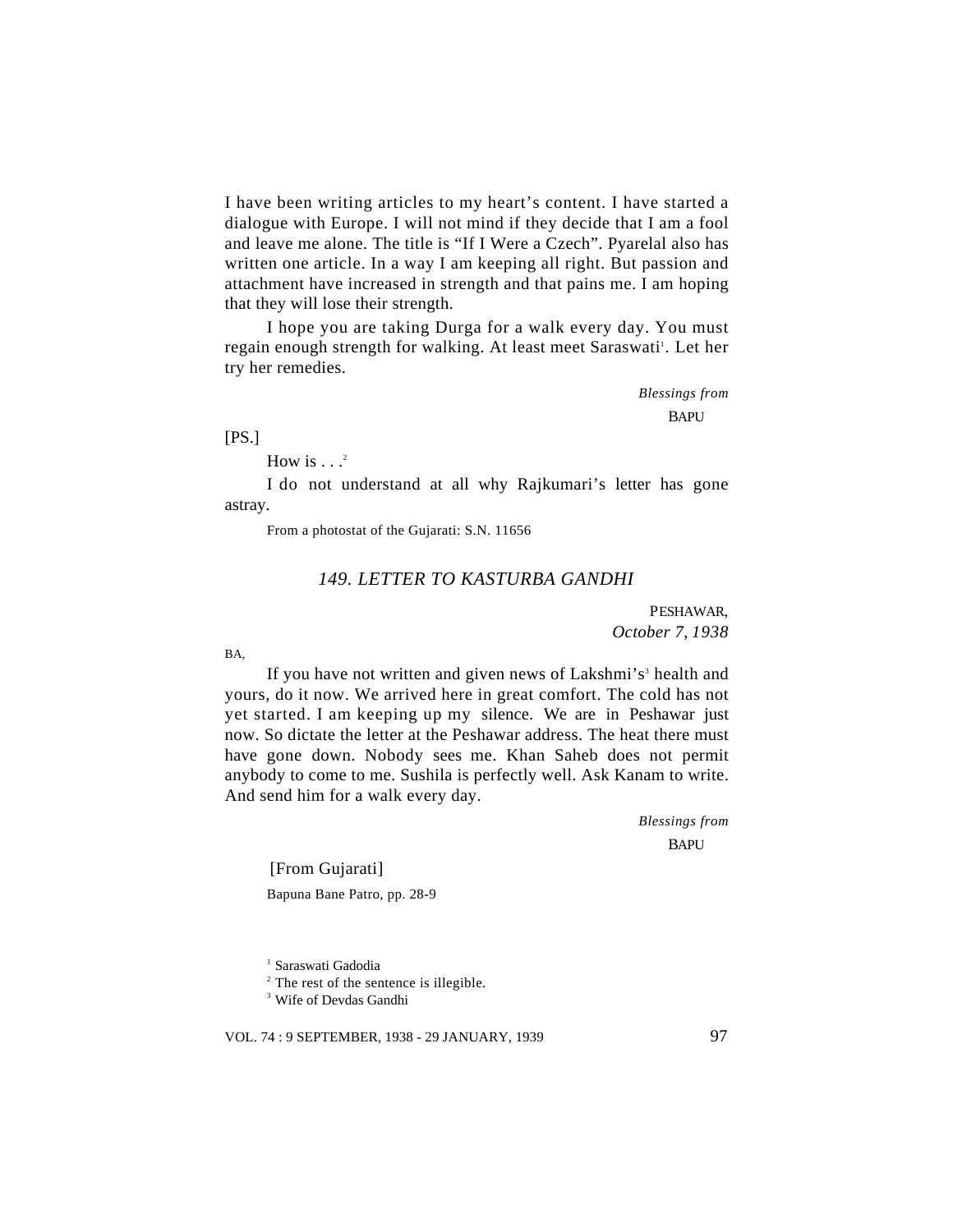# *150. LETTER TO NIRMALA GANDHI*

PESHAWAR, *October 7, 1938*

CHI. NIMU,

We have arrived at Peshawar. Now that Ramdas has returned, do you think you need not write to me? He has complained about your health. Do not do anything at the cost of your health. Do you not get the money regularly? That responsibility is entrusted to Mahadev. He has been left behind in Delhi. You may therefore write to him. Ba and Kanam also are in Delhi.

> *Blessings from* **BAPU**

From the Gujarati original: Mrs. Sumitra Kulkarni Papers. Courtesy : Nehru Memorial Museum and Library

#### *151. LOGICAL CONSEQUENCE*

One must feel happy that the danger of war has been averted for the time being. Is the price paid likely to be too great? Is it likely that honour has been sold? Is it a triumph of organized violence? Has Herr Hitler discovered a new technique of organizing violence which enables him to gain his end without shedding blood? I do not profess to known European politics. But it does appear to me that small nationalities cannot exist in Europe with their heads erect. They must be absorbed by their larger neighbours. They must become vassals.

Europe has sold her soul for the sake of a seven days' earthly existence. The peace Europe gained at Munich is a triumph of violence; it is also its defeat. If England and France were sure of victory, they would certainly have fulfilled their duty of saving Czechoslovakia or of dying with it. But they quailed before the combined violence of Germany and Italy. But what have Germany and Italy gained? Have they added anything to the moral wealth of mankind?

In penning these lines my concern is not with the great powers. Their height dazes me. Czechoslovakia has a lesson for me and us in India. The Czechs could not have done anything else when they found themselves deserted by their two powerful allies. And yet I have the hardihood to say that if they had known the use of nonviolence as a weapon for the defence of national honour, they would have faced the whole might of Germany with that of Italy thrown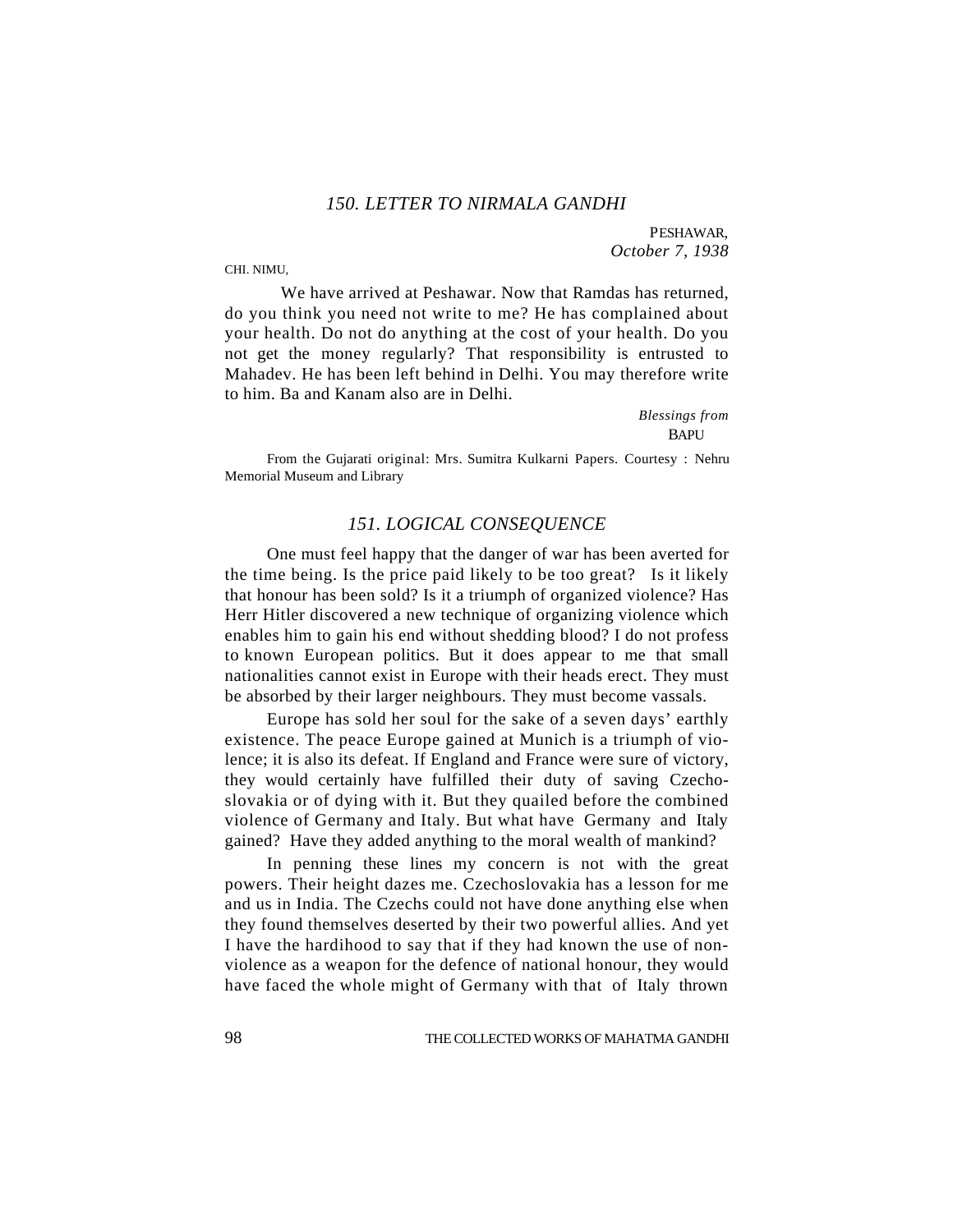in. They would have spared England and France the humiliation of suing for a peace which was no peace; and to save their honour they would have died to a man without shedding the blood of the robber. I must refuse to think that such heroism, or call it restraint, is beyond human nature. Human nature will only find itself when it fully realizes that to be human it has to cease to be beastly or brutal. Though we have the human form, without the attainment of the virtue of nonviolence we still share the qualities of our remote reputed ancestor, the orang-outang.

These are not idle words I am writing. Let the Czechs know that the Working Committee wrung itself with pain while their doom was being decided.<sup>1</sup> The pain was quite selfish in a way. But on that account it was the more real. For though numerically we are a big nation, in terms of Europe, i.e., in terms of organized scientific violence, we are smaller than Czechoslovakia. Our liberty is not merely threatened, we are fighting to regain it. The Czechs are fully armed; we are wholly unarmed. And so the Committee sat to deliberate what its duty was by the Czechs, what part the Congress was to play if the war cloud burst on us. Were we to bargain with England for our liberty and appear to befriend Czechoslovakia, or were we to live up to the creed of non-violence and say in the hour of trial for afflicted humanity that, consistently with our creed, we could not associate ourselves with war even though it might ostensibly be for the defence of Czechoslovakia whose very existence was threatened for no fault of hers, or for the only fault that she was too small to defend hereslf single-handed? The Working Committee had almost come to the conclusion that it would deny itself the opportunity of striking a bargain with England but would make its contribution to the world peace, to the defence of Czechoslovakia and to India's freedom by declaring to the world by its action that the way to peace with honour did not lie through the mutual slaughter of the innocents, but that it

<sup>1</sup> The Congress Working Committee's resolution on Czechoslovakia read: "The Working Committee has been following with great interest the events as they have been developing in Europe. It views with great concern the unabashed attempt that is being made by Germany to deprive Czechoslovakia of its independence or reduce it to impotence."

"The Working Committee sends its profound sympathy to the brave people of Czechoslovakia in their struggle to preserve their freedom. Being themselves engaged in a war—non-violent but none the less grim and exacting—against the greatest Imperialist Power on earth, India cannot but be deeply interested in the protection of Czechoslovak freedom. The committee hopes that the better part of humanity will still assert itself and save humanity from the impending catastrophe."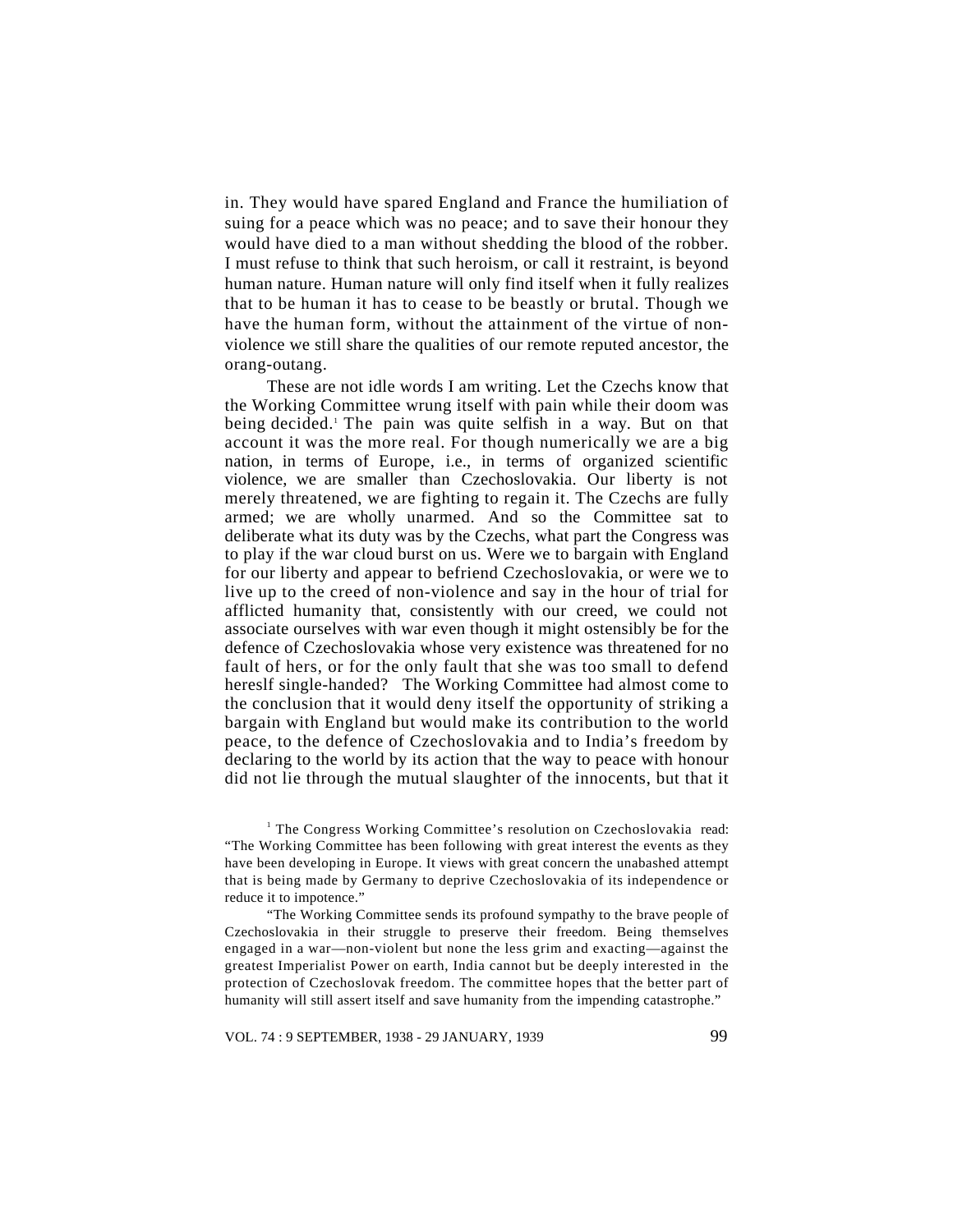lay only and truly through the practice of organized non-violence even unto death.

And this was but the logical and natural step the Working Committee could have taken, if it was to prove true to its creed. If India could gain her freedom through non-violence, as Congressmen are to believe they can, she could also defend her freedom by the same means, and hence a *fortiori* could a smaller nation like Czechoslovakia.

I do not know what actually the Working Committe would have done if the war had come. But the war is only postponed. During the breathing time, I present the way of non-violence for acceptance by the Czechs. They do not yet know what is in store for them. They can lose nothing by trying the way of non-violence. The fate of Republican Spain is hanging in the balance. So is that of China. If in the end they all lose, they will do so not because their cause is not just, but because they are less skilled in the science of destruction or because they are undermanned. What would Republican Spain gain if it had Franco's resources, or China if she had Japan's skill in war, or the Czechs if they had the skill of Herr Hitler? I suggest that if it is brave, as it is, to die to a man fighting against odds, it is braver still to refuse to fight and yet to refuse to yield to the usurper. If death is a certainty in either case, is it not nobler to die with the breast bared to the enemy without malice against him within?

*Harijan*, 8-10-1938

# *152. TELEGRAM TO AMRIT KAUR*

**PESHAWAR** *October 8*, *1938*

RAJKUMARI AMRIT KAUR **MANORVILLE** SIMLA DELIGHTED MAHADEV WITH YOU. GOING UTMANZAI TOMORROW. WELL. HOPE YOU FIT. LOVE.

**BAPU** 

From the original: C.W. 3885. Courtesy: Amrit Kaur. Also G.N. 7041

100 THE COLLECTED WORKS OF MAHATMA GANDHI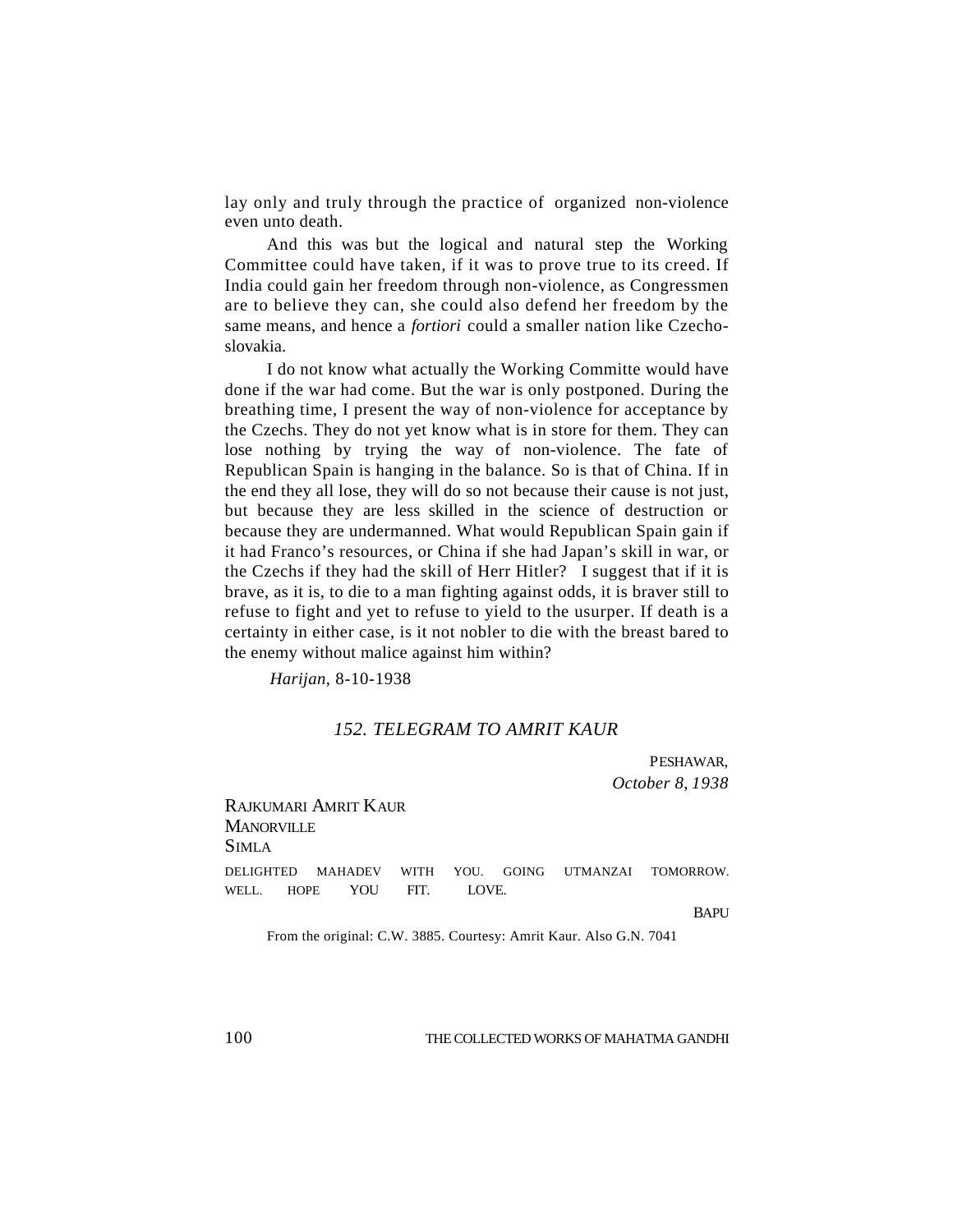## *153. LETTER TO AMRIT KAUR*

PESHAWAR, *October 8*, *1938*

MY DEAR IDIOT,

I am glad my wire went to you before your letter and wire came into my hands.

I offer no apology for not telling you anything about the closing of the experiment<sup>1</sup>. I had prepared you for it. And then I wrote a note<sup>2</sup> announcing the termination. There was no desire to keep it from you. A copy of the note herewith. Mahadev may not have it handy. He must read it to you, if you can't. It is Kanu's hand.

No apology either for suppressing Mahadev's letter. Mahadev had guessed (wrongly) that something which I forget had happened on the basis of your talk with him. As it had not, and as Mahadev had told me not to deliver it to you if his guess was wrong, I did the right thing. It would have been wrong on my part even to have mentioned the thing to you and taken your time [and] my time for nothing. Supposing somebody swears at you thinking that you had been painting your face every day, I would correct the person but would certainly not feel the call [*sic*] that that person had done you an unintentional wrong. Now you understand, I hope. I won't ask for your apology.

I have never enjoyed so much rest as Khan Saheb gives me. No visitors, no talks practically even on slips of paper. The result is I have been able without effort to write five articles for *Harijan*.

You will give me your reaction to the articles on the European situation.

Your estimate of N. N. Joshi is correct. He prevaricates without knowing that he is doing so. But he is a good worker.

This tour has taught me one lesson. I must not put such heavy

<sup>&</sup>lt;sup>1</sup> Involving physical contact with women <sup>2</sup> *Vide* "A note", 19-9-1938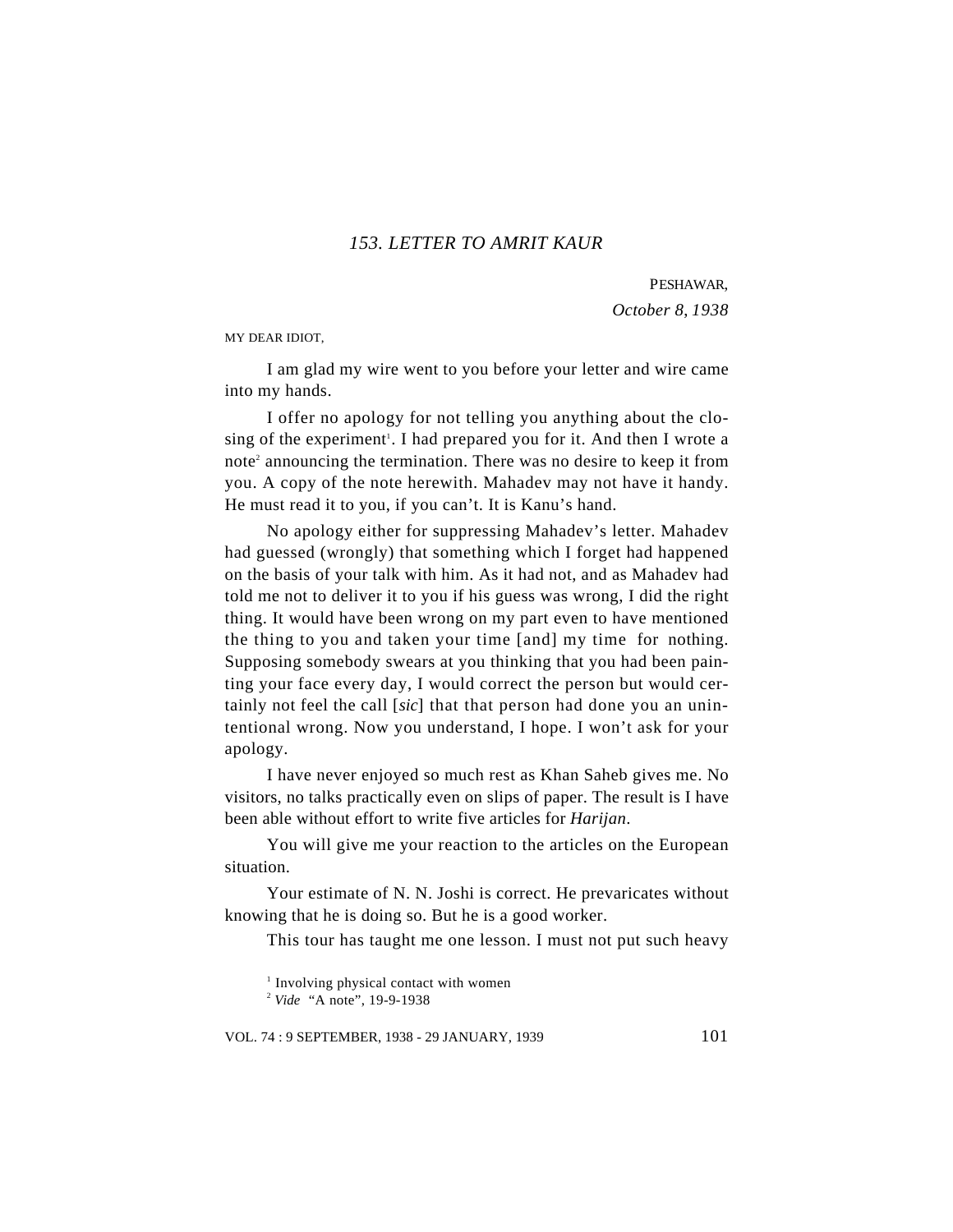burdens on you. What I had hoped would be a light thing evidently was a serious drain on your energy. I hope that you will soon regain your lost health such as it is.

I know that Mahadev & Co. will flourish under your grandmotherly care. I was anxious for M. to accept your invitation. And Shummy is there—first class for such occasions. I shall look forward to your daily bulletin.

We are flourishing. There is no cold yet. I have never been so fit as I have felt latterly. There is an interruption because the old devil in the shape of animal passion is at me. When he assails me, I do feel worried. But the thing will wear away. So you see the most relevant thing I do share with you. But you are not to disturb yourself over this. It worries without disturbing me or making me morose. I seek the presence of God.

Love.

TYRANT

From the original: C.W. 3638. Courtesy: Amrit kaur. Also G.N. 6447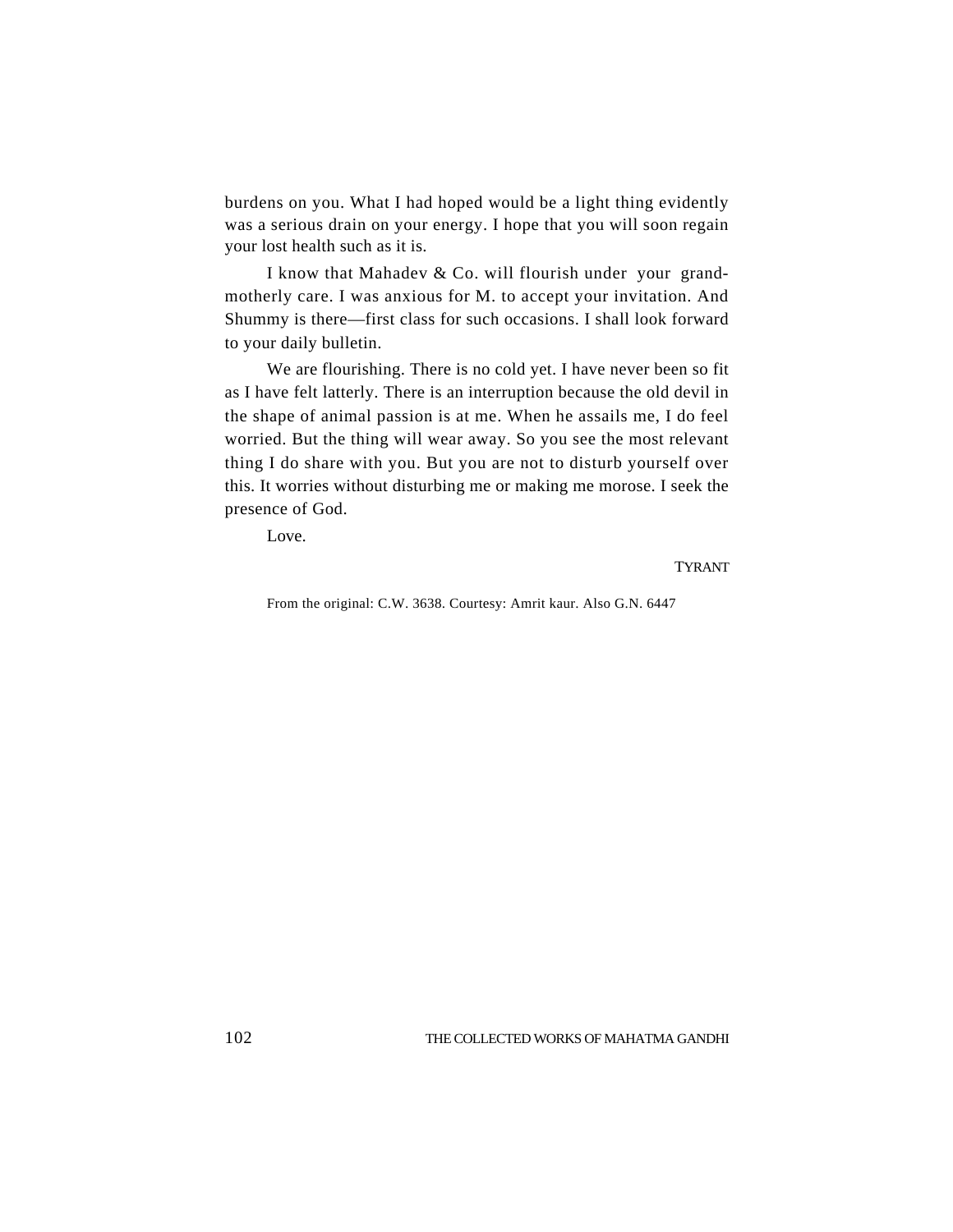#### *154. NOTE TO MAHADEV DESAI*

[Before *October 15, 1938*]

Translate this<sup>1</sup> for *Harijan*. Good work is being done in this village and it deserves to be noticed.

From a photostat of the Gujarati: S.N. 11661

# *155. TALK TO KHUDAI KHIDMATGARS–I* [On or before *October 15, 1938*] 2

Gandhiji told them that though it sounded to him as an overbold statement for them to make, still, as was his wont, he would take them at their word.<sup>3</sup> He explained to them in detail what his conception of the nature and implications of non-violence was. It was comparatively easy to maintain a passive sort of non-violence, when the opponent was powerful and fully armed. But would they remain non-violent in their dealings amongst themselves and with their own countrymen, when there was no extraneous force to restrain or check them? Again, was theirs the non-violence of the strong or that of the weak? If theirs was the non-violence of the strong, they should feel the stronger for their renunciation of the sword. But if that was not the case with them, it was better for them to resume their weapons which they had of their own free will discarded. For it was much better for them to be brave soldiers in arms than to be disarmed and emasculated. He remarked:

A charge has been levelled against me and Badshah Khan that we are rendering India and Islam a disservice by presenting the gospel of non-violence to the brave and warlike people of the Frontier. They say that I have come here to sap your strength. The Frontier Province, they say, is the bastion of Islam in India, the Pathans are past masters in the use of the sword and the rifle and mine is an attempt to emasculate them by making them renounce their arms and thus undermine the citadel of the strength and security of Islam. I wholly repudiate the charge. My faith is that by adopting the doctrine of

<sup>1</sup> This was a letter addressed to Mahadev Desai from Pipodara. It gave a report of the Gandhi Jayanti celebrations in that village from 21-9-1938 to 2-10-1938, which included a round-the-clock spinning programme. For Gandhiji's comments, *vide* "Letter to Mahadev Desai", 15-10-1938

 $2$  Gandhiji addressed the last batch of Khudai Khidmatgars of Peshawar on October 15.

<sup>3</sup> The Khudai Khidmatgars had said that even if Abdul Ghaffar Khan gave up non-violence, they would never do so.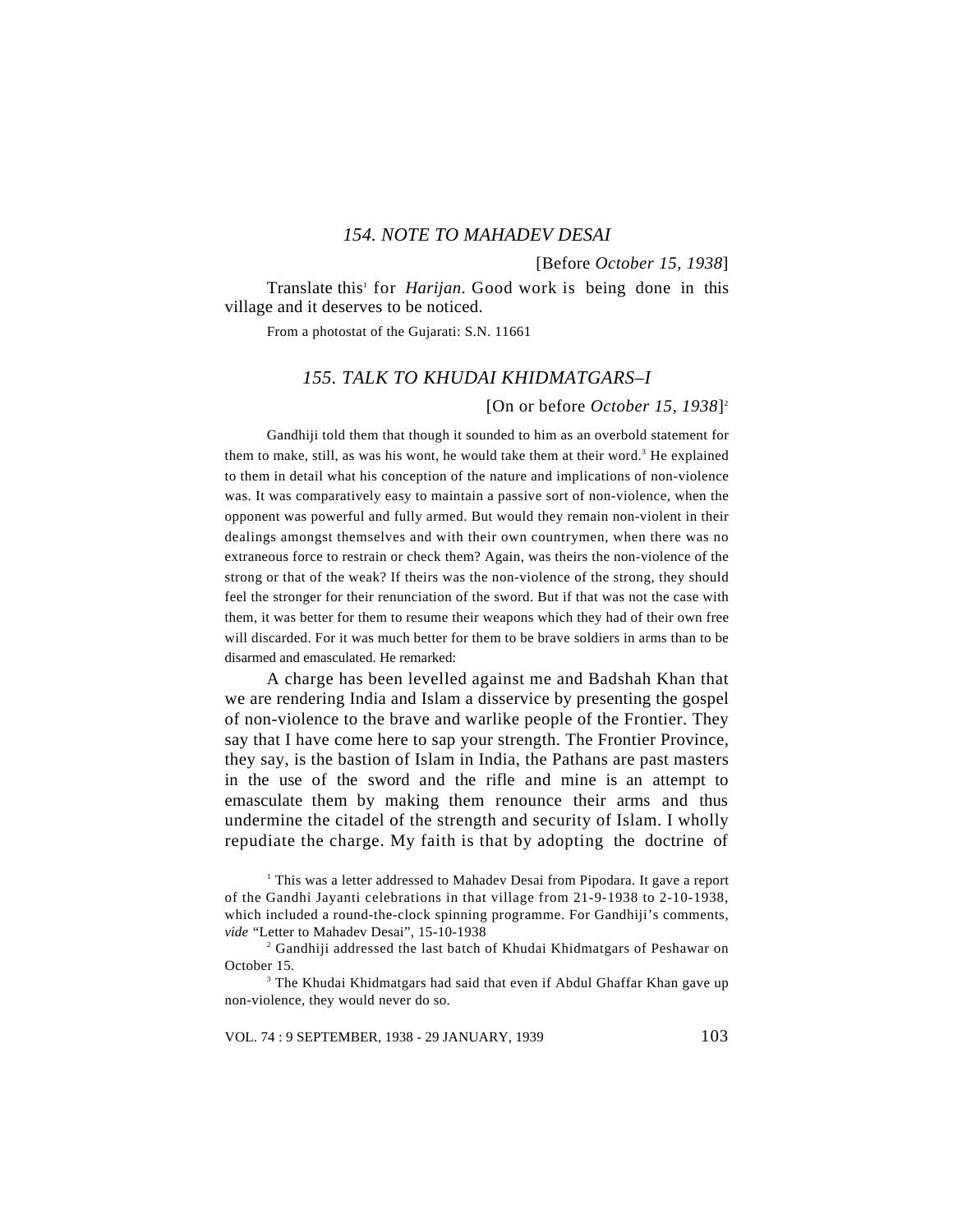non-violence in its entirety you will be rendering a lasting service to India and to Islam which, just now, it seems to me, is in danger. If you have understood the power of non-violence, you ought to feel the stronger for having put away your arms. Yours will be the spiritual strength with which you can not only protect Islam but even other religions. But if you have not understood the secret of this strength, if as a result of renouncing arms you feel weaker instead of stronger than before, it would be better for you to give up the profession of non-violence. I cannot bear to see a single Pathan turn weak or cowardly under my influence. Rather than that I would that you returned to your arms with a vengeance.

Today the Sikhs say that if they give up the *kirpan* they give up everything. They seem to have made the *kirpan* into their religion. By discarding it, they think, they will become weak and cowardly. I tell them, that is an idle fear and I am here to tell you the same. I have read the Koran with as much care and reverence as I have read the *Gita.* I have read other important books on Islam too. I claim to have as much regard in my heart for Islam and other religions as for my own, and I dare say with all the emphasis that I can command that although the sword has been wielded in the history of Islam and that too in the name of religion, Islam was not founded by the sword nor was its spread due to it. Similarly in Christianity the sword has been freely used. But the spread of Christianity was not due to its use. On the contrary, the use of the sword has only tarnished its fair name. Millions in Europe swear by Christianity. But contrary to the teachings of Jesus, they are engaged in a fratricidal orgy of bloodshed and murder, which is a negation of true Christianity. If you can assimilate what I have been telling you, your influence will travel far and beyond your borders and you will show the way to Europe.

Today a force of 17,000 British soldiers is able to rule over us because they have behind them the power of the British Government. If Khudai Khidmatgars really felt within themselves the upsurge of soul force as a sequel to their renouncing arms, not even 17,000 would be needed to win India her freedom, because they should have the strength of God behind them. As against it if a million of them professed non-violence while there was violence lurking in their hearts, they would count as nothing. You should renounce the sword because you have realized that it is the symbol not of your strength but of your weakness, because it does not make for true bravery. But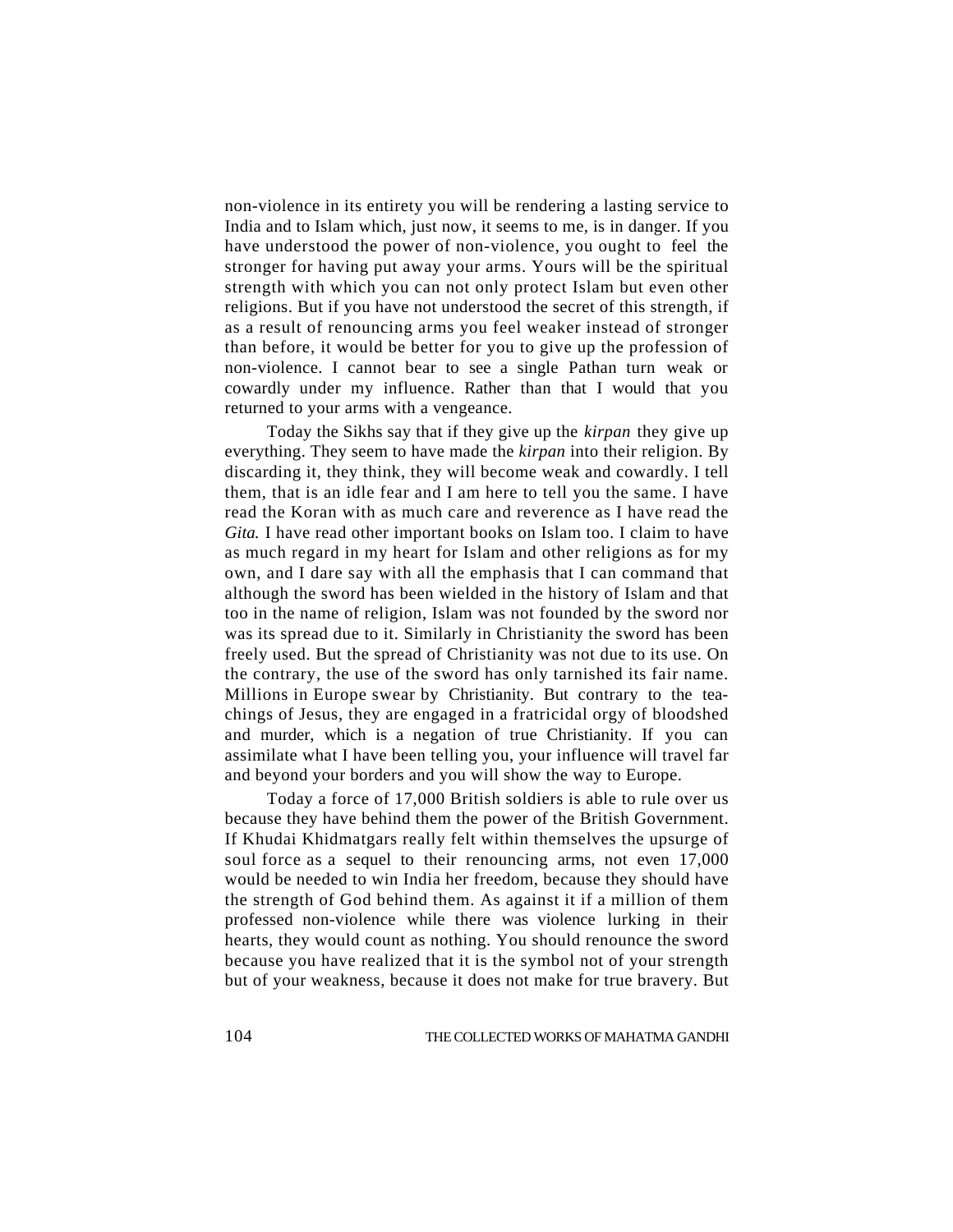if you put away your sword outwardly but there is the sword in your hearts, you shall have begun the wrong way and your renunciation will be devoid of any merit. It may even prove dangerous.

What is the meaning of eradicating violence from the heart?

He next asked and proceeded to explain that it meant not merely the ability to control one's anger but its complete eradication from the heart.

If a dacoit inspires anger or fear in my heart, it means that I have not yet purged myself of violence. To realize non-violence means to feel within you its strength, otherwise known as soul force, in short, to know God. A person who has known God will be incapable of feeling or harbouring anger or fear within him, no matter how overpowering the cause for it may be.

*A Pilgrimage for Peace*, pp. 57-9

## *156. TALK TO KHUDAI KHIDMATGARS–II*

[On or before *October 15, 1938*] 1

A Khudai Khidmatgar, Gandhiji told them at one place, had first to be a man of God, i. e., a servant of humanity. It would demand of him purity in deed, word and thought and ceaseless, honest industry, since purity of mind and idleness are incompatible. They should, therefore, learn some handicraft which they could practise in their homes. This should preferably be ginning, spinning and weaving as these alone could be offered to millions and in their own homes.

A person who renounces the sword dare not remain idle for a single minute. An idle man's brain, as the popular proverb says, is the devil's workshop. Idleness corrodes the soul and intellect both. A person who has renounced violence will take the name of God with every breath and do his work all the twenty-four hours. There will be no room for an idle thought.

Moreover, every Khudai Khidmatgar must have an independent means of livelihood. Today many of you have land, but your land can be taken away from you, not your craft or your manual skill. It is true that God provides to His servant his daily bread but only if he performs bread labour. If you work not, neither shall you eat, is nature's law and should be yours too. You have adopted red shirts as your uniform. I had hoped you would have adopted khadi too which is the livery of freedom. But I see that very few among you wear

<sup>1</sup> Gandhiji met the last batch of Khudai Khidmatgars of Peshawar on October 15.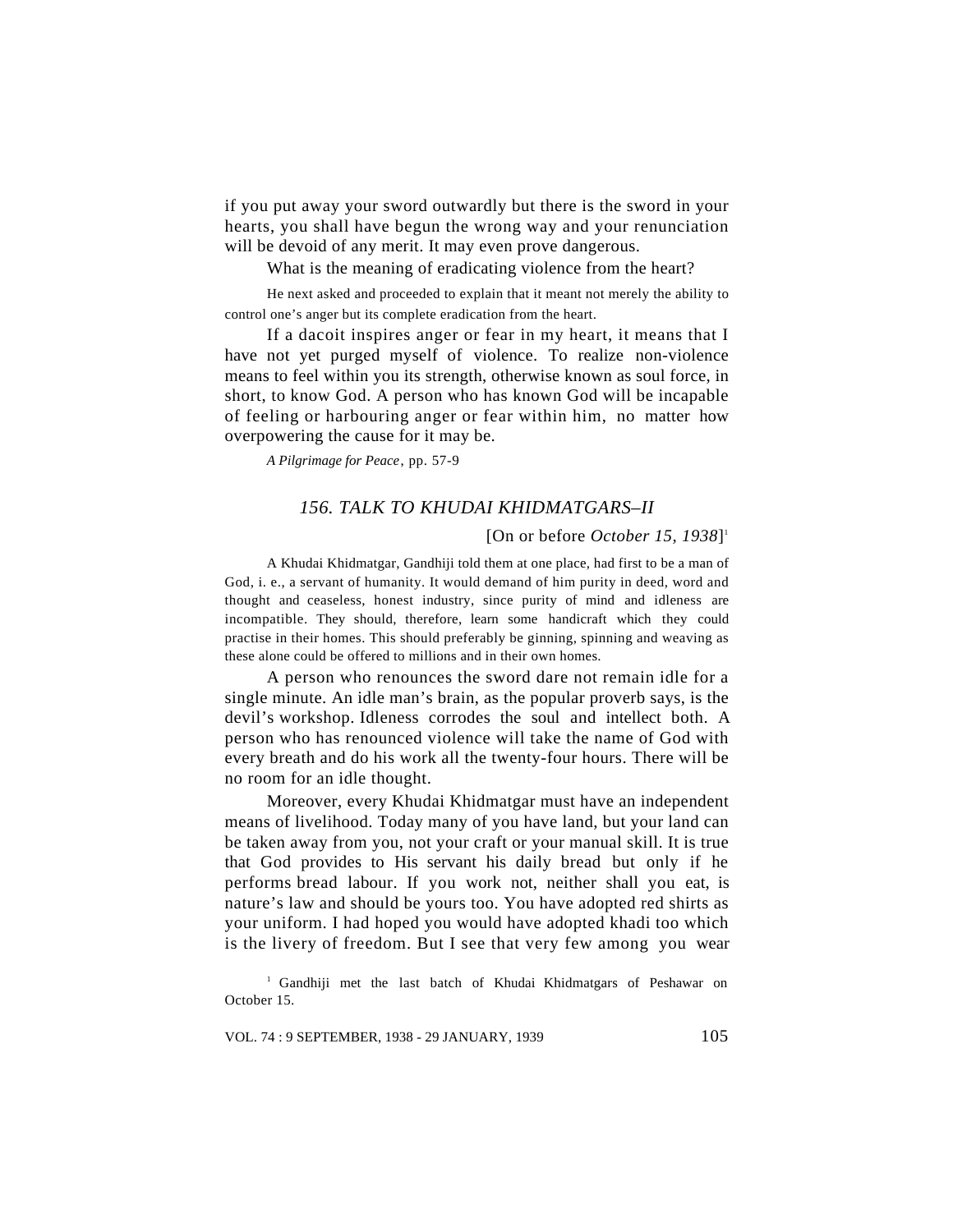khadi. The reason perhaps is that you have to provide your own uniform and khadi is dearer. That would not be so if you spin for yourself.

They should further, he told them, learn Hindustani, as that would enable them to cultivate and enlarge their minds and bring them in touch with the wider world. It was up to them also to learn the rudiments of the science of sanitation and first-aid, and last but not least, they should cultivate an attitude of equal respect and reverence towards all religions.

It is not the wearing of the red shirt that makes a Khudai Khidmatgar, nor standing in serried ranks but to feel within you the strength of God which is the opposite of the strength of arms. You have yet only arrived at the portal of non-violence. Still you have been able to achieve so much. How much greater your achievement will be when you have fully entered its holy edifice! But as I have said before, all that requires previous preparation and training. At present you lack both.

*A Pilgrimage for Peace*, pp. 60-1

#### *157. TALK WITH ABDUL GHAFFAR KHAN*

[On or before *October 15, 1938*] 1

ABDUL GHAFFAR KHAN: There are some Pathans in the villages here who persecute Khudai Khidmatgars beyond endurance. They beat them, seize their lands and so on. What are we to do against them?

GANDHIJI: We have to meet their high-handedness with patience and forbearance. We have to meet their atrocities in the same way as we used to meet the Britishers', not answer violence by violence, nor abuse by abuse, nor harbour anger in our hearts. If we do that it is sure to melt their hearts. If it fails, we shall non-co-operate. If they seize our lands, we shall refuse to provide them the labour even though we may have to starve. We shall brave their wrath but refuse to submit or go against our conscience.

A. K. Would it be permissible for us to lodge a complaint against them before the police and get them punished?

G. A true Khudai Khidmatgar won't go to a law-court. Fighting in a law-court is just like physical fighting. Only, you use force by proxy. To get the police to punish the aggressor is only a form of

<sup>&</sup>lt;sup>1</sup> The talk took place at Utmanzai where Gandhiji spent a few days at Khan Saheb's country-house before proceeding on a tour of Mardan and Nowshera on October 15.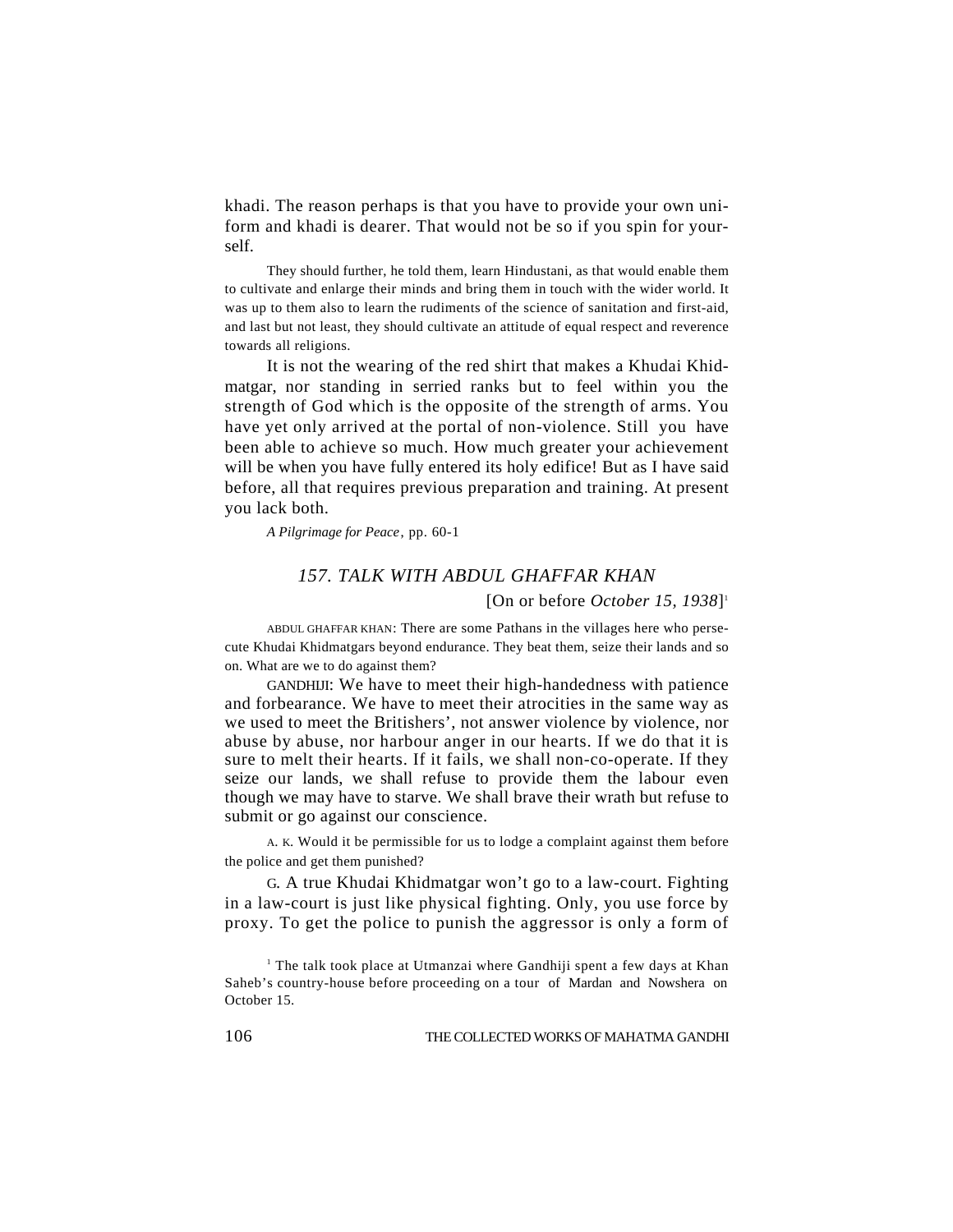revenge which a Khudai Khidmatgar must abjure. Let me illustrate my meaning by a personal instance. At Sevagram some Harijans came to me and told me that unless I could get a Harijan included in the C. P. Congress Ministry, they would offer 'satyagraha' by staging a hunger-strike.<sup>1</sup> I knew it was all the doing of a mischief-maker. The Police Superintendent wanted to post some police force as he was afraid that the hooligans might do some mischief. But I said 'no' to him and told the Harijans that they need not sit outside in the sun; they could occupy any room they liked in the ashram. I offered to feed them too if they wanted. They chose my wife's bathroom. I let them occupy it. We looked after their needs and when one of them fell ill, we nursed him. The result was that they became our friends.

*A Pilgrimage for Peace*, pp. 61-2

#### *158. LETTER TO MAHADEV DESAI*

UTMANZAI, *October 15, 1938*

CHI. MAHADEV,

It seems from the translation of this letter<sup>2</sup> that many details have been omitted, and the report, therefore, does not read well. Did 18 persons besides the children take part? That is, in all 22+18? How many Muslims among them? Was there only one spinning-wheel kept working non-stop? What was the count of the yarn spun? Is Somabhai a teacher or a worker? If there are Muslim children in the school, how many? What is the population of Pipodara? What was the highest speed? And the highest count? What is the average strength? If you wish to send this letter itself, you may do so.

> *Blessings from* **BAPU**

#### [PS.]

The tour starts from today, and so the wonderful peace I have been enjoying will end. I hope nevertheless that my health will continue to be as fine as it has been. The first stage of the programme is enclosed. The next has also been chalked out. We are here up to 8th

<sup>&</sup>lt;sup>1</sup> Vide "Discussion with Harijan Satyagrahis", 27-8-1938 and "Message to Harijan Satyagrahis", 28-8-1938

<sup>2</sup> *Vide* "Note to Mahadev Desai",15-10-1938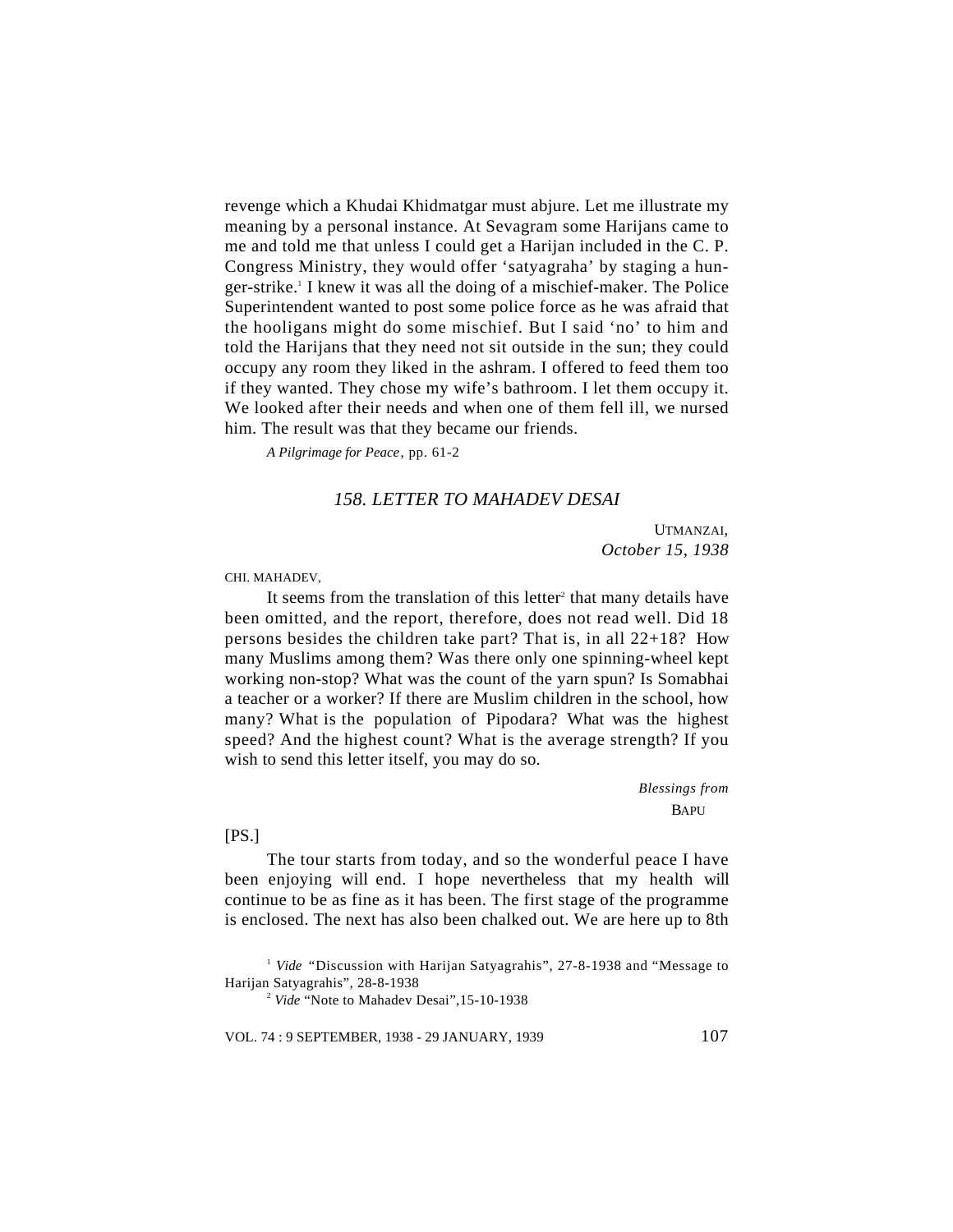November at any rate.

Khan Saheb has only one thing to occupy him: how to give me complete rest and how to feed the others.

> *Blessings from* BAPU

[PPS.]

Tell Rajkumari that I am not writing to her today.

From a photostat of the Gujarati: S.N. 11662

## *159. LETTER TO MIRABEHN*

PESHAWAR, *October 15, 1938*

CHI. MIRA,

I have all your letters. Although Dr. Benes is practically banished,<sup>1</sup> your letter should go to him even if it has not. If he imbibes the spirit, exile need not matter.

Here we have superb weather. There you have abnormal rains. So had Bombay. I suppose the crops are destroyed.

I am sorry I can't leave this Province before 9th November. You will see the programme in the Press. It remains to be seen how I keep my health during the tour.

Love.

**BAPU** 

From the original: C.W. 6409. Courtesy: Mirabehn. Also G.N. 1000

# *160. LETTER TO MAHADEV DESAI*

PESHAWAR, *October 15, 1938*

CHI. MAHADEV,

Jivraj writes to say that you should not climb uphill. You also say that it does not produce a good effect. There are rickshaws there. One can use them in illness. You may get into a rickshaw wherever there is a climb. In this way you can go to a new place every day for a

<sup>&</sup>lt;sup>1</sup> Following occupation of Sudetenland by Nazi Germany, Eduard Benes was forced, on October 5, to resign as President and leave the country. *Vide* also If I were A Czech"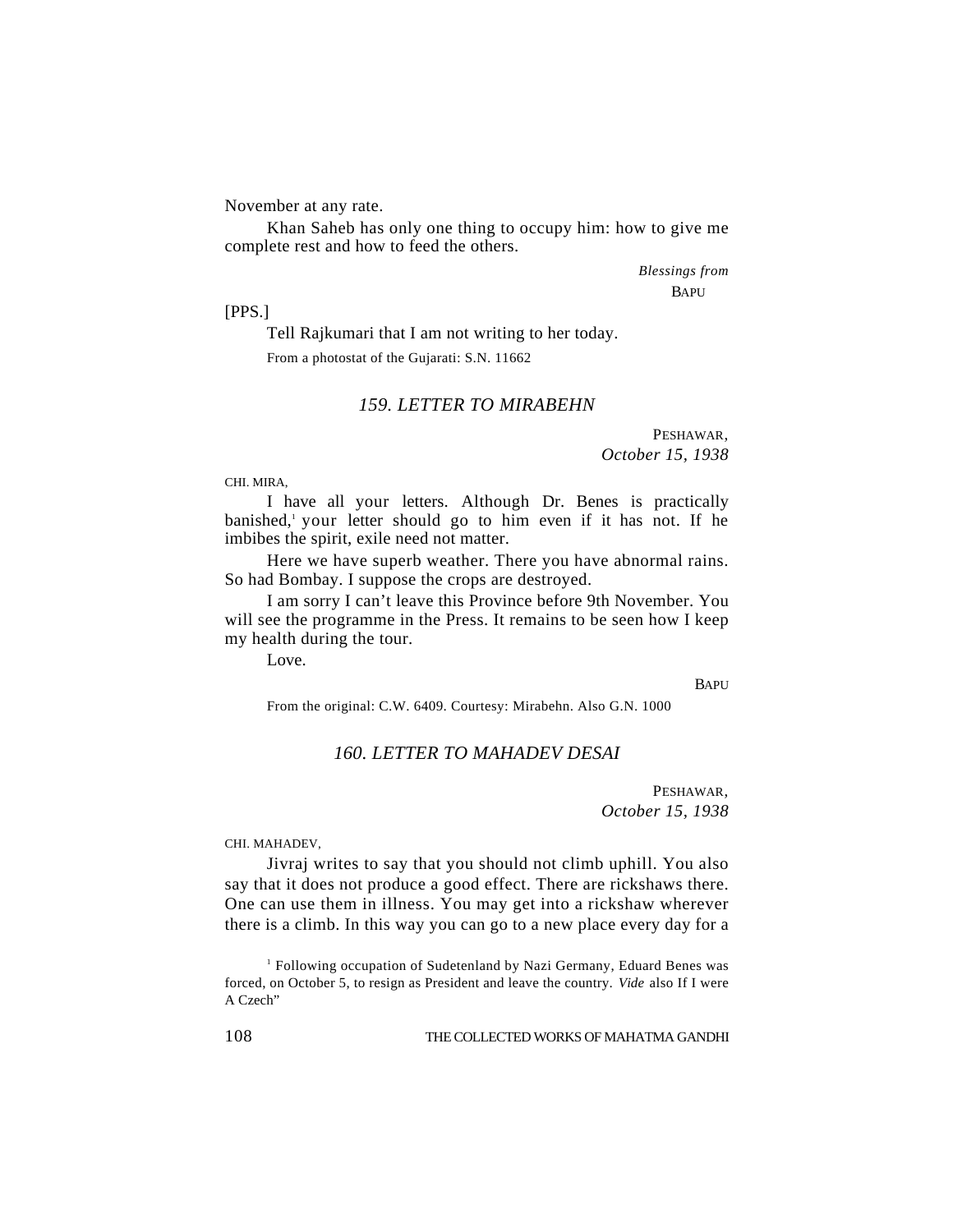walk. I see nothing wrong in this. This is the only way of deriving full benefit from your stay in Simla. Shummy seems to be advising exactly the opposite in regard to Durga. If so, my advice should be disregarded. If I were present there, I would of course wrestle with Shummy.

You know that when there are letters for others along with letters addressed to me, I do not read them. This is my nature. There were two letters by you to Sushila in reply to the same letter. I read them. I can give for this no excuse other than curiosity. From your previous letter, I have forgotten everything except the drawing of the moon. Yesterday's letter I regard as important. I do not know what Sushila wrote to you regarding physical passion, but for me it has become a question of my veracity. You have told her that my last statement<sup>1</sup> should reassure them all. This pricked me. We cannot be complacent regarding physical passion in anybody's case, but, as for myself, I should say that had I, at the time of my last statement, been having such experiences as I am having now, I would most certainly have not issued it. I cannot say, either, whether I would have stopped my experiment. Hence neither you nor anybody else can remain complacent regarding me. I see no need as yet to withdraw the last statement or issue a revised one. This does not mean that any of you should start worrying. For the present, I will not go further than this. I found the time to write this much as being necessary in the interest of truth. You will naturally be curious to know more. But restrain your curiosity.

> *Blessings from* **BAPU**

 $[PS.]$ 

Tell Rajkumari about physical passion so that I need not write to her separately.

From a photostat of the Gujarati: S.N. 11663

<sup>1</sup> *Vide* "A Note", 19-9-1938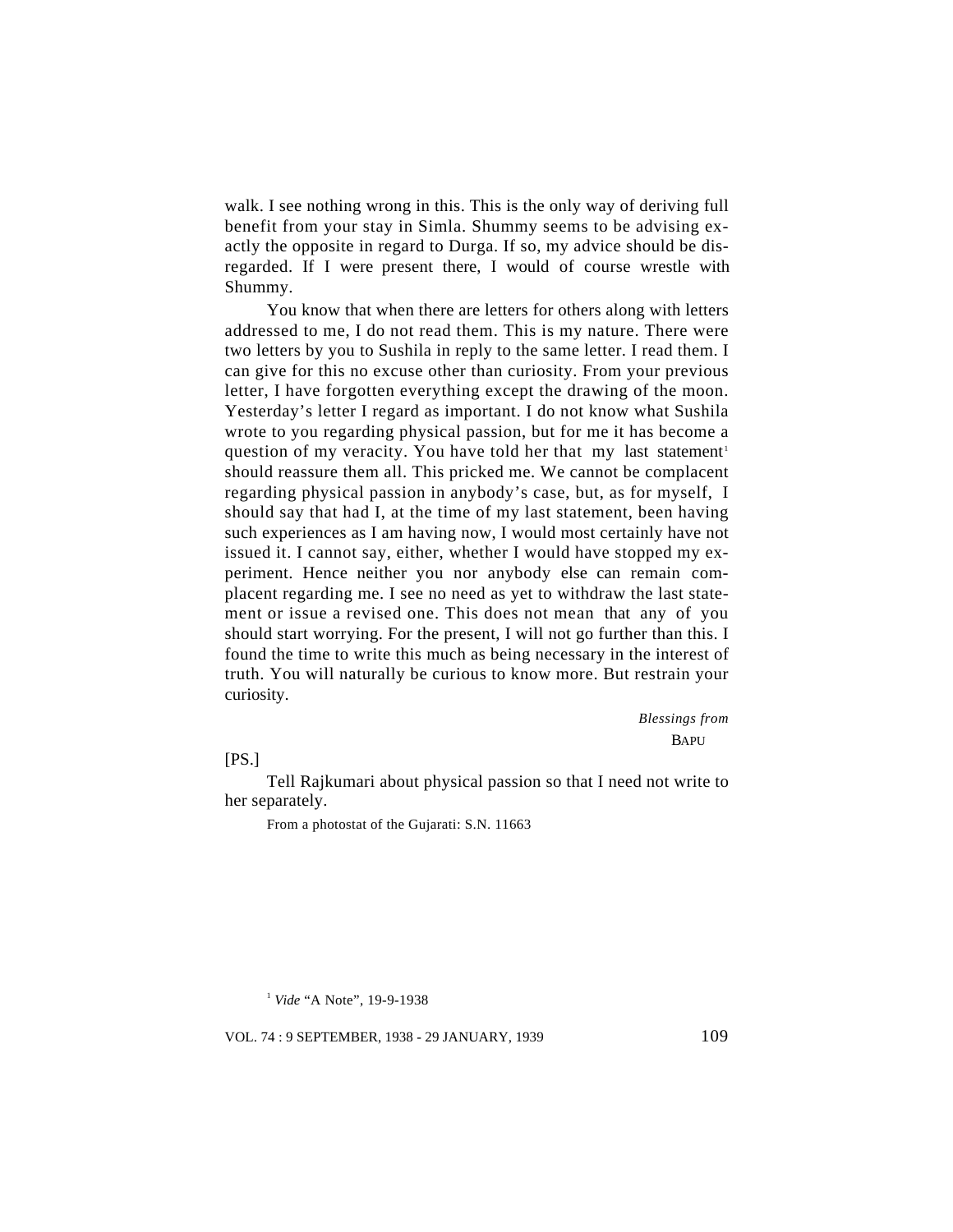# *161. LETTER TO KASTURBA GANDHI*

PESHAWAR, *October 15, 1938*

BA,

You are causing me a good deal of worry this time. I keep swinging between my concern for you and my sense of dharma. The mind prompts me to run down to you. Dharma tells me to remain where I am and finish the work here. If you get well soon now, my worry may end.

> *Blessings from* **BAPU**

[From Gujarati]

*Bapuna Bane Patro*, p. 29

# *162. LETTER TO AMRITLAL T. NANAVATI*

PESHAWAR, *October 15, 1938*

CHI. AMRITLAL,

I got your two letters together.

Pay up Rs. 25 to Soptekar. I have already written to you about teaching Vatsala. Chakraiya had written to me about the book. I have replied to him and asked him to tell you. Do what you think proper. How is the newly-arrived friend<sup>1</sup> faring?

> *Blessings from* **BAPU**

From a photostat of the Gujarati: G.N. 10776

<sup>1</sup> Rajbhushan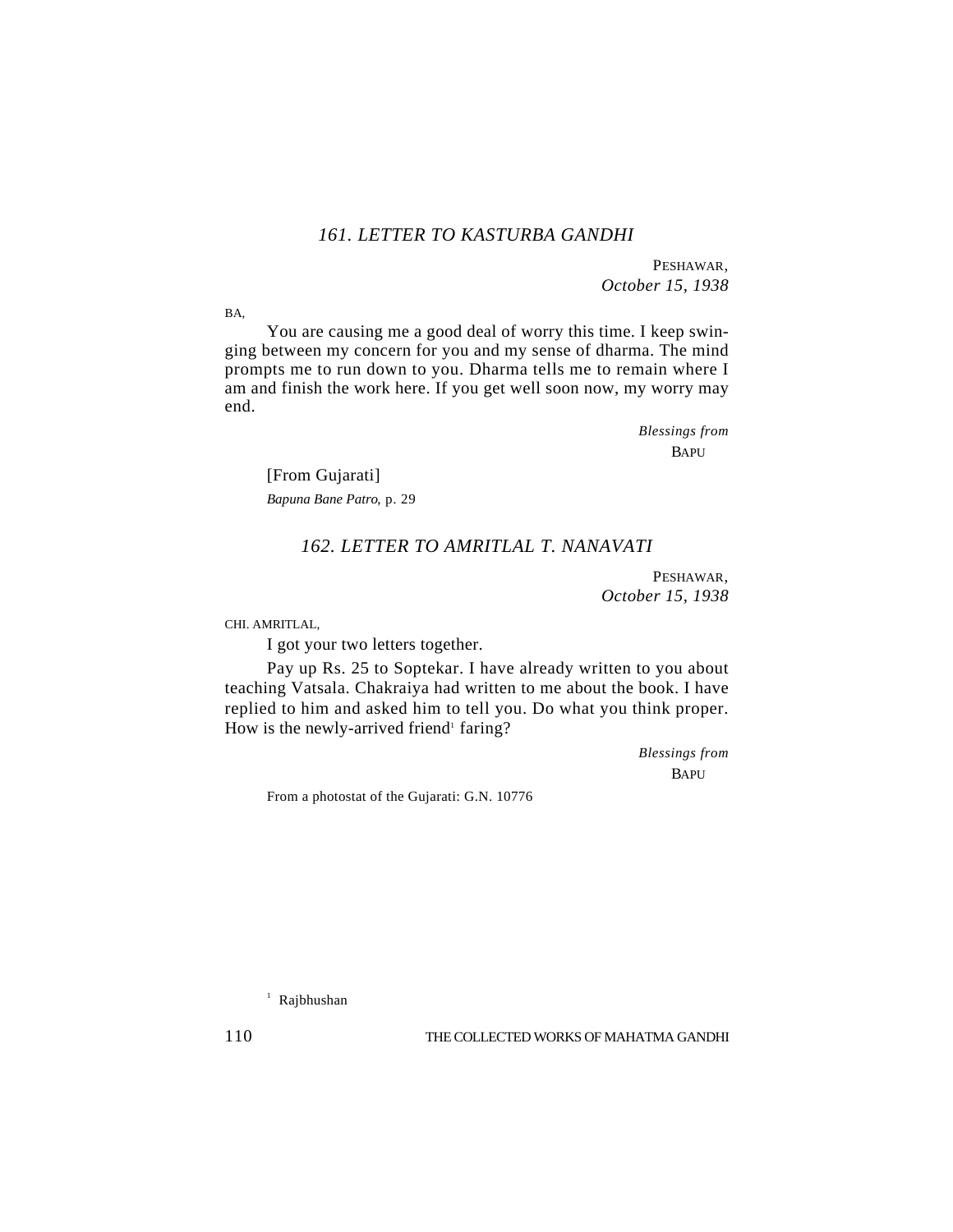# *163. LETTER TO VIJAYA N. PATEL*<sup>1</sup>

PESHAWAR, *October 15, 1938*

CHI. VIJAYA,

What a girl you are! No letter from you at all? I see from Amritlal's letter that you have not rallied. I wrote to you and asked you to go to Maroli. When I return to Segaon you will come back there whatever the condition of your health. But do not spoil it your-self. Do as I have advised you in my letter. If there is any difficulty in going to Maroli, let me know. I must hear from you regularly. Address your letters to Peshawar. Ba has fallen ill in Delhi.

> *Blessings from* **BAPU**

SHRI VIJAYABEHN C/O SHRI RAMBHAI HIRABHAI PATEL SAURASHTRA SOCIETY ELLIS BRIDGE, AHMEDABAD

From a photostat of the Gujarati: G.N. 7100. Also C.W. 4592. Courtesy: Vijayabehn M. Pancholi

# *164. LETTER TO SHARDA C. SHAH*

PESHAWAR, *October 15, 1938*

CHI. BABUDI,

I have your letter. It is bound to take more than a month. We are scheduled to be here till the 9th. I can understand your anxiety. My heart is there, but the work here is so heavy that I should not be impatient. Be patient, whatever the future may be. You want to do service whether you marry or not. And for that you wish to acquire more knowledge. I know that you would bear even blows from me, because they would have been inspired only by love. I do not wish to keep you away from my eyes even for a moment. But I am helpless.

<sup>1</sup> The letter, addressed to Ahmedabad, was redirected to Dakshinamurti in Saurashtra.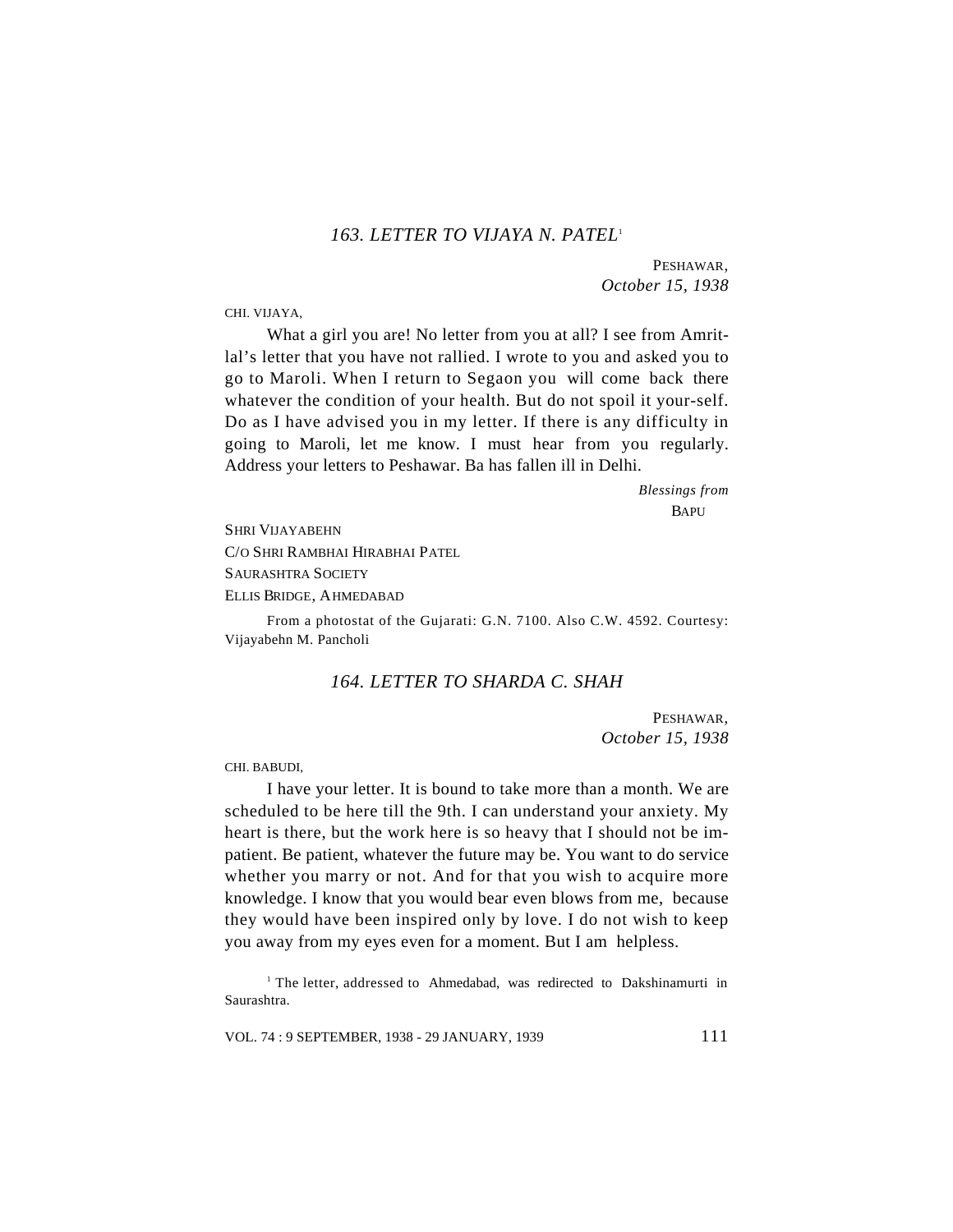You are right about Munnalal. He will leave. It seems it is in his interest to leave.

*Blessings from*

**BAPU** 

From Gujarati: C.W. 10022. Courtesy: Shardabehn G. Chokhawala

# *165. LETTER TO H. P. RANGANATH AIYENGAR*

PESHAWAR, *October 16, 1938*

DEAR FRIEND,

Mirabai has sent me both your letters. I am sorry I won't be able to avail myself of your assistance, for which however I must thank you.

I think you should remain where you are and do such service as comes your way. Shri Mahadev Desai is better.

> *Yours sincerely,* M. K. GANDHI

SHRI H. P. RANGANATH AIYENGAR B.A., LL.B. 930 NAIDOO STREET

CHICKNAGALUR P. O. MYSORE STATE

From a photostat: G.N. 1335

# *166. LETTER TO AMRIT KAUR*

PESHAWAR, *October 16, 1938*

MY DEAR IDIOT,

I had two letters awaiting me on our return to Peshawar. I see the right hand must rest a little. It is having more work than it can comfortably manage.

My health still remains ideal. What it will be during the tour I do not know. The silence will help me.

Joshi's letter is quite typical of him.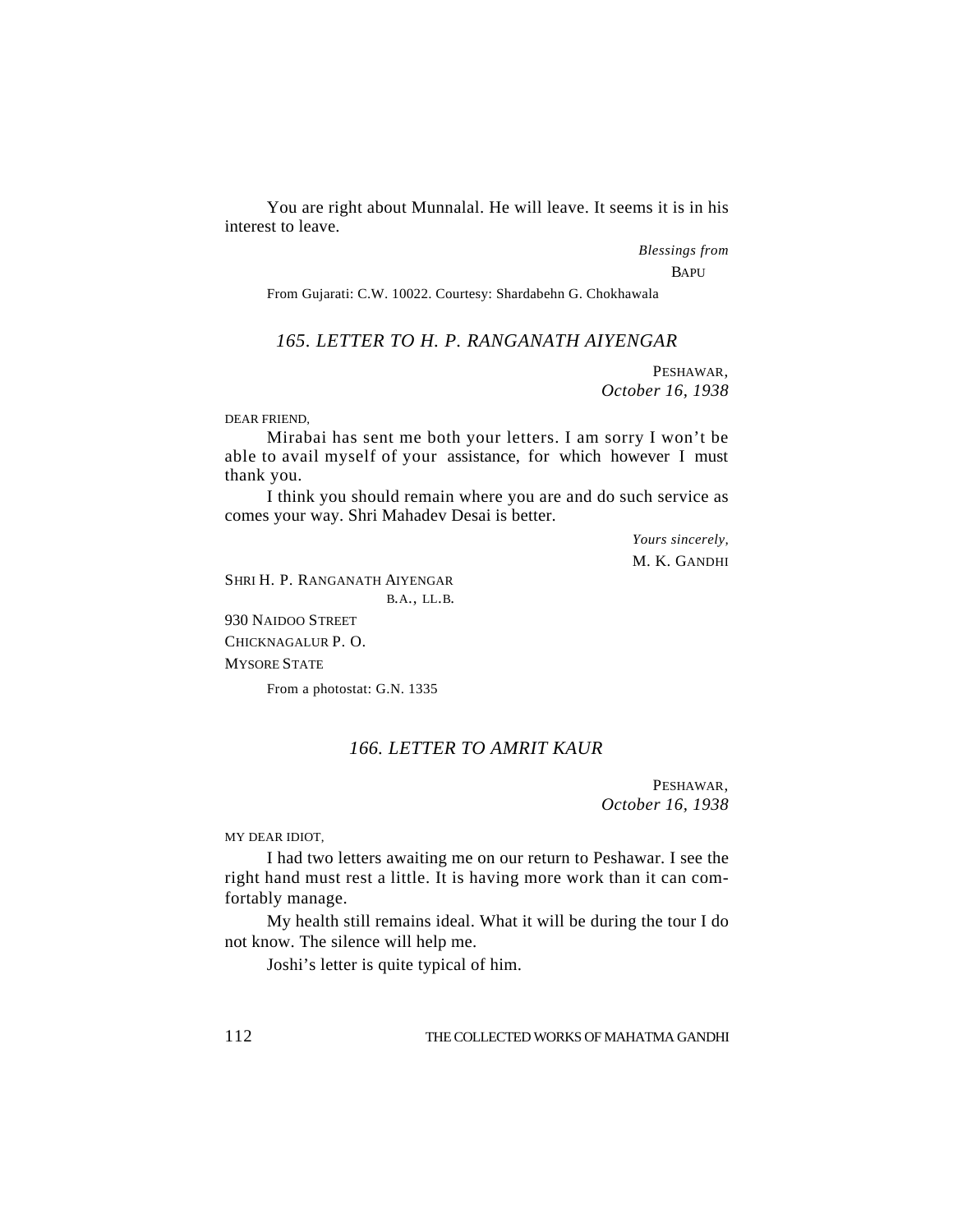Tell Mahadev I got a wire yesterday saying Shukla1 is dead. He was one of my oldest friends, i. e., of English student days. He was practising in Rajkot.

They are still having rains in Segaon. Here it is perfectly dry.

Kanti's letters herewith for Mahadev. They are interesting. You should ask Mahadev to give you a summary of what he has to say.

Love.

TYRANT

From the original: C.W. 3640. courtesy: Amrit Kaur. Also G.N. 6449

### *167. SPEECH AT NOWSHERA*<sup>2</sup>

### *October 16, 1938*

I accept *in toto* your assurance that you have fully understood the principle of non-violence and that you will hold on to it always. I congratulate you on it, and I further say that if you can put the whole of that doctrine into practice, you will make history. You claim to have one lakh Khudai Khidmatgars on your register which exceeds the total number of Congress volunteers as it stands today. You are all pledged to selfless service. You get no monetary allowance. You have even to provide your own uniforms. You are a homogeneous and disciplined body. Khan Saheb's word is law to you. You have proved your capacity to receive blows without retaliation. But this is only the first step in your probation, not the last. To gain India's freedom, the capacity for suffering must go hand in hand with the capacity for ceaseless labour. A soldier for freedom must incessantly work for the benefit of all. The resemblance between you and the ordinary soldier begins and ends with the cut of the uniform and perhaps their nomenclatures which you have adopted. But unlike them the basis of all your activity is not violence but non-violence. Therefore, your training, your preoccupations, your mode of working, even your thoughts and aspirations must necessarily be different from theirs. A

<sup>&</sup>lt;sup>1</sup> Presumably Dalpatram Shukla; *vide* "An Autobiography" sub-title "London at Last and "An Autobiography" sub-title" My Choice"

<sup>&</sup>lt;sup>2</sup> Extracted from Pyarelal's report "In the Frontier Province-II". The Khudai Khidmatgars of the place presented a written address to Gandhiji and assured him that their faith in non-violence was absolute and unqualified and they would never go back upon it.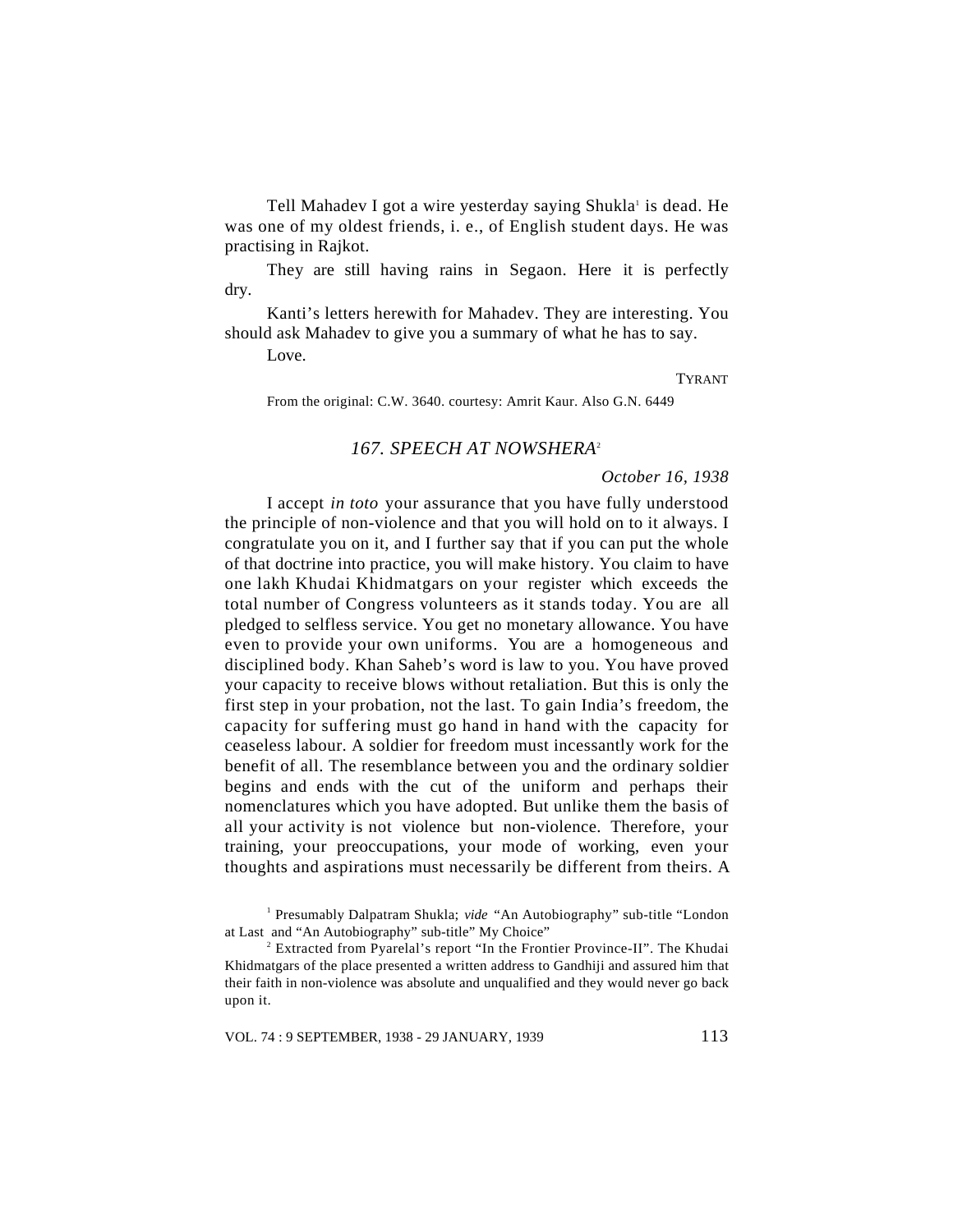soldier in arms is trained to kill. Even his dreams are about killing. He dreams of fighting, of winning fame and advancement on the battlefield by the prowess of his arms. He has reduced killing to an art. A satyagrahi, a Khudai Khidmatgar, on the other hand, would always long for opportunity for silent service. All his time would be given to labour of love. If he dreams, it will not be about killing but about laying down his life to serve others. He has reduced dying innocently and for his fellowmen to an art.

But what shall be the training that will fit you out for this sort of work? It must be training in various branches of constructive work.

With one lakh Khudai Khidmatgars trained in the science of constructive non-violence, he told them, trans-border raids should become a thing of the past.

You should consider it a matter of utter shame if a single theft or dacoity takes place in your midst. Even the thieves and trans-border raiders are human beings. They commit crime not for the love of the thing itself but because they are driven to it largely by necessity and want. They know no other. The only method of dealing with them that has been adopted so far has been that of employing force. They are given no quarter and they give none. Dr. Khan Saheb feels helpless against them because the Government has no other way of dealing with them But you can make a non-violent approach to the problem, and I am sure you will succeed where the Government has failed. You can teach them to live honestly like yourselves by pro-viding them cottage occupations. You can go in their midst, serve them in their homes and explain to them things in a loving and sym-pathetic manner, and you won't find them altogether unamenable to the argument of love. There are two ways open to you today, the way of brute force, that has already been tried and found wanting, and the way of peace. You seem to have made your final choice. May you prove equal to it.

*Harijan,* 29-10-1938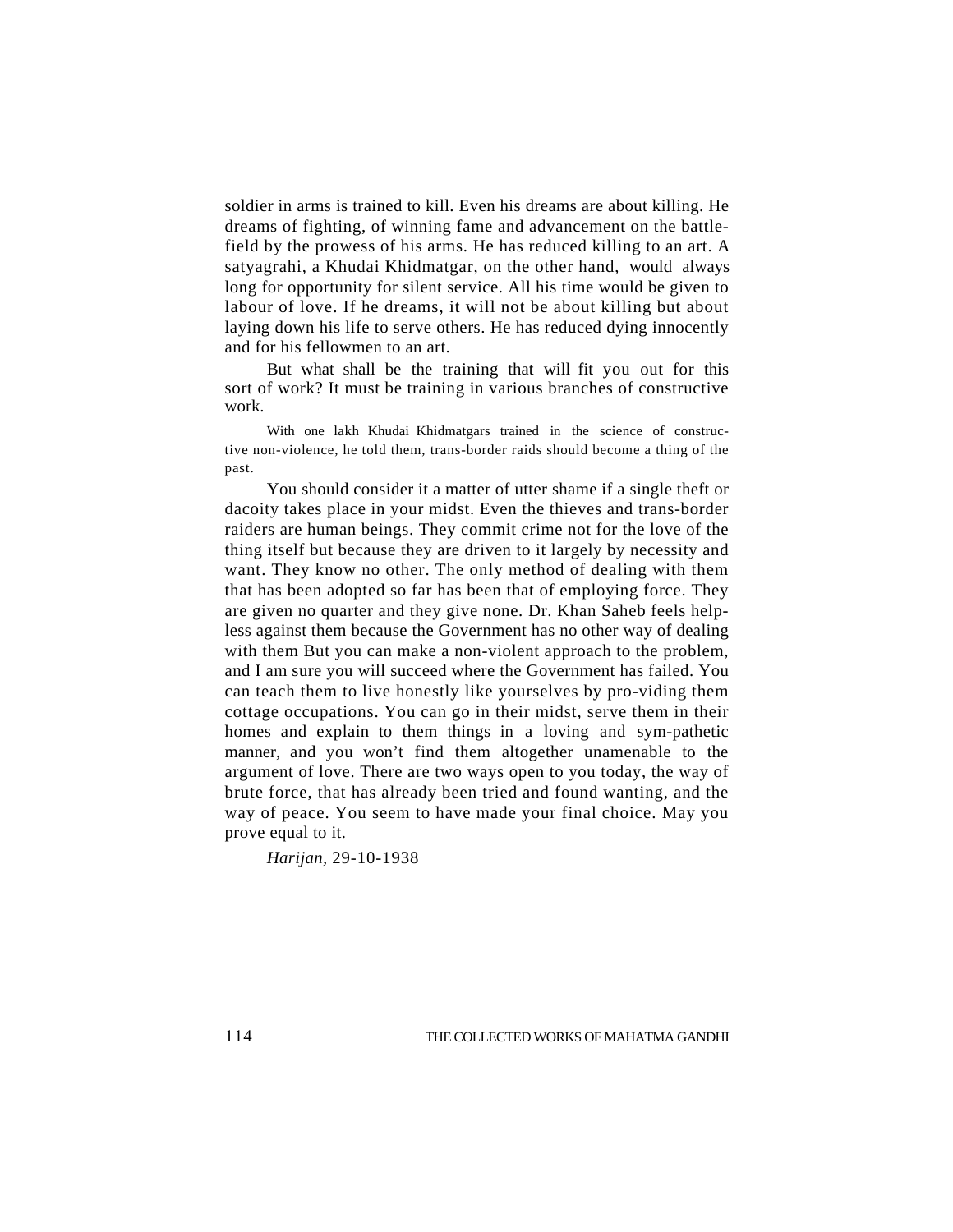## *168. SPEECH AT HOTI MARDAN*<sup>1</sup>

#### *October 16, 1938*

Gandhiji explained to them that non-violence could not, like the curate's egg, be accepted or rejected in parts, it had value only when it was practised in its entirety.

When the sun rises the whole world is filled with its warmth, so that even the blind man feels its presence. Even so when one lakh of Khudai Khidmatgars are fully permeated with the spirit of non-violence, it will proclaim itself and everybody will feel its life-giving breath.

I know it is difficult; it is no joke for a Pathan to take an affront lying down. I have known Pathans since my South African days. I had the privilege of coming into close and intimate contact with them. Some of them were my clients. They treated me as their friend, philosopher and guide, in whom they could confide freely. They would even come and confess to me their secret crimes. They were a rough and ready lot. Past masters in the art of wielding the lathi, inflammable, first to take part in riots, they held life cheap, and would have killed a human being with no more thought than they would a sheep or a hen. That such men should have, at the bidding of one man, laid down their arms and accepted non-violence as the superior weapon sounds almost like a fairy tale. If the one lakh of Khudai Khidmatgars became truly non-violent in letter and in spirit and shed their violent past completely as a snake does its outworn skin, it would be nothing short of a miracle. That is why in spite of the assurance of your faith in non-violence that you have given me, I am forced to be cautious and preface my remarks with an 'if'. My diffidence is only a measure of the difficulty of the task. But nothing is too difficult for the brave and I know the Pathans are brave.

The crucial test by which I shall judge you is this: Have you befriended and won the confidence of each and all in your locality? Do the people regard you with love or with fear? So long as a single individual is afraid of you, you are no true Khudai Khidmatgar. A Khudai Khidmatgar will be gentle in his speech and manner, the light

<sup>1</sup> Extracted from Pyarelal Nayyar's report "At Mardan". In reply to his usual question to the Khudai Khidmatgars whether they would remain non-violent in all circumstances, one of them replied that they could put up with every kind of provocation except the abuse of their revered leaders.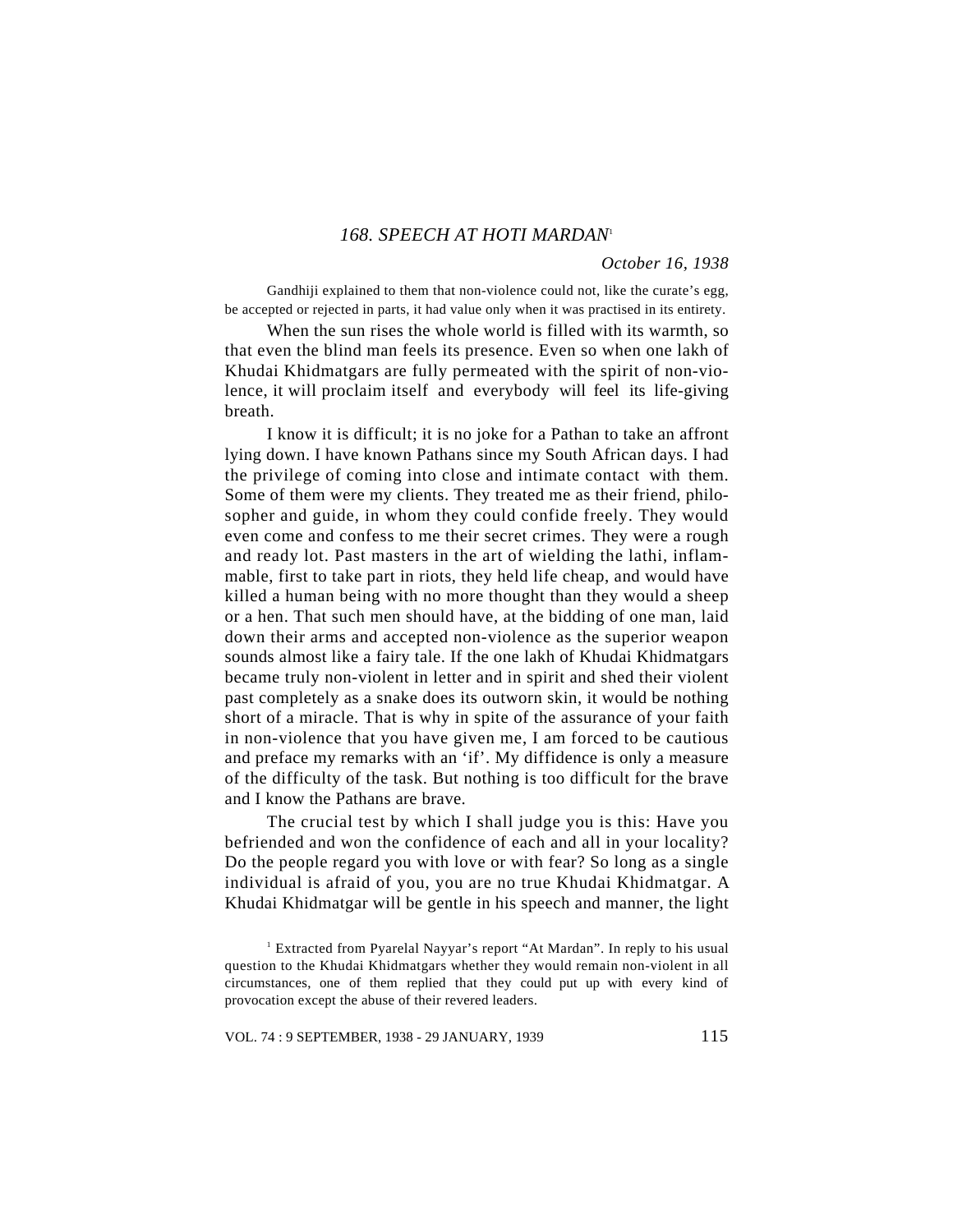of purity will shine forth from his eyes, so that even a stranger, a woman or even a child would instinctively feel that here was a friend, a man of God, who could be trusted. A Khudai Khidmatgar will command the co-operation of all sections of the community, not the sort of obedience that a Mussolini or a Hitler can command through his unlimited power of coercion, but the willing and spontaneous obedience which is yielded to love alone. This power can be acquired only through ceaseless, loving service, and waiting upon God. When I find that under your influence people are gradually giving up their dirty and insanitary habits, the drunkard is being weaned from drink and the criminal from crime and the Khudai Khidmatgars are welcomed everywhere by the people as their natural protectors and friends in need, I shall know that, at last, we have got in our midst a body of men who have really assimilated the spirit of non-violence and the hour of India's deliverance is close at hand.

*Harijan,* 5-11-1938

# *169. LETTER TO SHAMLAL*

**MARDAN** *October 17, 1938*

DEAR LALA SHAMLAL,

I have your letter. I do not know what I shall be able to  $do<sup>1</sup>$ .

*Yours sincerely*, M. K. GANDHI

LALA SHAMLAL, M. L. A. 7 BEGUM ROAD LAHORE

From a photostat: G.N. 1285

<sup>1</sup> Regarding the Punjab prisoners; *vide* "Letter to Sham Lal", 20-2-1938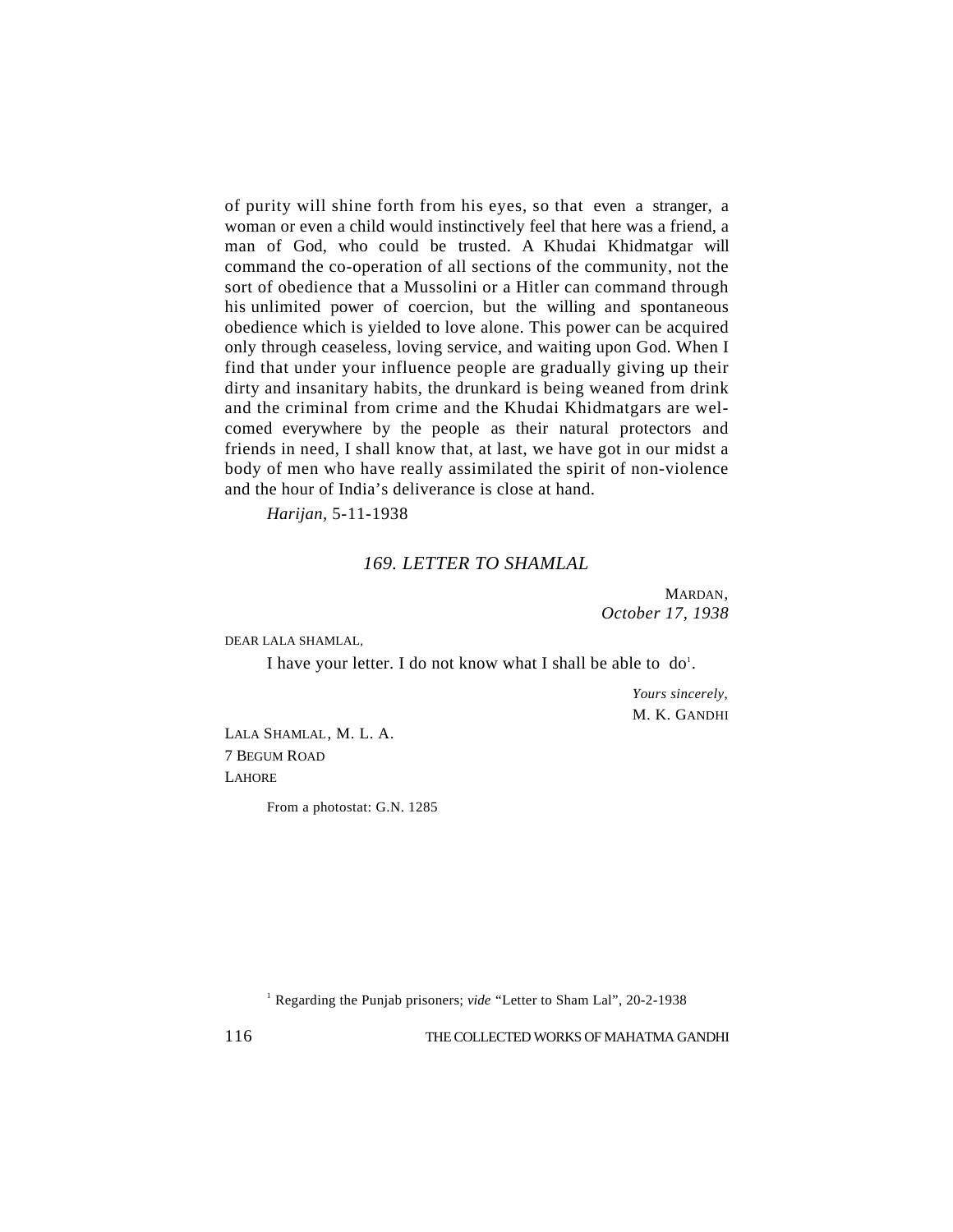# *170. LETTER TO SIKANDAR HAYAT KHAN*

AS AT PESHAWAR, *October 17, 1938*

DEAR SIR SIKANDAR,

I have just received a piteous letter from prisoner Inderpaul's wife who tells me her husband, who has already served 8 years, is suffering from paralysis. May I plead for his release?

> *Yours sincerely,* M. K. GANDHI

SIR SIKANDAR HAYAT KHAN PRIME MINISTER LAHORE

From a copy: Pyarelal Papers. Courtesy Pyarelal

# *171. LETTER TO V. S. SRINIVASA SASTRI*

AS AT PESHAWAR, *October 17, 1938*

DEAR BROTHER

I got your letter from Mahadev only yesterday. How I wish I could respond as you wish! Do you know that I sent Rajkumari specially to intercede<sup>1</sup>. But she could make no headway. Sir C. P. won't have any outsider to intervene. I implored him to invite you to inquire into the whole affair.<sup>2</sup> There was no response. Shamelessly I have again wired to him to allow me to send a representative. Indeed I would go myself if he tolerated me. But he won't listen to reason. Pardon me. That is how I look at his conduct of this business. Nothing has shaken my conviction that the movement is sound and so far as the leaders are concerned, non-violent. Now tell me what I should do. I hope you are keeping fit.

> *Yours sincerely,* M. K. GANDHI

From a photostat: G.N. 8820

<sup>1</sup> With the Travancore authorities; *vide*, "Letter to C. P. Ramaswamy Iyer", 15-8-1938

<sup>2</sup> *Vide*, "Statement to the Press", 6-9-1938

VOL. 74 : 9 SEPTEMBER, 1938 - 29 JANUARY, 1939 117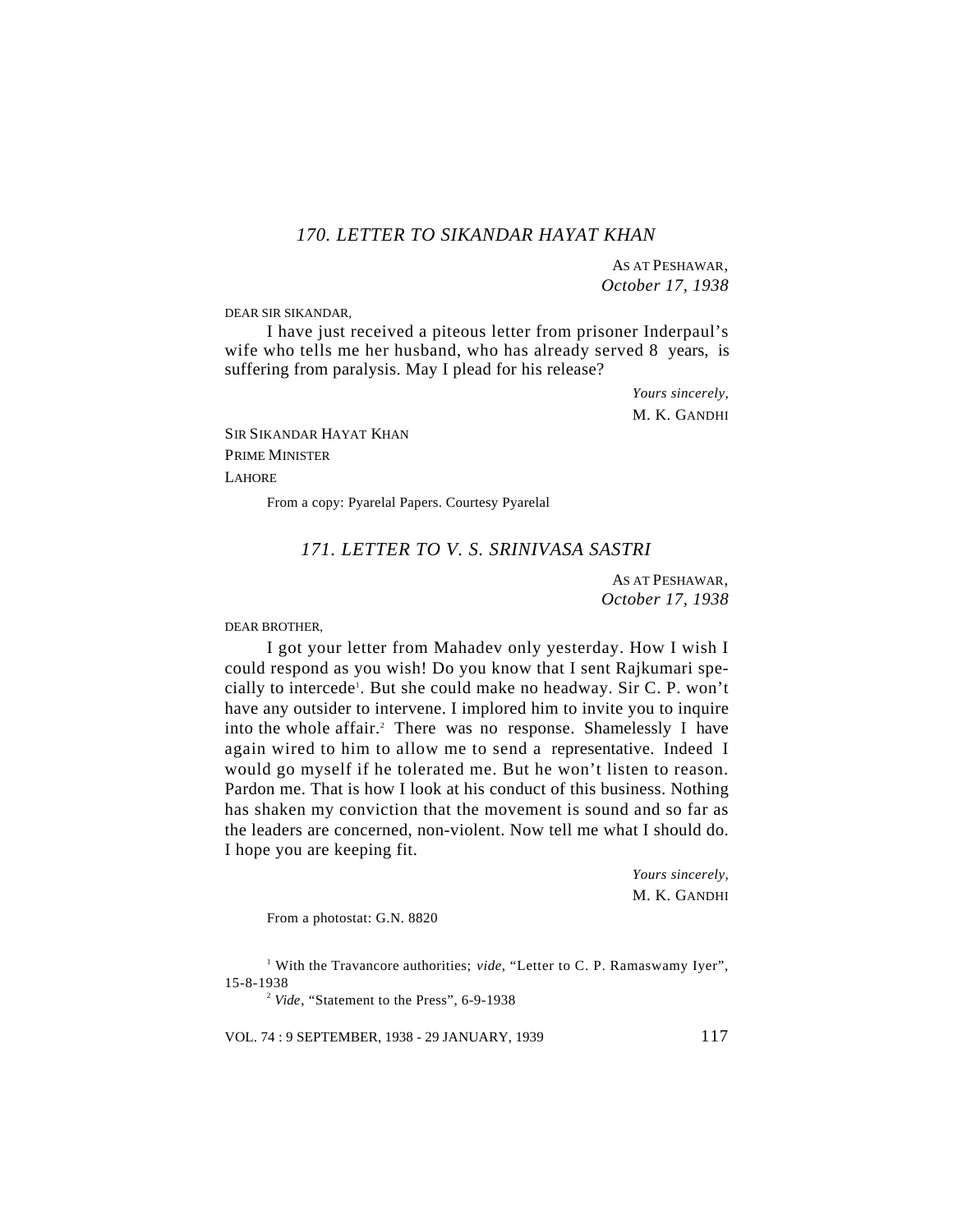# *172. LETTER TO NARANDAS GANDHI*

MARDAN, *October 17, 1938*

CHI. NARANDAS,

Did Kamala resent your guidance in any matter? On what grounds can khadi work or National School get a share of the Palitana or Porbandar money? Explain this to me.

Write about the movement that is going on there.

What has Purushottam<sup>1</sup> finally decided?

*Blessings from*

**BAPU** 

From a microfilm of the Gujarati: M.M.U./II. Also C.W. 8552. Courtesy: Narandas Gandhi

## *173. LETTER TO LILAVATI ASAR*

*October 17, 1938*

CHI. LILA,

I got your letter. I wish you not to be in a hurry to go to Segaon. Increase your weight there. Come when I return there.

My health is fine. Don't expect more at present.

*Blessings from* **BAPU** 

From a photostat of the Gujarati: G.N. 9376. Also C.W. 6651. Courtesy: Lilavati Asar

### *174. LETTER TO KANTILAL GANDHI*

PESHAWAR,<sup>2</sup> *October 17, 1938*

CHI. KANTI,

I got all your three letters. I can see no flaw in your arguments. They are well set out, too. I am sure it is not your view that, in case there is war, we should come to no compromise with the British.

1 Addressee's son

 $2^2$  As in the source. However, Gandhiji was not in Peshawar on this date.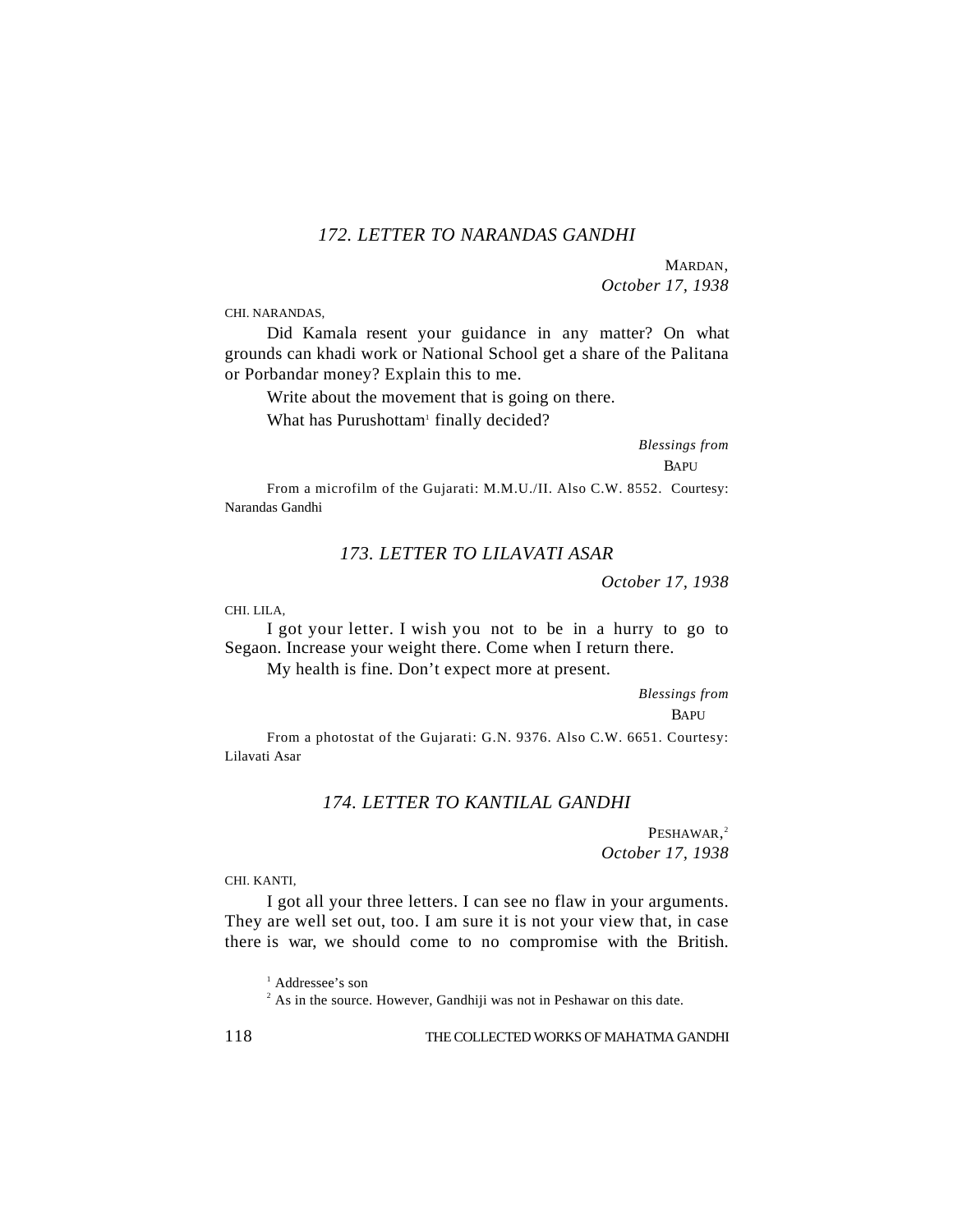Moreover, our refusal to take part in the war on any terms would in itself be a harassment to them. We can, however, adopt no other course, that is, if the Congress listens to me.

But I do not think it desirable that you should divert your mind even to this from your study. You will continue to reflect on the matter of course, and you will come to definite conclusions. But I think it desirable that you should not waste your time in explaining your views to others.

Your health causes me worry. You may be certain that there will be no harm at all if for the sake of your health you take one more year. Health, once lost, will not return. You have built up your body with exercise. Your constitution itself is strong. Let it not be undermined. Come to Segaon. Stay there for some time and build up your body there if you can with good food and rest. Listen to me in this matter and do not be negligent. Do not be over-confident and assume that you will somehow be able to improve your health afterwards.

I have written to Saraswati's grandfather.<sup>1</sup> I have written to Prabha too. If she comes I will look after her. Do not be overeager about nursing. After she is trained up, we shall see about other things. I hope that if she stays with me, her intellect will improve and develop. You will admit that that has happened to others who have stayed in the Ashram. It is true that the information they gather in their minds is little, for the curriculum is not planned with that end in view. But the intellects of those boys and girls who have stayed there work well enough in the subjects selected by them.

Write to me if this seems unconvincing to you.

*Blessings from* BAPU

 $[PS.]$ 

We shall be here up to November 9 at any rate.

From a photostat of the Gujarati: C.W. 7350. Courtesy: Kantilal Gandhi

<sup>&</sup>lt;sup>1</sup> This letter is not traceable.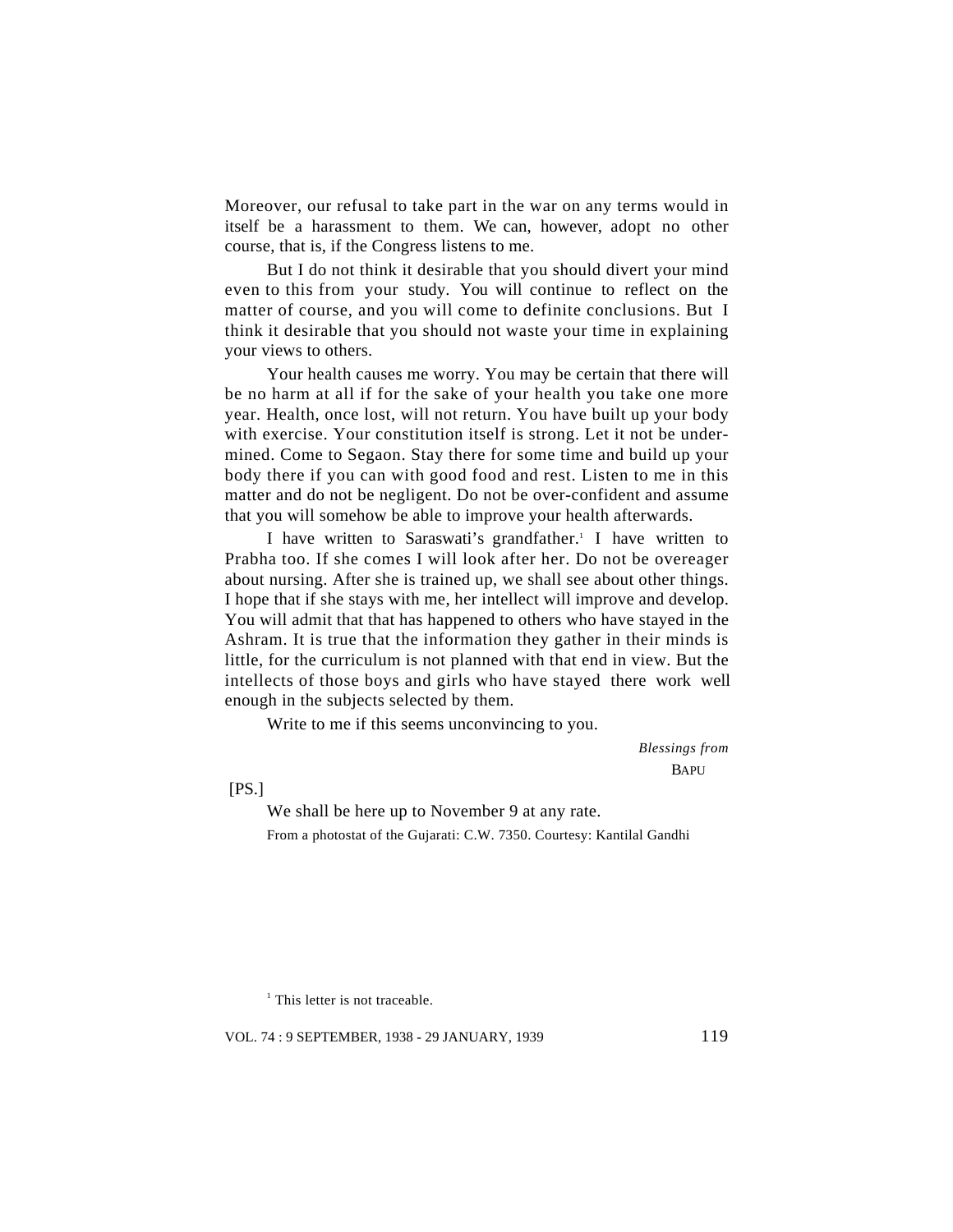# *175. STATEMENT TO THE PRESS*

**MARDAN** *October 17, 1938*

I have two letters from schoolmasters, besides others from laymen, complaining of students' rowdyism in Travancore. The Principal of C.M.S. College, Kottayam, says that the students blocked the passage of those who wanted to attend the classes. They twice turned away girls who did not listen to them. They rushed at the classes and made noises, making classes impossible.

This violent participation by students in a struggle which its authors claim to be absolutely non-violent, makes progress difficult, if not impossible. So far as I know, the leaders of the movement do not want the students, even if they wish to participate, to depart in any way from the non-violent way. Obstruction, rowdyism and the like are naked violence. I am credited with influence over students. If I have any, I would ask them to observe non-violence in thought, word and deed. If, however, the forces of violence cannot be controlled by those who are in charge of the movement, it may be a question for them whether in the interest of the movement itself it is not wise to suspend civil disobedience.

I must not presume to lay down the law from this distance, but I do feel from the evidence before me that the leaders would incur grave risk if they allowed students to think that their violence would help the movement or that it is secretly liked by the leaders.

*Harijan*, 22-10-1938

### *176. LETTER TO AMRIT KAUR*

SWABI, *October 17, 1938*

MY DEAR IDIOT,

This is merely for love's sake. During the tour I must conserve time and energy.

You will give me your reaction to the  $2nd$  article<sup>1</sup> on the European situation.

Love.

TYRANT

From the original: C.W. 3641. Courtesy: Amrit Kaur. Also G.N. 6450

<sup>1</sup> *Vide* "Local Consequence", 8-10-1938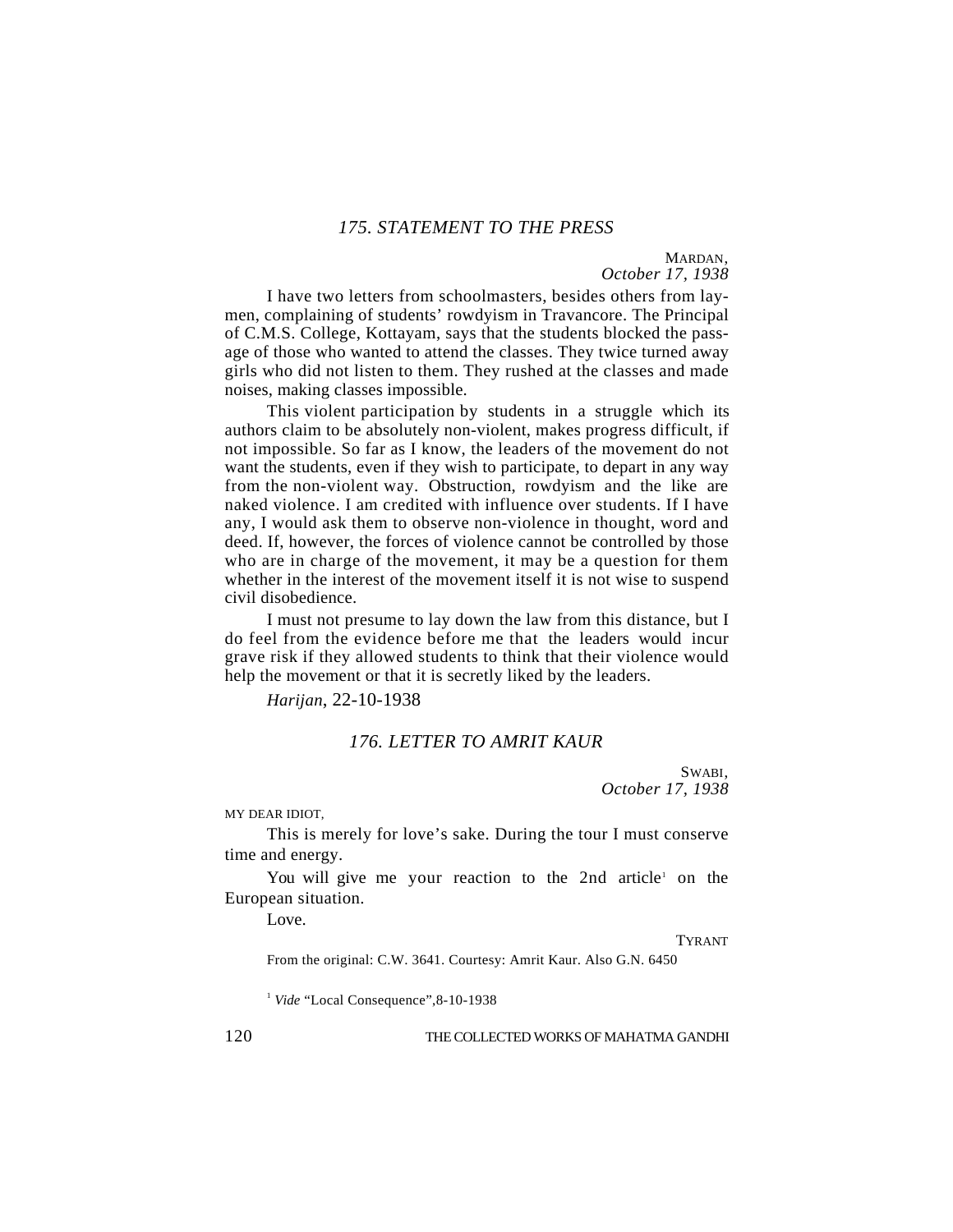# *177. LETTER TO MAHADEV DESAI*

SWABI, *October 17, 1938*

CHI. MAHADEV,

I am writing this at night in Swabi. Last night we slept in Mardan. I have been having long talks these days with the office-bearers of the Khudai Khidmatgars. Except for this, I observe silence all the time. Do resist the temptation to write for *Harijan.* But send me your comments on it for my information. If there are mistakes in proof-reading draw Chandrashanker's attention. Pyarelal will send you a copy of the letter. I have written to Sastri.<sup>1</sup> Give the enclosed letter to Rajkumari.

Lila has become impatient to go to Segaon. Restrain her. She should go there after I return. Let her improve her health while in Rajkot.

> *Blessings from* BAPU

From a photostat of the Gujarati: S.N. 11664

### *178. SPEECH AT SWABI*<sup>2</sup>

[*October 17, 1938*] 3

Gandhiji's speech here was a passionate appeal to the Khudai Khidmatgars to turn the searchlight inwards. They had proved their mettle by marching to jail in their hundreds and thousands. But that was not enough, he told them. Mere filling of the jails would not bring India freedom.

Even thieves and criminals go to prison, but their prisongoing has no merit. It is the suffering of the pure and innocent that tells. It is only when the authorities are compelled to put into prison the purest and the most innocent citizens that a change of heart is forced upon them. A satyagrahi goes to prison, not to embarrass the authorities but to convert them by demonstrating to them his innocence. You should realize that unless you have developed the moral fitness to go to prison which the law of satyagraha demands, your jail-going will be

<sup>1</sup> Vide "Letter to V. S. Srinivasa Sastri", 17-10-1938

<sup>2</sup> Extracted from Pyarelal Nayyar's report "At Mardan"

<sup>3</sup> Gandhiji was at Swabi on this date.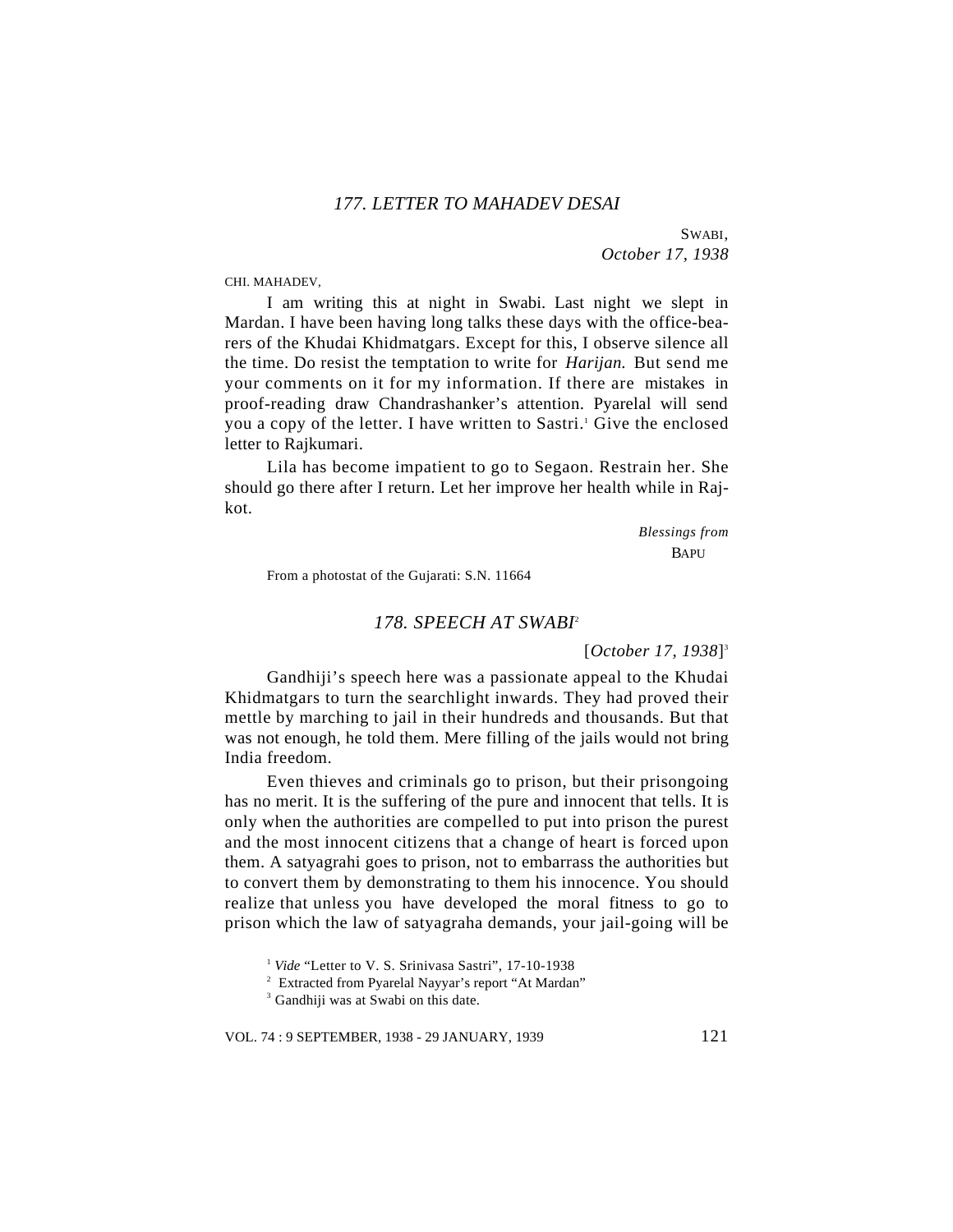useless and will bring you nothing but disappointment in the end. A votary of non-violence must have the capacity to put up with the indignities and hardships of prison life not only without retaliation or anger but with pity in his heart for the perpetrators of those hardships and indignities. I would, therefore, today ask you to examine yourselves in the light of my remarks, and if you find that you cannot or do not want to go the full length, to drop your badge of non-vio-lence and request Khan Saheb to release you from your pledge. That will be a species of heroism. But if you have full faith in the creed of non-violence as I have described it, then know it from me that God will arm you with the required strength in your hour of trial.

*Harijan,* 5-11-1938

# *179. LETTER TO ROY KUMAR SING*

*October 18, 1938*

DEAR FRIEND,

All the points raised by you have surely been dealt with in my articles. Of course, I would have England and France to give up arms, if they have the courage. And of course, I maintain that the law of the lower animal world is not the law of human beings. Brute nature has been known to yield to love.

> *Yours sincerely*, M. K. GANDHI

SJT. ROY KUMAR SING ZAMINDAR NATHNAGAR P. O. DT. BHAGALPUR

From a copy: Pyarelal Papers. Courtesy: Pyarelal

# *180. LETTER TO KASTURBA GANDHI*

*October 18, 1938*

BA,

I see from Ramdas's and Devdas's letters that you may now be said to be free from danger. When Sushila came to know that I was worried on your account, she asked me to let her go. I replied: "What is the use of sending you? There are many nursing Ba. I wish to be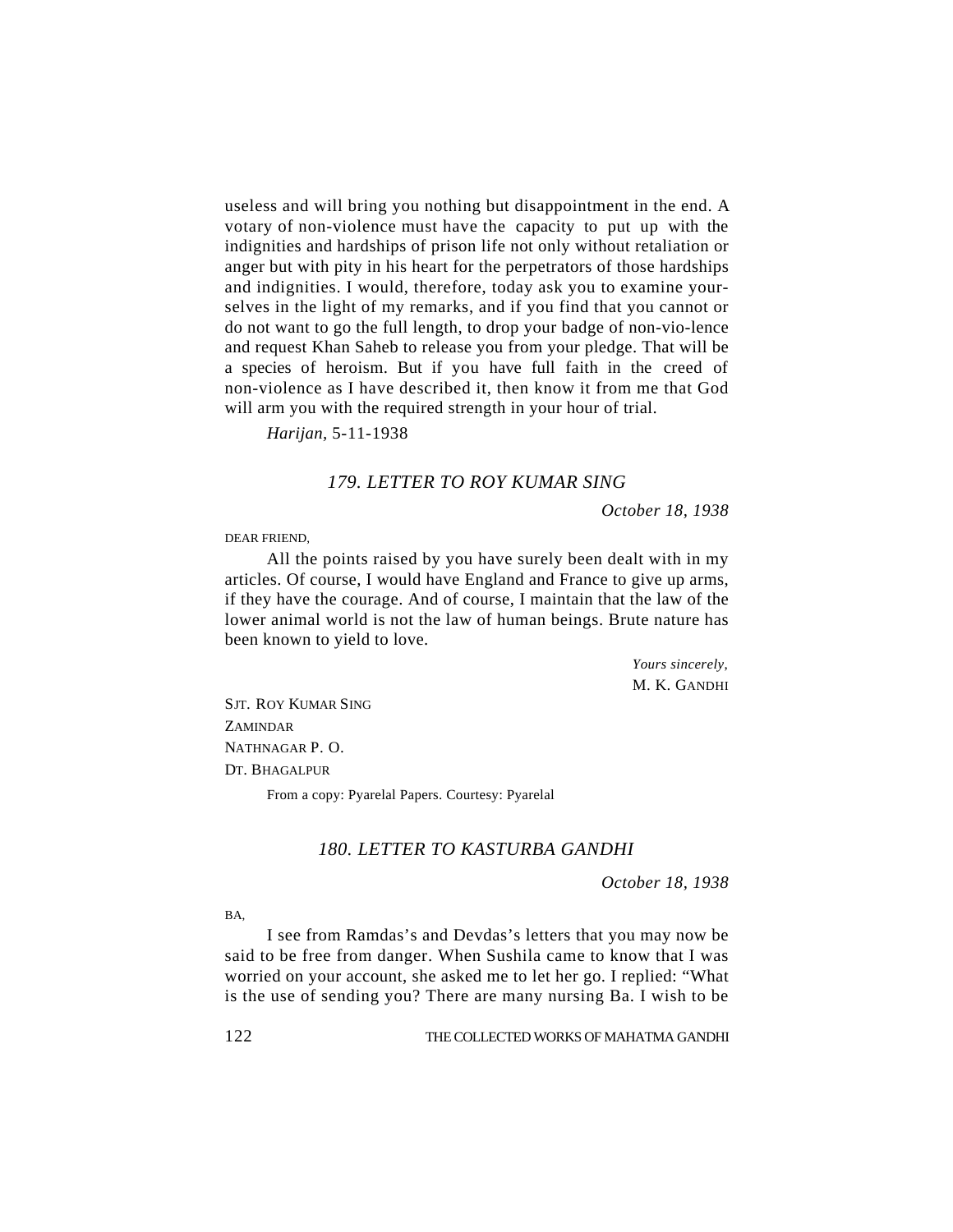present by her bedside for my own peace of mind and Ba also would wish it. But I ought to harden my heart and obey the dharma of staying on here." But God seems to have been kind. Lakshmi and the children will be fine.

> *Blessings from* **BAPU**

[From Gujarati]

*Bapuna Bane Patro*, p. 30

### *181. LETTER TO D. B. KALELKAR*

UTMANZAI, *October 18, 1938*

CHI. KAKA,

The accompanying is for your information. What can it mean? It has produced no effect on me. What was there in the letter to Prema?

I hope you are all right. Your health must have been completely restored. Bal is with you. Isn't he? I had got his postcard.

The climate here is excellent. The peace is beyond description. One will not get such peace anywhere else.

> *Blessings from* **BAPU**

From a photostat of the Gujarati: G.N. 7683

## *182. LETTER TO MOOLCHAND AGRAWAL*

ON TOUR, *October 18, 1938*

BHAI MOOLCHANDJI,

I am in a position to answer your letter only today. I could not read the book but entrusted the work to Nanavati. I read it<sup>1</sup>. I accept its evidence. It is not necessary to uphold the language of Nanavati's criticism, since I am talking only of Swamiji's writings. Nanavati has quoted Swamiji's words to prove that the book, which constricts Hinduism, is disappointing. In my opinion, this debate should not be con-

<sup>1</sup> Presumably a note prepared by Nanavati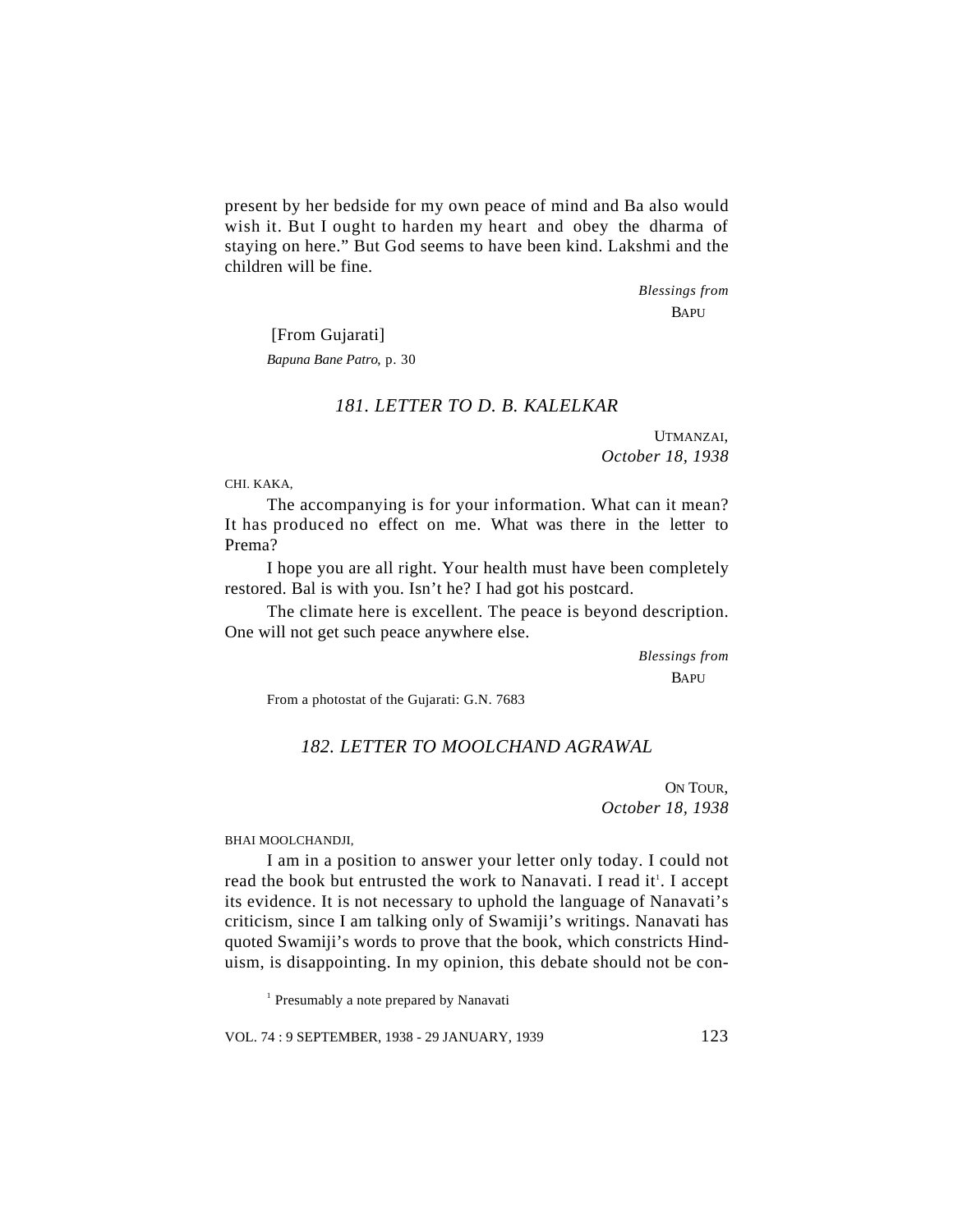tinued. Whatever the merits of the book, it cannot denigrate Swamiji, for who can forget the work that he has done? Swamiji's fame is beyond the confines of the book. I think I have served the Arya Samaj by making these two statements. Even after saying all this, if doubts persist, you may write to me for clarifications.

 It will be better if you write direct to Nanavati. He will keep me informed of whatever he writes. I trust him.

> *Blessings from* BAPU

From a photostat of the Hindi: G.N. 828

#### *183. HINDUSTANI, HINDI AND URDU*

It is a great pity that bitter controversy has taken place and still continues regarding the Hindi-Urdu question. So far as the Congress is concerned Hindustani is its recognized official language designed as an all-India language for inter-provincial contact. It is not to supplant but to supplement the provincial languages. The recent resolution of the Working Committee should set all doubt at rest. If the Congressmen who have to do all-India work will only take the trouble of learning Hindustani in both the scripts, we shall have taken many strides in the direction of our common language goal. The real competition is not between Hindi and Urdu but between Hindustani and English. It is a tough fight. I am certainly watching it with grave concern.

Hindi-Urdu controversy has no bottom. Hindustani of the Congress conception has yet to be crystallized into shape. It will not be so long as Congress proceedings are not conducted exclusively in Hindustani. The Congress will have to prescribe the dictionaries for use by Congressmen and a department will have to supply new words outside the dictionaries. It is great work, it is work worth doing, if we are really to have a living, growing all-India speech. The department will have to determine which of the existing literature shall be con-sidered as Hindustani, books, magazines, weeklies, dailies, whether written in Urdu script or Devanagari. It is serious work needing a vast amount of plodding if it is to achieve success.

For the purpose of crystallizing Hindustani, Hindi and Urdu may be regarded as feeders. A Congressman must therefore wish well to both and keep in touch with both so far as he can.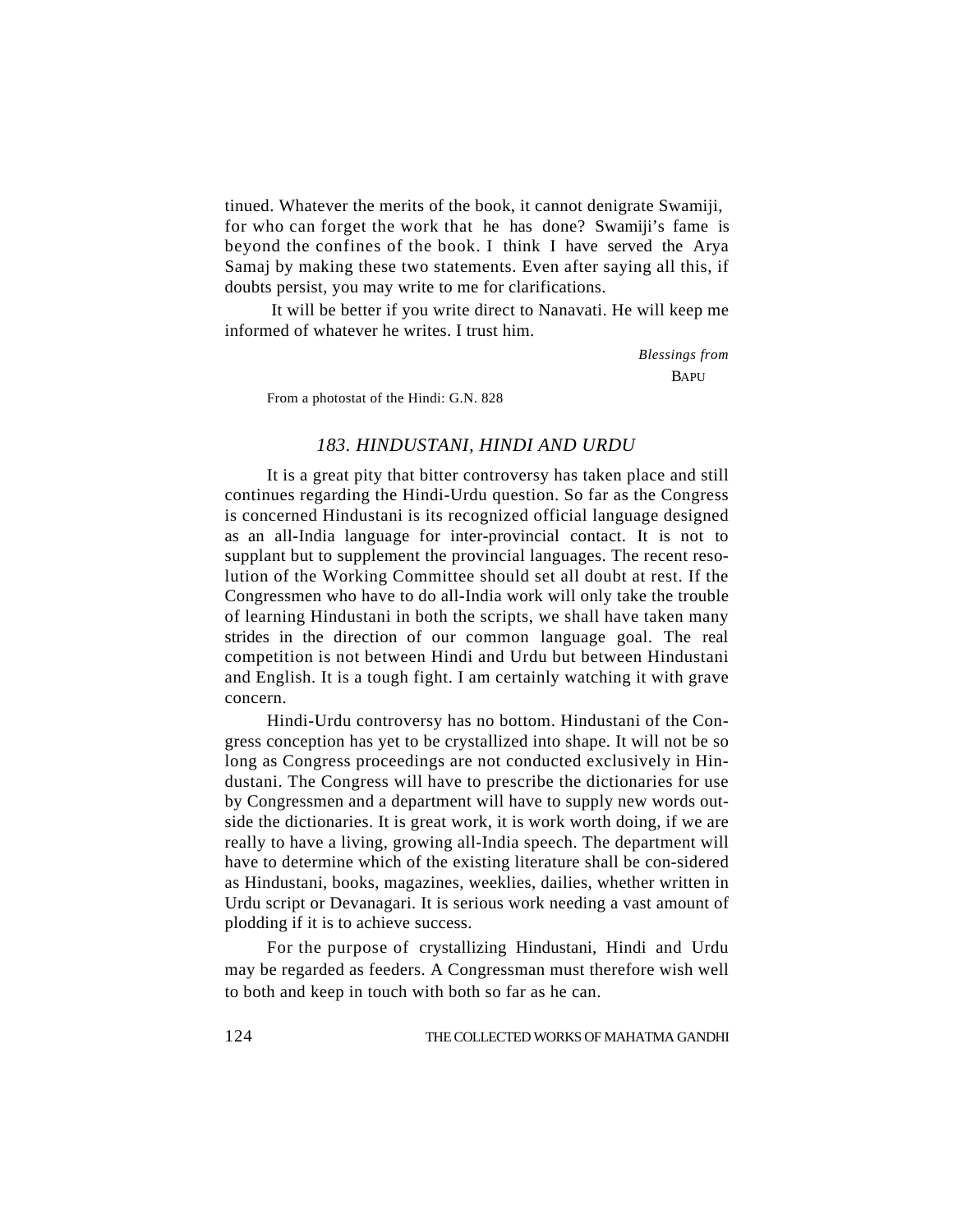This Hindustani will have many synonyms to supply the varied requirements of a growing nation rich in provincial languages. Hindustani spoken to Bengali or Southern audiences will naturally have a large stock of words of Sanskrit origin. The same speech delivered in the Punjab will have a large admixture of words of Arabic or Persian origin. Similar will be the case with audiences composed predominantly of Muslims who cannot understand many words of Sanskrit origin. All-India speakers will have therefore to command a Hindustani vocabulary which will enable them to feel at home with audiences drawn from all parts of India. Pandit Mala-viyaji's name comes uppermost in this connection. I have known him handle Hindi-speaking and Urdu-speaking audiences with equal case. I have never found him in want of the correct word. The same is true of Babu Bhagwandas who uses synonymous words in the same speech, and he sees to it that it does not lose in grace. Among the Muslims at the time of writing I can think of only Maulana Mahomed Ali whose vocabulary was varied enough to suit both audiences. His knowledge of Gujarati acquired in Baroda service stood him in good stead.

Independently of the Congress, Hindi and Urdu will continue to flourish. Hindi will be mostly confined to Hindus and Urdu to Muslims. As a matter of fact, comparatively speaking, there are very few Muslims who know Hindi well enough to be called scholars, though, I expect, in Hindi-speaking parts, to Muslims born there, Hindi is the mother tongue. There are thousands of Hindus whose mother tongue is Urdu and there are hundreds who can be aptly described as Urdu scholars. Pandit Motilalji was one such. Dr. Tej Bahadur Sapru is another. Illustrations can be easily multiplied. There is therefore no reason for any quarrel or unhealthy competition between the two sisters. Healthy competition there always must be.

From all accounts I have received it seems that, under the able guidance of Moulvi Saheb Abdul Haq, the Osmania University is rendering great service to the cause of Urdu. The University has a big Urdu lexicon. Scientific treatises have been and are being prepared in Urdu. And as the teaching is being honestly imparted through Urdu in that University, it must grow. And if, owing to unreasoning prejudice today, all Hindi-speaking Hindus do not profit by the literature that is growing there, it is their fault. But the prejudice has to die. For, the present disunion between the communities is, like all diseases, only temporary. For good or for ill, the two communities are wedded to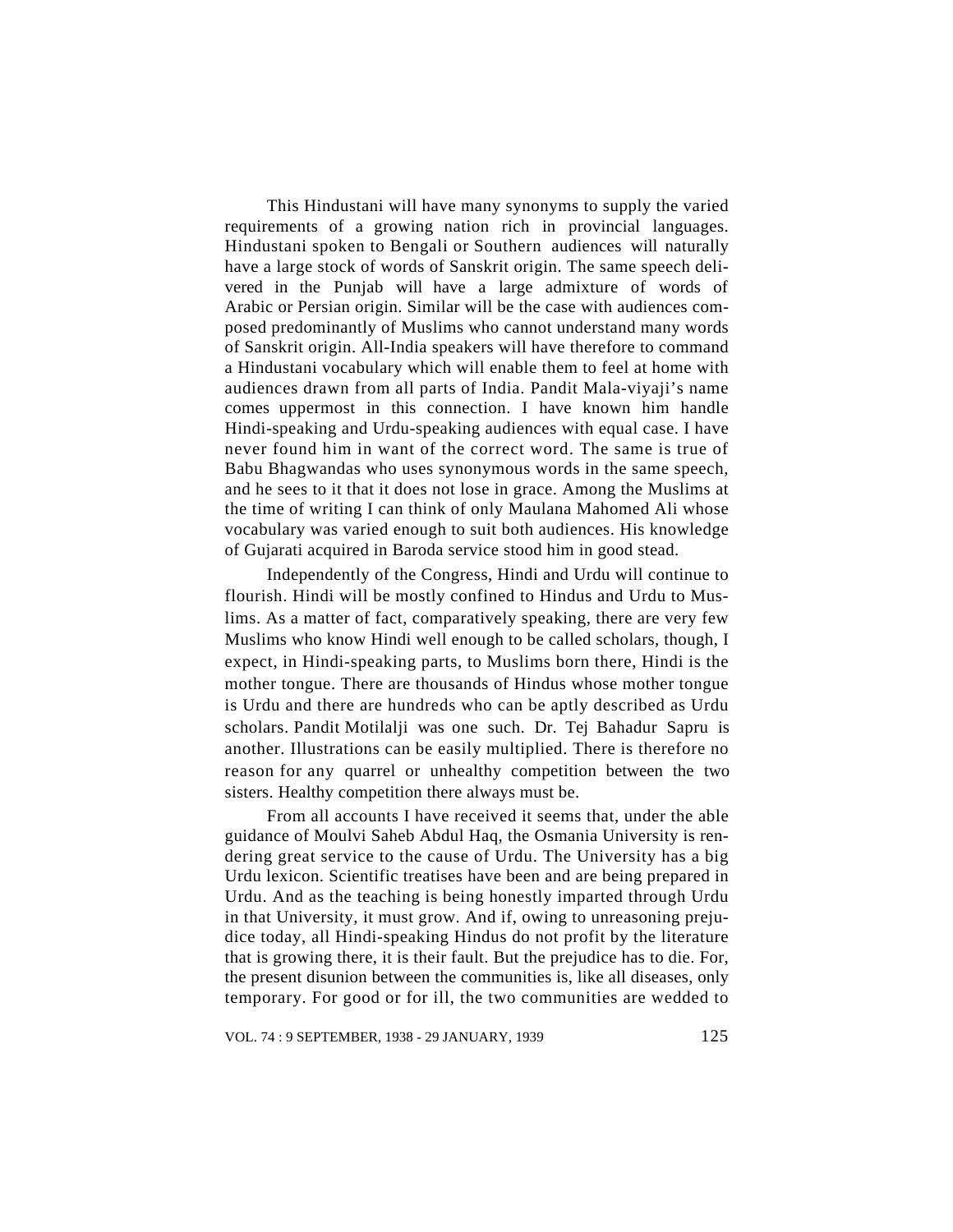India, they are neighbours, sons of the soil. They are destined to die here as they are born here. Nature will force them to live in peace if they do not come together voluntarily.

And as with the Hindus so with the Muslims. It is the latter's loss, if they will not take advantage of the fruits of the humbler labours of the Hindi Sahitya Sammelan and the Nagari Pracharini Sabha. It is a pity they have not taken note with pride and pleasure of the big (for the Sammelan) step taken by it in defining Hindi as the language spoken in the north by Hindus and Mussalmans and written in Urdu or Devanagari script. Thus, so far as the definition is concerned, it answers the Congress definition of Hindustani.

I know that there are some who dream that there shall be only Urdu or only Hindi. I think it will always remain a dream and it is an unholy dream. Islam has its own peculiar culture, so has Hinduism its own. India of the future will be a perfect and happy blend of both. When that blessed day comes, their common speech will be Hindustani. But Urdu will still flourish with a predominance of Arabic and Persian words, and Hindi will still flourish with its abundant Sanskrit vocabulary. The language of Tulsidas and Surdas cannot die, even as the language in which Shibli wrote cannot die. But the best of both will be quite at home with Hindustani speech.

UTMANZAI, October 19, 1938 *Harijan,* 29-10-1938

# *184. FOREWORD TO "DADABHAI NAOROJI"*

UTMANZAI, *October 19, 1938*

It was on 4th September, 1888, that I sailed from Bombay with three letters of introduction, the most precious being for the G. O. M. of India, Dadabhai Naoroji. The letter was given by a Maharashtrian doctor, a friend of the family. The worthy doctor told me the G. O. M. did not know him personally, in fact he had never even had the *darshan* of the G. O. M. "But," said the doctor, "what does it matter? Everyone knows him and adores him as India's great son and champion. He has exiled himself for us. I claim to know him by his service of India. You will see that my letter will serve you just as well as if I had known him personally. The fact is, you need no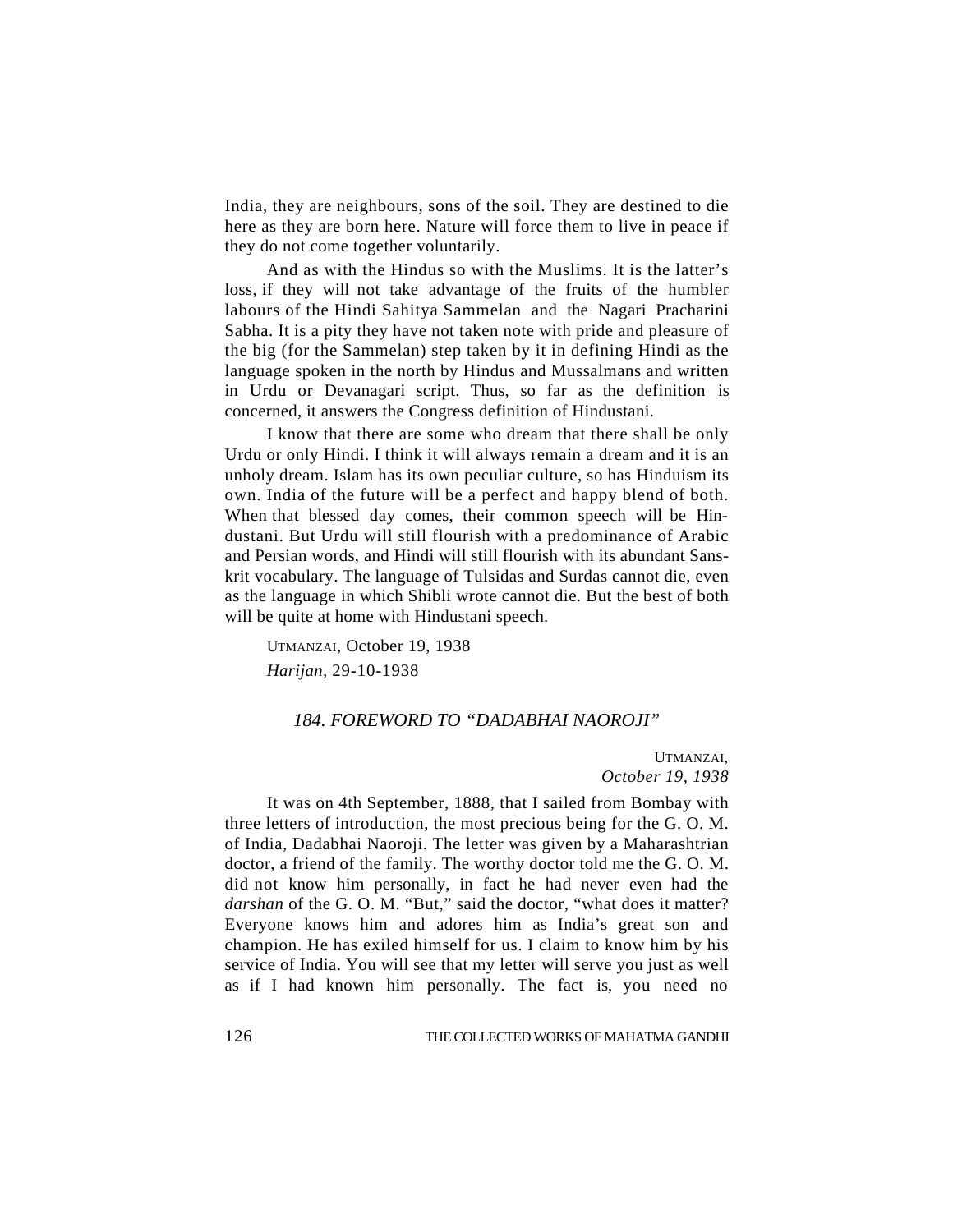introduction to him. Your being an Indian is sufficient introduction. But you are a youngster, untravelled and timid. This letter will give you courage enough to go to the G.O.M. and all will be smooth sailing for you." And so it was. When I reached London, I soon found that Indian students had free access to the G.O.M. at all hours of the day. Indeed he was in the place of father to every one of them, no matter to which province or religion they belonged. He was there to advise and guide them in their difficulties. I have always been a hero- worshipper. And so Dadabhai became real Dada<sup>1</sup> to me. The relationship took the deepest root in South Africa. For, he was my constant adviser and inspiration. Hardly a week passed without a letter from me to him describing the condition of Indians in South Africa. And I well remember that whenever there was a reply to be expected, it came without fail in his own handwriting, in his inimitably simple style. I never received a typed letter from him. And during my visits to England from South Africa I found that he had for office a garret perhaps 8 feet by 6 feet. There was hardly room in it for another chair. His desk, his chair and the pile of papers filled the room. I saw that he wrote his letters in copying ink and press-copied them himself.

I have not read Shri Masani's sketch. But if he has at all done justice to the life so noble and yet so simple, his work needs no introduction from me or anybody else. May it be an inspiration to the reader even as Dadabhai living was to me.

M. K. GANDHI

From a photostat: C.W. 4875

### *185. LETTER TO RUSTOM MASANI*

UTMANZAI, *October 19, 1938*

DEAR FRIEND,

Here is the promised foreword<sup>2</sup>. I hope it is quite in time.

*Yours sincerely,* M. K. GANDHI

1 Grandfather <sup>2</sup> *Vide* the preceding item.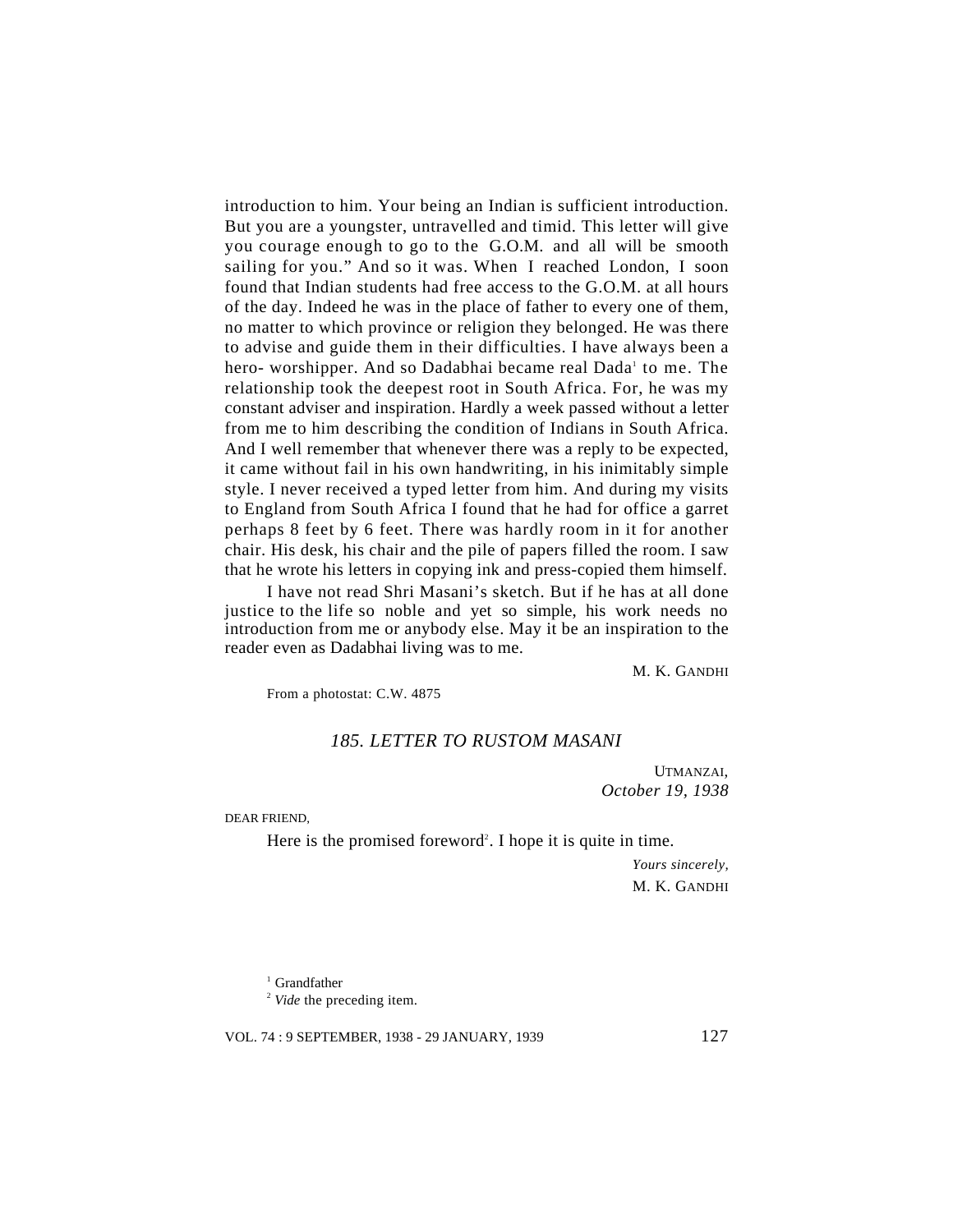[PS.]

I am just now reading during spare moments your *The Religion of the Good Life,* a copy of which you kindly sent me.

I see you want my photo. You will be surprised to learn that I keep none myself.

M. K. G.

*Incidents of Gandhiji's Life*, p. 170

# *186. DISCUSSION WITH ABDUL GHAFFAR KHAN* [*October 19/20, 1938*] 1

An important stage in Gandhiji's Frontier mission was reached when in his quiet retreat at Utmanzai he devoted two days to confabulate and compare notes with Badshah Khan after his tour of the Khudai Khidmatgars in Peshawar and Mardan districts. He asked Badshah Khan:

What is your impression? How do the Khudai Khidmatgars stand with regard to non-violence?

[A. G. K.] My impression, Mahatmaji, is that as they themselves admitted before us, the other day, they are raw recruits and fall far short of the standard. There is violence in their hearts which they have not been able altogether to cast out. They have their defects of temper. But there is no doubt as to their sincerity. Given a chance they can be hammered into shape and I think the attempt is worth while. . . . If we could assimilate and put into practice the whole of the doctrine of non-violence as you have explained it to us, how much stronger and better off we should be. . . .

Gandhiji suggested to Badshah Khan that if non-violence was to receive a fair trial, the Khudai Khidmatgars must be prepared to go through a rigorous course of training in constructive non-violence which he had in mind for them.

[A. G. K.] My idea, Mahatmaji, is to make Utmanzai into a model village. The spinning and weaving centre will serve as a sort of permanent exhibition for the education of the villagers. At the home for Khudai Khidmatgars we shall set before us the self-sufficiency ideal. We shall wear only the clothes that we ourselves produced, eat only such fruits and vegetables as we raise there and have a small dairy to provide us with milk. We shall deny ourselves what we cannot ourselves produce.

[G.] Good. May I further suggest that the Khudai Khidmatgars should take their due share in the building of the huts too that are to house them?

<sup>1</sup> From Pyarelal's report "In the Frontier Province-IV" published in *Harijan*, 12-11-1938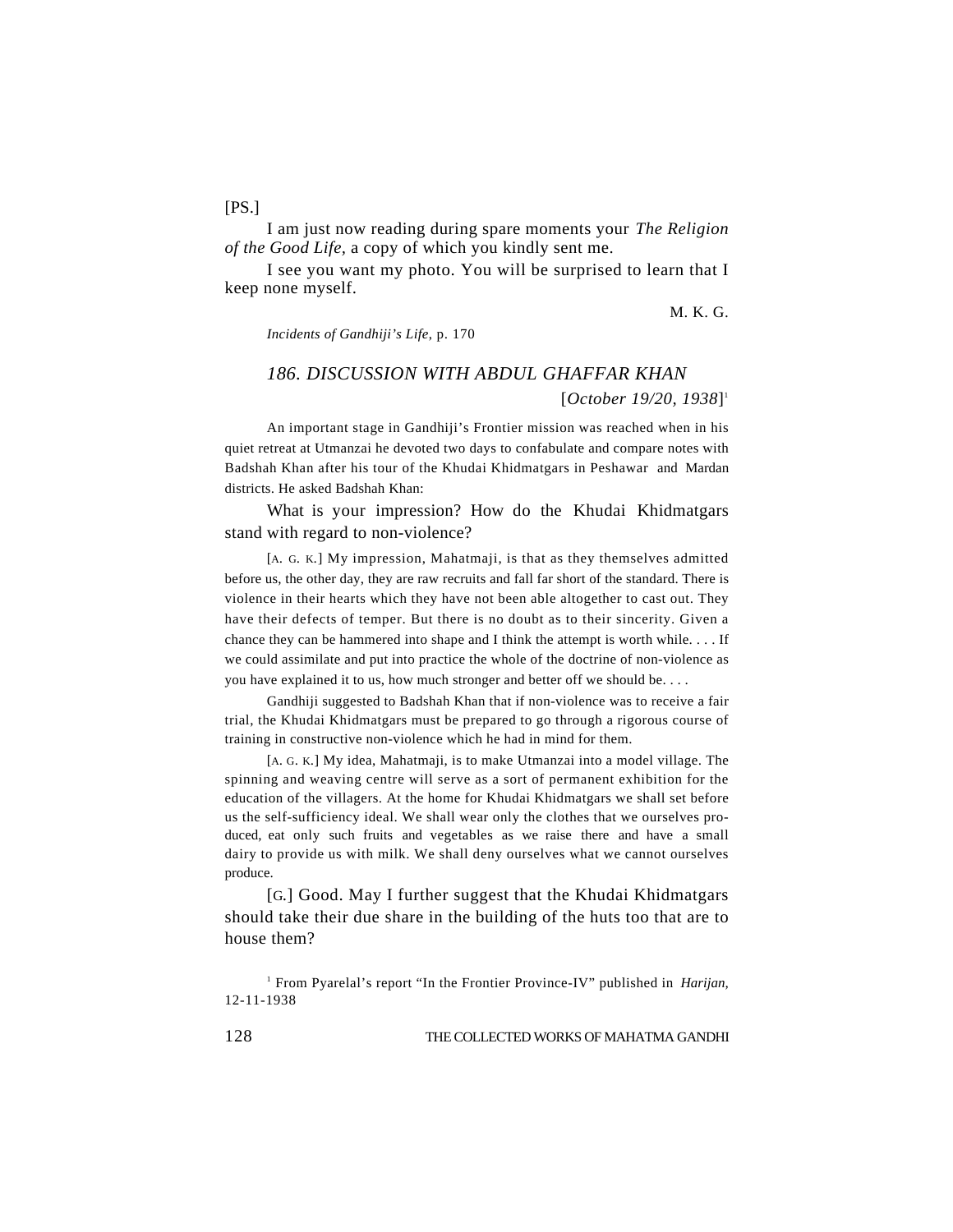[A. G. K.] That is our idea.

To train the first batch of workers, Gandhiji suggested that some Khudai Khidmatgars whom Badshah Khan might select might be sent to Wardha, where, besides becoming adepts in the science of khadi, they would also get a grounding in first aid and hygiene, sanitation and village uplift work and in Hindustani. They would also be initiated there into the Wardha Scheme of education so that on their return they would be able to take up the work of mass education. Gandhiji then said:

But your work will not make headway unless you take the lead and yourself become an adept in all these things.

Lastly, your work will come to nought unless you enforce the rule of punctuality in your retreat. There must be a fixed routine and fixed hours for rising and going to bed, for taking meals and for work and rest, and they must be rigorously enforced. I attach the greatest importance to punctuality; it is a corollary to non-violence.

They next proceeded to discuss the *modus operandi* by which the Khudai Khidmatgars, when they had become sure of their non-violence, would fulfil their mission of coping with the trans-border raids. Badshah Khan was of the opinion that the task was rendered infinitely difficult by the presence of the police and the military who were not fully under popular control and whose presence there brought in all the evils of double rule. "Either the authorities should whole-heartedly co-operate with us or they should withdraw the police and the military from one district to begin with, and we shall then undertake to maintain the peace of that district through our Khudai Khidmatgars." But Gandhiji held a different view. He remarked:

I frankly confess that I do not expect the authorities wholeheartedly to co-operate with us. They would distrust our ability, if not our motive. It is too much to expect them to withdraw the police on trust. Non-violence is a universal principle and its operation is not limited by a hostile environment. Indeed its efficacy can be tested only when it acts in the midst of and in spite of opposition. Our non-violence would be a hollow thing and nothing worth if it depended for its success on the goodwill of the authorities. If we can establish full control over the people, we shall render the police and the military innocuous.

And he described to Badshah Khan how during the Bombay riots on the occasion of the Prince of Wales's visit, the police and the military found their job gone because the Congress immediately regained control and peace was restored.

[A. G. K.] But the difficulty is that the raiders are mostly bad characters, who have absconded from British India. We cannot make contact with them because the authorities won't permit us or our workers to go into the tribal territory.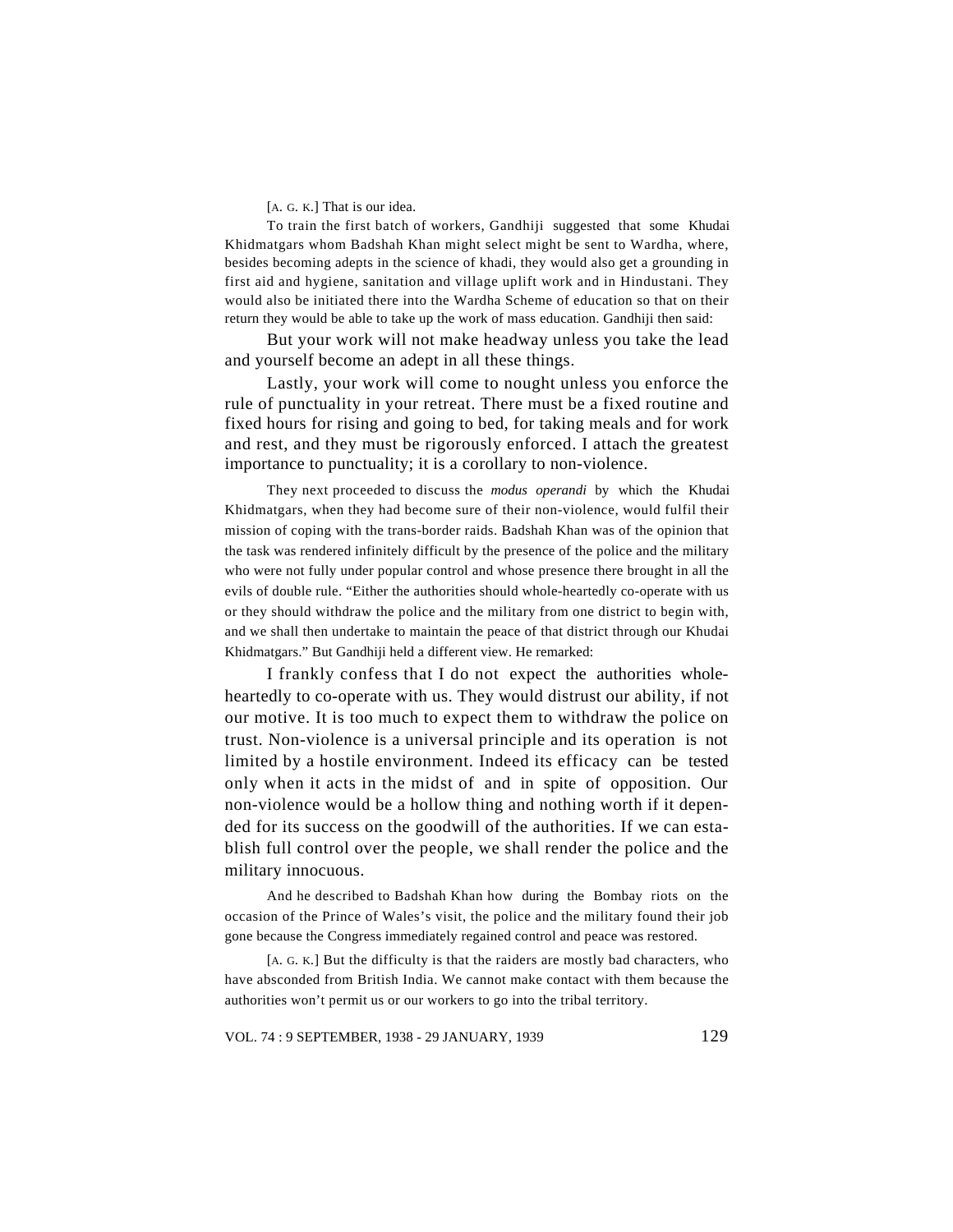[G.] They must, and I tell you they will when we are fully ready. But for that we shall need to have a body of Khudai Khidmatgars who are really and truly servants of God, with whom non-violence is a living faith. Non-violence is an active principle of the highest order. It is soul force or the power of the godhead within us. Imperfect man cannot grasp the whole of that Essence—he would not be able to bear its full blaze—but even an infinitesimal fraction of it, when it becomes active within us, can work wonders. The sun in the heavens fills the whole universe with its life-giving warmth. But if one went too near it, it would consume him to ashes. Even so is it with godhead. We become godlike to the extent we realize non-violence; but we can never become wholly God. Non-violence is like radium in its action. An infinitesimal quantity of it imbedded in a malignant growth, acts continuously, silently, and ceaselessly till it has transformed the whole mass of the diseased tissue into a healthy one. Similarly, even a tiny grain of true non-violence acts in a silent, subtle, unseen way and leavens the whole society.

It is self-acting. The soul persists even after death, its existence does not depend on the physical body. Similarly, non-violence or soul force too, does not need physical aids for its propagation or effect. It acts independently of them. It transcends time and space.

It follows, therefore, that if non-violence becomes successfully established in one place, its influence will spread everywhere. So long as a single dacoity takes place in Utmanzai, I will say that our non-violence is not genuine.

The basic principle on which the practice of non-violence rests is that what holds good in respect of yourself holds good equally in respect of the whole universe. All mankind in essence are alike. What is, therefore, possible for me is possible for everybody. Pursuing further this line of reasoning, I came to the conclusion that if I could find a non-violent solution of the various problems that arise in one particular village, the lesson learnt from it would enable me to tackle in a non-violent manner all similar problems in India.

And so I decided to settle down in Sevagram. My sojourn in Sevagram has been an education for me. My experience with the Harijans has provided me with what I regard as an ideal solution for the Hindu-Muslim problem, which does away with all pacts. So if you can set things right in Utmanzai your whole problem would be solved. Even our relations with the English will be transformed and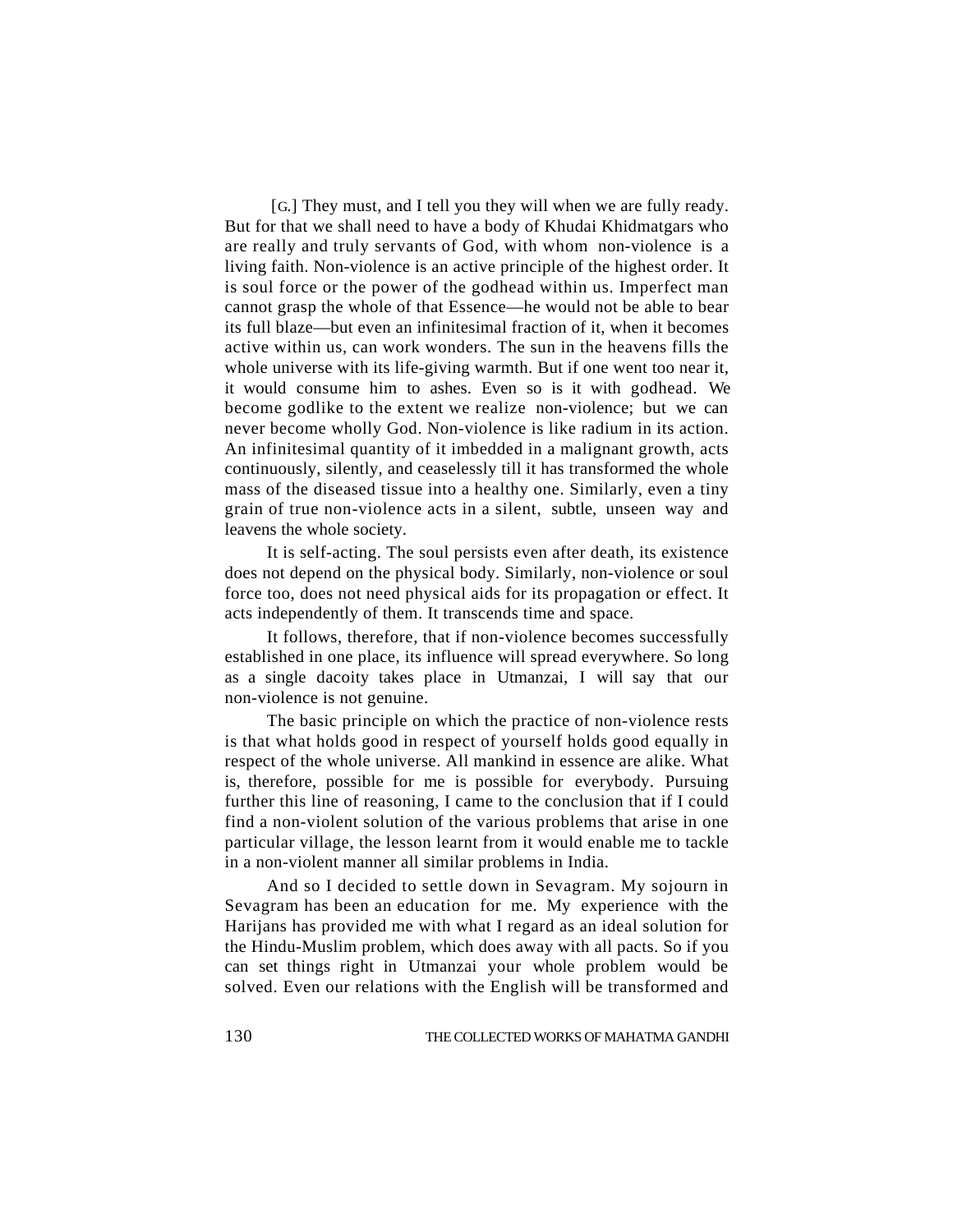purified if we can show to them that we really do not stand in need of the protection for which their police and the army are ostensibly kept.

But Badshah Khan had a doubt. In every village there is an element of self-seekers and exploiters who are ready to go to any length in order to serve their selfish ends. Would it not be better, Khan Saheb asked, to ignore them altogether or should an attempt be made to cultivate them too.

[G.] We may ultimately have to leave some of them out, but we may not regard anybody as irreclaimable. We should try to understand the psychology of the evil-doer. He is very often victim of his circumstances. By patience and sympathy, we shall be able to win over at least some of them to the side of justice. Moreover, we should not forget that even evil is sustained through the co-operation, either willing or forced, of good. Truth alone is self-sustained. In the last resort we can curb power of the evil-doers to do mischief by withdrawing all co-operation from them and completely isolating them.

This in essence is the principle of non-violent non-co-operation. It follows, therefore, that it must have its roots in love. Its object should not be to punish the opponent or to inflict injury upon him. Even while non-co-operating with him, we must make him feel that in us he has a friend and we should try to reach his heart by rendering him humanitarian service whenever possible. In fact it is the acid test of non-violence that in a non-violent conflict there is no rancour left behind, and in the end the enemies are converted into friends. That was my experience in South Africa with General Smuts. He started by being my bitterest opponent and critic. Today he is my warmest friend. For eight years we were ranged on opposite sides. But during the Second Round Table Conference it was he who stood by me and, in public as well as in private, gave me his full support. This is only one instance out of many that I can quote.

Times change and systems decay. But it is my faith that in the result, it is only non-violence and things that are based on non-violence that will endure. Nineteen hundred years ago Christianity was born. The ministry of Jesus lasted only for three brief years. His teaching was misunderstood even during his own time, and today's Christianity is a denial of his central teaching— "Love your enemy". But what are nineteen hundred years for the spread of the central doctrine of a man's teaching?

Six centuries rolled by and Islam appeared on the scene. Many Mussalmans will not even allow me to say that Islam, as the word im-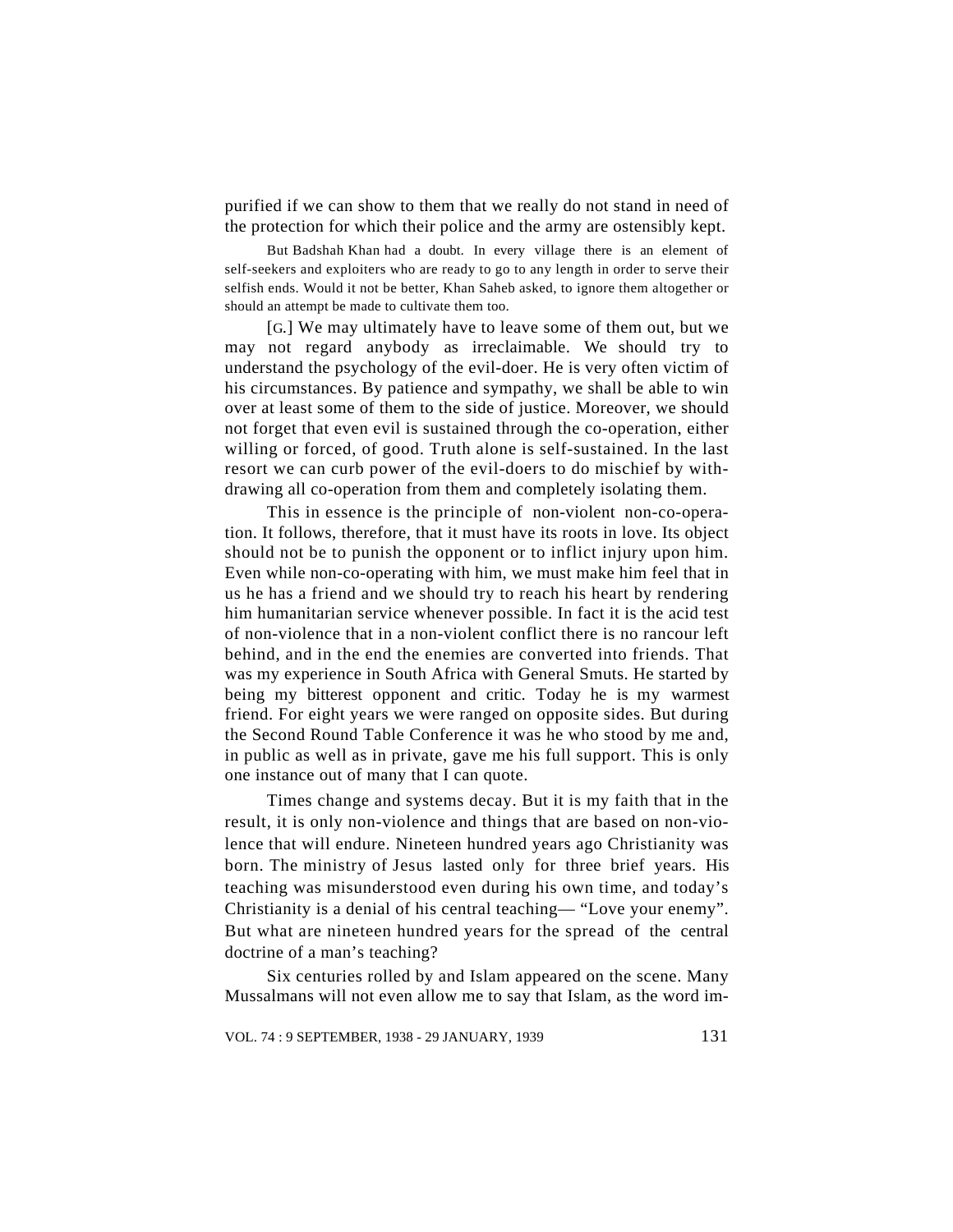plies, is unadulterated peace. My reading of the Koran has convinced me that the basis of Islam is not violence. But here again thirteen hundred years are but a speck in the cycle of Time. I am convinced that both these great faiths will live only to the extent that their followers imbibe the central teaching of non-violence. But it is not a thing to be grasped through mere intellect, it must sink into our hearts.

*A Pilgrimage for Peace*, pp. 71-8

# *187. NOTES*

### MR. AND ESQUIRE *V*. SHRI, MOULVI, MAULANA, JANAB AND THE LIKE

Some friends told me on my putting 'Shri' before 'Jinnah' instead of 'Mr.' in my statement made before I visited him in Bombay that it must have offended him. I demurred and said that if he was offended he would have given me a gentle hint, I would have apologized and used an adjective he liked best. The readers will remember, in the heyday of non-co-operation the terms 'Mr.' and 'Esq.' were dropped by Congressmen and the nationalist Press, and 'Shri' was the title largely used for all irrespective of religion. Though the practice has largely fallen into desuetude, I have never given it up. But for our bad habit, I was going to say slavish mentality, we would never have used 'Mr.' and 'Esquire' before or after Indian names. In Europe an Englishman never addresses foreigners as 'Mr.'or 'Esquire' but uses the adjectives current in the respective countries. Thus Hitler is never called 'Mr.', he is 'Herr' Hitler. Similarly Mussolini is neither 'Mr.' nor 'Herr', he is 'Signor'. Why we should have dropped our own nomenclature I do not know. But a moment's detachment from the prevailing habit should show us that the use of 'Mr.' and 'Esquire' before or after Indian names sounds ludicrous.

I must, however, admit that the use of 'Shri' before Muslim names, in these days of mutual suspicion, may not please Muslim friends. I have discussed the matter with some Muslim friends. They told me the word 'Moulvi' was the usual adjective. 'Janab' I have heard often in the South. Anyway I can say that in using 'Shri' for Muslim Indian names, I have had no idea except the friendliest. When anybody calls me 'Mr.' the use of the word jars on me. The happiest Hindu usage is 'ji' at the end of the name. 'Saheb' is synonymous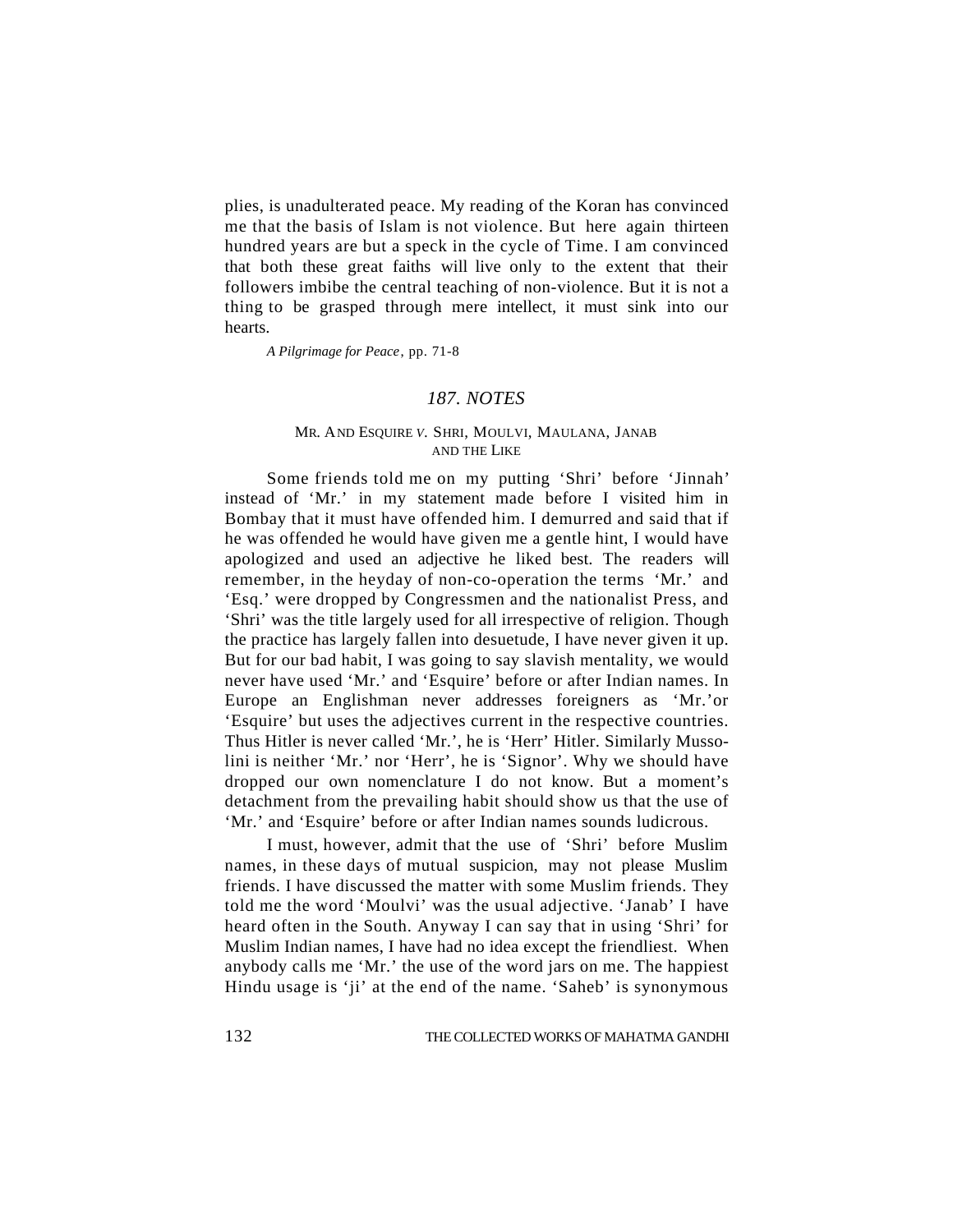with 'ji'. I remember I always used to address the late Hakim Ajmalkhan as Hakimji. Some Muslim friend told me that Hakim 'Saheb' would be preferred by Muslims. I had not known before of any such preference. But since the correction, except for inadvertent use of 'ji', I always addressed the deceased patriot as Hakim Saheb. I could not address him as 'Mr.' Ajmalkhan even if somebody deposited five salted canes on the naked back. It seems that we become 'Misters' and 'Esquires' after we receive English education!!! Will readers learned in this kind of lore help me and persons like me by giving the uncontaminated usages in vogue in India?

UTMANZAI, October 20, 1938

*Harijan,* 29-10-1938

## *188. LETTER TO AMRIT KAUR*

*October 20, 1938*

MY DEAR IDIOT,

My post is going abegging. Hence for four days I am without any news from you. I know it is well with Mahadev and yet one wants the written letter. Ba, whose health has caused me anxiety this time, is out of danger. Perhaps Mahadev too gets the news independently.

At this end it is all well. I am having good chats with the Khudai Khidmatgars. The more correct description would be to say that I have been giving them discourses which Khan Saheb translates with rare zeal. He puts his whole soul into the thing. Silence has become second nature with me.

Love.

TYRANT

 $[PS.]$ 

Utmanzai which we leave tomorrow not to return during this tour.

From the original: C.W. 3642. Courtesy: Amrit Kaur. Also G.N. 6451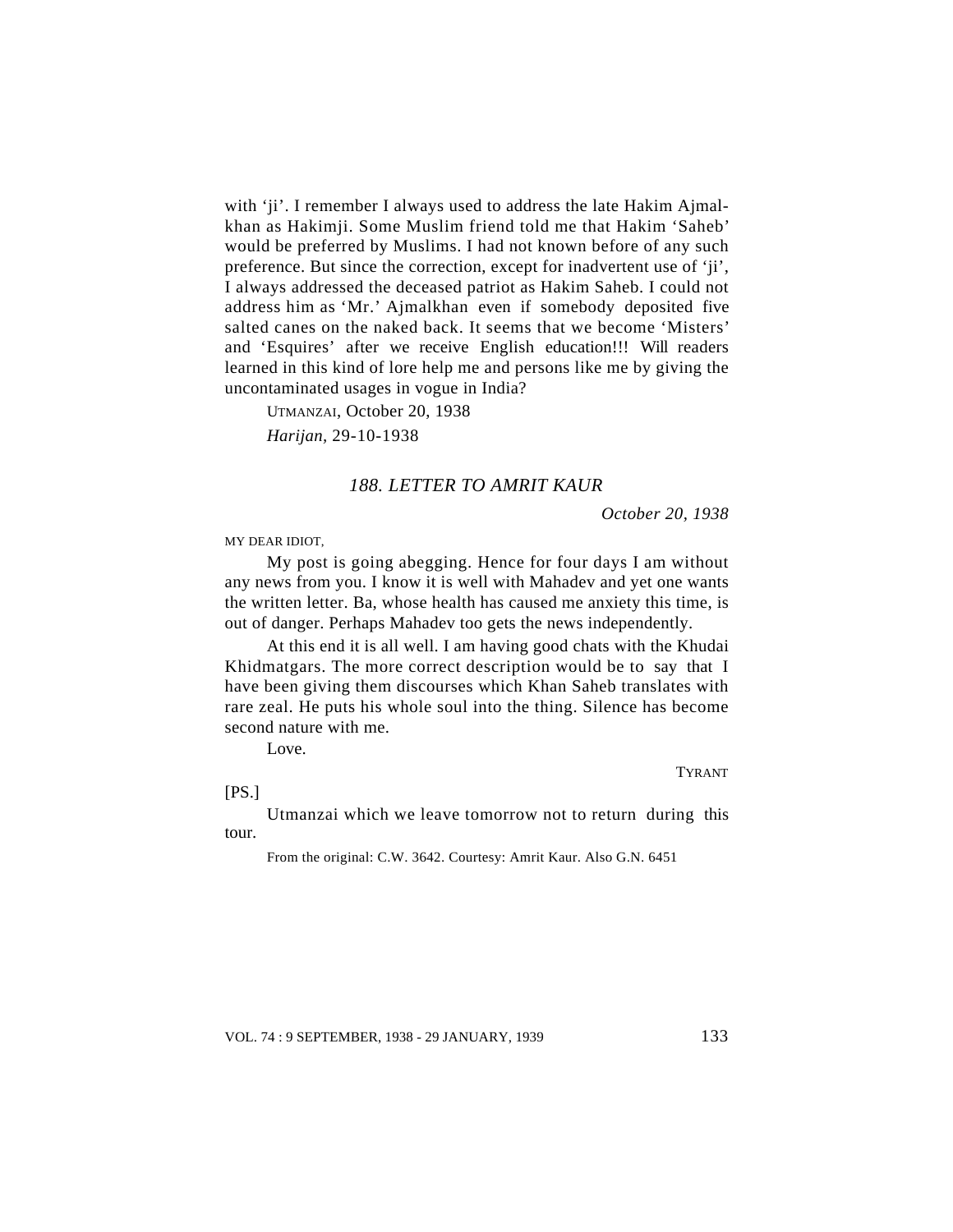*October 20, 1938*

CHI. BRAJKRISHNA

We get no time to talk.<sup>1</sup> My prescription is good for you, for me and for the country. You would get the freedom you seek. Your capital is neither silver nor gold, nor intellect; your capital is your infinite love. You can trade it here to your heart's content. I shall not be able to find for you a better field of service. You may accept it if you like.

I got the impression from S.'s<sup>2</sup> letter that she had given up the thought of F.<sup>3</sup> If she wants to marry him you should caution her fully. You should also tell F. that it would not be a proper thing for him to take on a married woman.

> *Blessings from* **BAPU**

From a photostat of the Hindi: G.N. 2460

### *190. LETTER TO H. L. SHARMA*

PESHAWAR, *October 20, 1938*

CHI. SHARMA,

I have your letter. Write about your experiences in Calcutta. Satis Babu has grown weak. Do something for him if you can. Or have you lost touch with nature cure? I am only joking. I shall be here till November 9. Then Segaon.

> *Blessings from* **BAPU**

From a facsimile of the Hindi: *Bapuki Chhayamen Mere Jivanke Solah Varsh*, facing p. 272

<sup>1</sup> The addressee was with Gandhiji at Utmanzai.

<sup>2</sup> The names have been omitted.

3 *Ibid*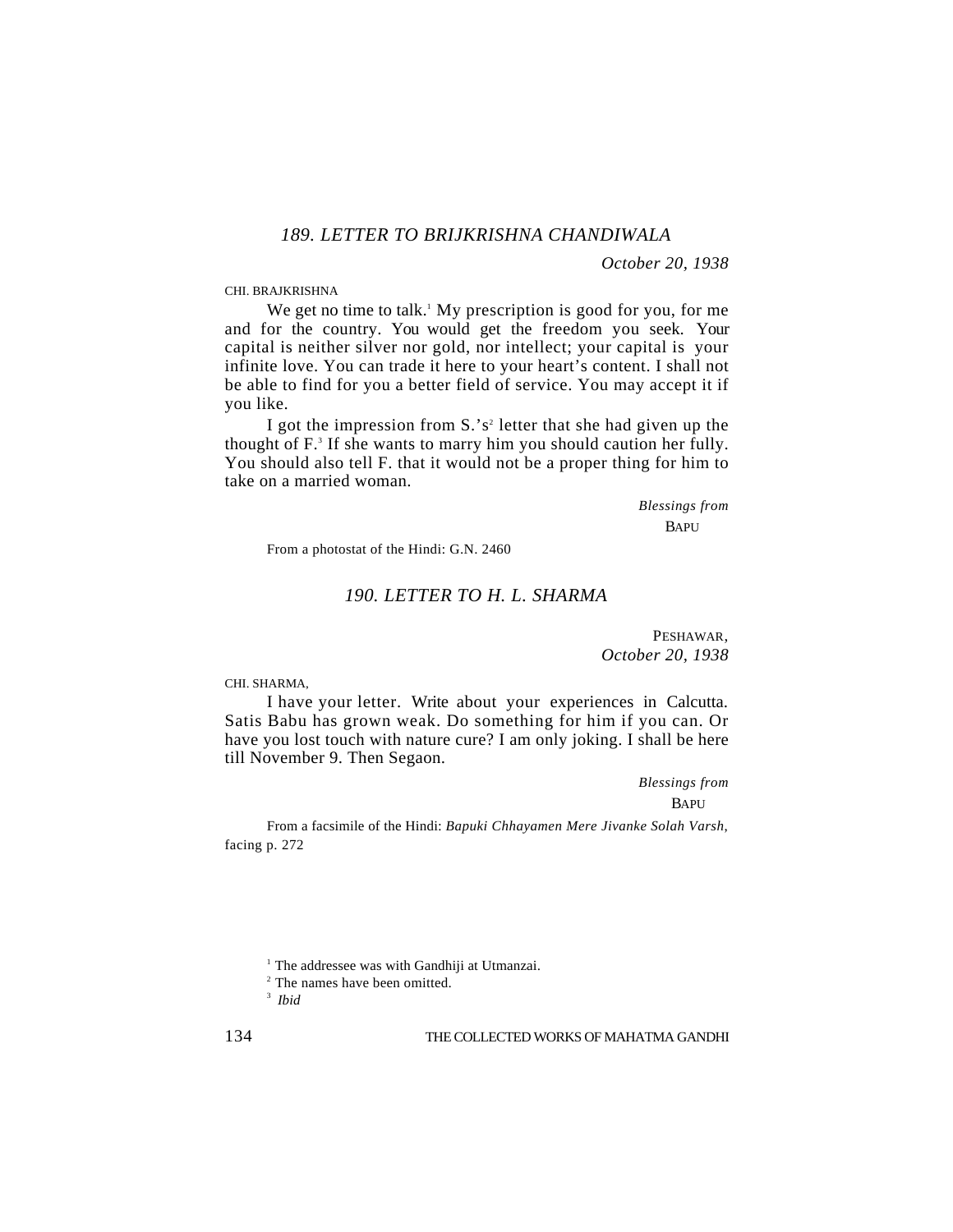# *191. LETTER TO VALLABHBHAI PATEL*

KOHAT, *October 21, 1938*

#### BHAI VALLABHBHAI,

I have replied to your telegram. Even if you go to Travancore as a private citizen, you will succeed. Meet the prisoners. There is a good deal of falsehood in the air. I have received heaps of telegrams from the Congress<sup>1</sup> totally denying the charge of violence by it. But there are other telegrams, too, which say that there has undoubtedly been violence. The truth can be ascertained only if somebody goes there personally. You know the attitude I have adopted. The people should withdraw the allegations against C. P. or make them the main issue. If they adopt the latter course, then there is no need for satyagraha. It is for the local workers to make the choice. If C. P. Offers to invite a judge from outside to try the cases, the people should accept the challenge. If they refuse to do that, the fight will lose its moral basis. You must have seen my last advice. If violence is going on for whatever reason, civil disobedience must be suspended unconditio-nally. Let those imprisoned remain in jails. Excepting civil disobedi-ence, the rest of the programme may continue. You may, however, decide what you think best after a personal visit. See Ramachandran first and then the prisoners.

Read the accompanying wire from Balkrishna<sup>2</sup> of Kanpur. I have wired back saying I knew nothing of the matter. The Parliamentary Board, I assume, must have agreed to intervene on the Minister's advice. Even if that is not the case, the Provincial Committee is free to handle the affair as it likes. I suppose all this is not out of your mind.

I hope your health is all right. I am keeping well.

*Blessings from* BAPU

[PS.]

Why should you resign from the Gandhi Seva Sangh? Jamnalalji is practically an invalid at present. Even if he resigns, however, won't he continue to give his services? Nothing is going to improve by your

<sup>1</sup> Travancore State Congress

<sup>&</sup>lt;sup>2</sup> Balkrishna Sharma, a leading Congress worker of Kanpur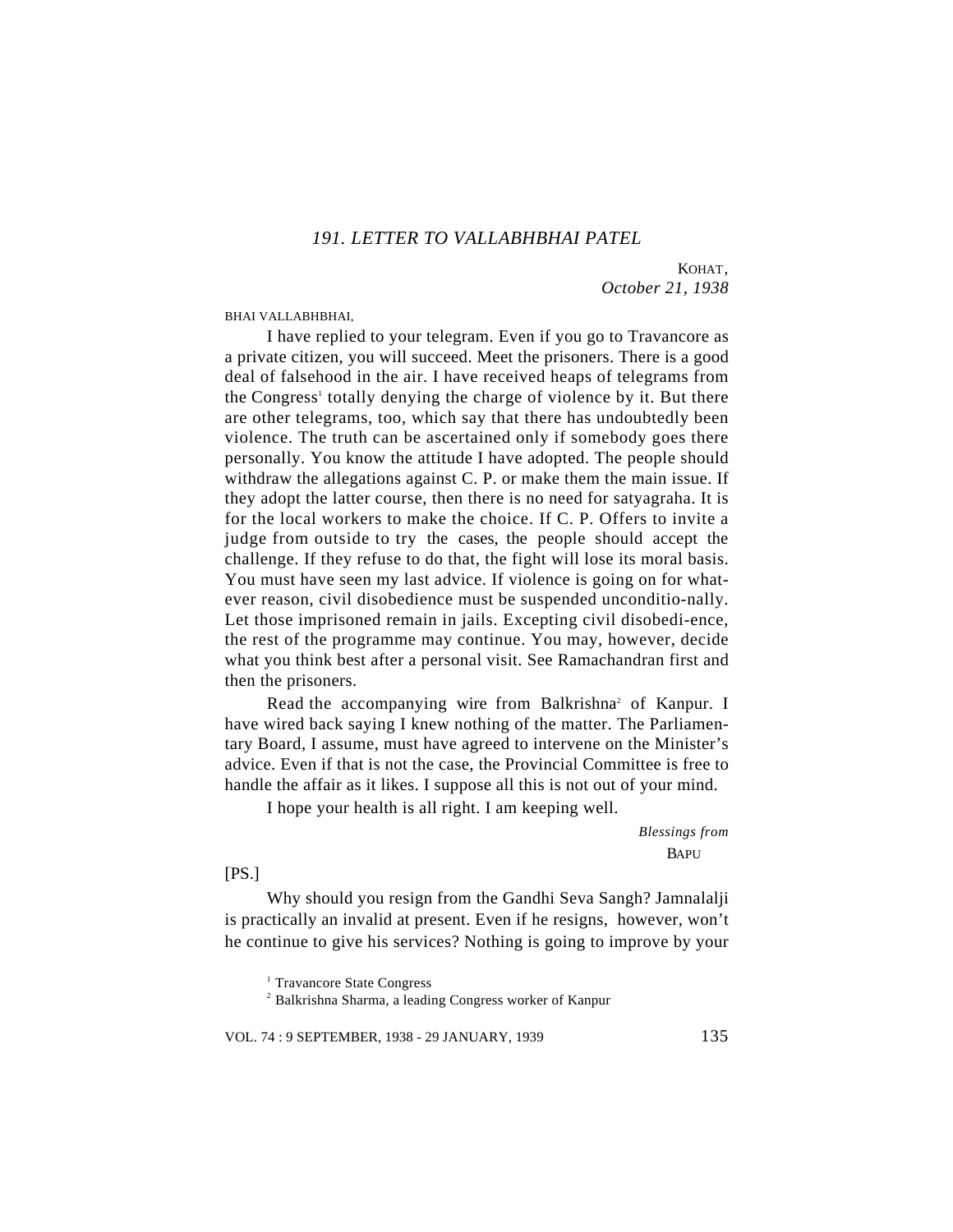resigning.

[From Gujarati]

*Bapuna Patro-2: Sardar Vallabhbhaine,* pp. 226-7

### *192. LETTER TO BALWANTSINHA*

*October 21, 1938*

CHI. BALWANTSINHA,

It is 12.45 a. m. I do not have a pen. But since this is a good opportunity I am writing in pencil on mill-made paper. I am late in replying to you. I am helpless. The doctor won't allow me to work at night. Today, for some reason, I am not able to sleep. That is how I can write to you. I hope you will not find my handwriting difficult to decipher. Or maybe I shall ask Kanu to copy it out in ink.

Give me time till the end of this tour. Do not mind if this season is wasted. What do the poor do? There is nothing improper in what you say. I am certainly not angry but I am not amused either. I respect your language because you speak or write just what comes to your mind. Maybe I am in the dark. It is more probable because I know nothing of these matters. I have caught hold of one thing. Both of you love the cow. You are more industrious. You have greater love for the cow. Parnerkar has more scientific knowledge. In this situation, I thought I should do something which would allow scope for both. I shall then know who is right. This may entail some loss and I shall suffer it.

However, I approve of your suggestion. I should not involve myself in these complications but should appoint an arbitrator who should listen to both sides and give a decision. His verdict should be accepted. Could Chimanlal, Nanavati or Mirabehn serve the purpose? I am inclined to suggest Kishorelal, but why should I put him to this strain? I do not mind troubling Radhakisan. If Parnerkar approves of these names, the matter can be decided soon. You need not wait till I return. You may mention this to Parnerkar. I think I have now answered all your points. Be patient.

> *Blessings from* BAPU

From a photostat of the Hindi: G.N. 1911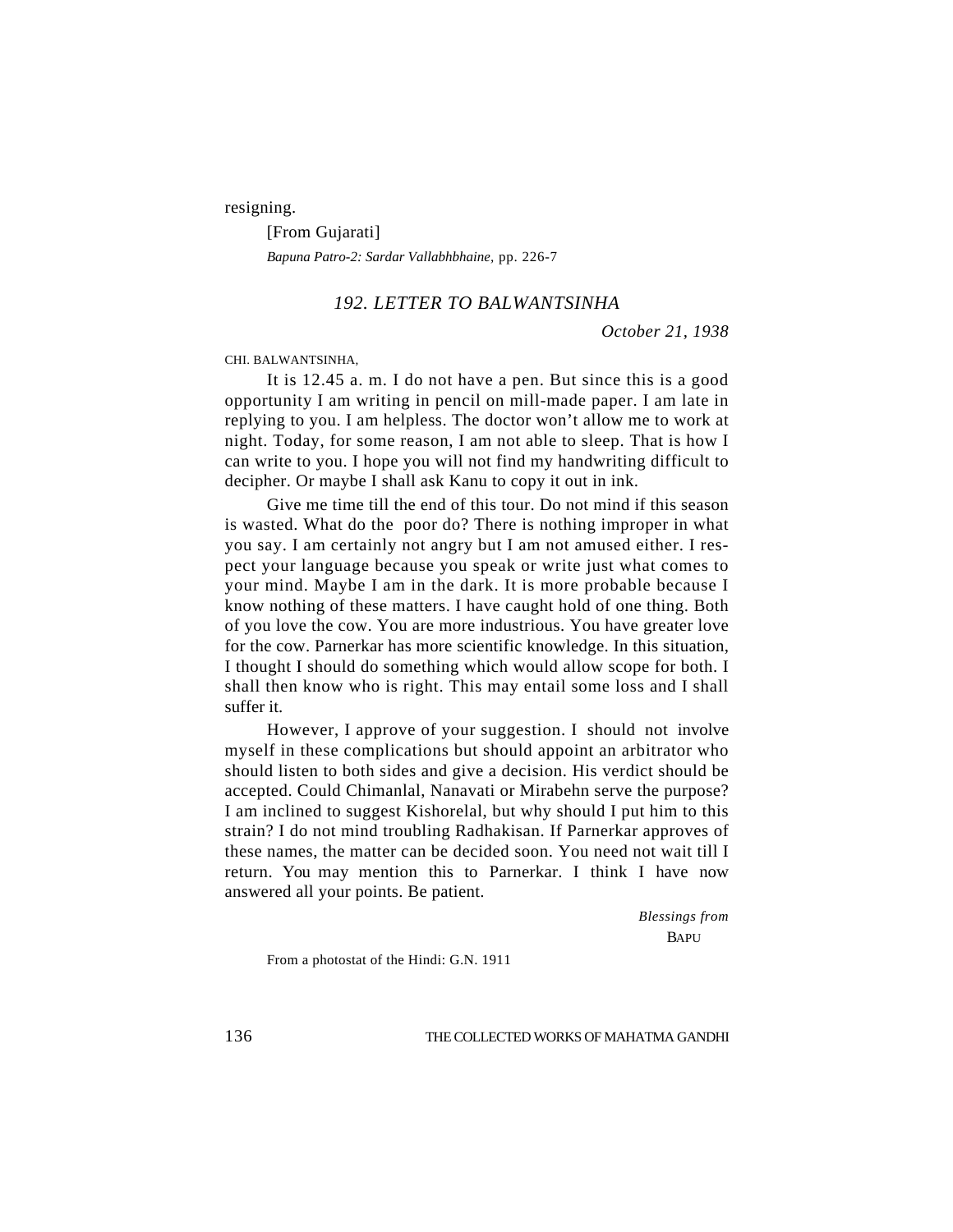# *193. THE CONFISCATED LANDS*

It would be wrong on my part if I allowed it to be said that the Bill to provide for the restoration of lands forfeited during the Civil Disobedience Movement just passed by the Bombay Legislature, miscalled expropriatory law, would not have been passed if I had my will. I must make the confession that I had some hand in the Ministers' bringing in the Bill. Indeed I felt that any other course would be less than correct. Any parley with those who had bought the lands would be either coercion on behalf of the Government or blackmail by the so-called owners. If it was right to restore the lands to the true owners, it should be done by law. If the Government had not the power under the Government of India Act even to pass such an innocent and necessary relief measure, it was worse than the critics had described it to be. I hold that the Bombay Bill is more than just. The clause providing for compensation to the so-called owners to the extent of their outlay plus interest makes it more than just. The provable facts about these lands are that they were bought in collusion with the authorities. Indeed it was difficult for them to find purchasers. The lands were sold to terrorize the people. It was part of the repressive policy, and they were sold in some cases for a song. When the Government that resorted to such terrorism gave place to those who were its victims, surely they must be credited with magnanimity when, instead of confiscating the lands purchased collusively and in the teeth of strong and overwhelming popular opposition, they offered compensation.

Had the fight between the Government and the people been violent instead of non-violent, the victorious party coming into power would certainly have restored without compensation all property to the legal possessors forcibly taken away from the rightful owners. Surely, the situation could not be altered because the fight was non-violent and there was a semblance of legal procedure about the transfers. The public should know that the lands were first confiscated by the then Government and when the confiscation did not seem to break the spirit of the fighters, the unworthy means of selling the lands was resorted to. But they seemed to be terrified of their own enormity and they desisted from selling further lands. I would far rather draw the curtain over the painful past. I have raised it just to let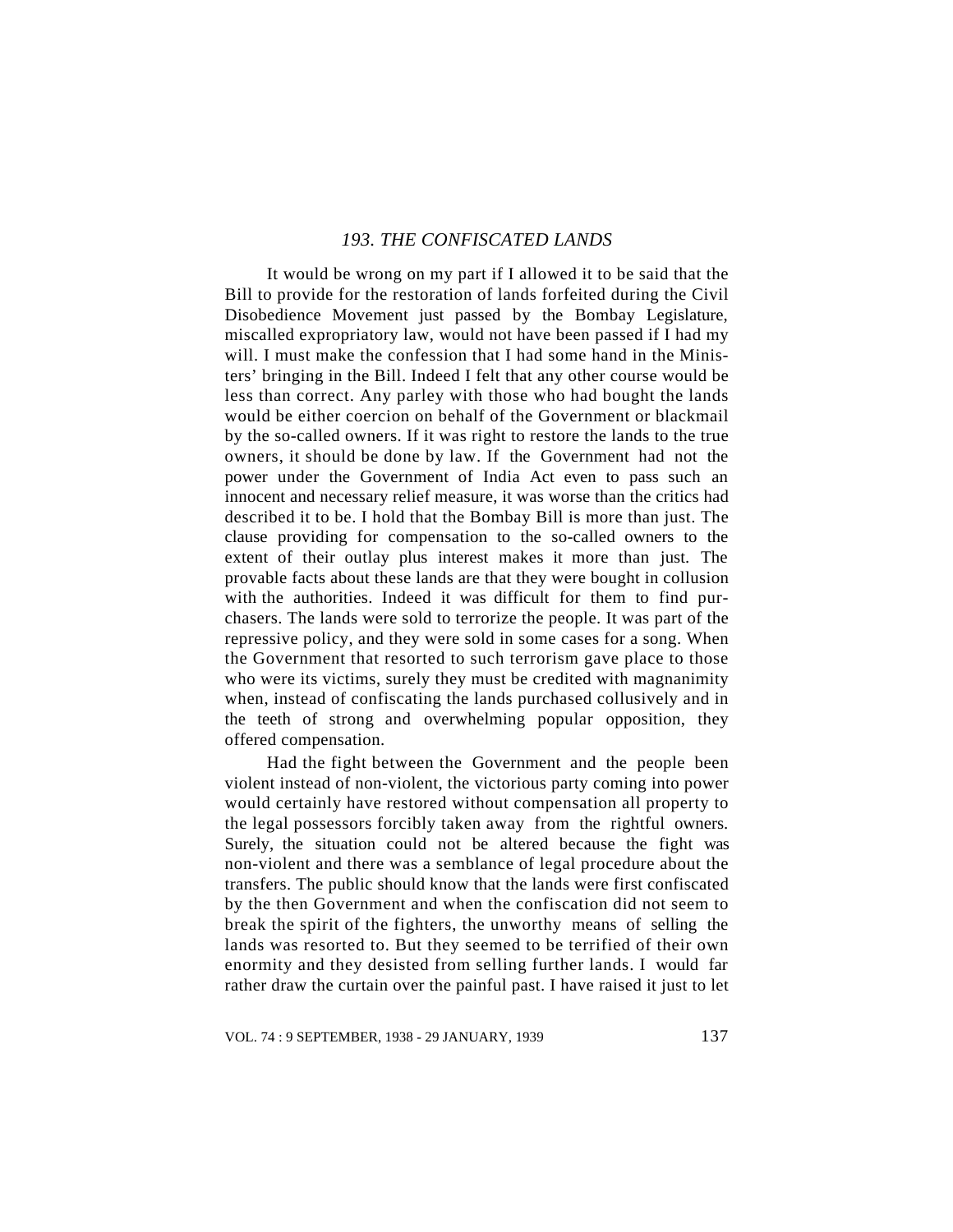the reader know that the Bombay Government have not been guilty of injustice.

KOHAT, October 22, 1938 *Harijan,* 29-10-1938

# *194. TELEGRAM TO G. D. BIRLA*

KOHAT, *October 22, 1938*

| <b>BIRLA</b>    |                 |     |         |         |            |               |
|-----------------|-----------------|-----|---------|---------|------------|---------------|
|                 | ROYAL EXCHANGE  |     |         |         |            |               |
| <b>CALCUTTA</b> |                 |     |         |         |            |               |
|                 | KOHAT UP        | TO. | MONDAY. | POSTING | PROGRAMME. | <b>FINISH</b> |
|                 | NINTH NOVEMBER. |     |         |         |            |               |
|                 |                 |     |         |         |            | <b>BAPU</b>   |

From a copy: C.W. 7799. Courtesy: G. D. Birla

### *195. LETTER TO AMRIT KAUR*

KOHAT, *October 22, 1938*

MY DEAR IDIOT,

I got all the five letters yesterday at Peshawar during the 4 hours' halt.

Tyrants would not be tyrants if they did anything but injustice. But thank God for this tyrant you acquit him of conscious injustice. Mahadev says you felt like fainting the other day. Why? And why do you persist in working even when you faint? Or do you want it to be said of you after your death (may it be after many many years) that you were so conscientious that you worked away even though you fainted? In my language it would be called folly. You must not faint. There is no medicine for Shummy save love, more and yet more *ad infinitum.* I must not say more if I am to keep my appointments. Your Kohat letter has come.

 $\overline{L}$  ove.

TYRANT

From the original: C.W. 3643. Courtesy: Amrit Kaur. Also G.N. 6452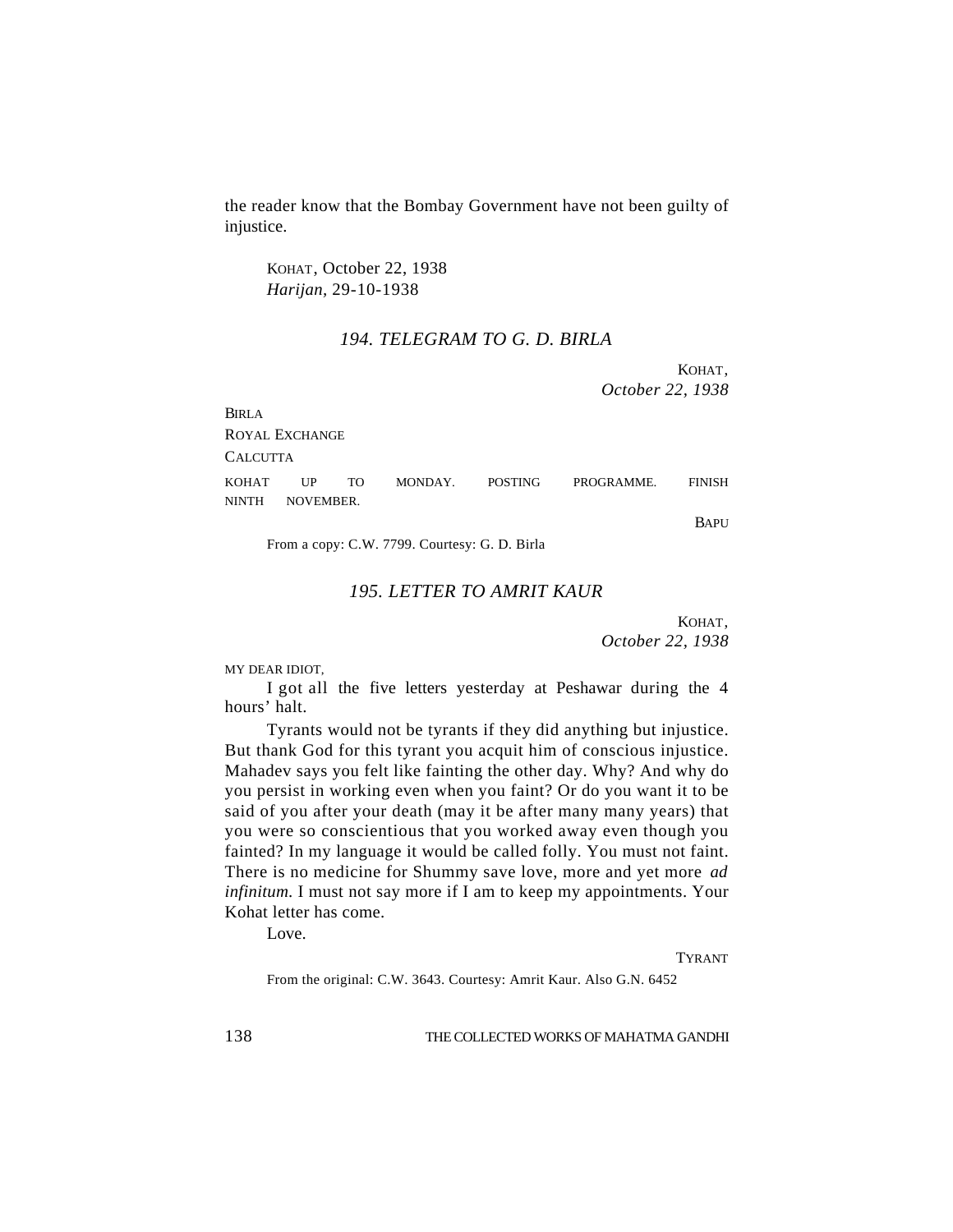*October 22, 1938*

CHI. MAHADEV

We arrived in Peshawar yesterday at 8.30 and started out again at four. Five days' mail had accumulated in Peshawar. I got all your letters only yesterday.

Why did you feel that your letters might be a burden to me? It is not at all so. The fact is that whenever there is no letter from you, I feel very uneasy. And if the letter is short, I get angry and wonder what could keep you so busy that you had to be content with only two lines.

About Bablo, Rajkumari writes to say that he should be given full scope for mental development. I also believe that this should be done, either through the current method, i.e., through the high school, etc., or the other method, of coaching at home. The development through home coaching will be in one direction, and through the college, etc., it will be in another direction. Think over this with Rajkumari. If you can think of anything different from what is being done at present, we may do it. Bablo also may suggest.

I have already written to Lilavati. The only purpose behind asking you also to write to her was that she might hear the same opinion from all sides. She has given me no notice that she will not stay with you now. Nor do I feel so. All the same, we will not keep her there forcibly. But since at present your plans are uncertain why need we think about the matter?

Pothan has been writing to me about Travancore. Generally a man's obituary is written after his death. In your case, this is done before your death. So why should you concern yourself now what will be written after your death? Later on a new and revised edition of your biography will be brought out. If not Pothan, somebody else like him will write a revised obituary.

I may not write more today.

*Blessings from* **BAPU** 

From a photostat of the Gujarati: S.N. 11665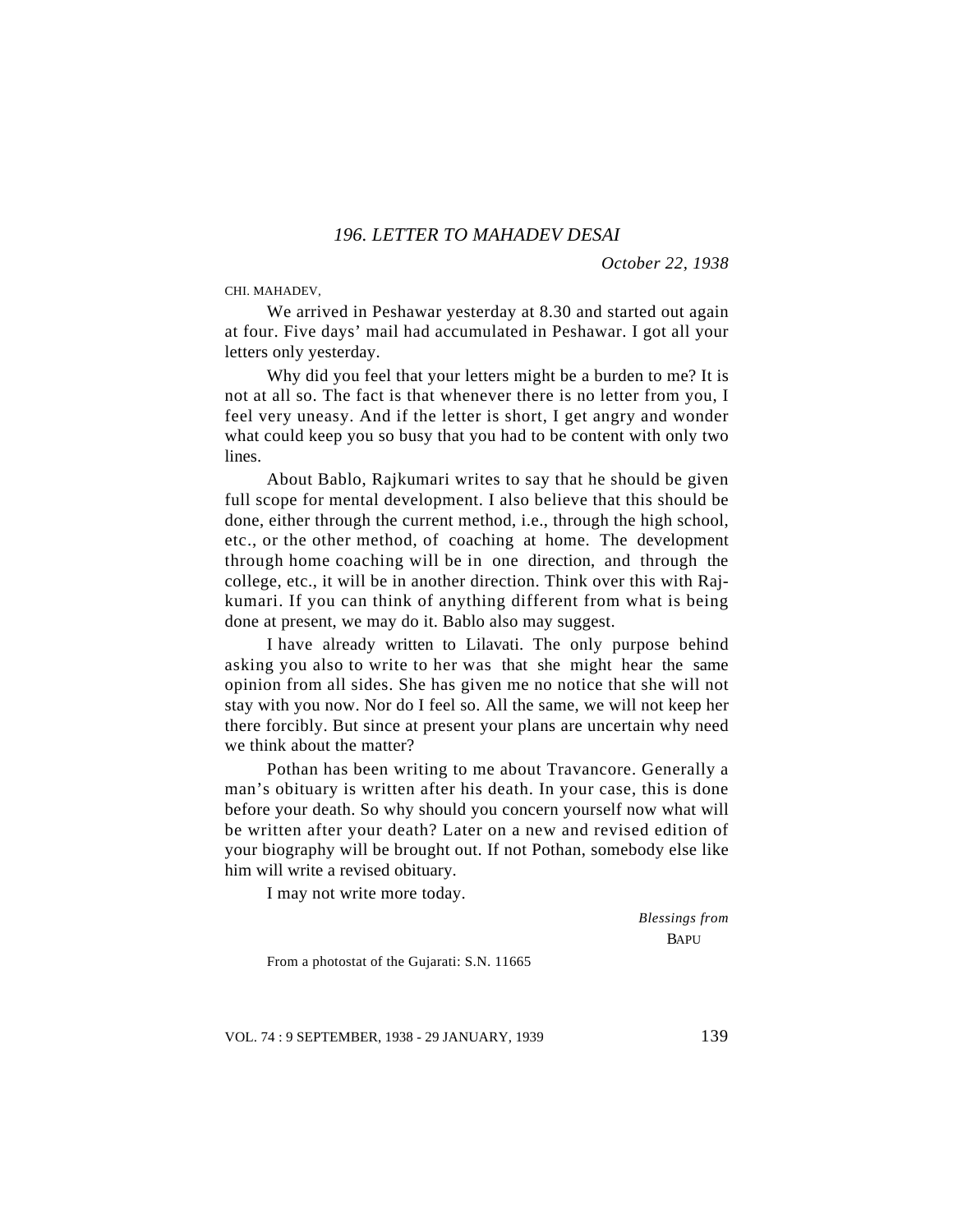# *197. LETTER TO PRABHAVATI*

KOHAT, *October 22, 1938*

CHI. PRABHA,

I have already written you two letters. In one I sent a note to Shamjibhai for Rs. 300.<sup>1</sup> You must have received it. You should respect Jayaprakash's wishes. Go with him if you are required to do so. Even in that case, however, bring Saraswati with you. Leave her at the nearest station. I will arrange for somebody to escort her from there. This means, of course, that you will have to go to Trivandrum. There is no time for more.

> *Blessings from* **BAPU**

From a photostat of the Gujarati: G.N. 3523

## *198. SPEECH AT PUBLIC MEETING, KOHAT*<sup>2</sup>

*October 22, 1938*

I have given over one hour today to acquaint myself with your difficulties and woes. But I confess to you that I am no longer fit to tackle such matters. While, on the one hand, old age is slowly creeping over me, on the other my responsibilities are becoming more and more multifarious and there is danger that if I have too many irons in the fire, I may not be able to do justice to the more important of my responsibilities. And among these, the responsibility that I have undertaken in respect of the Khudai Khidmatgars is the more important, and if I can carry it out to my satisfaction, in collaboration with Khan Saheb, I will feel that my closing years have not been wasted.

People laugh at me and at the idea of Khudai Khidmatgars becoming full-fledged non-violent soldiers of swaraj. But their mockery does not affect me. Non-violence is a quality not of the body but

<sup>&</sup>lt;sup>1</sup> The letter to Shyamji Sunderdas however mentions Rs. 200; *vide* "Letter to Shayamji Sunderdas", 12-10-1938

<sup>&</sup>lt;sup>2</sup> Extracted from Pyarelal's report "In the Frontier Province-III". At the meeting addresses were presented to Gandhiji by the District Congress Committee on behalf of the citizens of Kohat. The meeting was attended by about 5,000 people.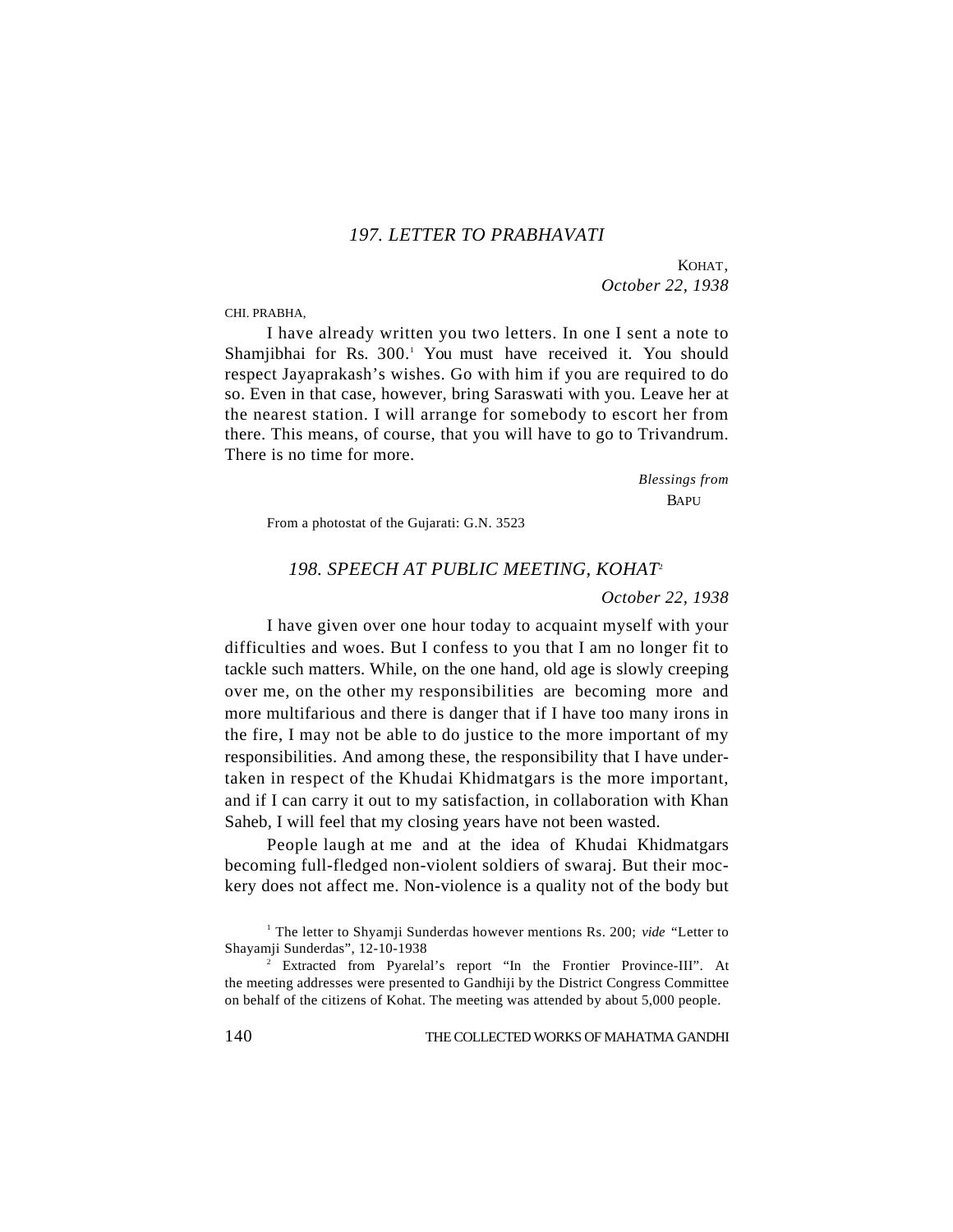of the soul. Once its central meaning sinks into your being, all the rest by itself follows. Human nature in the Khudai Khidmatgars is not different from mine. And I am sure that if I can practise non-violence to some extent, they, and for the matter of that anyone else, can. I, therefore, invite you to pray with me to the Almighty that He may make real my dream about the Khudai Khidmatgars.

*Harijan,* 5-11-1938

# *199. LETTER TO BRIJKRISHNA CHANDIWALA*

**KOHAT** [*October 22/23, 1938*] 1

CHI. BRAJKRISHNA,

I feel on reading your letter that this time at any rate you have to stay in Delhi. All the tasks suggested are a must for you.

I shall write to the Meerut people.

You may do whatever seems proper regarding S. Shall I write to F.?

I certainly gave you permission to live with me but take it that this desire is born of attachment. It would not do simply to assert that Ramana Maharshi and Aurobindo are one-sided while I am all-sided. One who is one-sided but understands his mission and pursues it has merit. One who claims to be all-sided but is only experimenting has even less worth than broken almond shells. Only God knows where I stand. I am an aspirant while they are known to be, and perhaps are, realized souls. Anyway their followers attribute to them full self-realization.

> *Blessings from* **BAPU**

From a photostat of the Hindi: G.N. 2459

<sup>1</sup> Gandhiji was in Kohat on these dates.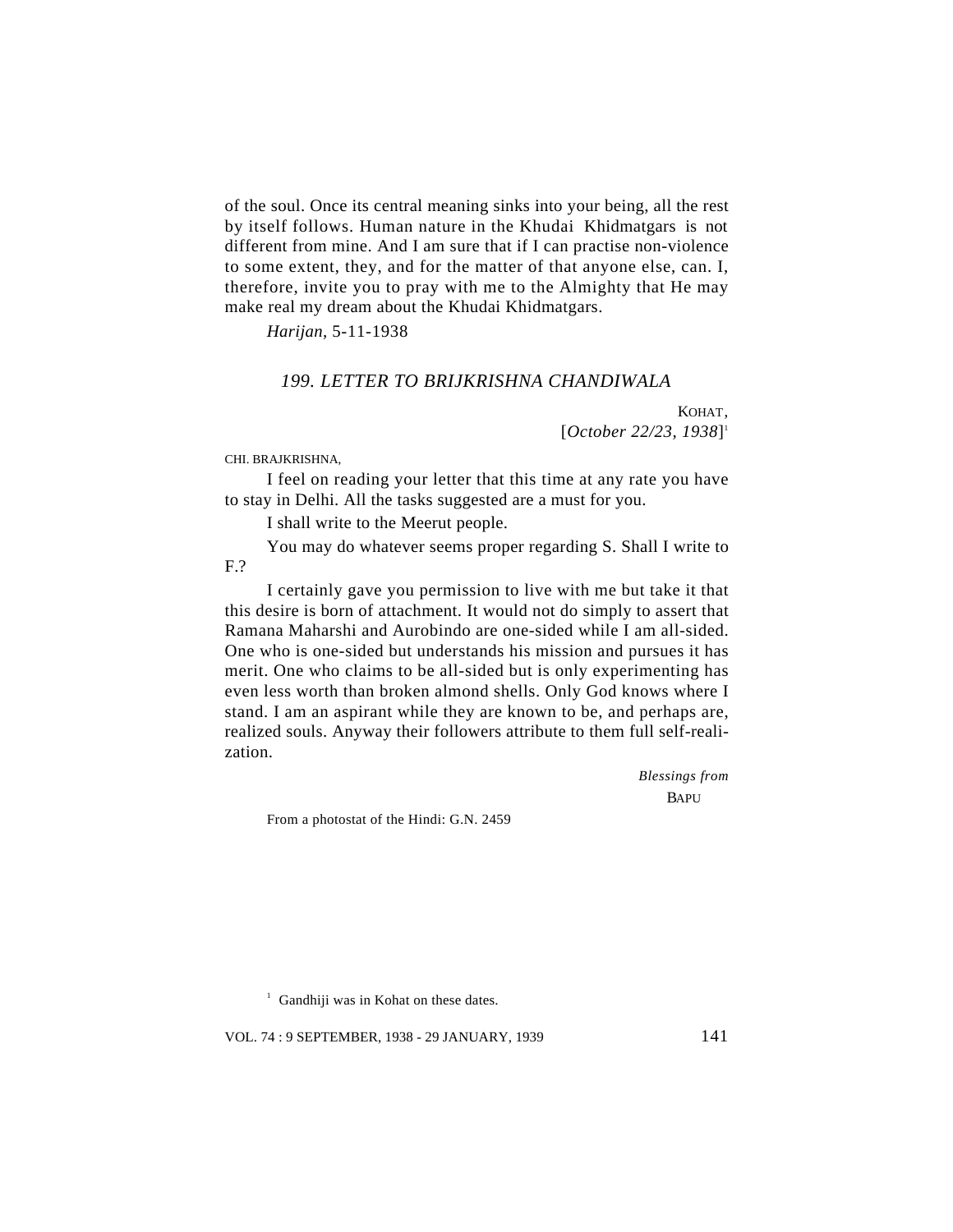# *200. TALK TO KHUDAI KHIDMATGARS*

## KOHAT, [*October 22/23, 1938*] 1

In the course of his talk before the Khudai Khidmatgar officers at Kohat, he impressed upon them the tremendous nature of the step which they had taken. He had often said before that if the Pathan, famed in the world for the prowess of his arms, really took to non-violence, renouncing arms, it would be a red-letter day in the history of India and the world.

For good or for ill, the Pathan today has come to be regarded as a bogey man by the average person in India. In Gujarat and Kathiawar children turn pale at the very mention of the Pathan. At Sabarmati Ashram, we try to inculcate fearlessness among the children. But I am ashamed to confess that in spite of all our efforts we have not succeeded in making them eradicate the fear of the Pathan from their hearts. I have not been able to impress upon our ashram girls that they have no need to fear a Pathan. They try to make a show of bravery. But it is only a make-believe. During a communal disturbance they dare not stir out of their homes if there is a report of even a casual Pathan being about. They are afraid they would be kidnapped .

I tell them that even if they are kidnapped they must not be frightened. They should appeal to the kidnapper's sense of honour to behave chivalrously towards one who should be as a sister to him. If in spite of their entreaties he persists in his evil intentions (since all must die some day), they can put an end to their life by biting the tongue but not submit. They answer, 'What you say is right. But it is all new to us. We have not the confidence that at the proper time we shall be able to do what you tell us.' If such is the case with the Ashram girls, what must it be with others? When, therefore, I hear that a body of Khidmatgars has arisen among the Pathans, who have completely renounced violence, I do not know whether to believe it or not.

What are the implications of renouncing violence and what is the mark of a person who has renounced violence?

One did not become a Khudai Khidmatgar by adopting that name or by putting on the Khudai Khidmatgar's uniform, he told them. It needed systematic training in non-violence. In Europe where they had glorified killing into a noble profession,

<sup>&</sup>lt;sup>1</sup> Gandhiji was in Kohat on these two days. However, according to the source this talk took place before "Talk to Khudai Khidmatgars", 23-10-1938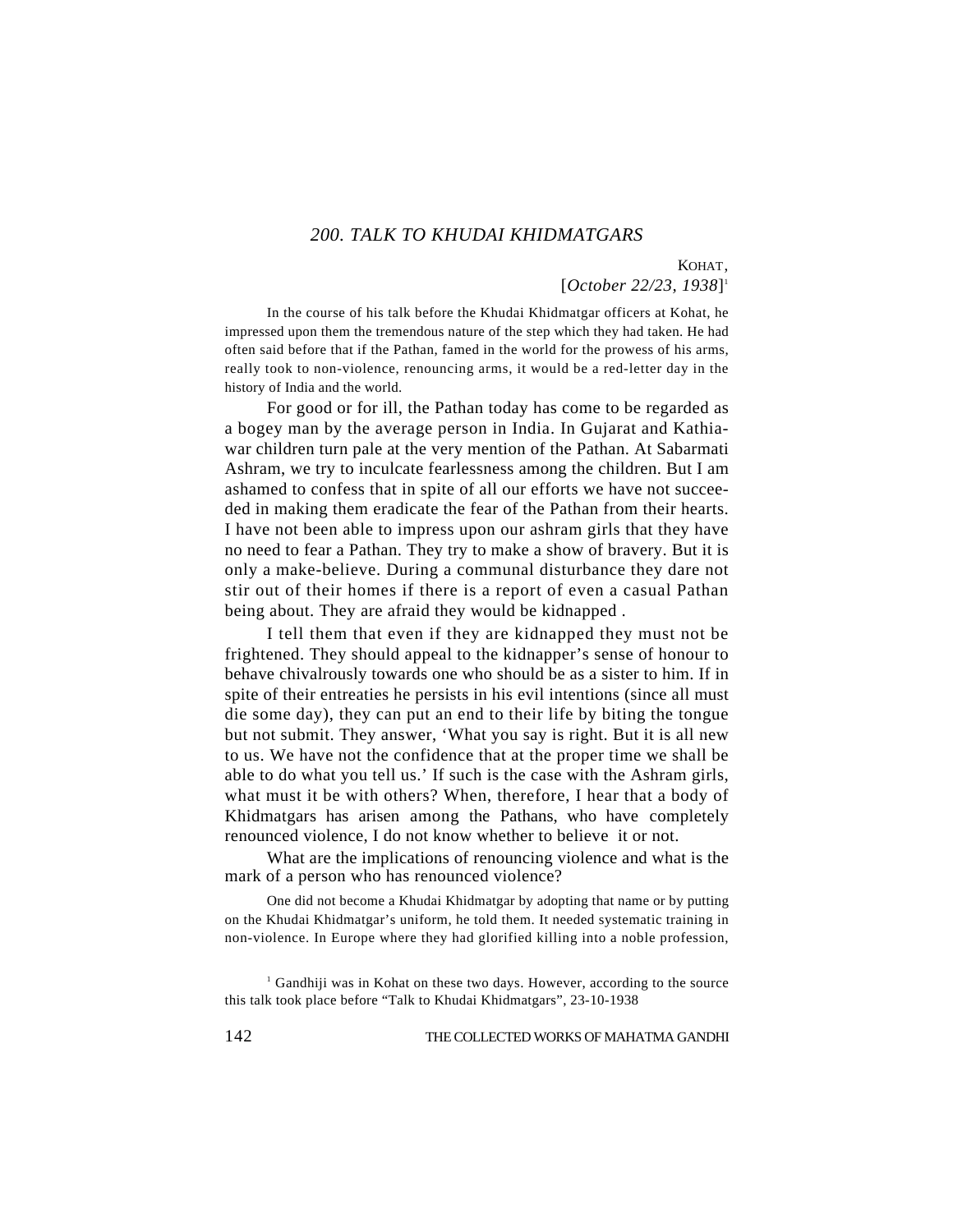they spent millions on perfecting the science of destruction. Their best scientists were pressed into its service. Even their educational system was centred on it. They spent stupendous sums too on luxuries and means of physical comforts, which formed a part of their ideal. By contrast, the mark of a man of God or a Khudai Khidmatgar should be purity, industry and unremitting hard labour in the service of God's creation.

In the course of serving your fellow creatures you will get a measure of the progress you have made in non-violence and of the power that is in non-violence. Armed with this power, a single person can stand against the whole world. That is not possible with the sword.

Hitherto, non-violence had been synonymous with civil breach of laws and taking the penalty for the same non-violently. But he wished to tell them that, although civil disobedience was included in the programme of non-violence, its essence as he had pointed out at Swabi, was the moral right or fitness which it presupposed in the civil resister and which accrued to one who trained himself in the practice of non-violence.<sup>1</sup> In the satyagraha fight 'civil disobedience is the end, not the beginning. It is the last step, not the first.' People used to have a craven fear of the Government. As a remedy, he had prescribed satyagraha or civil disobedience. It was a sharp medicine.

Unless a physician, who administers powerful drugs, knows exactly when to stop, he loses his patient. That is why I promptly called off civil disobedience, confining it to myself alone when the situation demanded it.<sup>2</sup> It was just in time. So I would like you, for the time being, to forget civil disobedience.

He next proceeded to explain that service of God could only be performed through service of His creatures. He had made it his habit to try to see always the hand of God in everything even at the risk of being considered superstitious. Thus he saw the hand of God in the name that Badshah Khan had given them. Badshah Khan had not called them *satyagrahis* but servants of God.

But how to serve God since He is incorporate and needs no personal service? We can serve Him by serving His creation. There is an Urdu verse which says: 'Man can never be God but in essence he is not different from Divinity.' Let us make our village our universe. We shall then serve God by serving our village. To relieve the distress of the unemployed by providing them work, to tend the sick, to wean people from their insanitary habits, to educate them in cleanliness and

<sup>1</sup>*Vide* "Speech at Swabi", 17-10-1938

<sup>2</sup> In April 1934 Gandhiji had advised all Congressmen to suspend civil disobedience for swaraj as distinguished from civil disobedience for specific grievances; *vide* "Statement to the Press", 2-4-1934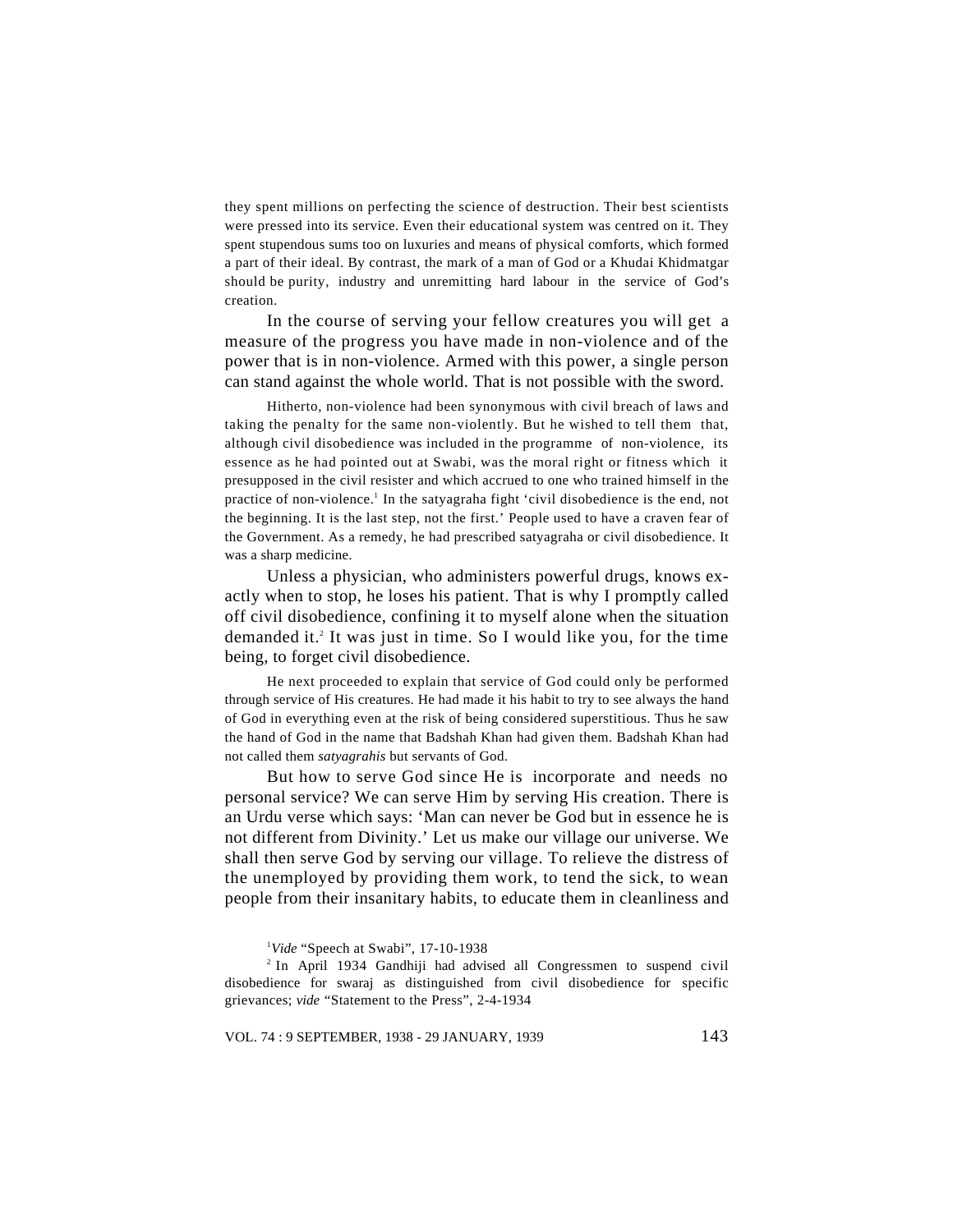healthy living should be the job of a Khudai Khidmatgar. And since whatever he does is in God's service, his service will be performed with far more diligence and care than that of paid workers.

He ended by giving a few practical hints as to how to cultivate non-violent strength.

A Khudai Khidmatgar will keep a strict account of every minute of his time which he will regard as God's trust. To waste a single moment of one's time in idleness or frivolity is a sin against God. It is on a par with stealing. If there is even a tiny little bit of land available, he will occupy himself with growing something on it—food or vegetables for the destitute and needy. If he should feel inclined to sit idle and do nothing because his parents have enough money to enable him to purchase food and vegetables from the bazaar, he will argue to himself that by drawing upon the bazaar supplies, he deprives the poor of the same and steals what belongs to God. Before he purchases or uses anything, a Khudai Khidmatgar will ask himself whether there is not somebody else whose need may be greater than his. Supposing somebody places a sumptuous dish before him and a starving person appears on the scene, he will think of the latter's need first, feed him and then alone partake of the dish.

*A Pilgrimage for Peace*, pp. 83-6

# *201. LETTER TO MAHADEV DESAI*

*October 23, 1938*

CHI. MAHADEV,

As the ink in Sushila's pen is exhausted, I am writing with a pencil to save time. This was given to me by Brijkrishna. I am sending the accompanying letter only for your information. I have written to Agatha and asked her to come here directly. My return may be delayed and it does not seem proper that she should keep wandering from place to place. Here some of the sights are so charming that I cannot help thinking about you. The climate of course is excellent. I will not write to Rajkumari today.

There is a heap of letters.

*Blessings from* **BAPU** 

From a photostat of the Gujarati: S.N. 11667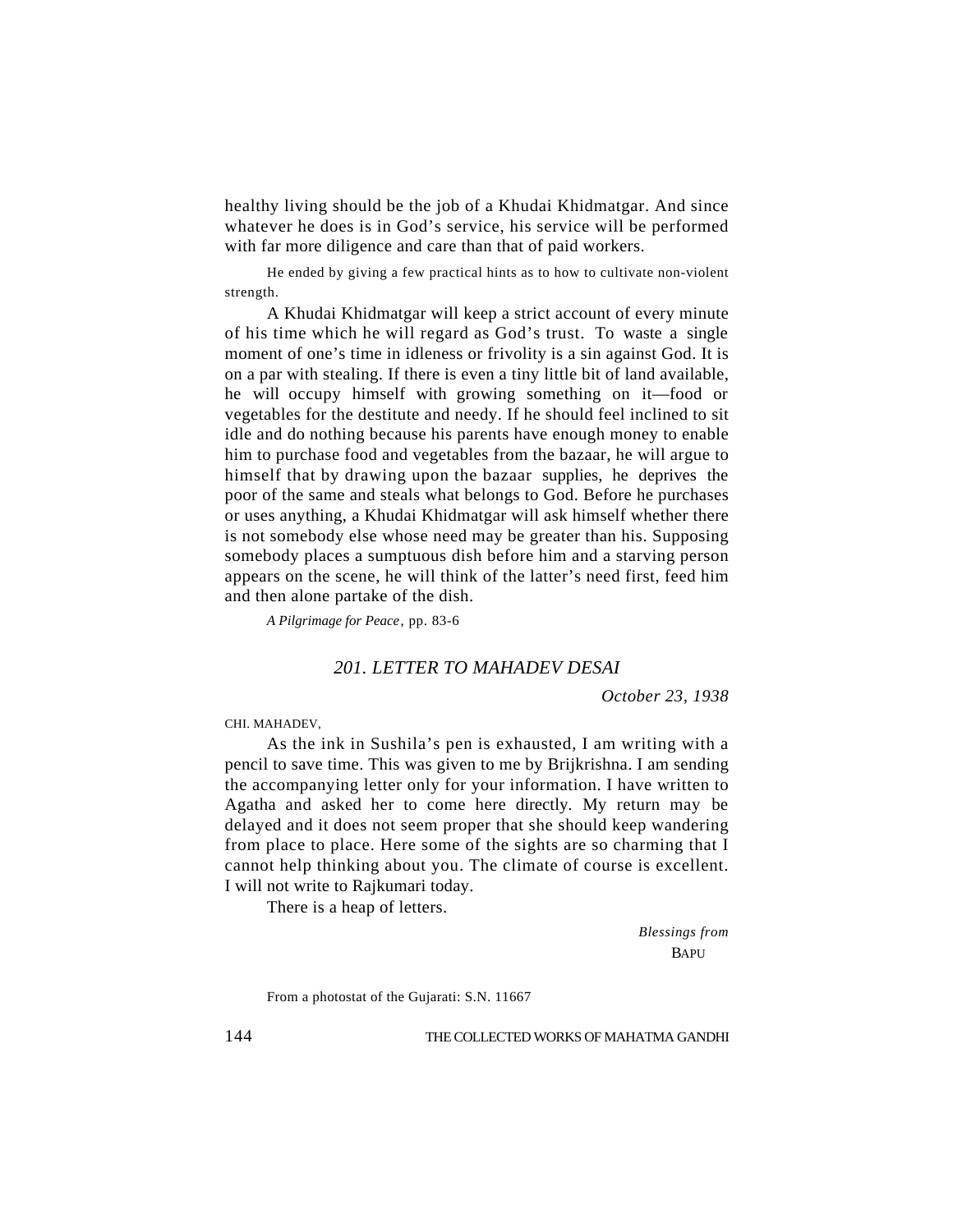## *202. LETTER TO LILAVATI ASAR*

*October 23, 1938*

CHI. LILA

I have your letter. You will feel uneasy at Segaon in my absence. It would be better if you waited till I returned. Is there not enough work of service in Rajkot? What about the struggle there? Let me have your experiences.

> *Blessings from* **BAPU**

From the Gujarati original: Pyarelal Papers. Nehru Memorial Museum and Library. Courtesy : Beladevi Nayyar and Dr. Sushila Nayyar

## *203. TALK TO KHUDAI KHIDMATGARS*

HUNGOO, [*October 23, 1938*] 1

Gandhiji referred to an address of welcome that had been presented to him at Nasarat Khel on the way, at the foundation laying ceremony of the Khudai Khidmatgars' office. In it there was a reference to "our last struggle". He remarked:

Let me tell you that civil disobedience may come and go, but our non-violent struggle for freedom goes on and will continue till Independence is attained. Only the form has changed.

I know that to 90 per cent Indians, non-violence means that and nothing else.<sup>2</sup> It is good so far. There is bravery in it. But you and particularly the Khudai Khidmatgar officers must clearly understand that this is not the whole of non-violence. If you have really understood the meaning of non-violence, it should be clear to you that non-violence is not a principle or a virtue to be brought into play on a particular occasion or to be practised with reference to a particular party or section. It has to become a part and parcel of our being. Anger should disappear from our hearts altogether, otherwise what is the difference between ourselves and our oppressors? Anger may lead

<sup>1</sup> According to Pyarelal's report in the Frontier Province-III published in *Harijan,* 5-11-1938, Gandhiji visited Hungoo on October 23, 1938.

<sup>2</sup> The address had mentioned that the Khudai Khidmatgars had not been and would never be cowed down by repression.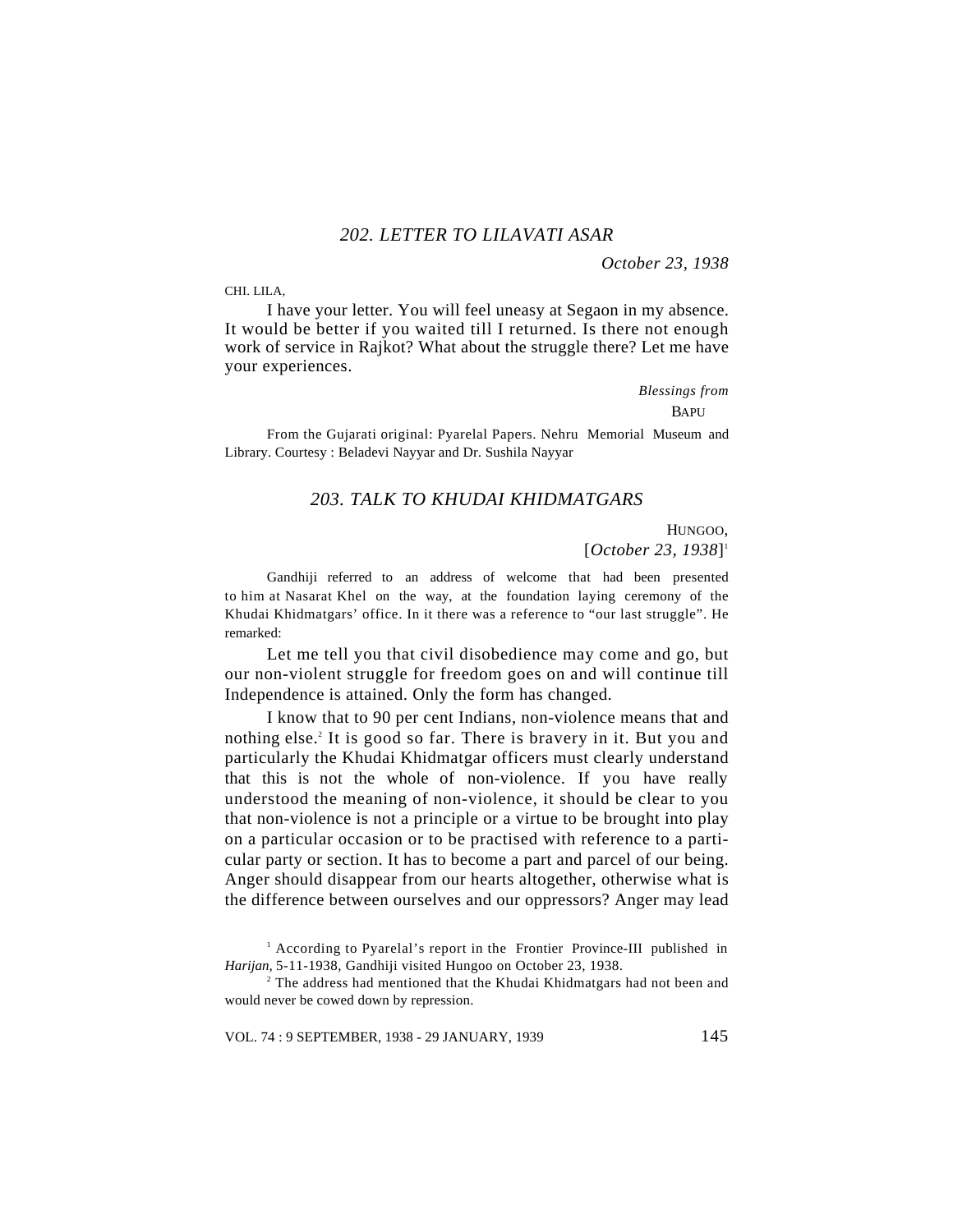one person to issue an order to open fire, another to use abusive language, a third one to use the *lathi.* At root it is all the same. It is only when you have become incapable of feeling or harbouring anger in your hearts that you can claim to have shed violence or can expect to remain non-violent to the end.

He then proceeded to explain the difference between civil disobedience and satyagraha.

Our civil disobedience or non-co-operation, by its very nature, was not meant to be practised for all time. But the fight which we are today putting up through our constructive non-violence has a validity for all time; it is the real thing. Supposing the Government were to cease to arrest civil resisters, our jail-going would then stop but that would not mean that our fight is over. A civil resister does not go to jail to embarrass the jail authorities by indulging in the breach of jail rules. Of course, there can be civil disobedience in jail too. But there are definite rules for it. The point is that the civil resister's fight does not end with his imprisonment. Once we are inside the prison we become civilly dead so far as the outside world is concerned. But inside the prison our fight to convert the hearts of the Government's bond slaves, i. e., the jail officials, just begins. It gives us a chance of demonstrating to them that we are not like thieves or dacoits, that we wish them no ill, nor do we want to destroy the opponent but want only to make him our friend, not by servilely obeying all orders, just or unjust— that is not the way to win true friendship—but by showing them that there is no evil in us, that we sincerely wish them well and in our hearts pray that God's goodness may be upon them. My fight continued even when I was lodged behind prison bars. I have been several times in prison and every time I have left only friends behind in the jail officials and others with whom I have come in contact.

It is a speciality of non-violence that its action never stops. That cannot be said of the sword or the bullet. The bullet can destroy the enemy; non-violence converts the enemy into a friend and thus enables the civil resister to assimilate to himself the latter's strength.

By their civil disobedience struggle, he continued, they had demonstrated to the world their determination no longer to be ruled by the British. But they had now to give proof of valour of another and higher type. During the Khilafat days tall, hefty Pathan soldiers used to come and meet the Ali Brothers and himself secretly. They used to tremble at the thought of their visit being discovered by their superior officers and resulting in their dismissal from service. In spite of their tall stature and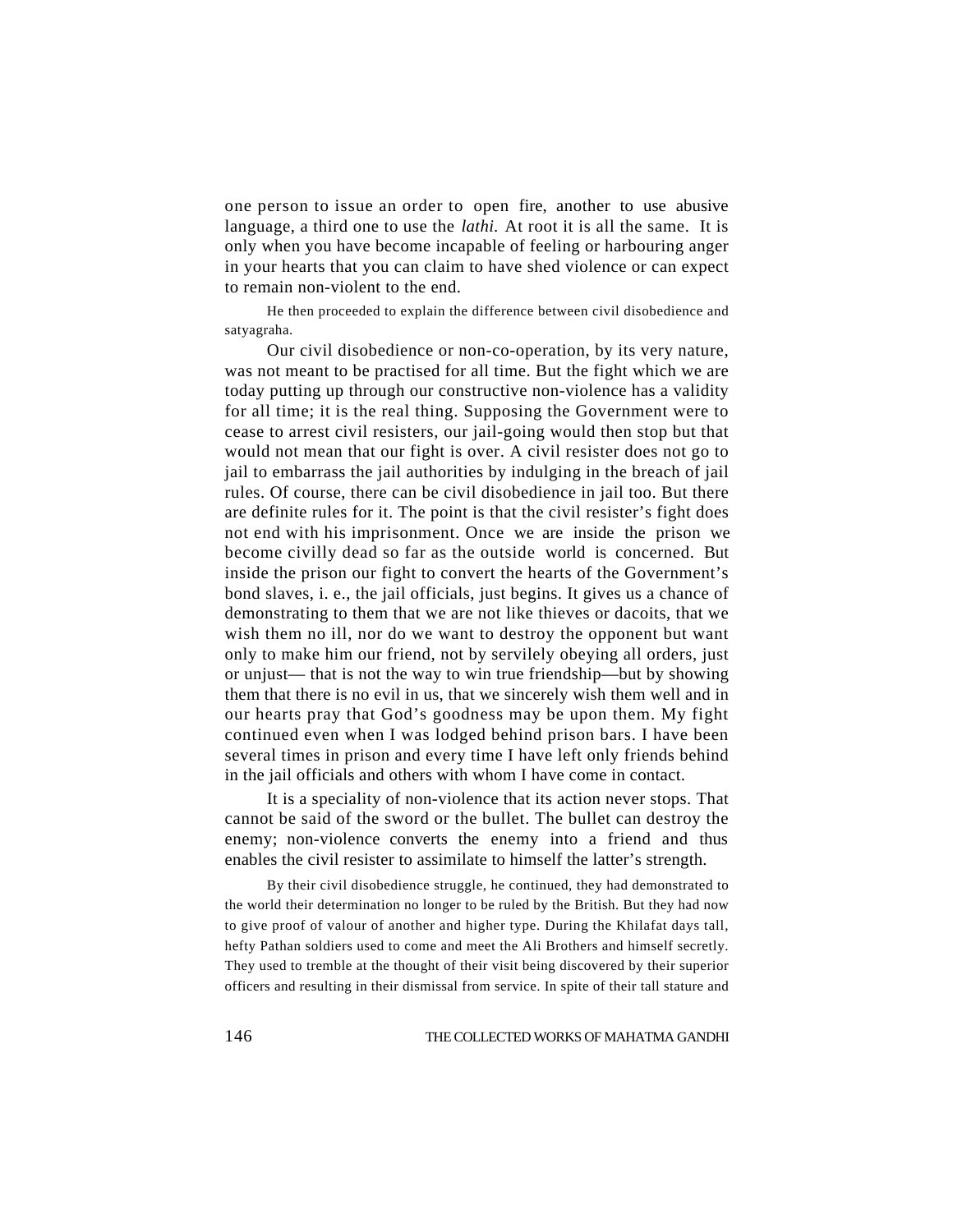physical strength they used to cower and become servile when confronted by a person physically stronger than they.

I want strength which will enable me to submit to none but God, my sole Lord and Master. It is only when I can do that, that I can claim to have realized non-violence.

He then proceeded to expatiate on another speciality of non-violence, viz., one need not go to a school or a *pir* or a guru to learn its use. Its virtue lay in its simplicity. If they realized that it was the most active principle that worked all the twenty-four hours without rest or remission, they would look for opportunities for its application in their homes, in the streets, in relation to their foes no less than friends. They could begin to practise it in their homes from that very day. He had disciplined himself sufficiently never to feel angry with the enemy, but he confessed that he sometimes lost temper with friends. Such discipline in non-violence as he had, he told them, he had at home from his wife. And with that he unfolded in poignant detail, a chapter of his domestic life. He used to be a tyrant at home, he said. His tyranny was the tyranny of love.

I used to let loose my anger upon her. But she bore it all meekly and uncomplainingly. I had a notion that it was her duty to obey me, her lord and master, in everything. But her unresisting meekness opened my eyes and slowly it began to dawn upon me that I had no such prescriptive right over her. If I wanted her obedience, I had first to persuade her by patient argument. She thus became my teacher in non-violence. And I dare say, I have not had a more loyal and faithful comrade in life. I literally used to make life a hell for her. Every other day I would change my residence, prescribe what dress she was to wear. She had been brought up in an orthodox family where untouchability was observed. Muslims and untouchables used to frequent our house. I made her serve them all regardless of her innate reluctance. But she never said 'no'. She was not educated in the usual sense of the term and was simple and unsophisticated. Her guileless simplicity conquered me completely.

You have all wives, mothers and sisters at home. You can take the lesson of non-violence from them. You must, besides, take the vow of truth, ask yourselves how dear truth is to you and how far you observe it in thought, word and deed. A person who is not truthful is far away from non-violence. Untruth itself is violence.

Referring to the month of Ramzan that had just set in, he told them how it could be used to make a start in non-violence.

We seem to think that the observance of Ramzan begins and ends with abstention from food and drink. We think nothing of losing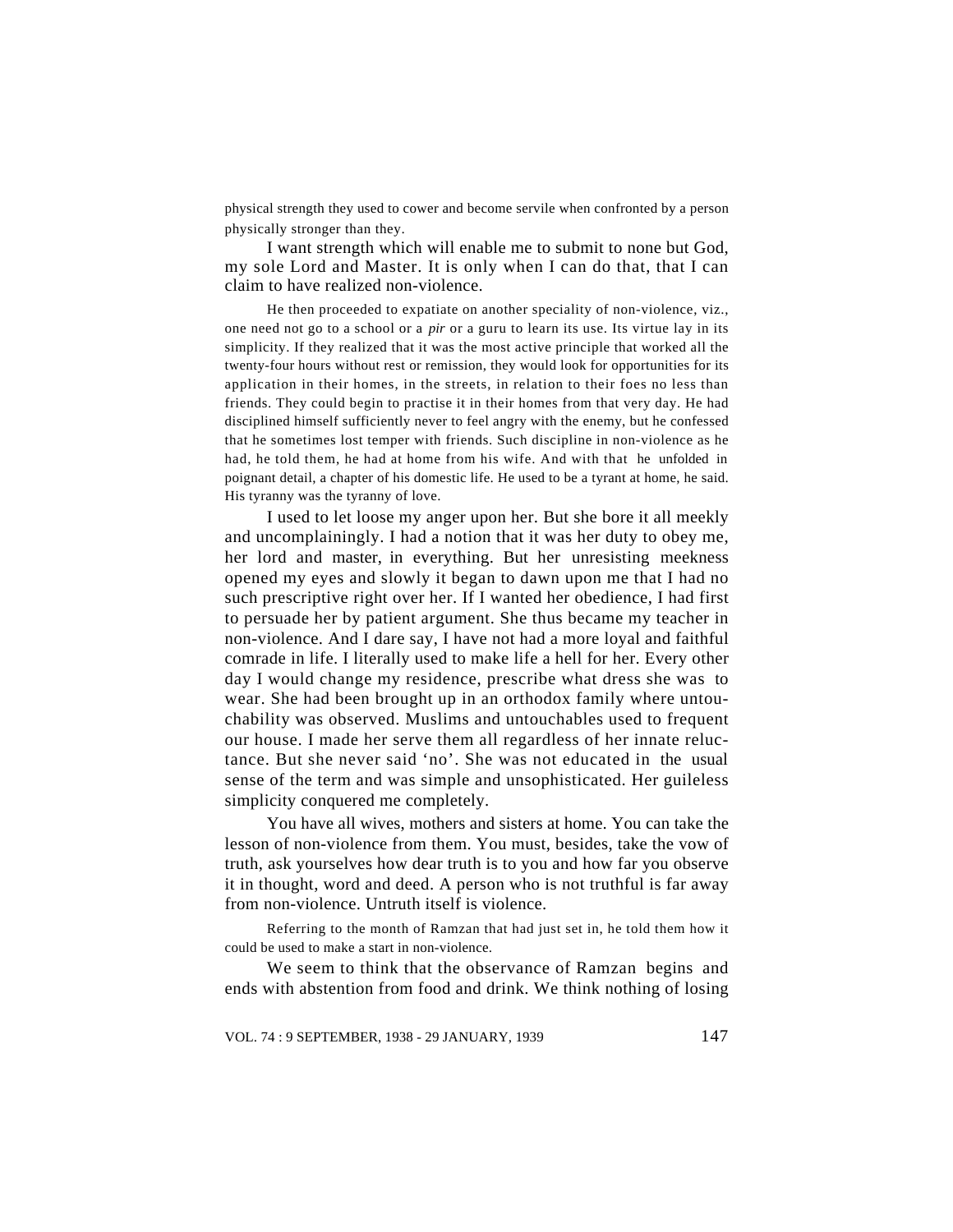temper over trifles or indulging in abuse during the sacred month of Ramzan. If there is the slightest delay in serving the repast at the time of the breaking of the fast, the poor wife is hauled over live coals. I do not call it observing the Ramzan, but its travesty. If you really want to cultivate non-violence, you should take a pledge that come what may, you will not give way to anger or order about members of your household or lord it over them. You can thus utilize trifling little occasions in everyday life to cultivate non-violence in your own person and teach it to your children.

He took another instance. Suppose somebody hit their child with a stone. Usually the Pathan tells his child not to return home to whine but to answer back with a bigger stone. But a votary of non-violence, said Gandhiji, would tell his child not to meet a stone by a stone but by embracing the boy who threw the stone and making friends with him.

The same formula, i. e., to banish anger completely from the heart and to make everybody into one's friend, is indeed enough to win India her independence. It is the surest and the quickest way, too, and it is my claim that for winning Independence for the poor masses of India, it is the only way.

*A Pilgrimage for Peace*, pp. 87-91

### *204. THE NATIONAL FLAG*

Here is a letter from a correspondent:

It has become a far too common occurrence and therefore deserving of notice at your hands to set up the national tri-coloured flag in such a manner as to indicate rivalry with or predominance over the religious flags and other symbols exhibited on occasions of religious worship and festivities. While we all desire that the national flag should be a symbol of unity and determination to achieve uninterrupted progress in all directions, we should be undoing this very purpose by trying to make rivalry between the national flag and other flags and symbols connected with religion which should predominate on occasions of religious ceremony. The enthusiasm of some of our workers leads them to error in this respect and in fact to develop an opposition in some quarters to the national flag which did not exist before.

Sometimes, again, private interests and factions seek to make use of the national feeling in respect of the flag and exploit it for their own purposes by mixing up a quarrel with the national flag and confusing the issues in regard to incidents.

It seems as if ever so many of the movements for which you were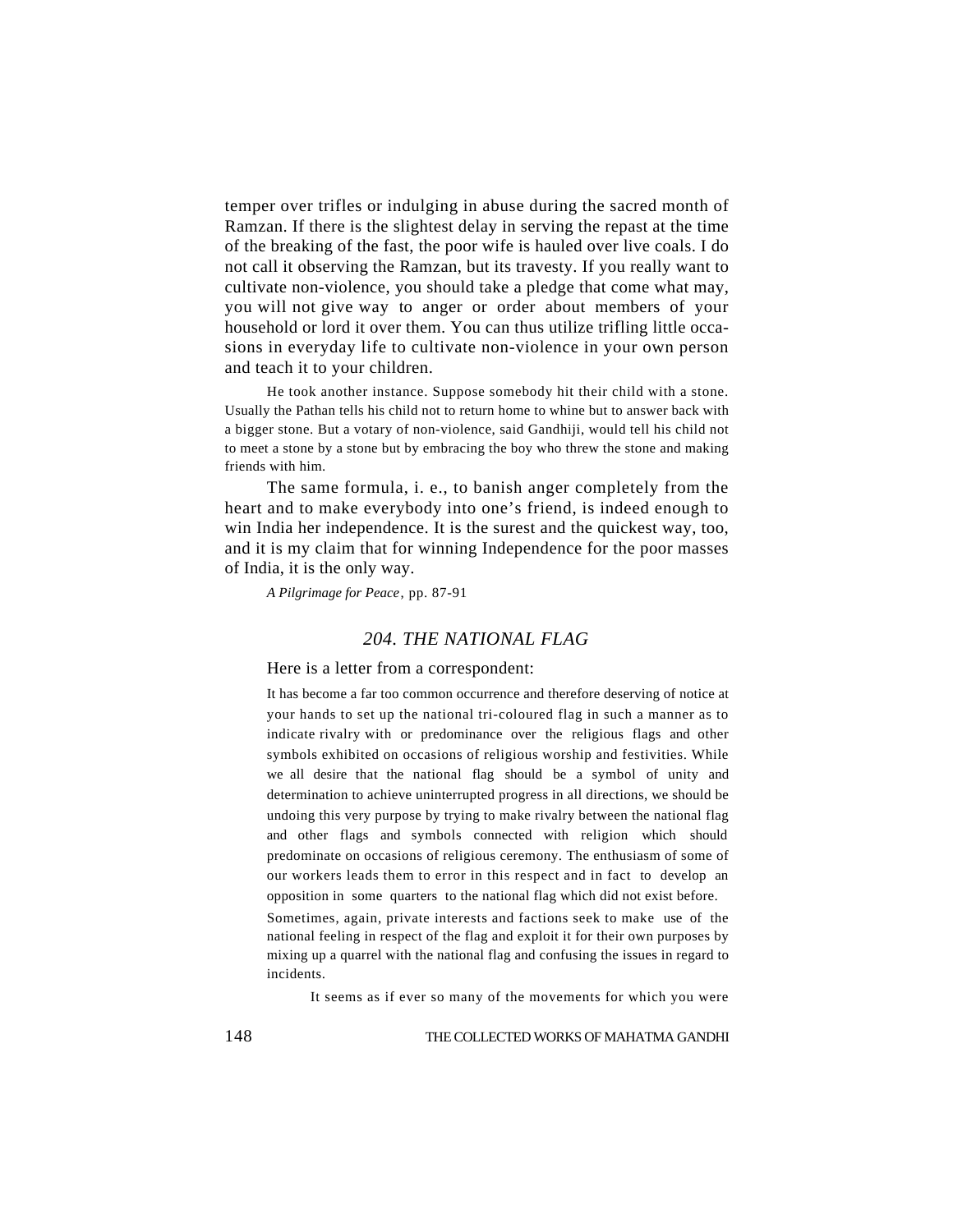responsible are liable to be misconstrued and misdirected, unless you are always ready to re-explain, re-interpret and prevent misdirection. I particularly fear the consequences of doing anything to create a rivalry between the national flag and the religious symbols of either Hindus or Mussalmans or of others. The tendency of setting up the national flag on temple cars and temple towers offends my sense of the universality of religion and the incongruity of trying to nationalize God.

As the author of the idea of a national flag and its make up which in essence the present flag represents, I have felt grieved how the flag has been often abused and how it has even been used to cover violence. The flag has been designed to represent non-violence expressed through real communal unity and non-violent labour which the lowliest and highest can easily undertake with the certain prospect of making substantial and yet imperceptible addition to the wealth of the country. But today it must be confessed that from that standpoint it is merely a piece of tricolour cloth not always khadi and is not proud of [*sic*] and a living emblem of communal unity and equalizing labour in which all participate. The spinning-wheel does hum in thousands of village huts. But compared to what should be, the result is poor.

Moreover the national flag, if it is a symbol of non-violence must also mean humility. If I had my way I would not exhibit it at any meeting which is not a purely Congress meeting if a single person objects to it. The dignity of the flag cannot be lowered by yielding even to a single objector at a non-Congress meeting. Its dignity will be lowered when it is hauled down for fear of the power we want to oust. The dignity will be still more lowered when we exhibit it at meetings or on Congress offices though we have no living faith in communal unity and the spinning-wheel with all its implications. Since the flag is not a religious symbol and represents and reconciles all religions, in religious processions, or temples or religious gatherings it has no place. Everything has its value when it is in its place. It has none when it is out of its place. Bullion and banknotes have no value whatsoever in the desert of Sahara. Indeed in the present state of tension, I would not hoist it on Government buildings or municipal offices unless it is accepted not merely by an overwhelming vote but unanimously. I have no hesitation in saying that even one vote cast against it, maybe mischievously, should have its weight, if the flag is a symbol of non-violence and humility.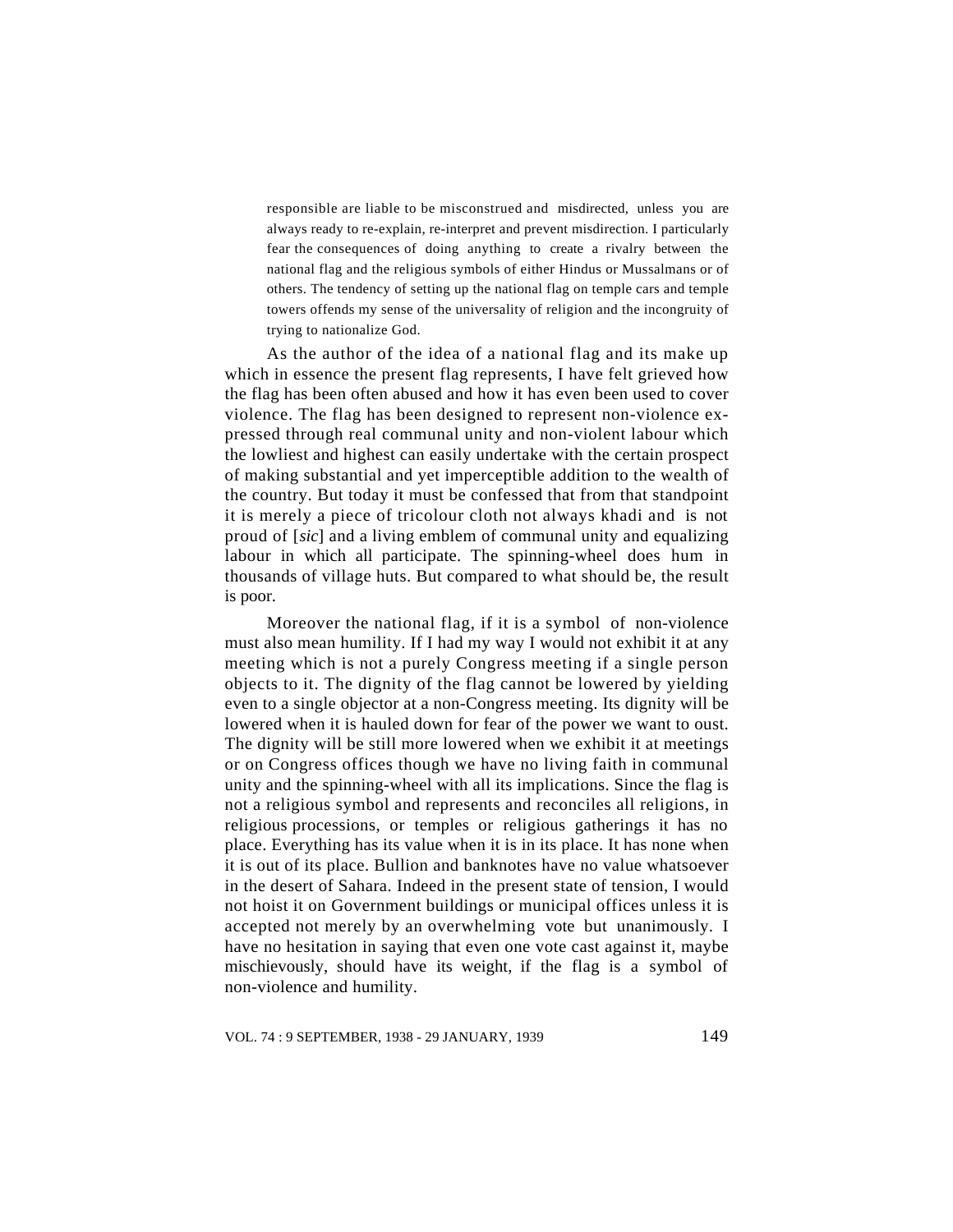My correspondent has evidently more faith in the power of my pen than I have. I write not because I believe that my word would carry weight where it is intended to carry. But I may not reject the correspondent's appeal. His argument and facts I accept. I may not restrain myself simply because of the fear that my word may miscarry. Anyway, it does me good to redeclare my faith in the flag with all the implications I have mentioned.

BANNU, October 24, 1938

*Harijan*, 5-11-1938

## *205. LETTER TO AMRIT KAUR*

BANNU, *October 24, 1938*

MY DEAR IDIOT,

You must do with the pencil hand and on mill-made paper—the pencil does not move well on the glazed hand-made.

Your two letters were awaiting me when we reached Bannu. 'A Woman's Letter'<sup>1</sup> I may use for *Harijan*. Your Kathiawar thing<sup>2</sup> will go in this week with the last paragraph or two cut out.

It is not likely that my articles on the European situation will bear fruit immediately. But they will, if India develops non-violence. There are grave doubts about its possibility. My own impurity is probably the chief stumbling-block. My word has lost its power as it appears to me. It should, according to my views of purity. However, I push on in faith. I must detach myself from the results of my thought, word or deed. I am not going to judge myself and condemn me to inactivity because I cannot get rid of the impurity in spite of incessant effort. Now perhaps you will understand my disbelief in my power to reach the woman's heart. But this is a long story. So much has come in spontaneously. You won't worry because I do not worry at all. I do not brood over my impurity. I see the snake is there. I know his fangs worse than a krait's. I am therefore on my guard. The best test of no worry is my uniformly steady b. p.

I wish you would show this to Mahadev. When I began the letter I did not know that it would be a serious business. It is good in a way.

<sup>1</sup>*Vide* "Woman's Special Mission",5-11-1938

<sup>2</sup> *Vide* "Kathiawar Notes", 4-11-1938.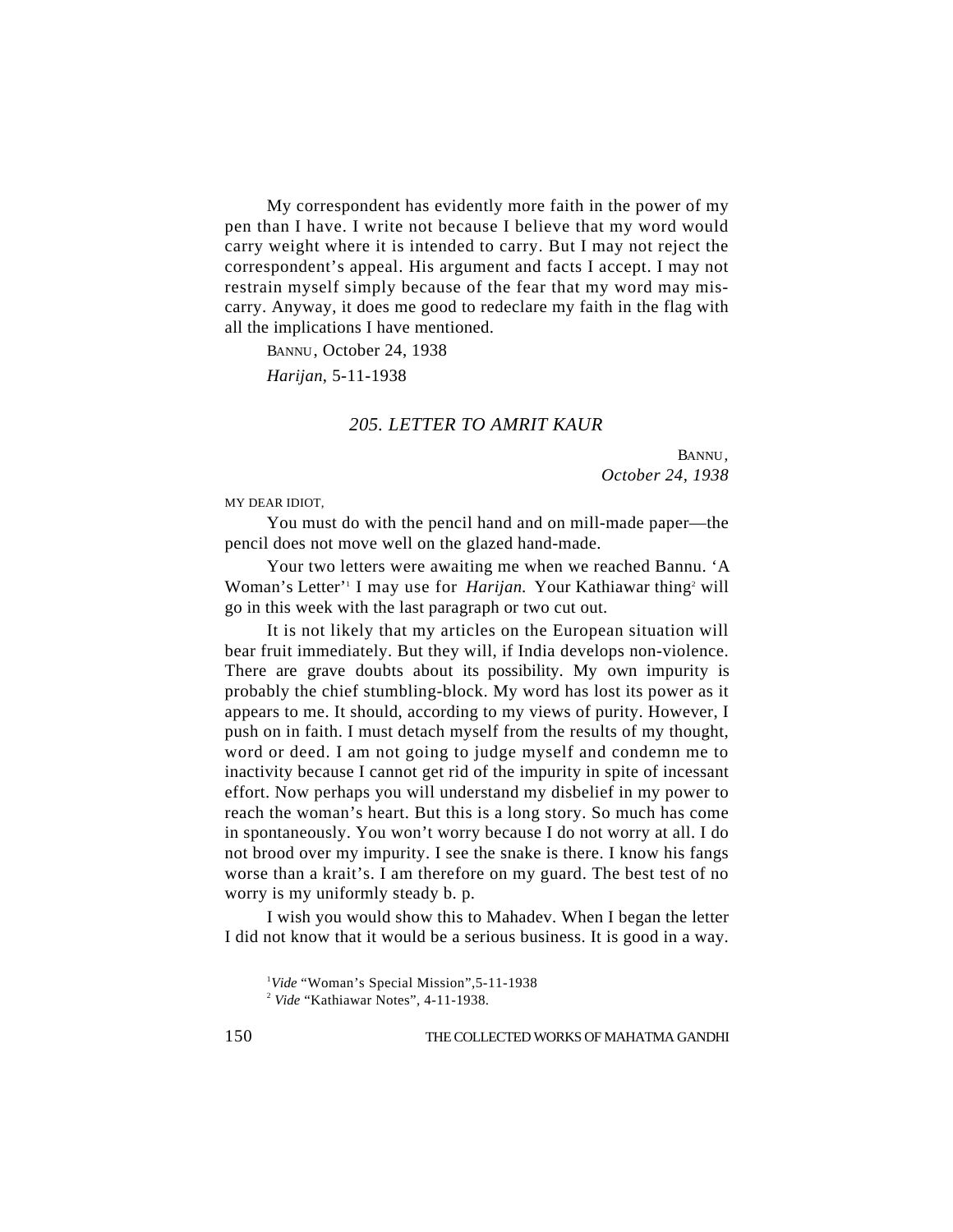I have simply given you a few lines for love's sake.

Love.

TYRANT OTHERWISE WARRIOR ACCORDING TO THE LATEST HONOURS' LIST

From the original: C.W. 3644. Courtesy: Amrit Kaur. Also G.N. 6453

## *206. LETTER TO MAHADEV DESAI*

BANNU, *October 24, 1938*

CHI. MAHADEV,

At the moment I have no pen and so I am writing with a pencil. Rather than write nothing, is it not better to write with a pencil and use even mill-made paper?

I got both your letters on arrival here today. What you write about Kanti's letter is correct. If I can, I will make use of it. I shall see. Rajkumari was to be shown that portion only, that is, the substance, so that she might be pleased to know that Kanti's ideas were developing well.

What you say about her—Rajkumari's—virtues is correct. Such contacts serve to make us humble and increase our spirit of service. From this point of view, such occasions arising without our seeking should be welcomed. When I have completed the tour, we shall think about what you should do. We shall be leaving here on November 10 at the latest. It may even be sooner. Even that Lilavati will consider too late. I do feel, therefore, that if you like the place there, and Rajkumari is ready to stay and have you as her guest, you should stay on. Simla is really at its best in November-December. I do not believe it possible that you can start working by November 10. This rest will not be wasted. You are paying a long-accumulated debt and so, if not to Simla, you must go somewhere else for rest. You may consult Rajkumari about Jullundur.

> *Blessings from* **BAPU**

From a photostat of the Gujarati: S.N. 11668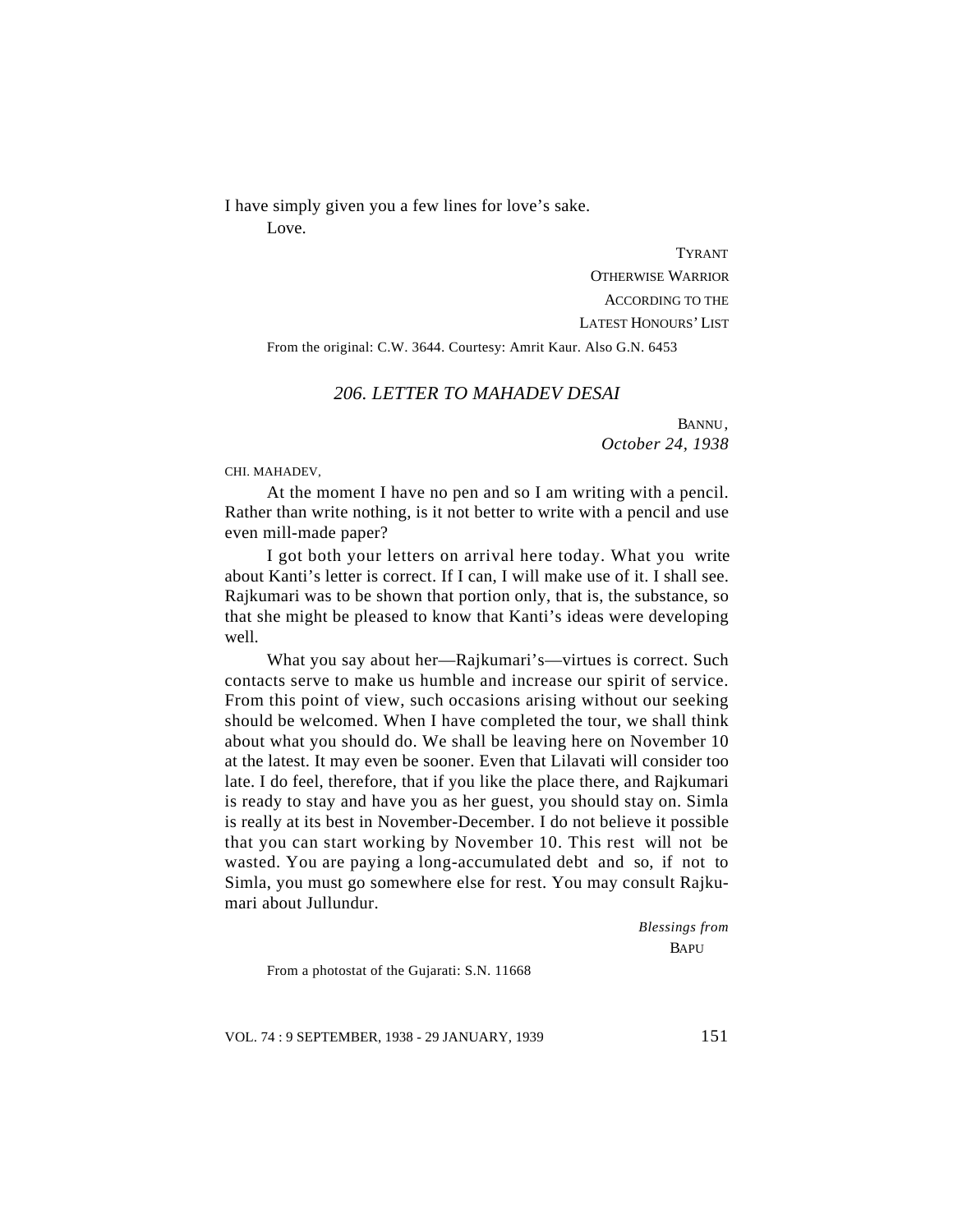### *207. LETTER TO SHARDA C. SHAH*

BANNU, *October 24, 1938*

CHI. SHARDA,

I have received your letter. But I have no time today to write you a long reply. Now the days you have to count are becoming fewer and fewer, aren't they?

I shall have to come and make some changes in your diet. I cannot do it from here. Do you have to nurse Bhansalibhai any time? Do you go for your walks alone? Does Shakaribehn' go out?

*Blessings from*

BAPU

From Gujarati: C.W. 10001. Courtesy: Shardabehn G. Chokhawala

## *208. WOMAN'S SPECIAL MISSION*

THE EDITOR, *Harijan*

Sir,

I have read your articles on the recent European crisis with great joy. It was only natural that you should speak to Europe now.

How could you restrain yourself when humanity was on the very verge of destruction?

Will the world listen? That is the question.

There is no doubt—judging from letters from friends in England—that people there went through absolute agony during that ghastly week. I am sure the same applies to the whole world. The mere thought of war—modern warfare—with its devilish ingenuity and consequent pitiless butchery and bestiality—definitely made people think as they had never thought before. "The sigh of relief that was breathed and the gratitude to God that went up from every heart when the news came through that war had been averted are something that I can never forget as long as I live," writes an English friend. And yet is it just the fear of unspeakable suffering, the dread of losing one's nearest and dearest, of seeing one's country humiliated, that cause one to detest war? Are we glad war has been averted even at the humiliation of another nation? Would we have felt differently if the sacrifice of honour had been demanded of us? Do we hate war because we realize it is the wrong way to settle disputes or is our hatred of it part and parcel of our fear? These are questions

<sup>1</sup> Addressee's mother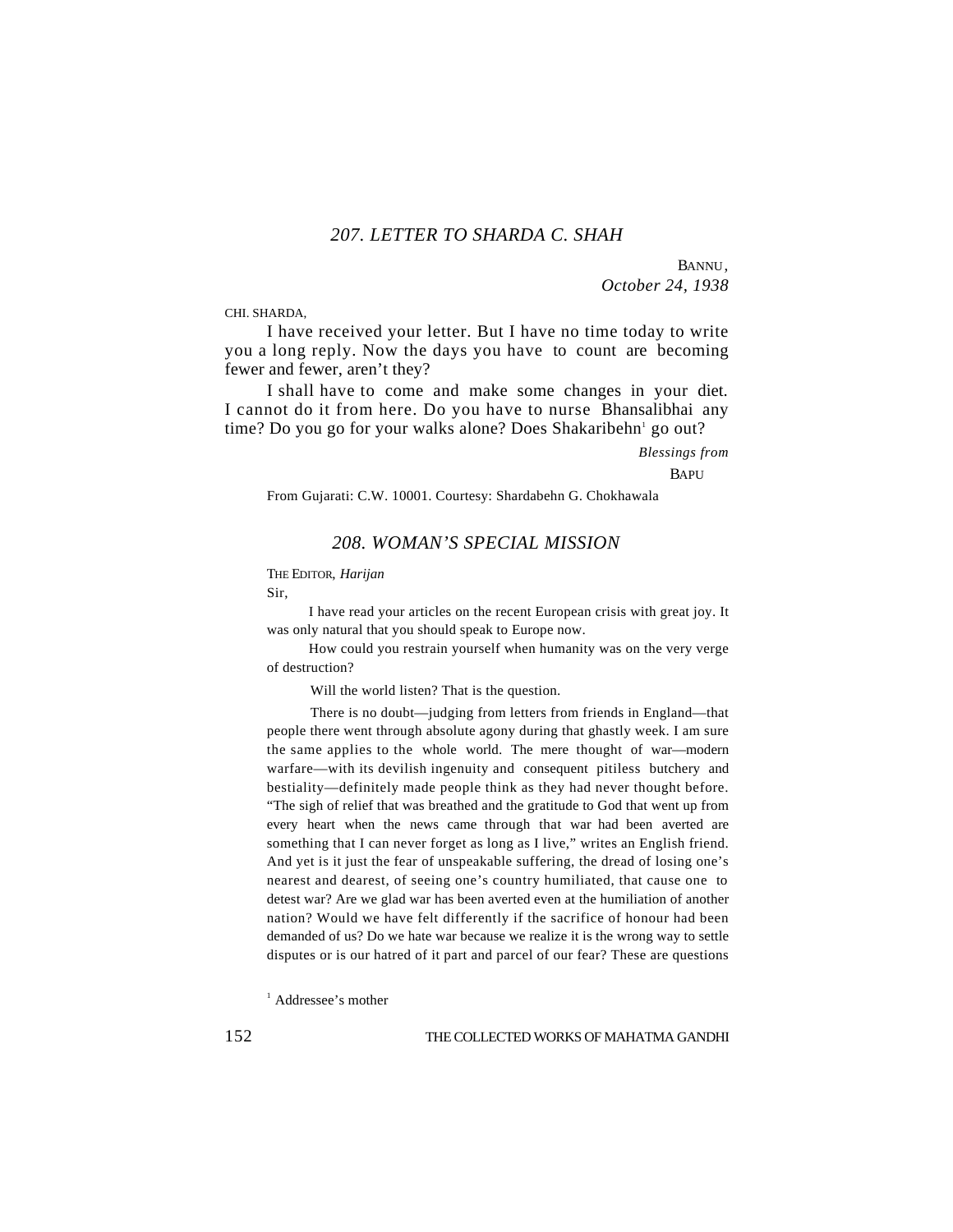that must be answered in the right way if war is really to vanish from the earth.

The crisis over, however, what do we see? A more strenuous race than before for armaments, a more comprehensive and intensive organization than ever of all the resources available—of men, women, money, skill and talent in the event of war ! No avowed declaration that "War shall not be" from anywhere! Is this not a recognition that war —however averted today—is still hanging over our heads as the proverbial sword of Damocles?

To me, as a woman, it is painful to realize that my sex has not contributed to world peace the quota that should be ours by instinct and prerogative to contribute. It pains me to read and hear of women's auxiliary corps being organized, of women being commandeered and volunteering to take their full share in the actual field as well as behind the lines. And yet, when war comes, it is the women's hearts that are wrung in agony—it is their souls that are scarred beyond repair. It is all so inexplicable. Why is it that we have not chosen the better part through all the ages? Why have we, without murmur, bowed the knee to hideous, soulless, brute force? It is a sad commentary on our spiritual development. We have failed to understand our high calling. I am quite convinced that if women could only have a heart understanding of the power and glory of non-violence all would be well with the world.

Why cannot you inspire and organize us, women of India? Why will you not concentrate on having us as your "sword arm"? How often have I longed for you to undertake an all-India tour just for this purpose? I believe that you would have a wonderful response, for the heart of Indian womanhood is sound and no women, perhaps in the world, have finer traditions of sacrifice and self-effacement behind them as we. Perhaps if you would make something of us we may, in however humble a manner, beable to show the way of peace to a sorrowing and stricken world. Who knows? 22-10-1938 A WOMAN

I publish this letter not without hesitation. The correspondent's faith in my ability to stir the woman heart flatters me. But I am humble enough to recognize my limitations. It seems to me that the days of my touring are over. Whatever I can do by writing I must continue. But my faith is increasing in the efficacy of silent prayer. It is by itself an art—perhaps the highest art requiring the most refined diligence. I do believe that it is woman's mission to exhibit ahimsa at its highest and best. But why should it be a man to move the woman heart? If the appeal is addressed exclusively to me not as man but as the (supposed to be) best exponent of ahimsa to be practised on a mass scale, I have no urge in me to go about preaching the doctrine to the women of India. I can assure my correspondent that there is no want of will in me that deters me from responding to her appeal. My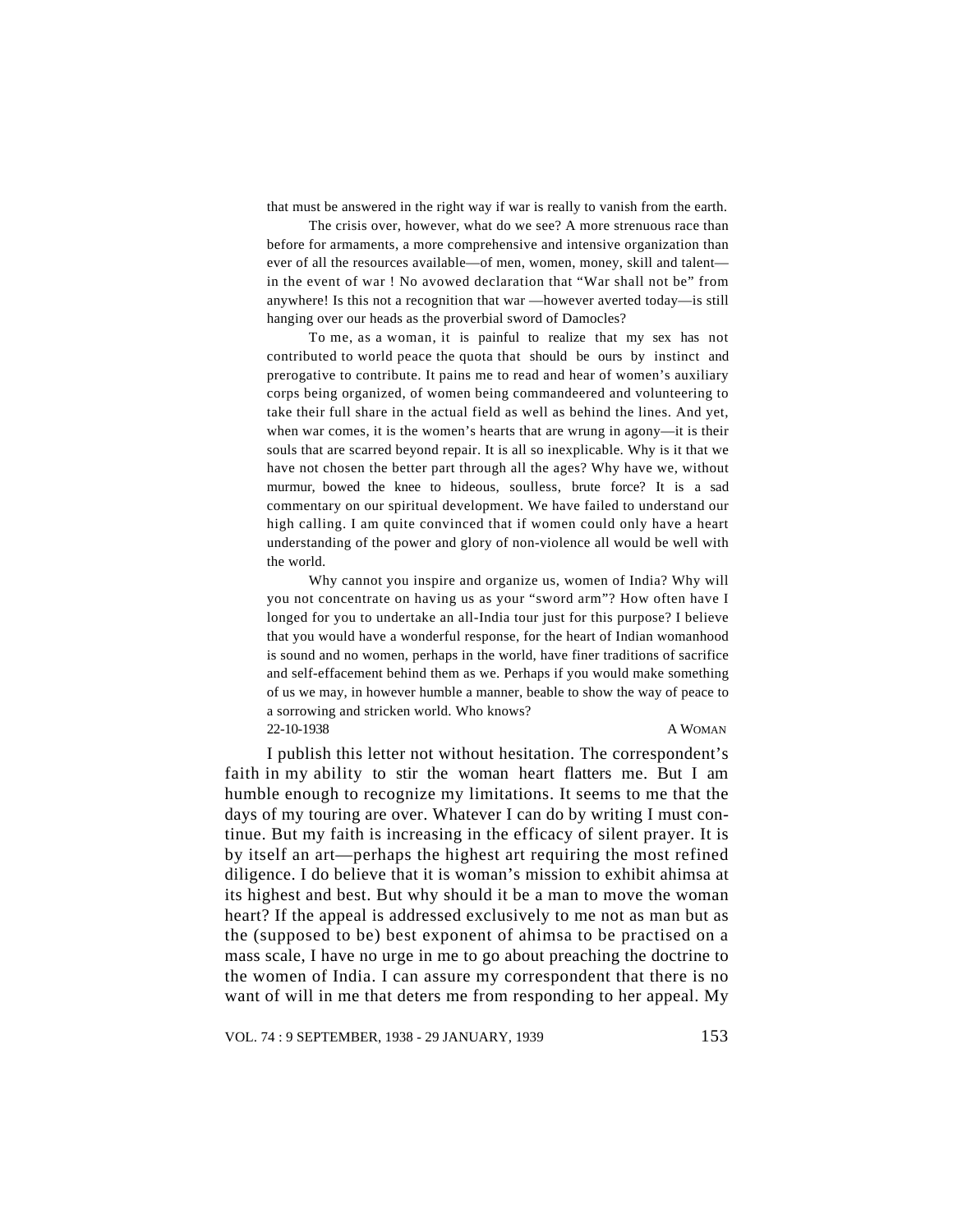feeling is that if men of the Congress can retain their faith in ahimsa and prosecute the non-violence programme faithfully and fully, the women would be automatically converted. And it may be that there shall arise one among them who will be able to go much farther than I can ever hope to do. For woman is more fitted than man to make explorations and take bolder action in ahimsa. For the courage of self-sacrifice woman is any day superior to man as I believe man is to woman for the courage of the brute.

BANNU, October 25, 1938 *Harijan,* 5-11-1938

## *209. LETTER TO MOTILAL ROY*

BANNU, *October 25, 1938*

DEAR MOTI BABU,

I had your affectionate wire. But this I write not to give you thanks which I have done through the Press, but to tell you how heavy the burden of the debt owing by the P. Sangh to the A. I. S. A. lies on me. For I am chiefly responsible for the transaction. Such was my faith in your business-likeness and of course integrity. Both of us are public institutions and I suggest to you that on that account our mutual dealing should be much more correct than those among private businessmen. Do please see to the debt being discharged.

Love.

*Yours,*  M. K. GANDHI

[PS.]

But address Wardha. From a photostat: G.N. 11050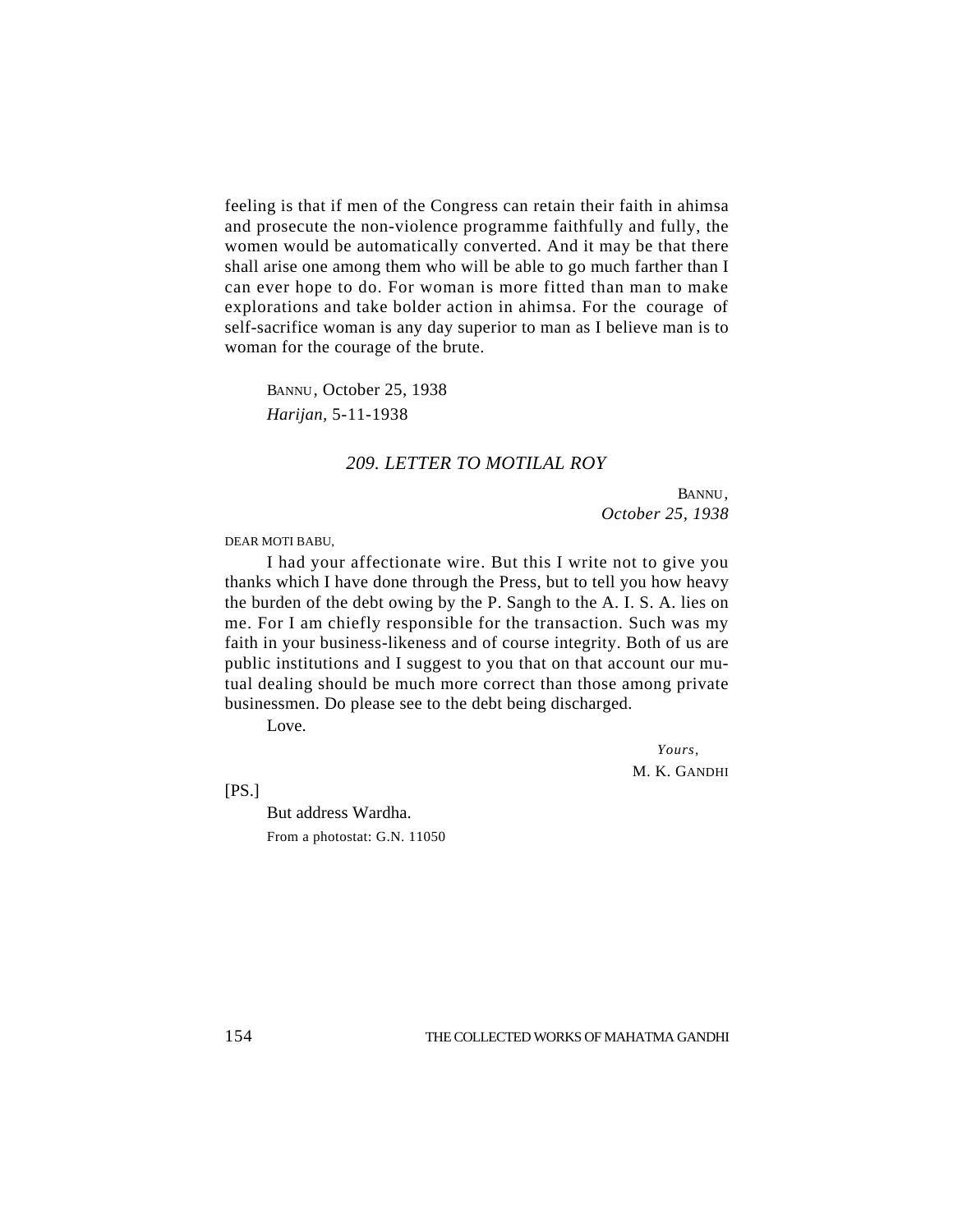## *210. LETTER TO KASTURBA GANDHI*

BANNU, *October 25, 1938*

BA,

I put off writing to you as you have now recovered. As we are touring at present, I hardly get time even to write a postcard. But you ought to write or send a message. Everything is going well here.

> *Blessings from* **BAPU**

From a photostat of the Gujarati: G.N. 2215

## *211. LETTER TO VIDYA A. HINGORANI*

BANNU, *October 25, 1938*

CHI. VIDYA,

I have a letter from you after a long time. I am glad. Whenever you want you can come to Mahila Ashram after taking Jamnalalji's permission. The rules are a bit changed now. I will reach Wardha probably on November 12. I had seen Anand's letter to Mahadev. As far as possible I avoid writing letters.

> *Blessings from* **BAPU**

From a microfilm of the Hindi. Courtesy: National Archives of India and Anand T. Hingorani

### *212. SPEECH AT BANNU*<sup>1</sup>

*October 25, 1938*

Perhaps you know that for over two months I have been observing complete silence. I have benefited by it, and I believe it has benefited the country too. The silence was originally taken in answer to an acute mental distress, but subsequently I decided to prolong it

<sup>1</sup>At the meeting, which was largely attended, addresses of welcome to Gandhiji were presented by the Bannu District Congress Committee and the Seva Samiti, Chandni Chowk. The report of the speech was also published in *The Hindustan Times* and *The Bombay Chronicle.*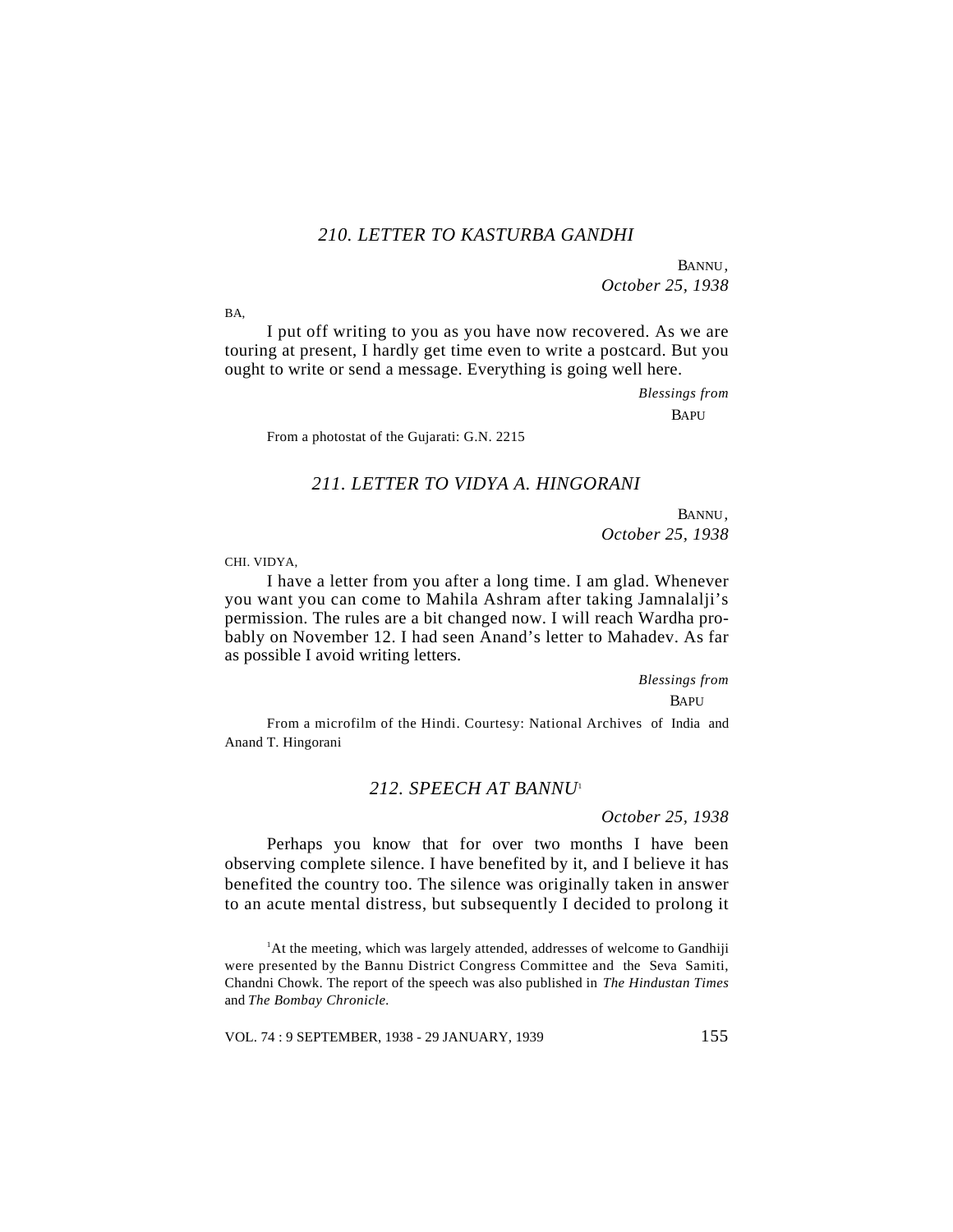indefinitely on its own merits. It has served me as a wall of protection and enabled me to cope with my work better than before. When I came to this province, I had resolved to relax my silence only for the purpose of having talks with the Khudai Khidmatgars, but I had to yield to Khan Saheb's pressure.

Your addresses have eulogized me and thanked me for having come here. I do not think I deserve any praise or thanks. I know that I can do very little to satisfy your expectations. My visit to the Frontier Province is purely to meet the Khudai Khidmatgars and know for myself their understanding of non-violence. Visit to your town is a by-product.

I gave many hours today seeing deputations and studying papers presented to me. The recent raid of Bannu and the happenings during the raid have touched me deeply. This province is peculiarly placed, and is different from the other provinces inasmuch as on one side it is surrounded by a number of border tribes containing men whose profession is raiding. So far as I have been able to know they are not actuated by communal considerations. The raiders' motive seems to be satisfaction of primary needs. That the Hindus are more often their victims is probably due to the fact that they generally possess more money. The kidnappings too appear to have the same motive.

Continuation of the raids is in my opinion a proof of British failure in this part of India. Their Frontier policy has cost the country crores of rupees and thousands of lives have been sacrificed. The brave tribesmen still remain unsubdued. If all the accounts I have heard today are substantially correct, and I believe they are, life and property are not secure in most parts of the province.

A number of people whose relations or dear ones have either been killed or kidnapped and held to ransom by the raiders, saw me today. As I listened to the harrowing tales of distress my heart went out to them in sympathy. But I must confess to you that with all the will in the world, I possess no magic spell by which I could restore them to their families. Nor should you expect much from the Government or the Congress ministry. No Government can afford, and the present British Government lacks even the will, to mobilize its military resources every time one of its subjects is kidnapped, unless the person kidnapped happens to belong to the ruling race.

After studying all the facts I have gained the impression that the situation in respect of border raids has grown worse since the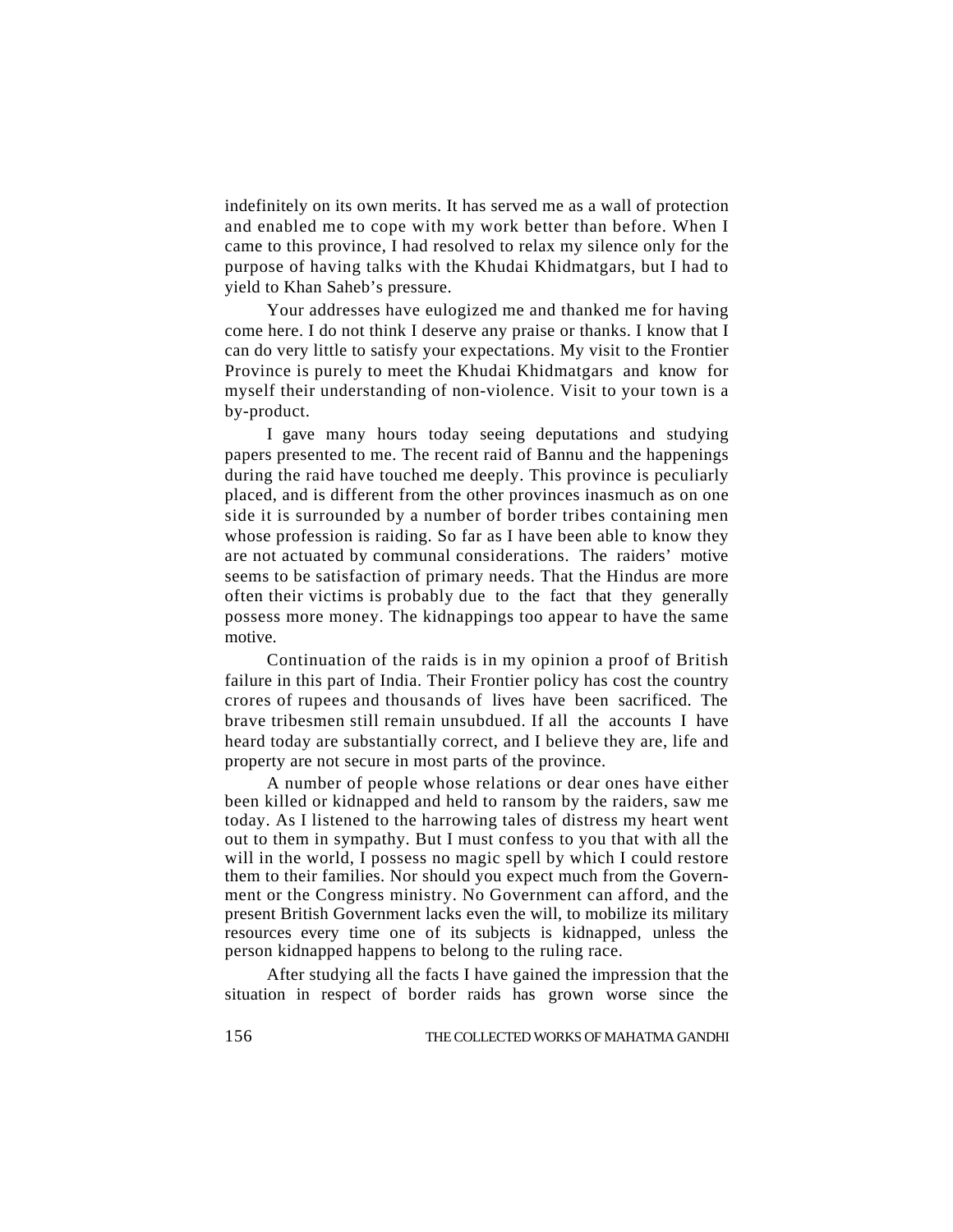inauguration of Congress Government. The Congress Ministers have no effective control over the police, none over the military. The Congress ministry in this province has less than the others. I therefore feel that unless Dr. Khan Saheb can cope with the question of the raids it might be better for him to tender his resignation. There is danger of the Congress losing all prestige in this province if the raids continue to increase. Apart from my opinion, you have to say for yourselves whether in spite of the handicaps I have mentioned, you would rather have the Congress ministry or some other. After all, the Prime Minister is your servant. He holds office under the triple sufferance of his electorate, the Provincial Congress Committee and the Working Committee.

Some of those who met me today asked me if they could seek safety by migrating from the Frontier Province. I have told them that migration is a perfectly legitimate course to adopt when there is no other way of living with safety and honour. A complaint has further been brought to me that the Muslim populations in the affected places no longer give help against the raiders which they used to formerly, before certain sections of Frontier Crime Regulation Act were repealed, and that has encouraged the raiders. While that may be true, let me warn you that if you depend for your protection on the armed assistance of others you must be prepared sooner or later to accept the domination of these defenders. Of course you are entitled to learn the art of defending yourselves with arms. You must develop a sense of co-operation. In no case should you be guilty of cowardice Selfdefence is everybody's birthright. I do not want to see a single coward in India.

The fourth alternative is that of non-violent approach which I am here before you to suggest. It is the surest and infallible method of self-defence. If I had my way, I would go and mix with tribes, and argue it out with them and I am sure they would not be impervious to the argument of love and reason. But I know today that door is shut to me. The Government won't permit me to enter the tribal territory.

The tribesman cannot be the bogey man that he is represented to be. He is a human just like you and me and capable of responding to the human touch which has hitherto been conspicuous by its absence in dealing with him. A number of Waziris came and saw me today at noon. I did not find that their nature was essentially different from human nature elsewhere.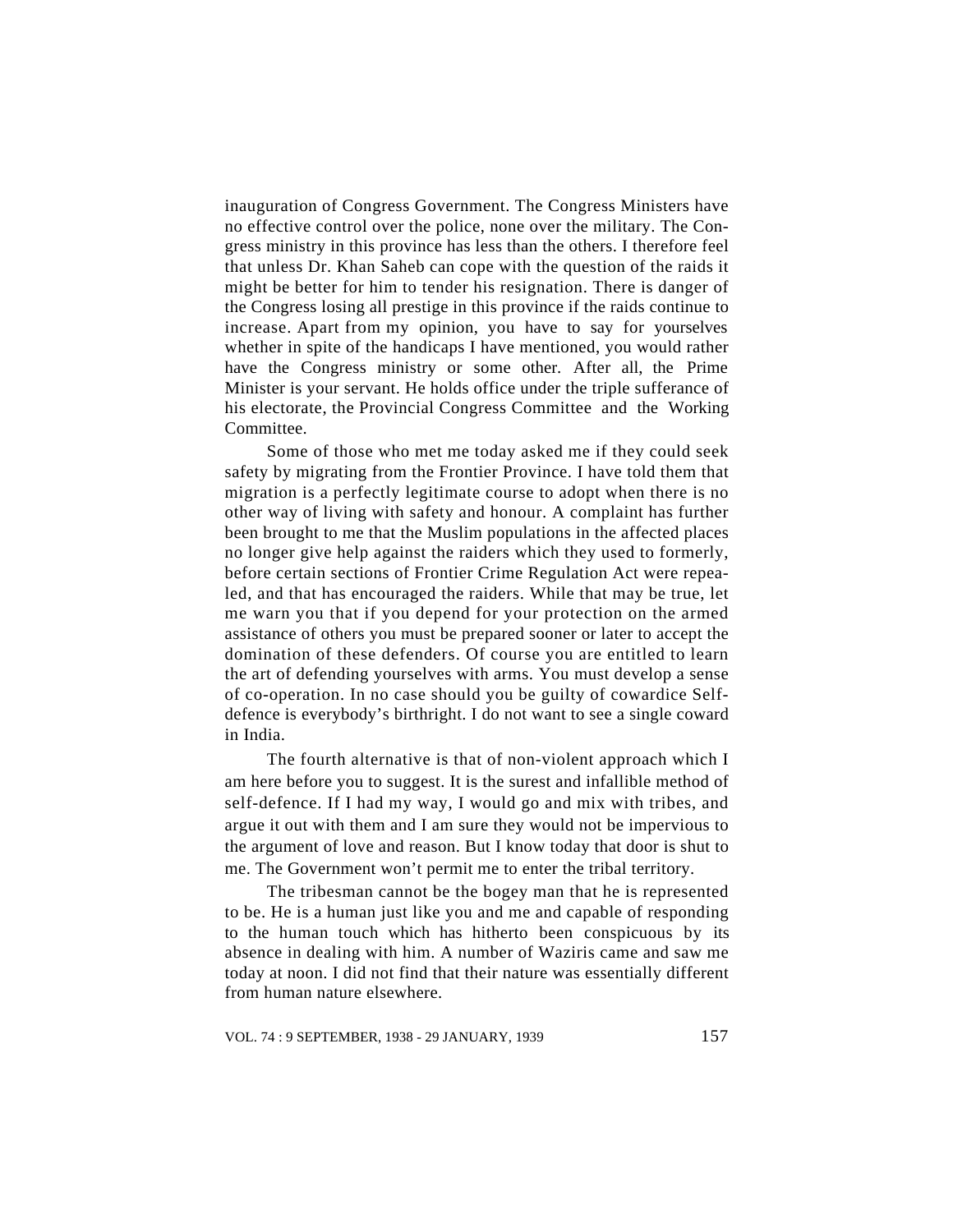Man's nature is not essentially evil. Brute nature has been known to yield to the influence of love. You must never despair of human nature. You are a community of traders. Do not leave out of your traffic that noblest and most precious of merchandise, viz., love. Give to the tribesmen all the love that you are capable of, and you will have theirs in return.

To seek safety by offering blackmail or ransom to the raiders would be a direct invitation to them to repeat their depredations and will be demoralizing alike to the giver and the tribesmen. Instead of offering them money, the rational course would be to raise them above penury by teaching them industry and thereby removing the principal motive that leads them into the raiding habit.

I am having talks with Khudai Khidmatgars in this connection and evolving a plan in collaboration with Khan Saheb. If the plan bears fruit, and the Khudai Khidmatgars truly become what their name signifies, the influence of their example like the sweet fragrance of the rose will spread to the tribes and might provide a permanent solution of the Frontier question.

*Harijan*, 5-11-1938

## *213. TALK TO KHUDAI KHIDMATGARS*

BANNU, [On or before *October 26, 1938*] 1

Gandhiji explained the difference between non-violence of the strong and non-violence of the weak and the difference between constructive work, taken up as a philanthropic activity or as a political expedient, and constructive work linked to non-violence, when it becomes an emancipative force with tremendous potency. He recalled how the movement of non-violence was launched in India. Millions at that time felt that they would not be able to fight the British Government with the sword as the latter was infinitely better armed. He told them that even if they went forth to fight, sword in hand, they had to be ready to face death. If the sword broke in their hand, death would be a certainty. Why should not they then learn the art of dying without killing and pit against the enemy the strength of their spirit? The Government might imprison them or confiscate their property or even kill them. What did it matter? The argument went home. But in their heart of hearts, said Gandhiji, many had the feeling that if only they had sufficient armed strength they would resort to fighting. They accepted non-violence because there was nothing else. In other words, there was violence in the heart. Only it was given up in action. It was non-violence of the weak, not of the brave. Even so it had made them stronger. He

<sup>1</sup> Gandhiji left Bannu on October 26.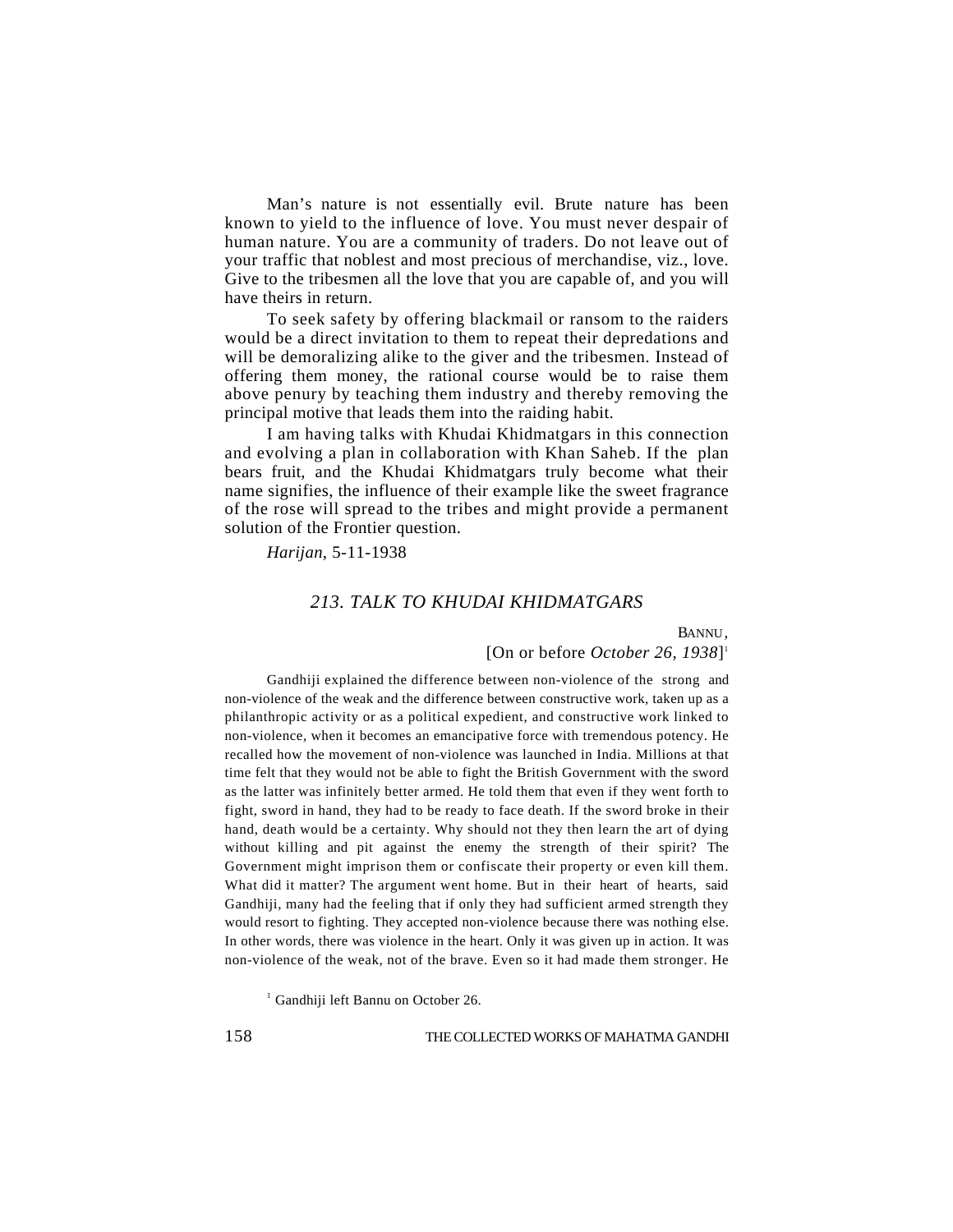was there to tell them that it was a big mistake to regard non-violence as a weapon of the weak or to adopt it as such. If the Khudai Khidmatgars fell into that mistake, it would be a tragedy.

If you give up the sword at Badshah Khan's word, but retain it in your hearts, your non-violence will be a short-lived thing—not even a nine days' wonder. After a few years you will want to revert to it but, maybe, you will then find that you have got out of the habit and are lost to both the ideals. Nothing will, in that event, remain to you but vain regret. What I want of you is a unique thing, i. e., that you will disdain to use the sword although you have got the capacity and there is no doubt as to victory. Even if the opponent is armed with a broken sword, you will oppose your neck to it. And this, not with anger or retaliation in your hearts but only love. If you have really understood non-violence in this sense, you will never want to use the sword because you will have got something infinitely superior in its place.

You will ask, 'How will all this have any effect on the British Government?' My reply is that by uniting all the people of India in a common bond of love through our selfless service, we can transform the atmosphere in the country so that the Britisher will not be able to resist it. You will say that the Britisher is impervious to love. My thirty years' unbroken experience is to the contrary. Today 17,000 Englishmen can rule over three hundred millions of Indians because we are under a spell of fear. If we learn to love one another, if the gulf between Hindu and Muslim, caste and outcaste, and rich and poor, is obliterated, a handful of English would not dare to continue their rule over us.

Just as there are laws of armed warfare, there are laws of non-violent warfare too. They have not been fully discovered. Under violence you punish the evil-doer, in non-violence you pity him, and regard him as a patient to be cured by your love.

What must you do then to drive out the British by the non-vio lent method? If you want to adopt the method of violence, you have to learn to drill and to become adept in the use of arms. In Europe and America even women and children are given that training. Similarly those who have adopted the weapon of non-vio-lence have to put themselves through a vigorous discipline in non-violence.

And with that he came to the constructive programme and its place in the scheme of non-violence as a dynamic force. He had placed the programme of non-violence before the country in 1920, he explained. It was divided into two parts, non-co-operation and constructive programme. The latter included establishment of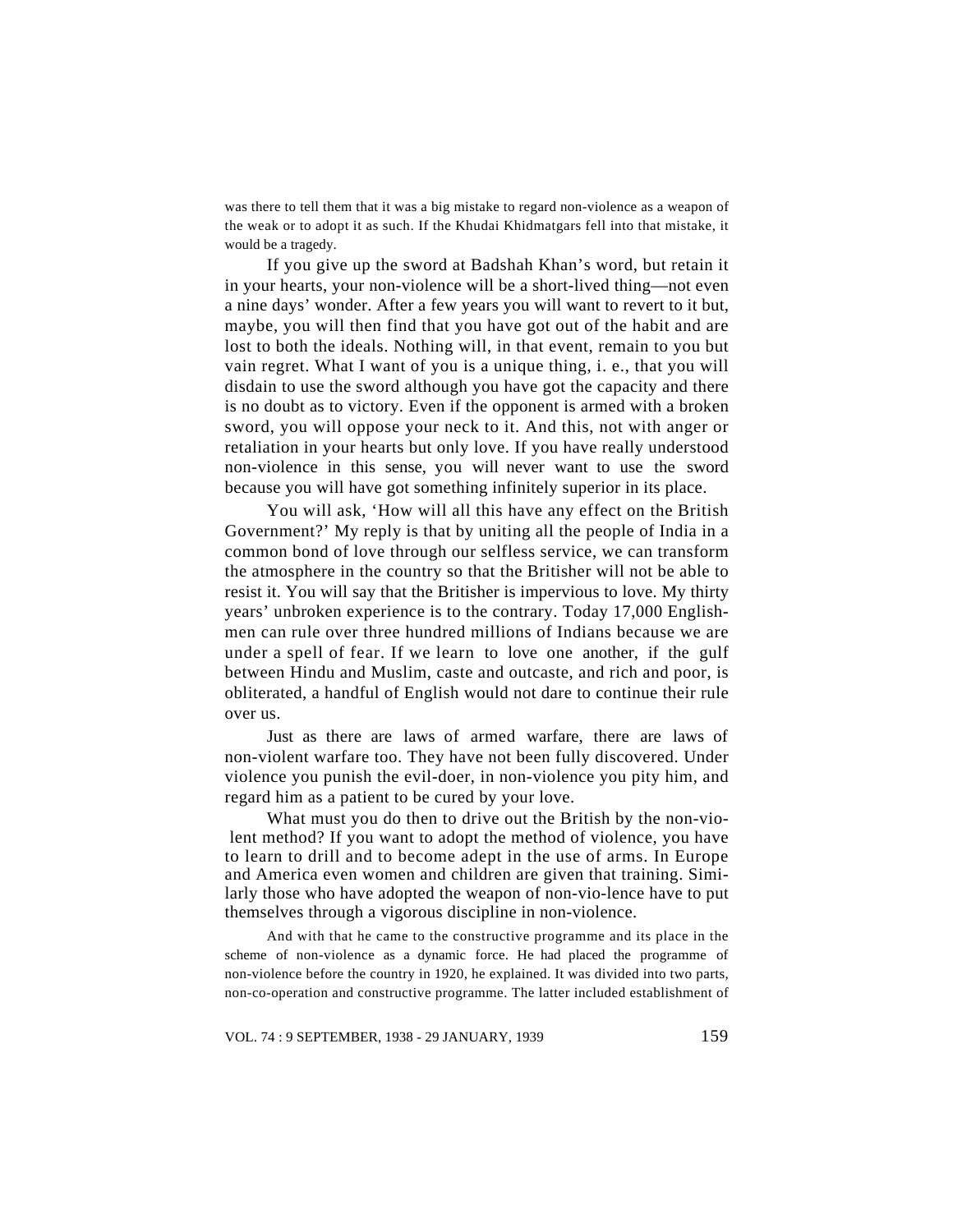communal unity, abolition of untouchability, prohibition, complete eradication of the drink and drug evil and propagation of khadi, hand-spin-ning, hand-weaving and other cottage industries. But all these things had to be taken up not as a political expediency but as an integral part of the programme of non-violence. This last made all the difference. For instance, Hindu-Muslim unity regarded as an expedient was one thing and quite another when adopted as an integral part of non-violence.

The former, by its very nature, cannot be lasting. It will be discarded as soon as the political exigency that suggested it is over. It may even be a stratagem or a ruse. When it is taken up as a part of the programme of non-violence it will have nothing but love at its root and will be sealed with one's heart's blood.

In the same way the charkha or the spinning-wheel had to be linked to non-violence.

Today there are millions of unemployed destitute in India. One way to deal with them is to allow them to die off so that, as in South Africa, there might be more per capita land for the survivors. That would be the way of violence. The other way, the way of non-violence, is based on the principle of 'even unto this last'. It requires us to have equal regard for the least of God's creation. A votary of this path will deny to himself what cannot be shared with the least. That applies even to those who labour with their hands—the relatively better off among the labouring class must seek to align themselves with the less fortunate.

It was this line of thinking, said Gandhiji, which had led to the discovery of the charkha on his part.

I had not even seen a charkha when I first advocated its use. In fact I called it a handloom in *Hind Swaraj,* not knowing a spinning-wheel from a handloom. I had before my mind's eye the poor, landless labourer without employment or means of subsistence, crushed under the weight of poverty. How could I save him—that was my problem. Even now while I am sitting with you in these comfortable surroundings, my heart is with the poor and the oppressed in their humble cottages. I would feel more at home in their midst. If I allowed myself to succumb to the love of ease and comfort, it would be my undoing as a votary of ahimsa. What is it then that can provide a living link between me and the poor? The answer is the charkha. No matter what one's occupation or rank in life is, the charkha, taken with all that it signifies, will provide the golden bridge to unite him to the poor. For instance, if I am a doctor, while I draw the sacrificial thread it will make me think how I can assuage the suffering of the destitute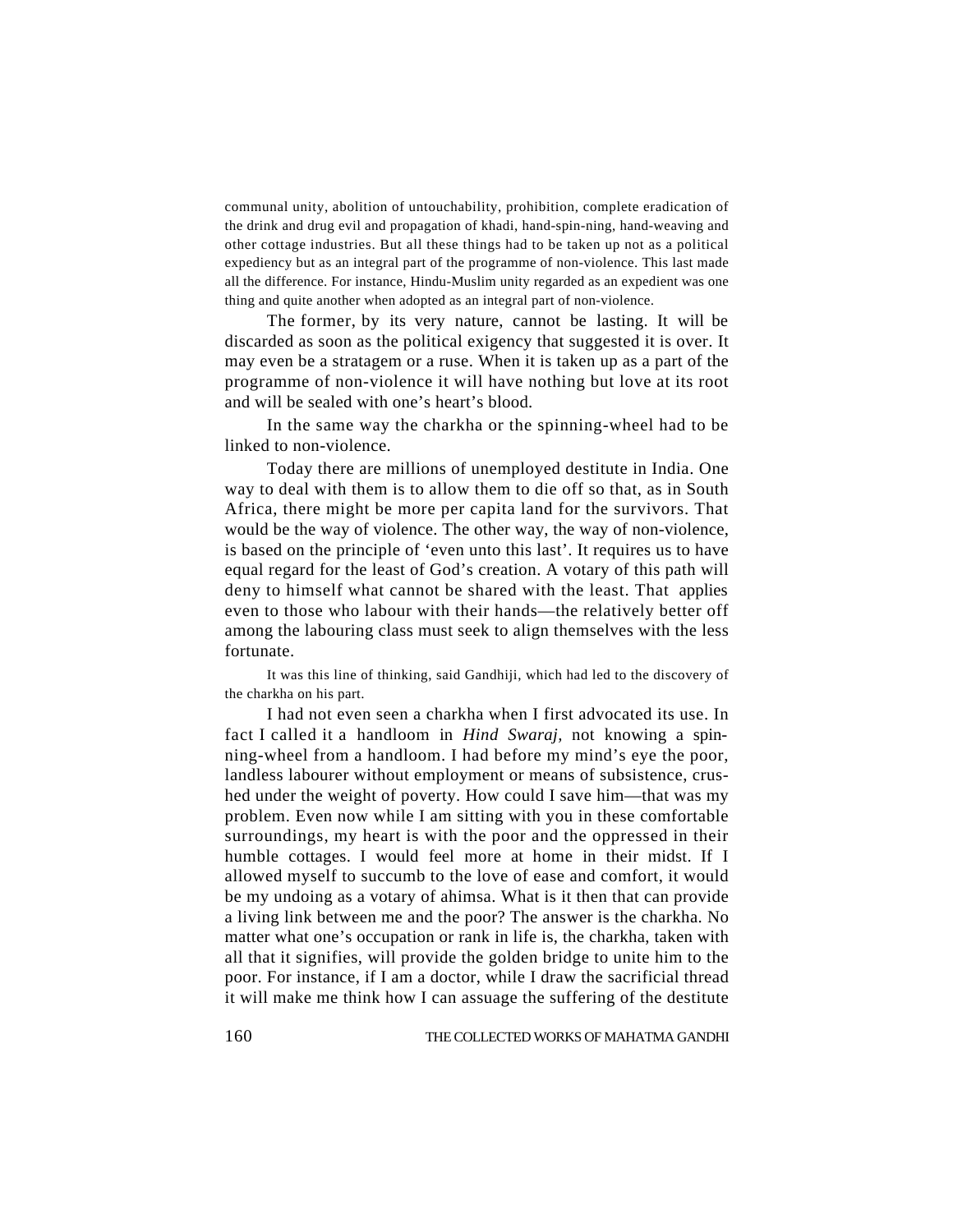instead of the royalty in rich palaces with the prospect of fat fees. The charkha is not my invention. It was there before. My discovery consisted in linking it to the programme of non-violence and independence. God whispered into my ear: 'If you want to work through non-violence, you have to proceed with small things, not big.' If we had worked the fourfold constructive programme in its completeness during the last twenty years as I had envisaged it, we should have been our masters today. No foreign power would have dared to cast its evil eye upon us. No enemy from outside would have dared to come and do us harm if there had been none within. Even if one had come we would have assimilated him to ourselves and he would not have been able to exploit us.

It is this type of non-violence that I want you to attain. I expect you to be twenty-four-carat gold, nothing less. Of course, you can deceive me. If you do that, I shall blame myself only. But if you are sincere, you have to prove by your action that nobody need be afraid of a Red Shirt or know fear while there is a Red Shirt alive.

*A Pilgrimage for Peace*, pp. 97-101

### *214. STATEMENT TO THE PRESS*

### *October 26, 1938*

I tender my congratulations to His Highness, Her Highness and the Dewan for the general amnesty granted to civil disobedience prisoners in Travancore on the Maharaja's birthday. It is to be hoped that in order to make the amnesty fruitful and peace permanent it will be followed up by the appointment of a committee of inquiry into past events and another into the nature of responsible government to be granted under the aegis of the Maharaja.

There remain still allegations against the Dewan. I would repeat my suggestion for withdrawal. Withdrawal need not mean disbelief in their truth by the authorities. They should withdraw in the higher interest. The case for responsible government must not be mixed up with the allegations which pale into insignificance compared to the question of the transference of power into the hands of the people.

*Harijan,* 29-10-1938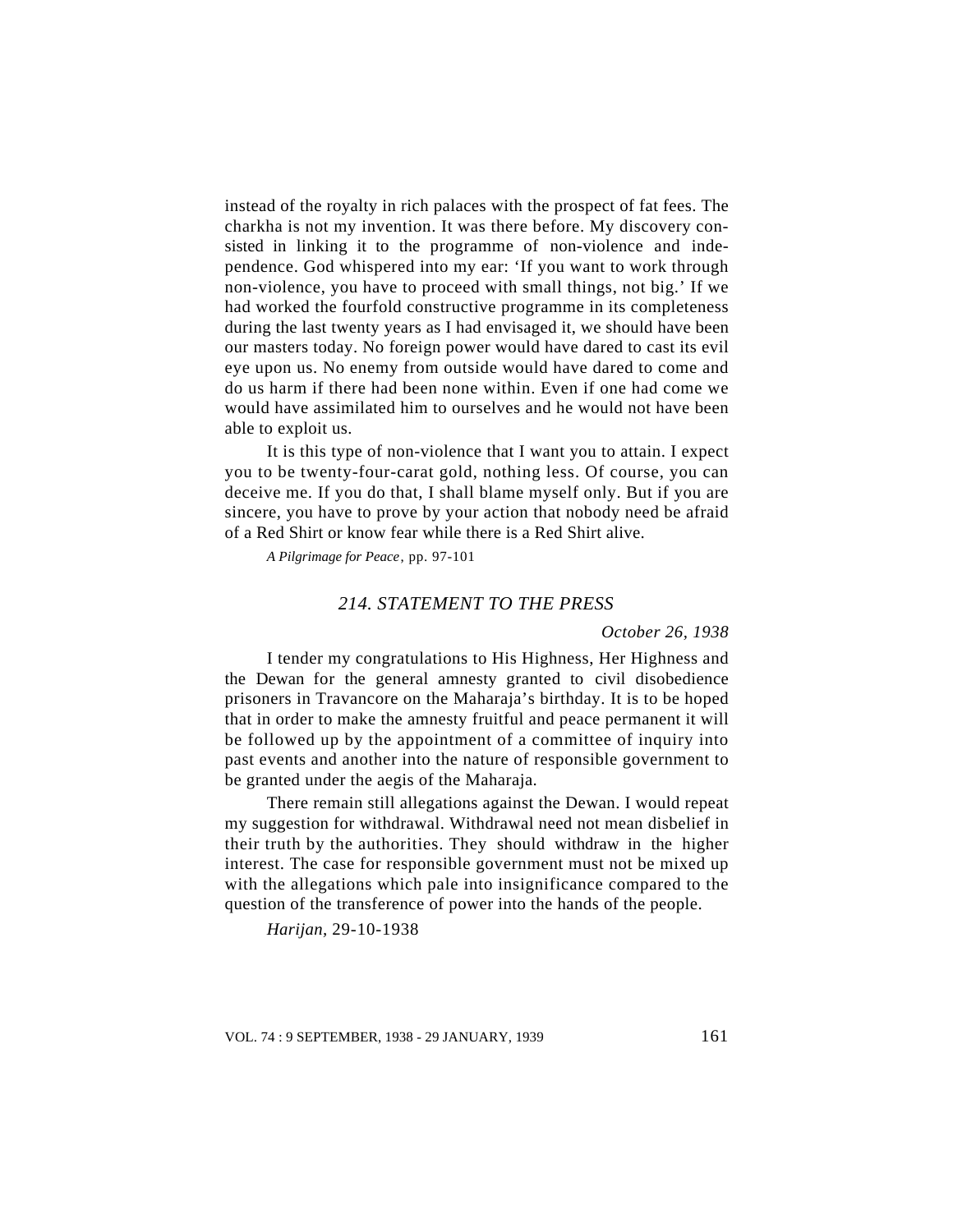## *215. SPEECH AT LAKKI*<sup>1</sup>

### *October 26, 1938*

I am here to tell you, with fifty years' experience of non-violence at my back, that it is an infinitely superior power as compared to brute force. An armed soldier relies on his weapons for his strength. Take away from him his weapons—his gun or his sword, and he generally becomes helpless. But a person who has truly realized the principle of non-violence has the God-given strength for his weapon and the world has not known anything that can match it. Man may, in a moment of unawareness forget God, but He keeps watch over him and protects him always. If the Khudai Khidmatgars have understood this secret, if they have realized that non-violence is the greatest power on earth, well and good; otherwise it would be better for Khan Saheb to restore to them their weapons which they have discarded at his instance. They will then be at least brave after the manner of the world that has today made the worship of brute force its cult. But if they discard their old weapons and at the same time remain strangers to the power of non-violence, it would be a tragedy for which I for one am not and, so far as I know, Khan Saheb too is not prepared.

*Harijan*, 19-11-1938

### *216. A DENIAL*

With reference to my note headed 'Seven Complaints'<sup>2</sup> Shri Brijlal Biyani writes:

In the issue of *Harijan* dated 15th October there is something which concerns me in your article headed 'Seven Complaints'. The complaint is that I was taken in procession with music past a mosque during Jumma Prayers.

Such a complaint was made directly to me and I issued a statement on October 12, a copy of which I am herewith enclosing.

The procession passed the mosque when the prayers were over. Kazi Saheb Saiyad Mohammad Ali who led the prayers agrees that theprayers were over and that he was in some shop while the procession passed.

In his Press statement I notice the following very relevant sentence:

I am one of those who religiously believe in tolerance and respect for

<sup>1</sup> Extracted from Pyarelal's report "In the Frontier Province-V"

<sup>2</sup> *Vide* "Seven Compliants"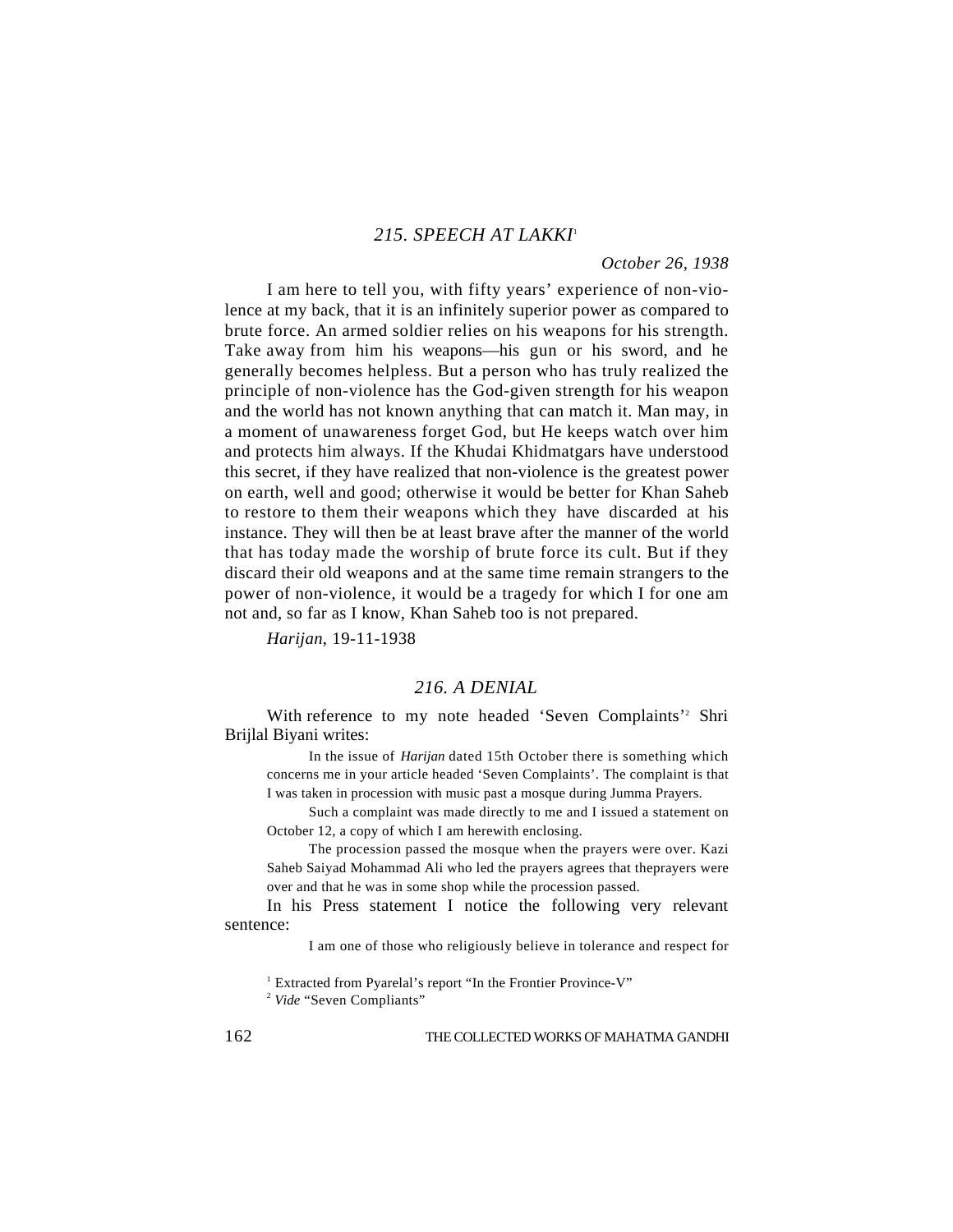all religions and who believe in Hindu-Muslim unity for the attainment of swaraj in India.

LAKKI, MARWAT, October 27, 1938 *Harijan*, 5-11-1938

## *217. LETTER TO AMRIT KAUR*

LAKKI, MARWAT, *October 27, 1938*

MY DEAR IDIOT,

One letter I posted today to catch the local post. This is for tomorrow and to send you letter from Junagadh. After you have seen it, please send it to Narandas—have sent a sweet letter in Gujarati to the Dewan<sup>1</sup>. You will of course write.

This I am writing in the midst of the Khudai Khidmatgars to whom I shall presently speak. They are coming in.

Love.

TYRANT

[PS.]

I am sending the cheque to  $N<sup>2</sup>$ .

From the original: C.W. 3886. Courtesy: Amrit Kaur. Also G.N. 7042

## 218. TALK TO KHUDAI KHIDMATGARS<sup>3</sup>

LAKKI, [*October 27, 1938*] 4

The principles on which a non-violent organization is based are different from and the reverse of what obtains in a violent organization. For instance, in the orthodox army, there is a clear distinction made between an officer and a private. The latter is subordinate and inferior to the former. In a non-violent army the general is just the chief servant—first among equals. He claims no privilege over or superiority to the rank and file. You have fondly given the title

<sup>1</sup> Dewan of Junagadh; vide "Letter to Narandas Gandhi", 27-10-1938

2 Narandas

<sup>3</sup> Extracted from Pyarelal's report "In the Frontier Province-V"

<sup>4</sup>*Vide* the preceding item.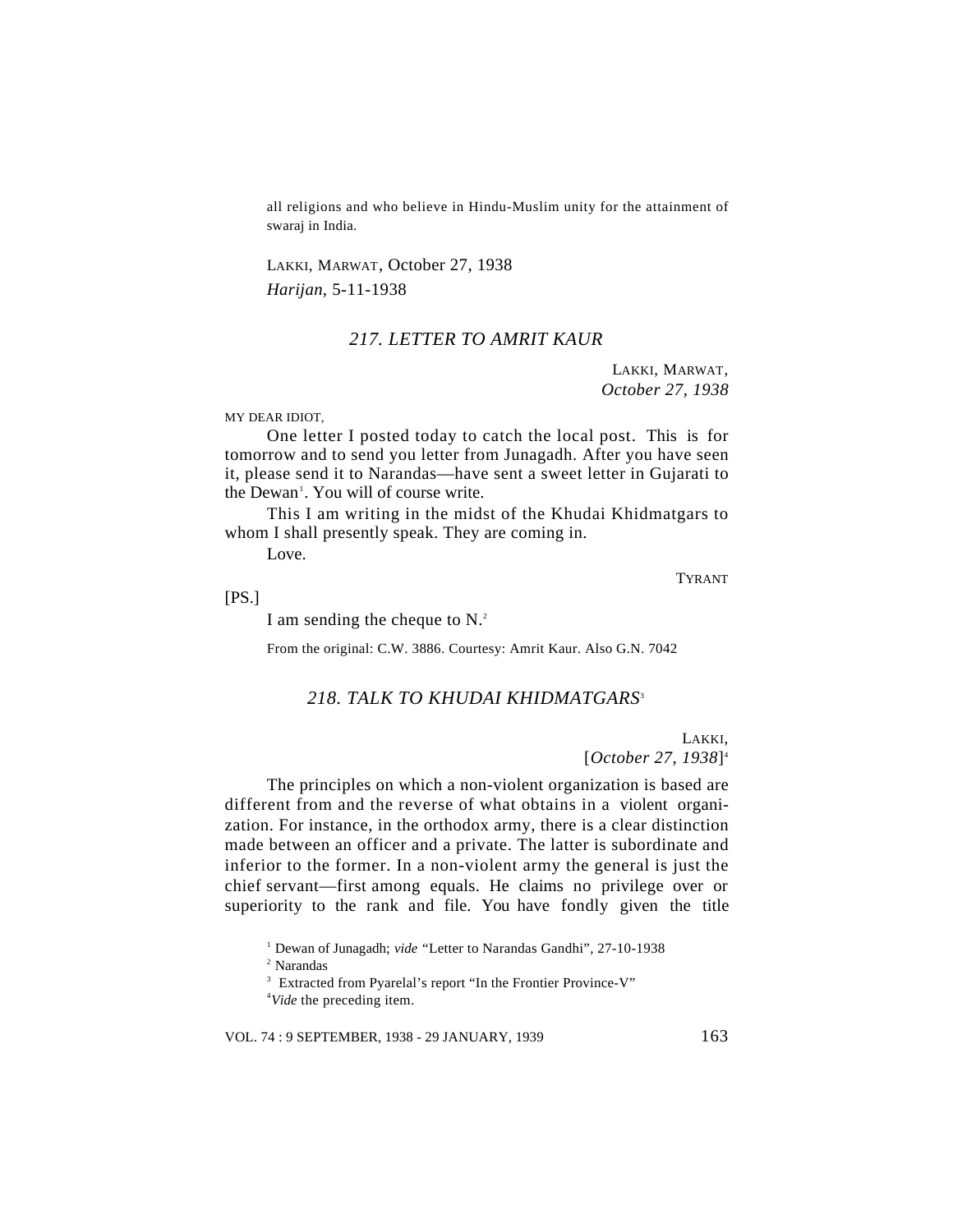'Badshah Khan' to Khan Saheb. But if in his heart of hearts he actually began to believe that he could behave like an ordinary general, it would spell his downfall and bring his power to an end. He is Badshah in the sense only that he is the truest and foremost Khudai Khidmatgar and excels all other Khudai Khidmatgars in the quality and quantity of service.

The second difference between a military organization and a peace organization is that in the former the rank and file have no part in the choice of their general and other officers. These are imposed upon them and enjoy unrestricted power over them. In a non-violent army, the general and the officers are elected or are as if elected when their authority is moral and rests solely on the willing obedience of the rank and file.

So much for internal relations between the general of a nonviolent army and his soldiers. Coming to their relations with the outside world, the same sort of difference is visible between these two kinds of organizations. Just now we had to deal with an enormous crowd that had gathered outside this room. You tried to disperse it by persuasion and loving argument, not by using force and, when in the end we failed in our attempt, we withdrew and sought relief from it by getting behind closed doors in this room. Military discipline knows nothing of moral pressure.

Let me proceed a step further. The people who are crowding outside here are all our friends though they are not Khudai Khidmatgars. They are eager to listen to what we may tell them. Even their indiscipline is a manifestation of their love. But there may be others besides them elsewhere who may not be well disposed towards us, who may even be hostile to us. In armed organizations, the only recognized way of dealing with such persons is to drive them out. Here, to consider the opponent, or, for the matter of that, anybody, even in thought, as your enemy would, in the parlance of non-violence or love, be called a sin. Far from seeking revenge, a votary of non-violence would pray to God that He might bring about a change of heart of his opponent, and if that does not happen he would be prepared to bear any injury that his opponent might inflict upon him, not in a spirit of cowardice or helplessness, but bravely with a smile upon his face. I believe implicitly in the ancient saying that "non-violence real and complete will melt the stoniest hearts."

He illustrated his remarks by describing how Mir Alam Khan, his Pathan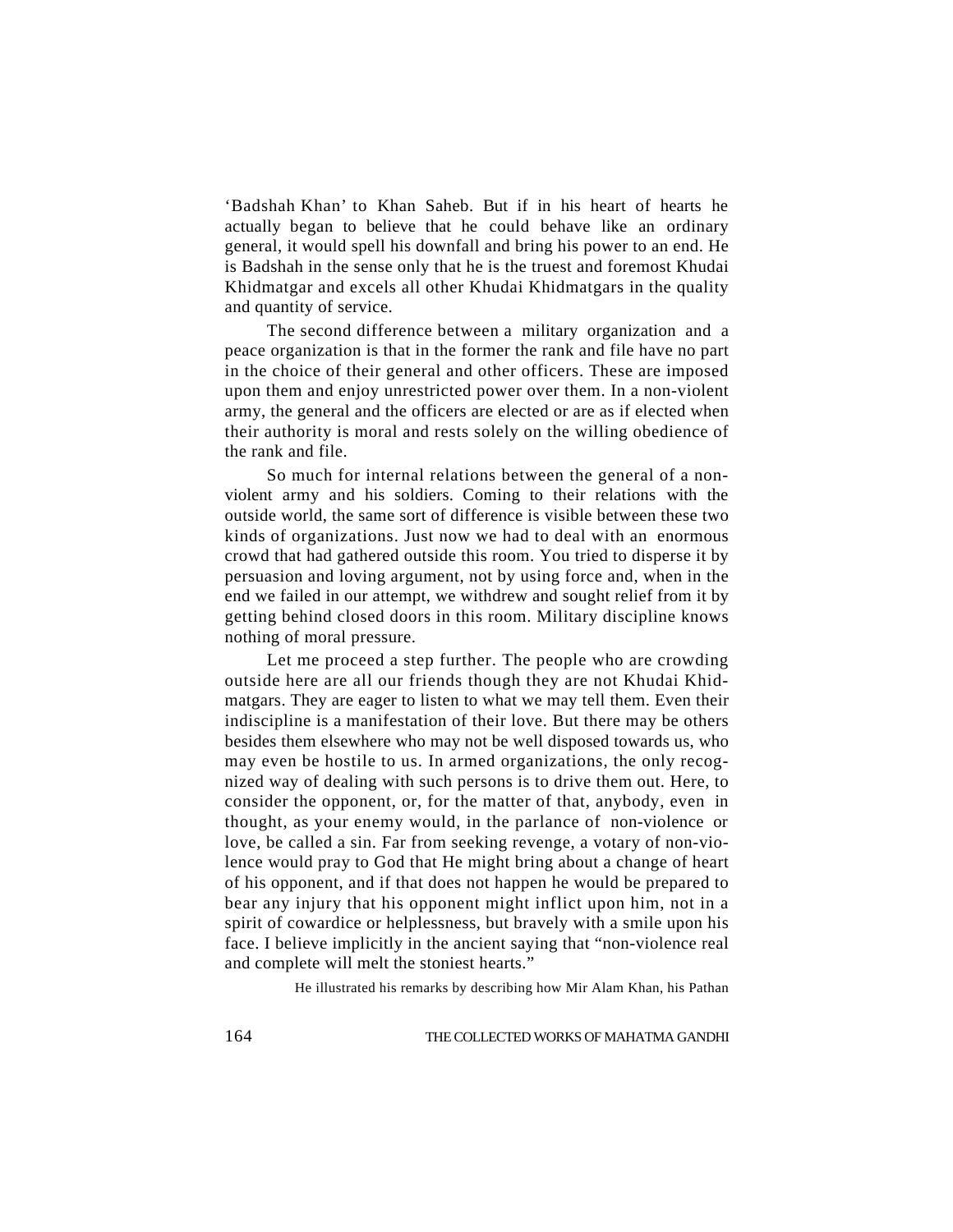assailant in South Africa, had ultimately repented and become friendly.<sup>1</sup>

This could not have happened if I had retaliated. My action can be fitly described as a process of conversion. Unless you have felt within you this urge to convert your enemy by your love, you had better retrace your steps; this business of non-violence is not for you.

'What about thieves, dacoits and spoilers of defenceless women ?' you will ask. Must a Khudai Khidmatgar maintain his non-violence in regard to them too? My reply is, most decidedly 'Yes'. Punishment is God's, Who alone is the infallible Judge. It does not belong to man "with judgment weak". Renunciation of violence must not mean apathy or helplessness in the face of wrongdoing. If our non-violence is genuine and rooted in love, it ought to provide a more effective remedy against wrongdoing than the use of brute force. I certainly expect you to trace out the dacoits, show them the error of their ways and, in so doing, brave even death.

*Harijan,* 19-11-1938

### *219. LETTER TO MIRABEHN*

TOURING, *October 27, 1938*

CHI. MIRA,

I have all your letters I think. Sushila has discussed with me your proposal about avoiding typhoid. She says there is no difference between Nayakum's well and ours. She says the only safety lies in using only boiled water not merely for drinking but also for washing pots from which we eat and drink and uncooked fruits which [we] handle and eat. She thinks we ought to be able to ensure a proper supply of fool-proof boiled water. But when we meet we shall discuss all the suggestions you have made. Williams did send all the plans. But I came to the conclusion that it was beyond us. In my opinion we must revert to my original plan. We must use buckets and turn night-soil into manure in some distant spot. Even so where we have water rising to the surface there is no absolute safety. I am writing this in the midst of a meeting. So no more.

Love.

**BAPU** 

From the original: C.W. 6410. Courtesy: Mirabehn. Also G.N. 10005

<sup>1</sup>*Vide* "Satyagraha in South Africa"

VOL. 74 : 9 SEPTEMBER, 1938 - 29 JANUARY, 1939 165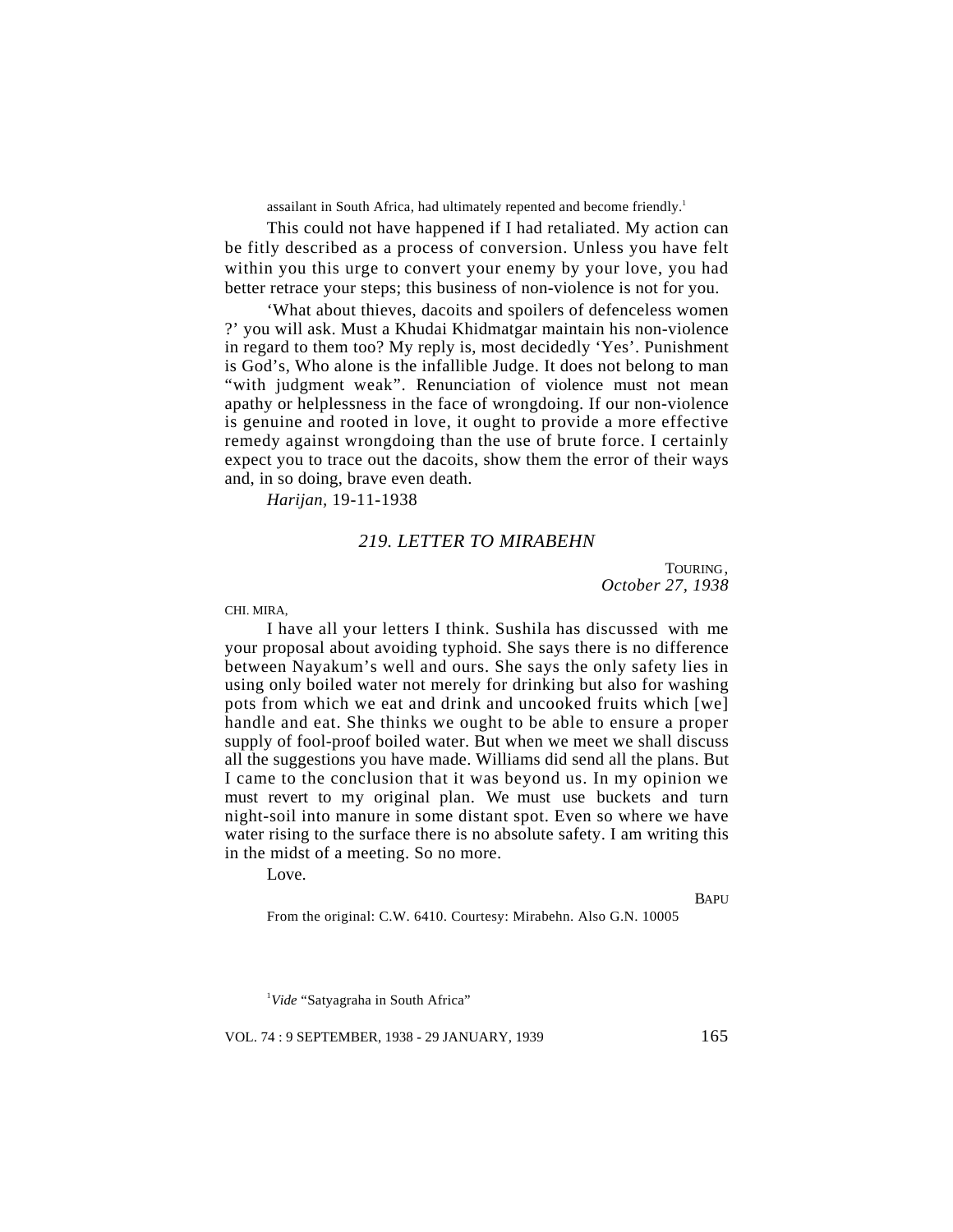## *220. LETTER TO MAHADEV DESAI*

*October 27, 1938*

CHI. MAHADEV,

I got your letter yesterday as we were leaving Bannu. Why do you think that you are away from me? How do you know that you are not coming nearer? A wall separates two guests in a hotel. Who can say whether you are separated from me only by the thickness of nine to twelve inches of a wall or by a distance of miles and miles? And are there not people who feel near enough even though they may be separated by a distance of miles? This much is certain, however, that you will be so well restored through rest that you will get energy for more work. A still greater benefit will be that your life will become regular in every particular. Observe the hours of food and rest with as religious a strictness as you do the hours of prayers. Is not eating also for the sake of *yajna* only? In any case, it should be so. If you forget one *yajna,* you forget. all. As long as you like being there, you must stay on. My returning to Wardha must not concern you in any way just now. The solitude and comfort and good company that you are enjoying there, you will not be able to enjoy elsewhere. So stay there or at Jullundur. If Rajkumari feels that you are overstaying or if she has to go away somewhere else and therefore you cannot stay there, it will be a different matter. My blood-pressure yesterday evening was 136/84. Whose is better—yours or mine?

> *Blessings from* **BAPU**

[PS.]

The name of the place where we are today is Gathari or something like that. At 1 we start for Dera Ismail Khan.

From a photostat of the Gujarati: S.N. 11669

## *221. LETTER TO NARANDAS GANDHI*

ON TOUR, *October 27, 1938*

CHI. NARANDAS,

The enclosed cheque for Rs. 750 is from the Junagadh Durbar. It was received on the occasion of the anniversary celebration. You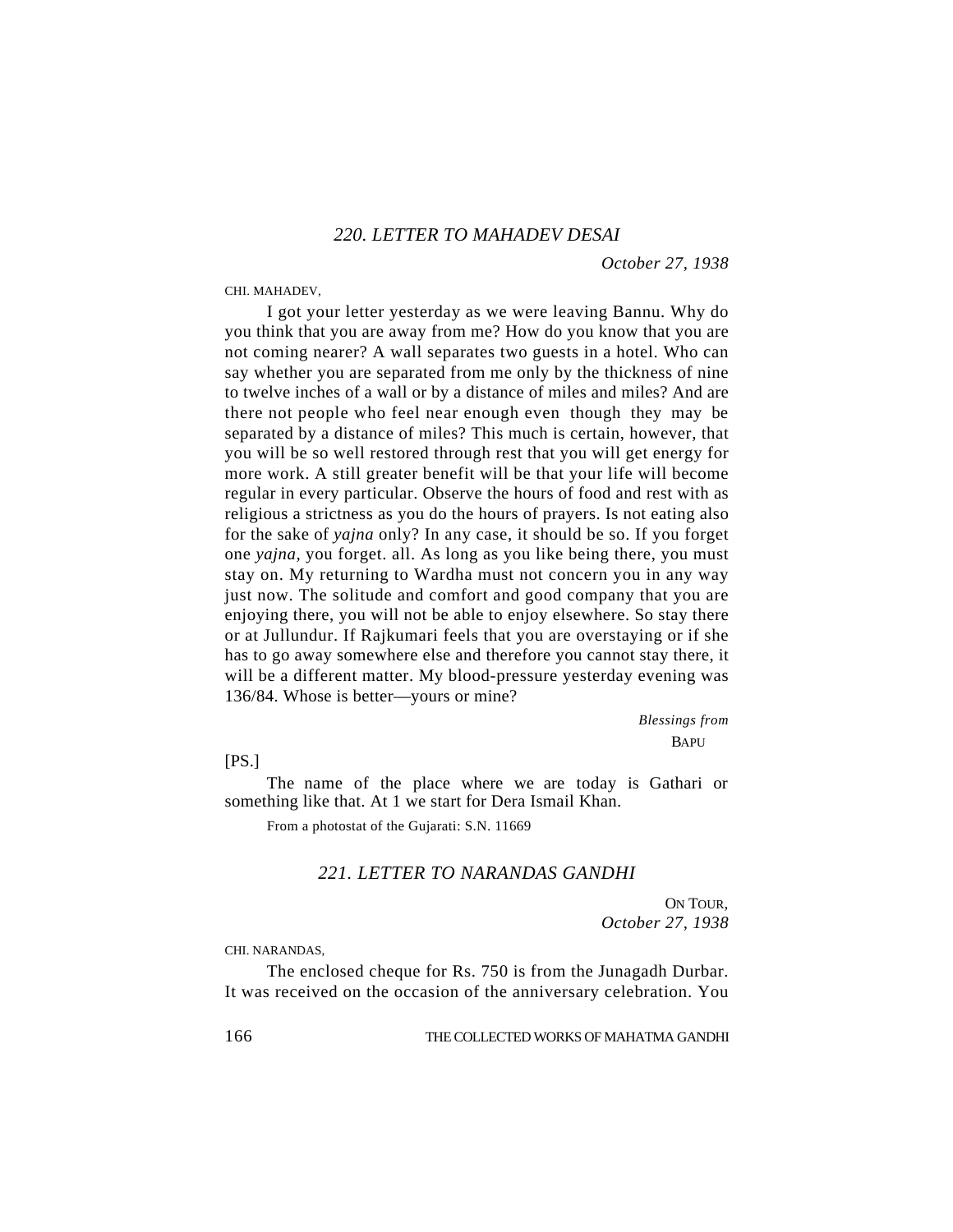may spend the money in the manner we have decided. He will give Rs. 750 more for the local Harijan committee. I have sent a letter to this effect to Rajkumari. She will forward the cheque to you. You need not send any acknowledgment. But write to me of course.

> *Blessings from* BAPU

From a microfilm of the Gujarati: M.M.U./II. Also C.W. 8553. Courtesy: Narandas Gandhi

## *222. LETTER TO CHHAGANLAL JOSHI*

DERA ISMAIL KHAN, *October 27, 1938*

#### CHI. CHHAGANLAL,

I have gone through your note on the murder, etc., in Gunda. It has produced no effect on me. It is not enough to assert that the murder was not the result of a private feud. Did Savji take part in politics? Had he attracted anybody's attention? Has there been a regular practice in Rajkot of beating up people in this manner? You should get—there should be—some evidence showing that the State authorities had some connection direct or indirect with the murder. You cannot jump to a conclusion on the basis of mere suspicion. The people will believe anything you say, but you should try and get evidence which would compel even opponents to believe the charge. Mere inference will not help. It also does not seem right to say that none of the culprits can be traced. And even if that is true, it does not warrant the conclusion that the State authorities had a hand in the murder. If, despite all efforts, the culprits cannot be traced, an inquiry should be held into the circumstances of the murder and the results should be placed before the public. Your beginning is almost hairraising, but as one proceeds further one feels that this must be one of those incidents which are all too frequent in the world. But all this is only for your benefit. As for the world, it will go on as it has always done.

> *Blessings from* **BAPU**

From a photostat of the Gujarati: G.N. 5546

<sup>1</sup>Vide "Letter to Amrit Kaur", 27-10-1938

VOL. 74 : 9 SEPTEMBER, 1938 - 29 JANUARY, 1939 167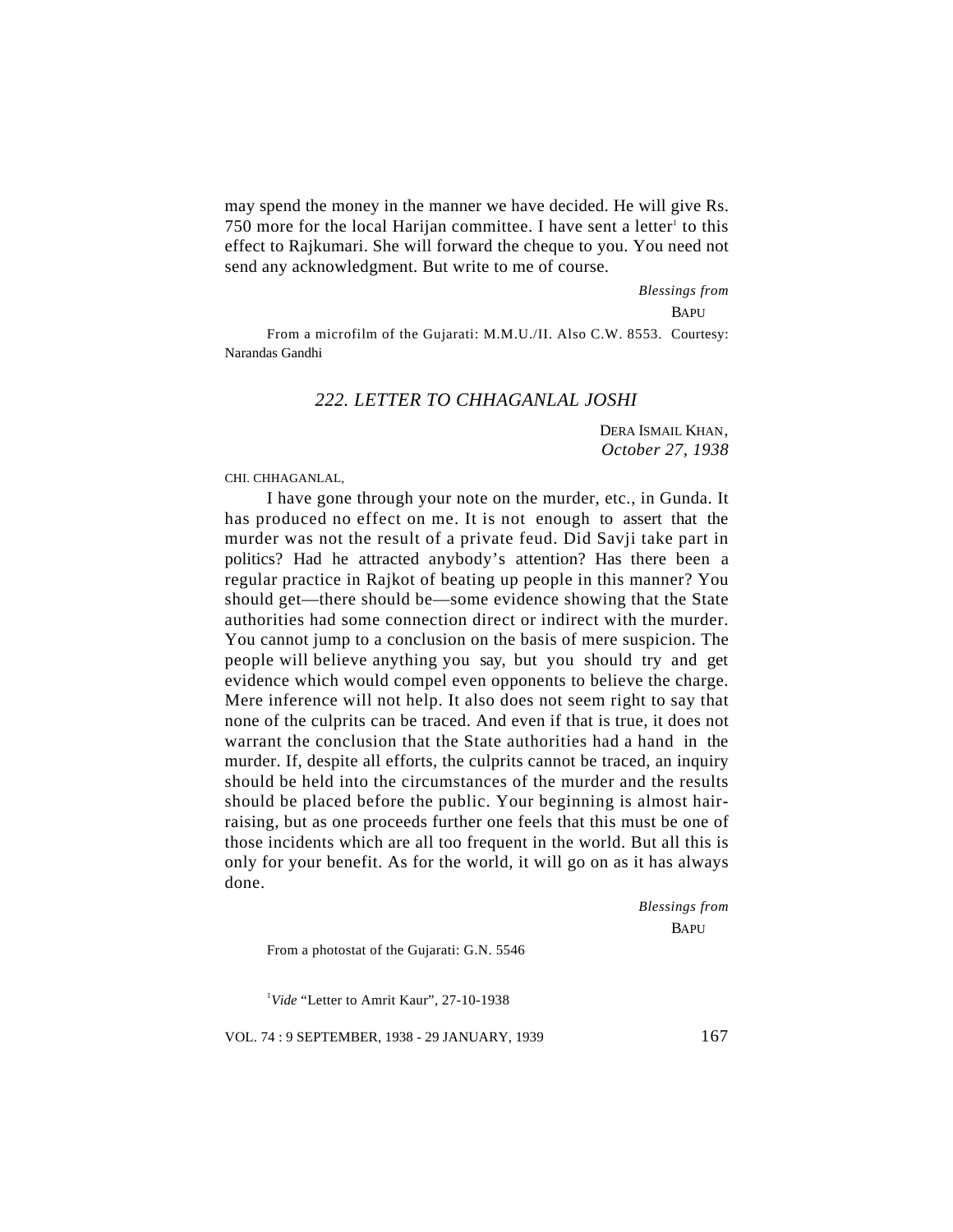## *223. LETTER TO M. R. MASANI*

DERA ISMAIL KHAN, *October 27, 1938*

#### BHAI MASANI,

I was pained to read your reply to my article. You seem to say that socialists believe in khadi, in prohibition and in non-violence and that the Committee has no evidence of speeches inciting to violence having been made. I have talked not with one socialist but with many of them. I have read their writings and their speeches. They have not . . .<sup>1</sup> non-violence, have ridiculed khadi and said that prohibition is only a waste of money. As for the evidence of the use of force, I get it almost daily. This being the case, how can I change my opinion?

I have sent to Father the foreword<sup>2</sup> to *Dadabhai Naoroji*.

*Vandemataram from*

M. K. GANDHI

From a photostat of the Gujarati: G.N. 4130. Also C.W. 4888. Courtesy: M. R. Masani

### *224. MONSTROUS IF TRUE*

#### A correspondent writes:

Here in Nasik there is a Police Training School. Police officers are made in this school. They are expected to have their meals in a common mess and they are obliged to partake of fleshmeat and wines. Let alone meat-eating, how far is it consistent with the prohibition policy of the Government to train its police officers in wine-drinking? These officers may well be required to take part in the prohibition drive. Perhaps you do not even know that meat-eating and wine-drinking is compulsory in this school.

I must confess my ignorance of the compulsion. It is only the assurance with which my correspondent writes that has induced me to publish the letter. If the information is true, it is surely monstrous that meat-eating and wine-drinking should be considered a necessary part of a police officer's training. This rule excludes vegetarians and nondrinkers from training as police officers. The rule is a grave injustice in a country in which tens of thousands are vegetarians by religion. I

<sup>1</sup> Not clear in the source

<sup>2</sup> *Vide* "Forword to "Dadabhai Naoroji", 19-10-1938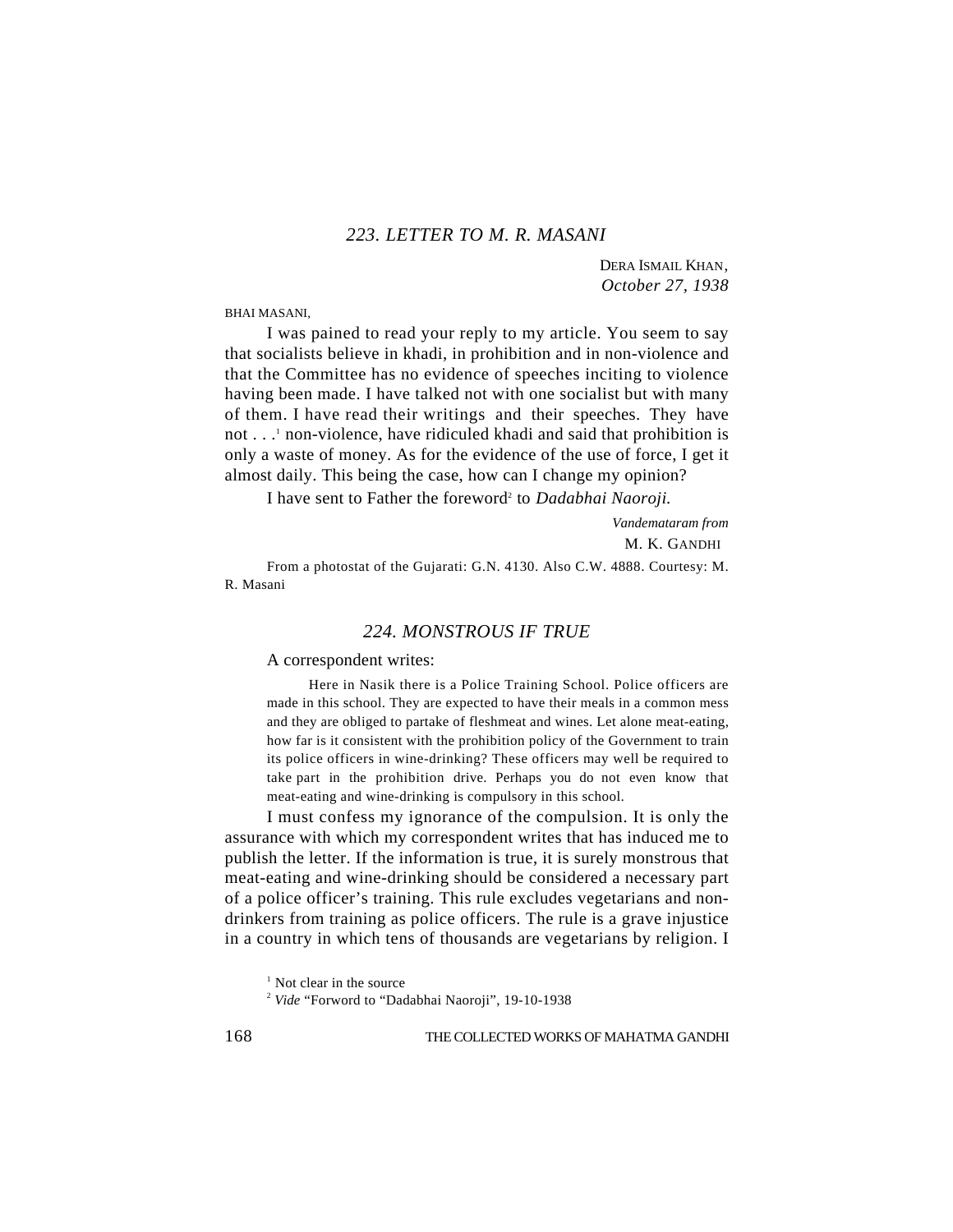can only hope that the information is incorrect and that if it is true, the glaring wrong will be redressed without delay.

DERA ISMAIL KHAN, October 28, 1938 *Harijan,* 5-11-1938

## *225. LETTER TO AMRIT KAUR*

DERA, *October 28, 1938*

MY DEAR IDIOT,

This is merely to tell you this is a lazy day for me in one way and a very busy day in another way.

Did you ever receive my letter in which I asked you to send me some khadi sheets? Whether you did and forgot to send, or whether you never got it, pray do not send any now, as Chandrashanker has sent four pads. They will see me through.

Love.

TYRANT

From the original: C.W. 3645. Courtesy: Amrit Kaur. Also G.N. 6454

## *226. LETTER TO MIRABEHN*

*October 28, 1938*

CHI. MIRA,

Yesterday's letter was written in a village. This is from Dera where we are for full three days. I got your draft letter to  $E<sup>T</sup>$  here. It is also good but for the last paragraph. The last para shows mental fatigue. You will see it is disconnected and wholly unnecessary. It will be insulting for England well armed to honour a little nation for her throwing away arms. If Czechs could do the thing, the nations of the earth including Germany will be awe-struck.

You must attend to your eyes at once. You have the right helper in Kri[shna]chandra.

<sup>1</sup> Presumably Emil Hacha, who had succeeded Benes as President of Czechoslovakia, on November 30, after the latter had resigned on October 5 and left the country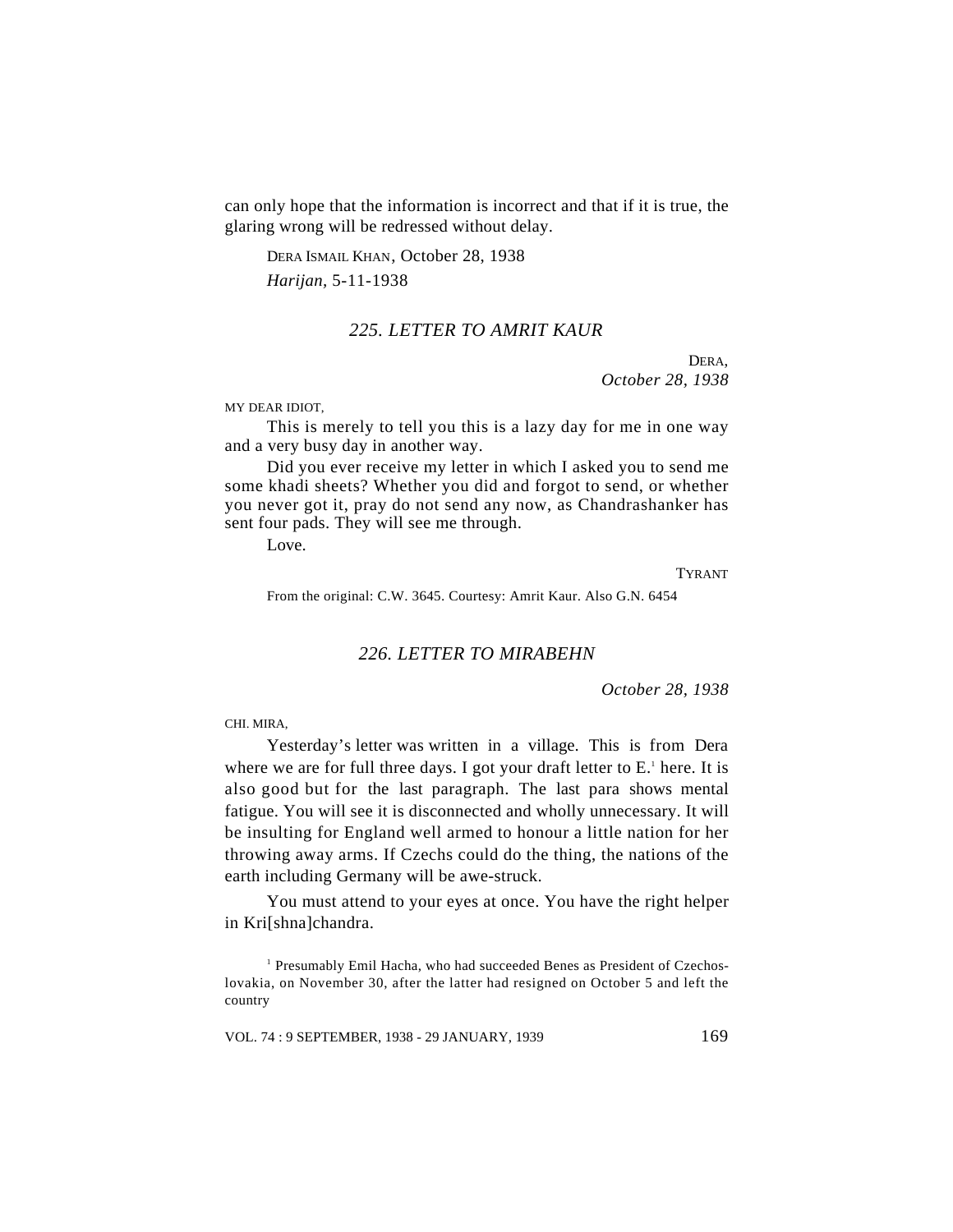I have no recollection of having authorized tube well. Love.

**BAPU** 

From the original: C.W. 6411. Courtesy: Mirabehn. Also G.N. 10006

### *227. LETTER TO MAHADEV DESAI*

DERA, *October 28, 1938*

CHI. MAHADEV,

I am sending the accompanying letter, which you may like to read. Don't worry about it after reading it. I have even sent a brief note<sup>1</sup> on the Nasik School. They have spared me today and tomorrow for *Harijan* work. With Khan Saheb in command, no one is permitted to come and disturb me. And moreover I am observing silence. Hence I am in an ideal place here, just as you are there. We tour in a lorry. It contains a bed for me. Khan Saheb does not crowd the lorry with too many people. Tell Rajkumari whatever of this you think may interest her.

Tell Bablo to write sometimes to me even under a false pretext. What does he think regarding himself ?

> *Blessings from* **BAPU**

From a photostat of the Gujarati: S.N. 11670

## *228. LETTER TO MANIBEHN PATEL*

DERA ISMAIL KHAN, *October 28, 1938*

CHI. MANI,

You have been forced to write to me after many years. The letter is full of news indeed. Continue to write in the same way. Assuming the report about the Nasik Police School to be true, I have written a note on it. Also talk to Kher<sup>2</sup> or Munshi<sup>3</sup> if you happen to meet them.

If the officials there do not work sincerely for enforcing

<sup>1</sup>*Vide* "Monstrous If True", 5-11-1938

<sup>2</sup> B. G. Kher, Premier of Bombay

<sup>3</sup> K. M. Munshi, Home Minister of Bombay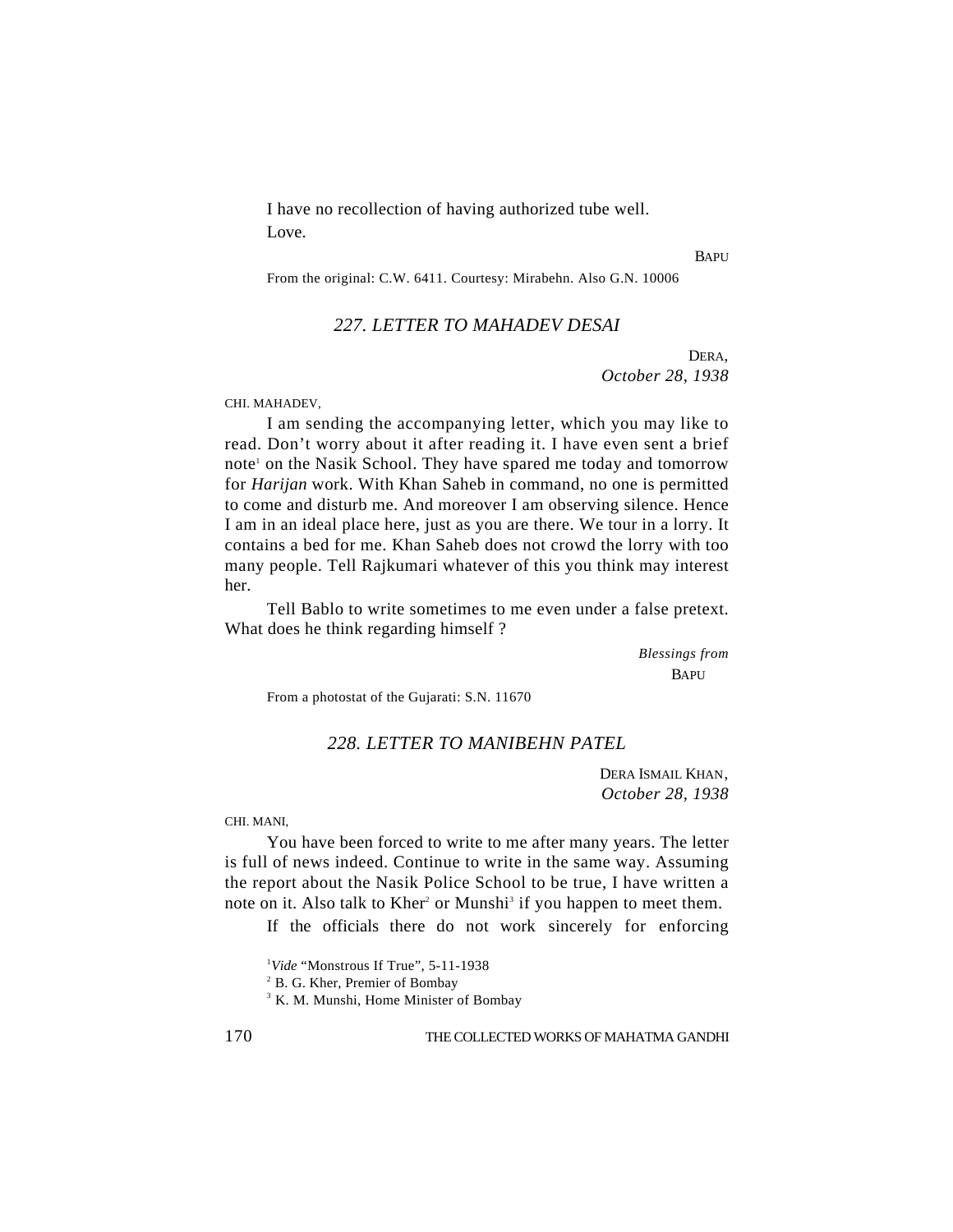prohibition, the Ministers should protest to the Governor in strong language. But they must be convinced that the officials do not have the heart in the work.

About lands, I had written even before I received Vallabhbhai's letter. Send me a report of the debate on the subject in the Assembly.

I have not said that no steps can be taken against pornographic literature. I did give my opinion. Of course, I am afraid that people have come to like obscene literature and it cannot, therefore, be easily stopped. It will stop only when learned men themselves are disgusted with such literature. I do believe that pornographic writings should be stopped by law if it can be done. But please remember that there is a great difference between forcing students to read such things and the publication of obscene writing in newspapers.

What is happening in Rajkot is wonderful. If the tempo is kept up, there is no doubt that the people will get what they want. Father has done the correct thing in regard to Travancore. There was no harm in his having called Ramachandran. Before Father's letter arrived, however, I had already issued my statement<sup>1</sup>. I feel that it was necessary to issue one. Now there is no immediate need to go to Travancore.

The constant flow of mucus from the nose into the throat is not at all good. It must be stopped.

I understand about Baroda. Let me know what happens in Bhadaran.

I hope to reach Wardha about the 15th. The tour here will be over by the 9th.

What is happening regarding Subhas Babu is not out of my mind. That is why I discussed it in the Working Committee. But Father was of the view that we should wait till Jawaharlal's arrival, so I kept silent. There is bound to be some difficulty this time in electing the President. Let Father think over the suggestion<sup>2</sup> I have made in *Harijan*. I am of the view that letting the present state of affairs continue will be harmful.

I have now replied to both your letters. Show this to Father when he has some free time.

I keep really excellent health. Father should visit this Province,

<sup>1</sup> Vide "Statement to the Press", 26-10-1938

<sup>2</sup> *Vide*, "That Unfortunate Walk-out"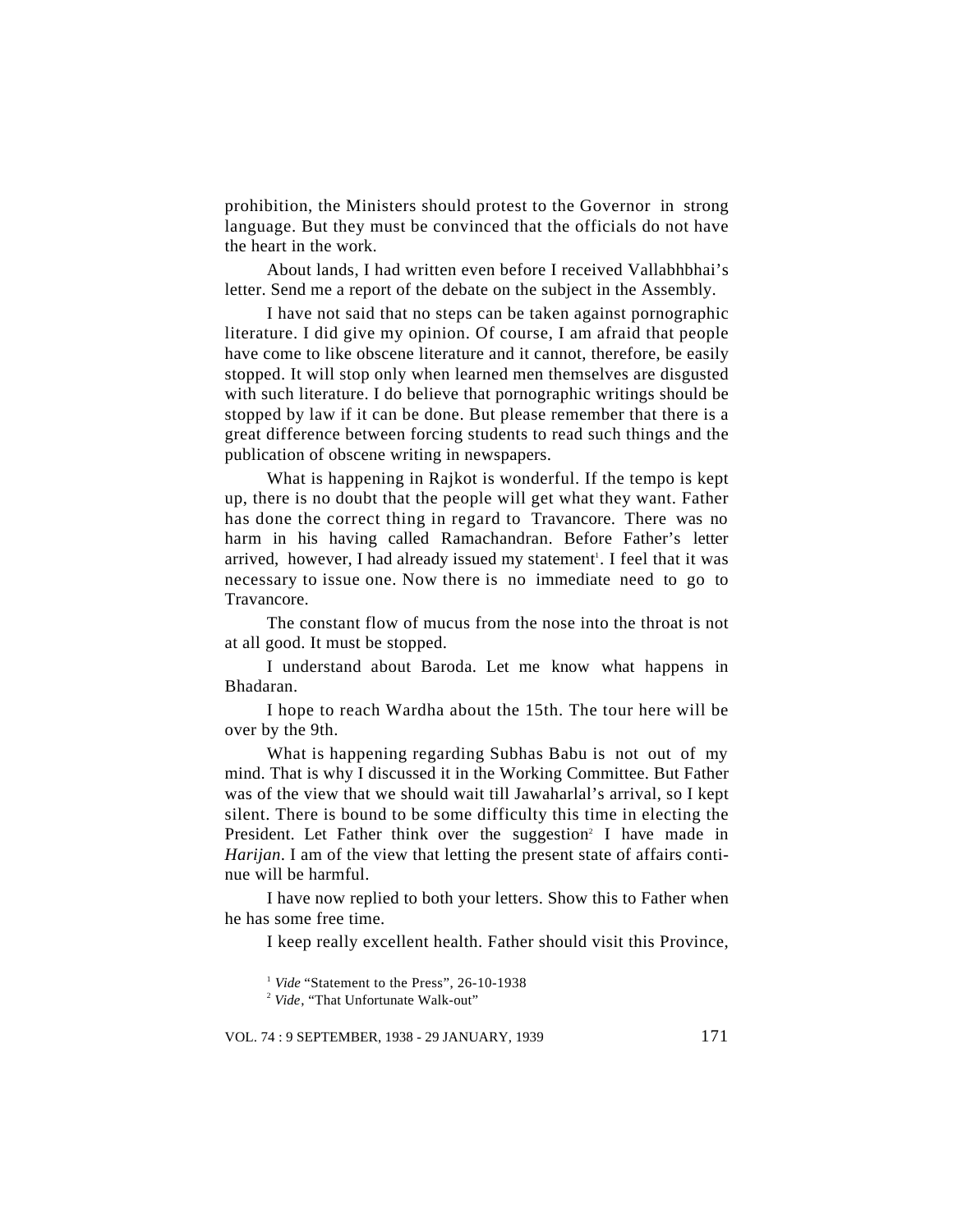in Maulana's company.

*Blessings from* **BAPU** 

MANIBEHN PATEL PURUSHOTTAM BUILDING OPP. OPERA HOUSE, BOMBAY

> [From Gujarati] *Bapuna Patro-4: Manibehn Patelne,* pp. 119-21

## *229. LETTER TO VIJAYA N. PATEL*

*October 28, 1938*

CHI. VIJAYA,

I got your three letters together—one addressed at Delhi, one from Segaon and the third directly.

It is very good indeed that you have gone there.<sup>1</sup> Congratulations on your health having improved. I feel now you are your normal self. So why should I worry?

I am doing very well indeed. The climate suits me. The cold is such as I can bear. Mahadev is flourishing in Simla. You must be getting the news about the sickness at Segaon. How is Nanabhai? How are you getting on there? What work are you doing?

We shall arrive at Segaon about the 15th.

*Blessings to you both from* BAPU

From a photostat of the Gujarati: G.N. 7101. Also C.W. 4593. Courtesy: Vijayabehn M. Pancholi

## *230. LETTER TO KRISHNACHANDRA*

*October 28, 1938*

CHI. KRISHNACHANDRA,

It is good that you have started helping Mirabehn. She has her faults; but she is very devout and you will reap rich benefit from all your service. You will learn from her pure and practical lessons in *brahmacharya.*

<sup>1</sup> The addressee was at this time in Gram Dakshinamurti, a rural education centre near a village Ambla in Bhavnagar district of Saurashtr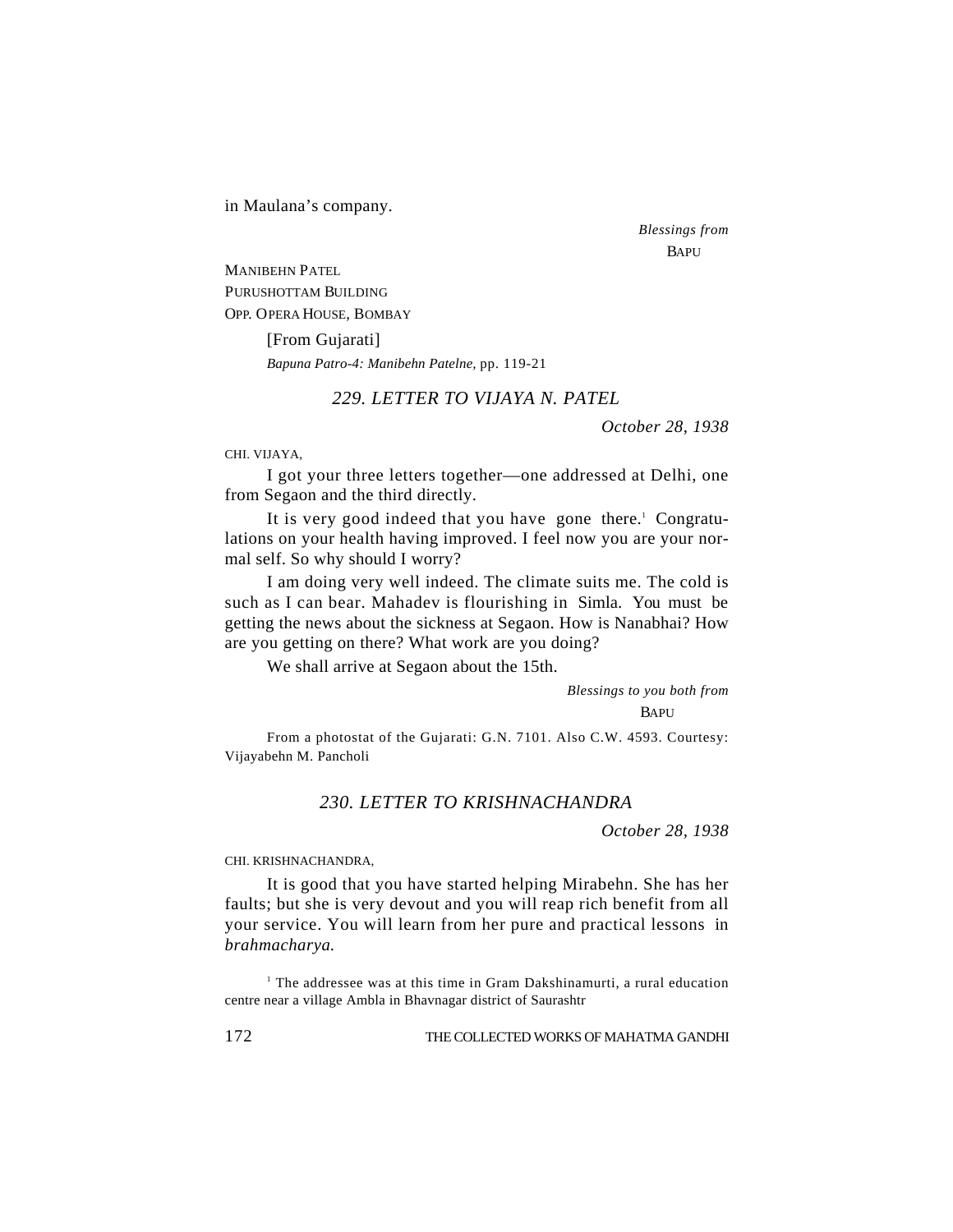I have already written to you about other matters.

*Blessings from* **BAPU** 

From a photostat of the Hindi: G.N. 4307

# *231. SPEECH AT PUBLIC MEETING, DERA ISMAIL KHAN*<sup>1</sup> *October 28, 1938*

I thank you for the purse which you have presented but you should know that *Daridranarayana,* whose representative I claim to be, is not so easily satisfied. My business is with the crores of semi-starved masses, who need relief sorely. We have to tackle through khadi the question of a huge annual drain from India for cotton purchase. Through khadi the A. I. S. A. has already distributed over four crores of rupees as wages among the needy, poor, Hindu and Mussalman spinners and weavers. Then there is the question of Harijan uplift—an equally Herculean task. Your donation ought to be commensurate with the magnitude of the task for which it is intended. Yours is not a poor city. The donors are mostly merchants. Surely, you could have done better.

Referring next to the Khudai Khidmatgars and to the strained relations between them and the local volunteers which he had noticed, he proceeded:

These differences are unfortunate. If, however, Khudai Khidmatgars live up to their creed as they have now understood it, the differences and quarrels will be things of the past. They are on their trial. If they come out victorious they will be instrumental in bringing about communal unity and establishing swaraj. I know, to banish anger altogether from one's breast is a difficult task. It cannot be achieved through pure, personal effort. It can be done only by God's grace. I ask you all to join me in the prayer that God might enable the Khudai Khidmatgars to conquer the last traces of anger and violence that might still be lurking in their breasts.

*Harijan,* 19-11-1938

<sup>&</sup>lt;sup>1</sup> Extracted from Pyarelal's report "In the Frontier Province-V". A purse of Rs. 5,753 was presented to Gandhiji. He rebuked the people for such a meagre sum as Rs. 5,000 of the total amount was a single donation.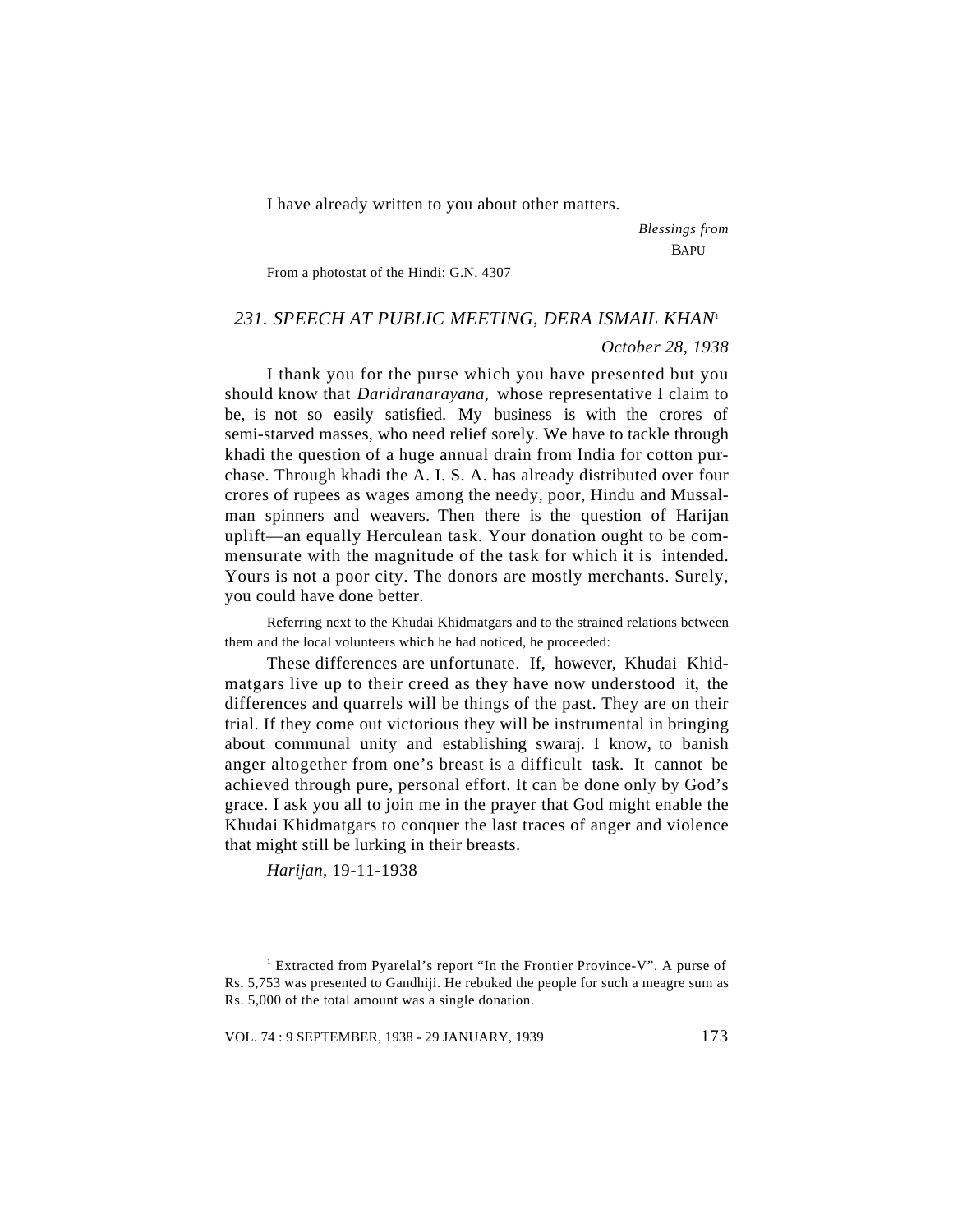## *232. THE PEOPLE'S EDUCATION MOVEMENT*

When Dr. Hengchih Tao visited me some time ago I invited him to give me a note on the remarkable People's Education Movement going on in China. He has now sent the following instructive note<sup>1</sup> which cannot but be useful to us in India.

*Harijan,* 29-10-1938

## *233. LETTER TO AMRIT KAUR*

DERA, *October 29, 1938*

MY DEAR IDIOT,

Though you both say you don't expect me to write daily, you do expect to hear from me!!

I say nothing about myself because I have never kept better. The weather, food and peace have combined to bring about the results. I have nobody to quarrel with except Amtussalaam. But my silence is an effective check on that too.

There was an interruption after I had written the foregoing lines. And when I write with the left hand, everything moves slow, the brain included. It is a good thing.

Love.

TYRANT

From the original: C.W. 3646. Courtesy: Amrit Kaur. Also G.N. 6455

## *234. LETTER TO MAHADEV DESAI*

DERA, *October 29, 1938*

CHI. MAHADEV,

The right hand needs some rest. The accompanying is for your information. If you wish, you may write a few lines to Dorothy.

Have you heard about Bhansali and Rajendra having had typhoid in Segaon? Does anyone in Segaon write to you directly?

<sup>1</sup> Not reproduced here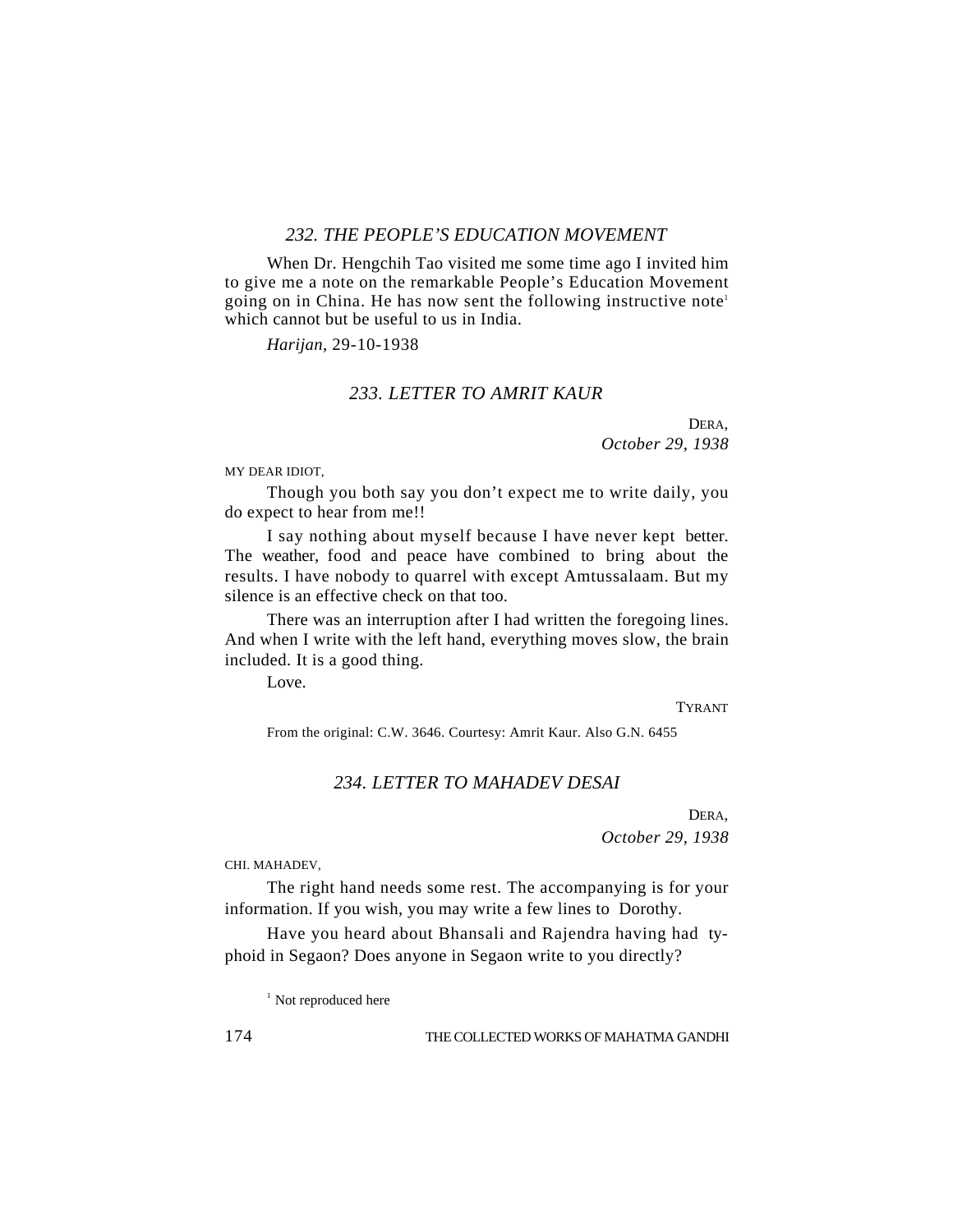Bhansali is quite well now. Rajendra is still having fever.

*Blessings from* **BAPU** 

From a photostat of the Gujarati: S.N. 11672

### *235. LETTER TO PURUSHOTTAM GANDHI*

*October 29, 1938*

CHI. PURUSHOTTAM,

I got your letter. You have my blessings, of course, for the New Year's Day and for the whole year.

I was certainly pained when I heard about your desire to give up public service. But I consoled myself with the thought that you would do nothing without thinking. What guidance can I give you? Don't do anything through false shame or under pressure from anybody. Do only as much as the strength of your heart permits. There is no sin at all in giving up public service and working for money. Doing service is not something that everybody can digest. If we eat anything that causes indigestion, it cannot but result in disease. It would be much better instead, to eat only what one can digest.

It is good indeed that for the present you are staying on. Maybe, by and by, your economic condition will cease to trouble you. Please remember that it is good to live in poverty. Poverty shapes a man's character. In plenty one does not know at all where one is going. Moreover, most of the world lives in poverty. We see very few living in plenty. I have never envied such people. Sometimes I pity them.

> *Blessings from* BAPU

From a microfilm of the Gujarati: M.M.U./II

### *236. LETTER TO AMRIT KAUR*

DERA, *October 30, 1938*

MY DEAR IDIOT,

It is nearing 8 p. m.—my time for walking out. The last of three deputations has just left me. What did I say about S.'s prescription for Durga?

VOL. 74 : 9 SEPTEMBER, 1938 - 29 JANUARY, 1939 175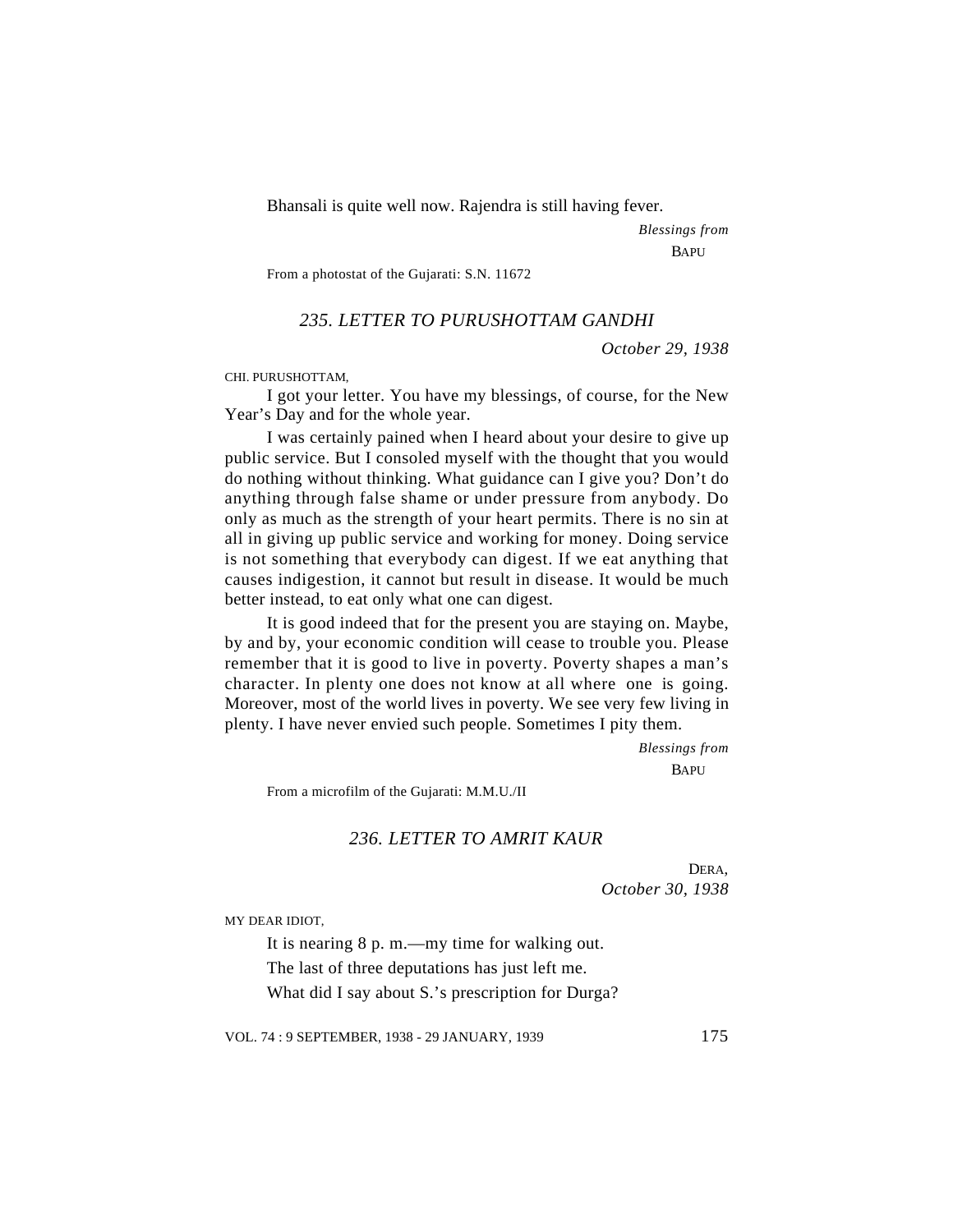You are right. If I gave up Segaon altogether, it would be unjust to Aryanayakum. But I am not giving up Segaon. If all goes well, part of the year I must spend there. Let us see. Heaven's Light my Guide.

I am well.

Love.

[PS.]

Do you remember where you left Ku's book which I gave you for revision?

From the original: C.W. 3887. Courtesy: Amrit Kaur. Also G.N. 7043

# *237. LETTER TO J. C. KUMARAPPA*

DERA, *October 30, 1938*

TYRANT

MY DEAR KU,

Your complaint is just. I have taken up too much on my shoulders. The more correct statement is I have been overwhelmed. And so what could stand by naturally got neglected. I now send you my draft<sup>1</sup> which I hope you will be able to decipher without difficulty. Before making it final please show it to Shankerlal and Jajujee. Your book I gave to R. K. in despair.<sup>2</sup> I have written to her.

How are you all doing?

I expect to leave Peshawar on 10th. Love.

**BAPU** 

From a photostat: G.N. 10136

## *238. INTERPRETATION OF MEMBER'S PLEDGE*

[*October 30, 1938*] 3

The pledge was purposely drawn as it is of a general character. It is a gentleman's pledge, each member being put upon his or her honour as to the interpretation of the expression 'the best part of my

<sup>1</sup> *Vide* the following item.

<sup>2</sup> *Vide* the preceding item.

3 *ibid*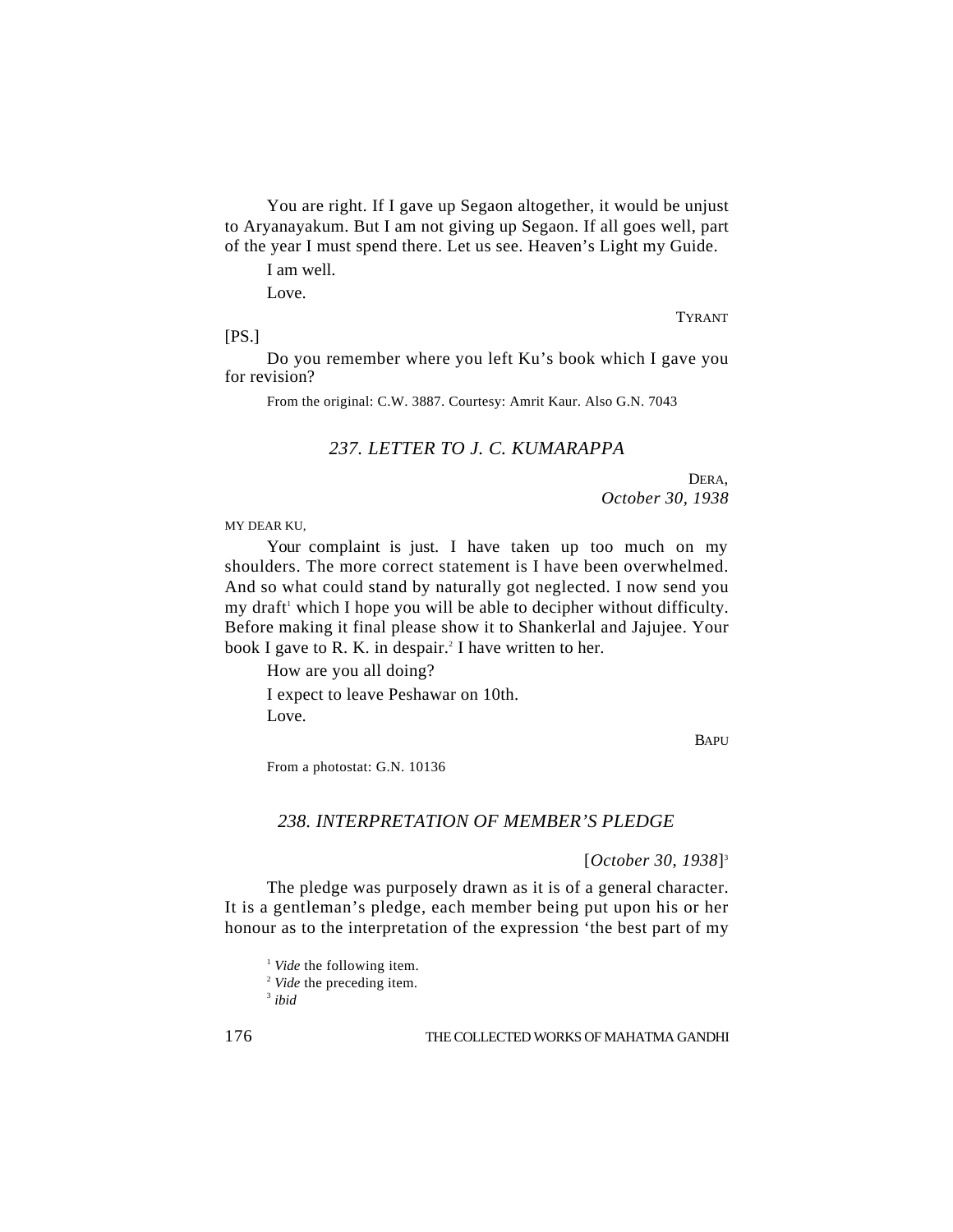energy and talents to the furtherance of its object which is the allround welfare of the villagers of India'.

Members are also pledged not only to work for the furtherance of the object but also 'to strive to live up to the ideals' and 'prefer the use of village manufactures to any other'.

Recommending members of the Board will therefore see to it that the candidate for membership has, in everything he does, the welfare of the villagers at heart. It follows that such a person will give to village work at least some time every day not necessarily in villages but may be for villages. Thus a member living in a city, who on a particular day sells to or induces a person to buy village manufactures, has done some village work for that day.

The member recommending will also see to it that the candidate wherever possible uses articles of village manufacture, e.g., khadi in the place of mill-cloth, village earthen pots instead of factory-made china, reed-pen instead of steel-pen, handmade paper instead of ordinary paper, wholesome *babul* or *neem* or such other tooth-brush instead of the very insanitary and injurious tooth-brush, leather goods made in villages out of village-flayed cattle instead [of] tanned hide, the ordinary village gur instead of factory sugar, hand-pounded whole rice instead of mill-polished rice, etc.

### *For Ku*

The Board would draw the attention of agents, workers and the public to the importance of dead cattle hide as an article of trade and village manufacture. Workers are advised to study in their own areas the method of disposal of the dead cattle and its preparation from flaying to tanning and report to the Board their observations. Public are invited to prefer the use of only such leather goods as are prepared in the villages.

### *Things to Remember*

Agent's appointment of Hardhyansingh, Delhi. Accurate description of the areas of work of members of Board and agents.

From a photostat: G.N. 10137 and 10138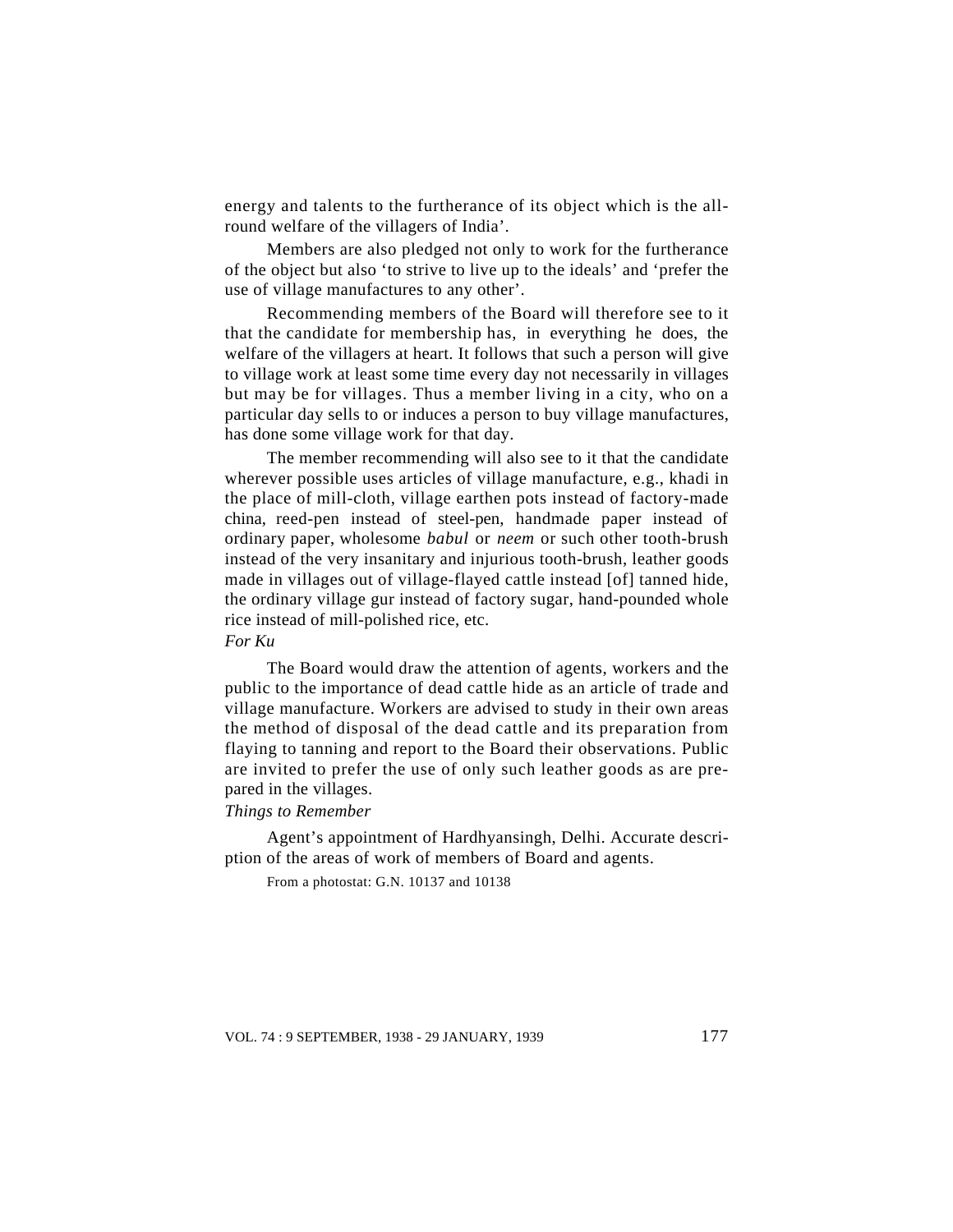## *239. LETTER TO MAHADEV DESAI*

DERA, *October 30, 1938*

CHI. MAHADEV,

I think you will like to see the accompanying letter.

Today the tour started at 12 and we returned at 4. We visited a village called Kulachi. Tomorrow we are going to Tank.

Even now there is no cold in the air at all. We sleep in the open. We leave for Segaon on the 10th.

> *Blessings from* **BAPU**

 $[PS.]$ 

Does Brijkrishna write to you regularly? From a photostat of the Gujarati: S.N. 11673

## *240. TELEGRAM TO MATHURADAS TRIKUMJI*

DERA ISMAIL KHAN, *October 31, 1938*

MATHURADAS TRIKUMJI 74 WALKESHWAR ROAD BOMBAY HIGH

MEET AGATHA HARRISON ARRIVING SECOND OR THIRD. GIVE HER MY LOVE. TELL HER FINISH BOMBAY. AWAIT MY RETURN WARDHA ABOUT TWELFTH.

**BAPU** 

From the original: Pyarelal Papers. Nehru Memorial Museum and Library. Courtesy: Beladevi Nayyar and Dr. Sushila Nayyar

## *241. LETTER TO AMRIT KAUR*

*October 31, 1938*

MY DEAR IDIOT,

This is just when we are ready to start. What is the difference between radio news and the paper news?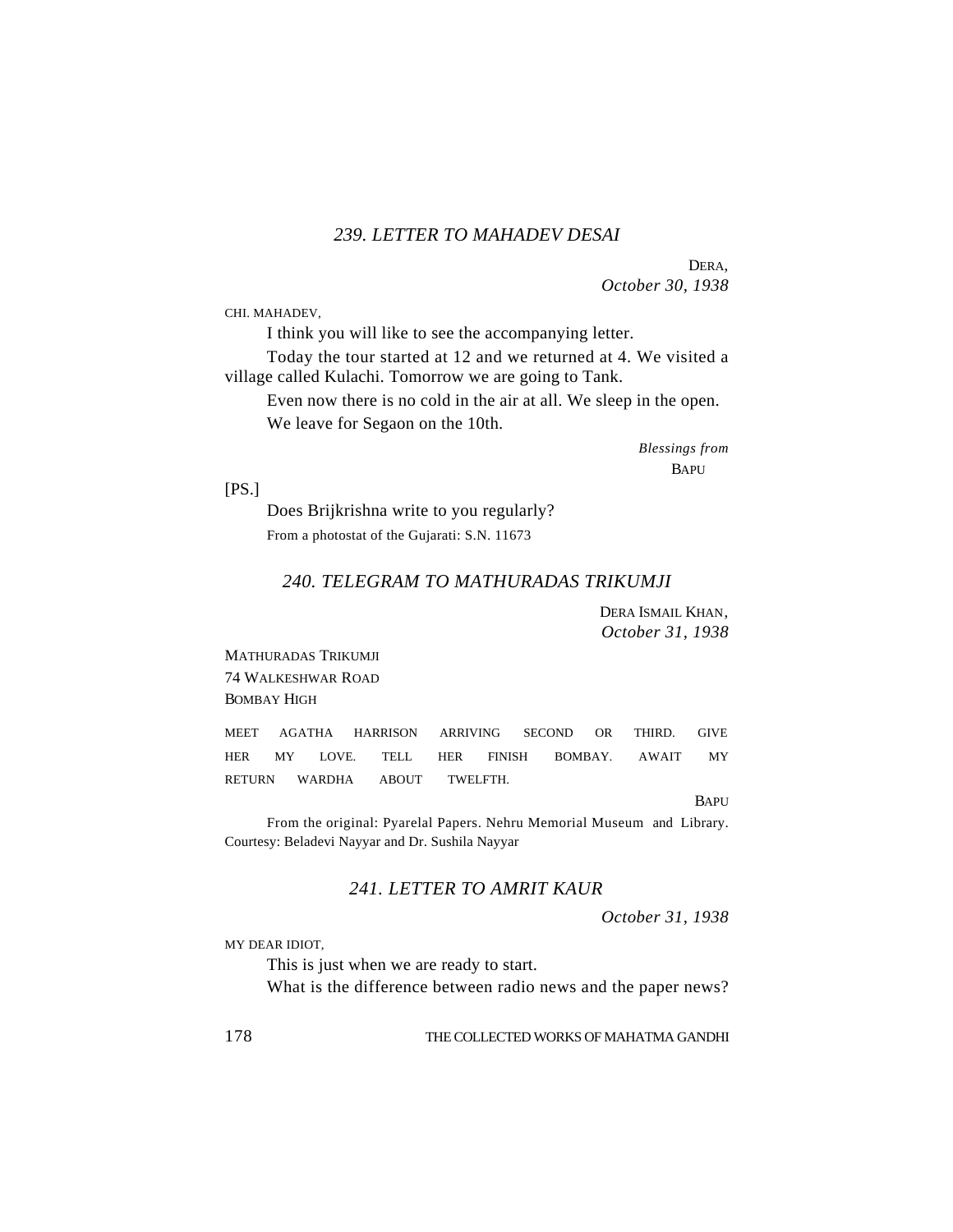Both are equally unreliable. My health has suffered no set-back. I am inclined to think that I can flourish even in midwinter. But I may be over-enthusiastic. The rest from Mahadev.

Love.

**WARRIOR** ALIAS TYRANT ALIAS ROBBER WHAT NEXT?

From the original: C.W. 3647. Courtesy: Amrit Kaur. Also G.N. 6456

## *242. LETTER TO MAHADEV DESAI*

*October 31, 1938*

#### CHI. MAHADEV,

I have told Brijkrishna to write to you every day. He alone knows how much love and interest he pours in what he writes.

I cannot give you quite definitely the date of our departure. We are trying to leave on the 9th from Kambalpur or Rawalpindi or Taxila. You should reach Delhi latest by the 10th. It will be better if you can reach on the 9th.

I will not let you stay in Wardha just now. I like the idea of a sea voyage, with Durga and Babla accompanying you, unless Durga likes and wants to stay at Bulsar. I should like you to make a trip as far as Singapore. You may even spend a few days in Singapore. You should resume work on January 20 at the earliest. If you wish to write anything in the mean while, you may do so. I have no fear at all of your time being wasted anywhere. And you will return to work a fitter man.

I am allowing your notes to go as they are. Ask back the article about Massingham. It is very fine indeed. It is poetry, but it is not for *Harijan.* Moreover, though there is poetry in it, it contains nothing of value to learn from our point of view. Is there anything common between their villages and our villages? Even at the time when those villages were formed, the people there were armed pirates and free booters. The villages were signs of this fact. Our villages are so many dung-hills. The king took interest in them only for the purpose of robbing them. The Vaishyas only gathered money. The Shudras and Atishudras slaved. Your article, therefore, can provide us no inspiration. Would it not be sheer ignorance for any superficial observer to see poetry in our villages? And if you take out extracts from the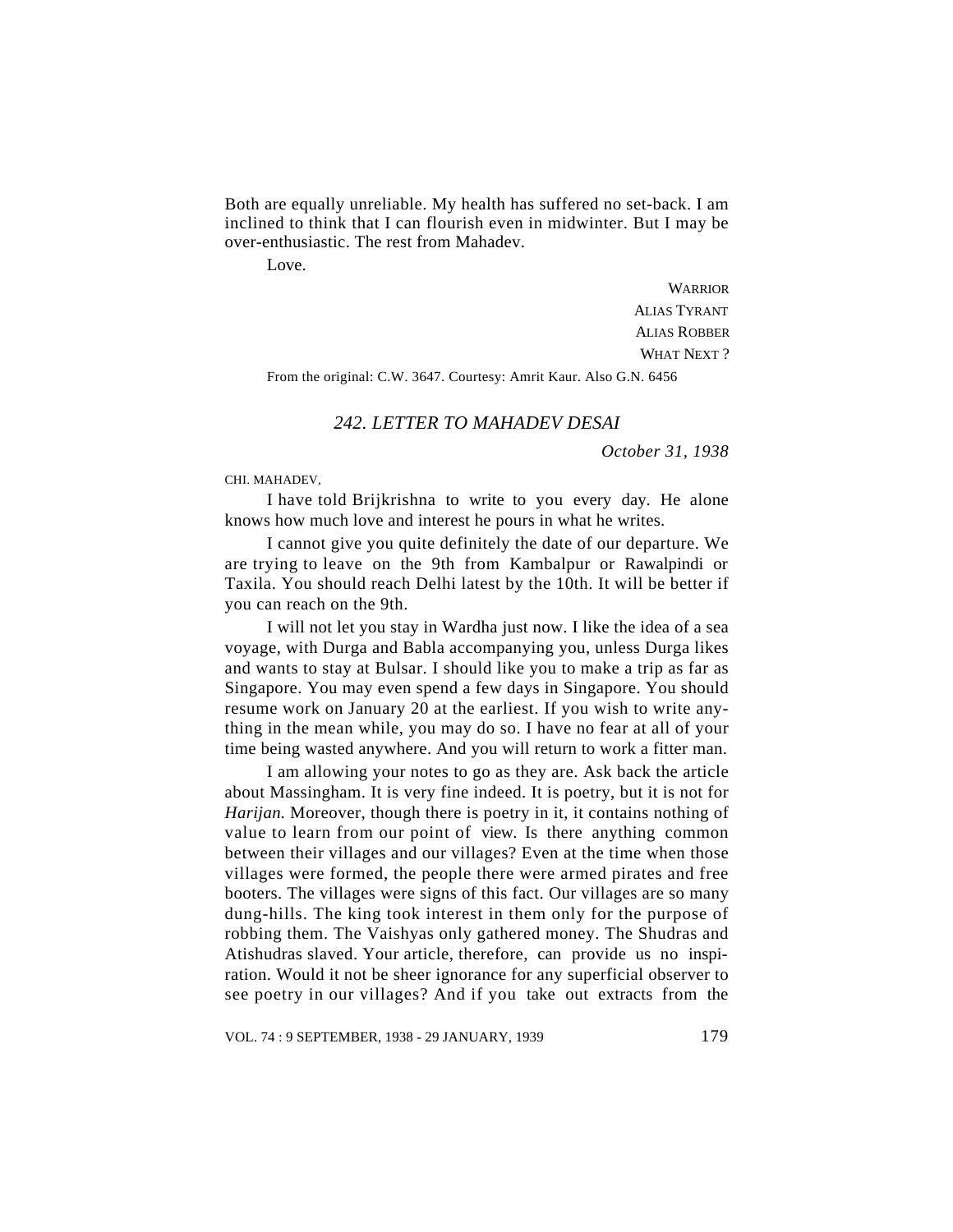Vedas and place them beside extracts from modern English, we would have to hang our heads in shame. Elaborate this criticism of mine further and understand my point. If there is any error in my view, let me know. I read the article today at three in the morning. But you may send it to *Modern Review* or the *Hindustan Times* if you wish.

We have to march out immediately. I am writing this while eating. I am eating fruit with a fork.

> *Blessings from* BAPU

From a photostat of the Gujarati: S.N. 11674

#### *243. SPEECH AT PUBLIC MEETING, TANK*<sup>1</sup>

#### *October 31, 1938*

They<sup>2</sup> feel that the existence of a microscopic Hindu minority in the midst of the predominantly Mussalman population in this area can be rendered possible only if the latter will be as true *hamsayas* neighbours—to them and they have asked me to appeal to Khudai Khidmatgars to fulfil their natural role in respect of them. I entirely endorse their feeling and their appeal and I am convinced that it is within your power to set them at their ease if you will but fulfil the expectations you have raised in me. As I observed on a previous occasion, the Hindus, the Mussalmans and the Englishmen in this province are being weighed in the balance. History will record its verdict about the Englishmen's deeds. But Hindus and Mussalmans can write their own history by being correct in their mutual dealings. For the Khudai Khidmatgars their course of action has been determined. They have to become a living wall of protection to their neighbours.

A small body of determined spirits fired by an unquenchable faith in their mission can alter the course of history. It has happened before and it may again happen if the non-violence of Khudai Khidmatgars is unalloyed gold, not mere glittering tinsel.

*Harijan,* 19-11-1938

<sup>&</sup>lt;sup>1</sup> Extracted from Pyarelal's report "In the Frontier Province-V"

 $2$  The Hindus, who had met Gandhiji in deputation and complained about the state of general insecurity in which they had to live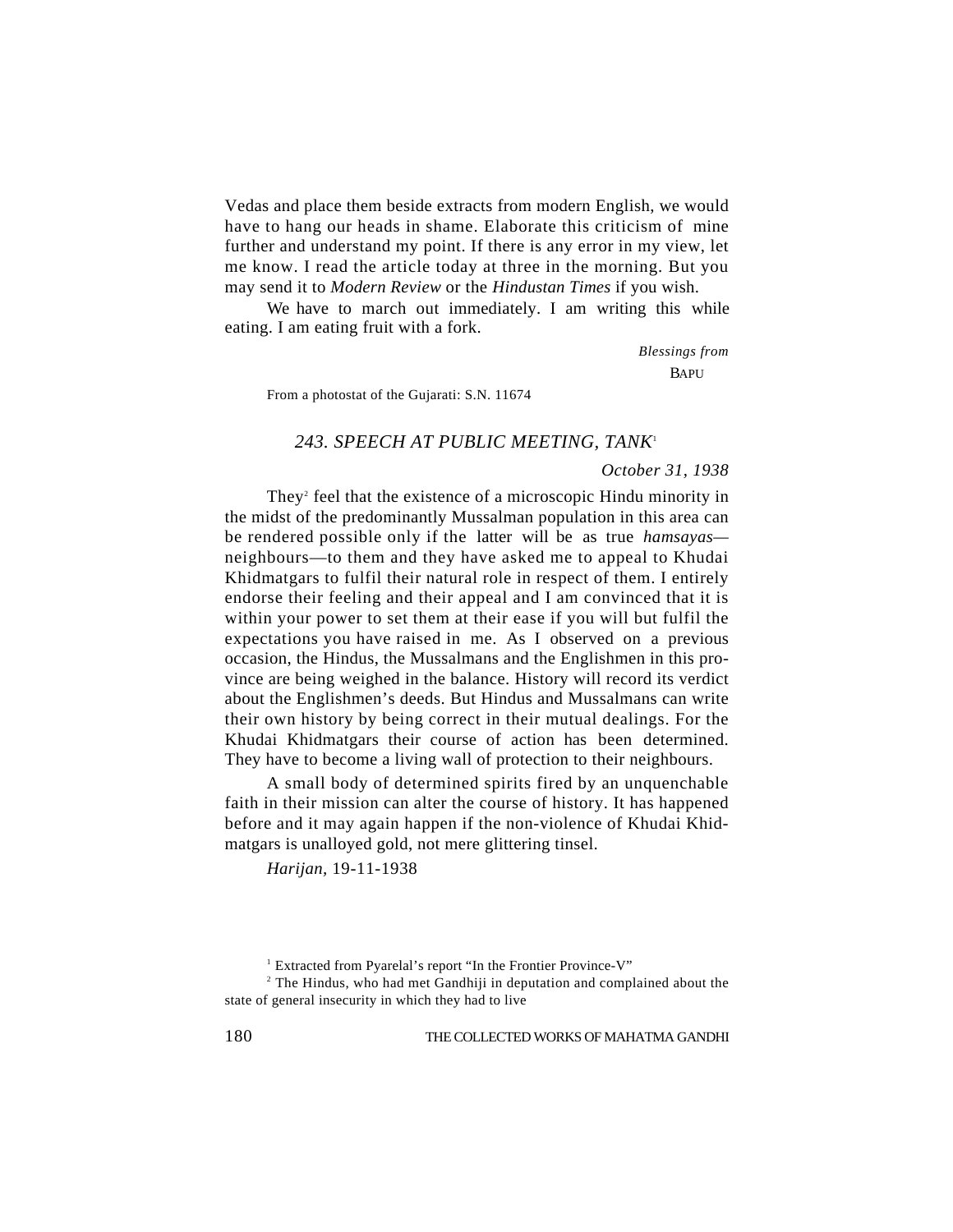## *244. TALE TO KHUDAI KHIDMATGARS*<sup>1</sup>

TANK, *October 31, 1938*

If in your heart of hearts there is the slightest inclination to regard your non-violence as a mere cloak or a stepping-stone to greater violence as suggested by this friend<sup>2</sup>, nay, unless you are prepared to carry your non-violence to its ultimate logical conclusion and to pray for forgiveness even for a baby-killer and a child-murderer, you cannot sign your Khudai Khidmatgar's pledge of nonviolence. To sign that pledge with mental reservations would only bring disgrace upon you, your organization and hurt him whom you delight to call the Pride of Afghans.

But what about the classical instance of the defenceless sister or mother who is threatened with molestation by an evil-minded ruffian, you will ask. Is the ruffian in question to be allowed to work his will? Would not the use of violence be permissible even in such a case? My reply is 'no'. You will entreat the ruffian. The odds are that in his intoxication he will not listen. But then you will interpose yourself between the intended victim and him. Very probably you will be killed but you will have done your duty. Ten to one, killing you unarmed and unresisting will assuage the assailant's passion and he will leave his victim unmolested. But it has been said to me that tyrants do not act as we want or expect them to. Finding you unresisting he may tie you to a post and make you watch his rape of the victim. If you have the will you will so exert yourself that you will break yourself in the attempt or break the bonds. In either case, you will open the eyes of the wrongdoer. Your armed resistance could do no more, while if you were worsted, the position would likely be much worse than if you died unresisting. There is also the chance of the intended victim copying your calm courage and immolating herself rather than allowing herself to be dishonoured.

*Harijan,* 19-11-1938

<sup>&</sup>lt;sup>1</sup> Extracted from Pyarelal's report "In the Frontier Province-V"

<sup>&</sup>lt;sup>2</sup> The reference is to a Pathan's question quoted by Gandhiji in his article "Khudai Khidmatgars and Badshah Khan"; *vide* "Khudai Khidmatgars and Badshah Khan", 19-11-1938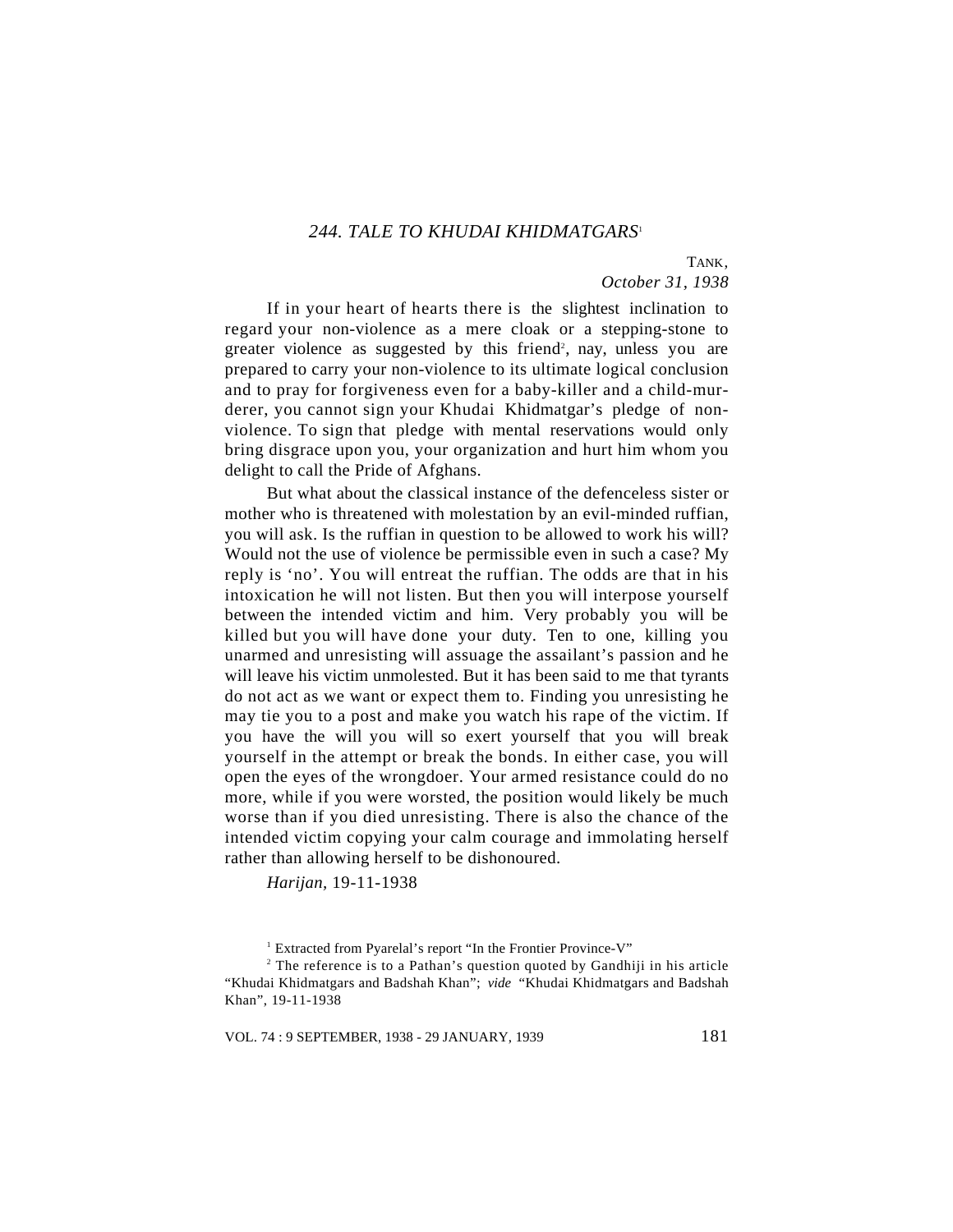#### *245. TALK TO KHUDAI KHIDMATGARS*<sup>1</sup>

#### *October 31, 1938*

It has touched me deeply and also humbled me to find that at a time when, owing to the Ramzan fast, not a kitchen fire was lit in the whole of this village of Mussalman homes, food had to be cooked for us in this place. I am past the stage when I could fast with you as I did in South Africa to teach the Mussalman boys who were under my care to keep the Ramzan fast. I had also to consider the feelings of Khan Saheb who has made my physical well-being his day-and-night concern and who would have felt embarrassed if I had fasted. I can only ask your pardon.

*Harijan,* 26-11-1938

## *246. LETTER TO LILAVATI ASAR*

[*October 1938*] 2

CHI. LILA,

I hope you are bringing credit to me and yourself there. Give no thought to my experiment. I have started the experiment to be able to render greater service to womankind. That includes you. In a note written in jest and a little anger, I called you 'Lila'. You liked it. Your father used to call you 'Lili', and so you demanded that I should also call you 'Lili'. For, you had started showing me the same affection as you did for your father. That alone would make your love for me greater than that for your father. If you cannot understand this, ask Mahadev. Replying to one of his letters, I had told him that I would call you 'Lili' when I had qualified myself to do that. This experiment is also to gain that eligibility because you are also a woman. While being there, think that you are with me not because you have gone there to do your work, but because I have sent you there to do my work. And my work means that you should relieve Mahadev's burden as much as possible. Hence, do not waste Mahadev's time talking about your happiness or unhappiness. Your duty is to go on

<sup>1</sup> Extracted from Pyarelal's report "In the Frontier Province-VI". Gandhiji gave the talk in a small village near Dera Ismail Khan.

<sup>2</sup> From the contents; vide "Letter to Lilavati Asar", 17-10-1938, "Letter to Amrit Kaur", 17-10-1938 and "Letter to Mahadev Desai",22-10-1938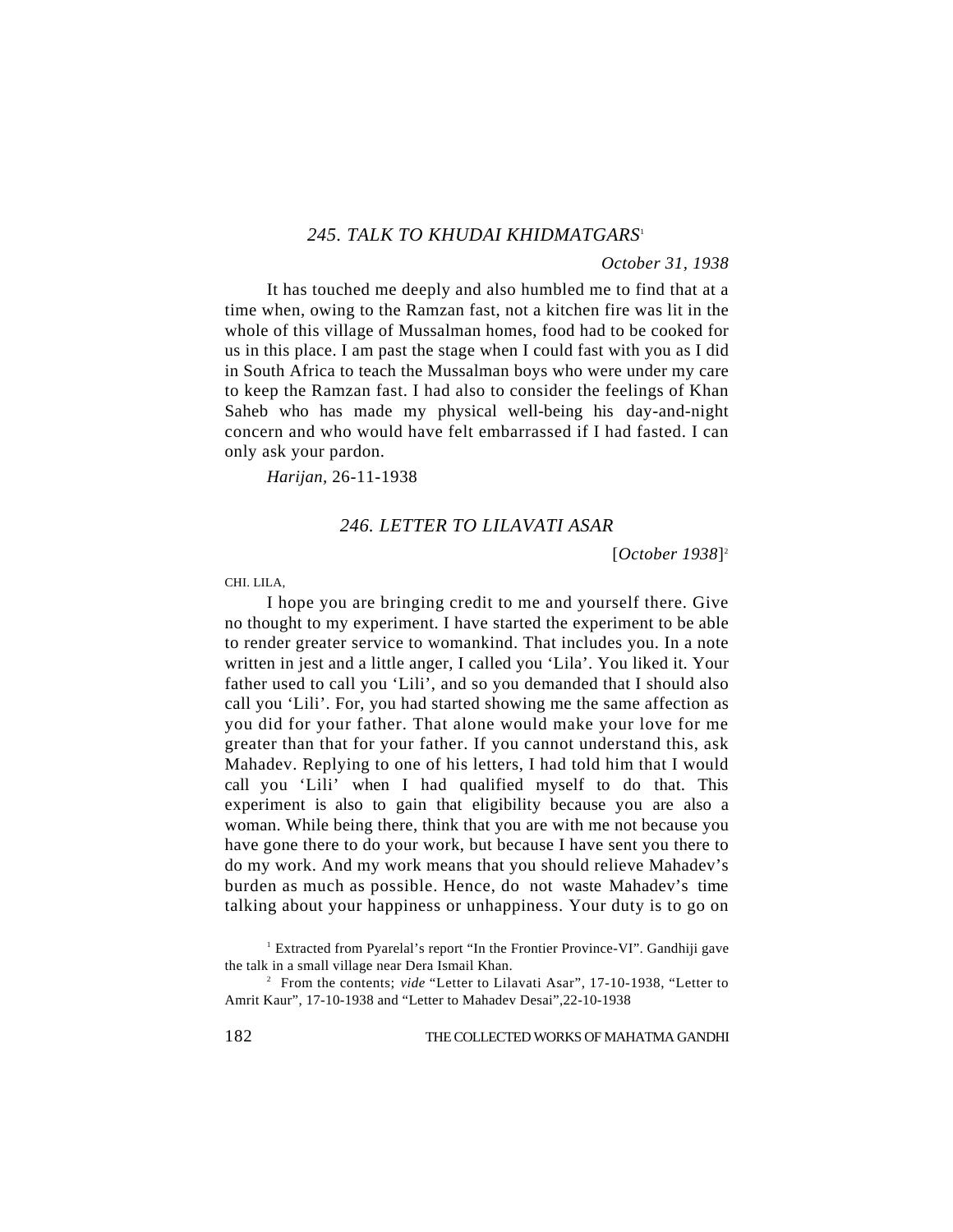doing unquestioningly whatever work Mahadev or Durga may entrust to you or what you can carry out yourself. And you will do your work silently because I cannot give you here what you would be able to learn there. It is true that you cannot gain there what you can gain here. But since I have sent you there to do my work, you will easily get the benefit of having stayed with me.

Eat well and build up your body. If you do that you can occasionally come here for a brief visit. But do not keep waiting for opportunities to come here. Devote yourself to putting things in perfect order there. You have got to give time to Bablo. Do write to me whenever you wish. And whenever you write, try to make your handwriting beautiful. Do not write with a pencil. And do not follow Mahadev's example of writing with a fountain-pen. I tolerate Mahadev's fountain-pen because Mahadev is a scribe. You are not a scribe and are not going to be one. So, I shall not, and I should not tolerate the fountain-pen in your case.

> *Blessings from* **BAPU**

From a copy of the Gujarati : C. W. 11289. Courtesy : Lilavati Asar

### *247. LETTER TO AGATHA HARRISON*

*November 1, 1938*

MY DEAR AGATHA,

I hope you had a comfortable voyage.

On second thoughts I decided to stop you from coming here. During the last days of the tour I could have given you not a moment and Khan Saheb would not be available to you during that period. You will have seen all you could wish of Bombay during these few days.

More when we meet. Love.

**BAPU** 

Peshawar which we reach this evening.

From a photostat: G.N. 1505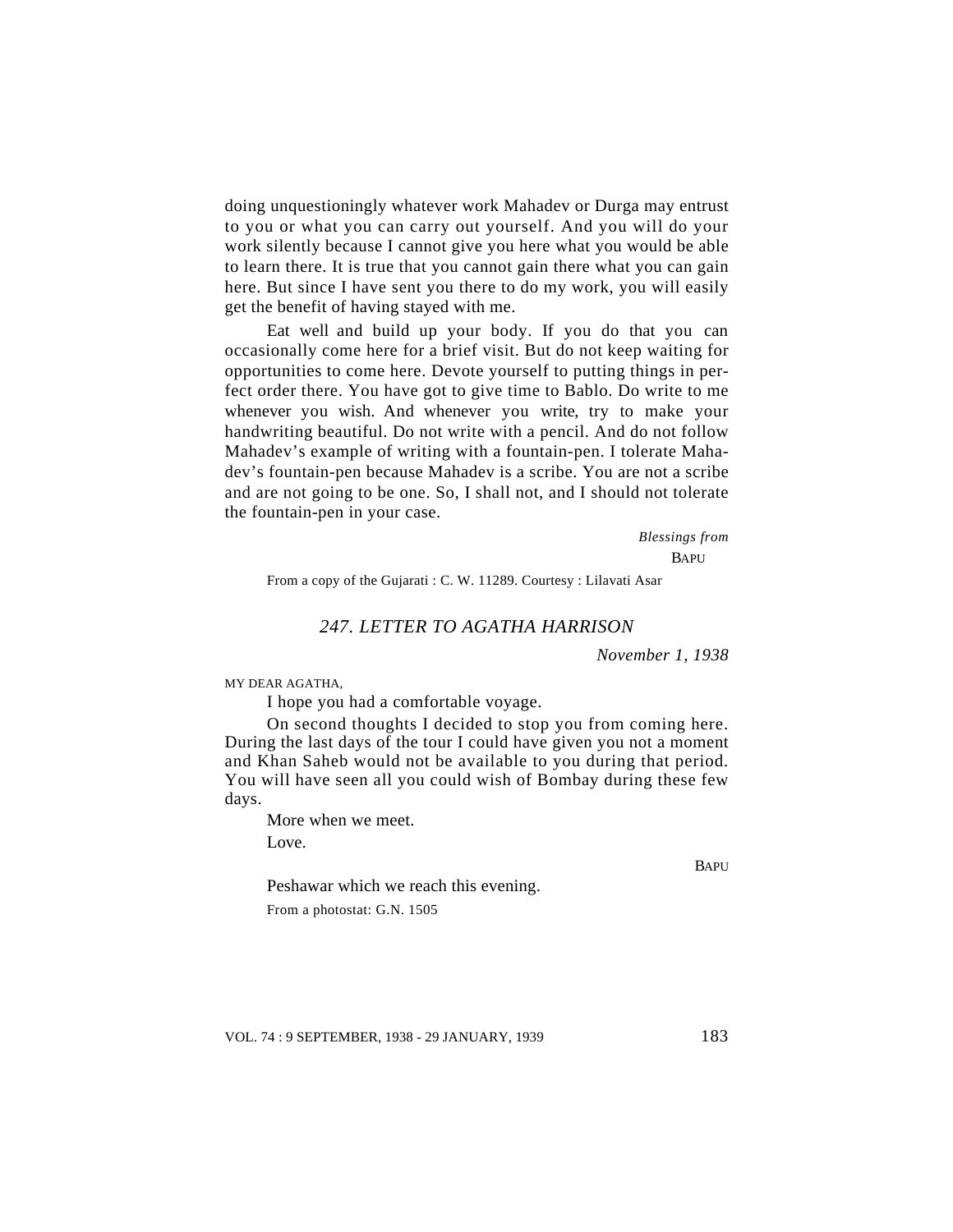## *248. TALK TO KHUDAI KHIDMATGARS*<sup>1</sup>

PANIALA, [*November 1, 1938*] 2

I have now had the assurance from your own lips of what I had from Khan Saheb already. You have adopted non-violence not merely as a temporary expedient but as a creed for good. Therefore, mere renunciation of the sword, if there is sword in your heart, will not carry you far. Your renunciation of the sword cannot be said to be genuine unless it generates in your hearts a power the opposite of that of the sword and superior to it. Hitherto revenge or retaliation has been held amongst you as a sacred obligation. If you have a feud with anybody, that man becomes your enemy for all time and the feud is handed down from father to son. In non-violence even if somebody regards you as his enemy you may not so regard him in return, and of course there can be no question of revenge. Who could be more cruel or blood-thirsty than the late Gen. Dyer? Yet the Jallianwala Bagh Congress Inquiry Committee, on my advice, had refused to ask for his prosecution. I had no trace of ill will against him in my heart. I would have also liked to meet him personally and reach his heart, but that was to remain a mere aspiration.

At the end of his talk he was presented a poser by one of the Khudai Khidmatgars who had followed his address closely: "You expect us to protect the Hindus against the raiders and yet you tell us that we may not employ our weapons even against thieves and dacoits. How can the two go together?" Gandhiji replied:

The contradiction is only apparent. If you have really assimilated the non-violent spirit, you won't wait for the raiders to appear on the scene, but will seek them out in their own territory and prevent the raids from taking place. If even then a raid does take place, you will face the raiders and tell them that they can take away all your belongings but they shall touch the property of your Hindu neighbours only over your dead body. And if there are hundreds of Khudai Khidmatgars ready to protect the Hindu *hamsayas* with their lives, the raiders will certainly think better of butchering in cold blood

<sup>&</sup>lt;sup>1</sup> Extracted from Pyarelal's report "In the Frontier Province-VI"

<sup>&</sup>lt;sup>2</sup> According to *Gandhi—1915-1948: A Detailed Chronology*, Gandhiji was at Paniala on this date.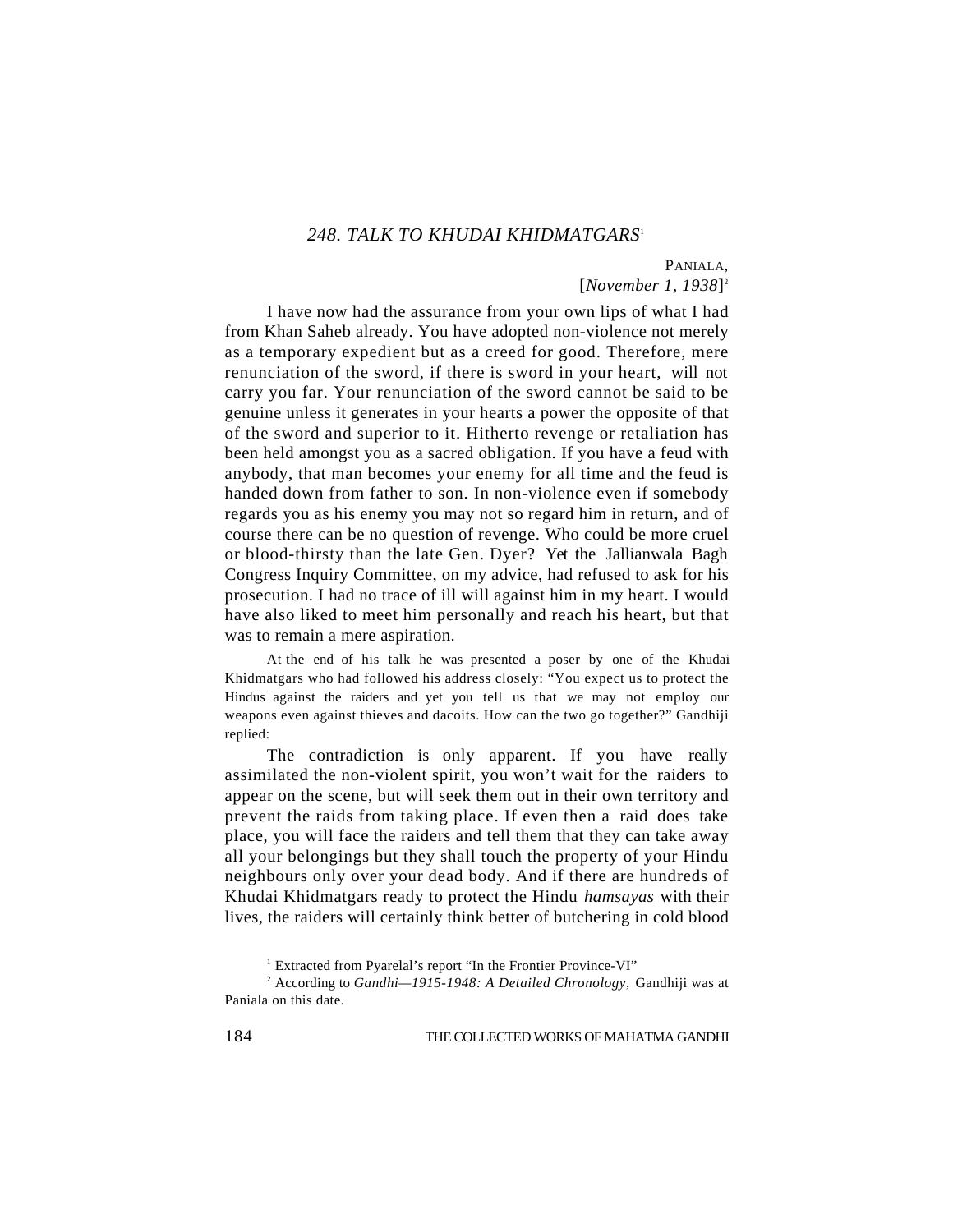all the innocent and inoffensive Khudai Khidmatgars who are non-violently pitched against them. You know the story of Abdul Quadir Jilani and his forty gold mohurs with which his mother had sent him to Baghdad. On the way the caravan was waylaid by robbers who proceeded to strip Abdul Quadir's companions of all their belongings. Thereupon Abdul Quadir, who so far happened to be untouched, shouted out to the raiders and offered them the forty gold mohurs which his mother had sewn into the lining of his tunic. The legend goes that the raiders were so struck by the simple naivete of the boy, as the saint then was, that they not only let him go untouched but returned to his companions all their belongings.

*Harijan,* 26-11-1938

## *249. LETTER TO MIRABEHN*

*November 2, 1938*

CHI. MIRA,

All being well we reach there<sup>1</sup> on 11th including Mahadev. These illnesses have made me impatient to reach you.

Your second letter to Dr. B.<sup>2</sup> was quite good.

Love.

**BAPU** 

From the original: C.W. 3612. Courtesy: Mirabehn. Also G.N. 10007

## *250. LETTER TO MAHADEV DESAI*

AHMADBANDH, *November 2, 1938*

CHI. MAHADEV,

I got your letter. The other mail must be waiting in Peshawar. We shall reach there at 5. We shall start from there not on the 6th but on the 5th, and instead of returning here, we shall take a train on the 9th from some station on the way. So we are definitely reaching Delhi on the 10th. We don't intend to break journey at Delhi. We shall, therefore, reach Wardha on the 11th. The illnesses at Segaon have set me thinking. I feel that as long as the water there does not improve, the

<sup>1</sup> Segaon 2 Dr. Benes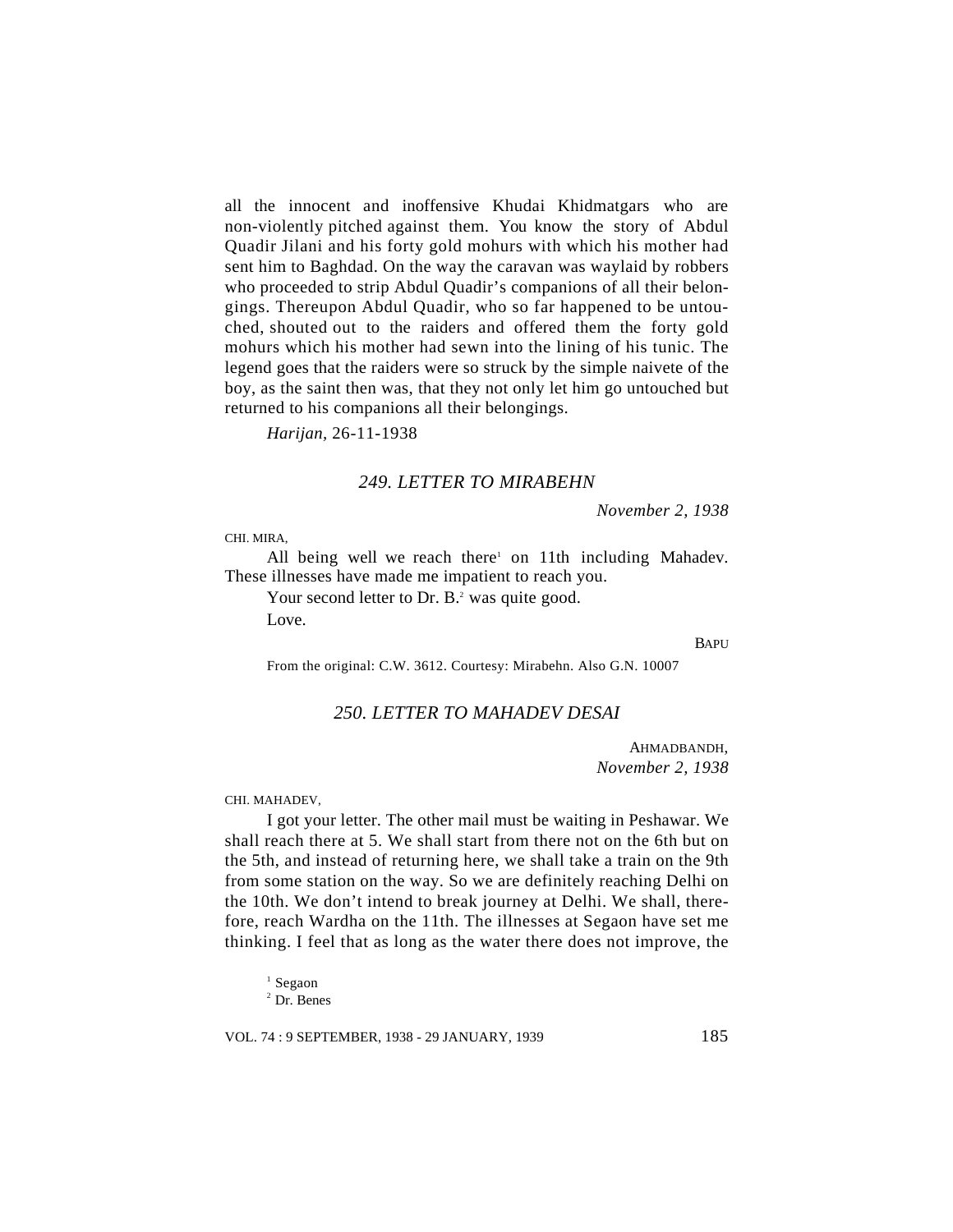place should be abandoned and only as many people as are absolutely necessary should be retained and the rest asked to go. But why should I make you worry about it now?

> *Blessings from* BAPU

 $[PS.]$ 

Bandh is a small village.

From a photostat of the Gujarati: S.N. 11675

## *251. LETTER TO KASTURBA GANDHI*

*November 2, 1938*

BA,

Only nine days remain now, and God willing, we shall meet. We shall leave for Segaon the same day. I forgot to reply to one remark in your letter. You said that while leaving I did not even put my hand on your head. As the motor started I also felt that, but you were away from me. Do you require outward signs? Why do you believe that because I do not show my love by outward signs, it has dried up? I assure you that my love has increased and goes on increasing. Not that it was less before, but what was there is becoming purer day by day. I do not look upon you merely as a clay doll. What more need I say? If you also, like . . .<sup>1</sup> ask for outward signs, I will comply.

> *Blessings from* **BAPU**

 [From Gujarati] *Bapuna Bane Patro*, p. 30

# *252. LETTER TO AMRITLAL T. NANAVATI*

*November 2, 1938*

CHI. AMRITLAL,

As you are an expert in nursing the sick, you have got such opportunities without seeking them. So far your cases improve and bring you credit. May this be ever so.

It is desirable that Rajbhushan should go home. It is not proper

<sup>1</sup> Omission as in the source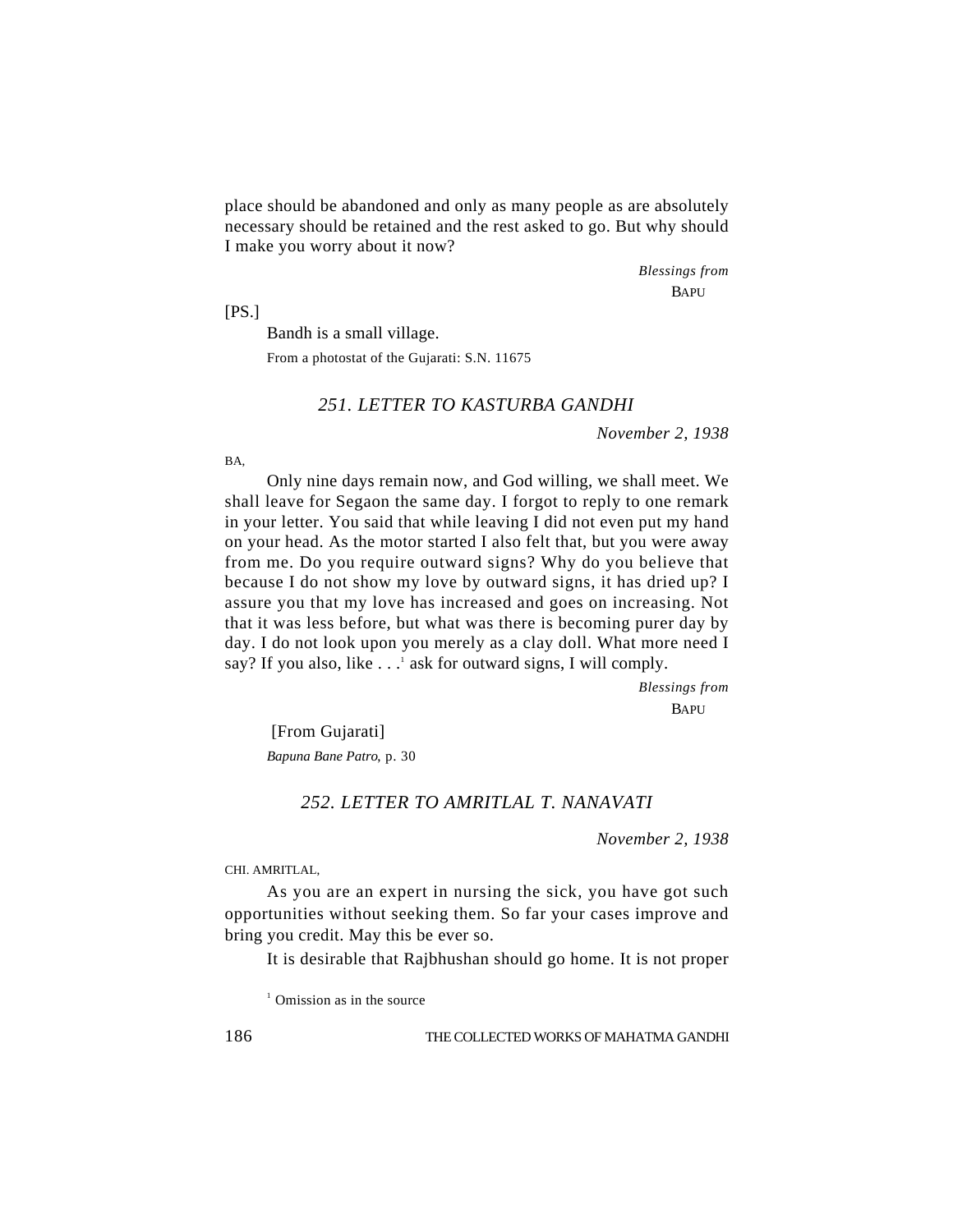that he should stay in Segaon at the cost of his health. But now I shall be returning there soon. I am counting the days.

> *Blessings from* **BAPU**

From a photostat of the Gujarati: G.N. 10777

### *253. LETTER TO CHIMANLAL N. SHAH*

*November 2, 1938*

CHI. CHIMANLAL,

I feel worried because of the illnesses. I think you, Shakaribehn, Parnerkar and others should leave Segaon for the present. It is not right to risk your lives. But I hope to arrive there on the 11th. Meanwhile think over this. If I can make Segaon healthy, I would call all of you there. This is a new problem facing me.

> *Blessings from* **BAPU**

[PS.]

I am not writing to Babudi today. I have no time at all. From a photostat of the Gujarati: G.N. 10594

### *254. LETTER TO AMRITLAL V. THAKKAR*

*November 2, 1938*

**BAPU** 

BAPA,

I got your letter. It is desirable that the money sent to you from here should be spent in this region. I have not been able to study the matter carefully. You should tour this region. If you can bear the cold, then come this very month, otherwise in March next year. It is extremely cold here in December, January and February. It is said that there are eight lakhs of Harijans in this Province. I saw your sharp rejoinder to Ambedkar. But who can wake up a person pretending to sleep?

Who said that you were old? When you pass away, you will pass away in full youth. He is old whose mind is old. Ramdas, for instance, has become an old man in the prime of youth. He has no zest for anything at all.

From a photostat of the Gujarati: G.N, 1179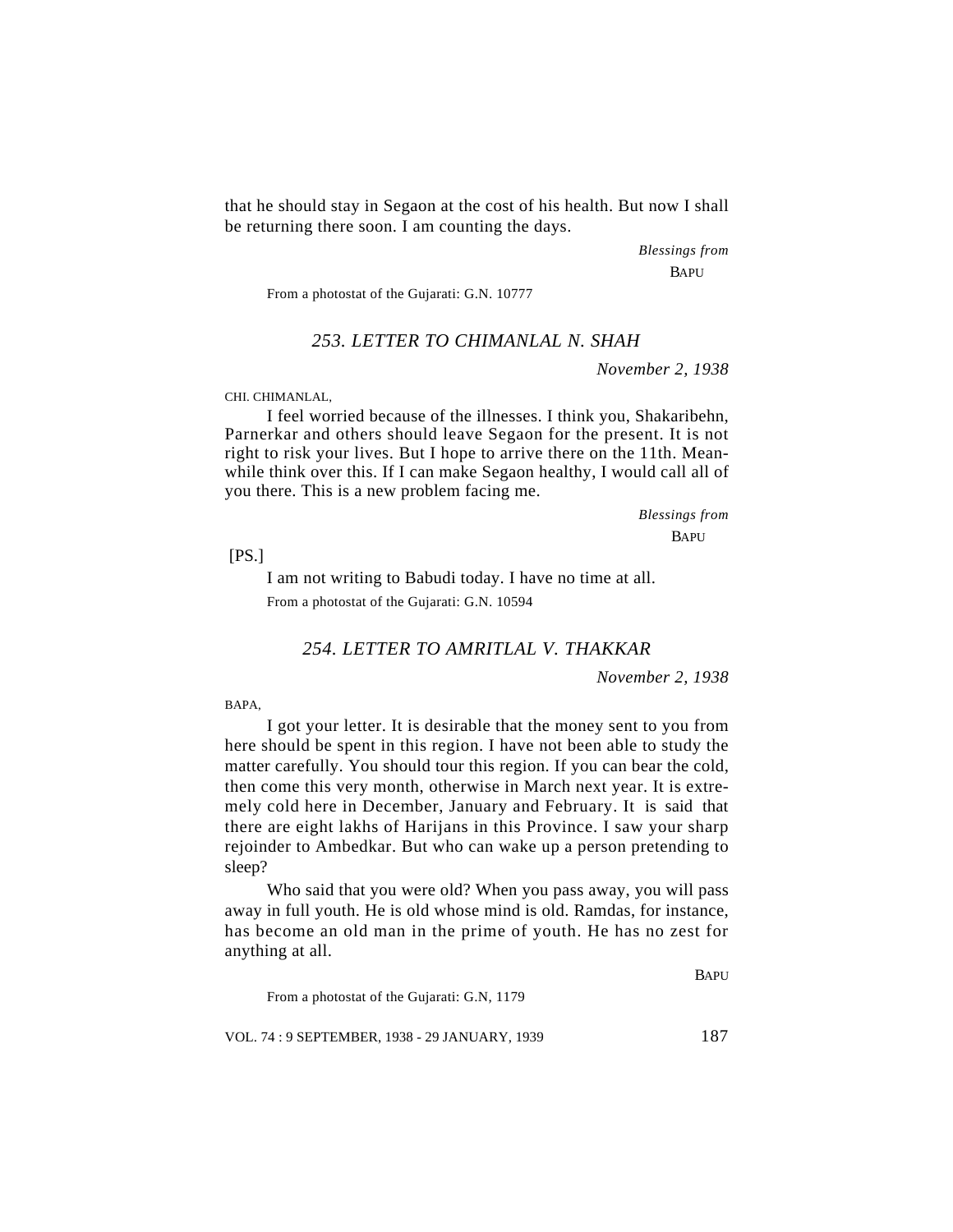## *255. MESSAGE ON OPENING OF KHADI EXHIBITION, PESHAWAR*<sup>1</sup>

[Before *November 3, 1938*] 2

Do not be misled by names. A piece of Japanese cloth cannot become swadeshi merely by being labelled 'Swadeshi'. Only an article that is wholly manufactured in India by the hands of millions of villagers and out of raw materials grown in India deserves the name of swadeshi.

Khadi alone, it will be seen, fully satisfies this test; all other cloth is a travesty of swadeshi. Just as there can be no dawn without the sun, so there can be no genuine swadeshi without khadi.

Judged by this test, Peshawar is left far behind in the race for swadeshi. There is only one khadi bhandar here and that too is being run at a loss. I hope that one result of this Exhibition will be to put the khadi bhandar on a firm footing, and to preclude the possibility of its having to close down.

*Harijan,* 10-12-1938

# *256. SPEECH AT OPENING OF KHADI EXHIBITION, PESHAWAR*<sup>3</sup>

#### *November 3, 1938*

Dr. Gopichand has thanked the Ministers for the help that they are giving to khadi work. But I find that neither all the Ministers nor all of the Congress M. L. A.s here use khadi as habitual wear. Some wear it only in the Assembly. Some do not do even that. This is contrary to both the spirit and the letter of the Congress constitution. Even the Red Shirts have yet to become khadi-clad. . . . If they all take to khadi, the one lakh of them will in less than no time make the whole province khadi-clad. This province is rich in the resources for the manufactures of khadi but it comes last in respect of khadi work

<sup>1</sup> Extracted from Pyarelal's "Peshawar Khadi Exhibition"

<sup>2</sup> The Khadi Exhibition was inaugurated on November 3 but the message was printed in advance and was circulated among the visitors.

<sup>&</sup>lt;sup>3</sup> Extracted from Pyarelal's "Peshawar Khadi Exhibition". Among those present on the occasion were Abdul Ghaffar Khan, Dr. Khan Saheb and a number of Congress M. L, A.s.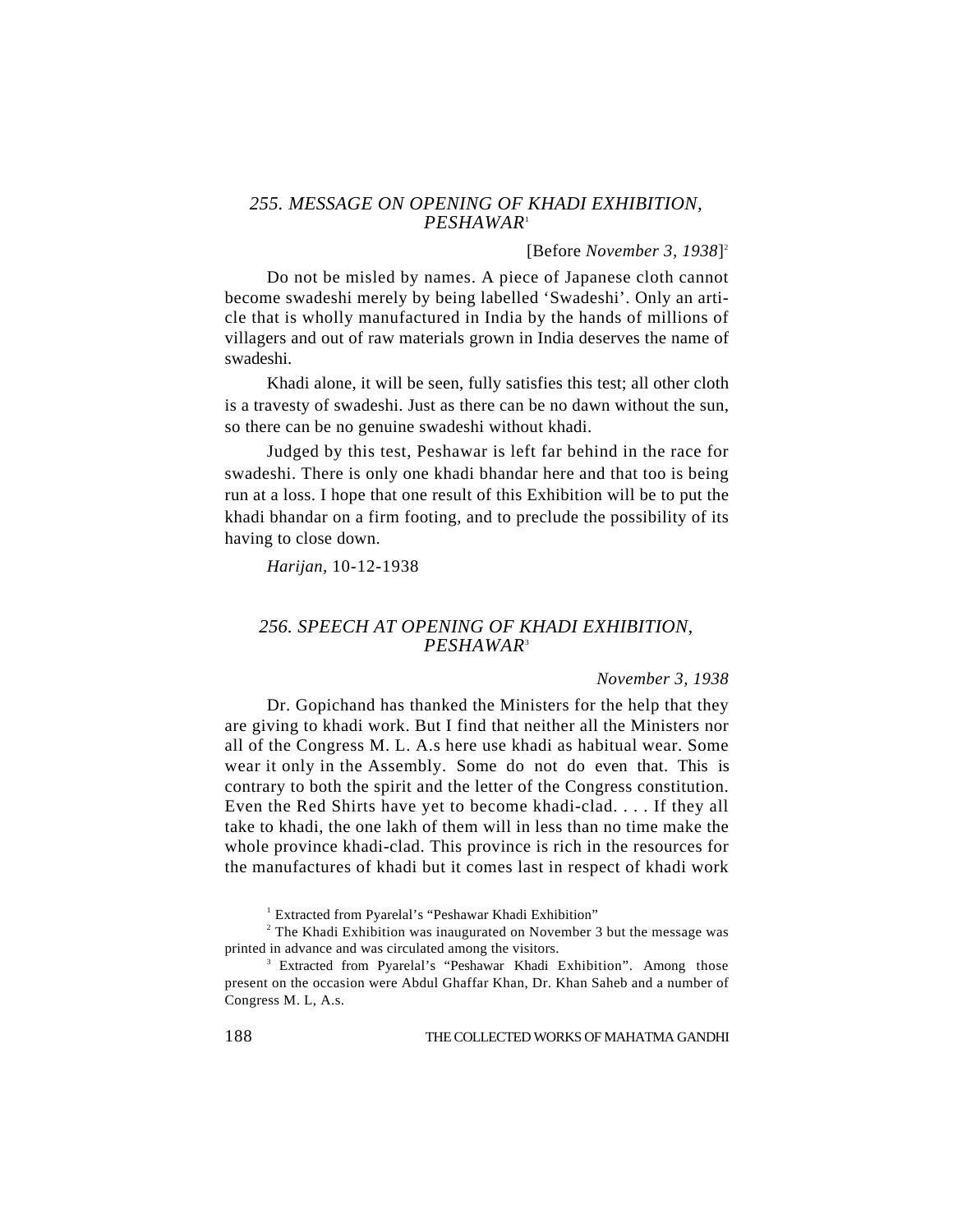actually done.

I would like you all to visit the Exhibition in a spirit of inquiry and study. Khadi organization work, unlike textile mill industry, does not require lakhs of capital and highly specialized technical skill. Even a layman can take it Up. I hope that this first Khadi Exhibition in the Frontier Province will be followed by many more in the near future.

*Harijan,* 10-12-1938

## *257. KATHIAWAR NOTES*

The following notes<sup>1</sup> were prepared for me by Shri Rajkumari Amrit Kaur on finishing her recent tour in Kathiawar for Harijan and khadi work. The notes are valuable not only for the workers in Kathiawar, but contain reflections which are of all-India importance. I hope that workers will profit by the experiences recorded by the Rajkumari. There is one suggestion she has made, which can be immediately given effect to, if what she says of the Princes is true, as I think it is. She has credited the Princes with the opinion that they have no belief in untouchability and that they will fling open all temples to Harijans, if their people desired it. Her suggestion, therefore, is that they need not wait for any expression of opinion on the part of their people but should build and open temples which are accessible to all. The Princes can make it a point of visiting only these temples to the exclusion of those whose gates are barred against Harijans. And if these temples are built and situated attractively and are well managed, they will be a powerful aid to the breaking down of untouchability. It is possible to extend the principle to all the institutions which, for fear of wounding orthodox susceptibility, they would not dare to open to Harijans. This is the line of least resistance. There is not much meaning in a pious declaration of disbelief in untouchability, if the princes cannot or will not take the cautious step suggested by the Rajkumari.

PESHAWAR, November 4, 1938 *Harijan,* 12-11-1938

<sup>1</sup> Not reproduced here. The notes dealt with the disabilities suffered by Harijans in the various States visited by the author, such as Rajkot, Vankaner, Morvi, Jamnagar, Porbandar, Dwarka, Junagadh, Bilkha, Dhani, Amreli, Lathi, Bhavnagar, Palitana and Wadhwan. The notes also said that khadi worth Rs. 1,000 was sold during the tour.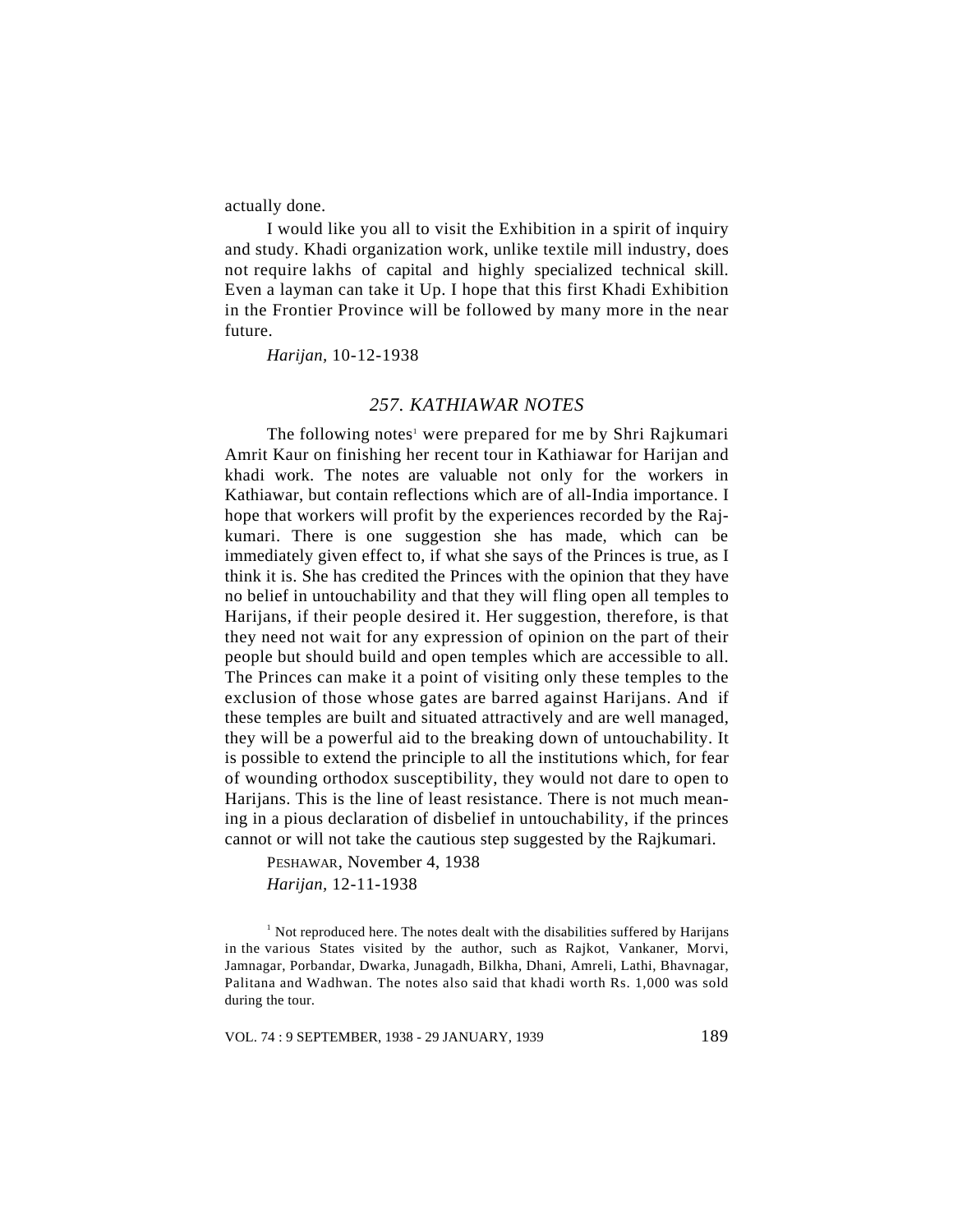*November 4, 1938*

CHI. AMRITLAL,

You seem to be quite busy nursing Balkrishna. Mahodaya seems to have been a little negligent.

The cleaning of the village also seems to have made good progress. Write to Vijaya and tell her that I am hard pressed for time and so she should not complain about the absence of letters from me. I hope you are doing well.

> *Blessings from* **BAPU**

From a photostat of the Gujarati: G.N. 10778

### *259. NOTES*

#### AUNDH REFORMS

I congratulate both the Rajasaheb and the people of Aundh on the grant of responsible government. This small State has always been progressive. The ruler of Aundh has but anticipated the wants of his people and has even been in advance of them in social matters. The declaration of full responsibility was the natural result of the past acts of the ruler. I hope that the rights conferred by the proclamation will not in any way be whittled down in drawing up the constitution. I would suggest that the privy purse should on no account exceed rupees thirty-six thousand. There should be a definition of fundamental rights, i. e., equality of all in the eye of the law, abolition of untouchability and liberty of speech. The last para of the proclamation is appealing. It truly says that"self-government implies self- control and self-sacrifice", and adds: "in the new era that is coming to Aundh, and we hope to the whole of our country, the strong will serve the weak, the wealthy will serve the poor, the learned will serve the illiterate."

It is to be hoped that the noble example of Aundh will be copied by the other States and that its people will by their conduct prove themselves in every way worthy of the responsibility that is to devolve on them. The fact that in the heir to the gadi they have one who, from all accounts I have received, is a true servant of the people,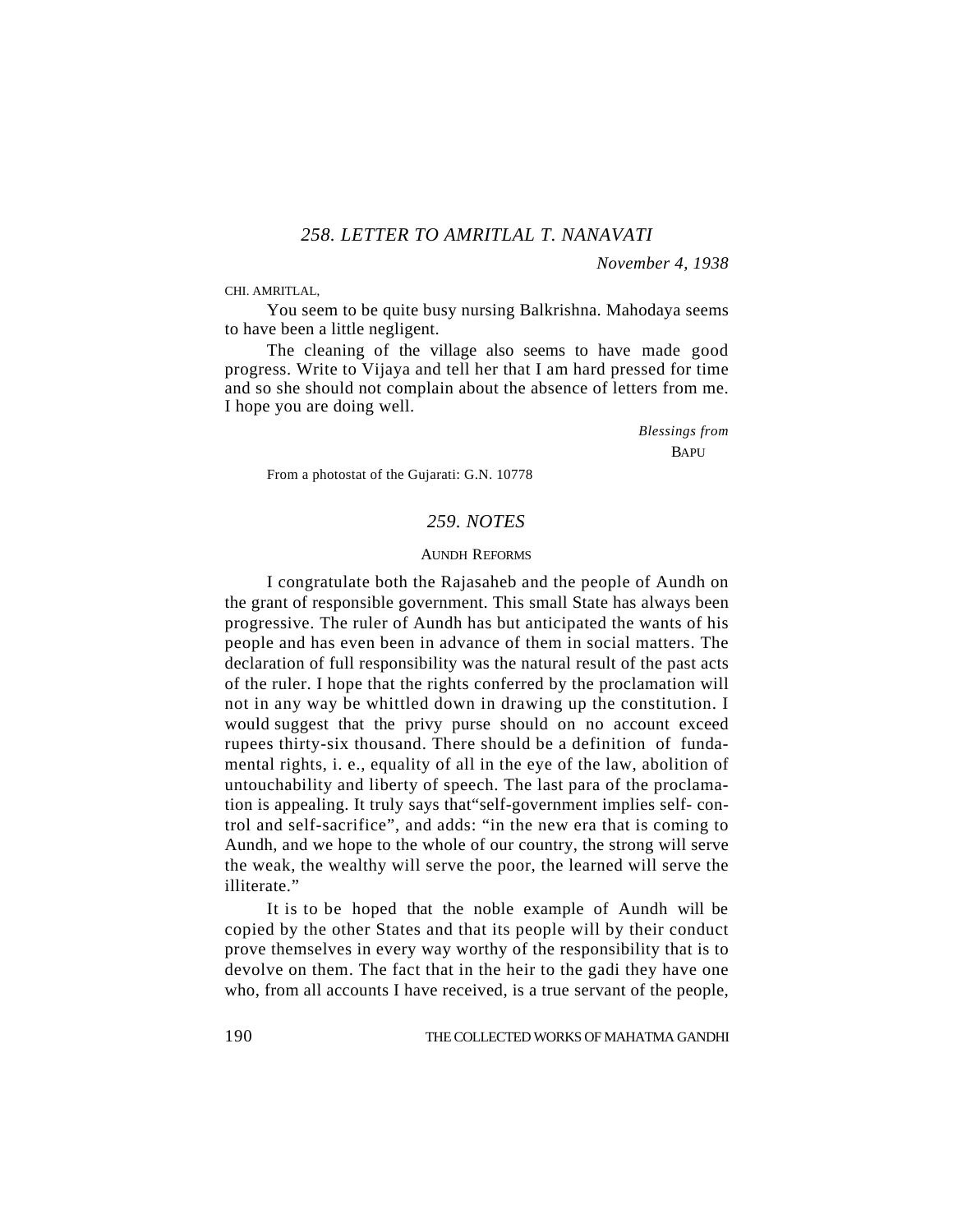must be a great help at the time of the inauguration of responsible government. The Western education received by him has not spoiled him. He is reported to be a votary of truth and ahimsa. He himself takes part in village uplift, does road cleaning himself in common with other volunteers and handles the spade and the basket with as much ease as they. He wields the pen. He takes pride in doing the scavenging work including the removal of night-soil.

#### ARYA SAMAJ AND FILTHY LITERATURE

Shri Dharma Dev Shastri of Kanya Gurukul, Dehra Dun, and then Acharya Dev Sharma Abhaya of Gurukul Kangri have written to me to say that my reference in my article "Filth in Literature"<sup>1</sup> to my daughter-in-law, who is studying in the Kanya Gurukul and who wrote to me about the filth she found in certain text-books prescribed for her examination, has been interpreted in some quarters to mean that the Arya Samaj authorities countenance such literature. Both the friends repudiate the suggestion in emphatic terms. Acharya Dev Sharma Abhaya tells me that the Gurukul authorities were so meticulous about the matter that even for the works of classical poets like Kalidas they insisted on expurgated editions being printed before they would allow their students to study even a celebrated classic like *Shakuntala.* What has, however, happened is that, of late, they have allowed their students to prepare for Sahitya Sammelan examinations which tolerates books containing unclean literature. I understand that the Gurukul authorities have brought the matter to the notice of the Sammelan management and asked them to withdraw the text-books which contain objectionable references. I hope that they will not rest satisfied till they have succeeded in their battle against unclean literature forming part of students' text-books.

#### TO CORRESPONDENTS

No matter what warnings I issued, my correspondence is daily growing. Even at the risk of a breakdown, I cannot cope with the whole of it. Nor can Pyarelal, even though he often burns midnight oil. Though Mahadev Desai is decidedly on the mend and is even being permitted to write what he feels impelled to and can write without an effort, he cannot be given any correspondence to deal with. I must not put his health in jeopardy again. Even a well regulated life

<sup>1</sup> *Vide* "Filth in Literature", 15-10-1938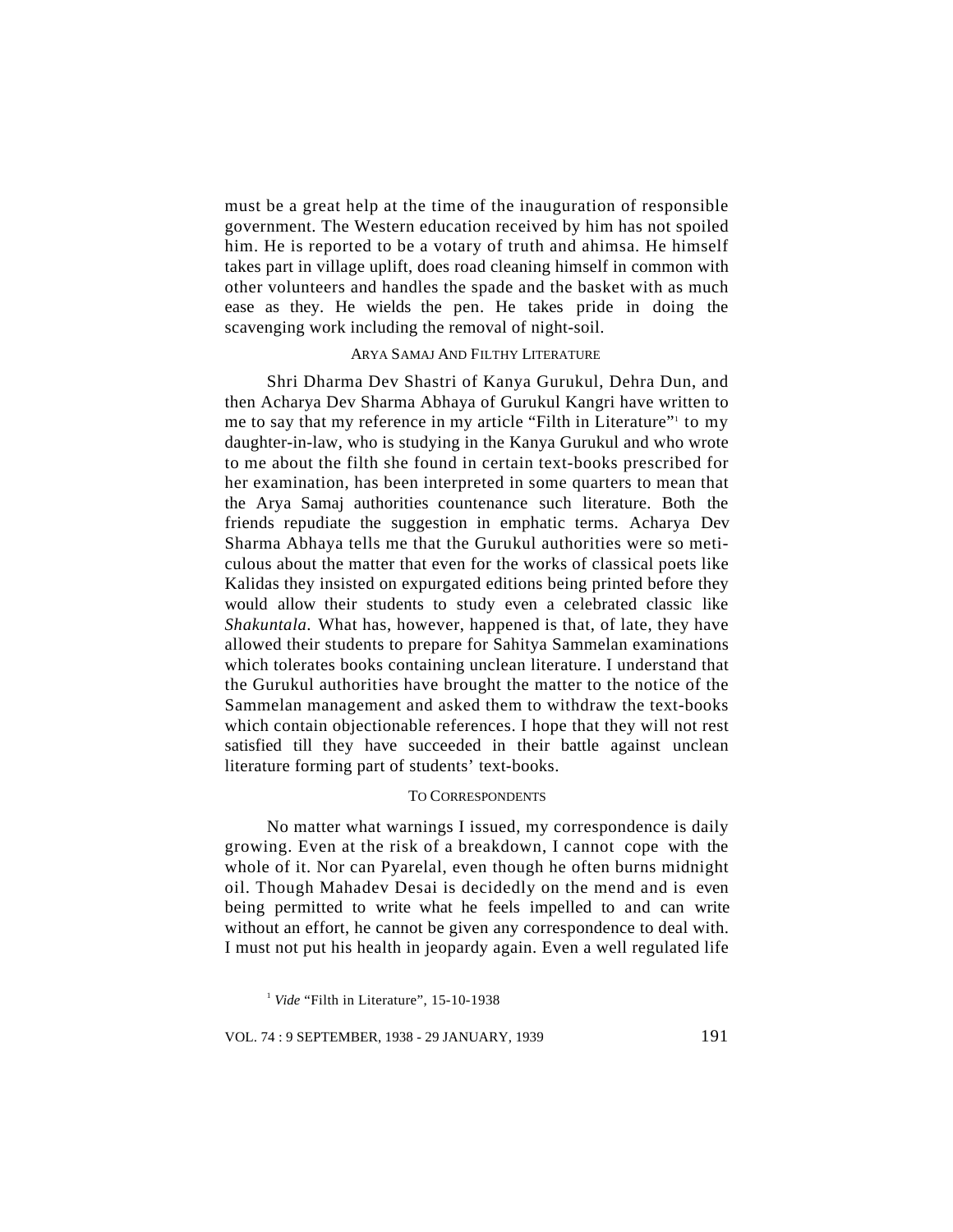like his has limitations which must not be disregarded. It is therefore a question if he can ever again be burdened with correspondence which is not strictly connected with *Harijan.* Let the readers, please, recognize my difficulty. I have a file of papers unread. Some has been read and remains undisposed of. Thus there are long statements complaining against the Bihar Ministers, longer still from Malabar complaining against Rajagopalachari. I have cursorily glanced through them. I am wholly unable to deal with them. I may not even send them to the accused Ministers unless I am prepared to give the necessary time to them. I have neither the time nor the inclination. The Working Committee is the proper tribunal for such matters. If I began to handle such complaints it would be an unwarranted interference with the Ministers concerned and with the functions of the Working Committee.

But this solid reason for non-interference is irrelevant to this note. The decisive reason is my utter inability. Therefore, these and such correspondents will forgive me for not even sending them personal acknowledgements. Then, there are letters complaining against the fancied or real misdeeds of Congress Committees in various provinces. These correspondents attribute to me powers and influence I do not possess. But here again the physical inability is the peremptory cause for my silence. Then there is the unread correspondence. Heaven knows what is contained in it. There are, too, personal letters which I would gladly deal with if I could. I know I can give some help or comfort to these correspondents, if I can deal with their letters as I should like to. As it is, I must plead my inability to handle such correspondence. What energy I have left in me has to be reserved for the general causes which, I fancy, I can still serve. Therefore, correspondents who are awaiting answers will forgive me if they never receive any reply. These who are in the habit of writing to me will help me much if they will restrict their correspondence only to such questions as may lend themselves to discussion or advice through the columns of *Harijan.* In other words *Harijan* should, as far as possible, be my only letter or message to those who seek to know my views on matters which interest them and which are also of importance to the public.

PESHAWAR, November 5, 1938 *Harijan,* 12-11-1938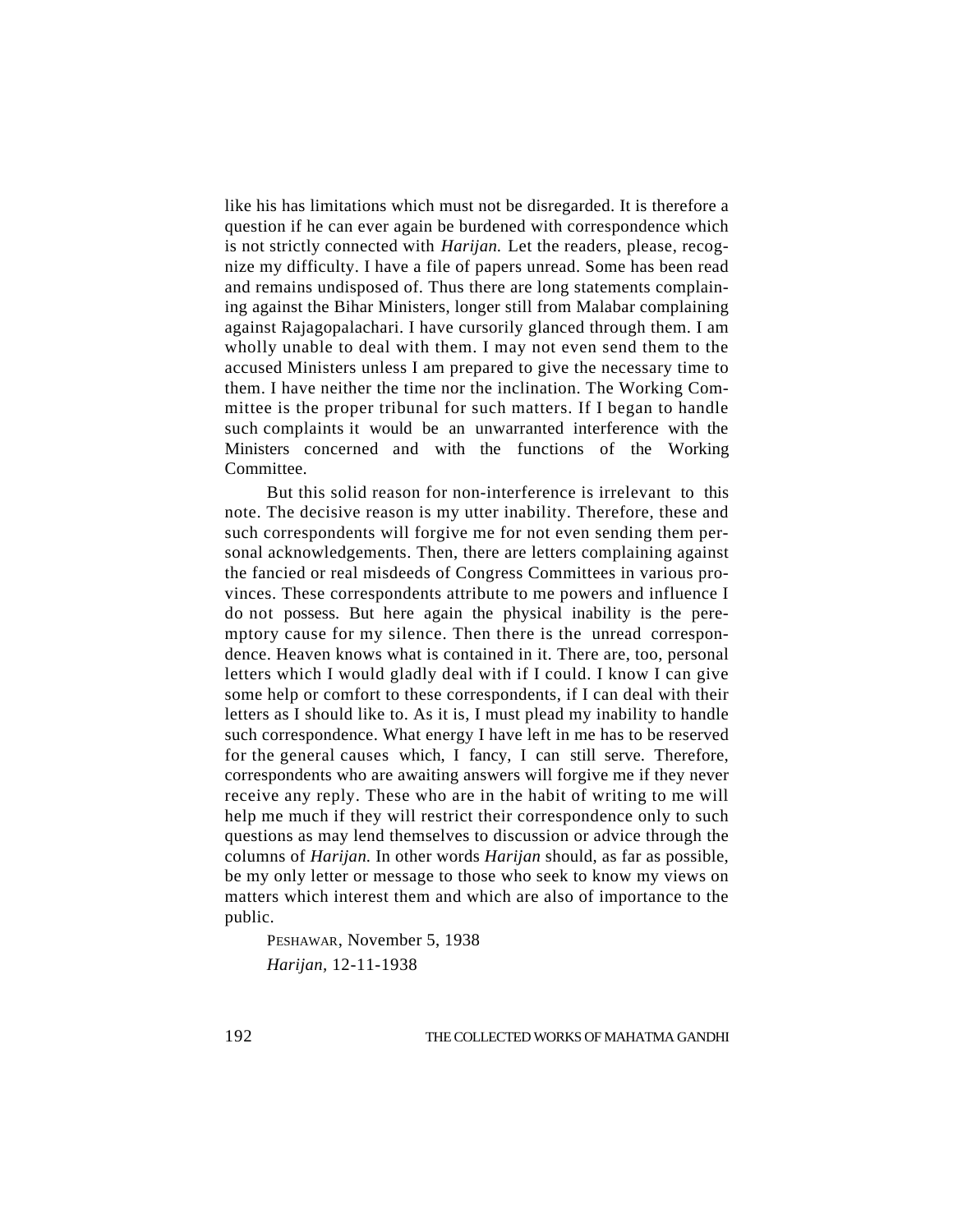## *260. WHY NOT GREAT POWERS?*

In the criticisms on my recent writings on the plight of Czechoslovakia,<sup>1</sup> I have observed one thing which demands ananswer.

Some critics argue that if the non-violent remedy I have suggested for the Czechs is only for comparatively weak because small nations like them and not for the great powers like England or France or America, it cannot be of much value, if any.

Now if the critics will reread my article, they will see that I have refrained from suggesting it to these big powers because of their bigness, in other words, because of my timidity. But there was a more potent reason for my not addressing them. They were not in distress and therefore in no need of any remedy. To use a medical-expression, they were not ailing as Czechoslovakia was. Their existence was not threatened as Czechoslovakia's was. Any appeal from me therefore to the great powers would have amounted to an empty and unwanted sermon.

By experience I have also found that people rarely become virtuous for virtue's sake. They become virtuous from necessity. Nor is there anything wrong in a man becoming good under pressure of circumstances. It would be no doubt better if he becomes good for its own sake.

The Czechs were given a choice either to surrender peacefully to Germany's might or to fight single-handed and risk almost certain destruction. It was at this moment that it became necessary for one like me to present an alternative which had proved its effectiveness under somewhat similar circumstances. My appeal to the Czechs was in my opinion as appropriate as it would have been inappropriate in the case of the great powers.

My critics might have, however, well asked why I had gone out of my self-prescribed orbit to speak to a Western nation when I could not show cent per cent success of non-violence on the Indian soil, more especially now, when I had begun to entertain serious doubts as to whether Congressmen were really living up to their creed or policy of non-violence. Indeed I had in mind the limitation and the present state of uncertainty about the Congress position. But my own faith in

<sup>&</sup>lt;sup>1</sup> *Vide* "If I were a Czech", 15-10-1938 and "Logical Consequence", 8-10-1938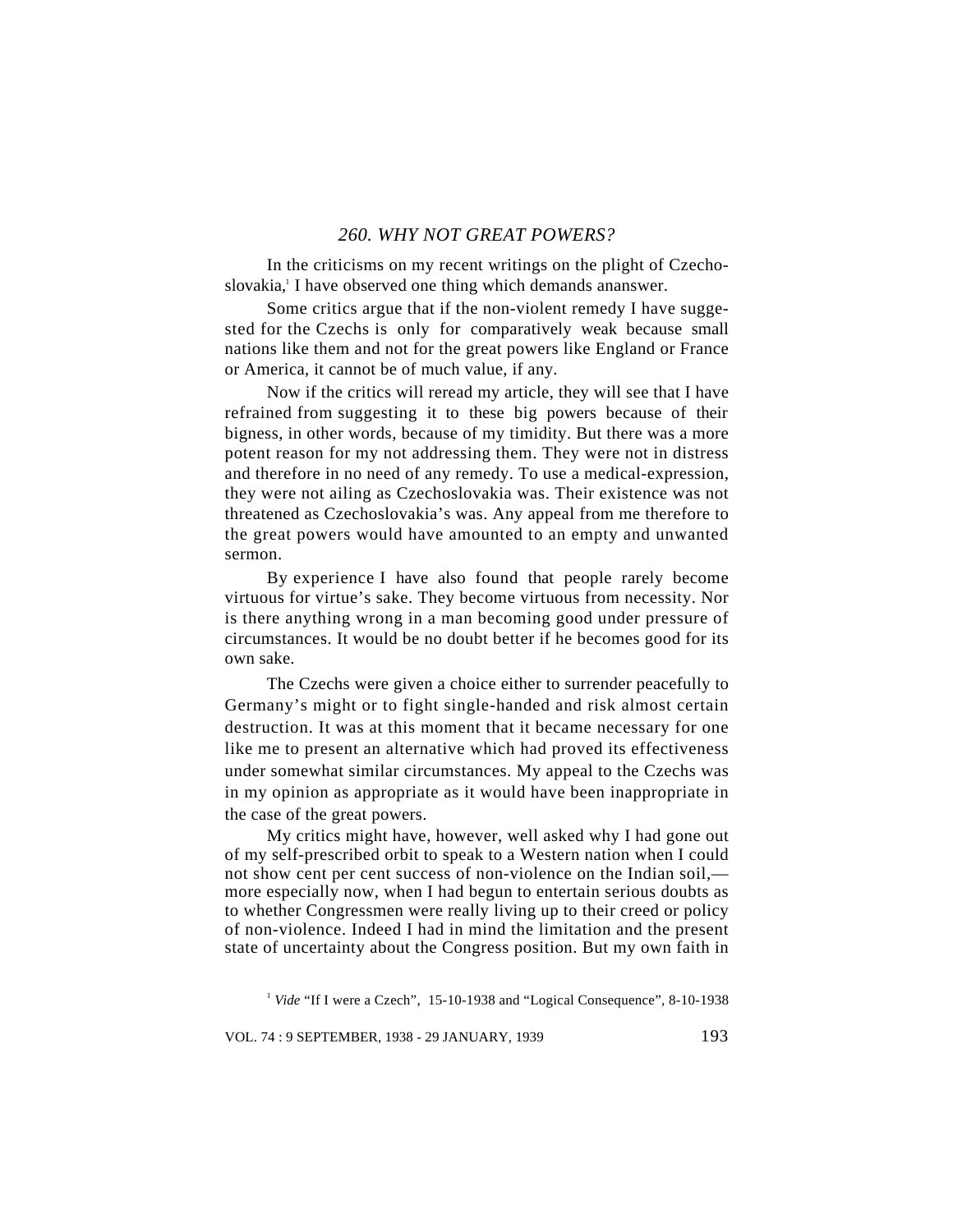the non-violent remedy was as bright as ever when I wrote that article. And I felt that in the supreme hour of its trial it would be cowardly on my part not to suggest to the Czechs the non-violent remedy for acceptance. What may ultimately prove impossible of acceptance by crores of people, undisciplined and unused till but recently to corporate suffering, might be possible for a small, compact, disciplined nation inured to corporate suffering. I had no right to arrogate to myself any belief that India alone and no other nation was fit for non-violent action. I must confess that I have believed and still believe that India was the fittest nation to enforce non-violent action for regaining her freedom. In spite of signs to the contrary, I have the hope that the whole mass of people, who are more than the Congress, will respond only to non-violent action. They are the readiest of all the nations of the earth for such action. But when a case for immediate application of the remedy presented itself before me, I could not restrain myself from suggesting it to the Czechs for their acceptance.

It is however open to the great powers to take it up any day and cover themselves with glory and earn the eternal gratitude of posterity. If they or any of them could shed the fear of destruction, if they disarmed themselves, they will automatically help the rest to regain their sanity. But then these great powers have to give up imperialistic ambitions and ex-ploitation of the so-called uncivilized semi-civilized nations of the earth and revise their mode of life. It means a complete revolution. Great nations can hardly be expected in the ordinary course to move spon-taneously in a direction the reverse of the one they have followed, and according to their notion of value, from victory to victory. But miracles have happened before and may happen even in this very prosaic age. Who can dare limit God's power of undoing wrong? One thing is certain. If the mad race for armaments continues, it is bound to result in a slaughter such as has never occurred in history. If there is a victor left the very victory will be a living death for the nation that emerges victorious. There is no escape from the impending doom save through a bold and unconditional acceptance of the non-violent method with all its glorious implications. Democracy and violence can ill go together. The States that are today nominally democratic have either to become frankly totalit-arian or, if they are to become truly democratic, they must become courageously non-violent. It is a blasphemy to say that non-violence can only be practised by individuals and never by nations which are com-posed of individuals.

PESHAWAR, November 5, 1938 *Harijan,* 12-11-1938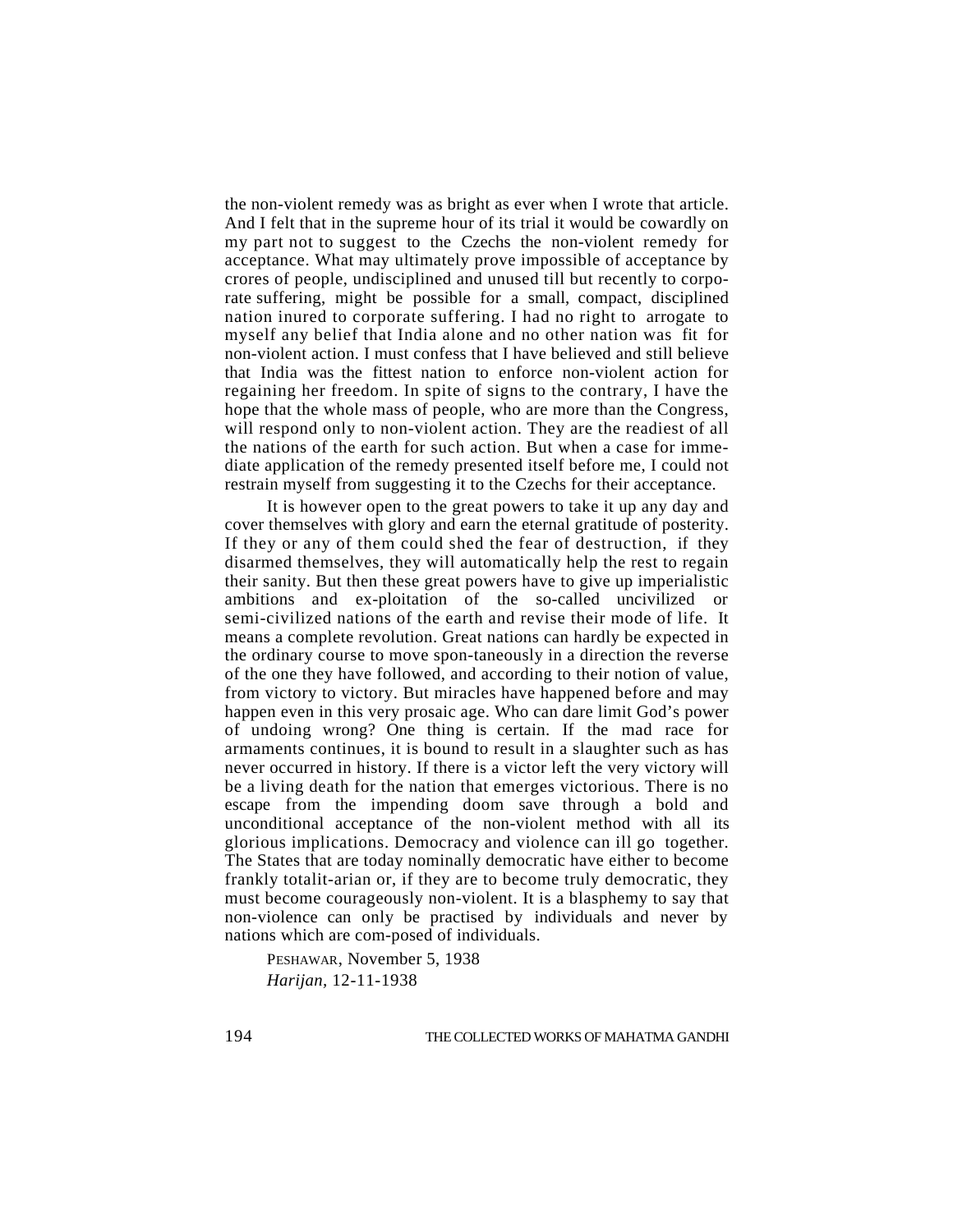## *261. LETTER TO MIRABEHN*

PESHAWAR, *November 5, 1938*

CHI. MIRA,

Evidently you had the call perhaps at the same hour that I felt you will have it. As far as my recollection goes, I wrote to you also that if you felt the urge I would let you go. Of course the idea originated not with me, but with Rajkumari; and I wrote to her suggesting that she should write to you directly. But in view of your letter, all this becomes past history. We will discuss ways and means when I am there which I hope will be on the 11th. I hope I shall find Agatha there on my arrival. If the final decision is for you to go, what I feel is that the sooner you can go the better, if you can stand the continental winter. I do not want you to risk your health. It may be that if you reconcile yourself to sterile eggs you might be able to stand the cold better, but of course you shall be the sole judge.

I am already moving with reference to the financial part of it. I have relaxed temporarily the silence rule. Hence I have been able to dictate this while munching grapes.

Love.

**BAPU** 

From the original: C.W. 6413. Courtesy: Mirabehn. Also G.N. 10008

## *262. LETTER TO MAHADEV DESAI*

PESHAWAR, *November 5, 1938*

CHI. MAHADEV,

Your decision to stay on is all right. I like it too and I certainly liked the idea about a sea voyage. I like Kallenbach's suggestion very much indeed. You may go and see the field of my battles. I should like you very much to see Phoenix, Tolstoy Farm, the house in which I used to stay in Durban, the Johannesburg office, etc. Manilal will dance with joy. But it might be difficult to take Durga and Bablo as far as that. I should like Bablo to remain with me. And moreover, a visit to South Africa would mean at least four months. South Africa is not less big than India. Go and see the four Colonies. And you must

VOL. 74 : 9 SEPTEMBER, 1938 - 29 JANUARY, 1939 195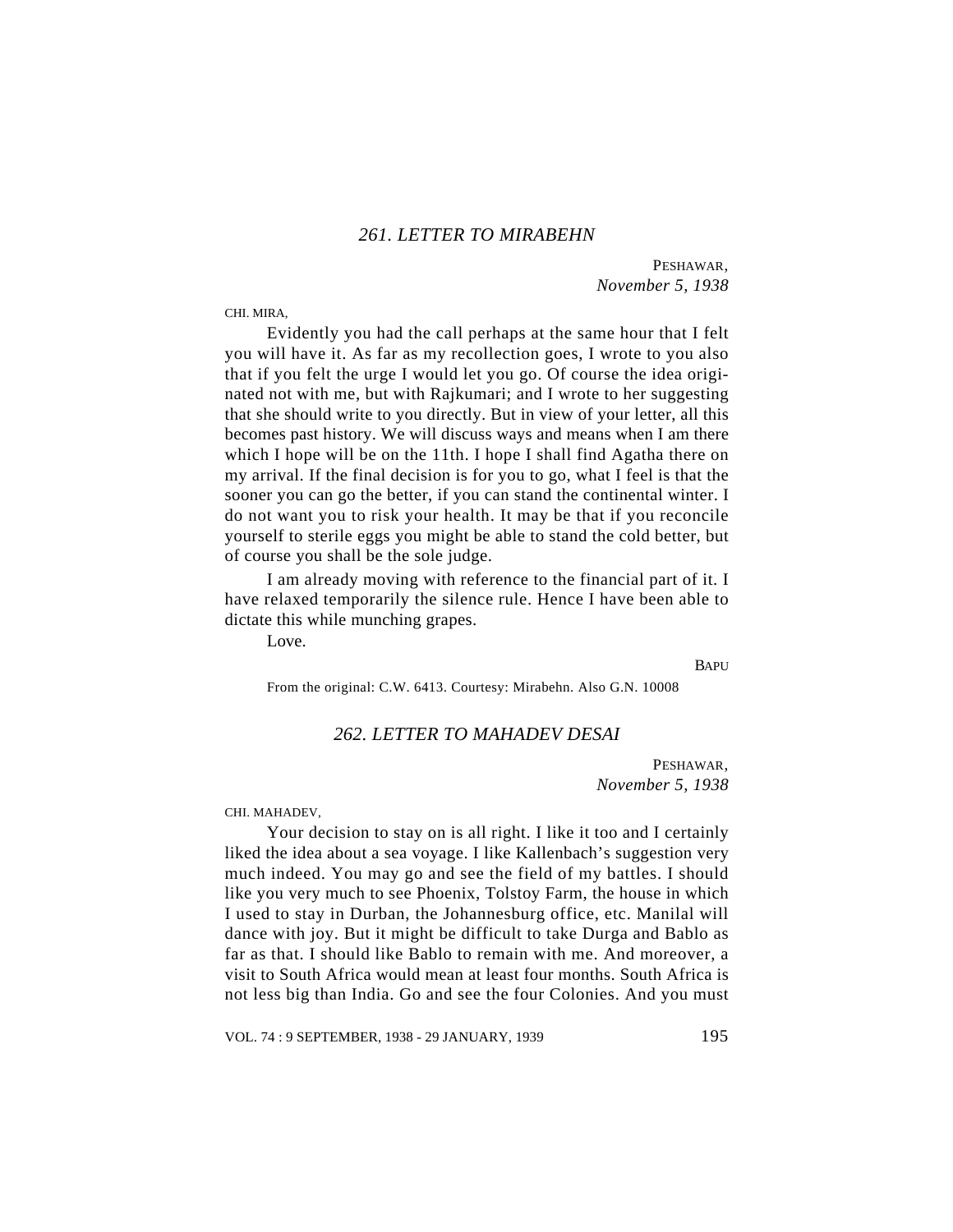not miss the Victoria Falls. When you go so far, you cannot return immediately. It is worth going there even if only for the sake of meeting Miss Schlesin. Kallenbach will perhaps have a time that he will remember for ever. The climate there is beyond praise. Think over it. If you feel inclined, I am certainly ready to send you.

If Mirabehn wishes to go, I am ready to let her go. Her going can do no harm at all. While she has to suppress herself with me, in the West she can work independently. There is no limit to her courage.

I completely forgot to write to you about Muirhead. If I had had some talk, I would certainly have written to you. But I think he did not have the courage to discuss anything with me. Or maybe his only aim was to see me. I gave him no encouragement at all. I had no desire to. What was there to talk about? If the corruption in the Congress can be got rid of, we can get swaraj today without any discussion with anybody. If it is not got rid of, swaraj is an impossibility. I will stop my pen now.

> *Blessings from* **BAPU**

From a photostat of the Gujarati: S.N. 11676

### *263. LETTER TO MATHURADAS TRIKUMJI*

PESHAWAR, *November 5, 1938*

CHI. MATHURADAS,

I can find nothing wrong in your letter. I am convinced that the Congress is on the decline. Falsehood, violence, intrigue and selfishness are growing. The present seems to be the time when those who are devoted to the twin doctrines of truth and non-violence should serve the Congress from outside. I am writing frankly that if there is no improvement, the Congress will lose even my moral support and I will stop guiding it. But I will not use coercion. God Himself will make my way clear.

You must express your views firmly and if you want to come out you should do so. You must continue in the municipality only if you can control it naturally. But do not ruin yourself. There are countless activities for a pure-hearted person like you. Rather than involve yourself in dirty things I would prefer that you lived a private life and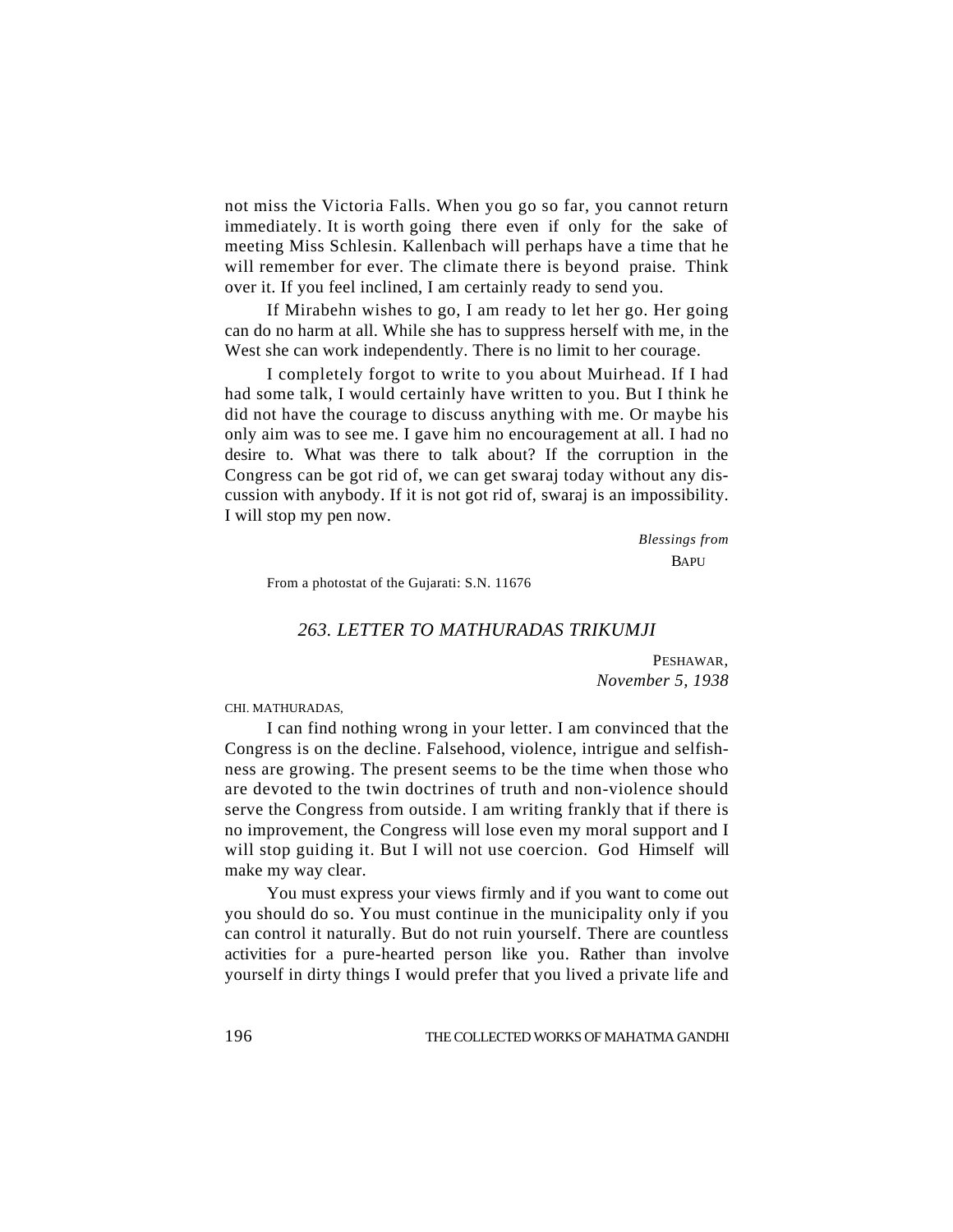earned a living by honest means. Whenever you feel convinced about your duty to leave, do so. The future is in the hands of God.

> *Blessings from* **BAPU**

#### $[PS.]$

You must have done the needful about Agatha Harrison.

From the Gujarati original: Pyarelal Papers. Nehru Memorial Museum and Library. Courtesy: Beladevi Nayyar and Dr. Sushila Nayyar

## *264. SPEECH AT MEETING OF BAR ASSOCIATION, PESHAWAR*<sup>1</sup>

### [*November 5, 1938*] 2

Gandhiji, in a witty little speech, while thanking them for the honour that they had done him, observed that he was hardly entitled to that privilege, in the first place because, as they all knew, he had been disbarred by his own Inn, and, secondly, because he had long forgotten his law. Of late he had more often been engaged in breaking laws than in expounding or interpreting them in the courts of the land. Still another and, perhaps, his most vital reason was his peculiar views about lawyers and doctors which he had recorded in his booklet, *The Indian Home Rule. A* true lawyer, he told them, was one who placed truth and service in the first place and the emoluments of the profession in the next place only. He did not know whether they had all adopted that ideal but if they pledged themselves to render service through their legal acumen in an altruistic spirit, he would be the first to pay them his homage.

*Harijan,* 26-11-1938

#### *265. LETTER TO MAHADEV DESAI*

*November 6, 1938*

CHI. MAHADEV,

Travelling practically for the whole day by a motor lorry, we arrived at Haripur in the evening.

What you write about Massingham is correct, but the way you applied it to conditions in India did not seem right to me. The article has no place in *Harijan.* Just as dazzling light in a small is room out

<sup>&</sup>lt;sup>1</sup> Extracted from Pyarelal's report "In the Frontier Province-VI"

<sup>2</sup> From *Gandhi—*1915-1948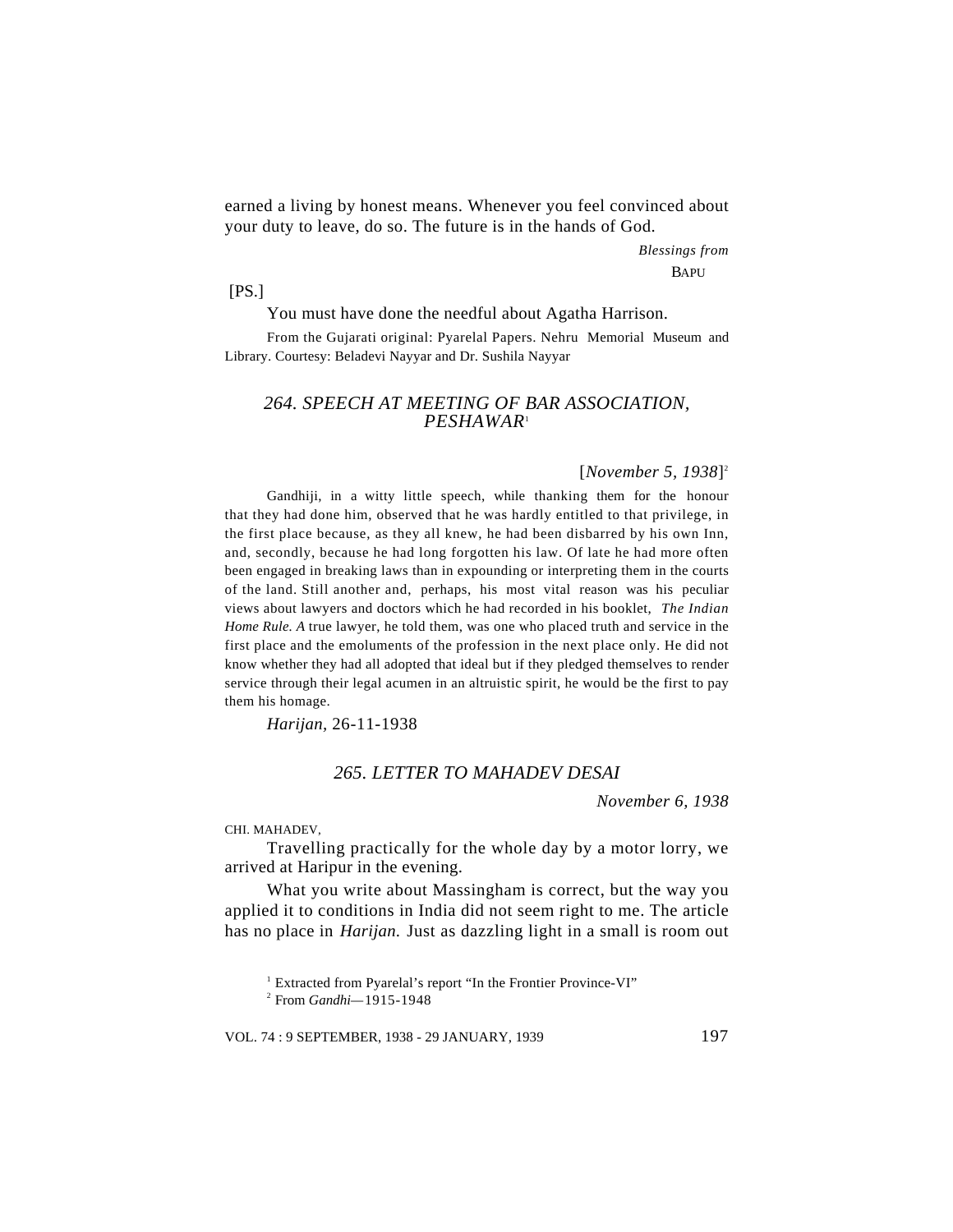of place, so is the case with your article. Massingham wrote a poem but we are doing things. Only accounts of active work being done have a place in it. But why go on arguing about this? When we meet, we shall discuss it if we have time and if it is necessary to do so. It happens only rarely when what you say does not convince me and what I say does not convince you. I should, therefore, certainly like to avoid arguing about this. I had thought of giving that article to you in Delhi. Now I will post it to you.

> *Blessings from* **BAPU**

From a photostat of the Gujarati: S.N. 11677

#### *266. TALK AT BIBHUTI*<sup>1</sup>

#### *November 6, 1938*

The Khudai Khidmatgars is an organization with its headquarters at Utmanzai. Anyone who signs their pledge and can speak Pushtu can enrol himself as a Khudai Khidmatgar. The only condition is that he cannot simultaneously be on the register of any other organization. You are, therefore, absolutely free to enrol as Khudai Khidmatgars if you like and no special permission is needed for it.

The Khudai Khidmatgars have proved their undoubted capacity for organization. The presence of a picked body of Khudai Khidmatgars at a public meeting makes all the difference between order and disorder. The principle of non-violence requires that they should make the people do, through their power of love, all those things that the police does through the power of the *lathi* and the bullet. When the seed of love sprouts forth in our hearts our petty quarrels and mutual bickerings will become things of the past. Take today's incident of the calf that was accidentally overrun by our motor-bus.<sup>2</sup> Love should have prompted the chauffeur to stop the car immediately so that adequate arrangements might be made for the care and

<sup>1</sup> Extracted from Pyarelal's report "In the Frontier Province-VI". The local Pushtu-speaking people had requested Gandhiji that they should be allowed to join the Khudai Khidmatgar movement although politically and geographically they belonged to the Punjab.

<sup>2</sup> While Gandhiji was being driven to Bibhuti, a calf had been knocked down and partly run over by Gandhiji's car. The local Congressmen put the blame on the opponents or the Government.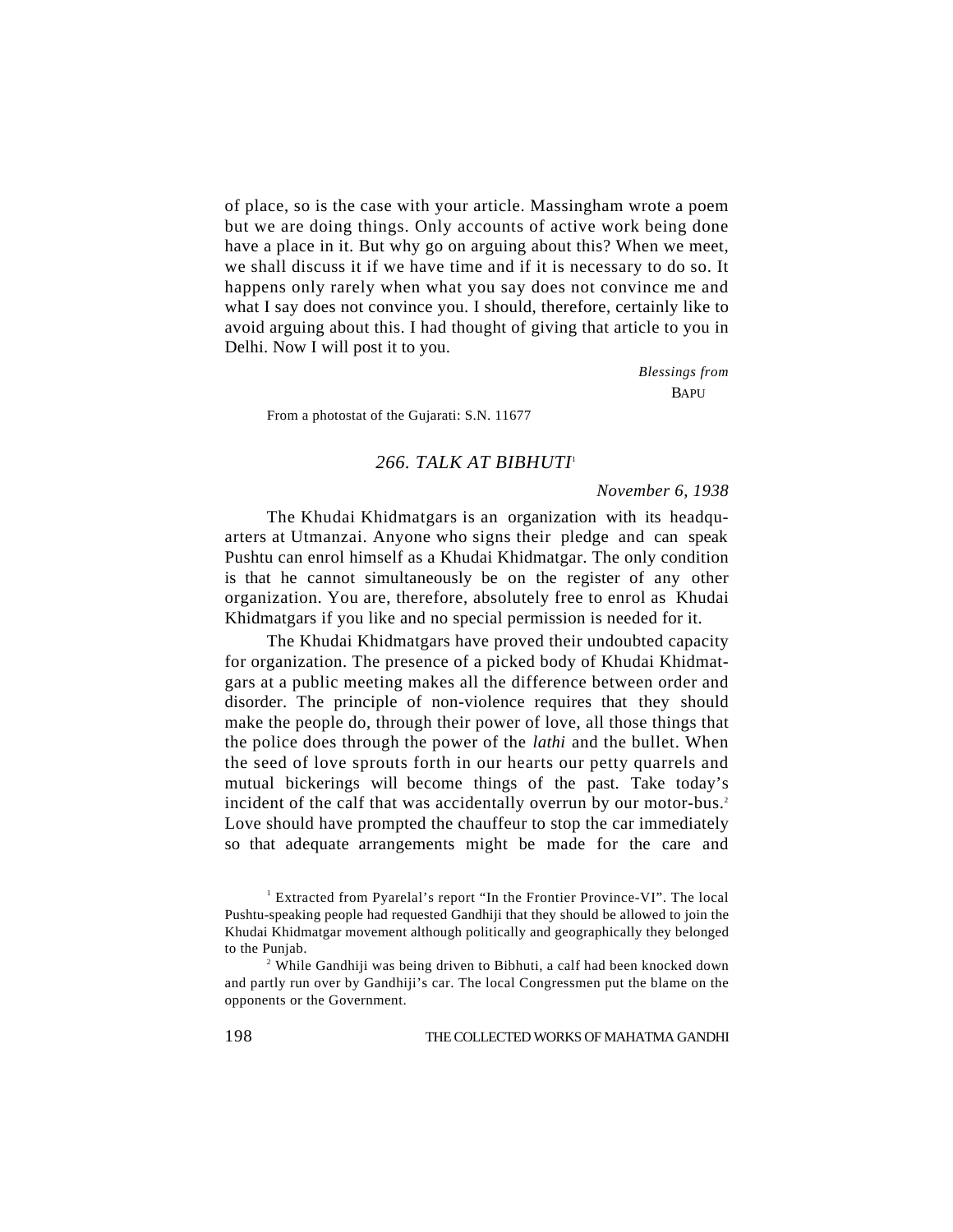treatment of the injured animal. One of our party showed what seemed to me as unseemly haste in naming the so-called opponents as the deliberate authors of the accident. In non-violence, we must not be in a hurry to ascribe motives to the opponent or regard him with suspicion unless we have proof positive for it. When love fills the hearts of the Khudai we shall have independence. But independence will not come to Khidmatgars us till our love shines out in our littlest acts.

We must send someone to the place where the accident occurred, to offer compensation to the owner of the animal and to take the calf for treatment to a vet.

*Harijan,* 26-11-1938

## *267. SPEECH AT PUBLIC MEETING, HARIPUR*<sup>1</sup>

#### *November 6, 1938*

Scientists tell us that we are descended from the orang. That may be so, but it is not man's destiny to live and die a brute. In proportion as he cultivates non-violence and voluntary discipline, he is contradistinguished from brute nature and fulfils his destiny. One of the obligations that non-violence places upon us is to respect the rights even of the weakest, even a child's.<sup>2</sup>

... We must meet abuse by forbearance.<sup>3</sup> Human nature is so constituted that if we take absolutely no notice of anger or abuse, the person indulging in it will soon weary of it and stop. We should harbour no resentment against those who tried to create the distur-bance which, without their meaning it, has taught us a valuable little lesson in forbearance. A satyagrahi always regards the 'enemy' as a potential friend. During half a century of experience of non-violence I have not come across a case of enmity persisting to the end in the face of absolute non-violence.

*Harijan,* 26-11-1938

<sup>1</sup> Extracted from Pyarelal's report "In the Frontier Province-VI"

 $2$  The reference is to a "gentle complaint" from the head master of a local school that the local congress authorities had not taken his permission for holding the meeting in the school.

<sup>3</sup> The reference is to the walk-out of a "socialist" delegation shouting unseemly slogans because they were not allowed to present an address to Gandhiji as the meeting had already commenced when they arrived.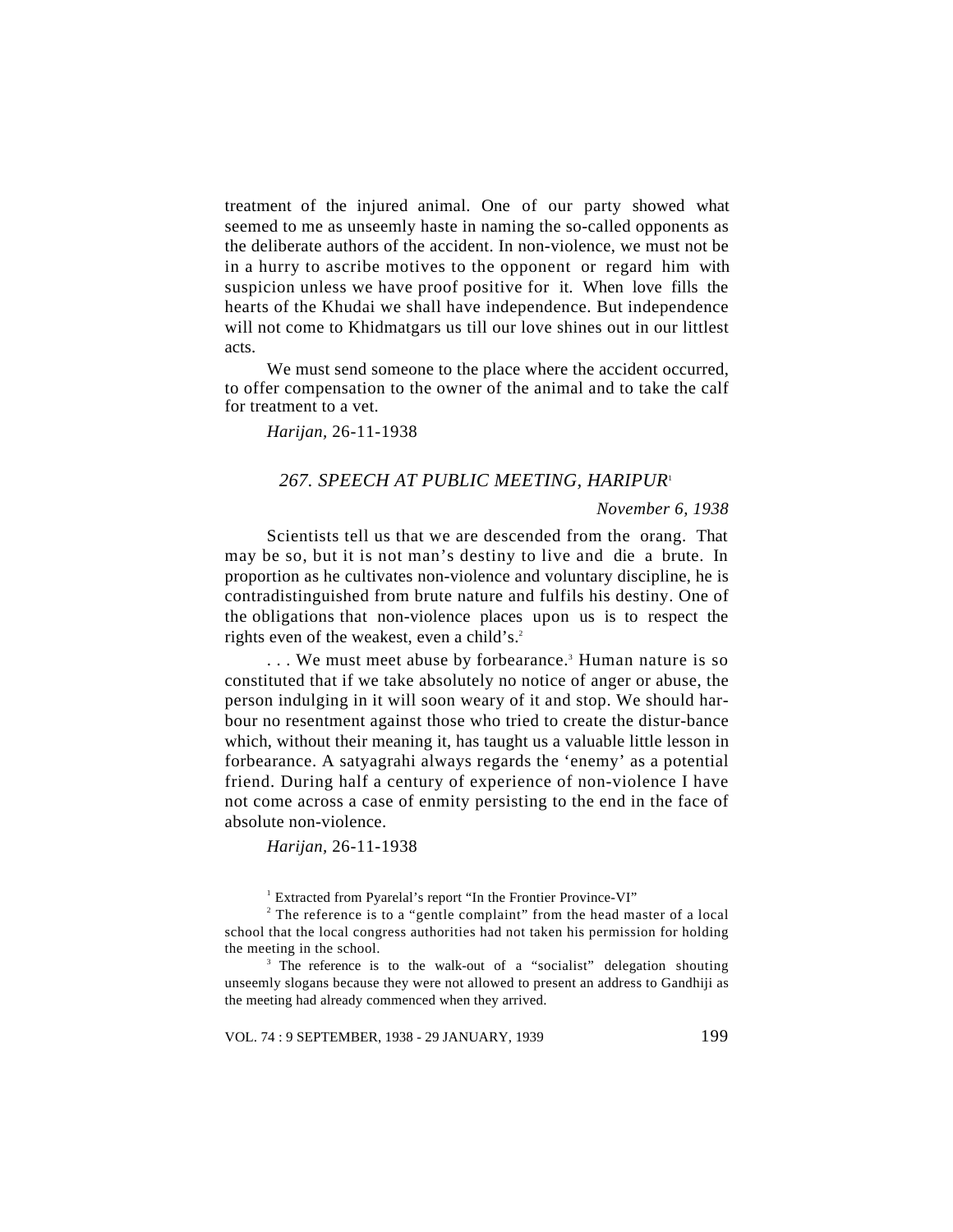## *268. LETTER TO AMRIT KAUR*

HARIPUR, *November 7, 1938*

MY DEAR IDIOT,

Did you notice the recrudescence of riots in Burma?<sup>1</sup> It is a sad thing. The secret of the monks taking a leading part in them we shall perhaps never know.

We visited the famous gurdwara in Hasan Abdal. You should if you have not. Whilst the building is majestic, the Spirit of Nanak was absent.

There was nothing from you yesterday. I expect to have your letter at Abbottabad.

We take the train on 9th at Taxila. Love.

**WARRIOR** 

From the original: C.W. 3648. Courtesy: Amrit Kaur. Also G.N. 6457

### *269. LETTER TO DEV PRAKASH BHATIA*

*November 7, 1938*

DEAR FRIEND,

You have been as good as your word*.*

Prayer is an intense longing to have communion with our Maker. It is an effort not of the intellect but of the heart. The communion may come soon or it may take years or even ages. It is enough if the effort is sincere and heart-felt.

> *Yours sincerely*, M. K. GANDHI

SHRI DEV PRAKASH BHATIA, B.A., LL.B. PESHAWAR CANTT.

From a photostat: G.N. 1538

<sup>1</sup>Vide "Recent Riots in Burma", 20-8-1938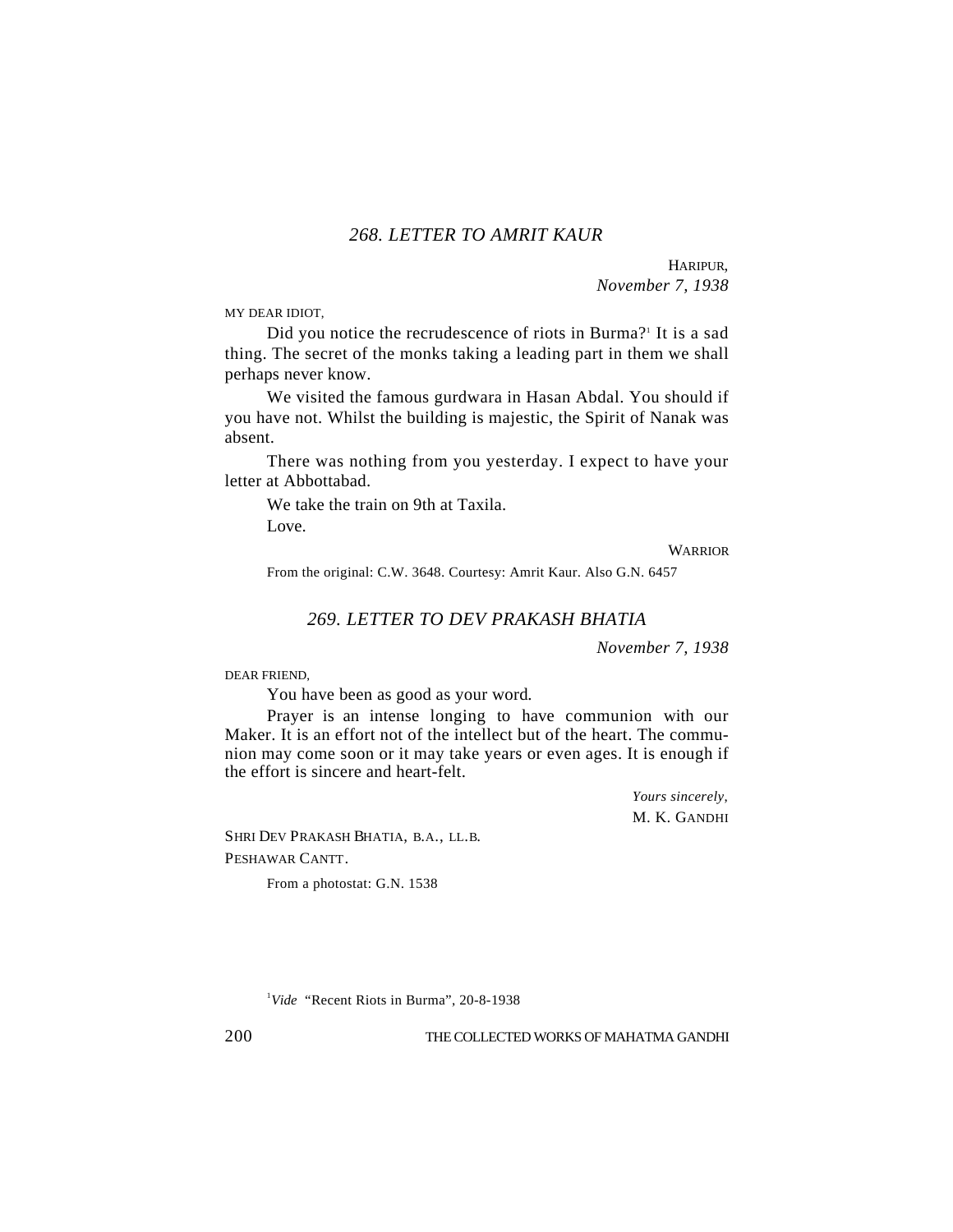ABBOTTABAD, *November 7, 1938*

CHI. MIRA,

This is the last I can write from this province. This is a beautiful place except for its associations. Tell Munnalal I shall discuss his letter when I meet [him]. No time today.

Love.

**BAPU** 

SHRI MIRABEHN SEGAON ASHRAM SEGAON, WARDHA, C. P.

From the original: C.W. 6414. Courtesy: Mirabehn. Also G.N. 10009

#### *271. LETTER TO MAHADEV DESAI*

*November 7, 1938*

CHI. MAHADEV,

This is a . . .<sup>1</sup> letter. If you have reached Delhi, it will follow you. With it is Mani's. Pyarelal's letter seems queer. Let us see what happens.

Don't decide too hastily to remain in Wardha. If nowhere else, go and stay in Bombay or Bulsar. If you can have the courage to go to South Africa, it will be best. But I would not insist. Follow your own inclination. If you cannot feel at ease anywhere outside Wardha, I won't oppose your plan. Let us not take any risk. What has happened to you is something similar to what had happened to me in Nipani,<sup>2</sup> confining me to bed for six months. Maybe, considering your age, you will not have to take that much rest.

I am sending Radhakrishna's letter also for you to read and then tear up. I have carefully preserved your article. After I know your wish, I shall send it or hand it over personally. How can we afford to lose it?

> *Blessings from* **BAPU**

From a photostat of the Gujarati: S.N. 11678

<sup>1</sup> The source is illegible here.

<sup>2</sup> *Vide* "Discussion with Dr. Wanless", 26-3-1927

VOL. 74 : 9 SEPTEMBER, 1938 - 29 JANUARY, 1939 201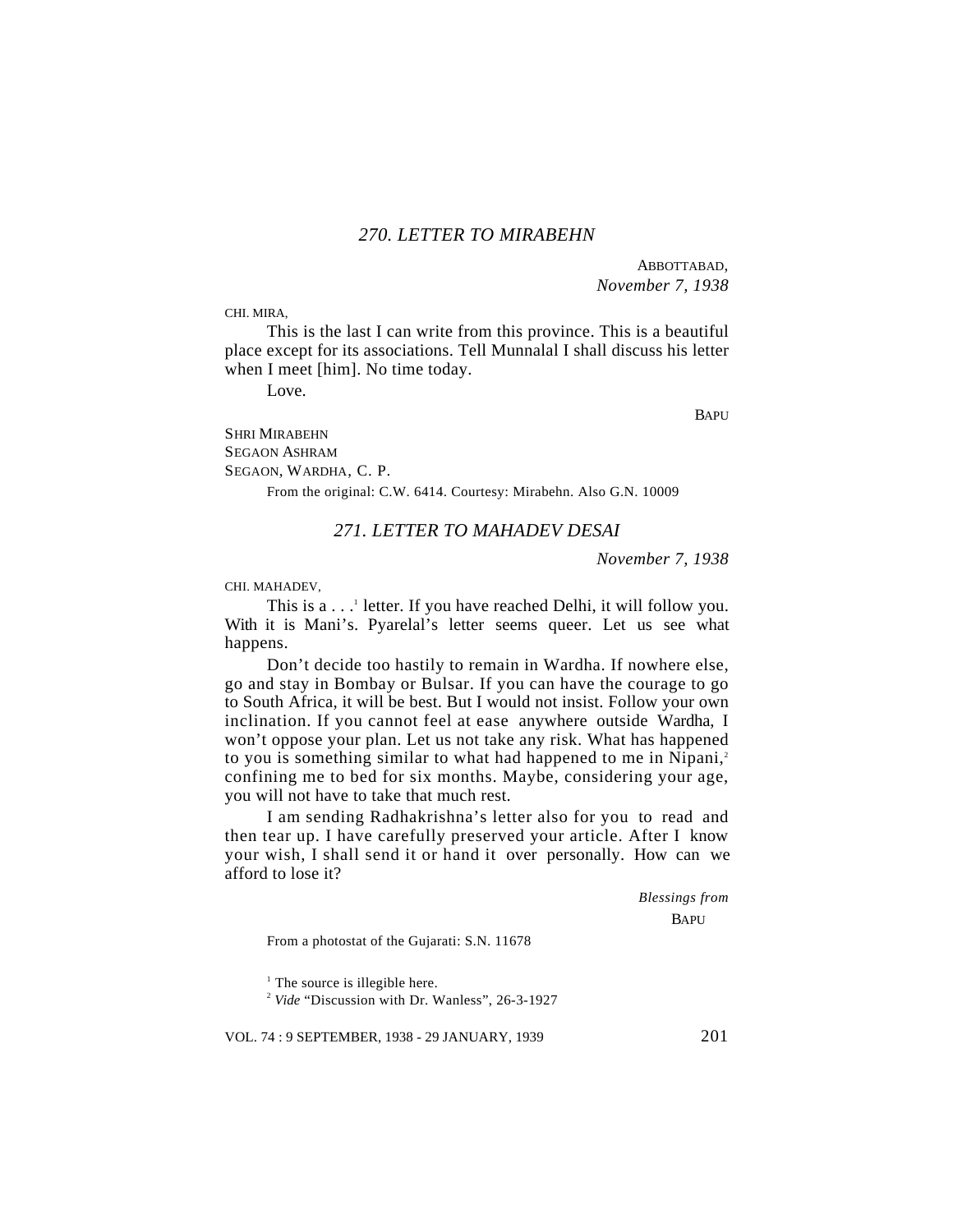# *272. LETTER TO KANTILAL GANDHI*

ABBOTTABAD, *November 8, 1938*

CHI. KANTI,

I got your telegram. About money I have already decided that we cannot put that burden on Ramachandran. It is my impression that even when she went I myself gave the money. But if it was not so, I shall see when she comes. It is your duty, however, to talk to Ramachandran as I have suggested. Not to tell him is to betray his trust and will not be to Paparamma's good.

It is wise on your part that you resist at present the temptation of entering into a discussion. If convincing reasons occur to you and they are borne out by experience, then when your time comes your arguments will have greater force. It is enough for the present that you consider my path the right one and wish to follow it in your life, too. If you remain firm in this, it will be more than enough.

Don't let your health suffer in any way. Don't have the false confidence that you will be able to manage it afterwards. Whatever the disease, trivial or serious, it must be got rid of as soon as it makes its appearance.

The Frontier Province is worth visiting from the point of view of understanding human nature. There is also some beautiful scenery.

*Blessings from*

**BAPU** 

From a photostat of the Gujarati: C.W. 7351. Courtesy: Kantilal Gandhi

#### *273. TALK TO KHUDAI KHIDMATGARS*<sup>1</sup>

MANSEHRA, [*November 8, 1938*] 2

It has become the fashion these days to say that society cannot be organized or run on non-violent lines. I join issue on that point. In a family, when a father slaps his delinquent child, the latter does not think of retaliating. He obeys his father not because of the deterrent

<sup>&</sup>lt;sup>1</sup> Extracted from Pyarelal's report "In the Frontier Province-VII"

<sup>2</sup> The date is from *Gandhi—1915-1948.*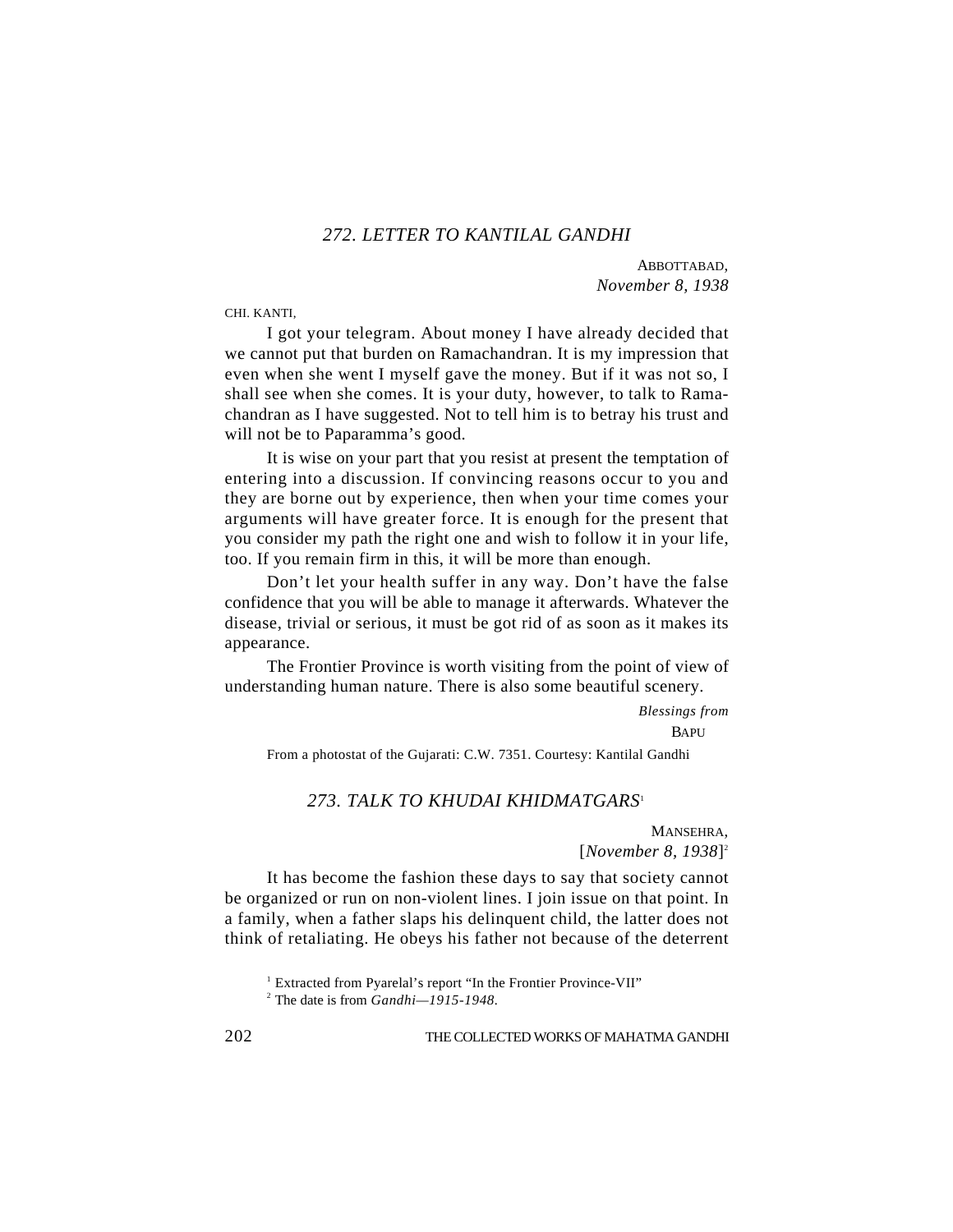effect of the slap but because of the offended love which he senses behind it. That in my opinion is an epitome of the way in which society is or should be governed. What is true of family must be true of society which is but a larger family. It is man's imagination that divides the world into warring groups of enemies and friends. In the ultimate resort it is the power of love that acts even in the midst of the clash and sustains the world.

I am told that the Red Shirts here are Red Shirts only in name. I hope the allegation is baseless. I know that Khan Saheb is seriously disturbed at the infiltration of the Khudai Khidmatgar movement by undesirable and self-seeking elements. I share with him this feeling that mere accession of numbers, unless they are true exponents of the creed which they profess, will only weaken instead of adding strength to the movement.

The Red Shirt movement today has drawn attention of the whole of India and even outside. And yet what it has achieved is only a small fraction of what has to be achieved. I implicitly accept the assurance given by the Khudai Khidmatgars that they are anxious to understand and practise the doctrine of non-violence in full. There are tremendous heights lying before them still to be scaled. The programme of constructive non-violence that I have placed before them is self-acting when it is once started well. Its enforcement will be a sure test too of the earnestness and sincerity of the Khudai Khidmatgars.

*Harijan,* 3-12-1938

## *274. SPEECH AT PUBLIC MEETING, MANSEHRA*<sup>1</sup>

#### *November 8, 1938*

Gandhiji replying assured them that he set great store by what they had already achieved in the field of non-violence. But believing as he did in the old adage that from him who gives much more is expected, he warned them that he would not rest satisfied till they had fulfilled their mission of achieving through their non-violence not only their own freedom but the freedom of India. He had visited their province a second time to know them more intimately and to understand how non-violence

<sup>1</sup> Extracted from Pyarelal's report "In the Frontier Province-VII". The local citizens in their address had assured Gandhiji that the Pathans would in a short time constitute "the spear-head of India's non-violent fight for freedom".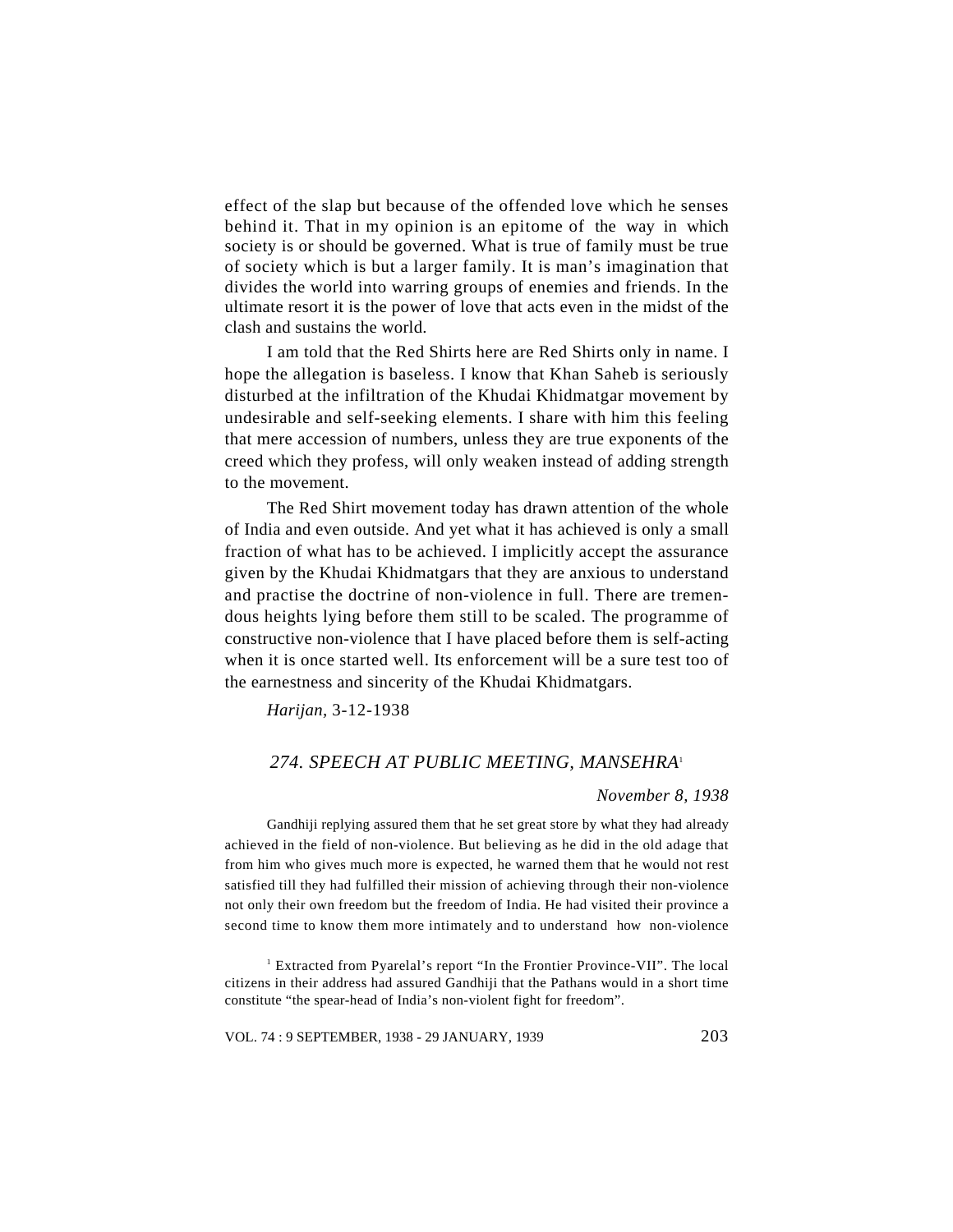worked in their midst and it was his intention to return to them a third time when he hoped once more to pick up the threads of various problems where he had left them.

*Harijan,* 3-12-1938

#### *275. TALK TO MINORITIES' DEPUTATION*<sup>1</sup>

ABBOTTABAD, [*November 8, 1938*] 2

Gandhiji in reply told them that whilst he could support their demand that licences for keeping fire-arms should be freely issued on application, it would be too much to expect the Government to distribute fire-arms free amongst the entire border population. They could raise a fund for free distribution of fire-arms if they wanted, but he had his doubts whether free distribution of and training in the use of fire-arms would solve the question of transborder insecurity. If the experience during the recent raid at Bannu was any guide, such a step would prove to be an expensive pedantry. During the Bannu raid, he was told, only one gun on the part of the citizens was in play although there was no lack of fire-arms in the city at the time of the raid and even that gun occasioned more casualties among the public than among the raiders. He, however, agreed with them with regard to what they had observed about the duty of the majority community. Khan Saheb was trying to prepare the Khudai Khidmatgars for discharging . their duty of protecting citizens against raids.

*Harijan,* 3-12-1938

#### *276. SPEECH AT PUBLIC MEETING, ABBOTTABAD*<sup>3</sup>

[*November 8, 1938*] 4

I thank you for the address that you have presented to me. You have in your address expressed your gratification at having in your midst 'the greatest man on earth'. I wondered as I listened to your address as to who that gentleman could be. Certainly it could not be I. I know too well my shortcomings. There is a celebrated story told

<sup>1</sup> Extracted from Pyarelal's report "In the Frontier Province-VII". The deputation among other things suggested to Gandhiji that in view of the growing menace to security, fire-arms and training in the use of them ought to be provided free to the minority population settled in the border to facilitate self-protection.

2 From *Gandhi—1915-1948*

<sup>3</sup> Extracted from Pyarelal's report "In the Frontier Province-VIII". At the meeting several addresses and a consolidated sum of Rs. 1,125 on behalf of the whole district were presented to Gandhiji.

4 From *The Hindustan Times,* 9-11-1938, and *The Hindu,* 9-11-1938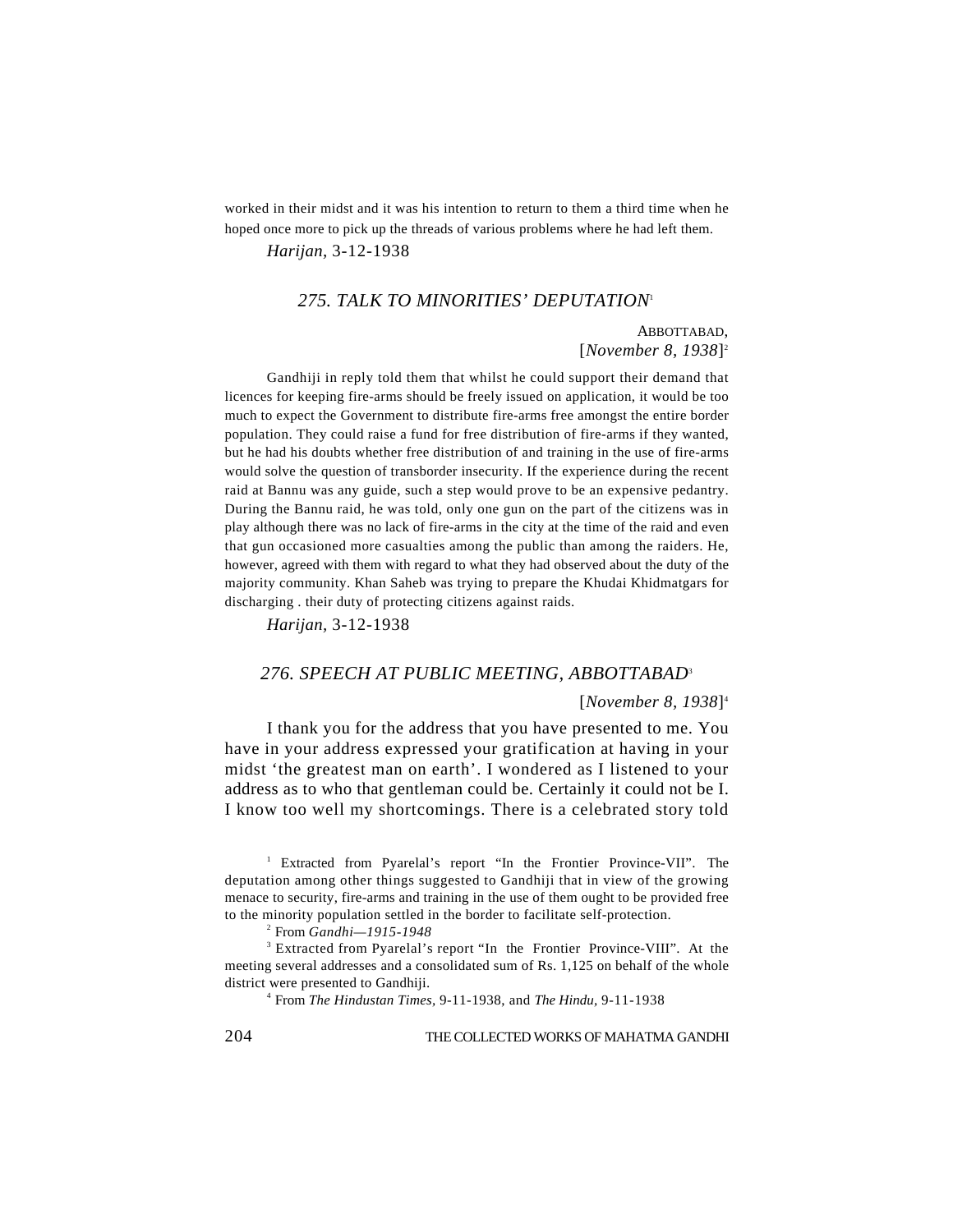about Solon the great law-giver of Athens. He was asked by Croesus, who was reputed to be the wealthiest man of his age, to name the happiest man on earth. Croesus had fondly hoped that Solon would name him. But Solon replied that he could say nothing as no one could be adjudged happy before his end. If Solon found it difficult to pronounce on a man's happiness during his lifetime, how much more difficult it must be to adjudge on a man's greatness? True greatness in the world is not found set upon a hill, for the vulgar crowd to see. On the contrary, my seventy years' experience has taught me that the truly great are often those of whom and of whose greatness the world knows nothing during their lifetime. God alone is judge of true greatness, because He knows men's hearts. . . .

Not only the inhabitants of Abbottabad but even the sun, the moon and the stars here were eager to have a glimpse of me! Am I to understand, my good friends, that your city has all to itself a set of sun, moon and stars which do not shine upon Wardha or Segaon? In Kathiawar we have a class of people known as Bhats or professional bards who make it their job to sing the praises of their chieftains for money. Well, I won't call you Bhats. Banter apart, I want you to realize the mistake of indulging in hyperbolic praises of your leaders. It neither helps them nor their work. I would like you once for all to forget this practice of presenting laudatory addresses. At three score and ten I for one have no desire to let what little time God has still left me be frittered away in vain theatricalities. If an address must be presented, I would like it to be descriptive of the defects and shortcomings of the recipient of the address so that he might be helped to turn the searchlight inward and weed them out.

Ever since my arrival in this province I have been trying to expound to the Khudai Khidmatgars the doctrine of non-violence in all its uncompromising completeness, abating not a jot, holding back nothing. I do not claim to have understood the meaning of non-violence in its entirety. What I have realized is only a small and an insignificant fraction of the great whole. It is not given to imperfect man to grasp the whole meaning of non-violence or to practise it in full. That is an attribute of God alone, the Supreme Ruler who suffers no second. But I have constantly and ceaselessly striven for over half a century to understand it and to translate it in my own life. The Khudai Khidmatgars have no doubt set a most brilliant example in the practise of non-violence, to the extent to which they have understood it. It has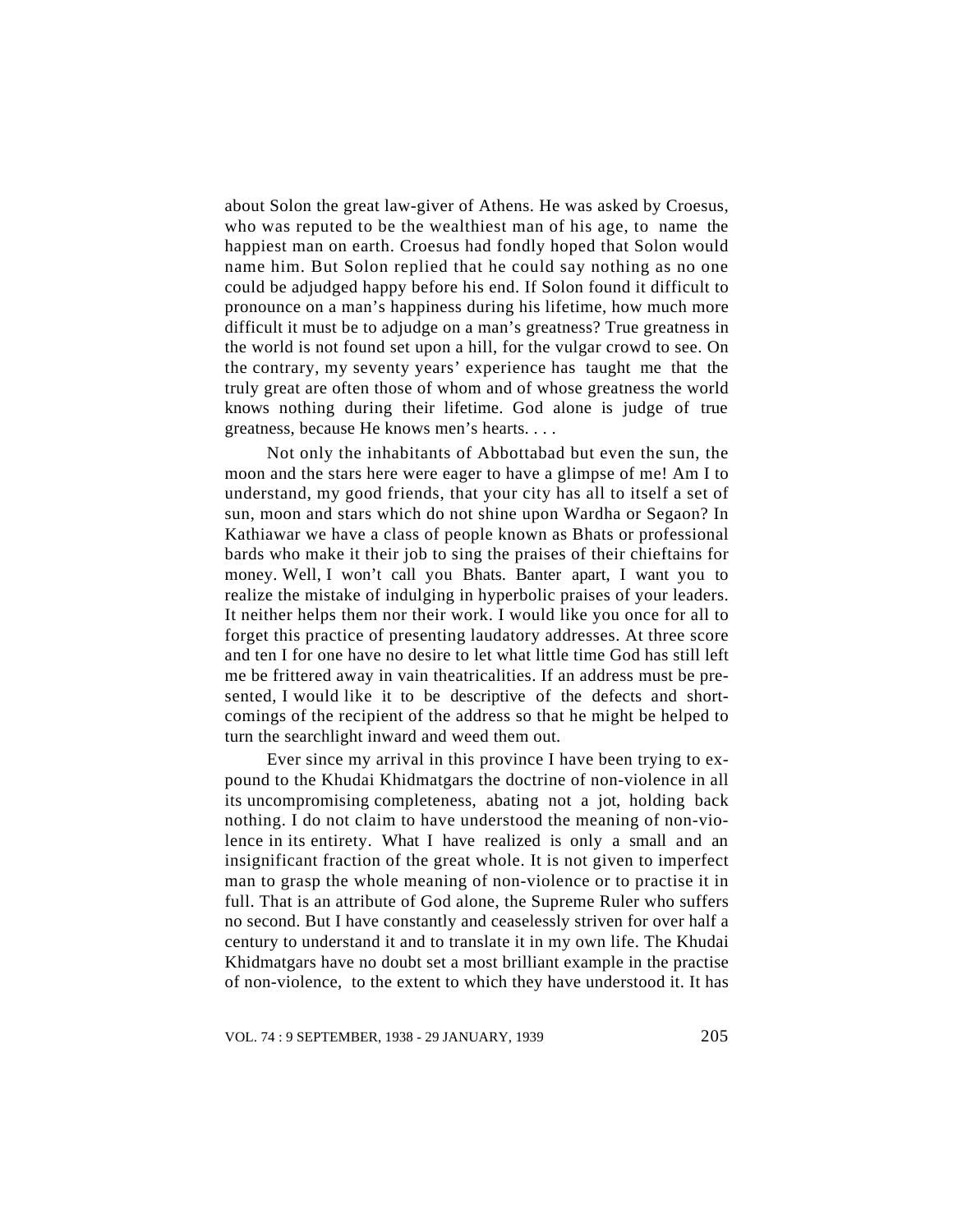earned them universal admiration. But they have now to move a step further. Their conception of non-violence has to be broadened and their practice of it, especially in its positive aspects, to be made fuller and more intense, if they are to come out successful in the final heat. Non-violence is not mere disarmament. Nor is it the weapon of the weak and the important. A child who has not the strength to wield the *lathi* does not practise not-violence. More powerful than all the armaments, non-violence is a unique force that has come into the world. He who has not learnt to feel it to be a weapon infinitely more potent than brute force has not understood its true nature. This non-violence cannot be "taught" through word of mouth. But it can be kindled in our heart through the grace of God, in answer to earnest prayer. It is stated that today there are one lakh of Khudai Khidmatgars who have adopted non-violence as their creed. But before them as early as 1920, Khan Saheb came to recognize in non-violence a weapon, the mightiest in the world, and his choice was made. Eighteen years of practice of non-violence have only strengthened his faith in it. He has seen how it has made his people fearless and strong. The prospect of losing a paltry job used to unnerve them. They feel different beings today. At three score and ten, my faith in non-violence today burns brighter than ever. People say to me, "Your programme of non-violence has been before the country now nearly for two decades, but where is the promised independence?" My reply is that although the creed of non-violence was professed by millions, it was practised by but a few and that, too, merely as a policy. But with all that the result that has been achieved is sufficiently striking to encourage me to carry on the experiment with the Khudai Khidmatgars and God willing it will succeed.

 *Harijan,* 10-12-1938

# *277. LETTER TO SARASWATI GANDHI*

[Before *November 9, 1938*] 1

#### CHI. SARASWATI,

You must have received my letters and given my letter to Grandfather. I am awaiting your letter. I hope you are physically well and mentally calm. Is there any difficulty in deciphering my handwri-

<sup>1</sup> Gandhiji left the Frontier Province on November 9, 1938.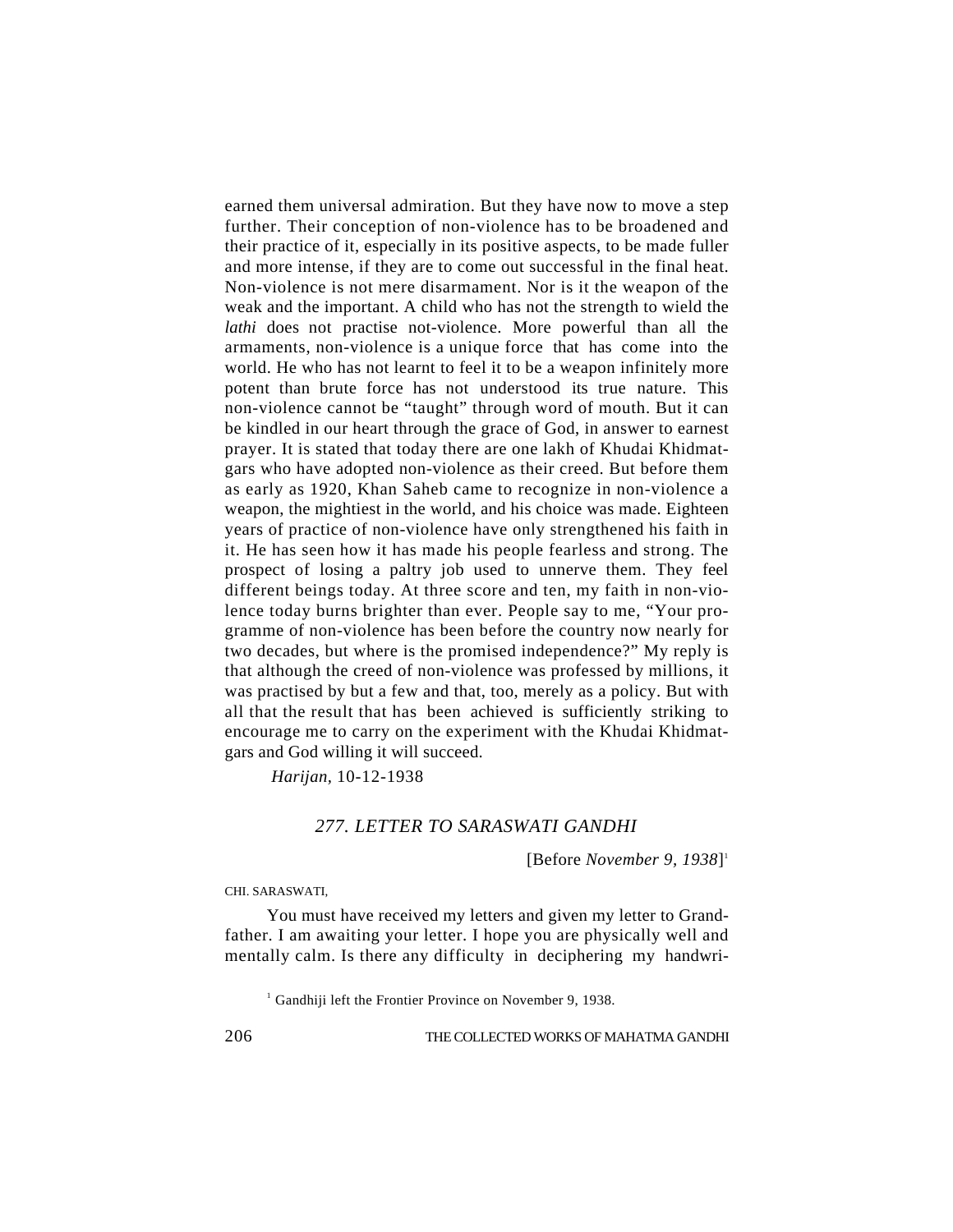ting? I shall be here till November 9.

*Blessings from* **BAPU** 

#### [PS.]

Ba had been taken ill. She is in Delhi and is slightly better. Write to her at the Harijan Nivas, Kingsway.

**BAPU** 

From a photostat of the Hindi: C.W. 3427. Courtesy: Kantilal Gandhi. Also G.N. 6154

### *278. LETTER TO SUSHILA GANDHI*

*November 9, 1938*

CHI. SUSHILA,

I know that you like to live in Akola. It is indeed your dharma to serve Nanabhai<sup>1</sup>. You are the best judge of how long you should stay there for that. If you are not urgently required there for that purpose, your duty is to go to Natal. The earlier you reach there, the better.

> *Blessings from* **BAPU**

 $[PS.]$ 

I hope Nanabhai is better. Write to me at Segaon.

I am writing this in a moving train.

SHRI SUSHILABEHN GANDHI

C/O SHRI NANABHAI MASHRUWALA

AKOLA, BERAR

From a photostat of the Gujarati: G.N. 4888

### *279. LETTER TO MANILAL GANDHI*

*November 9, 1938*

CHI. MANILAL,

I owe you an apology. While on tour, I always leave you out. The work is heavy and my energy is relatively limited. I, therefore, content myself with the fewest possible letters. I realize, all the same, that 1 ought to write to you. I will try once again to be regular in

<sup>1</sup> Nanabhai Mashruwala, the addressee's father

VOL. 74 : 9 SEPTEMBER, 1938 - 29 JANUARY, 1939 207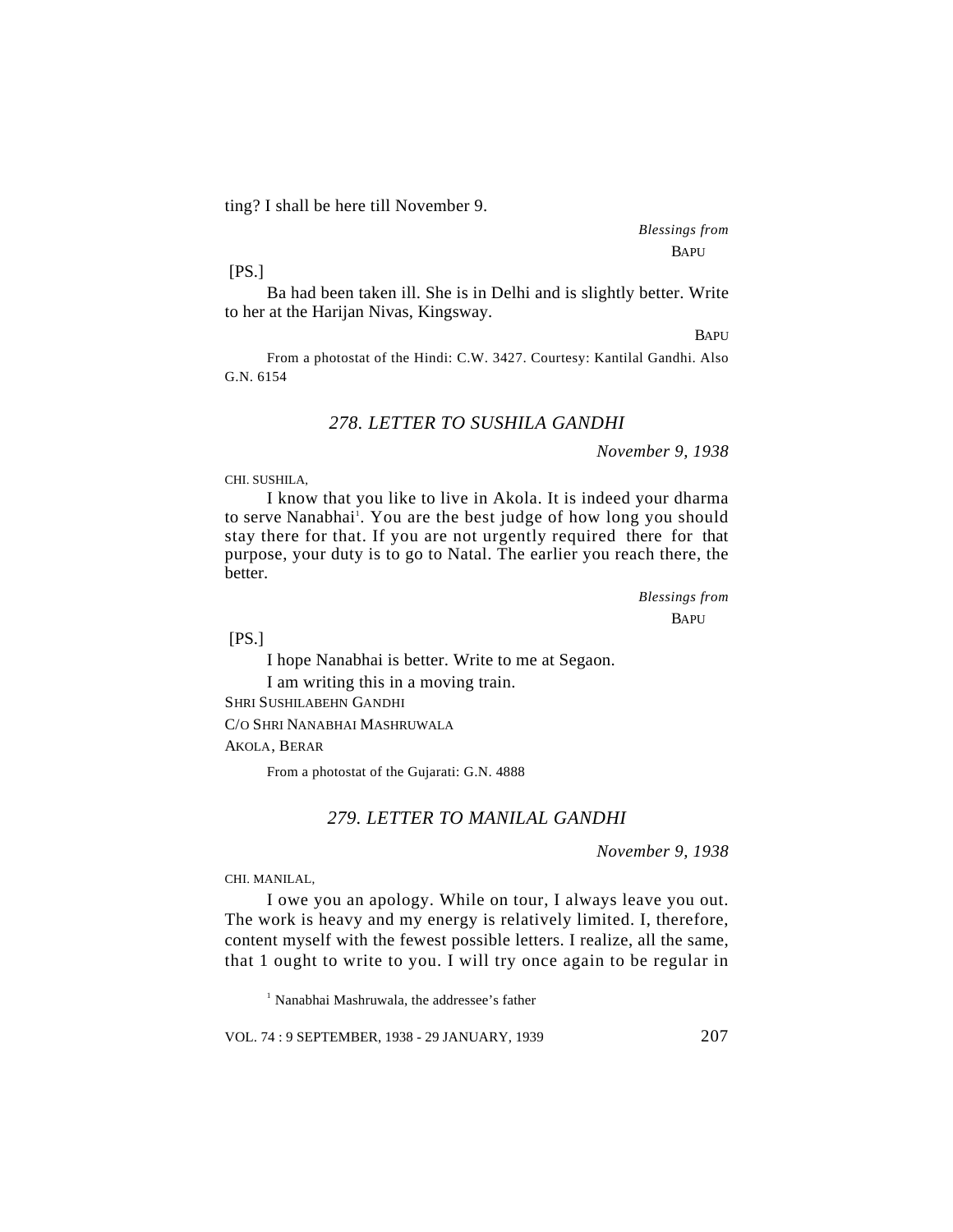writing or dictating letters to you. I have been feeling that I am not doing my dharma towards you fully. Though I may not be able to do anything in that direction, still even my letters to you have a value of their own.

I wrote long back to Sushila that her dharma was to be by your side. She has decided to stay on here for a month or so. I have again written today that if she is not required to stay there for nursing Nanabhai, she should immediately return.<sup>1</sup> I will do everything possible to send her.

If you find it necessary to sell any portion of Phoenix and if the trustees agree, you may sell it.

Schlesin's suggestion is certainly worth thinking over.

I am sending your letter to Chhaganlal but I do not think he will want to go. The person who would have benefited by going and staying there was Ramdas, but he does not feel so inclined. The best way is for you and Sushila to do the best you can and be content. It will certainly be good if Schlesin gives whatever help she can. I will have no objection if Pragji takes charge. You should be guided by your experience. Don't do anything which your experience does not suggest as advisable.

Ba has completely recovered now. So also has Mahadev. Today I am travelling in a train bound for Wardha. Ba will meet me in Delhi and join us there.

Dr. Sushila, Pyarelal and Amtul Salaam are with me. Kanaiya also is there. My health is excellent.

> *Blessings from* **BAPU**

From a photostat of the Gujarati: G.N. 4887

## *280. LETTER TO M. R. MASANI*

*November 9, 1938*

#### BHAI MASANI,

You must have seen that Dr. Khan Saheb has released a good many people. He wishes to release the remaining prisoners also but there are difficulties in the way. I have written to the local Secretary in

<sup>1</sup>*Vide* the preceding item.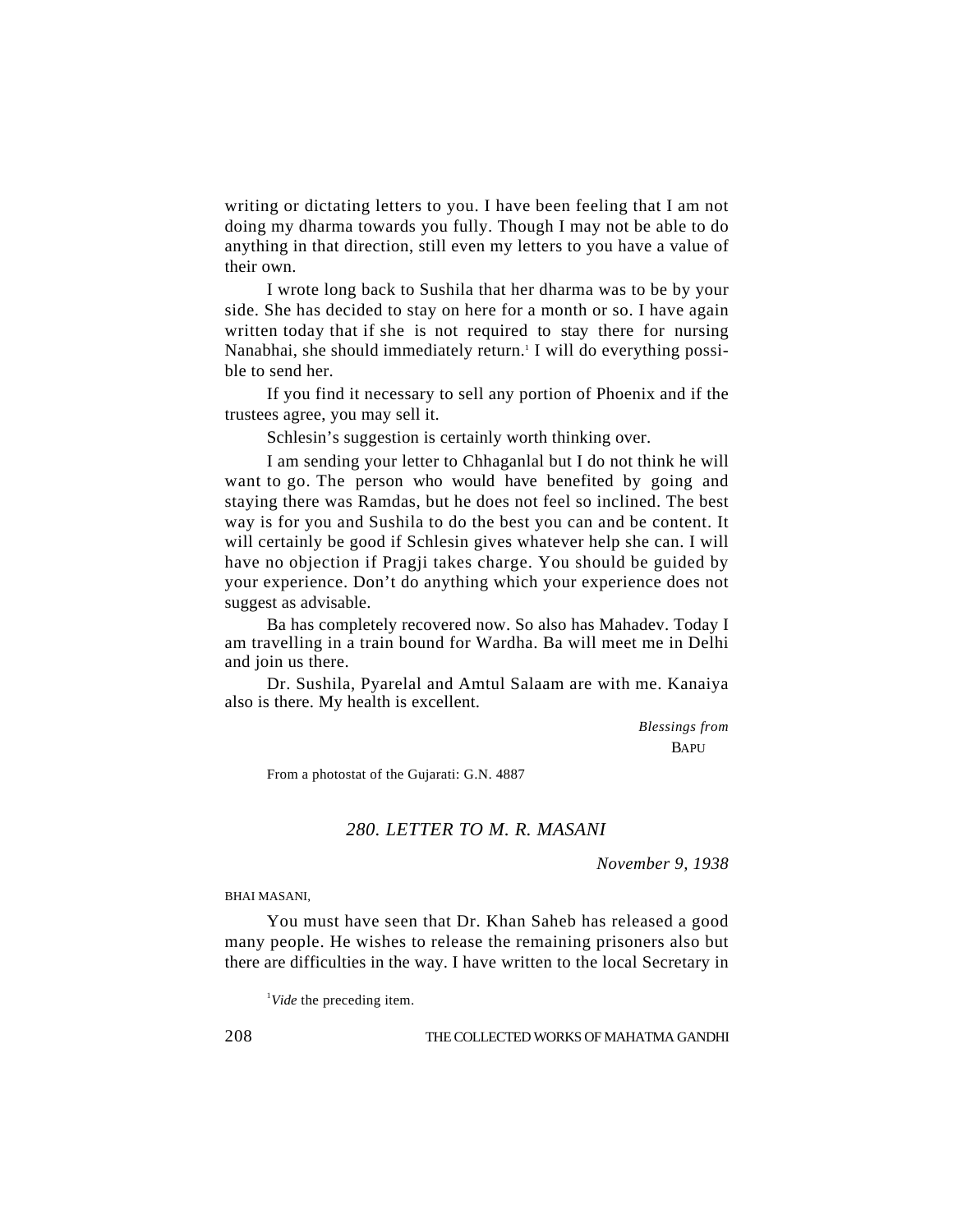this connection and asked him to send a Copy of that letter to you. You must have received it.

> *Vandemataram from* M. K. GANDHI

From a photostat of the Gujarati: G.N. 4129

#### *281. LETTER TO VIJAYA N. PATEL*

*November 9, 1938*

CHI. VIJAYA,

I got your letter. It would please me if you stayed there as long as you could. I am writing this letter in a train. I will reach Segaon on the 11th. Ba will join me at Delhi.

You have given good information.

Manubhai has done well in deciding to stay on there.

*Blessings to you both from*

**BAPU** 

SHRI VIJAYABEHN

GRAM DAKSHINAMURTI

AMBLA, *via* SONGADH

KATHIAWAR

From a photostat of the Gujarati: G.N. 7102. Also C.W. 4594. Courtesy; Vijayabehn M. Pancholi

# *282. LETTER TO PYARELAL*

[After *November 9, 1938*] 1

CHI. PYARELAL,

I had given you two items to be condensed for *Harijan*. I shall do the condensing myself if you pass them on to me. I can see that you are overburdened.

**BAPU** 

From the Gujarati original: Pyarelal Papers. Nehru Memorial Museum and Library. Courtesy: Beladevi Nayyar and Dr. Sushila Nayyar

 $1$  This letter is on the reverse side of another dated November 9, 1938

VOL. 74 : 9 SEPTEMBER, 1938 - 29 JANUARY, 1939 209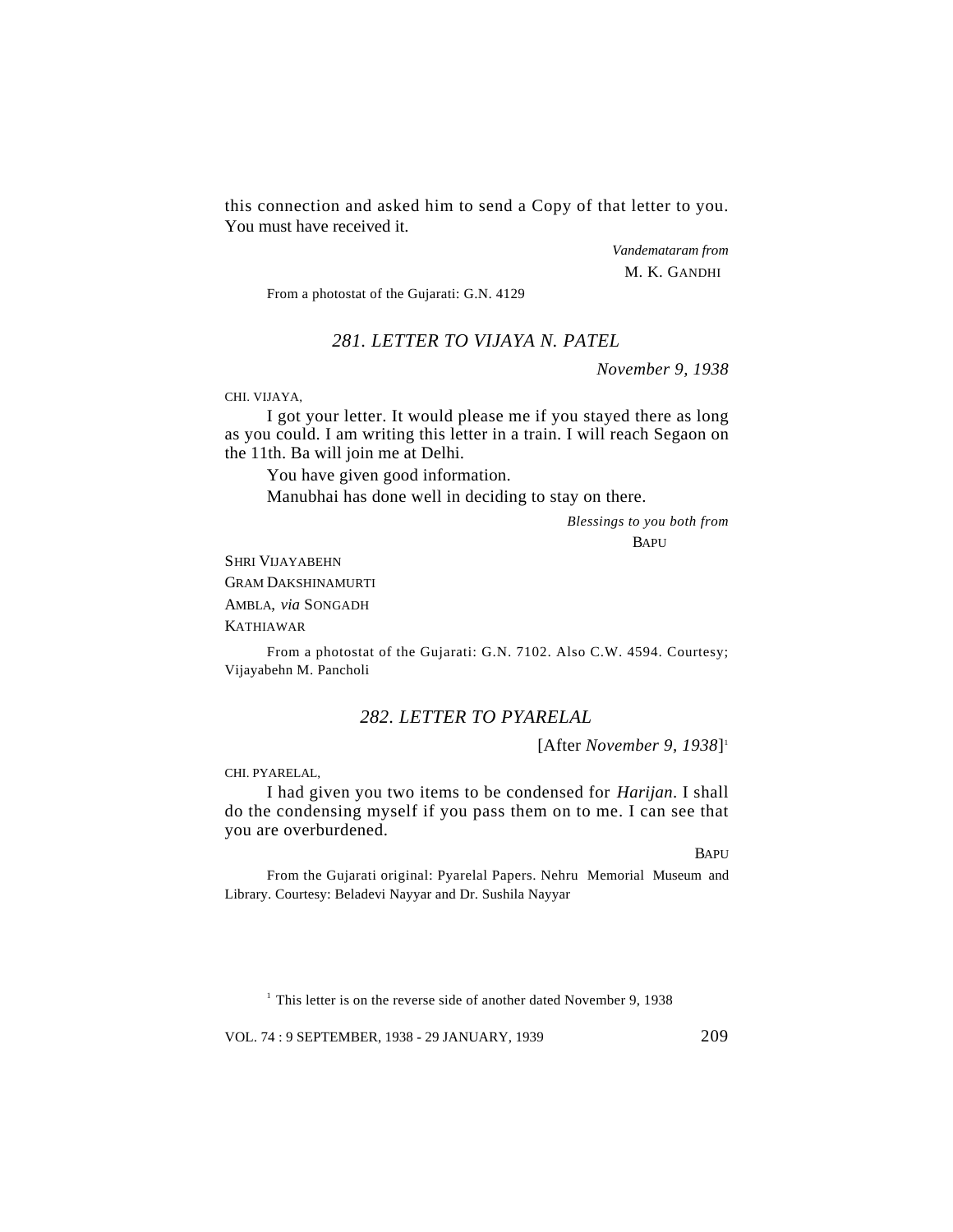*November 10, 1938*

THIS DEATH IS A GREAT LOSS TO TURKEY. MAY THEY COME OUT SAFE THROUGH THE CRISIS.

*The Hindu,* 11-11-1938

# *284. LETTER TO AMRIT KAUR*

DELHI, *November 10, 1938*

MY DEAR IDIOT,

This is Satis Babu's latest production.<sup>2</sup> He is making vast strides in this direction.

Your two letters came in today, the first without anything from  $\mathbf{M}^3$ .

What could I say but from the heart about your pathetic appeal? If the message comes to me nothing on earth would deter me. I have told you, perhaps, I have not the requisite purity to penetrate the woman heart. There must be a distance between her and me so long as I have the विकार<sup>4</sup> snake in me. You can but pray. But the effort has to be mine. Therefore don't feel angry or sorrowful if I can't answer your expectations.

Love.

**BAPU** 

From the original: C.W. 3649. Courtesy: Amrit Kaur. Also G.N. 6458

# *285. LETTER TO MAHADEV DESAI*

*November 10, 1938*

CHI. MAHADEV,

I had got your letter at Taxila. I received one here also. An earlier letter of Rajkumari I got today, in which I did not see your

<sup>1</sup> President of the Turkish Republic. He died on November 10, 1938.

 $2^2$  The reference seems to be to the paper on which Gandhiji was writing the letter.

3 Mahadev Desai 4 Carnal desires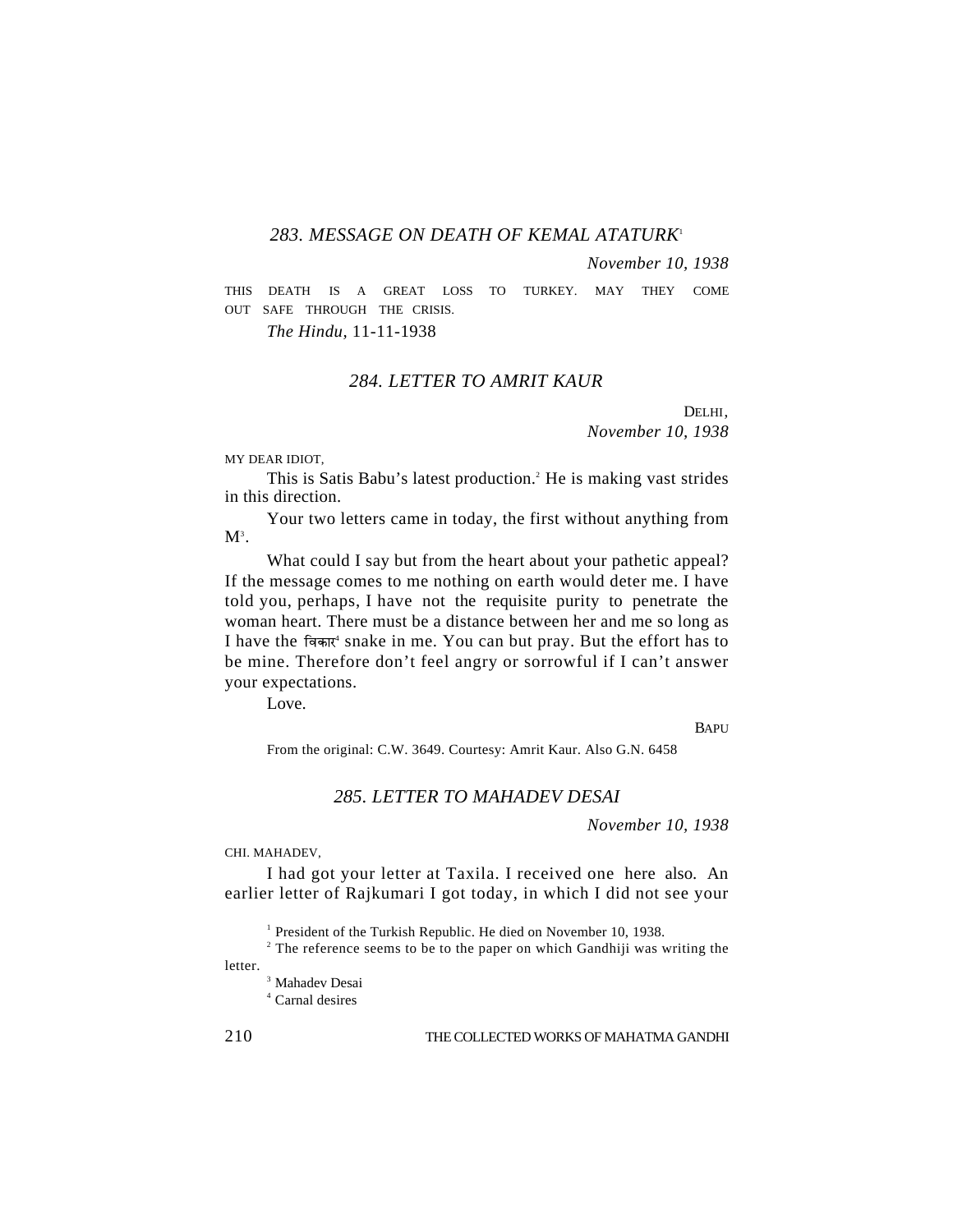handwriting. I understand about South Africa. We will now think about something else when you return. Don't mind if you sleep less now. It has taught us a lesson that even now you have to be very careful. What Gilder says is quite true. If it is necessary to stay on beyond the 19th, do so.

> *Blessings from* **BAPU**

 $[PS.]$ 

I have no time for more.

From a photostat of the Gujarati: S.N. 11679

#### *286. DISCUSSION WITH COMMUNISTS*<sup>1</sup>

#### [Before *November 11, 1938*] 2

COMMUNISTS: We confess, we do not understand what it is exactly you stand for. We oppose you, not necessarily because we always differ from you but because we do not know your mind and so regard your actions with vague fear and distrust. Faith would become easier if we understand you. So we have come to you. Possibly you too might find that some of your opinions about us needed revision, if you knew us.

And by way of illustration, they cited the resolution on civil liberty<sup>3</sup> that had been adopted by the A. I. C. C. at Delhi and which had occasioned the much talked of walk-out on the part of a group of members.<sup>4</sup> They could not understand why the "High Command" should be so anxious to steamroll that resolution through the house in spite of strong protest.

G. I must confess that I did not like the walk-out. Did it mean that you wanted the Congress to condone incitement to violence?

C. No, we have again and again made it clear that we do not want any condonation of violence or incitement to violence. What distresses us is this. Whereas there was enlargement of civil liberty on Congress taking office, since the Haripura Congress civil liberty has actually suffered curtailment under the Congress ministries. We are driven to feel that this cry about abuse of civil liberty has been raised merely as a convenient pretext to shield the Ministers, some of whom have been behaving exactly like the old bureaucrats.

<sup>1</sup> Extracted from Pyarelal's "A Sporting Offer". Gandhiji, Pyarelal says, made several additions in the writing to bring out his meaning clearly.

 $2^2$  From a reference in the text it is clear that Gandhiji was not at Segaon at the time of this discussion. He left Delhi for Segaon on the 11th.

<sup>3</sup>*Vide*, " Draft of Resolution for A. I. C. C.", 23-9-1938

<sup>4</sup>*Vide*, "That Unfortunate Walk-out", 15-10-1938

VOL. 74 : 9 SEPTEMBER, 1938 - 29 JANUARY, 1939 211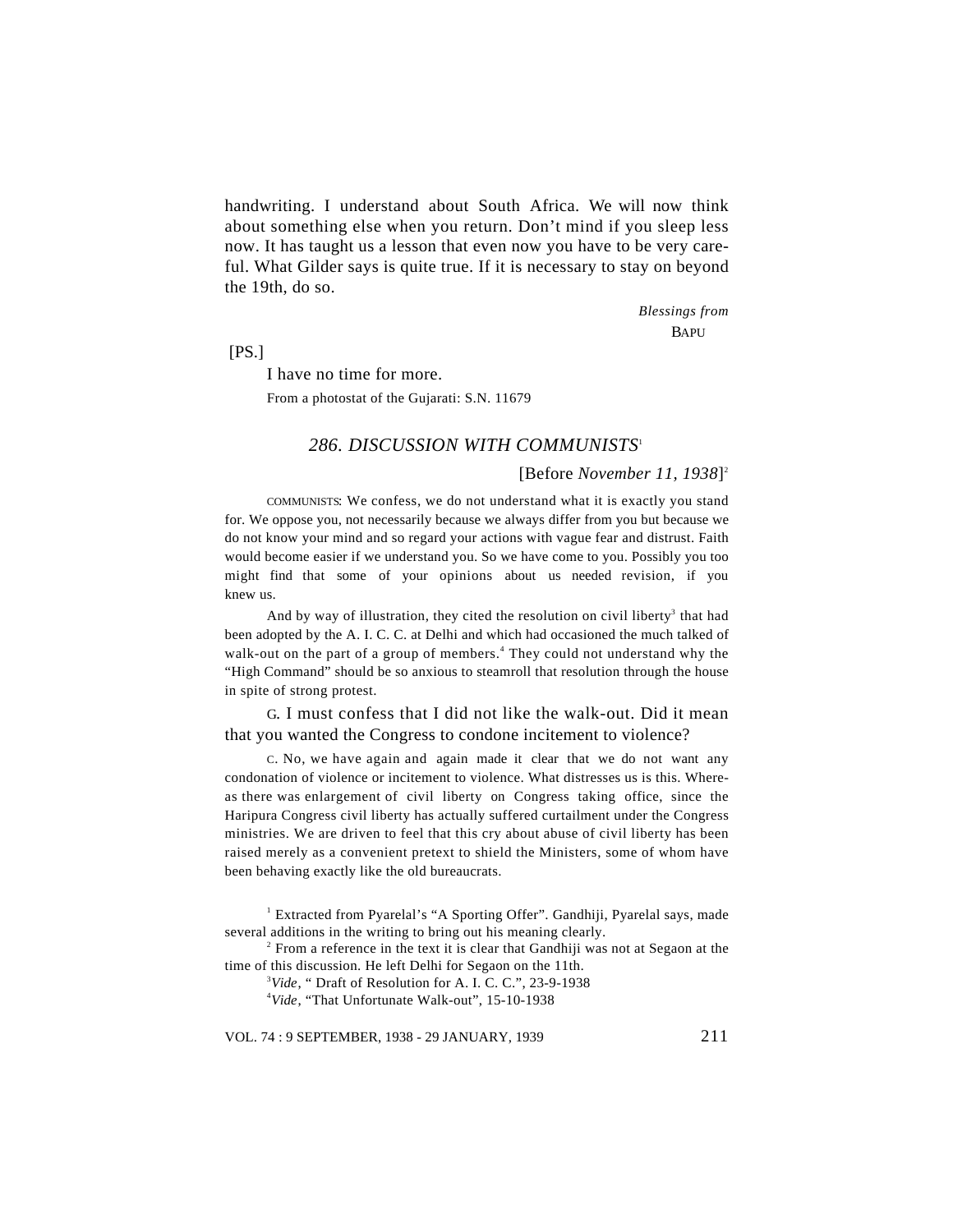G. I am more than glad that you have come to me, because you have come to the real culprit. I must confess that I am the sole author of that resolution. It is based upon unimpeachable evidence in my possession. But you should have known from my writings that they were meant to help Ministers to avoid action against those who have incited to violence and even actually committed it. Instead of Ministers taking action against them my purpose was to create public opinion against violent speeches, writings or acts. The resolution was a substitute for legal action. I want you to accept my assurance that I would not screen a single Minister who interferes with civil liberty or acts contrary to Congress resolutions. If you have Rajaji in mind, I am prepared to give you full satisfaction or ask him to resign.

C. We feel puzzled. You have said that coercive measures should be used to put down incitement to violence. Is it right to use Government violence to check the so-called incitement to violence by Congressmen?

G. The question is badly put. But my answer is there. There should be no Government violence. But if a man kills a little child and robs it of its ornaments and if I deprive him of the liberty to repeat the performance, I would not call my act violence. It would be violence if my act was meant to be a punishment.

I would like to make my position clearer still. You cannot have the cake and eat it. Assuming that there has been violence of speech, it has to be noticed by the Congress or the Congress Ministers. I have suggested the former course. The resolution was in pursuance of that course. Of course you may question the validity or sufficiency of proof in the possession of the Working Committee. In that case, you could have called for proofs and accepted the resolution subject to the production by the Working Committee of the proof in its possession. If you admit that violent speech or writing does not come under the protection of civil liberty, there should have been no walk-out. Surely he who runs may see that in the Congress provinces latitude of speech and writing is allowed such as has never before been enjoyed.

C. All the same, we cannot reconcile ourselves to the bias which the High Command has persistently shown against us. We have put ourselves under Congress discipline. We have joined the Congress because it is the only body that can raise a popular movement. If we misbehave, we may be put out and should lose caste with the people. As a people's party we must move with the people or go out. These Ministers, on the other hand, are seeking to set themselves above the people to make themselves immune to democratic influence. We are wedded to no dogma. Tell us what we can do together in immediate practice. Our motives may differ but practice will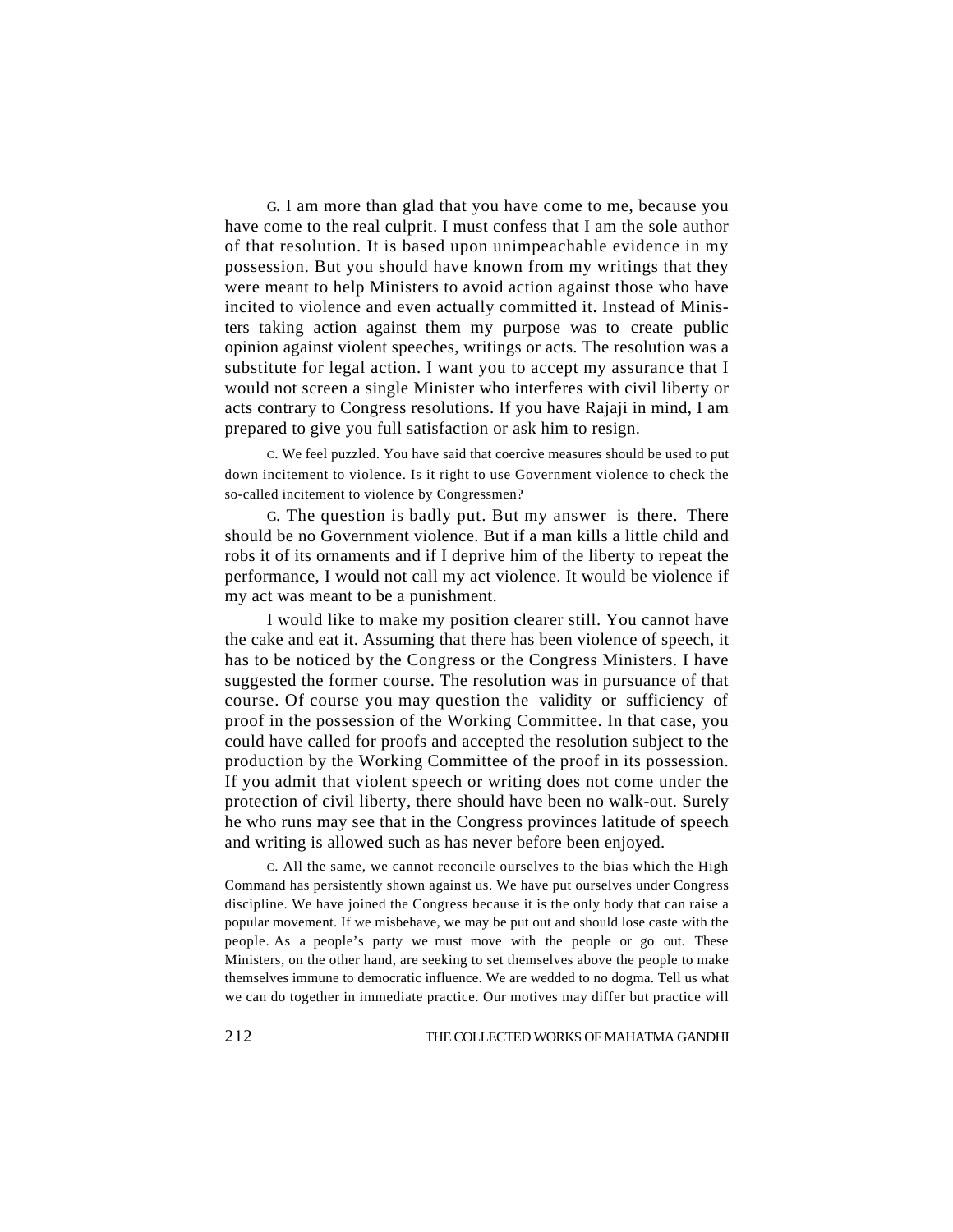count.

G. You should also admit that neither the resolution<sup>1</sup> nor, I think, my article<sup>2</sup> makes mention of socialists or communists. Violence is no monopoly of any one party. I know Congressmen who are neither socialists nor communists but who are frankly devotees of the cult of violence. Contrariwise, I know socialists and communists who will not hurt a fly but who believe in the universal ownership of instruments of production. I rank myself as one among them. But here I am not thinking of myself but of others whom I have the good fortune to know.

What you have said, however, makes it clear to me that you do not put the same stress as I do on the means. But I understand your argument. Our minds are working at cross purposes. I want to occupy a corner in your hearts, if I can. But some of you have told me frankly that it is impossible, for they look at things from opposite poles. The utmost they can do is to tolerate me because they credit me with some capacity for sacrifice and influence over the masses. Now I make a sporting offer. One of you or all of you can come to me at Segaon when I return there, study me, see all my papers, look at the correspondence, ask me questions, and decide upon the course you would adopt in your dealings with me. There is no secrecy with me. My mission is to convert every single Indian to my view of the means of liberation. If only that happens, complete independence is ours for the having.

They next questioned Gandhiji as to the possibility of the Communist Party being legalized. "We do not *want* violence," they explained. "It is true that we have not made non-violence our creed. We are not pledged to non-violence at all cost and for all time to come, but for the time being and in the immediate future we see no necessity for violence. Our method is thus, just now, the same as that of the Congress. We are forced at present to function as a secret organization because we are under ban. If the ban is removed, the necessity for secrecy should cease. For the rest we can only give the assurance that should we in the future find it necessary to drop non-violence, we shall make a clear and open declaration about it.

G. If you mean that you do not as a party believe in violence, then you should make that statement. All your literature that I have studied clearly says that there is no independence without resort to force. I know that there is a body of communists that is slowly veering

<sup>&</sup>lt;sup>1</sup>Vide "Draft of Resolution for A. I.I.C.", 23-9-1938

<sup>2</sup> *Vide,* "That Unfortunate Walk-out", 15-10-1938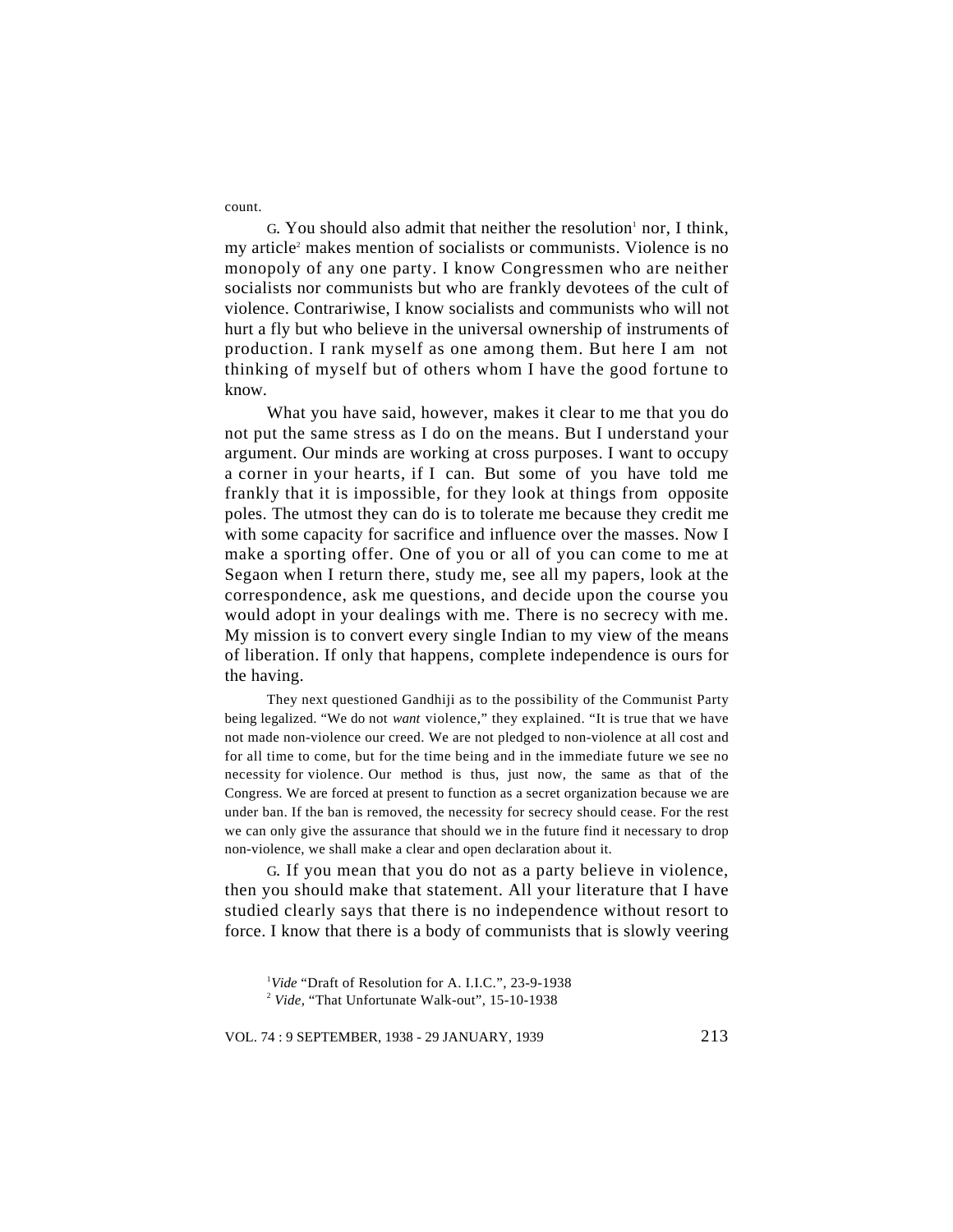round to non-violence. I would like you to make your position absolutely plain and above board. I have it from some of the literature that passes under the name of communist literature that secrecy, camou-flage and the like are enjoined as necessary for the accomplishment of the communist end, especially as communism has to engage in an unequal battle against capitalism which has organized violence at its beck and call. I would, therefore, like you, if you can, to make it plain that you do not believe in these things I have mentioned.

The communist friends promised to send Gandhiji an authoritative statement setting forth the position of their party.

G. You may think over what I have said, keep yourself in touch with me, correct me when you think I go astray, and try to understand me. Do not distrust me. When you have doubts express them fearlessly. And I suggest that we leave the discussion at that. But I should be glad to think that we part with the determination to understand one another and but to meet again.

*Harijan*, 10-12-1938

## *287. KHUDAI KHIDMATGARS AND BADSHAH KHAN*

Whatever the Khudai Khidmatgars may be or may ultimately turn out to be, there can be no doubt about what their leader whom they delight to call Badshah Khan is. He is unquestionably a man of God. He believes in His living presence and knows that his movement will prosper only if God wills it. Having put his whole soul into his cause, he remains indifferent as to what happens. It is enough for him to realize that there is no deliverance for the Pathan except through out and out acceptance of non-violence. He does not take pride in the fact that the Pathan is a fine fighter. He appreciates his bravery but he thinks that he has been spoilt by overpraise. He does not want to see his Pathan as a goonda of society. He believes that the Pathan has been exploited and kept in ignorance. He wants the Pathan to become braver than he is and wants him to add true knowledge to his bravery. This he thinks can only be achieved through non-violence.

And as Khan Saheb believes in my non-violence, he wanted me to be as long as I could among the Khudai Khidmatgars. For me I needed no temptation to go to them. I was myself anxious to make their acquaintance. I wanted to reach their hearts. I do not know that I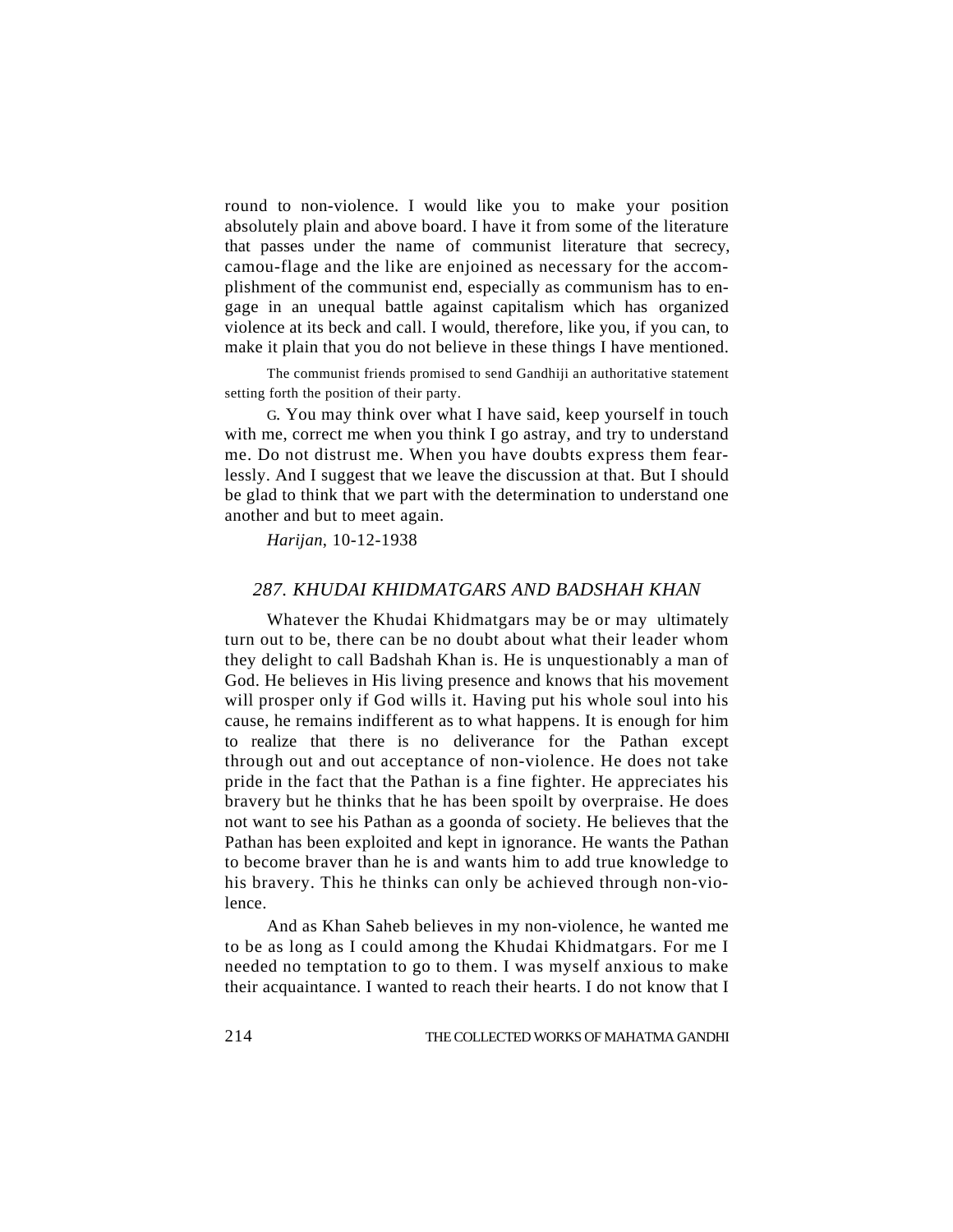have done so now. Anyway I made the attempt.

But before I proceed to describe how I approached my task and what I did, I must say a word about Khan Saheb as my host. His one care throughout the tour was to make me as comfortable as the circumstances permitted. He spared no pains to make me proof against privation or discomfort. All my wants were anticipated by him. And there was no fuss about what he did. It was all perfectly natural for him. It was all from the heart. There is no humbug about him. He is an utter stranger to affectation. His attention is therefore never embarrassing, never obtrusive. And so when we parted at Taxila our eyes were wet. The parting was difficult. And we parted in the hope that we would meet again probably in March next. The Frontier Province must remain a place of frequent pilgrimage for me. For though the rest of India may fail to show true non-violence, there seems to be good ground for hoping that the Frontier Province will pass through the fiery ordeal. The reason is simple. Badshah Khan commands willing obedience from his adherents said to number more than one hundred thousand. They hang on his lips. He has but to say the word and it is carried out. Whether, in spite of all the veneration he commands, the Khudai Khidmatgars will pass the test in constructive non-violence remains to be seen.

Though Pyarelal has been giving a faithful record of the tour in the Frontier Province I must even at the risk of repetition in places give in my own way a resume of what has been done.

At the outset both Khan Saheb and I had come to the conclusion that instead of addressing the whole of the Khudai Khidmatgars at the various centres I should confine myself to the leaders. This would save my energy and be its wisest use. And so it proved to be. During the five weeks, we visited all the centres, and the talks lasted for one hour or more at each centre. I found Khan Saheb to be a very competent and faithful interpreter. And as he believed in what I said, he put into the translation all the force he could command. He is a born orator and speaks with dignity and effect.

At every meeting I repeated the warning that unless they felt that in non-violence they had come into possession of a force infinitely superior to the one they had and in the use of which they were adepts, they should have nothing to do with non-violence and resume the arms they possessed before. It must never be said of Khudai Khidmatgars that once so brave, they had become or been made cowards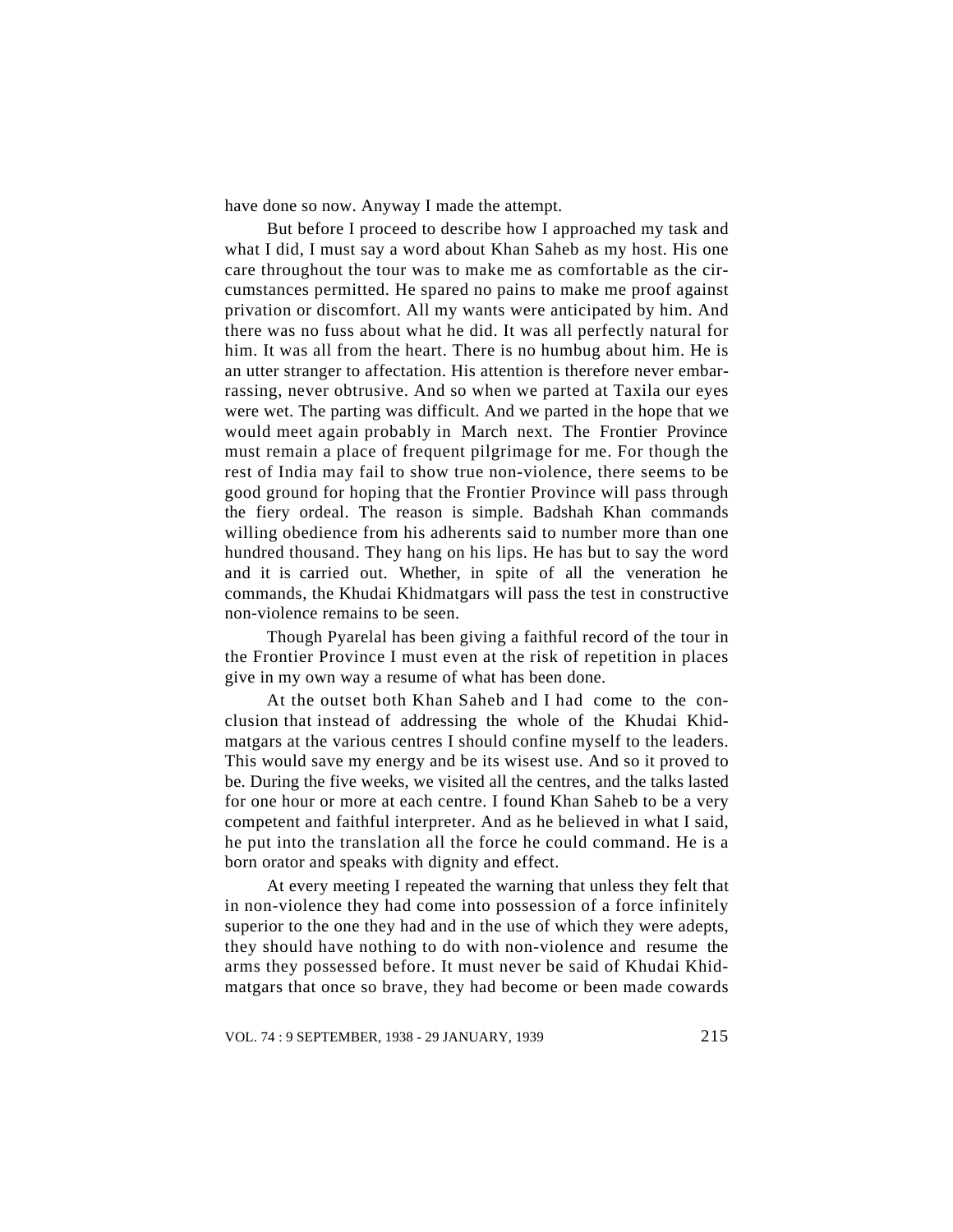under Khan Saheb's influence. Their bravery consisted not in being good marksmen but in defying death and being ever ready to bare their breasts to the bullets. This bravery they had to keep intact and be ready to show whenever occasion demanded. And for the truly brave such occasions occurred often enough without seeking.

This non-violence was not a mere passive quality. It was the mightiest force God had endowed man with. Indeed, possession of non-violence distinguished man from the brute creation. It was inherent in every human being, but in most it lay dormant. Perhaps the word 'non-violence' was an inadequate rendering of ahimsa which itself was an incomplete connotation of all it was used for conveying. A better rendering would be love or goodwill. Violence was to be met by goodwill. And goodwill came into play only when there was ill will matched against it. To be good to the good is an exchange at par. A rupee against a rupee gives no index to its quality. It does when it is matched against an anna. Similarly a man of good will is known only when he matches himself against one of ill will.

This non-violence or goodwill was to be exercised not only against Englishmen but it must have full play even among ourselves. Non-violence against Englishmen may be a virtue of necessity, and may easily be a cover for cowardice or simple weakness. It may be, as it often is, a mere expedience. But it could not be an expedience when we have an equal choice between violence and non-violence. Such instances occur in domestic relations, social and political relations among ourselves, not only between rival sects of the same faith but persons belonging to different faiths. We cannot be truly tolerant towards Englishmen if we are intolerant towards our neighbours and equals. Hence our goodwill, if we had it in any degree, would be tested almost every day. And if we actively exercised it, we would become habituated to its use in wider fields till at last it became second nature with us.

The very name Khan Saheb had adopted for them showed that they were to serve, not to injure, humanity. For God took and needed no personal service. He served His creatures without demanding any service for Himself in return. He was unique in this as in many other things. Therefore servants of God were to be known by the service they rendered to His creatures.

Hence the non-violence of Khudai Khidmatgars had to show itself in their daily actions. It could be so exhibited only if they were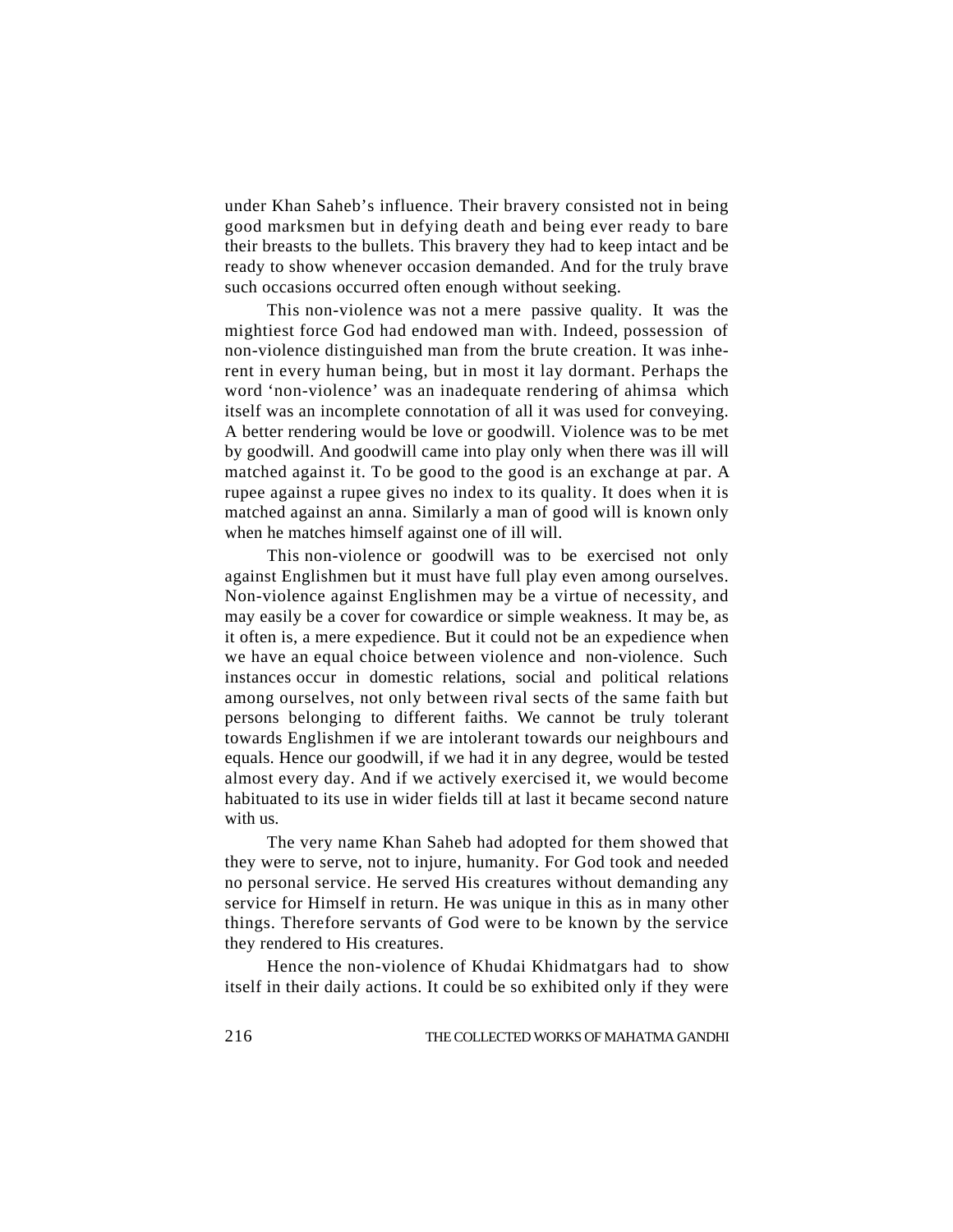non-violent in thought, word and deed.

And even as a person who relied upon the use of force in his daily dealings would have to undergo a military training, so will a servant of God have to go through a definite training. This was provided for in the very foundation resolution of the special Congress of 1920. It was broadened from time to time. It was never toned down to my knowledge. The exercise of active goodwill was to be tested through communal unity, shedding of untouchability by Hindus, the home and hand-manufacture and use of khadi—a sure symbol of oneness with the millions—and prohibition of intoxicating drinks and drugs. This fourfold programme was called a process of purification and a sure method of gaining organic freedom for the country. This programme was followed but half-heartedly by Congressmen and the country, thus betraying a lack of living faith in non-violence, or faith in the method devised for its daily practice, or both. But Khudai Khidmatgars were expected and believed to have a living faith in non-violence. Therefore they would be expected to follow out the whole of the constructive self-purification programme of the Congress. I have added to it village sanitation, hygiene and simple medical relief in the villages. A Khudai Khidmatgar will be known by his works. He cannot be in a village without his making it cleaner and affording help to the villagers in their simple ailments. Hospitals and the like are toys of the rich and are available for the most part only to the city-dwellers. Efforts are no doubt being made to cover the land with dispensaries. But the cost is prohibitive. Whereas the Khudai Khidmatgars could, with a little but substantial training, easily give relief in the majority of cases of illnesses that occurred in the villages.

I told the leaders of the Khudai Khidmatgars that civil disobedience was the end of non-violence, by no means its beginning. Yet I started in this country at the wrong end in 1918. I was overwhelmed by necessity. The country had not come to harm only because I, claiming to be an expert in non-violent technique, knew when and how to retrace our steps. Suspension of civil disobedience at Patna was part of the technique. I have just as much faith in the constructive programme of 1920 as I had then. I could not lead a campaign of civil disobedience in terms of *purna* swaraj without due fulfilment of the programme. The right to civil disobedience accrues only to those who know and practise the duty of voluntary obedience to laws whether made by them or others. Obedience should come not from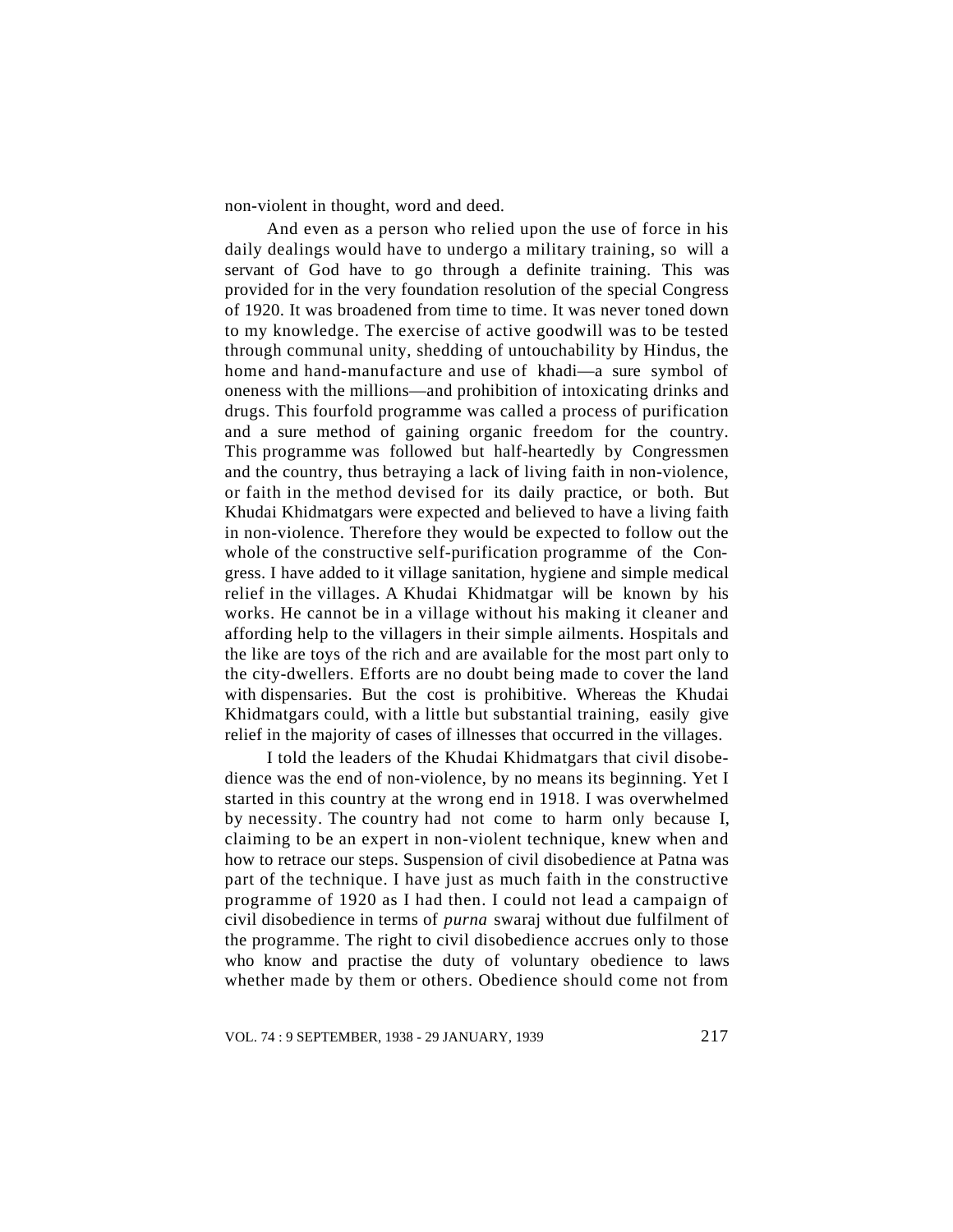fear of the consequences of the breach but because it is the duty to obey with all our heart and not merely mechanically. Without the fulfilment of this preliminary condition, civil disobedience is civil only in name and never of the strong but of the weak. It is not charged with goodwill, i. e., non-violence. Khudai Khidmatgars had shown in unmistakable terms their bravery in suffering during the civil disobedience days as did many thousands in the other provinces. But it was not proof positive of goodwill at heart. And it would be a deterioration in the Pathan if he was non-violent only in appearance. For he must not be guilty of weakness.

The Khudai Khidmatgars listened to all I said with rapt attention. Their faith in non-violence is not as yet independent of Khan Saheb. It is derived from him. But it is none the less living so long as they have unquestioning faith in their leader who enjoys un-disputed kingdom over their hearts. And Khan Saheb's faith is no lip profession. His whole heart is in it. Let the doubters live with him as I have all these precious five weeks and their doubt will be dissolved like mist before the morning sun.

This is how the whole tour struck a very well-known Pathan who met me during the last days of the tour:

I like what you are doing. You are very clever. (I do not know that cunning is not the right word.) You are making my people braver than they are. You are teaching them to husband their strength. Of course it is good to be non-violent up to a point. That they will be under your teaching. Hitler has perfected the technique of attaining violent ends without the actual use of violence. But you have bettered even Hitler. You are giving our men training in non-violence, in dying without killing; so if ever the occasion comes for the use of force, they will use it as never before and certainly more effectively than any other body of persons. I congratulate you.

I was silent and I had no heart to write out a reply to disillusion him. I smiled and became pensive. I like the compliment that the Pathans would be braver than before under my teaching. I do not know an instance of a person becoming a coward under my influence. But the friend's deduction was deadly. If in the last heat the Khudai Khidmatgars prove untrue to the creed they profess to believe, non-violence was certainly not in their hearts. The proof will soon come. If they zealously and faithfully follow the constructive programme, there is no danger of their fulfilling the prognostication of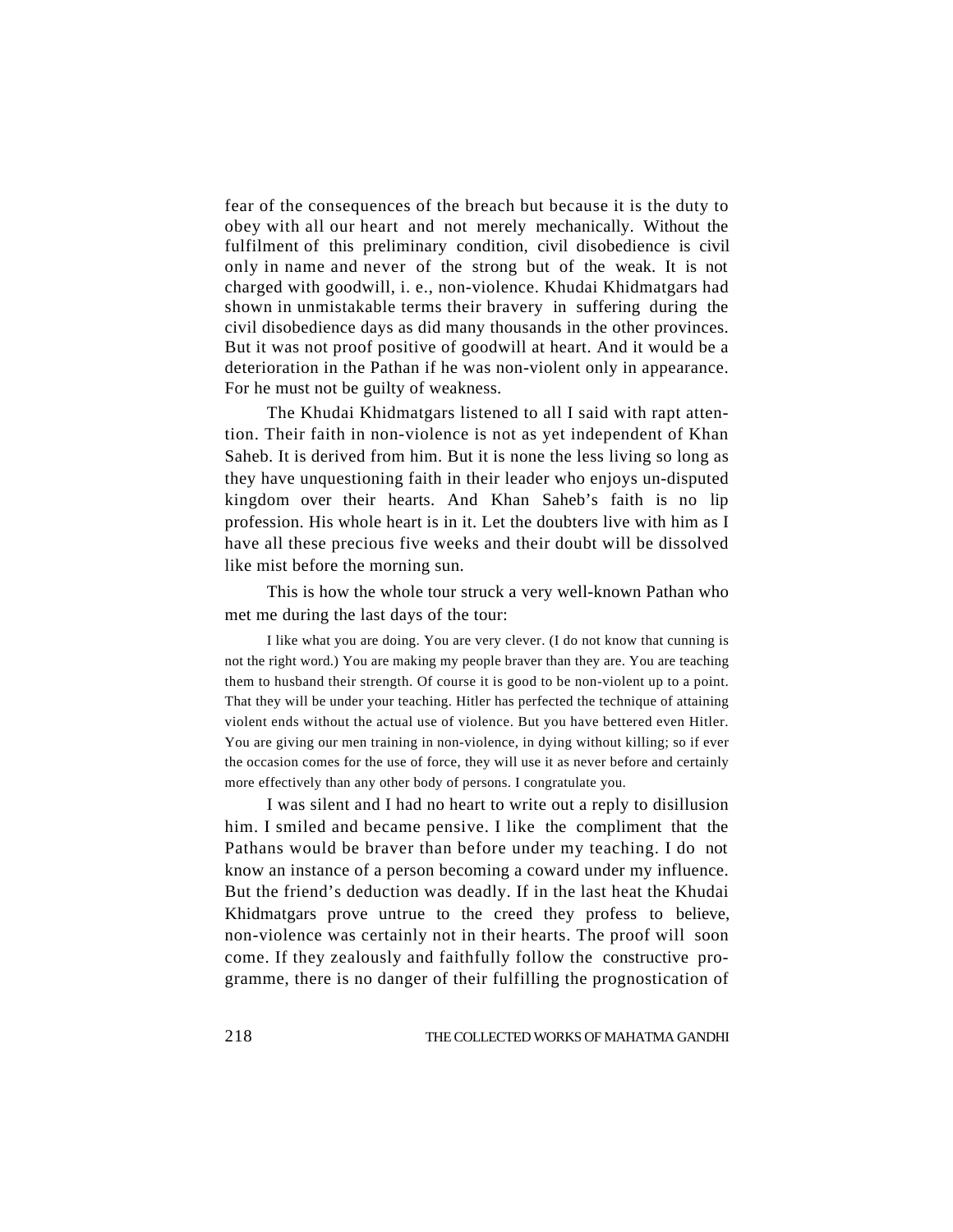the critic. But they will be found among the bravest of men when the test comes.

ON THE TRAIN BETWEEN DELHI AND WARDHA,

November 11, 1938 *Harijan,* 19-11-1938

## *288. LETTER TO AMRIT KAUR*

ON THE TRAIN (BHOPAL), *November 11, 1938*

MY DEAR IDIOT,

Yes, the lines you have sent me were copied for me by you before also. I shall have them recited by Babla when he comes. You should ask him to remind me.

I hope you got my letter written from Taxila and one<sup>2</sup> from Delhi where I had a very busy day, seeing people up to the last moment. But the pressure remained quite good, 166/100.

Love.

TYRANT

From the original: C.W. 3888. Courtesy: Amrit Kaur. Also G.N. 7044

### *289. LETTER TO MAHADEV DESAI*

ON THE TRAIN, *November 11, 1938*

CHI. MAHADEV,

I am writing this after leaving Bhopal. Shuaib had come. He inquired after you and added that you had promised him that on your return you would break journey at Bhopal for two or three days. I feel that it would be good from every point of view, if you gave him two or three days. Durga and Babla will enjoy seeing a good many things there.

As Sushila's bag had been left behind, Pyarelal got off. He will come tomorrow.

Herewith your letters, sent by Mirabehn, which I had opened. I

<sup>1</sup> This is not traceable.

<sup>2</sup>Vide "Letter to Amrit Kaur", 10-11-1938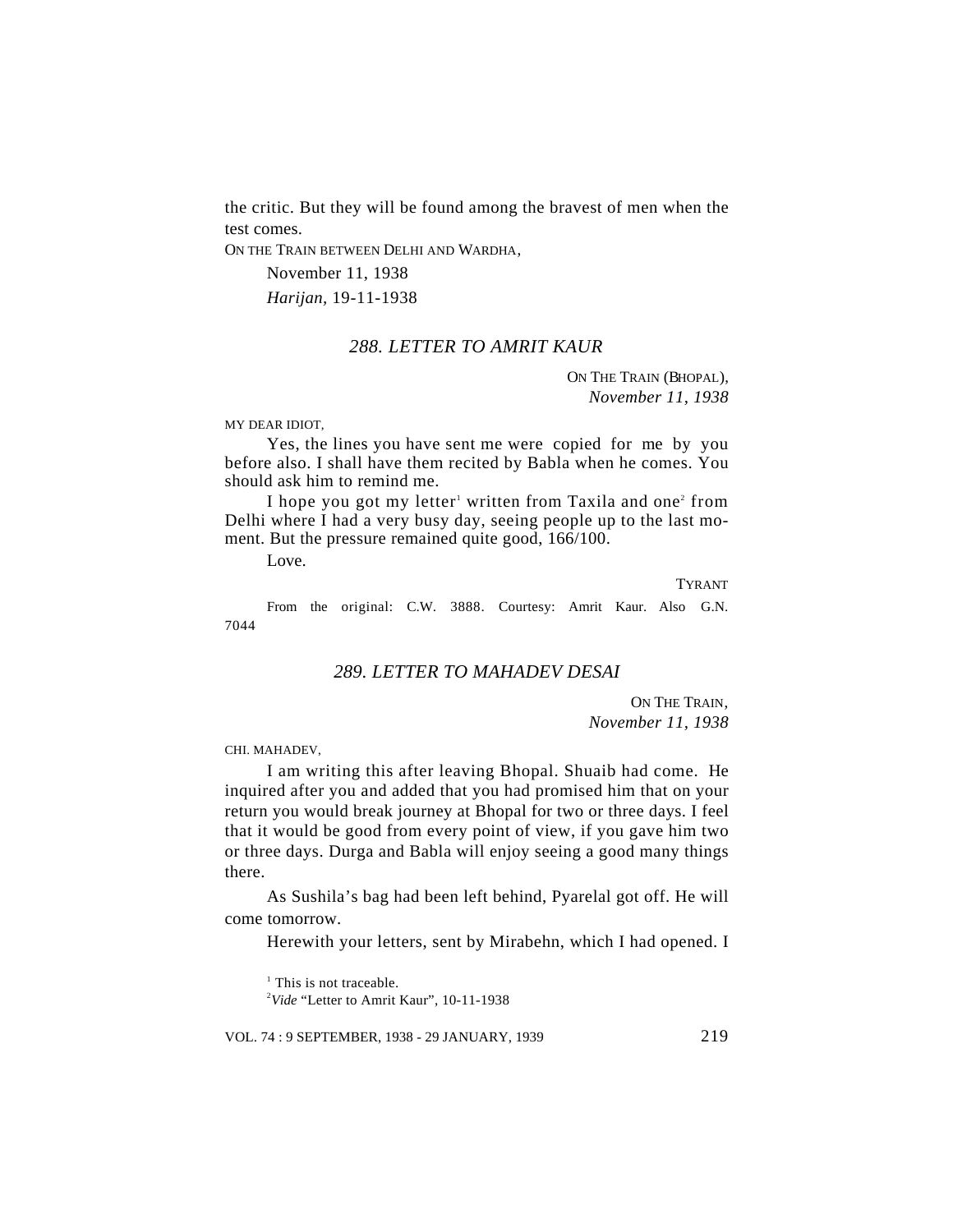am sending the letter addressed to me also.

Ba is with me. She was tempted to stay on till your return, but I dissuaded her. Nimu came and saw me. She will now go to Lakhtar for a few days.

> *Blessings from* BAPU

From a photostat of the Gujarati: S.N. 11680

## *290. LETTER TO RAMESHWARI NEHRU*

ON THE TRAIN, *November 11, 1938*

DEAR SISTER,

The Kanya Gurukul celebrates its Annual Day towards the end of December at Dehra Dun. Acharya Ramdev invariably asks for someone to be sent for the occasion. I wanted to send Rajkumari, but she would be at the Women's Conference. You also must be going. But it would be good if you could spare a day at Dehra Dun. Perhaps you already know about the Kanya Gurukul. It is a good institution.

> *Blessings from* **BAPU**

From a photostat of the Hindi: C.W. 3081. Courtesy: Rameshwari Nehru. Also G.N. 7985

### *291. TELEGRAM TO R. S. RUIKAR*<sup>1</sup>

*November 11, 1938*

I STRONGLY URGE YOU TO ABANDON FAST. ON REACH-ING WARDHA, I SHALL DO MY BEST. WIRE REPLY.

*The Hindu,* 12-11-1938

<sup>1</sup> Mr. R. W. Phulay, General Secretary of the Provincial Trade Union Congress, was asked to convey this message telegraphically when he came to see Gandhiji at Nagpur station to draw his attention to the textile workers' strike at Rajnandgaon and Mr. R. S. Ruikar's fast since October 29.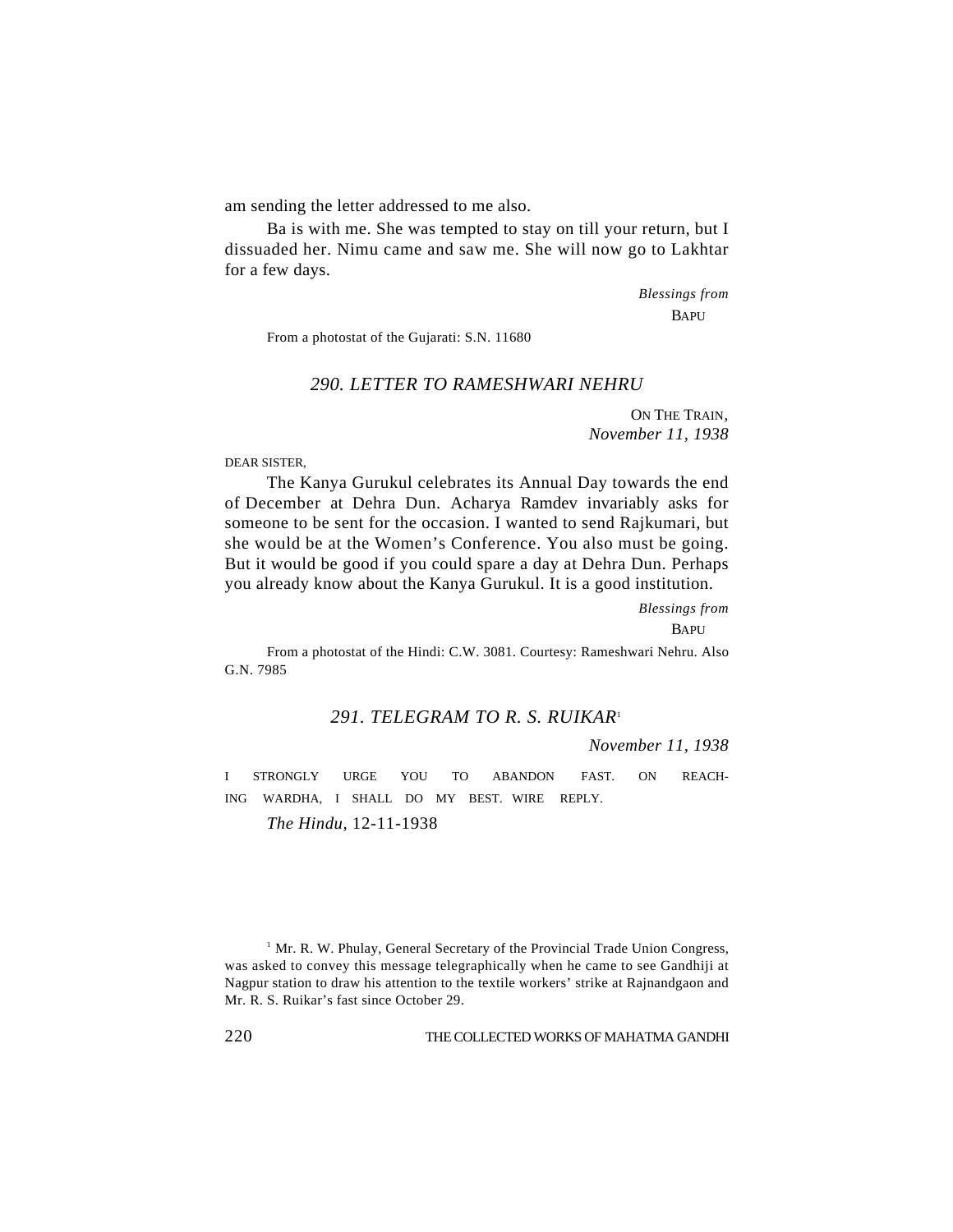### *292. LETTER TO LORD LINLITHGOW*

SEGAON, WARDHA, [On or after *November 11, 1938*] 1

DEAR LORD LINLITHGOW,

Your very kind and full letter of 31st October was sent to me by Mirabai, whilst I was touring in the Frontier Province. I knew that she had acknowledged it. But I had fully intended to express my thanks for the considerate manner in which you dealt with the question of distress in Hissar.<sup>2</sup> Yes, I know that the Punjab Government is doing all it can. Not knowing the working of the railway system, I approached the fountain-head.

> *Yours sincerely*, M. K. GANDHI

H. E. THE VICEROY DELHI

From a copy: Pyarelal Papers. Courtesy: Pyarelal

### *293. MASS LITERACY CAMPAIGN IN BIHAR*

Dr. Syed Mahmud<sup>3</sup> has sent me a copy of his note on the progress of Mass Literacy Campaign in Bihar. Below will be found all the relevant paragraphs<sup>4</sup> of the instructive note. I commend to the Minister's attention Dr. Tao's note<sup>5</sup> on a similar movement in China. He will find in it perhaps much to copy.

*Harijan,* 12-11-1938

#### *294. LETTER TO AMRIT KAUR*

SEGAON, *November 12, 1938*

MY DEAR IDIOT,

Agatha is sitting in front of me.

<sup>1</sup> Gandhiji returned to Segaon after his Frontier tour on November 11, 1938.

<sup>2</sup> The reference is to a famine in the Punjab.

<sup>3</sup> Then Minister for Development and Employment in Bihar

4 Not reproduced here

5 This was published in *Harijan*, 29-10-1938, 5-11-1938 and 19-11-1938.

VOL. 74 : 9 SEPTEMBER, 1938 - 29 JANUARY, 1939 221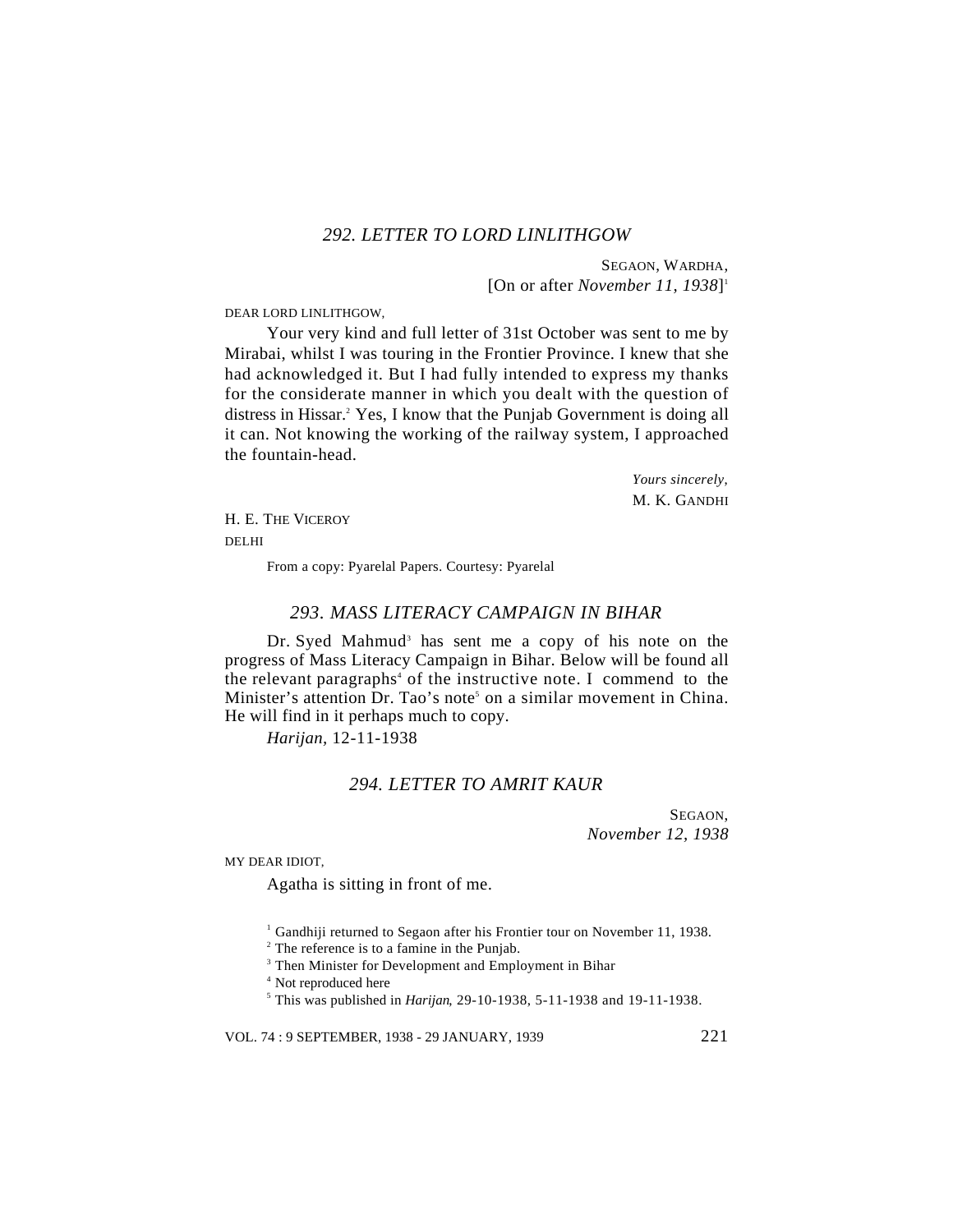The rest from Mahadev's letter<sup>1</sup>. This is just not to miss the post. Love.

TYRANT

From the original: C.W. 3839. Courtesy: Amrit Kaur. Also G.N. 7045

## *295. LETTER TO J. C. KUMARAPPA*

*November 12, 1938*

MY DEAR KU

You must see me some time before 17th for 30 minutes, when I shall be on speaking terms. Of course it is joint action which has resulted in the appointment of trustees. Is it not so?

Love.

**BAPU** 

From a photostat: G.N. 10139

## *296. LETTER TO MAHADEV DESAI*

*November 12, 1938*

CHI. MAHADEV,

Poor Lila had made preparations for you.

Mirabehn has changed her mind. She has decided to go to the Frontier Province. I have approved of her plan. Khan Saheb also wished that she should go. I have now written to him for his consent. The climate is fine here. Agatha is sitting in front of me. I have still not broken my silence. I will break it at two. You must have received my letter written at Itarsi.

> *Blessings from* **BAPU**

From a photostat of the Gujarati: S.N. 11681

## *297. LETTER TO MAHADEV DESAI*

*November 13, 1938*

CHI. MAHADEV,

I got your letter. Your second article is lying with me. It is certainly going as the leading article. The other one is still lying with

<sup>1</sup> *Vide* "Letter to Mahadev Desai", 13-11-1938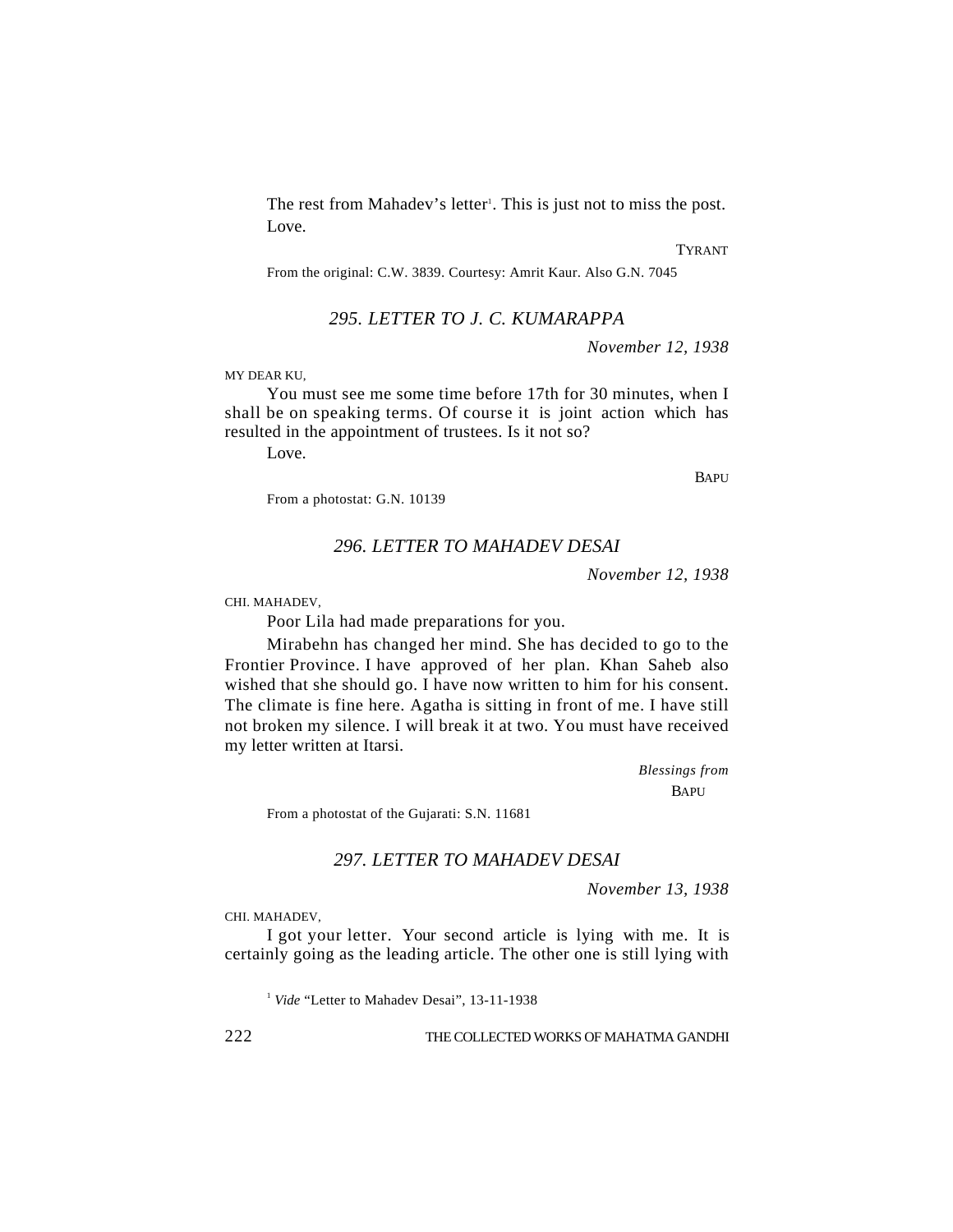me. I will take it out today. Now I will return it to you here. I don't want to send it by registered post, and I am afraid of sending it by ordinary post. There is no hurry at all. It is "evergreen".

Rajendra is from U. P. He has been here for the last four or five months. He is a good man. There is no time for more.

> *Blessings from* **BAPU**

From a photostat of the Gujarati: S.N. 11682

## *298. NOTE TO KANCHAN M. SHAH*

*Sunday, November 13, 1938*

I could not reply to your letter. But if Munnalal<sup>1</sup> goes and you don't wish to stay in the Mahila Ashram, you may come here.

From a photostat of the Gujarati: G.N. 8564

### *299. THE CONGRESS AND KHADI*

I have letters from Bombay, U. P., Bengal and Sind bitterly complaining that the khadi clause of the Congress constitution is honoured more in the breach than in the performance. I have mentioned the four provinces not to have it inferred that in the other provinces things are better. I have simply referred to these provinces because there are complaints from them. People in the other provinces have not perhaps thought it worth while to draw attention to the evil which is widespread. It may well be that correspondence on the matter from other provinces has not been brought to my notice.

The correspondents' chief complaint is that in selecting Congress candidates for municipalities or local boards, the Congress officials do not enforce the khadi clause for such candidates. One correspondent says that the obligation of wearing khadi is waived because the Congress officials do not find competent enough candidates among khadi wearers. This would be a sound reason, if the dearth of proper khadi-clad men can be proved, for altering the clause, surely not for committing a deliberate breach of the Congress constitution. A writer justifies the waiver by arguing that there is no connection between swaraj and khadi. This again may be a good reason for a change in the constitution but not for disregarding it.

1 Munnalal G. Shah, addressee's husband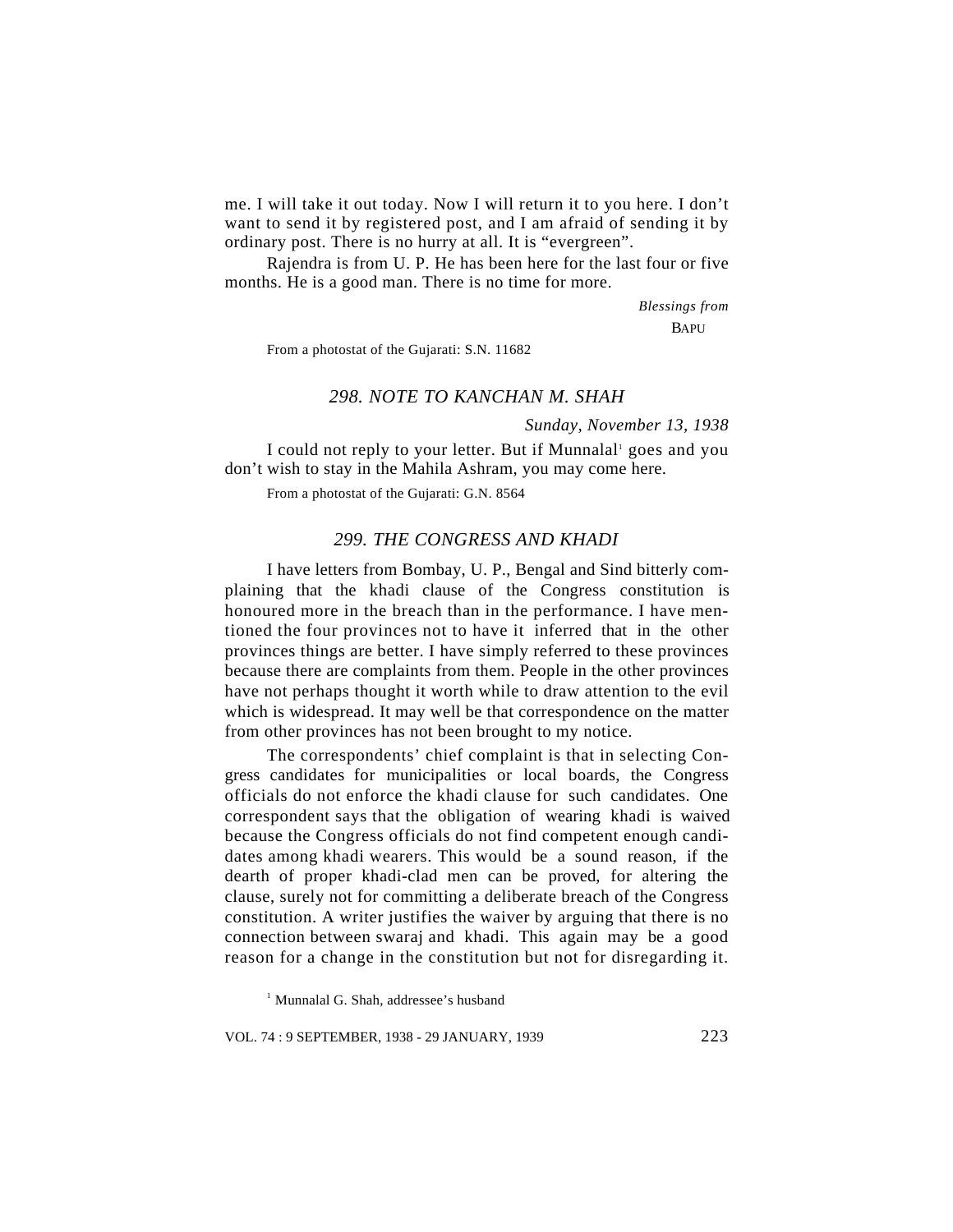Every Congressman is a potential civil-resister. The right of civildisobdience accrues only to those who perform the duty of voluntarily obeying the laws of their State, more so the laws of their own making. Therefore, the Congressmen are taking grave risks when they commit wilful breaches of the constitution.

And is there no connection between swaraj and khadi? Were the Congressmen who made themselves responsible for the khadi clause in the constitution so dense that they did not see the fallacy which is obvious to some critics? I have not hesitated to say, and I make bold to repeat now, that without khadi there is no swaraj for the millions, the hungry and the naked, and for the millions of illiterate women. Habitual use of khadi is a sign that the wearer identifies himself with the poorest in the land, that he has patriotism and self-sacrifice enough in him to wear khadi even though it may not be so soft and elegant in appearance as foreign fineries nor as cheap.

But my argument has perhaps no force with many Congressmen when anarchy reigns supreme among them. There is another batch of letters in my file which continue to give me fresh evidence of corruption among Congressmen so called. One correspondent says bogus members are increasing on a wholesale scale. The cry comes from Orissa that Congressmen do not hesitate to spread lies in order to enlist members. A Calcutta correspondent tells me that there are original members who have not paid their own subscriptions. When asked, they say they cannot spare four annas per year. The correspondent indignantly protests that these same men spend many four-anna pieces per year on cinemas. My point however is not that these men can afford to pay and do not. My point is that if they have not paid their subscriptions they are not Congressmen and that the register containing their names requires to be purged of them. A U. P. correspondent says bribery and corruption are spoiling the good name of the Congress. He says that Congressmen do not hesitate to use their influence with Collectors and other officials to have all sorts of injustices perpetrated for the sake of themselves or their relatives. And he adds that the services are ill able to resist the pressure. And he says the growing evil may be worse than the evil that existed when the services did wrong under instructions from British officials. This charge is most damaging if it is true. It requires careful investigations by the U. P. Government and the provincial Congress command. Indeed, the whole of the irregularities I have lumped together in this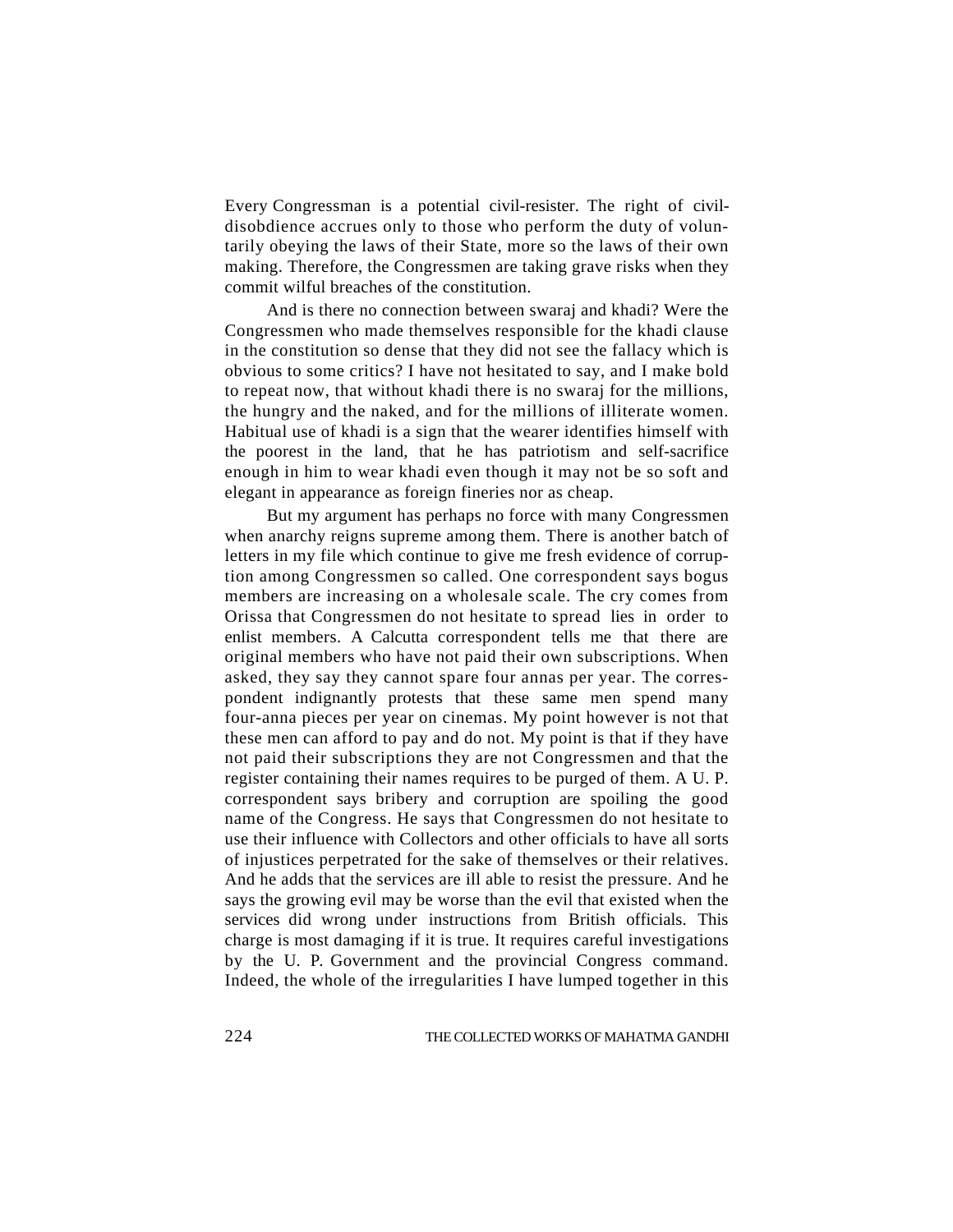note require careful and immediate handling by the Working Committee and the Provincial Congress Committees. If the Congress is not purged of illegalities and irregularities, it will cease to be the power it is today and will fail to fulfil expectations when the real struggle faces the country.

SEGAON, November 14, 1938 *Harijan,* 19-11-1938

## *300. LETTER TO AMRIT KAUR*

SEGAON, *November 14, 1938*

MY DEAR IDIOT,

I have your letter. I hope I misunderstood your letter of yesterday. I loved you all the more for the deep cut I thought you had made. My love can weather storms and misunderstandings. My regret was and is that my reaction should hurt you. The scars left by loved ones never last. They heal as soon as they are made. If they did not, my love would suffer diminution. I hope therefore that on your part you will laugh at your folly and lack of faith or my stupidity in putting in your letter a meaning you had not intended. You must not make yourself sick over this passing episode.

Of course you could not attend Aryanayakum's meeting. But let us hope next year your programme will be better arranged.

Of course I shall write to you about the doings of the Travancore delegation.

Love.

**WARRIOR** 

From the original: C.W. 3650. Courtesy: Amrit Kaur. Also G.N. 6459

## *301. LETTER TO J. C. KUMARAPPA*

*November 14, 1938*

MY DEAR KU,

Can you come tomorrow, Tuesday? Bring your work and take your meal here though not with me. You should take it after or before me so that you can talk the whole time. I am having my meal which [I] take between [*sic*] 10.30 or thereabouts. You can have a quiet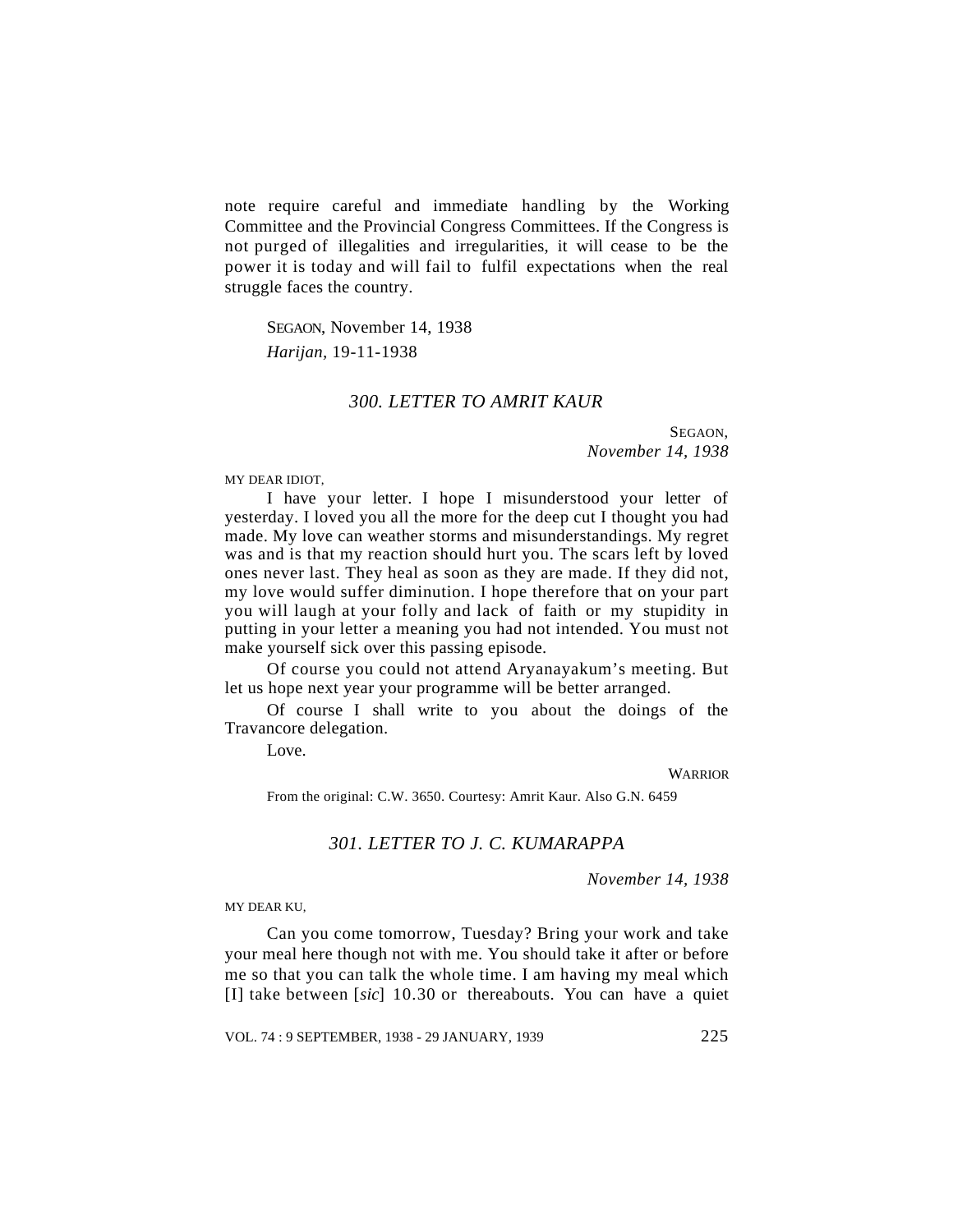corner for your work.

Love

[PS.]

You need not worry about Travancore Deputation. From a photostat: G.N. 01401

## *302. LETTER TO MAHADEV DESAI*

*November 14, 1938*

CHI. MAHADEV,

Vallabhbhai came today. The problem of Rajkot has become fairly complicated.<sup>1</sup> But so long as his stars are favourable, even things that seem to go against him will end well. Mani has been showing her mettle.<sup>2</sup> I have never seen another daughter like her.

Your second article is going today. I will hand over to you personally the one rejected for *Harijan.* I will go through the one received today. Chandrashanker is really very ill. I am alarmed.

Mirabehn is going ahead with her preparations for the Frontier Province in anticipation of Khan Saheb's consent.

> *Blessings from* **BAPU**

[PS.]

I am sending two things shown to me by Mirabehn. You will understand both.

From a photostat of the Gujarati: S.N. 11683

<sup>1</sup> The people of Rajkot had started an agitation against the autocratic rule of the Prince Dharmendrasingh and his Dewan Virawala. The leaders of the State were in consultation with Vallabhbhai Patel, who in turn was guided by Gandhiji.

<sup>2</sup> She toured the villages of the State and "sustained the peasants in their struggle".

**BAPU**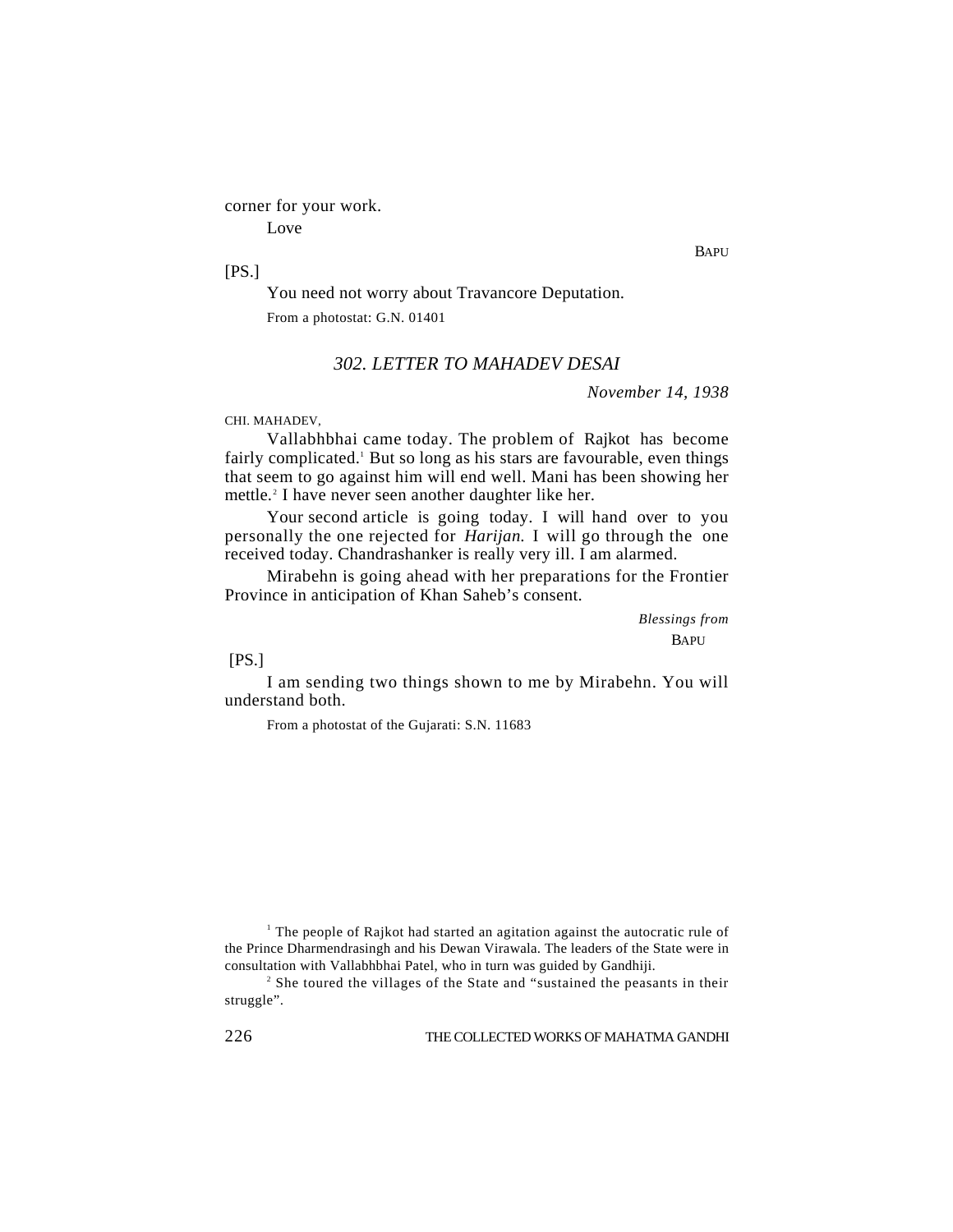## *303. LETTER TO KANTILAL GANDHI*

SEGAON, *November 14, 1938*

CHI. KANTI,

I got both your letters. If I could send you copies of all my labours, you would give me the first rank. But let it be enough for you that I have done all that was possible for me. At last I got the accompanying reply. Ramachandran is coming tomorrow, when I will try again. I will not give up. But it is a great handicap that one cannot discuss things with him. There ought to be no secrecy in this regard. Saraswati is free in such matters. All children are free. I am also returning the letters you wanted me to return. Don't be perturbed. Have patience. I will spare no effort.

*Blessings from*

**BAPU** 

From a photostat of the Gujarati: C.W. 7352. Courtesy: Kantilal Gandhi

#### *304. LETTER TO MATHURADAS TRIKUMJI*

SEGAON, *November 14, 1938*

CHI. MATHURADAS,

I should be happy if both the scripts were made compulsory. There is no question of you or anyone else coming to replace Mahadev. In a way, those who do their duty in their respective positions are also helping.

> *Blessings from* **BAPU**

SHETH MATHURADAS TRIKUMJI 74 WALKESHWAR ROAD BOMBAY

From the Gujarati original: Pyarelal Papers. Nehru Memorial Museum and Library. Courtesy: Beladevi Nayyar and Dr. Sushila Nayyar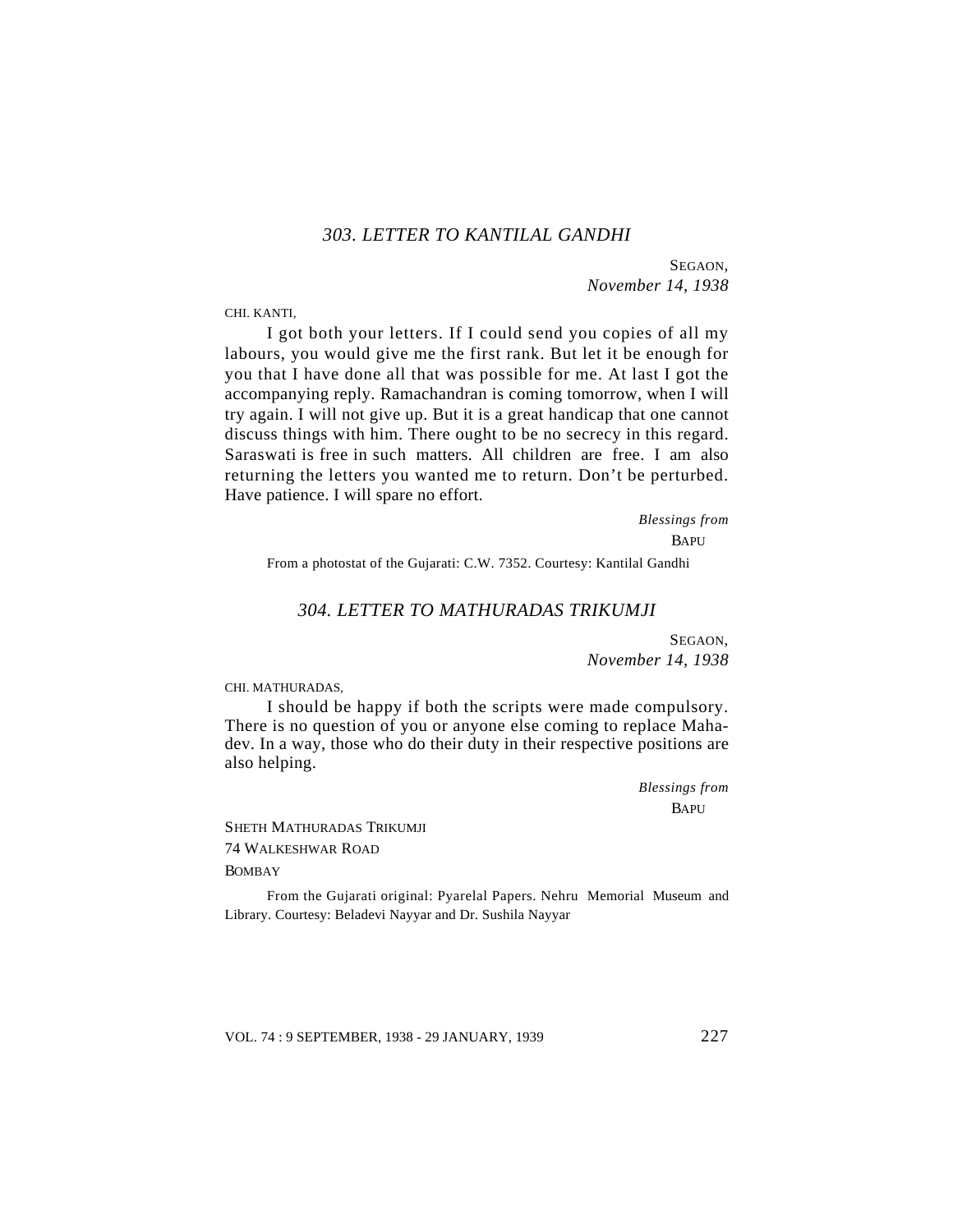### *305. LETTER TO PYARELAL*

*November 14, 1938*

CHI. PYARELAL,

I expect regularity from you. Being regular about food will not interfere with work. In the same way, you should have attended to your leg. When you do not do things properly, Ba, Sushila and I do certainly get upset. About *Harijan*, etc., do whatever you can.

> *Blessings from* **BAPU**

From the Gujarati original: Pyarelal Papers. Nehru Memorial Museum and Library. Courtesy: Beladevi Nayyar and Dr. Sushila Nayyar

## *306. LETTER TO RAMDAS GANDHI*

*November 14, 1938*

CHI. RAMDAS,

I got your letter. The Mysore job seems to me rather a difficult one. The Sardar thinks so too. He arrived today. Now we will discuss the matter tomorrow.

It will be good if you build up your body.

I will await a letter from you.

Kanam is doing fine.

*Blessings from* **BAPU** 

From the Gujarati original: Mrs. Sumitra Kulkarni Papers. Courtesy: Nehru Memorial Museum and Library

## *307. LETTER TO AMRIT KAUR*

SEGAON, WARDHA, *November 15, 1938*

MY DEAR IDIOT,

What you say about the Ataturk is all true. Why don't you write a public letter about his removing the *purdah?*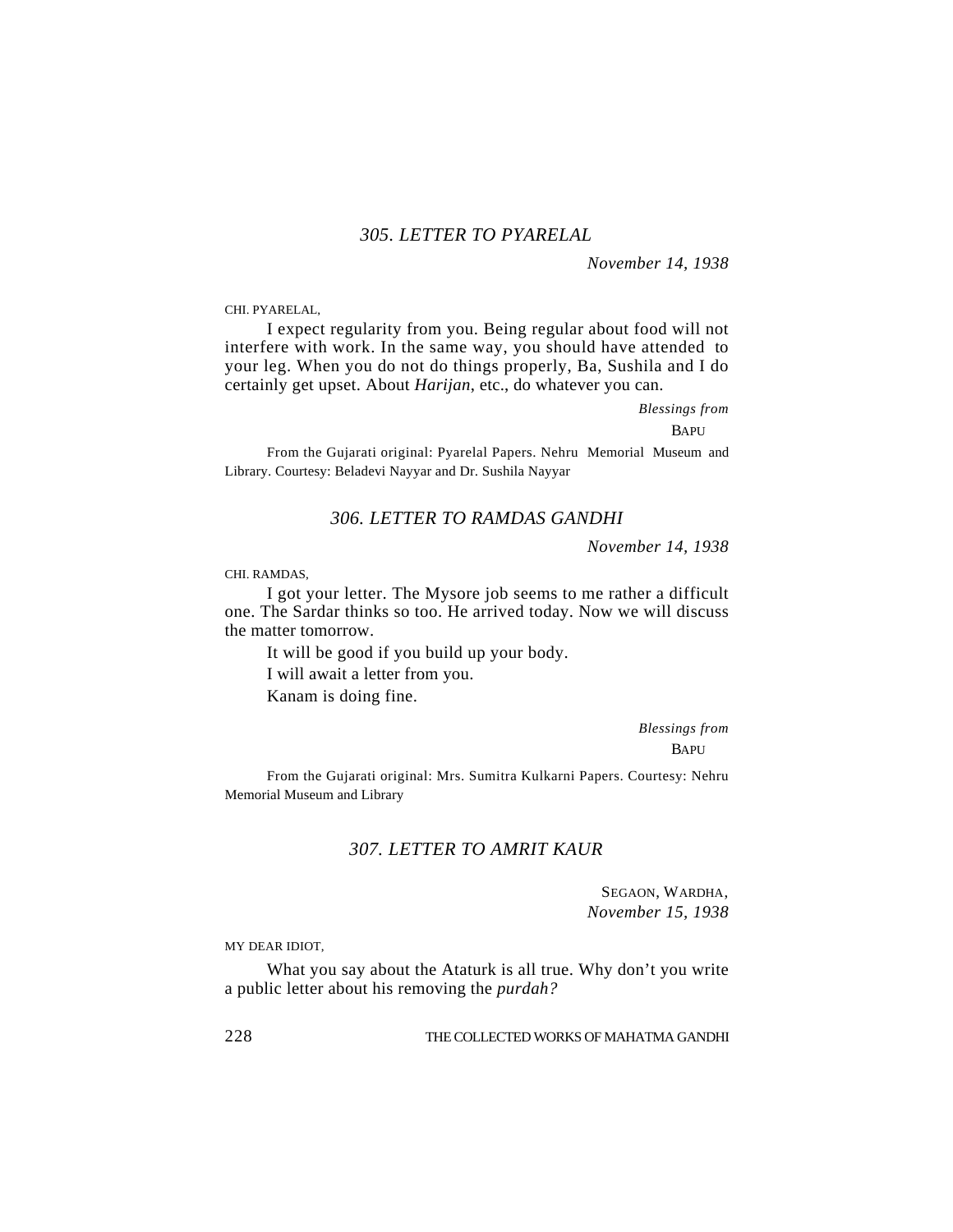Agatha will be here probably till J.<sup>1</sup> returns. She is doing well. We are discussing things in a leisurely manner.

So M.<sup>2</sup> leaves you on 19th. He is in ecstasies over your affectionate attention. The Travancore deputation is due now. Hence I must close this.

Love.

**WARRIOR** 

From the original: C.W. 3651. Courtesy: Amrit Kaur. Also G.N. 6460

## *308. LETTER TO MAHADEV DESAI*

*November 15, 1938*

CHI. MAHADEV,

I read your note about N. It cannot be sent anywhere for publication. Not that your argument is incorrect, but why give so much importance to N.? We know his ideas. Moreover, to reply to him is to raise up a hornet's nest. What is the advantage in publishing N.'s name? His arguments may be analysed and an indirect reply may be given to him as is often done by me. I can do this myself but his arguments do not have sufficient substance to deserve that. The proofs cited by you are worth using. I will see what can be done. I am, therefore, not returning the article. Treat this letter as the last I shall be sending. I will write tomorrow, however. If you have already left, Rajkumari will forward it. I am not sending the other things. As you will start on the 19th, I assume that you will arrive on the evening of the 21st.

Madgavkar is arriving tomorrow.

*Blessings from* **BAPU** 

From a photostat of the Gujarati: S.N. 11684

<sup>1</sup> Jawaharlal Nehru

<sup>&</sup>lt;sup>2</sup> Mahadev Desai; *vide* "Letter to Amrit Kaur", 16-11-1938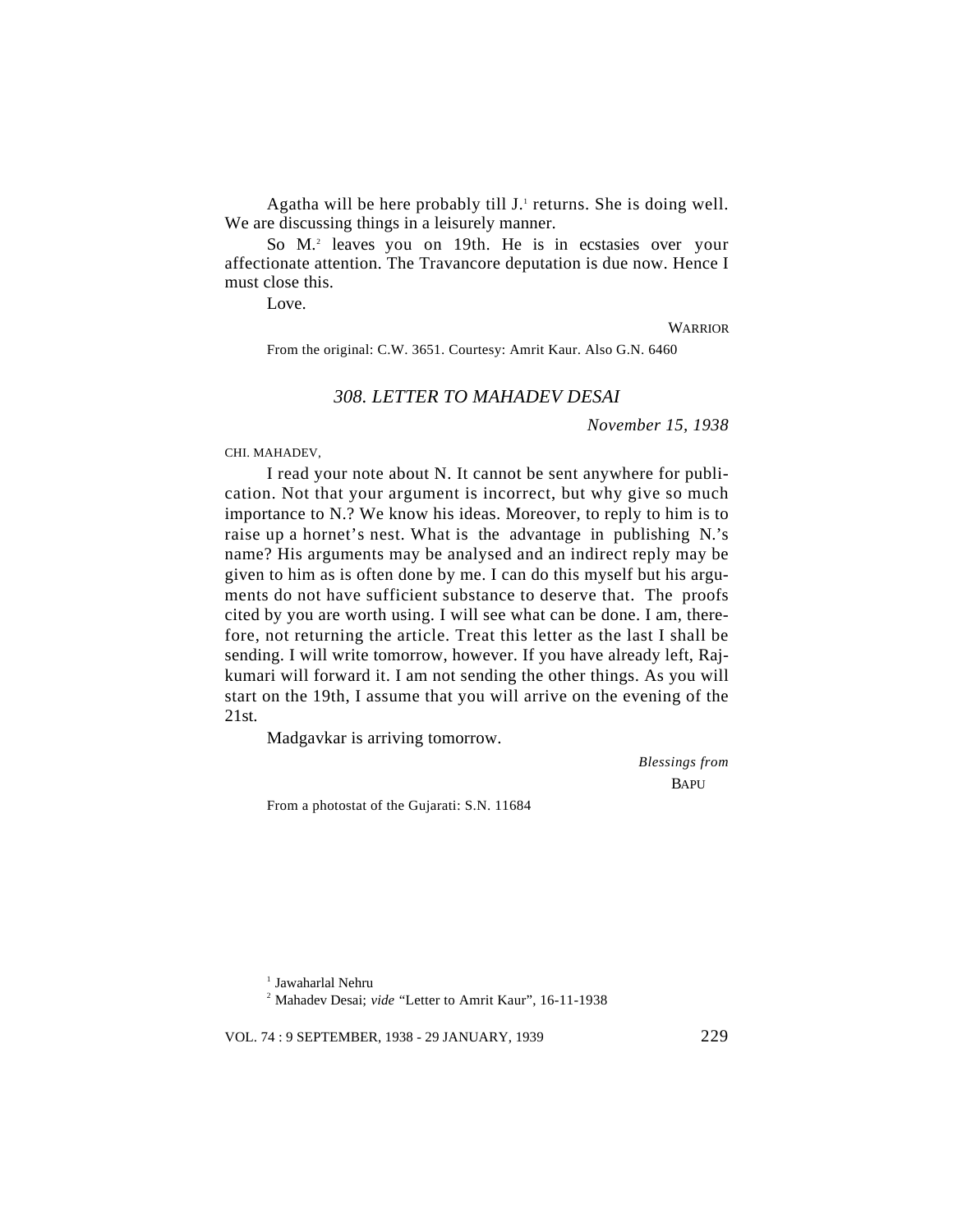## *309. LETTER TO KANTILAL GANDHI*

SEGAON, WARDHA, *November 15, 1938*

CHI. KANTI,

I had a talk with R. He knows everything. He first heard about it from his father. R. has not made a full inquiry, but from what inquiry he has made, he feels that there is no truth at all in the matter. P. has completely denied the story and she says that P. could be believed guilty of such misconduct only if she also could be believed so. According to him, S. has seen everything through prejudiced eyes. But he says he will inquire into the matter further and will write to me. He has asked me not to worry about S. at all. In this situation, I have become completely helpless. If S. has committed no errors, she should boldly narrate what happened, as Devdas did in regard to Manilal. I would now advise you not to take any further interest in the matter. Don't worry. R. has assured me that he will not let S. come to any harm. Just now she will stay with her grandparents. She will continue to write to me and will accept whatever I finally decide.

I would also advise you to write to R. You may even write through me. If you handle the situation with detachment and calm, the truth will come out and S. can be saved.

> *Blessings from* **BAPU**

[PS.]

Just now there are several deputations and so there is a good deal of pressure on me.

From a photostat of the Gujarati: C.W. 7353. Courtesy: Kantilal Gandhi

## *310. LETTER TO PREMABEHN KANTAK*

SEGAON, *November 15, 1938*

CHI. PREMA,

I saw your letter after many days. Is it any wonder that you win people's appreciation wherever you go ?

Patwardhan may come whenever he can. The family responsi-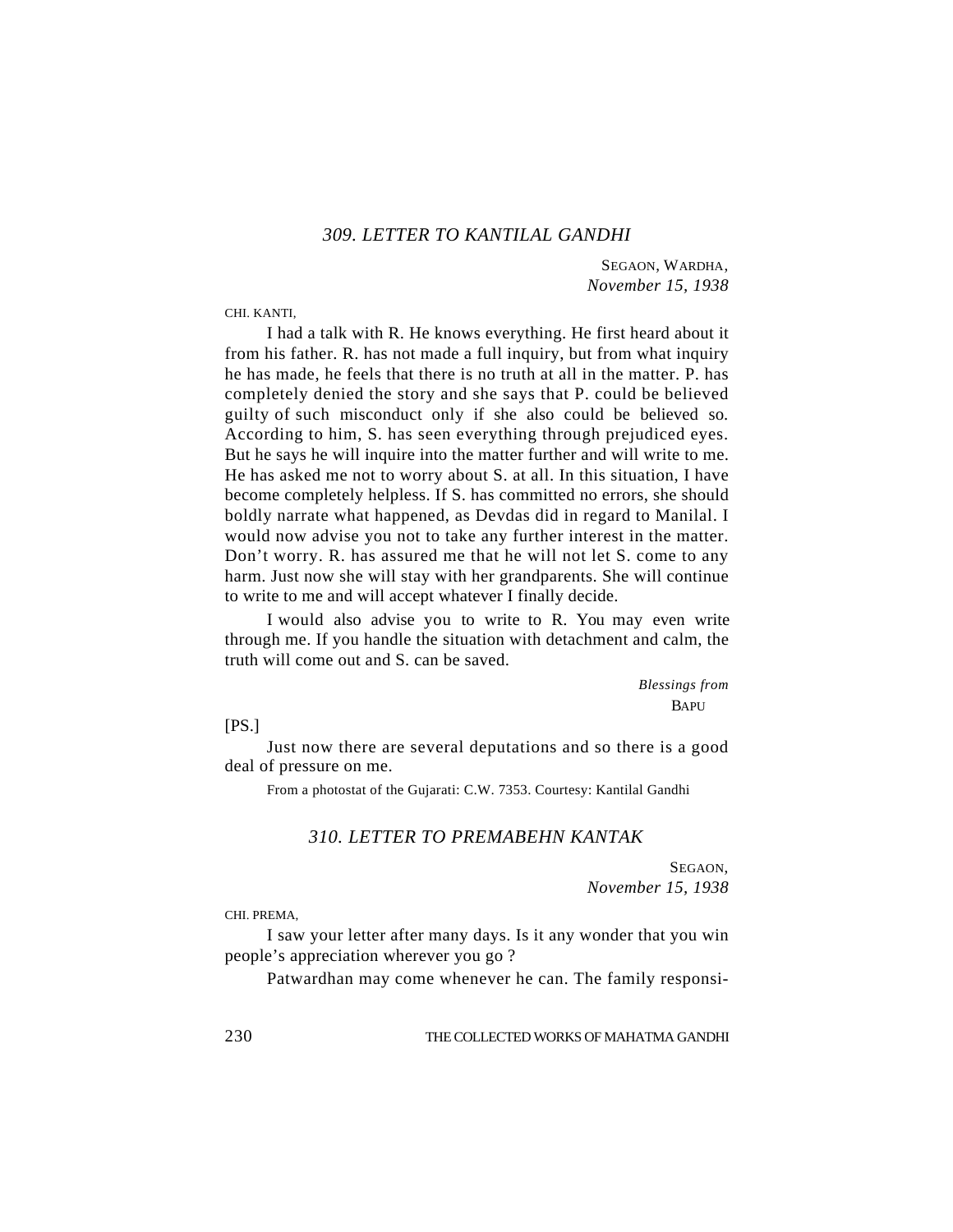bilities are always a problem. Illnesses and accidents are bound to happen. You at any rate ought never to fall ill. The golden remedy for this is obedience to rules in all things.

You may certainly bring your new friend with you.

Kishorelal had talked to me also. I myself have not been able to read the book<sup>1</sup>, but I read the letter<sup>2</sup> which has been objected to. I have found no substance in the objection. Its publication is likely to do me no harm. I would be harmed only if I failed to do what I ought to do and did what I ought not to. I need therefore withdraw nothing. There is one letter among them which perhaps I would not have permitted to be published and that too only because of the prevailing social attitudes.

I am sure, moreover, that you had taken all necessary precautions while publishing the letter.

What Kishorelal has written is well meant.<sup>3</sup> Don't take it to heart. Explain courteously your position to him.

I am well.

Khan Saheb has asked for one woman social worker. Your name was almost on my lips, but I did not like to draw you away from your present work. I, therefore, dropped for the moment the idea of sending you.

*Blessings from*

**BAPU** 

From a photostat of the Gujarati: C.W. 6836. Courtesy: Premabehn Kantak. Also G.N. 10397

<sup>1</sup> *Vatsalyachi Prasaddiksha,* a Marathi translation of Gandhiji's letters to the addressee numbering about 90

2 This was the one dated 21-5-1936; *vide* "Letter to Premabehn Kantak", 21-5- 1936

<sup>3</sup> Kishorelal had been pained by the storm raised over the book and had written to the addressee criticizing her action in publishing the letters.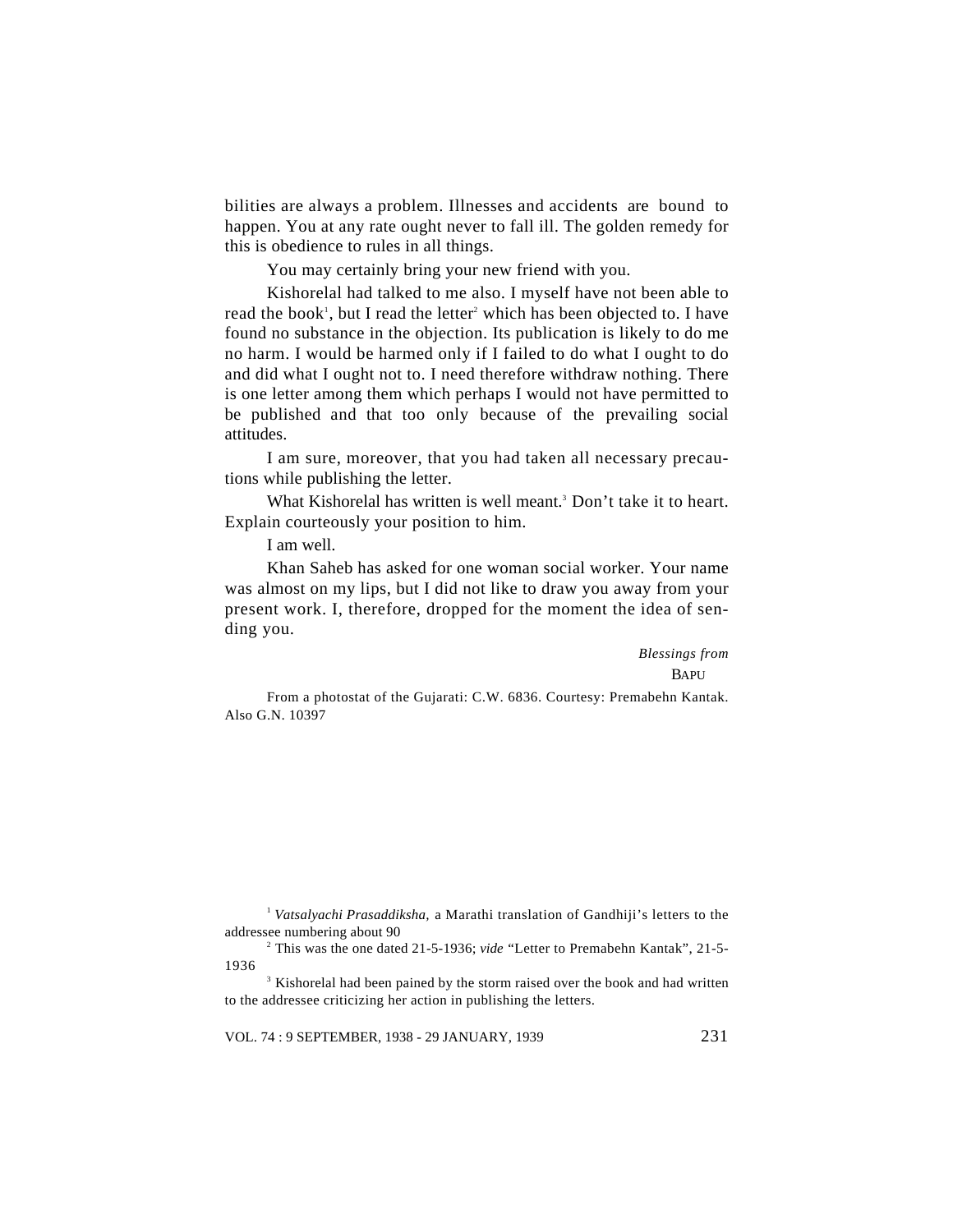## *311. TALK TO TRAVANCORE STATE CONGRESS DEPUTATION*<sup>1</sup>

### *November 15, 1938*

I have received reports that there has been violence on a considerable scale in Travancore. On the other hand I have received wires from the State Congress dictators saying that there has been no violence whatever for which they can be held responsible, that whatever violence there has been was instigated by the authorities. It has been alleged too that there has been secret endorsement of violence by the State Congress people though they are not directly responsible for it. What I say is that if there has been mob violence, by whomsoever wrought, it shows that the State Congress has not acquired sufficient control over the masses. In that case civil disobedience has to be suspended even as was done by me more than once. I admit you were behind the prison bars when most of the alleged cases of violence took place. I appreciate also the fact that you did not get a chance of educating the masses into discipline. 1 entirely endorse your view that the fight should not be merely to wrest a few concessions from the authorities but for establishing real responsible government. But all that, to my mind, makes out a case for doing more spade-work among the masses. You must build from below.

You tell me that you regard the removal of the Dewan would help your movement as he is the chief obstacle in your way. If you persist in the charges, you must be prepared to prove them. But in my opinion it will have the inevitable result of pushing the question of responsible government into the background by bringing to the fore a purely personal issue. I call that playing the enemy's game. And you would give the wrong lead to the people. I do not want you to withdraw the allegations because they are not true, if you believe in them. I want those allegations to be withdrawn because you have a far bigger issue at stake. The greater includes the less. Removal of the Dewan by itself would not give you responsible government. A clever dewan might choose to slip out and remain in the background till the storm has blown over and in the mean time use a substitute to crush the movement. Such things have happened before and will

<sup>&</sup>lt;sup>1</sup> Extracted from Pyarelal's "Why the Withdrawal". The deputation had gone to see Gandhiji at Segaon. This, Pyarelal says, is the substance of the talk.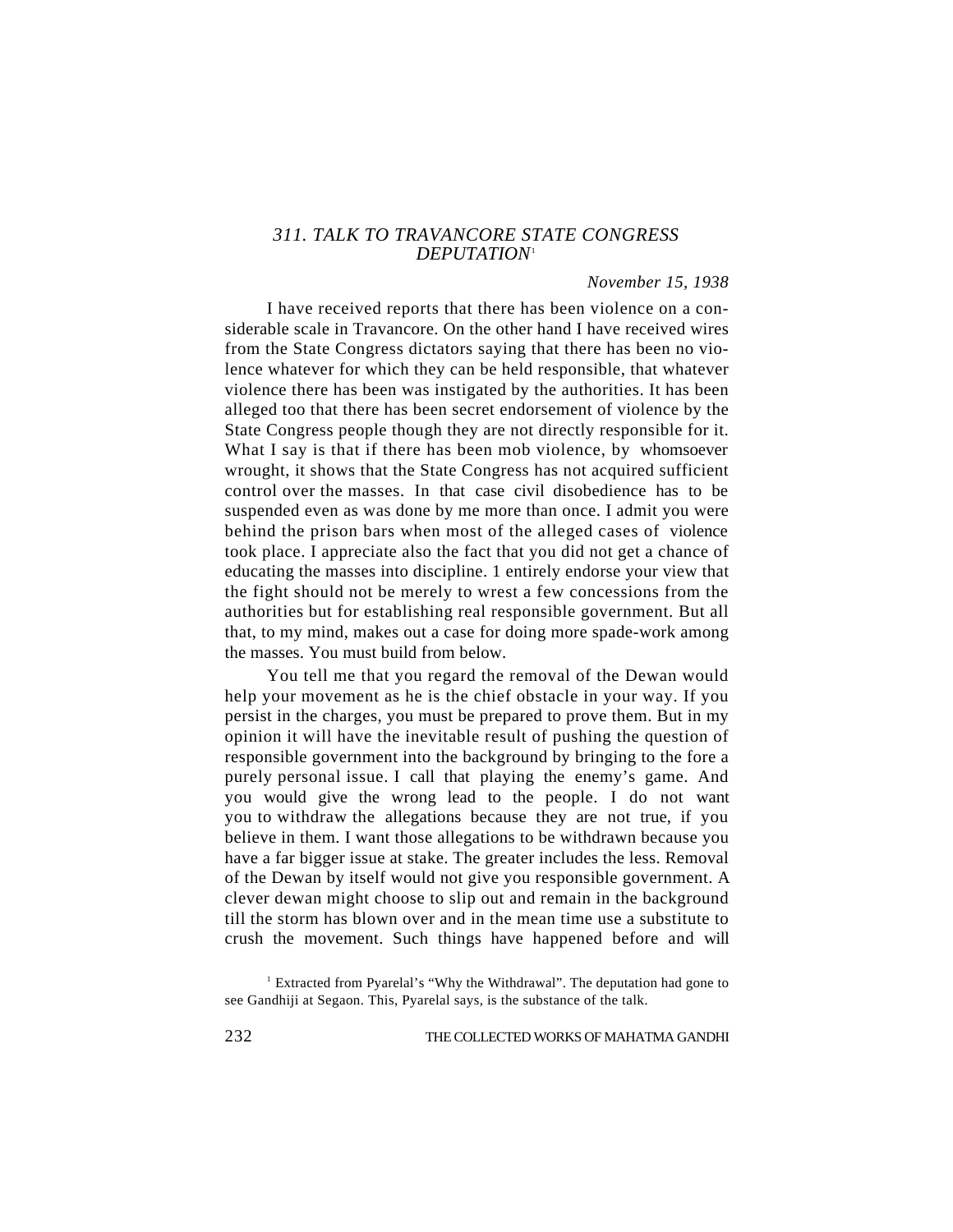happen again. On the other hand responsible government includes the power to dismiss ministers according to the popular will. You can therefore say, without abating an iota from your charges, you do not want to dissipate your energy by pursuing these charges. There are the two alternatives before you, both of them perfectly legitimate. You have to make your choice. You should know best the psychology of your people. It may be such that the fight can be best conducted through agitation to remove the Dewan. Personally, when I weigh the pros and cons of the matter, I feel like saying you should swallow the bitter cup and concentrate on getting the reins of power into your hands.

But whatever the decision about the allegations, I would advise you not to restart civil disobedience just now. You should put your own house in order. If you keep unadulterated non-violence at the back of your minds, you would not say, "Let us take time by the forelock, and now that there is all this energy bubbling forth, let us consolidate our gains." You would not capture power by madly frittering away the energy generated. That way lies danger. You will, if you follow that, only pave the way for the political schemers who may exploit the situation for furthering their own designs. I would therefore ask you to go slow, steadily gathering all the threads into your hands. You should become a homogeneous and disciplined mass by undergoing training in constructive work and non-violence. You may not take another forward step without canvassing public opinion inside and outside Travancore first.

Apparently there may be no connection between constructive work and non-violence; but there is an internal logic connecting the two when constructive work is taken up as a part of a non-violence programme. The National Flag, for instance, was conceived as a symbol of unity, purity and non-violence. It is the place that we have given it in our non-violence programme that gives it its significance and importance; by itself it has no virtue. In prosecuting your constructive programme, you must always keep the background of non-violence before your mind.

Then I should ask students to remain apart from the civil disobedience part of the struggle and should not carry on any propaganda in their midst. It is not proper to ask students of school-going age to do such work. It is a sign of weakness. It is like asking children to undergo suffering for their parents.

But the students can and ought to take part in the struggle by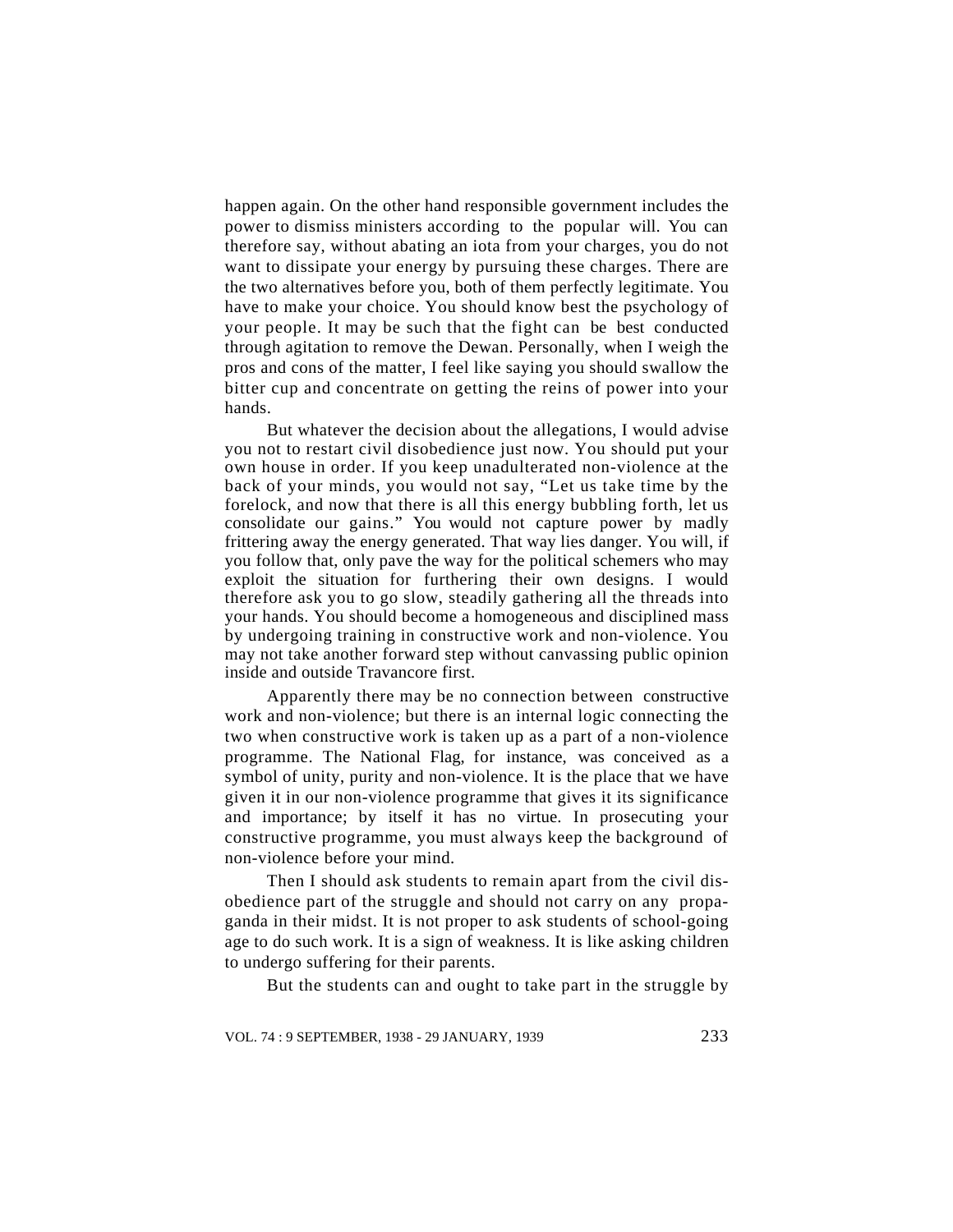becoming adepts in charkha and other items in the constructive programme, as the Chinese students are doing while the fight against Japan is going on. The Chinese students are working to preserve the essentials of Chinese culture through their programme of New Education. They are helping to create a national spirit which will remain unsubdued irrespective of the fortunes of the Chinese arms on the battle field.

The satyagraha struggle in British India had two aspects, non-violent non-co-operation with the Government and co-operation among the people themselves. Both these aspects should constantly be kept before the mind's eye. The constructive programme that I have set before you necessitates perfect co-operation among all the sections. You will therefore go among the Pulayas and the Pariahs, fraternize with them and appeal to them as fellow countrymen and equals to come out and take their due share in the sacred fight along with the Brahmins, Ezhawas, Christians and others. You must all become one. You dare not leave out or antagonize a single section or community without stultifying yourselves and damaging your fight.

Then there is the prohibition work. You would not picket just now, but you would visit the drunkards in their homes and strive with them. Even if you do not succeed in producing immediate tangible results, it will put your struggle on a moral plane and add strength and momentum to it.

Travancore people, both men and women, are so simple in their habits. They wear white and need very little cloth to protect them against the elements. They can easily produce all the khadi they need. Travancore need not import a single yard of cloth or even khadi from outside. This means that there should be a spinning-wheel in every home.

And khadi should be linked with liberty. All the time you are spinning, you would not think in terms of your own requirements but in terms of the requirements of the nation. You will say, 'I want to clothe the whole nation that is naked and I must do it non-violently.' Each time you draw a thread, say to yourselves, 'We are drawing the thread of swaraj.' Multiply this picture millionfold and you have freedom knocking at your door.

*Harijan,* 28-1-1939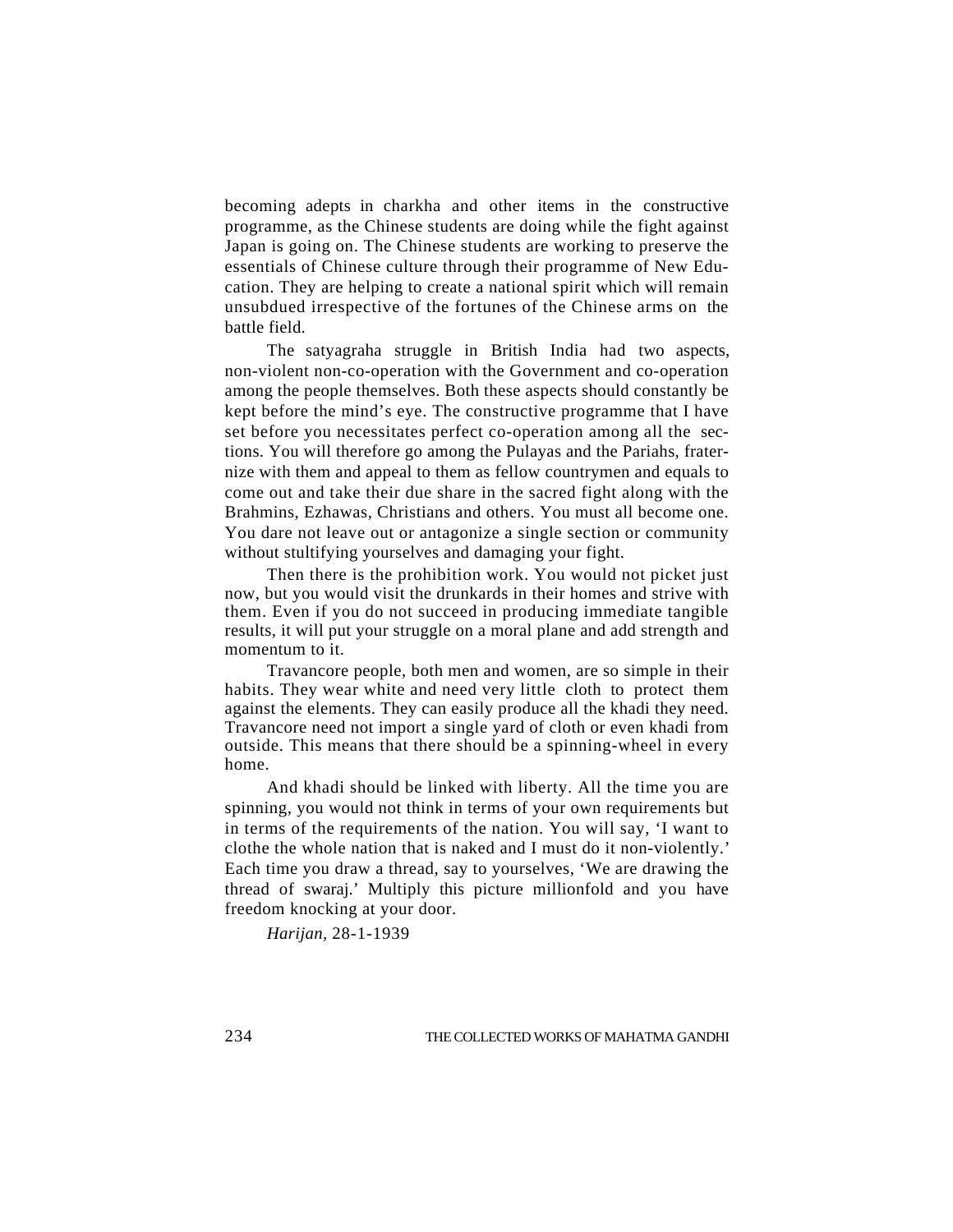## *312. LETTER TO AMRIT KAUR*

SEGAON, WARDHA, *November 16, 1938*

MY DEAR IDIOT,

Why do you say when Mahadev leaves you you won't have to write to me (I suppose you mean so regularly)? If you have the time I do want you to write regularly. I may fail to do likewise. But you have always permitted me that latitude.

I hope you will have a kind of relaxation after his departure. Though it was a pleasure to you to have him with you it was undoubtedly a tax on your attention and energy.

The Travancore deputation was finished today. They appeared to be good men. They have real difficulty in withdrawing the allegations. But they have not given me a conclusive answer. They will put the pros and cons before their W. C. and then come to a decision. How I wish you could have been present during the conversations. I gave them four hours. Ramachandran is still here.

Love.

TYRANT

#### $[PS.]$

If Mahadev is there when this is received tell him he sh give a day or two to Bhopal if he can.

From the original: C.W. 3890. Courtesy: Amrit Kaur. Also G.N. 7046

## *313. LETTER TO JAWAHARLAL NEHRU*

SEGAON, *November 16, 1938*

MY DEAR JAWAHARLAL,

I hope both you and Indu have benefited by the voyage. I am expecting you to be in Wardha about 20th. But of course you will come as early as you wish. You have tough problems awaiting solution.

Love to you both.

**BAPU** 

Gandhi-Nehru Papers, 1938. Courtesy: Nehru Memorial Museum and Library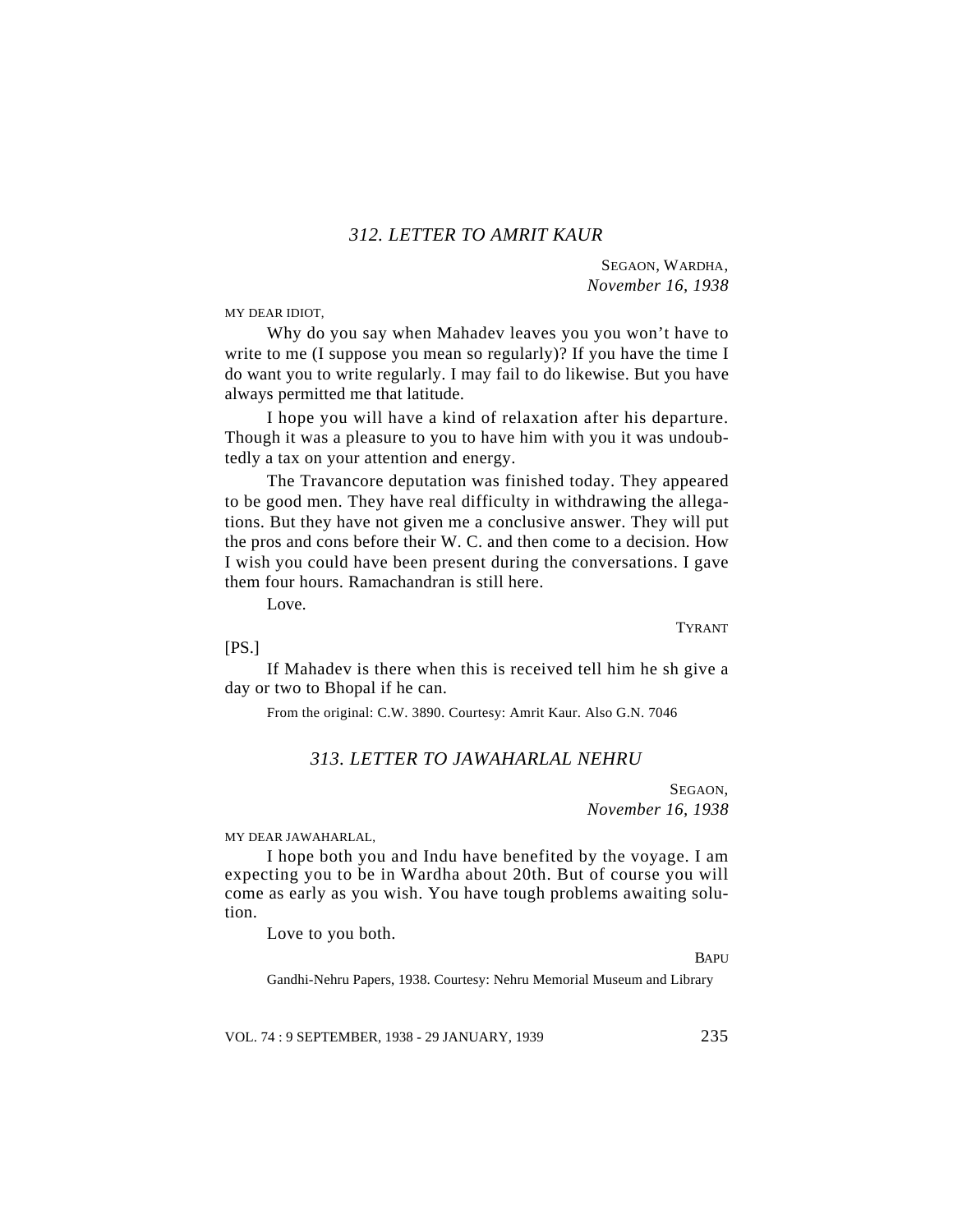## *314. LETTER TO PADMAJA NAIDU*

SEGAON, WARDHA, *November 16, 1938*

MY DEAR LOTUS-BORN,

So 17th Nov. is your birthday! Many happy returns. But for us these returns can never be happy unless they provide us with fresh scope for service. And you are going to Hyderabad specially to render service. You will write to me of your doings. You are under promise not to overstrain yourself.

Love.

*Yours,*  PLAYMATE

SHRI PADMAJA NAIDU ZAHEER MANZIL RED HILL

HYDERABAD DECCAN

From the original: Padmaja Naidu Papers. Courtesy: Nehru Memorial Museum and Library

## *315. DRAFT OF STATEMENT FOR THAKORE SAHEB OF RAJKOT*<sup>1</sup>

[Before *November 19, 1938*] 2

1. After having observed the growth of popular feeling and the regrettable sufferings of our people during the last few months for the redress of what they understood to be their grievances, and after having discussed the whole situation with the Council and Mr. Vallabhbhai Patel, we are convinced the present struggle and sufferings should end immediately.

2. We have decided to appoint a committee of ten gentlemen who should be subjects or servants of our State, three of whom will be State officers and seven subjects of our State whose names will be declared hereafter. The President of the committee will be a person

<sup>1</sup> This was signed by Dharmendrasingh, Thakore Saheb of Rajkot on December 26 after talks with Vallabhbhai Patel.

<sup>2</sup>Vide "Letter to Vallabhbhai Patel", 19-11-1938, where Gandhiji mentions having drafted the statement.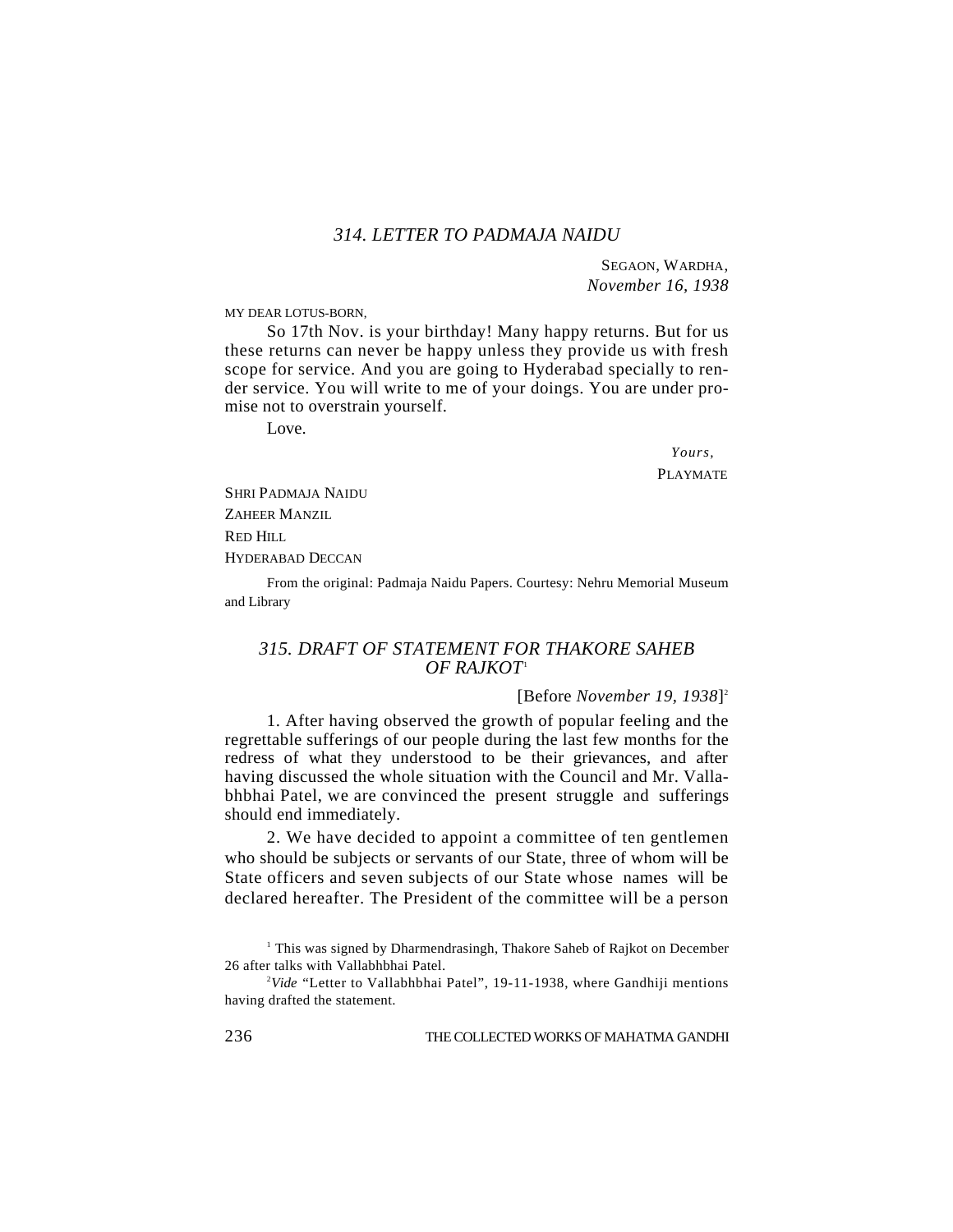appointed by His Highness.

3. This committee shall draw up by the end of January, after proper investigation, a report to us recommending a scheme of reforms so as to give the widest possible powers to our people consistently with our obligation to the Paramount Power and with our prerogatives as a Ruling Chief.

4. It is our desire that our Privy Purse shall henceforth be regulated in the manner laid down in the circular of the Chamber of **Princes** 

5. We desire furthermore to assure our people that we intend to consider and give effect to the scheme that may be reported to us by the said committee.

6. It being understood that all unconstitutional agitation shall immediately cease, as a necessary prelude to restore peace and goodwill, we hereby grant full amnesty and release immediately all political prisoners and remit all fines and withdraw all repressive measures.

*Harijan,* 4-2-1939

## *316. PROHIBITION IN SALEM DISTRICT*

The Syndicate of the Annamalai University deputed Shri C. Jagannathachari to study the problem of prohibition in Salem District under the guidance and direction of Professor B. V. Narayanaswami Naidu. I have been favoured with a summary of the report from which I take the following excerpts<sup>1</sup>.

*Harijan*, 19-11-1938

<sup>&</sup>lt;sup>1</sup> These are not reproduced here.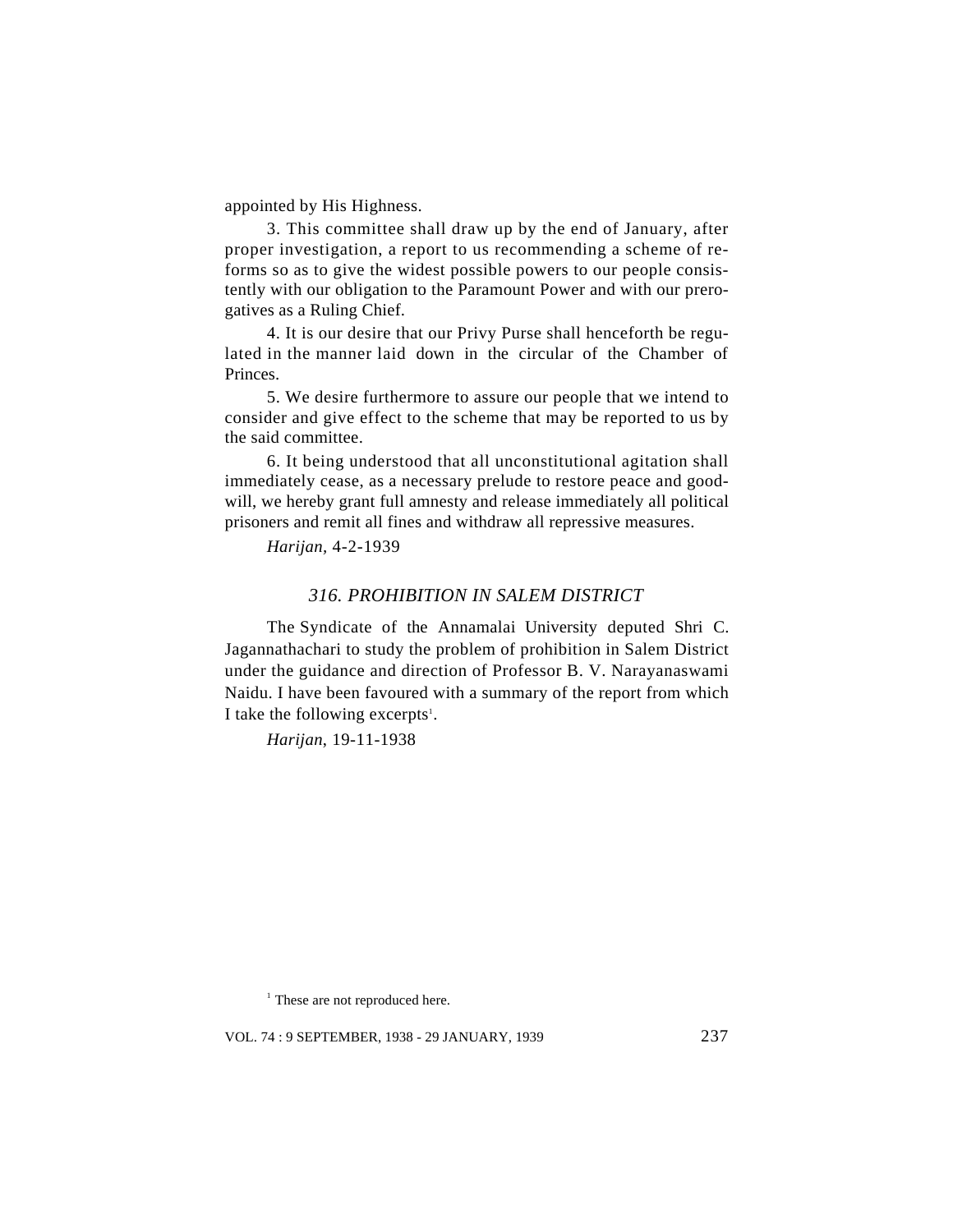## *317. TELEGRAM TO AMRIT KAUR*

WARDHA, *November 19, 1938*

RAJKUMARI AMRIT KAUR **MANORVILLE** SIMLA WEST HOPE DESPONDENCY GONE CHEERFULNESS RETURNED. LOVE.

**BAPU** 

From the original: C.W. 3891. Courtesy: Amrit Kaur. Also G.N. 7047

## *318. LETTER TO VALLABHBHAI PATEL*

SEGAON, WARDHA, *November 19, 1938*

BHAI VALLABHBHAI,

Please study the statement<sup>1</sup> which I have drafted after discussions with Anantrai<sup>2</sup> and Nanabhai. If you approve of it, the Thakore Saheb may act accordingly and satyagraha should be withdrawn. Decide the names of the members of the Committee in consultation with Bhai Anantrai. The people's representatives should be in a majority in the Committee. If this is accepted, I think we should be satisfied. There is no mention of responsible government in my draft, but I think it is clearly implied.

> *Blessings from* **BAPU**

SARDAR VALLABHBHAI PATEL PURUSHOTTAM BUILDING OPP. OPERA HOUSE, BOMBAY 4

> [From Gujarati] *Bapuna Patro-2: Sardar Vallabhbhaine,* pp. 227-8

<sup>&</sup>lt;sup>1</sup> *Vide* "Draft of Statement for Thakore Saheb of Rajkot", 19-11-1938

<sup>&</sup>lt;sup>2</sup> Anantrai Pattani, Dewan of Bhavnagar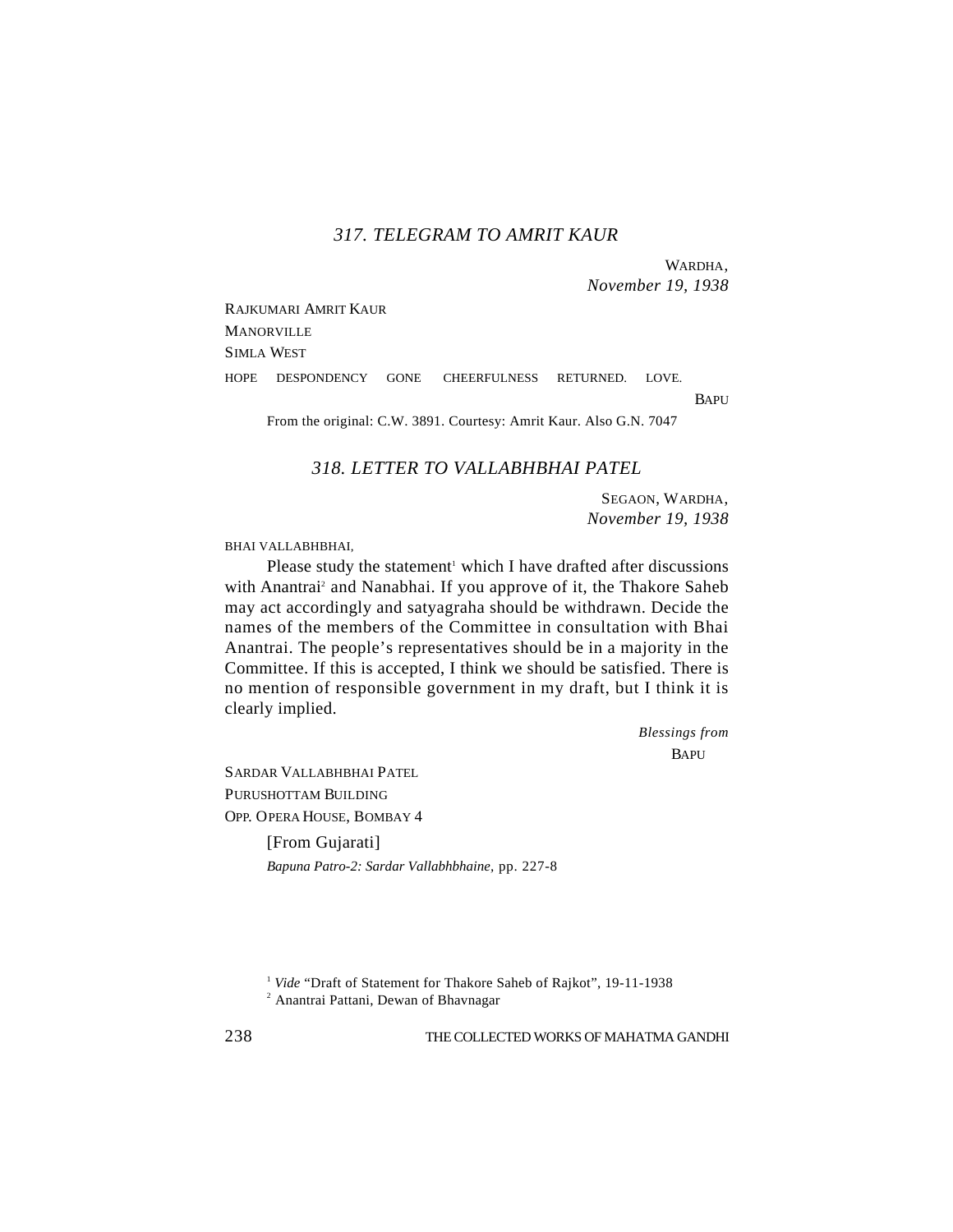### *319. THE JEWS*

Several letters have been received by me asking me to declare my views about the Arab-Jew question in Palestine and the persecution of the Jews in Germany. It is not without hesitation that I venture to offer my views on this very difficult question.

My sympathies are all with the Jews. I have known them intimately in South Africa. Some of them became life-long companions. Through these friends I came to learn much of their age-long persecution. They have been the untouchables of Christianity. The parallel between their treatment by Christians and the treatment of untouchables by Hindus is very close. Religious sanction has been invoked in both cases for the justification of the inhuman treatment meted out to them. Apart from the friendships, therefore, there is the more common universal reason for my sympathy for the Jews.

But my sympathy does not blind me to the requirements of justice. The cry for the national home for the Jews does not make much appeal to me. The sanction for it is sought in the Bible and the tenacity with which the Jews have hankered after return to Palestine. Why should they not, like other peoples of the earth, make that country their home where they are born and where they earn their livelihood?

Palestine belongs to the Arabs in the same sense that England belongs to the English or France to the French. It is wrong and inhuman to impose the Jews on the Arabs. What is going on in Palestine today cannot be justified by any moral code of conduct. The mandates have no sanction but that of the last war. Surely it would be a crime against humanity to reduce the proud Arabs so that Palestine can be restored to the Jews partly or wholly as their national home.

The nobler course would be to insist on a just treatment of the Jews wherever they are born and bred. The Jews born in France are French in precisely the same sense that Christians born in France are French. If the Jews have no home but Palestine, will they relish the idea of being forced to leave the other parts of the world in which they are settled? Or do they want a double home where they can remain at will? This cry for the national home affords a colourable justification for the German expulsion of the Jews.

But the German persecution of the Jews seems to have no parallel in history. The tyrants of old never went so mad as Hitler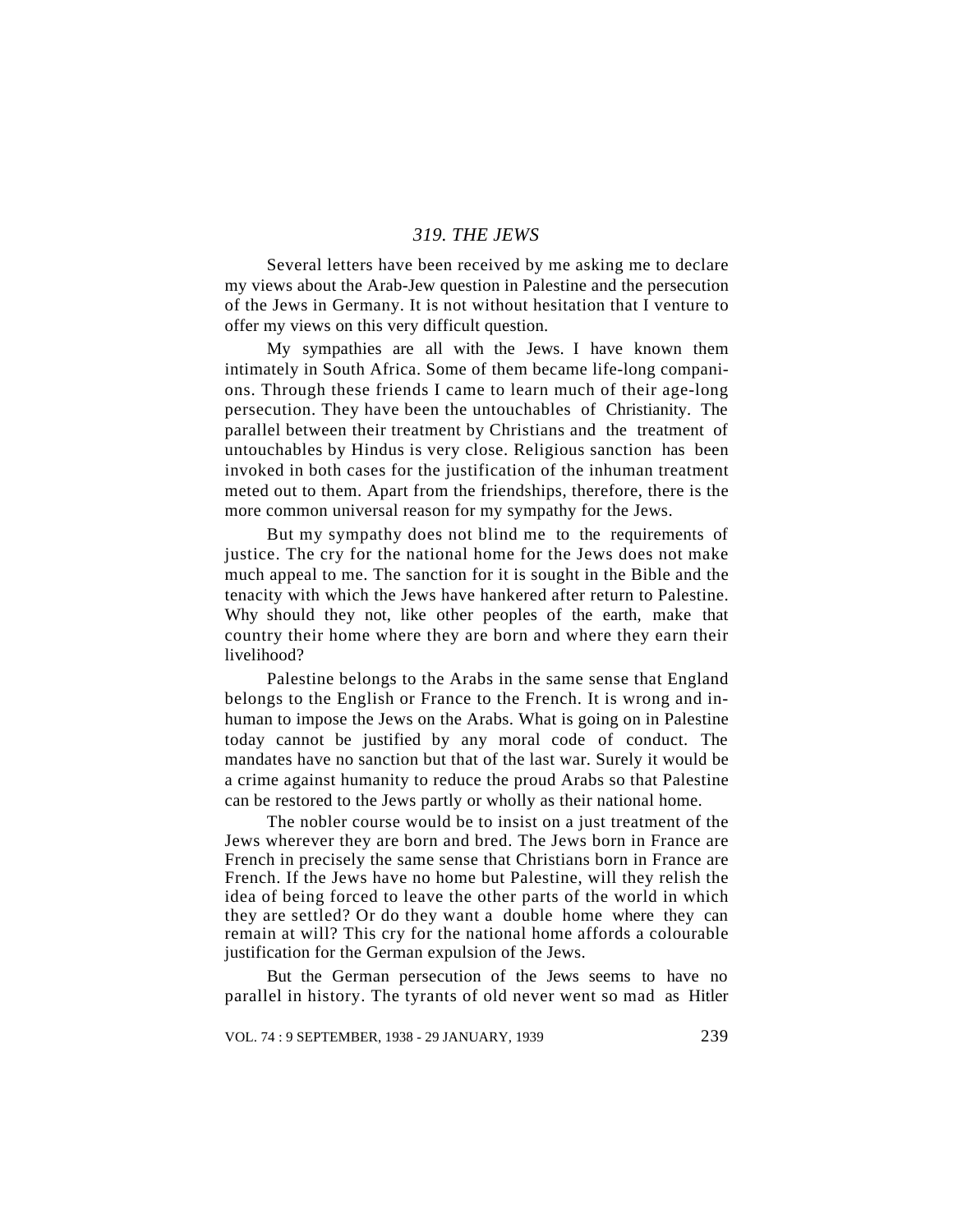seems to have gone. And he is doing it with religious zeal. For he is propounding a new religion of exclusive and militant nationalism in the name of which any inhumanity becomes an act of humanity to be rewarded here and hereafter. The crime of an obviously mad but intrepid youth is being visited upon his whole race with unbelievable ferocity. If there ever could be a justifiable war in the name of and for humanity, a war against Germany, to

Can the Jews resist this organized and prevent the wanton persecution of a whole race, would be completely justified. But I do not believe in any war. A discussion of the pros and cons of such a war is therefore outside my horizon or province.

But if there can be no war against Germany, even for such a crime as is being committed against the Jews, surely there can be no alliance with Germany. How can there be alliance between a nation which claims to stand for justice and democracy and one which is the declared enemy of both? Or is England drifting towards armed dictatorship and all it means?

Germany is showing to the world how efficiently violence can be worked when it is not hampered by any hypocrisy or weakness masquerading as humanitarianism. It is also showing how hideous, terrible and terrifying it looks in its nakedness.shameless persecution? Is there a way to preserve their self-respect, and not to feel helpless, neglected and forlorn? I submit there is. No person who has faith in a living God need feel helpless or forlorn. Jehovah of the Jews is a God more personal than the God of the Christians, the Mussalmans or the Hindus, though, as a matter of fact in essence, He is common to all and one without a second and beyond description. But as the Jews attribute personality to God and believe that He rules every action of theirs, they ought not to feel helpless. If I were a Jew and were born in Germany and earned my livelihood there, I would claim Germany as my home even as the tallest gentile German may, and challenge him to shoot me or cast me in the dungeon; I would refuse to be expelled or to submit to discriminating treatment. And for doing this, I should not wait for the fellow Jews to join me in civil resistance but would have confidence that in the end the rest are bound to follow my example. If one Jew or all the Jews were to accept the prescription here offered, he or they cannot be worse off than now. And suffering voluntarily undergone will bring them an inner strength and joy which no number of resolutions of sympathy passed in the world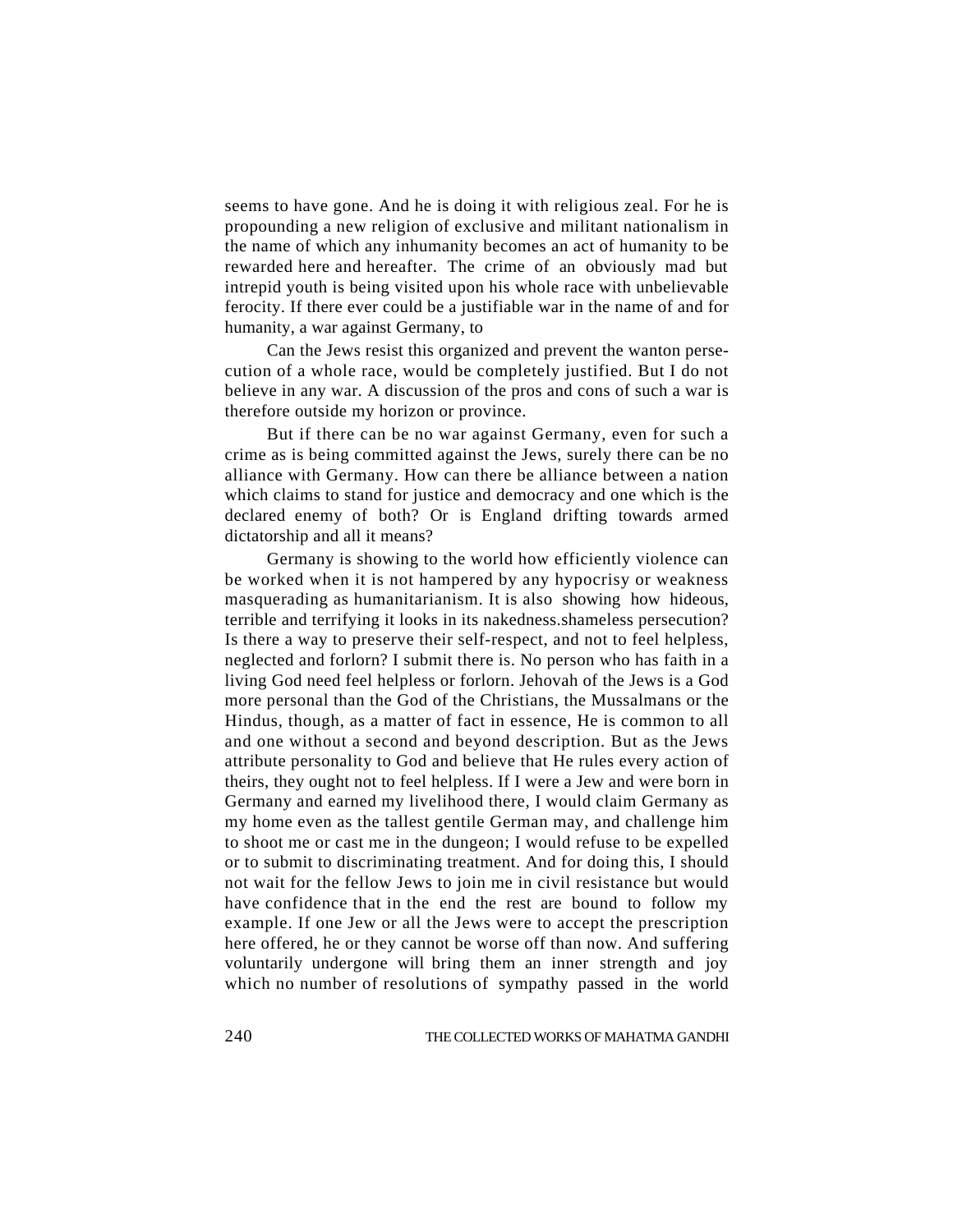outside Germany can. Indeed, even if Britain, France and America were to declare hostilities against Germany, they can bring no inner joy, no inner strength. The calculated violence of Hitler may even result in a general massacre of the Jews by way of his first answer to the declaration of such hostilities. But if the Jewish mind could be prepared for voluntary suffering, even the massacre I have imagined could be turned into a day of thanksgiving and joy that Jehovah had wrought deliverance of the race even at the hands of the tyrant. For to the godfearing, death has no terror. It is a joyful sleep to be followed by a waking that would be all the more refreshing for the long sleep.

It is hardly necessary for me to point out that it is easier for the Jews than for the Czechs to follow my prescription. And they have in the Indian satyagraha campaign in South Africa an exact parallel. There the Indians occupied precisely the same place that the Jews occupy in Germany. The persecution had also a religious tinge. President Kruger used to say that the white Christians were the chosen of God and Indians were inferior beings created to serve the whites. A fundamental clause in the Transvaal constitution was that there should be no equality between the whites and coloured races including Asiatics. There too the Indians were consigned to ghettos described as locations. The other disabilities were almost of the same type as those of the Jews in Germany. The Indians, a mere handful, resorted to satyagraha without any backing from the world outside or the Indian Government. Indeed the British officials tried to dissuade the satyagrahis from their contemplated step. World opinion and the Indian Government came to their aid after eight years of fighting. And that too was by way of diplomatic pressure not of a threat of war.

But the Jews of Germany can offer satyagraha under infinitely better auspices than the Indians of South Africa. The Jews are a compact, homogeneous community in Germany. They are far more gifted than the Indians of South Africa. And they have organized world opinion behind them. I am convinced that if someone with courage and vision can arise among them to lead them in non-violent action, the winter of their despair can in the twinkling of an eye be turned into the summer of hope. And what has today become a degrading man-hunt can be turned into a calm and determined stand offered by unarmed men and women possessing the strength of suffering given to them by Jehovah. It will be then a truly religious resistance offered against the godless fury of dehumanized man. The German Jews will score a lasting victory over the German gentiles in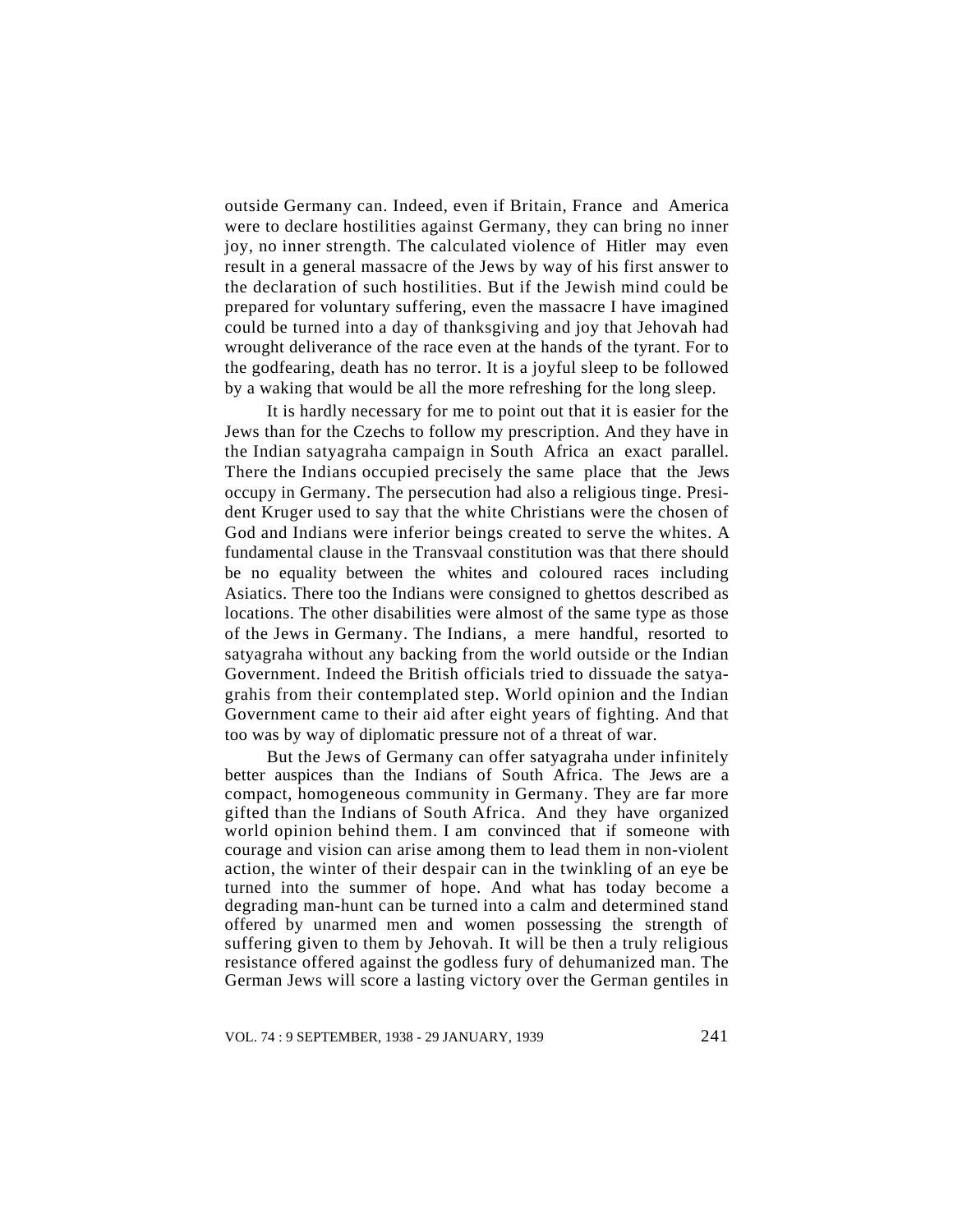the sense that they will have converted the latter to an appreciation of human dignity. They will have rendered service to fellow-Germans and proved their title to be the real Germans as against those who are today dragging, however unknowingly, the German name into the mire.

And now a word to the Jews in Palestine. I have no doubt that they are going about it the wrong way. The Palestine of the Biblical conception is not a geographical tract. It is in their hearts. But if they must look to the Palestine of geography as their national home, it is wrong to enter it under the shadow of the British gun. A religious act cannot be performed with the aid of the bayonet or the bomb. They can settle in Palestine only by the goodwill of the Arabs. They should seek to convert the Arab heart. The same God rules the Arab heart who rules the Jewish heart. They can offer satyagraha in front of the Arabs and offer themselves to be shot or thrown into the Dead Sea without raising a little finger against them. They will find the world opinion in their favour in their religious aspiration. There are hundreds of ways of reasoning with the Arabs, if they will only discard the help of the British bayonet. As it is, they are co-sharers with the British in despoiling a people who have done no wrong to them.

I am not defending the Arab excesses. I wish they had chosen the way of non-violence in resisting what they rightly regarded as an unwarrantable encroachment upon their country. But according to the accepted canons of right and wrong, nothing can be said against the Arab resistance in the face of overwhelming odds.

Let the Jews who claim to be the chosen race prove their title by choosing the way of non-violence for vindicating their position on earth. Every country is their home including Palestine not by aggression but by loving service. A Jewish friend has sent me a book called *The Jewish Contribution to Civilization* by Cecil Roth. It gives a record of what the Jews have done to enrich the world's literature, art, music, drama, science, medicine, agriculture, etc. Given the will, the Jew can refuse to be treated as the outcaste of the West, to be despised or patronized. He can command the attention and respect of the world by being man, the chosen creation of God, instead of being man who is fast sinking to the brute and forsaken by God. They can add to their many contributions the surpassing contribution of non-violent action.

SEGAON, November 20, 1938 *Harijan,* 26-11-1938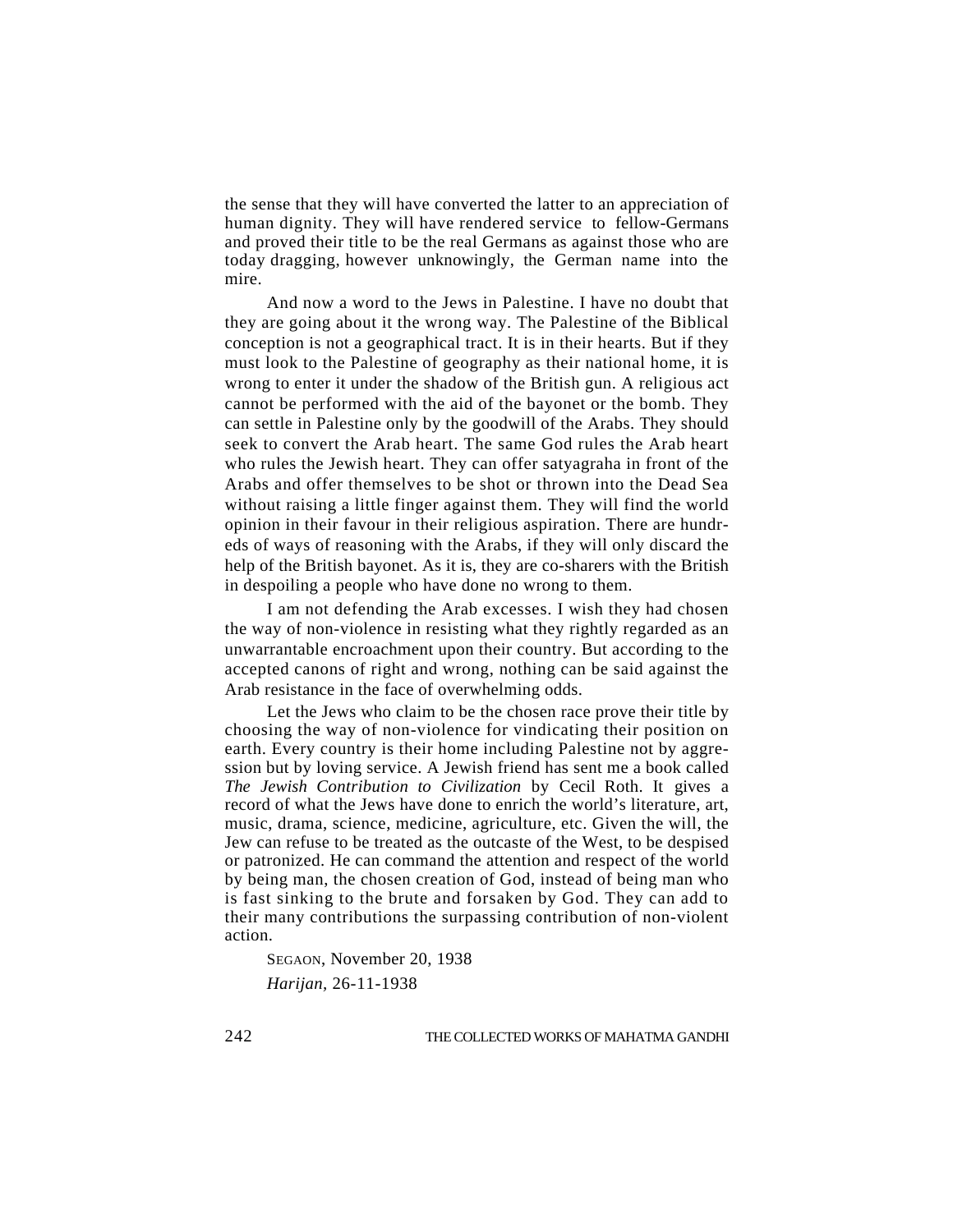#### *320. LETTER TO PADMAJA NAIDU*

SEGAON, WARDHA, *November 20, 1938*

MY DEAR LOTUS-BORN,

No letter from you. I hope no news is good news both about your health and your mission. You are not to wear yourself out on the mission work. I shall never excuse myself if you damage your health by overwork.

Love.

PLAYMATE

SHRI PADMAJA NAIDU ZAHEER MANZIL RED HILL HYDERABAD

**DECCAN** 

From the original: Padmaja Naidu Papers. Courtesy: Nehru Memorial Museum and Library

## *321. LETTER TO KANTILAL GANDHI*

*November 20, 1938*

CHI KANTI

I had got your letter. You must have got mine. After writing to you, I discussed the matter with R. I have not been able to convince him. He says that there must have been some mistake in what S. saw and that the same charge was levelled against you regarding your relations with P. Ultimately it was proved that there was nothing in it. All the same, says R., he will make a full inquiry. But he adds: "Suppose my sister has fallen, is it not S.'s duty to bring her mother to her senses? Was it right for her to run down to you? Have we, who have brought her up, who have given her love, and separation from whom has made her shed tears, ceased to be of any value? If you order, I will certainly bring S. before you even to tell her this." In these circumstances, how could I insist any further? Now it is for S. to show courage. She should boldly prove P.'s misconduct, and having shown that she cannot reform P. She should try to come to me. P.

VOL. 74 : 9 SEPTEMBER, 1938 - 29 JANUARY, 1939 243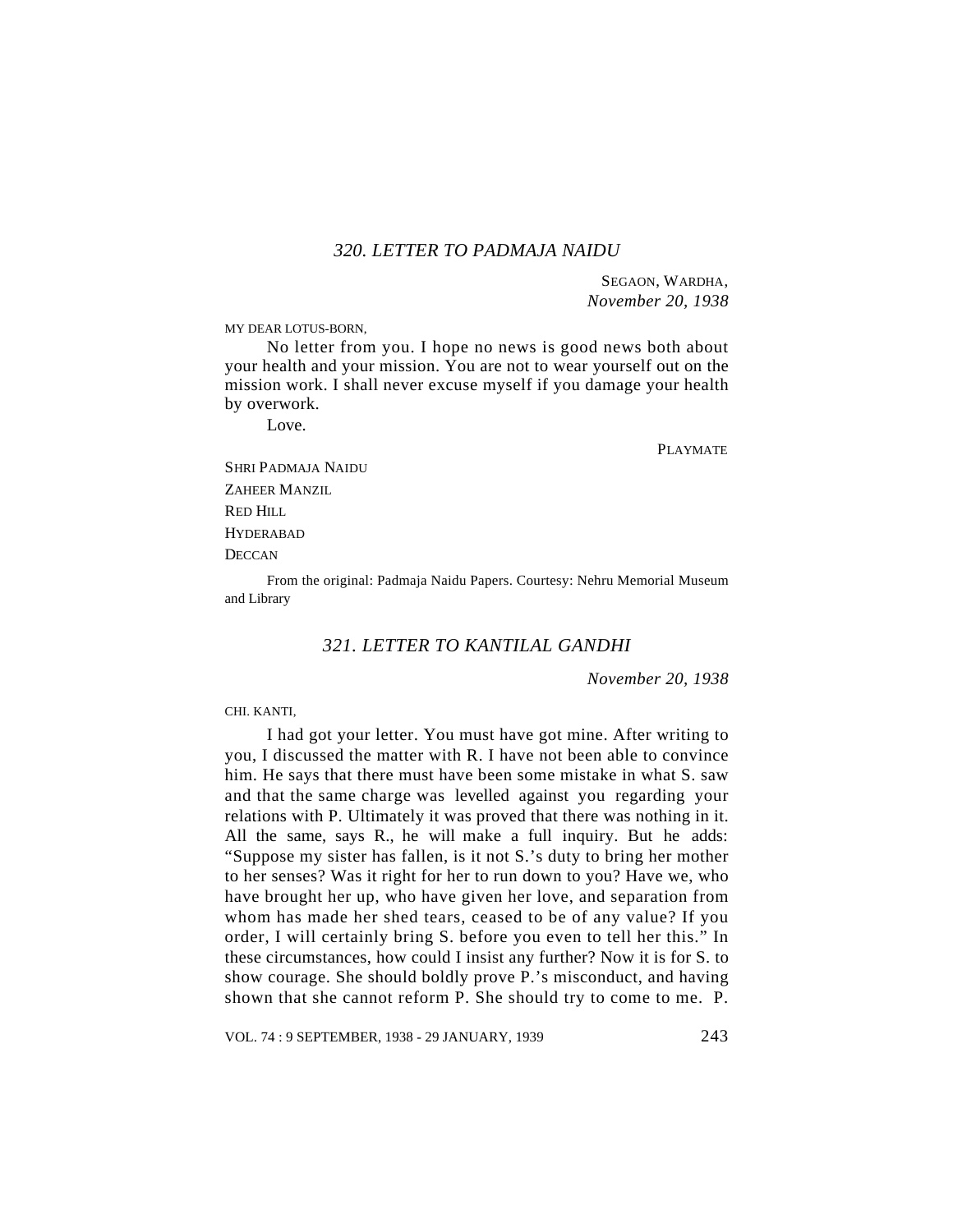may have gone astray but all the others cannot be like her. Don't become impatient. It is not proper that you should give up hope of P. Her love for you has not diminished. If it has, cannot the betrothal be cancelled even after it has been made public? But he does not even dream of such a step. You have become a part of that family. You should believe that there is still room for further inquiry in this matter. However that be, I do not want you to let this affair trouble you or take your time. Whatever type of woman P. may be, S. is certainly not going to be affected. It will be enough if she remains engrossed in her duty. Write to her and ask her to write to me as frankly as she does to you. If she is afraid that someone might read her letters, I will tear them up after reading them, as I do R. K.'s. Her letters are given to me unopened, as also others which are marked "Private""Personal", or anything to that effect. I want that not you but I should worry about S. You are also not right in believing that it was wrong to have made your betrothal public.

I hope you are well.

*Blessings from* **BAPU** 

 $[PS.]$ 

Jawaharlal arrives tomorrow.

From a photostat of the Gujarati: C.W. 7354. Courtesy: Kantilal Gandhi

## *322. LETTER TO MATHURADAS TRIKUMJI*

*November 20, 1938*

#### CHI. MATHURADAS,

Send Rs. 251/- to Thakkar Bapa for the Harijan Sevak Sangh. His address: Harijan Nivas, Kingsway, Delhi.

> *Blessings from* **BAPU**

#### SHRI MATHURADAS TRIKUMJI

#### 74 WALKESHWAR ROAD

#### **BOMBAY**

From the Gujarati original: Pyarelal Papers. Nehru Memorial Museum and Library. Courtesy: Beladevi Nayyar and Dr. Sushila Nayyar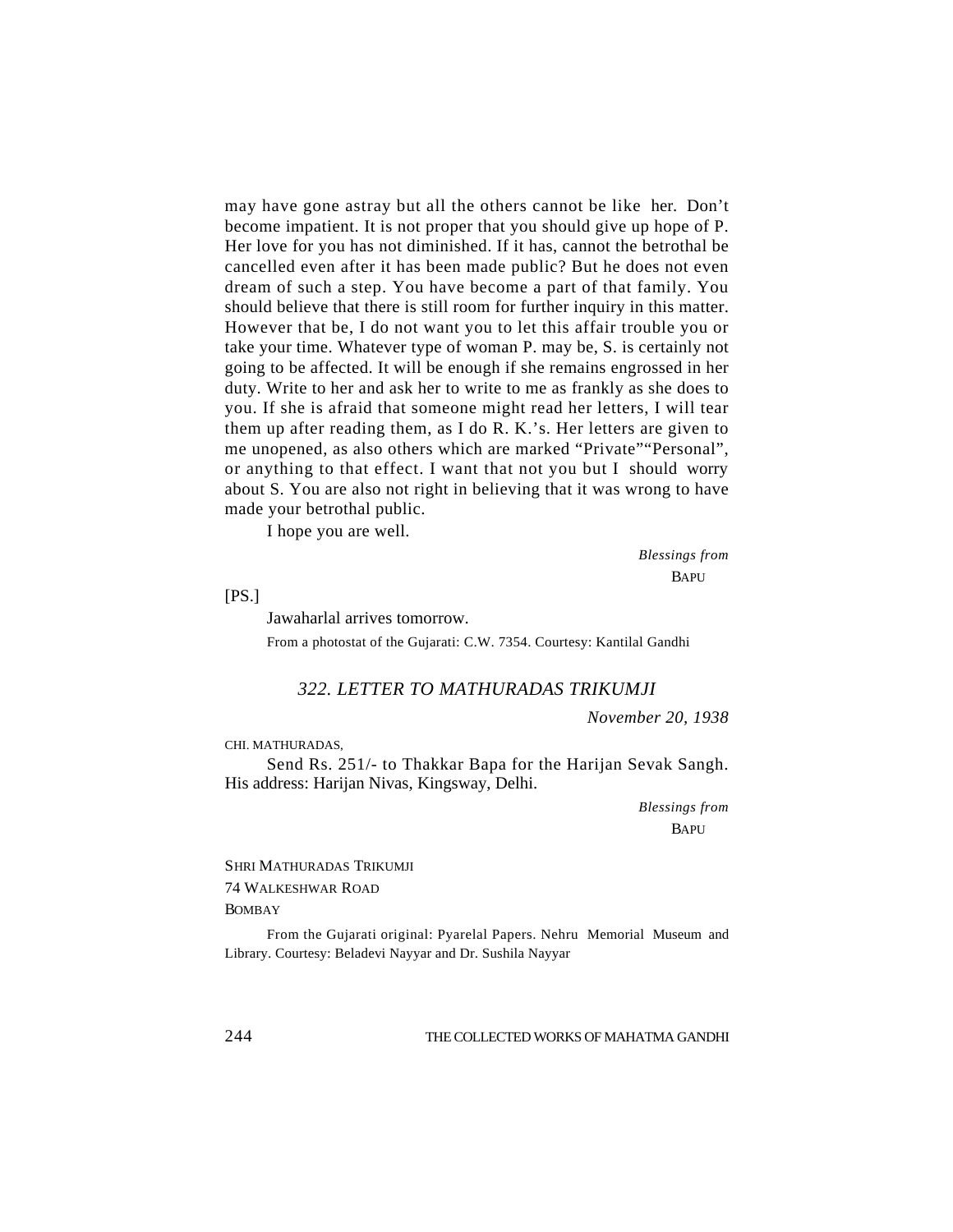*November 21, 1938*

MY DEAR JAWAHARLAL,

I do hope you had my note<sup>1</sup> in Bombay. I could not take silence before 2 o'clock. I hope you will have a little quiet till then and enjoy it after the strenuous time in Bombay. Hope Indu is well.

Love.

**BAPU** 

Gandhi-Nehru Papers, 1938. Courtesy: Nehru Memorial Museum and Library

## *324. LETTER TO AMRIT KAUR*

*November 21, 1938*

MY DEAR IDIOT,

In a few minutes Jawaharlal will be here. I seize them for these few lines. The doleful strain still runs through your letters. Long or short, your letters are welcome and they get read in spite of heavy work.

Your note<sup>2</sup> on Kemal I had to amend in parts. You will see the corrections which I know you won't mind.

Mira will be going on Wednesday to Bombay for her eyes and thence to the Frontier P[rovince]. I think it is better she goes there first.

 $\overline{L}$  ove.

TYRANT

From the original: C.W. 3652. Courtesy: Amrit Kaur. Also G.N. 6461

<sup>1</sup> Vide "Letter to Jawaharlal Nehru"; 16-11-1938

<sup>2</sup> This was published in *Harijan*, 26-11-1938, under "Notes", sub-title, "The Late Kemal Ataturk".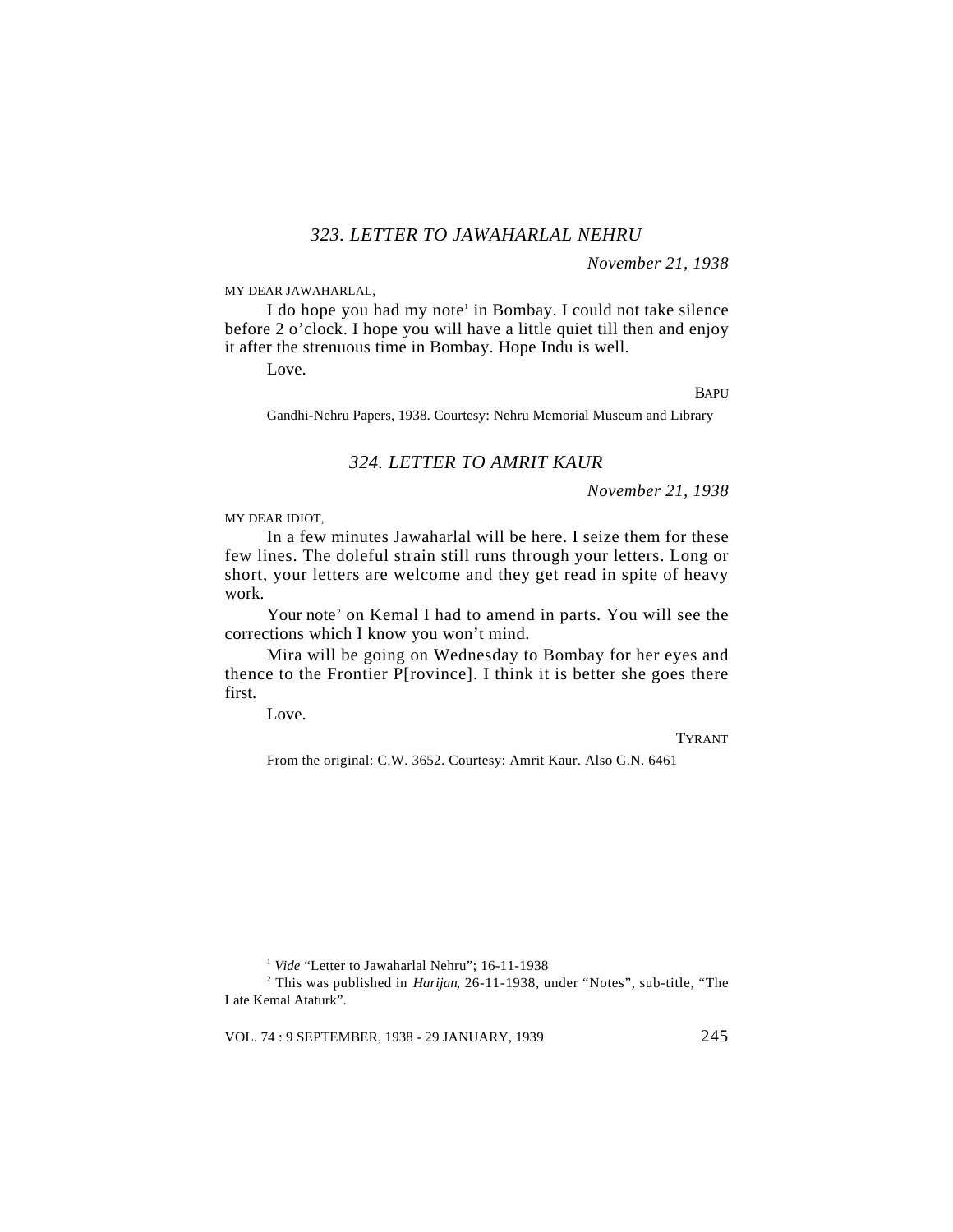### *325. LETTER TO GIRDHARILAL*

SEGAON, WARDHA, *November 21, 1938*

DEAR LALA GIRDHARILAL,

There is no question of distrust.<sup>1</sup> We all feel that you cannot possibly do justice to your position, being continuously absent from Amritsar. The work suffers. But you can come and explain before your resignation is submitted to the Board. But then you should not be long in coming. I shall not be in Segaon in January. It would be better if you can come before 15th December.

> *Yours sincerely*, M. K. GANDHI

From a copy: Pyarelal Papers. Courtesy: Pyarelal

# *326. FOREWORD TO "THE BROTHERHOOD OF RELIGIONS"*

These essays of Sophia Wadia show at a glance how much similarity there is between the principal faiths of the earth in the fundamentals of life. All our mutual quarrels centre round non-essentials. Sophia Wadia's labours will be amply rewarded if people belonging to different faiths will study faiths other than their own, with the same reverence that she has exhibited in her essays. An understanding knowledge of and respect for the great faiths of the world is the foundation of true Theosophy—Wisdom about God.

M. K. GANDHI

SEGAON, WARDHA, November 23, 1938 *The Brotherhood of Religions*

#### *327. LETTER TO JAWAHARLAL NEHRU*

SEGAON, *November 24, 1938*

MY DEAR JAWAHARLAL,

I have your note. I knew that once you were in harness you won't be master of your own time. I shall be satisfied with what I get.

<sup>1</sup> *Vide*, "Letter to Lala Girdharilal", 5-10-1938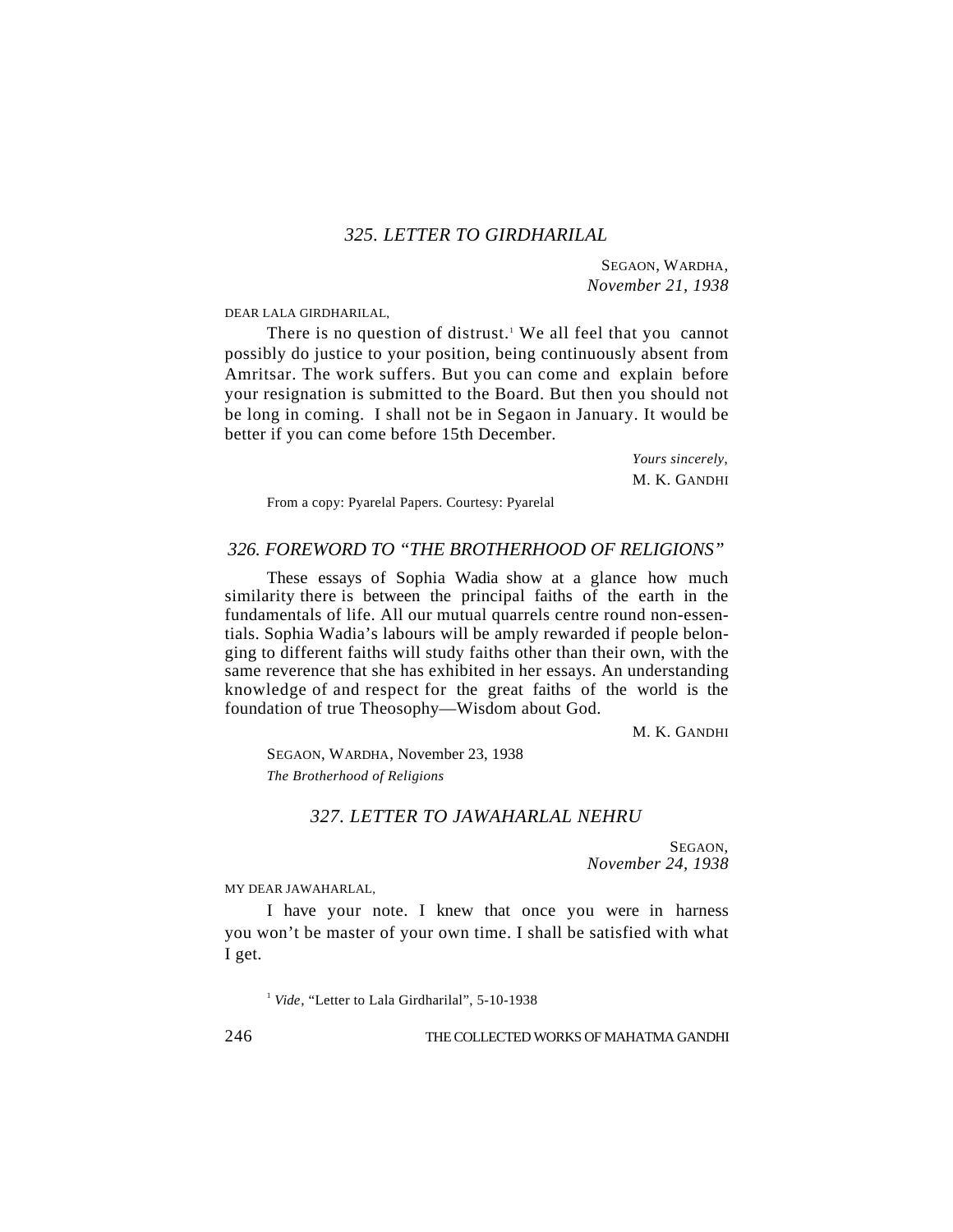Here is a letter delivered through messenger from Gurudev. I have replied saying my personal opinion was that he needed to be free from the Presidential work, if he was to rid Bengal of corruption. I have no doubt Gurudev will write to you directly or talk to you. You will give your own opinion.

I hope Indu was none the worse for the journey. Love.

BAPU

Gandhi-Nehru Papers, 1938. Courtesy: Nehru Memorial Museum and Library. Also *A Bunch of Old Letters*, p. 298

## *328. LETTER TO AMRIT KAUR*

SEGAON, *November 25, 1938*

MY DEAR IDIOT,

I had intended during the day to write to you but I could not. You must regain full control over your sleep. You must learn the art of producing a blank in the head at night. I understand what you say about Shummy. May everything turn out as it should.

Did I tell you that the programme is to pass January in Bardoli? You are to come to Bardoli. The whole of December will be spent here.

I had good talks with Jawaharlal on all sorts of topics. But I must not describe them. Most of my time is passed in giving interviews.

Mahadev is not extra well. For the time being he stays here. Love.

TYRANT

From the original: C.W. 3892. Courtesy: Amrit Kaur. Also G.N. 7048

## *329. NOTE ON LETTER TO DR. N. B. KHARE*<sup>1</sup>

#### *November 25, 1938*

Evidently the writer of the letter at the back addressed yours to me by mistake, and you must have received what was meant for me. Anyway, the mistake enables me to know that you have been ailing

<sup>1</sup> The letter addressed to Dr. Khare by a student from Kanpur had been posted to Gandhiji by oversight.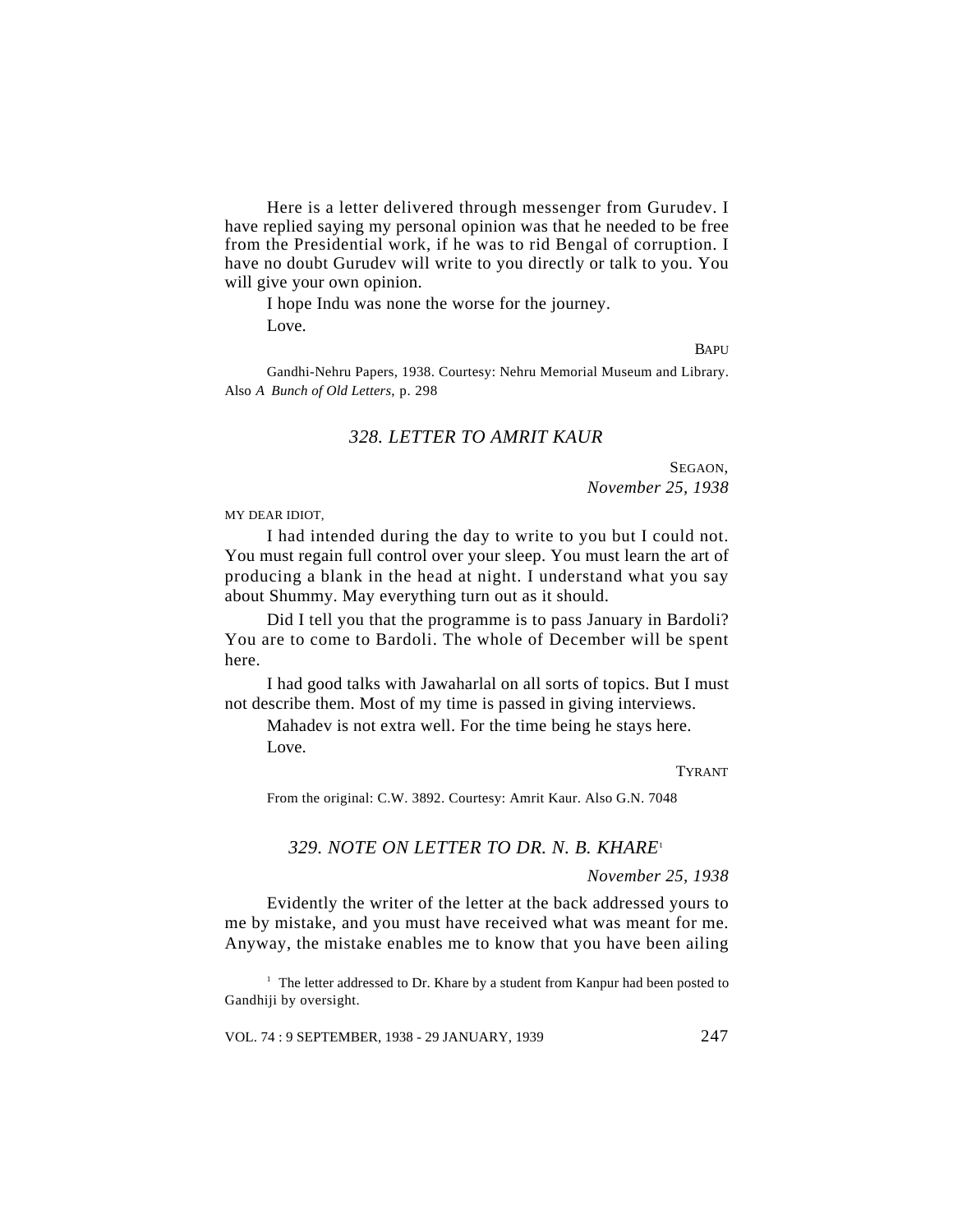and hope that this finds you fully restored.

*The Bombay Chronicle,* 1-12-1938

*330. LETTER TO D. B. KALELKAR*

*November 25, 1938*

CHI. KAKA,

I see no need for withdrawing the  $1100$  copies of Prema's book<sup>1</sup> and issuing a new edition. When the time comes for a new edition, we may think of omitting something. Prema's argument appears correct to me. I think we should see what effect the 1100 copies have.

Chandan<sup>2</sup> may now go to Delhi whenever she wishes. The earlier she goes, the better. Bal's letter was interesting. Let him retain possession as a trustee. He may even be given a special right in that capacity. It is desirable that he should keep nothing as heir.

> *Blessings from* **BAPU**

 $[PS.]$ 

Send the accompanying<sup>3</sup> to Bal, if you approve it. From a photostat of the Gujarati: G.N. 7977

## *331. LETTER TO AMRIT KAUR*

SEGAON, WARDHA, *November 26, 1938*

MY DEAR IDIOT,

I won't be satisfied till you can report that you are getting good sleep without difficulty.

This according to your instruction goes to Jullundur.

Your letter to Barnabas is good but very hastily drafted. They may join the Congress in their thousands but why may they not have a separate organization of themselves to consider many questions that specially affect them. For social and religious uplift they need an organization. If they do not have it, they are likely to tire of the Congress for the Congress won't contribute to their all-round uplift. I am therefore not dealing with it in *Harijan.* You should discuss this with

<sup>3</sup> Not traceable

<sup>&</sup>lt;sup>1</sup> Vatsalyachi Prasaddiksha; vide "Letter to Premabehn Kantak", 15-11-1938

<sup>&</sup>lt;sup>2</sup> Chandan Parekh, who later married the addressee's son, Satish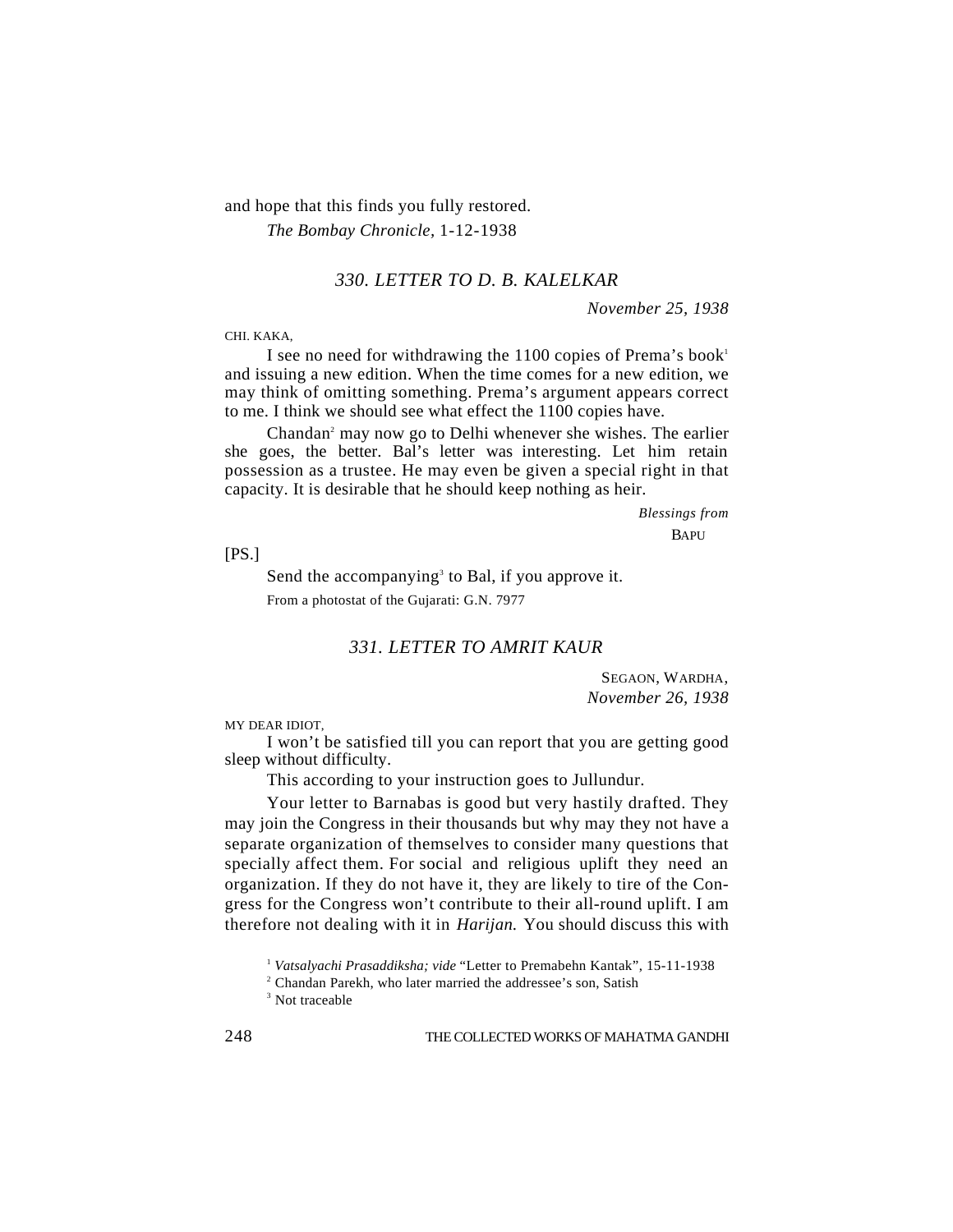me when you come.

Love.

[PS.]

How I wish I had known that the toga had to be kept for you! However you do not mind Indu wearing it.

From the original: C.W. 3893. Courtesy: Amrit Kaur. Also G.N. 7049

## *332. LETTER TO MIRABEHN*

SEGAON, *November 26, 1938*

CHI. MIRA,

I hope you had mine of yesterday. This is just to tell you that now that you are gone everybody misses you. Your room is more than full. Mahadev is not going anywhere, for the time being at any rate.

Love.

**BAPU** 

TYRANT

[PS.]

B. P. 160/98 SHRI MIRABEHN C/O SETH MATHURADAS TRICUMJEE 74 WALKESHWAR ROAD **BOMBAY** 

From the original: C.W. 6415. Courtesy: Mirabehn. Also G.N. 10010

# *333. LETTER TO HANNAH LAZAR*

*November 26, 1938*

MY DEAR HANNA,

I had your letter from Kimberley but not the letter you want to write.

You must not only keep well but be robust.

I am not writing to your mother or young Isele.

But my love to all of you.

**BAPU** 

From the original: Gandhi-Kallenbach Correspondence. Courtesy: National Archives of India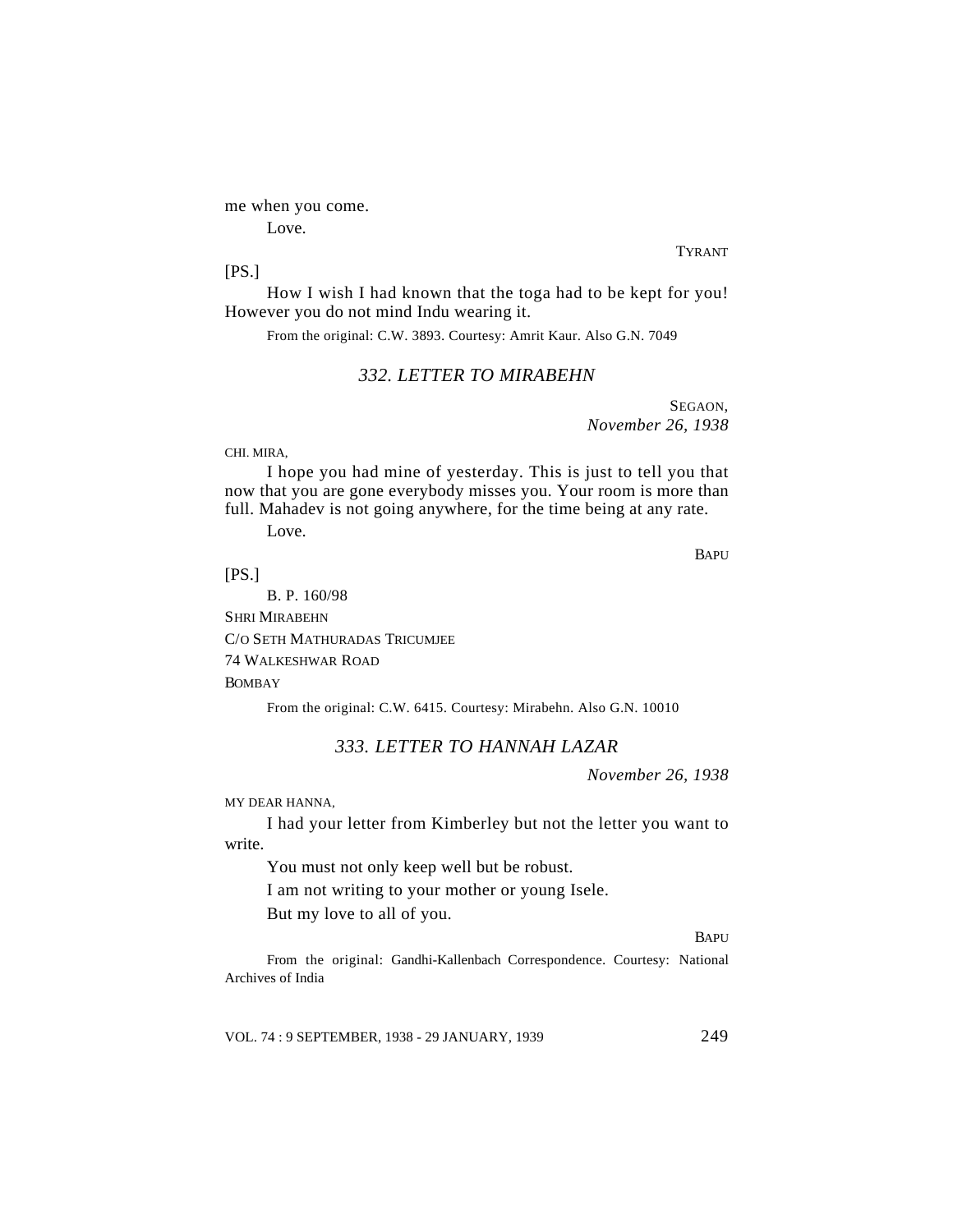## *334. LETTER TO SAROJINI NAIDU*

SEGAON, WARDHA, *November 26, 1938*

MY DEAR FLY,

Who is most distinguished daughter of Bengal and equally distinguished daughter-in-law of Andhra.

Though you are so distinguished, you are still a fly, thank God.

I have already written to Padmaja without in any way mentioning you for the journey. You are past praying for. Much love till we meet on or about 8th Dec.

> *Yours,*  LITTLE SPINNER, SPIDER, ETC.

From the original: Padmaja Naidu Papers. Courtesy: Nehru Memorial Museum and Library

### *335. LETTER TO KANTILAL GANDHI*

SEGAON, WARDHA, *November 26, 1938*

CHI. KANTI,

I am trying to call over S. in my own way.

When the time for your medical studies comes, I shall see about your increased expenses.

I am trying to find Dharmdevji's letter. If I find it, I will reply to him, otherwise I will ask for a copy.

Take care of your health. Learn the art of preserving it.

*Blessings from* **BAPU** 

#### $[PS.]$

Mahadev has arrived. He will take time to resume work. He is in Segaon just now.

From a photostat of the Gujarati: C.W. 7355. Courtesy: Kantilal Gandhi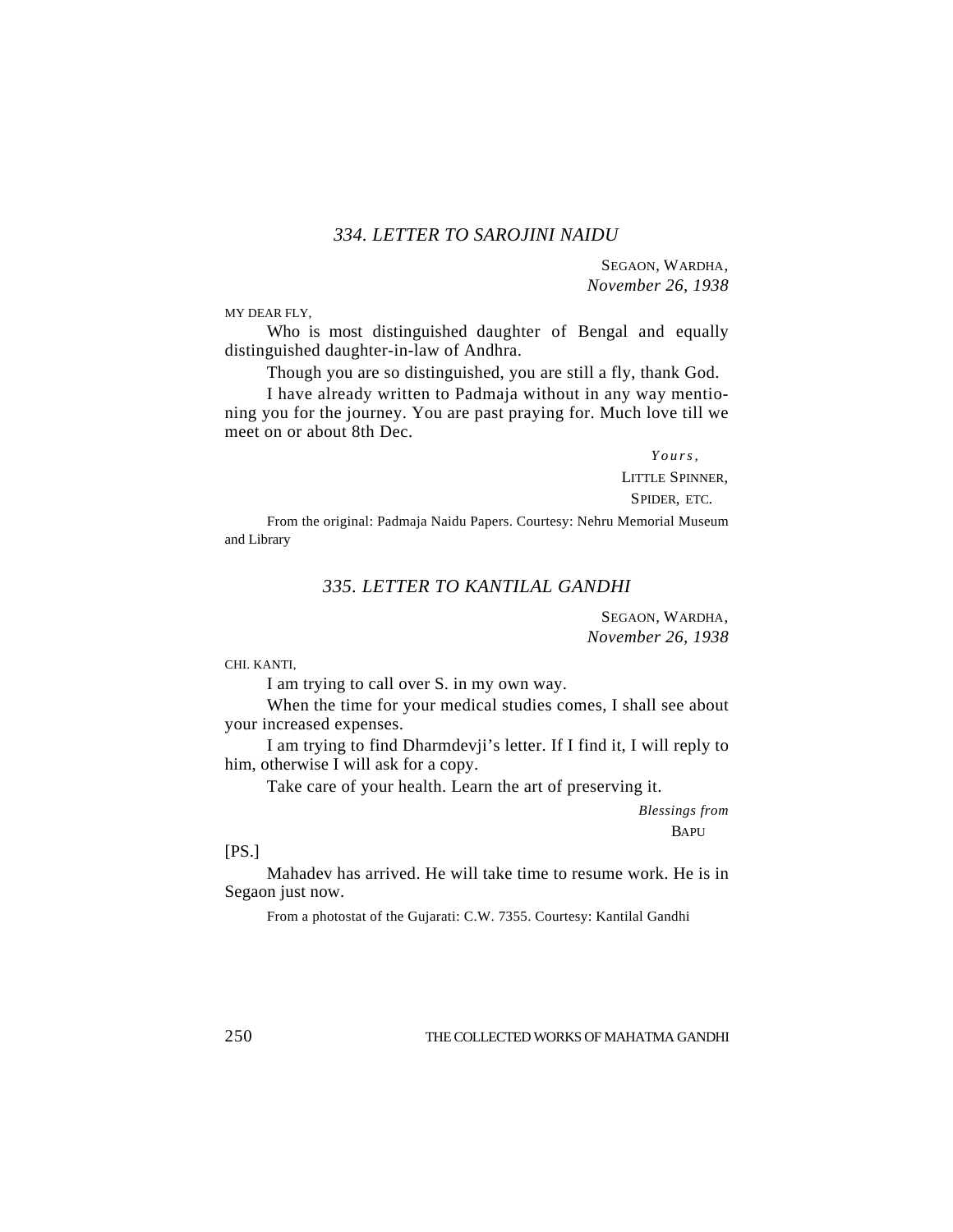*November 26, 1938*

CHI. ANAND,

I have sent your letter on to Father and have also written him a good letter. He will melt. Hope Vidya is well.

> *Blessings from* **BAPU**

From a microfilm of the Hindi. Courtesy: National Archives of India and Anand T. Hingorani

### *337. NON-CO-OPERATORS*

Several letters have been lying on my file from Congressmen who non-co-operated during the non-co-operation days. Among these were those also who resigned Government services. Some of these are now agitating for reinstatement. They quote in support my appeal to the public including Government servants tonon-co-operate. Among the sufferers who have, to my knowledge, not agitated for restoration are the resisters who were fined, the relatives who lost their bread-winners, the lawyers who gave up their practice and were reduced to penury, and the students who gave up their studies and consequent prospects. They think the suffering voluntarily undergone was its own reward and demands no further compensation.

If all these were to claim restoration from the Congress Ministers, the latter's lot would be truly unenviable and they would have little work to do save that of adjudging claims. They would also have to raise money for discharging claims that must amount to seve-ral crores. Moreover, it would be difficult for the discharged Government servants who gave up their jobs whether compulsorily or voluntarily to show that the cases of other sufferers were less hard thantheirs.

In my opinion these ex-Government-servants as a class were the least sufferers. And if they have been without work all these years, they can hardly become efficient servants of the State. Government service for Congressmen is not an avenue to material advancement; it should be an avenue to service. Therefore only those Congressmen may enter Government service whose market value is higher than that they can get from the Government. They can be employed only when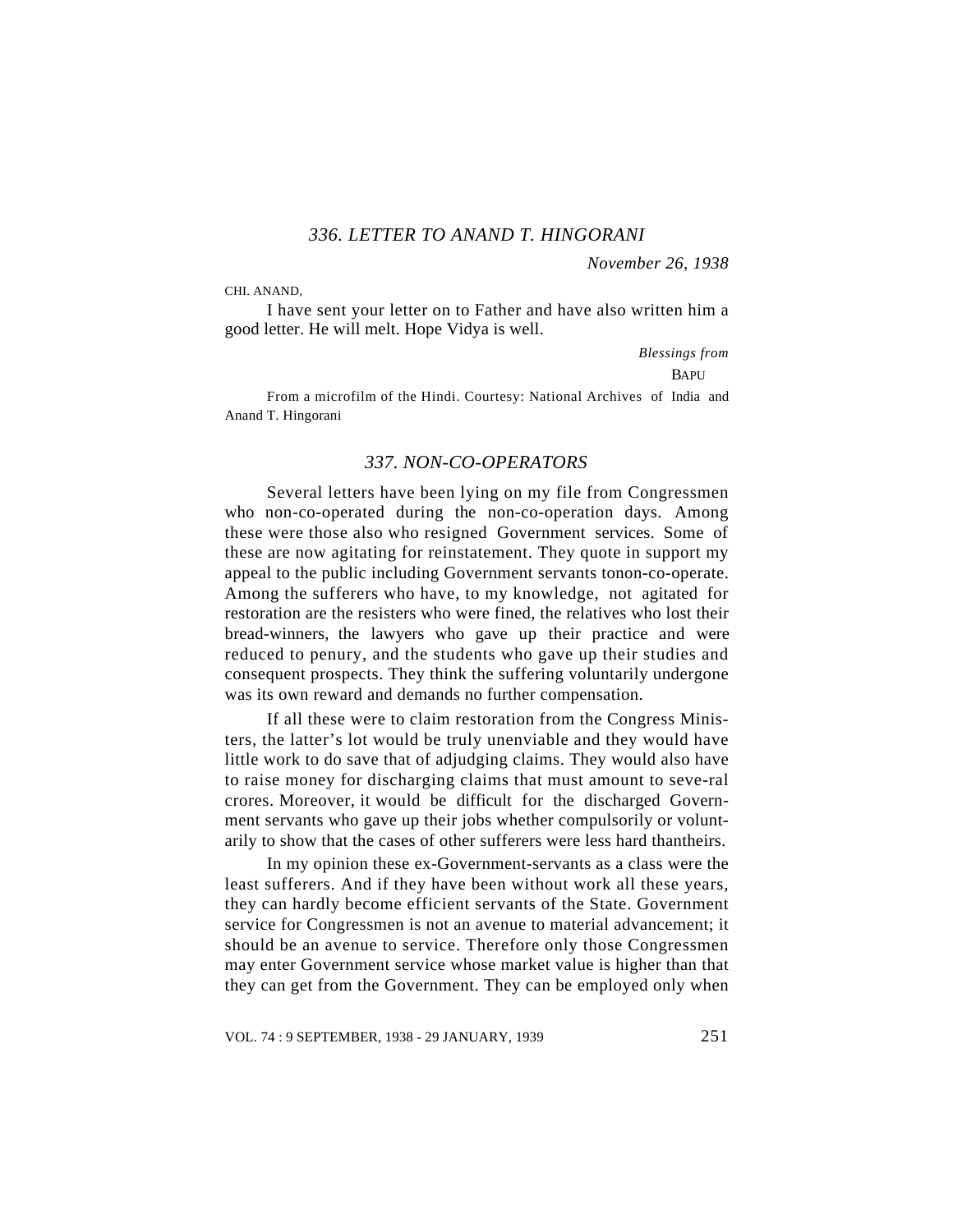they are wanted. There should be no such thing as Congress patronage.

A war, whether violent or non-violent, loses its thrill and its grandeur if the warriors are insured against all loss. A satyagrahi to be worthy of the name stands to lose all without expectation of any compensation in the future. His merit lies in his undergoing the uttermost sacrifice. Indeed the Congress machinery will fall to pieces if men come to it to better their prospects in life. And if the Congress Ministers are expected to satisfy personal ambition they will be themselves discredited and bring down the prestige of the Congress in the end.

I hope the reader will not fail to note the difference between this and the restoration of lands which were vindictively sold for a song by the preceding Government administration. There the restoration was easily possible and was a duty. It was like restoring a bit of country taken away by the victor.

If another civil disobedience campaign becomes necessary, the Government will think fifty times before selling people's land and unpatriotic persons will not dare to profit at the expense of patriots.

SEGAON, November 27, 1938 *Harijan,* 3-12-1938

## *338. LETTER TO AMRIT KAUR*

SEGAON, *November 27, 1938*

MY DEAR IDIOT,

This is for the sake merely of telling you that I have your letter and that all is well. Mahadev seems to be progressing. I wish you could say the same of you.

Here is the Aundh party coming. Jairamdas has also come in. He is looking much better.

Love.

TYRANT

From the original: C.W. 3894. Courtesy: Amrit Kaur. Also G.N. 7050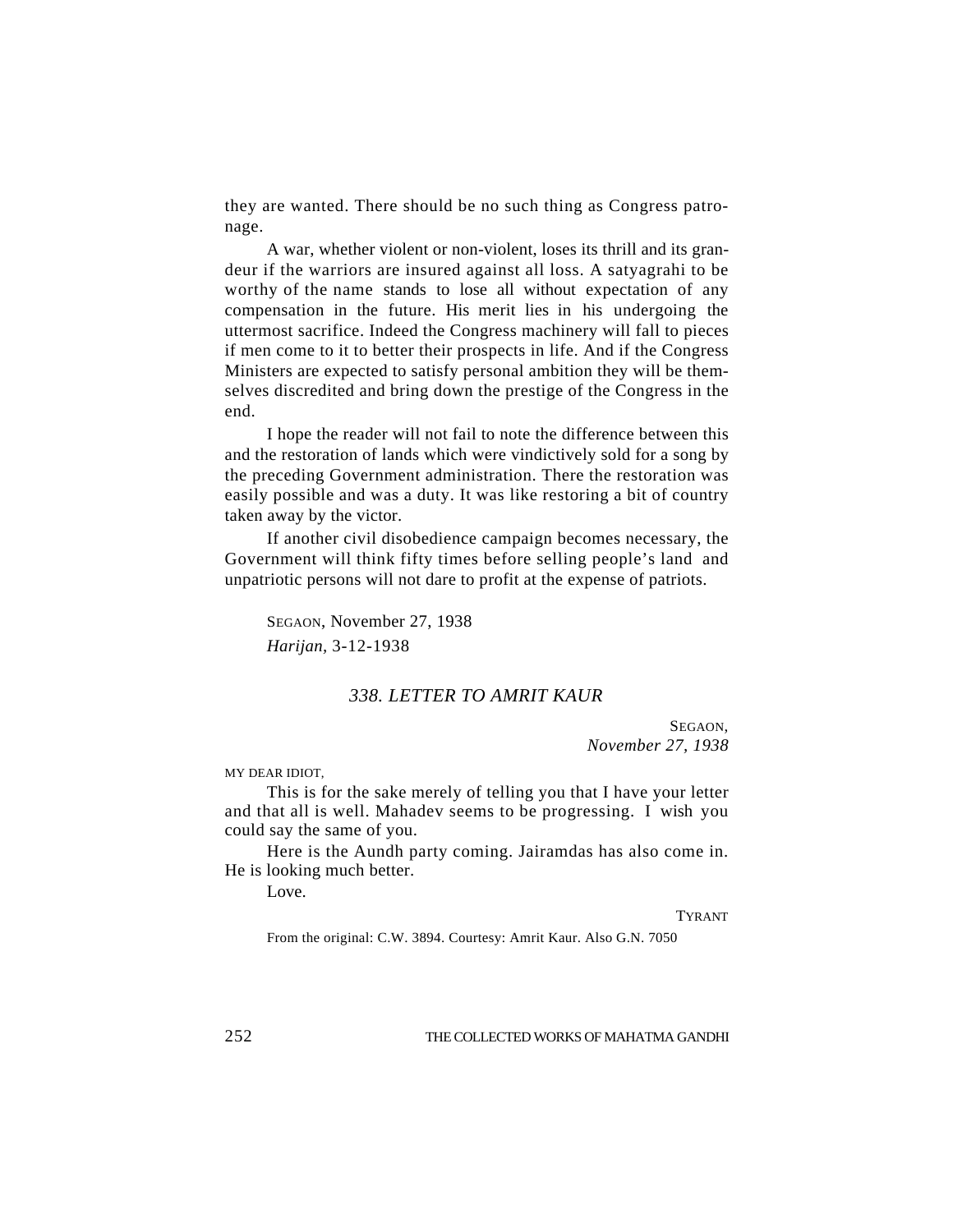## *339. LETTER TO MIRABEHN*

SEGAON, *November 27*<sup>1</sup> *, 1938*

CHI. MIRA,

Your letter. I shall attend to all your instructions. I do hope your eyes will be so suited as not to cause any trouble for some years to come. Govind<sup>2</sup> may go astray. Kaka offered him a job but he has not even put in an appearance. A mission has begun operations here and Govind has offered his services. I hear he has now gone to Nagpur to satisfy his would-be employers. He may prove an enemy of his people and Segaon. I do not want you to worry about him. I shall do all I can to wean him. But the lure of money is too great a temptation for poor peoples. Everything else is going well. Mahadev is well. Verrier and his sister came in today. They are passing the afternoon here.

I have been taking silence from 7 p.m. to 2 p.m. next day. So the speaking is confined to 5 hours. But it is incessant for those hours. I must cut off that too, if I am to have the full benefit.

 $L_{\alpha V}$ 

**BAPU** 

From the original: C.W. 6416. Courtesy: Mirabehn. Also G.N. 10011

<sup>&</sup>lt;sup>1</sup> In the source '28' seems to have been corrected to '27'.

<sup>&</sup>lt;sup>2</sup> An inmate of the Ashram working with the addressee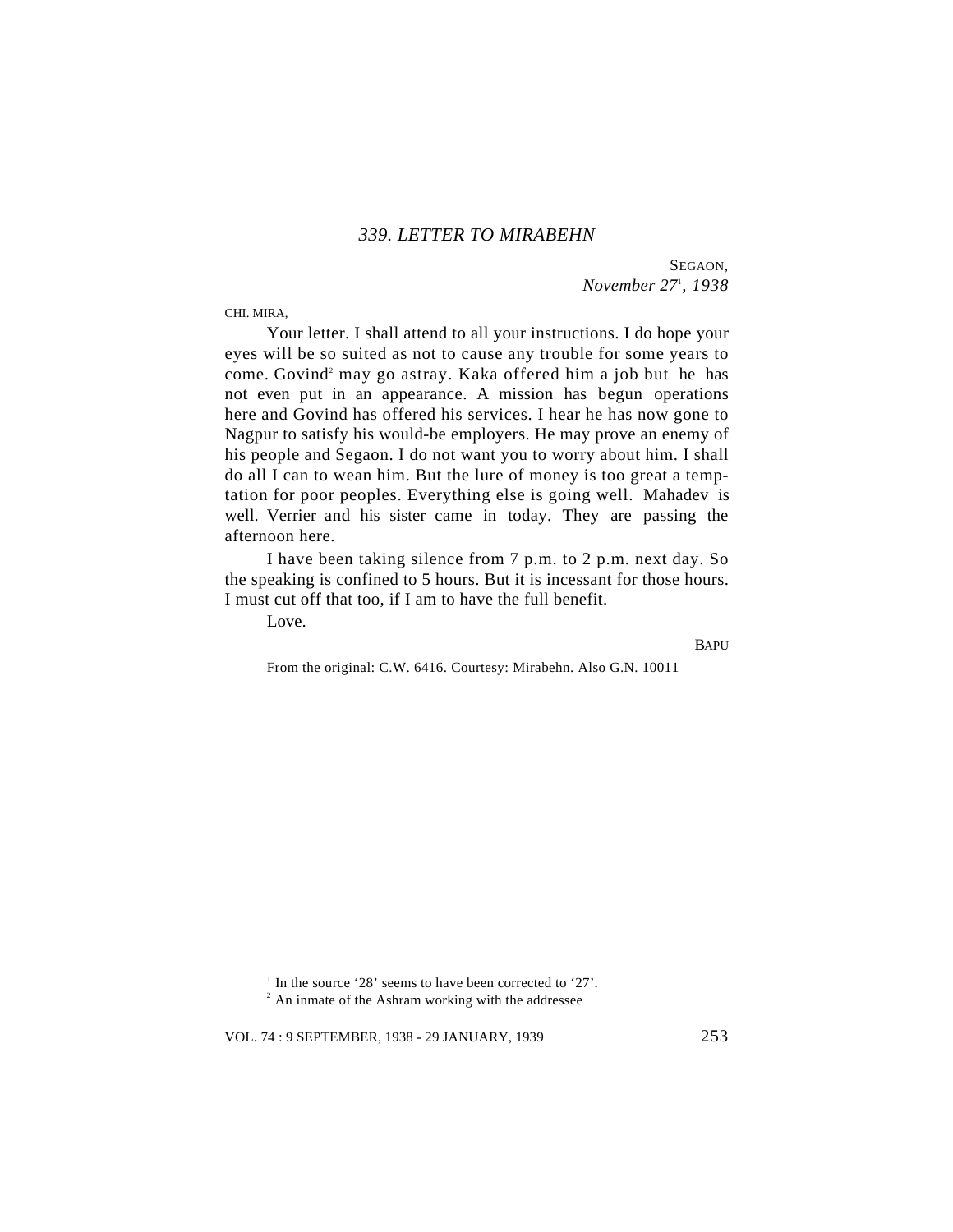## *340. STATES AND THE PEOPLE*

The almost simultaneous awakening in the various States is a very significant event in the national struggle for independence. It will be wrong to think that such awakening can be due to the instigation of one person or a body of persons or any organization. It is just possible that the Haripura resolution of the Congress put the people of the States on their mettle and they realized as never before that their salvation depended upon their own labours. But above all it is the time spirit that has brought about the awakening. It is to be hoped that the Princes and their advisers will recognize it and meet the legitimate aspirations of the people. There is no half-way house between total extinction of the States and the Princes making their people responsible for the administration of their States and themselves becoming trustees for the people, taking an earned commission for their labours.

I hope, therefore, the rumour is not true that the British Government are likely, at the instance of some Princes or their Dewans, to announce a change in the policy recently enunciated by Earl Winterton, about the ability of the Princes to grant responsible government to their people. If any of them have asked the British Government to reverse the policy, they have undoubtedly done a disservice to themselves. And if the British Government respond to the unworthy wish, they will precipitate a first-class crisis whose magnitude it is difficult to foretell. I must refuse to believe that the British Government can commit such a blunder. Earl Winterton's announcement was but an endorsement of past practice. They are not known to have ever interfered with the States giving powers to their people, however wide they might be.

I go a step further. Even as the British Government, as the Paramount Power, are bound to protect the Princes against harm from outside or within, they are equally or a *fortiori* bound to ensure just rule on the part of the Princes. Hence it is their bounden duty, when they supply the police or the military to any State, to see that there is a proper emergency justifying the request and that the military or the police will be used with becoming restraint. From Dhenkanal have come to me stories of fiendish cruelty exercised by the State myrmidons under the shadow of the police supplied by the Paramount Power. I asked for evidence in support of some of the unnamable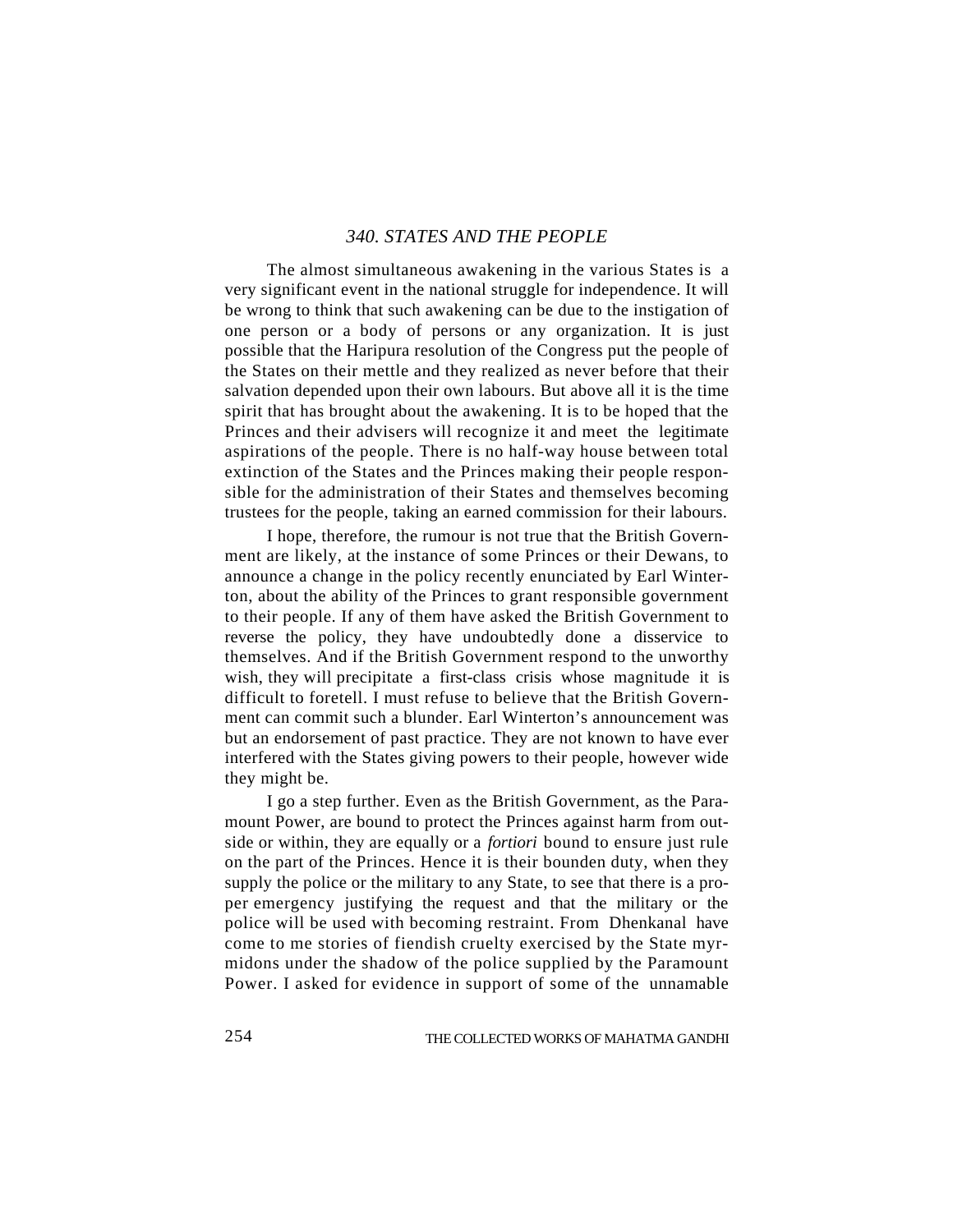cruelties. And I have enough to inspire belief.

Indeed, it is a question whether responsible Ministers in the provinces have not a moral responsibility in respect of the people of the States in their respective provinces. Under the Constitution, the Ministers have no power over them. The Governor is the agent of the Viceroy who is the representative of the Paramount Power. But the Ministers in autonomous provinces have surely a moral responsibility regarding what happens in the States. So long as the States and the people are satisfied, Ministers have no worry. But have they none if there is, say, a virulent epidemic in the States which, if neglected, may easily overtake the province in which they are situated? Have they none when there is a moral epidemic which seems to be raging in Dhenkanal?

I understand that the persecuted people are taking refuge in British Orissa. Can the Ministers refuse them shelter? How many can they take charge of? Whatever happens in these States affects for better or for worse the province as a whole. I do believe, therefore, that the Ministers by reason of the heavy responsibility resting on their shoulders have the moral right, within strict limits, to assert themselves for the sake of internal peace and decency. They cannot look on with unconcern while the people of the States—an arbitrary creation of the Paramount Power—are being ground to dust as they in Dhenkanal are reported to be.

One reads in the papers that some concessions have been given to the people of Dhenkanal. I do not know whether the report is true and whether the relief answers the purpose for which the people of Dhenkanal are fighting and suffering. It is, however, irrelevant to the issue raised by me. I feel that the Ministers in the provinces are morally bound to take notice of gross misrule in the States within their borders and to tender advice to the Paramount Power as to what, in their opinion, should be done. The Paramount Power, if it is to enjoy friendly relations with the provincial Ministers, is bound to give sympathetic ear to their advice.

There is one other matter which demands the urgent attention of the States and their advisers. They fight shy of the very name Congress. They regard Congressmen as outsiders, foreigners and what not. They may be all that in law. But man-made law, if it is in conflict with the natural law, becomes a dead letter when the latter operates in full force. The people of the States look up to the Congress in all matters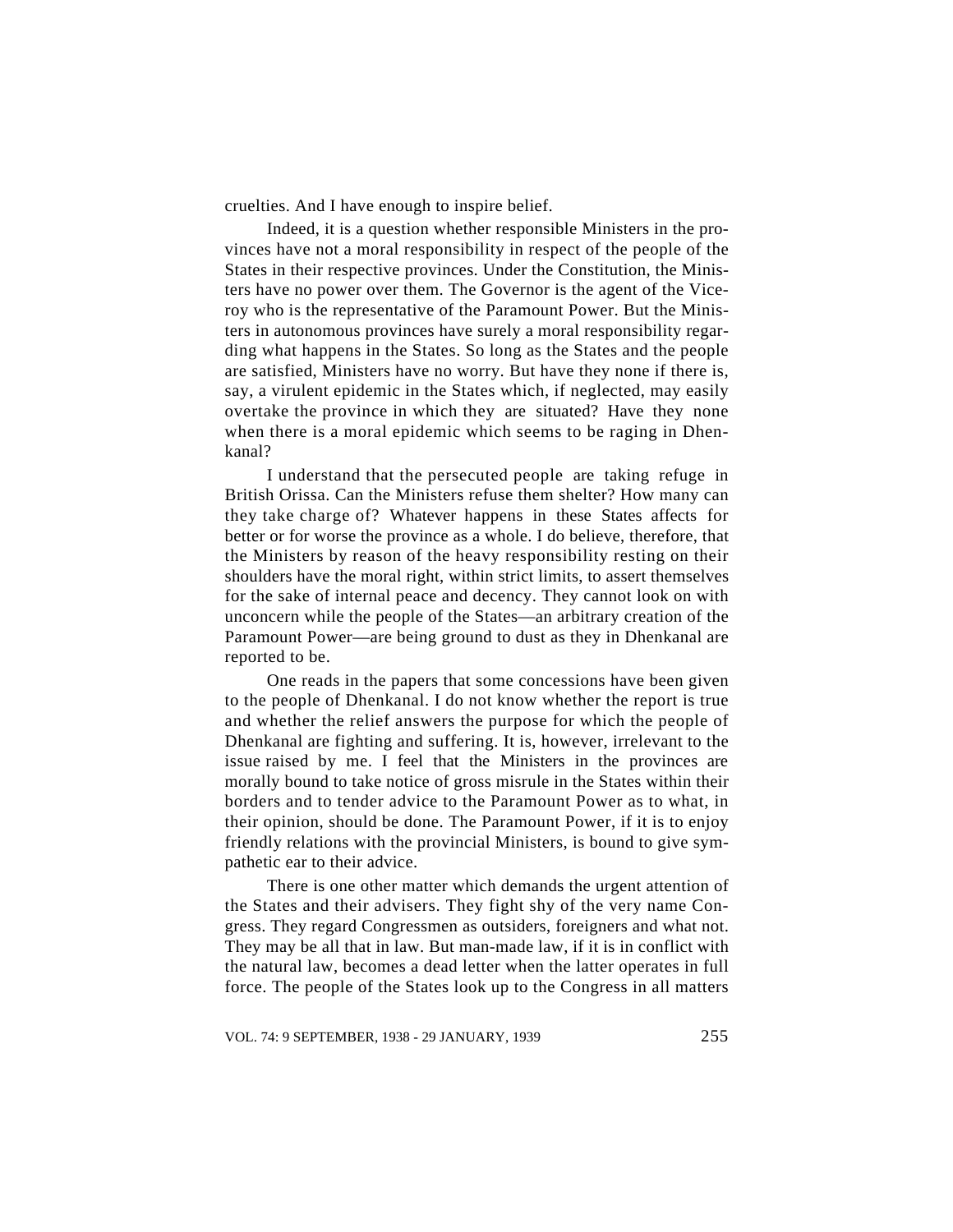affecting their interest. Many of them are members of the Congress. Some like Shri Jamnalalji hold high offices in the Congress organization. In the eyes of the Congress there is no distinction between members from the States and from India called British. It is surely detrimental to the interests of the States to ignore the Congress or Congressmen, especially when it or they seek to render friendly assistance. They must recognize the fact that the people in the States are in many cases guided by the Congress. They know that I am responsible for the policy of non-interference hitherto followed by the Congress. But with the growing influence of the Congress it is impossible for me to defend it in the face of injustice perpetrated in the States. If the Congress feels that it has the power to offer effective interference, it will be bound to do so when the call comes. And if the Princes believe that the good of the people is also their good, they would gratefully seek and accept the Congress assistance. It is surely in their interest to cultivate friendly relations with an organization which bids fair in the future, not very distant, to replace the Paramount Power, let me hope, by friendly arrangement. Will they not read the handwriting on the wall?

SEGAON, November 28, 1938 *Harijan,* 3-12-1938

## *341. LETTER TO AMRIT KAUR*

SEGAON, WARDHA, *November 28, 1938*

MY DEAR IDIOT,

I shall be ready to write to S.<sup>1</sup> as soon as you free me from the restraint. The suspense should cease, if it is at [all] possible. Today is *Harijan* day. Your absence is most felt on Mondays. Of course you can do a lot if you could be here and kept fit.

I understand about Narandas. I am sending him your note, which is sweet.

Mahadev is well.

Love.

TYRANT

From the original: C.W. 3895. Courtesy: Amrit Kaur. Also G.N. 7051

<sup>1</sup> Shumshere Singh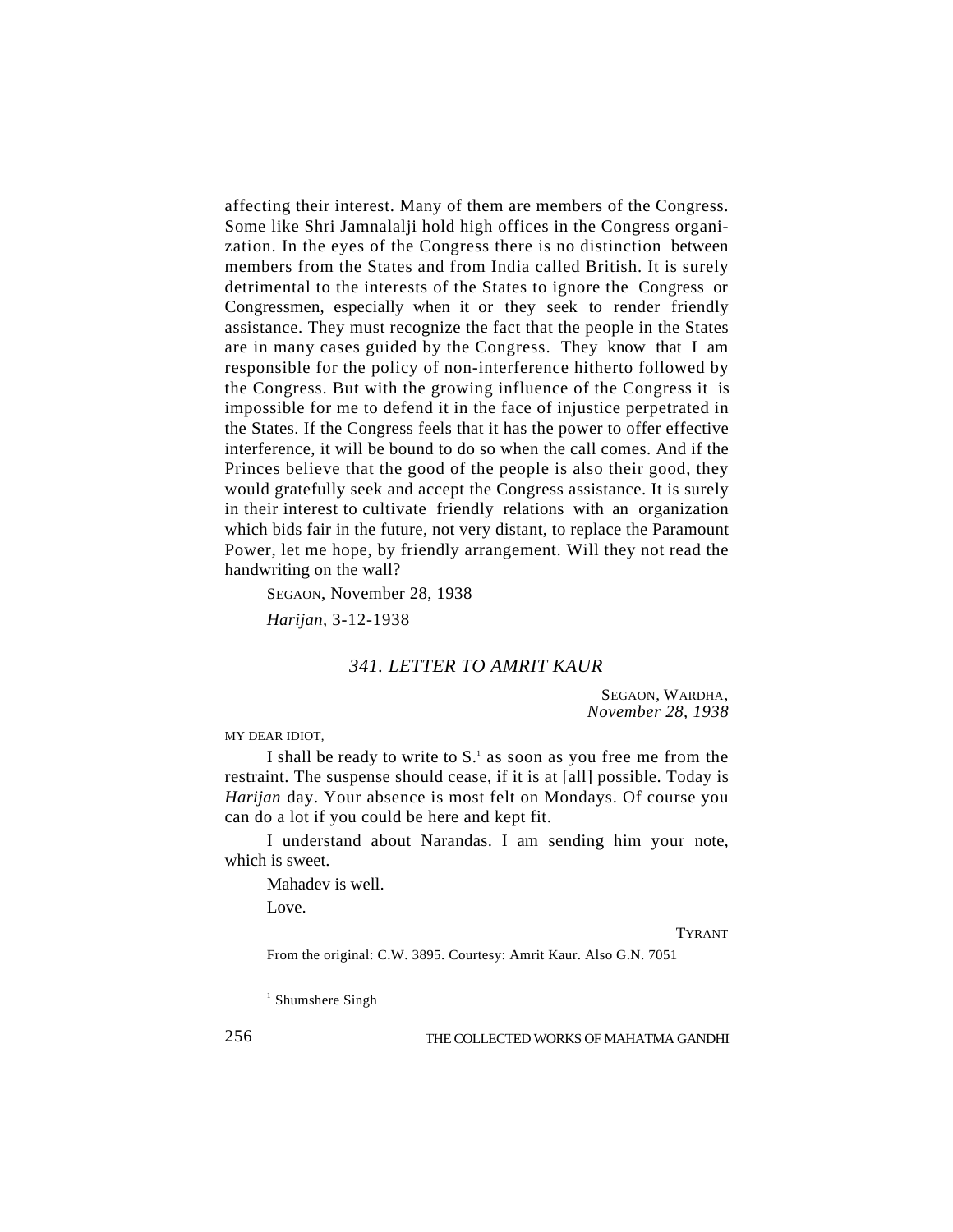## *342. LETTER TO MOTILAL ROY*

SEGAON, WARDHA, *November 28, 1938*

DEAR MOTI BABU,

My sympathies are with you but equity and justice make me lean towards the A.I.S.A. I relied upon your integrity and business ability. If you must have reduction please start payment and rely upon getting it when you have paid what you contemplate. Is not that right and fair? But I would still plead with you to ask the co-workers to put forth redoubled effort to pay the debt due to a sister Association, which is run wholly for *Daridranarayana.*

Love.

*Yours,* M. K. GANDHI

From a photostat: G.N. 11052

### *343. LETTER TO NARANDAS GANDHI*

*November 28, 1938*

#### CHI. NARANDAS,

I had got your letter. On the basis of it I wrote a couple of lines, not to complain but for information. I am enclosing the reply to that. Destroy the letter after reading it.

> *Blessings from* BAPU

[PS.]

If you see anything to criticize in the movement, please regard it as your duty to let me know about it.

From a microfilm of the Gujarati: M.M.U./II. Also C.W. 8554. Courtesy: Narandas Gandhi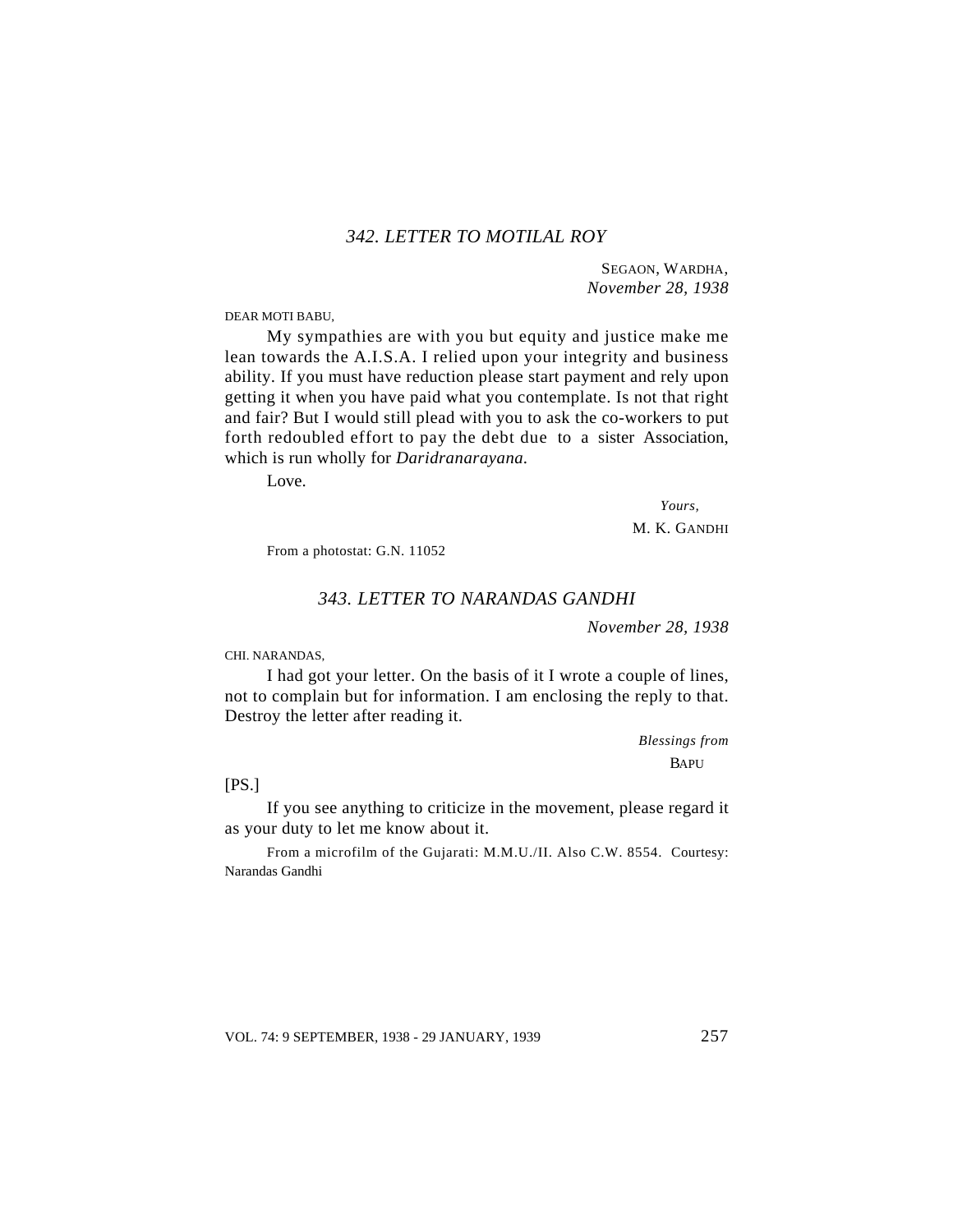## *344. LETTER TO MANIBEHN PATEL*

SEGAON, WARDHA, *November 28, 1938*

CHI. MANI,

I have got your letter. I had not expected that you would be able to write in the midst of so much pressure of work. I am watching your exploits even from this distance. You seem to have earned great merit in your previous life. I never had any doubt about your courage. As far as possible, don't court imprisonment. That is the Rajkot people's job.

I hope you are taking care of your health.

*Blessings from* **BAPU** 

MANIBEHN PATEL NEAR TELEGRAPH OFFICE RAJKOT

> [From Gujarati] *Bapuna Patro-4: Manibehn Patelne,* p. 122

## *345. LETTER TO VALLABHBHAI PATEL*

SEGAON, *November 28, 1938*

BHAI VALLABHBHAI,

I am enclosing a letter from Bhavnagar. I have sent a wire asking the man to await a letter before sending any more batches. Participation by students in this manner seems to me altogether improper.

It also does not seem proper that subjects of other States should send batches from places outside Rajkot. This is completely contrary to our policy. That batch does not want and will not get swaraj. Its going to Rajkot will increase ill will and cover up the weaknesses of the Rajkot people if there are any. What will we gain by their weaknesses being covered up? The mettle of the people of Rajkot will shine only as much as it is worth. We may help it to shine brighter, but that can be done only by promoting growth among the Rajkot people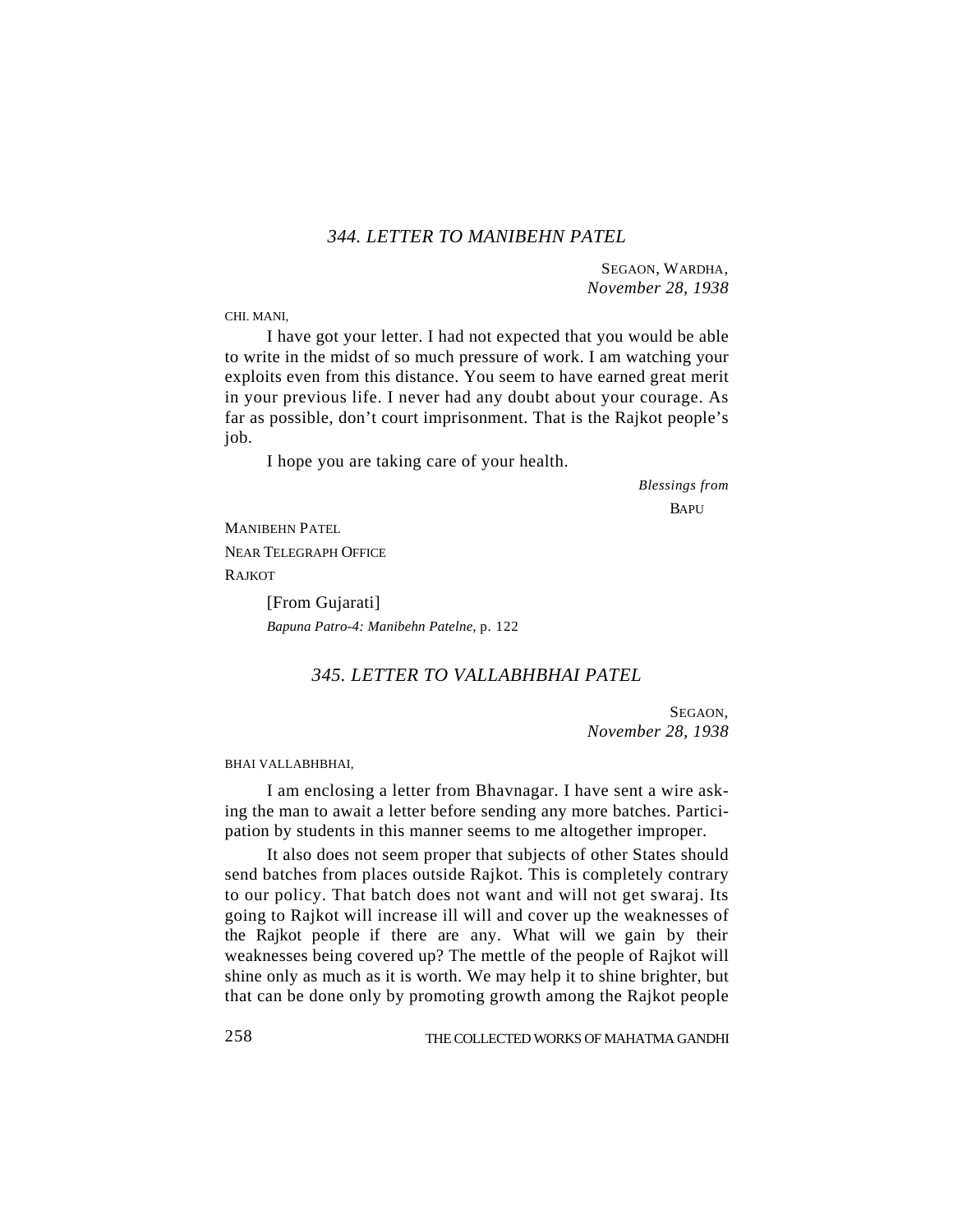themselves. If you agree with this, stop the batches from outside and stop all students from joining. I can write much more, but where is the time? It doesn't matter, though.

> *Blessings from* **BAPU**

[From Gujarati]

*Bapuna Patro-2: Sardar Vallabhbhaine,* p. 229

## *346. LETTER TO MATHURADAS TRIKUMJI*

SEGAON, *November 28, 1938*

CHI. MATHURADAS,

The idea for my article came from your letter. There were other letters but I did not write anything. Now see the enclosed reply. If you have any comments to make, do so. Otherwise return it to me as it is. If the corruption does not go I must retire. I am of course carrying on talks.

Read the enclosed letter and do the needful. I take it that you will be receiving Muriel Lester. How can she stay with the Naoroji sisters at this time? You may put her up at Bhulabhai's place if you like. Let her leave for Wardha the same day. Somebody will receive her at the station on the 9th. There will be no time for you to send a telegram. There may not even be sufficient time to catch the train. If you cannot personally go or send someone to receive her then drop her a letter as desired by her. Do you have time to attend to such things? Do warn me if you do not have the time. In that case I shall not burden you.

> *Blessings from* **BAPU**

 $[PS.]$ 

Is there an equivalent term for 'Municipal Councillor' in Gujarati?

From the Gujarati original: Pyarelal Papers. Nehru Memorial Museum sad Library. Courtesy: Beladevi Nayyar and Dr. Sushila Nayyar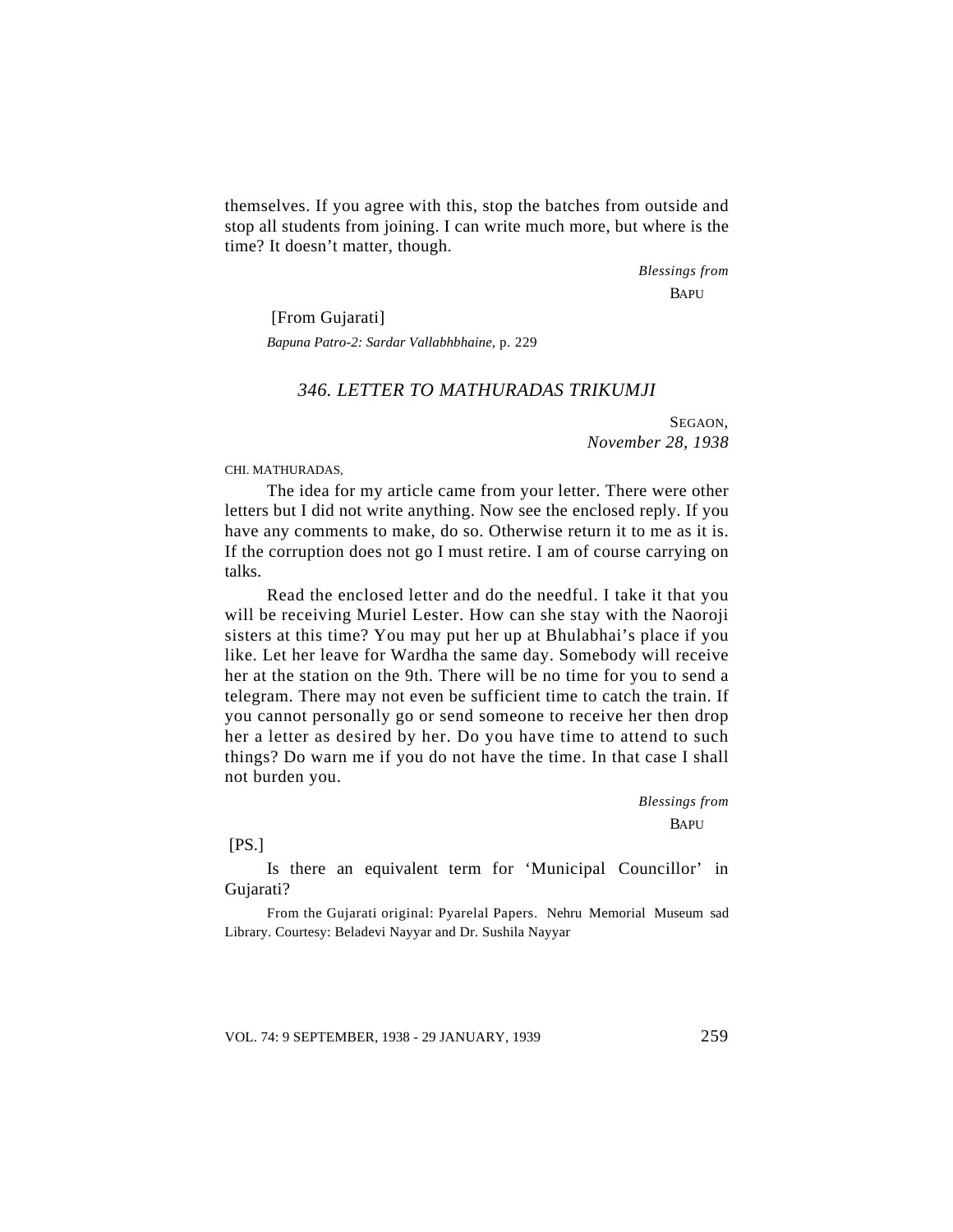## *347. LETTER TO PRABHAVATI*

SEGAON, WARDHA, *November 29, 1938*

CHI. PRABHA,

A letter for Jayaprakash is enclosed. I hope it will reach in time. I am writing this letter at 3.45 a. m. Take care of Jayaprakash's health. I do not know how yours is. I see that you both could see kanti. I am glad. Didn't I inform you that we would be going to Bardoli on January 1? We will be there for a month. You may come there. Jayaprakash also may come. But he is a fakir, absorbed in himself and lost in his own dreams. How can I expect him to pass some time with me? He will not be able to get anything from me and he may not even like some aspects of my life. What is the remedy? I am glad that you remain busy in his service. My health is fine.

> *Blessings from* BAPU

From a photostat of the Gujarati: G.N. 3524

### *348. LETTER TO VIJAYA N. PATEL*

SEGAON, *November 29, 1938*

CHI. VIJAYA,

I am writing this before the morning prayer. My health is excellent. Ba is fairly well. It is great news indeed that you have recovered. Now you need not come here at present for I expect to be at Bardoli on the 2nd of January. You are already there.

> *Blessings from* **BAPU**

From a photostat of the Gujarati: G.N. 7103. Also C.W. 4595. Courtesy: Vijayabehn M. Pancholi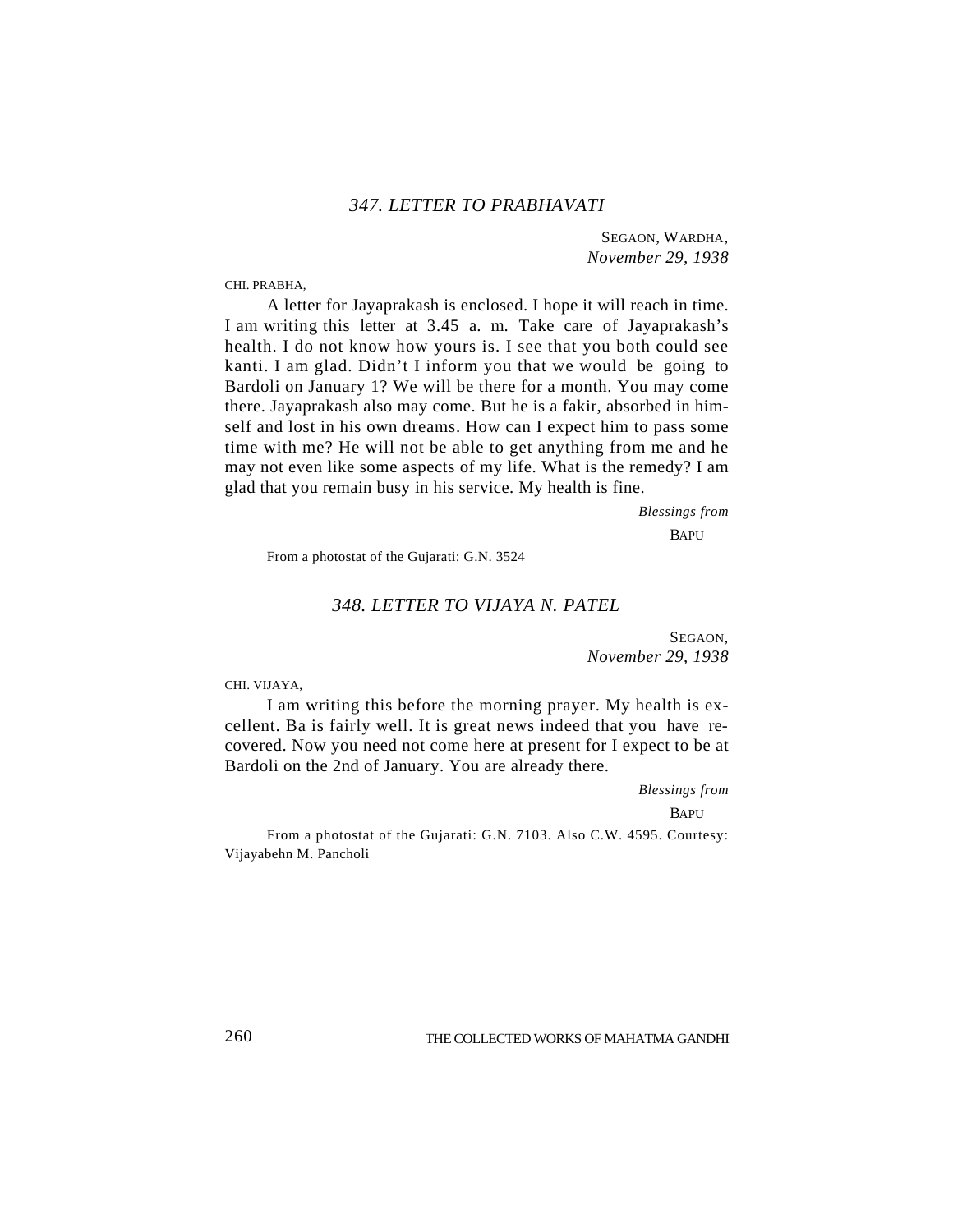*November 29, 1938*

MY DEAR SHUAIB,

Zakir telegraphed Big Brother's death.<sup>1</sup> What happened? I wrote to him only the other day about his daughter's death. I tried to come near him but failed. Cannot his death be turned to the end for which in his best moments he tried his utmost? This death is a tragedy. It will be doubled if no steps are taken to bring the two together. How it can be done is more than I can say. I am working at it in my own way. But that is not enough.

Love.

BAPU

From a facsimile: *Madhya Pradesh aur Gandhiji*, p. 127

## *350. LETTER TO MAHADEV DESAI*

*November 29, 1938*

CHI. MAHADEV,

The cause of yesterday's suffocation was that the water was too hot. I also had such experience. If the heat is gradually increased, no discomfort is felt. It is desirable to begin with near-body temperature. The bucket of hot water should be kept just near. This is, of course, to be followed by cold water. It would be best to take the hip-bath in the afternoon. This will cost you some time but let not that worry you.

**BAPU** 

From a photostat of the Gujarati: S.N. 11685

## *351. LETTER TO SUSHILA GANDHI*

SEGAON, WARDHA, *November 29, 1938*

CHI. SUSHILA,

Read the accompanying letter and send it to Manilal. Don't change the January date. You may stay there as long as you desire.

<sup>1</sup> Shaukat Ali died on November 27, 1938, at Delhi.

VOL. 74: 9 SEPTEMBER, 1938 - 29 JANUARY, 1939 261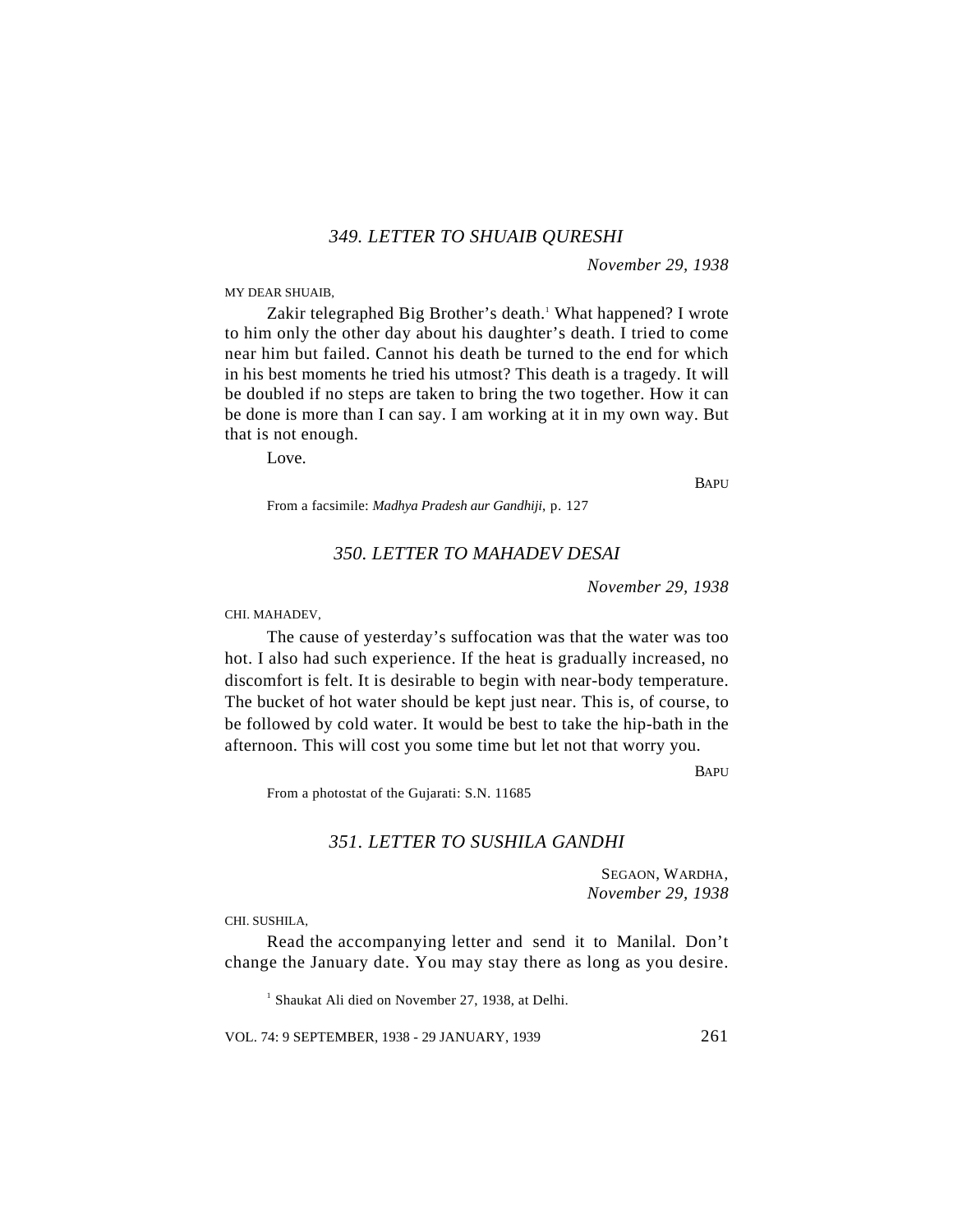Whenever you wish to run up here, you will have every right to do so. I was thinking only of Nanabhai and Vijayalakshmi. You also would naturally desire to stay with your parents.

In my present condition, I can give you nothing. I cannot spare even a minute for talking with you. And I would not wish that you should come here only in order that I could see your face every day and smile at you. Ba would not accept service from you. She is no longer ill. Having regard to all this, I leave it to you whether you should come here. I will leave this place on January 1 for Bardoli. If you wish to come there, you may do so for three or four days.

> *Blessings from* **BAPU**

### [PS.]

Kishorelal and Gomati came and met me. Why does not Sita write? How is her health? How is Arun?

From a photostat of the Gujarati: G.N. 4889

## *352. LETTER TO AMRIT KAUR*

SEGAON, WARDHA, *November 30, 1938*

MY DEAR IDIOT,

This is the first letter I take up at 3.30 a.m.

I have your time-table. This is therefore being posted to Delhi.

Mahadev is having better nights than in Simla showing that the improvement continues. Perhaps the intense cold of Simla might not have agreed with him. Here unlike as before, he is sleeping under the open sky. The weather is quite mild. For three or four days I slept on the verandah. S. has permitted me to come out. How long the permission will last, one does not know.

Ever since Mira's departure I have been silent between 7 p. m. to 2 p.m. the day following. Hence there are only 5 speaking hours.

It will be good if Shummy finally makes up his mind to go to Europe. The change is likely to do him good and you will be able without anxiety to be with me. But Mahadev will say, what about the dog? He has been describing with what care that precious member of the family is being looked after.

I am just now engaged in hammering into shape the Aundh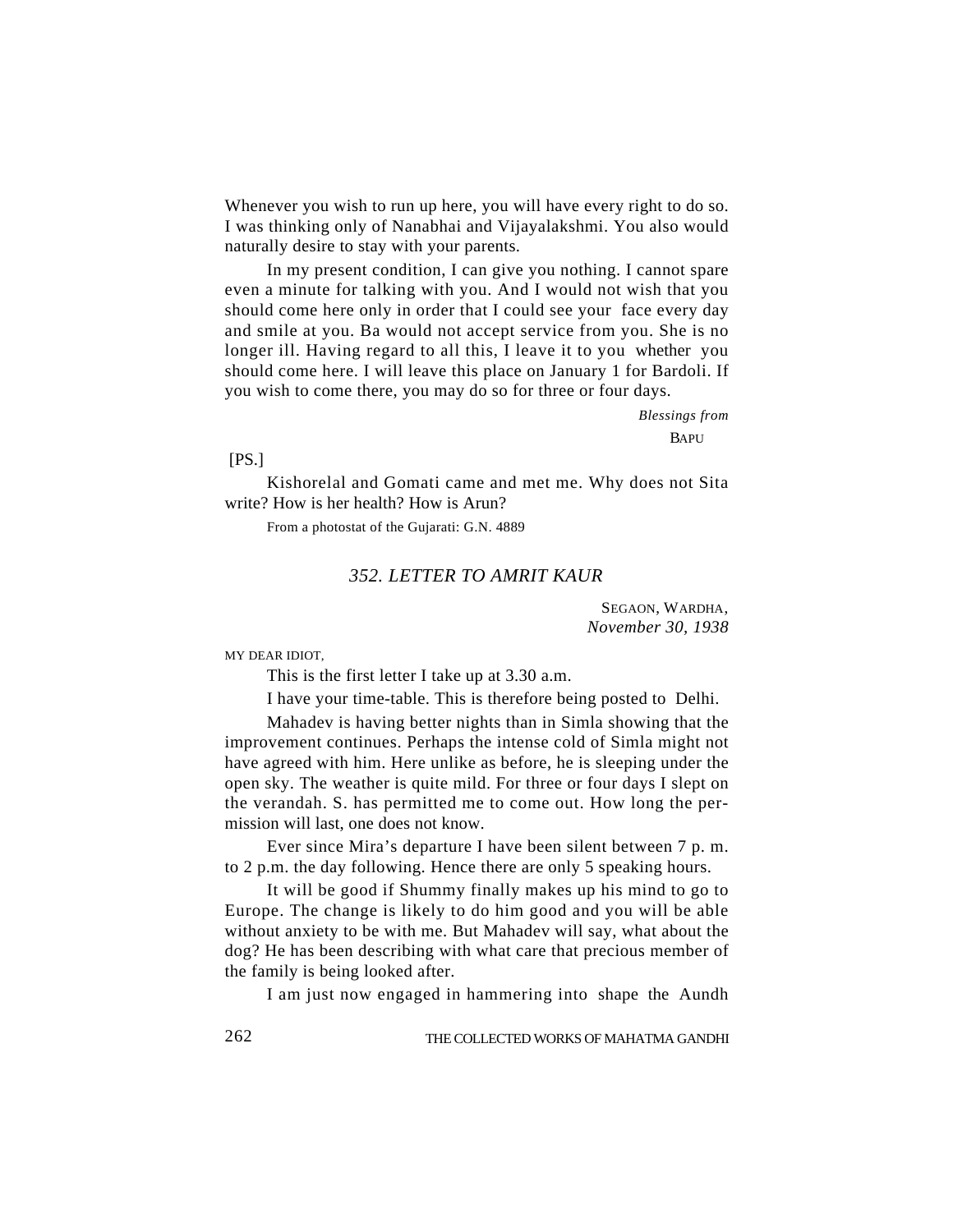Constitution. The Raja Saheb's son is a delightful boy.

Love.

TYRANT

From the original: C.W. 3653. Courtesy: Amrit Kaur. Also G.N. 6462

## *353. LETTER TO DEVDAS GANDHI*

*November 30, 1938*

CHI. DEVDAS,

You did well in sending a copy of the report of Viceroy's talk with Bharatan. It is difficult to say how this catastrophe will end. Also read and think over what I have written about the States.<sup>1</sup> As Anantrai has intervened, the Rajkot matter will perhaps be settled. But how will that help? That will involve all the States. And that is what should happen.

Lakshmi and the children will be well. I am writing this letter before the morning prayer. My health is excellent—at present at any rate. I am taking proper care of it. Ba is fairly well and so is Mahadev. These days the atmosphere at Segaon is quite good. There goes the bell.

> *Blessings from* **BAPU**

From a photostat of the Gujarati: G.N. 2007

### *354. LETTER TO MIRABEHN*

SEGAON, WARDHA, *November 30, 1938*

CHI. MIRA

I do not mind your having spent the money. I do not want you to be ill for want of warm clothing or other things that may be necessary for keeping the body fit. I have no fear of the cold of the Frontier injuring you. I shall watch your career there with anxiety.

My silence up to 2 p. m. continues. There are thus only 5 speaking hours per day which are all practically given to interviews.

<sup>1</sup> *Vide* "States and the People", 3-12-1938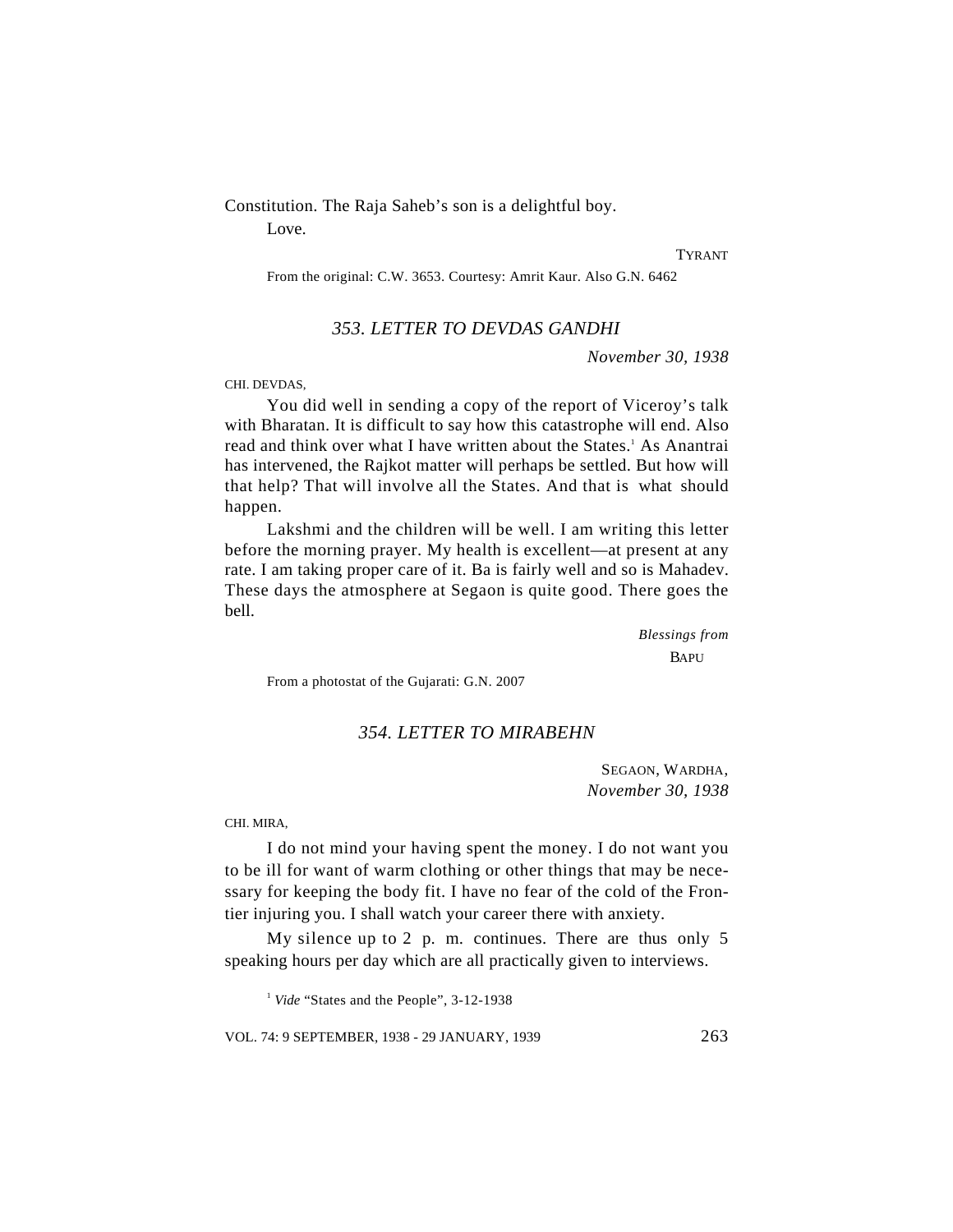Mahadev wrote to you yesterday. He is steadily improving. Love.

**BAPU** 

From the original: C.W. 6417. Courtesy: Mirabehn. Also G.N. 10012

## *355. LETTER TO JAWAHARLAL NEHRU*

SEGAON, WARDHA, *November 30, 1938*

MY DEAR JAWAHARLAL,

The Chinese friends came and instead of five minutes they took thirty-five. I had ultimately to say as gently as I could that they had overstayed their time seven times.

Here is your copy of Agatha's report of the interview with the Viceroy. My message was merely to say that he was to regard me as a friend of the English people, etc. It had nothing to do with politics.

I hope you duly received my letter' enclosing Gurudev's letter about Subhas.

Hope you are not killing yourself with work and that Indu is doing well.

Sarup<sup>2</sup> should be relieved of the heavy work she is doing. She should rebuild her shattered body.

Love.

**BAPU** 

Gandhi-Nehru Papers, 1938. Courtesy: Nehru Memorial Museum and Library. Also *A Bunch of Old Letters,* p. 303

### *356. LETTER TO SHANTIKUMAR N. MORARJEE*

SEGAON, WARDHA, *November 30, 1938*

CHI. SHANTIKUMAR,

Mahadev has just now placed your letter in my hand. If I said I knew your father it would be an understatement. We were as close to each other as members of a family. It will not be strange, therefore, if

<sup>1</sup> Vide "Letter to Jawaharlal Nehru", 24-11-1938

<sup>2</sup> Vijayalakshmi Pandit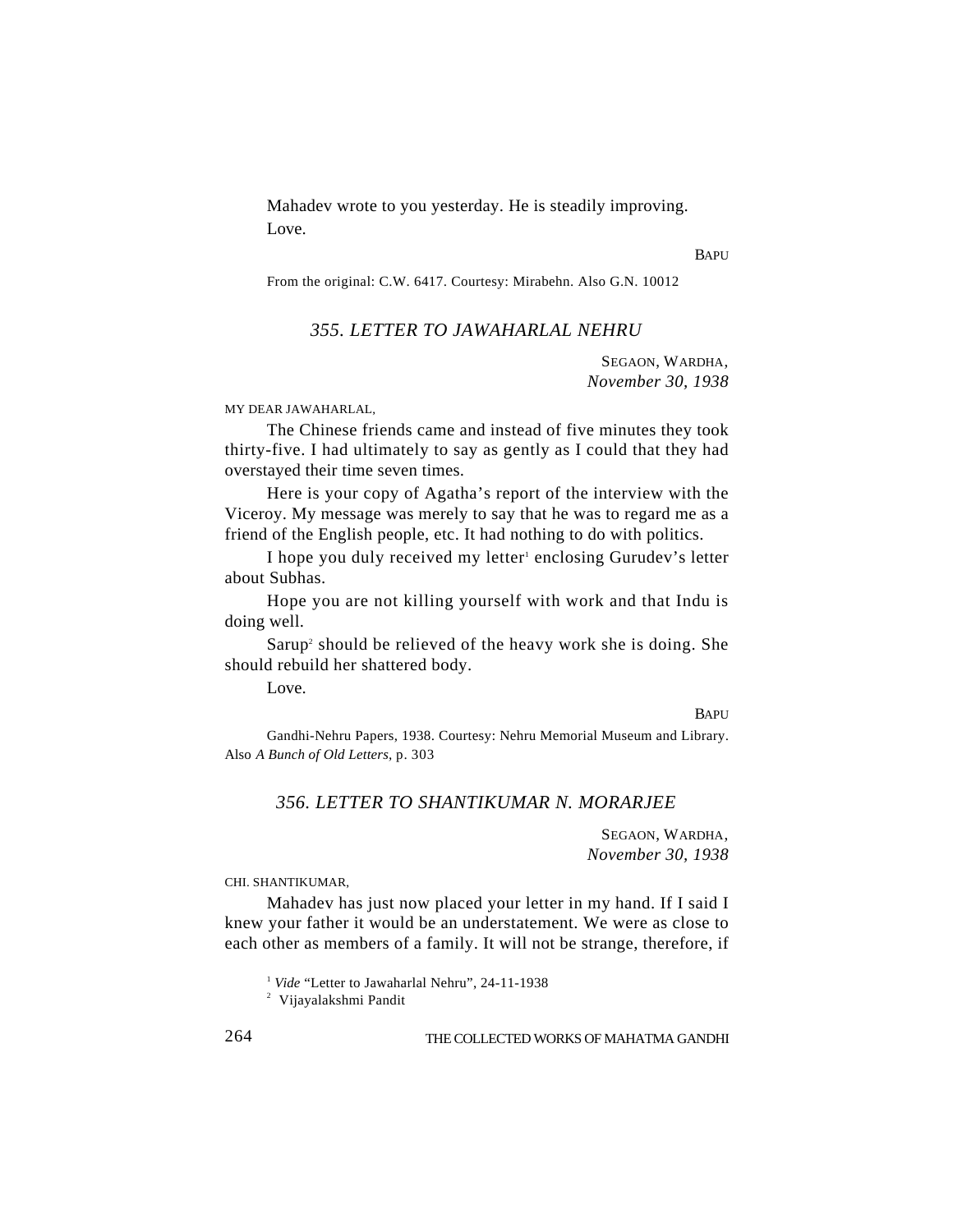I unveil his statue. But even if I do not do so, will it detract from our bond? Does one unveil the statue of one's brother? I have lost all heart in such ceremonies. Please, therefore, do not take it ill at all. Try to understand my point of view fully and leave me out. Let the statue be unveiled on the same day on which the opening ceremony of the building takes place and let that be done by Sardar. Will you not excuse me?

> *Blessings from* **BAPU**

From Gujarati: C.W. 4728. Courtesy: Shantikumar N. Morarjee

### *357. A LETTER*

SEGAON, WARDHA, *November 30, 1938*

CHI. LAMBUS,

'Lambodar' means 'long belly'. It is the name of God Ganapati. I should have named you 'Lambus'. Was it not kind of you to write to me after such a long time?

Amtul Salaam, Lilavati and Sharda are here. All of them are very well.

You sisters seem to be doing good work.

From a photostat of the Gujarati: G.N. 1752

### *358. LETTER TO PREMI JAIRAMDAS*

SEGAON, *November 30, 1938*

CHI. PREMI,

Your Hindi is not good, but I like it better than your English. Further efforts would improve it. Father has arrived here. He writes better Hindi than you do.

> *Blessings from* **BAPU**

From Hindi: C.W. 9250. Courtesy: Jairamdas Doulatram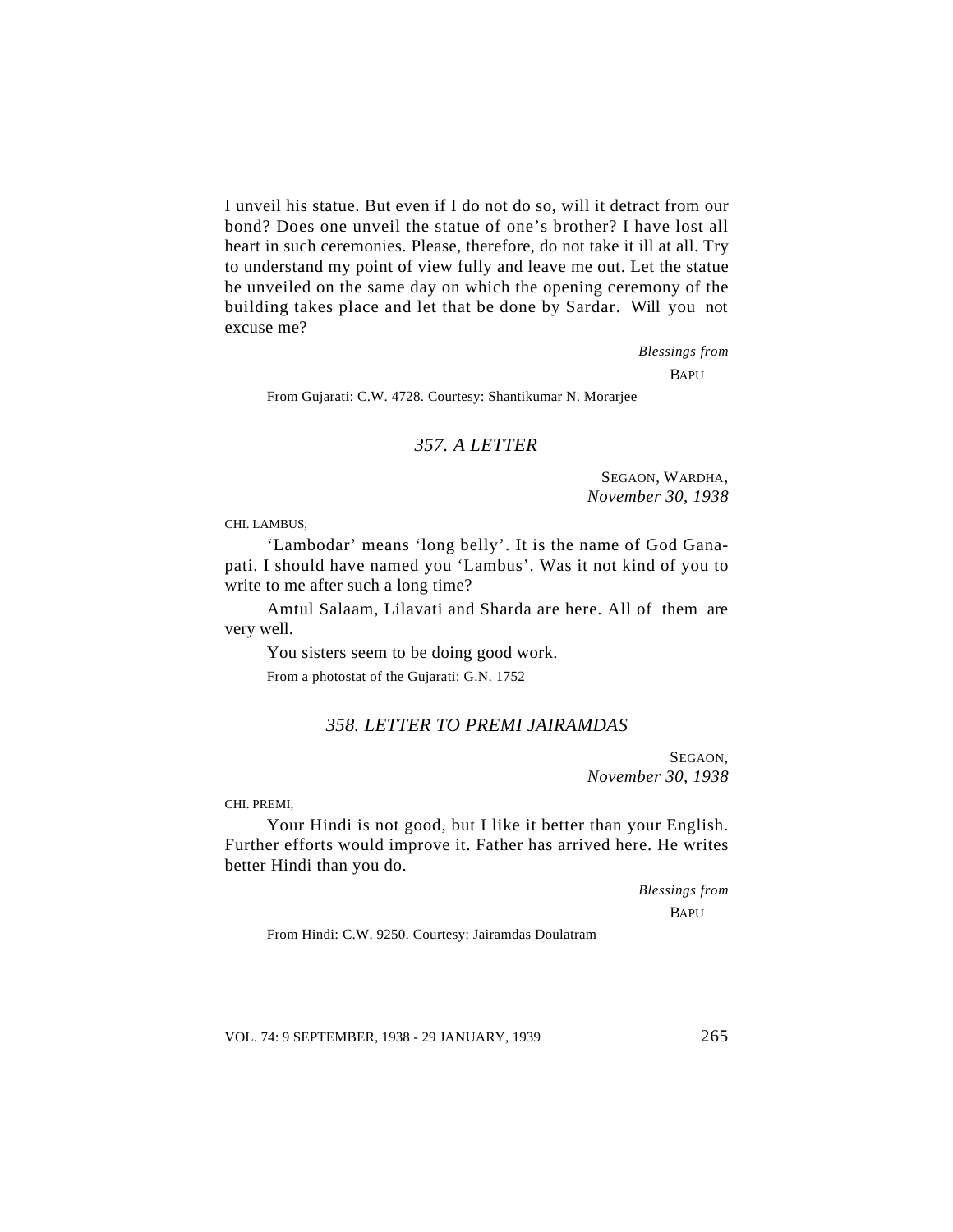## *359. LETTER TO MUNNALAL G. SHAH*

[*November 1938*] 1

CHI. MUNNALAL,

I have heard that Govind is taking up a job in a Christian mission. The mission intends to plant its flag in Segaon or has already done so. Find out the facts without making too much fuss.

**BAPU** 

From a photostat of the Gujarati: G. N. 8378

### *360. LETTER TO CHIMANLAL N. SHAH*

[*November/December 1938*] 2

CHI. CHIMANLAL,

How are things there? Is everybody well? What about the cows? How much milk is left? How is Bhansali? Is Parnerkar happy? Does Shakaribehn feel lonely? Here the cold is not much to speak of. Sharada is fine.

> *Blessings from* **BAPU**

From a copy of the Gujarati: G. N. 10663

<sup>&</sup>lt;sup>1</sup> From the contents; vide "Letter to Mirabehn", 27-11-1938 <sup>2</sup>*ibid*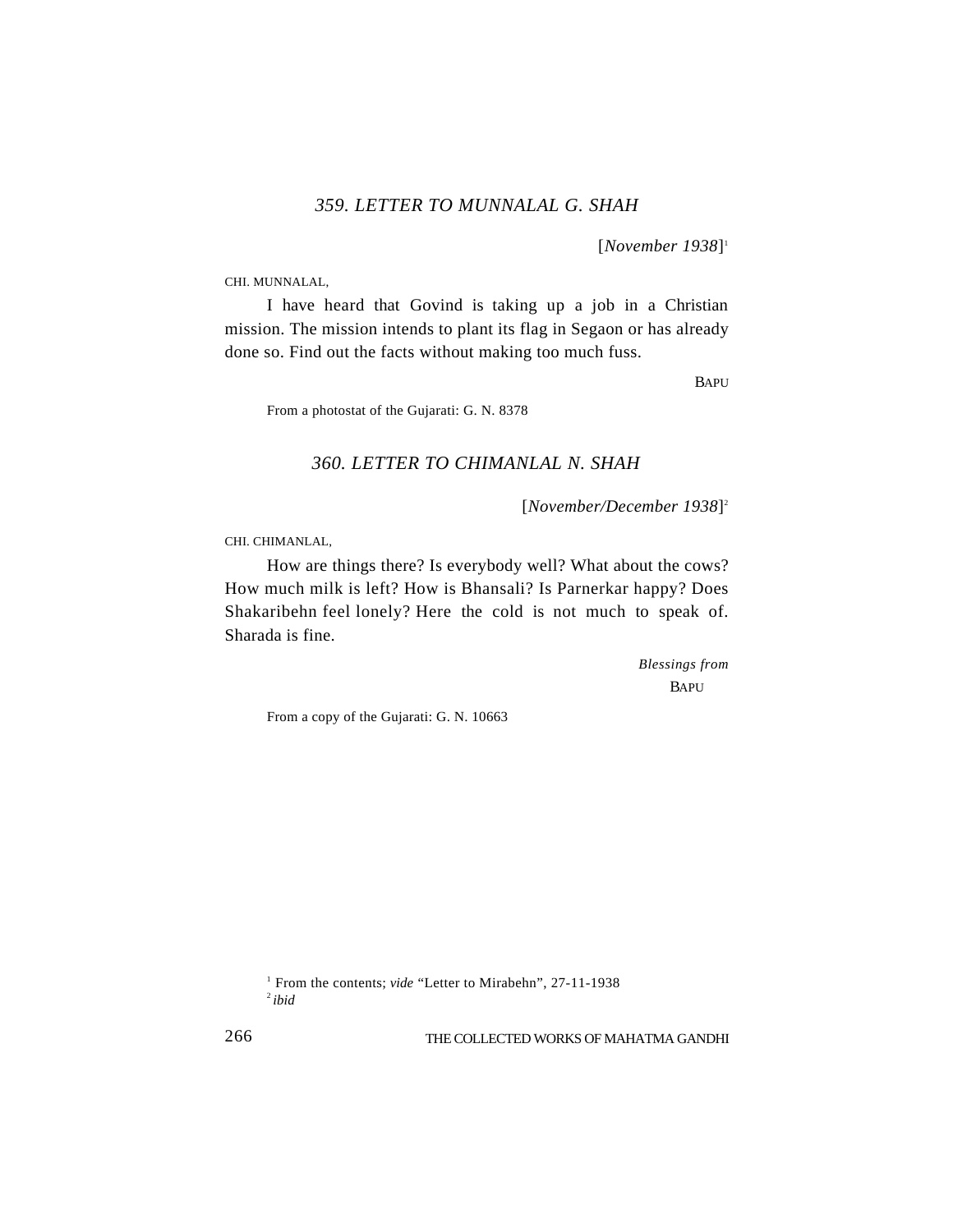## *361. TELEGRAM TO LOCAL SECRETARY, JALLIANWALA BAGH MEMORIAL FUND*<sup>1</sup>

[After *December 1, 1938*]

HOLD MEETING THIRTEENTH WARDHA THREE AFTERNOON.

GANDHI

From a copy: Pyarelal Papers. Courtesy: Pyarelal

### *362. LETTER TO RANCHHODLAL PATWARI*<sup>2</sup>

[Before *December 2, 1938*] 3

I am lucky to receive your handwriting today after several years. It is difficult to address you when you tender me *"dandavat".*

I am glad to hear about your ceaseless efforts to achieve my expectations. I never thought that the Rajkot public were presenting a united front single-handed, exhibiting unique solidarity. Vain are our impressions. God willing success is positive. If the unfavourable circumstances are reduced to dust, God may bless your services with singular success.

*The Bombay Chronicle,* 3-12-1938

## *363. LETTER TO PADMAJA NAIDU*

SEGAON, WARDHA, *December 2, 1938*

MY DEAR LOTUS-BORN,

Your letter is clear. I knew your worth when you sent me that masterly report of yours on the famine condition. This one can't be compared with that. But it is good. The other was for the public. This is hurriedly drawn for me. You are doing good work. My condition is do not kill yourself over it. If you will only behave yourself, you are

<sup>&</sup>lt;sup>1</sup> This was in answer to the addressee's letter of December 1, asking if he might convene a meeting of the Memorial Fund at Wardha during the meetings of the Congress Working Committee there.

 $2^{2}$  Ex-Dewan of Morvi, Palanpur and Gondal States. The letter was presumably in Gujarati.

<sup>&</sup>lt;sup>3</sup> The news report carrying this item is dated December 2.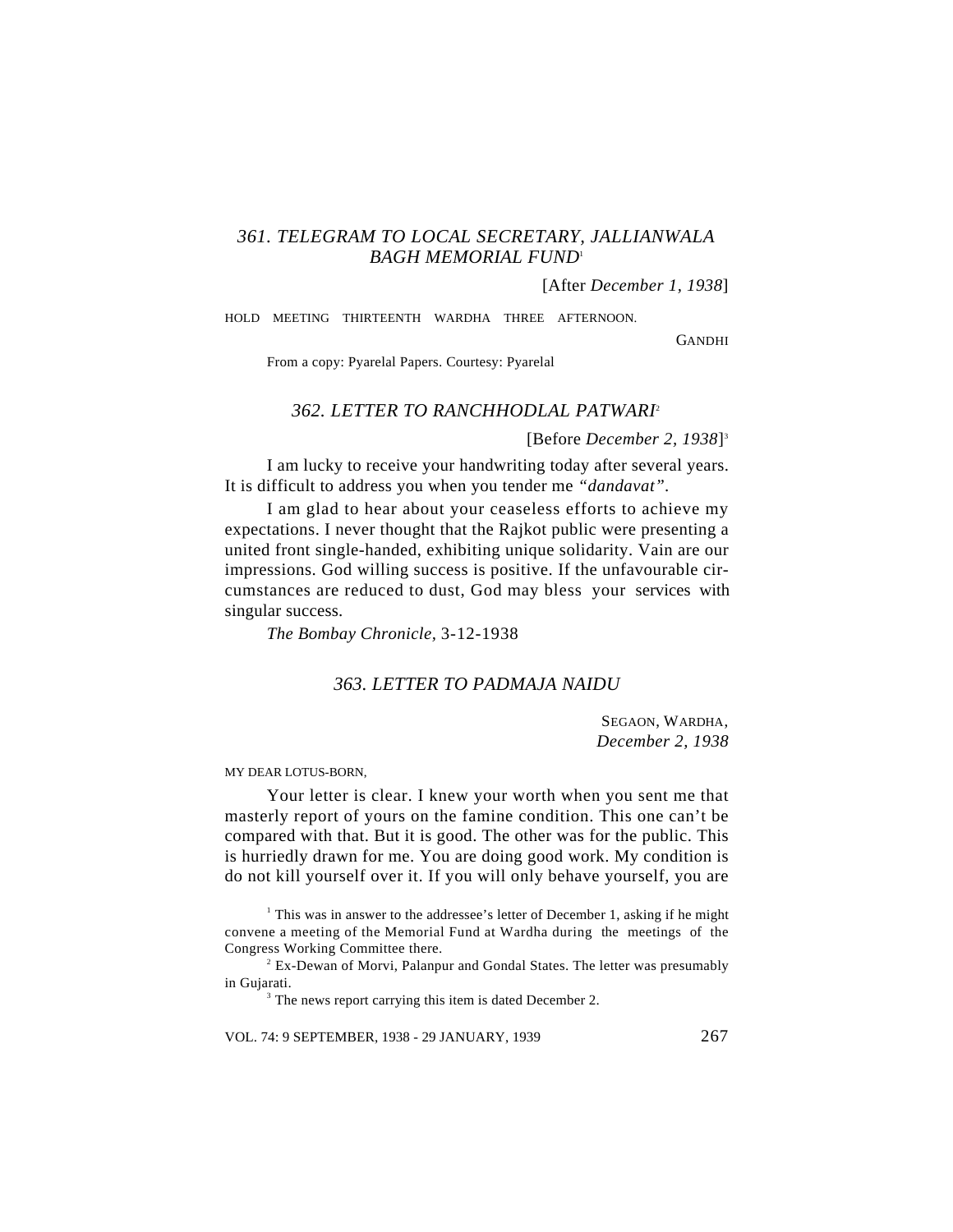capable of giving first-class work. You will take extra care to be accurate about your facts. I shall bear your caution in mind. There won't be a hasty word on my part. Continue to write regularly.

Hope you got my second letter.

Love.

PLAYMATE

 $[PS.]$ 

Shall send for you when it is absolutely necessary. How is Father and the other members?

From the original: Padmaja Naidu Papers. Courtesy: Nehru Memorial Museum and Library

# *364. A CAUTION*

Sardar Vallabhbhai Patel's and Shri Damodardas's requests respectively to non-Rajkot people and non-Hyderabad people not to take part in satyagraha are timely and deserve to receive hearty response. It is the essence of satyagraha that those who are suffering should alone offer it. Cases can be conceived when what may be termed sympathetic satyagraha may be legitimately applied. But so far as I see there is nothing in the Rajkot or Hyderabad satyagraha to warrant outside participation. Indeed it is likely to acerbate the authorities. The idea underlying satyagraha is to convert the wrongdoer, to awaken the sense of justice in him, to show him also that without the co-operation, direct or indirect, of the wronged, the wrongdoer cannot do the wrong intended by him. If the people in either case are not ready to suffer for their causes, no outside help in the shape of satyagraha can possibly bring true deliverance.

SEGAON, December 3, 1938 *Harijan,* 10-12-1938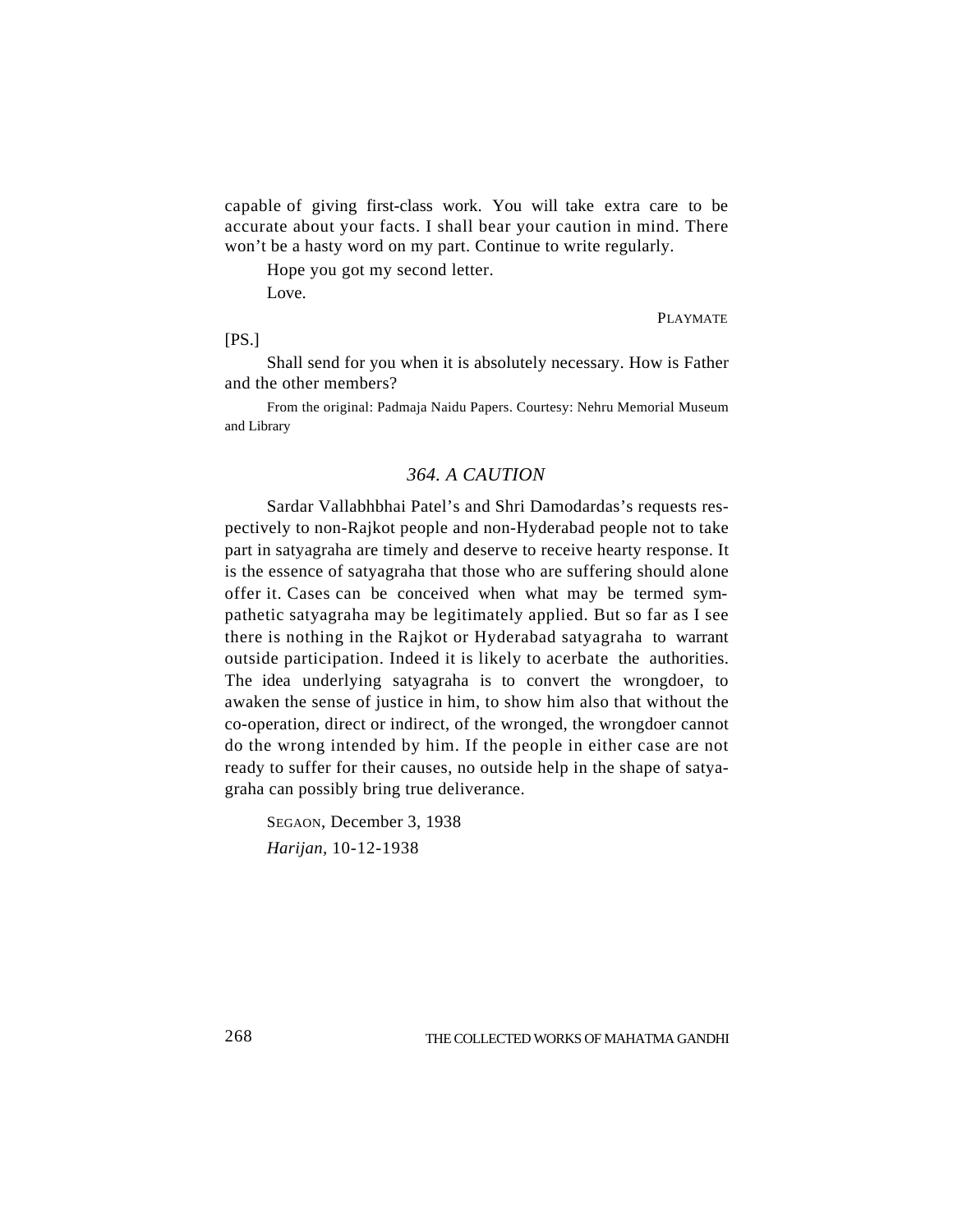## *365. TELEGRAM TO PATTOM THANU PILLAI*

WARDHAGANJ, *December 3, 1938*

**THANUPILLAI** 

STATE CONGRESS

TRIVANDRUM

REGARD STATEMENT MADE BY SEBASTIAN OTHERS ABOUT INTERVIEW INCORRECT. SHALL I ISSUE TRUE VERSION?<sup>1</sup>

GANDHI

From the original: Pattom Thanu Pillai Papers. Courtesy: Nehru Memorial Museum and Library

### *366. LETTER TO D. B. KALELKAR*

*December 3, 1938*

CHI. KAKA,

I also wished to open the subject of the budget, but I forgot. We shall have to discuss the matter a little. A copy is enclosed. Come down on Tuesday. I will spare some time at 2 o'clock.

> *Blessings from* **BAPU**

From a photostat of the Gujarati: G.N. 7979

### *367. LETTER TO PRABHU DAYAL VIDYARTHI*

*December 3, 1938*

CHI. PRABHU DAYAL,

Your narration is prolix. You have not cited any evidence in it.<sup>2</sup> What you have to say could easily have been put on one sheet. A factual narration has no need of adornment. Write it again. I will send it to U. P. You must furnish evidence in support of what you write.

<sup>1</sup> For Gandhiji's version, *vide* "Statement to the Press", 10-12-1938, and for the interview, *vide* "Talk to Travancore State Congress Deputation", 15-11-1938

<sup>2</sup> The addressee had complained against the Congress.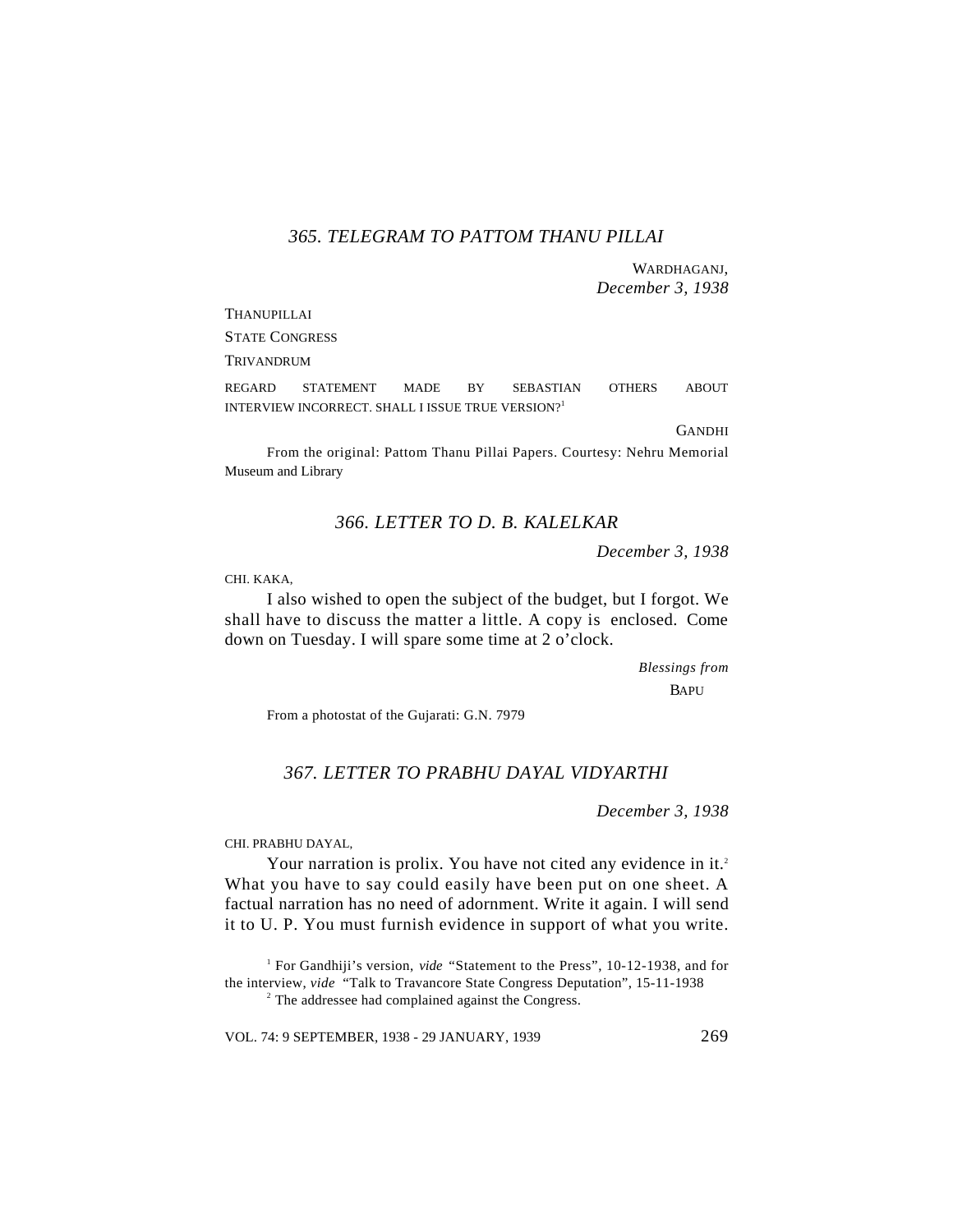Give the names of persons who are your sources. Omit such phrases as "I hope" and the like. You should learn to be precise in writing.

*Blessings from*

**BAPU** 

From a photostat of the Hindi: G.N. 11519

### *368. DISCUSSION WITH JOHN R. MOTT*<sup>1</sup>

### [On or before *December 4, 1938*] 2

Dr. Mott . . . wondered if the world, including the world of missionaries, had advanced since they had last met.<sup>3</sup> He was going to preside over the deliberations of the International Missionary Council meeting in Madras during the month, and he wanted to share with Gandhiji the plans of the meeting, and wanted Gandhiji's "intuition and judgment on things to be discussed at the Convention."

He said: " . . . This is a unique Convention where 14 councils of the younger churches of Asia, Africa and Latin America, and 14 of the older churches of Europe, America and Australia will be represented by over 400 delegates. We want this to be a help and not a hindrance to India. . . . Am I, I ask, right in thinking that the tide has turned a little bit on the great things you impressed on me?. . . Is there not a clearer recognition of these evils? . . .

GANDHIJI: What I have noticed is that there is a drift in the right direction so far as thought is concerned, but I do feel that in action there is *no* advance. I was going to say "not much advance", but I deliberately say "*no* advance". You may be able to give solitary instances of men here and there, but they do not count. Right conviction to be of use has to be translated into action.

JOHN MOTT: Take the first question, viz., that of the Communal Award. Has there been no progress?

G. No progress at all.

J.M. I have been studying the manuscript of the life of K. T. Paul, to which I have been asked to write a foreword. Don't you think there has been an advance since his time? The attitude of the Roman Catholics is hostile, but what about Protestant Christians?

<sup>1</sup> Extracted from Mahadev Desai's "Dr. Mott's Second Visit". John Mott's part of the conversation has been slightly abridged.

<sup>2</sup> Desai gives no dates. *Vide,* however, "Letter to Amrit Kaur", 5-12-1938, where Gandhiji says, "Mahadev wrote yesterday for five hours on the Mott visit."

<sup>3</sup> *Vide* "Discussion with John R. Mott", 13/14-11-1936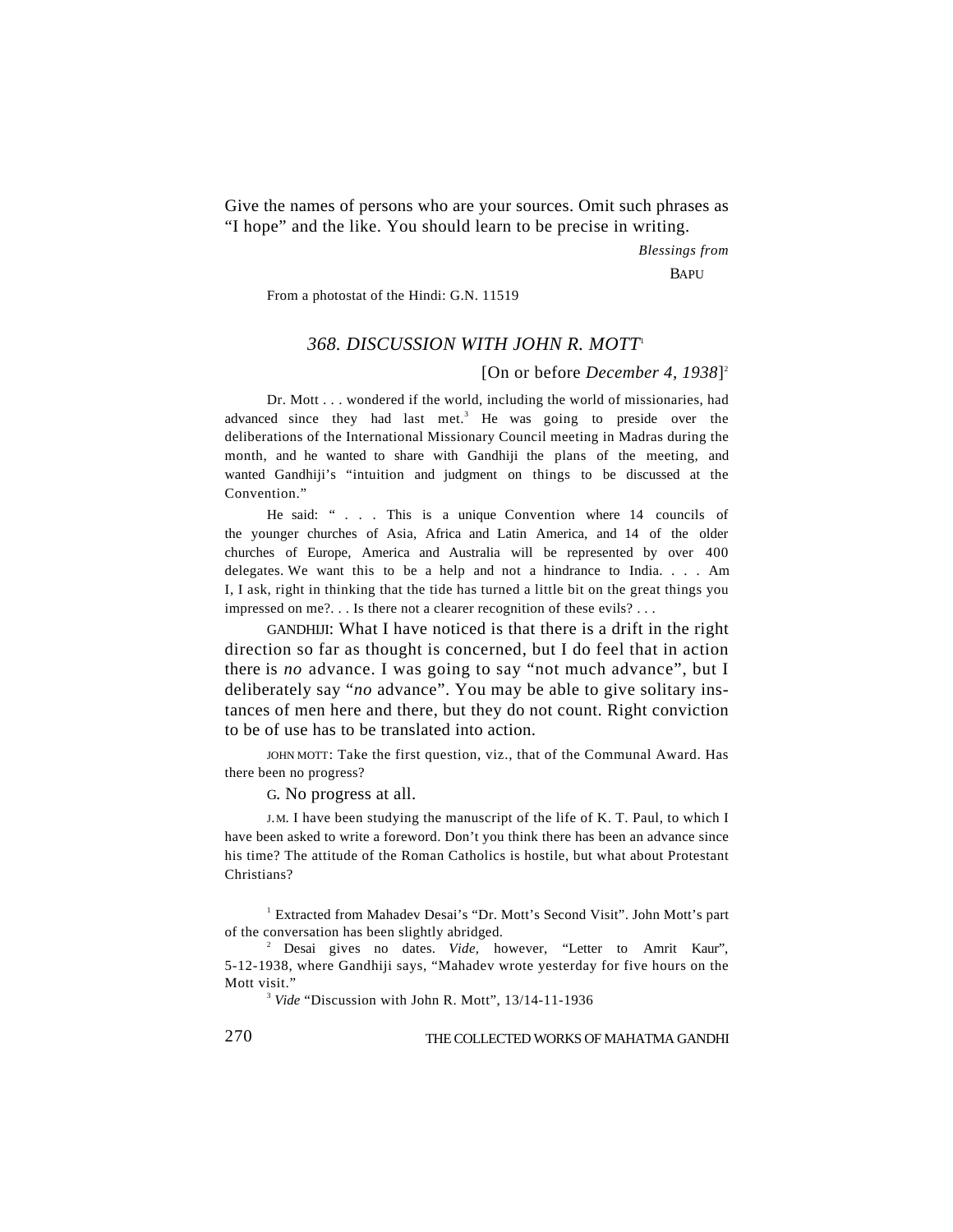G. If Protestant Christians are at one on this question, they can have the Award changed, so far as they are concerned. But there is no solid action in the matter.

J. M. I did not know that they could have an exception made in their behalf.

G. They can.

J. M. Take the next question. Is not taking advantage of people's disabilities being avoided now? I must say I was terribly pained to read of the McGavran incident<sup>1</sup> and greatly relieved to know that the misunderstanding has been cleared up.

G. Even on this question, whilst some friends, I agree, are in earnest, so far as action goes, there has been no change.

J. M. You mean to say there is not action enough?

G. No, there is *no* action at all. I have plenty of evidence to prove what I say. I do not publish all the correspondence I get. Mr. A. A. Paul, whom you may know, convened a conference some time ago. The proceedings were revealing. Their resolutions were half-hearted. As far as I am aware, there was no unanimity about any definite action.

J. M. I was encouraged by a resolution of the National Christian Council which insisted on pure motives and pure practice.

G. You may cite the resolution but you will not be able to show corresponding action.

J. M. I understand. Without action no decision is anything worth. This lesson was burnt on my mind even as a student when Foster's great essay on the *Decision of Character* helped me more than anything I had read.

G. I assure you you will find confirmation of what I say. I would say that there is not even concrete recognition of the danger of taking an undue advantage of people's disabilities. They will never give up what they call the right of mass conversions.

J. M. They are now talking of conversion of groups and families. I am not quite clear, though, as to what in certain cases the word 'group' implies.

G. I am quite clear. It is mass conversions called by another name.

J. M. That is strange. How can groups or families be converted *en masse?* Conversion in my family for instance came first with my father, then my oldest

<sup>1</sup> Mc Gavran had contributed to *World Dominion* a fabricated report of the talk between Gandhiji on the one hand and Bishops Pickett and Azariah on the other.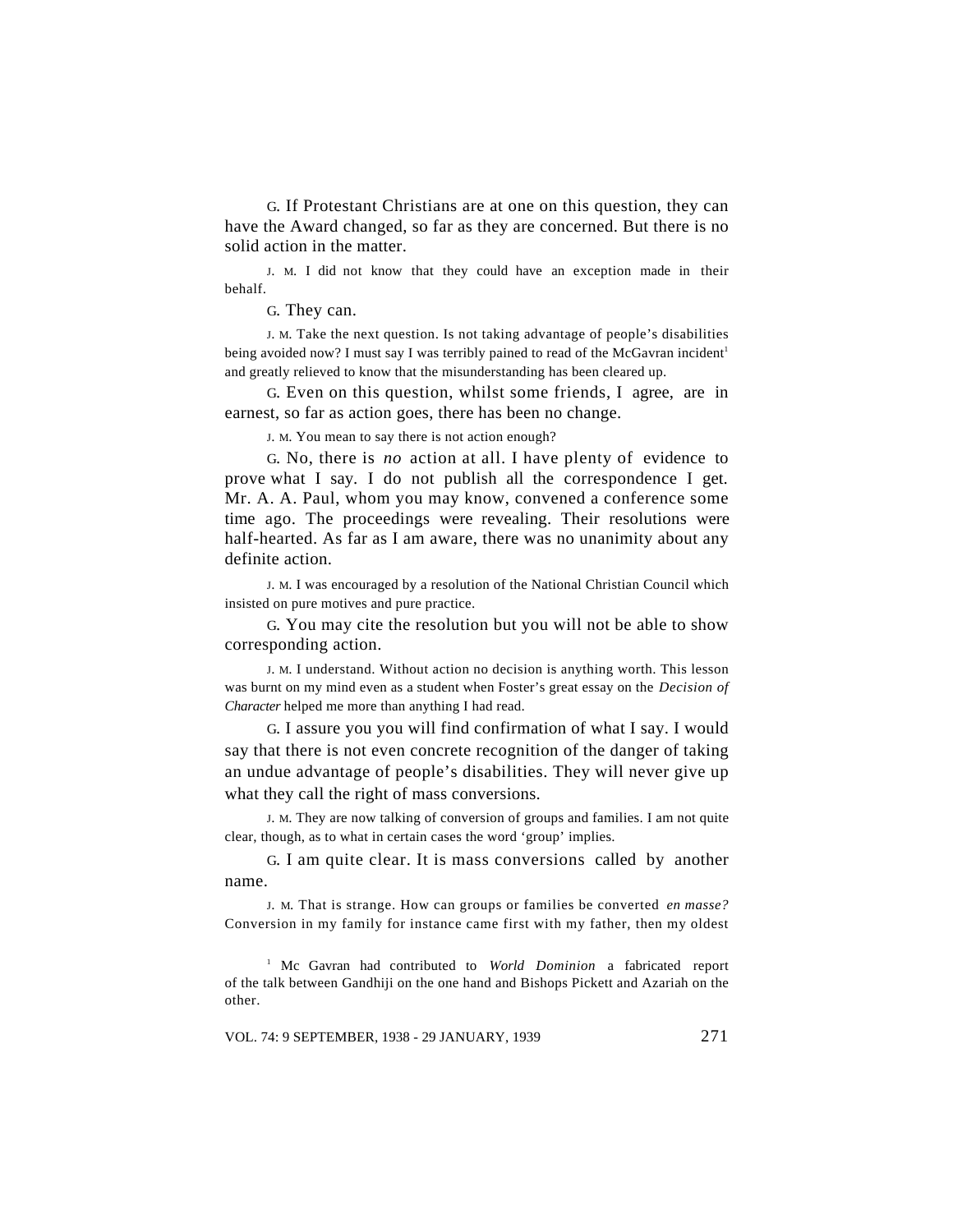sister, then youngest sister, then I. It is an individual matter, a matter entirely between one and one's God.

G. So it is. On this matter of untouchability, I may tell you that for years I could not carry conviction to my own wife. She followed me willy-nilly. The conviction came to her after long experience and practice.

J. M. In dealing with the holiest of things we should use the purest methods. But you will pardon me if I reiterate that I am hopeful of the tide having turned. Discerning Christian leaders to my knowledge are not only thinking of these things keenly but sincerely addressing themselves to fostering right practice. On the third question of the wise use of money I see signs of encouragement.

G. But it is a virtue of necessity. The Indian Christians are thinking aloud and of doing things themselves. They are talking of their own responsibilities and saying, "Thank God, American money can't come."

Then came a rather long digression on the wise and unwise use of money. The topic had engaged their attention on the occasion of the last visit too and Gandhiji had put the matter most forcefully when he said:

 "I think you cannot serve God and Mammon both, and my fear is that Mammon has been sent to serve India and God has remained behind, with the result that He will one day have His vengeance."

He had made it also clear that there was all the difference in the world between money *given* and money *earned*

J. M. But your own example proves that there are wise uses of money. What do all the organizations I saw this morning testify?

G. You see a contradiction between my theory and practice? Well, you must see the background. With all my experience and ability to collect money I am utterly indifferent in the matter. I have always felt that when a religious organization has more money than it requires, it is in peril of losing its faith in God and pinning its faith on money. There is no such thing as 'wise' or 'unwise' use of money. You have simply to cease to depend on it. You don't even depend on bread, and bargain with God saying you won't pray until God gives your bread!

J. M. I am arguing this at some length as I want to understand you and not to misquote you.

G. Then I will illustrate what I say by two telling illustrations. In South Africa when I started the satyagraha march there was not a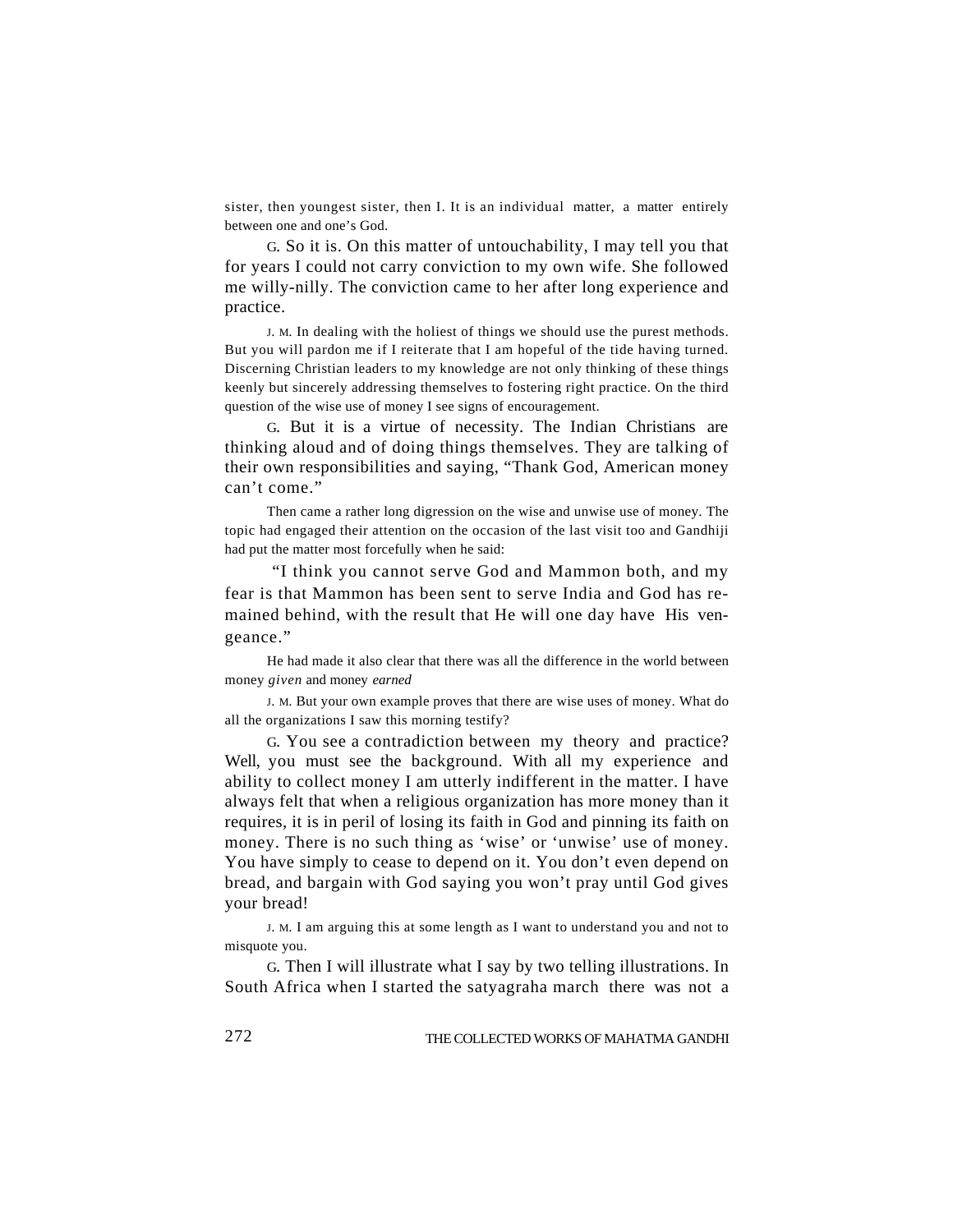copper in my pocket, and I went with a light heart. I had a caravan of 3000 people to support. 'No fear', said I. 'If God wills it He will carry it forward.' Then money began to rain from India. I had to stop it, for when the money came my miseries began. Whereas they were content with a piece of bread and sugar, they now began asking for all sorts of things.

Then take the illustration of the new educational experiment. The experiment I said must go on without asking for any monetary help. Otherwise, after my death the whole organizations would go to pieces. The fact is the moment financial stability is assured, spiritual bankruptcy is also assured.

J. M. But you wisely used the money.

G. Not metal, but bread; and even the dog, under God's Providence, has not to go hungry.

Then came the last question of untouchability. Dr. Mott wondered if there was no quickening of the conscience all the world over. There had been, he said, battles royal between groups in America, conventions refusing to go to hotels where the Negroes were not received? there were Christians in Germany who had gone to prison for protesting against the inhuman treatment of the Jews. There was gold coming out of dross. What about India?

G. No advance in action, I say again. The British are a fair test. The racial feeling instead of declining is rising. In South Africa the tide of prejudice is rising high, declarations made by former Ministers are being disregarded. Similar stories come from East Africa. But I remain an optimist, not that there is any evidence that I can give that right is going to prosper, but because of my unflinching faith that right must prosper in the end.

J. M. Well, in South Africa too are there not people like Hoffmeyr and Edgar Brookes? There is certainly a turn of the tide on the part of certain individuals.

G. It would be wrong to draw conclusions from a handful of individual instances. Our inspiration can come only from our faith that right must ultimately prevail. But on this matter, as I have said, there is an advance in the thought world, but not in action.

Dr. Mott began the next day with these prefatory remarks: "You put in your quite original way your views on the questions I asked. I value it more than I can say. I was impressed by your recognition that there was a certain amount of advance in thought but not in action. . . . I could show you, too, that there are certain things actually concretely on foot. But, today, I want to engage your attention on another matter. What to do with 'gangster' nations, if I may use the expression frequently used? There was individual gangsterism in America. It has been put down by strong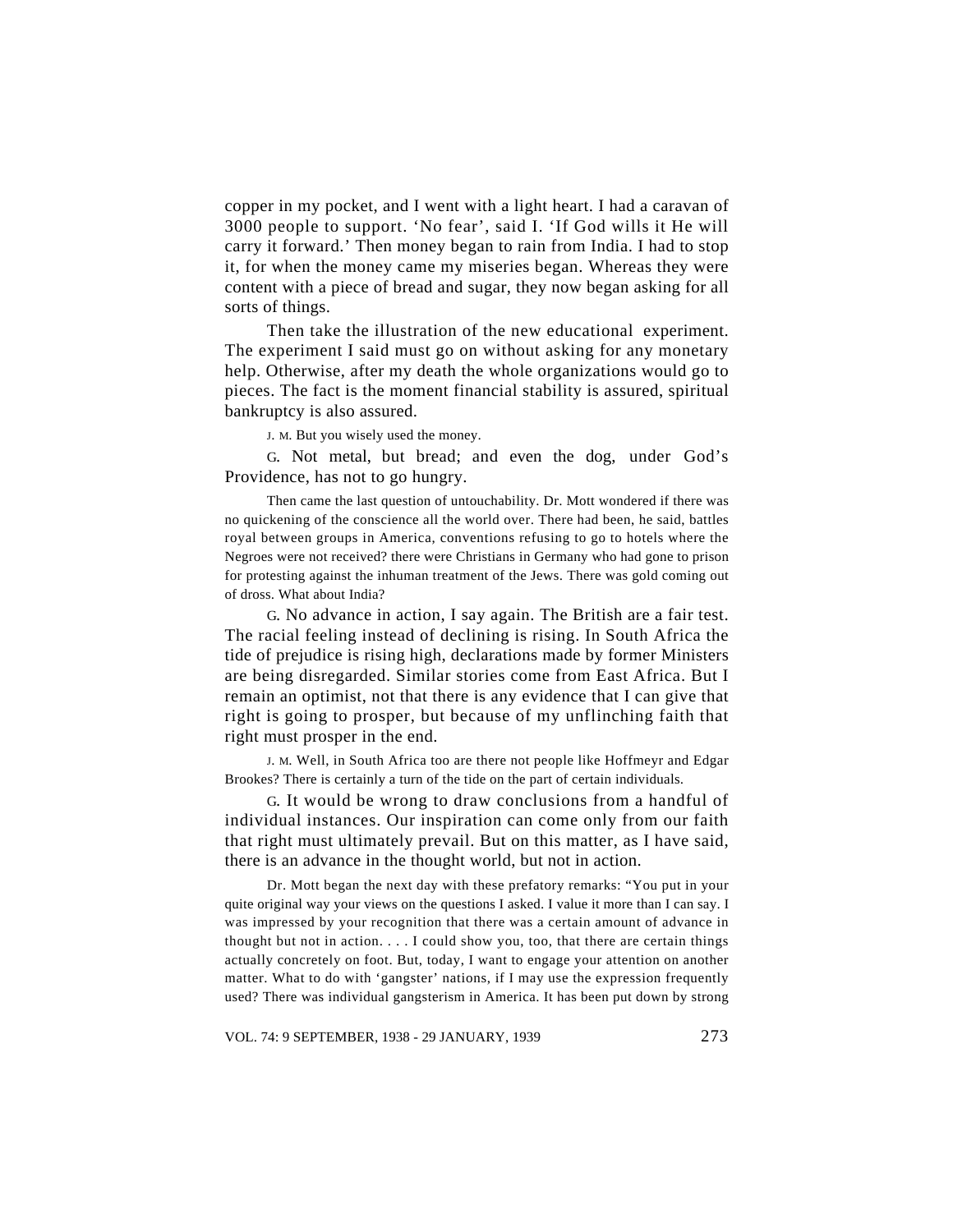police measures both local and national. Could not we do something similar for gangsterism between nations, as instanced in Manchuria—the nefarious use of the opium poison—in Abyssinia, in Spain, in the sudden seizure of Austria, and then the case of Czechoslovakia. Now, in this connection, let me say, I was deeply impressed by what you wrote on the Czechoslovakian crisis<sup>1</sup> and on the Jewish question<sup>2</sup>. Can we bring something like international police into being?"

G. This question is not new to me.

J. M. I judge not.

G. I have to deal with identical questions with reference to conditions in India. We have had to quell riots, communal and labour. The Ministries have used military force in some cases and police in most. Now whilst I agree that the Ministers could not help doing so, I also said that the Congress Ministries had proved themselves bankrupt with their stock-in-trade, I mean their avowed weapon of non-violence. Even so, I would say in reply to the question you have asked, viz., that if the best mind of the world has not imbibed the spirit of non-violence, they would have to meet gangsterism in the orthodox way. But that would only show that we have not got far beyond the Law of the Jungle, that we have not yet learnt to appreciate the heritage that God has given us, that in spite of the teaching of Christianity which is 1900 years old and of Hinduism and Buddhism which are older, and even of Islam (if I have read it aright), we have not made much headway as human beings. But whilst I would understand the use of force by those who have not the spirit of non-violence in them, I would have those who know non-violence to throw their whole weight in demonstrating that even gangsterism has to be met by nonviolence. For, ultimately, force, however justifiably used, will lead us into the same morass as the force of Hitler and Mussolini. There will be just a difference of degree. You and I who believe in non- violence must use it at the critical moment. We may not despair of touching the heart even of gangsters, even if, for the moment, we may seem to be striking our heads against a blind wall.

J. M. How may the Missionaries and Christians in general help in constructive activities like the village industries movement, the new educational movement and so on?

G. They should study the movements and work under or in co-operation with these organizations. I am happy to be able to say

<sup>1</sup> *Vide* "If I Were A Czech", 15-10-1938

<sup>2</sup> *Vide* "The Jews"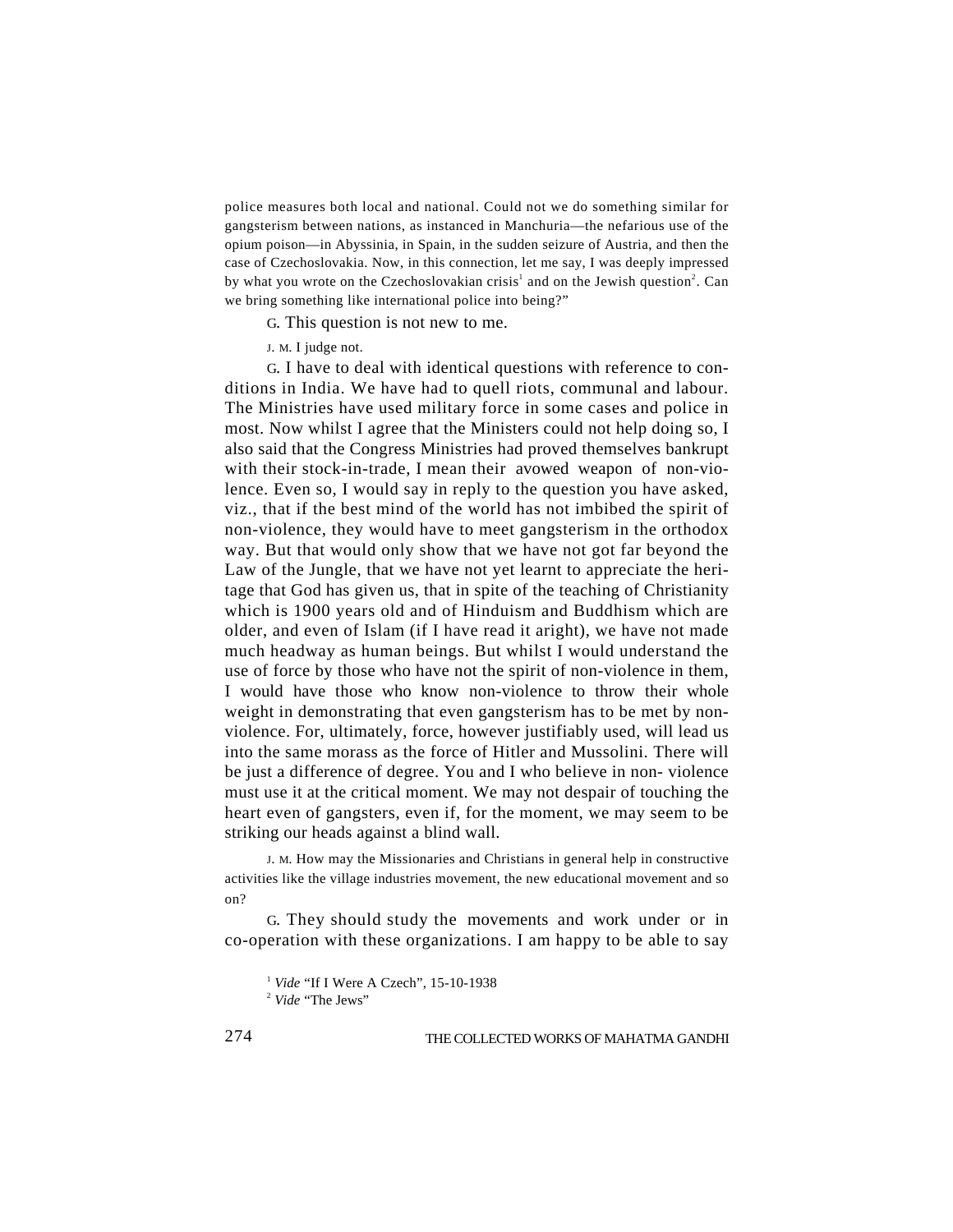that I have some valued Christian colleagues. But they can be counted on one's fingers. I fear that the vast bulk of them remain unconvinced. Some have frankly said that they do not believe in the village movement or the education movement as they are conducted by the associations you have named. They evidently believe in industrialization and the Western type of education. And the missionaries as a body perhaps fight shy of movements not conducted wholly or predominantly by Christians.

If I get in my activities the hearty and active co-operation of the 5000 Protestant missionaries in India, and if they really believed in the living power of non-violence as the only force that counts, they can help not only here but perhaps in affecting the West.

J. M. Happily there are a goodly number amongst them who see eye to eye with you.

G. I know.

J. M. What have been the most creative experiences in your life? As you look back on your past, what, do you think, led you to believe in God when everything seemed to point to the contrary, when life, so to say, sprang from the ground, although it all looked impossible?

G. Such experiences are a multitude. But as you put the question to me, I recalled particularly one experience that changed the course of my life. That fell to my lot seven days after I had arrived in South Africa. I had gone there on a purely mundane and selfish mission. I was just a boy returned from England wanting to make some money. Suddenly the client who had taken me there asked me to go to Pretoria from Durban. It was not an easy journey. There was the railway journey as far as Charlestown and the coach to Johannesburg. On the train I had a first-class ticket, but not a bed ticket. At Maritzburg where the beddings were issued the guard came and turned me out and asked me to go to the van compartment. I would not go and the train steamed away leaving me shivering in the cold.<sup>1</sup> Now the creative experience comes there. I was afraid for my very life. I entered the dark waiting-room. There was a white man in the room. I was afraid of him. What was my duty, I asked myself. Should I go back to India, or should I go forward, with God as my helper, and face whatever was in store for me? I decided to stay and suffer. My active non-violence began from that date. And God put me through the test during that very journey. I was severely assaulted by the coachman

<sup>1</sup> *Vide* "An Autobiography" sub-title "On The Way To Pretoria"

VOL. 74: 9 SEPTEMBER, 1938 - 29 JANUARY, 1939 275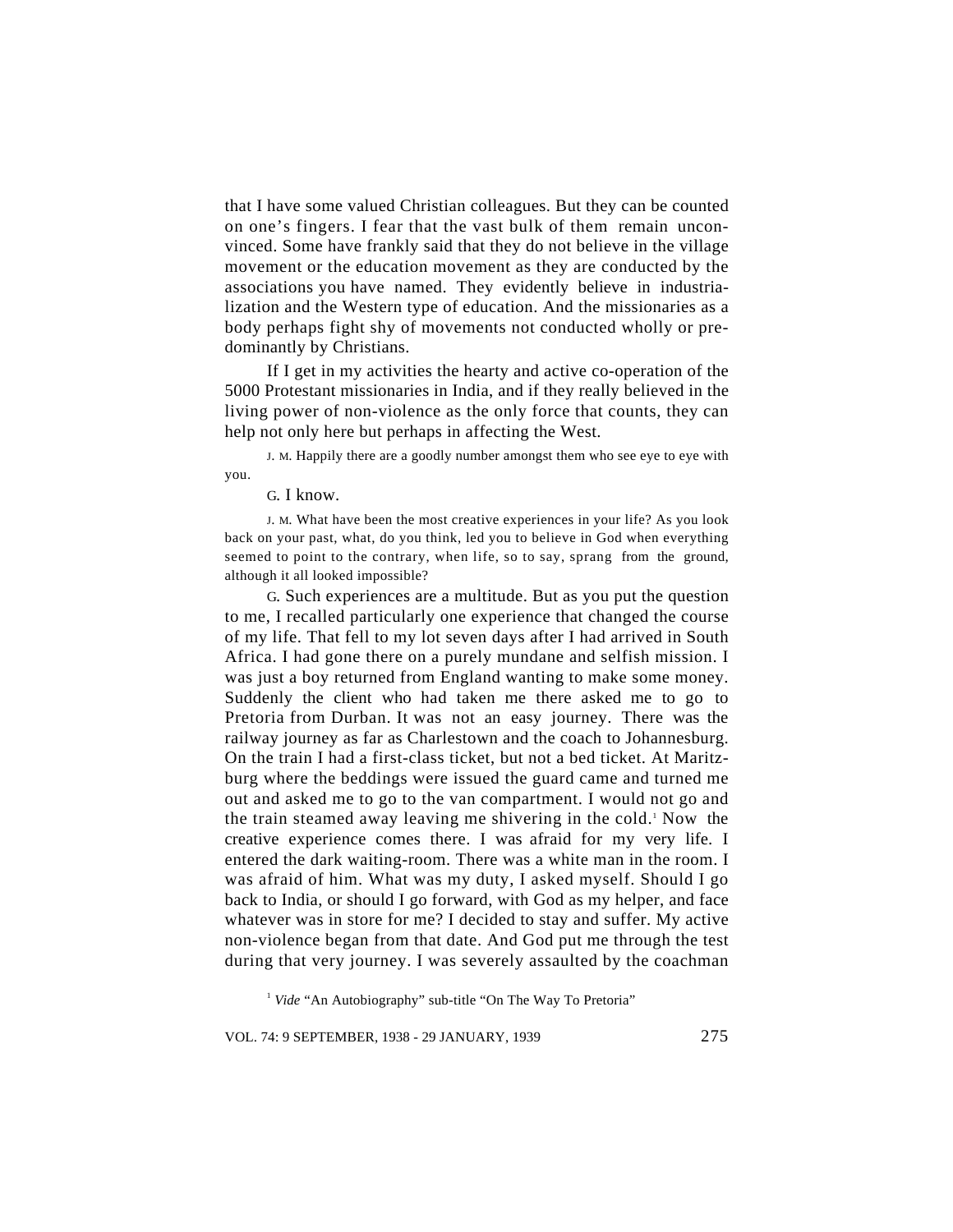for my moving from the seat he had given me.

J.M. The miseries, the slaps after slaps you received burnt into your soul.

G. Yes, that was one of the richest experiences of my life.

J. M. I am grateful to you for sharing this experience with me.

J. M. What has brought deepest satisfaction to your soul in difficulties and doubts and questionings?

G. Living faith in God.

J.M. When have you had indubitable manifestation of God in your life and experiences?

G. I have seen and believe that God never appears to you in person, but in action which can only account for your deliverance in your darkest hour.

J. M. You mean things take place that cannot possibly happen apart from God?

G. Yes. They happen suddenly and unawares. One experience stands quite distinctly in my memory. It relates to my 21 days' fast for the removal of untouchability.<sup>1</sup> I had gone to sleep the night before without the slightest idea of having to declare a fast the next morning. At about 12 o'clock in the night something wakes me up suddenly, and some voice—within or without, I cannot say—whispers, 'Thou must go on a fast.' 'How many days?' I ask. The voice again said, 'Twenty-one days.' 'When does it begin?' I ask. It says, 'You begin tomorrow.'I went quietly off to sleep after making the decision. I did not tell anything to my companions until after the morning prayer. I placed into their hands a slip of paper announcing my decision and asking them not to argue with me, as the decision was irrevocable.

Well, the doctors thought I would not survive the fast. But something within me said I would, and that I must go forward. That kind of experience has never in my life happened before or after that date.

J. M. Now, you surely can't trace such a thing to an evil source?

G. Surely not. I never have thought it was an error. If ever there was in my life a spiritual fast it was this. There is something in denying satisfaction of the flesh. It is not possible to see God face to face unless you crucify the flesh. It is one thing to do what belongs to it as a temple of God, and it is another to deny it what belongs to it as to

<sup>1</sup> *Vide* "Statement on Fast", 30-4-1933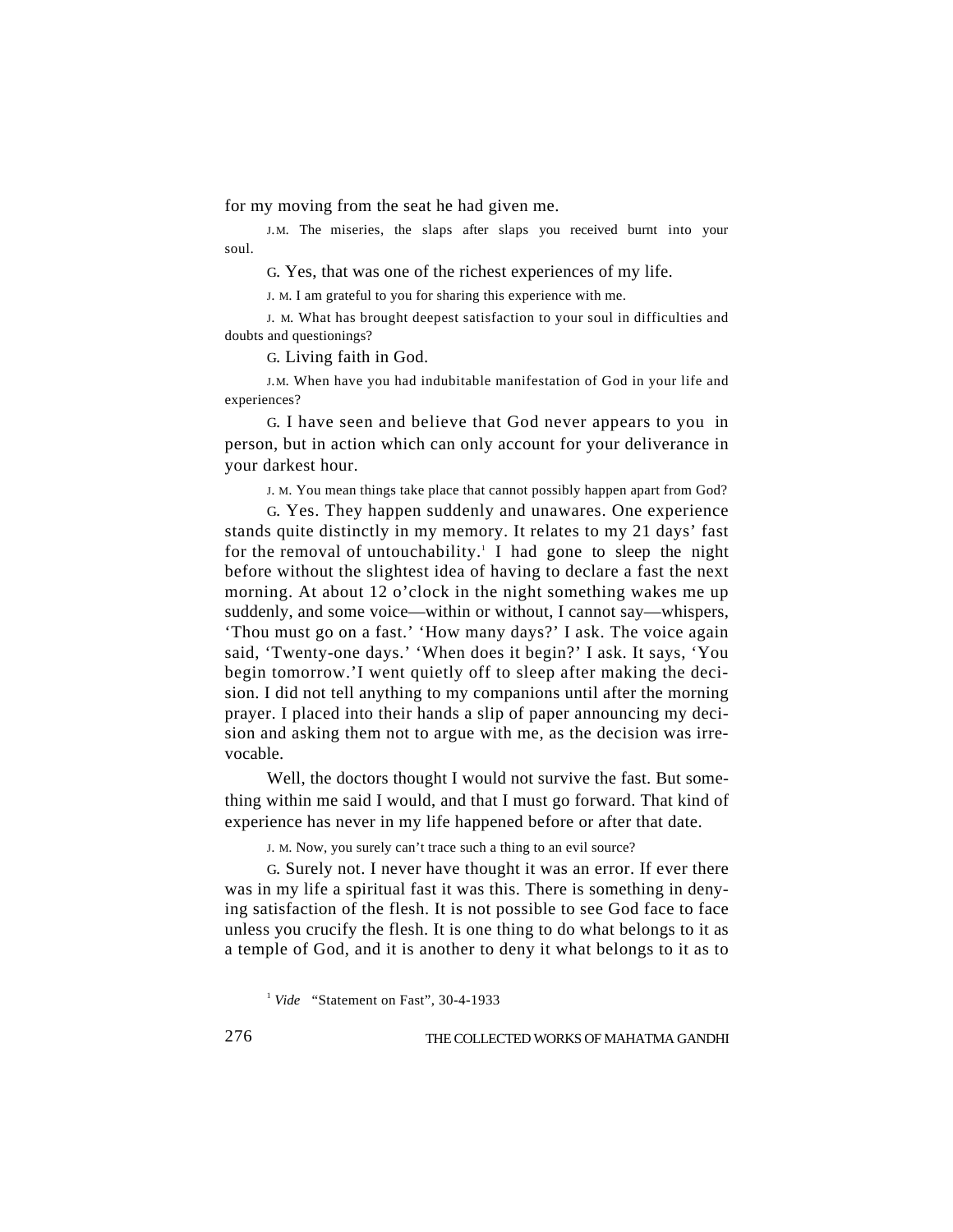the body of flesh.

Dr. Mott concluded his visit in 1936 with a question on silence. He had done so during a brief flying visit to Ahmedabad in 1928 and during this visit too he asked if Gandhiji had continued to find it necessary in his spiritual quest.

G. I can say that I am an everlastingly silent man now. Only a little while ago I have remained completely silent nearly two months and the spell of that silence has not yet broken. I broke it today when you came. Nowadays I go into silence at prayer time every evening and break it for visitors at 2 o'clock. I broke it today when you came. It has now become both a physical and spirtitual necessity for me. Originally it was taken to relieve the sense of pressure. Then I wanted time for writing. After, however, I had practised it for some time I saw the spiritual value of it. It suddenly flashed across my mind that that was the time when I could best hold communion with God. And now I feel as though I was naturally built for silence. Of course I may tell you that from my childhood I have been noted for my silence. I was silent at school, and in my London days I was taken for a silent drone by friends.

J. M. In this connection you put me in mind of two texts from the Bible:

"My soul, be thou silent unto God."

"Speak Lord, for Thy servant hearkeneth."

I have often sought silence for communion even during my noisiest time ...

I am sorry to have overstayed my time. I lose all sense of time when I am with you. I am more grateful than I can say.

SEGAON, December 5, 1938

*Harijan,* 10-12-1938

### *369. HOW TO POPULARIZE KHADI*

A valued khadi worker writes a letter in Hindi which freely translated means:

Compared to mill-cloth khadi is not an economic proposition in terms of prices. To compete with mill-cloth you have to drop the cost of hand-ginning, carding and spinning. Even for self-spinners, therefore, it is not a paying proposition. No doubt you have evolved new economics of khadi. But till the people at large appreciate them, khadi cannot be universal. Even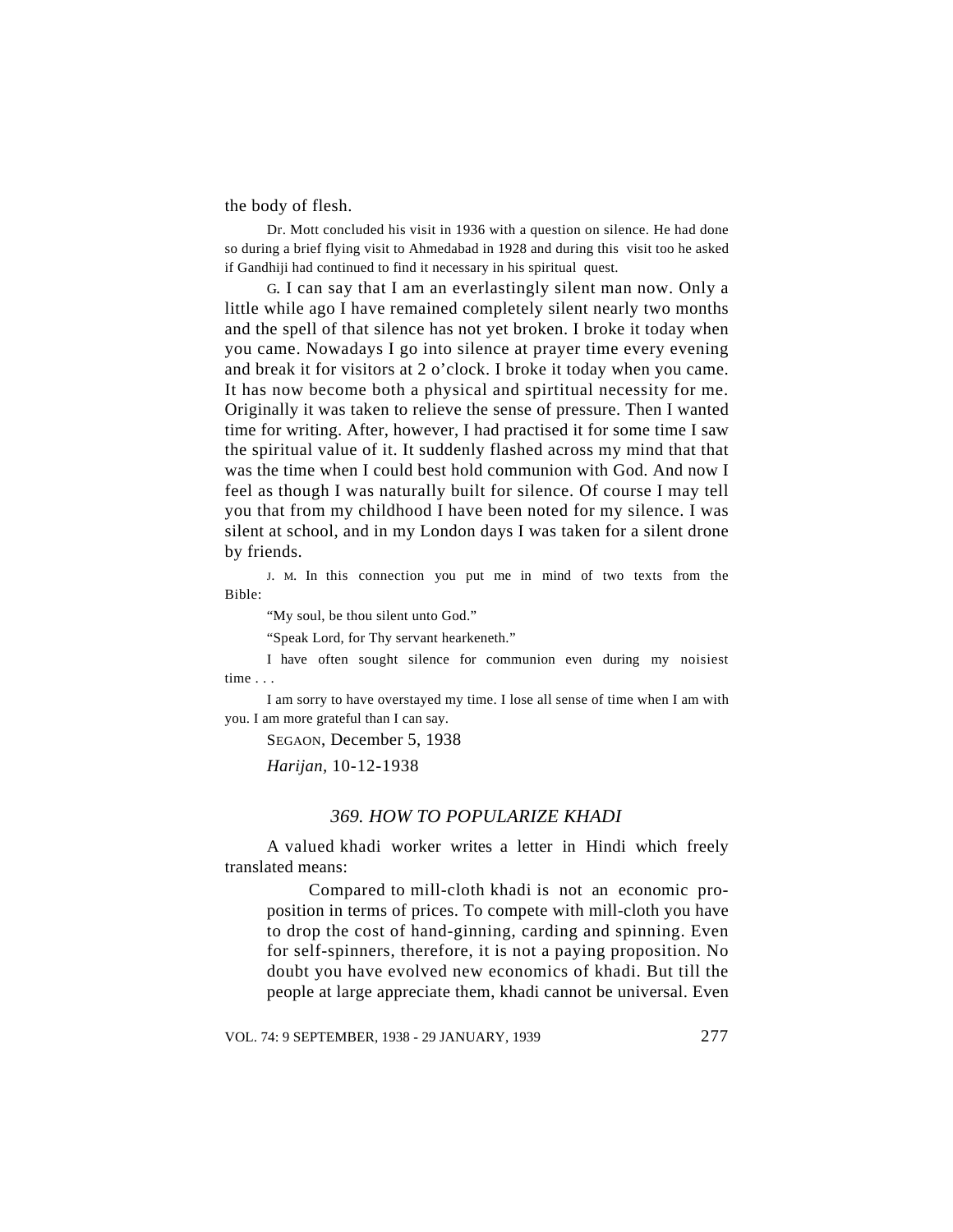the Congress Ministers do not understand or appreciate your new economics. In the circumstances, will you not guide khadi workers and even the Ministers and Congressmen in general? Your faith seems to be so strong that you would straightway give eight annas per day to spinners for eight hours' honest and skilled work if we, your co-workers, will let you. Frankly we do not possess your faith.

There is no doubt that khadi cannot compete with mill-cloth, it was never meant to. If the people will not understand or appreciate the law governing khadi, it will never be universal. It must then remain the fad of monied people and cranks. And if it is to be merely that, the labours of a huge organization like the A.I.S.A must mean a waste of effort, if not something much worse.

But khadi has a big mission. Khadi provides dignified labour to the millions who are otherwise idle for nearly four months in the year. Even apart from the remuneration the work brings, it is its own reward. For if millions live in compulsory idleness, they must die spiritually, mentally and physically. The spinning-wheel autoatically raises the status of millions of poor women. Even though, therefore, mill-cloth were to be given gratis to the people, their true welfare demands that they should refuse to have it in preference to khadi, the product of their labours.

Life is more than money. It is cheaper to kill our aged parents who can do no work and who are a drag on our slender resources. It is also cheaper to kill our children whom we do not need for our material comfort and whom we have to maintain without getting anything in return. But we kill neither our parents nor our children, but consider it a privilege to maintain them no matter what their mainte-nance costs us. Even so must we maintain khadi to the exclusion of all other cloth. It is the force of habit which makes us think of khadi in terms of prices. We must revise our notion of khadi economics. And when we have studied them from the point of view of the national wellbeing, we shall find that khadi is never dear. We must suffer dislocation of domestic economy during the transition stage. At present we are labouring under a heavy handicap. Cotton production has been centralized for the sake of Lancashire and, if you will, for the sake of Indian mills. Prices of cotton are determined by the prices in foreign lands. When the production of cotton is distributed in accordance with the demands of khadi economics, cotton prices would not fluctuate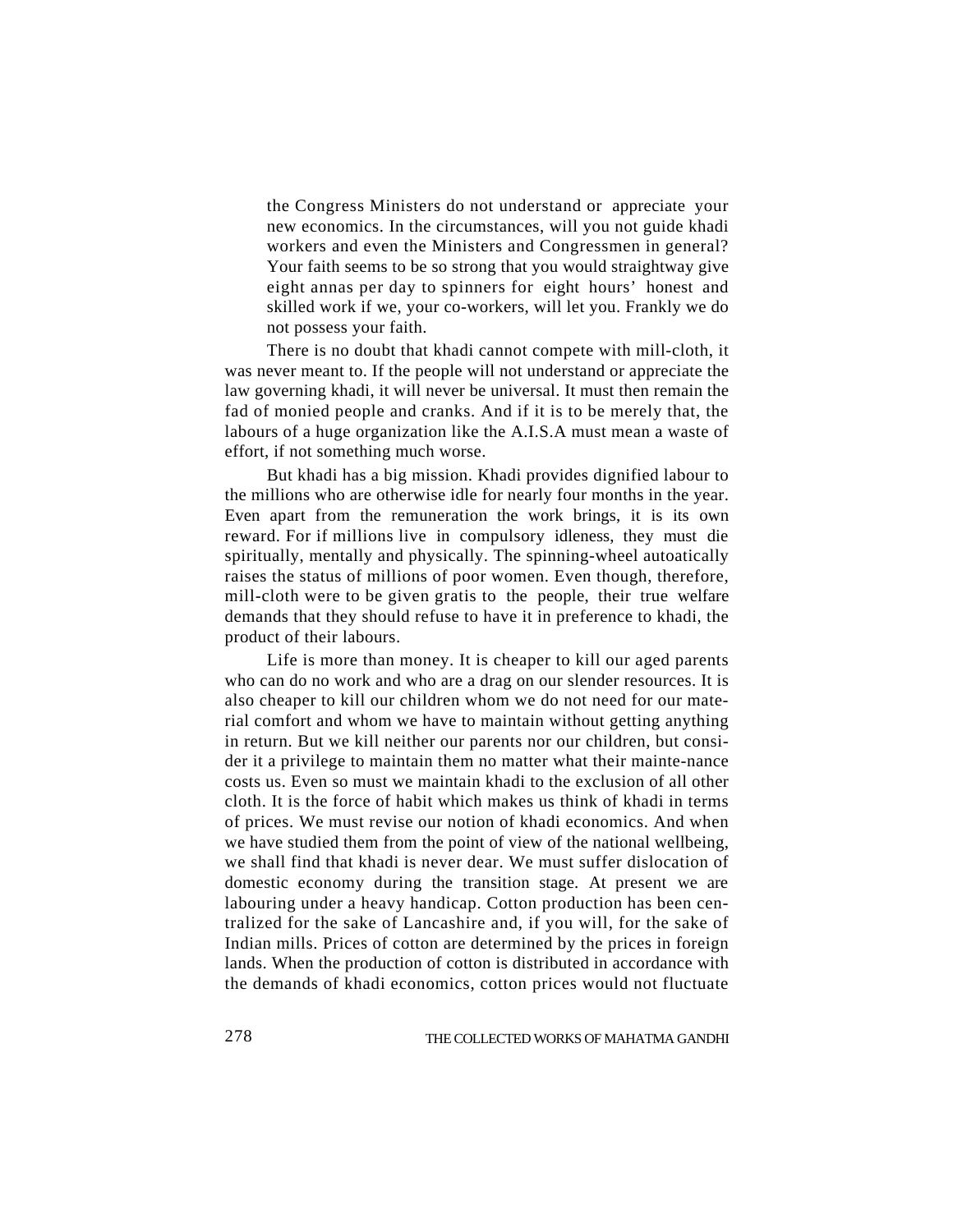and, in any case, will be, in effect, lower than today. When the people, either through State protection or through voluntary effort, have cultivated the habit of using only khadi, they will never think of it in terms of money, even as millions of vegetarians do not compare the prices of flesh foods with those of non-flesh foods. They will starve rather than take flesh foods even though they may be offered free.

But I recognize that very few Congressmen have this living faith in khadi. The Ministers are Congressmen. They derive their inspiration from their surroundings. If they had a living faith in khadi, they could do a great deal to popularize it.

Khadi was an integral part of the original swaraj programme of 1920. In 1921-22 thousands of Congressmen repeated from hundreds of platforms that swaraj for the millions depended upon the spinning-wheel humming in every village. The late Ali Brothers used to say, at the numerous meetings they addressed, that without the charkha in every cottage and the loom in every village there was no freedom. Maulana Mahomed Ali used to say in his picturesque language that our charkhas were our instruments of war and the cones of yarn turned out by them were our ammunition. He said this with a conviction that went home to his audiences. But the faith of those early days was not sustained. Congressmen in general have ceased to connect khadi with swaraj. Shri Jawaharlal Nehru has called khadi the livery of our freedom. For how many does it bear that meaning? If Congressmen could have that belief, khadi itself would be current coin. Freedom is never dear at any price. It is the breath of life. What would a man not pay for living? The Congress flag was designed to represent not civil disobedience which is but a phase, but it was designed to represent the essentials of freedom. Its background is khadi. The spinning-wheel covers and sustains it. Its colours show how necessary communal unity is for the attainment of freedom. Given the fulfilment of these conditions, civil disobedi-ence and the suffering it implies may not be at all necessary. To wear khadi is for me to wear freedom.

Given a full-hearted acceptance of this meaning of khadi, I am able to say what the Congress Ministers and, for that matter, all the Ministers, khadi workers and Congressmen can and should do.

There may be a Minister whose sole business would be to look after khadi and village industries. There should, therefore, be a department for this purpose. The other departments will co-operate. Thus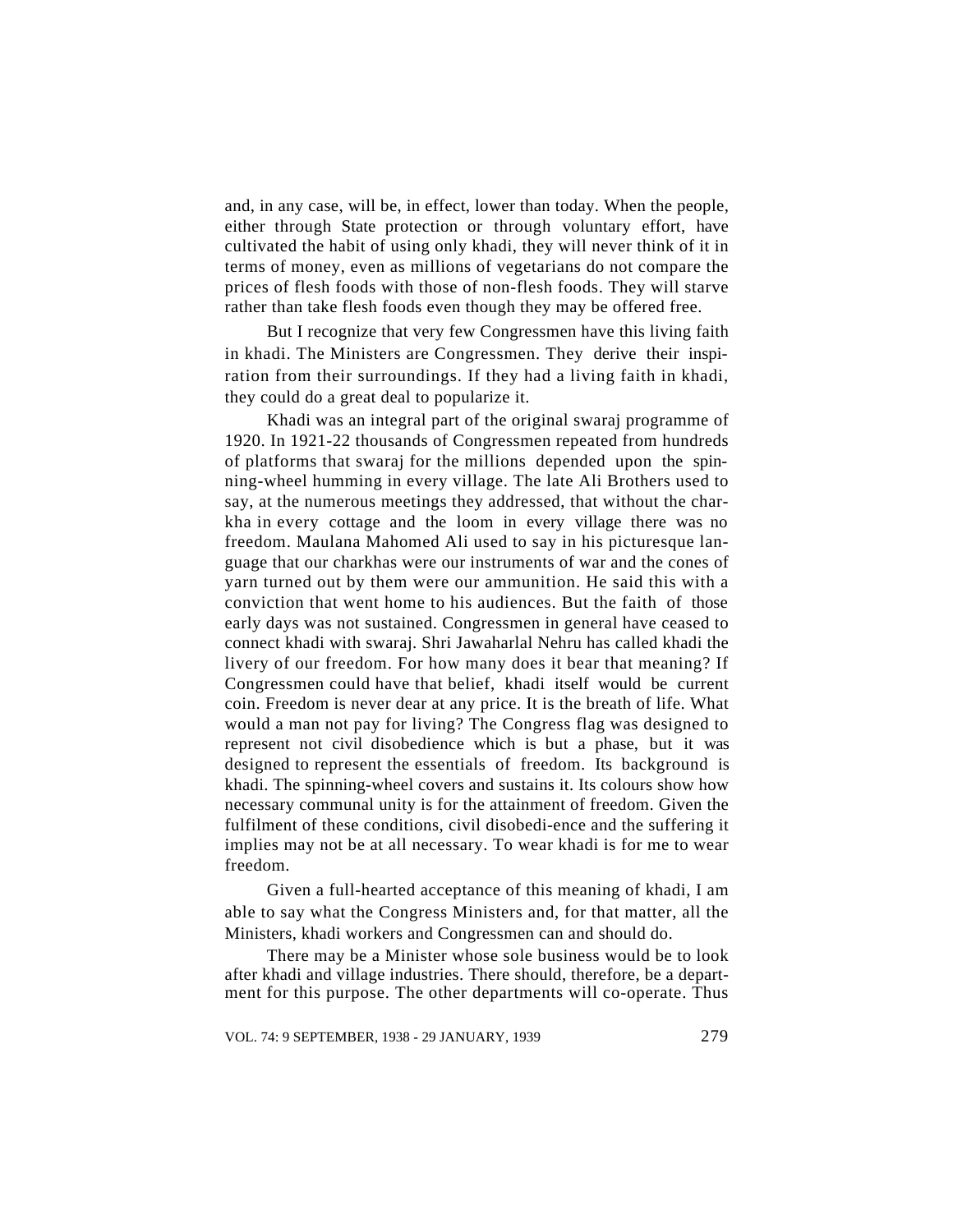the Agricultural Department will frame a scheme of decentralization of cotton production, survey the land suitable for cotton production for village use and find out how much cotton will be required for its province. It will even stock cotton at suitable centres for distribution. The Stores Department will make purchases of khadi available in the province and give orders for its cloth requirements. The Technical Departments will tax themselves to devise better wheels and other instruments of hand production. All these departments will keep in constant touch with the A. I. S. A. and the A. I. V. I. A. using them as their experts.

The Revenue Minister will devise means of protecting khadi against mill competition.

Khadi workers will with unremitting zeal investigate the laws governing the science of khadi and seek to make it more durable, more attractive and believe themselves to be responsible for discovering means of making khadi universal. God helps only those who are ever watchful and who devote all their talents to their mission.

Congressmen in general will spread the gospel of khadi among their neighbours by themselves wearing it not ceremonially but habitually, by spinning themselves, and by helping khadi workers whenever they are called upon to do so.

SEGAON, December 4, 1938 *Harijan,* 10-12-1938

# *370. HARIJAN WELFARE IN TATANAGAR*<sup>1</sup>

I have before me a full and lengthy report of the function performed at Tatanagar by the Bihar Minister, Shri Jaglal Choudhury, of opening the new extension of the Dhatkidih Harijan School. The manager, Shri J. J. Ghandy, who takes a personal interest in Harijan welfare, in the course of his address requesting the Minister to perform the opening ceremony among other things said: $2$ 

SEGAON, December 4, 1938 *Harijan,* 10-12-1938

<sup>1</sup> This appeared under "Notes".

<sup>2</sup> The speech is not reproduced here. The speaker gave an account of the Tata Iron and Steel Company's efforts to promote the education of Harijan children.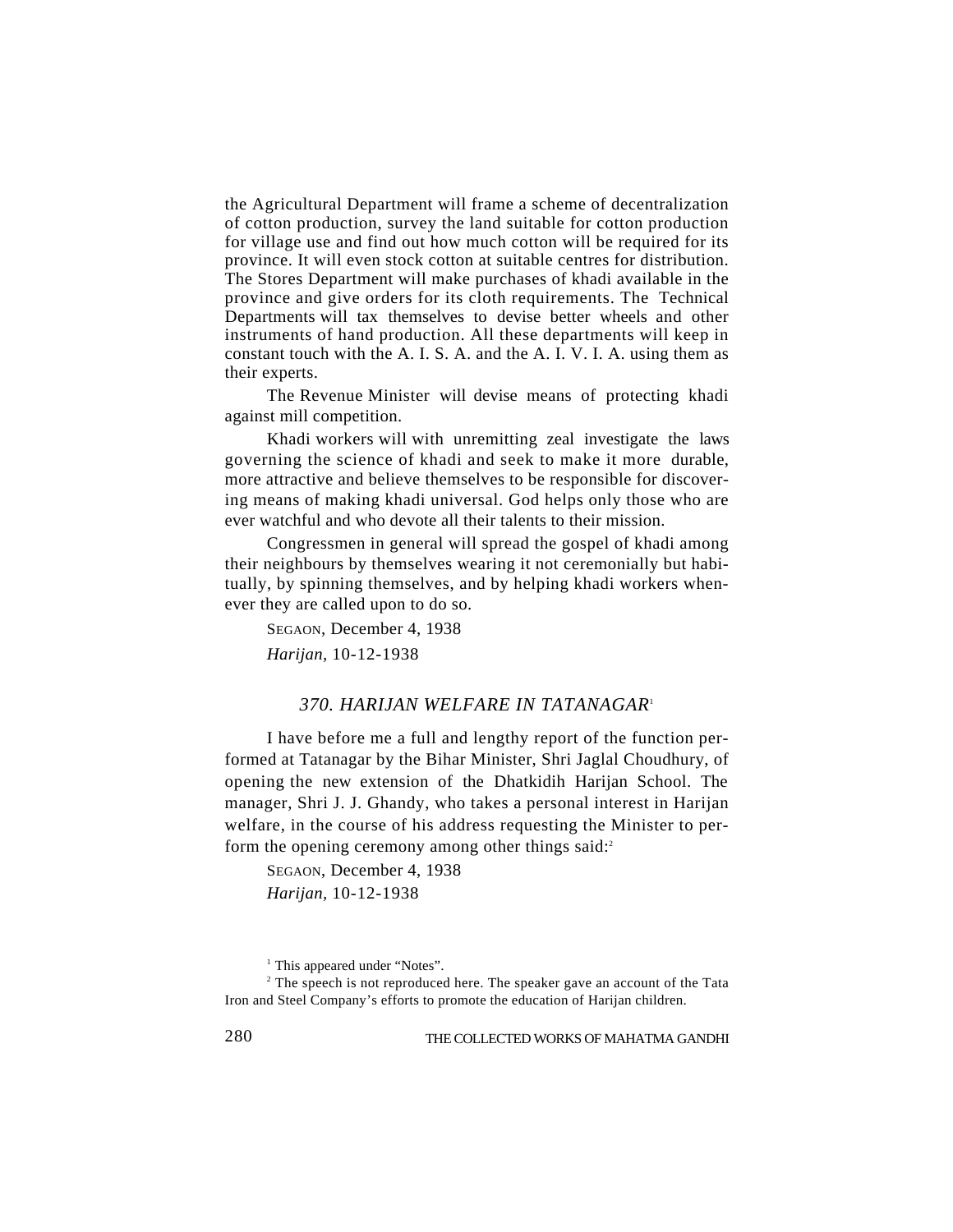## *371. LETTER TO NIRMALA GANDHI*

SEGAON, WARDHA, *December 4, 1938*

CHI. NIMU,

Personally I think that you should respect what Ramdas says. Read the accompanying letter<sup>1</sup>. As it is, you keep indifferent health. By all means you may study but only after you are better. It will be possible to arrange for your *sitar*<sup>2</sup> [lessons] in Poona. Should you go to Dehra Dun and thereby hurt Ramdas? The two girls could stay here. Do as you both wish. I see your good in your giving up the idea of Dehra Dun for the present. For myself, I certainly like your staying in Dehra Dun. Decide only after going to Poona what you will do. Do not decide on the basis of the letter alone.

You do not seem to have received the letter I had dictated for you.

*Blessings from*

**BAPU** 

From the Gujarati original: Mrs. Sumitra Kulkarni Papers. Courtesy: Nehru Memorial Museum and Library

### *372. LETTER TO MIRABEHN*

*December 5, 1938*

CHI. MIRA,

For the last three days I have neglected you so far as writing is concerned. You have been simply crowded out. So this I am writing before the morning prayer. But though I do not write there is enough here to make me think of you often enough every day.

I wonder how you are getting on in body, mind and soul? I am anxiously waiting to hear from you.

Of the news here I must ask Sharda to write to you. Love.

**BAPU** 

<sup>&</sup>lt;sup>1</sup> Not available

<sup>&</sup>lt;sup>2</sup> A stringed musical instrument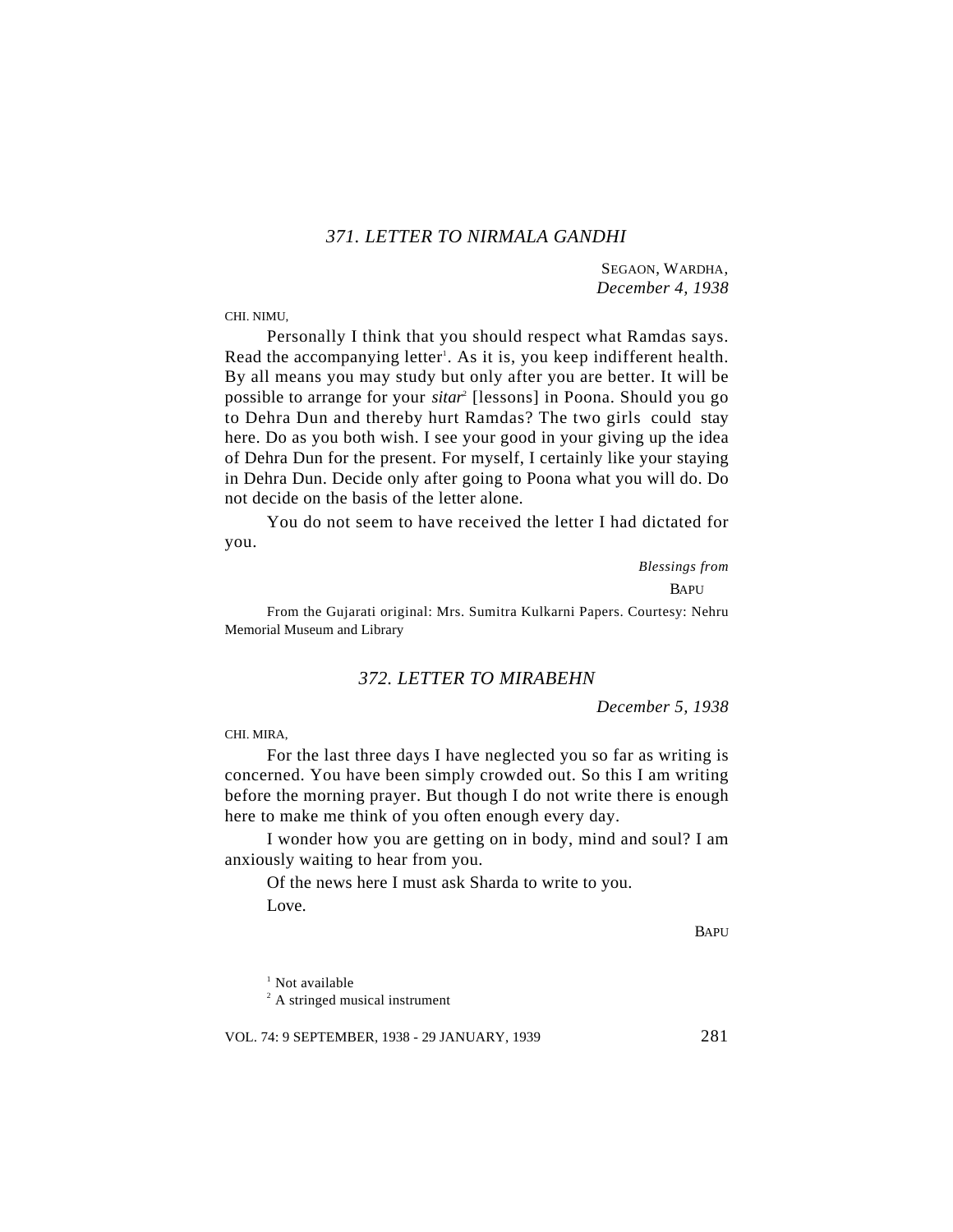[PS.]

I have at last your letter from Peshawar. I am quite well B. P. is in order. The cold has begun here.

From the original: C.W. 6418. Courtesy: Mirabehn. Also G.N. 10013

# *373. LETTER TO AMRIT KAUR*

*December 5, 1938*

MY DEAR IDIOT,

I wrote two letters to you at Delhi. One was, by my folly, sent to 12 instead of 4 Bhagwandas Road. I hope, nevertheless, it reached you.

Everything seems to be going well here. The pressure of interviews continues. Anand is having a week's fast with a break on the 4th day with lemon and banana.

Mahadev wrote yesterday for five hours on the Mott visit.<sup>1</sup> The rest from Sharda. Love.

TYRANT

[PS.]

This goes to Lucknow.

From the original: C. W. 3896. Courtesy: Amrit Kaur. Also G. N. 7052

# *374. LETTER TO J. C. KUMARAPPA*

SEGAON, *December 5, 1938*

MY DEAR KU,

I have read the *Gram Udyog Patrika—*both the editions.

Are we in a position to show to the villagers the way to get unpolished rice cheaper than polished?

Has unpolished rice been proved to be digestible by delicate stomachs? I have in mind Chhotelal's and Babasaheb's experiences. Have we an apparatus we can present to the villagers for husking rice? If the C. P. Government offered us a post to organize introduction of

<sup>1</sup> *Vide* "Discussion with John R. Moti", 4-12-1938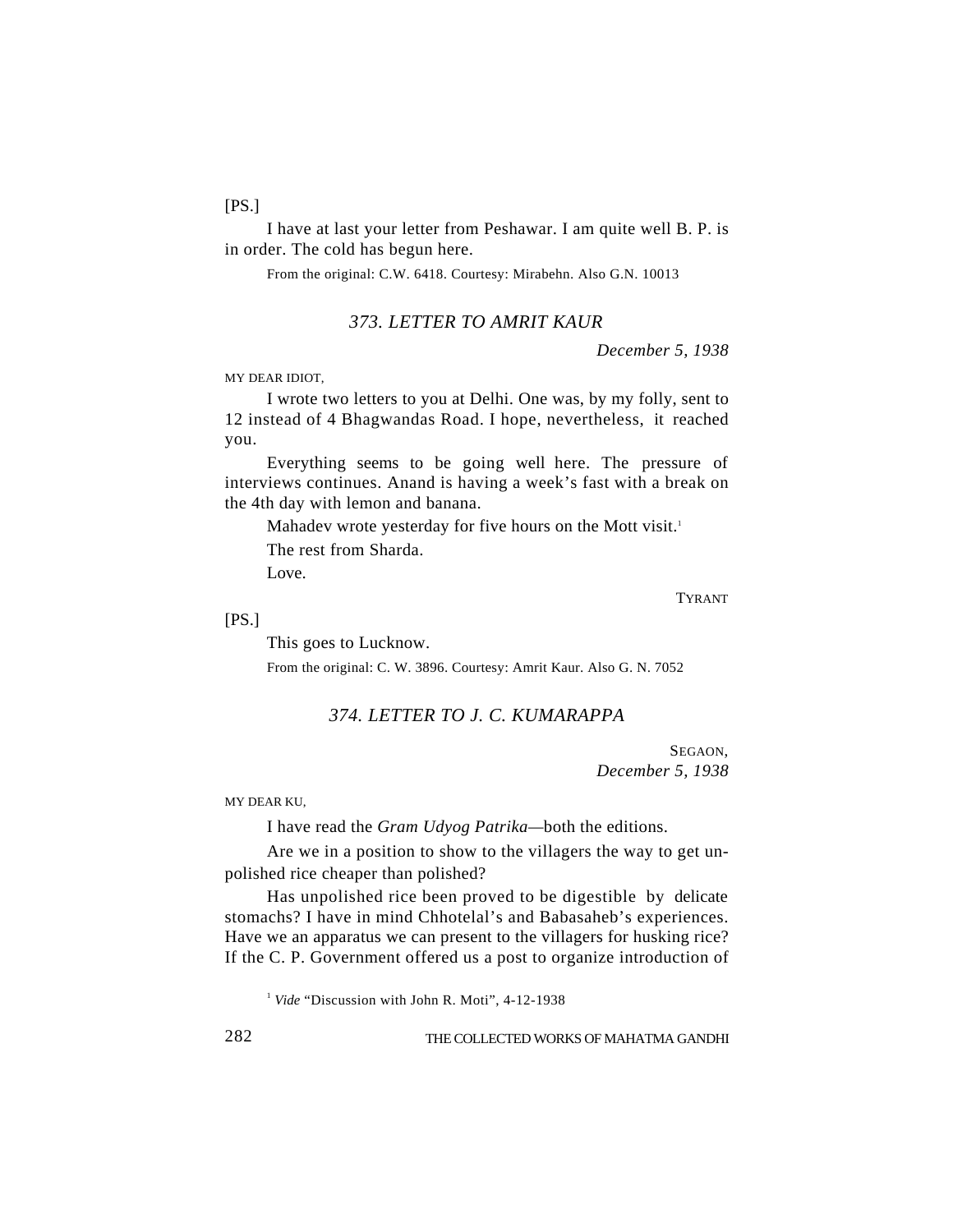unpolished rice in every village, can we shoulder the burden? If not, how will they manage it?

Who has written the Hindi Patrika? It is bad Hindi whoever the writer may be.

Love.

From a photostat: G.N. 10141

## *375. LETTER TO. N. R. MALKANI*

SEGAON, WARDHA, *December 5, 1938*

MY DEAR MALKANI,

I rarely read anything outside my beat. But last week and this week your articles in *Chronicle* weekly riveted my attention and [I] could not leave them unfinished. Let us straighten out a few more wrinkles.

Love.

From a photostat: G.N. 933

## *376. LETTER TO MIRABEHN*

SEGAON, WARDHA, *December 5, 1938*

CHI. MIRA,

I am glad your first impression is favourable. I think it will abide. Did you visit the Islamia College, Edward College? Did Ramdas or Chandrabhai seek you out? Of course Pushtu you have to learn. And you will find no difficulty. Give the enclosed to Khan Saheb with letter from Mehr Taj<sup>1</sup>.

Love.

**BAPU** 

<sup>1</sup> Abdul Ghaffar Khan's daughter

**BAPU** 

**BAPU**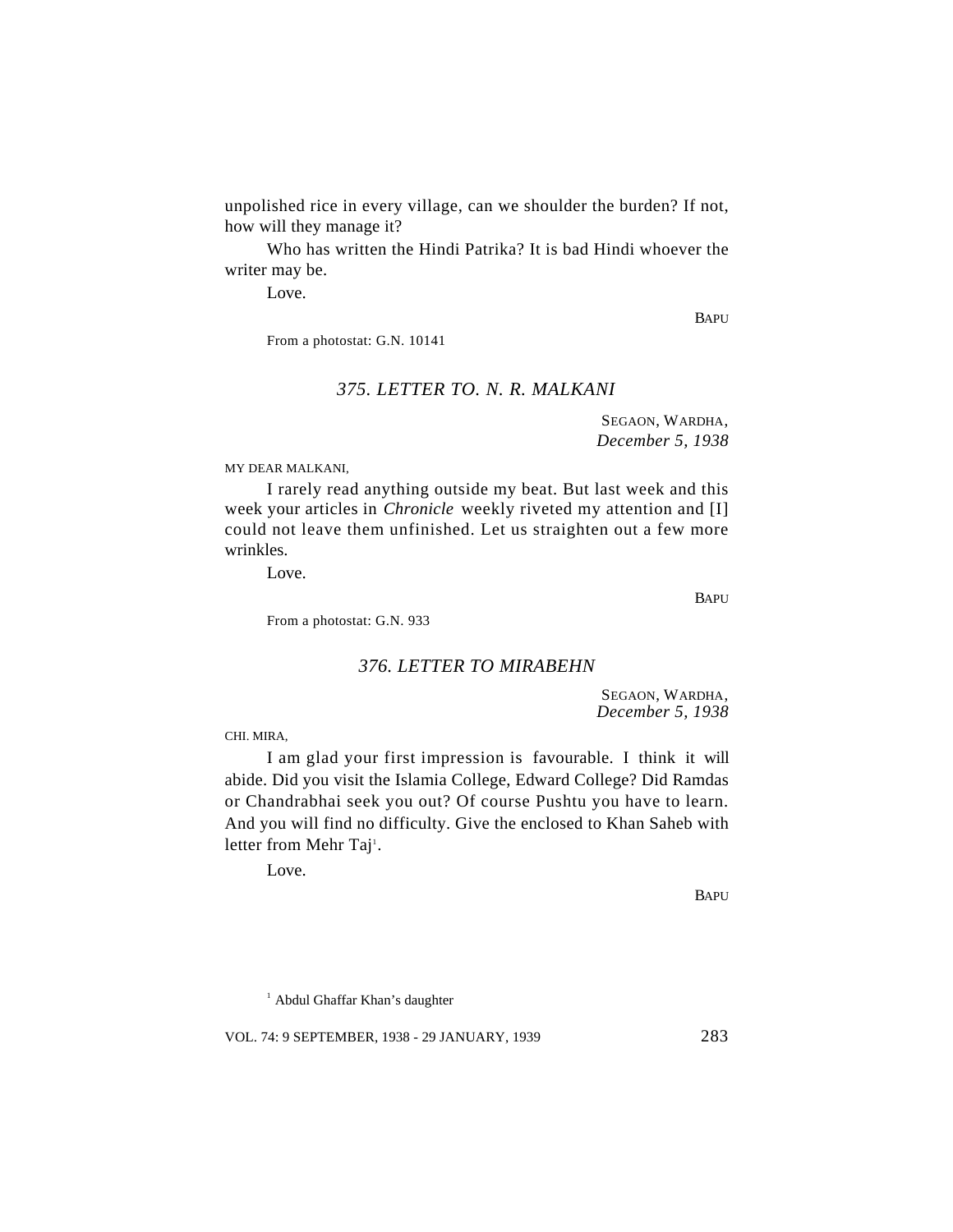$[PS.]$ 

Did you not say that Angad's<sup>1</sup> book was received? I can't trace it. What was its name?

From the original: C.W. 6419. Courtesy: Mirabehn. Also G.N. 10014

# *377. LETTER TO SHAMLAL*

SEGAON, WARDHA, *December 5, 1938*

DEAR LALA SHAMLAL,

I wrote about Inderpal from the Frontier Province. I have now written again.

Please let me have the history of the other prisoners you mention. Are they under the Provincial Government jurisdiction or the Central Government?

> *Yours sincerely,* M. K. GANDHI

From a photostat: G.N. 1286

## *378. LETTER TO DEVDAS GANDHI*

*December 5, 1938*

CHI. DEVDAS,

Don't hesitate to write whenever necessary.

You did well in sending the cutting. I will reply to the argument if I can spare the time. They will not give Ramdas the agency as readily as you think.

Jamnadas has left. I also would not like the Mysore job. But I attach no importance to the possibility of my being criticized. Let Ramdas accept the job if he can get peace of mind thereby. This is my position. He will not be able to live without work nor will he take up honorary or half-honorary work. You should keep on writing to him. He will certainly respect your advice.

Ramdas is pining for Nimu. He is calling her to Poona. He wants her also to be treated there. I have, therefore, advised her to go to Poona for the present. After the treatment is over, you may certainly

<sup>1</sup> Reginald Reynold's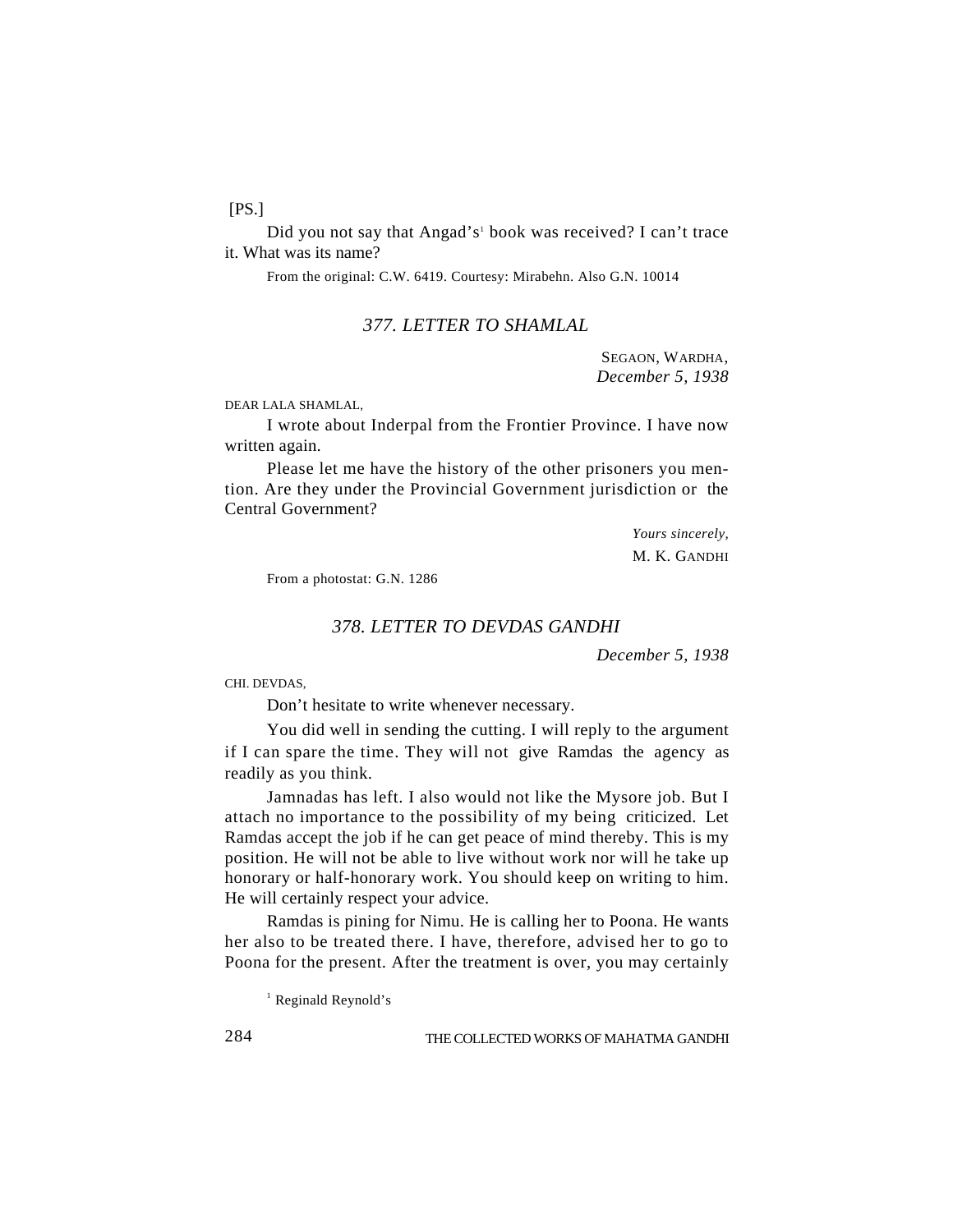make arrangements for her in Banaras. I like your idea too, though I also like the plan about Dehra Dun. After she has passed the examination for Ratna, she is bound to get more pay. I do not think it impossible that she may get even Rs. 150. She will have to trust her luck, of course. She can get sixty rupees in any circumstances. How-ever, I would certainly like her to learn *sitar.*

Ba is quite well.

V[allabhbhai] wants that I should spend the whole of January in Bardoli. I have accepted his request. Mahadev also is quite well. As for me, God keeps me going.

> *Blessings from* **BAPU**

[PS.]

You or Lakshmi should drop a few lines to Ba from time to time. She yearns, and naturally, for the love of you all. Where should I address the letter so that you may get it earlier—at the office or at Harijan Niwas?

From a photostat of the Gujarati: G.N. 2008

### *379. LETTER TO VAIKUNTHLAL L. MEHTA*

*December 5, 1938*

#### BHAI VAIKUNTH,

Chandrashanker<sup>1</sup> had sent your article here. I have already sent it for publication. Chandrashanker cannot publish articles on his own responsibility. Hence to save time please send articles, etc., to me directly. Mahadev is well. He still needs rest, though.

> *Blessings from* **BAPU**

SHRI VAIKUNTHBHAI LALLUBHAI MEHTA

SIR LALLUBHAI SAMALDAS'S BUNGALOW

ANDHERI, B. B. & C. I. RLY.

From a photostat of the Gujarati: G.N. 1365

1 Chandrashanker Shukla, editor of *Harijanbandhu*

VOL. 74: 9 SEPTEMBER, 1938 - 29 JANUARY, 1939 285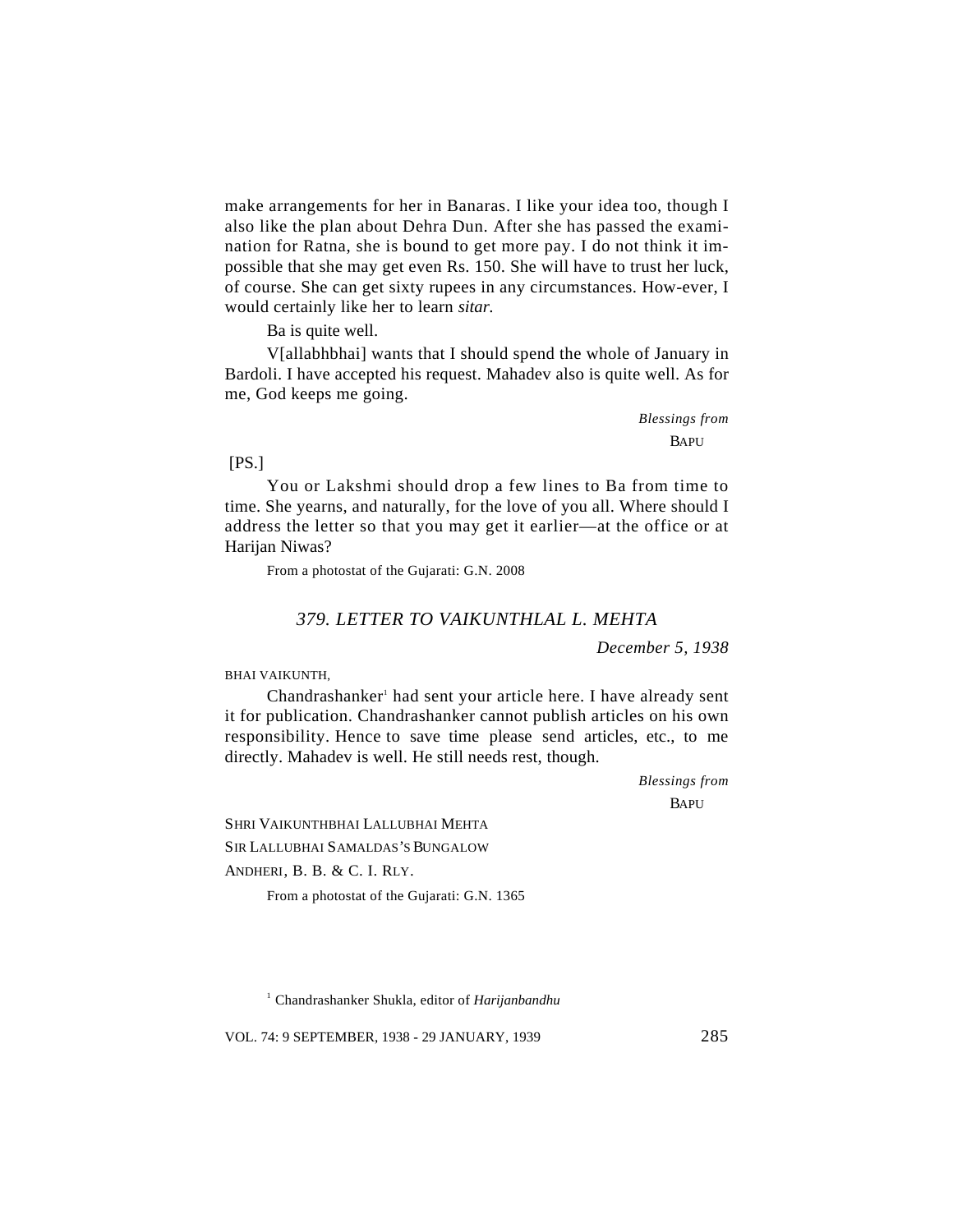SEGAON, WARDHA, *December 5, 1938*

CHI. SHANTIKUMAR,

When I happen to be there some time, you may take me to your office. If I send you a message, I shall have to send messages to others too. If friends excuse me, others too may. Such rules cannot, of course, be observed as vows. If you are keen on a message from me, I will not disappoint you.

*Blessings from*

**BAPU** 

SHRI SHANTIKUMAR NAROTTAM MORARJEE

JUHU

P. O. SANTA CRUZ

B. B. & C. I. RLY.

From a photostat of the Gujarati: C.W. 4729. Courtesy: Shantikumar N. Morariee

# *381. LETTER TO AMRITLAL T. NANAVATI*

*December 5, 1938*

CHI. AMRITLAL,

Sushilabehn was saying that the latrines remained unserviceable and that Bankelal<sup>1</sup> did not seem to be doing any work. She said that the twenty rupees paid to him could be used in some other way. Think over this.

> *Blessings from* **BAPU**

From a photostat of the Gujarati: G.N. 10780

<sup>1</sup> Sweeper at Segaon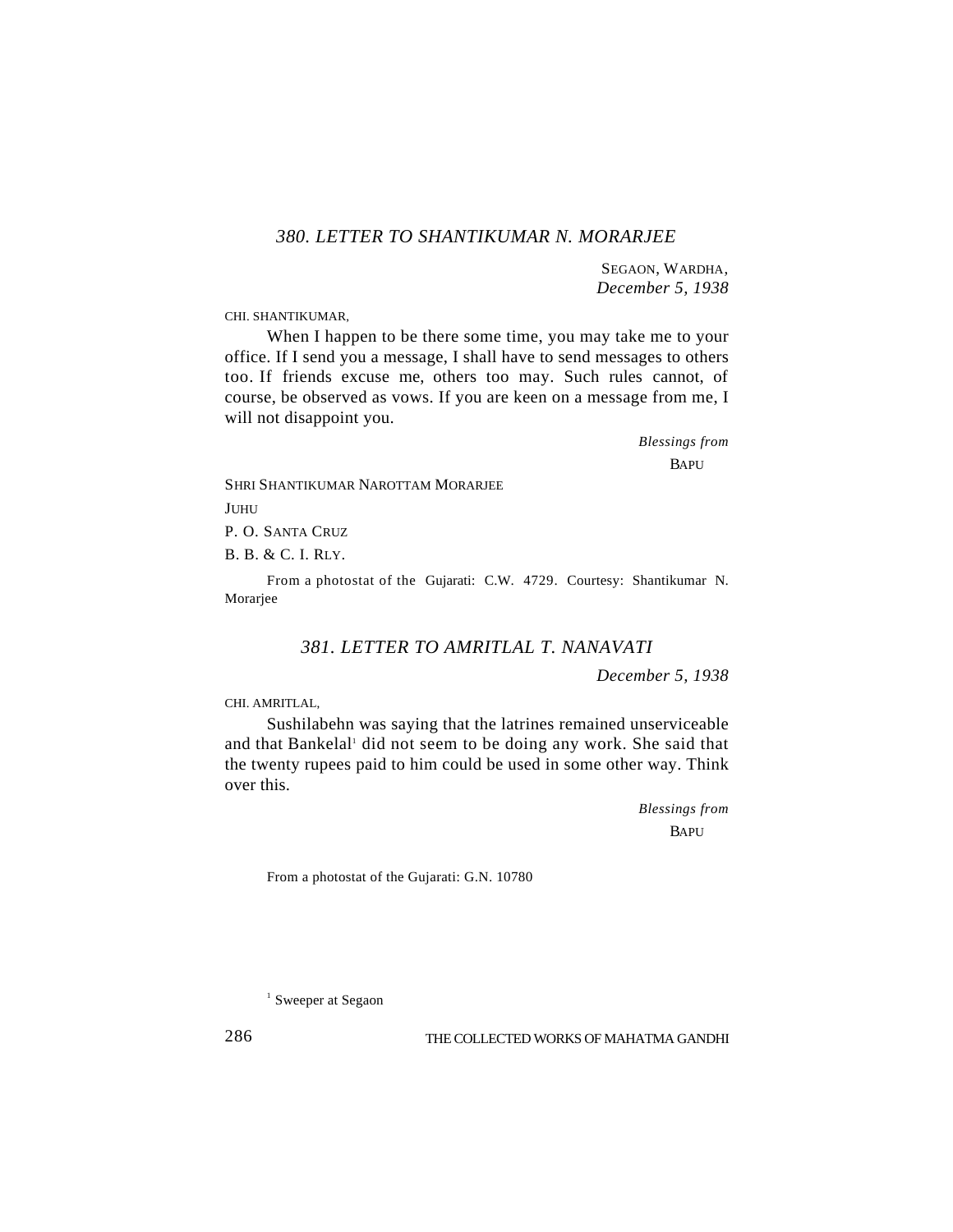## *382. LETTER TO MANIBEHN PATEL*

SEGAON, WARDHA, *December 5, 1938*

CHI. MANI,

Your account was true. You can always be trusted to acquit yourself well in whatever you undertake. Follow my advice and get your body massaged, or massage it yourself, with oil. The soldier who does not keep his body fit renders himself liable to punishment. And that is as it should be.

If the people have understood the lesson of ahimsa and suffer beatings, etc., they will never be defeated. Mahadev is here of course. He is quite well. He purposely writes less. This time I permitted him to write a good deal for *Harijan.* But I will not do that very often. It is desirable that he should have no responsibility at all. I keep very well these days.

> *Blessings from* **BAPU**

SMT. MANIBEHN PATEL. NEAR TELEGRAPH OFFICE **RAIKOT** 

> [From Gujarati] *Bapuna Patro-4: Manibehn Patelne,* pp. 122-3

## *383. LETTER TO CHIMANLAL N. SHAH*

*December 5, 1938*

CHI. CHIMANLAL,

I feel that we should not have two goshalas. Expanding the present one will not endanger your health. To say that the goshala will swallow us up means that we will have to spend more and more on it. And if all the land is used for the cattle, that will be the only activity remaining to us. I would, therefore, advise Amritlal, Munnalal, Parnerkar, Balwantsinha and you to discuss the matter among yourselves and put your decision before me. What will be the total expenditure we shall have to incur? It is absolutely necessary to have some outward limit. I can arrange for the cattle which are not required.

VOL. 74: 9 SEPTEMBER, 1938 - 29 JANUARY, 1939 287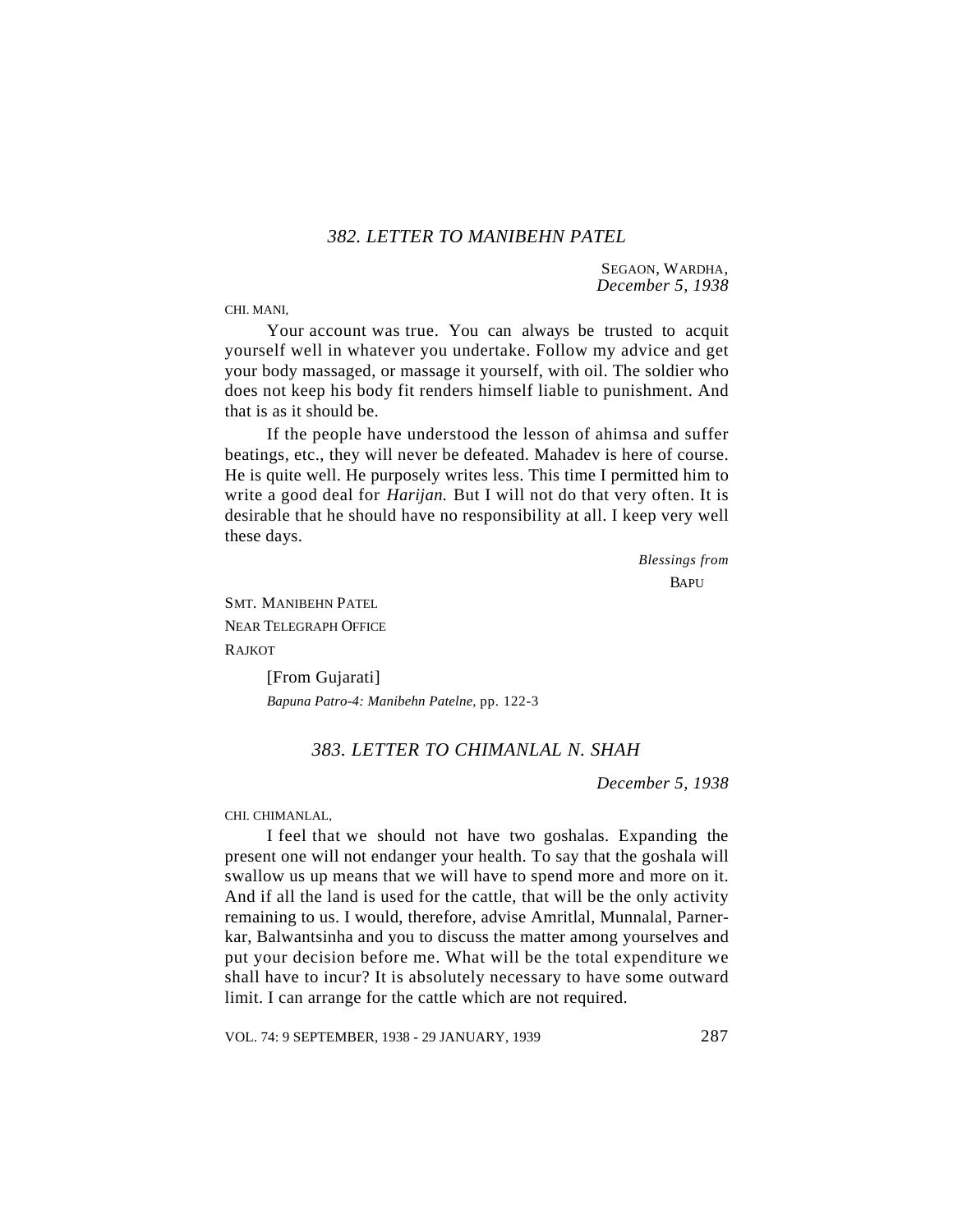Is it true that we shall not be able to increase the yield of milk any further? Have you stopped buying milk from neighbours?

I suppose we shall not now be able to supply ghee to any-body.

*Blessings from*

**BAPU** 

From a photostat of the Gujarati: G.N. 10595

## *384. LETTER TO MARGARETE SPIEGEL*

*December 5, 1938*

CHI. AMALA,

You will never be Margarete Spiegel to me, but will always remain Amala. How is your health? Please do come some day and let me see how you are.

Did you read what I wrote about the Jews?<sup>1</sup> Did you like it? Mahadev is improving. He lives in Segaon at present.

Herewith my autograph.

All are well here. I hope the dog is fine.

*Blessings from*

BAPU

[From Gujarati]

Spiegel Papers. Courtesy: Nehru Memorial Museum and Library

## *385. LETTER TO RAMESHWARI NEHRU*

SEGAON, WARDHA, *December 5, 1938*

DEAR SISTER,

Your last letter was answered by Pyarelal. Your letter from Rajgarh is before me. You are doing good work. I could prepare an account of the tour from your letters but I have not the time. Therefore do send an account for *Harijan* when you have completed the tour. If it is in Hindi we shall translate it into English and if it is in English we shall have it translated for *Harijan Sevak.* Give a brief description of the towns visited and all that was done there.<sup>2</sup> The

<sup>1</sup> *Vide* "The Jews"

<sup>2</sup> An account of Rameshwari Nehru's tour in Central India was published in *Harijan* in seven instalments, beginning with the issue of 18-3-1939.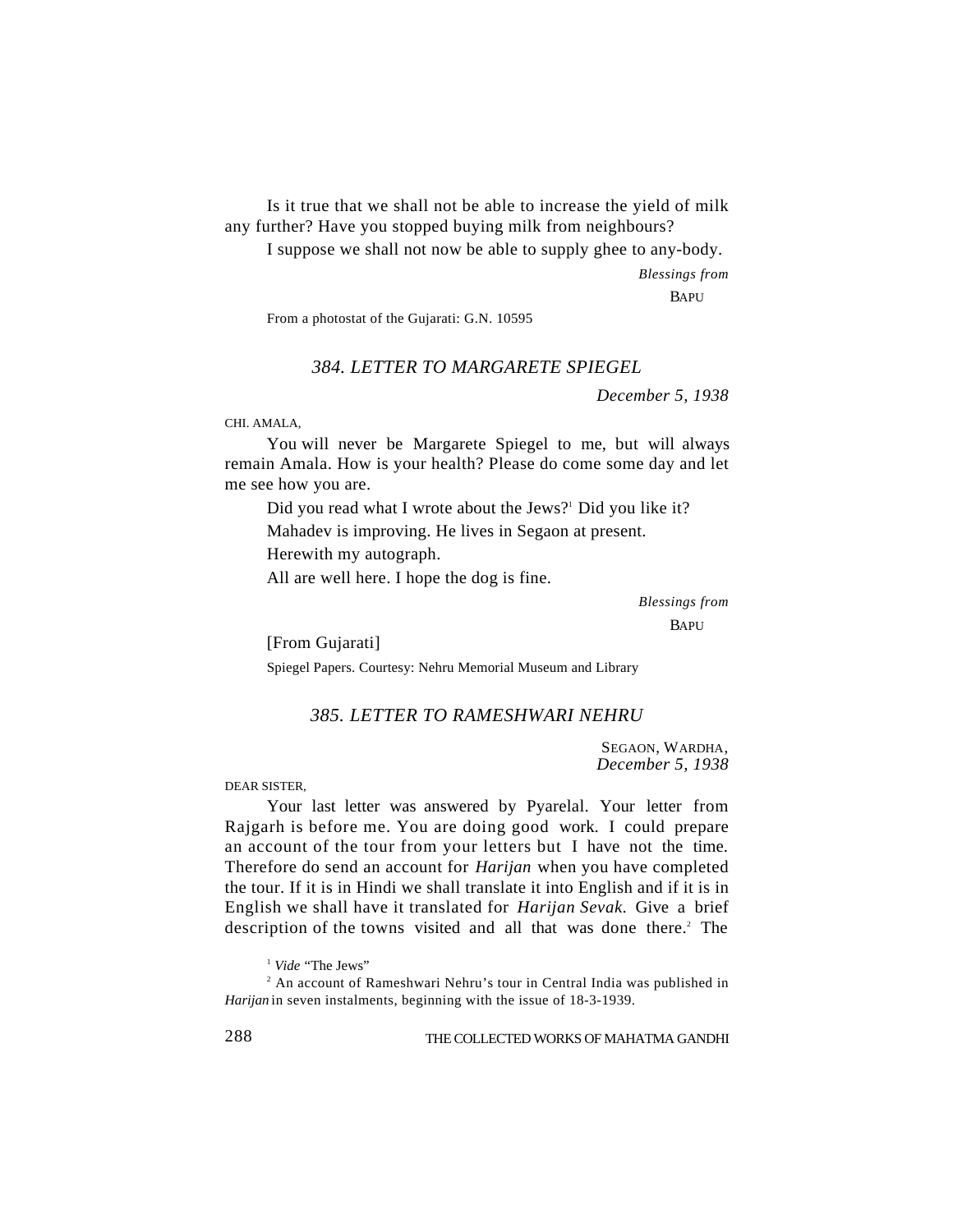demands presented to Bhopal are quite legitimate. Something must come about there.

You have to go to Dehra Dun for a day. It will be good to prepare the speech beforehand. Kakasaheb and Ba too expect to reach there.

I hope Bapa is keeping well and so are you. Did you collect any funds anywhere? Mahadev is here. Everything is going on well.

*Blessings from*

**BAPU** 

From a photostat of the Hindi: G.N. 7986. Also C.W. 3082. Courtesy: Rameshwari Nehru

### *386. LETTER TO H. L. SHARMA*

SEGAON, WARDHA, *December 5, 1938*

CHI. SHARMA,

I have your very candid letter. A tabloid machine costing Rs. 30 may be purchased. I shall provide the money.

As regards earning a living I do not believe that you can make a success of this venture. I fear that in one way or another your expenses will go up. The true purpose, which is that you should live simply, will be frustrated. Carrying on a business and doing good to others cannot go together. You should sit down with Draupadi and work out a limit to your expenses and you should make up your mind that you will not go beyond it. If you do that your monthly expenses can be drawn from some institution.

What can I say about the debt of Rs. 850? The mistake was made at the outset in incurring the debt. I can only say that so long as you have not repaid the debt you should forget all about helping others and take up a job so that you can meet your expenses and repay the debt. If you have jewellery or other property in the family you can even dispose of it to clear the debt. This is a drastic cure but I am sure it is also the most effective cure. You should resolve also not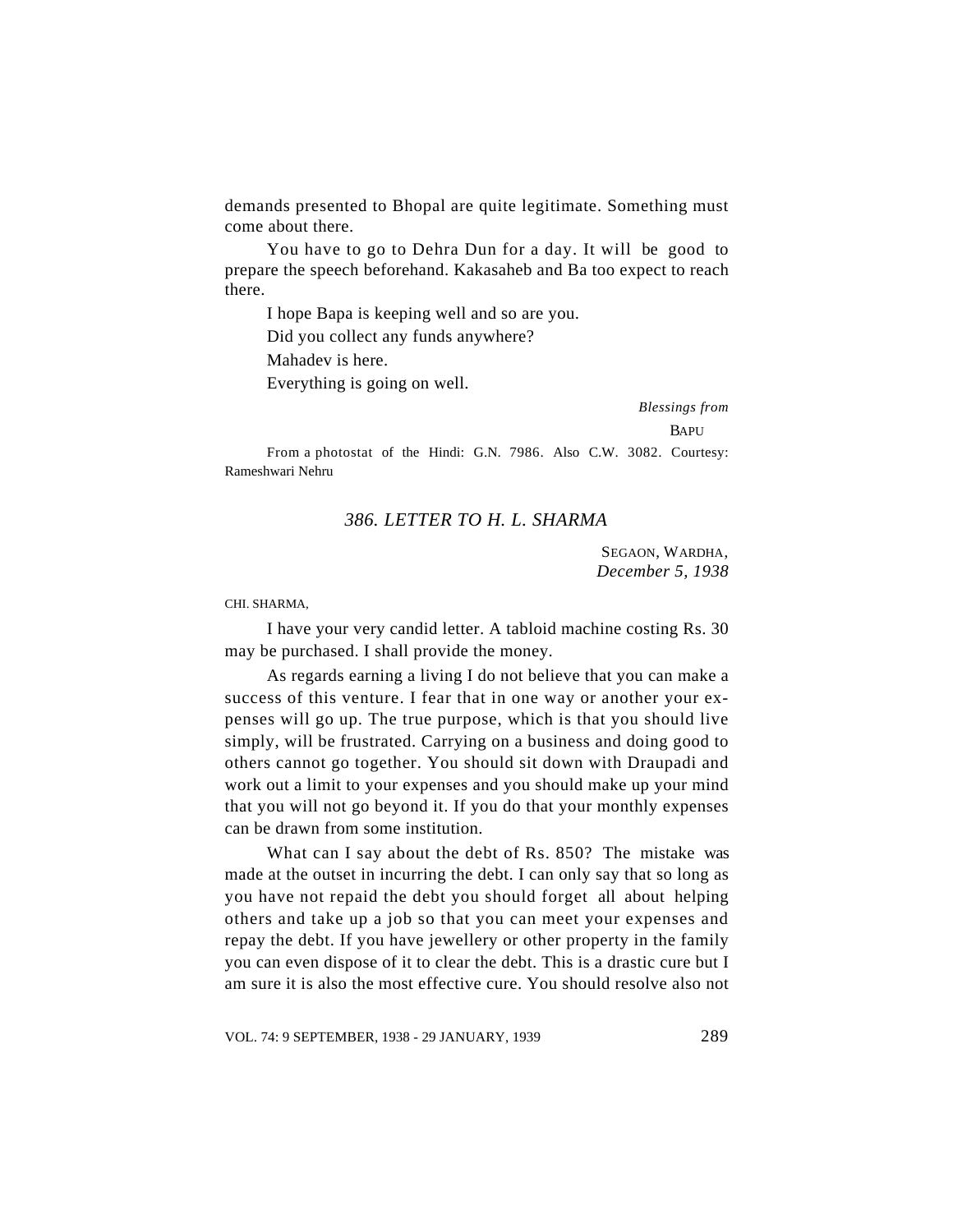to incur any debts again.

The question then remains as to what should be done about the task you have undertaken. I am myself baffled. You can always come and join me of course but what we have to consider is whether you can face living in society.

The little girl is all right, I hope.

*Blessings from*

**BAPU** 

From a facsimile of the Hindi: *Bapuki Chhayamen Mere Jivanke Solah Varsh,* between pp. 274 and 275

### *387. LETTER TO HARSARAN VERMA*

SEGAON, WARDHA, *December 5, 1938*

BHAI HARSARAN VERMA,

Do you wish me to forward your letter to Ranjit Pandit?

M. K. GANDHI

From a photostat of the Hindi: G.N. 91

## *388. NOTE TO JAIRAMDAS DOULATRAM*

SEGAON, [*December 5, 1938*] 1

People may not accept my statement. But I do claim that I take ample rest and regulate my life. The blood-pressure was not due to overwork. I have not got the mental poise prescribed by the *Gita*. A certain class of events generally considered trivial upsets me as nothing else can. There was just such an event. People may laugh at it but for me it was no laughing matter.

From the original: C. W. 11044. Courtesy: Arjun Jairamdas

 $<sup>1</sup>$  As noted down by the addressee himself</sup>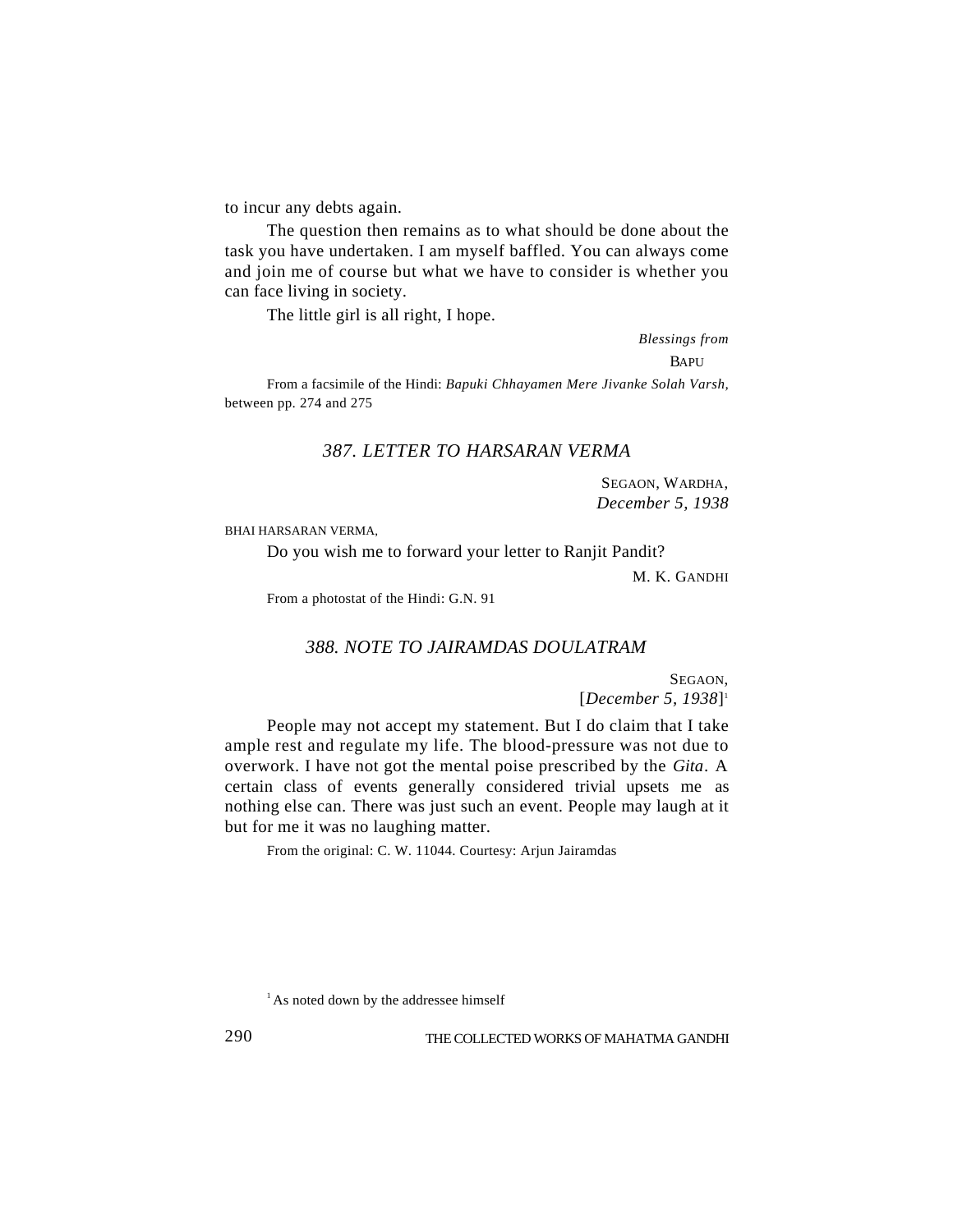# *389. TELEGRAM TO PADMAJA NAIDU*

WARDHA, *December 6, 1938*

| Padmaja Naidu |     |        |        |       |       |
|---------------|-----|--------|--------|-------|-------|
| Zheer Manzil  |     |        |        |       |       |
| Red Hill      |     |        |        |       |       |
| HYDERABAD DN. |     |        |        |       |       |
| HOPE          | YOU | FATHER | DOING. | WELL. | LOVE. |

**BAPU** 

From the original: Padmaja Naidu Papers. Courtesy: Nehru Memorial Museum and Library

# *390. LETTER TO PADMAJA NAIDU*

SEGAON, WARDHA,<sup>1</sup> *December 6, 1938*

MY DEAR SLAVE,

I am sorry to hear about Father's and your illness. I sent you a wire which I hope you received.<sup>2</sup> I am yearning for good news from you. Having undertaken the great mission, you must keep yourself fit.

What a brave letter you have written. It is quite worthy of you. May your mission be crowned with success!

I knew it is a difficult task. But nothing is difficult for God. If He wills it, you will pull through with credit.

SLAVE-DRIVER

SHRI PADMAJA NAIDU

ZAHEER MANZIL

RED HILL

HYDERABAD DECCAN

From the original: Padmaja Naidu Papers. Courtesy: Nehru Memorial Museum and Library

<sup>1</sup>This is in Hindi. <sup>2</sup>*Vide* the preceding item.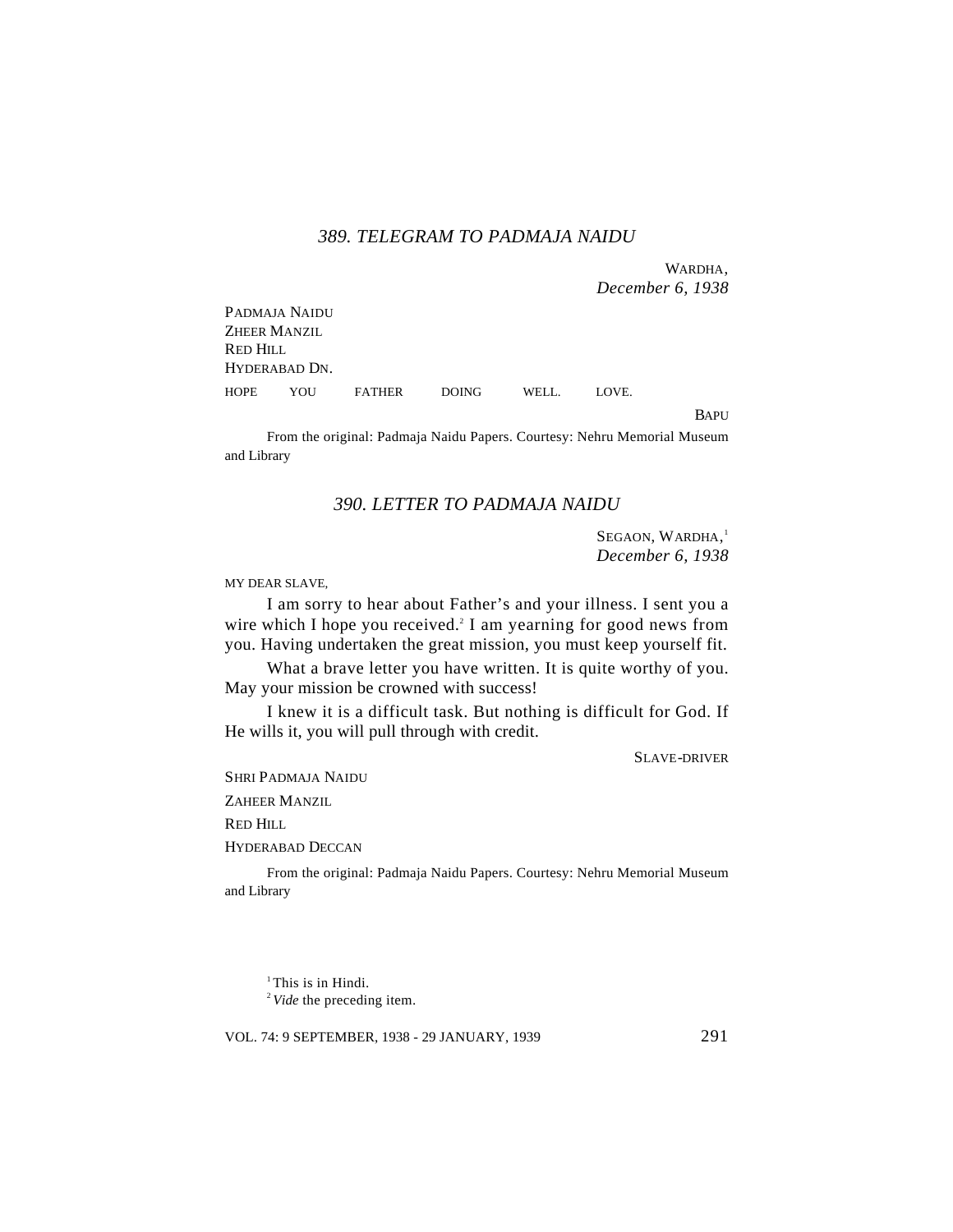SEGAON, WARDHA, *December 6, 1938*

MY DEAR IDIOT,

There is no letter from you today. You had prepared me for the absence.

I hope you are having a profitable time in Lucknow. I shall expect to have full news about Sarup and J. L. Of the latter you will hardly see anything. I hope you won't be tired out.

I don't write to S.<sup>1</sup> before 10th.

I am still keeping well and so is Mahadev. Balkoba is going to Nagpur for X-ray examination tomorrow.

Love.

TYRANT

From the original: C.W. 3897. Courtesy: Amrit Kaur. Also G.N. 7053

# *392. LETTER TO J. C. KUMARAPPA*

*December 6, 1938*

MY DEAR KU,

Here is the amended draft.

I hope Satis Babu's certificate won't make you bulkier than you are. The book is still lying untouched. Those who wait and watch have their patience rewarded before they die.

Your answer about rice is very like giving me polished rice when I wanted the whole unpolished.<sup>2</sup> We must show how to eat unpolished rice and show how a whole village can dehusk. What should I do in Segaon, say? You have to probe deeper. What you have told me is not new. I want you to tell me something that is new and telling.

Love.

BAPU

From a photostat: G.N. 10142

<sup>1</sup> Shummy; *vide* "Letter to Amrit Kaur", 10-12-1938

<sup>2</sup> *Vide* also "Letter to J. C. Kumarappa", 5-12-1938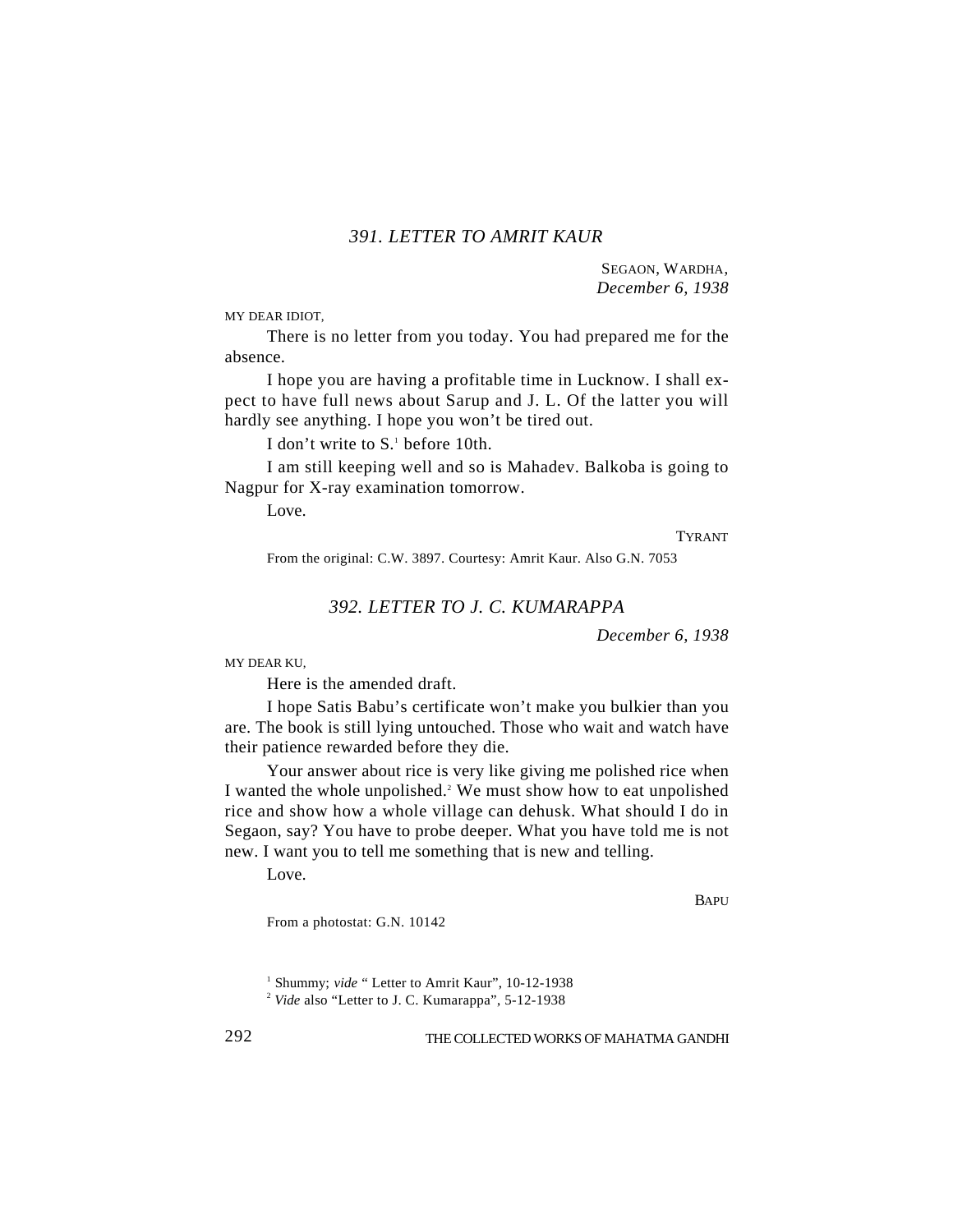*December 6, 1938*

CHI. AMRITLAL,

Today the *Gita* was recited in several tunes. If your tune could not mingle with Lilavati's, you ought to have let her recite by herself. Sushila's tune also sometimes mingled with yours and sometimes broke off. The result was that I perspired listening to such cacophony. That did not matter since it gave me some warmth, but what about Mother *Gita*? How must she have felt?

**BAPU** 

From a photostat of the Gujarati: G.N. 10781

### *394. LETTER TO VIJAYA N. PATEL*

SEGAON, *December 6, 1938*

CHI. VIJAYA,

I am writing this just to drop you a few lines. Thank God you are keeping well.

Nanabhai<sup>1</sup> must be all right. I hope you don't feel nervous. Do you insist on his taking proper care about his food, etc.? If he can live on fruit juice for some days, he will certainly benefit. At his age, he should require very little of other food. If he is accustomed to taking tea, it should be the colour of hay, that is, tea-leaves should be placed in the strainer and boiling water should slowly be poured through it. He should be content with the colour that this gives. The tea-leaves should never be immersed in the water.

Everything is all right here.

*Blessings from*

**BAPU** 

From a photostat of the Gujarati: G.N. 7104. Also C.W. 4596. Courtesy: Vijayabehn M. Pancholi

<sup>1</sup> Addressee's father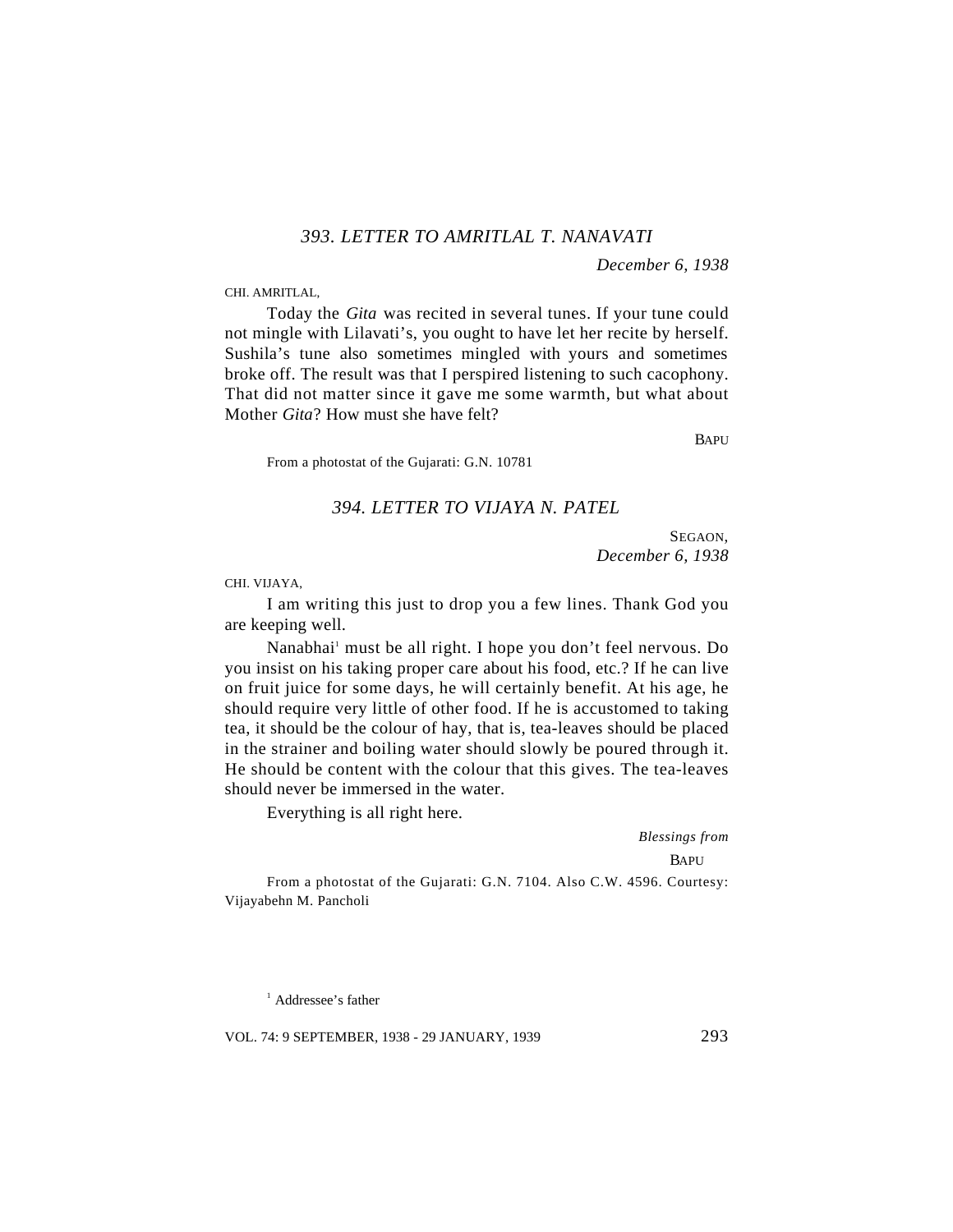# *395. DISCUSSION WITH D. TAKAOKA*<sup>1</sup>

#### [*December 7, 1938*] 2

It can be possible if Japan ceases to throw its greedy eyes on India. No doubt you do not bring your army to India, but you employ your matchless skill, and your ability to hide the truth and your knowledge of the weaknesses of Indians, in order to flood India with your goods which are often flimsy. You have copied the rulers of India in their methods of exploitation and gone even one better. Now, from the Japanese standpoint you cannot afford to lose the millions of rupees that you get from India. And if you cannot get them voluntarily, you will be quite capable of doing so by force of arms. But that would not be the way of bringing Japan and India together. What can bring them together is a moral bond based on mutual friendship.

But there is no basis for that friendship today. Take your art. I like it. I read a fascinating account of Japan and Japanese life by Edwin Arnold many years ago. That picture has remained with me. I want to assimilate all your good points, but unfortunately no one comes here to give us the good things of Japan. You believe only in dumping your goods on us. How can I take a single yard of Japanese cloth, however fine and artistic it may be? It is as poison to us, for it means starvation for the poor people of India. You have left the West far behind in diplomacy, in skill, in cheap manufactures, in armed warfare, in exploitation. How then can there be friendship between you and us, so long as you see nothing wrong in exploitation?

Mr. Takaoka wondered if Gandhiji could give a message to the new party in Japan which stands for Asia for the Asiatics. Gandhiji said:

I do not subscribe to the doctrine of Asia for the Asiatics, if it is meant as an anti-European combination. How can we have Asia for the Asiatics unless we are content to let Asia remain a frog in the well? But Asia cannot afford to remain a frog in the well. It has a message for the whole world, if it will only live up to it. There is the imprint of Buddhistic influence on the whole of Asia, which includes India, China, Japan, Burma, Ceylon and the Malay States. I said to the Bur-

<sup>&</sup>lt;sup>1</sup> Extracted from Mahadev Desai's "A Japanese Visitor". Takaoka was a member of the Japanese Parliament and wanted to know how unity could be brought about between India and Japan.

<sup>2</sup> From *The Bombay Chronicle,* 8-12-1938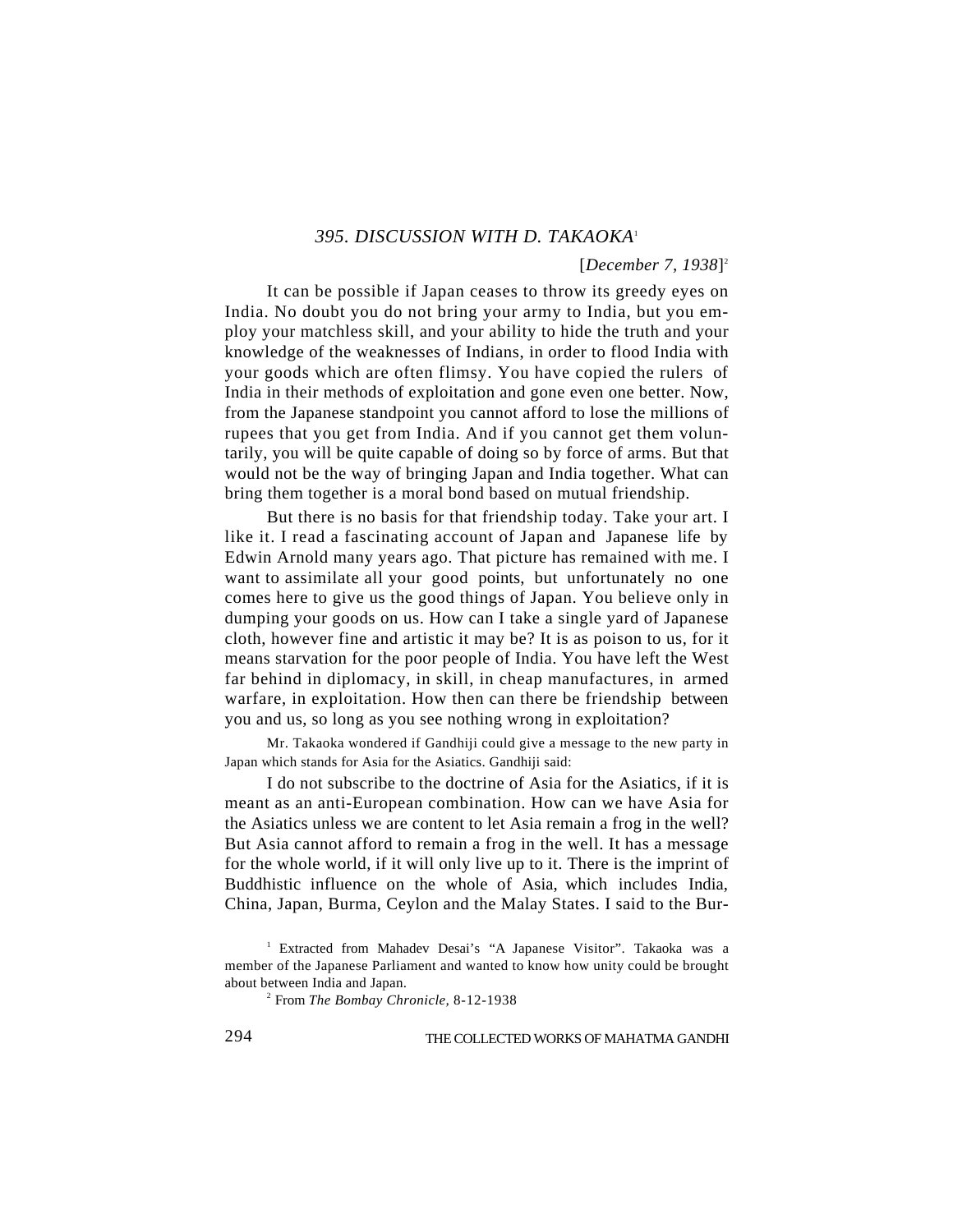mese and the Ceylonese that they were Buddhist in name; India was Buddhist in reality. I would say the same thing to China and Japan. But, for Asia to be not for Asia but the whole world, it has to relearn the message of Buddha and deliver it to the world. Today it is being denied everywhere. In Burma every Buddhist monk is being dreaded by the Muslims. But why should anyone who is a true Buddhist be dreaded by anyone?

You will therefore see that I have no message to give you but this, that you must be true to your ancient heritage. The message is 2,500 years old, but it has not yet been truly lived. But what are 2,500 years? They are but a speck in the cycle of time. The full flower of non-violence which seems to be withering away has yet to come to full bloom.

*Harijan,* 24-12-1938

### *396. REPLY TO GERMAN CRITICS*

I was not unprepared for the exhibition of wrath from Germany over my article<sup>1</sup> about the German treatment of the Jews. I have myself admitted my ignorance of European politics. But in order to commend my prescription to the Jews for the removal of their many ills, I did not need to have an accurate knowledge of European politics. The main facts about the atrocities are beyond dispute. When the anger over my writing has subsided and comparative calmness has returned, the most wrathful German will find that underlying my writing there was friendliness towards Germany, never any ill will.

Have I not repeatedly said that active non-violence is unadulterated love—fellow-feeling? And if the Jews, instead of being helplessly and of necessity non-violent, adopt active non-violence, i.e., fellow-feeling for the gentile Germans deliberately, they cannot do any harm to the Germans and I am as certain as I am dictating these lines that the stoniest German heart will melt. Great as have been the Jewish contributions to the world's progress, this supreme act of theirs will be their greatest contribution and war will be a thing of the past.

It passes comprehension why any German should be angry over my utterly innocuous writing. Of course, German critics, as others, might have ridiculed it by saying that it was a visionary's effort

<sup>1</sup> *Vide* "The Jews"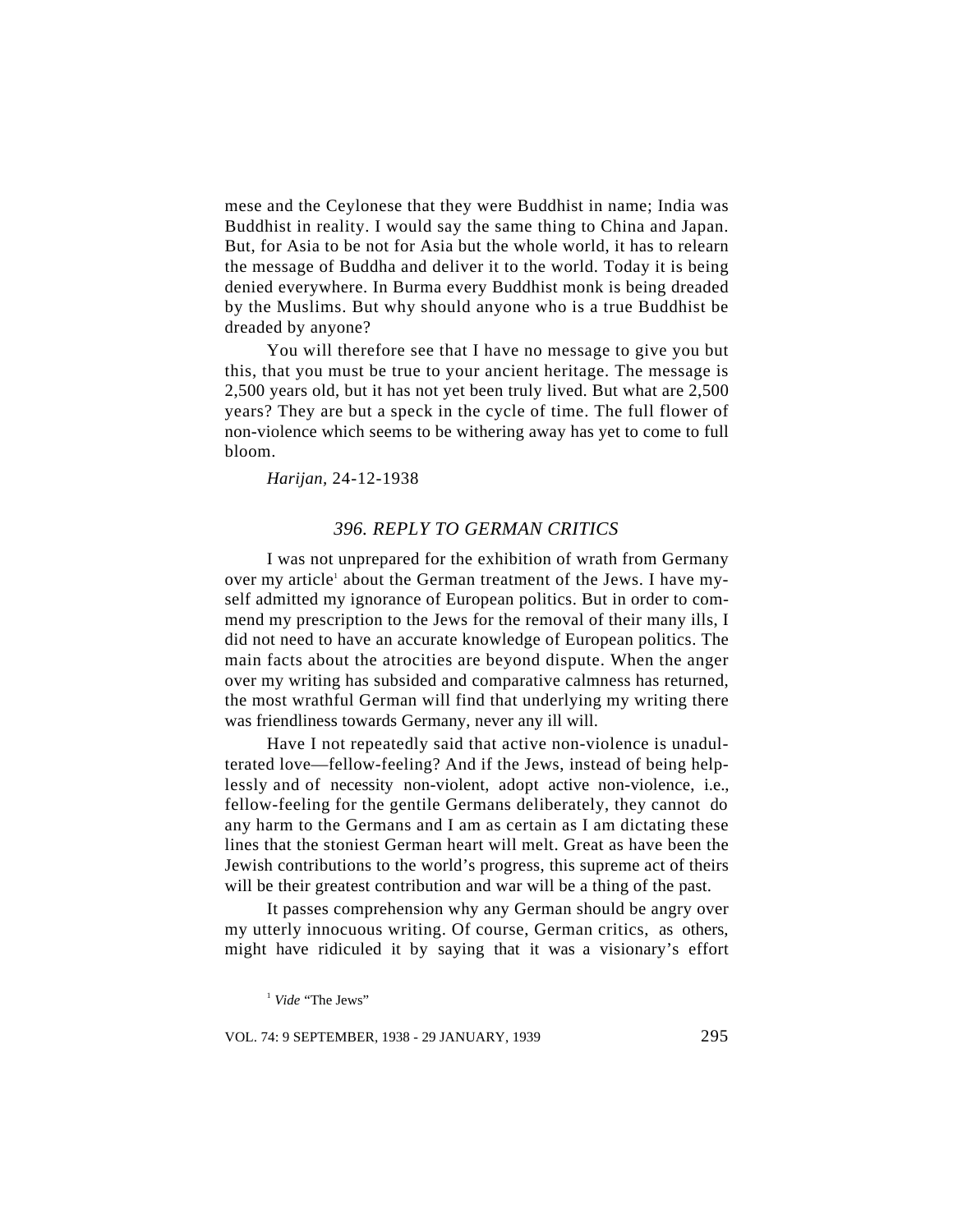doomed to fail. I therefore welcome this wrath, though wholly unmerited, against my writing. Has my writing gone home? Has the writer felt that my remedy was after all not so ludicrous as it may appear, but that it was eminently practical if only the beauty of suffering without retaliation was realized?

To say that my writing has rendered neither myself, my movement, nor German-Indian relations any service, is surely irrelevant, if not also unworthy, implying as it does a threat; and I should rank myself a coward if, for fear of my country or myself or Indo-German relations being harmed, I hesitated to give what I felt in the innermost recesses of my heart to be cent per cent sound advice.

The Berlin writer has surely enunciated a novel doctrine that people outside Germany may not criticize German action even from friendliest motives. For my part I would certainly welcome the interesting things that Germans or other outsiders may unearth about Indians. I do not need to speak for the British. But if I know the British people at all, they, too, welcome outside criticism, when it is well-informed and free from malice. In this age, when distances have been obliterated, no nation can afford to imitate the fabled frog in the well. Sometimes it is refreshing to see ourselves as others see us. If, therefore, the German critics happen to see this reply, I hope that they will not only revise their opinion about my writing but will also realize the value of outside criticism.

SEGAON, December 8, 1938 *Harijan,* 17-12-1938

# *397. LETTER TO K. M. MUNSHI*

*December 8, 1938*

BHAI MUNSHI,

It is some days since Pyarelal sent you a reply regarding the querns. Maybe the letter went astray. You may use mechanical querns in prisons.

If Dharmanand Kosambi can work for Bharatiya Vidya Bhavan without letting the work of the Buddha Mandir suffer, he may certainly do so.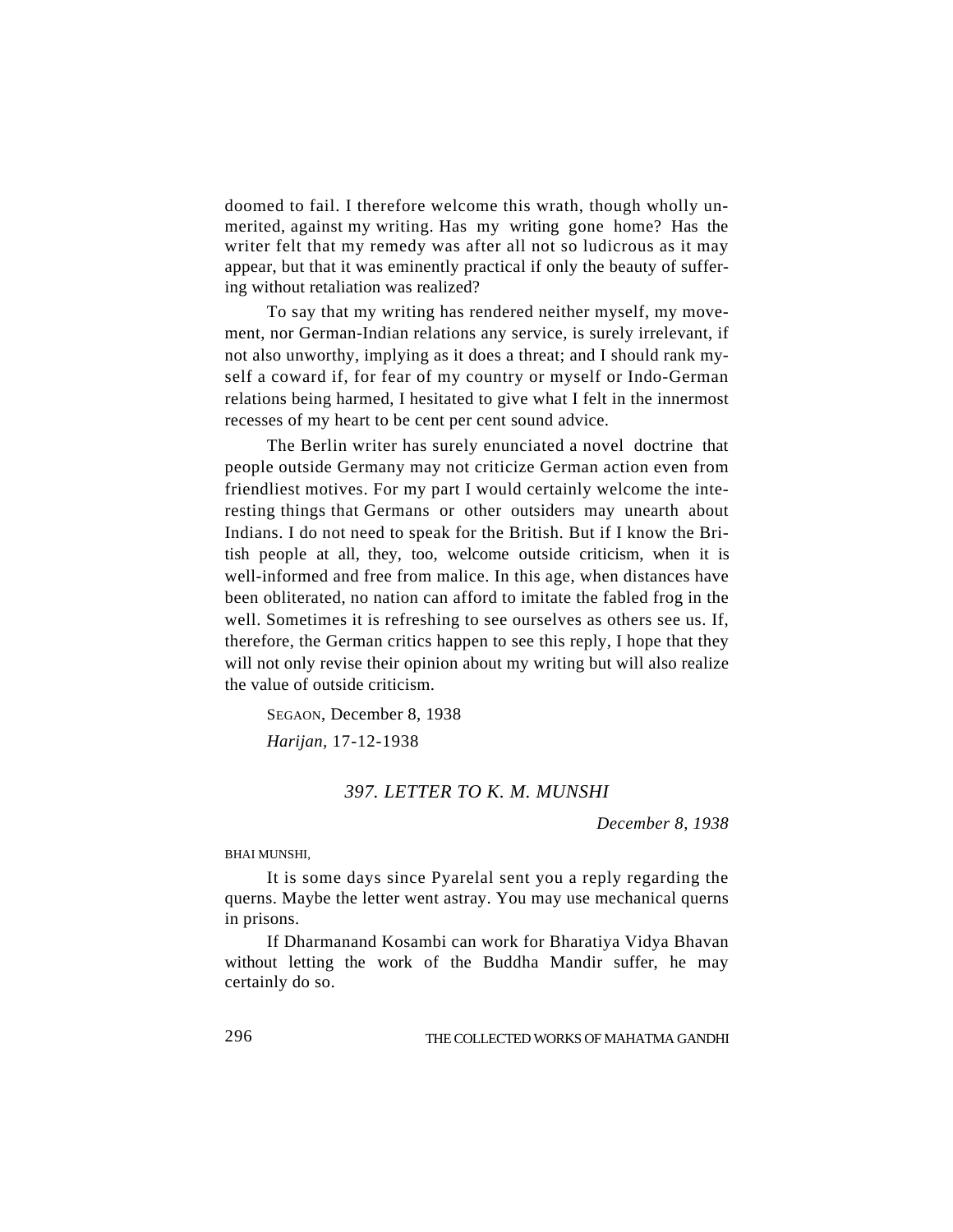If the Ministry continues for any length of time,<sup>1</sup> you will have to give up many more loves, besides that of home. I have received a complaint against you that you are ruining your health through overwork. You will have to give up this form of attachment too.

> *Blessings from* **BAPU**

From Gujarati: C.W. 7642. Courtesy: K. M. Munshi

### *398. LETTER TO DAMODARDAS MUNDHRA*<sup>2</sup>

*December 8, 1938*

#### $BHAI$  DAMODAR<sup>3</sup>,

Both the replies are very long. But long or short there is no need to send them. They are all right for my information.

*Blessings from*

**BAPU** 

From Hindi: C.W. 10154. Courtesy: Secretary, Andhra Pradesh State Committee, Collected Works of Mahatma Gandhi, Hyderabad

# *399. SOME QUESTIONS ANSWERED*

Friends have sent me two newspaper cuttings criticizing my appeal to the Jews. The two critics suggest that in presenting non-violence to the Jews as a remedy against the wrong done to them I have suggested nothing new, and that they have been practising non-violence for the past two thousand years. Obviously, so far as these critics are concerned, I did not make my meaning clear. The Jews, so far as I know, have never practised non-violence as an article of faith or even as a deliberate policy. Indeed, it is a stigma against them that their ancestors crucified Jesus. Are they not supposed to believe in eye for an eye and tooth for a tooth? Have they no violence in their hearts for their oppressors? Do they not want the so-called democratic powers to punish Germany for her persecution and to deliver them from

<sup>3</sup> Jamnalal Bajaj's secretary

<sup>&</sup>lt;sup>1</sup> The addressee was Home Minister in the Congress Ministry of Bombay Province.

 $2^{2}$  The letter was written on the reverse of a letter from the addressee with which he had enclosed a letter received from Padmaja Naidu and his reply to it as well as one from Jamnalal Bajaj.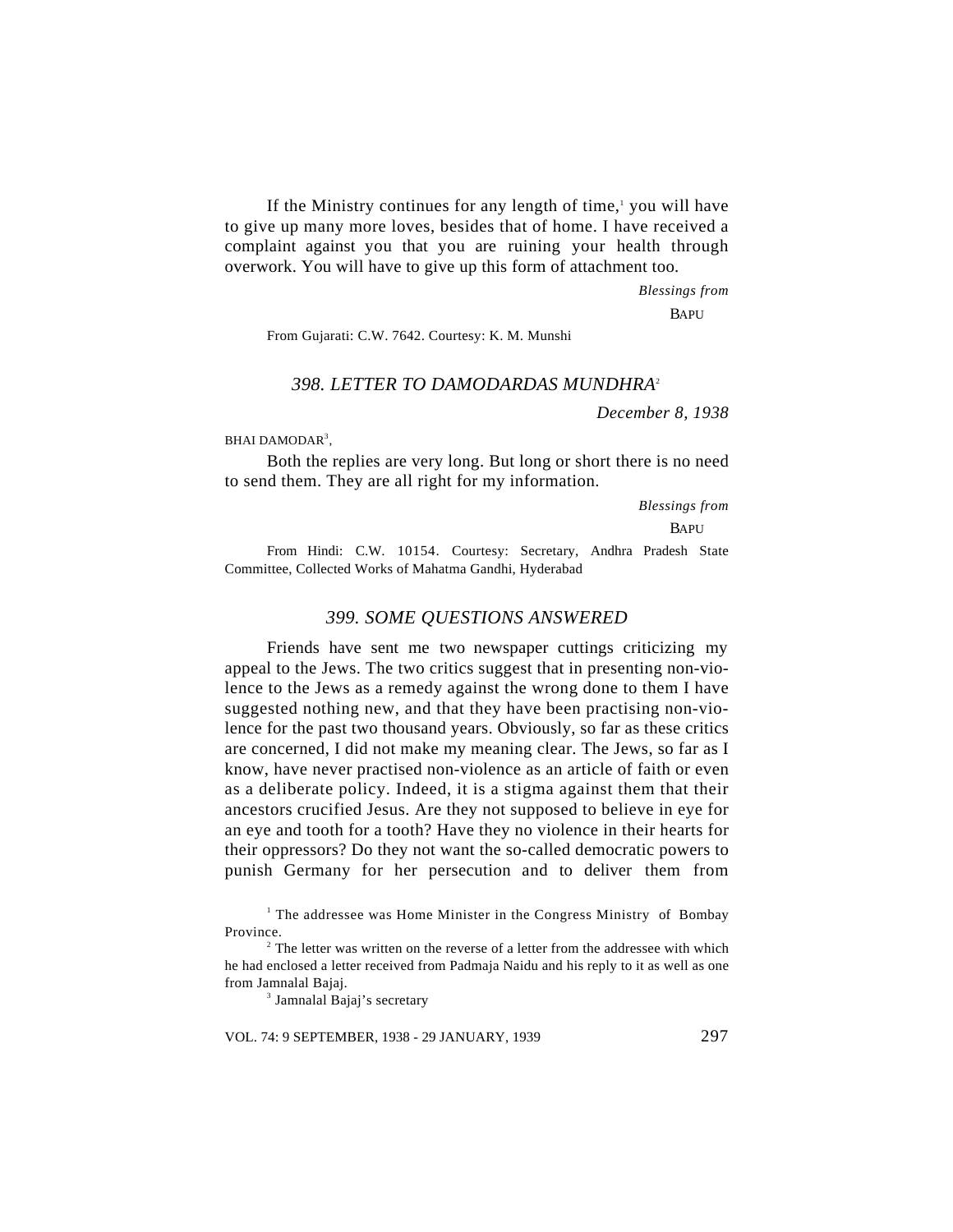oppression? If they do, there is no non-violence in their hearts. Their non-violence, if it may be so called, is of the helpless and the weak.

What I have pleaded for is renunciation of violence of the heart and consequent active exercise of the force generated by the great renunciation. One of the critics says that favourable public opinion is necessary for the working of non-violence. The writer is evidently thinking of passive resistance conceived as a weapon of the weak. I have drawn a distinction between passive resistance of the weak and active non-violent resistance of the strong. The latter can and does work in the teeth of the fiercest opposition. But it ends in evoking the widest public sympathy. Sufferings of the non-violent have been known to melt the stoniest hearts. I make bold to say that if the Jews can summon to their aid the soul power that comes only from nonviolence, Herr Hitler will bow before the courage which he has never yet experienced in any large measure in his dealings with men, and which, when it is exhibited, he will own is infinitely superior to that shown by his best storm troopers. The exhibition of such courage is only possible for those who have a living faith in the God of Truth and Non-violence, i. e., Love.

Of course, the critics can reasonably argue that the nonviolence pictured by me is not possible for masses of mankind, it is possible only for the very few highly developed persons. I have combated that view and suggested that, given proper training and proper generalship, non-violence can be practised by masses of mankind.

I see, however, that my remarks are being misunderstood to mean that because I advise non-violent resistance by the persecuted Jews, by inference I expect or would advise non-interference by the democratic powers on behalf of the Jews. I hardly need to answer this fear. Surely there is no danger of the great powers refraining from action because of anything I have said. They will, they are bound to, do all they can to free the Jews from the inhuman persecution. My appeal has force in the face of the fact that the great powers feel unable to help the Jews in an effective manner. Therefore it is that I have offered the prescription which I know to be infallible when taken in the right manner.

The most relevant criticism, however, which I have received is this: How do I expect the Jews to accept my prescription when I know that India, where I am myself working, where I call myself the selfappointed general, has not accepted it *in toto.* My answer is: 'Blessed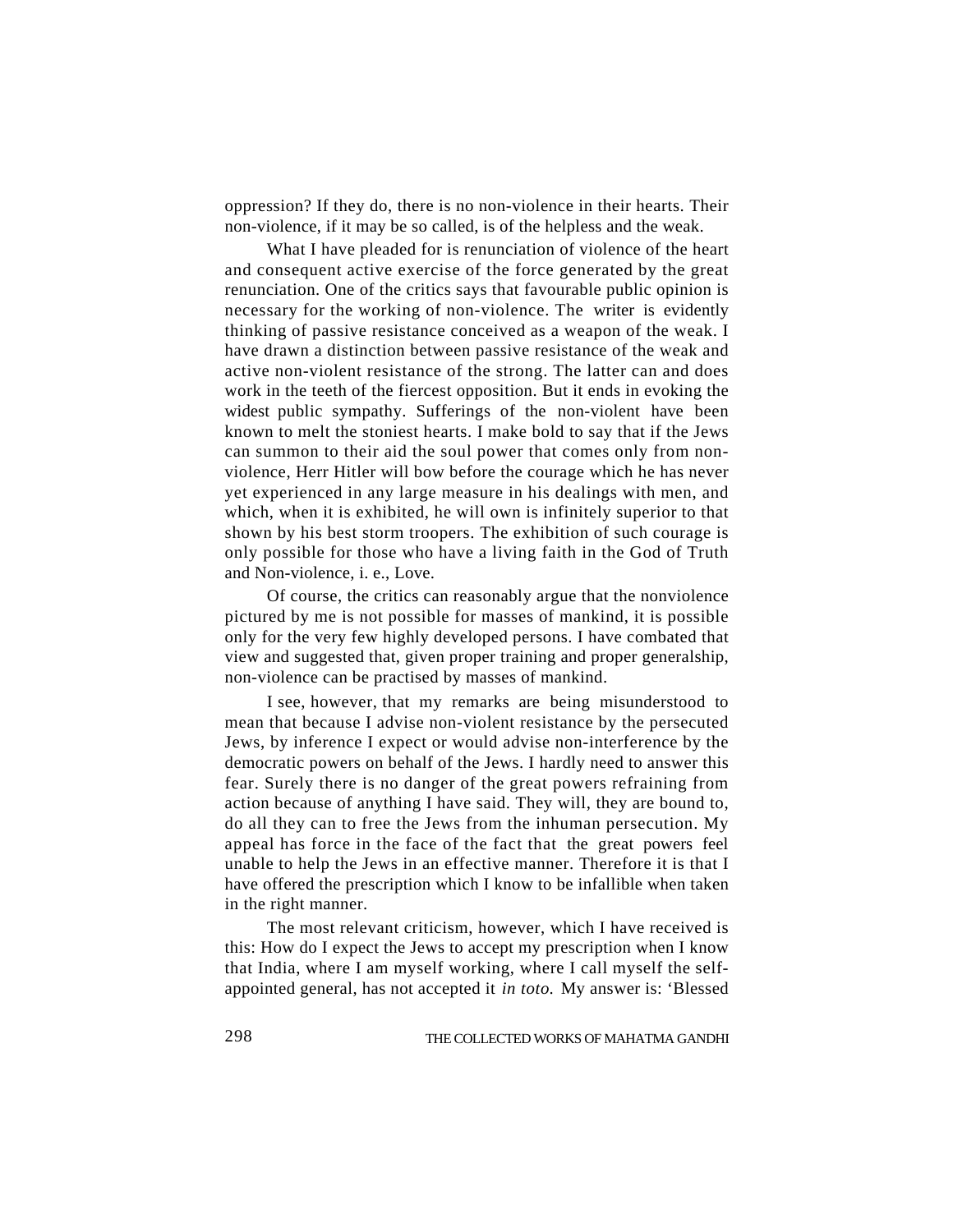are they that expect nothing.' I belong to the category of the blessed, in this case at least. Having got the prescription and being sure of its efficacy, I felt that I would be wrong if I did not draw attention to it when I saw cases where it could be effectively applied.

Hitherto I have refused to deal with European politics. My general position still remains the same. I presented my remedy almost in suppressed tones in the case of Abyssinia. The cases of the Czechs and the Jews became more vivid to me than the case of the Abyssinians. And I could not restrain myself from writing. Perhaps Dr. Mott was right when he said to me the other day that I must write more and more articles like those on the Czechs and the Jews, if only because they must aid me in the Indian struggle. He said that the West was never more prepared than now to listen to the message of non-violence.

SEGAON, December 9, 1938

*Harijan,* 17-1 2-1938

# *400. RED TAPE*

A distinguished Indian, who had been watching Ministers Kher and Munshi working at breakneck speed, told me the other day how they seemed to have aged, and warned me that the nation would lose them before their time if I did not prevent them from overworking themselves. I wish I had the influence over them which the friend credited me with. If I had, I would certainly prevent them from committing suicide by inches. What applies to these two Ministers applies to the others. A few days after the visitor, came a high official who has been specially entrusted with responsible work by Shri Kher. He said, "I want to fulfil Shri (of course he used 'Mr.') Kher's expectations. But I do not know how I am to give him satisfaction. I believe I have always been a conscientious worker and kept myself busy. But now since the advent of the Congress Ministry our work has increased. For they give themselves no rest and give us none. The result is an ever-increasing pile of files. It is almost impossible to clear the desk from day to day. And now I have been given work which demands thinking out and planning. I must study. And I do not know what to do with these files." I promptly answered, "Burn them." I meant it too.

The third visitor, who followed quickly after the second, was a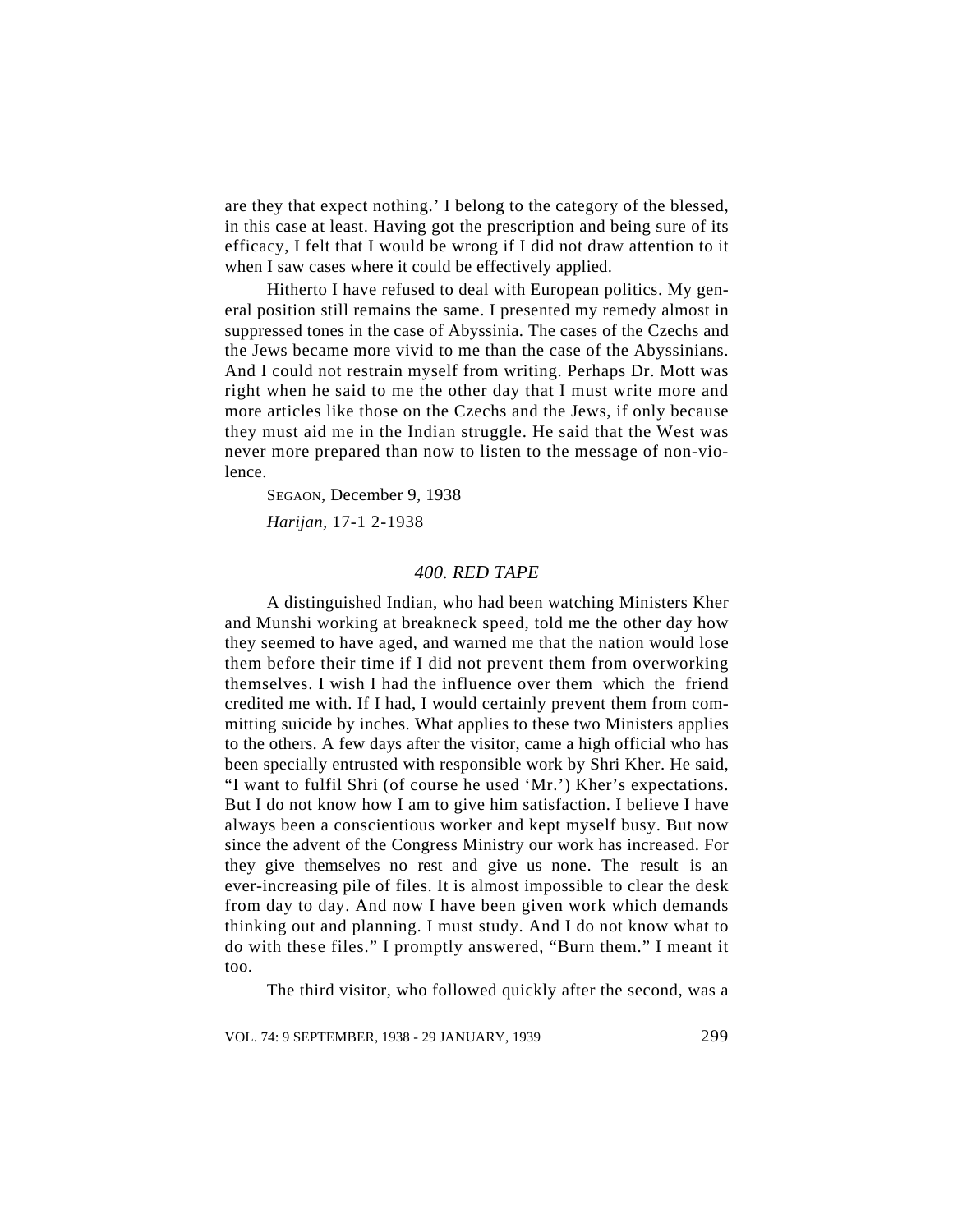socialist friend. He said: "We are much misunderstood. Your article on the walk-out<sup>1</sup> has added to the misunderstanding. I assure you we want to help, not to hinder, the Congress work and the Ministers, reserving to ourselves the right of constructive criticism. But look at our difficulty. There is the Karachi resolution and the Congress manifesto<sup>2</sup>. We honestly feel that the promises made in them about economic relief are not being fully carried out. I do not want to underrate the Congress Ministers' difficulties. But mere tinkering with the problem won't do. There are forces at work which no one can stop. Advantage is being taken of the situation to put up the masses against the Congress. The masses have the vote. They are becoming otherwise conscious of their power. And if we do not take care, the Congress may one fine morning discover that it has lost its hold (at least temporarily) on the masses."

I agreed in general with the friend and I said, "The reason for dissatisfaction is plain to me. You have a philosophy of your own. The Congress Ministries today are not of the socialist hue. They are supposed to be of the 'Gandhian' hue, whatever it may mean. Now, yours is a clear-cut programme. You have textbooks to go by. But I myself do not know what is the Gandhian hue. I am sailing on an uncharted sea. I have to take frequent soundings. If such is my pitiable condition, the Ministers' is much worse. They are so tied down to red tape that they have no time to think. They have no time to see me or discuss things with me and, what is more or worse, knowing their condition, I have no heart to inflict even letters on them. And I must not speak at them through the columns of *Harijan."*

I have touched on many topics in the foregoing paragraph. But my main purpose in this article is to deal with red tape. If the Ministers are to cope with their new responsibility, they must discover the art of burning red tape. The old order could only live by and on red tape. It will strangle the new order. The Ministers must see people on whose goodwill alone they can exist. They must listen to petty and serious complaints. But they need not keep a record of all these or the letters they receive nor even of all the decisions they give. They have only to keep sufficient record to refresh their memory and to preserve continuity of practice. Much of the departmental correspondence

<sup>&</sup>lt;sup>1</sup> *Vide* "That Unfortunate Walk-Out"

<sup>2</sup> *Vide* "Extracts from the congress election Menifesto", 22-4-1936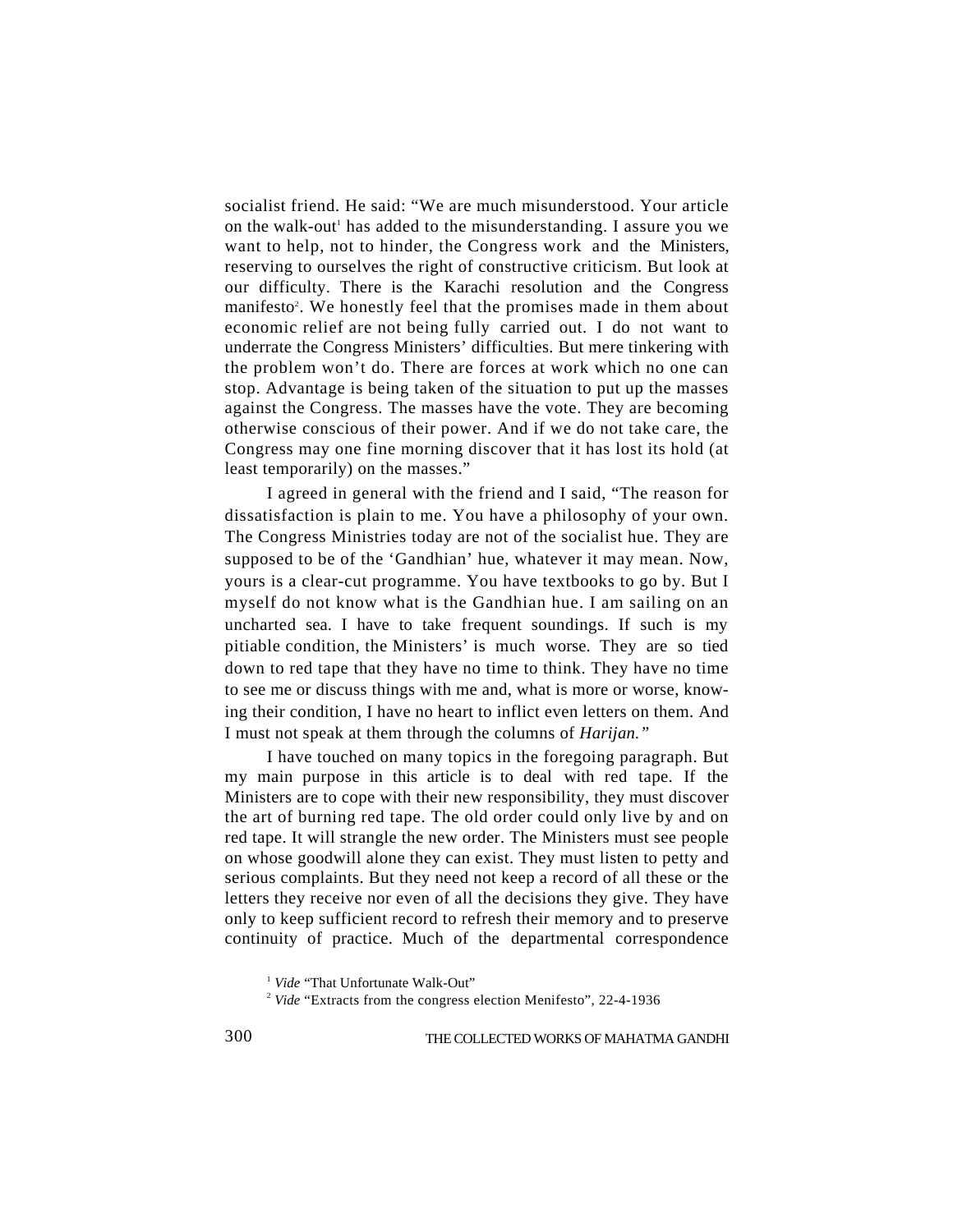must cease. The Ministers are not responsible to the India Office several thousand miles away. They are responsible to the millions of their masters who do not know what red tape is and care little. Many of them can't read and write. But they have primary wants to be fulfilled. They have been accustomed by Congressmen to think that immediately the Congress comes into power there won't be a hungry mouth in all India nor a naked person who wants to cover himself. The Ministers have to give their time and thought to such problems, if they are to do justice to the trust they have undertaken. If they are of the so-called Gandhian hue, they must find out what it is, not from me but from within by searching inward. I may not always know what it is. But I do know that if it is properly investigated and followed, it is radical and revolutionary enough to satisfy all the real wants of India. The Congress is a revolutionary body. Only its revolution is to be distinguished from all the other political revolutions known to history. Whereas the previous ones have been based on violence, this one is deliberately non-violent. If it was violent, probably much of the old form and practice would have been retained. But, for the Congress most of the old forms and practices are taboo. The most potent is the police and the military. I have admitted that so long as Congressmen are in office and they cannot discover peaceful ways and means of preserving order they are bound to make use of both. But the question ever present before the Ministers must be: is such use indispensable, and if it is, why is it so? If, as a result of their inquiry not after the old style, costly and more often than not useless, but an inquiry costless but thorough and effective—they find that they cannot run the State without the use of the police and the military, it is the clearest possible sign, in terms of non-violence, that the Congress should give up office and again wander in the wilderness in search of the Holy Grail.

SEGAON, December 9, 1938

*Harijan,* 17-12-1938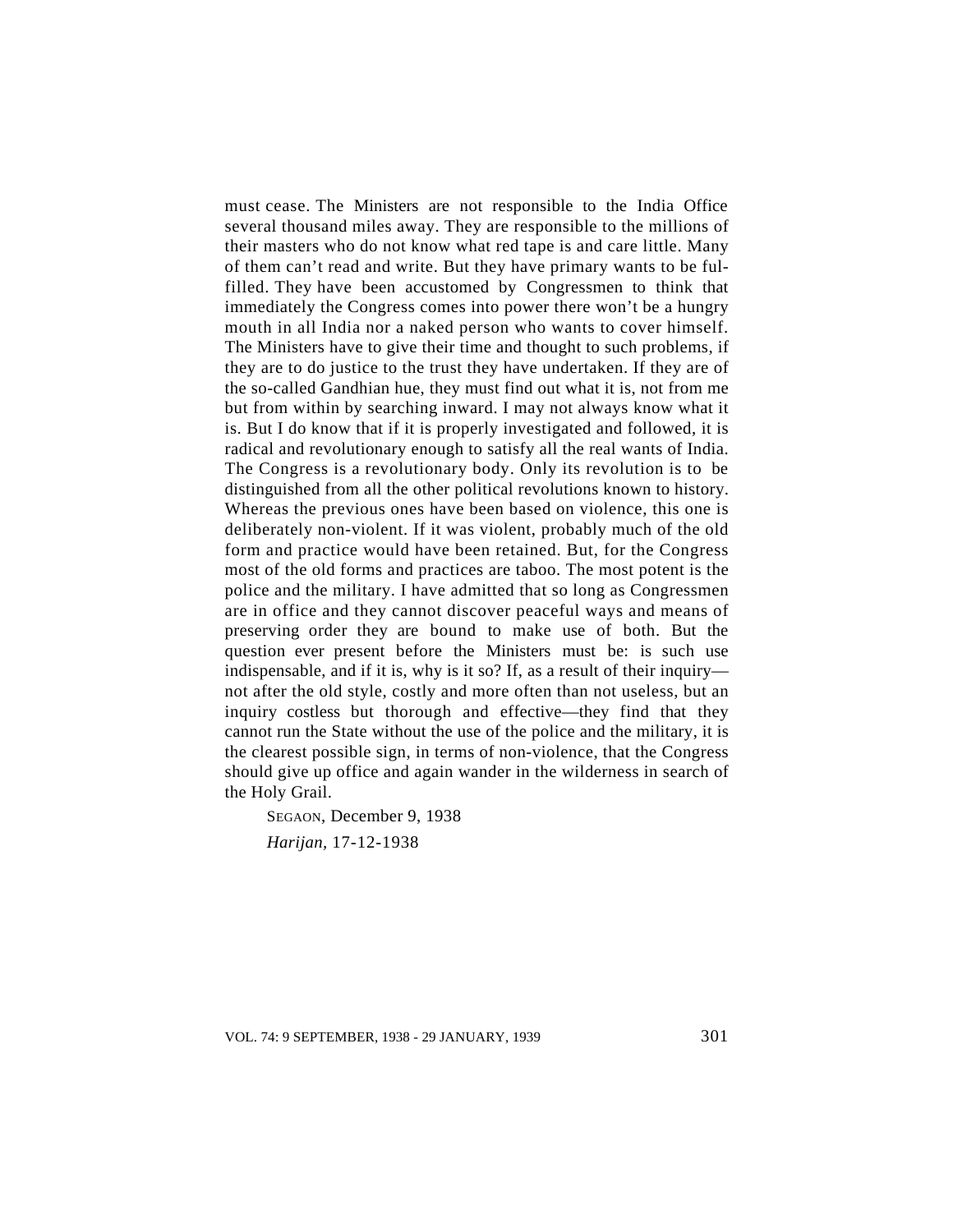# *401. LETTER TO AMRIT KAUR*

SEGAON, WARDHA, *December 9, 1938*

MY DEAR IDIOT,

This letter is going to Jullundur. I have your letters. I am glad you had the talk with Pantji. The matter of curruption is becoming too serious to be neglected. I am going to discuss the whole thing at the forthcoming meeting.

Mahadev is well.

Love.

TYRANT

From the original: C.W. 3898. Courtesy: Amrit Kaur. Also G.N. 7054

# *402. LETTER TO J. C. KUMARAPPA*

*December 9, 1938*

MY DEAR KU,

Fix any dates<sup>1</sup> you like after 20th December and let me know. Love.

**BAPU** 

From a photostat: G.N. 10144

## *403. LETTER TO MIRABEHN*

SEGAON, WARDHA, *December 9, 1938*

CHI. MIRA,

Just a line to say all well here. Muriel and Dorothy came in this morning. Mary is also here. Shanta will be married in a few days to an Indian in London. She is happy and expects to return with her husband.

Sardar is also here and so is Jairamdas. I hope the cold won't prove too severe for you. Love.

**BAPU** 

From the original: C.W. 6420. Courtesy: Mirabehn. Also G. N. 10015

<sup>1</sup> For the meeting of the A. I. S. A. Council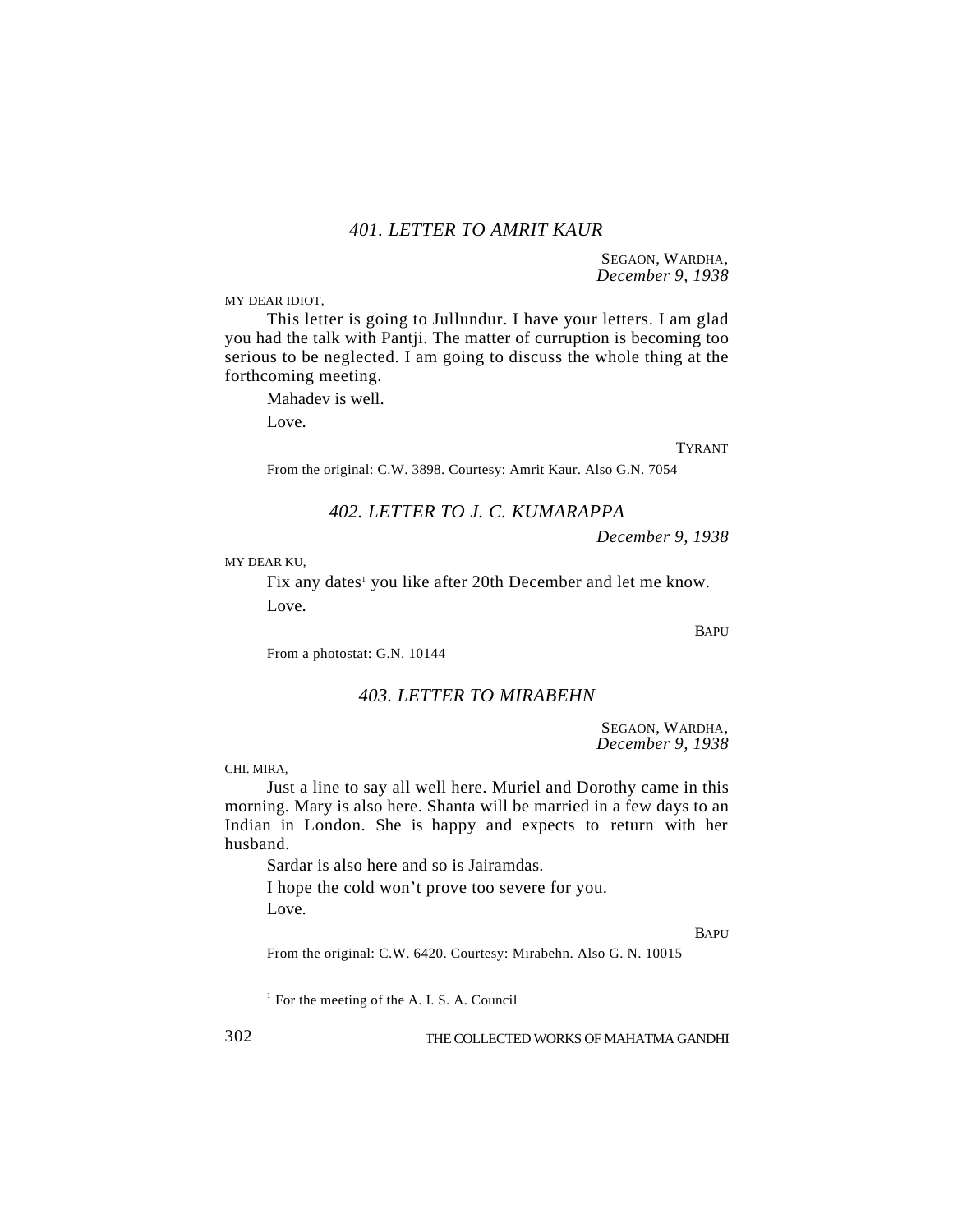*December 9, 1938*

CHI. LILA,

I was very much pained by today's incident. But how could you help your nature?

However, my purpose in writing this is different. I have noticed that you and Amtul Salaam cannot tolerate  $S<sup>1</sup>$  sleeping with me. Whatever may be the cause, I do not want to carry on my experiment by displeasing you two. I, therefore, want to tell both of you that I have discontinued my experiment for the present. The fault is not yours. I believe it is entirely mine. But I do not wish to discuss the matter with you, nor do I want you to reply. I have simply informed you.

Show this letter to Amtul Salaam.

*Blessings from* BAPU

[PS.]

I wanted to write and give this letter in the morning, but I could find no time.

From Gujarati: C.W. 9794. Courtesy: Lilavati Asar

## *405. LETTER TO KRISHNACHANDRA*

*December 9, 1938*

CHI. KRISHNACHANDRA,

It would be wonderful of course if one could completely lose oneself in meditation. This means that the person who is the object of one's devotion, has transcended the body. Why watch the activities of one who has left the body? But have I attained to that state? Therefore even the ears cannot be shut. It is not an artificial process. You have to strive towards perfect meditation. My efforts are known to you; there is nothing in them. I am a very imperfect person, I have good deal of intolerance, also anger. I am able to master these but that is nothing so great.

<sup>1</sup> The name has been omitted.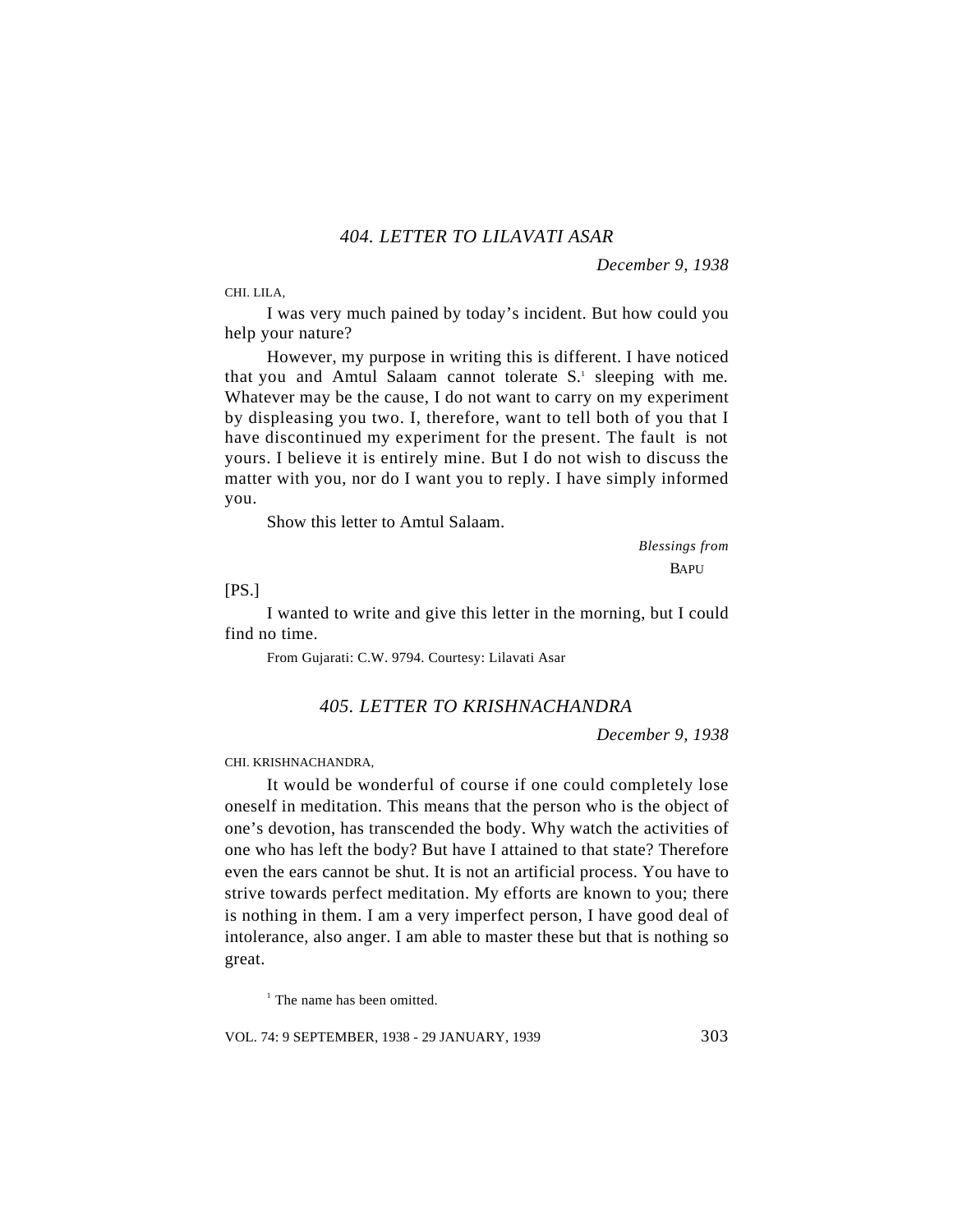While plying the *takli* fix your mind on the thought that it is God who is doing it, that He is hidden in every fibre of the yarn. See Him with the inner eyes.

Then spinning, which now seems secondary to you, will become the primary thing. In the language of satyagraha the means become identified with the end.

You ought to grasp it by now that observing outward activities is only self-indulgence.

*Blessings from*

BAPU

From a photostat of the Hindi: G.N. 4566; also S.G. 71

### *406. A NOTE*

#### [About *December 9, 1938*] 1

It is my advice that the Mewar satyagraha should be suspended for the moment. Take Rameshwari Nehru for the khadi exhibition. She is a good lady. Rajkumari has gone to Jullunder at the moment. Hence she cannot be taken.

From the Gujarati original: C. W. 11320. Courtesy: Not known

### *407. A.I.V.I.A. TRAINING SCHOOL*

From the report of the certificate-giving function of this Training School I cull the following: <sup>2</sup>

Sardar Vallabhbhai Patel presided at the sessional gathering of the A. I. V. I. A. Training School for village workers, which was held at Maganwadi, Wardha, on Thursday 17th November. . . . The Superintendent, Sjt. J. P. Patel, . . . welcoming the President and the guests said among other things:

". . . The industries that are taught at present are paper-making, oil-pressing, bee-keeping, gur-making, paddy-husking and flour-grinding. The course of the Vidyalaya is for five months. . . .

"Rural economics, book-keeping and health and hygiene are also taught. . . .

<sup>1</sup> From the reference to satyagraha in Mewar, where there had been repression during this period and also from the mention of Rajkumari Amrit Kaur's having gone to Jullunder; *vide* "Letter to Amrit Kaur" and "Mewar", 18-2-1939

<sup>2</sup> Only extracts are reproduced here.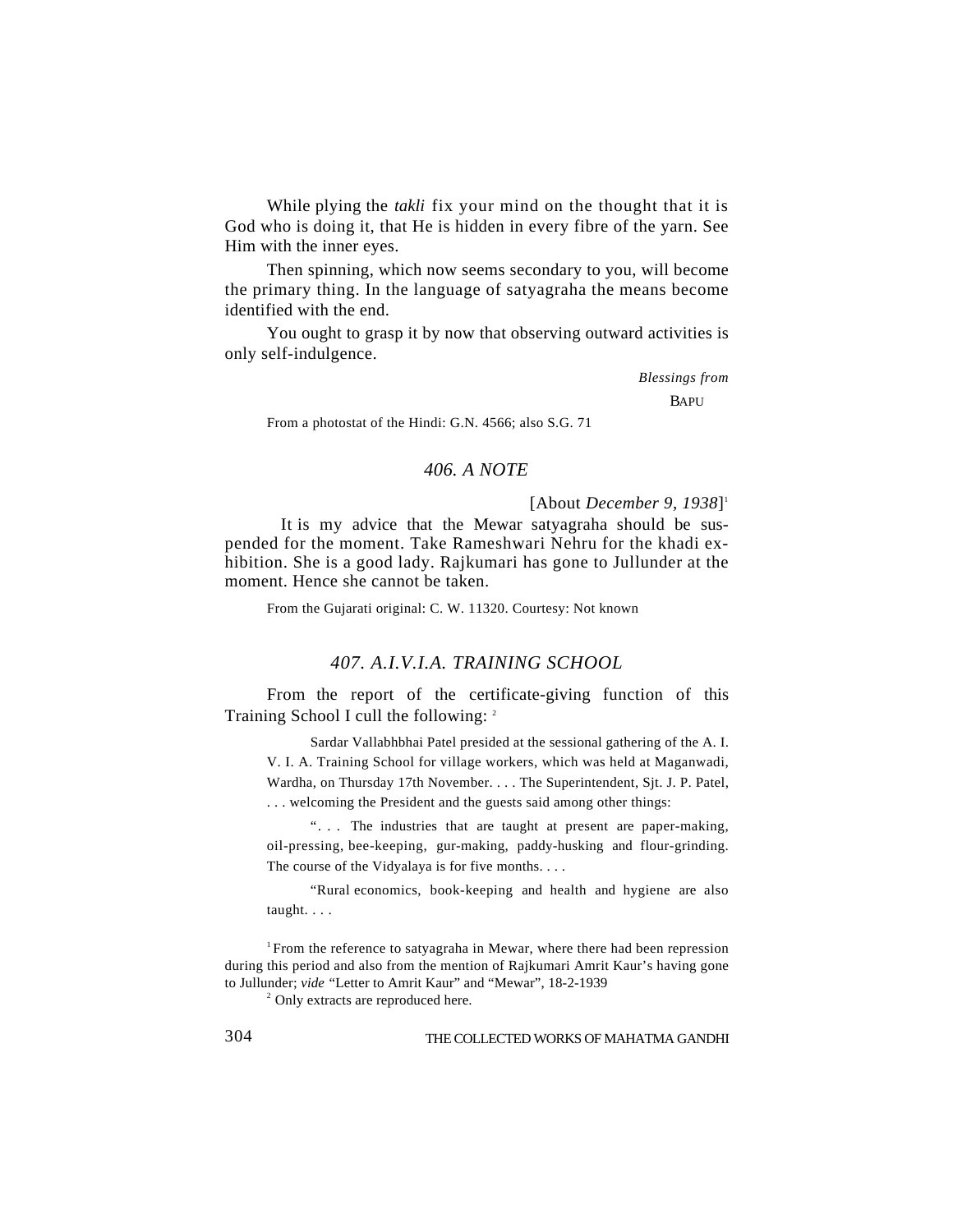"In admitting students our main object is to see that after finishing the course here they devote themselves to some form of village service. . . .

"The instruction is given through the medium of Rashtrabhasha. . . ."

I would advise the management to keep a register of all outgoing students, to keep a living contact with them, and carry on with them a kind of post-graduate correspondence class. So far as it is humanly possible not one of the students should lapse into the old rut or feel despondent because he can make no headway.

*Harijan,* 10-12-1938

### *408. LETTER TO AMRIT KAUR*

SEGAON, WARDHA, *December 10, 1938*

MY DEAR IDIOT,

I hope you have received all my letters. J. L. and Maulana came in last night. We had 2 hours together only on the question of Presidentship. Subhas must have arrived in the evening.

I hope you are none the worse for your wanderings. My letter to Shummy goes today.

Love.

TYRANT

From the original: C.W. 3899. Courtesy: Amrit Kaur. Also G.N. 7055

### *409. LETTER TO AMRITLAL T. NANAVATI*

*December 10, 1938*

CHI. AMRITLAL,

I chanced to see Kanam's nails today. Look at them and see how dirty they are! Is not the teacher responsible for the cleanliness of his nails, ears, teeth, etc? He does not still take part in the Ramadhun. How is that? At this age he should be able even to sing *bhajans.*

*Blessings from*

**BAPU** 

From a photostat of the Gujarati: G.N. 10782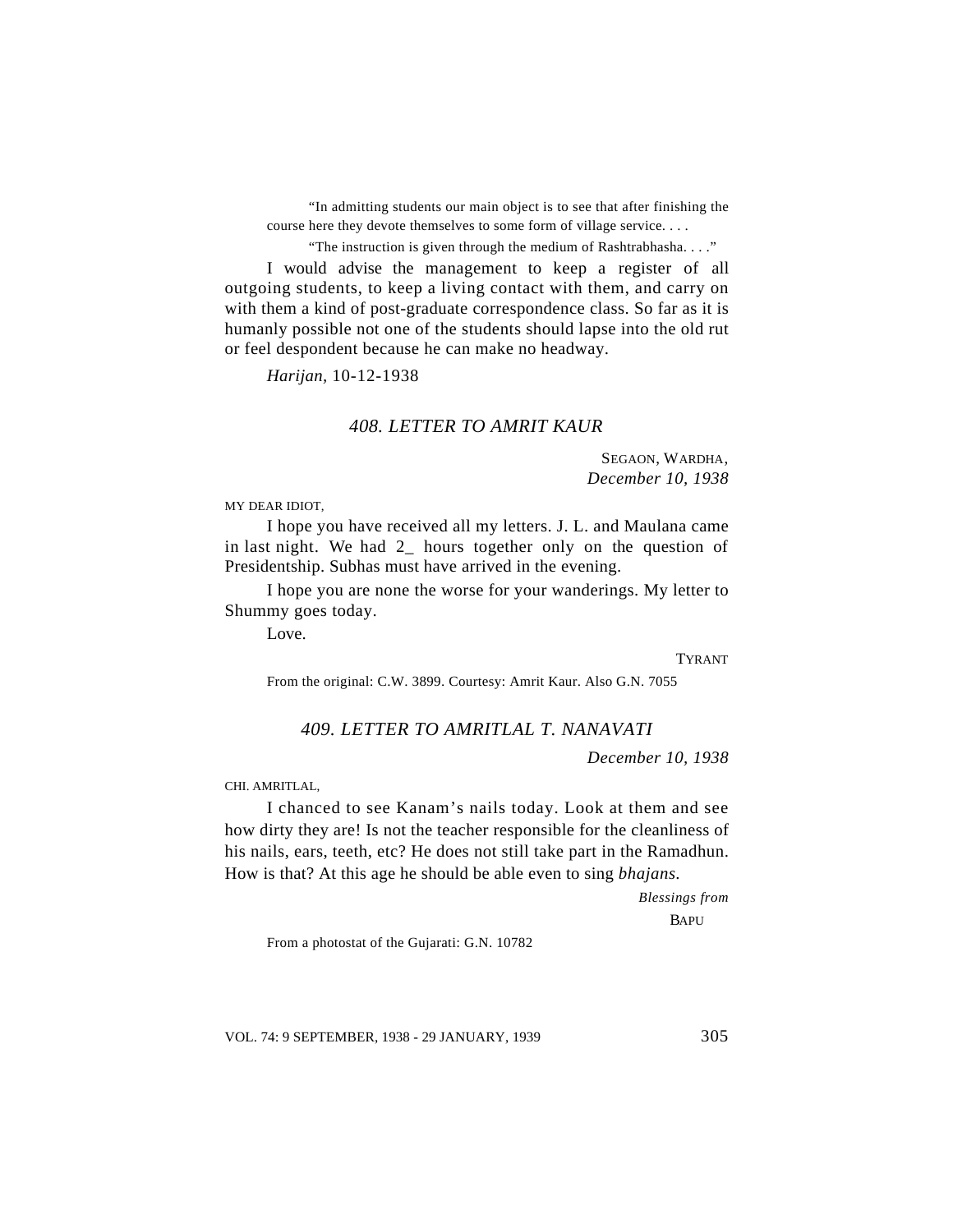SEGAON, WARDHA, *December 10, 1938*

CHI. PRABHA,

I got your letter and Jayaprakash's.

I have to go to Bardoli on the 1st of January. Come there both of you if you can. The treatment for your hand is steam, hip-bath and a diet of milk and fruit. I will cure you completely if you come to Bardoli.

Ba may perhaps go to Rajkot. Mahadev is better. Please tell Jayaprakash that I should be glad if he could spend some days with me. I sincerely wish that we should understand each other correctly.

> *Blessings from* **BAPU**

From a photostat of the Gujarati: G.N. 3525

### *411. STATEMENT TO THE PRESS*

*December 10, 1938*

Having obtained the permission of the President of the Travancore State Congress, I am now able to tell the public what advice I gave the deputation that saw me on November 13 and 14.<sup>1</sup> I told them that their cause would be damaged by persistence in the charges against the Dewan and that the question was not one of the truth or otherwise of the charges.<sup>2</sup> It was one of political insight. Allegations were made that the struggle was personal. The demand for responsible government made it impersonal and raised it to a higher level. I could not be a party to the conduct of a struggle which must engage and exhaust time and energy in pursuit of a personal matter to the exclusion of the most important one of swaraj. If they concentrated on the allegations, responsible government was bound to recede into the background.

<sup>&</sup>lt;sup>1</sup> The deputation actually saw Gandhiji on the 15th; *vide* "Talk to Travancore State Congress Deputation", 15-11-1938

<sup>2</sup> *Vide* also "Statement to the Press", 3-10-1938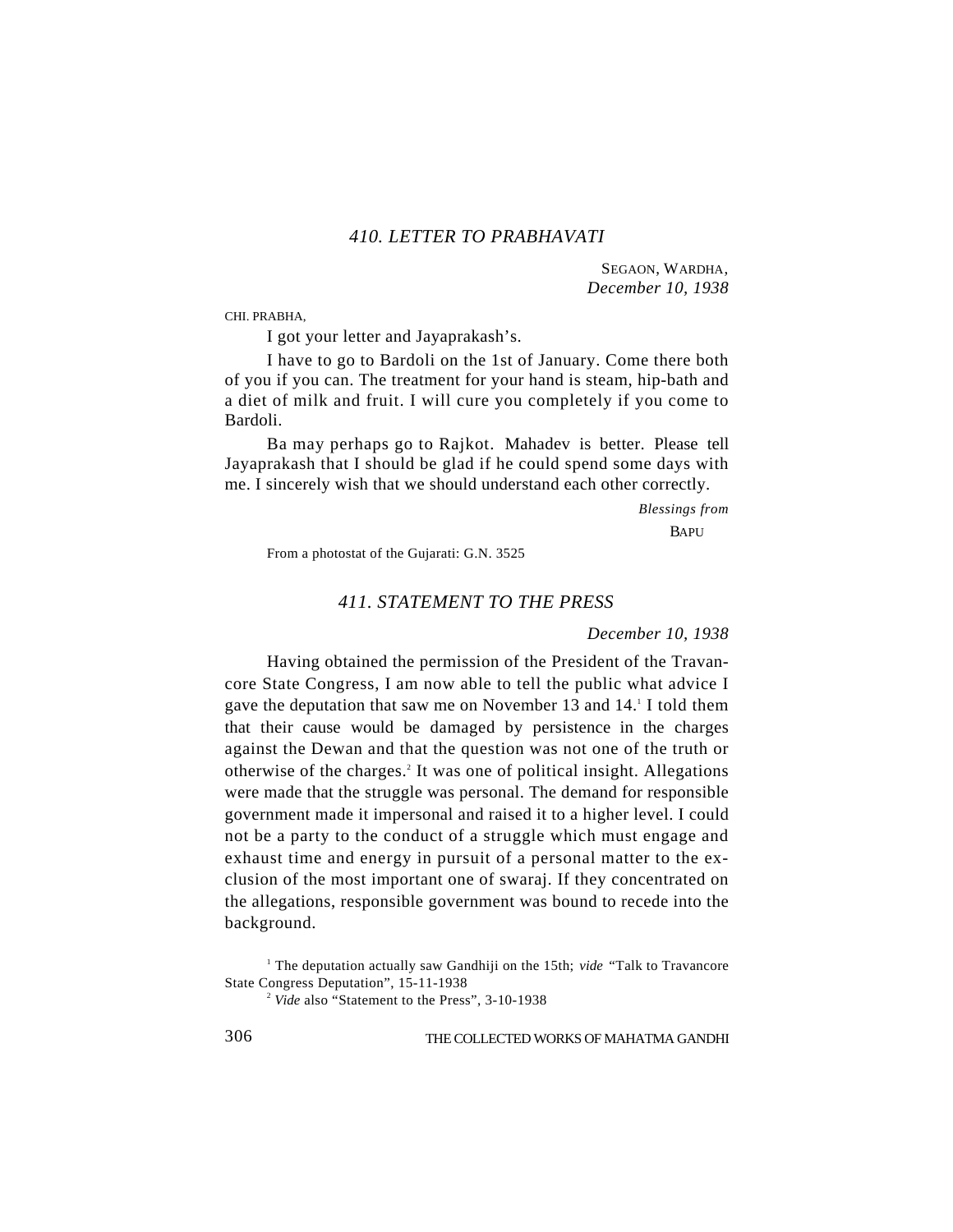Though my conviction about the correctness of my advice was unshaken, the members were to be guided by their own, if it conflicted with mine, for the burden of conducting the struggle rested on them. I also told them that if violence continued, no matter how it occurred, they were bound to suspend civil disobedience; for violence on the part of the public, even though instigated, showed that the State Congress influence was not adequate. This in no way meant suspension of the struggle. It meant merely a change of the emphasis on the instruments. An instrument of permanent value was a constructive programme. The employment of civil disobedience had well-defined limitations and required suspension as the occasion demanded.

*Harijan,* 17-12-1938

### *412. DISCUSSION WITH CHRISTIAN MISSIONARIES*<sup>1</sup>

### [Before *December 12, 1938*] 2

One of the questioners asked Gandhiji what his motive in life was, "the thing that leads us to do what we do", whether it was religious, or social or political.

GANDHIJI: Purely religious. This was the question asked me by the late Mr. Montagu when I accompanied a deputation which was purely political. "How you, a social reformer," he exclaimed, have "found your way into this crowd ?" My reply was that it was only an extension of my social activity. I could not be leading a religious life unless I identified myself with the whole of mankind, and that I could not do unless I took part in politics. The whole gamut of man's activities today constitutes an indivisible whole. You cannot divide social, economic, political and purely religious work into watertight compartments. I do not know any religion apart from human activity. It provides a moral basis to all other activities which they would otherwise lack, reducing life to a maze of sound and fury signifying nothing!

QUESTION: Seeing the influence you wield over the people, may we inquire whether it is the love of the cause or the love of the people that moves you?

<sup>1</sup> Extracted from Pyarelal's "Non-violence and World Crisis". The missionaries included William Paton, Secretary of the International Missionary Council, Leslie B. Moss, Secretary of the Conference of Missionary Societies in North America, Dr. Smith of the British and Foreign Bible Society and John Mott. They were in India to attend the International Missionary Conference which opened at Tambaram on December 12, 1938.

2 *ibid*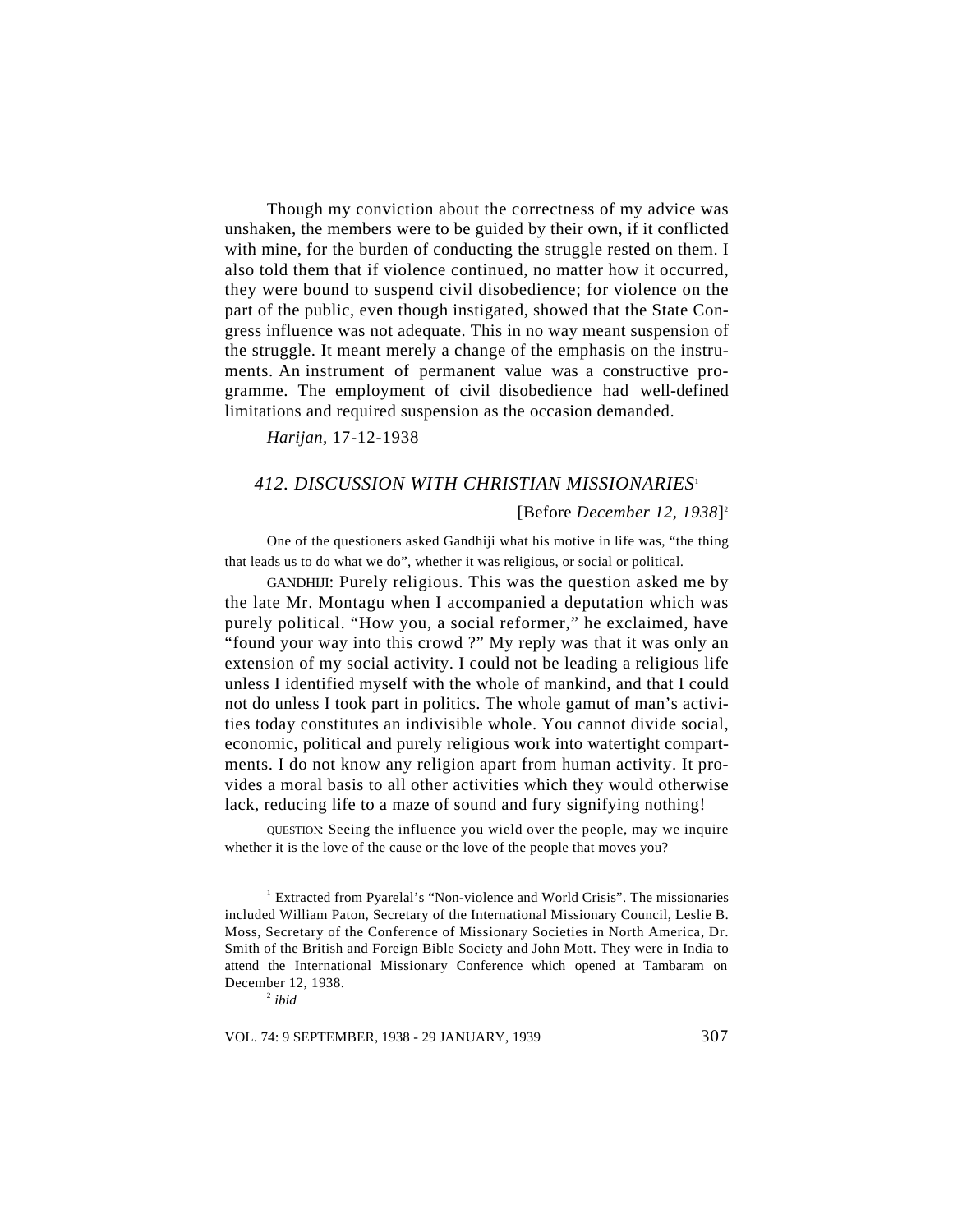ANSWER: Love of the people. Cause without the people is a dead thing. Love of the people brought the problem of untouchability early into my life. My mother said, 'You must not touch this boy, he is an untouchable.' 'Why not?' I questioned back, and from that day my revolt began.

Q. You would expect us Christians to copy your example. Should we allow our religious motive to plunge us into politics?

A. Those who come from different parts of the world into this country cannot say: 'We shall have nothing to do with the politics of the country.' They would not be true to their faith if they bargained with the Government in order to supersede their fellow-feeling with the people. Supposing the Government does a grievous wrong to the people of the soil and the missionaries are told that they must not lift a finger to prevent it, surely, the least they can do is to leave the country by way of signifying their displeasure at the perpetration of the wrong. If a missionary puts himself out for service, opportunities will come: today it may be in the economic sphere, tomorrow in the social, next time it may be in the political field. You cannot then say, 'I shall confine myself to this or that work and do nothing else.' When I went to South Africa I knew nothing about that country. I was bound to my client only. Yet, within seven days of my reaching there, I found that I had to deal with a situation too terrible for words.

Gandhiji was next asked in what relation his non-violence stood to the Pacifist attitude, "which we Westerners are trying to adopt without much success."

GANDHIJI: In my opinion non-violence is not passivity in any shape or form. Non-violence, as I understand it, is the activest force in the world. Therefore, whether it is materialism or anything else, if non-violence does not provide an effective antidote it is not the active force of my conception. Or, to put it conversely, if you bring me some conundrums that I cannot answer I would say my non-violence is still defective. Non-violence is the supreme law. During my half a century of experience I have not yet come across a situation when I had to say that I was helpless, that I had no remedy in terms of nonviolence.

Take the question of the Jews on which I have written.<sup>1</sup> No Jew need feel helpless if he takes to the non-violent way. A friend has written me a letter objecting that in that article I have assumed that the

<sup>1</sup> *Vide* "The Jews"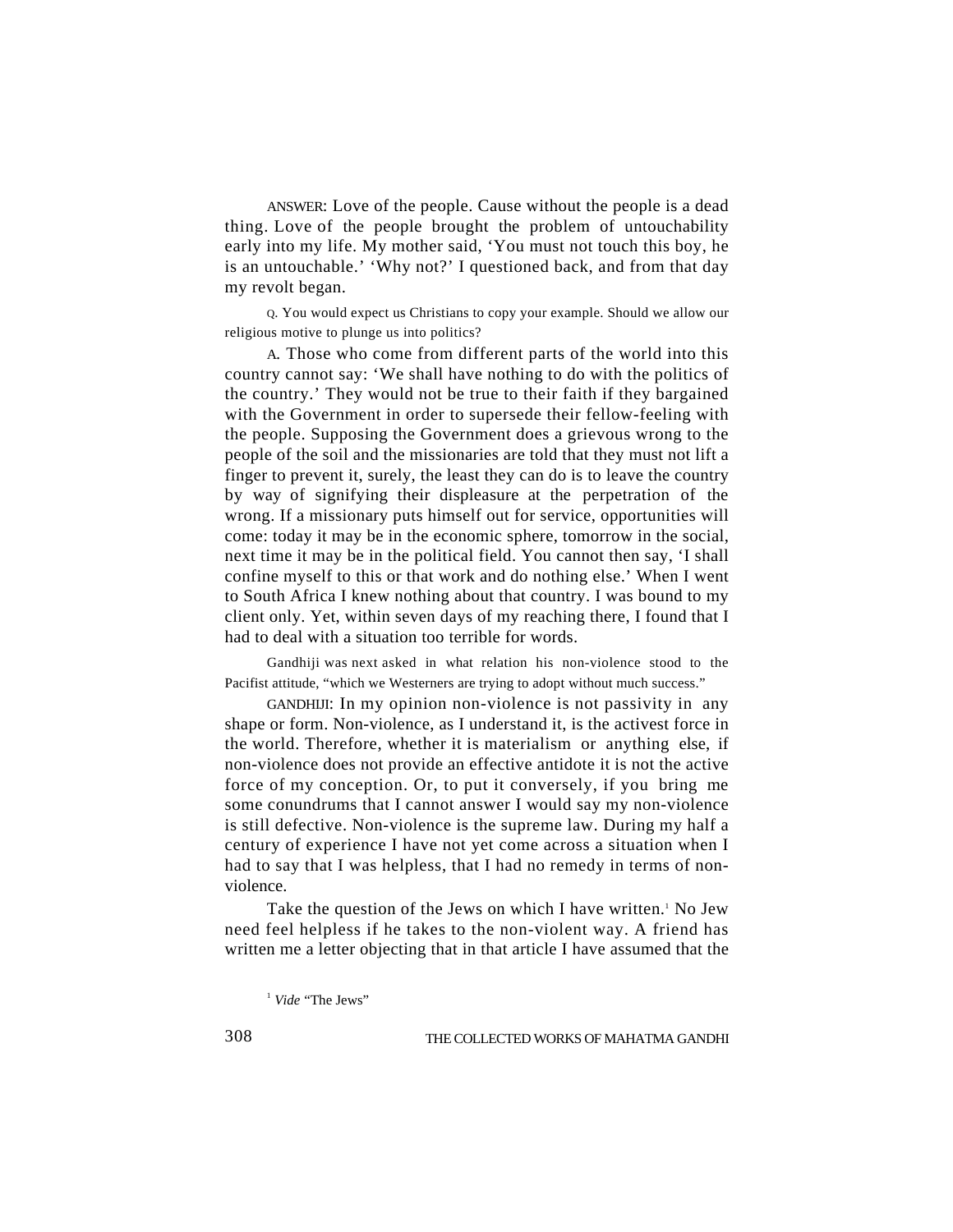Jews have been violent. It is true that the Jews have not been actively violent in their own persons. But they called down upon the Germans the curses of mankind, and they wanted America and England to fight Germany on their behalf. If I hit my adversary, that is of course violence, but to be truly non-violent, I must love him and pray for him even when he hits me. The Jews have not been actively non-violent or, in spite of the misdeeds of the dictators, they would say, 'We shall suffer at their hands; they knew no better. But we shall suffer not in the manner in which they want us to suffer.' If even one Jew acted thus, he would salve his self respect and leave an example which, if it became infectious, would save the whole of Jewry and leave a rich heritage to mankind besides.

What about China, you will ask. The Chinese have no designs upon other people. They have no desire for territory. True, perhaps, China is not ready for such aggression; perhaps, what looks like her pacifism is only indolence. In any case China's is not active nonviolence. Her putting up a valiant defence against Japan is proof enough that China was never intentionally non-violent. That she is on the defensive is no answer in terms of non-violence. Therefore, when the time for testing her active non-violence came, she failed in the test. This is no criticism of China. I wish the Chinese success. According to the accepted standards her behaviour is strictly correct. But when the position is examined in terms of non-violence, I must say it is unbecoming for a nation of 400 millions, a nation as cultured as Japan [*sic*]*,* to repel Japanese aggression by resorting to Japan's own methods. If the Chinese had non-violence of my conception, there would be no use left for the latest machinery for destruction which Japan possesses. The Chinese would say to Japan, 'Bring all your machinery, we present half of our population to you. But the remaining two hundred millions won't bend their knee to you.' If the Chinese did that, Japan would become China's slave.

And in support of this argument he referred to Shelley's celebrated lines from *The Mask of Anarchy,* "Ye are many, they are few":

> Stand ye calm and resolute, Like a forest close and mute, With folded arms and looks which are Weapons of unvanquished war. And if then the tyrants dare Let them ride among you there,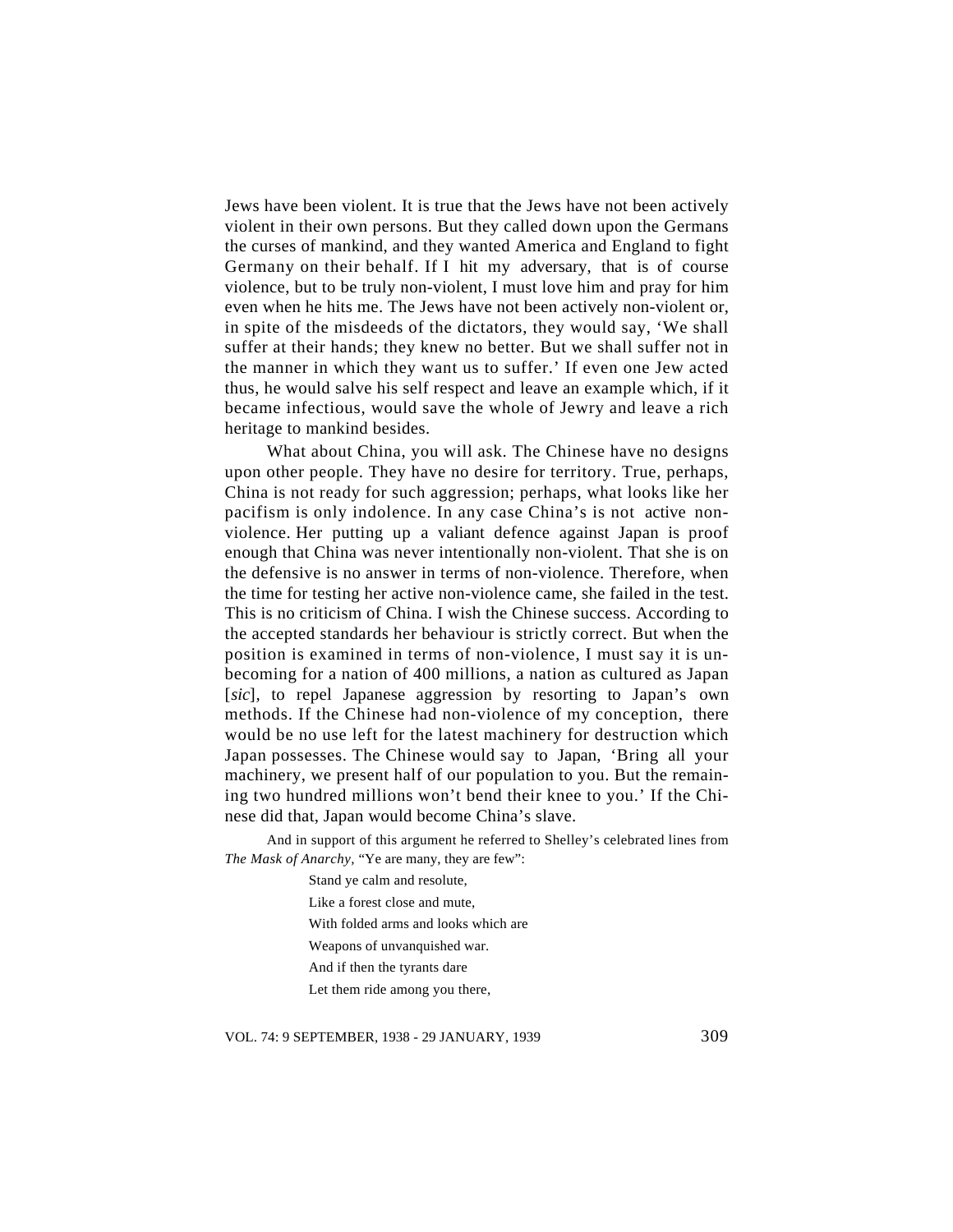Slash, and stab, and maim and hew— What they like, that let them do. With folded arms and steady eyes, And little fear, and less surprise, Look upon them as they slay Till their rage has died away. Then they will return with shame To the place from which they came, And the blood thus shed will speak In hot blushes on their cheek. Rise like Lions after slumber In unvanquishable number, Shake your chains to earth like dew Which in sleep had fallen on you— Ye are many—they are few.

It has been objected, however, that non-violence is all right in the case of the Jews because there is personal contact between the individual and his persecutors, but in China, Japan comes with its long-range guns and aeroplanes. The person who rains death from above has never any chance of even knowing who and how many he has killed. How can non-violence combat aerial warfare, seeing that there are no personal contacts? The reply to this is that behind the death-dealing bomb there is the human hand that releases it, and behind that still, is the human heart that sets the hand in motion. And at the back of the policy of terrorism is the assumption that terrorism if applied in a sufficient measure will produce the desired result, namely, bend the adversary to the tyrant's will. But supposing a people make up their mind that they will never do the tyrant's will, nor retaliate with the tyrant's own methods, the tyrant will not find it worth his while to go on with his terrorism. If sufficient food is given to the tyrant, a time will come when he will have had more than surfeit. If all the mice in the world held conference together and resolved that they would no more fear the cat but all run into her mouth, the mice would live. I have actually seen a cat play with a mouse. She did not kill it outright but held it between her jaws, then released it, and again pouched upon it as soon as it made an effort to escape. In the end the mouse died out of sheer fright. The cat would have derived no sport if the mouse had not tried to run away. I learnt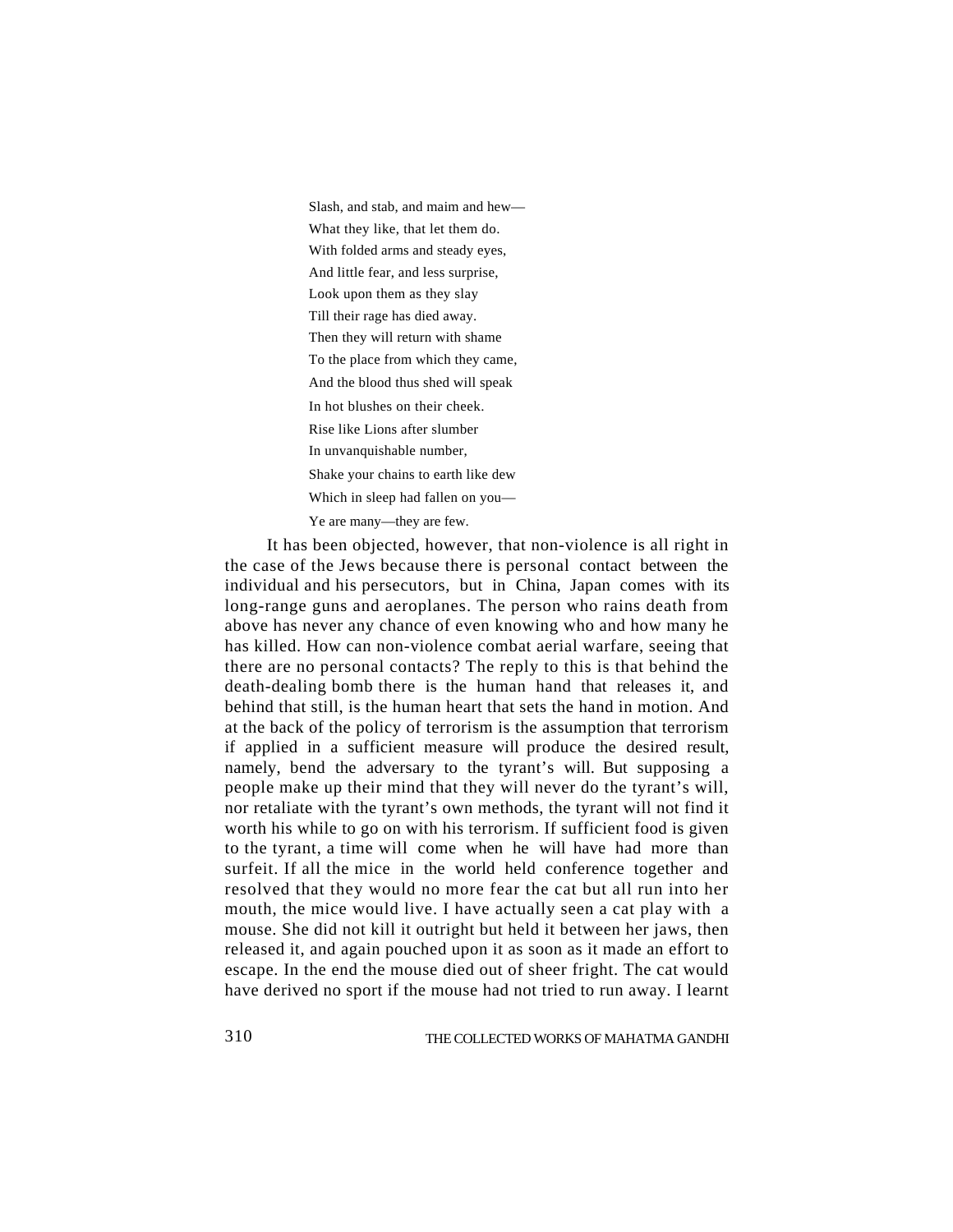the lesson of non-violence from my wife, when I tried to bend her to my will. Her determined resistance to my will on the one hand, and her quiet submission to the suffering my stupidity involved on the other, ultimately made me ashamed of myself and cured me of my stupidity in thinking that I was born to rule over her, and in the end she became my teacher in non-violence. And what I did in South Africa was but an extension of the rule of satyagraha which she unwillingly practised in her own person.

But one of the visitors objected: You do not know Hitler and Mussolini. They are incapable of any kind of moral response. They have no conscience and they have made themselves impervious to world opinion. Would it not be playing into the hands of these dictators if, for instance, the Czechs following your advice confronted them with non-violence? Seeing that dictatorships are unmoral by definition, would the law of moral conversion hold good in their case?

GANDHIJI: Your argument presupposes that the dictators like Mussolini or Hitler are beyond redemption. But belief in non-violence is based on the assumption that human nature in its essence is one and therefore unfailingly responds to the advances of love. It should be remembered that they have up to now always found ready response to the violence that they have used. Within their experience, they have not come across organized non-violent resistance on an appreciable scale, if at all. Therefore, it is not only highly likely, but I hold it to be inevitable, that they would recognize the superiority of non-violent resistance over any display of violence that they may be capable of putting forth. Moreover the non-violent technique that I have presented to the Czechs does not depend for its success on the goodwill of the dictators, for, a non-violent resister depends upon the unfailing assistance of God which sustains him throughout difficulties which would otherwise be considered insurmountable. His faith makes him indomitable.

The visitor retorted that these dictators wisely refrain from using force, but simply take possession of what they want. In the circumstances what can non-violent resisters do?

GANDHIJI: Suppose they come and occupy mines, factories and all sources of natural wealth belonging to the Czechs, then the following results can take place: (1) The Czechs may be annihilated for disobedience to orders. That would be a glorious victory for the Czechs and the beginning of the fall of Germany. (2) The Czechs might become demoralized in the presence of overwhelming force. This is a result common in all struggles, but if demoralization does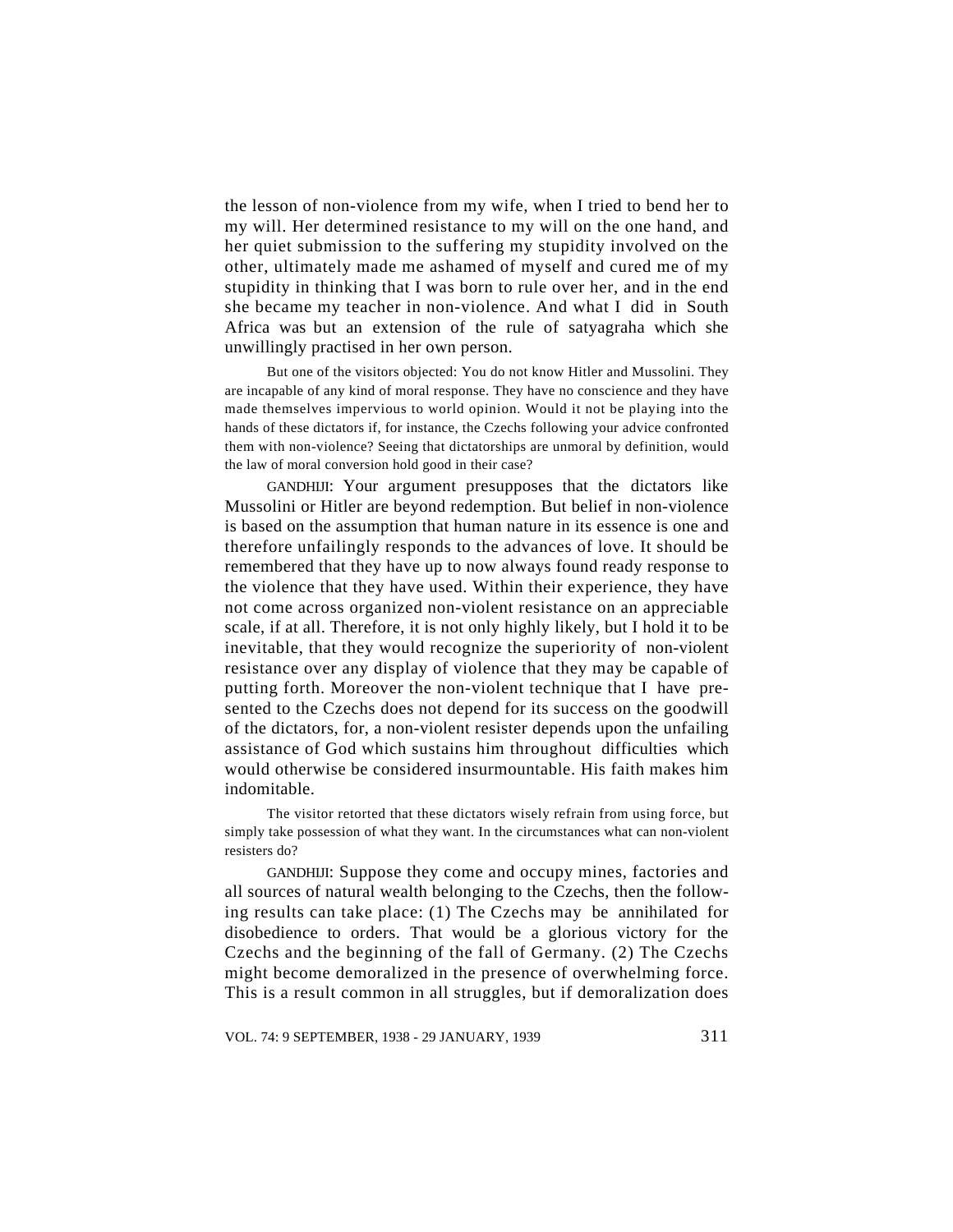take place, it would not be on account of non-violence, but it would be due to absence or inadequacy of non-violence (3) The third thing that can take place is that Germany might use her new possessions for occupation by her surplus population. This, again, could not be avoided by offering violent resistance, for we have assumed that violent resistance is out of the question. Thus non-violent resistance is the best method under all conceivable circumstances.

I do not think that Hitler and Mussolini are after all so very indifferent to the appeal of world opinion. But today these dictators feel satisfaction in defying world opinion because none of the so-called Great Powers can come to them with clean hands, and they have a rankling sense of injustice done to their people by the Great Powers in the past. Only the other day an esteemed English friend owned to me that Nazi Germany was England's sin and that it was the Treaty of Versailles that made Hitler.

QUESTION: What can I as a Christian do to contribute to international peace? How can international anarchy be broken down and non-violence made effective for establishing peace? Subject nations apart, how can nations at the top be made to disarm themselves?

ANSWER: You as a Christian can make an effective contribution by non-violent action even though it may cost you your all. Peace will never come until the Great Powers courageously decide to disarm themselves. It seems to me that recent events must force that belief on the Great Powers. I have an implicit faith—-faith that today burns brighter than ever, after half a century's experience of unbroken practice of non-violence—that mankind can only be saved through non-violence which is the central teaching of the Bible as I have understood the Bible.

Q. You have said that so far as India is concerned you are hopeful that it will stick to non-violence. What are the omens of that hope?

A. If you ask for outward proofs, I cannot give any. But I have an instinctive feeling that the country is not going to take to anything else. You must remember that just now I am filled with what I saw in the North-West Frontier Province. I was not prepared for what I saw. They are in dead earnest about the thing, and there is a deep-rooted sincerity in their hearts. They themselves see light and hope in nonviolence. Khan Saheb told me that before that it was all darkness. There was not a family but had its blood feuds. They lived like tigers in a den. Though the Pathans used to be always armed with knives,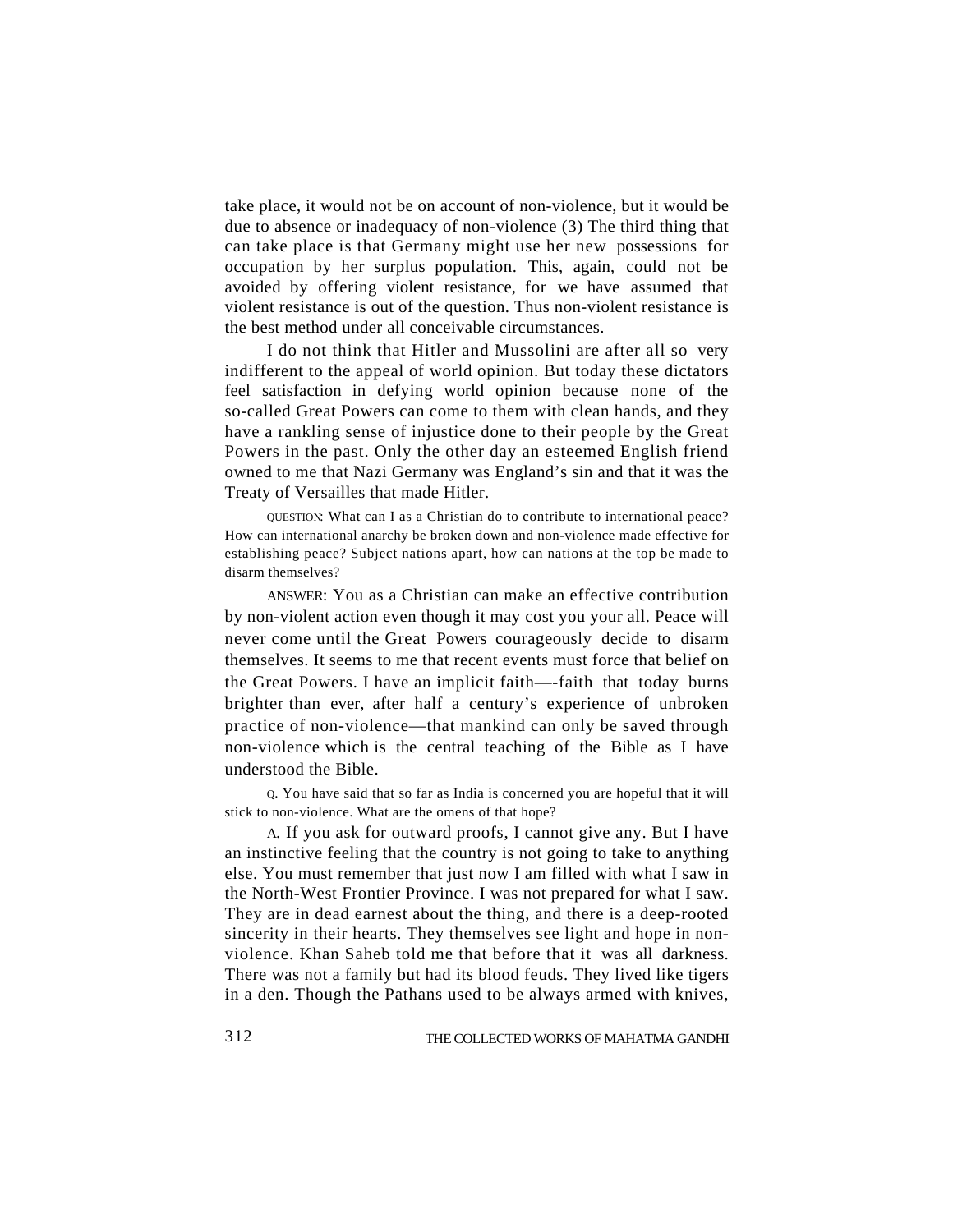daggers and rifles, they used to be terrified of their superior officers, lest they should lose their jobs. All that has changed now with thousands. Blood feuds are becoming a thing of the past among those Pathans who have come under the influence of Khan Saheb's nonviolence movement and, instead of depending for their livelihood on paltry jobs, they have turned to the soil for cultivation, and soon they will turn to industry if their promise is kept.

Q. What is your method of worship?

A. We have joint worship morning and evening at 4.20 a. m. and 7 p. m. This has gone on for years. We have a recitation of verses from the *Gita* and other accepted religious books, also hymns of saints with or without music. Individual worship cannot be described in words. It goes on continuously and even uncon-sciously. There is not a moment when I do not feel the presence of a witness whose eye misses nothing and with whom I strive to keep in tune. I do not pray as Christian friends do. Not because I think there is anything wrong in it, but because words won't come to me. I suppose it is a matter of habit.

Q. Is there any place for supplication in your prayer?

A. There is and there is not. God knows and anticipates our wants. The Deity does not need my supplication, but I, a very imperfect human being, do need His protection as a child that of its father. And yet I know that nothing that I do is going to change His plans. You may call me a fatalist, if you like.

Q. Do you find any response to your prayer?

A. I consider myself a happy man in that respect. I have never found Him lacking in response. I have found Him nearest at hand when the horizon seemed darkest—in my ordeals in jails when it was not all smooth sailing for me. I cannot recall a moment in my life when I had a sense of desertion by God.

*Harijan,* 24-12-1938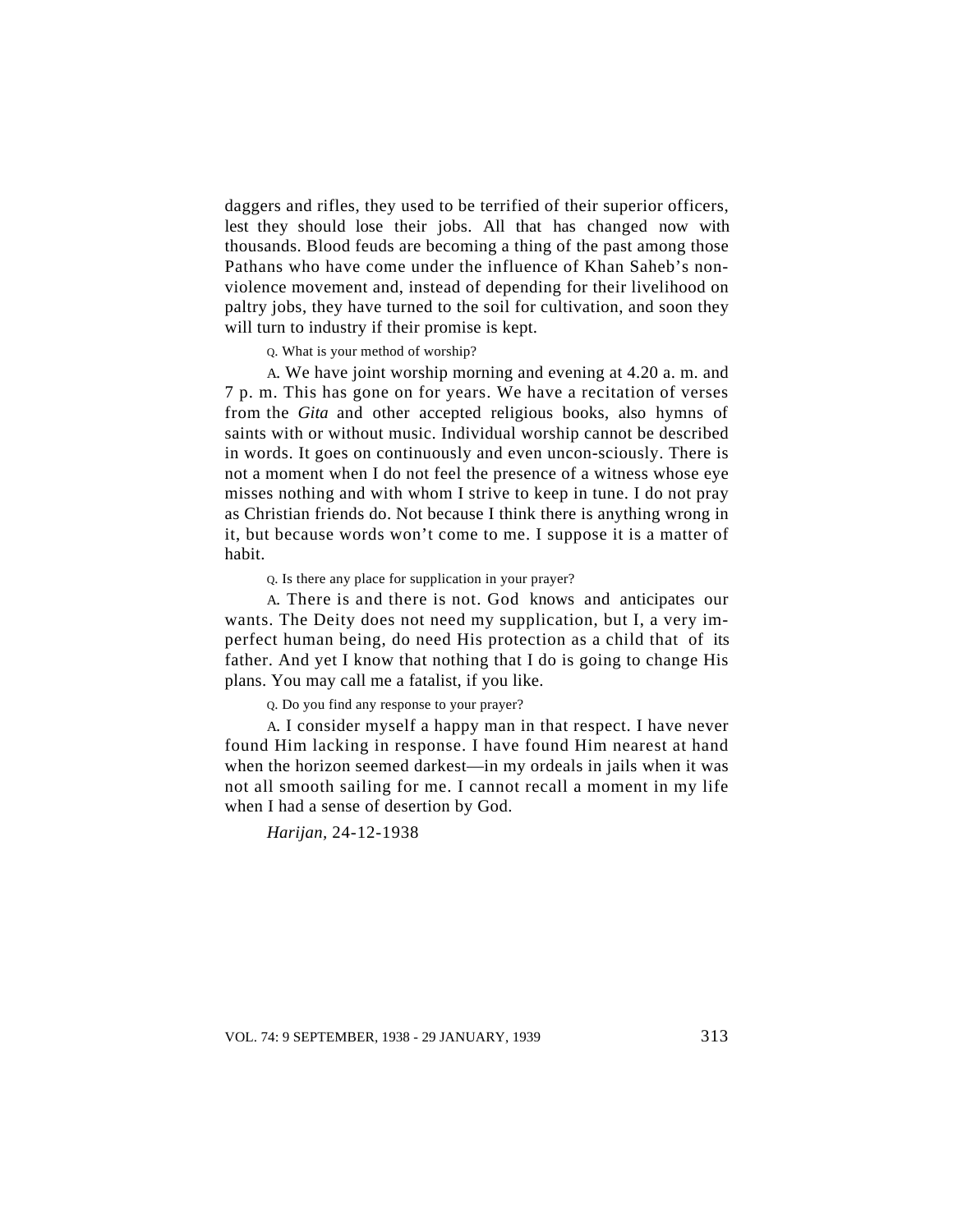# *413. MESSAGE TO C. K. GIBBON*<sup>1</sup>

[On or before *December 12, 1938*] 2

I wish you success in your endeavour to wake up the Anglo-Indian community to a sense of their duty as citizens of free India.

*The Bombay Chronicle,* 13-12-1938

### *414. HINDU-MUSLIM UNITY*

I read suggestions about a memorial to the late Maulana Shaukat Ali.<sup>3</sup> As soon as I learnt about the wholly unexpected death, I wrote to some Muslim friends sharing with them my innermost thoughts. One of them writes thus:

There can be no two opinions about the extreme urgency and essential necessity of a sincere and lasting Hindu-Muslim unity. And the sooner it is brought about the better it will be for all concerned. Delay in this matter can only be fraught with consequences which nobody can contemplate without serious concern. The present drift may lead to most tragic developments which must, if at all possible, be avoided. I know that Shaukat was in his own way genuinely anxious to bring about real Hindu-Muslim understanding, and nothing will please his spirit more than to know in its rest in heaven that one of the objects after which he strove in this world was at last achieved. There may be people who may doubt this, but knowing him and the working of his mind most intimately as I do, I can assert it with confidence.

I entirely endorse the opinion that, in spite of his outbursts at times to the contrary, deep down in the Maulana was the same longing for peace for which he used to speak and work eloquently during the Khilafat days. I have no doubt whatsoever that the truest memorial to his memory will be a joint determination on the part of both the communities to bring about not a paper-unity but a heart-unity, based not on suspicion and distrust but on mutual trust. No other unity is worth having. And without that unity there is no real freedom for India.

SEGAON, December 12, 1938

*Harijan,* 17-12-1938

<sup>&</sup>lt;sup>1</sup> General Secretary of the Anglo-Indian Civil Liberties Association

<sup>&</sup>lt;sup>2</sup> The news item carrying the message is dated December 12, 1938.

<sup>3</sup> Shaukat Ali died on November 27.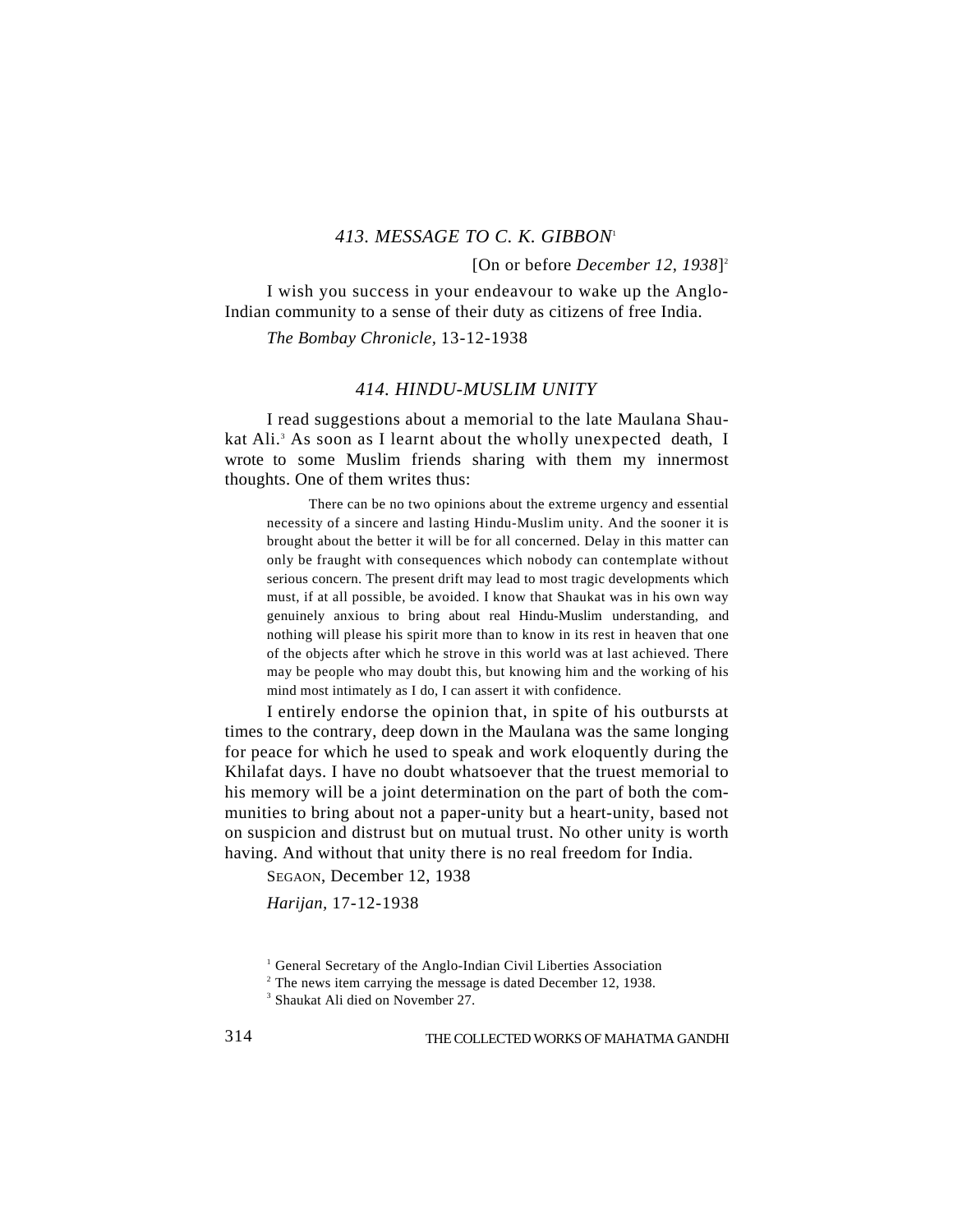*December 12, 1938*

MY DEAR KU*,*

I think 5 p. m. will be the ideal time.<sup>1</sup> If any other is more suitable, I shall suit myself to it.

> *Blessings from* **BAPU**

From a photostat: G.N. 10146

### *416. LETTER TO PADMAJA NAIDU*

SEGAON, WARDHA, *December 12, 1938*

MY DEAR L. B.,

Your letter and the files just to hand.

You must go slow. If you are a true and willing slave, you have to listen to the slave-driver. And so you will go with Lilamani<sup>2</sup> to Delhi, have the bracing air there, be strong and then come to me for a little work and much play.

Tell Lilamani that love always finds and even makes time. How are she and Surya faring? What about the latter's big scheme?

Love.

PLAYMATE

SHRI PADMAJA NAIDU ZAHEER MANZIL RED HILL HYDERABAD DECCAN

From the original: Padmaja Naidu Papers. Courtesy: Nehru Memorial Museum and Library

<sup>1</sup> *Vide* "Letter to J. C. Kumarappa", 9-12-1938

<sup>2</sup> Addressee's sister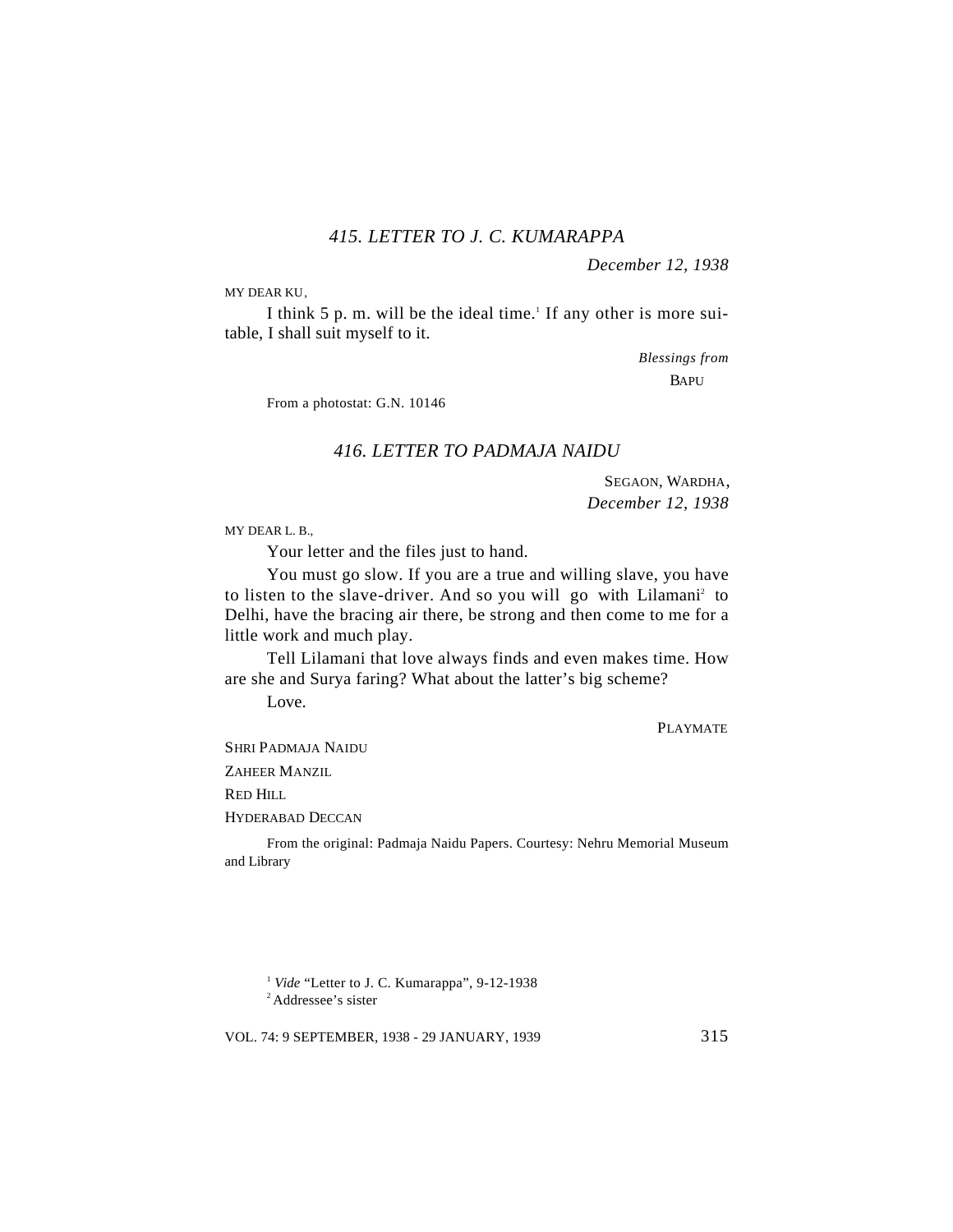*December 12, 1938*

CHI. AMALA,

I received the five rupees. Even if you sign Margarete Spiegel, you will be only Amala to me. I will address the envelope as you desire.

I hope you are keeping fine.

It will be good if you study Gujarati, even if only a little.

*Blessings from* **BAPU** 

[From Gujarati]

Spiegel Papers. Courtesy: Nehru Memorial Museum and Library

# *418. LETTER TO BALWANTSINHA*

*December 12, 1938*

CHI. BALWANTSINHA,

Your anger will eat up both you and the cow. I am unable to see to everything myself. So I have entrusted this work to others. You have no plan. I would have closed my eyes and let you spend as you wished if I had unlimited funds. But I must know where to draw the line. I do not consider you an expert, but I have full confidence in you and also patience, so I go on. Yes, I want to keep more than a hundred cows but where do I have the plan?

> *Blessings from* **BAPU**

[PS.]

If you cannot patiently argue with your colleagues, how do you expect to serve?

From a photostat of the Hindi: G.N. 1912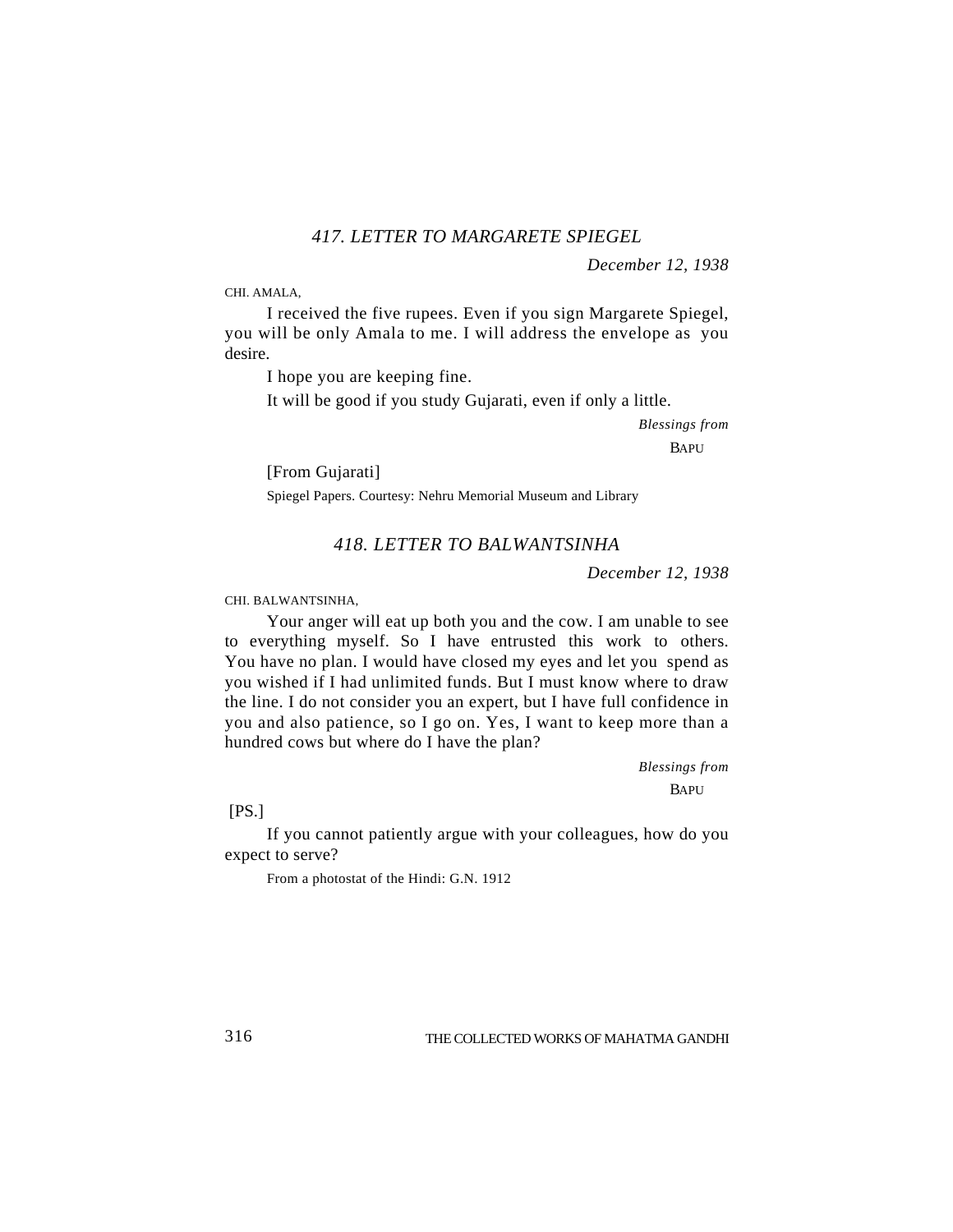# *419. LETTER TO BRIJKRISHNA CHANDIWALA*

SEGAON, WARDHA, *December 12, 1938*

CHI. BRAJKRISHNA,

What I did cannot apply in the case of your brother. I took no medicine except soda and I lived entirely on fruit juice. Massage, hipbaths, etc., were continued. If I tried to eat anything in the mean while my condition became worse. In the end it was goat's milk that saved my life.

Carry on whatever treatment is possible there. See if Saraswati can do anything. If you are so inclined you may take him to Poona.

The problem of Satyavati is a difficult one. She will not even take the full treatment.

It is surprising that there is no reply from the Meerut people. I am writing to them.

Mahadev and I are keeping well.

*Blessings from* **BAPU** 

#### [PS.]

I am not able to suggest anything with regard to the mills except that we should organize the mill-hands.

From a photostat of the Hindi: G.N. 2458

# *420. LETTER TO HARSARAN VERMA*

SEGAON, WARDHA, *December 12, 1938*

BHAI HARSARAN VERMA,

I have your letter. It is good you wrote to me. You should also submit to the Congress Committee all that you have written to me.

M. K. GANDHI

From a photostat of the Hindi: G.N. 90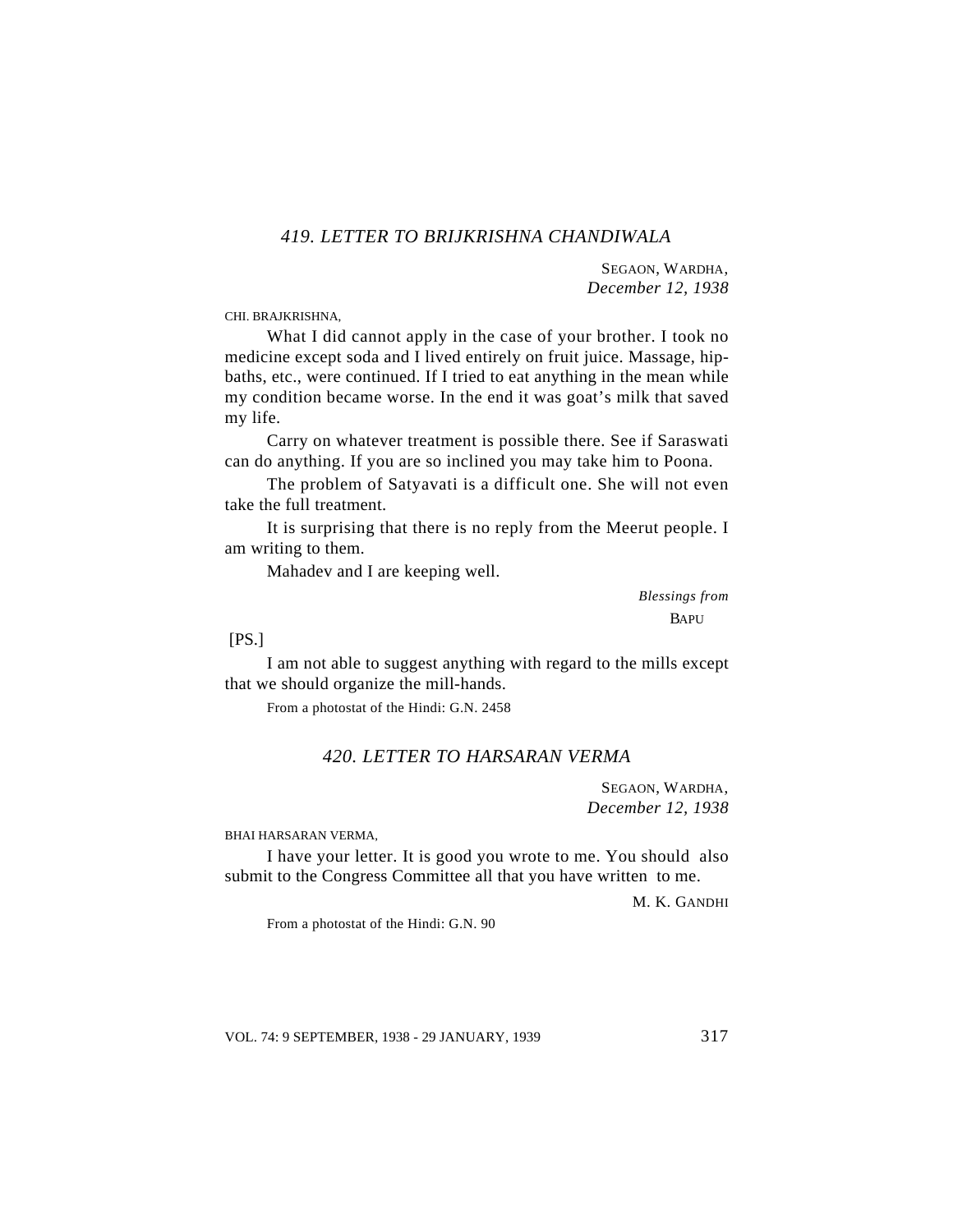# *421. A NOTE*

### [Before *December 13, 1938*] 1

In my view, we should not interfere with whatever the Princes are doing. But why should not all the obnoxious portions of the Criminal Law Amendment Act be removed? Let only the absolute minimum be retained.

#### $X$  X X

Such a protest should be considered thoughtless. We want to do away with all that is bad in the [Criminal Law Amendment] Act. But why should we give up what is good in it? The Working Committee should have the courage to lend its support to this much. We must see the spirit [of the Law]. Why should we see only the letter of it? I have been purposely silent because I could not have written fully in favour of the Princes. I would be willing to write in their favour if they are agreeable to my suggestions. Even there the condition would be that after reading the Act, you approve of my suggestions. I do not know for certain that the [present] use of the sections is necessary. If it is necessary, I would certainly say so.

From the Hindi original: Rajendra Prasad Papers. Courtesy: National Archives of India

<sup>1</sup>The note has been placed in the source among items of 1938. It appears from the contents that it was written before the Working Committee's resolution on Indian States drafted by Gandhiji on December 13, 1938; *vide,* "Draftof Congress Working Committee Resolution on Indian States", 13-12-1938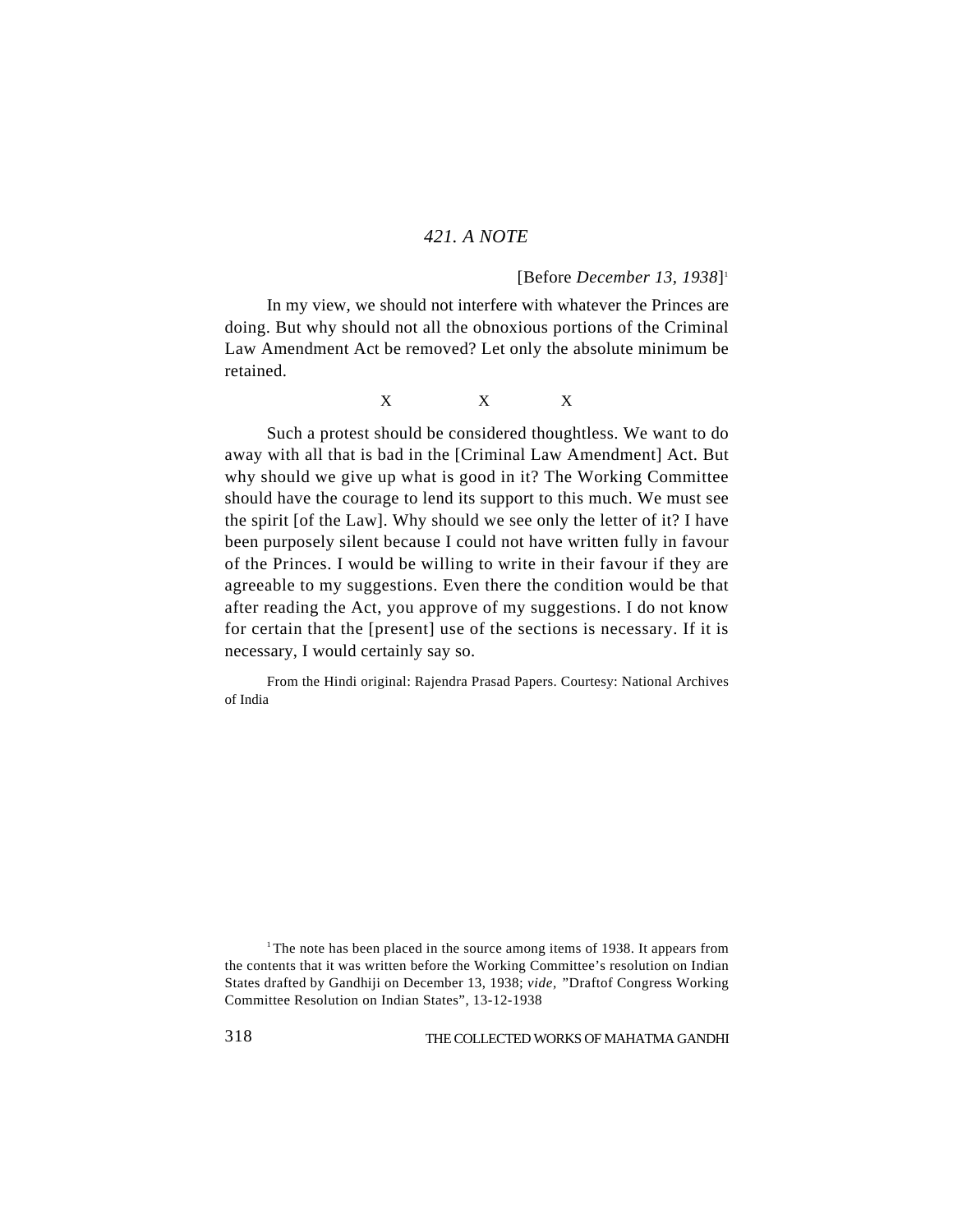### *422. INTERVIEW TO CELESTINE SMITH*<sup>1</sup>

#### [Before *December 13, 1938*] 2

I had never thought of a girl coming. To take the responsibility of a girl so far away from her home would perhaps be a bit too much. But as you can see I have plenty of girls around me here, and if a girl did come from America like that, I should not mind it a bit, i. e., if she could put up with the incredibly simple life here as it would appear to her. What she can learn from here and take back is the secret of simple living. However simple life may be in America, it cannot come anywhere near the simplicity of life here. I do not know if America can assimilate such simplicity, or wants it. The other thing that she could take back is the spirit of non-violence, to the extent that she can assimilate it without the help of any words or speeches, if there is non-violence in the atmosphere here. If there is no non-violence in the atmosphere, no written or spoken word can make her understand it or grasp it.

*Harijan,* 31-12-1938

# *423. DRAFT OF CONGRESS WORKING COMMITTEE RESOLUTION ON INDIAN STATES*<sup>3</sup>

### *December 13, 1938*

The Working Committee welcome the awakening of the people of Indian States in many parts of the country and consider this as a hopeful prelude to the larger freedom, comprising the whole of India, for which the Congress has laboured. The Committee support the demand for civil liberty and responsible government under the aegis

<sup>1</sup> Extracted from Pyarelal's "Weekly Letter". Celestine Smith was the Secretary of the Negro Section of the Young Women's Christian Association, New York. She was impressed with the Wardha scheme of education and wanted to know whether she could send one of her girls and, if she did, what she would learn and take back to America.

2 A photograph of Gandhiji with Celestine Smith was published in *The Bombay Chronicle* of December 13, which would indicate that they had met before that date.

<sup>3</sup> The Indian Annual Register, in the Chronicle of Events, notes under the date December 13 that Gandhiji drafted this resolution.

VOL. 74: 9 SEPTEMBER, 1938 - 29 JANUARY, 1939 319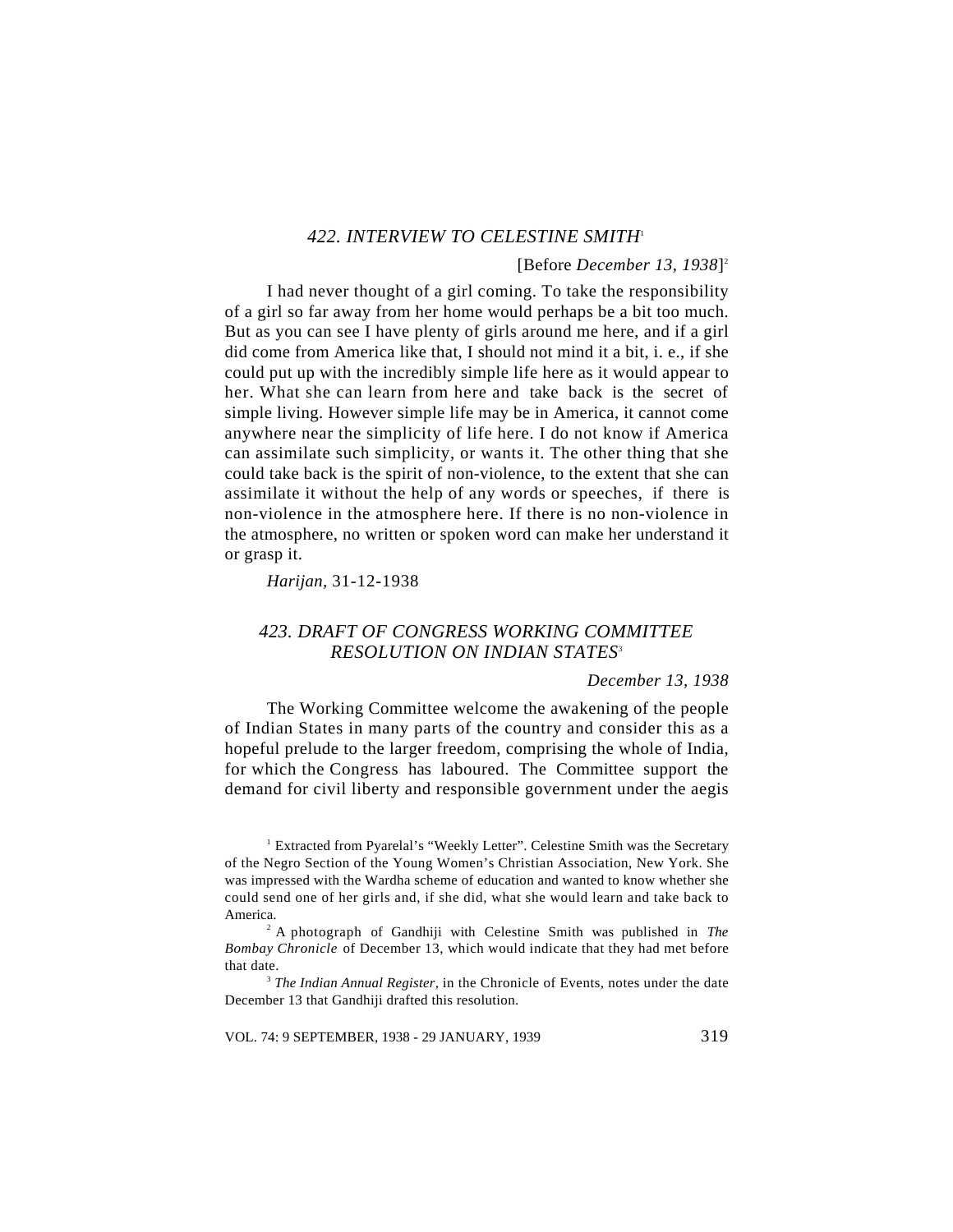of the Rulers in the States and express their solidarity with these movements for freedom and self-expression. While appreciating that some Rulers of the States have recognized this awakening as a healthy sign of growth and are seeking to adjust themselves to it in co-ope-ration with their people, the Committee regret that other Rulers have sought to suppress these movements by banning peaceful and legitimate organizations and all political activity and, in some cases, resorting to cruel and inhuman repression. In particular, the Committee deplore the attempt of some Rulers to seek the aid of the British Government in India to suppress their own people, and the Committee assert the right of the Congress to protect the people against an unwarranted use of military or police forces, lent by the British authorities, for the suppression of the legitimate movement of the people for responsible government within the States.

The Committee desire to draw attention afresh to the resolution of the Haripura Congress which defines Congress policy in regard to the States. While it is the right and privilege of the Congress to work for the attainment of civil liberty and responsible government in the States, existing circumstances impose certain limitations on this work, and considerations of prudence prevent the Congress from interfering organizationally and directly in the internal struggles of the States. This policy was conceived in the best interests of the people, to enable them to develop self-reliance and strength. It was also intended as a measure of the goodwill of the Congress towards the States and of its hope that the Rulers, of their own accord, would recognize the spirit of the times and satisfy the just aspirations of their people. Experience has proved the wisdom of this policy. But this was never conceived as an obligation. The Congress has always reserved the right, as it is its duty, to guide the people of the States and lend them its influence. With the great awakening that is taking place among the people of the States, there must be an increasing identification of the Congress with States' people.

The policy laid down by the Haripura Congress, which has been so abundantly justified, must continue to be pursued. While, therefore, the Working Committee welcome the movements in the States for the attainment of responsible government, they advise the people not belonging to the States concerned against taking part in civil disobedience and the like. Participation by such people will bring no real strength to the movement, and may even embarrass the people of the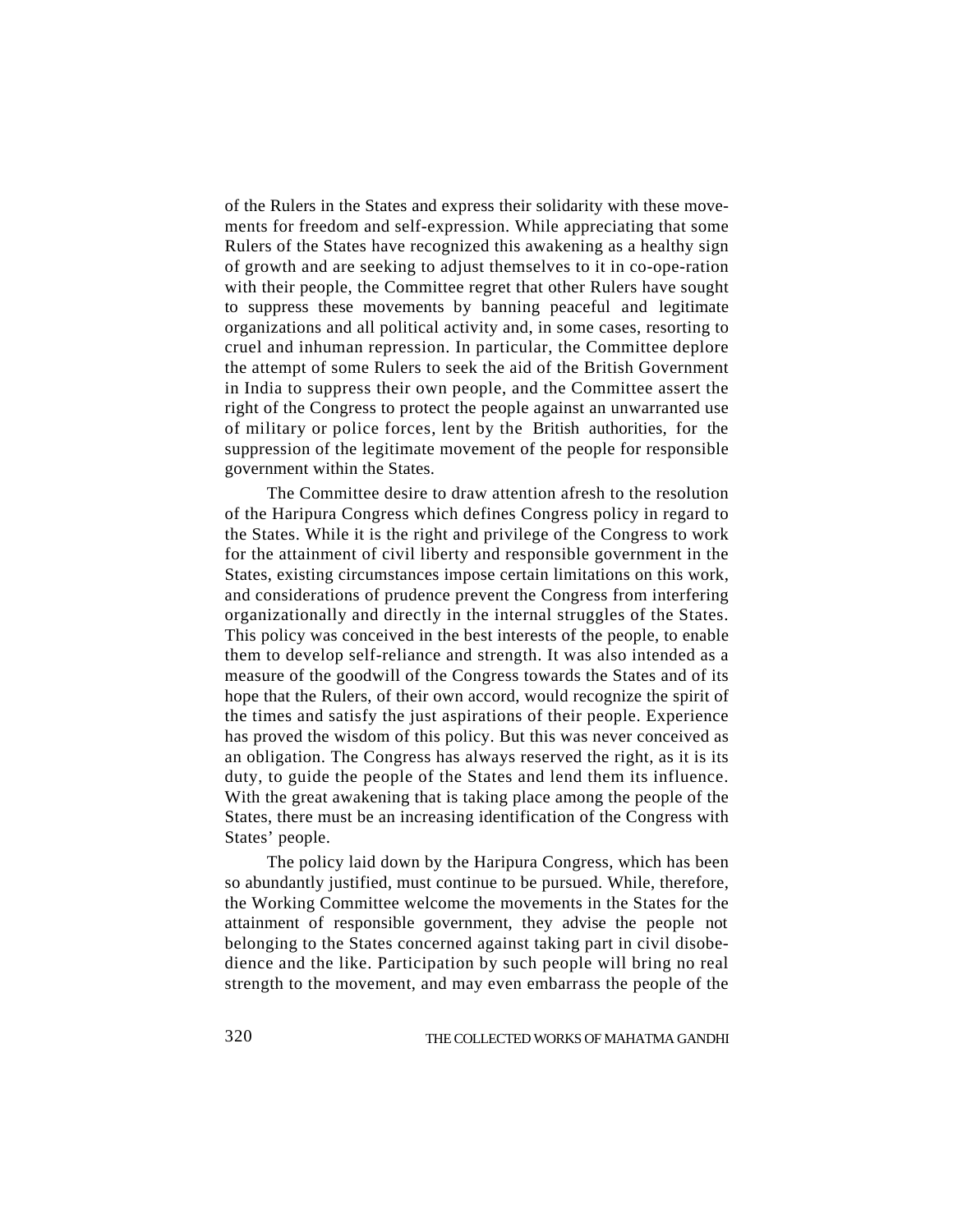States concerned and prevent them from developing a mass movement on which strength and success depend.

The Committee trust that all movements in the States will adhere strictly to the fundamental Congress policy of non-violence.

*Indian National Congress,* February 1938 to January 1939, pp. 69-70

### *424. LETTER TO BALWANTSINHA*

*December 13, 1938*

CHI. BALWANTSINHA,

You understand now that I pleaded with Chimanlal on your behalf that cows need not be kept in two places. What I want to have is an estimate of the expenditure on and income from a herd of cows and calves numbering up to a hundred. You are a worker but a person who has to collect funds must have a plan. Therefore I said that if the workers here could together prepare a scheme I could think over it. It would have made my path easier if you and Parnerkar could get on well together. I want to expedite this matter.

> *Blessings from* **BAPU**

From a photostat of the Hindi; G.N. 1915

### *425. TELEGRAM TO PATTOM THANU PILLAI*

**WARDHA** *December 14, 1938*

**THANUPILLAY** 

STATE CONGRESS

TRIVANDRUM

AM QUITE CLEAR THAT IN SPITE PROSECUTION YOU SHOULD WITHDRAW ALLEGATIONS BEFORE HEARING COM-MENCES. IF COURT PERSIST YOU STILL REFUSE DEFEND SAYING THAT UNDER ADVICE WHICH ON SECOND THOUGHTS YOU CONSIDER TO BE SOUND YOU HAVE DECIDED NOT TO PURSUE THEM AS BEING INCONSISTENT WITH PURSUIT OF LARGER POLICY OF ATTAINMENT RESPONSIBLE GOVT.

GANDHI

From the original: Pattom Thanu Pillai Papers. Courtesy: Nehru Memorial Museum and Library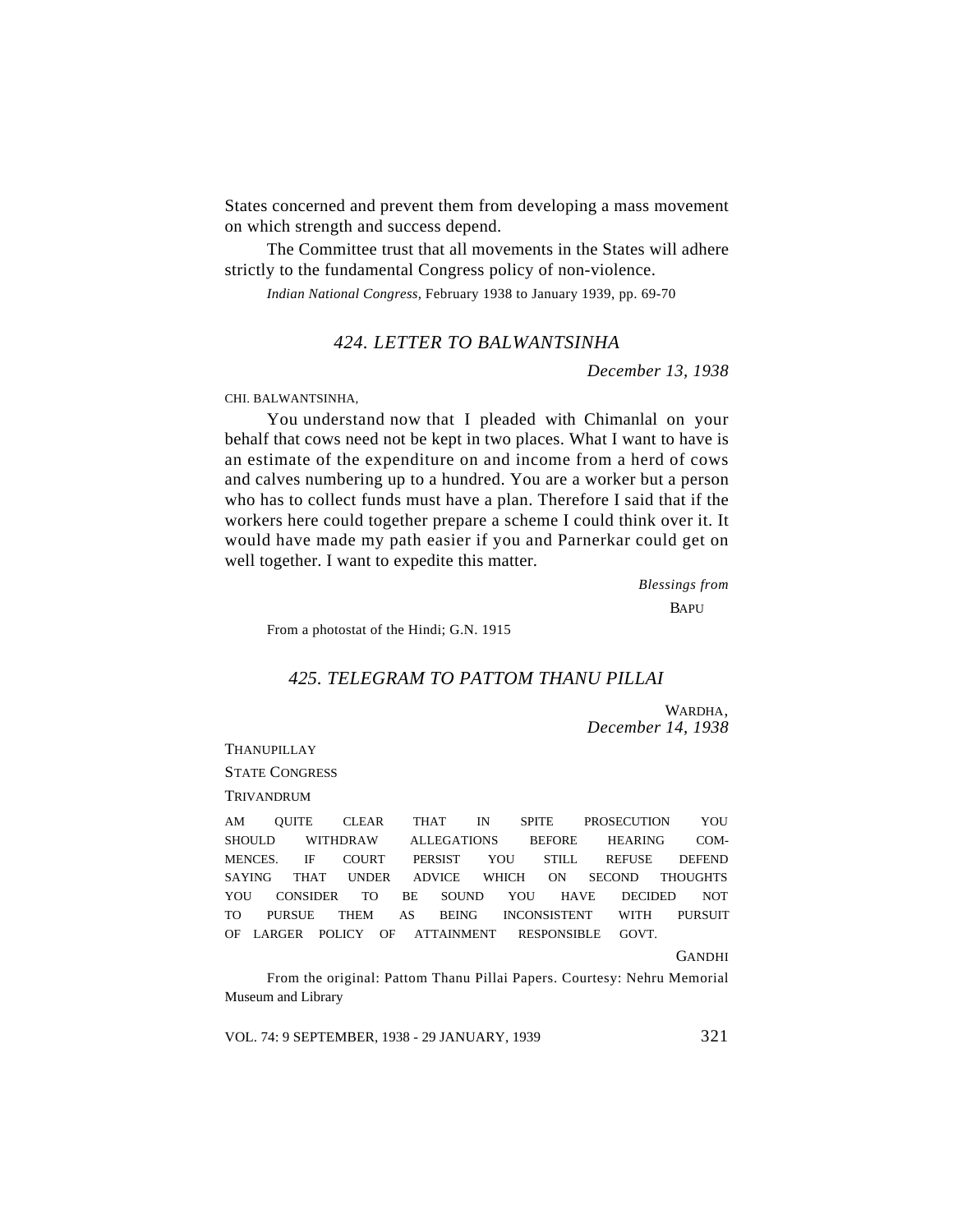# *426. LETTER TO BHULABHAI J. DESAI*

SEGAON, *December 14, 1938*

BHAI BHULABHAI,

I read Nariman's letter. Personally I feel that a great injustice has been done to him. If there is nothing else apart from that letter and if my view is correct, I should like you yourself to make amends when we meet tomorrow. I write this so that you may think about the matter beforehand. I wrote to Vallabhbhai from the car itself. But I see that I ought to write to you.

*Blessings from*

BAPU

From Gujarati: Bhulabhai Desai Papers. Courtesy: Nehru Memorial Museum and Library

# *427. LETTER TO SUSHILA GANDHI*

SEGAON, WARDHA, *December 16, 1938*

CHI. SUSHILA,

I read your postcard addressed to Ba. I should certainly like to drag you here, but now I will not send for you. Stay at Bardoli as long as you can. Here I cannot even raise my head; what is the use of having you here then?

The swelling produced by the vaccination must have subsided.

I trust Nanabhai is well. Will it be too early for you to join me on the 1st itself?

Here we have a stream of visitors coming and going these days.

*Blessings from* **BAPU** 

From a photostat of the Gujarati: G.N. 4890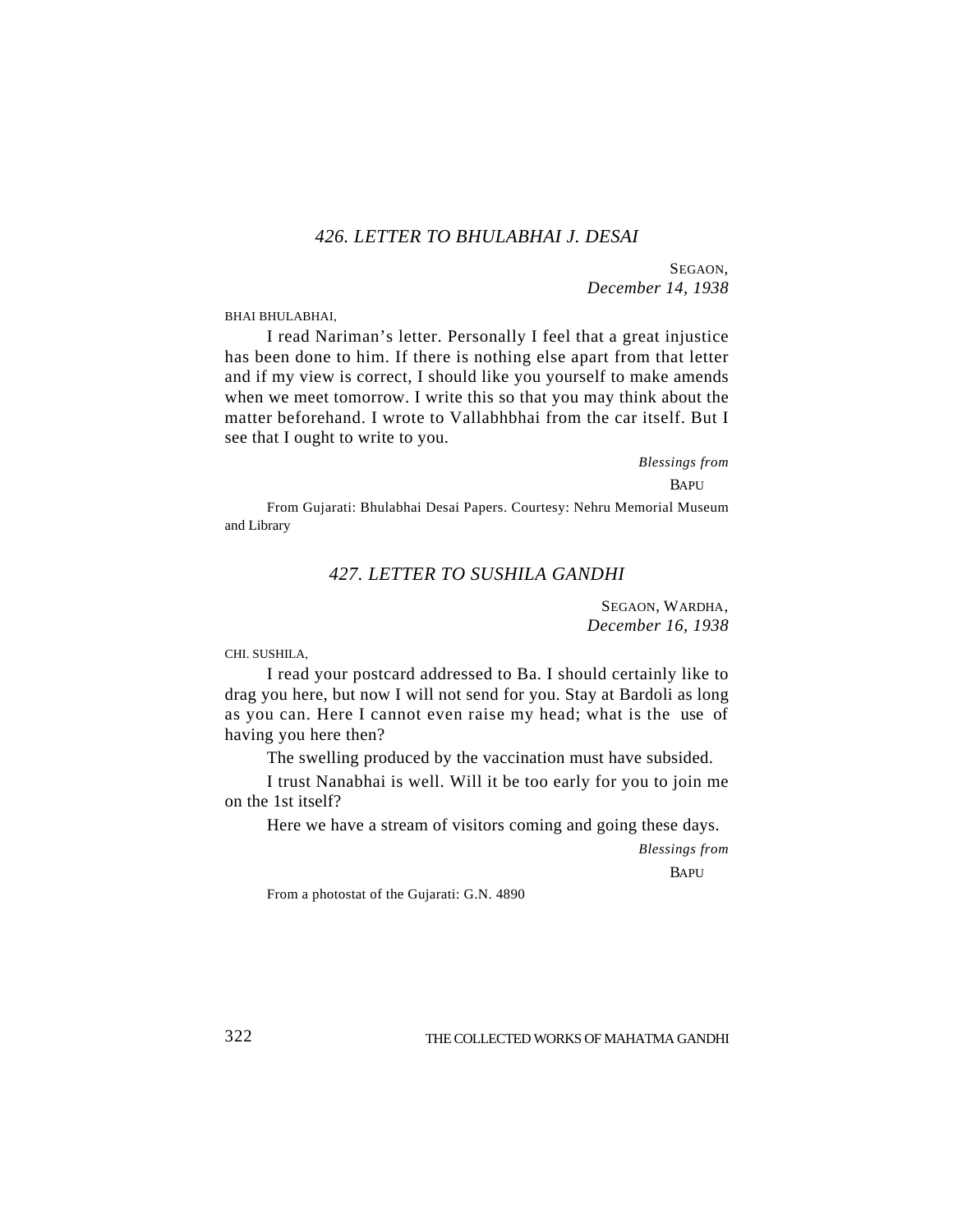### *428. TELEGRAM TO ZAINAB*<sup>1</sup>

[*December 16, 1938*] 2

JAMNALALJI'S WIRE BRINGS SAD NEWS. MY DEEPEST SYMPA-THY AND PRAYER WITH YOU ALL. I KNOW YOU ARE BRAVE. HOPE DOCTOR'S TRADITION WILL BE FULLY KEPT UP BY FAMILY. LOVE.

**BAPU** 

*The Bombay Chronicle,*17-12-1938

#### *429. TELEGRAM TO PATTOM THANU PILLAI*

WARDHA, [*December 17, 1938*] 3

THANI IPILLAY

PRESIDENT STATE CONGRESS

TRIVANDRUM

ADVISE YOU EMPHATICALLY NOT TO RESIST PRESENT BAN ON CONTEMPLATED CONFERENCE NEAR TRIVANDRUM AND ON DEMONSTRATIONS DURING FORTHCOMING VICEREGAL VISIT ALSO ADVISE TEMPORARY SUSPENSION OF CIVIL DISOBEDIENCE EVEN IN FACE OF PROVOKING RESTRICTIONS. SUCH WILLING OBEDIENCE TO IRKSOME RESTRICTIONS ON FREEDOM WILL BE A LESSON IN ART OF CIVIL DISOBEDIENCE.

**GANDHI** 

From the original: Pattom Thanu Pillai Papers. Courtesy: Nehru Memorial Museum and Library

<sup>1</sup> Widow of Dr. Rajab Ali Vishram Patel, a well-known freemason. During the non-co-operation movement in 1921 he had donated Rs. 50,000 and handed over the amount to Gandhiji for use at his discretion.

 $2^{2}$  Dr. Rajab Ali died on December 16, 1938.

<sup>3</sup> The original telegram as delivered has only "17". However the Viceroy arrived in Travancore on January 9, 1939, and hence the telegram is placed under this date.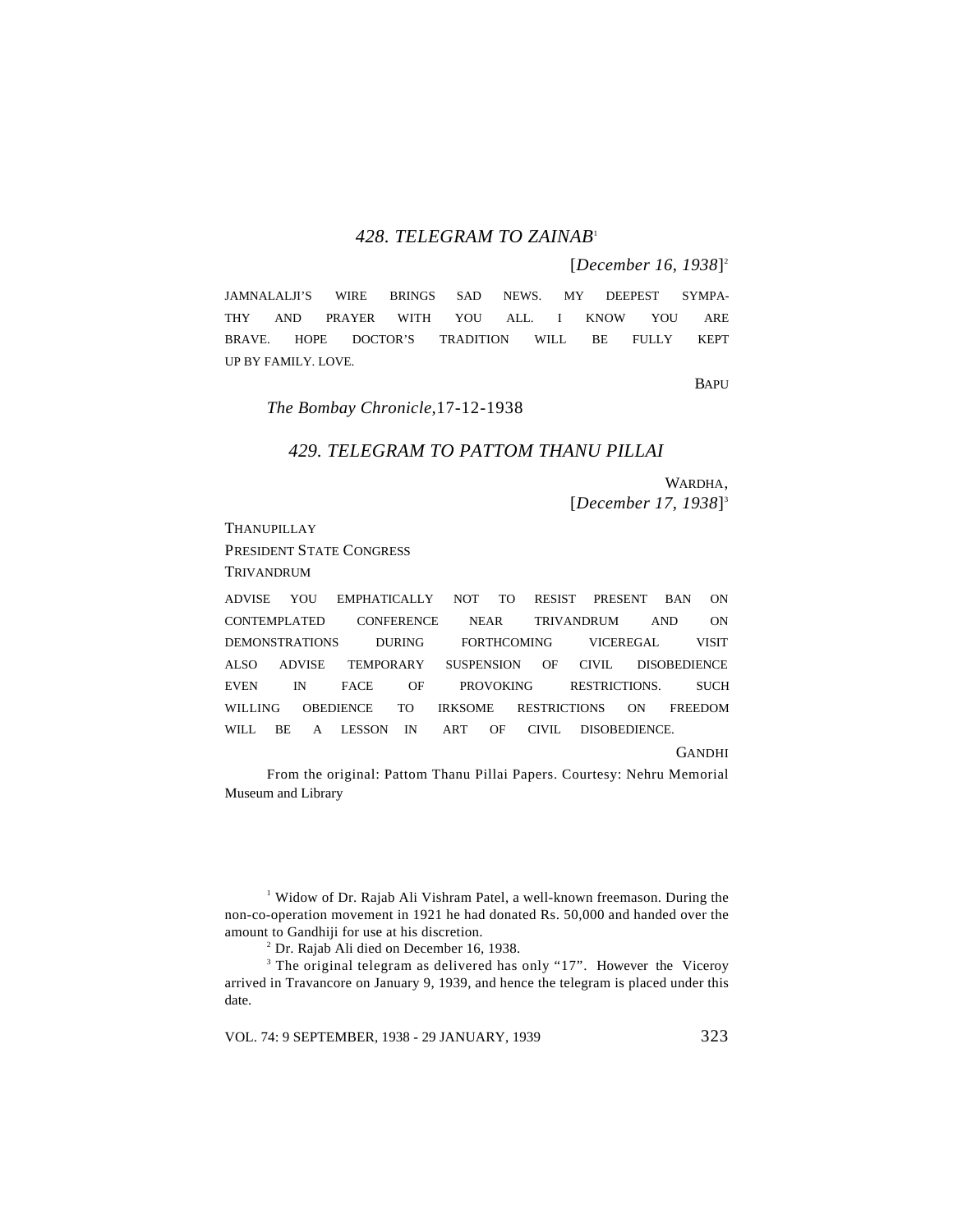# *430. TELEGRAM TO PATTOM THANU PILLAI*

WARDHA, *December 17, 1938*

**THANUPILLAY** PRESIDENT STATE CONGRESS TRIVANDRUM

WITHDRAWAL MAY BE AS FOLLOWS. AFTER SERIOUS AND PRAYERFUL CONSIDERATION WE HAVE COME TO THE CONCLU-SION THAT THE ALLEGATIONS MADE AGAINST THE DEWAN IN THE MEMORANDUM SUBMITTED TO HIS HIGHNESS SHOULD BE UNRESERVEDLY WITHDRAWN IN THE INTEREST OF THE LARGER STRUGGLE FOR RESPONSIBLE GOVERNMENT. BUT WHILST THEREFORE WITHDRAW THE ALLEGATION FULLY AND UNEQUIVOCALLY WE WOULD BE UNTRUE TO OUR-SELVES TO THE CAUSE AND TO THE PUBLIC IF WE DID NOT STATE THAT THE ALL EGATIONS WERE MADE BY US WITH A FULL SENSE OF RESPONSIBILIT AND WITH A BELIEF IN THEM AS FULL AS IT IS POSSIBLE TO HAVE IN A STATEMENT BASED UPON ONE-SIDED EVIDENCE. OUR BELIEF IN THE TRUTH OF THE ALLEGATIONS MADE PERSISTS BUT THE OPINION HAS FORCED ITSELF UPON US THAT FOR US TO PERSIST IN THOSE ALLEGATIONS WOULD BE TO HARM THE GREAT STRUGGLE FOR RESPONSIBLE GOVERNMENT IN TRAVANCORE. WE THEREFORE WITHDRAW THE ALLEGATIONS AND ASK THE PUBLIC NOT TO BE AFFECTED BY THE ALLEGATIONS OR BY OUR BELIEF IN THEM. IN CASE PROSECUTION IS PURSUED IN SPITE OF ABOVE WITHDRAWAL ADD LATER IN COURT AS FOLLOWS. WE ARE SORRY THAT THE PUBLIC PROSECUTOR IS NOT SATISFIED WITH OUR WITHDRAWAL OF THE ALLEGATIONS. WE SHALL CHEERFULLY UNDERGO ANY SENTENCE THAT MAY BE IMPOSED UPON US FOR OUR UNCONDITIONAL WITHDRAWAL MEANS THAT WE HAVE WITHDRAWN THE ALLEGATIONS NOT TO EVADE THE CONSEQUENCES OF THE LAW BUT FOR HELPING THE LARGER CAUSE OF RESPONSIBLE GOVERNMENT. WE THEREFORE DO NOT PROPOSE TO ENTER UPON ANY DEFENCE AND AS WE HAVE WITHDRAWN THE ALLEGATIONS IT IS NOT POSSIBLE FOR US TO PLEAD GUILTY.

GANDHI

From the original: Pattom Thanu Pillai Papers. Courtesy: Nehru Memorial Museum and Library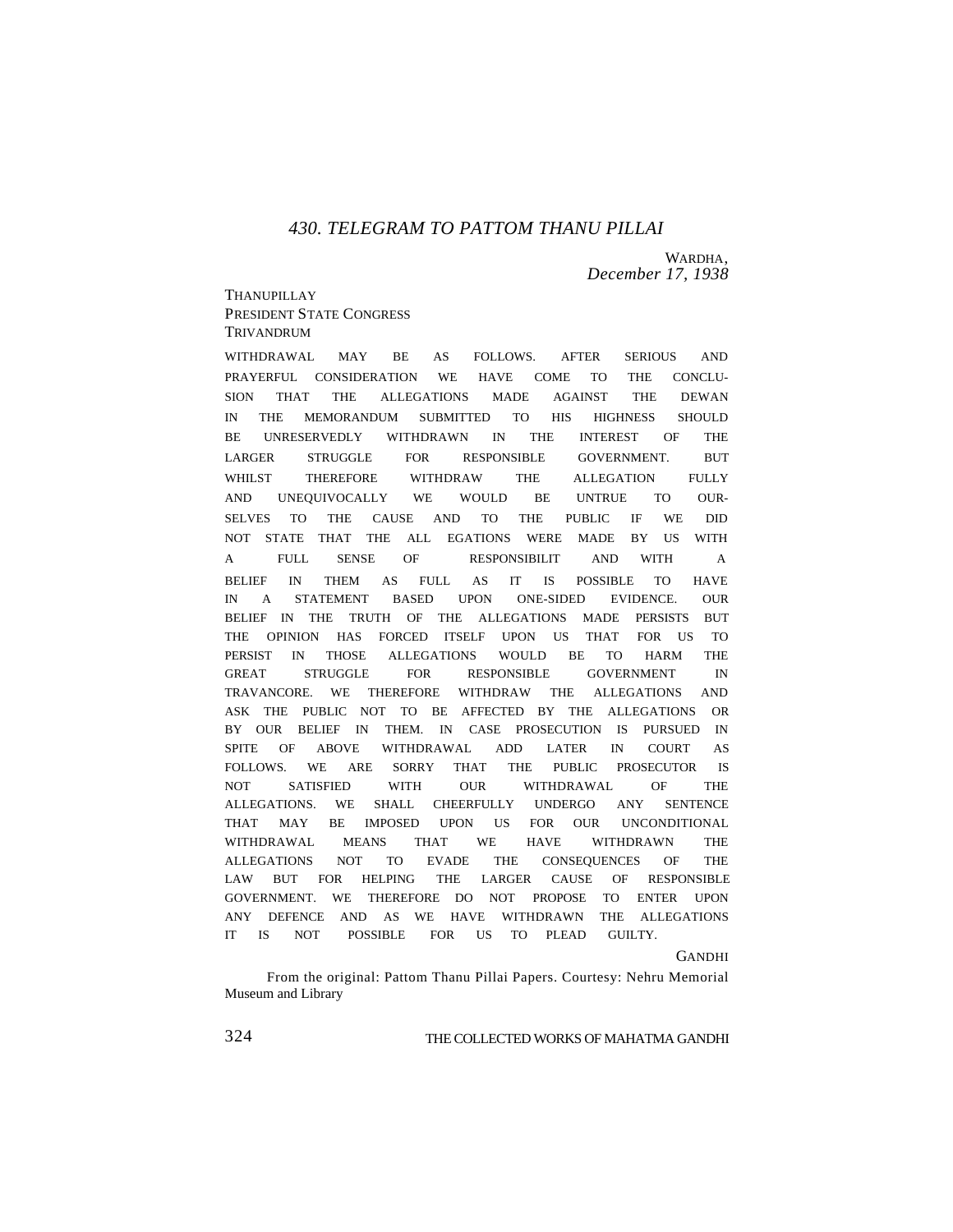[Before *December 18, 1938*] 2

I believe nothing except non-violence can solve our difficulties. *The Bombay Chronicle,* 21-12-1938

## *432. LETTER TO SUBHAS CHANDRA BOSE*

*Strictly Confidential* SEGAON, WARDHA,

*December 1938*

#### MY DEAR SUBHAS,

I must dictate this as I am wilfully blind. Whilst I am dictating this Maulana Saheb, Nalini Babu<sup>3</sup>, and Ghanshyamdasji are listening. We had an exhaustive discussion over the Bengal Ministry. I am more than ever convinced that we should not aim at ousting the Ministry. We shall gain nothing by a reshuffle. And probably we shall lose much by including Congressmen in the Ministry. I feel, therefore, that the best way of securing comparative purity of administration and continuity of a settled programme and policy would be to aim at having all the reforms that we desire carried out by the present Ministry. Nalini Babu should come out, as he says he would, on a real issue being raised and the decision being taken by the Ministry against the interests of the country. His retirement from the Ministry would then be dignified and wholly justified. I understand that so far as the amendment of the municipal law is concerned, separate electorate for the scheduled class is given up. There is still insistence on separate electorate for Mussalmans. I do not know whether opposition should be taken to the breaking point. If the Mussalman opinion is solid in favour of separation, I think it would be wisdom to satisfy them. I would not like them to carry the point in the teeth of the Congress opposition. It would be then a point against the Con-gress.

If my opinion is acceptable to you, the release of the Prisoners becomes a much simpler matter than it is today. And if this opinion

<sup>&</sup>lt;sup>1</sup> This message was sent on the occasion of the unveiling of Gandhiji's portrait-painting in the Senate Hall of the University.

<sup>&</sup>lt;sup>2</sup> The report carrying this message is dated December 18, 1938.

<sup>&</sup>lt;sup>3</sup> Nalini Ranjan Sarkar, then Finance Minister of Bengal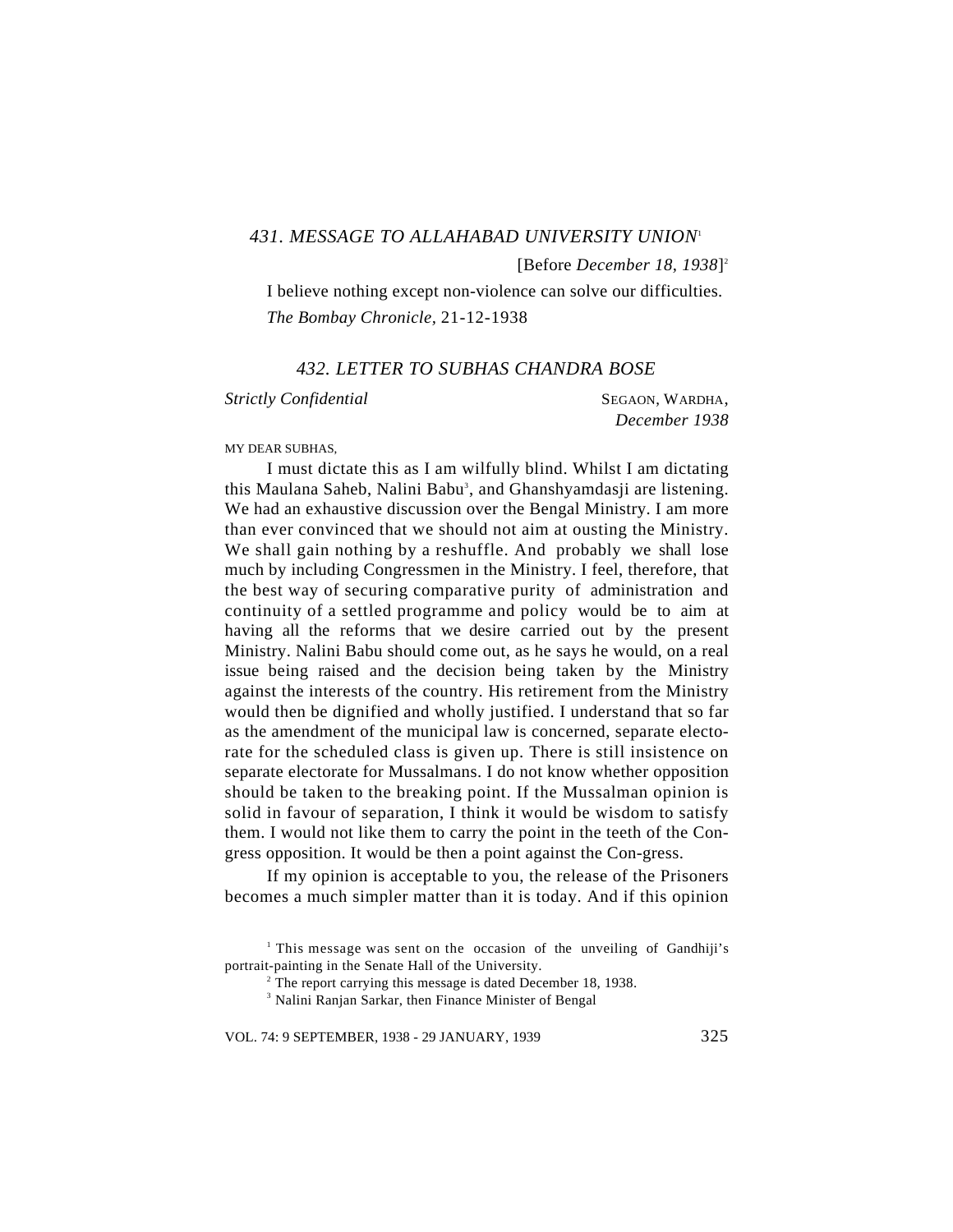commends itself to you there should be an open declaration about the new policy. This ought to result in easing the tension that prevails in Bengal, and Bengal will be automatically free from the state of suspended animation. Maulana Saheb is in entire agreement with this opinion and so are Nalini Babu and Ghanshyamdas.

Love.

**BAPU** 

From a copy: C.W. 7784. Courtesy: G. D. Birla

#### *433. LETTER TO VALLABHBHAI PATEL*

SEGAON, WARDHA, [After *December 18, 1938*] 1

BHAI VALLABHBHAI,

I have gone through the papers. They are dreadful. If the Thakore Saheb remains firm, the problem can be solved in no time. But I doubt if he will remain firm. How much use can we make of the information gathered from the papers? If you receive an invitation, do go. I think if you go you should see the Resident<sup>2</sup> also and tell him the truth. The Ruler's invitation should not be kept a complete secret. If he does not have that much courage, it may not be worth while going to Rajkot.

> *Blessings from* BAPU

SARDAR VALLABHBHAI PATEL PURUSHOTTAM BUILDING OPP. OPERA HOUSE, BOMBAY 4

> [From Gujarati] *Bapuna Patro-2: Sardar Vallabhbhaine,* p. 230

<sup>1</sup> The papers referred to in the text consisted of correspondence Thakore Dharmendrasinhji of Rajkot had initiated with the addressee for a settlement. The addressee in his letter of December 18 to the Thakore Saheb had said, "I would come immediately—on receipt of your letter—and persuade the people to agree to the termination of the struggle." This therefore must belong to some date after December 18.

<sup>2</sup> E. C. Gibson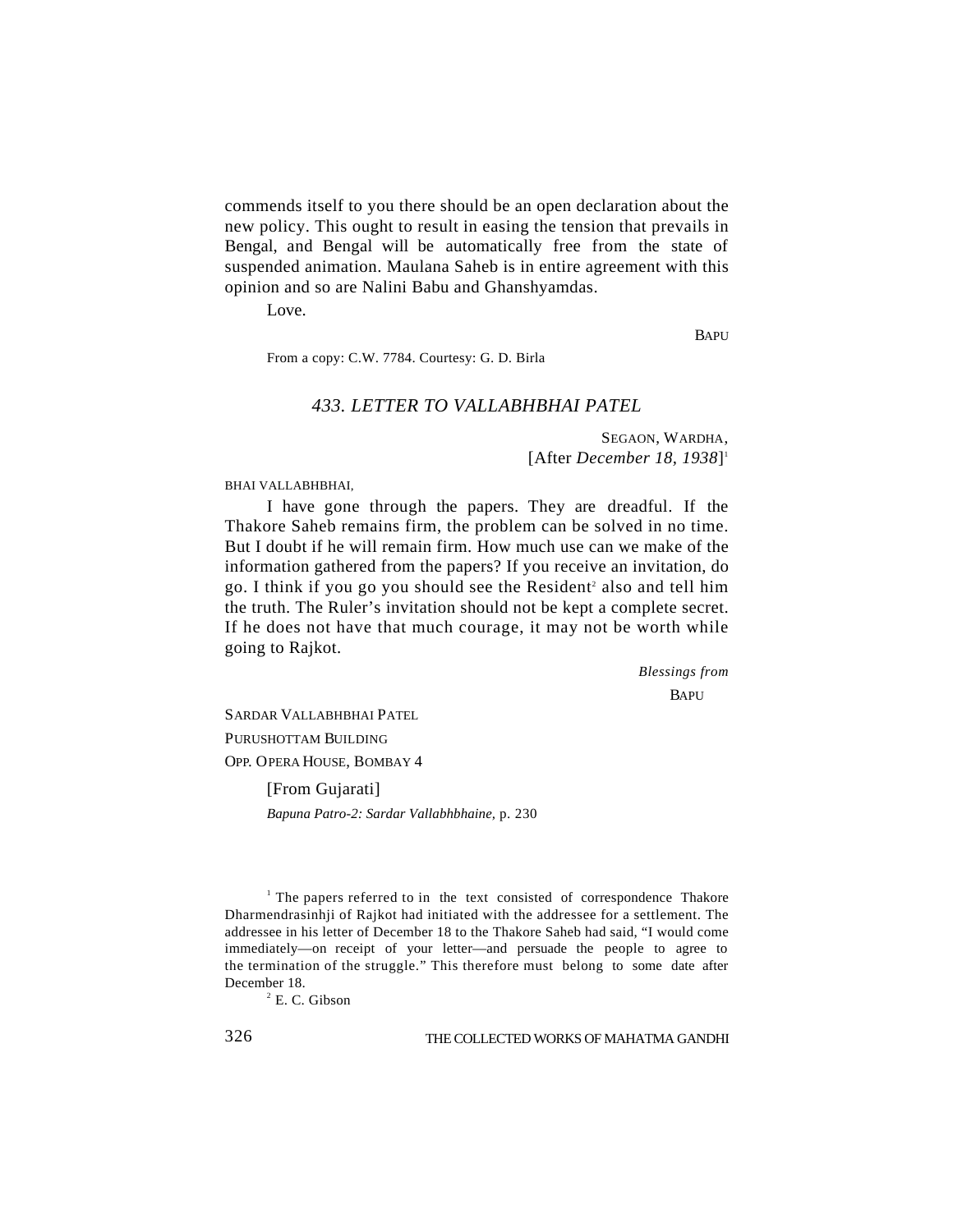# *434. NOTES*

#### COMPLAINT AGAINST CONGRESSMEN

I have a letter from the Rangoon Khadi Bhandar and another from Karnatak complaining that Congress committees have certified khadi which was decertified by the A. I. S. A. There is no doubt whatsoever as to the truth of the complaint. I have copies of the certificates issued by two Congress bodies. Congress committees should know that these certificates are illegal. The only authority that can issue certificates about khadi is the A.I.S.A. No Congress committee has been, or can be, given the right unless the Congress resolution constituting the A. I. S. A. is changed.

There is no such thing as certified khadi. It is impossible to certify every piece and every article made of khadi; only shops and persons can be authorized to sell khadi approved by the A. I. S. A. The original definition of khadi has been broadened to ensure an adequate wage for the manufacturers of khadi. Those who sell any other khadi, deprive khadi workers of the wage that the A. I. S. A. has, of its own accord, ensured for them. Let it not be said of any Congressman and Congress committee that they are interfering with the vast experiment in nation-building that the A. I. S. A. is conducting and which bids fair to put life and lustre in the dying bodies of millions of sisters whom no agency ensures even two pice per day. I hope, therefore, that the Congress committees and Con-gressmen will not only not interfere with the work of the A.I.S.A., but will give their full-hearted co-operation to numerous organiza-tions of the A. I. S. A., especially in the sale of khadi. If there was a steadily increasing demand, it would be possible to provide remune-rative work in every famine area.

#### HINDUSTANI ONLY

A Muslim friend who calls himself an old Congress worker says:

*The Times of India,* in its issue of the 12th September last, published an abstract of your article from the *Harijan* under the caption 'Congressmen Beware!'<sup>1</sup> . The cogent explanation you have given of the position caused by the anti-Hindi agitation in Madras and the use of the Criminal Law Amendment Act is remarkably convincing. I have no doubt that the sound advice you have

<sup>1</sup> *Vide* "Islamic Culture", 28-1-1939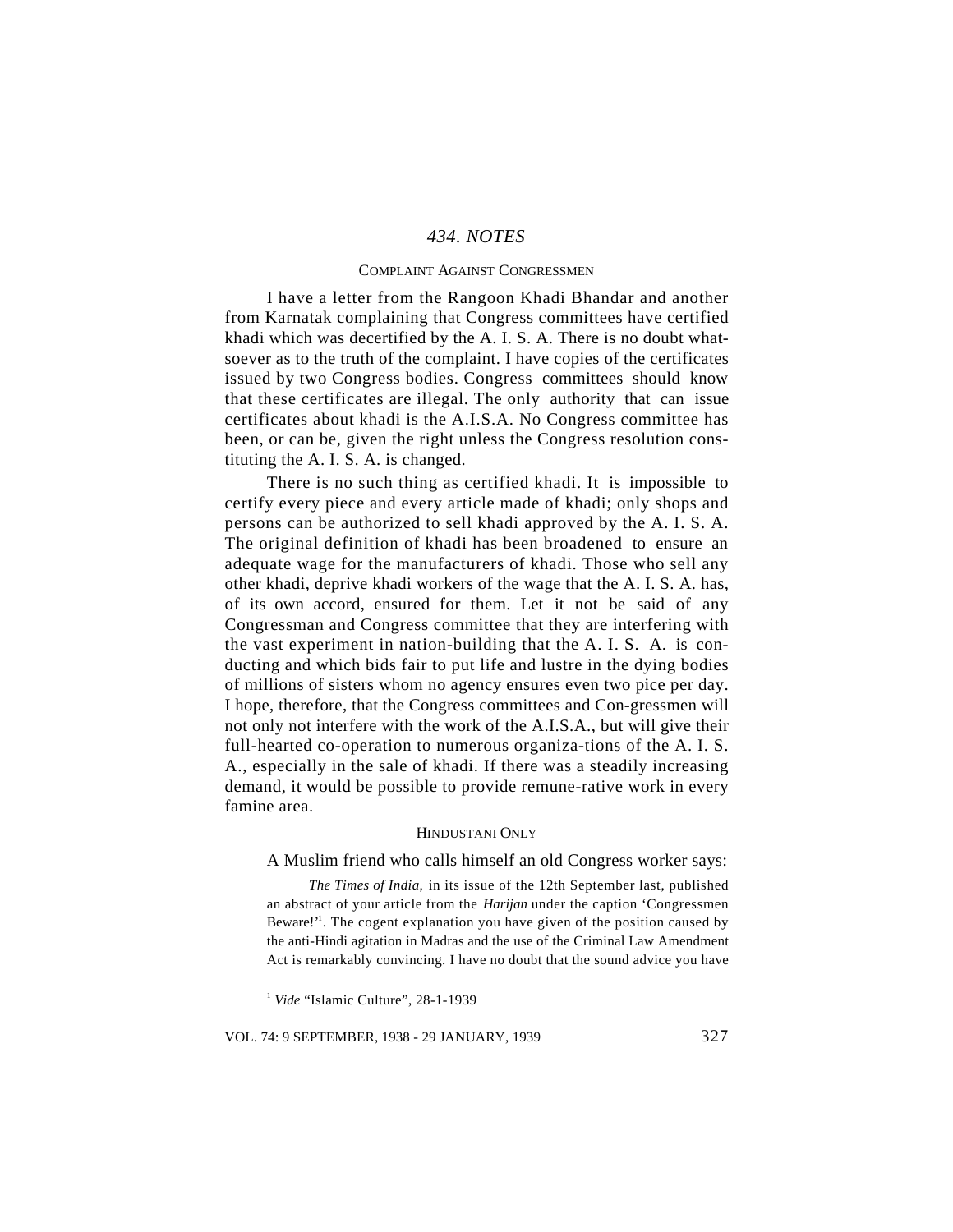offered to the agitators will go a long way in satisfying them and that they will be brought round to the right way of thinking. But in this connection I should like to draw your attention to an anomaly which seems to have crept in inadvertently regarding the 'Rashtrabhasha' for India. To the best of my knowledge the Congress resolution on the subject contains the word 'Hindustani' and not 'Hindi'. You yourself, in all your speeches and writings, have always used the word 'Hindustani'. It is therefore to be regretted that a majority of Congressmen have, in contravention of the Congress resolution, been using the word *'Hindi'.*

This use of the wrong word has given rise to considerable misunderstanding and contention among the members of the differentcamps of the Congress. To my mind it should be neither 'Hindi' nor 'Urdu', and all Congressmen when referring to the Rashtrabhasha should use the word 'Hindustani'.

I endorse the suggestion whole-heartedly. Rashtrabhasha has only one name, i.e., Hindustani.

SEGAON, December 19, 1938

*Harijan,* 24-12-1938

## *435. PROHIBITION*

Prohibition in the Congress provinces is not going on in the spirit in which it was conceived. It is perhaps no fault of the Ministers. Public opinion is not insistent. Congress opinion is equally dormant. Congressmen do not seem to see that prohibition means new life for many millions. It means new and substantial accession of moral and material strength. They do not realize that honest prohibition gives a dignity and prestige to the Congress which perhaps no other single step can give. They do not see that prosecution of prohibition means identification with the masses and a resolute determination to refuse to have anything to do with the drink revenue. Even such a confirmed prohibitionist like Rajaji has not had the daring to set apart the drink revenue purely for the purpose of fighting the drink evil. He has proved in this matter too cautious for me. Congressmen have learnt to count no cost too dear for winning freedom. Our freedom will be the freedom of slaves if we continue to be victims of the drink and drug habit. Is any cost too much to establish complete prohibition in all the provinces?

And yet one finds Ministers drawing up prohibition programmes in a proper bania spirit. They think of their deficits. I wonder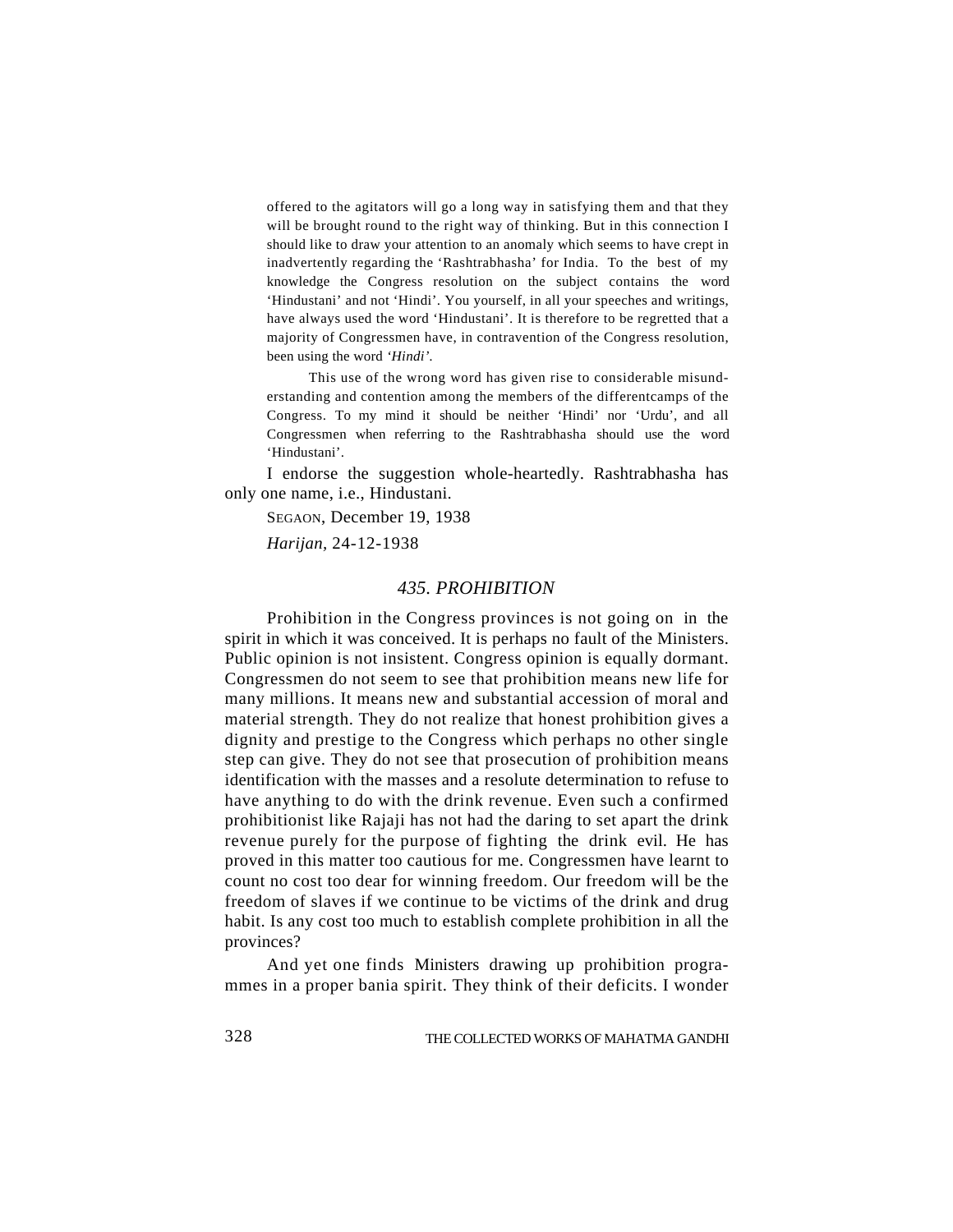what they will do if all the winebibbers and opiumeaters suddenly give up their drinks and drugs ! They will manage somehow, it may be answered. Why will they not do so voluntarily? Surely, merit lies in doing the right thing voluntarily, not compulsorily ! The Bihar Government did not come to a standstill, when the earthquake swallowed more than their annual income. What do the Governments all over India do, when famines and floods ruin people and materially reduce the State revenue? I maintain that the Congress Governments break the spirit, if not the letter, of their pledge, when they delay prohibition for the sake of revenue.

They can and must make an honest attempt to raise money by fresh taxation. The drink curse is most prevalent in urban areas. It is in these areas that they can resort to fresh taxation. Prohibition gives direct help to the employers of labour. They can surely afford to bear the loss of revenue caused by prohibition. The few months of prohibition in Ahmedabad have put money into the pockets both of the employers and the labourers. There is no reason whatsoever why the employers should not pay for this inestimable service. Many similar sources of revenue can easily be thought of.

I have not hesitated to suggest a grant or at least a loan without interest from the Government of India where it can be proved that the raising of additional revenue is not a practical proposition.

The only valid reason for not having immediate prohibition is want of previous experience and hence the need for caution. I viewed the Salem experiment in that light. The Madras Government wanted to take the first step with great deliberation and did not want to take any risk of failure. The success of the Salem experiment should be sufficient encouragement to go on with the whole scheme. But it is not impossible to understand the desire of each Government to go in for prohibition in stages so as to have local experience. It was for that reason that the Working Committee fixed three years as the period to bring about complete prohibition. The time is running fast. And if India is to be free of the curse within the period fixed, there should be no delay for want of money or for fear of deficit in revenue. And if the programme is prosecuted with single-minded zeal, there is no doubt that the other provinces and the States will follow.

SEGAON, December 19, 1938

*Harijan,* 24-12-1938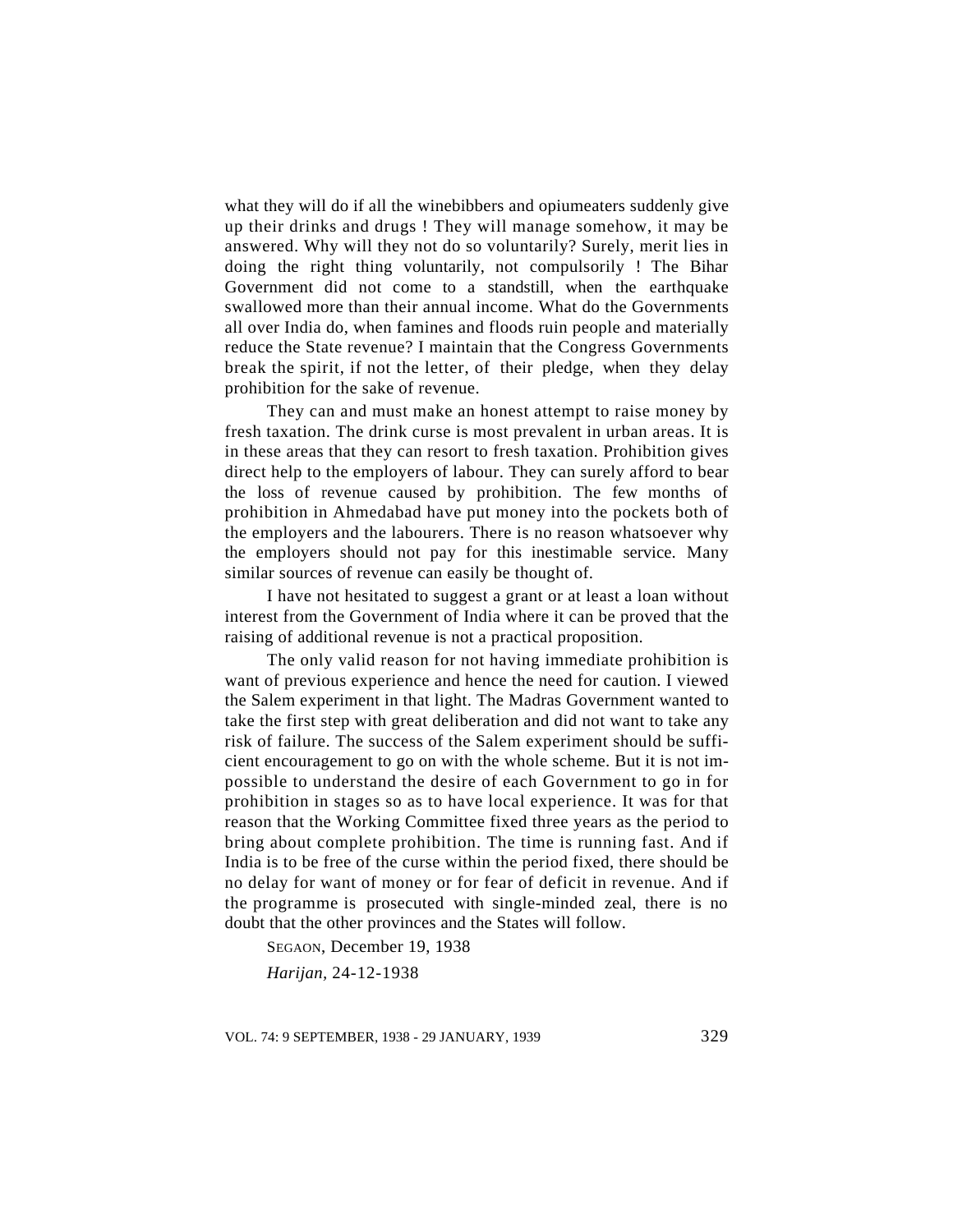## *436. DISTRICT BOARDS*

It has often been borne in upon me that District Boards and Municipal Councils are excrescences involving a useless tax upon the people's purses. This became patent to me during the nonco-operation days in Mehmadabad. I had then advised the people that, if they boycotted their council or whatever it was called, they could do their own sweeping and lighting and conduct their schools without fuss and without much expense and avoid wrangling into the bargain.

The truth of my remark became clear to me a few days ago when a member of the Surat District Board came to me, showed me a circular issued by the Board, and asked me for my blessing on their scheme. The scheme was extra-official. There are about forty members of the Board. I write from memory. They have really no work except to meet at stated intervals and hold debates on certain items of expenditure. As the Board has a sweeping Congress majority and as some of the members are conscientious, they do not know how to use their time for the service of the people. The Board has an income altogether inadequate for the expenditure required to keep all its departments in good order and condition, especially the roads. The circular, therefore, contained a pompous advertisement that the members and the officials would work during the National Week in April at road repairs, etc. On the strength of the proverb that something is better than nothing, certainly the National Week idea was commendable. But it was not good enough for me. I said, "If you want my blessing, you must begin work now and not merely for one week as a holiday, but for the whole term of your office and regularly as if you were members of the paid staff—no doubt consistently with your domestic and other obligations. In other words, you should constitute yourselves into a national service. You will meet officially only to vote items you must, but never to hold long debates or wrangle over petty appointments and the like. But your real and solid work would be extra-official. You would take pride in having first-class roads which you will have built yourselves. You will run your schools efficiently. You will see that your district has its proper supply of water, and your fields are well manured and grow crops that are useful from the national standpoint. You will teach the people proper methods of sanitation and ensure voluntary prohibition by weaning the people from the drink habit. You will run night-schools for adults. If you are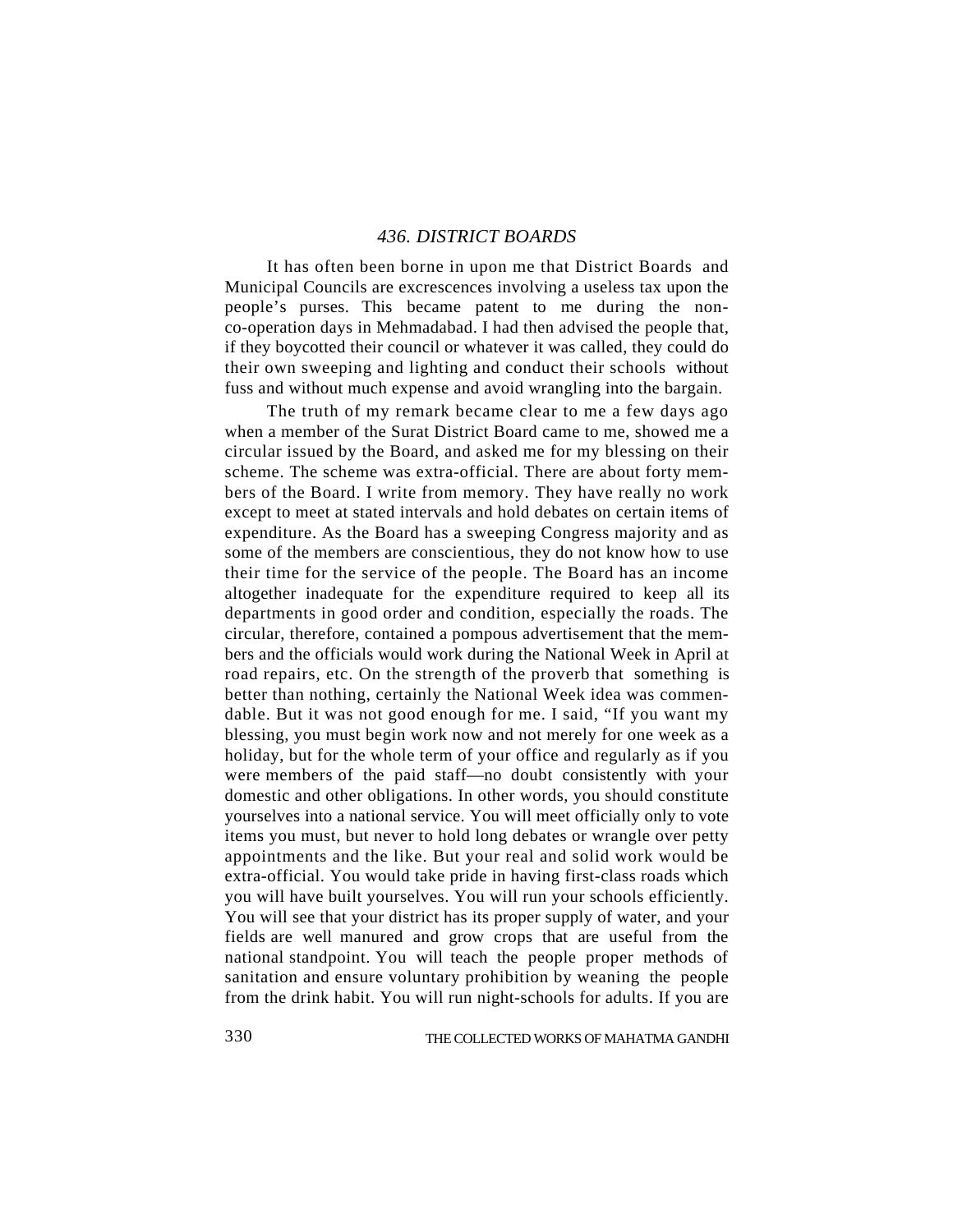in earnest about your duty, you will be too few for the task. You will set an example to the other boards and you will justify the choice of the electors. The result will be that the electors themselves and the others will become a voluntary brigade of workers who will revolutionize the life of the people around you. If you take to heart what I am telling you, you will find at once that you cannot do without hand-ginning, hand-carding, hand-spinning and handweaving This will give full occupation during leisure hours to every boy, girl, man and woman who is not disabled for light labour, and you will immediately add a good few lacs of rupees to your income as a district. When you have achieved this programme you will have my blessings. I shall become your advertising agent. If you cannot do this, do not play with your work by having a spectacular demonstration of your holiday patriotism.

I fear, however, that the District Boards in India will not quite approve of the programme of voluntary service I have sketched above. I, therefore, suggest that at least the Congress provinces have a model and novel legislation constituting municipal, local and district boards on the basis of efficiency. I would have them elected, but there would be very few men and women capable of doing administrative, plodding work. Each one of the members will have his work cut out for him. I should impress the services of the paid officials side by side with the elected members who will be at once their masters and co-workers. This is but the barest outline of Boards of my notion. The Congress is a revolutionary body in the widest and the wisest sense. It must be original. All its activities must be derived from its creed of non-violence. There must be a perfect chain linking the smallest to the biggest unit after the same pattern, so that he who runs may see that it is an artistic whole designed to answer the main purpose. This presupposes one united mind and will in the Congress—not the mind and will of one man but the minds and wills of many men and women acting as one mind and one will.

SEGAON, December 19, 1938

*Harijan,* 24-12-1938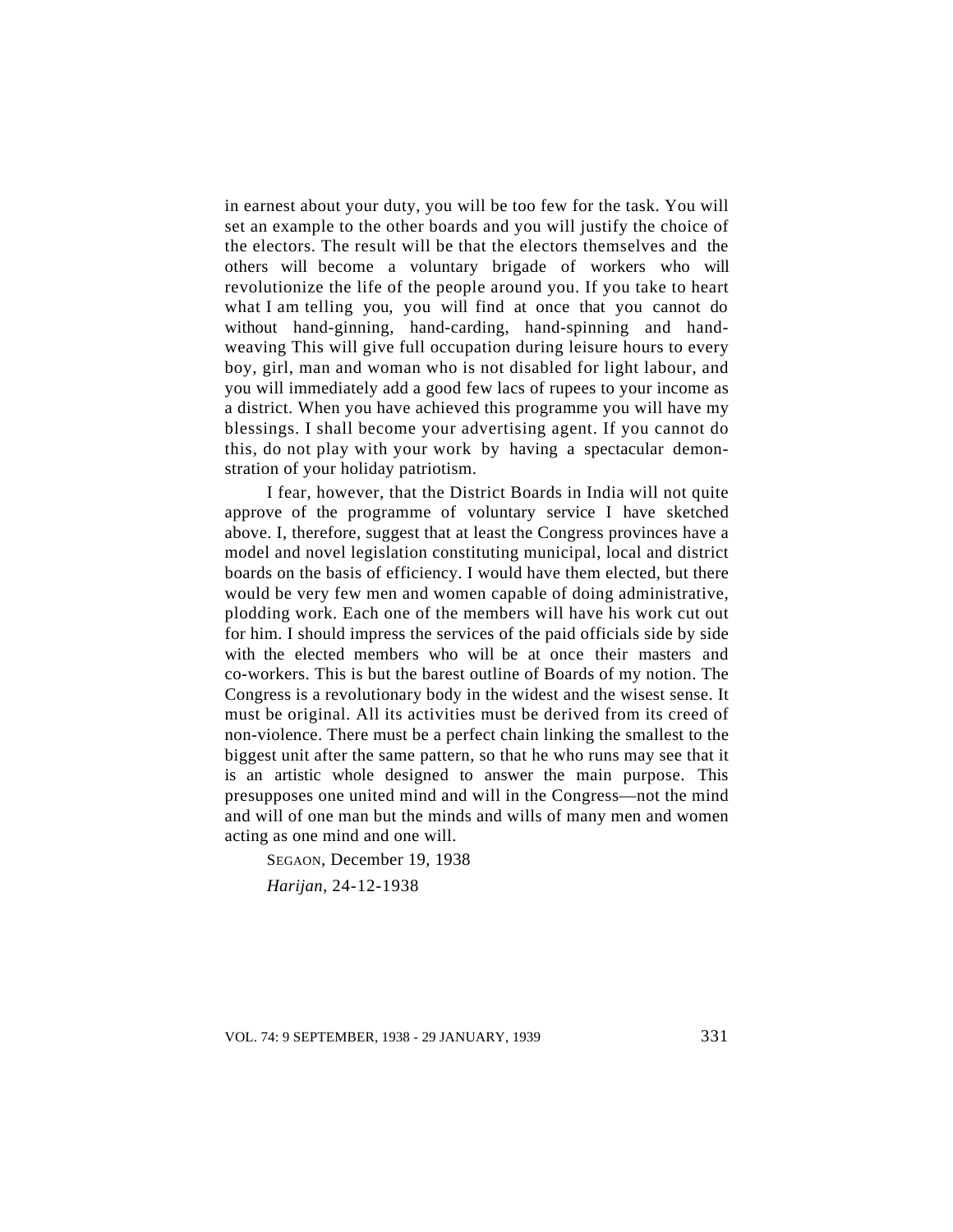SEGAON, WARDHA, *December 19, 1938*

MY DEAR IDIOT,

I have not been able to give you a line.

Yes, I shall not part with the blanket designed for me. I do not know whether I am wearing the old or the new. I shall inquire and get the new. What shall I do with the old?

Of course you will have a copy of the Aundh Constitution when it is ready.

If K.<sup>1</sup> has responsible government, why can't you be its first Minister and shape its destiny at will? But we shall discuss when you come.

I fear I must leave for Bardoli on 1st Jan. The W. C. meets there on 7th, so you should come *via* Ahmedabad. If you leave on 3rd, you will reach Bardoli on 6th. No time for more.

Love.

TYRANT

From the original: C.W. 3654. Courtesy: Amrit Kaur. Also G.N. 6463

# *438. LETTER TO AGATHA HARRISON*

SEGAON, WARDHA, *December 20, 1938*

MY DEAR AGATHA,

I cannot let your sweet note go unanswered. I know what Xmas means to the English people. All my good wishes accompany you.

I knew you would understand Mira's letter. Yes, do keep in touch with her. She is in God's good hands.

You will come as often as you like and stay as long as you like. Nobody gave you fudge today! Some goes with this. Love.

**BAPU** 

From a photostat: G.N. 1506

<sup>1</sup> Kapurthala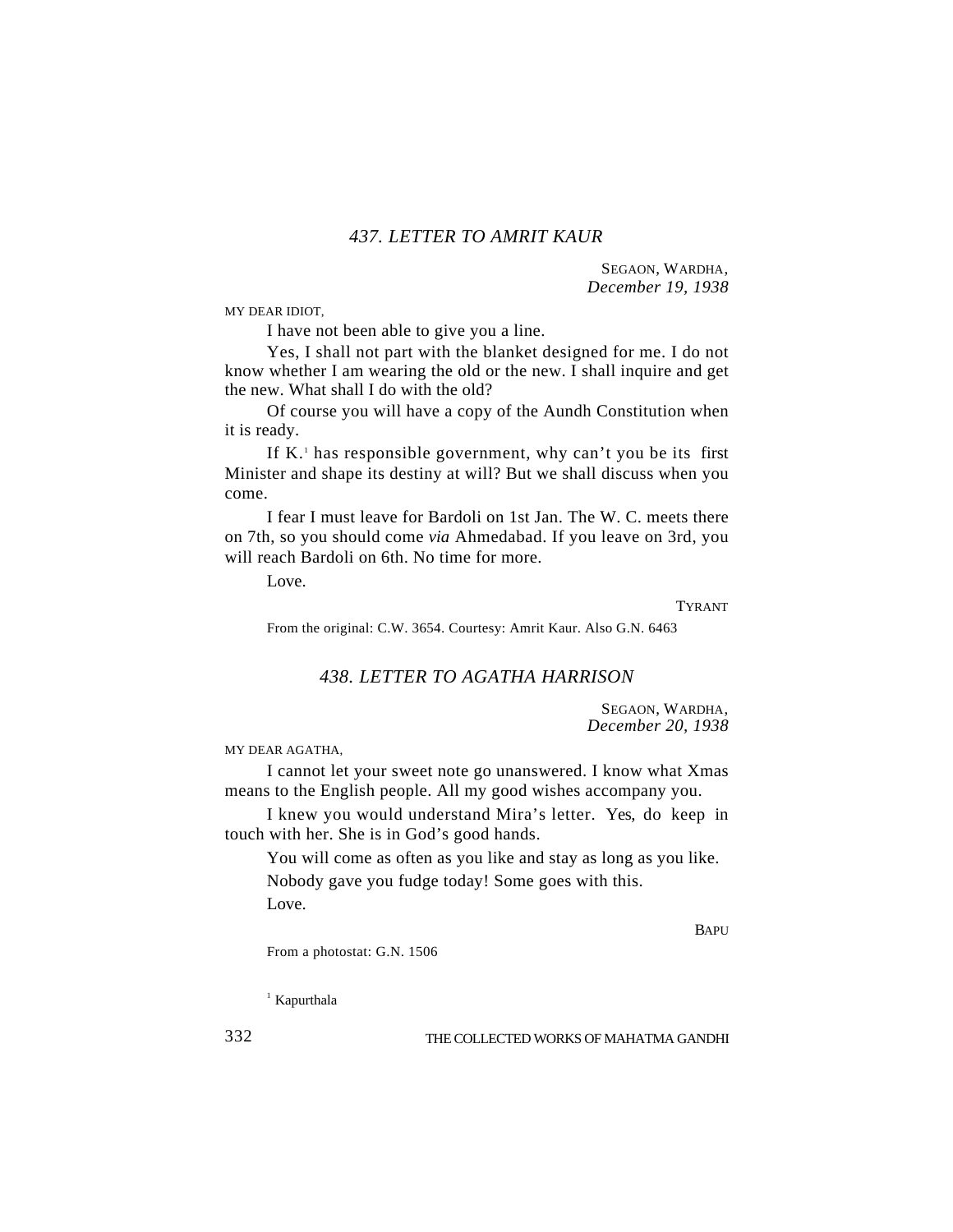# *439. LETTER TO MAHADEV DESAI*

*December 20, 1938*

CHI. MAHADEV,

This is just to tell you that I remember you. There is a terrible pressure of work, but that seems to be God's pleasure. I do not work beyond the time fixed. I hope your stay is proving fruitful. Amtul Salaam is badly ill—malaria. There is a large crowd—Pannalal, Gangabehn, Nanibehn have come.

> *Blessings from* **BAPU**

From a photostat of the Gujarati: S.N. 11686

## *440. LETTER TO BRIJKRISHNA CHANDIWALA*

*December 20, 1938*

CHI. BRAJKRISHNA,

Here is the reply from Vichitra<sup>1</sup>. What should be done now? I hope your brother is better.

> *Blessings from* **BAPU**

From a photostat of the Hindi: G.N. 2457

## *441. LETTER TO N. M. JOSHI*

SEGAON, WARDHA, *December 21, 1938*

MY DEAR JOSHI,

I am very grateful to you for your two letters containing an exhaustive reply to my letter. I am glad too that Parulekar took the trouble of writing out his speech. Though the sentences marked do not appear in the speech, there is hot stuff enough in it, perilously going near to the sentiments ascribed to Parulekar in the report I sent to you. Mark the following:

<sup>1</sup> Vichitra Narayan Sharma, a khadi worker of Meerut. He had stated in his letter of December 14 that starting khadi work in famine-affected areas was bound to result in financial loss while expanding the work to include Delhi was inconvenient.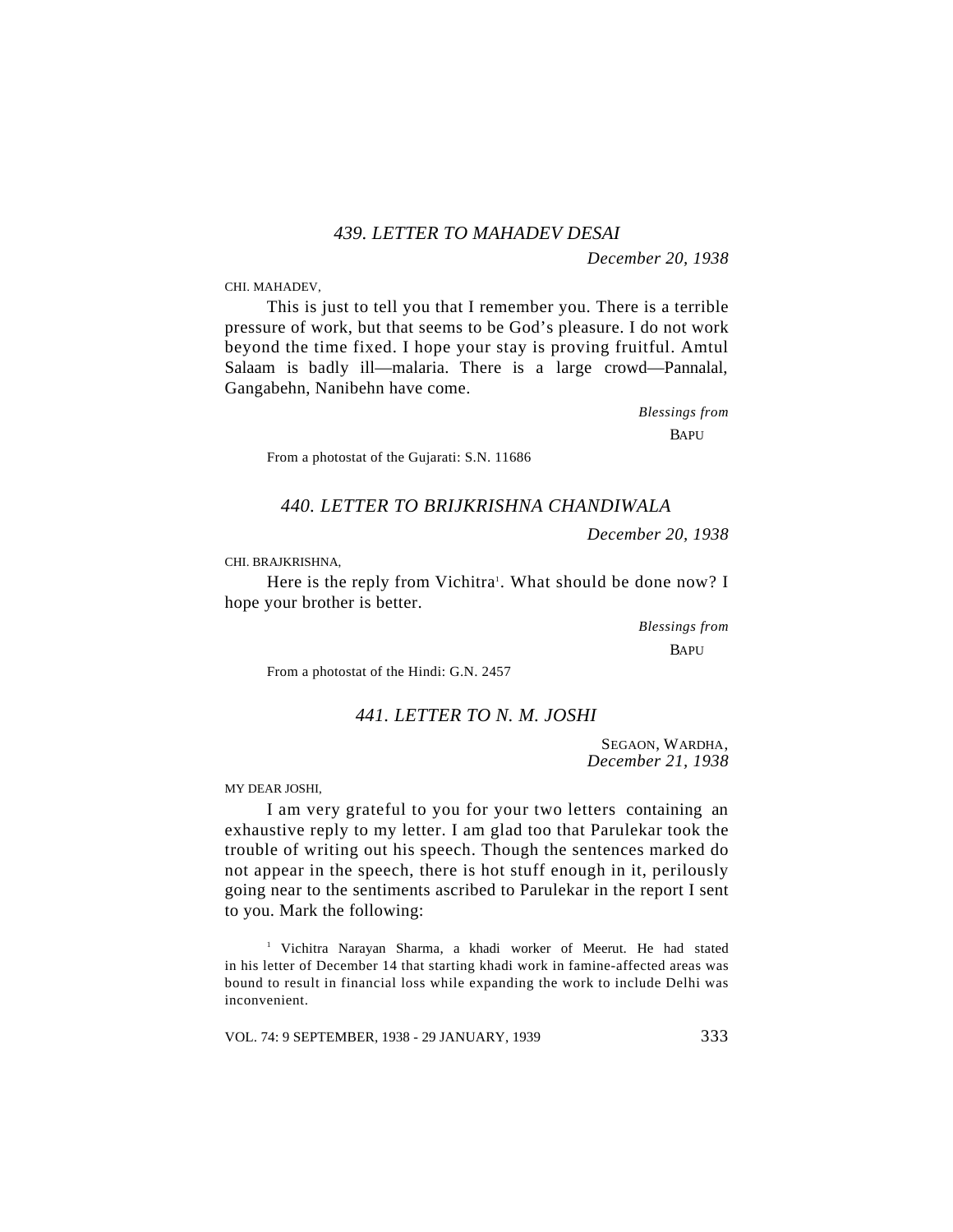They often described British bureaucracy as Satanic. I must find out a stronger term than the word "Satanic", as this act is more devilish. . . . They know that the Bill is not in your interest and, therefore, they are afraid of you. They feel nervous. They think that you will throw away their Gandhi caps. This "Gandhi Cap Government" has shown by its acts that they are not the friends of the poor. They are there to work in the interests of the rich. . . . If they postpone the discussion they will have to discuss the Bill in Bombay who are politically conscious. The workers in Bombay will take out monster demonstrations and will create such a row that those who are responsible for the Bill will not be able to enjoy sound and comfortable sleep. The workers can be compared to a sleeping lion. I warn Government not to wake him up. Let them not tease him. Let them not attack him. They must realize that if they provoke him the working class has enough strength to retaliate on the strongest Government. . . . This Bill is a deadly poisonous pill coated with sugar. We must scratch the sugar and leave the poison to be swallowed by the framers of the Bill.

I should not like such language in the mouth of a member of the Society.

As to your remark about the danger to civil liberty, I would like you to give me some concrete suggestion for a Provincial Government to be at least able to know what public men are saying and doing. Or, do you suggest that they ought not to concern themselves with the sayings and doings of public men? I am not now thinking of the possible punishment that might be inflicted upon those who make speeches inciting to violence or whatever is considered contrary to law. I am thinking of peaceful action such as warning to reckless speakers and establishing contact with organizations to which they belong. So far as Paruleker is concerned, I am making further inquiry. In any case I am quite clear in my mind that there should be no prosecution against him and I am writing to Kher accordingly.

*Yours sincerely*,

From a copy: Pyarelal Papers. Courtesy: Pyarelal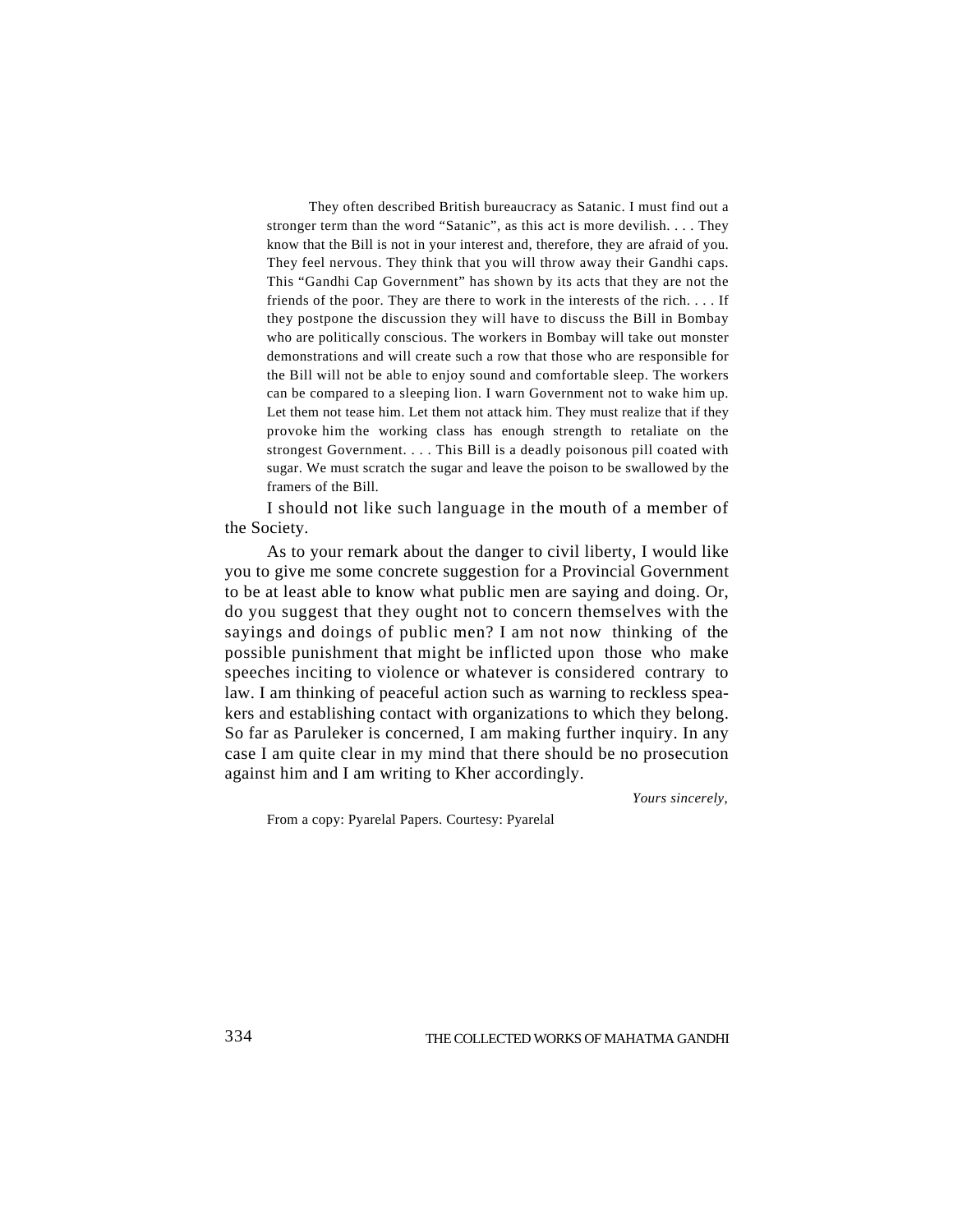SEGAON, WARDHA, *December 21, 1938*

MY DEAR JAWAHARLAL,

Maulana Saheb does not want the crown of thorns. If you want to try again please do. If you won't or he won't listen, Pattabhi seems to be the only choice.

Love.

**BAPU** 

Gandhi-Nehru Papers, 1938. Courtesy: Nehru Memorial Museum and Library

# *443. LETTER TO PRITHVI SINGH*

SEGAON, *December 21, 1938*

MY DEAR PRITHVI SINGH,

I have your two letters. I have been too busy to write to you earlier, but Pyarelal has been attending to every one of your requirements. The wool is being taken up and I shall have it woven and of course make use of it myself, unless I make better use of it by using it for exhibition purposes. I have not decided.

Though I do not want to publish your letter as the authorities may not like its publication whilst you are still a prisoner, I am going to make judicious use of it amongst those who are still unconvinced of the matchless superiority of non-violence over violence. So far as your own case is concerned you may depend upon my doing everything in my power. You need not do anything there till I advise you otherwise.

I have a very fine portrait of you taken by Kanu which Pyarelal is sending to your brother, but he will be writing independently to you.

Mahadev is quite well now, though I do not want him to return to his regular work.

*Yours,*

**BAPU** 

From a photostat: G.N. 5632. Also C.W. 2943. Courtesy: Prithvi Singh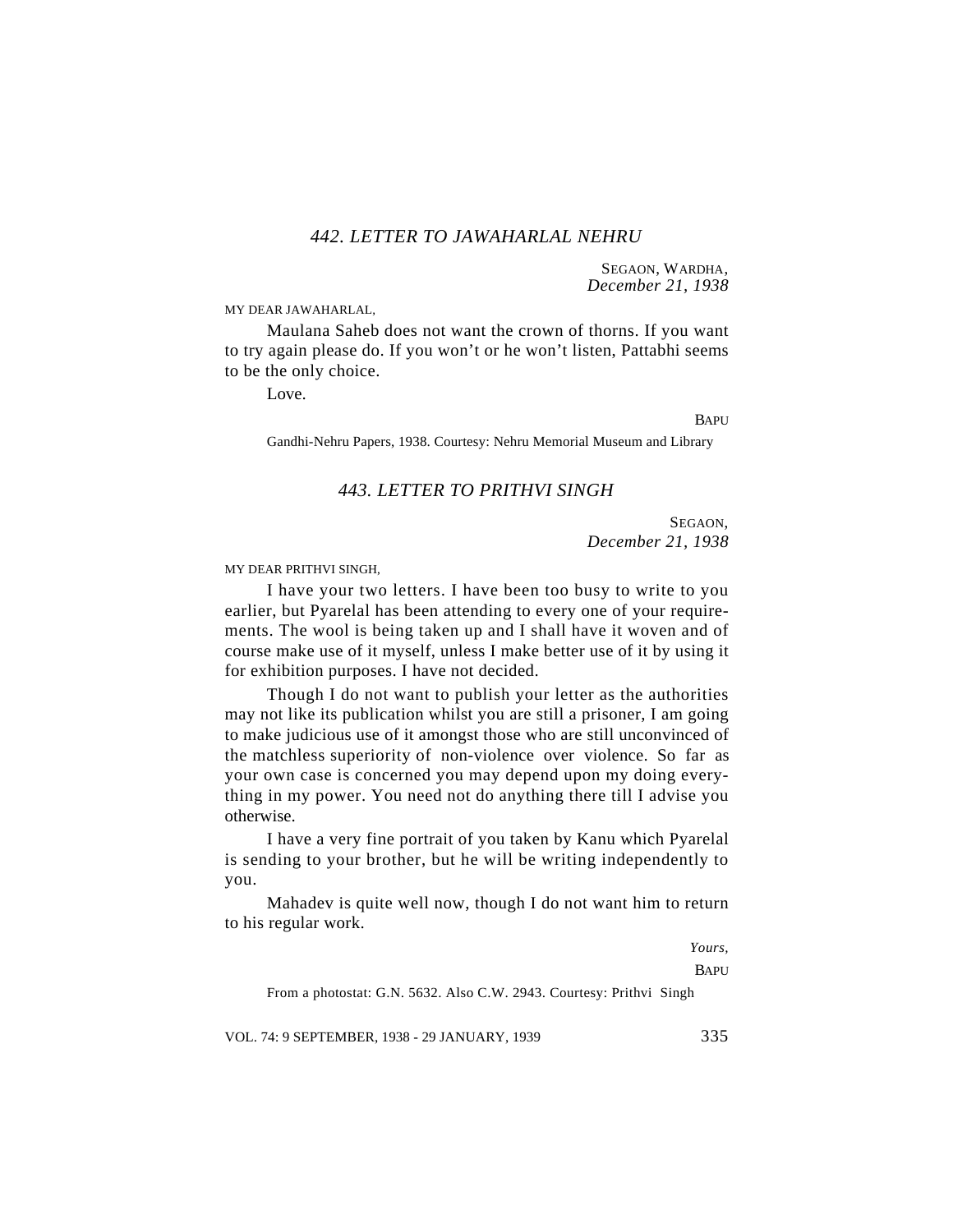SEGAON, WARDHA, *December 21, 1938*

DEAR LALA SHAMLAL,

Your letter surprises me, for in your previous letter you said that while the prisoners were not ready to give the assurance to the Government, they were ready to give it to me. You now tell me they will not. Why this change? Please bring this to the prisoners' notice that if they cannot give this assurance even to me, so far as I am concerned, I am powerless.

> *Yours,* BAPU

From a photostat: G.N. 1287

## *445. LETTER TO JAMNALAL BAJAJ*

SEGAON, WARDHA, *December 21, 1938*

CHI. JAMNALAL,

I had both your letters. I had acted on the first. Why do you insist on my acting on the second, too? You need not attend the Jallianwala Bagh Committee. Keshavdevji may well attend. There will be no need of a vote. Don't take it into your head that your health is bad. The body only needs rest. If you get it, your health will be all right. It will be enough if you travel a little in India or Ceylon. Give up all worry about work.

Are Rajabali's affairs being properly administered? How is Janakibehn?

> *Blessings from* **BAPU**

From a photostat of the Gujarati: G.N. 2996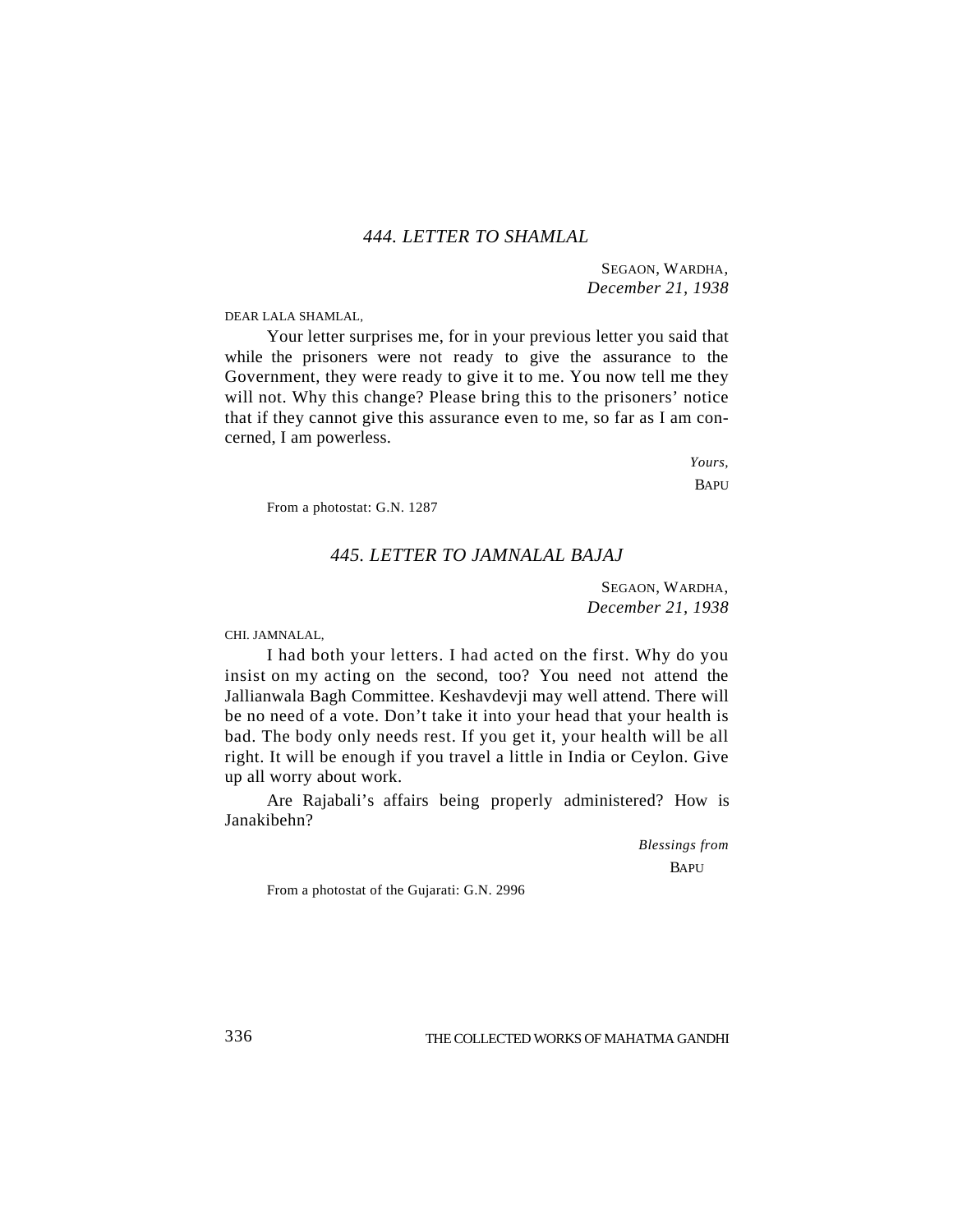## *446. LETTER TO MANUBEHN S. MASHRUWALA*

SEGAON, WARDHA, *December 21, 1938*

CHI. MANUDI $^1$ ,

Do come to Bardoli if you can.

*Blessings from*

**BAPU** 

From Gujarati: C.W. 1573. Courtesy: Manubehn S. Mashruwala

#### *447. LETTER TO VALLABHBHAI PATEL*

SEGAON, WARDHA, *December 21, 1938*

BHAI VALLABHBHAI,

The Maulana has flatly refused, and it does not, therefore, seem proper to press him further. I think it will be best to think of Pattabhi.

> *Blessings from* **BAPU**

[From Gujarati]

*Bapuna Patro-2: Sardar Vallabhbhaine*, p. 230

### *448. MESSAGE TO ALL-INDIA WOMEN'S CONFERENCE*<sup>2</sup>

[Before *December 22, 1938*] 3

Women alone can emancipate themselves not men. If women will, they can help in the fulfilment of ahimsa. Through the charkha, they can serve the cause of their poor sisters. By wearing khaddar, they can bring help to the homes of the poor. They can bring about Hindu-Muslim unity. They can abolish the purdah and drive away the ghost of untouchability.

<sup>1</sup> Gandhiji's granddaughter

<sup>2</sup> The Conference opened in Delhi on December 28. Amrit Kaur presided. Gandhiji's message according to *The Bombay Chronicle,* 29-12-1938, was in Gujarati.

<sup>3</sup> *Vide* the following item.

VOL. 74: 9 SEPTEMBER, 1938 - 29 JANUARY, 1939 337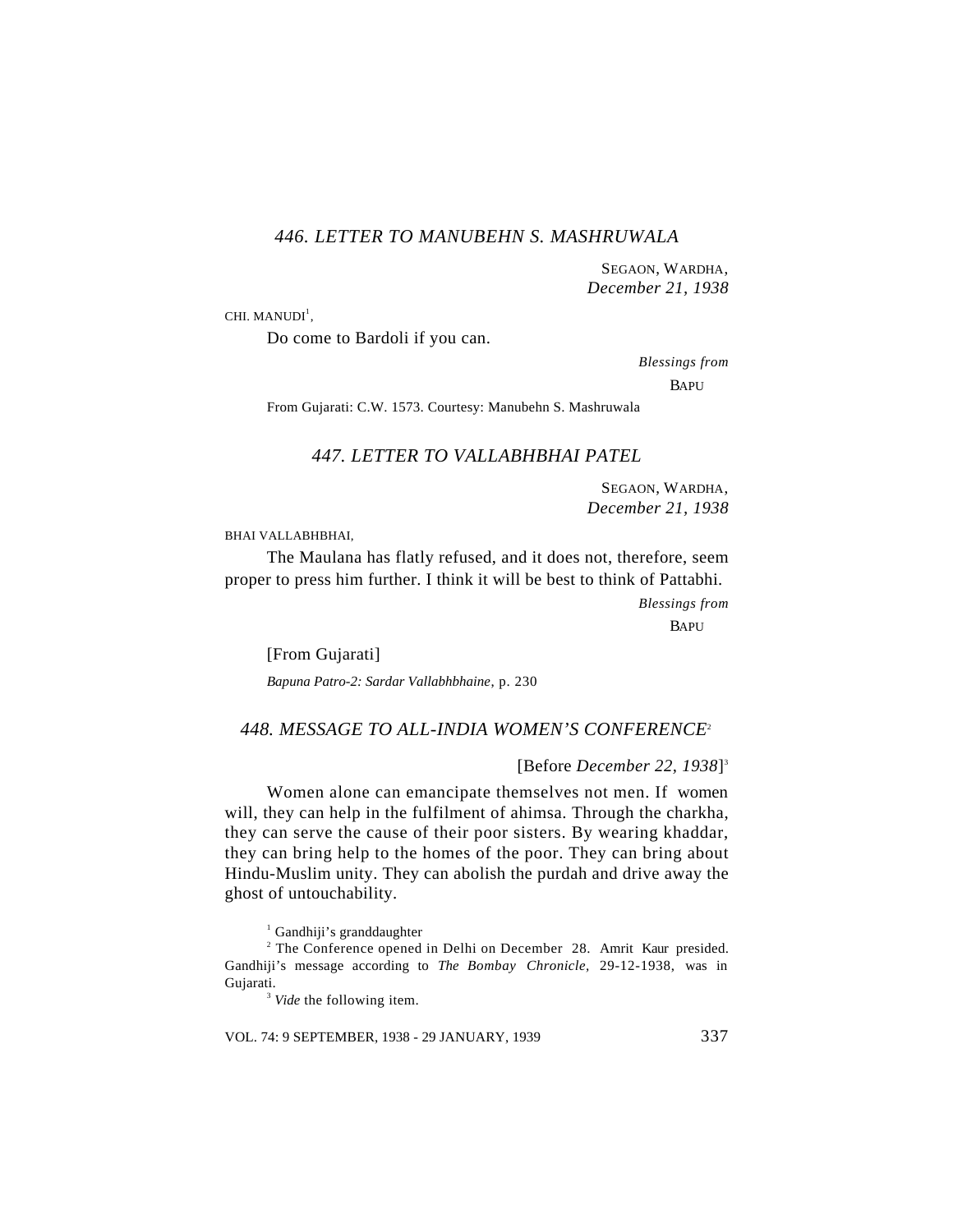Will the Women's Conference at Delhi undertake to fulfil any of these causes?

*The Hindustan Times,* 28-12-1938. Also from a copy: C.W. 10362. Courtesy: All-India Women's Conference

# *449. LETTER TO AMRIT KAUR*

SEGAON, WARDHA, *December 22, 1938*

MY DEAR IDIOT,

I am just now managing things through deputies. I can't cope with work otherwise. You are going to keep well in Bardoli.

Herewith a letter for Tai and a message<sup>1</sup> for the Conference. You having had one, naturally she also wants one.

I hope you left Shummy in a good condition. I am glad you liked my letter.

Mahadev should return on 24th. Love.

TYRANT

[PS.]

Herewith draft reply to the Jewish appeal. From the original: C.W. 3900. Courtesy: Amrit Kaur. Also G.N. 7056

# *450. LETTER TO MANIBEHN PATEL*

SEGAON, WARDHA, *December 22, 1938*

CHI. MANI,

Mridula and you make a good pair. I got both your letters. Take complete rest. I am very glad that you spin. Write about food, etc., if you are permitted to do so. How does Mridula spend her time?

Mahadev has gone for four days to see the goshala near Calcutta. He is expected to return on the 24th. I am keeping excellent health. Ba has not yet got the permission to go there. She is going to

<sup>1</sup> *Vide* the preceding item.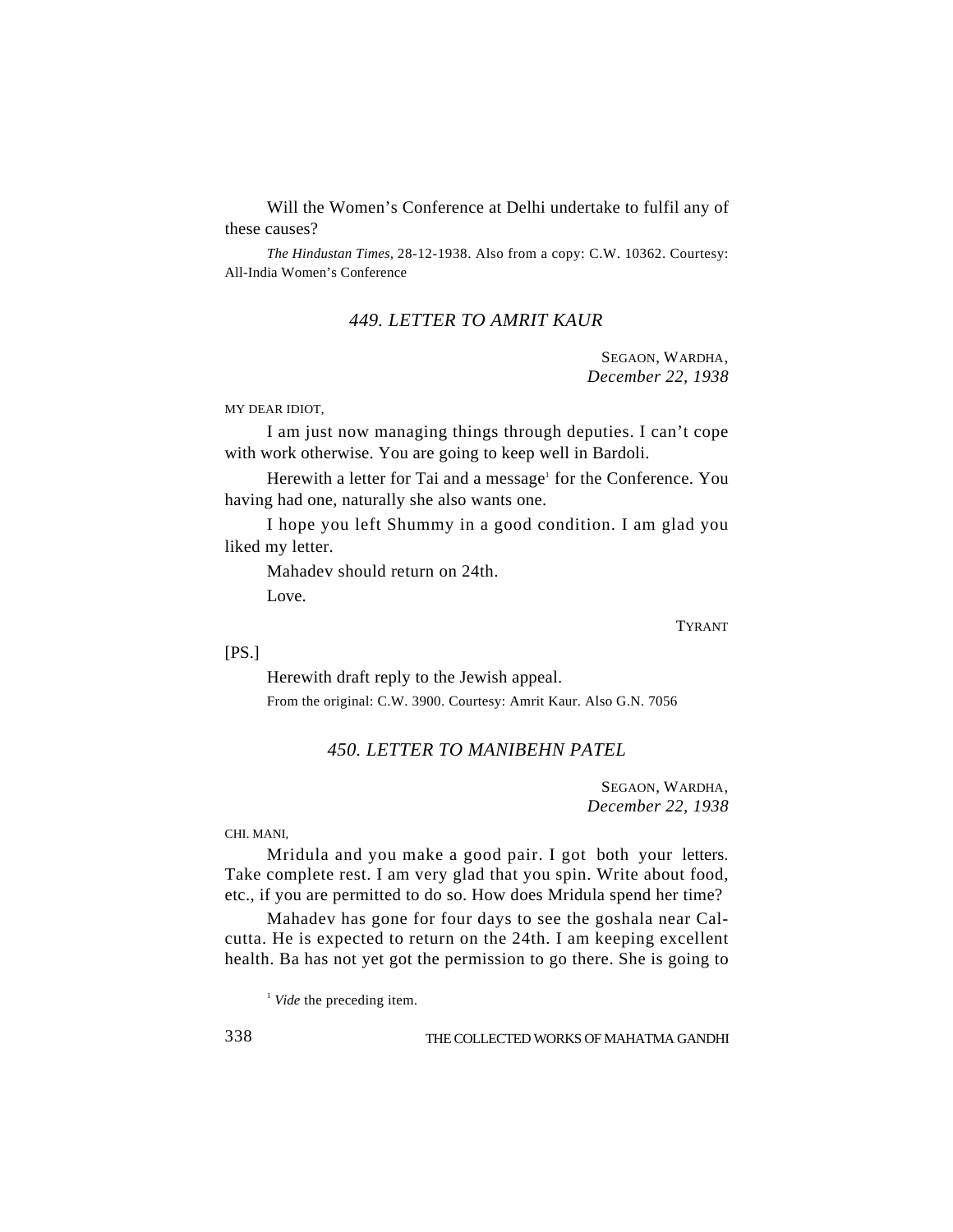Dehra Dun for the Kanya Gurukul. I am leaving for Bardoli on the 1st of January.

> *Blessings to you and Mridula from* **BAPU**

SHRI MANIBEHN PATEL STATE JAIL RAJKOT—KATHIAWAR

> [From Gujarati] *Bapuna Patro-4: Manibehn Patelne,* p. 123

# *451. LETTER TO NIRMALA GANDHI*

SEGAON, WARDHA, *December 22, 1938*

CHI. NIMU,

I received your letter. I do not mind your having stayed on. Didn't you get my letter there? Take the treatment as long as you wish and see that the body becomes all right. It will certainly mean expense but the expense will not go waste. Let me know the result.

Ba will leave for Dehra Dun tomorrow. She will meet me in Bardoli. Dharamdevji will be able to come in February. For the whole of January, I will be in Bardoli. Kanam will stay with me. He gives no trouble at all. He has come to be perfectly at ease with me. Neither you nor Ramdas need worry about him.

Tell Ramdas that Sardar has found a job for him in the Scindia.<sup>1</sup> He does not seem to be happy at Mysore. Ask Ramdas to write to me what he thinks in the matter.

> *Blessings from* **BAPU**

From the Gujarati original: Mrs. Sumitra Kulkarni Papers. Courtesy: Nehru Memorial Museum and Library

<sup>1</sup> The Scindia Steam Navigation Company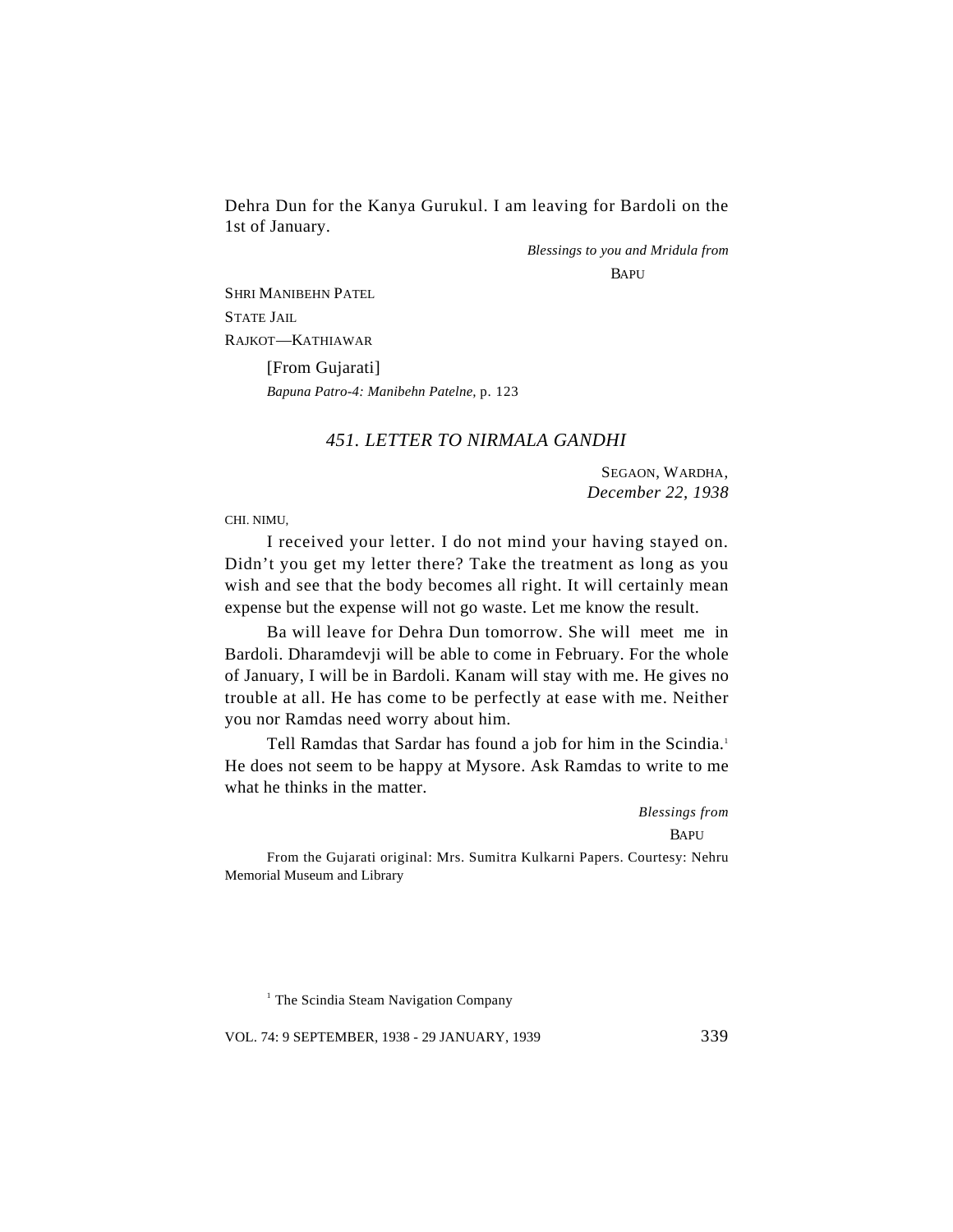*December 22, 1938*

CHI. BALWANTSINHA,

I gave much thought to your letter. You did make a mistake, but who doesn't? Your simplicity of nature consists in that you readily admit your mistake. The service of the cow and the good of all of us, including you, now lies in sticking to the decision that has been taken. If your anger really subsides everything will turn out well in the end. You and Parnerkar will have been tested. Give whatever help Parnerkar asks for. Find out what else can be done and tell me. You have to be in good cheer.

*Blessings from*

BAPU

From a photostat of the Hindi: G.N. 1913

## *453. LETTER TO TARADEVI NAYYAR*

SEGAON, WARDHA, *December 22, 1938*

DEAR SISTER,

At least you have written a letter today. I am sending this through Ba. On receiving the letter from Prakash, for a moment Sushila was inclined to go there. But I did not approve of her going for just a few days. Right now, Sushila is serving me. She is also helping me with the letters, etc. This she has been doing for the last two or three days. I do not like to send her away all of a sudden. It is another matter if you want to call away Sushila for good. In that case I have no authority to hold her. I keep Sushila with me because I trust your words. I have no doubt a selfish purpose in keeping her. But I am also convinced that staying with me is good for Sushila from every point of view. I also consider it necessary that Sushila should be near Pyarelal. Sushila will not be at peace staying in Delhi or away from me. Think of all this and write to me frankly. Come to Bardoli if you can. I shall feel happy if you do.

*Blessings from*

**BAPU** 

From the Hindi original: Pyarelal Papers. Nehru Memorial Museum and Library. Courtesy: Beladevi Nayyar and Dr. Sushila Nayyar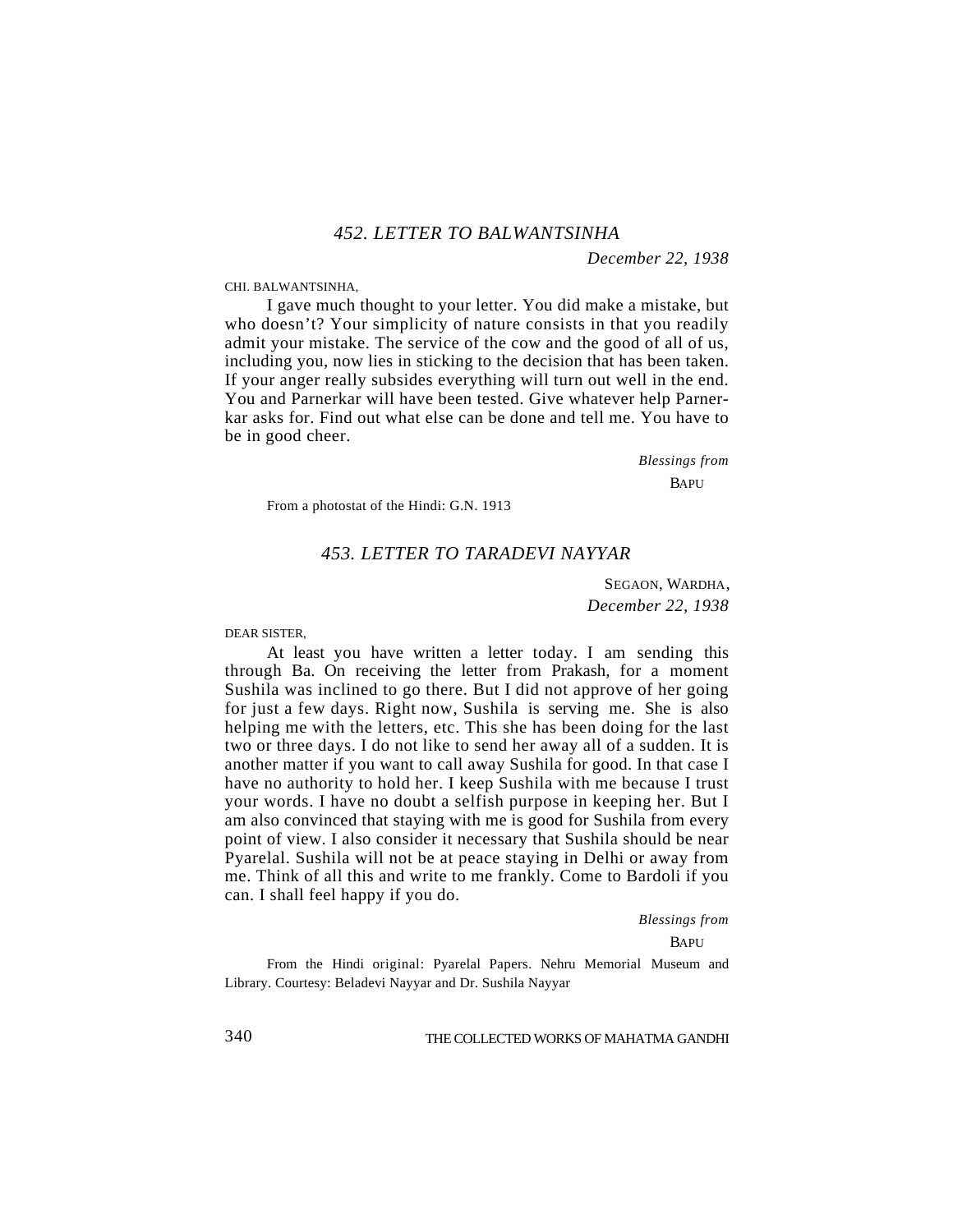### *454. SPEECH AT SCOUTS RALLY*<sup>1</sup>

SEGAON, [*December 22, 1938*] 2

I congratulate you on the demonstration of the drill that you have given. It is a necessary part of your training. But while you have made a fine beginning, you have still much ground to traverse.

The object of mass drill is to enable large bodies of people to perform any movement rhythmically and swiftly and with absolute precision. What a saving in national time and energy it would mean if we could do that in our public meetings and functions ! There is a silent music in disciplined movement of masses of men and women. Just now I asked you to move a little towards me so that my low voice may reach you. Had you advanced far enough in your drill, you would have been able to perform that movement with ease without any noise or confusion. There is a rhythm and music in drill that makes action effortless and eliminates fatigue. If the whole nation of 300 millions could be drilled so as to move together and act together and if necessary to die together as one man, we should attain independence without striking a blow and set an example of a peaceful revolution for the whole world to emulate.

I was particularly glad to note that the Khoja Boarding House at Wardha had sent its quota of scouts to participate in your rally. This is as it should be. Boy scouts' training has been incorporated in the Wardha Scheme of Education. It would be nothing worth if it did not serve to remove all mutual distrust and suspicion and foster among the various sections and communities a perfect spirit of camaraderie which is an integral part of that scheme, although it is not set down in so many words in the Zakir Husain Committee's report. The Wardha Scheme of Education does not aim merely at imparting literary training to the students; its object is to give an education for life that would answer the need of our millions. It is calculated to be a living and life-giving experiment. Teachers, who have in their turn to become torch-bearers of this education, have need, therefore, of a broader and

<sup>&</sup>lt;sup>1</sup> Extracted from Pyarelal's "Weekly Letter". The rally was held at the end of a 21 days' training course in scoutcraft conducted at Wardha for pupil teachers under the Wardha Scheme of Education.

<sup>2</sup> The date is from *The Hindu,* 23-12-1938*.*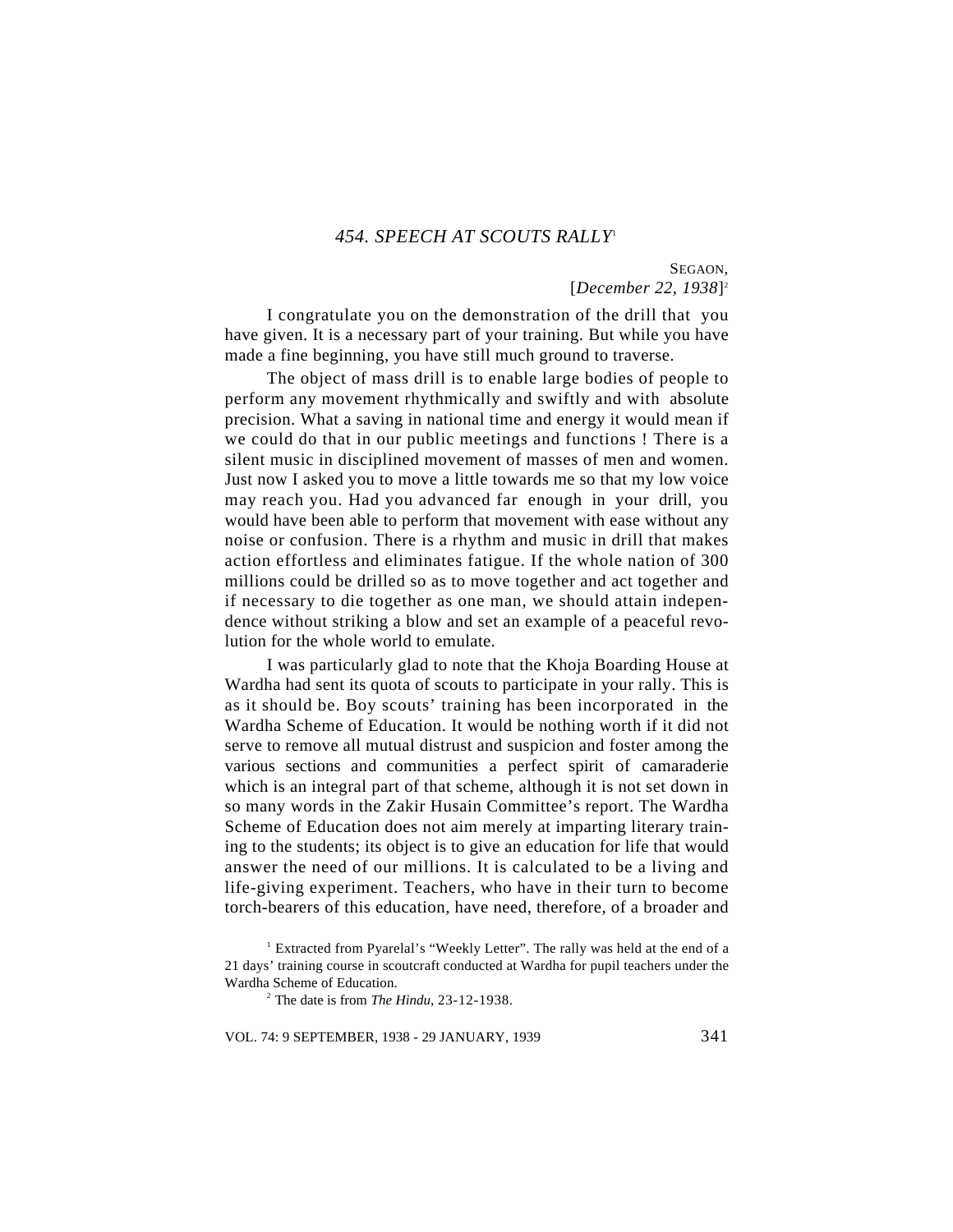wider training. And scoutcraft is an important and useful part of that training.

I know something of the work of the old Seva Samiti founded by Revered Malaviyaji. I know also Pandit Hridayanath Kunzru's work on it; and I have come in contact with Shri Bajpai, the organizer of the Samiti. If, therefore, I offer a few remarks by way of suggestions, they must be taken as those of a friend. As I watched the flag salutation ceremony, there seemed to be an air of unreality about it. Your song is composed in highflown language. You have in that song expressed your readiness to lay down your lives for that flag which you have envisioned as one day floating over the whole world. Could you seriously mean it, I asked myself, as you sang that song. I venture to suggest that such sentiments as are expressed in that song may not be associated with any other than the national flag—if they are not to remain a mere pious wish calculated to begin and end with the singing of that song. People cannot die for many flags. If you must have a separate flag and a hoisting ceremony, your song should be pitched in a lower key. Then, again, I see you have your inscription on the flag in English. That seems to me an anomaly. You should have on your flag Hindustani inscription. Scouting must aim not merely at the training of the body but that of the brain and heart too. It would be a poor performance if it confines itself to mere externals and ignores the internal.

A word to the pupil teachers who are assembled here. As the first batch, on them rests a heavy responsibility. It is not merely they but the scheme of education which they are out to work that is going to be put on its trial. It therefore behoves them to be punctilious and exact in every little thing that they say or do. They must weigh every word that they utter and take care never to utter a word in vain. It is a new and untried experiment that they are going to launch upon, i.e., to give the whole education through a craft. Success will be the reward of unremitting exercise of intelligence in all their acts. Nothing will be more detrimental to it than insincerity in speech, thought or action.

*Harijan,* 31-12-1938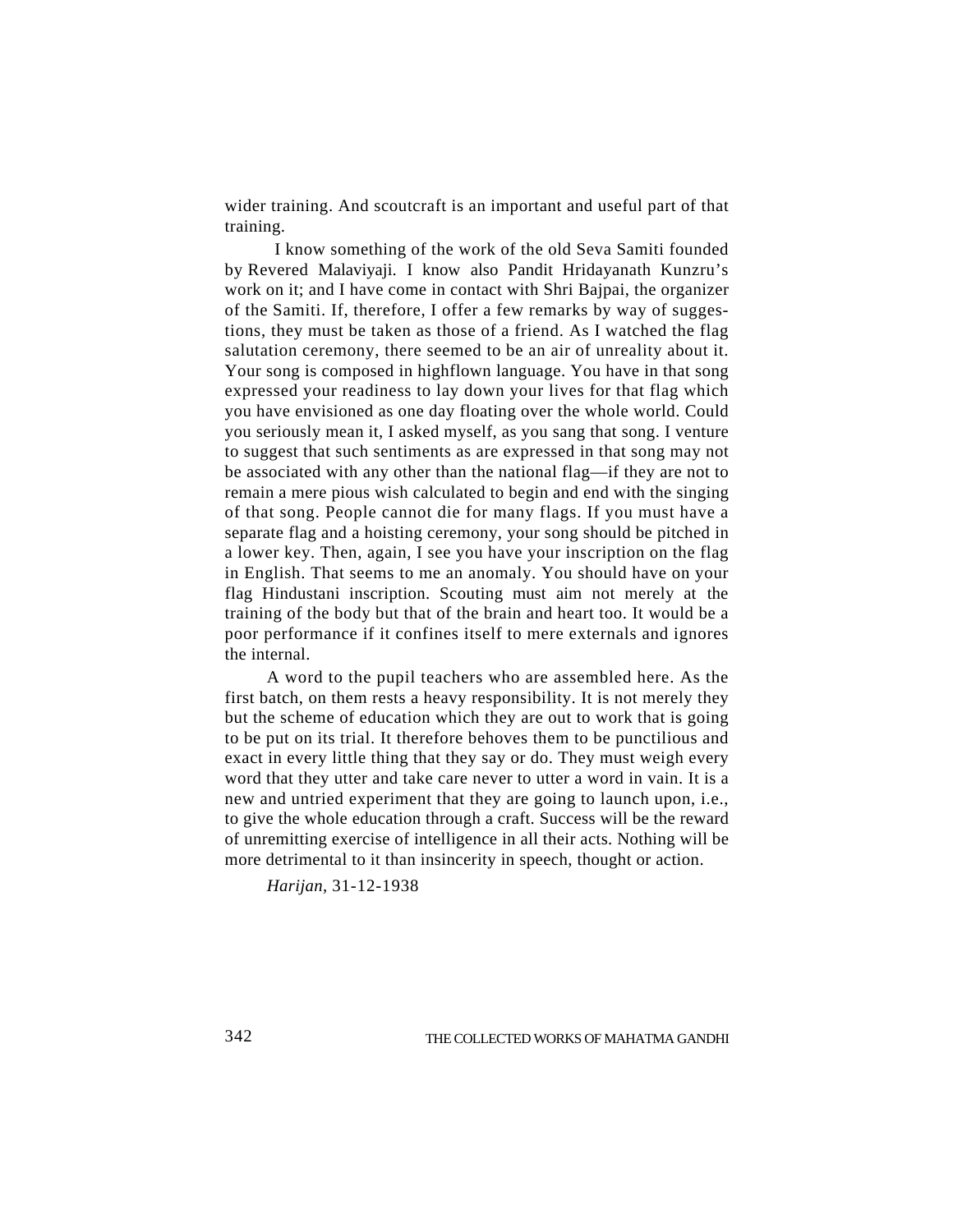## *455. LETTER TO LORD LINLITHGOW*

SEGAON, WARDHA, *December 23, 1938*

DEAR LORD LINLITHGOW,

I find that Residents in certain States are discouraging Ruling Chiefs from having any dealings with Congressmen such as Sardar Patel. I have unimpeachable evidence in two cases. Of these I am free to mention one. That is in connection with Rajkot. I do not wish to tax you with details. I hope it is not the intention at the headquarters to discourage ruling Chiefs from cultivating friendly relations with Congressmen.The States people have always looked to the Congress for guidance and advice. With increasing awakening among the States people, there should be no wonder if Chiefs seek Congress advice and assistance in settling their differences with their people. Discouragement by Residents amounts to orders to them. Recent declarations in London seem to show that there is no intention, on the part of the superior authority, to interfere with the Chiefs in such matters. If my impression is correct and if on enquiry you find that the statement I have made about Rajkot is borne out, may I expect that you will instruct Residents in general not to interfere with the Ruling Chiefs who may choose to seek the assistance of Congressmen in solving the difficulties that face them?

> *I am, Yours sincerely*, M. K. GANDHI

Lord Linlithgow Papers: Microfilm No. 107. Courtesy: National Archives of India

## *456. LETTER TO J.C . KUMARAPPA*

*December 23, 1938*

MY DEAR KU,

I am glad you went to Bombay. It would have been a mistake if no one had gone. No doubt you were the best man for our purpose. I would like you to tell me more about your doings on 30th if possible. But you may anticipate the date if you think it necessary.

VOL. 74: 9 SEPTEMBER, 1938 - 29 JANUARY, 1939 343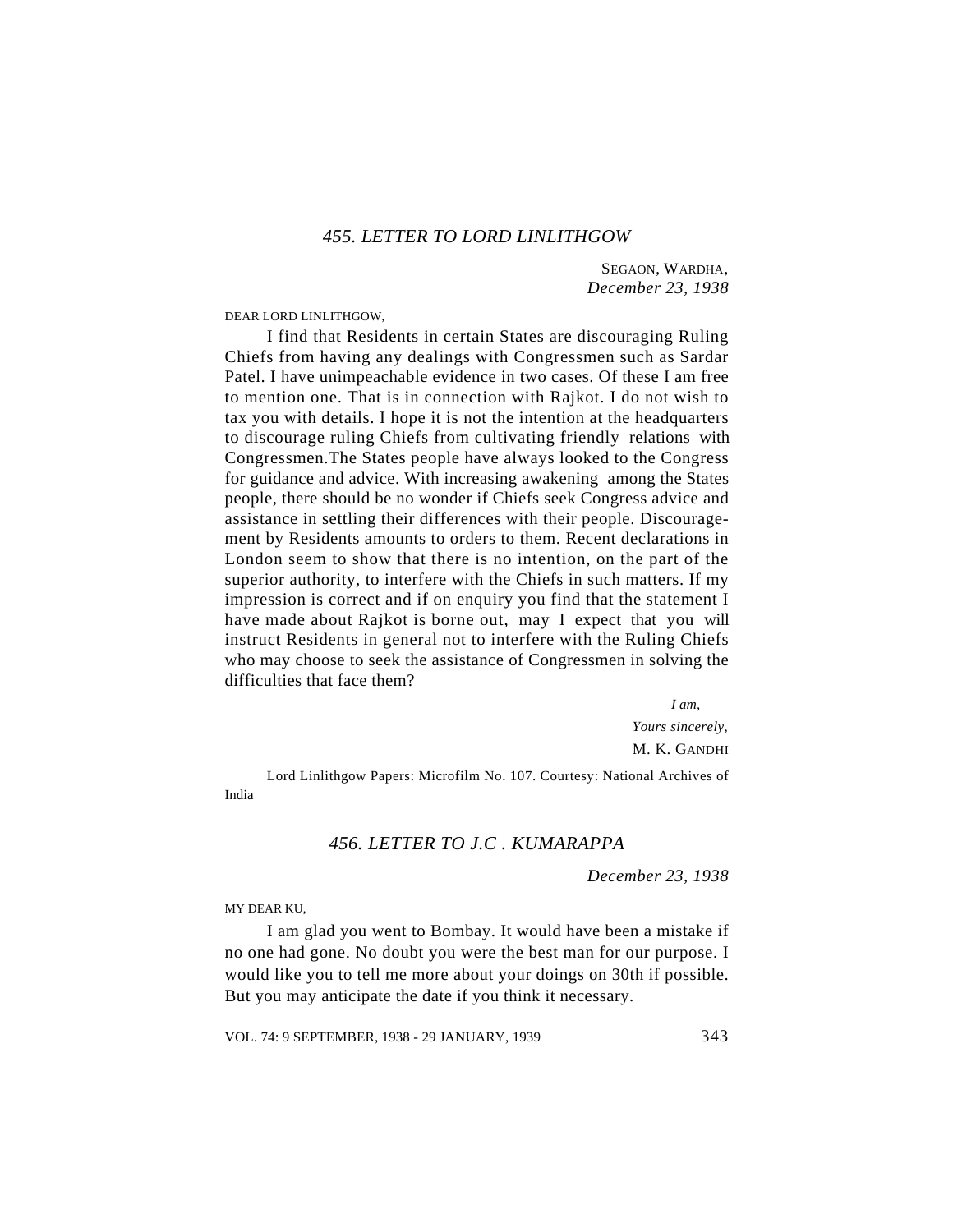I would like Sir P. to come to Bardoli on the earliest day after 3rd January.

**BAPU** 

From a photostat: G.N. 10147

## *457. LETTER TO S. RADHAKRISHNAN*

SEGAON, WARDHA, *December 23, 1938*

DEAR SIR RADHAKRISHNAN,

As you know I have always aimed at a redistribution of Provinces on a linguistic basis. The cue was taken from the Andhra movement. I should therefore be more than glad if Andhra could have its status as a Province recognized even now.<sup>1</sup>

*Yours sincerely,*

M. K. GANDHI

From a facsimile in *Mahatma,* Vol. VI, between pp. 352 and 353

### *458. LETTER TO INDU N. PAREKH*

SEGAON, WARDHA, *December 23, 1938*

CHI. INDU,

I got your letter. I had got the previous one also. In both you are carried away by your emotions. Be patient and search for a job there or come to me in Bardoli. We will think it over. Why do you lose heart? I will leave for Bardoli on January 1.

> *Blessings from* BAPU

From a photostat of the Gujarati: G.N. 6256

<sup>1</sup> At this time the addressee was in Segaon to persuade Gandhiji to prevail upon Rajaji not to make Hindi compulsory in Madras schools. *Vide* "Letter to C. Rajagopalachari", 24-12-1938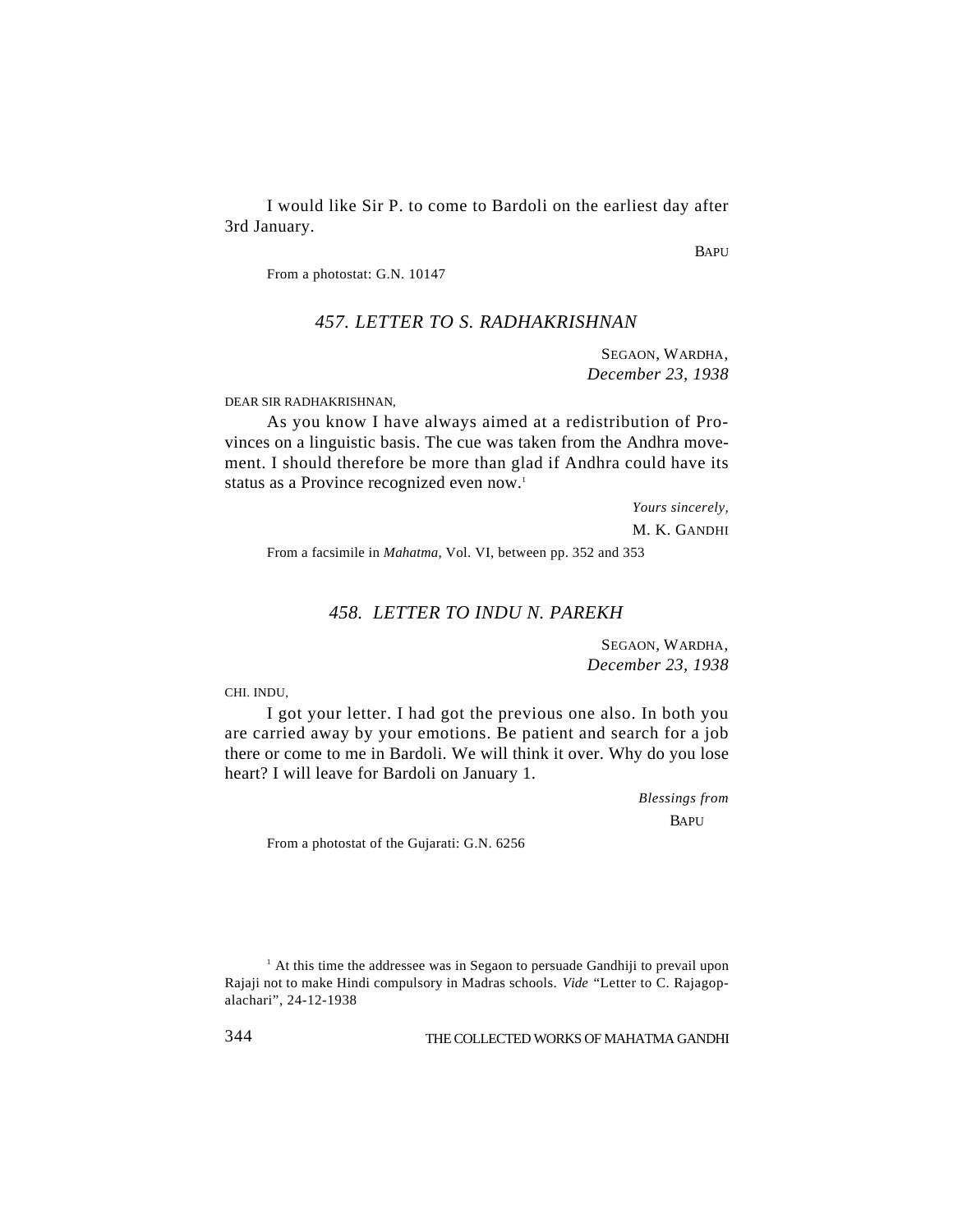## *459. LETTER TO BALWANTSINHA*

SEGAON, *December 23, 1938*

#### CHI. BALWANTSINHA,

I have gone through your letter carefully. It is good. But I notice that you cannot bear to be separated from the cows. You should take it that the separation is in the interest of greater service to the cow. I shall gain some experience and so will you. You have doubts as to the propriety of what is being done. It is not right. For if you have doubts it denotes a lack of knowledge behind your renunciation. From what you told me yesterday I thought your heart was cleansed and you had realized that what was being done was all to the good. I never attributed to you any baseness of spirit. I did mention your pride and that too by way of praise. I even said that in your devotion to the cow you have no equal, not even Parnerkar, and the same applied to your capacity for hard labour. Your experience too is considerable, for you have been familiar with agriculture and cattlekeeping from childhood. But I also said that notwithstanding all this your knowledge was not systematic or scientific and consequently you would not be able to make further progress in animal husbandry and that your anger would consume you as well as the cow. At the same time I asked Parnerkar to examine his heart and to take posse-ssion of the dairy only if he was confident of himself. He has been given charge only under this stipulation and these conditions. I have had a talk with Nayakumji. He will discuss the matter with you. Do not commit yourself definitely to any work for the present. Have a little rest; give some quiet thought to what has been and is being done; read and ponder a little and do whatever Ashram tasks naturally come your way. Consult Chimanlal and take up any job for which he is hardpressed. There can never be any want of work in our institution for a worker like you.

> *Blessings from* **BAPU**

From a photostat of the Hindi: G.N. 1914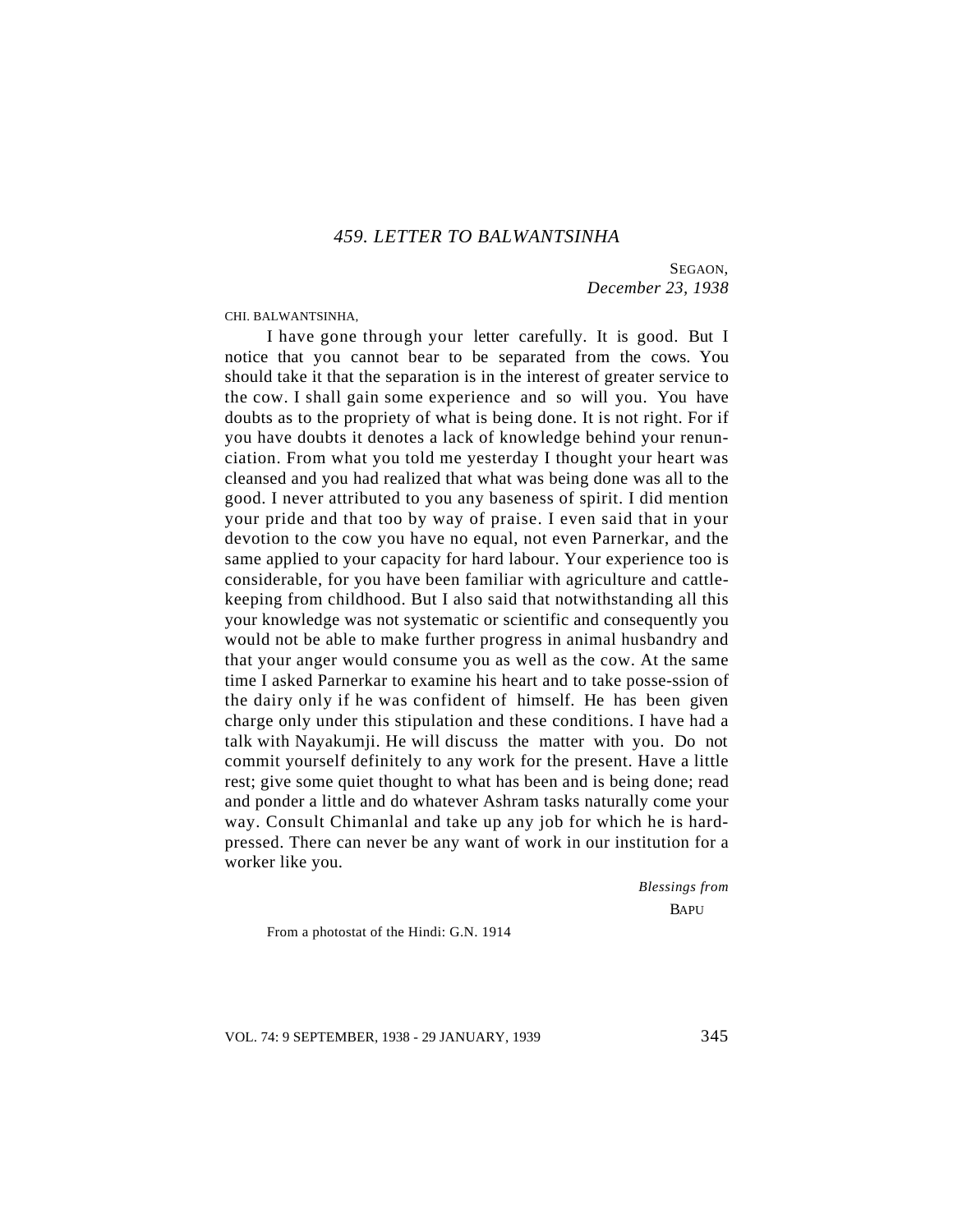## *460. LETTER TO SARASWATI*

SEGAON, WARDHA, *December 23, 1938*

CHI. SURU,

I have your letter. I do not remember about your earlier letters but I have replied to them all. I talked at length with Uncle<sup>1</sup> and strongly requested him to send you to me. If you continue your request he might send you. Keep writing to me. Uncle knows everything. You should speak to him fearlessly.

Ba has gone to Dehra Dun today to attend the Kanya Gurukul function. We all leave for Bardoli on January 1, to spend a month there. I hope that you will be reaching there.

I am keeping well, Kanti keeps on writing.

*Blessings from*

**BAPU** 

From a photostat of the Hindi: *G.N.* 6174. Also C.W. 3448. Courtesy: Kantilal Gandhi

### *461. NON-VIOLENCE THE ONLY WAY*

I share with the reader the following letter<sup>2</sup> from Mr. Gregg, the author of several books on khadi and non-violence. He is an industrious and accurate student of world events. The reader may know that Mr. Gregg was in India long enough to study things in India.

*Harijan,* 24-12-1938

## *462. WANTED A GUIDE BOOK*

Shri Mridulabehn has sent me a letter which freely translated means:

<sup>1</sup> G. Ramachandran

 $2$  Not reproduced here. Richard B. Gregg, after describing the horrors resulting from "modern methods and weapons of war", had argued that it was "not bravery but utter folly" to pretend to fight that kind of thing. He had also forwarded a copy of Russell's *Which Way to Peace*? to reinforce the argument that war could not end war and that complete pacifism was the only practical possibility.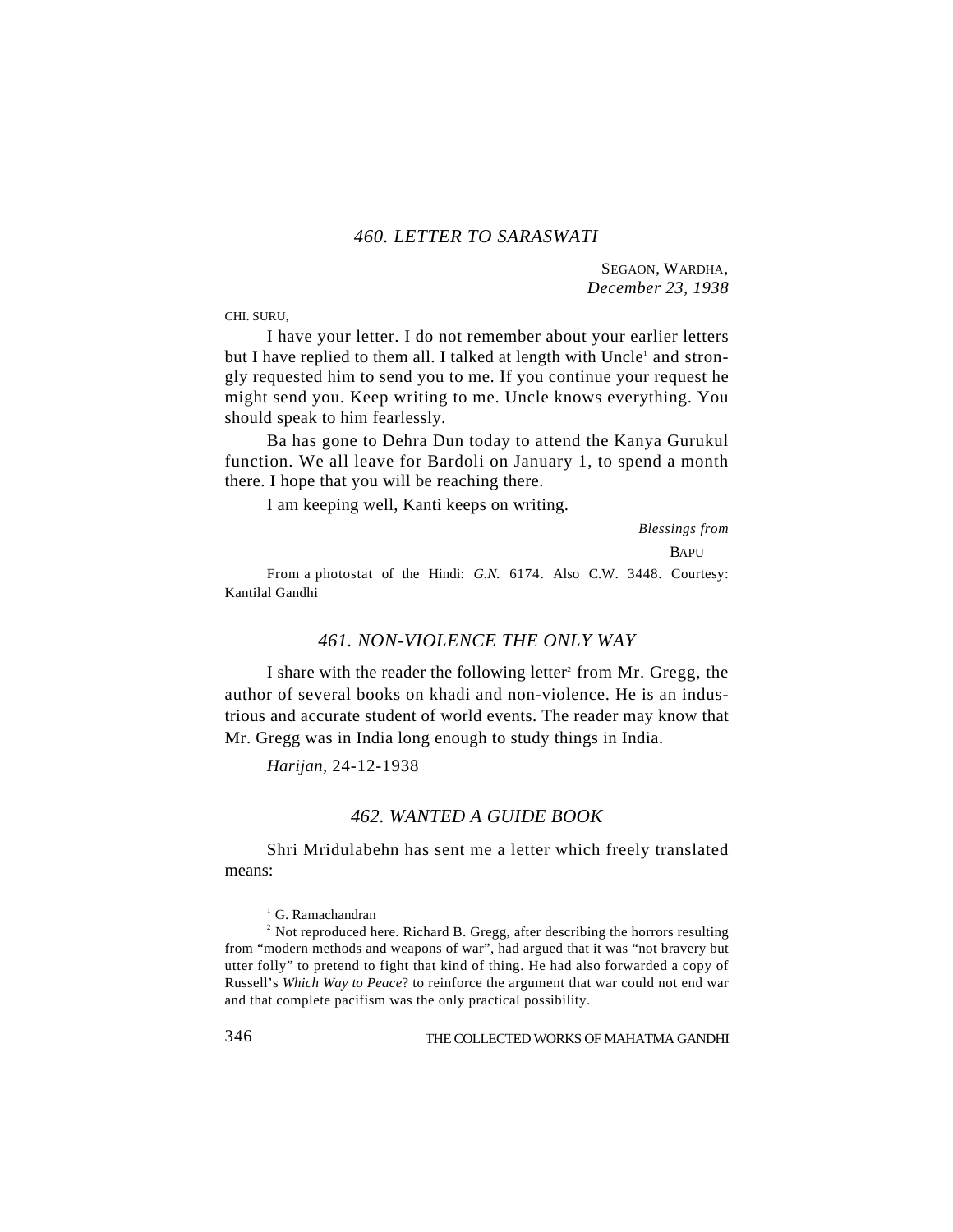A beginning has been made in forming girl volunteer brigades. Naturally they require lessons in drilling, salutation to the flag, national songs, etc. If there was a book of instructions covering these important matters, we should have uniformity of practice throughout India. At present there is anarchy. Every gymnasium teaches what it likes, uses or coins its own technical words, and in many cases orders are given in English. Imagine village girls being given orders in English which they do not understand. This is essentially for the central office to handle, and that too with the quickest despatch. If the book suggested by me is published immediately, it will be useful for the instruction of the corps that are being formed in view of the coming Congress session in Mahakoshal.

I commend this letter to the central office. It ought not to be difficult to bring out the required book inside a week. The material is there in a scattered form. Dr. Hardikar has, I think, published some literature on the subject. Pandit Malaviyaji's organization must have also issued some instruction book. I know that Prof. Manikrao of Baroda has taken great pains to produce simple technical terms in Hindustani answering most of the requirements. It ought to be a simple matter to bring out an authoritative book out of this material.

In this connection I would remind the Mahakoshal Reception Committee of the suggestion I had made at Haripura that there should be a guide book for Congressmen and visitors in simple Hindustani, written in Devanagari and Urdu scripts, about sanitation, etc. Generally the visitors are left to their own resources. They do not even know where to find the places they want to go to or the things they need. A guide book with a map of the Congress Nagar for the help of those thousands of people who attend the Congress session from year to year is a necessity.

SEGAON, December 24, 1938 *Harijan,* 31-12-1938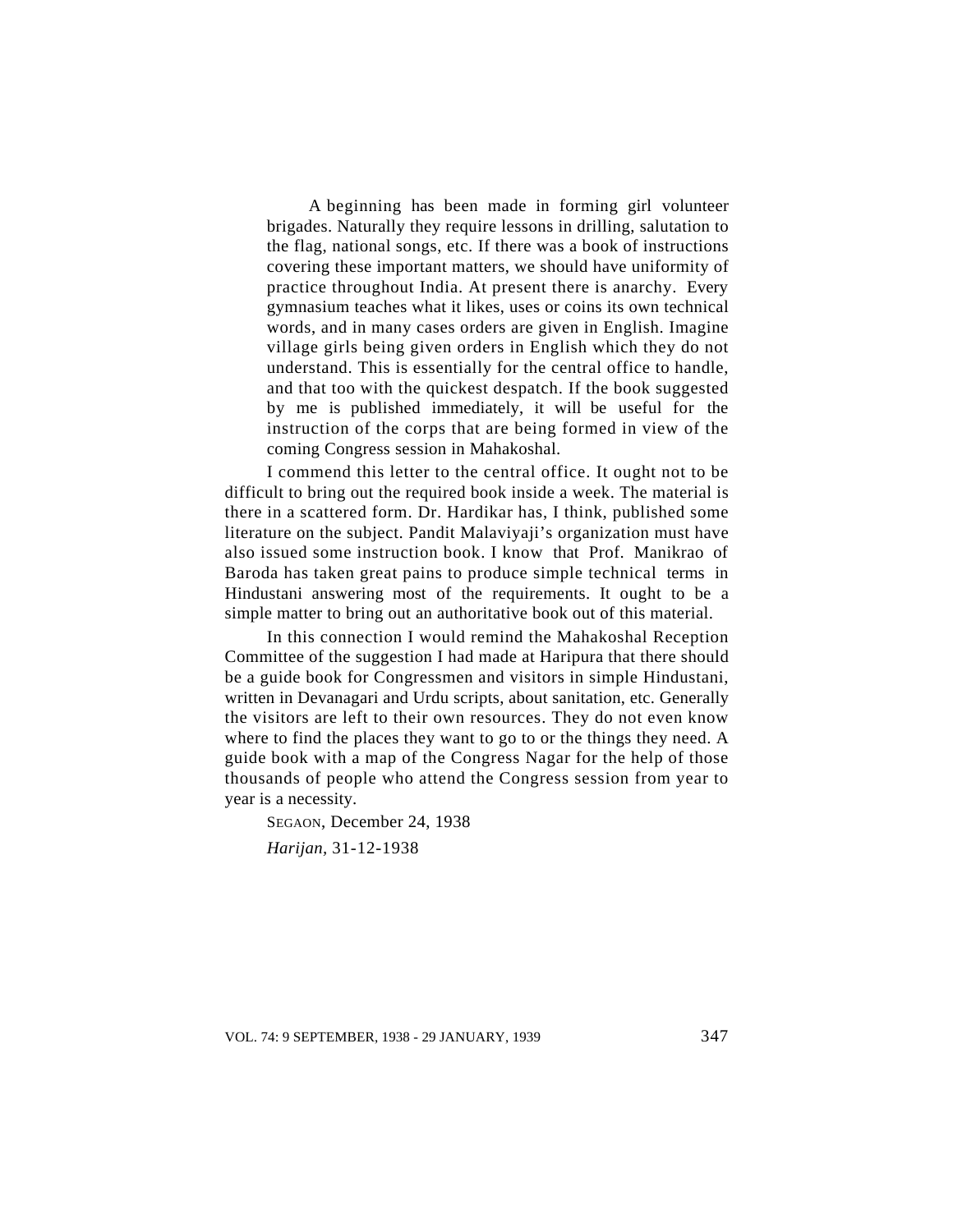SEGAON, WARDHA, *December 24, 1938*

MY DEAR C. R.,

Sir Radhakrishnan was here yesterday. He said that anti-Hindi agitation was on the increase. He had suggested to you that you should accept a conscience clause, exempting those children from learning Hindi whose parents stated in writing that they had a conscientious objection to their children learning Hindi. I suppose you remember that such a suggestion was made in *Harijan* in the initial stages of the agitation. I think that it is not too late to give effect to it. It should not matter to you even though the concession may be interpreted as concession to unreasonable agitation. You will do what appears to you to be best.

What about separation of Andhra as a separate province? You had made some statement that you were moving in the matter. Are you? How are you keeping otherwise?

Love.

*Yours,* **BAPU** 

From a photostat: G.N. 2079

## *464. INTERVIEW TO H. V. HODSON*<sup>1</sup>

[Before *December 25, 1938*] 2

Mr. Hodson expressed the opinion that the solution of the Hindu-Muslim question was made difficult by the fact that, owing to its very nature, the Congress tended to take on the nature of a "totalitarian party" and acted as if it were the one and the only party in the country that mattered, instead of regarding itself simply as one of the principal parties.

GANDHIJI: It is a very wrong view to take of the Congress. The Con-gress does claim to be the one and the only party that can deliver the goods. It is a perfectly valid claim to make. One day or the other some party has to assert itself to that extent. That does not make it a totalitarian party. It is the ambition of the Congress to become all-re-

2 *ibid*

<sup>&</sup>lt;sup>1</sup> Extracted from Pyarelal's "Weekly Letter" dated December 25. H. V. Hodson was the editor of *Round Table.*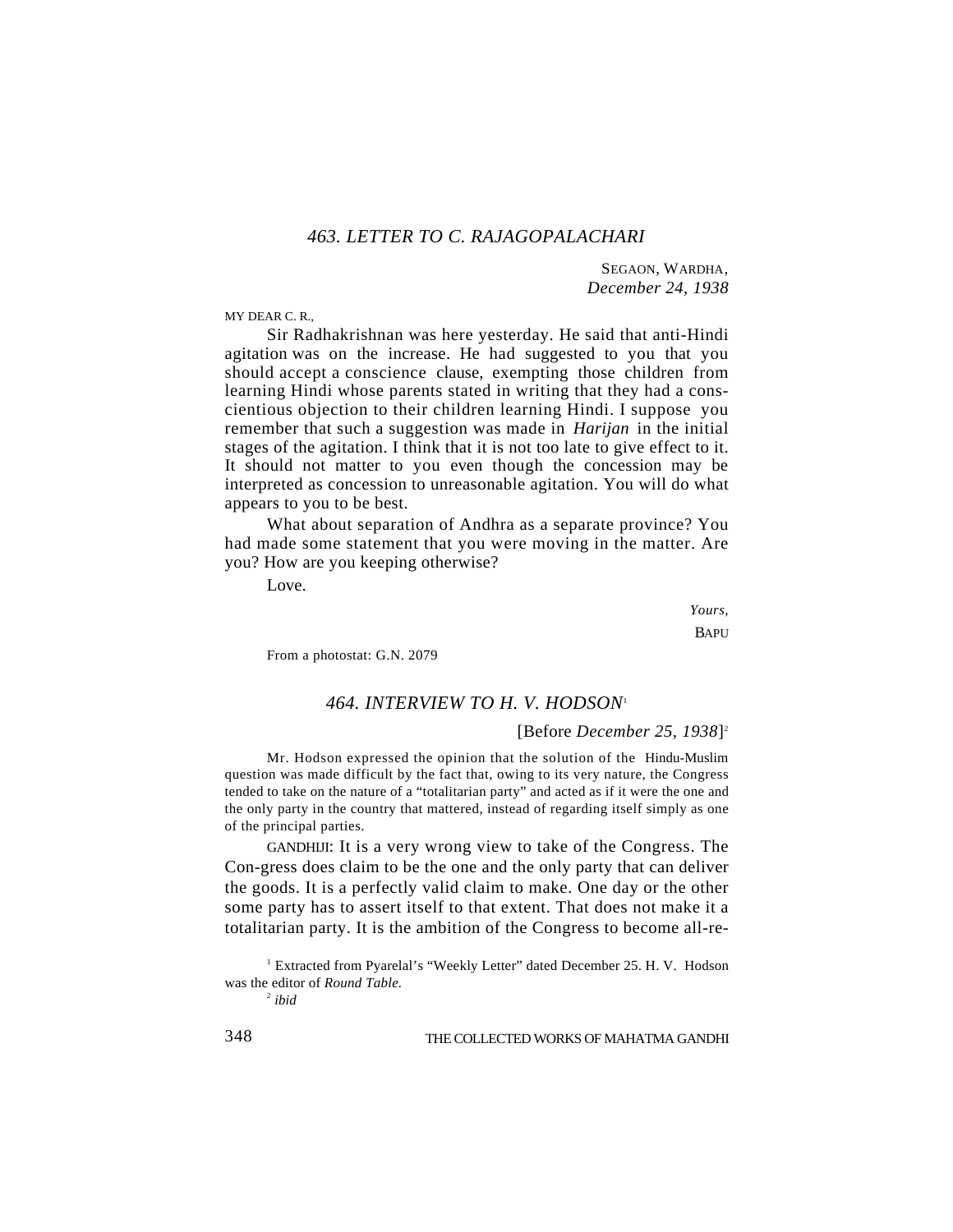presentative of the entire nation, not merely of any particular section. And it is a worthy ambition in keeping with its best tradition. If you have studied Congress history, you will find that since its very inception the Congress has sought to serve and represent all sections in the country equally without any distinction or discrimination. Thus it used to have Rajas and Maharajas on the Reception Committee, and has defended the cause of the States against the Paramount Power as in the case of Kashmir and Mysore. It would love to be absorbed by the Muslim League if the Muslim League would care to absorb it, or to absorb the Muslim League in its turn, so far as the political programme is concerned. For religious and social activity, of course, every community can have its separate organization.

HODSON: But if the Congress has the ambition of absorbing other political organizations, it cannot help being a totalitarian party.

GANDHIJI: You may try to damn it by calling it totalitarian. Absorption is inevitable when a country is engaged in a struggle to wrest power from foreign hands; it cannot afford to have separate, rival political organizations. The entire strength of the country must be used for ousting the third and usurping party. That is what is happening in India today. Where there is no common danger to oppose, there must be separate parties representing different schools of thought. You should bear in mind that the Congress does not impose its will on others. Its sanctions are non-violent.

HODSON: Would not the march to full responsible government be more rapid if the Muslims were taken along?

GANDHIJI: Of course it would be. Personally I do not want anything which the Muslims oppose. But I have faith that the solution of the Hindu-Muslim tangle will come much sooner than most people expect. I claim to be able to look at the whole position with a detached mind. There is no substance in our quarrels. Points of difference are superficial, those of contact are deep and permanent. Political and economic subjection is common to us. The same climate, the same rivers, the same fields supply both with air, water and food. Whatever, therefore, leaders, Mahatmas and Maulanas may say or do, the masses, when they are fully awakened, will assert themselves and combine for the sake of combating common evils.

The effect of the Socialist and Communist propaganda too is to bring the masses of both the communities together by emphasizing identity of interests. I have my differences with them, but I cannot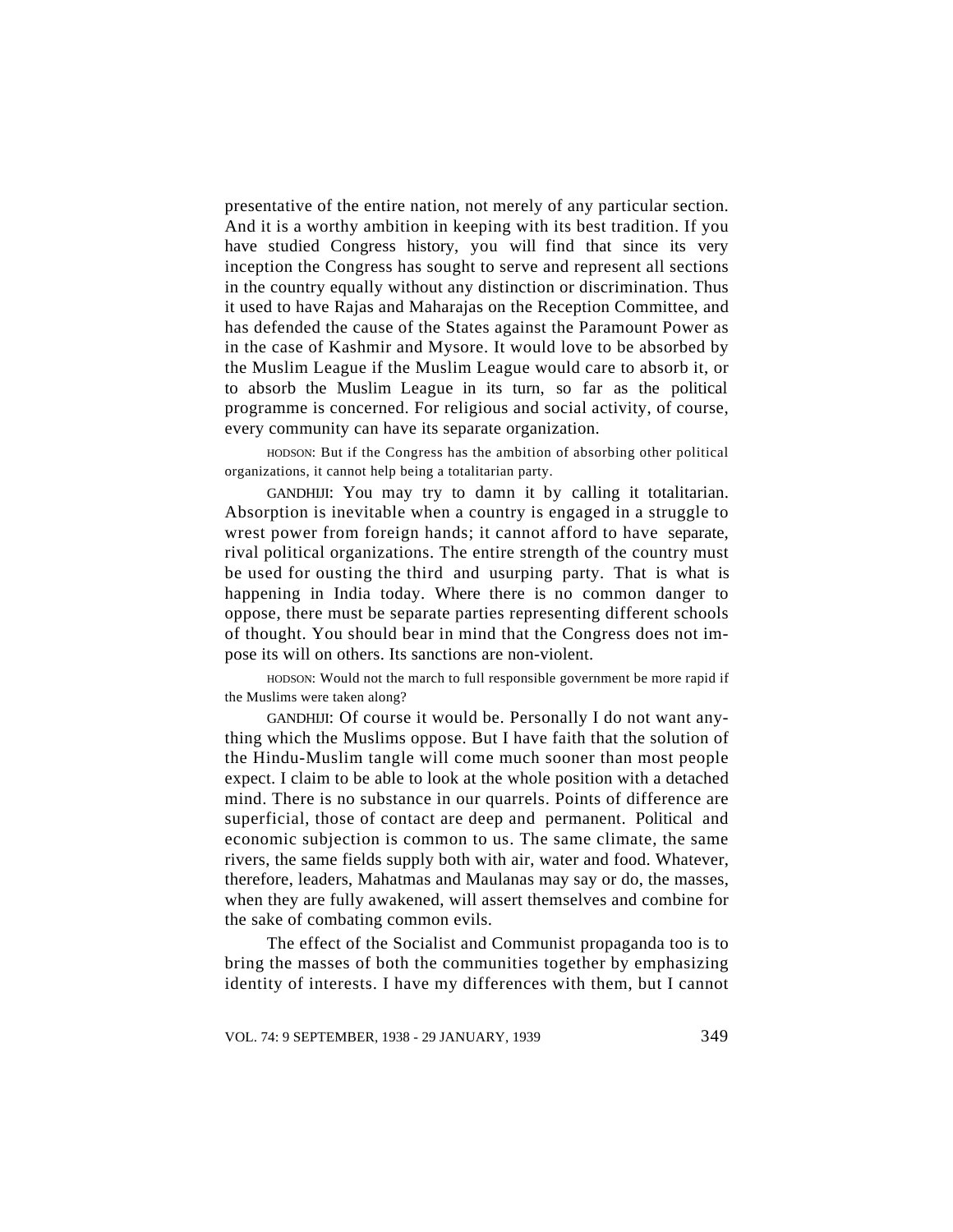withhold my admiration for their endeavour to demolish the superstition that keeps the different communities apart.

*Harijan*, 31-12-1938

# *465. MESSAGE TO PRESIDENT, TRAVANCORE STATE CONGRESS*

[On or before *December 25, 1938*] 1

On receipt of a telegram from the President of the Travancore State Congress, Gandhiji said he was delighted that personal allegations against the Dewan were withdrawn. He added that civil disobedience should also be suspended in order to examine the whole position afresh. He hopes that in view the of withdrawal of the allegations prosecutions will be withdrawn by the State and prisoners will be set free.

*The Bombay Chronicle,* 26-12-1938

# *466. MANIBEHN AND THE SPINNING-WHEEL*

Manibehn is a *mani*<sup>2</sup>. I know of only one Mani in India who has sacrificed her all in order to serve her father and who has readily accepted spinsterhood for his sake. She left for Rajkot at one single word from her father and the strength that she had derived from her incomparable devotion is amazing. She is now in prison.<sup>3</sup> She keeps writing letters to me. Some of them deserve to be published. But, nowadays, I just cannot write for *Harijanbandhu.* I find no time for it. But I cannot help quoting the last sentence of her latest letter from jail. It is in praise of the spinning-wheel. It runs as follows:

It is after a long time that I have found such leisure to work on the spinning-wheel. And when I can spin so peacefully, I do not need anything else. I find incomparable joy in this. I feel that I should spin enough to make up for the many days when I could not spin.

We do not come across many persons who combine so well in themselves love of the spinning-wheel, sacrifice, devotion to one's father and courage of the highest order. But, when I do come across one, my heart dances with joy.

[From Gujarati] *Harijanbandhu,* 25-12-1938

<sup>1</sup> The report carrying the message is dated December 25, 1938.

 $2$  Gem

<sup>3</sup> Manibehn Patel was arrested on December 5, 1938, for participating in the Rajkot satyagraha.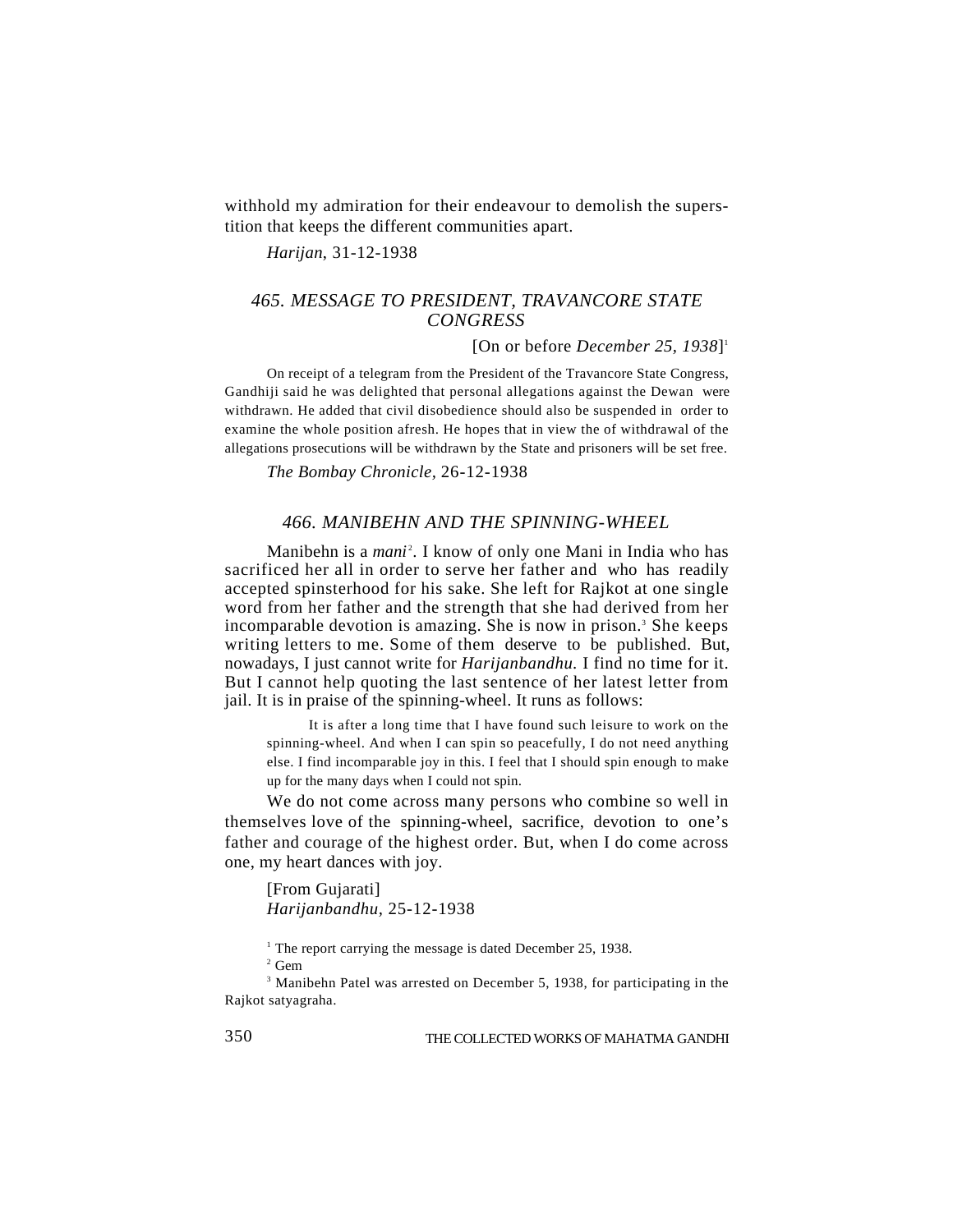# *467. DRAFT OF STATEMENT FOR HYDERABAD STATE CONGRESS*<sup>1</sup>

#### [Before *December 26, 1938*] 2

The Working Committee of the Hyderabad State Congress after great deliberation has decided upon a temporary suspension of satyagraha, which was launched recently and which has already resulted in the imprisonment of more than 400 satyagrahis. Sentences range from one month to 3\_ years.

The public would like to know the reasons that have prompted this decision.

The State Congress has come in for a great deal of misrepresentation. It has been called a communal body. Its activities have been mixed up with those of the Aryan Defence League and the Hindu Civil Liberties Union. Unfortunately the movements of the A. S.<sup>3</sup> and the Hindu M. S.<sup>4</sup> synchronized with the civil disobedience of the State Congress. The decisive cause has been the advice given by Gandhiji, Pandit Jawaharlal Nehru and other Congress leaders that in order to make our position absolutely clear it was essential that we should suspend C. D. They say suspension would give the Government of H. E. H. the Nizam an opportunity to review the situation. We could not disregard the advice of the leaders whose sympathy and support are always a valuable asset in the conduct of the struggle for swaraj within the State.

We suspend C. D. in the hope that it will not need to be revived. But whether it will have to be revived, and if so when, will depend wholly upon the attitude of the State authorities. It is not without a wrench that we are suspending the struggle when more than 400 of our comrades are undergoing imprisonment ranging from 4\_ years to two months [*sic*]*.* We have more than 2000 persons on our list as volunteers for C. D. The list is daily increasing. Every fresh arrest brings an addition to the list. We have had embarrassing offers of volunteers from outside the State. We have been obliged to decline the offers as we realize that the movement in order to remain strictly non-

 $1$  Except for the first two paragraphs the draft is in Gandhiji's hand.

<sup>&</sup>lt;sup>2</sup> Vide "Letter to Akbar Hydari", 26-12-1938

<sup>3</sup> Arya Samaj

<sup>4</sup> Hindu Maha Sabha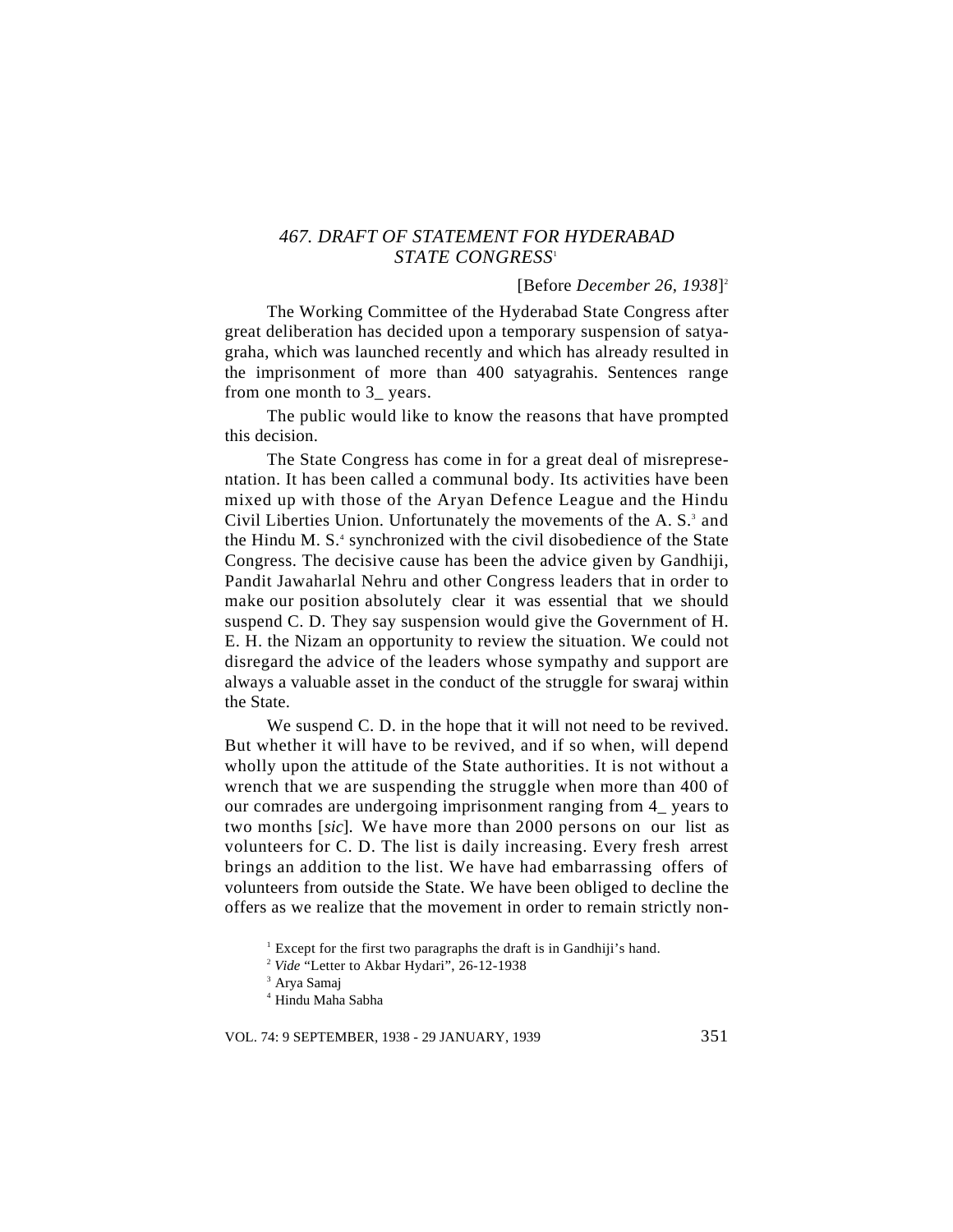violent must depend upon internal strength and support.

But we have no desire to use our strength and undergo suffering, if we can achieve our end through negotiation and entreaty. We hope therefore that the Government of H. E. H. will recognize the wholly peaceful and loyal motive underlying the suspension. We hope that they will release the C. D. prisoners and lift the ban on the S. C. and its activities and pave the way to the inauguration of a scheme of responsible government consistently with reasonable safeguards for the rights of minorities.

Here we would draw the attention of the members of the State Congress that there are two arms to a non-violent swaraj movement, the remedial and constructive. C. D. is remedial and therefore in its nature temporary. The other is constructive and permanent. We hope that the people will never lose sight of the permanent arm. Indeed our fitness for C. D. increases in the same measure as the intensity of the constructive programme. The constructive activities include hand-spinning, hand-weaving and like productive pursuits, activities promoting heart unity between the different communities composing the subjects of H. E. H. the Nizam, removal of untouchability, total abstinence from intoxicating drinks and drugs and kindred reforms. For a non-violent movement for gaining free-dom must necessarily be a process of purification and social and economic reform. No one should run away with the idea that sus-pension of C. D. is suspension of movement for responsible govern-ment. Indeed its constructive nature should be doubly strengthened because suspension of C. D. frees the mind for constructive work.

In conclusion we wish to thank all those friends who have helped us by their advice and even material assistance.

From a copy: C. W. 101529

## *468. STUDENTS' SHAME*

There is a most pathetic letter from a college girl in the Punjab lying on my file for nearly two months. Want of time was but an excuse for shirking the answer to the girl's question. Somehow or other I was avoiding the task, though I knew the answer. Meanwhile I received another letter from a sister of great experience, and I felt that I could no longer evade the duty of dealing with the college girl's very real difficulty. Her letter is written in chaste Hindustani. I must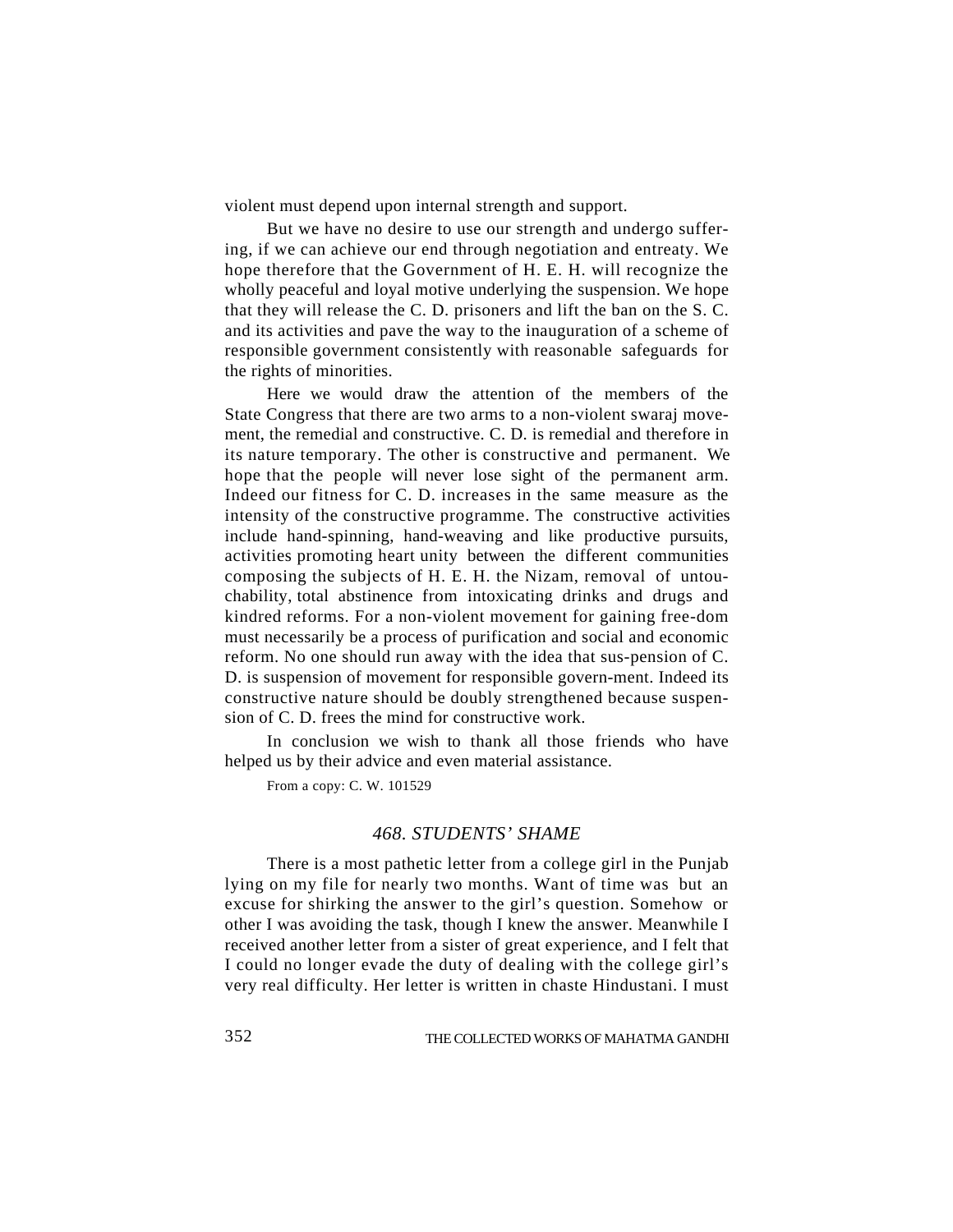try to do as much justice as I can to the letter, which gives me a perfect picture of her deep feeling. Here is my rendering of a portion of the letter:

To girls and grown-up women there come times, in spite of their wish to the contrary, when they have to venture out alone, whether they are going from one place to another in the same city or from one town to another. And when they are thus found alone, evil-minded people pester them. They use improper or even indecent language whilst they are passing by. And if fear does not check them, they do not hesitate to take further liberty. I should like to know what part non-violence can play on such occasions. The use of violence is of course there. If the girl or the woman has sufficient courage, she will use what resources she has and teach miscreants a lesson. They can at least kick up a row that would draw the attention of the people around, resulting in the miscreants being horse-whipped. But I know that the result of such treatment would be merely to postpone the agony, not a permanent cure. Where you know the people who misbehave, I feel sure that they will listen to reason, to the gesture of love and humility. But what about a fellow cycling by, using foul language on seeing a girl or a woman unaccompanied by a male companion? You have no opportunity of reasoning with him. There is no likelihood of your meeting him again. You may not even recognize him. You do not know his address. What is a poor girl or a woman to do in such cases? By way of example I want to give you my own experience of last night (26th October). I was going with a girl companion of mine on a very special errand at about 7.30 p. m. It was impossible to secure a male companion at the time and the errand could not be put off. On the way a Sikh young man passed by on his cycle and continued to murmur something till we were within hearing distance. We knew that it was aimed at us. We felt hurt and uneasy. There was no crowd on the road. Before we had gone a few paces the cyclist returned. We recognized him at once whilst he was still at a respectful distance. He wheeled towards us, heaven knows whether he had intended to get down or merely pass by us. We felt that we were in danger. We had no faith in our physical prowess. I myself am weaker than the average girl. But in my hands I had a big book. Somehow or other courage came to me all of a sudden. I hurled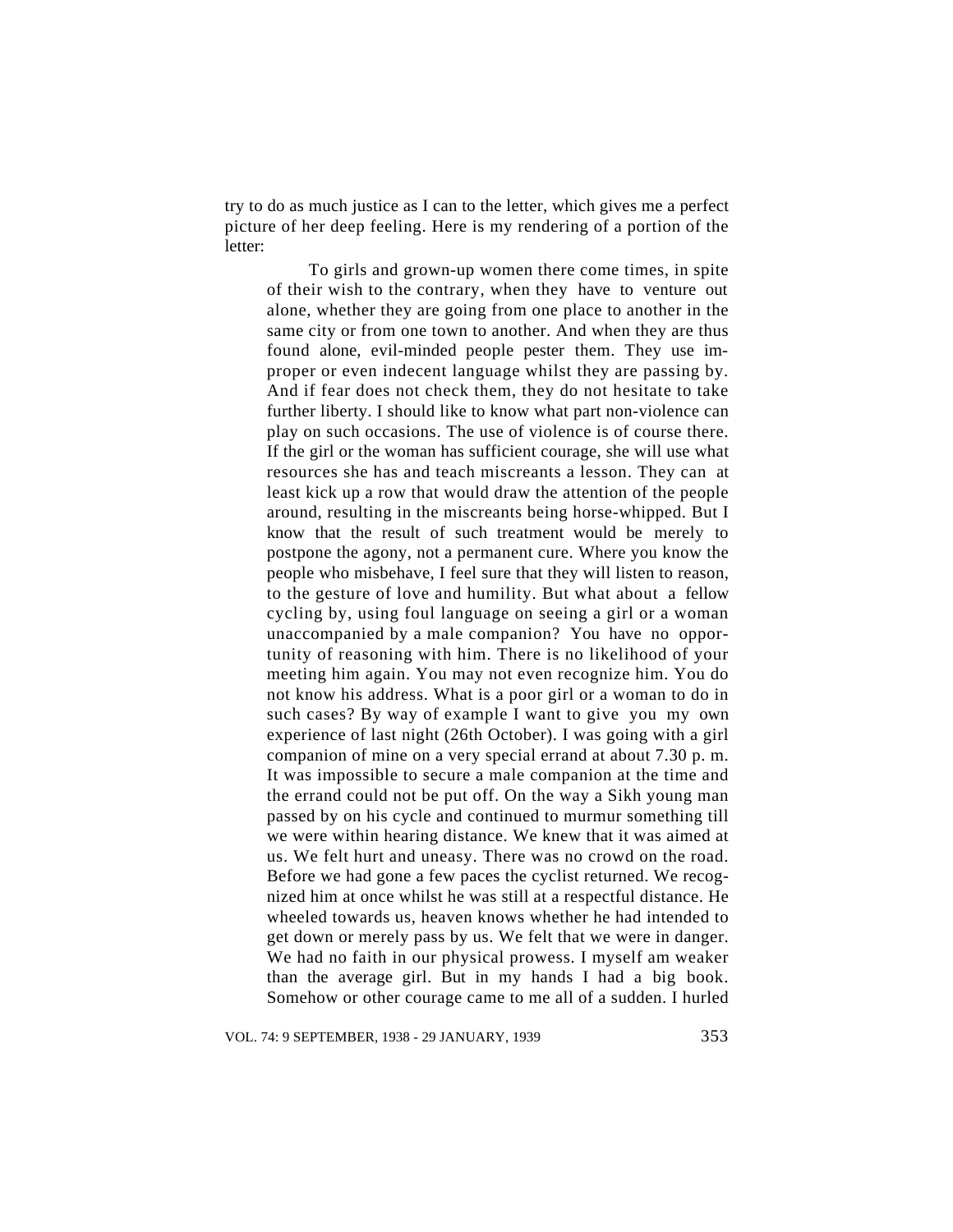the heavy book at the cycle and roared out, "Dare you repeat your pranks?" He could with difficulty keep his balance, put on speed and fled from us. Now, if I had not flung the book at his cycle, he might have harassed us by his filthy language to the end of our journey. This was an ordinary, perhaps insignificant, occurrence; but I wish you could come to Lahore and listen to the difficulties of us unfortunate girls. You would surely discover a proper solution. First of all, tell me how, in the circumstances mentioned above, can girls apply the principle of ahimsa and save themselves. Secondly, what is the remedy for curing youth of the abominable habit of insulting womenfolk? You would not suggest that we should wait and suffer till a new generation, taught from childhood to be polite to their womenfolk, comes into being. The Government is either unwilling or unable to deal with this social evil. The big leaders have no time for such questions. Some, when they hear of a girl bravely castigating ill-behaved youth, say, 'Well done. That is the way all girls should behave.' Sometimes a leader is found eloquently lecturing against such misbehaviour of students. But no one applies himself continuously to the solution of this serious problem. You will be painfully surprised to know that during Diwali and such other holidays newspapers come out with notices warning women from venturing outdoors even to see the illuminations. This one fact should enable you to know to what straits we are reduced in this part of the world! Neither the writers nor the readers of such warnings have any sense of shame that they should have to be issued.

Another Punjabi girl to whom I gave the letter to read supports the narrative from her own experiences of her college days and tells me that what my correspondent has related is the common experience of most girls.

The other letter from an experienced woman relates the experiences of her girl friends in Lucknow. They are molested in cinema theatres by boys sitting in the row behind them using all kinds of language which I can only call indecent. They are stated to resort even to practical jokes which have been described by my correspondent but which I must not reproduce here.

If the immediate personal relief was all that was needed, no doubt the remedy that the girl who describes herself to be physically weak adopted, i. e., of flinging her book at the cyclist, was quite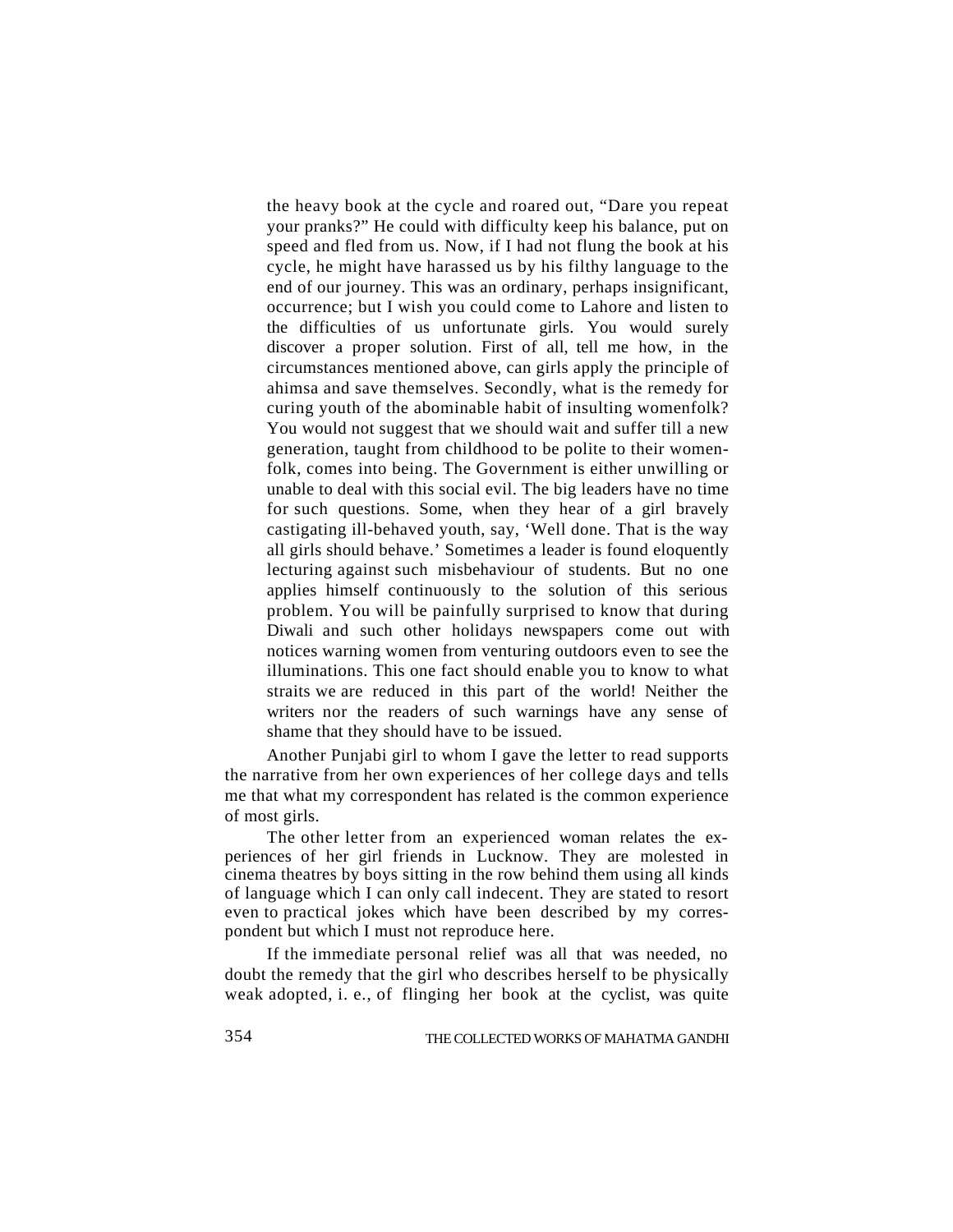correct. It is an age-long remedy. And I have said in these columns that when a person wants to become violent, physical weakness does not come in the way of its effective use, even against a physically powerful opponent. And we know that in the present age there have been invented so many methods of using physical force that even a little girl with sufficient intelligence can deal death and destruction. The fashion nowadays is growing of training girls to defend themselves in situations such as the one described by my correspondent. But she is wise enough to know that even though she was able to make effective use for the moment of the book she had in her hand as a weapon of defence, it was no remedy for the growing evil. In the cases of rude remarks, there need be no perturbation but there should be no indifference. All such cases should be published in the papers. Names of the offenders should be published when they are traced. There should be no false modesty about exposing the evil. There is nothing like public opinion for castigating public misconduct. There is no doubt that, as the correspondent says, there is great public apathy about such matters. But it is not the public alone that are to blame. They must have before them examples of rudeness. Even as stealing cannot be dealt with unless cases of thieving are published and followed up, so also is it impossible to deal with cases of rude behaviour if they are suppressed. Crime and vice generally require darkness for prowling. They disappear when light plays upon them.

But I have a fear that the modern girl loves to be Juliet to half a dozen Romeos. She loves adventure. My correspondent seems to represent the unusual type. The modern girl dresses not to protect herself from wind, rain and sun but to attract attention. She improves upon nature by painting herself and looking extraordinary. The non-violent way is not for such girls. I have often remarked in these columns that definite rules govern the development of the non-violent spirit in us. It is a strenuous effort. It marks a revolution in the way of thinking and living. If my correspondent and the girls of her way of thinking will revolutionize their life in the prescribed manner, they will soon find that young men, who at all come in contact with them, will learn to respect them and to put on their best behaviour in their presence. But if perchance they find, as they may, that their very chastity is in danger of being violated, they must develop courage enough to die rather than yield to the brute in man. It has been suggested that a girl who is gagged or bound so as to make her powerless even for struggling cannot die as easily as I seem to think. I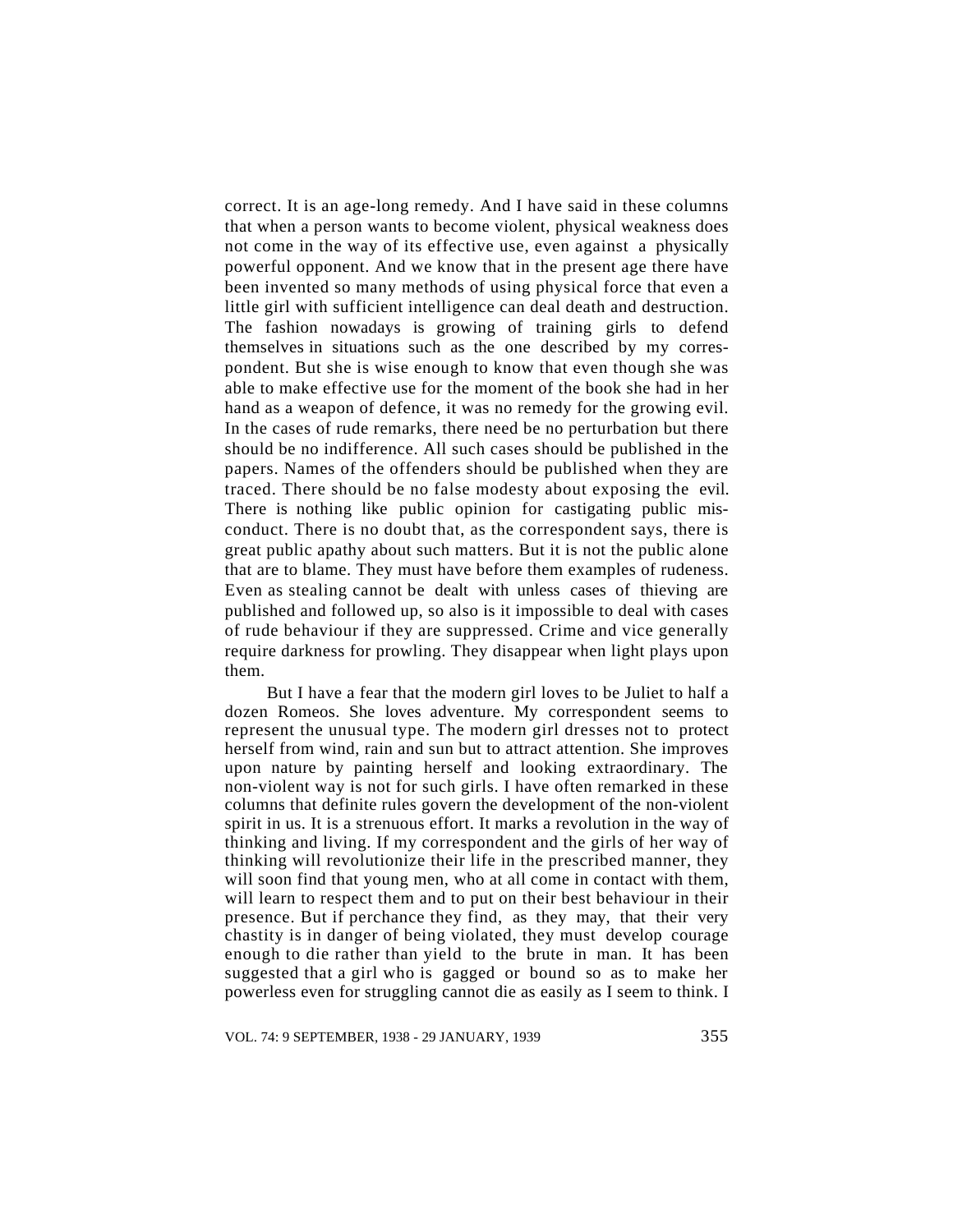venture to assert that a girl who has the will to resist can burst all the bonds that may have been used to render her powerless. The resolute will gives her the strength to die.

But this heroism is possible only for those who have trained themselves for it. Those who have not a living faith in non-violence will learn the art of ordinary self-defence and protect themselves from indecent behaviour of unchivalrous youth.

The great question, however, is why should young men be devoid of elementary good manners so as to make decent girls be in perpetual fear of molestation from them? I should be sorry to discover that the majority of young men have lost all sense of chivalry. But they should, as a class, be jealous of their reputation and deal with every case of impropriety occurring among their mates. They must learn to hold the honour of every woman as dear as that of their own sisters and mothers. All the education they receive will be in vain if they do not learn good manners.

And is it not as much the concern of professors and school masters to ensure gentlemanliness among their pupils as to prepare them for the subjects?

SEGAON, December 26, 1938 *Harijan,* 31-12-1938

## *469. LETTER TO AKBAR HYDARI*<sup>1</sup>

SEGAON, *December 26, 1938*

DEAR SIR AKBAR,

I have purposely refrained from troubling you over the Hyderabad affairs. But as I have played an important part in shaping the decision of the H. S. Congress, I feel I should write to you. I do hope that you will appreciate the wisdom of the suspension<sup>2</sup> and return a generous response to their action.

I hope you are fully restored.

*Yours sincerely,* M. K. GANDHI

From a photostat: G.N. 6841

<sup>1</sup> Dewan of Hyderabad

<sup>2</sup> Of civil disobedience. Vide "Draft of Statement for Hyderabad State Congress", 26-12-1938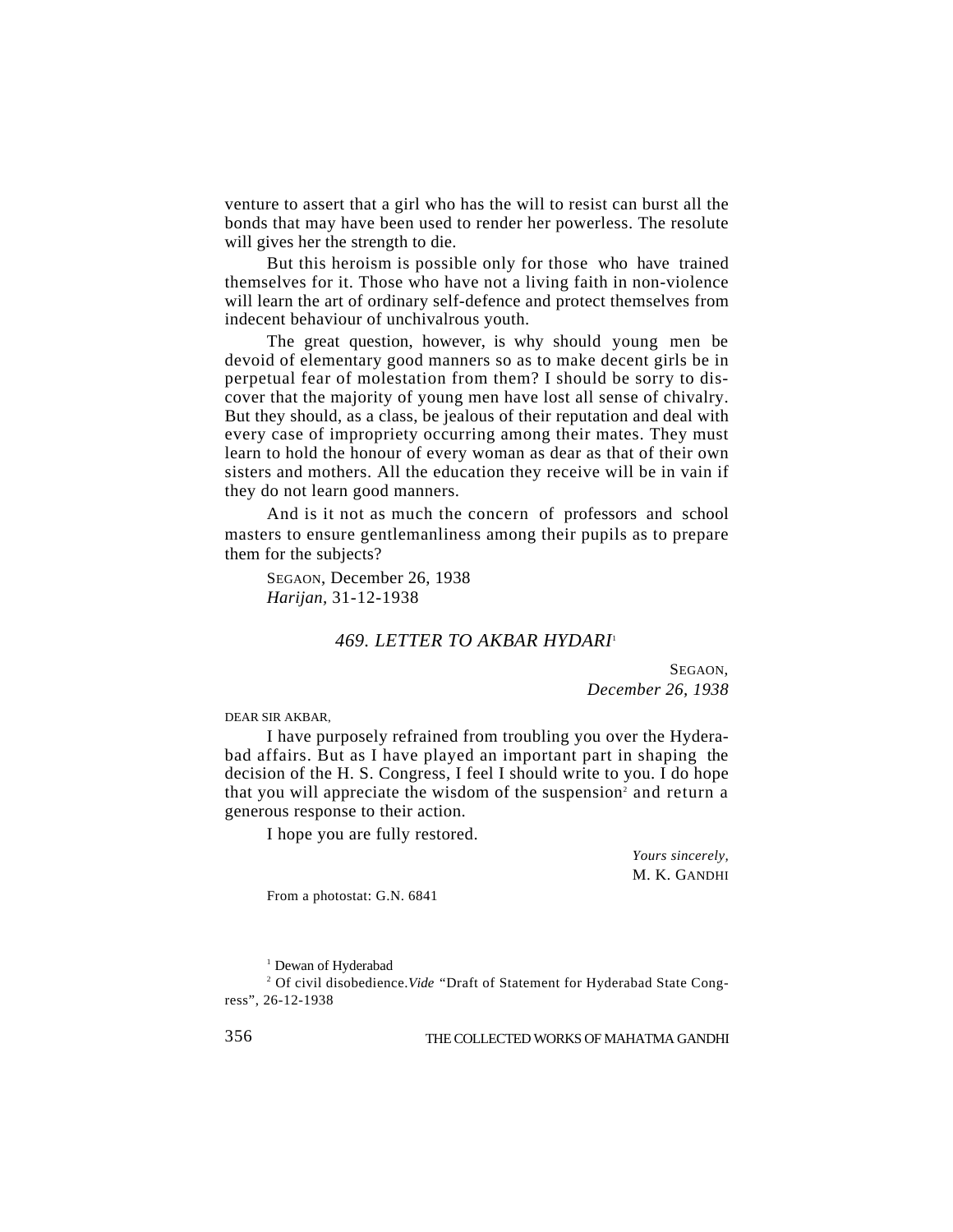## *470. NOTE TO JAMNALAL BAJAJ*

#### *December 26, 1938*

We shall talk for some time tomorrow, or, if you can stay on for a day or two, do so. I think the remedy for your disease is quite simple. There is no need to get alarmed. You are certainly not fated to be destroyed. But I do admit your blemishes, for I have gone through all such experiences. At the moment I will say only this, that you should go only after solving the problem.

I will write this very evening.<sup>1</sup>

From a photostat of the Gujarati: G.N. 2997

## *471. LETTER TO JAMNALAL BAJAJ*

*Unrevised* SEGAON, SEGAON *December 26, 1938*

#### CHI. JAMNALAL,

Recently there was a thought for the day in English. It means: Man should not think about his shortcomings but should think about his virtues, for man becomes as he thinks. This does not mean that one should not see one's faults. One must see them, but one should not brood over them and lose one's balance of mind. We find the same advice in our Shastras. You should, therefore, have confidence in yourself and be sure in your mind that you will be an instrument of good. You have already been so.

You should overcome excessive greed. You should give up private business even if it is intended to help you in public service. If you cannot do that, you must lay down strict limits. You should try to retire from politics. If you think that you must remain in it, and if you can do so on your own terms, you should devote yourself exclusively to the advancement of the C. P. But your real field is altruistic business. Hence you should again use all your ability for the Charkha Sangh. That activity can make full use of your intellect, your moral qualities and your business acumen. In politics lots of dirty things go on. You are not likely to get much satisfaction from it. If the Charkha Sangh succeeds fully in its object, we shall easily get *purna* swaraj. If

<sup>1</sup> *Vide* the following item.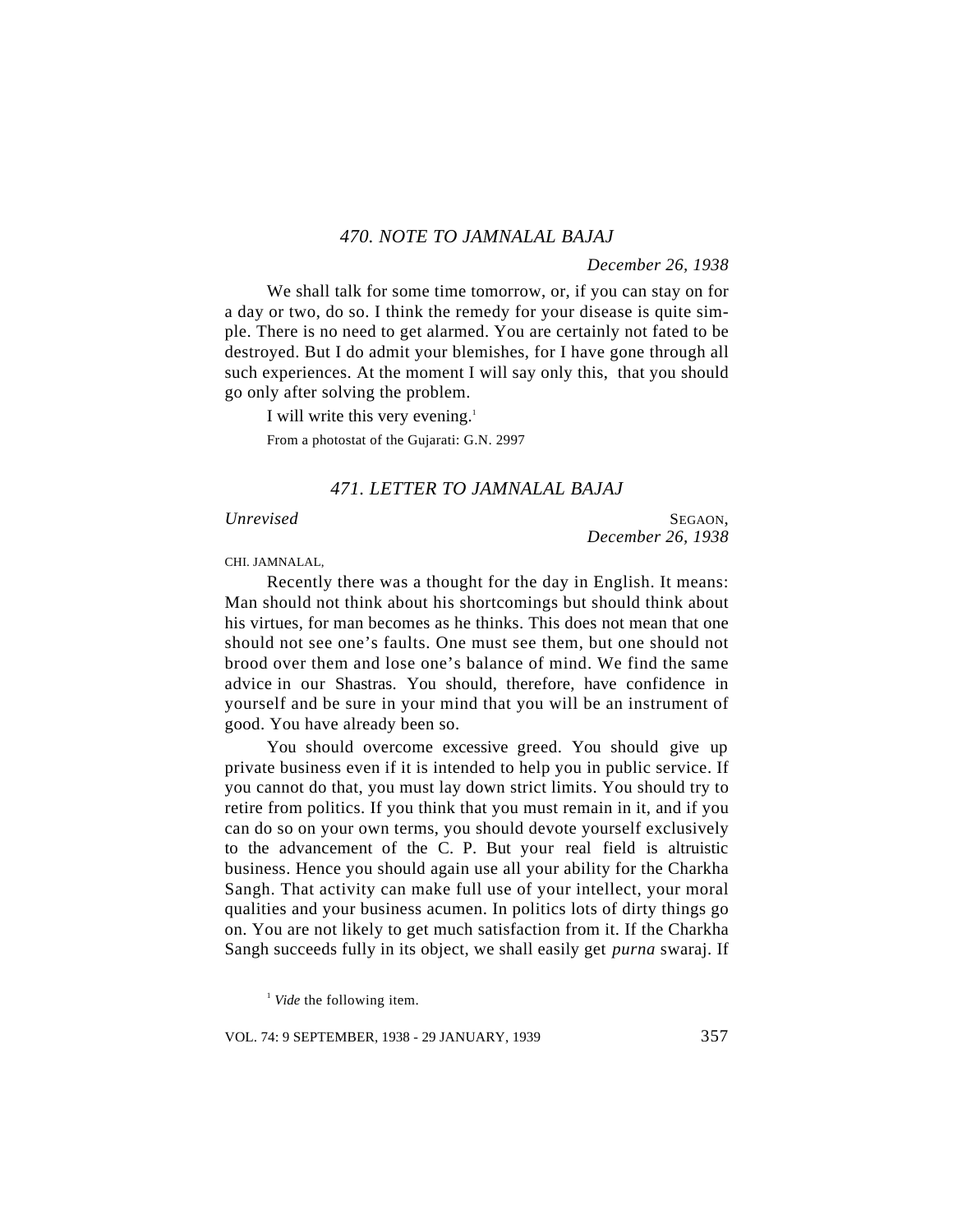you take up that work, you can also do some work for village industry, eradication of untouchability, etc. But that depends on your inclination. I have said this only to dissuade you from excessive greed and to suggest to you work which would give you heart-felt satisfaction.

The other thing is impure thoughts. This is a rather difficult problem. If I understand you rightly, I feel that you should stop the practice of being nursed by women. All cannot digest it. In our circle, it can be said that I am practically the only one who follows such a practice. The measure of my success or failure will be judged after my death. For me the thing is still an experiment. I cannot confidently claim that I have succeeded. I yearn to reach the condition of Shukadevji<sup>1</sup>. I am miles away from such a condition. If you have confidence in yourself I have nothing to say. But if you don't have it, and if I understand you rightly, you should examine yourself deeply and make the necessary change. I am not suggesting here stopping of women's service.

If none of these things find an echo in your heart, you need not do them. Continue to consult me on the matter. There is no cause at all for despair. You are not a fallen person, you are a votary of truth. There is no possibility of a fall for such a person.

> *Blessings from* **BAPU**

From a photostat of the Gujarati: G.N. 2998

## *472. LETTER TO MIRABEHN*

SEGAON, WARDHA, [*December 27, 1938*] 2

CHI. MIRA,

Your daily post is an eagerly awaited event for me. My heart and spirit are with you. The spirit is hovering round you. You must not accept defeat. You should learn the art of saying everything to K. S.<sup>3</sup> in the gentlest manner possible. You must keep your health and keep it there. There means the Frontier Province. I am prepared to

<sup>&</sup>lt;sup>1</sup> Son of Vyasa, regarded as the supreme example of one who has risen above body-consciousness.

<sup>&</sup>lt;sup>2</sup> As given in *Bapu's Letters to Mira*. The source, however, has no date. <sup>3</sup> Khan Saheb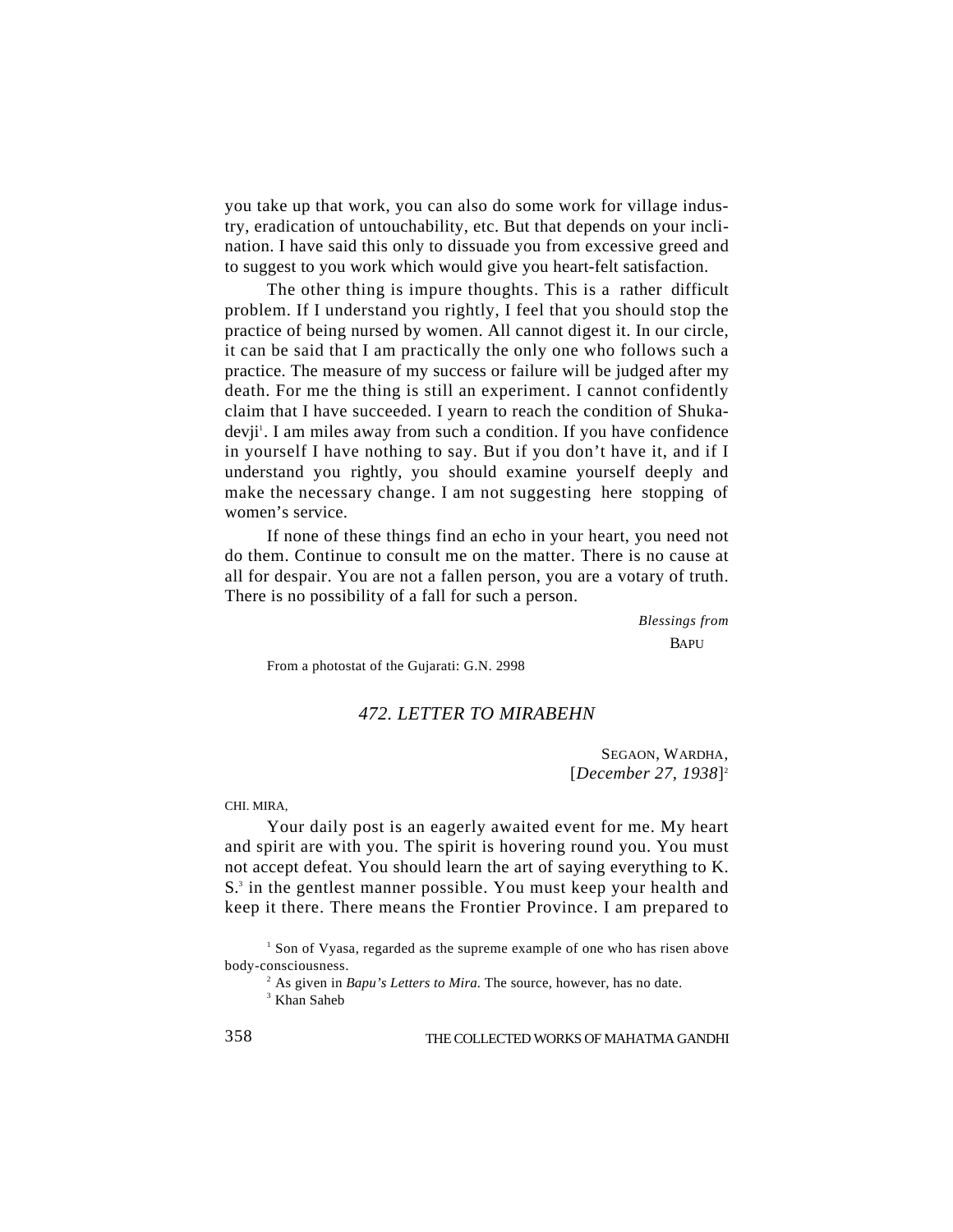risk your death there rather than that you should return to Segaon to live. You will be all right in Peshawar. You may pass the week-end in Peshawar, if you cannot keep well in Utmanzai. You should have the three things. You must be able to go out, you must have a boy or a girl exclusively to yourself. Tell K. S. you do not expect him to spend money after you. I hope to send you some tomorrow.

I told Agatha to ask Jardine to invite you. Of course you could go to Hindu homes. But I do not want you to do that just yet, unless K. S. himself suggests.

Anyway see if my suggestion commends itself to you that you are going to do or die there. Of course I shall be there in March. It may not be before the middle because the Congress does not meet before 10th March.

Mahadev returned yesterday. He broke down the last day of his stay in Calcutta. He is looking quite well but has something wrong in his head. He needs rest and proper dieting. He overdid it in Gosaba.

I have a crowd of visitors. But I am keeping my times fairly well. I do not need the silence as completely as I used to have. You should not worry about me. I am really keeping quite well, even becoming steadily better.

Here is Holmes's<sup>1</sup> letter. There is a letter from Lothian which I shall deal with in *Harijan.*<sup>2</sup>

Love.

**BAPU** 

From the original: C.W. 6421. Courtesy: Mirabehn. Also G.N. 10016

<sup>1</sup> John Haynes Holmes

<sup>2</sup> *Vide* "Working of Non-violence", 6-2-1939.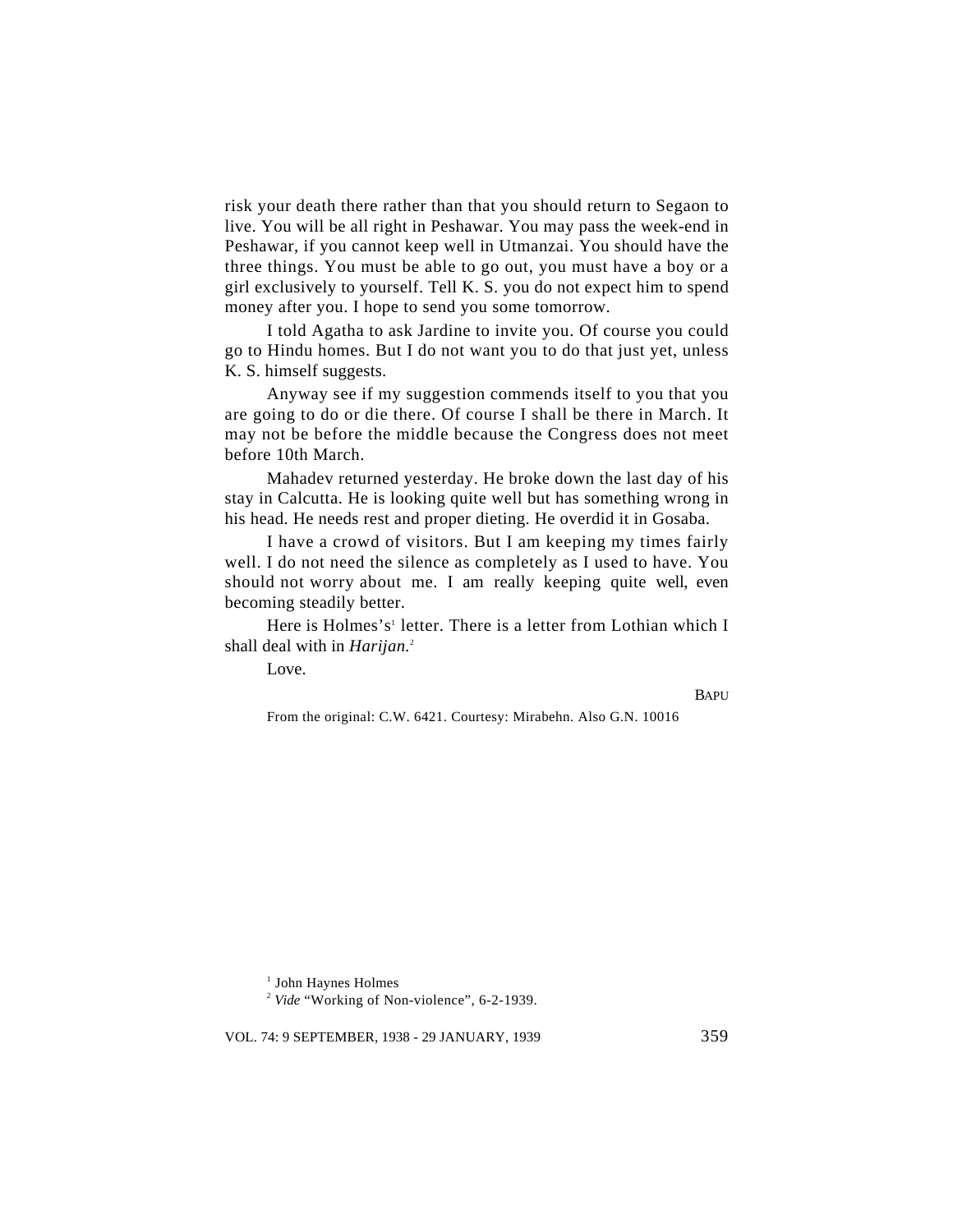## *473. LETTER TO DR. ABRAHAM PAUL*

SEGAON, WARDHA, *December 28, 1938*

DEAR FRIEND,

I thank you for your long letter.<sup>1</sup> I do not need to give you a detailed reply and I have not the time if I wish to. Now that the allegations are withdrawn any controversy about them can only be theoretical. If responsible government comes quickly, maladministration goes or should go. If it does not come quickly maladministration should be dealt with separately and probably civil disobedience will be wholly unnecessary for removing the grievance.

> *Yours sincerely*, M. K. GANDHI

From a photostat: C. W. 10975. Courtesy: Dr. Abraham Paul

# *474. INTERVIEW TO AMERICAN TEACHERS* <sup>2</sup>

#### [Before *December 29, 1938*] 3

TEACHER: How would you, an old and experienced leader, advise young men to throw away their lives in the service of humanity?

GANDHIJI: The question is not rightly put. You don't throw away your lives when you take up the weapon of satyagraha. But you prepare yourself to face without retaliation the gravest danger and provo-cation. It gives you a chance to surrender your life for the cause when the time comes. To be able to do so non-violently requires previous training. If you are a believer in the orthodox method, you

<sup>1</sup>The addressee in his letter to Gandhiji, explaining the substance and nature of the allegations contained in the memorandum submitted by the Travancore State Congress against the Dewan, G. P. Ramaswamy Iyer, had written: "You have said in one of your earlier statements that these allegations should find a place in a memorial to remove the Dewan and not in a memorial for responsible government, and in another statement you said that the remedy for maladministration if the allegations are true lies in responsible government." *Vide* also "Telegram to Pattom Thanu Pillai", 17-12-1938 and "Message to President, Travancore State Congress", 25-12-1938

<sup>2</sup> Extracted from Pyarelal's "Weekly Letter" dated December 29 3 *Ibid*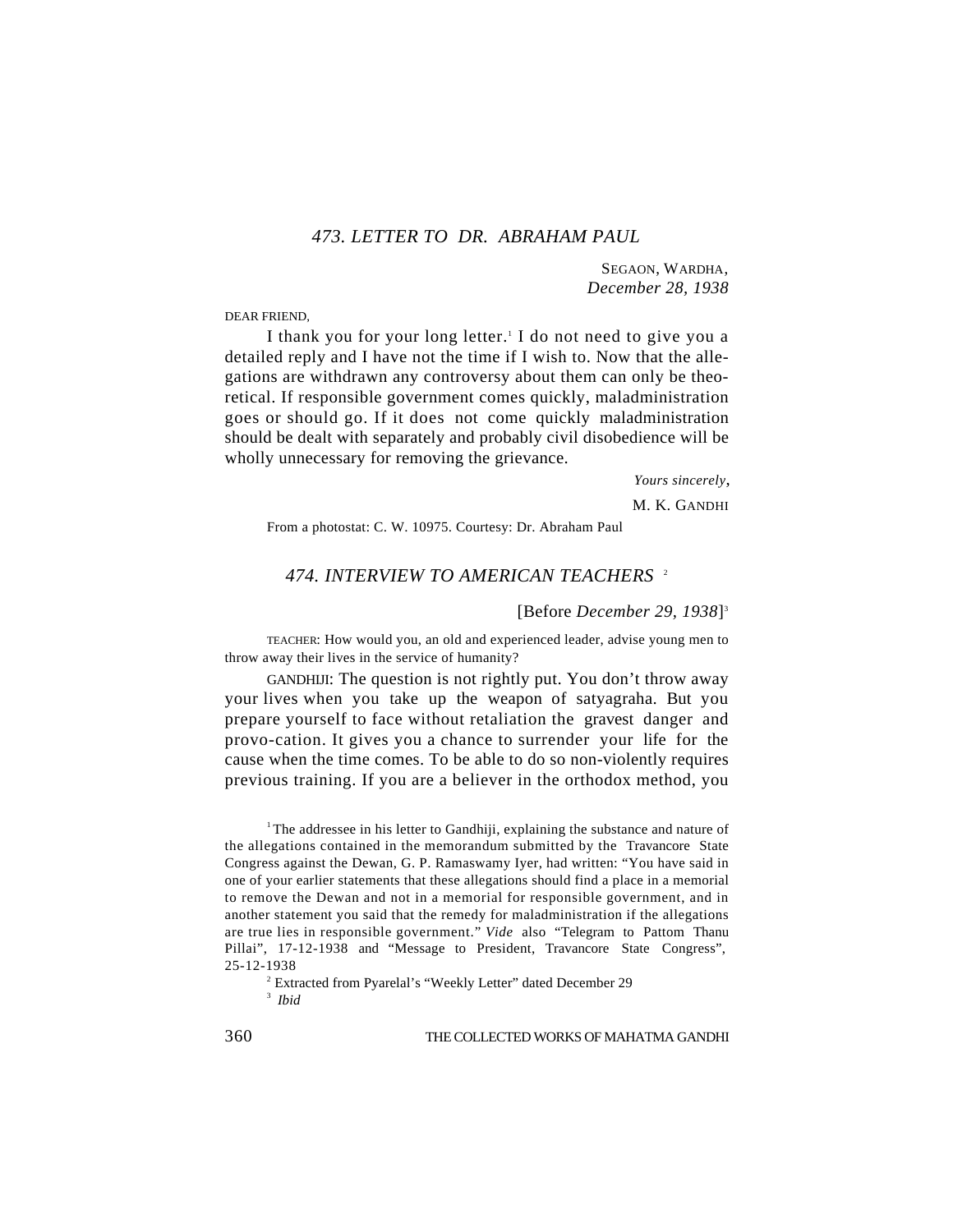go and train yourselves as soldiers. It is the same with non-violence. You have to alter your whole mode of life and work for it in peace time just as much as in the time of war. It is no doubt a difficult job. You have to put your whole soul into it; and if you are sincere, your example will affect the lives of other people around you. America is today ex-ploiting the so-called weaker nations of the world along with other powers. It has become the richest country in the world, not a thing to be proud of when we come to think of the means by which she has become rich. Again, to protect these riches you need the assistance of violence. You must be prepared to give up these riches. Therefore, if you really mean to give up violence, you will say, "We shall have nothing to do with the spoils of violence, and if as a result America ceases to be rich, we do not mind." You will then be qualified to offer a spotless sacrifice. That is the meaning of preparation. The occasion for making the extreme sacrifice may not come if you as a nation have fully learnt to live for peace. It is much more difficult to live for non-violence than to die for it.

T. The friends wanted to know if non-violence as enunciated by Gandhiji had a positive quality.

If I had used the word 'love', which non-violence is in essence, you would not have asked this question. But perhaps 'love.' does not express my meaning fully. The nearest word is 'charity'. We love our friends and our equals. But the reaction that a ruthless dictator sets up in us is either that of awe or pity according respectively as we react to him violently or non-violently. Non-violence knows no fear. If I am truly non-violent, I would pity the dictator and say to myself, 'He does not know what a human being should be. One day he will know better when he is confronted by a people who do not stand in awe of him, who will neither submit nor cringe to him, nor bear any grudge against him for whatever he may do.' Germans are today doing what they are doing because all the other nations stand in awe of them. None of them can go to Hitler with clean hands.

T. What is the place of Christian missions in the new India that is being built up today? What can they do to help in this great task?

G. To show appreciation of what India is and is doing. Up till now they have come as teachers and preachers with queer notions about India and India's great religions. We have been described as a nation of superstitious heathens, knowing nothing, denying God. We are a brood of Satan as Murdoch would say. Did not Bishop Heber in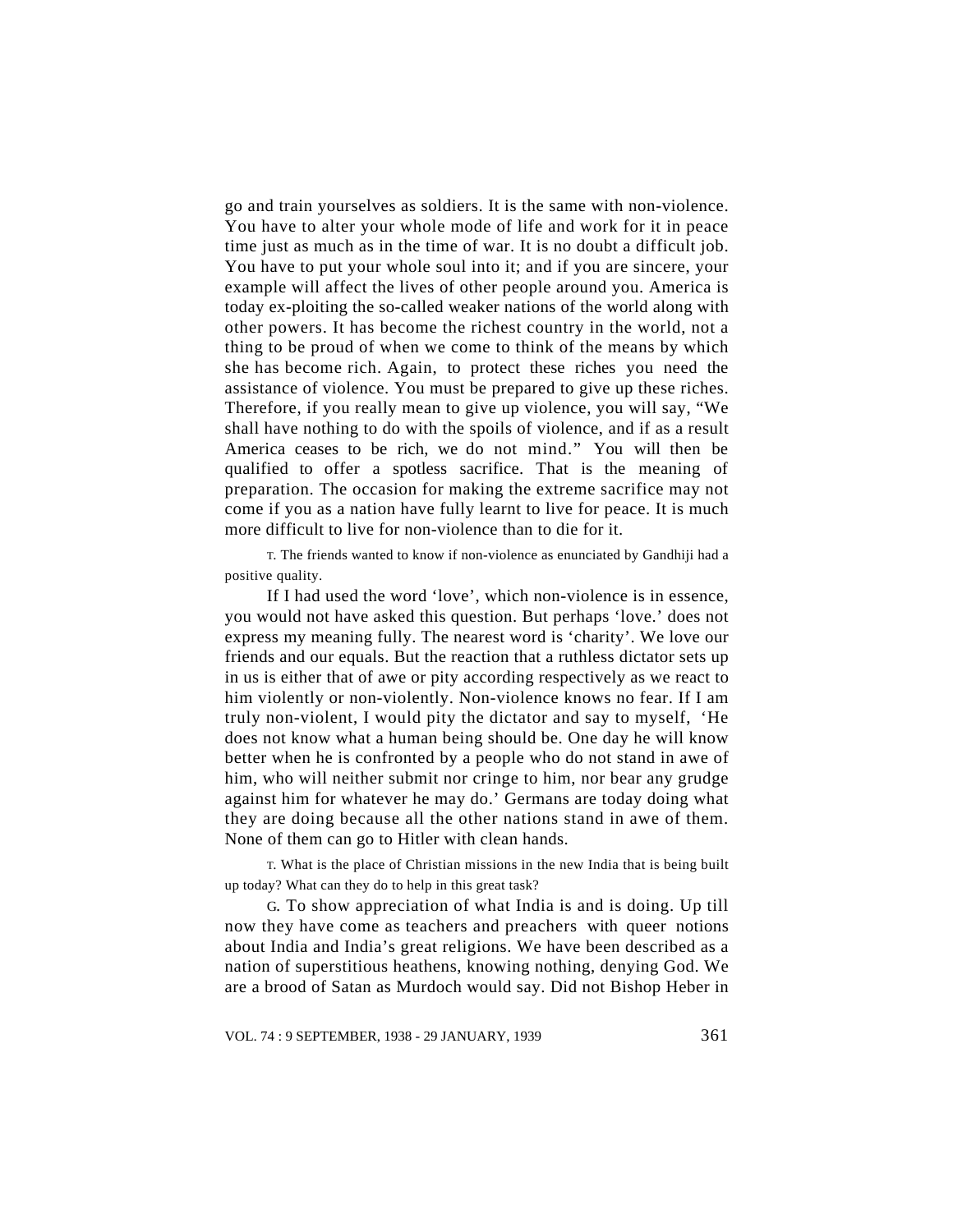his well-known hymn "From Greenland's Icy Mountains" describe India as a country where "every prospect pleases, and only man is vile"? To me this is a negation of the spirit of Christ. My personal view, therefore, is that if you feel that India has a message to give to the world, that India's religions too are true, though like all religions imperfect for having percolated through imperfect human agency, and you come as fellow-helpers and fellow-seekers, there is a place for you here. But if you come as preachers of the 'true Gospel' to a people who are wandering in darkness, so far as I am concerned you can have no place. You may impose yourselves upon us.

T. What is India's real message to the world?

G. Non-violence. India is saturated with that spirit. It has not demonstrated it to the extent that you can go to America as living witnesses of that spirit. But you can truthfully say that India is making a desperate effort to live up to that great ideal. If there is not this message, there is no other message that India can give. Say what you may, the fact stands out that here you have a whole subcontinent that has decided for itself that there is no freedom for it except through non-violence. No other country has made that attempt even. I have not been able to influence other people even to the extent of believing that non-violence is worth trying. There is of course a growing body of European opinion that has begun to appreciate the possibilities of the weapon of non-violence. But I want the sympathy of the whole world for India if she can get it while she is making this unique experiment. You can, however, be witnesses to that attempt only if you really feel that we are making an honest effort to come up to the ideal of non-violence and that all we are doing is not fraud. If your conviction is enlightened and deep enough, it will set up a ferment working in the minds of your people.

T. This is an admirable charge.

G. Take that charge with you then.

*Harijan*, 7-1-1939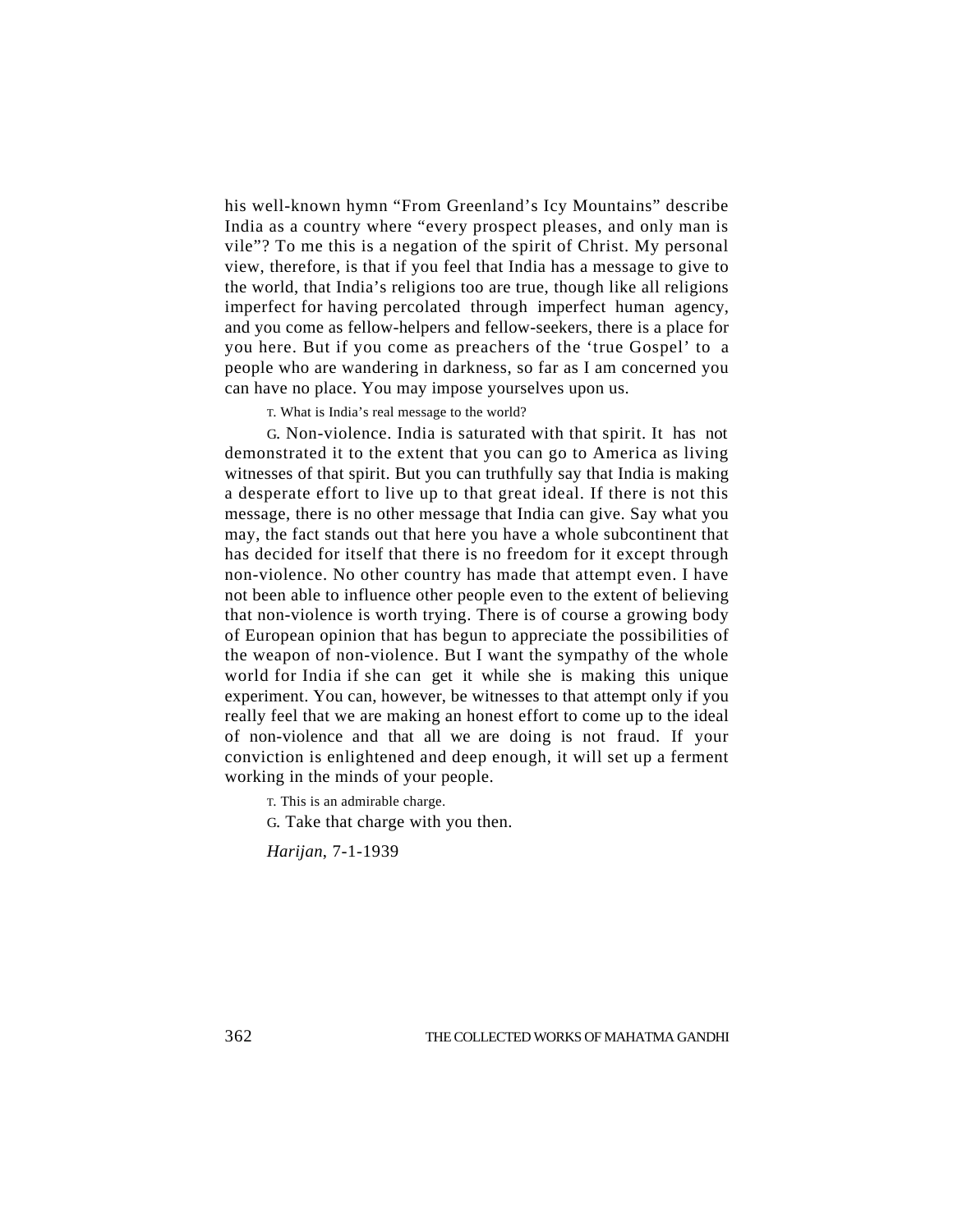SEGAON, [*December 29, 1938*] 1

MY DEAR IDIOT,

I have your love notes. I am going through terrible rush. But I am keeping quite fit. I do not read Sharda's letters. What was there disturbing?

Do you say I sent you no message for Nagpur? It was wrung from me. And only you could have performed the trick. But having landed me in it, there was no getting out when the summons came from Tai. I can only call that your making.<sup>2</sup>

Your health causes me anxiety. The sooner you come to me the better.

Love.

TYRANT

From the original: C.W. 3901. Courtesy: Amrit Kaur. Also G.N. 7057

### *476. LETTER TO MIRABEHN*

SEGAON, WARDHA, *December 29, 1938*

CHI. MIRA,

It is strange you have not yet heard from Jardine. Did I ask you to tell K. S. that if he was invited to see the Governor he should not say 'no'? You are also likely to be invited. I am glad you are having the pupils fairly regularly now.<sup>3</sup> It is a great thing that is being done.

Mildred has come in today, two days in advance of the Muriel party.

No winter here now. There has been hardly any cold this winter. Rs. 25 herewith.

Love.

**BAPU** 

From the original: C.W. 6422. Courtesy: Mirabehn. Also G.N. 10017

<sup>1</sup> The date is in the addressee's handwriting.

<sup>2</sup> *Vide* also "Letter to Amrit Kaur", 22-12-1938

<sup>3</sup> She was teaching carding and spinning to the Khudai Khidmatgars.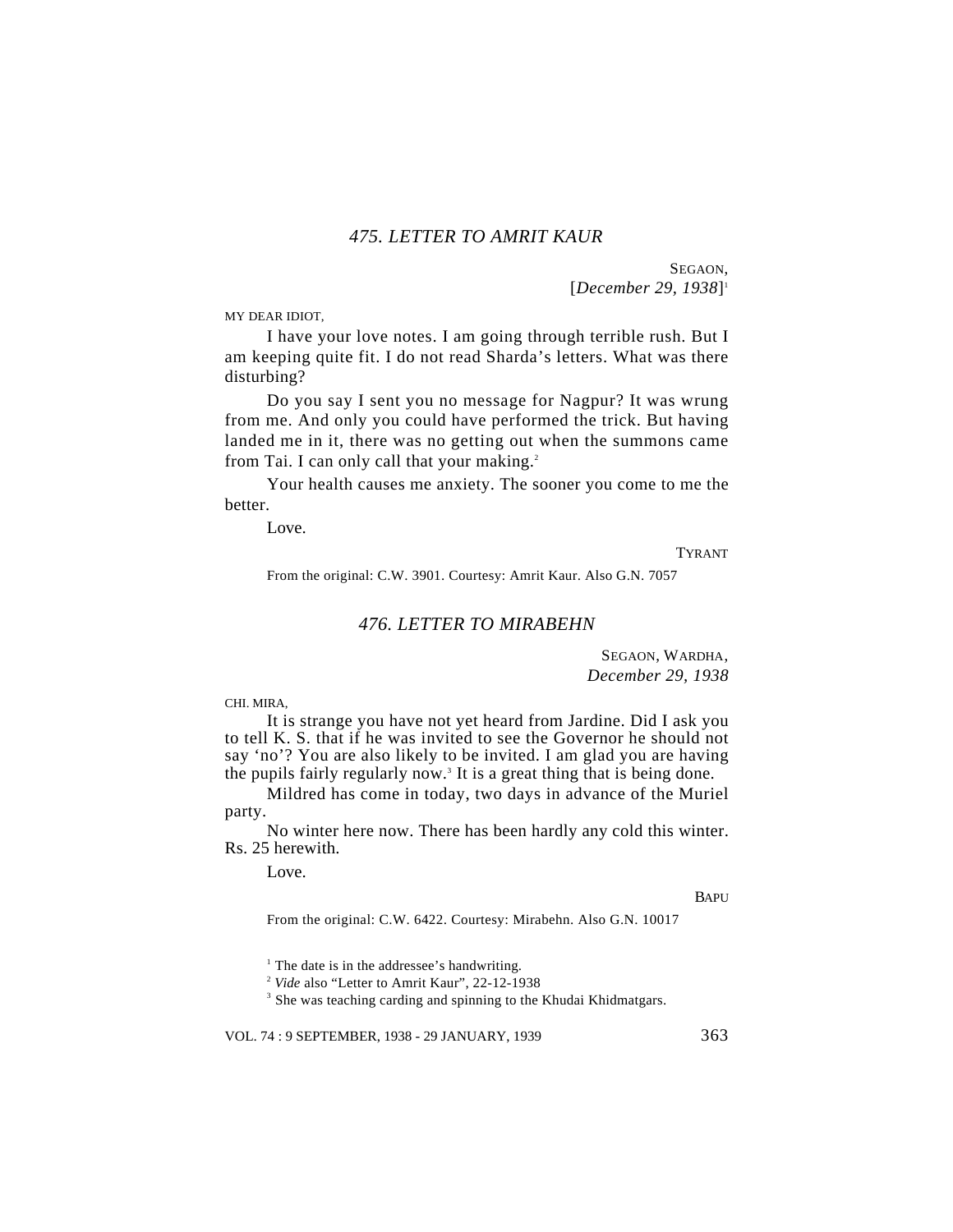## *477. LETTER TO CHANDAN PAREKH*

SEGAON, WARDHA, *December 29, 1938*

CHI. CHANDAN,

I have sent the money to Shankar. If you have not written to Anantbhai, write a nice letter of thanks. Send a copy of it to me.

Herewith is a letter from H.<sup>1</sup> Think over it. If there is any possibility of your both being innocent, give the benefit of it to H. If there is none, you may give whatever reply you wish to. Send the letter to me. Keep a copy of it.

You promised to write to me but have not kept the promise. If you had kept it, you would have written to me as soon as you arrived there.<sup>2</sup> I naturally desire to know how things are going there. And you alone can give me news about Ba. She herself is a cripple, so to say. So long as she is there, you can write on her behalf.

It is never too late to mend. Fulfil your promise even now.

*Blessings from*

**BAPU** 

From Gujarati: C.W. 945. Courtesy: Satish D. Kalelkar

# *478. SPEECH AT OPENING OF MAGAN SANGRAHALAYA AND UDYOG BHAVAN*<sup>3</sup>

WARDHA, *December 30, 1938*

Maganlal Gandhi was one of those few spirits who chose to face a precarious future by casting their lot with me in South Africa when I decided to give up my legal practice in order to embrace the ideal of

<sup>1</sup> The name has been omitted.

<sup>2</sup> The addressee on her return from America had gone to Dehra Dun Kanya Gurukul to teach English to the girls and study Hindi herself. D. B. Kalelkar and Kasturba had accompanied her.

<sup>3</sup> Extracted from Pyarelal's "A Dream Fulfilled". The function was attended by a large gathering which included over thirty economists who had come to take part in the Economic Conference being held at Nagpur. Gandhiji spoke in Hindustani.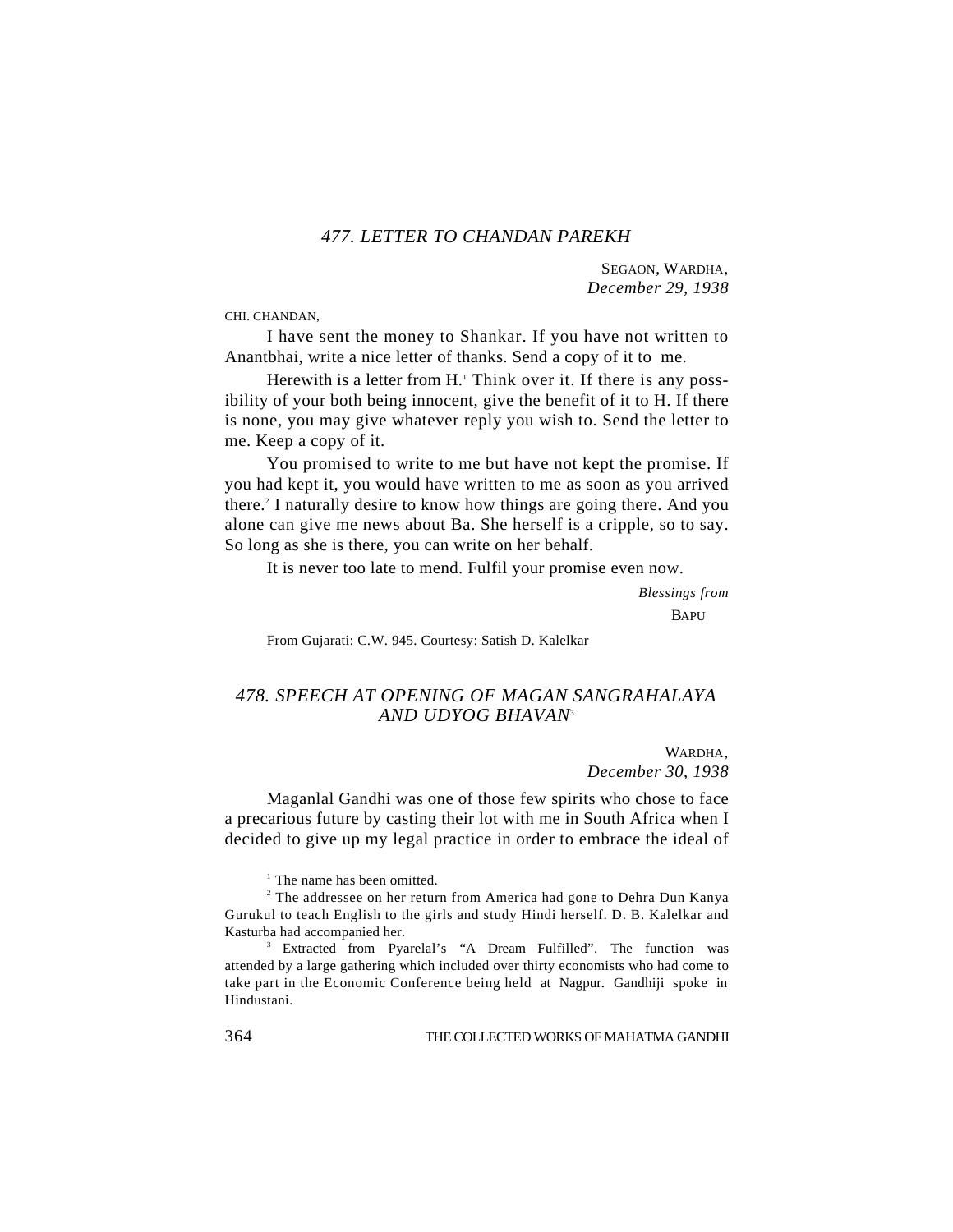voluntary poverty and service. He became a foundation member of the Phoenix Settlement, and took charge of the printing press when *Indian Opinion* was shifted there from Durban. Although he had gone there primarily with the intention of earning money, he sacrificed his ambition and decided to sink or swim with me and he never turned back.

He was, in my opinion, a genius. He had a versatile mind. His life was well ordered and disciplined. This enabled him to pick up anything new with ease and facility. Although not a mechanician by training, he soon made himself master of the printing machinery that was set up at Phoenix. On returning to India he made the service of the masses the passion of his life. He laid the foundation of the science of khadi by writing his *Vanat Shastra.* This book still holds its place as a classic although the science of khadi has made great progress since Maganlal's death. Although he had not specialized in all the various crafts that are at present being tackled by the A. I. V. I. A., his khadi activity, by providing the nucleus round which the village industries movement has since grown up, became its precursor.

A word about the buildings. Although, as Shri Kumarappa has observed, they follow the rural style, they are still far above the rural standards of living as they obtain in our country today. They stand there as a futurist symbol of what artisans' dwellings should be and would be in the rural India of the A. I. V. I. A.'s dreams. This much assurance, however, I can give you in this connection, that no pains have been spared to enforce the stingiest economy and simplicity commensurate with the purpose that they are intended to serve. The worst that can be said about the organizers of the Association is that they did not know their job as well as they might have. The Association is always ready to admit mistakes and to regard them as stepping-stones to knowledge. The one thing that it dreads is ignorance that masquerades as perfection.

So much for the externals. Proceeding to the exhibits inside the Museum, a critic may object, 'How can reversion to these primitive appliances and methods of production lead to swaraj? These village crafts have been with us always. Can they win the race against the industrial competition of the West and achieve anything like what the Western countries with their latest inventions of science and engineering skill have been able to achieve?' My reply is that although village crafts have been with us always, our forefathers were not aware of the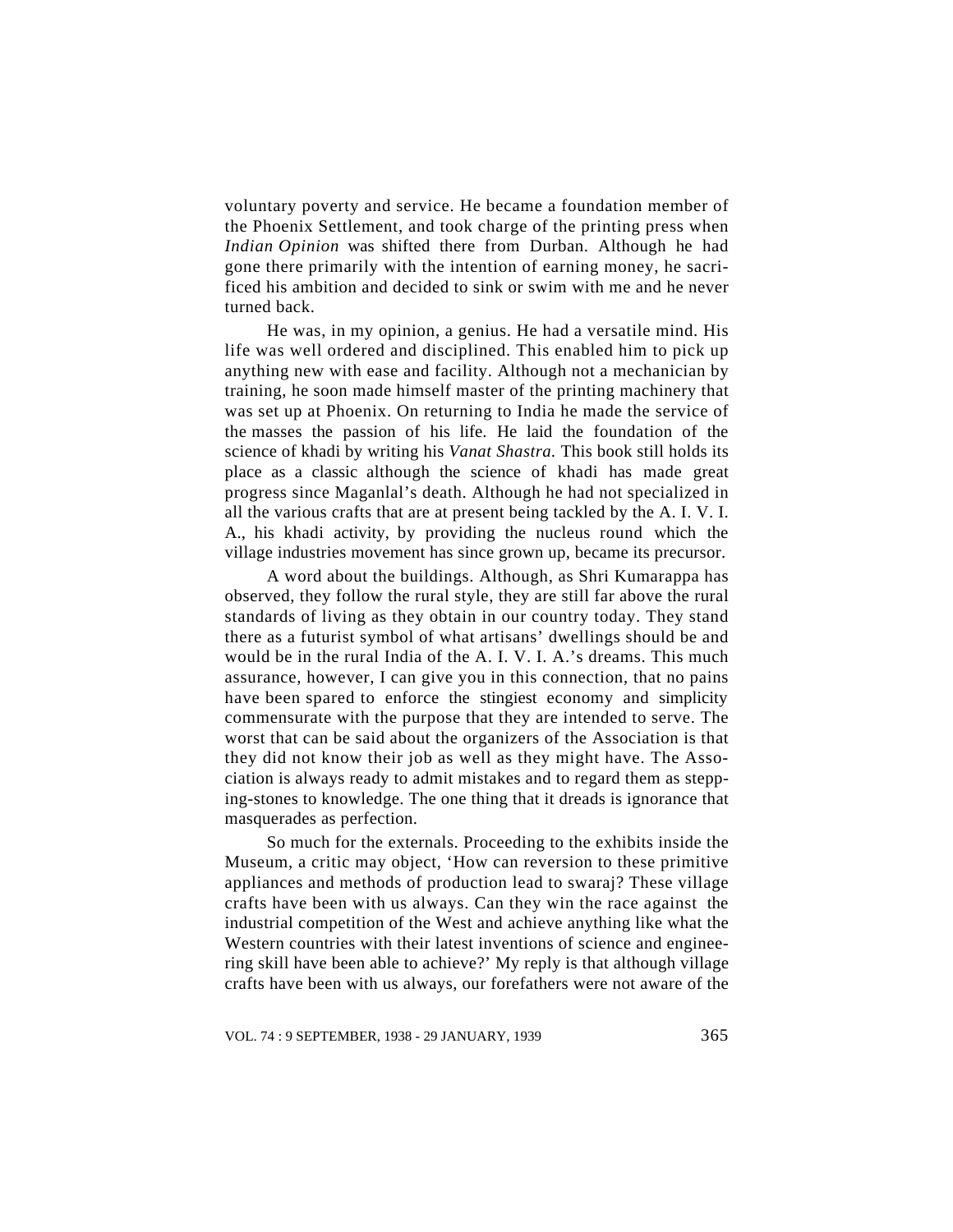tremendous possibilities that lie hidden in them and, they were never plied by awakened masses as a means for attaining freedom. I admit that in terms of orthodox and stereotyped standards of economics, as that science is understood and taught in our colleges today, and in a society governed by these standards, village industries including spinning have perhaps no chance, and to revive them might appear like reversion to Middle Ages. But I would like you to enter the Udyog Bhavan with a fresh and unsophisticated mind that has shed its prejudices. Envisage this spinning-wheel as a spinning mill in minia-ture, that enables a person to earn two annas daily in his home in this land of chronic and nationwide unemployment and starvation when otherwise he would not be earning two pice even. Picture this mill planted in lakhs of homes, as it is capable of being planted, and I see nothing in the world which can compete with it.

And yet two annas a day by no means exhausts its incomeyielding capacity. If only I get the co-operation of our intelligentsia, I hope, before I close my eyes, to see it bring a wage of eight annas a day to the spinner. Show me another industry or industrial corporation in the world that has in the course of eighteen years of its activities put four crores of rupees into the pockets of lakhs of the neediest and most deserving of men and women, with the same capital expenditure that the A. I. S. A. has done. And this money has been evenly distributed among Hindus and Mussalmans, caste and the outcaste, without any distinction, uniting them in a common economic bond. Imagine what this would mean in terms of swaraj if many helped to cover the entire seven lakhs of our villages with this life-giving and unifying activity. You need not be highly specialized engi-neers or technicians to take part in this work of industrial revolu-tion. Even a layman, a woman or a child can join in it.

I would like you to regard the Magan Museum and the Udyog Bhavan not as the 'old curiosity shop' but as a living book for selfeducation and study.

*Harijan,* 14-1-1939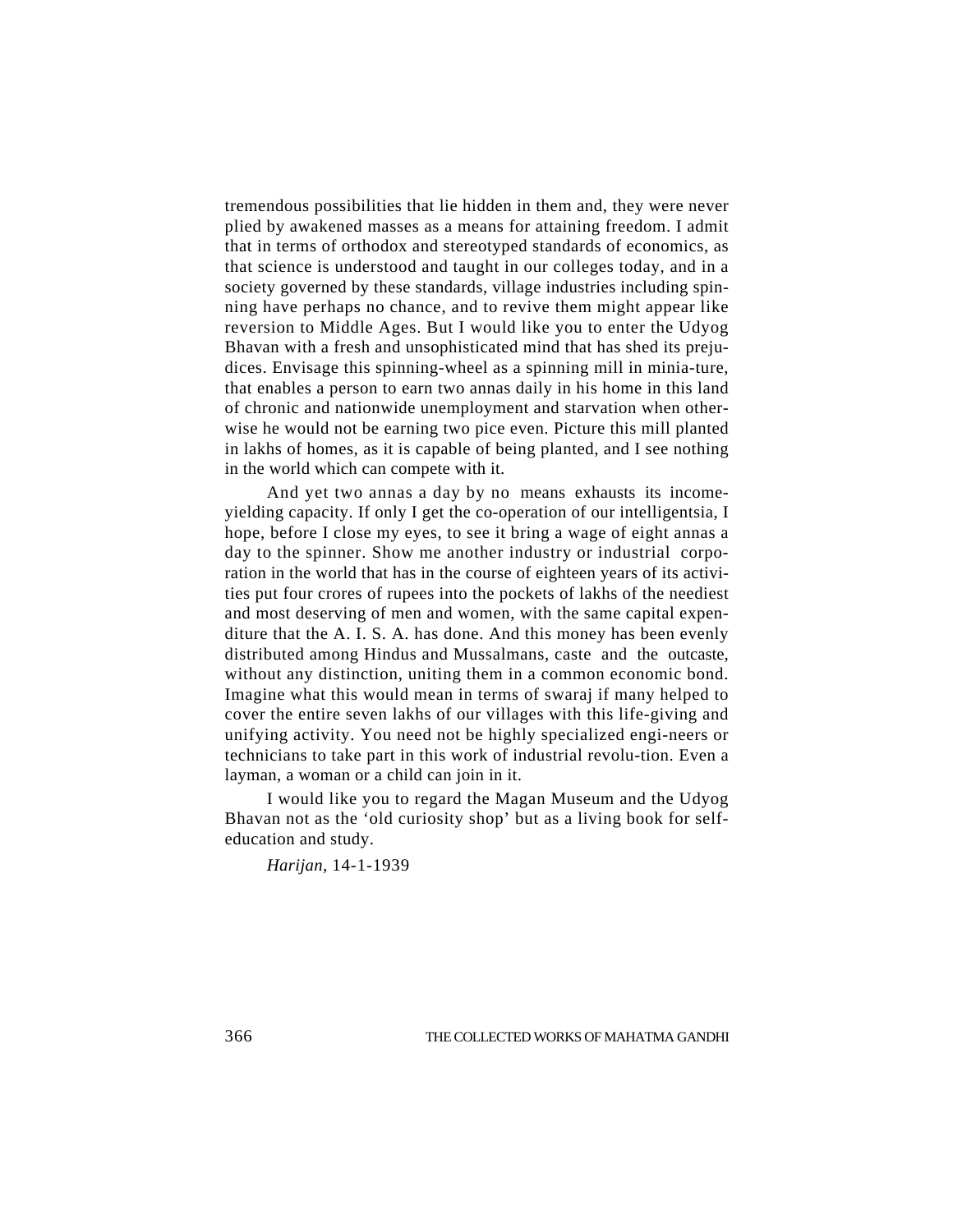## *479. DISCUSSION WITH ECONOMISTS*<sup>1</sup>

WARDHA, *December 30, 1938*

I want you to criticize what you have seen, and tell me the defects you may have discovered. Praise won't help me. I know where I deserve praise. Do not tell me *ex cathedra* that the whole thing is doomed to failure, as some economists have done before. Such condemnation would not impress me. But if after a close and sympathetic study you discover flaws and point them out to me, I shall feel thankful.

Q. Are you against large-scale production?

A. I never said that. This belief is one of the many superstitions about me. Half of my time goes in answering such things. But from scientists I expect better knowledge. Your question is based on loose newspaper reports and the like. What I am against is large-scale production of things villagers can produce without difficulty.

Q. What do you think of the Planning Commission ?

A. I cannot say anything. I have not studied it. It was not discussed in my presence in the Working Committee. Because I still continue to tender advice to the Working Committee whenever my advice is sought, it does not mean that everything that emerges from the Working Committee bears my *imprimatur* or is even discussed with me. I have purposely divested myself of responsibility, so far as the general body of decisions are concerned.

Q. It has your blessings?

A. What can be the use of my blessings in a thing I do not know, or in which I am not interested.

Q. Do you think that cottage industries and big industries can be harmonized ?

A. Yes, if they are planned so as to help the villages. Key industries, industries which the nation needs, may be centralized. But then I would not choose anything as a 'key industry' that can be taken up by the villages with a little organizing. For instance, I did not

<sup>1</sup> Extracted from Pyarelal's "Weekly Letter". The economists, some thirty in number, had been attending the Economic Conference at Nagpur and had gone to Wardha to meet Gandhiji and to attend the opening of Magan Sangrahalaya.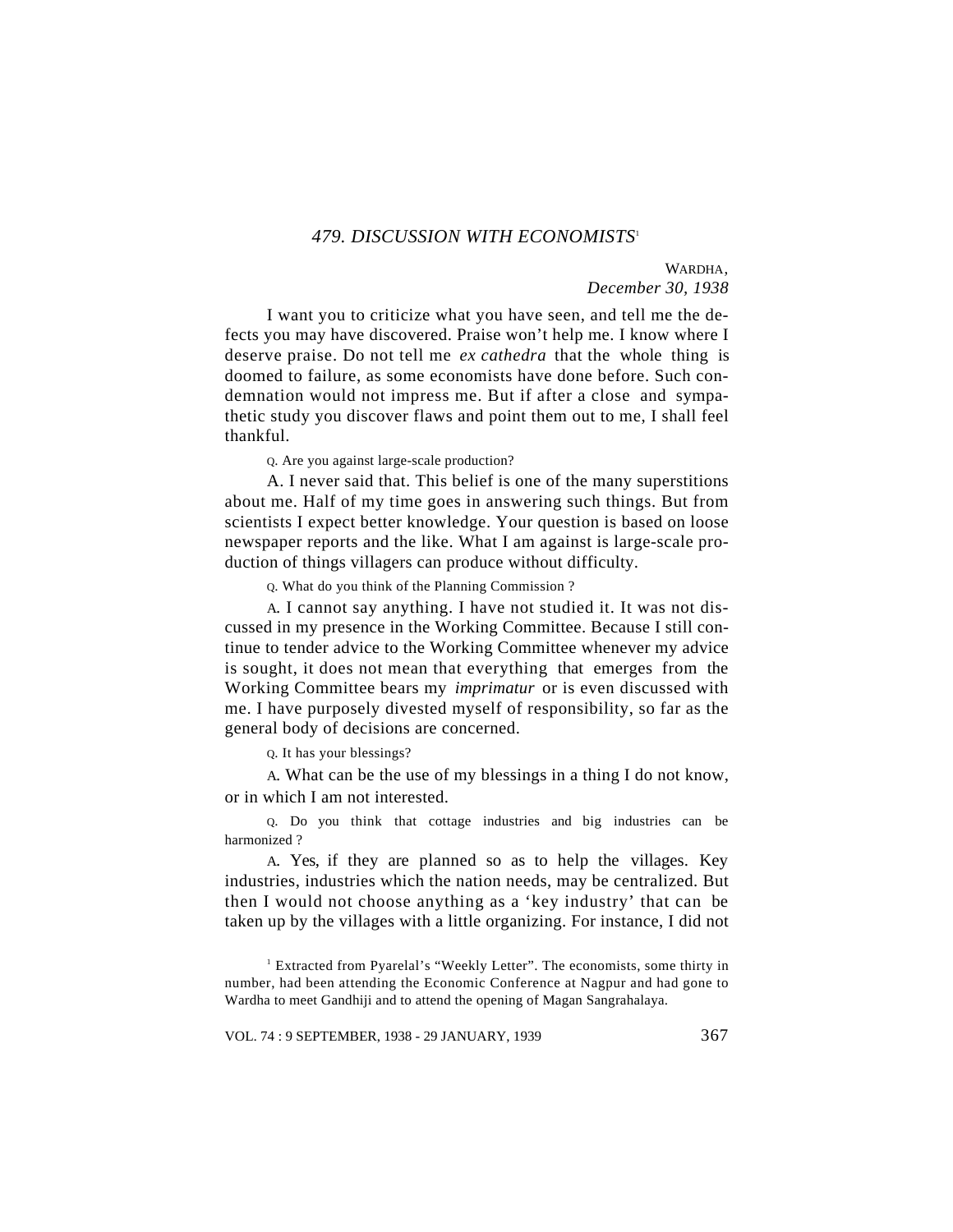know the possibilities of hand-made paper. Now I am so hopeful that I believe that every village can produce its own paper, though not for newspapers, etc. Supposing the State controlled paper-making and centralized it, I would expect it to protect all the paper that villages can make.

Q. What is meant by protecting the villages?

A. Protecting them against the inroads of the cities. At one time cities were dependent on the villages. Now it is the reverse. There is no interdependence. Villages are being exploited and drained by the cities.

Q. Don't the villages need a lot of things that the cities produce ?

A. I wonder. In any case, under my scheme, nothing will be allowed to be produced by cities which can be equally well produced by the villages. The proper function of cities is to serve as clearing houses for village products.

Q. Can we harmonize cloth-mill activity with handloom production?

A. So far as I know, my answer is an emphatic 'no'. All the cloth we need can easily be produced in the villages.

Q. But the number of mills is increasing.

A. That is a misfortune.

Q. But that is one of the things that the Planning Commission has set itself to do.

A. It is news to me. In that case the Congress will have to scrap its resolution on khadi.

*Harijan,* 28-1-1939

# *480. LETTER TO VALLABHBHAI PATEL*

SEGAON, WARDHA, *December 31, 1938*

BHAI VALLABHBHAI,

You know Shambhushankar. He is hoping to win self-rule for Palitana. I have of course written to the Durbar. Shambhushankar is a man of fairly independent nature. He hopes to be able to achieve his aim with God's help only, but he certainly expects the blessings of respected leaders. I have told him that if he can and does fight with such faith he is bound to have their blessings. A votary of truth and ahimsa cannot but command the blessings of all. But he won't be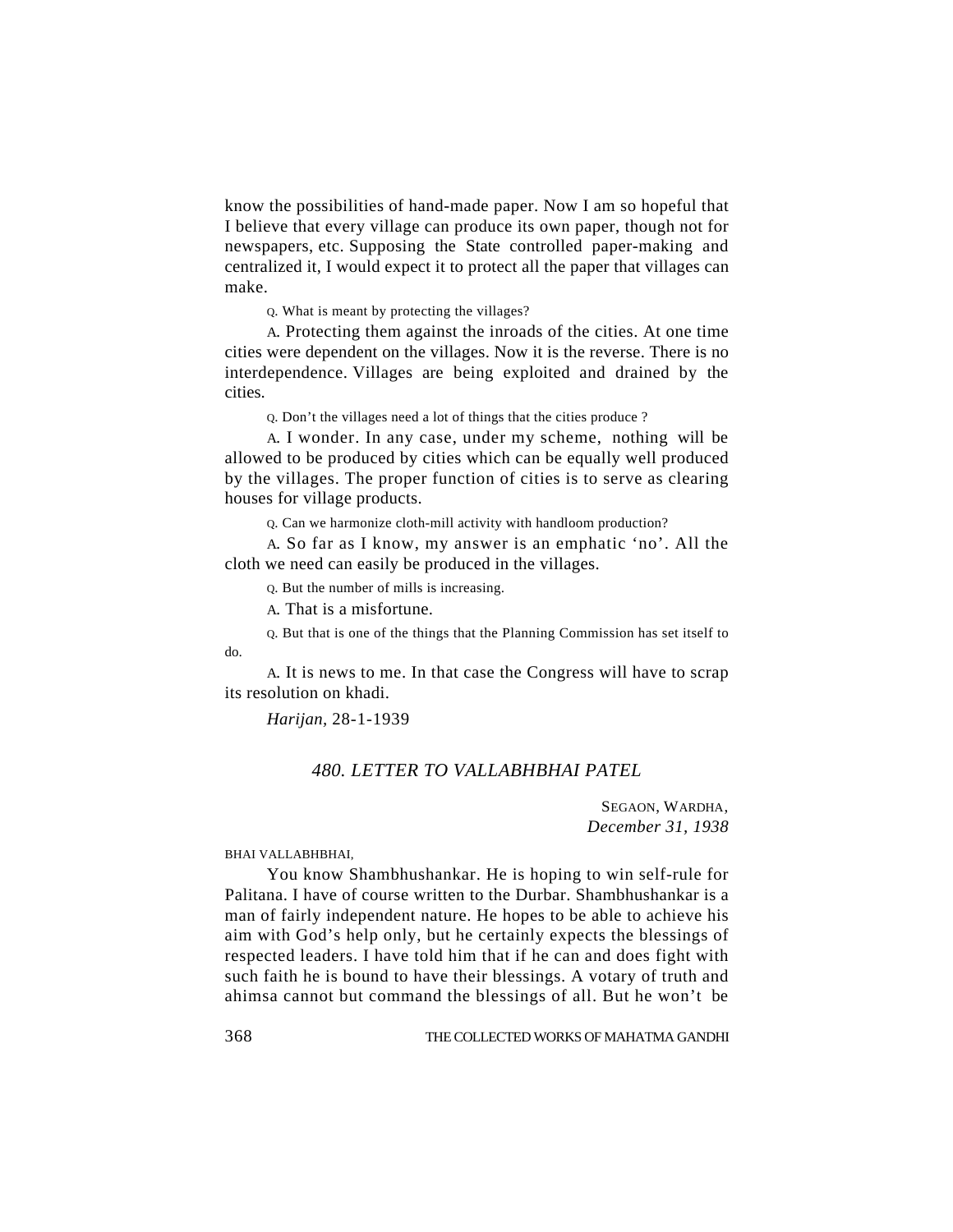satisfied with such an assurance. He insists on having your blessings. Hear him and give him your blessings.

> *Blessings from* **BAPU**

SARDAR VALLABHBHAI PATEL PURUSHOTTAM BUILDING OPPOSITE OPERA HOUSE BOMBAY 4

[From Gujarati] *Bapuna Patro—2: Sardar Vallabhbhaine,* p. 231

# *481. LETTER TO RADHAKRISHNA BAJAJ*

*December 31, 1938*

"JAMNALALJI Fill in the  $Address<sup>1</sup>$ DELHI

Wire. No worry about order. If possible come Bardoli. Bapu."<sup>2</sup> CHI. RADHAKRISHNA,

Please send off this wire tomorrow.<sup>3</sup> The letter is also enclosed.

*Blessings from*

BAPU

## [PS.]

You must have got the message regarding the arrangements to be made for Muriel Lester. Send her here tomorrow at 3 o'clock.

From a photostat: G.N. 3039

<sup>&</sup>lt;sup>1</sup> Instructions in Gujarati to Radhakrishna Bajaj

<sup>&</sup>lt;sup>2</sup> This is in English. What follows is in Hindi.

<sup>&</sup>lt;sup>3</sup> In the mean while a telegram from Jamnalal Bajaj had been received and Gandhiji asked Pyarelal to write to Radhakrishna Bajaj to send the following wire instead: "Your wire. Will gladly meet you Jaipur friends Bardoli fourth. Bapu" *(Panchven Putrako Bapuke Ashirvad,*).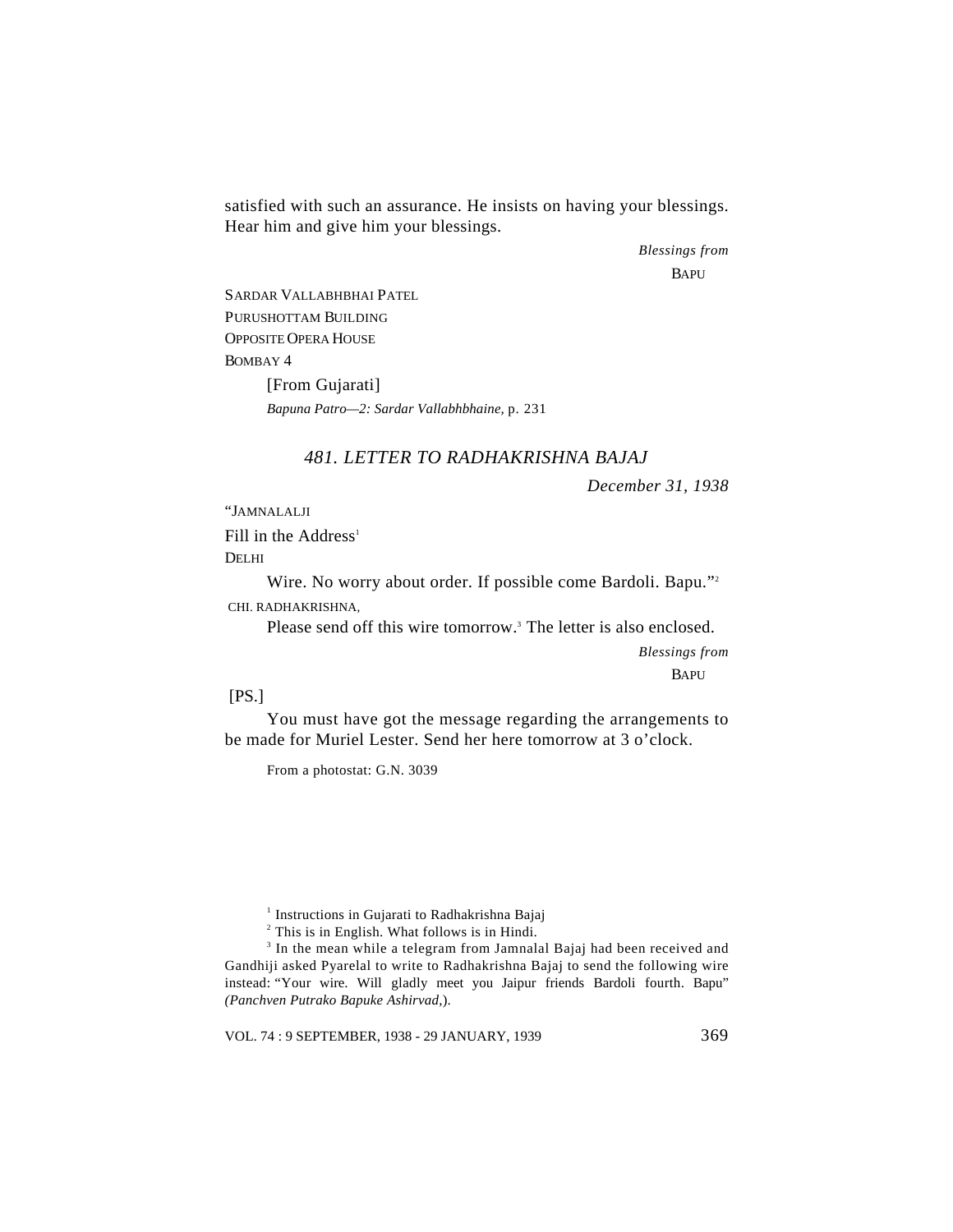# *482. LETTER TO H. L. SHARMA*

SEGAON, *December 31, 1938*

CHI. SHARMA,

You are right in saying that time is against us. It is a matter of great satisfaction to me that you do not think that our ways of thinking differ. What pleases me, more than anything else, however, is your decision. It is not your dharma to sell ghee. Your dharma consists in curing patients by nature cure or other acceptable treatment. It is good that you will now earn a living in the city practising nature cure. स्वधर्में निधन श्रेय : says the *Bhagavad Gita*. It is part of a verse<sup>1</sup> and means that even death in the pursuance of one's own dharma is good. There is only fear in another's dharma, never profit.

If you like you may also bring out a small magazine making a mention of the statement you made while withdrawing your books,<sup>2</sup> and outlining your future course. Keep me informed.

You have to pass one test. You have to master the art of getting on well with everybody, especially those with me.

> *Blessings from* BAPU

[From Hindi]

*Bapuki Chhayamen Mere Jivanke Solah Varsh*, pp. 274-5

<sup>1</sup> *Bhagavad Gita,* III. 35

2 This had appeared in *Harijan,* 14-12-1934, with a comment by Gandhiji. *Vide* "Notes", 14-12-1934.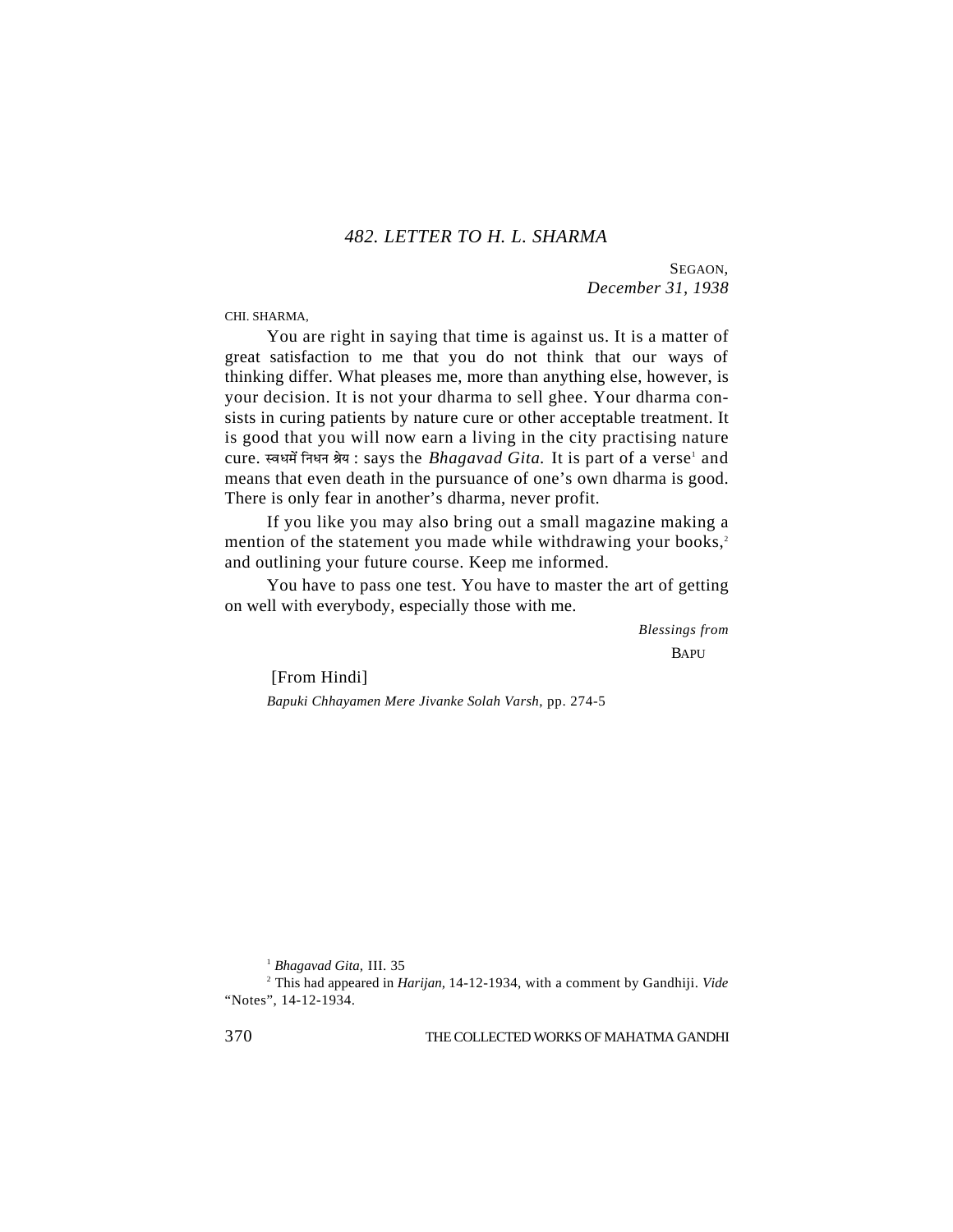## *483. INTERVIEW TO TIMOTHY TINGFANG LEW*<sup>1</sup>

#### *December 31, 1938*

Rev. Lew, . . . in conveying thanks for the Indian medical mission to help the Chinese, remarked:

"We appreciate it as an expression of India's sympathy and goodwill towards China. China's struggle is not merely for China but for the whole of Asia. . . .

"We are not afraid of material destruction, . . . but of cultural destruction. The first bomb in Shanghai hit a library. Colleges have been wiped out. Professors have been killed. . . .

"Even worse is the moral injury. . . .

"We want your message. . . . We look to you for spiritual guidance."

GANDHIJI: I was once asked by a Chinese friend from Santiniketan to give a message to the Chinese people. I had to ask him to excuse me. I gave him my reasons. If I merely said I sympathized with the Chinese in their struggle, it would be not of much value as coming from me. I should love to be able to say to the Chinese definitely that their salvation lay only through non-violent technique. But then it is not for a person like me, who is outside the fight, to say to a people who are engaged in a life-and death struggle, "Not this way, but that". They would not be ready to take up the new method, and they would be unsettled in the old. My interference would only shake them and confuse their minds.

But whilst I have no 'message' to send to the Chinese people who are engaged in fighting, I have no hesitation in presenting my viewpoint to you. I was almost going to ask you as to what you meant by being culturally ruined. I should be sorry to learn that Chinese culture resided in brick and mortar or in huge tomes which the moths can eat. A nation's culture resides in the hearts and in the soul of its people. Chinese culture is Chinese only to the extent that it has become part and parcel of Chinese life. Your saying, therefore, that your culture and your morals are in danger of being destroyed, leads

<sup>1</sup> Extracted from Pyarelal's "A World in Agony". Rev. Timothy Tingfang Lew was a member of the Chinese delegation to the Missionary Conference at Tambaram. Lew was a member of the Legislative Yuan of China. He had gone to Segaon to see Gandhiji along with two other Chinese delegates, Y. T. Wu, editor of Association Press of Y. M. C. A., Shanghai, and P. C. Hsu, author of several works on Confucious. There were also delegates from Rhodesia and one from Japan—a "world in miniature", as Gandhiji described them; *vide* "Letter to F. Mary Barr", 7-1-1939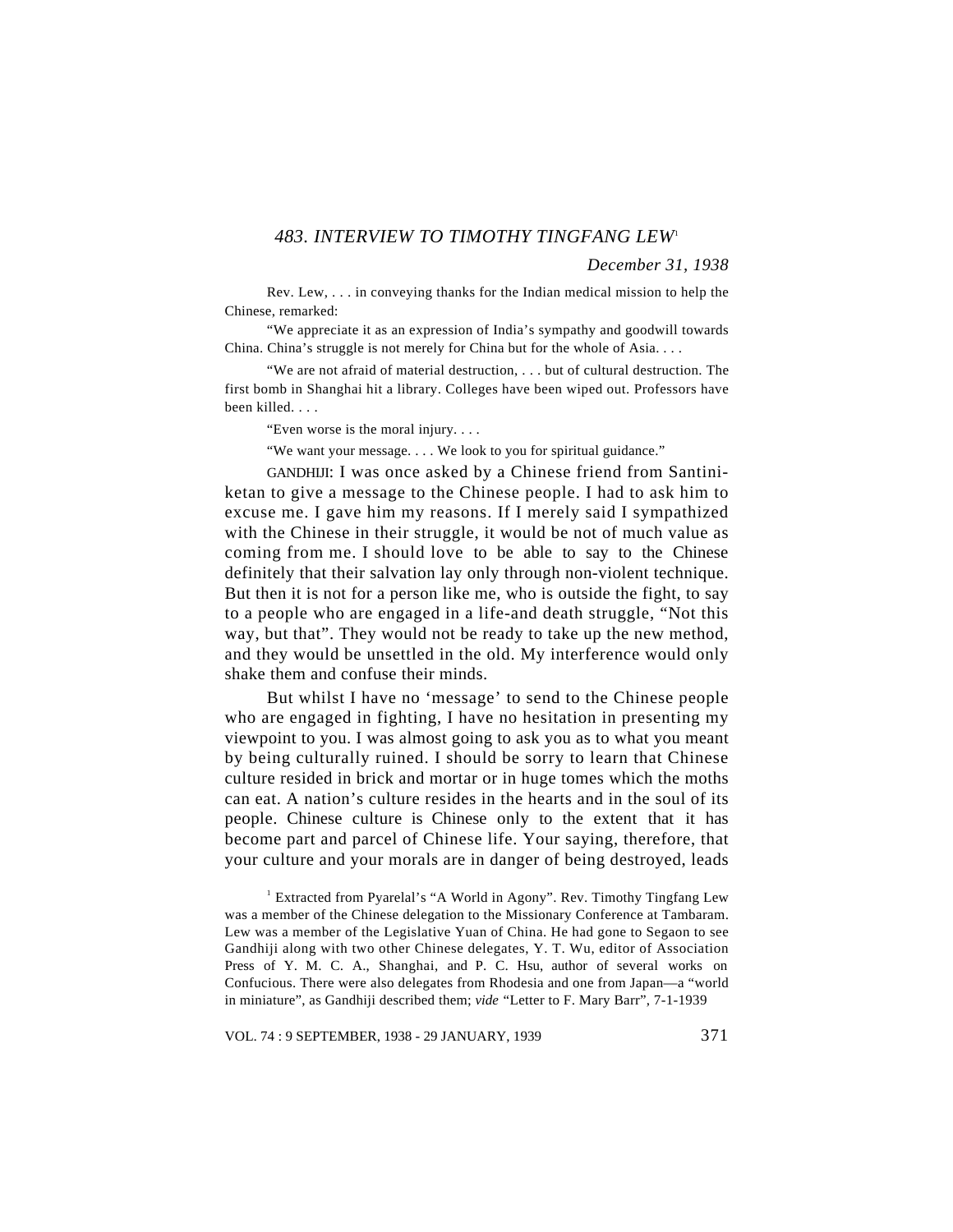one to think that the reform movement in your country was only skindeep. Gambling had not disappeared from the people's hearts. It was kept down not by the tone set by society, but by the penalty of the law. The heart continued to gamble. Japan is of course to blame and must be blamed for what it has done or is doing. But then Japan is just now like the wolf whose business it is to make short work of the sheep. Blaming the wolf would not help the sheep much. The sheep must learn not to fall into the clutches of the wolf.

If even a few of you took to non-violence, they would stand forth as living monuments of Chinese culture and morals. And then, even if China were overwhelmed on the battlefield, it would be well with China in the end, because it would at the same time be receiving a message which contains a promise of hope and deliverance. Japan cannot force drugs down unwilling throats at the point of the bayonet. It can only set up temptations. You cannot teach people to resist these temptations by replying to Japanese force by force. Whatever else force may or may not be able to achieve, it cannot safeguard Chinese morals or save Chinese culture.

If you feel the truth of my remarks, you will become a living message to China. You will then tell the Chinese people: "No matter what material destruction Japan inflicts, it cannot bring about China's cultural destruction. Our people must be sufficiently educated and warned to resist all the temptations that Japan may devise. Monuments and cities may be razed to the ground. They are but a passing show that is going one day to be claimed by time as its own. If they are destroyed by the Japanese, it will only be a morsel taken out of time's mouth. The Japanese cannot currupt our soul. If the soul of China is injured, it will not be by Japan."

The Chinese friend was of opinion that only the economic collapse of Japan could save China. He wanted to know what the prospects of a boycott of Japanese goods by India were.

GANDHIJI: I wish I could say that there was any great hope. Our sympathies are with you but they have not stirred us to our very depths, or else we should have boycotted all Japanese goods, especially Japanese cloth. Japan is not only conquering you but it is trying to conquer us too by its cheap, flimsy machine-made goods. The sending of the Medical Mission was good as a gesture of friend-ship and goodwill which there are in abundance. But that does not give me much satisfaction when I know we could do much more. We too are a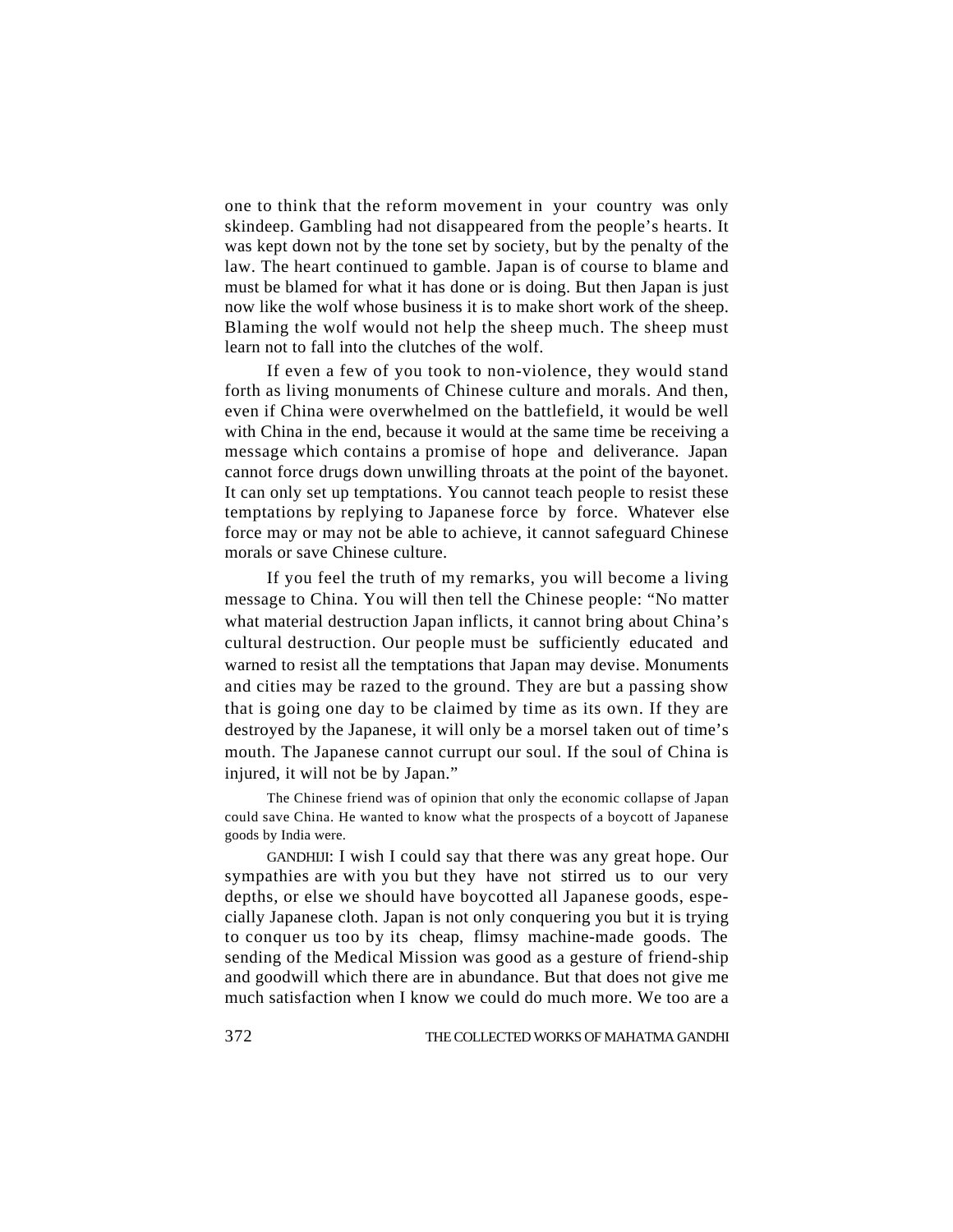big nation like you. If we told the Japanese: 'We are not going to import a single yard of your calico nor export any of our cotton to you,' Japan would think twice before proceeding with its aggression.

*Harijan,* 28-1-1939

#### *484. NOTE TO PADMAJA NAIDU*

[*1938*] 1

If you have run away, correspond with me freely but not at the risk of your health. I was asking the old woman whether you could go or can she go to Hyderabad. If you can make an authorized statement merely of facts, you may do so if you are sure of your facts. I could not deal with it more than I did. I will gladly write more, if you prompt me by raising questions better in the form of a signed letter. Have you any status with Mr. Akbar?<sup>2</sup> All I can say for the present is that one should sit still and watch. If an opportunity occurs, intervention may take place. No use plunging in unknown waters.

You assure. . .<sup>3</sup> that I don't want to interfere with anything at all.

I certainly do not want to confiscate a single article of jewellery, nor do I want Sarup to feel constrained to wear khaddar sari even today, much less tomorrow. She is her own mistress today and so shall she remain tomorrow. I quite agree with you that things should be finished smoothly—I have only given my opinion today on one matter and that too when asked.

From the original : Padmaja Naidu Papers. Courtesy : Nehru Memorial Museum and Library

#### *485. LETTER TO SHARDABEHN G. CHOKHAWALA*

[*1938*] 4

CHI. SHARDA,

It can be said only now that you have come in my grip. It is just that you have fallen into my clutches. Have you come knowingly and

<sup>1</sup> From the contents; *vide* "Letter to Chhanganlal Gandhi", 23-1-1902, "Letter to D. B. Shukla", 25-1-1902, "Speech at Calcutta Meeting" and "Letter to G. K. Gokhale", 30-1-1902

<sup>2</sup> Akbar Hydari, Dewan of Hyderabad.

<sup>3</sup> Illegible in the source.

<sup>4</sup> From the suggestion in the post-script that the addressee was learning music; *vide* "Letter to Balwantsinha", 20-9-1938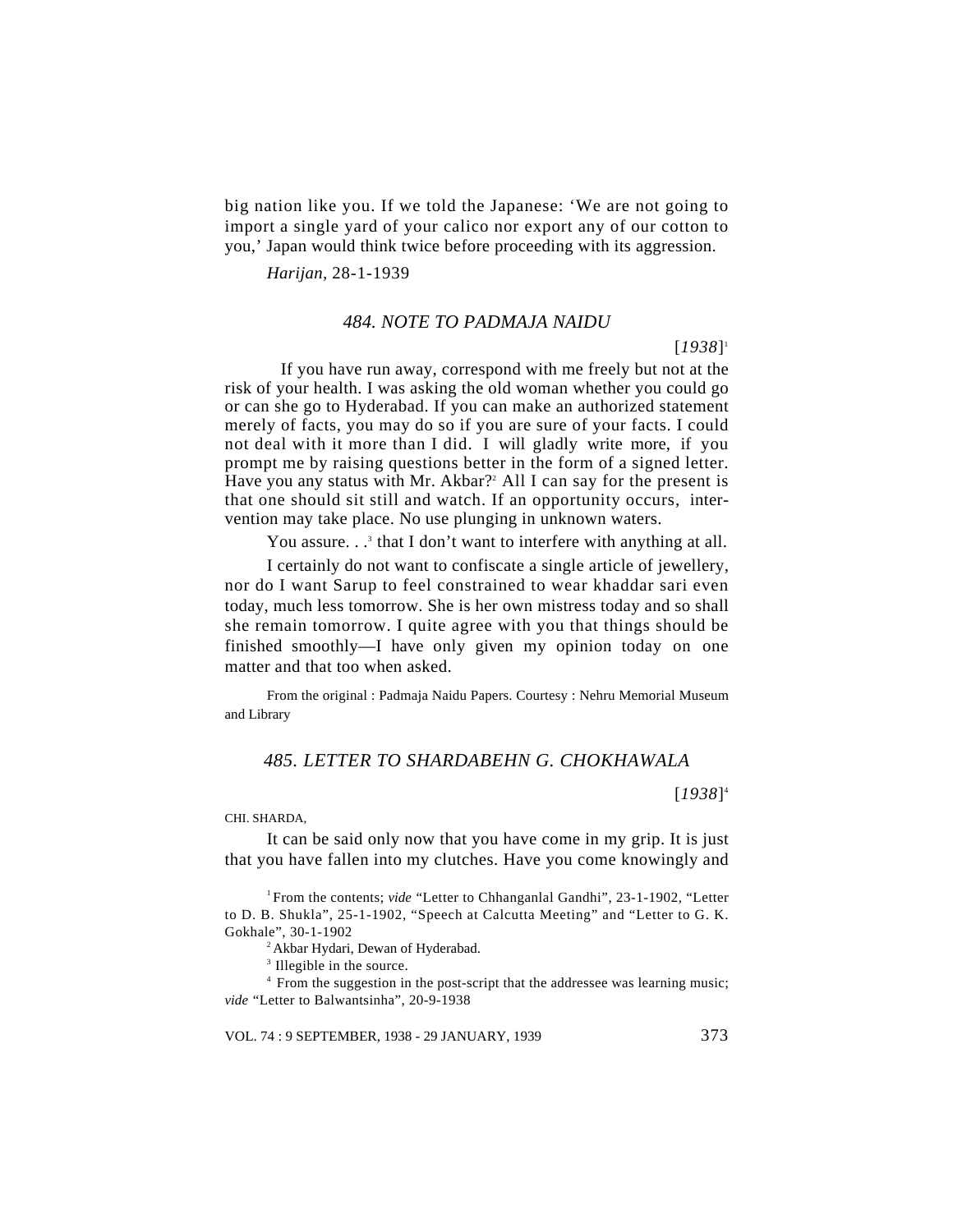of your own free volition? I have, of course, said that you are not one to yield easily. Well, now you have come to me, but after what a long wait? Had I not been trying for several years? Dinshaw's treatment requires that put your feet in hot water. The vessel containing hot water would be placed between two bath-tubs. One with hot water and one with cold must be placed opposite each other. The feet would be already in hot water and you will have to move from one tub to the other.

I am not writing to Nanvati, Chimanlal, Dahyalal and Manjula.

*Blessings from* **BAPU** 

 $[PS.]$ 

You must acquire good knowledge of notes.

From the Gujarati original: C. W. 9974. Courtesy: Sharadabehn G. Chokhawala

# *486. LETTER TO AMTUSSALAAM*

[*1938*] 1

CHI. A. S.,

What can I say! There is 'I' in whatever you do. I do not complain of that. Your inability to eat yesterday proves that I have no influence over you.

> *Blessings from* **BAPU**

From a photostat of the Hindi: G.N. 612

## *487. LETTER TO AMTUSSALAAM*

[*1938*] 2

DAUGHTER,

You can do anything to improve your health but nothing if you find excuses to put it off. I shall be very happy if you get well,

From a photostat of the Hindi: G.N. 613

<sup>1</sup> From the placing of the letter in *Bapuke Patra-8: Bibi Amtussalaamke Nam* 2 *ibid*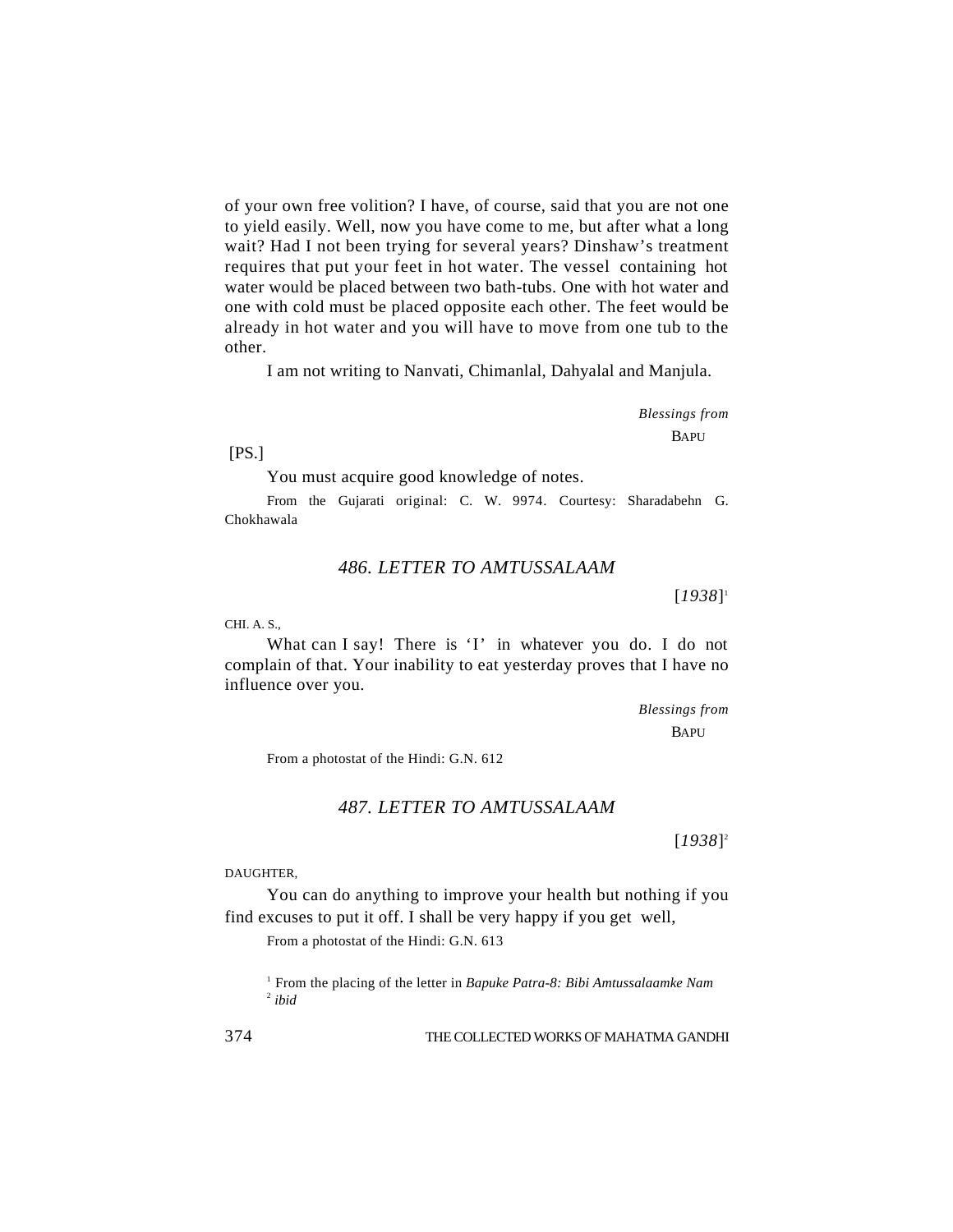#### *488. LETTER TO AMTUSSALAAM*

[*1938*] 1

I cannot write anything today. Do what Sushila says in her letter. Do not let your health deteriorate.

> *Blessings from* **BAPU**

From a photostat of the Hindi: G.N. 614

# *489. NOTE TO SUSHILA NAYYAR*

[*December 1938*] 2

I have already said that you should stick to the timings that have been fixed. This is meaningless pity. The better thing would be for you to regard Segaon as the hospital and go there at a fixed hour. You will have to work for one hour here and one hour there. Everything will go on well once the people get used to it. Hence fix your time either in the evening or morning. Then we shall see. Of course, one point to consider while deciding about the village is that we are not permanent residents here. Being temporary, it does not seem proper to go for 15 days and then stop.

From the Hindi original: Pyarelal Papers. Nehru Memorial Museum and Library. Courtesy: Dr. Sushila Nayyar

<sup>&</sup>lt;sup>1</sup> From the placing of the letter in *Bapuke Patra-8: Bibi Amtussalaamke Nam*  $2$ As placed in the source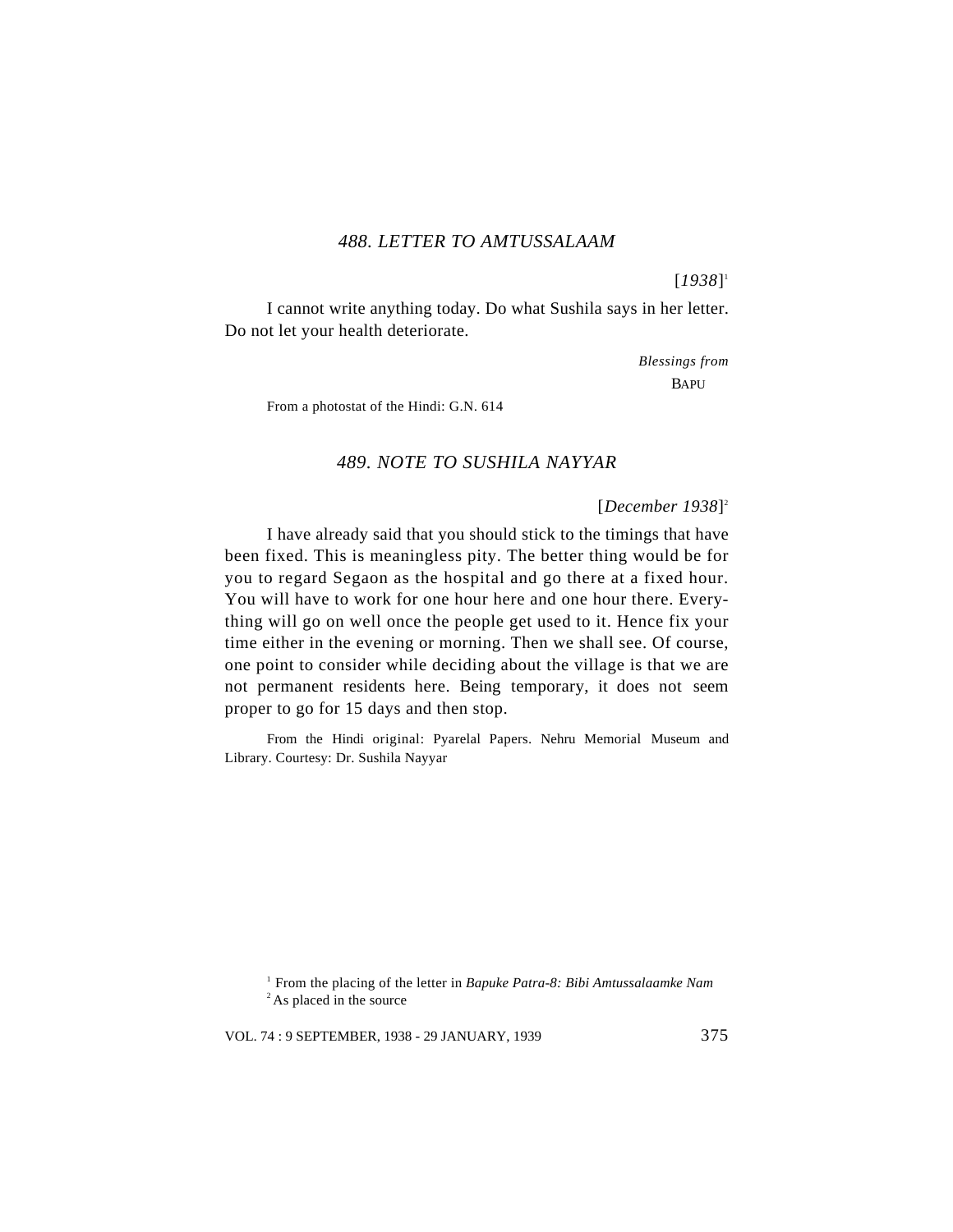## *490. NOTE TO PYARELAL*

*Sunday (at night)* [*1938*] 1

CHI. PYARELAL,

Herewith a list in pursuance of the talk we had earlier in the evening. You can start taking from tomorrow whatever you chose from it. Experience will suggest any changes necessary.

*Blessings from*

BAPU

From the Gujarati original: Pyarelal Papers. Nehru Memorial Museum and Library. Courtesy: Beladevi Nayyar and Dr. Sushila Nayyar

# *491. NOTE TO SUSHILA NAYYAR*

[*1938*]

CHI. SUSHILA,

Write to Mahodaya<sup>2</sup>. After the spinning sit down with the teacher who came in the morning and will be coming again. I had quite forgotten. I hope you had not forgotten.

**BAPU** 

From the Hindi original: Pyarelal Papers. Nehru Memorial Museum and Library Courtesy: Dr. Sushila Nayyar

## *492. NOTE TO SUSHILA NAYYAR*

[*1938*]

Why are you tormenting me? Crying is forbidden and you have accepted it yourself. You do not even know the full details. I wish you would calmly try to find out the cause of my present pain. I wanted to sleep, but what can I do when I cannot sleep? I even walked for about half an hour. I have never given up *Ramanama*. What is there to cry over? Be sensible.

From the Hindi original: Pyarelal Papers. Nehru Memorial Museum and Library. Courtesy: Dr. Sushila Nayyar

<sup>1</sup> This and the following eleven items have been placed in the source in 1938.

2 Dr. Mahodaya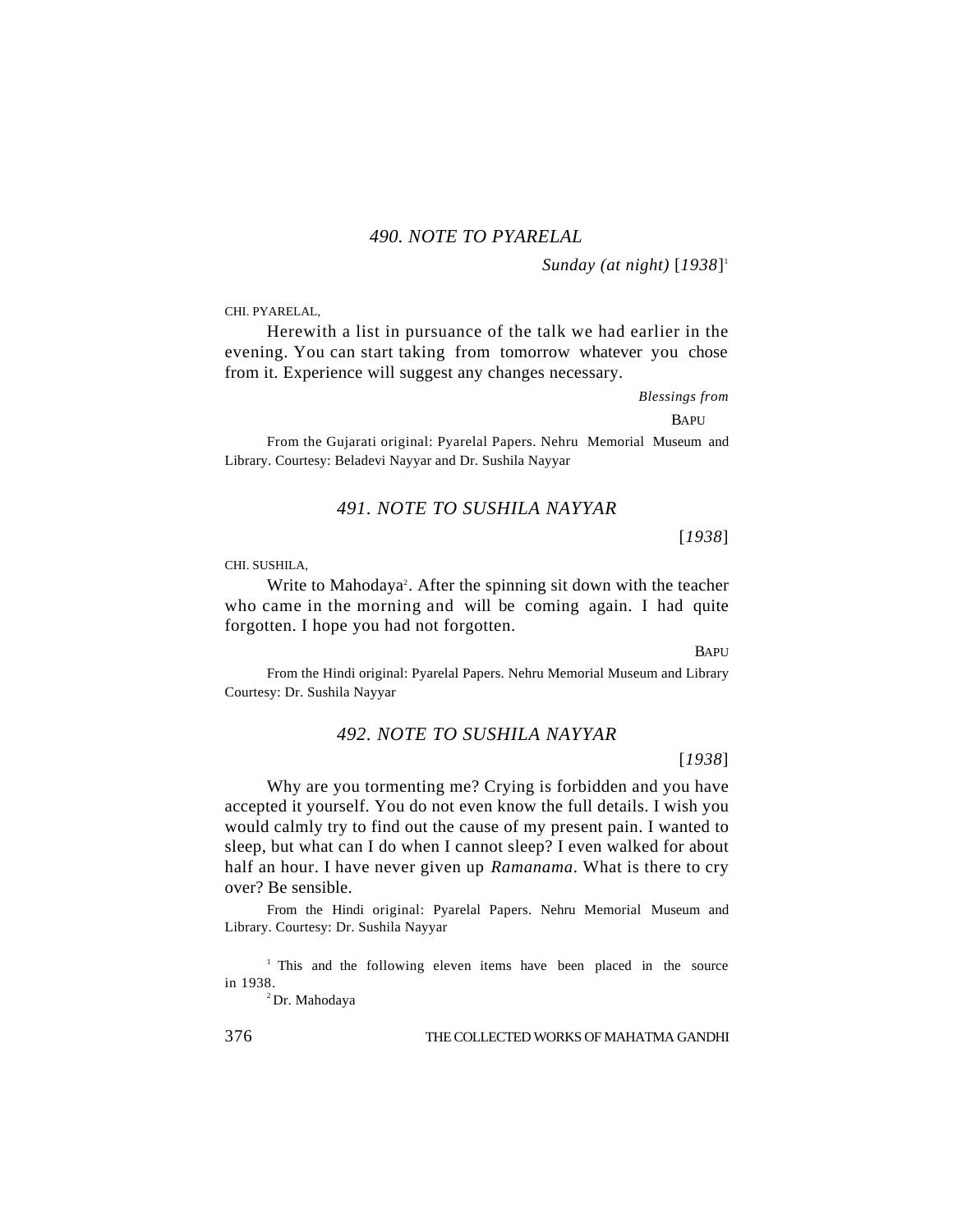## *493. NOTE TO SUSHILA NAYYAR*

#### [*1938*]

If I say that I did not get any sleep last night, you may attribute it to my sinfulness. Today's blood-pressure is also due to the same thing. Till one o'clock I alternated between sleep and wakefulness. At the moment no worry torments me nor am I troubled by anything external. Partly I understand what has happened and partly I do not understand. I am not worried. But I must tell you people about the turmoil through which I am passing.

From the Hindi original: Pyarelal Papers. Nehru Memorial Museum and Library. Courtesy: Dr. Sushila Nayyar

## *494. NOTE TO SUSHILA NAYYAR*

[*1938*]

Something must be done about Mathew. Advise him to leave the place.

You have not been looking after Anand. You must spend a minute or two with him every day. Note down how much urine he passes, what his weight is, and so on.

From the Hindi original: Pyarelal Papers. Nehru Memorial Museum and Library. Courtesy: Dr. Sushila Nayyar

### *495. INSCRIPTION IN AUTOGRAPH-BOOK*<sup>1</sup>

[*1938*]

This is rich man's toy. Let the poor not imitate the bad habits of the rich.

From the Hindi original: C. W. 10991. Courtesy: Erkula Kumarila Swamy

<sup>1</sup> Written for Erkula Kumarila Swamy, who was studying at the Ashram as a teenager. Swamy had borrowed 12 annas to buy an autograph-book and Gandhi came to know about it.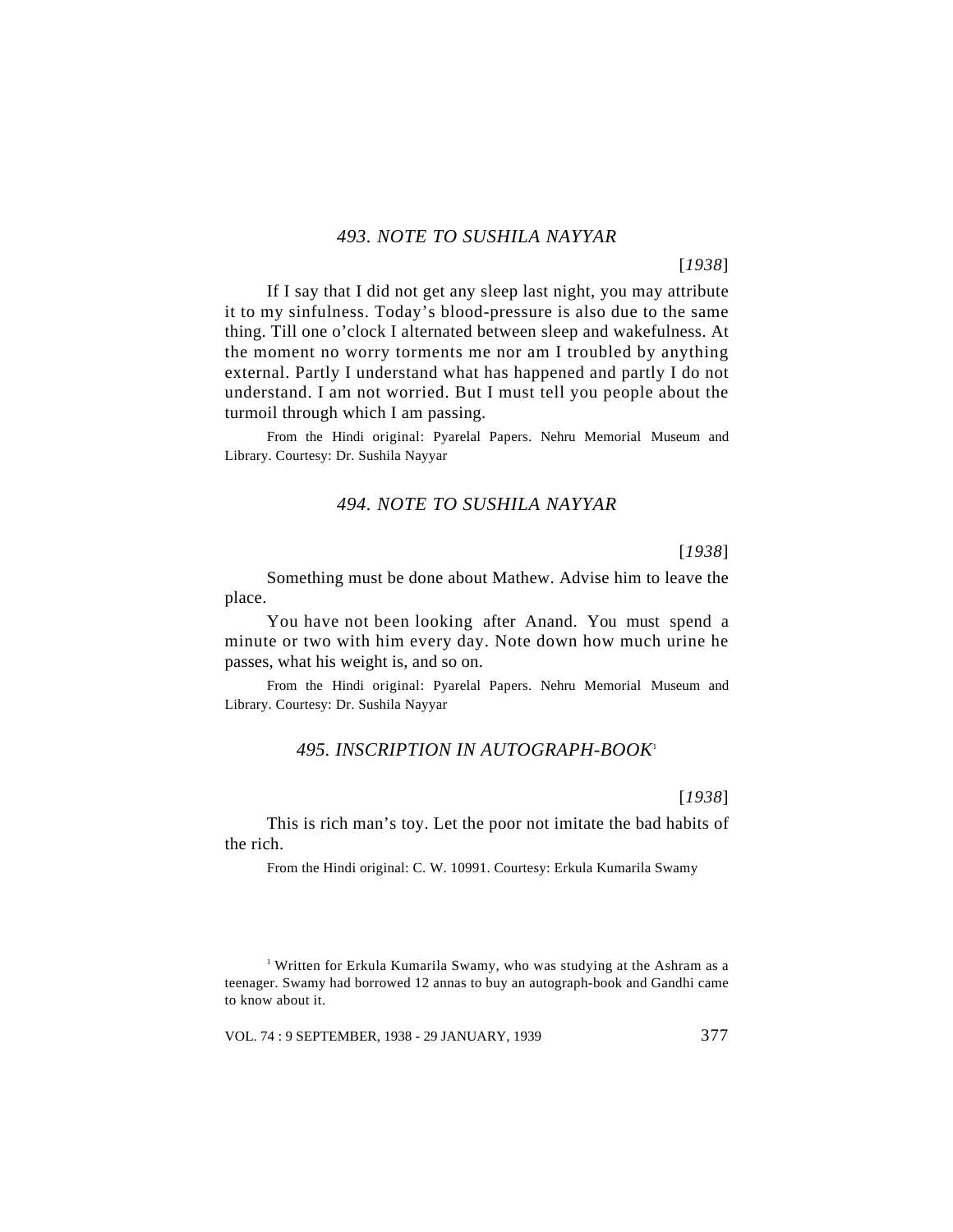### *496. NOTE TO SUSHILA NAYYAR*

You have to bring one more tin of prunes from Nagpur. If Pyarelal considers it necessary to stay on for one more day, he may do so.

Leave to me the question how L. and A.  $S<sup>1</sup>$  are to sleep. But if you have no interest, if you have no confidence in yourself, you may withdraw. This experiment has become important to me. But I can carry out the experiment only if I have your full co-operation. You will certainly discuss it with Pyarelal. You may also discuss it with Mahadev. I do need Pyarelal's full co-operation and understanding.

From the Hindi original: Pyarelal Papers. Nehru Memorial Museum and Library. Courtesy: Dr. Sushila Nayyar

### *497. NOTE TO SUSHILA NAYYAR*

[*1938*]

If something is written down wrongly, must one read it wrong? Today at least we must give proper thought to the matter and assign a suitable description. to the chapter. There is surely a mistake about it because it is Ch. V that is described as the *Sanyasayoga* and there cannot be two chapters bearing the same description.<sup>2</sup>

From the Hindi original: Pyarelal Papers. Nehru Memorial Museum and Library. Courtesy: Dr. Sushila Nayyar

#### *498. NOTE TO SUSHILA NAYYAR*

[*1938*]

All this is pervaded by the Lord.<sup>3</sup> God fills everything. Hence, everything is yours if you will use things in a spirit of renunciation. Nothing is yours if you want to use things solely for yourself.

From the Hindi original: Pyarelal Papers. Nehru Memorial Museum and Library. Courtesy: Dr. Sushila Nayyar

 $<sup>1</sup>$ Amtussalaam</sup>

<sup>2</sup>The reference obviously, is to Ch. IV of the *Bhagavad Gita* which is called the *Jnana-Karma-Sanyasayoga*, Ch. V being described as the *Karma-Sanyasayoga.*

<sup>3</sup> The line quoted here from *Ishopanishad*, 1, in Sanskrit reads ईशावास्यामिदं सर्व तेन त्यक्तेन भुंजीथा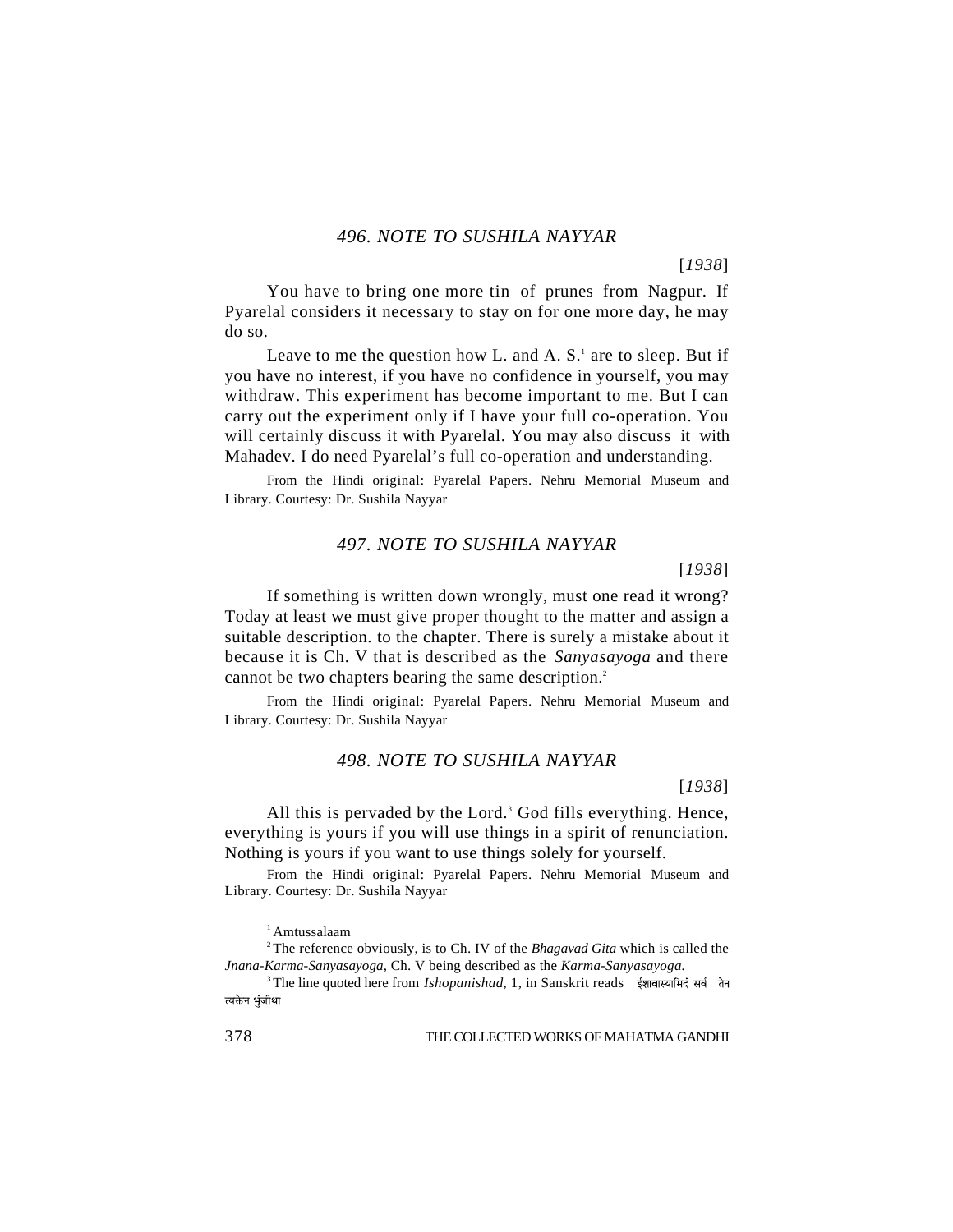## *499. NOTE TO SUSHILA NAYYAR*

[*1938*]

Where did you get wet? Even the blessing of someone with a disordered mind is terrible. When will your disorderliness go? To leave one's meal and go away is an insult to *Annadevata*. You could have asked me if it was to be fetched immediately or after the meal. I shall have to be more strict now. I shall eat only when you are ready. And once you sit down to eat you shall get up only after finishing the meal. I eat early for the convenience of both of us. You can get ready to eat with me. You must plan your life with some thought. If you do that, you can have more time at your disposal; you can perform your duty better and you can acquire more experience and knowledge.

From the Hindi original: Pyarelal Papers. Nehru Memorial Museum and Library. Courtesy: Dr. Sushila Nayyar

## *500. NOTE TO SUSHILA NAYYAR*

[*1938*]

You make Pyarelal's bed but when does he ever sleep? He was awake till one o'clock. What is the condition of the latrines here? Why do you not have earth kept there? That is not right. There are so many ...<sup>1</sup> There is not enough care shown and not enough effort. I am too busy in my own work, otherwise I would take care of all the latrines and clean them myself or have them cleaned. I would say you might do something even now.

From the Hindi original: Pyarelal Papers. Nehru Memorial Museum and Library. Courtesy: Dr. Sushila Nayyar

#### *501. NOTE TO SUSHILA NAYYAR*

[*1938*]

That you would go to the toilet only when I did is also part of your disorderliness, is it not? There is no peace of mind, no stability. Doing things haphazardly. Going to the toilet, eating, sleeping everything, only if you have the time. The rest is all duty, is it?

From the Hindi original: Pyarelal Papers. Nehru Memorial Museum and Library. Courtesy : Dr. Sushila Nayyar.

 $1$ <sup>1</sup> The rest of this sentence and the one following are not clear.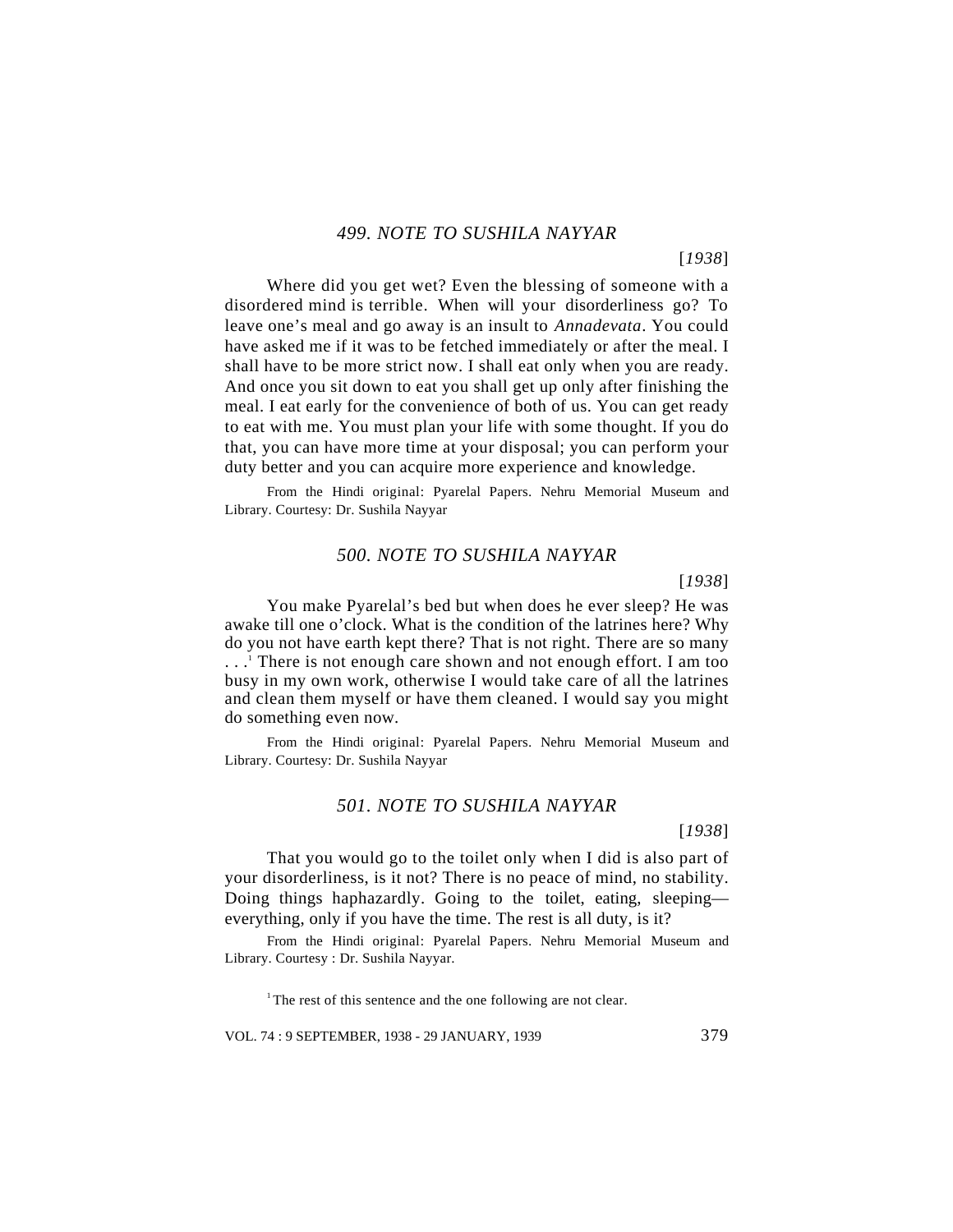# *502. ENLIGHTENED ANARCHY—A POLITICAL IDEAL*

Political power, in my opinion, cannot be our ultimate aim. It is one of the means used by men for their all-round advancement. The power to control national life through national representatives is called political power. Representatives will become unnecessary if the national life becomes so perfect as to be self-controlled. It will then be a state of enlightened anarchy in which each person will become his own ruler. He will conduct himself in such a way that his behaviour will not hamper the well-being of his neighbours. In an ideal State there will be no political institution and therefore no political power. That is why Thoreau has said in his classic statement that that government is the best which governs the least.

[From Hindi] *Sarvodaya,* January, 1939

## *503. DISCUSSION WITH MAURICE FRYDMAN*<sup>1</sup>

#### [On or before *January 1, 1939*] 2

FRYDMAN: What attitude should I, as a realist, adopt with regard to the tide of industrialization that is sweeping over the world?. . . Is it not waste of energy merely to oppose it? Would it not be better to try to change its direction ?

GANDHIJI: You are an engineer. You will therefore appreciate an illustration from mechanics. You know the parallelogram of forces. There the forces do not neutralize each other. Each force acts freely along its own line and we get the resultant which indicates the final direction of motion. It is the same with the problem you have mentioned. As I look at Russia where the apotheosis of industriazation has been reached, the life there does not appeal to me. To use the language of the Bible, "What shall it avail a man if he gain the whole world and lose his soul?" In modern terms, it is beneath human dignity to lose one's individuality and become a mere cog in the machine. I want every individual to become a full-blooded, fully

<sup>&</sup>lt;sup>1</sup> Extracted from Pyarelal's "Weekly Letter". Frydman, commonly known as Bharatanand, was a Pole. He was the head of the Government Electrical Workshop at Bangalore. He took a keen interest in Indian politics and philosophy.

 $2^2$  Gandhiji was in Segaon, where Frydman visited him, till January 1.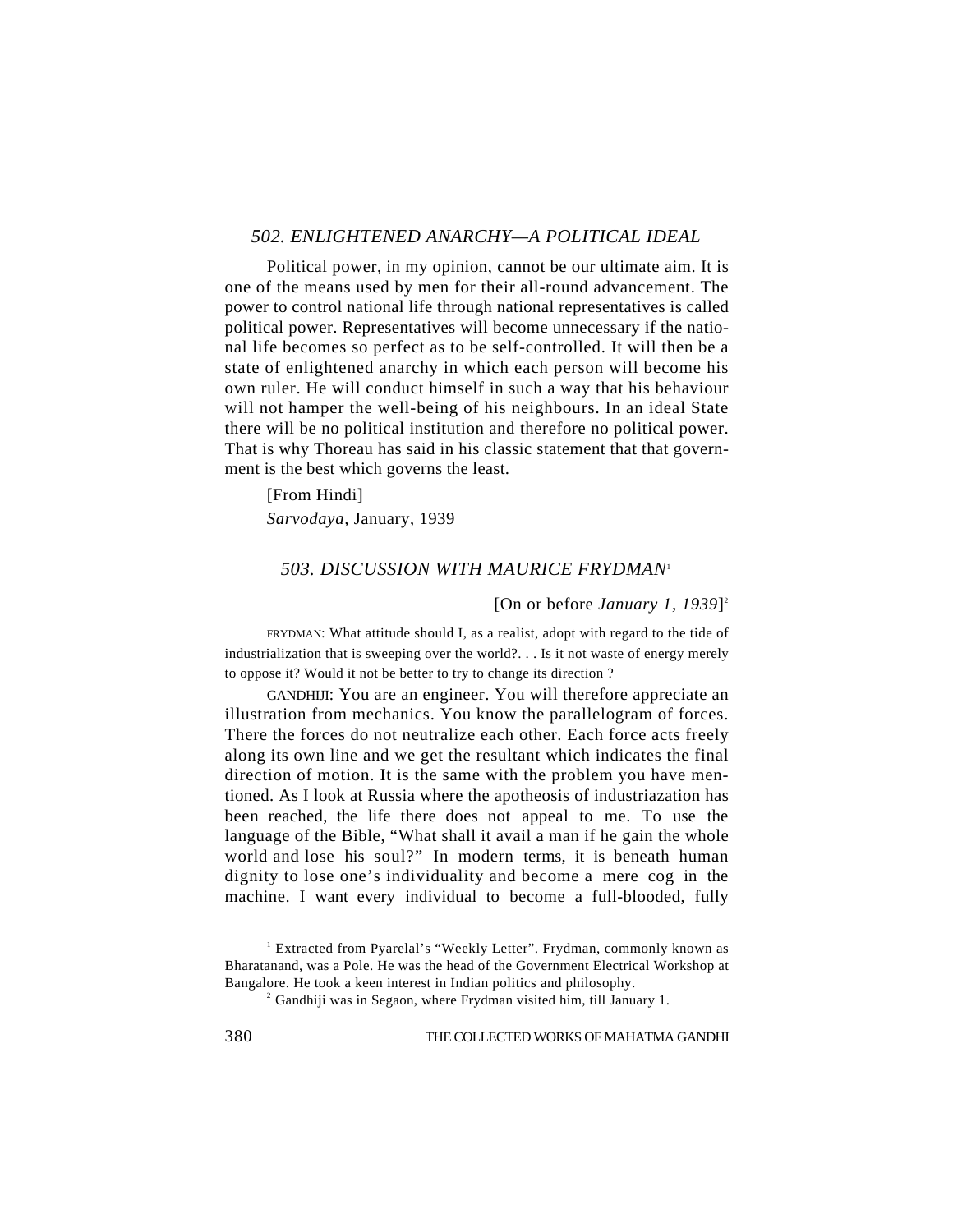developed member of society. The villages must become self-sufficient. I see no other solution if one has to work in terms of ahimsa. Now I have that conviction.I know there are others who believe in industrialization.I work with all my being for my conviction. The process of adjustment goes on all the time. I do not know what the outcome of it will be. But whatever it is, it will be to the good.

F. But, is no compromise with industrialization possible without imperilling the ideal of self-sufficient villages?

G. Oh yes, Railways are there, I do not avoid them. I hate motor-cars, but I make use of them willy-nilly all the same. Again, I dislike fountain-pens, but just now I am making use of one though I carry a reed pen about in my box. Every time I use the fountain-pen it hurts me and I think of the neglected reed pen in my box. Compromise comes in at every step, but one must realize that it is a compromise and keep the final goal constantly in front of the mind's eye.

F. When I turn from the busy West to masses in the Indian villages, I seem to be moving in a different world altogether in which stagnation reigns.

G. Yes, so long as you look on the surface. But the moment you talk to them and they begin to speak, you will find that wisdom drops from their lips. Behind the crude exterior you will find a deep reservoir of spirituality. I call this culture. You will not find such a thing in the West. You try to engage a European peasant in conversation, and you will find that he is uninterested in things spiritual. In the case of the Indian villager an age-old culture is hidden under an encrustment of crudeness. Take away the encrustation, remove his chronic poverty and his illiteracy and you have the finest specimen of what a cultured, cultivated, free citizen should be.

*Harijan,* 28-1-1939

## *504. LETTER TO S. VELU PILLAI*<sup>1</sup>

WARDHA, *January 1, 1939*

Your telegram made painful reading. I have given the best advice I was capable of giving. I have no partiality for the Dewan. I

<sup>1</sup> This was in answer to the addressee's telegram saying that the Dewan had not responded to the withdrawal of the allegations by the State Congress, that the Travancore fight had resulted in nothing, that arrests were continuing and that there was unrest everywhere in the State.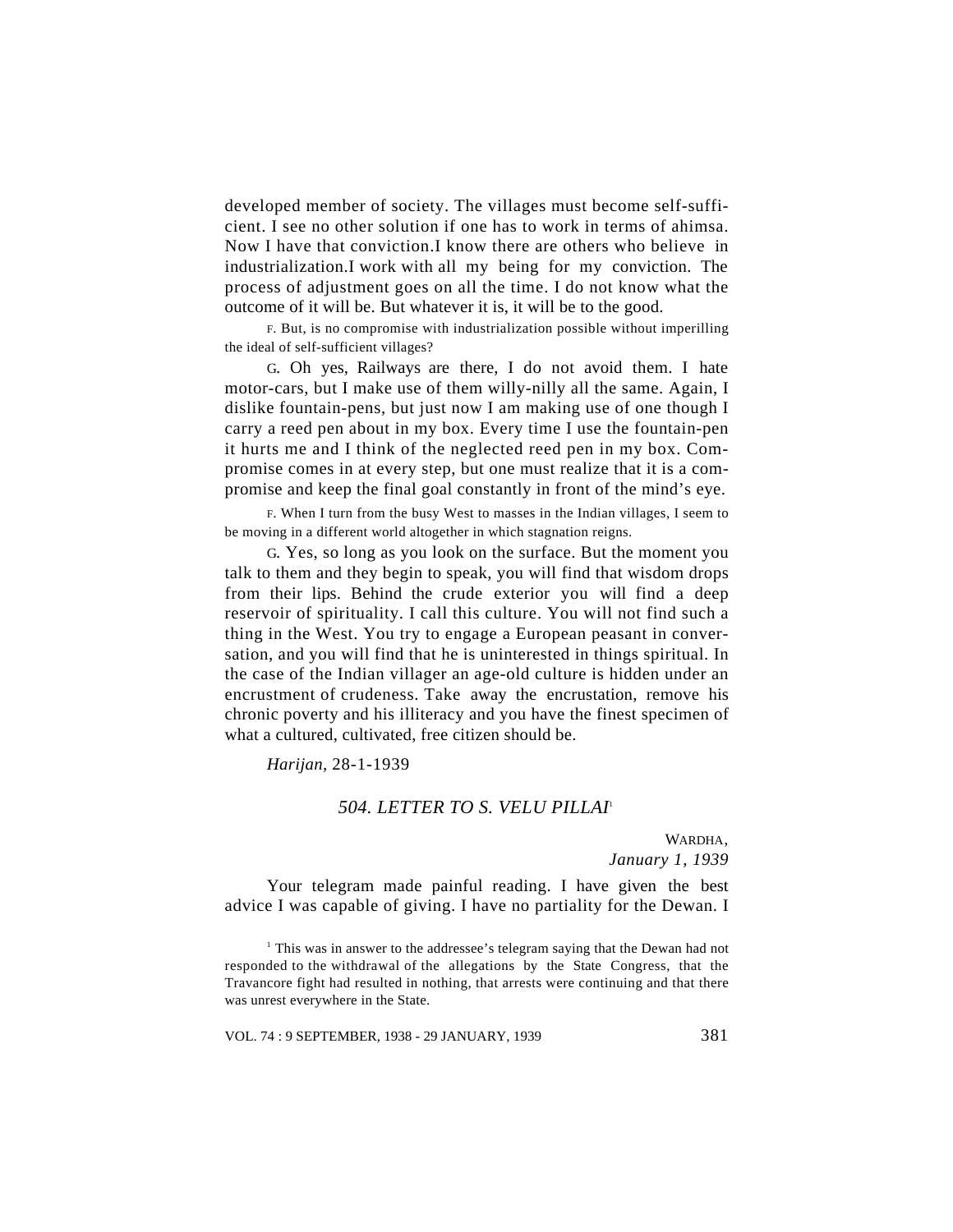repeatedly told the friends who came here that they were not to withdraw the allegations, unless they felt that my advice was thoroughly sound. I never said they were to be withdrawn against the express wish of the people. After all you, as leaders, were expected to know the wishes of the people. In spite of your telegram, I hold that withdrawal of the allegations was sound. If now the prosecutions continue, your course is clear. If there is unrest, you the leaders should be able to allay the unrest by showing the wisdom of the step you have taken. If the movement is really sound and the people are backing it with knowledge, it should be now stronger than it ever was. The burden of the allegations being removed, your course is absolutely clear and if you can control the forces of violence there is no difficulty in the way of your launching civil disobedience. My own conscience is absolutely clear. My advice is still at your disposal.

*The Hindu,* 16-1-1939

# *505. LETTER TO SAMPURNANAND*

SEGAON, WARDHA, *January 1, 1939*

#### BHAI SAMPURNANANDJI,

Dr. Zakir Husain was here with me for a few days. He has prepared a memorandum on the Hindu-Muslim question. I send you the portion concerned with U.P.<sup>1</sup> I like the suggestions he makes. Please go through it and implement what it is possible to implement. If you wish, you may write direct to Dr. Zakir Husain. I have known him for many years. He is a good man.

*Yours,*

M. K. GANDHI

From the Hindi original: Sampurnanand Papers. Courtesy: National Archives of India

<sup>1</sup> In this Zakir Husain had suggested Government help being extended to the various Muslim educational institutions in U. P. He had also recommended that assistance should be provided to libraries and societies doing literary work in Urdu.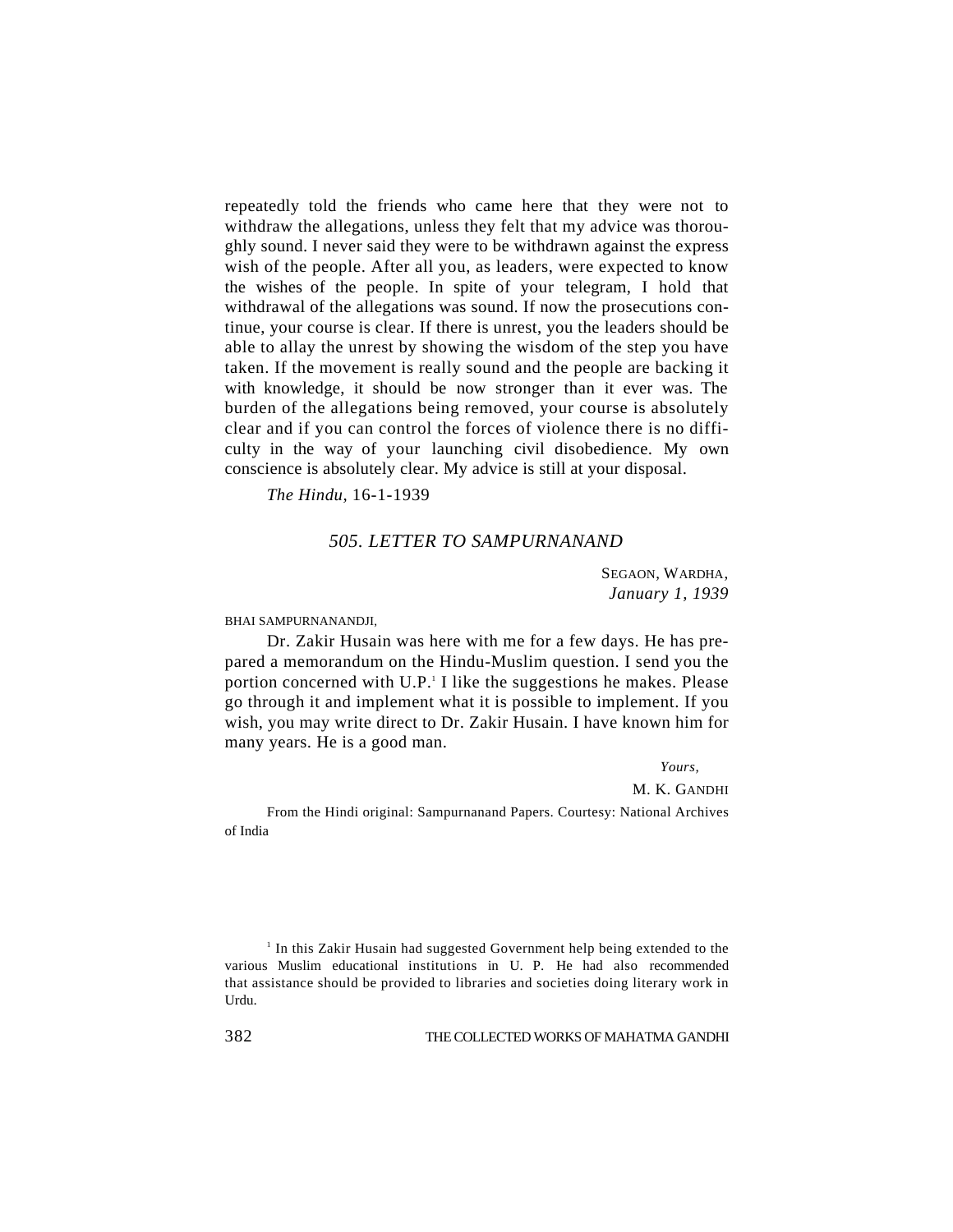# *506. INTERVIEW TO TINGFANG LEW, Y. T. WU AND P. C. HSU*<sup>1</sup>

#### [*January 1, 1939*] 2

The Chinese delegates put searching questions. . . . One of them asked: "Is it not necessary that individuals should practise non-violence first in their own person, in their relations with other individuals?"

GANDHIJI: It would be a delusion to think otherwise. If one does not practise non-violence in one's personal relations with others and hopes to use it in bigger affairs, one is vastly mistaken. Non-violence like charity must begin at home. But if it is necessary for the individual to be trained in non-violence, it is even more necessary for the nation to be trained likewise. One cannot be non-violent in one's own circle and violent outside it. Or else, one is not truly non-violent even in one's own circle; often the non-violence is only in appearance. It is only when you meet with resistance, as for instance when a thief or murderer appears, that your non-violence is put on its trial. You either try or should try to oppose the thief with his own weapons, or you try to disarm' him by love. Living among decent people, your conduct may not be described as non-violent. Mutual forbearance is not non-violence. Immediately, therefore, you get the conviction that non-violence is the law of life, you have to practise it towards those who act violently towards you, and the law must apply to nations as to individuals. Training is no doubt necessary. And beginnings are always small. But if the conviction is there, the rest will follow.

Q. In the practice of non-violence, is there not danger of developing a 'martyrdom complex' or pride creeping in?

A. If one has that pride and egoism, there is no non-violence. Non-violence is impossible without humility. My own experience is that whenever I have acted non-violently I have been led to it and sustained in it by the higher promptings of an unseen Power. Through my own will I should have miserably failed. When I first went to jail, I quailed at the prospect. I had heard terrible things about jail life. But I

<sup>&</sup>lt;sup>1</sup> Extracted from Pyarelal's "A World in Agony"

<sup>&</sup>lt;sup>2</sup> Pyarelal says the Tambaram Conference delegates were in Segaon "on the last day of the dying year and the New Year's Day". Also that Lew saw Gandhiji separately on the first day and that the whole group had discussion with him "later", which presumably meant January 1.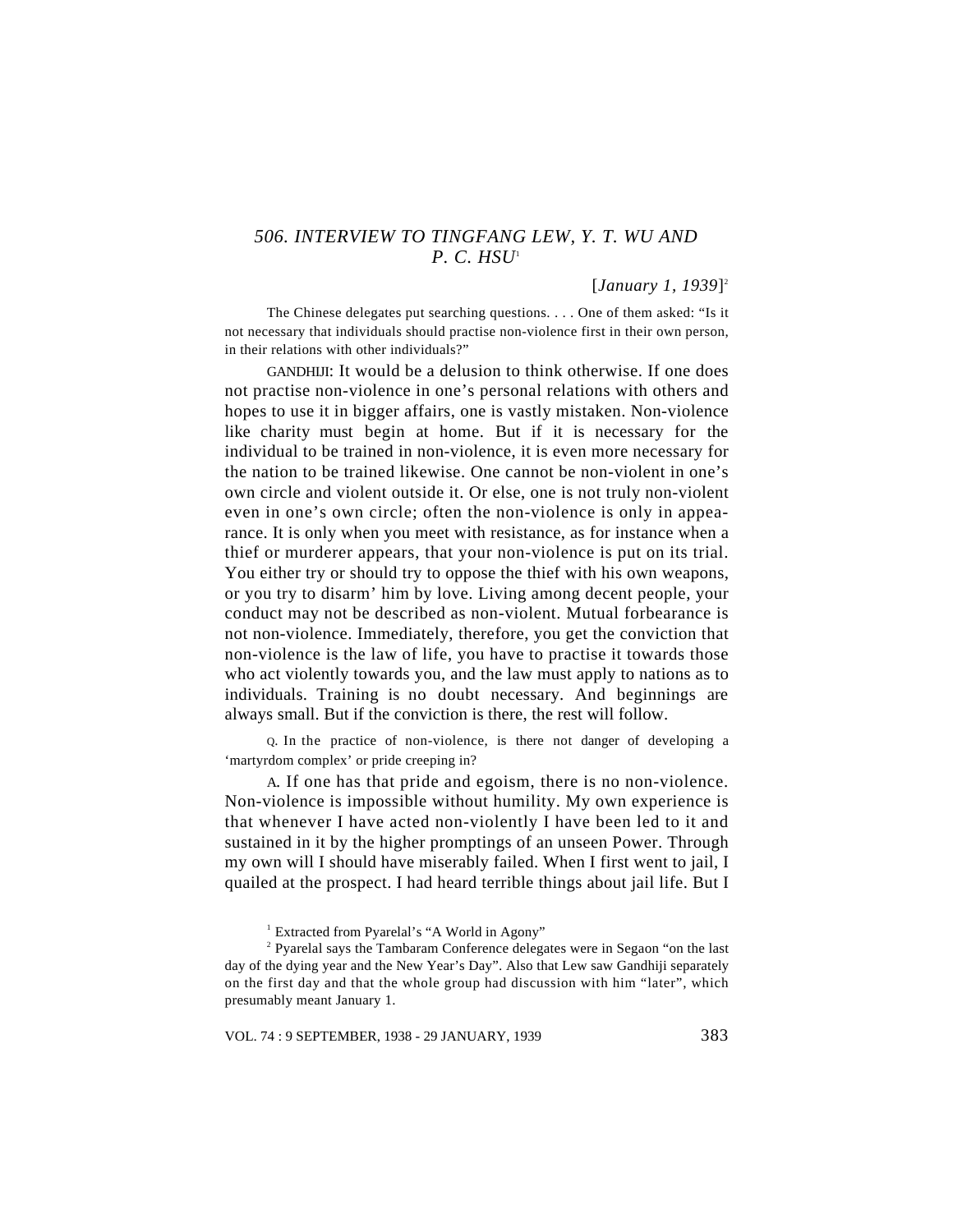had faith in God's protection. Our experience was that those who went to jail in a prayerful spirit came out victorious, those who had gone in their own strength failed. There is no room for self-pitying in it either, when you say God is giving you the strength. Self-pity comes when you do a thing for which you expect recognition from others. But here there is no question of recognition.

Another friend thus placed his dilemma: "I am a firm believer in non-violence. Eight years ago, I read your *Experiments with Truth* and . . . translated the book into Chinese. And then came the Japanese invasion. My faith in non-violence was put to a severe test. . . . On the one hand, I felt I could not preach non-violence to my people who . . . believed that resistance with force was the only way out. . . . But on the other hand, when I try to take a sympathetic attitude and try to do something helpful in such a situation, I find I am giving moral and material support directly and indirectly to something which is against the highest that I know. . . ."

G. Yours is a difficult situation. Such difficulties have confronted me more than once. I took part on the British side in the Boer War by forming an ambulance corps. I did likewise at the time of what has been described as the Zulu revolt. The third time was during the great war. I believed in non-violence then. My motive was wholly non-violent. That seemingly inconsistent conduct gave me strength. My example cannot be used as a precedent for others to follow. Looking back upon my conduct on those three occasions, I have no sense of remorse. I know this too that my non-violent strength did not suffer diminution because of those experiences. The actual work I was called upon to do was purely humanitarian, especially during the Zulu revolt. I and my companions were privileged to nurse the wounded Zulus back to life. It is reasonable to suggest that but for our services some of them would have died. I cite this experience not to justify my participation however indirect it was. I cite it to show that I came through that experience with greater non-violence and with richer love for the great Zulu race. And I had an insight into what war by white men against coloured races meant.

The lesson to be learnt from it by you is that, placed as you are in a position of hopeless minority, you may not ask your people to lay down their arms unless their hearts are changed and by laying down their arms they feel the more courageous and brave. But whilst you may not try to wean people from war, you will in your person live non-violence in all its completeness and refuse all participation in war. You will develop love for the Japanese in your hearts. You will examine yourself whether you can really love them, whether you have not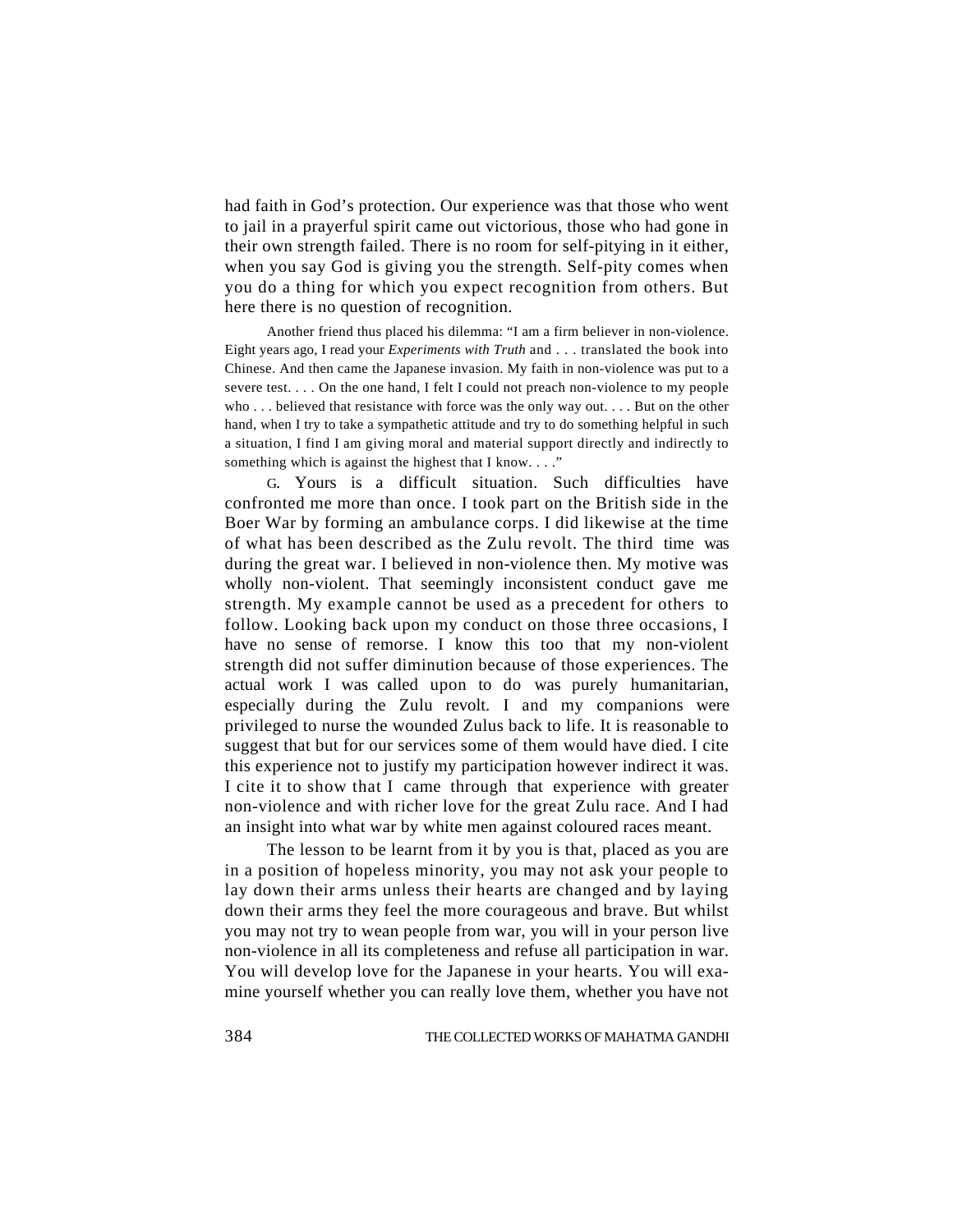some ill will towards them for all the harm they are doing. It is not enough to love them by remembering their virtues. You must be able to love them in spite of all their misdeeds. If you have that love for the Japanese in your hearts, you will proceed to exhibit in your conduct that higher form of courage which is the hall mark of true non-violence and which your Chinese friends will not fail to detect and recognize as such. You will not wish success to Japanese arms because you 'love' the Japanese. At the same time you will not pray for the success of Chinese arms. It is very difficult to judge, when both sides are employing weapons of violence, which side 'deserves' to succeed. You will therefore pray only that the right should prevail. Whilst you will keep yourself aloof from all violence you will not shirk danger. You will serve friend and foe alike with a reckless disregard for your life. You will rush forth if there is an outbreak of an epidemic or a fire to be combated and distinguish yourself by your surpassing courage and non-violent heroism. But you will refuse to call the curses of heaven upon the Japanese. If by chance some Japanese soldiers or airmen fall into the hands of the Chinese and are in danger of being lynched by an infuriated Chinese mob or otherwise ill-treated, you will plead for them with your own people and if necessary even protect them with your life. You know the story of Emily Hobhouse. Though an Englishwoman, she courageously went to the Boer concentration camps. She exhorted the Boers never to lose heart, and it is said that if she had not steeled the hearts of the Boer women as she did, the war might have taken a different turn. She was full of wrath against her own people for whom she had not a good word to say. You would not copy her unmeasured wrath which somewhat vitiated her non-violence, but you will copy her love for the 'enemy' that made her denounce the misdeeds of her own countrymen. Your example will affect the Chinese and might even shame some Japanese who will become bearers of your message among the Japanese.

A very slow process, you will perhaps say. Yes, possibly, under the existing adverse circumstances to begin with. But it will gather momentum and speed in an incalculable manner as you proceed. I am an irrepressible optimist. My optimism rests on my belief in the infinite possibilities of the individual to develop non-violence. The more you develop it in your own being, the more infectious it becomes till it overwhelms your surroundings and by and by might over-sweep the world.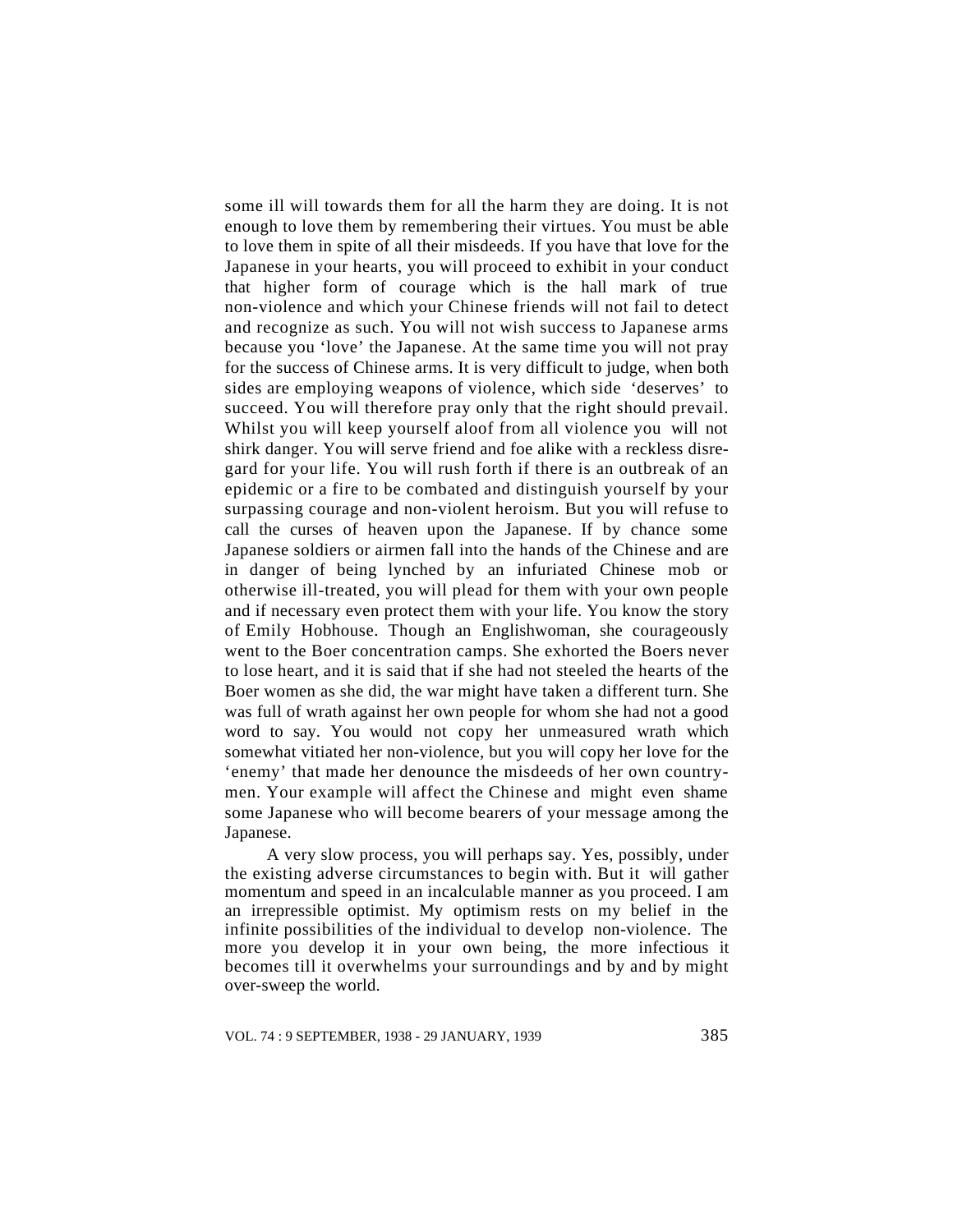Q. I, a believer in non-violence, often find that I am actuated by mixed motives. So does a war general have mixed motives. Is it not possible to fight with love for the enemy in one's heart ? May we not shoot out of love ?

A. We do often have mixed motives. But that would not be non-violence. There can be degrees in violence, not in non-violence. The constant effort of the votary of non-violence is to purge himself of hatred towards the so-called enemy. There is no such thing as shooting out of love in the way you suggest.

The last to place before Gandhiji his problem was Mr. P. C. Hsu.

P. C. HSU: I can say honestly, I have no feeling of hatred towards the Japanese people but I feel their military system is an evil. . . . I had hoped that at Tambaram, at any rate, an international link between the two countries on the basis of mutual goodwill and peace would be forged. But I was disillusioned. . . . Our difficulty is this: While sincerely believing in non-violence, we have not found a way of making it effective.

G. Should that present a difficulty? A person who realizes a particular evil of his time and finds it overwhelms him, dives deep in his own heart for inspiration, and when he gets it, he presents it to others. Meetings and group organizations are all right. They are of some help, but very little. They are like the scaffolding that an architect erects—a temporary and makeshift expedient. The thing that really matters is an invincible faith that cannot be quenched.

Faith can be developed. Only, the way it can be developed and in which it works differs from that in the case of violence. You cannot develop violence through prayer. Faith, on the other hand, cannot be developed except through prayer.

Non-violence succeeds only when we have a living faith in God. Buddha, Jesus, Mahomed—they were all warriors of peace in their own style. We have to enrich the heritage left by these world teachers. God has His own wonderful way of executing His plans and choosing His instruments. The Prophet and Abu Bakr trapped in a cave were saved from their persecutors by a spider which had woven its web across the mouth of that cave. All the world teachers, you should know began with a zero!!

Q. Whilst we have isolated individuals who have the mind of Jesus, because they are not united, not organized, theirs remains a mere cry in the wilderness. The question that arises in my mind is: Can love be organized, and if so, how ?

A. Organization in the orthodox sense may not be possible. But there is no bar to united non-violent action. I am trying to show by a series of experiments that it is possible. It has its own technique.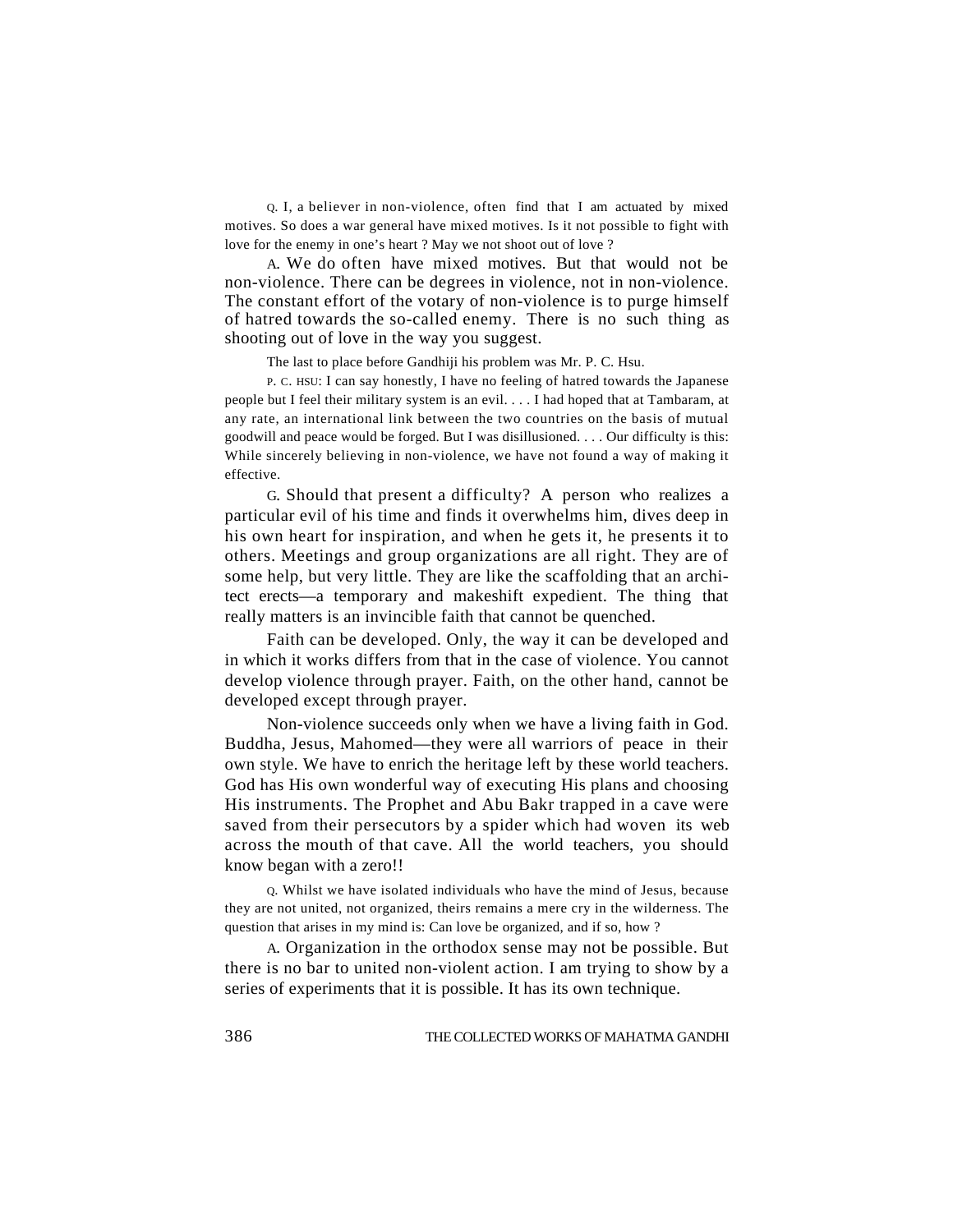Q. If China wins the war, will she be worse off or better off for her victory ?

A. If China wins and copies Japanese methods, she will beat Japan hollow at her own game. But the victory of China will not mean a new hope for the world. For China will then be a multiple edition of Japan. But whether Chine wins or goes down, your line of action is clear. If Chine is defeated on the battlefield, your non-violence will remain undaunted and will have done its work. If China wins, you will go to the gallows in the attempt to wean China from copying Japan's methods.

*Hariian,* 28-1-1939

#### *507. INTERVIEW TO S. S. TEMA*<sup>1</sup>

[*January 1, 1939*] 2

TEMA: How can my people make their Congress as successful as the Indian National Congress?

GANDHIJI: The Congress became successful for the simple reason that it was inaugurated by the most selfless and cultured people that could be found in that age. They made themselves the representatives of the people and captured their imagination by reason of service and self-sacrifice. They were from the people and of the people. You have not, as far as I am aware, a band of Africans who would be content to work and live in impecuniosity. Among those who are educated there is not that absolute selflessness. Again, while most of your leaders are Christians, the vast mass of the Bantus and Zulus are not Christians. You have adopted European dress and manners, and have as a result become strangers in the midst of your own people. Politically, that is a disadvantage. It makes it difficult for you to reach the heart of the masses. You must not be afraid of being 'Bantuized' or feel ashamed of carrying an assagai or of going about with only a tiny clout round your loins. A Zulu or a Bantu is a well-built man and need not be ashamed of showing his body. He need not dress like you. You must become Africans once more.

<sup>1</sup> Extracted from Pyarelal's "A World in Agony-II". Rev. S. S. Tema of D. R. Mission, Johannesburg, was a Negro and a member of the African Congress. He was one of the delegates to the Tambaram Conference who had come to see Gandhiji after the Conference was over.

<sup>2</sup> The delegates were in Segaon on December 31 and January 1. On December 31 only Lew saw Gandhiji. Tema presumably met him on January 1.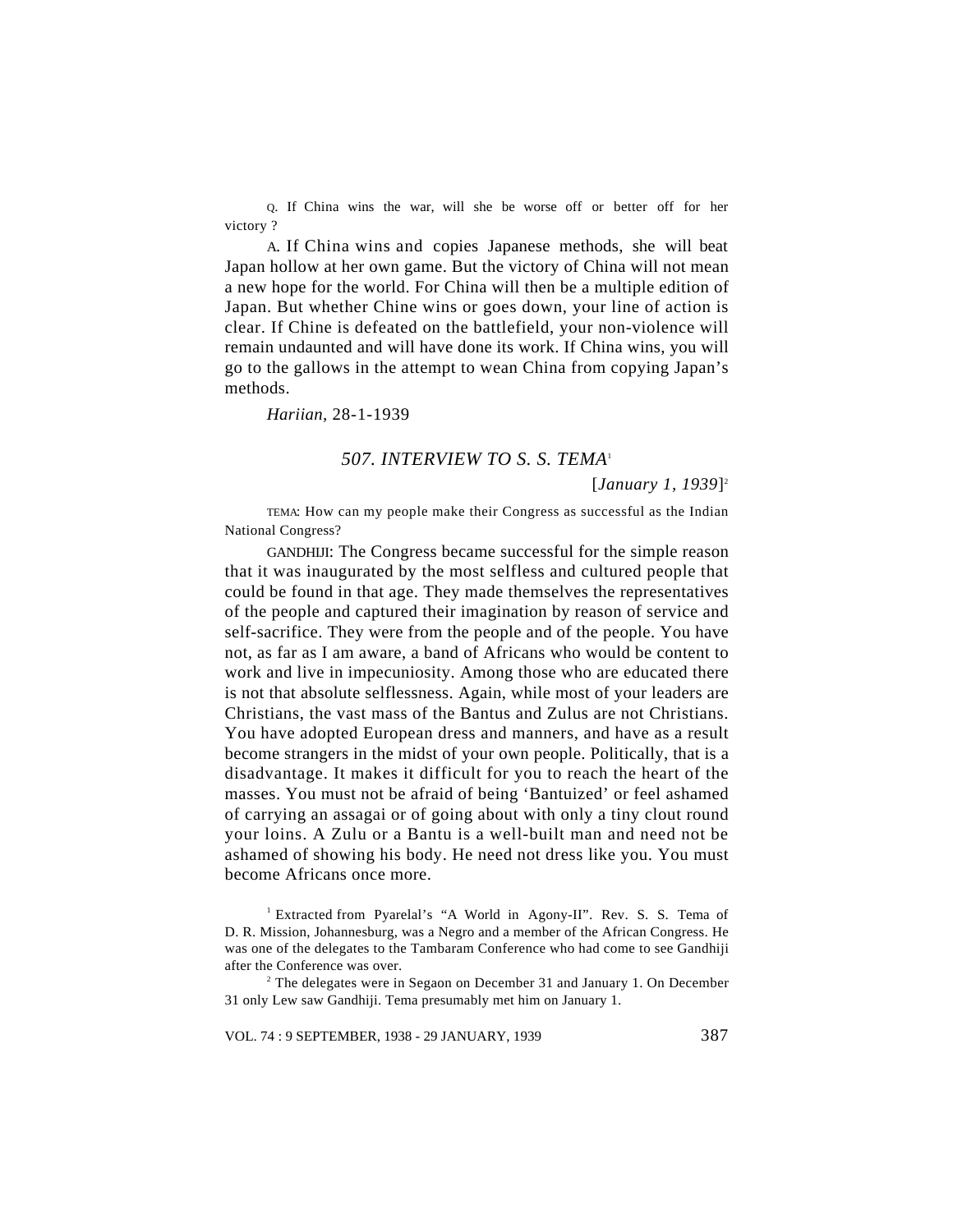T. Of late there has been some talk of forming an Indo-African united non-white Front in South Africa. What do you think about it?

G. It will be a mistake. You will be pooling together not strength but weakness. You will best help one another by each standing on his own legs. The two cases, are different. The Indians are a microscopic minority. They can never be a 'menace' to the white population. You, on the other hand, are the sons of the soil who are being robbed of your inheritance. You are bound to resist that. Yours is a far bigger issue. It ought not to be mixed up with that of the Indian. This does not preclude the establishment of the friendliest relations between the two races. The Indians can co-operate with you in a number of ways. They can help you by always acting on the square towards you. They may not put themselves in opposition to your legitimate aspirations, or run you down as 'savages' while exalting themselves as 'cultured' people in order to secure concessions for themselves at your expense.

T. What sort of relations would you favour between these two races?

G. The closest possible. But while I have abolished all distinction between an African and an Indian, that does not mean that I do not recognize the difference between them. The different races of mankind are like different branches of a tree—once we recognize the common parent stock from which we are sprung, we realize the basic unity of the human family, and there is no room left for enmities and unhealthy competition.

T. Should we adopt violence or non-violence as a means for our deliverance ?

G. Certainly, non-violence under all circumstances. But you must have a living faith in it. Even when there is impenetrable darkness surrounding you, you must not abandon hope. A person who believes in non-violence believes in a living God. He cannot accept defeat. Therefore, my advice is non-violence all the time, but nonviolence of the brave, not of the coward.

T. Your example has shed so much influence upon us that we are thinking whether it would not be possible for one or two of our young men, who we are hoping will become leaders, to come to you for training.

G. It is quite a good and sound idea.

T. Do you think Christianity can bring salvation to Africa?

G. Christianity, as it is known and practised today, cannot bring salvation to your people. It is my conviction that those who today call themselves Christians do not know the true message of Jesus. I wit-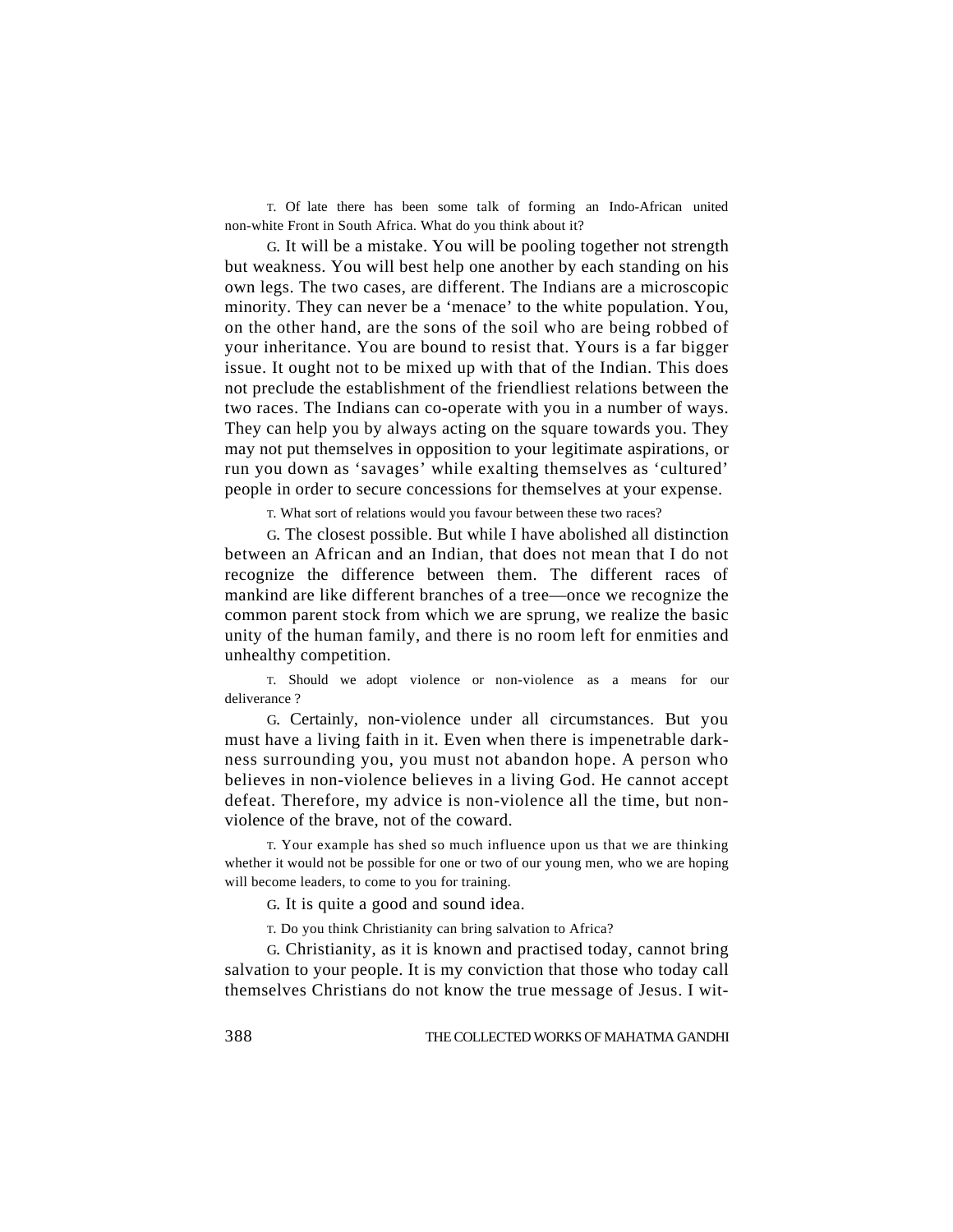nessed some of the horrors that were perpetrated on the Zulus during the Zulu Rebellion. Because one man, Bambatta, their chief, had refused to pay his tax, the whole race was made to suffer. I was in charge of an ambulance corps. I shall never forget the lacerated backs of Zulus who had received stripes and were brought to us for nursing because no white nurse was prepared to look after them. And yet those who perpetrated all those cruelties called themselves Christians. They were 'educated', better dressed than the Zulus, but not their moral superiors.

T. Whenever a leader comes up in our midst, he flops down after a while. He either becomes ambitious after money or succumbs to the drink habit or some other vice and is lost to us. How shall we remedy this?

G. The problem is not peculiar to you. Your leadership has proved ineffectual because it was not sprung from the common people. If you belong to the common people, live like them and think like them, they will make common cause with you. If I were in your place, I would not ask a single African to alter his costume and make himself peculiar. It does not add a single inch to his moral stature.

*Harijan,* 18-2-1939

# *508. RAJKOT*

Hitherto I have said hardly anything about the Rajkot struggle which has just ended<sup>1</sup> as brilliantly as it began. My silence was not due to lack of interest. That was impossible owing to my intimate connections with the place. Apart from my father having been the Dewan of the State, the late Thakore Saheb looked up to me as to a father. My silence was due to the fact that Sardar Vallabhbhai was the soul of the movement. To praise him or his work would be like self-praise.

The struggle showed what non-violent non-co-operation could do, if there was adequate response from the people. I was wholly unprepared for the unity, grit and capacity for sacrifice that the people showed. They showed that they were greater than their ruler, and that

<sup>1</sup> The settlement about establishing responsible government was reached on December 26, 1938. The main terms were: (1) All repressive measures should be withdrawn; (2) all political prisoners should be released; (3) satyagraha should be called off; (4) to draft the constitution a committee of 10 persons should be appointed, seven of whom should be those suggested by Vallabhbhai Patel.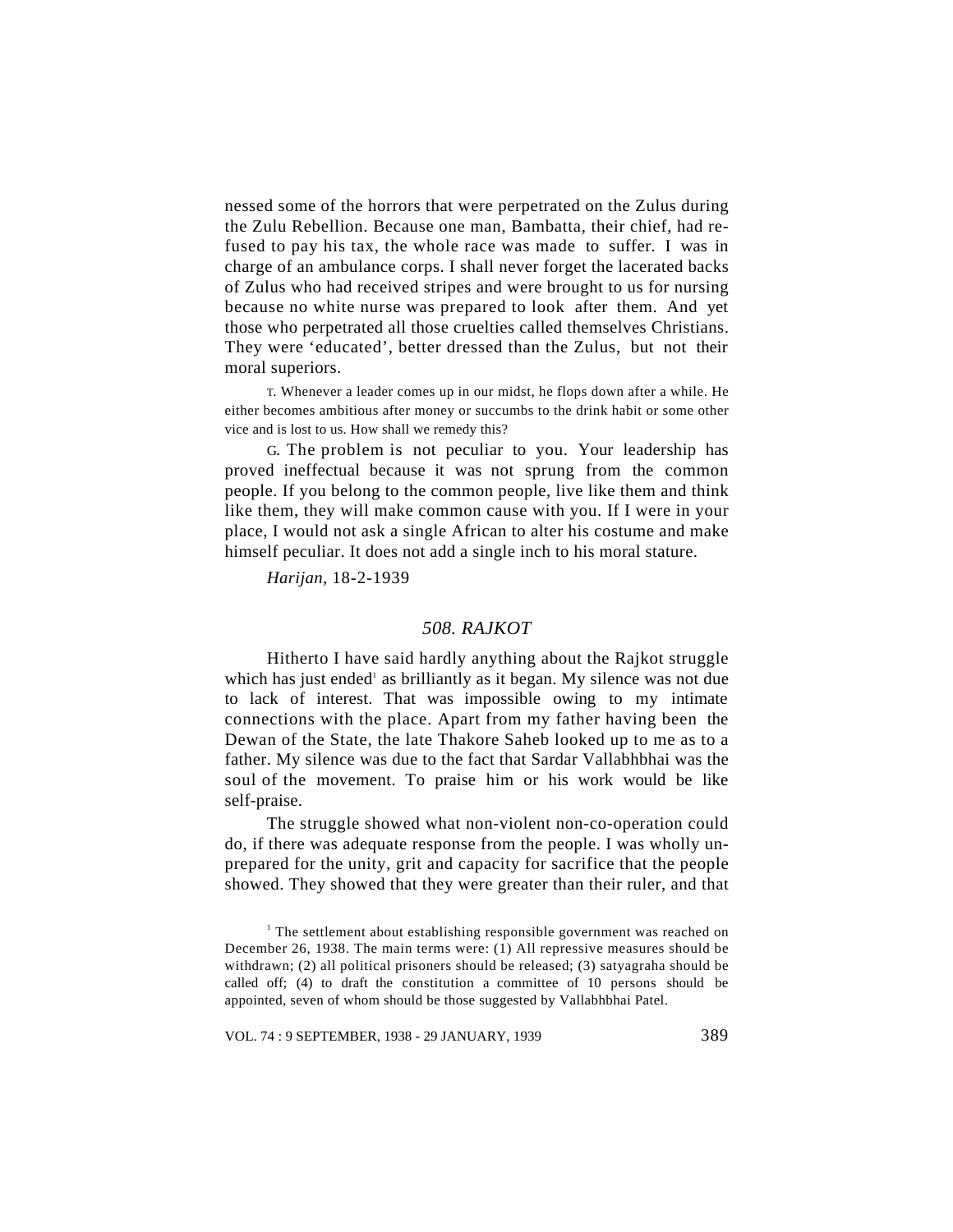even an English Dewan was powerless before a people united in non-violent action.

The Thakore Saheb deserves congratulations for taking the reins in his own hands and overruling the English Dewan's advice and the known wishes of the Resident.

From documents in my possession I know that Sir Patrick Cadell, supported by the Resident, cut a sorry figure as servant of the Thakore Saheb. He acted as if he was the master. He traded upon the fact that he belonged to the ruling race and his appointment was subject to the sanction of the central authority, and thought that he could do what he liked. At the time of writing I do not know whether he has wisely retired or what has happened. The correspondence in my possession shows that the ruling chiefs have seriously asked themselves whether it is wisdom to have Europeans as their Dewans. The central authority has to keep watch over Residents if its declarations are to be carried out as well in the letter as in the spirit.

It is to be hoped that the ruling chiefs who stand in awe of Residents will know from the Rajkot example that if they are straight and if they have their people really at their back, they have nothing to fear from the Residents. Indeed they should realize that the Paramount Power resides not in Simla, not in Whitehall, but in their people. An awakened people who rely upon non-violent strength are independent in the face of any conceivable combination of armed powers. What Rajkot could do in three months every State can do if the people show the qualities that the people of Rajkot showed.

But I do not claim that the people of Rajkot had developed the rare type of non-violence that would stand true in the face of all odds. But Rajkot did show what even ordinary non-violence by a whole people in an organization could do for it.

But great as was the work done by the people of Rajkot, as civil resisters their real test is yet to come. Their victory, if it is not followed up by a sustained exhibition of the same qualities that secured it, may prove also their undoing. By a long course of training Congressmen all over India have shown their capacity for offering civil resistance, but they have yet to show capacity for constructive non-violence. Civil disobedience may well be adulterated with much incivility, i. e., violence, and yet pass current. But construction is very difficult. In it detection of violence is easy. And existence of violence may even turn victory into a trap and prove it to have been a delusion. Will the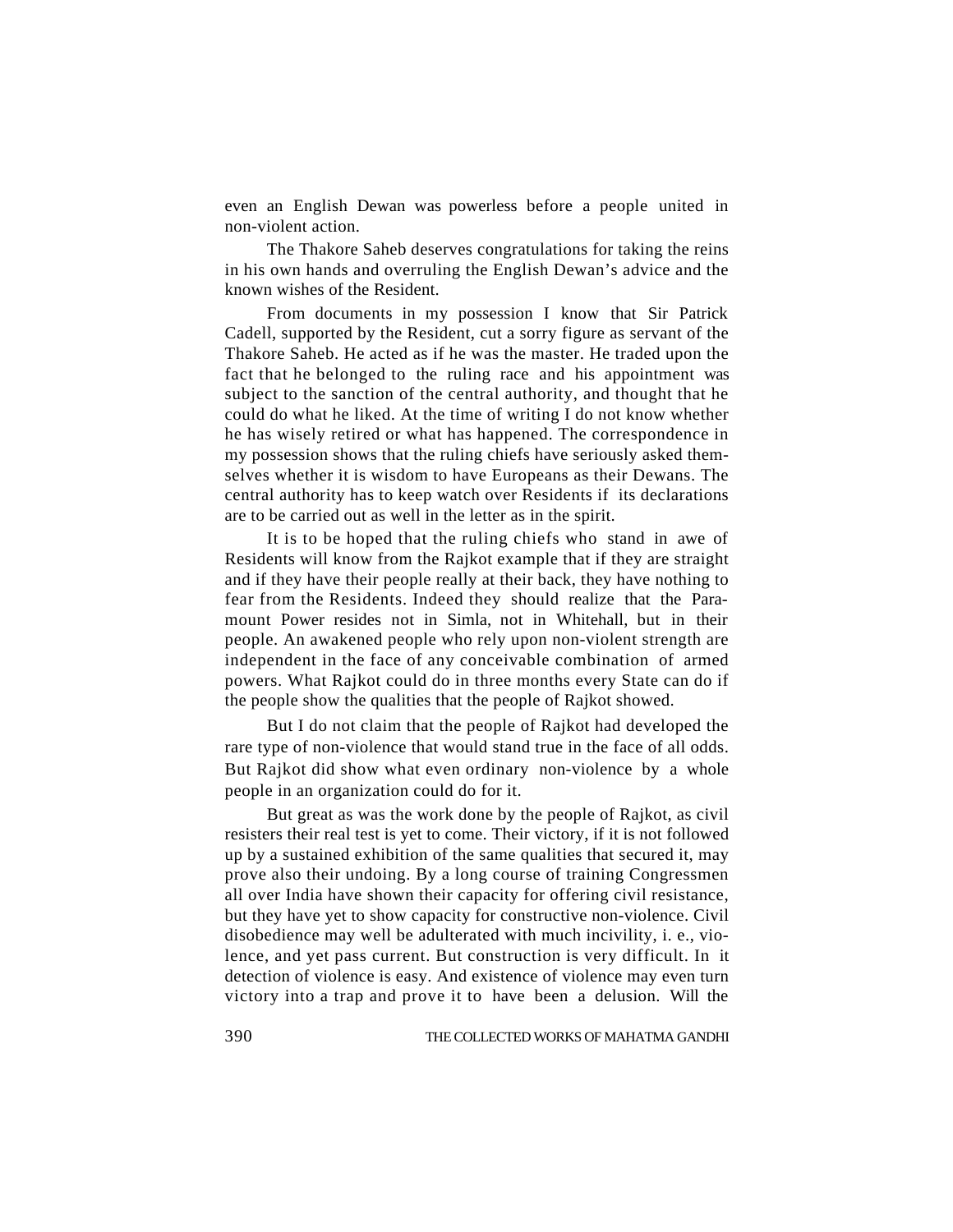people exhibit the requisite selflessness and self-denial? Will they resist the temptation to serve themselves and their dependants? Any scramble for power will rob the people at large of what they should really get if there was wise and resolute leadership that would command ready and willing obedience. Kathiawar is noted for its intrigues. It contains a race of politicals whose one aim in life is self-advancement, if it is also known to contain stuff of which heroes are made. If the politicals gain the upper hand, there will be no *Ramraj* in Rajkot. *Ramraj* means renunciation all along the line. It means discipline imposed by the people on themselves. If constructive non-violence is displayed by the people, it is possible for Rajkot to radiate an influence that can easily make Rajkot an example to follow.

Let the victory, therefore, be a time for humility, heart-search and prayer instead of self-satisfaction and vain rejoicings. I shall watch, wait and pray.

ON THE TRAIN TO BARDOLI, January 2, 1939 *Harijan,* 7-1-1939

#### *509. IS NON-VIOLENCE INEFFECTIVE?*

In dealing with my answer<sup>1</sup> to the criticism that the Jews had been non-violent for 2,000 years, *The Statesman* says in the course of an editorial:

The whole world has heard of Pastor Niemoeller<sup>2</sup> and the sufferings of the Lutheran Church; here many Pastors and individual Christians bore themselves bravely before People's Courts, violence and threats; without retaliation they bore noble witness to the truth. And what change of heart is there in Germany? Buried in prisons and concentration camps are today, and have been for five years, members of the Bible Searchers' Leagues who rejected Nazi militarism as conflicting with Christ's Gospel of peace. And how many Germans know of them or, if they know, do anything about it?

Non-violence, whether of the weak or of the strong, seems, except in very special conditions, rather a personal than a social gospel. A man's salvation may be left to himself; politicians are concerned with causes, creeds and minorities. It is suggested by Mr. Gandhi that Herr Hitler would bow before a courage "infinitely superior to that shown by his own Storm

<sup>1</sup> Vide "Some Questions Answered", 17-12-1938

<sup>2</sup> Martin Niemoeller, anti-Nazi Protestant theologian, who had been arrested by the Gestapo and imprisoned in a concentration camp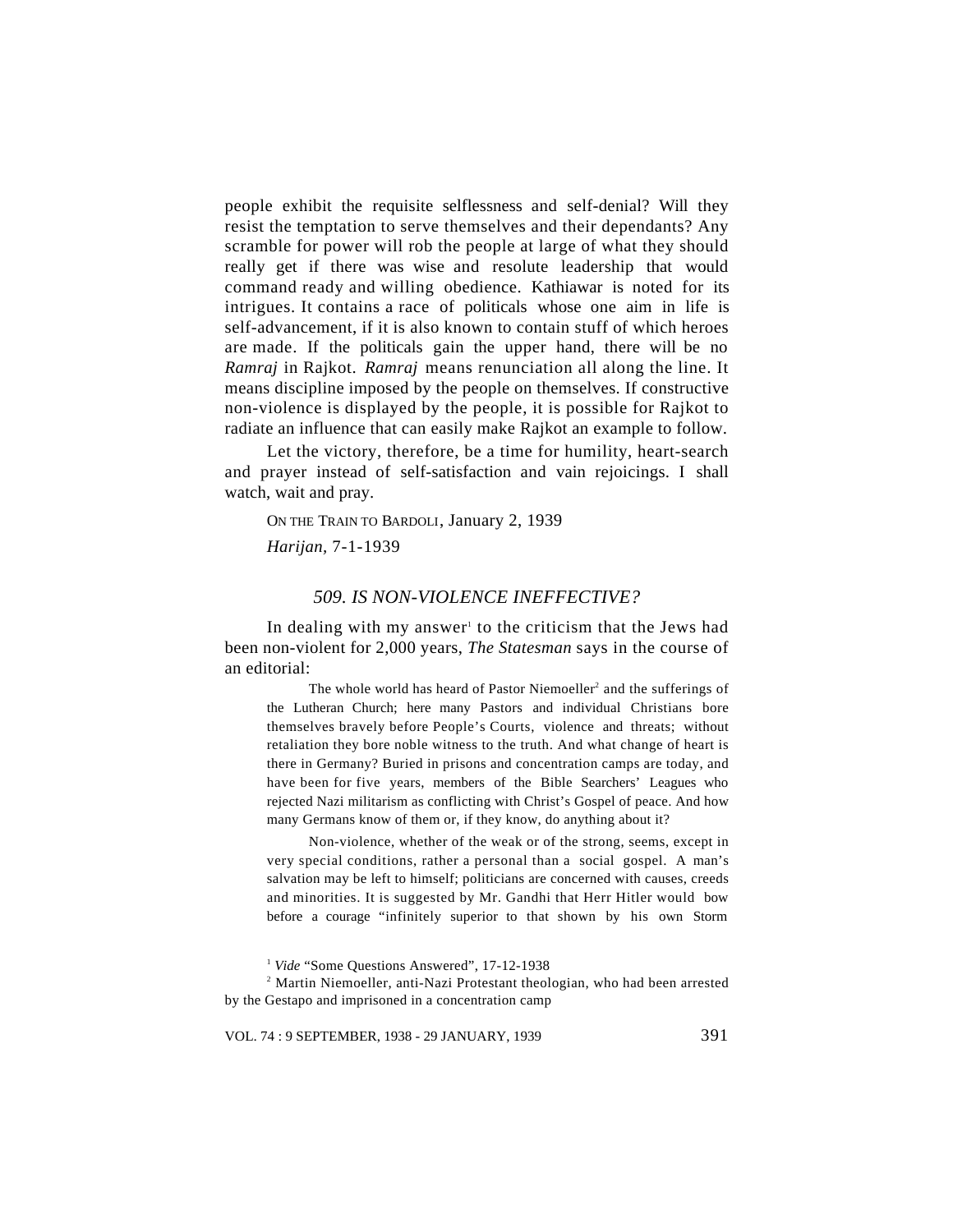Troopers". If that were so, one would have supposed that he would have paid tribute to such men as Herr von Ossietzky<sup>1</sup>. Courage to a Nazi, however, seems a virtue only when displayed by his own supporters: elsewhere it becomes the impudent provocation of Jewish-Marxist *canaille.* Mr. Gandhi has produced his prescription in view of the inability of the Great Powers effectively to move in the matter, an inability we all deplore and would see remedied. His sympathy may do much for the comfort of the Jews, but seems likely to do less for their enlargement. Christ is the supreme example of non-violence and the indignities heaped upon Him at His tortured death proved once and for all that in a worldly and temporal sense it can fail hopelessly.

I do not think that the sufferings of Pastor Niemoeller and others have been in vain. They have preserved their self-respect intact. They have proved that their faith was equal to any suffering. That they have not proved sufficient for melting Herr Hitler's heart merely shows that it is made of a harder material than stone. But the hardest metal yields to sufficient heat. Even so must the hardest heart melt before sufficiency of the heat of non-violence. And there is no limit to the capacity of non-violence to generate heat.

Every action is a resultant of a multitude of forces even of a contrary nature. There is no waste of energy. So we learn in the books on mechanics. This is equally true of human actions. The difference is that in the one case we generally know the forces at work, and when we do, we can mathematically foretell the resultant. In the case of human actions, they result from a concurrence of forces of most of which we have no knowledge. But our ignorance must not be made to serve the cause of disbelief in the power of these forces. Rather is our ignorance a cause for greater faith. And non-violence being the mightiest force in the world and also the most elusive in its working, it demands the greatest exercise of faith. Even as we believe in God in faith, so have we to believe in non-violence in faith.

Herr Hitler is but one man enjoying no more than the average span of life. He would be a spent force if he had not the backing of his people. I do not despair of his responding to human suffering even though caused by him. But I must refuse to believe that the Germans as a nation have no heart or markedly less than the other nations of the earth. They will some day or other rebel against their

<sup>1</sup> Carl von Ossietzky (1889-1938), German pacifist and writer. He was arrested as an enemy of the State and imprisoned. While in jail he was awarded the Nobel Prize for Peace. Hitler was so enraged that he prohibited Germans thenceforth from accepting such awards.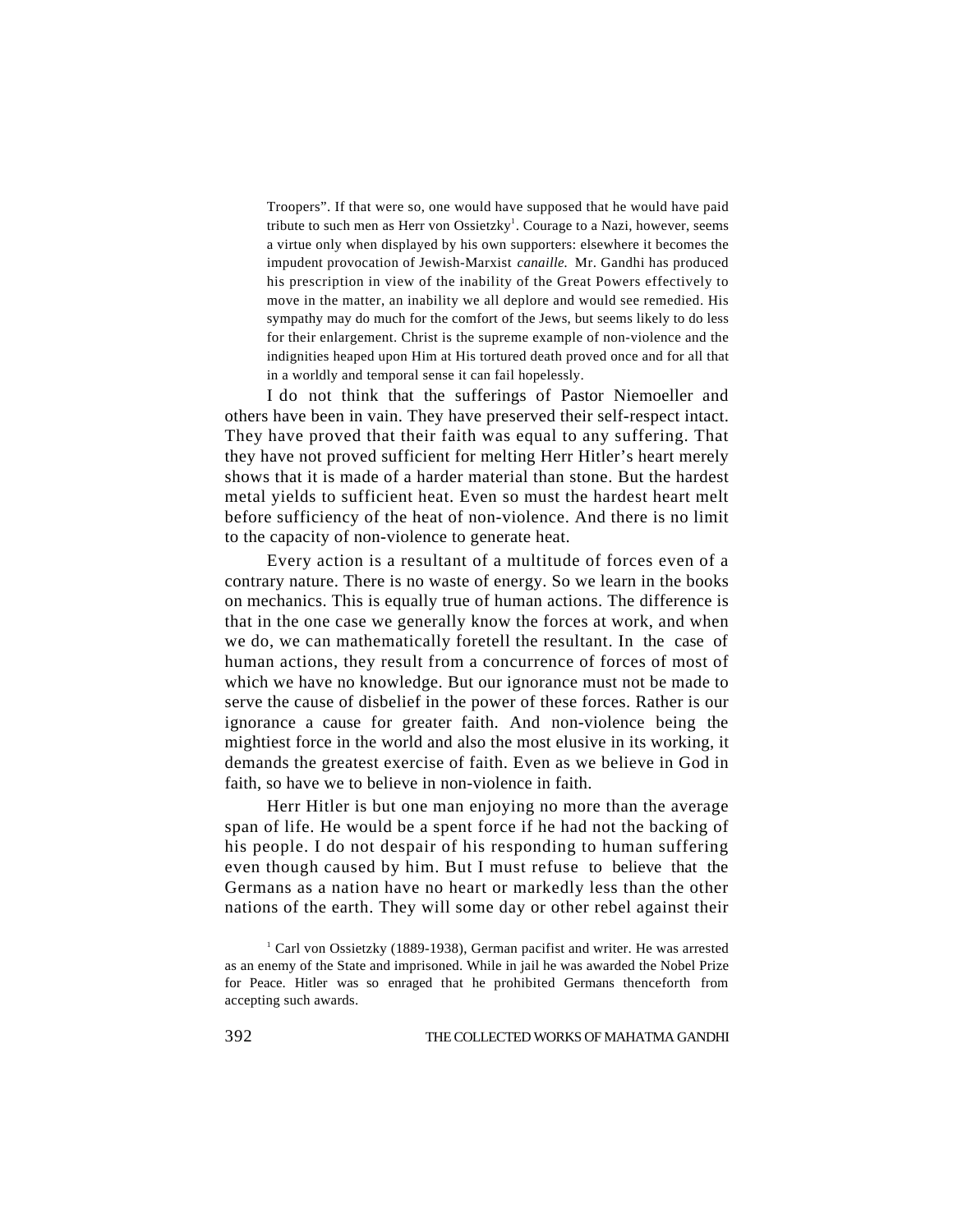own adored hero, if he does not wake up betimes. And when he or they do, we shall find that the sufferings of the Pastor and his fellow-workers had not a little to do with the awakening.

An armed conflict may bring disaster to German arms; it cannot change the German heart even as the last defeat did not. It produced a Hitler vowed to wreak vengeance on the victors. And what a vengeance it is! My answer, therefore, must be the answer that Stephenson gave to his fellow-workers who had despaired of ever filling the deep pit that made the first railway possible. He asked his co-workers of little faith to have more faith and go on filling the pit. It was not bottomless, it must be filled. Even so I do not despair because Herr Hitler's or the German heart has not yet melted. On the contrary I plead for more suffering and still more till the melting has become visible to the naked eye. And even as the Pastor has covered himself with glory, a single Jew bravely standing up and refusing to bow to Hitler's decrees will cover himself with glory and lead the way to the deliverance of the fellow Jews.

I hold that non-violence is not merely a personal virtue. It is also a social virtue to be cultivated like the other virtues. Surely society is largely regulated by the expression of non-violence in its mutual dealings. What I ask for is an extension of it on a larger, national and international scale.

I was unprepared to find the view expressed by *The Statesman* writer that the example of Christ proved once and for all that in a worldly and temporal sense it can fail hopelessly!! Though I cannot claim to be Christian in the sectarian sense, the example of Jesus' suffering is a factor in the composition of my undying faith in non-violence which rules all my actions, worldly and temporal. And I know that there are hundreds of Christians who believe likewise. Jesus lived and died in vain if he did not teach us to regulate the whole of life by the eternal Law of Love.

ON THE TRAIN TO BARDOLI, January 2, 1939 *Harijan,* 7-1-1939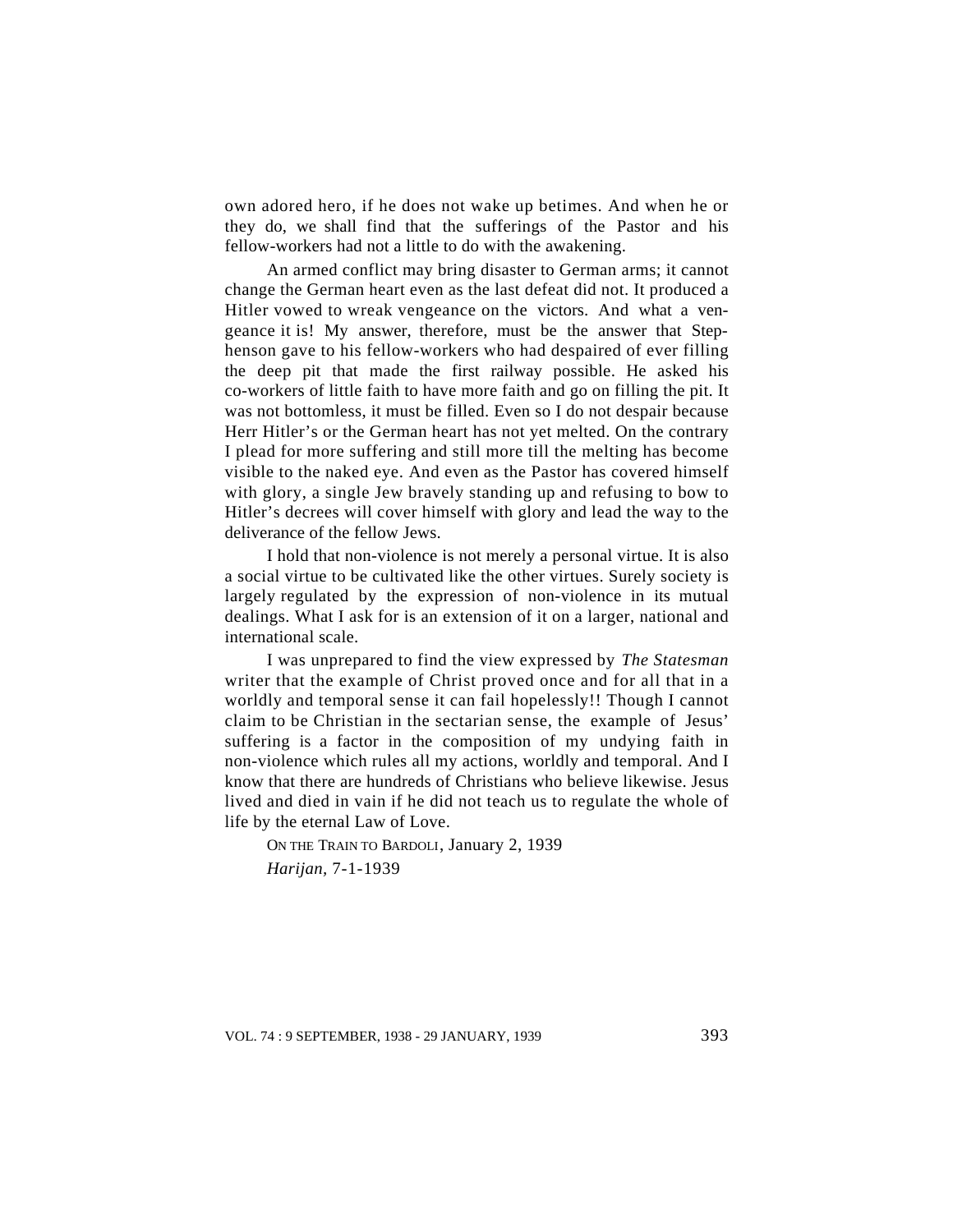# *510. TELEGRAM TO SUPERINTENDENT, TELEGRAPH OFFICE, MADRAS*

*January 3, 1939*

**SUPERINTENDENT** TELEGRAPH OFFICE MADRAS

IF CABLE RECEIVED FOR SOGA TO REPEAT DREISLER METHODIST MISSIONARY HOME 22 CLUB BACK ROAD BYCULLA BOMBAY.

GANDHI

From a photostat: Pyarelal Papers. Nehru Memorial Museum and Library. Courtesy: Beladevi Nayyar and Dr. Sushila Nayyar

# *511. TELEGRAM TO C. RAJAGOPALACHARI*

[On or after *January 4, 1939*] 1

PLEASE CONVEY MY HEARTFELT CONDOLENCE FOR THE UNTIMELY DEMISE OF MR. RAMAN MENON TO THE BEREAVED FAMILY. SETH JAMNALAL BAJAJ JOINS.

*The Hindu,* 6-1-1939

#### *512. TELEGRAM TO KRISHNASWAMY*<sup>2</sup>

*January 5, 1939*

WIRE REDIRECTED. MY OPINION SUCH CANDIDATE INELIGIBLE BUT YOU SHOULD SECURE AUTHORITATIVE RULING FROM PROVINCIAL COMMITTEE.

GANDHI

From a copy: Pyarelal Papers. Courtesy: Pyarelal

<sup>1</sup> Raman Menon died on January 3. Jamnalal Bajaj arrived in Bardoli, where Gandhiji was, on January 4.

2 The addressee had asked whether producers and weavers of uncertified khadi were eligible to stand for election as delegates to Tripura Congress.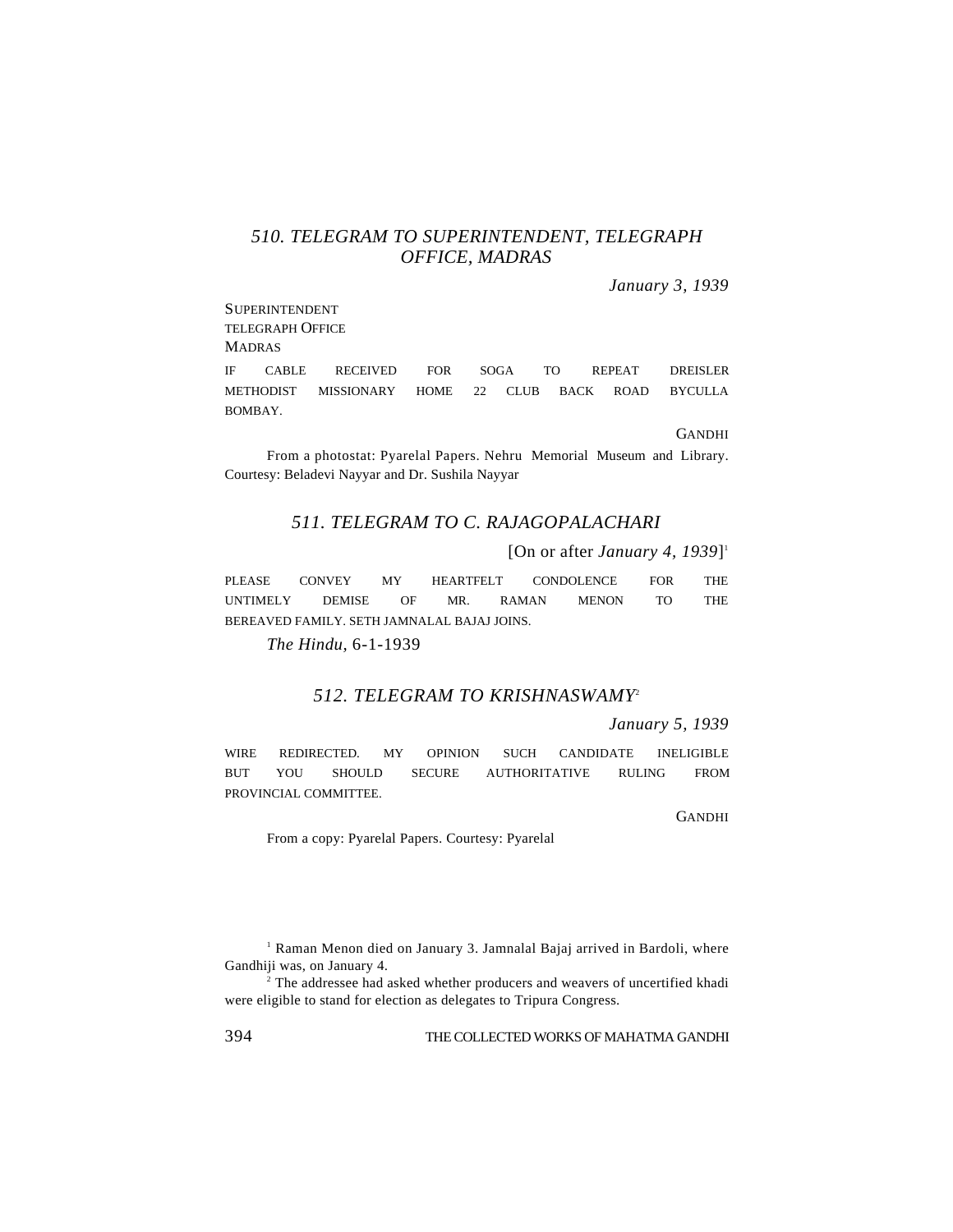## *513. LETTER TO SHUAIB QURESHI*

BARDOLI, *January 5, 1939*

MY DEAR SHUAIB,

Zakir Husain was with me for four or five days. In the course of our conversations I learnt that the aid that was given to the Jamia Millia by Bhopal had been stopped. Is there any reason for the stoppage except the pressure on the purse? If there is not, I would like you to think of some retrenchment for the sake of the Jamia. It seems to supply a felt want. It seems to be the only institution manned by Muslims which has selfsacrificing workers who are staunch Muslims and equally staunch nationalists.

Now that I have disburdened myself of the load that was weighing on me, I leave the matter in your safe hands.

I hope Gulnar and baby are doing well.

Love to you all.

JANAB SHUAIB QURESHI SAHEB

**BHOPAL** 

From a copy: Pyarelal Papers. Courtesy: Pyarelal

#### *514. LETTER TO RANCHHODLAL PATWARI*

BARDOLI, *January 6, 1939*

RESPECTED BROTHER,

I have received your letter . What you write is quite true. The real test is yet to come.<sup>1</sup> I have shown your letter to Sardar. He has just left for Bombay. However, he has left word that your fear is out of place.

My going to Ahmedabad is not in the programme.

*Salutations from*

**MOHANDAS** 

From a photostat of the Gujarati: G.N. 4123. Also C.W. 2789. Courtesy: Chhaganlal Gandhi

<sup>1</sup> The reference is to the Rajkot Satyagraha; *vide* "Letter to Ranchhodlal Patwari", 2-12-1938

VOL. 74 : 9 SEPTEMBER, 1938 - 29 JANUARY, 1939 395

**BAPU**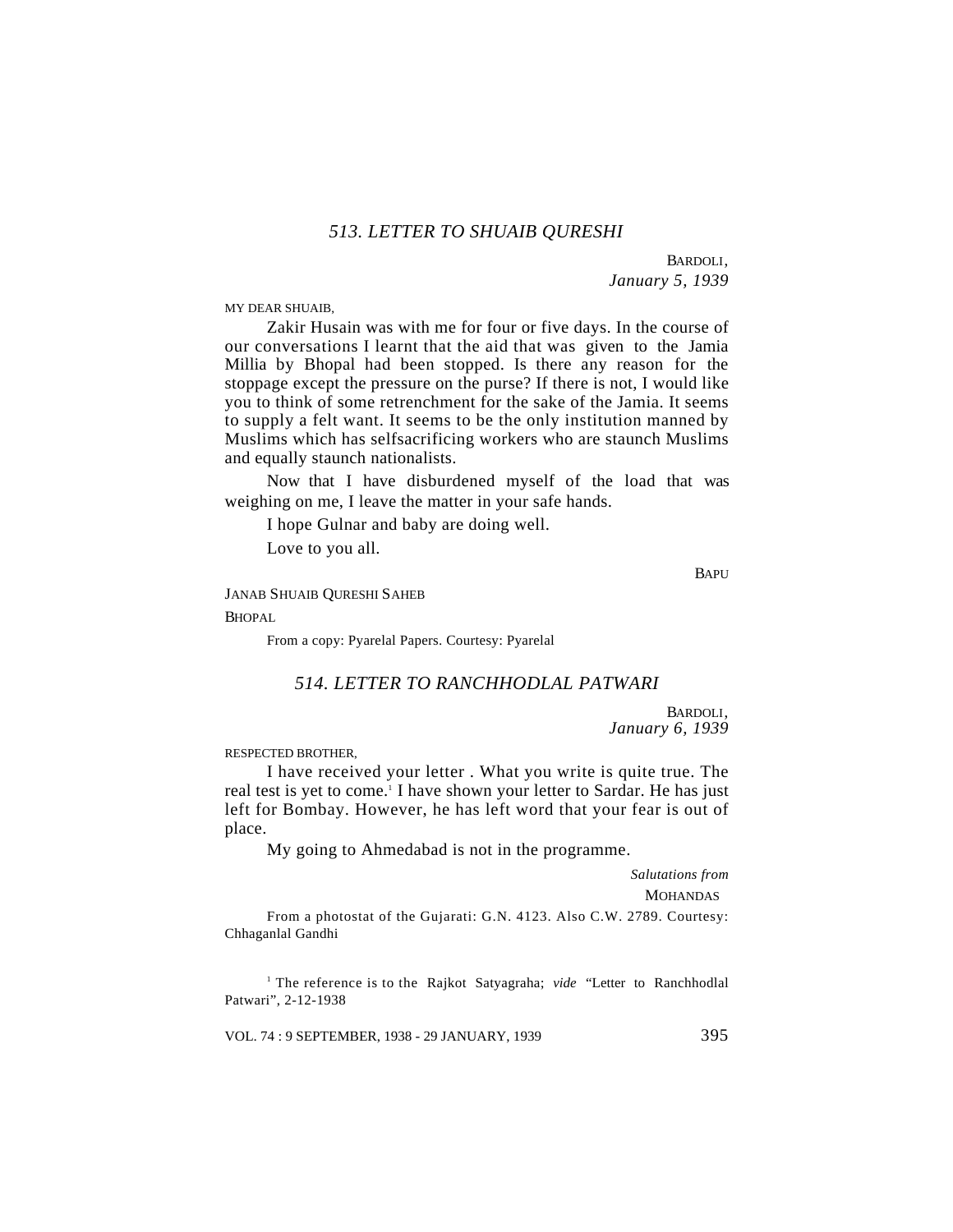# *515. TELEGRAM TO PATTOM THANU PILLAI*

BARDOLI, *January 7, 1939*

PRESIDENT STATE CONGRESS

TRIVANDRUM

GLAD DEMONSTRATIONS CANCELLED AND PROHIBITION LAUNCHED. DELIGHTED PROSECUTIONS WITHDRAWN.<sup>1</sup>

GANDHI

From the original: Pattom Thanu Pillai Papers. Courtesy: Nehru Memorial Museum and Library

#### *516. TELEGRAM TO G. RAMACHANDRAN*

[*January 7, 1939*] 2

WHY NOTHING FROM YOU? LOVE.

**BAPU** 

Pyarelal Papers. Courtesy: Pyarelal

## *517. TELEGRAM TO G. D. BIRLA*<sup>3</sup>

*January 7, 1939*

IN JAMNALALJI'S LETTER JAIPUR STATE THERE IS REFERENCE TO YOUR TELEGRAM DATED OCTOBER TWELFTH ADVISING THAT REMAINING SIKAR PRISONERS WILL BE RELEASED THIRTEENTH. YOUR NAME NOT MENTIONED BUT MAY HAVE TO BE IF CHALLENGED. HAVE YOU ANY OBJECTION? WIRE BARDOLI.

*Panchven Putrako Bapuke Ashirvad*, p. 209

<sup>&</sup>lt;sup>1</sup> This was in reply to the Acting President R. Sankar's telegram dated January 3, 1939, informing Gandhiji of the launching of a prohibition campaign.

 $2$ <sup>2</sup> This was written on the same sheet on which the telegram to Pattom Thanu Pillai, the preceding item, was drafted.

<sup>&</sup>lt;sup>3</sup> This was sent to Pilani.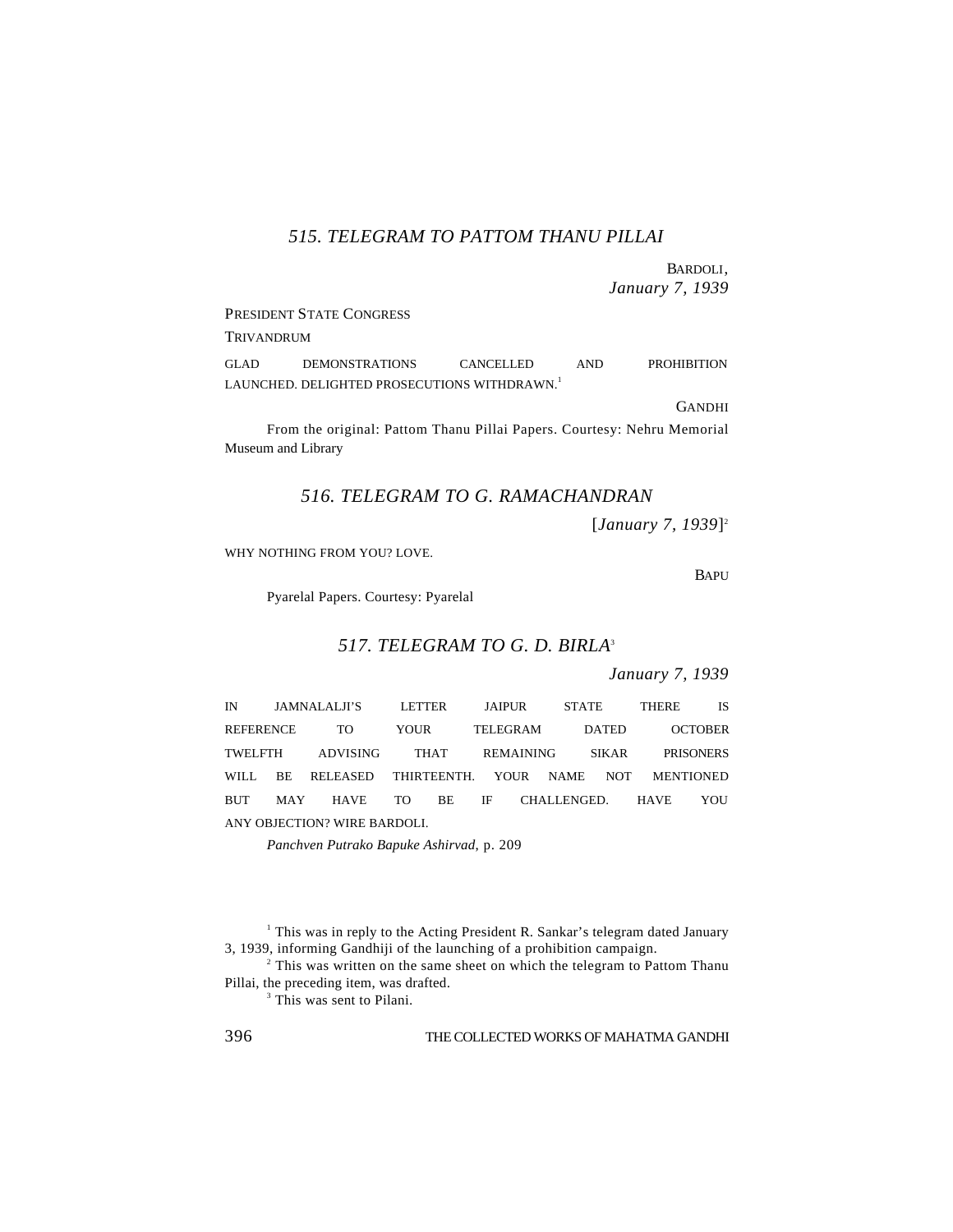## *518. DRAFT OF PRESS STATEMENT FOR JAMNALAL BAJAJ*<sup>1</sup>

BARDOLI, *January 7, 1939*

Rumours have been going the round as to what I am going to do about the ban on my entry into Jaipur State—my birth-place and ancestral home. The ban is as much a surprise to me as to my friends. My whole life has been passed in the interests of peace in all walks of life. Whatever else non-violence may be with Congressmen it is my creed and I try as much as it is in my power to live up to it. I am no enemy of States. I have always maintained a friendly attitude towards them. I have always believed the States to be capable of responding to the new awakening that has taken place in India. I am now carrying on correspondence with a view to find out the secret lying behind the ban. The wording of the order in no sense applies to me. I do not wish to act in haste. I have no desire to embarrass the Jaipur State authorities. But if every honourable effort to have the ban removed fails the public may depend upon my doing my duty.

My present and immediate object is to afford through the Mandal<sup>2</sup> relief to the famine-stricken in Jaipur State. I hope that the ban will not be allowed to disturb the would-be donors. I am making arrangements for all eventualities. Indeed my main reason for going to Jaipur was to devise measures for famine relief.

My second immediate concern is to try to secure the release of the nine prisoners during the recent crisis in Sikar. One of them is convicted and eight are still awaiting trial. I had good grounds for hoping that they would come in for general amnesty. I can only assure them that I shall leave no stone unturned to secure their release while I am still free.

From a photostat: G.N. 3077

<sup>&</sup>lt;sup>1</sup> The draft was in Gandhiji's hand.

<sup>&</sup>lt;sup>2</sup> Jaipur Rajya Praja Mandal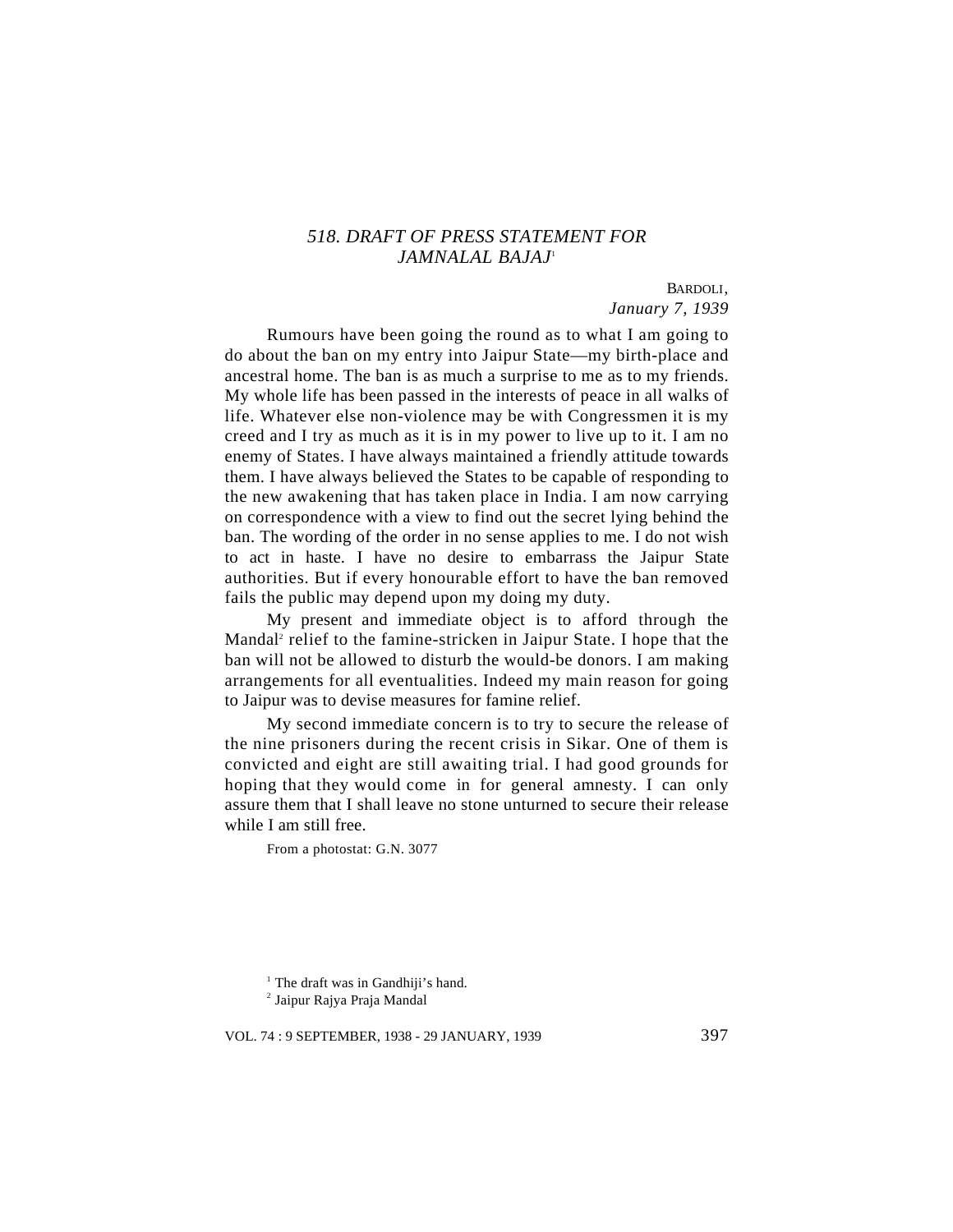# *519. DRAFT OF LETTER FOR JAMNALAL BAJAJ*<sup>1</sup>

CAMP BARDOLI, *January 7, 1939*

TO THE PRESIDENT COUNCIL OF STATE, JAIPUR

SIR,

The attached order dated 16th December last was served on me on the 28th of the same month at Sawai Madhopur whilst I was on my way to Jaipur.

The order came as a painful surprise to me. At the station I had over an hour's chat with Mr.F.S.Young,I.G.P.,who was persuading me not to commit a breach of the order. I did not need much persuasion as in a discussion with Gandhiji, of the possibility of such an order being served on me, he had advised me not to break the order immediately but to consider the whole situation in consultation with him before taking any final step.

Accordingly I suspended my journey and proceeded to Delhi. After having conferred with friends and fellow-workers and finally Gandhiji, I have come to the conclusion that on the 1st of February next I should commit a breach of the order unless, before then, it is unconditionally revoked.

The authorities know that a public appeal was issued by me on 1st November last on behalf of the Jaipur Rajya Praja Mandal, of which I am President, that as famine had overtaken Shekhawati and other areas, relief work was to be undertaken by the Mandal to the exclusion of all other activity. They were also aware that on a newspaper report having appeared to the effect that civil disobedience was to be started in Jaipur I had issued a flat contradiction.

I do not know what had happened on or before the 16th December to warrant the passing of the order in anticipation of my seeking to enter Jaipur State. I note that on the same date a notification was published in the State Gazette to the effect that "an emergency has arisen which makes it necessary to provide against insti-

<sup>&</sup>lt;sup>1</sup> The draft was prepared and twice revised by Gandhiji. The first draft in Gandhiji's hand is available in G.N, 3076.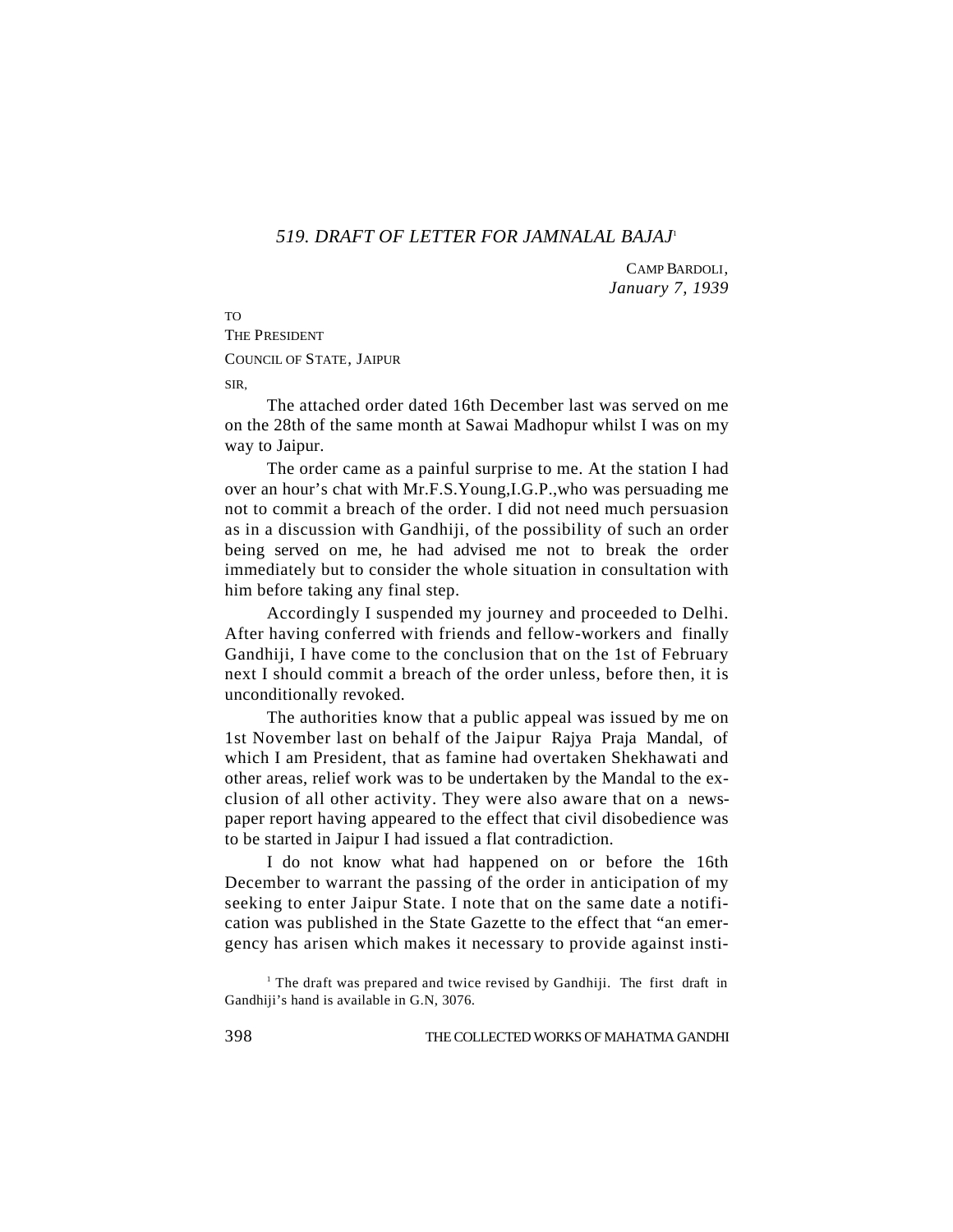gation to illegal refusal to the payment of certain liabilities". Seeing that the order against my entry was passed the same day, it is reasonable to assume that in the opinion of the authorities I would be connected with the feared movement of illegal refusal of taxes. Surely if the authorities had any fear of my leading such a movement, they might have at least ascertained from me as to the truth or otherwise of the information in their possession. They knew me sufficiently to feel sure that I would not conceal the truth from them.

Indeed the authorities know I rendered help to them also during the recent crisis in Sikar consistently with my obligations to the people. They know that my offices were used entirely on behalf of peace.

My surprise may therefore be better imagined than I can describe it when I learnt from the order that "your (my) presence and activities are likely to lead to a breach of the peace", and that, therefore, "it is considered necessary in the public interest and for the maintenance of public tranquillity to prohibit your (my) entry within the Jaipur State." I have no hesitation in saying that the notice belies the whole of my public career.

I observe that I have been described as of Wardha. I hope this is a slip. For the Jaipur State, surely I am of Jaipur. I do not cease to be of Jaipur because I have interests in Wardha and elsewhere.

It has become a serious question for my co-workers and me to consider our position in the State.

The Praja Mandal was started in July of 1931 and reorganized in November 1936. It has a constitution. It has many distinguished men of Jaipur State as its members. It has hitherto carried on its activities within the four corners of the Jaipur law and submitted even to irksome and illiberal restrictions regarding meetings and processions.

But the order served on me has opened the eyes of the Mandal. It has come to the conclusion that it must resort to civil disobedience if civil liberty is not guaranteed and meetings and processions and forming of associations are not allowed without let or hindrance so long as they observe strict non-violence.

I should define the scope of our activity. There is no mistake as to our goal. We want responsible government under the aegis of the Maharaja. We must therefore tell the people what it is and what they should do to deserve it. But we do not propose to offer civil disobedience for it. We must, however, seek the redress of the grievances of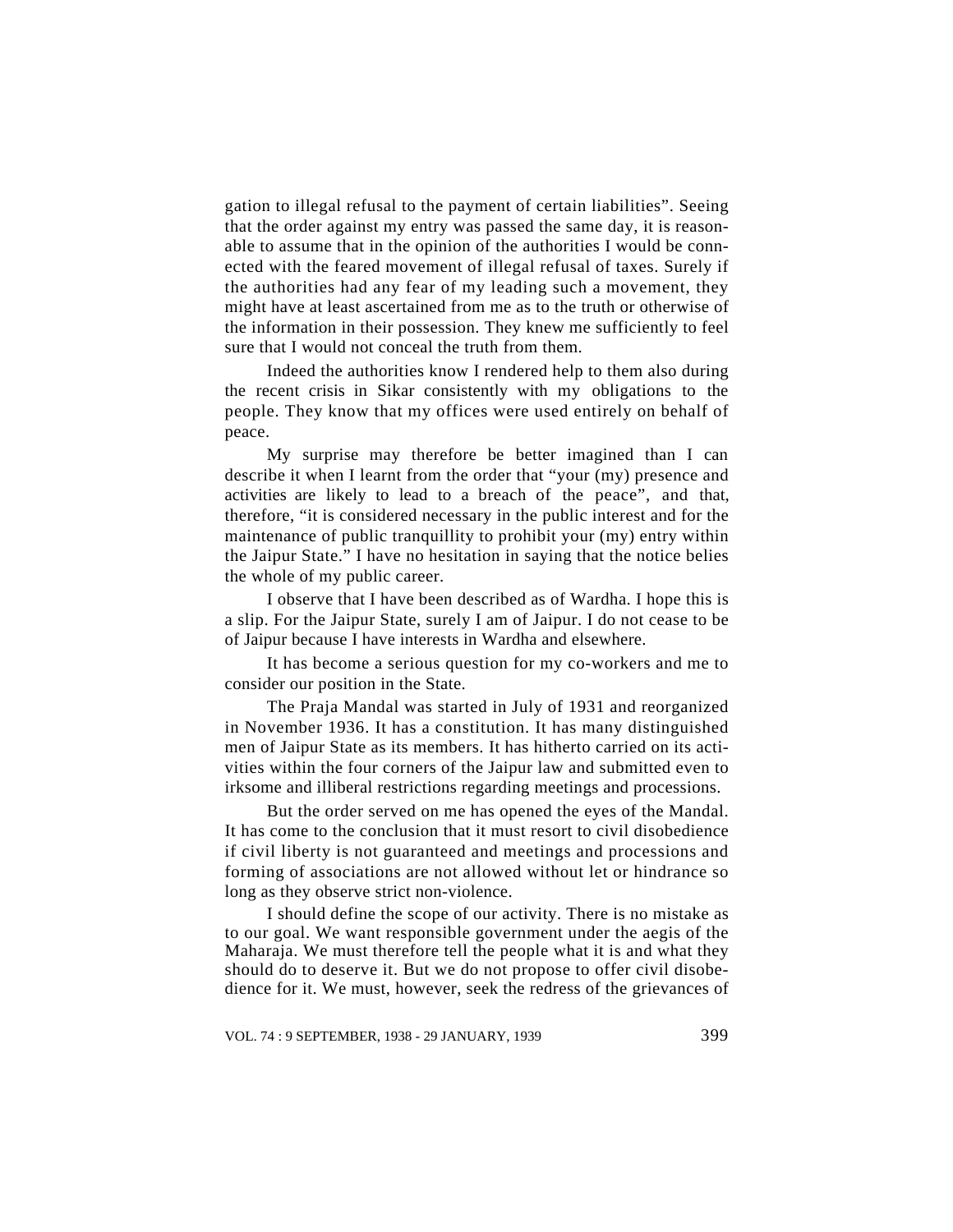all classes of the people; we must carry on constructive and educative activities. The Mandal has no desire whatsoever to preach non-payment of taxes at this stage. If we secure the co-ope-ration of the State in our essentially peaceful and life-building activi-ties and in the redress of admitted grievances there never need be any resort to non-payment of taxes. But should it unfortunately become a necessity, the Mandal will give the State authorities ample notice of its intention to do so. For the Mandal stands for open, honourable and strictly non-violent methods. Therefore, what I am pleading for is full liberty to the Mandal to carry on its perfectly legitimate and non-violent activities without let or hindrance. If, however, this reasonable request is not granted before the 31st day of this month, I shall reluctantly be compelled to attempt to enter the State in spite of the order, and the Mandal will hold itself free to take such steps as it may deem necessary for self-expression consistent with human dignity.

I hold that to do less will be to commit civil suicide. I trust that the Council of State will not put an unbearable strain upon my loyalty and that of the members of the Mandal.

*I have, etc.,*

*Panchven Putrako Bapuke Ashirvad*, pp. 393-6; also G.N. 3076

## *520. LETTER TO F. MARY BARR*

BARDOLI, *January 7, 1939*

CHI. MARY,

Of course your letters are business letters, but business letters, when the business is the service of God's creatures, become love letters. Therefore there need be no apology for your letters being business letters.

I can't think of any woman who will suit the purpose mentioned by you.

Muriel brought a party of 18 persons. I called it a world in miniature.<sup>1</sup>

Though it is quite a formal thing, let me reciprocate the good wishes for this year.

Love to you and Mira.

**BAPU** 

From a photostat: G.N. 6074. Also C.W. 3404. Courtesy: F. Mary Barr

<sup>1</sup> *Vide* footnote on "Interview to Timoothy Tingfang Lew", 31-12-1938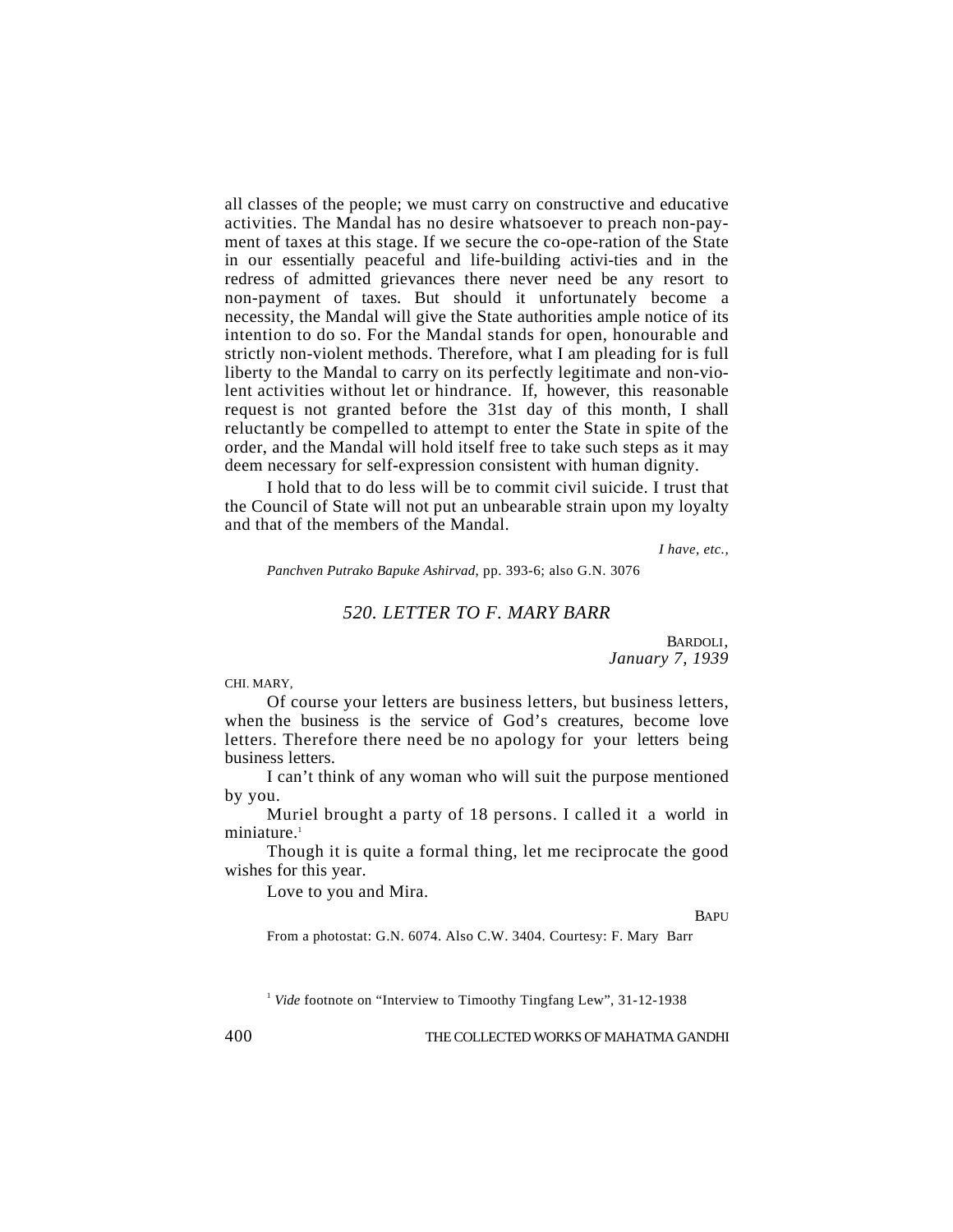## *521. LETTER TO BALWANTSINHA*

BARDOLI, *January 7, 1939*

CHI. BALWANTSINHA,

How are you getting on? What are you doing? Are you keeping cheerful? Tell me everything.

> *Blessings from* **BAPU**

From a photostat of the Hindi: G.N. 1916

## *522. LETTER TO PRABHU DAYAL VIDYARTHI*

**BARDOLI** *January 7, 1939*

CHI. PRABHU DAYAL,

I have your letter. I hope your feet are all right now.

I wrote a letter regarding what you had said about Basti and the matter has been fully investigated. I even received a reply from there. Ask me about it when we return. I will show you the letter if it is lying somewhere.

> *Blessings from* **BAPU**

From a photostat of the Hindi: G.N. 11688

#### *523. STATEMENT TO THE PRESS*

*January 7, 1939*

The murder of Major R. L. Bazalgette,<sup>1</sup> the Political Agent of Orissa States, is most unfortunate and comes as a rude shock. I tender my sympathy to the bereaved family. I hope that the subedar, who accompanied the deceased, will recover from the wounds. The Praja Mandal is expected to carry on the strictest investigation and find out the cause of the murder. It should be a warning to all workers to be

<sup>&</sup>lt;sup>1</sup> Bazalgette was killed by a mob in Rampur State in Orissa on January 5, 1939.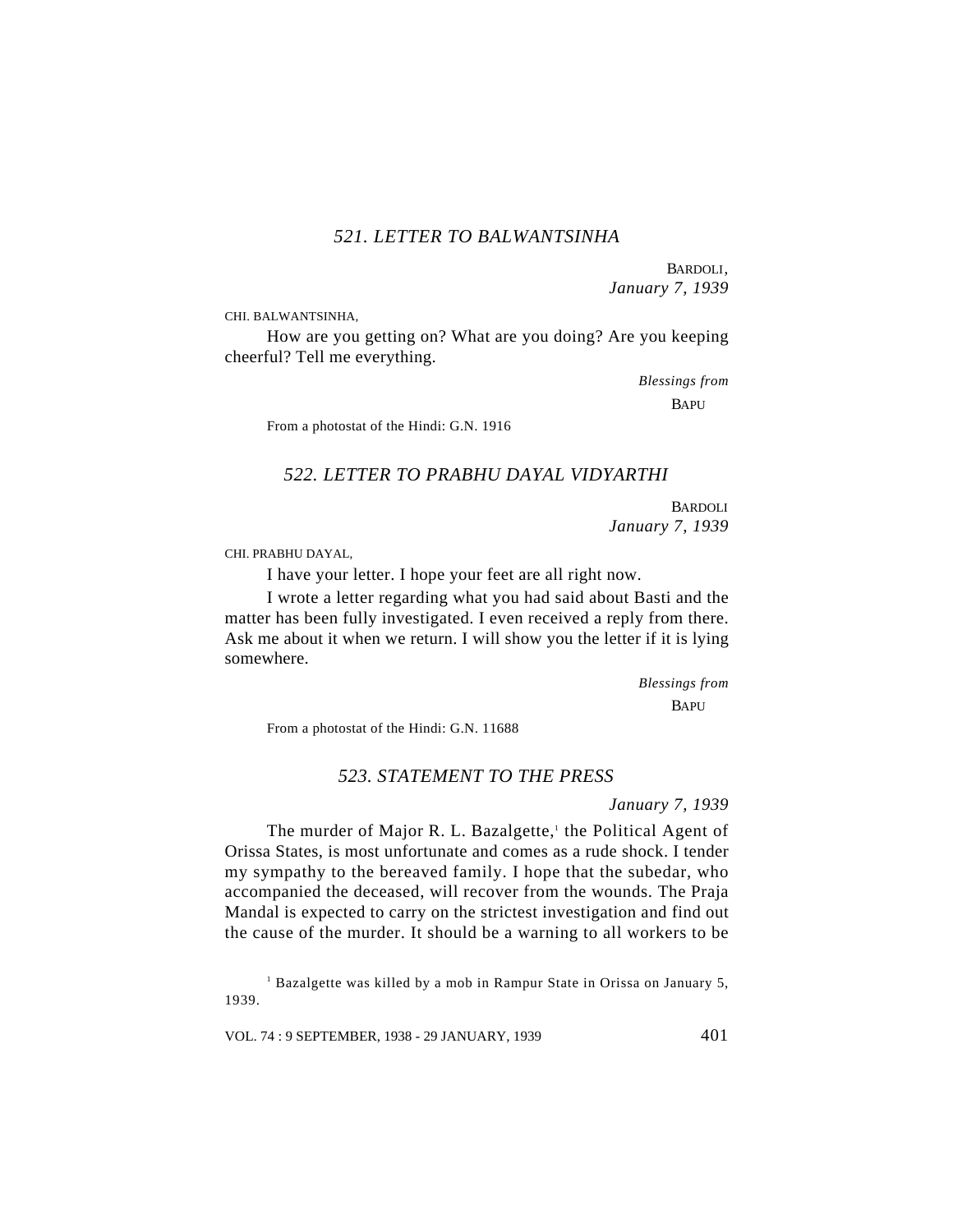most careful in conducting mass agitations. They should realize that the slightest departure from non-violence is bound to harm the movement for freedom, whether in the States or all India.

*Harijan,* 14-1-1939

## *524. UNCERTIFIED DEALERS*<sup>1</sup>

The Secretary of the Tamil Nad Spinners' Association has sent us a complaint which he has received from the Kerala Branch of the Spinners' Association. The complaint gives conclusive proof that some merchants of Tiruppur are dumping cloth under description *'shuddha* khadi' and even making use of the name of the Spinners' Association. Two labels have been sent by the Secretary which were affixed to the cloth thus sold, and the labels show the names of 'S. Mariasusai Chettiar, Khaddar Store, Tiruppur' and 'M. K. Chidambaram Chettiar and Brother A. Palaniappa Mudaliar, Khaddar Store, Tiruppur', and the description is *'shuddha* khadi, certified by A.I.S. A'.

S. Mariasusai Chettiar has never been certified by the A. I. S. A. for dealing in khadi, and A. Palaniappa Mudaliar was decertified some four years ago. Such deception can certainly be punished under the ordinary Indian Penal Code. It would, however, be much better for the merchants as well as for the public if the public demand for khadi were not thus exploited, and if merchants who have not been certified abstain from such business, or at least abstain from fraudulently using the name of the Spinners' Association.

BARDOLI, January 8, 1939 *Harijan,* 14-1-1939

## *525. SARDAR PRITHVI SINGH<sup>2</sup>*

Sardar Prithvi Singh writes to me to say that he is keeping well and that his requirements are being supplied by the authorities and friends as the case may be. I am in constant correspondence with him. He tells me that many friends are desirous of meeting him. He wishes me to thank them all but also to tell them that they need not take the trouble to go all the way to Rawalpindi to meet him. And when they do wish to do so, they should not feel disappointed if they are not

2 *ibid*

<sup>&</sup>lt;sup>1</sup> These appeared under "Notes".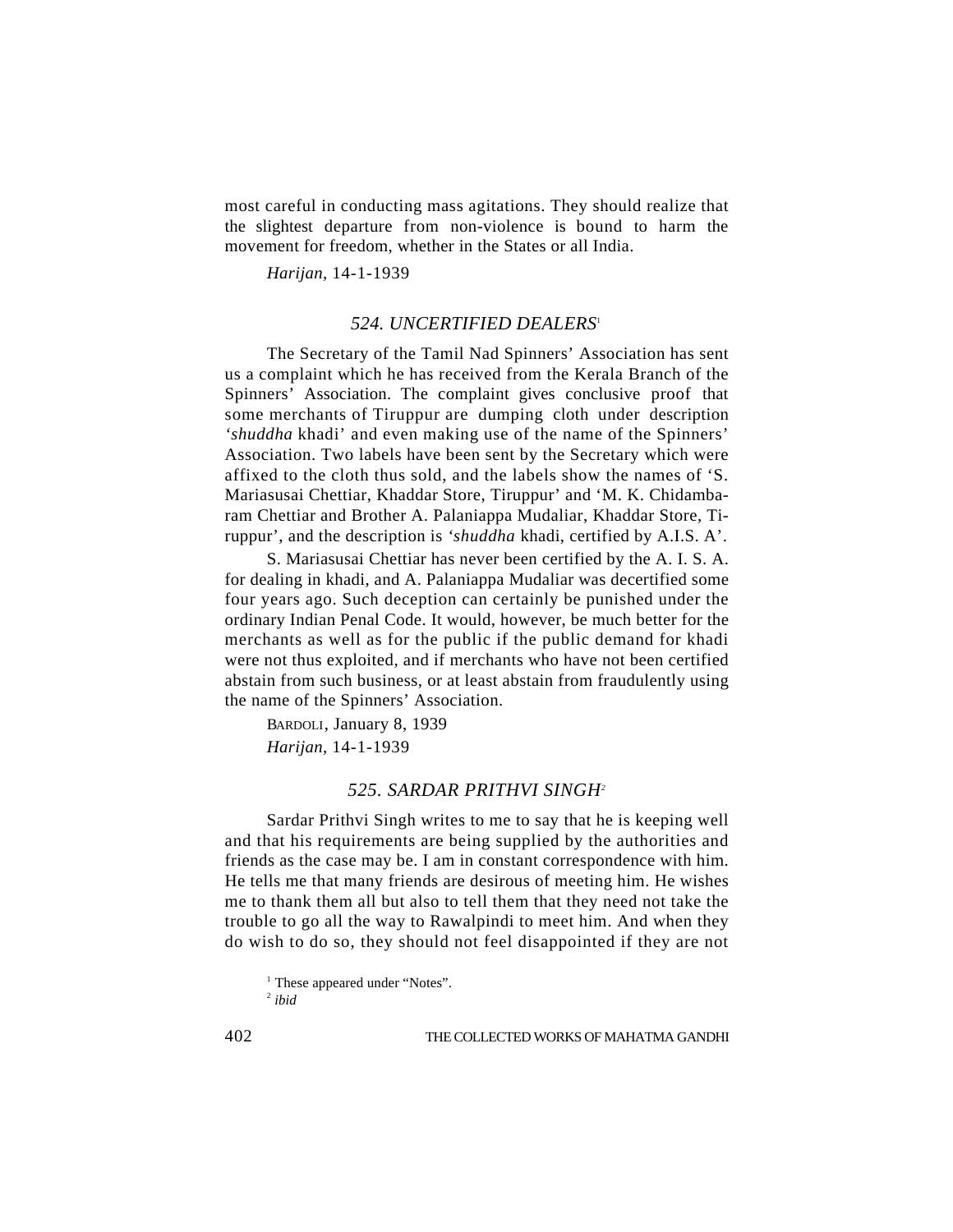immediately given a date. The visiting days generally remain full. He would like all friends desiring to visit him to correspond with me so that I might guide them. Whilst I convey this wish to the would be visitors, and whilst Pyarelal, or Mahadev as soon as he is permitted to take up full work, will gladly make arrangements, this will be possible only in a few cases. For nothing will be possible without correspondence with the authorities. This means taxing work to which those who are helping me are hardly equal in the present state of my health.

BARDOLI, January 9, 1939

*Harijan,* 14-1-1939

#### *526. TRAVANCORE*

A Travancore Christian friend writes:

There is a great misunderstanding about you among the Christian circles of Travancore that you are absolutely against the interests of Christians, and this has originated since you have begun to insist on the withdrawal of the memorial to the Maharaja. The trend of public opinion as has been expressed to me by many friends is something like this:

By the influence of the Travancore Maharani and Sir C. P. Ramaswami Iyer you are wrongly made to understand that the present movement in Travancore is only a rising of the Christians for absolute supremacy over the Hindus of Travancore. It is with this impression in the background of your mind that you are today working against the Travancore movement. Besides, due to the famous temple-entry proclamation, Sir C. P. Ramaswami Iyer has done agreat service to the Hindu community as a whole, and therefore you want to save him from any blemish and personal charges, whatever be his shortcomings. It is with this end in view that you are so strongly pressing the State Congress to withdraw the memorial. Otherwise there is no reason why you should adopt one policy for Rajkot and another for Travancore. For in the case of Rajkot Vallabhbhai Patel and many others have made so many personal charges against the Dewan, and recently Vallabhbhai even threatened to start another fight for the removal of the present Dewan. You simply approve of all this. While in the case of Travancore, even though it is absolutely impossible for you to understand the situation on the spot being so far off, you simply dictate terms on the memorial question and keep mum over all the unjust actions of the Government. Even after the memorial has been withdrawn the leaders are kept in prison and arrests are being continued in large numbers, and peopleare terrorized all over the State even though the movement is almost dead. All this you view in silence without uttering a word. This is a further evidence of your partiality in siding with the Travancore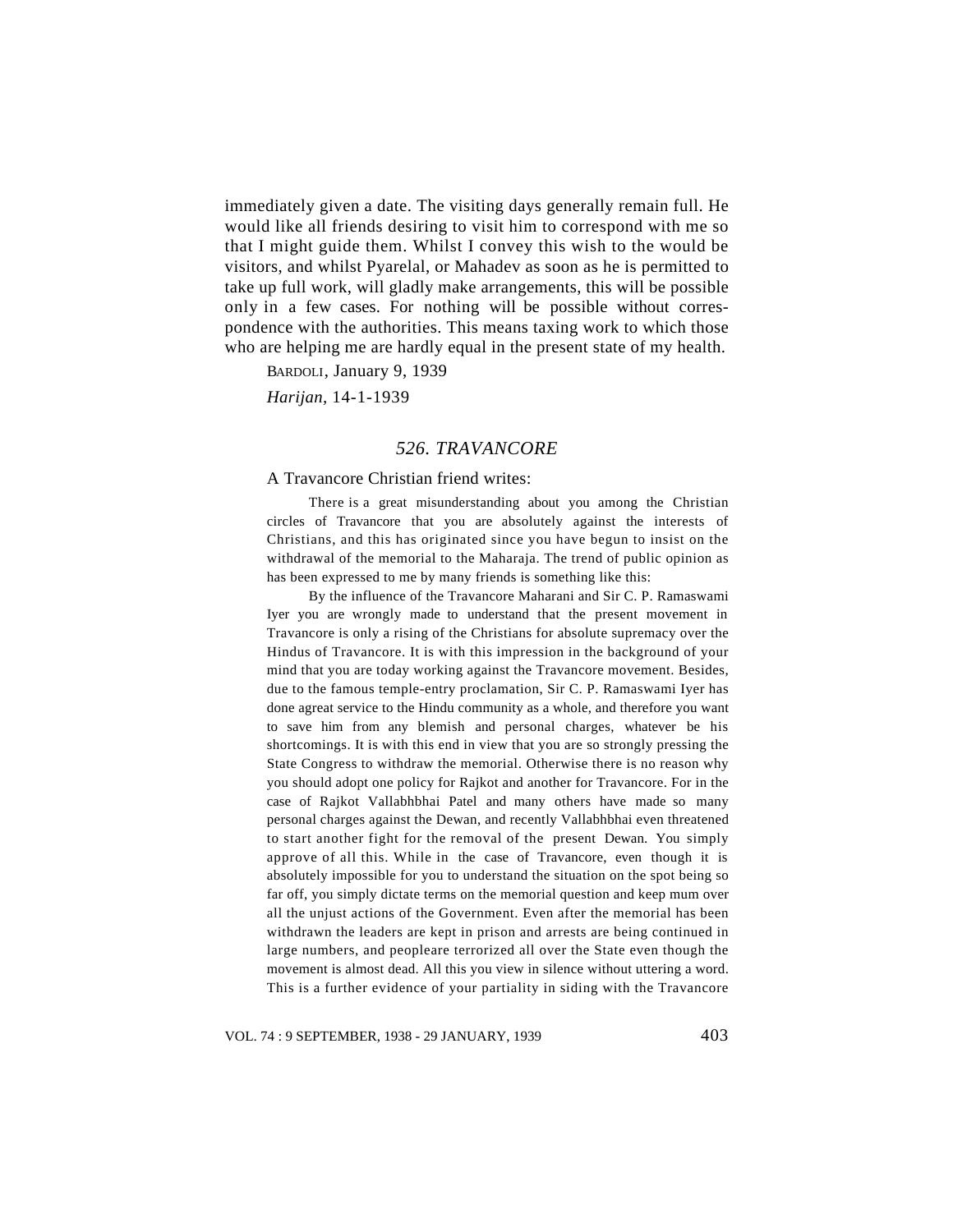Government.

Similar communications, more strongly worded, have also been received by me. It might clear the atmosphere a little if I answer the charges. My conscience is quite clear. I claim that in no other State movements have I taken so much interest as in the Travancore movement, for the simple reason that I was pressed to do so by Shri G. Ramachandran who belongs to the Sabarmati Ashram and in whose wisdom, courage, sincerity and non-violence I have very great faith. He threw himself into the struggle after receiving my consent. He had told me that there were all sections interested in the struggle. It was at his instance that I requested Shrimati Rajkumari Amrit Kaur to go to Travancore and do what was possible by way of negotiation.

I have been against the mixing up of the struggle for responsible government with the charges against the Dewan. But I have been equally insistent that the leaders need not withdraw them unless they realized the soundness of my advice, for they had to bear the brunt of public opposition, if there was any. They could not do so, unless they could speak with conviction. I told them too that they would be justified in prosecuting the charges, if they made the dismissal the only issue, as they well might. But if they insisted on responsible government, there was no meaning in proceeding with the charges. It would divide the country's attention, and in the event of prosecution their time and resources would be employed in proving the charges. Whereas, if they got responsible government, which they were bound to if they were united and strong in their faith in non-violence and truth, they would have control over all the Dewans, present and future. The charges have been withdrawn, therefore, only because the leaders, as I see from the acting President's statement just received by me, were fully convinced of the advisability of with-drawing the charges.

The comparison with Rajkot is ignorant. I never guided the movement there. There was no occasion for my guidance. The Sardar was in no need of it. If he needed it, it was always at his disposal. There was no question there of dismissal of the Dewan. The Sardar resolutely refused to have anything to do with the charges, if the fight was to be for responsible government. Of course all sorts of people who opposed the struggle came under his lash, but that was wholly different from making dismissal of an official a plank in the struggle.

And my guidance in the Travancore struggle has never been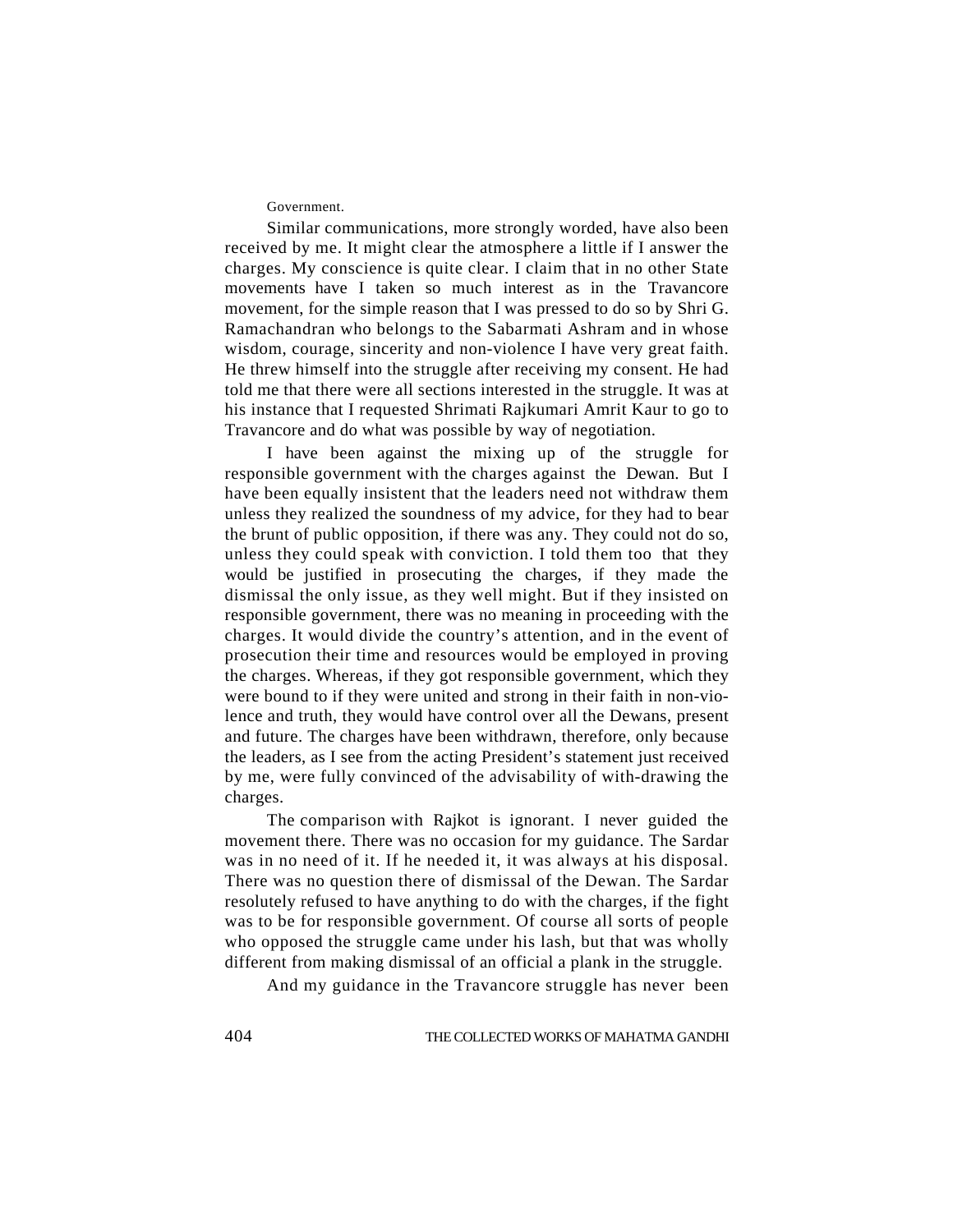lacking. But the critics should understand that I am not conducting the struggle. I advise when I am referred to. Nor need or can all my advice and all my work be before the public gaze. Much of my work is behind the curtain. It is not therefore secret. I have nothing to hide. But many things need to be done silently, even secretly (in the right sense of the word), in the interest of the cause.

Lastly, let my critics understand that I am not interested in the present Dewan retaining his office. If I have been in correspondence with the Dewan, it has been only for the sake of the cause, pleading for justice. And as for the Maharani, I have never been in correspondence with Her Highness throughout the struggle. I claim to be and have always been above partisanship. I know no distinction between Christians and non-Christians in terms of politics. I do in terms of religion, and then, too, I hold the Christian religion and the other religions in the same respect as my own.

BARDOLI, January 9, 1939

*Harijan,* 14-1-1939

## *527. THE BAN ON JAMNALALJI*

The ban on Jamnalalji makes curious reading. Here it is:

TO

SETH JAMNALAL BAJAJ

OF WARDHA (C. P.)

Whereas it has been made to appear to the Jaipur Government that your presence and activities within the Jaipur State are likely to lead to a breach of the peace, it is considered necessary in the public interest and for the maintenance of public tranquillity to prohibit your entry within the Jaipur State.

You are, therefore, required not to enter Jaipur territory until further orders.

By order of the Council of State

(Sd.) M. ALTAF A. KHERIE

Secretary, Council of State, Jaipur

He is the last person whose presence anywhere can be a danger. He has ever been known as a peacemaker. He has enjoyed the happiest relations with the official world. His worth was so much recognized that he was awarded the title of Rai Bahadur in 1916 or thereabouts. This he returned during the non-co-operation days. He is

VOL. 74 : 9 SEPTEMBER, 1938 - 29 JANUARY, 1939 405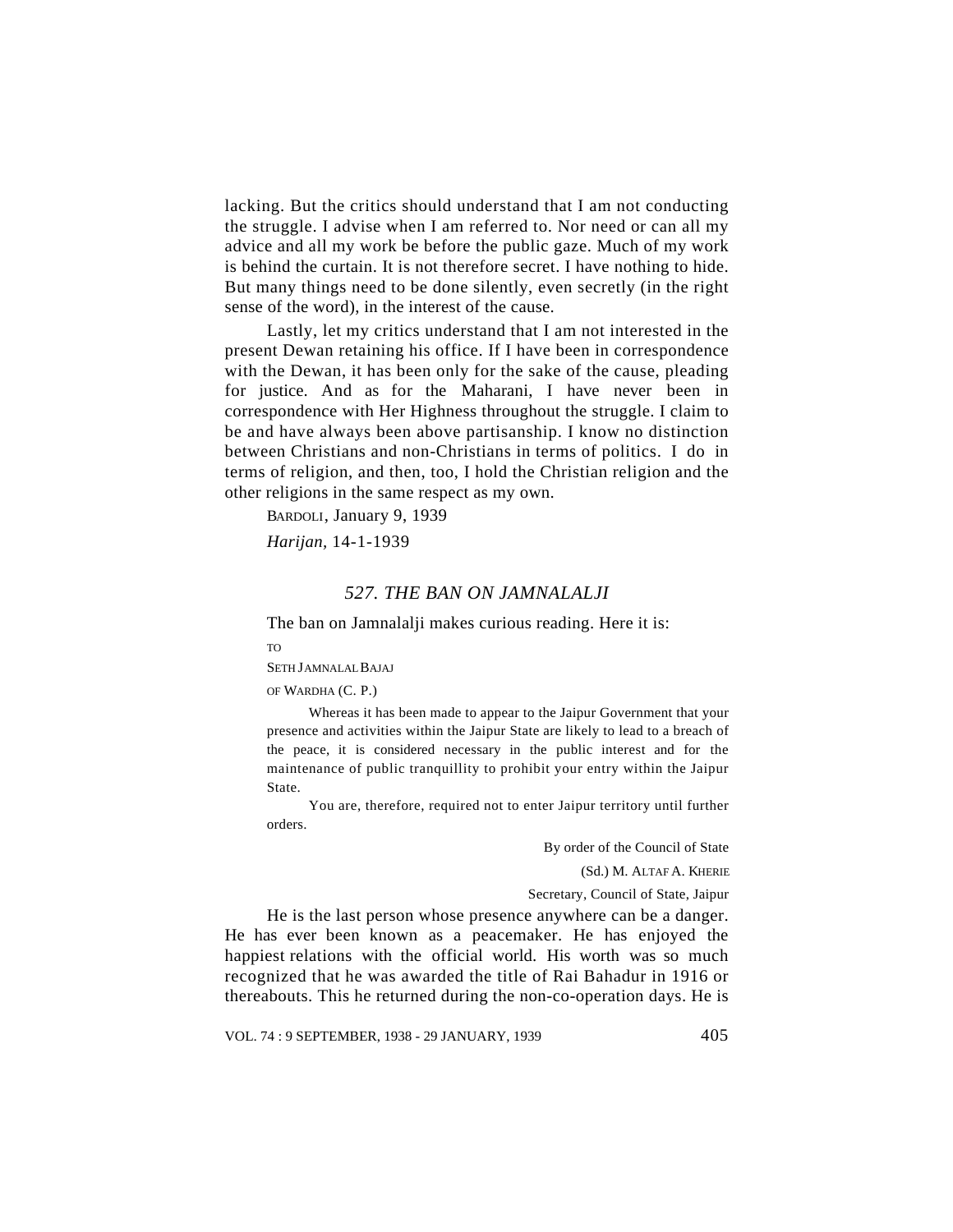one of the best known merchants in the commercial world. He is a banker besides being a commercial magnate. Though an ardent Congressman he has never been known as "an agitator". He is foremost in constructive work and social reform. True he has the courage of his convictions and has more than once staked his all for these. He is never afraid of prison. Obviously the description given in the order served upon Jamnalalji is false and wholly inapplicable to him. It will be probably urged that the wording is a mere formality, and that without it the order could not be legally served upon him. If that be so, it proves conclusively that persons like Jamnalalji were never meant by the law to be affected by it. It is an abuse, pure and simple, of the law to keep a person like Jamnalalji out of Jaipur or any other part of the country.

And the humorous part of it all is that Jamnalalji had to be described in the order as "of Wardha". As a matter of fact he belongs to the Jaipur State, has property there, and has many relations residing there.

It is to such an order that Jamnalalji has submitted wholly on my advice. There was a rumour that he might be arrested if he attempted to enter Jaipur. He had therefore consulted me as to his duty if an order was served on him. His co-workers of Jaipur had held that he should defy any such order there and then. I held a contrary opinion. And I have no cause to regret my opinion. The order, I reasoned, would be a mad act. Mad people should not be taken at their word. They should be given time to cool down. I understand that great preparations were made in anticipation of the arrest. There must have even been a kind of disappointment when the arresting party discovered that they were not to have their prey.

Jamnalalji has lost nothing by waiting and reasoning with the authorities<sup>1</sup> and telling them that they have acted wrongly and hastily. As a responsible man and Jaipur subject, it was perhaps his duty to give them time to reconsider their decision. If they do not, and Jamnalalji decides, as he must, to defy the order, he will do so with added moral strength and prestige. And it is moral strength that counts in non-violent action.

Let it be known that the Maharaja is merely a tool in the hands of his Ministers who are all outsiders and some of them English. They know nothing of the people or the country. They are, as it were, imposed upon them. Jaipur talent is at a discount, though before the

<sup>1</sup> *Vide* "Draft of Letter for Jamnalal Bajaj", 7-1-1939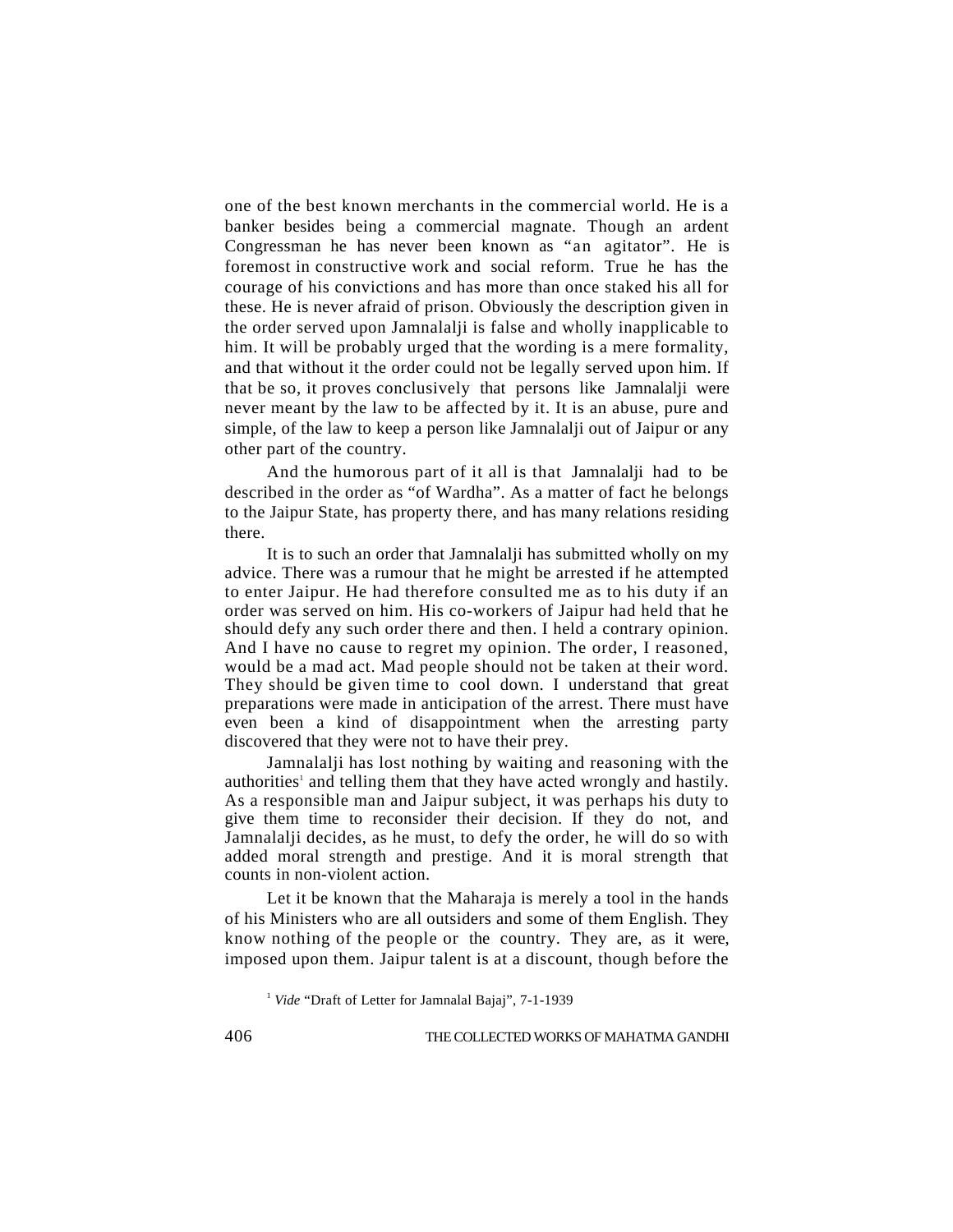foreigners came, Jaipur was somehow or other able to hold its own as a State. I had reason to remark last week on the sorry figure the English Dewan cut in Rajkot during his very brief term of office. At least the act of the Jaipur Council consisting of outsiders is a sorry exhibition of irresponsibility and ineptitude. The externment of one man, however great, may appear to be insignificant. But events may prove that it was a foolish and costly affair, if not much more. For the reader may not know that there is a Praja Mandal in Jaipur which has been working under Jamnalalji's inspiration for the past six years. Jamnalalji is its present President. The Mandal is a strong organization containing responsible men as its members and has a good record of constructive work to its credit. The Mandal will have to do its duty if the ban is not removed. For the ban is, it is said, a precursor of stopping even the constructive and constitutional activities of the Mandal. The authorities cannot brook the growing influence of a body which aims at responsible government in Jaipur under the aegis of the Maharaja, no matter by means howsoever honourable. It seems to be the precursor also of a ruthless policy of stopping all activities of bodies having political ambition in any shape or form. And rumour has it that it is a concerted policy on the part of the Rajputana States. Whether it is true only of Jaipur or all the other States, it is sufficiently ominous, and Jamnalalji and the people of Jaipur are in honour bound to resist it with all the strength at their command, no doubt consistently with the Congress creed of non-violence and truth.

BARDOLI, January 9, 1939 *Harijan,* 14-1-1939

## *528. TELEGRAM TO AKBAR HYDARI*<sup>1</sup>

BARDOLI, *January 9, 1939*

SIR AKBAR HYDARI HYDERABAD DN THANKS WIRE ADVISING CERTAIN RELEASES. LETTER NOT RECEIVED.

GANDHI

From a photostat: C.W. 10094. Courtesy: Government of Andhra Pradesh

<sup>1</sup> A photostat of the telegram was displayed at the Gandhi Darshan Exhibition held in New Delhi in 1969-70.

VOL. 74 : 9 SEPTEMBER, 1938 - 29 JANUARY, 1939 407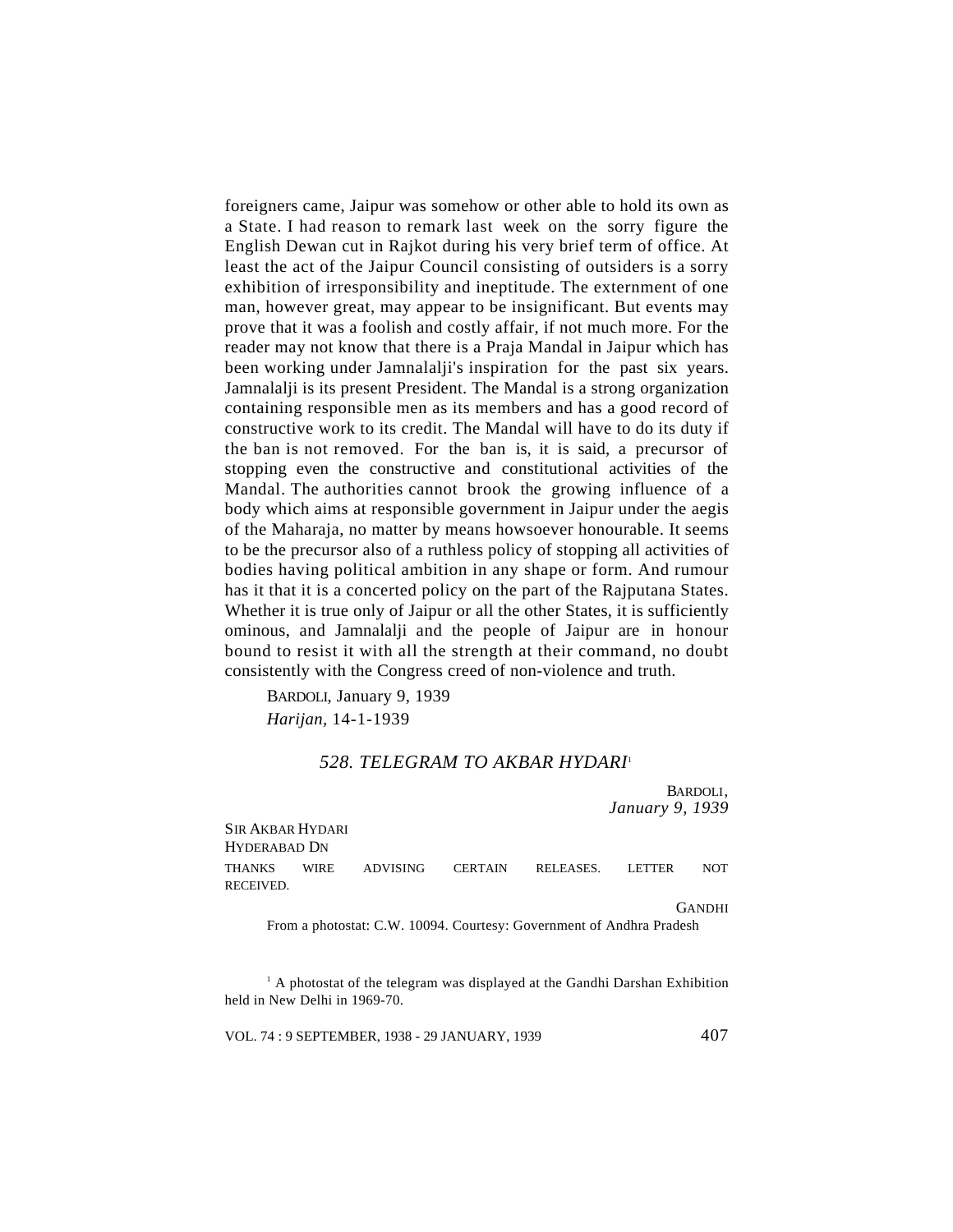[*January 9, 1939*] 1

CHI. JAMNALAL,

G.'s telegram has been received.<sup>2</sup> He has consented. The letter has been sent by registered mail.<sup>3</sup>

> *Blessings from* **BAPU**

From a photostat of the Gujarati: G.N. 2999

#### *530. AUNDH CONSTITUTION*<sup>4</sup>

There are several startling things in the Aundh constitution. For the moment I am concerned with only two things—the qualifications for the vote and the courts of justice.

I have myself hitherto sworn by simple adult franchise as well for the illiterate as the literate. My observation of the working of the Congress constitution has altered my opinion. I have come round to the view that a literacy test is necessary for two reasons. The vote should be regarded as a privilege and therefore carry some qualification. The simplest qualification is a literacy test. And if the ministry appointed under the literacy franchise is sincere and solicitous about the disqualified illiterates, the much desired literacy would come in no time. The Aundh constitution has made primary education free and compulsory. I have been assured by Appasaheb that he will see that illiteracy is driven out from Aundh State inside of six months. I hope, therefore, that there will be no opposition in Aundh to the literacy test.

The second important departure from the ordinary practice is the making of justice in the lower court free and incredibly simple. What would, however, displease critics is not the freeness or the simplicity as such but the abolition of intermediate courts and the fate of litigants and persons charged with offences being made to depend on

<sup>3</sup> The reference presumably is to the letter to President, Council of State, Jaipur; *vide* "Draft of Letter for Jamnalal Bajaj", 7-1-1939

<sup>4</sup> This appeared under "Notes".

<sup>&</sup>lt;sup>1</sup> The date is in a hand other than Gandhiji's.

<sup>2</sup>*Vide* "Telegram to G. D. Birla", 7-1-1939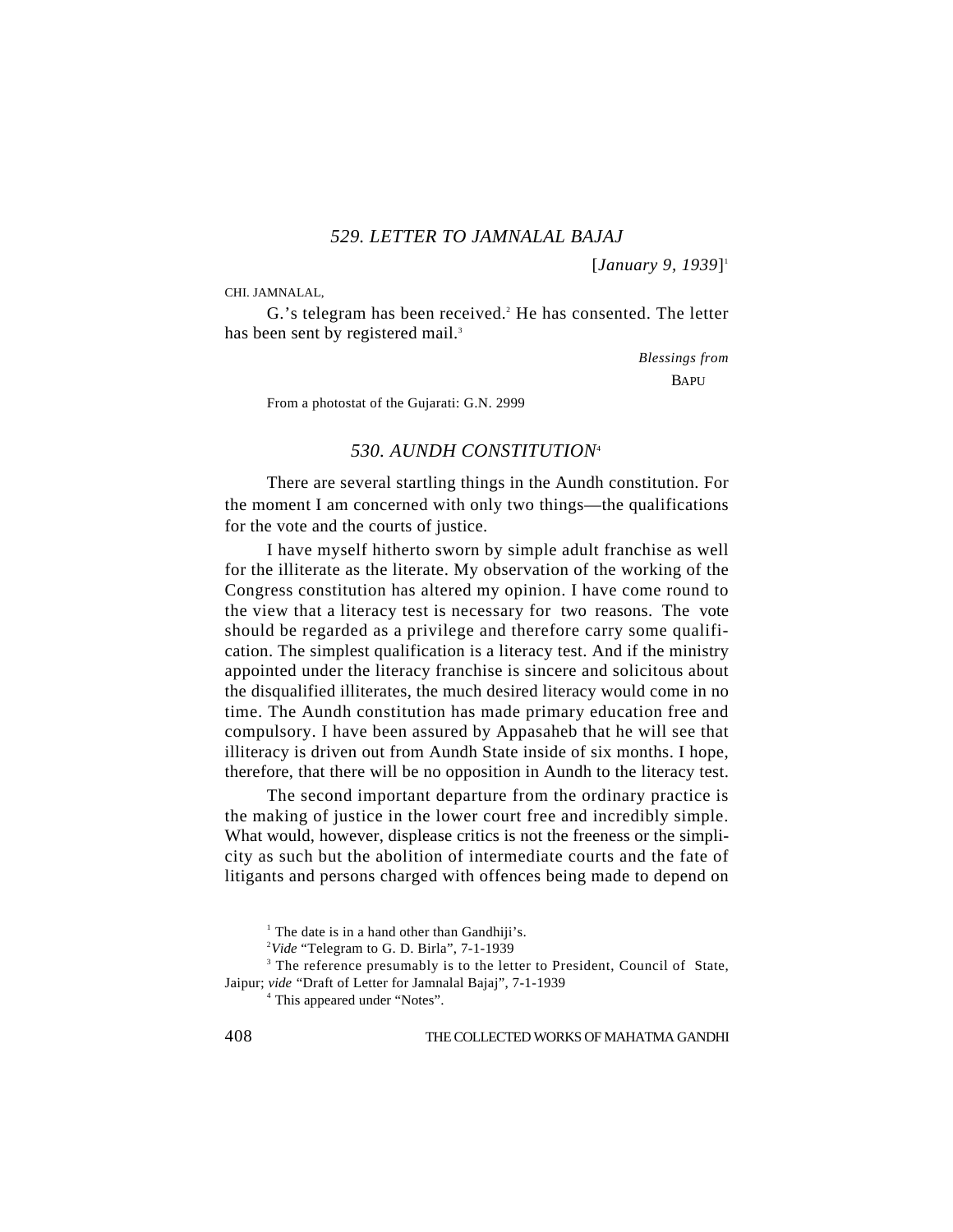a High Court presided over by one person. In a population of 75,000 a multiplicity of judges would be both unnecessary and impossible. And if the right type of person is chosen as the Chief Judge, he is as likely to deal out unadulterated justice as a bench of highly paid judges. This simplification contemplates abolition of the cumbrous procedure and the use of tomes of law books including hundreds of law reports used in British law-courts.

BARDOLI, January 10, 1939

*Harijan,* 14-1-1939

## *531. LETTER TO D. B. KALELKAR*

BARDOLI, [*January 11, 1939*] 1

CHI. KAKA,

I have been observing silence for the last three days and hence I can do justice to correspondence.

The enclosed is about Sanjiva Kamat.

Shanker's letter is enclosed for your information. Write to him again. I have already written to Nanavati. After careful thinking, I have instructed him to pass the night in Segaon and the day with you. But if you need him in the tour, he may remain with you all the time. I consider your need more important.

> *Blessings from* **BAPU**

 $[PS.]$ 

My coming there will be delayed.

From a photostat of the Gujarati: G.N. 10917

#### *532. NOTE TO VALLABHBHAI PATEL*

BARDOLI, *January 11, 1939*

It has always been my firm view (and it still holds complete sway over me) that in every province, except for one or two selected leaders, all the others should observe silence. When this is not possible, they

<sup>1</sup> The date is in a hand other than Gandhiji's

VOL. 74 : 9 SEPTEMBER, 1938 - 29 JANUARY, 1939 409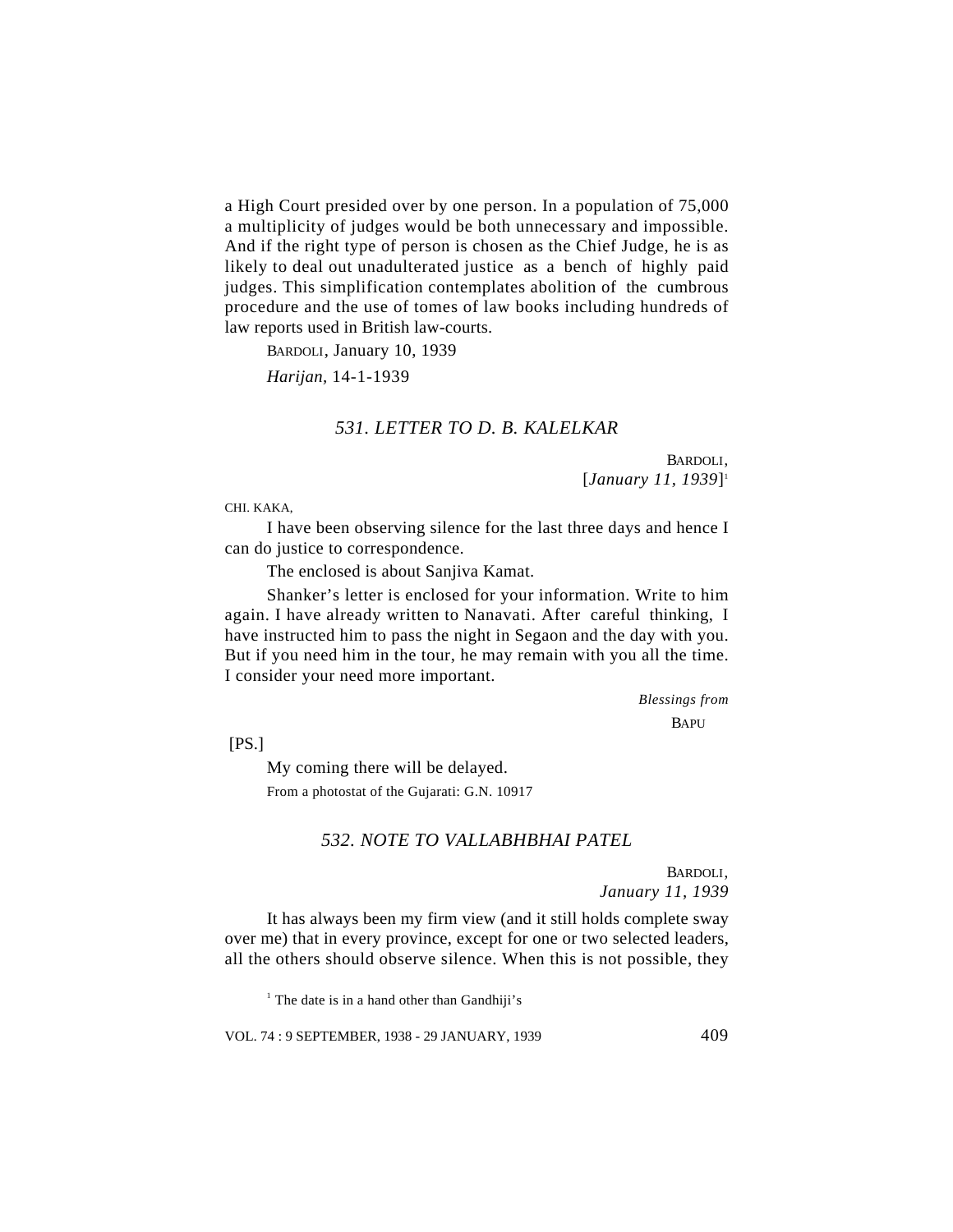should read out at meetings carefully considered, short, simple written speeches. Everybody should remember that the people are getting increasing power in their hands now. In such circumstances no thoughtless word should escape the lips of the people's leaders.

[From Gujarati] *Bapuna Patro-2: Sardar Vallabhbhaine,* p. 232

# *533. LETTER TO D. B. KALELKAR*

BARDOLI, *January 12, 1939*

#### CHI. KAKA,

I saw your letter to Mahadev. Have I changed my policy? In Calcutta what has happened has happened. We should take our hands off that class. He will be paying Vamanchand's wages today, won't he? Not to start a separate class at present will perhaps be better. We shall discuss this matter when I come. I am afraid of internal disputes.

You must have received my letter<sup>1</sup> of yesterday.

*Blessings from* **BAPU** 

 $[PS.]$ 

The enclosed is for Shriman.

From a photostat of the Gujarati: G.N. 10918

# *534. LETTER TO KRISHNACHANDRA*

BARDOLI, *January 12, 1939*

CHI. KRISHNACHANDRA,

I do not have a minute to spare. Even this I am writing with difficulty.

The most powerful aid to *brahmacharya* is purification of the heart. In this external measures are to a certain extent helpful.

Prayer can go on even unconsciously, which means that when a person is engrossed in prayer he is not conscious of praying. It is like

<sup>1</sup> *Vide* "Letter to D. B. Kalelkar", 11-1-1939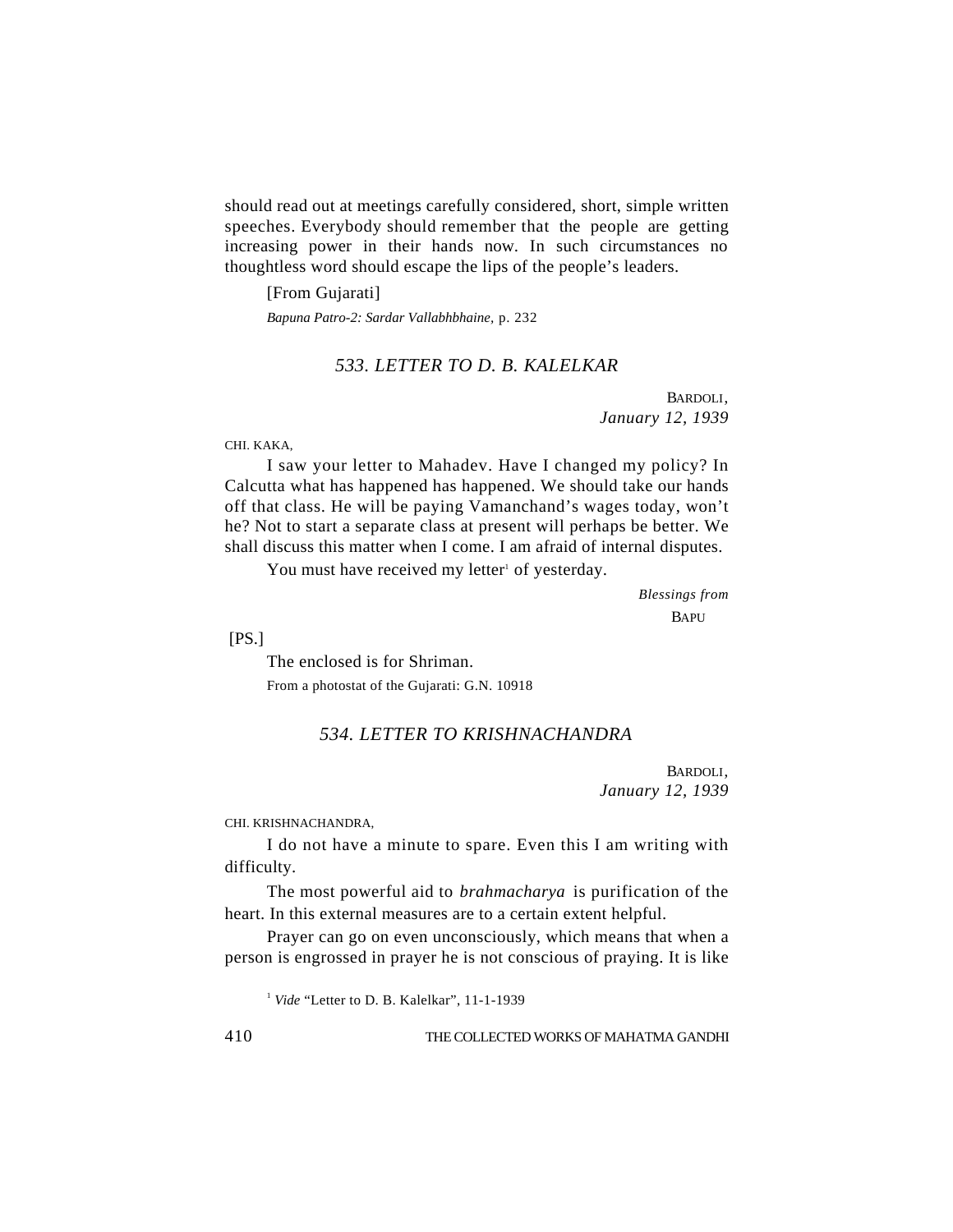a man in deep slumber not being aware that he is asleep. Ramanama in its scope includes Krishnanama also. Even the plying of charkha can be regarded as Ramanama. Only so much for today.

> *Blessings from* **BAPU**

From a photostat of the Hindi: G.N. 4309. Also S.G. 72

# *535. LETTER TO SRI PRAKASA*

BARDOLI, *January 12, 1939*

BHAI SRI PRAKASA,

Why an invitation to tea on the occasion of your father's completing 70 years? I was very pained to receive your letter. What is the relation between tea and snacks and your father's religious life? I find the two very contradictory.

For me this auspicious day is meant for religious activity and thanksgiving. And whatever is to be done, why should it be from your side? Is there no public life in Kashi? Would not the public do anything?

In spirit I shall be there.

*Blessings from*

BAPU

From a photostat of the Hindi: C. W. 11162. Courtesy: Sri Krishna Nath

#### *536. DISCUSSION WITH TOYOHIKO KAGAWA*<sup>1</sup>

[*January 14, 1939*] 2

Now for his talk with Gandhiji.

Your reputation has preceded you, Dr. Kagawa.

With these words Gandhiji stood up to greet Dr. Kagawa. . . . The preliminary questions were about the drought in South India and famines and the co-operative movement. Was the movement flourishing in India?

GANDHIJI: I can't say that it is flourishing. It is going on

<sup>1</sup> Extracted from Mahadev Desai's "Dr. Kagawa's Visit". Kagawa, a Japanese social reformer, evangelist and author, had come to India to attend the Tambaram Conference.

<sup>2</sup> From the manuscript of Mahadev Desai's Diary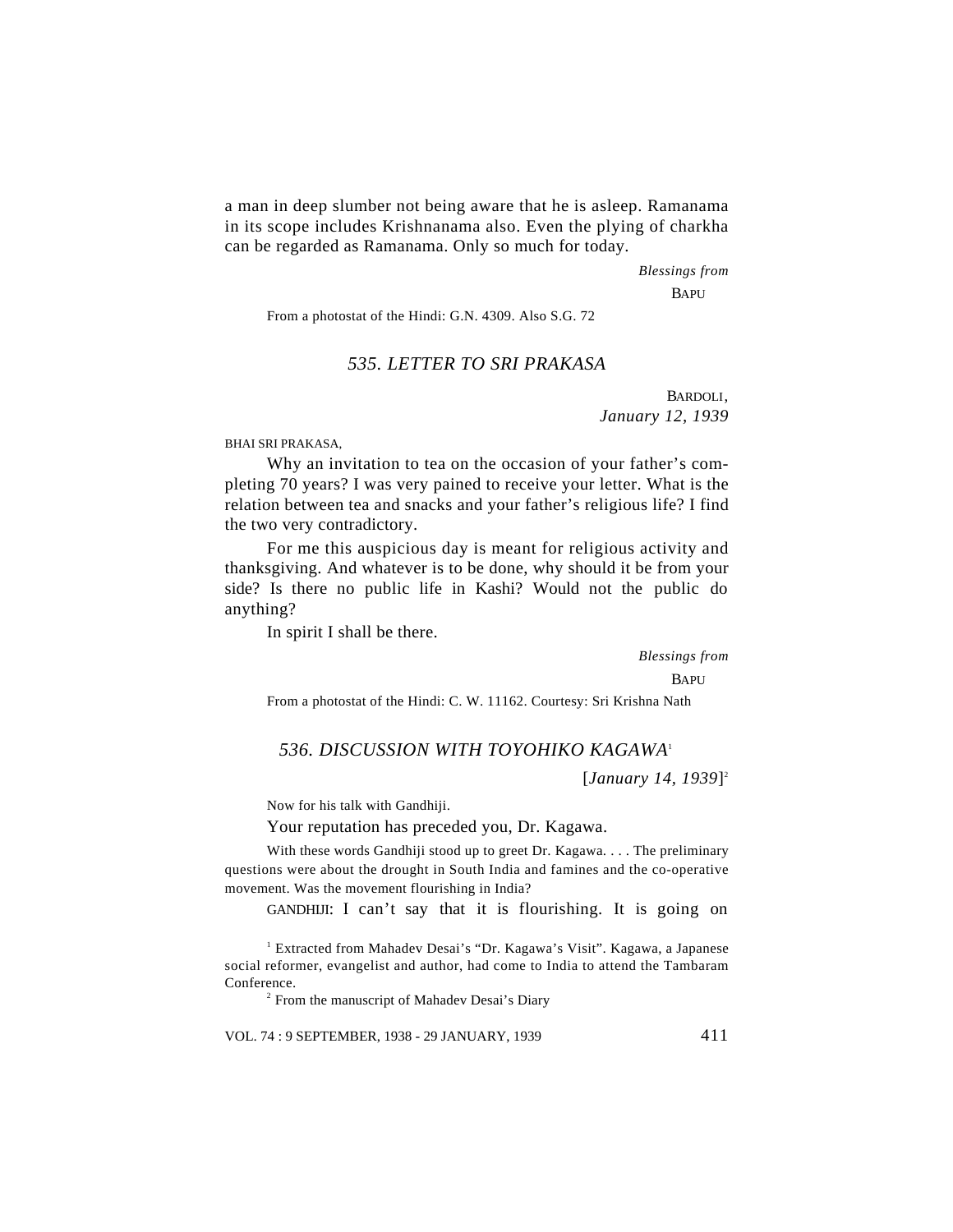somehow. It was initiated by the British Government. It did not come from within, but was superimposed upon the people. It is managed after a certain stereotyped pattern and has therefore no room for growth according to the exigencies of time. Whereas I know you have a big co-operative movement.

KAGAWA: Yes, it is growing every day. There are 3,50,000 producers' co-operatives organized by themselves. There are national health insurance co-operatives, harvest insurance co-operatives and storage co-operatives.

G. What is the feeling of people in Japan about the war?

K. I am rather a heretic in Japan. Rather than I express my views, I would like to learn from you what you would do if you were in my position.

G. It would be presumptuous for me to express my views.

K. No, I would like very much to know what you would do.

G. I would declare my heresies and be shot. I would put the co-operatives and all your work in one scale, and put the honour of your nation in the other, and if you found that the honour was being sold, I should ask you to declare your views against Japan and in so doing make Japan live through your death. But, for this, inner conviction is necessary. I do not know that I should be able to do all that I have said if I were in your position, but I must give you my opinion since you have asked for it.

K. The conviction is there. But friends have been asking me to desist.

G. Well, don't listen to friends when the Friend inside you says, 'Do this.' And friends, however good, can sometimes well deceive us. They cannot argue otherwise. They would ask you to *live* and do your work. The same appeal was made to me when I took the decision to go to jail. But I did not listen to friends with the result that I found the glow of freedom when I was confined within the four solid walls of prison. I was inside a dark cell, but I felt that I could see everything from within those walls, and nothing from outside.

K. Have you some irrigation co-operatives in India?

G. I do not think so. Of course you have all these things. You have done marvellous things, and we have many things to learn from you. But how can we understand this swallowing alive of China, drugging her with poison and so many other horrid things that I read about in a book called *What War Means* which Pandit Jawaharlal has given me. How could you have committed all these atrocities? And then your great poet calls it a war of humanity and a blessing to China!

Dr. Kagawa is a student of religions. He wanted to know how Gandhiji's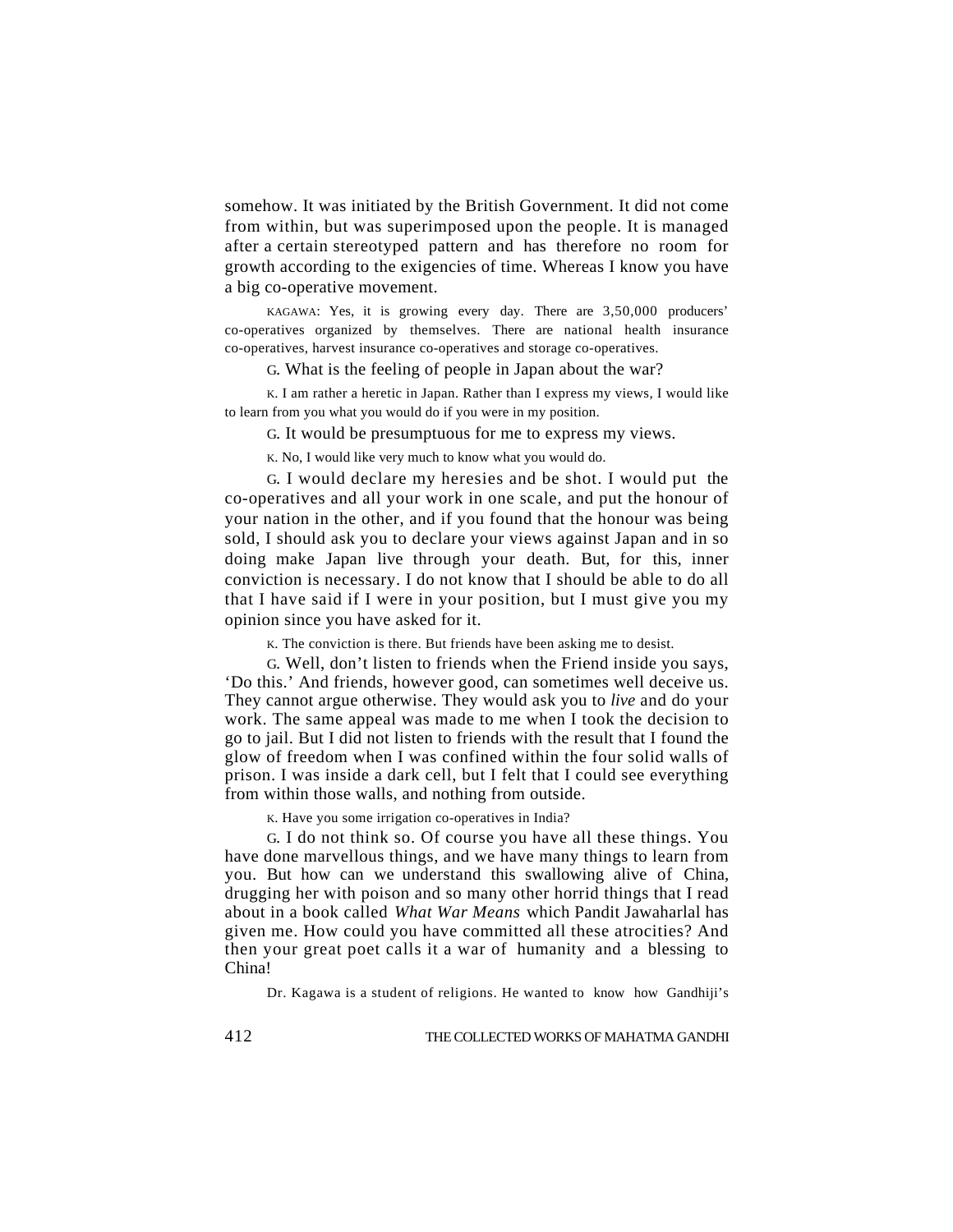ahimsa teaching could be reconciled with the *Bhagavad Gita.* Gandhiji said it could not be discussed in a brief interview, but he would ask him to read his introduction to the *Gita* where he had answered the question. The answer had just come to him as part of his experience, and the interpretation was, as he thought, not laboured in any way.

K. I am told you recite the *Bhagavad Gita* daily?

G. Yes, we finish the entire *Gita* reading once every week.

K. But at the end of the *Gita* Krishna recommends violence.

G. I do not think so. I am also fighting. I should not be fighting effectively if I were fighting violently. The message of the *Gita* is to be found in the second chapter of the *Gita* where Krishna speaks of the balanced state of mind, of mental equipoise. In 19 verses at the close of the 2nd chapter of the *Gita* Krishna explains how this state can be achieved. It can be achieved, he tells us, after killing all your passions. It is not possible to kill your brother after having killed all your passions. I should like to see that man dealing death—who has no passions, who is indifferent to pleasure and pain, who is undisturbed by the storms that trouble mortal man. The whole thing is described in language of beauty that is unsurpassed. These verses show that the fight Krishna speaks of is a spiritual fight.

K. But there was actual fighting then, and your interpretation is your own peculiar interpretation.

G. It may be mine, but *as mine* it has no value.

K. To the common mind it sounds as though it was actual fighting.

G. You must read the whole thing dispassionately in its true context. After the first mention of fighting, there is no mention of fighting at all. The rest is a spiritual discourse.

K. Has anybody interpreted it like you?

G. Yes. The fight is there, but the fight as it is going on within. The Pandavas and Kauravas are the forces of good and evil within. The war is the war between Jekyll and Hyde, God and Satan, going on in the human breast. The internal evidence in support of this interpretation is there in the work itself and in the *Mahabharata* of which the *Gita* is a minute part. It is not a history of war between two families, but the history of man— the history of the spiritual struggle of man. I have sound reasons for my interpretation.

K. That is why I say it is your interpretation.

G. But that is nothing. The question is whether it is a reasonable interpretation, whether it carries conviction. If it does, it does not matter whether it is mine or XYZ's. If it does not, it has no value even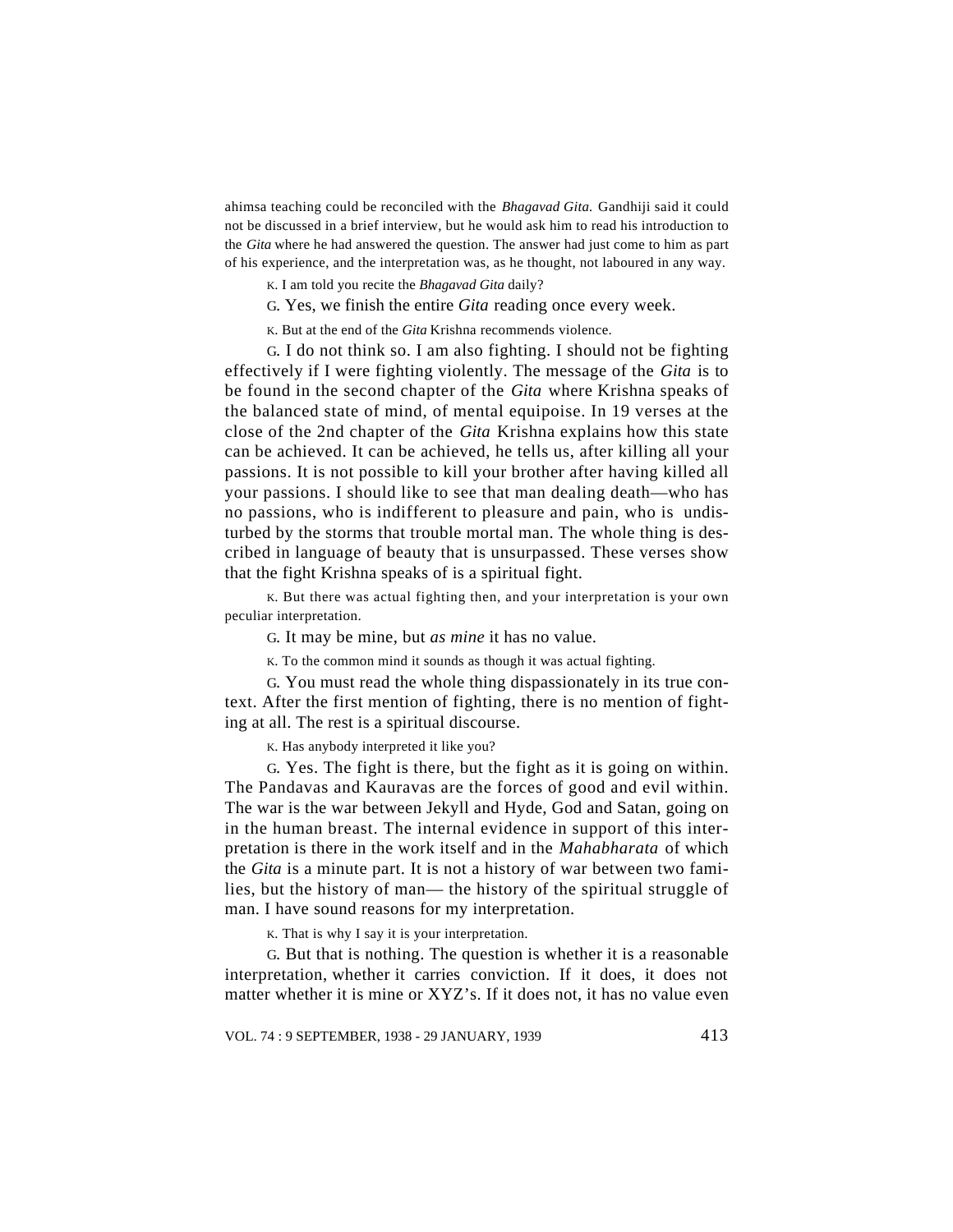if it is mine.

K. To my mind Arjuna's ideas are wonderful. Krishna has found some excuse for him, and it was natural and necessary before Christianity.

G. This interpretation is even historically wrong. For Buddha existed long before the Christian era, and he preached the doctrine of non-violence.

K. But Arjuna's views seem to me to be superior to Krishna's.

G. Then according to you the disciple was greater than the master !

K. But I agree with what you say, with your teaching of non-violence. I shall read the *Gita* again, bearing your interpretation in mind. . . .

Dr. Kagawa again turned to his great theme—agriculture and cooperation which he has studied carefully. "You get famine once in every *ten* years," he said.

G. We get it every year, famine is our constant friend.

K. Then you should have more tree culture, more trees for fuel and for cattle fodder. Rice and barley are not enough, you need more protein trees. . . .

G. No. We need a change in the method of government!

It was a great pity that Dr. Kagawa had to go away to Bombay the same evening. . . . Even for a detailed discussion of his co-operative programme he might have stayed longer with the leading men in India. But Gandhiji appealed to him on a different ground.

How can you leave India without seeing Santiniketan?

K. But I have read the Poet's poems, and I love them.

G. But you have to love the Poet.

K. If I can repeat the *Gitanjali* every day, I can see the Poet every day and do I not love him? Maybe he is greater than his poems.

G. Sometimes the reverse is the truth, but in the case of the Poet he is infinitely greater than his great poems. Now, another question. Have you included Pondicherry in your programme ? If you want to study modern India, you must see both Santiniketan and Aurobindo Ghose's Ashram. I wonder who your tour advisers are. I wish you had appointed me your adviser in this matter!

K. No. You are a good guide for life.

Dr. Kagawa asked what other books Gandhiji read every day. Gandhiji mentioned the *Ramayana* in which he said there was supposed to be enough blood and thunder, *"but not for me".* Dr. Kagawa said he too loved it for the story of Sita—the ideal of chastity.

G. But there are other fine things also in that unique poem. I have not read the original which is great. But the Hindi rendering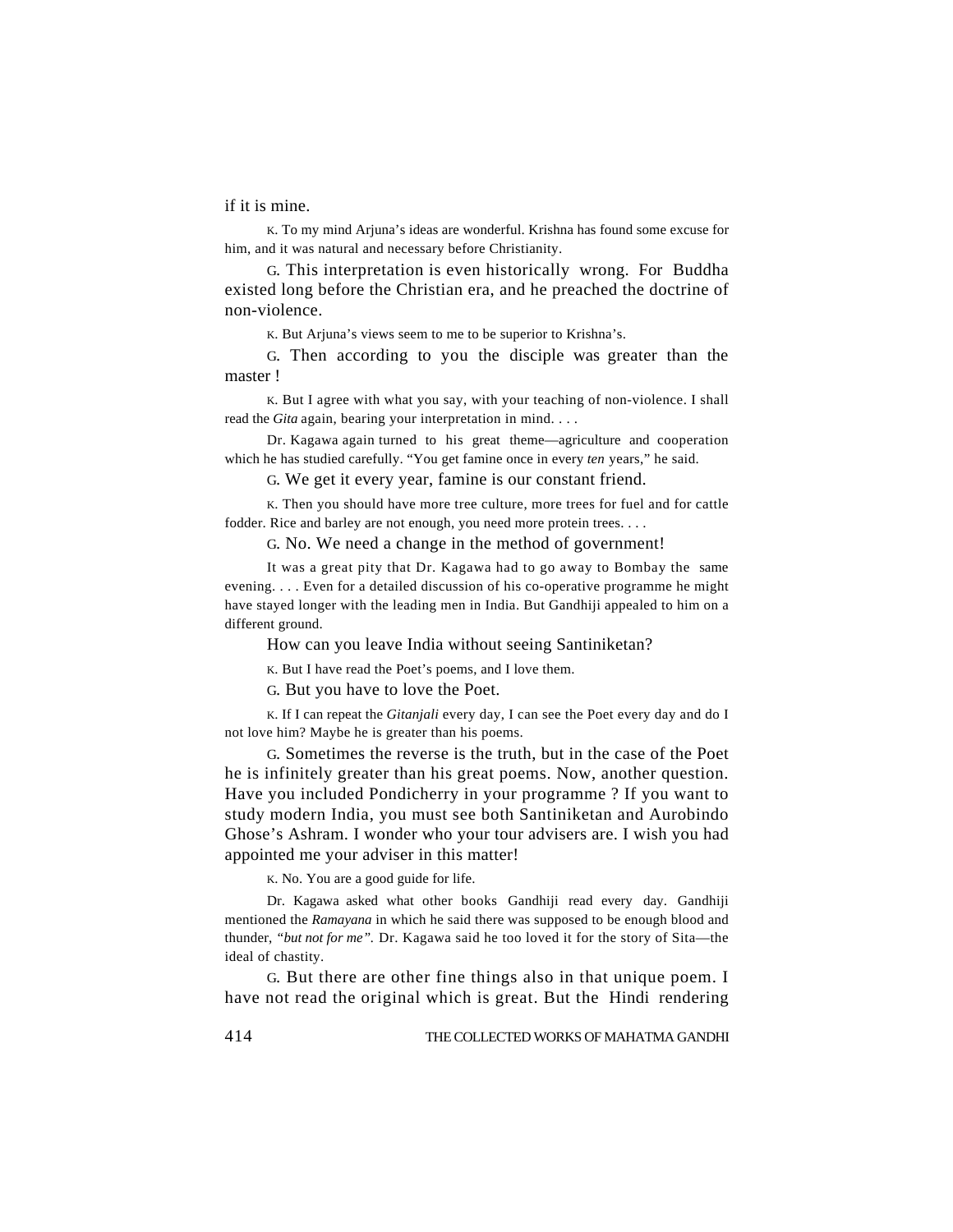done by a great devotee is the scripture for the masses of India. In the North India Tulsi *Ramayana* has been the inspiration of many a home for four centuries.

Dr. Kagawa discussed Shankaracharya and Ramanuja, and Gandhiji expressed his predilection for the former, and for his direct and marvellously logical way. But Gandhiji reverted again to his itinerary and expressed his great regret that Rev. Hodge who had been in charge of it had, out of his partiality for him (Gandhiji), included Bardoli, but not Santiniketan! [He said:]

You are going to Calcutta and not Santiniketan! It is a great pity. You say you are going to Gosaba. Well Gosaba is Gosaba, but Santiniketan is India.

*Harijan,* 21-1-1939

## *537. JAIPUR*

Jaipur authorities will not be happy until they have brought the Jaipur patriots to their senses. For they have now banned the Jaipur Rajya Praja Mandal of which Jamnalalji is the President. Jamnalalji has released for publication his letter<sup>1</sup> to the President of the Jaipur Council of State. The readers will find it elsewhere in these columns. That letter should induce withdrawal of the order. But evidently the Jaipur Council, which I erroneously described as entirely composed of outsiders in my last week's article<sup>2</sup>, but which I understand does contain four members from the State, is intent upon wiping out of existence every activity whether social, humanitarian or other with which Jamnalalji or his co-workers are connected.

This is the newest method of dealing with people whom the authorities do not like. I can only hope against hope that the Jaipur authorities will shrink from precipitating an all-India crisis. For there are three reasons which might well give the Jaipur question that character. Jamnalalji is himself an institution. He is, moreover, a member of the Working Committee of the Congress and its Treasurer. The method being adopted in Jaipur is too drastic to be suffered without a desperate struggle. If it goes unchallenged, it may mean a death-blow to every activity in the States when it is even remotely connected with the legitimate political aspirations of their people.

The curious thing about Jaipur is that the real ruler is a

<sup>&</sup>lt;sup>1</sup>Vide "Draft of Letter for Jamnalal Bajaj", 7-1-1939

<sup>2</sup>*Vide* "The Ban on Jamnalalji", 14-1-1939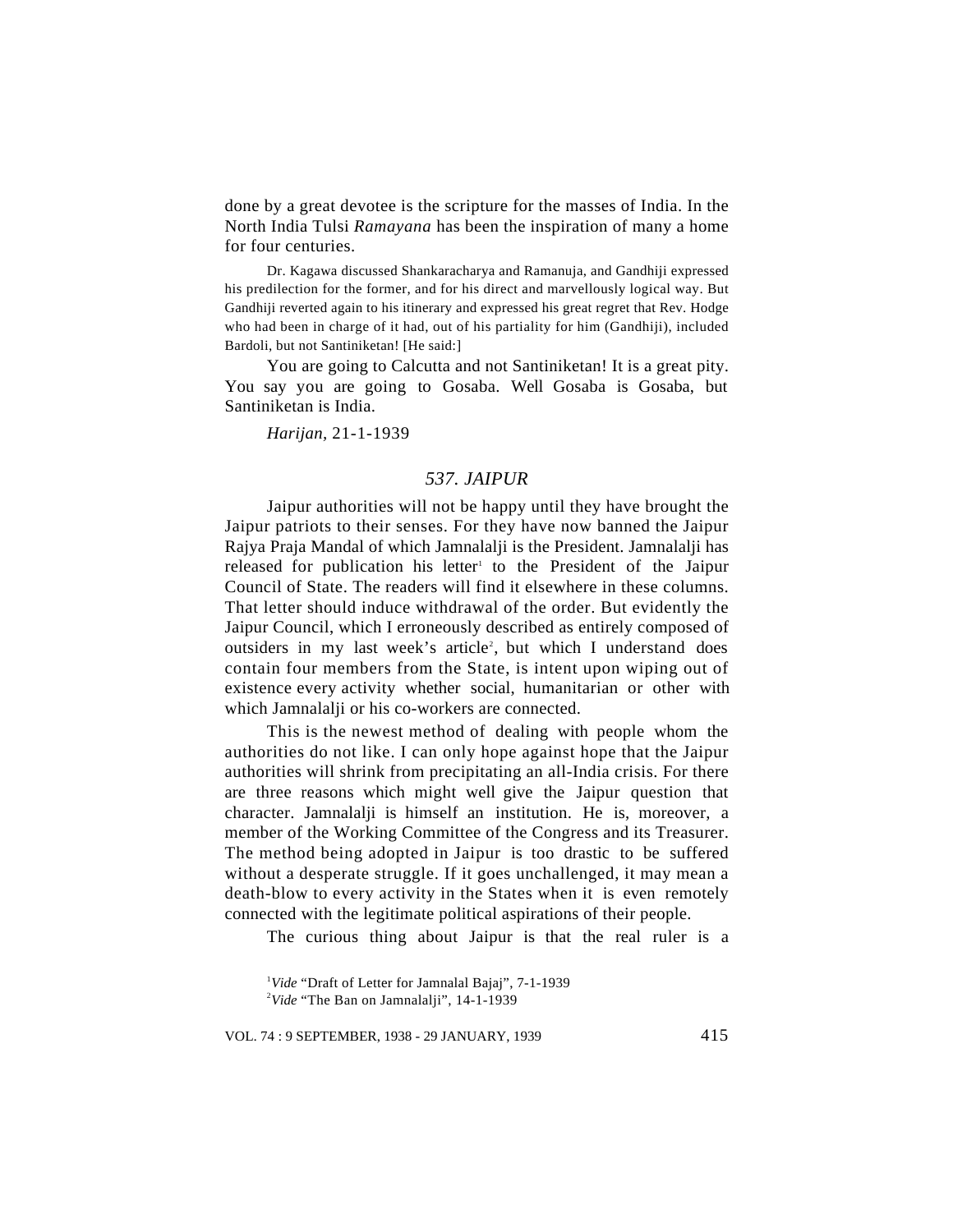high-placed Englishman<sup>1</sup> and not the Maharaja. Can it be that he represents the wishes of the central authority? If he does, what becomes of the recent declarations? If he does not, may an English Dewan initiate policies that may in the end spell disaster to the State itself? I understand that the Jaipur treasure chest is over-full. If the worst happened, it could stand a prolonged boycott by the people, that is, assuming that the modern weapons of destruction do not tame the people into submission. It is time for the Princes and the Central Government to evolve a common policy of action. Or is the Jaipur method the common policy of action, as some tell me it is? I can only hope that it is not.

BARDOLI, January 16, 1939 *Harijan,* 21-1-1939

## *538. DRINKING METHYLATED SPIRITS*<sup>2</sup>

A correspondent writes:<sup>3</sup>

The correspondent's letter deserves the attention of those who are engaged in prohibition work.

BARDOLI, January 16, 1938 *Harijan,* 21-1-1 939

## *539. VIOLENCE* V*. NON-VIOLENCE*

Everywhere in India there is a duel going on between the method of non-violence and that of violence. Violence like water, when it has an outlet, rushes forward furiously with an overwhelming force. Non-violence cannot act madly. It is the essence of discipline. But when it is set going, no amount of violence can crush it. For full play, it requires unsullied purity and an unquenchable faith among the leaders. Therefore, if non-violence seems to fail in the duel, it will do so because the leaders lack the purity or the faith or both. There seems, however, to be reason to believe that non-violence will triumph

<sup>1</sup> Sir W. Beauchamp St. John, Prime Minister of Jaipur

<sup>2</sup> This appeared under "Notes".

<sup>3</sup> The letter is not reproduced here. It stated that with the introduction of prohibition drink addicts had started drinking diluted methylated spirit and suggested that its sale should be controlled.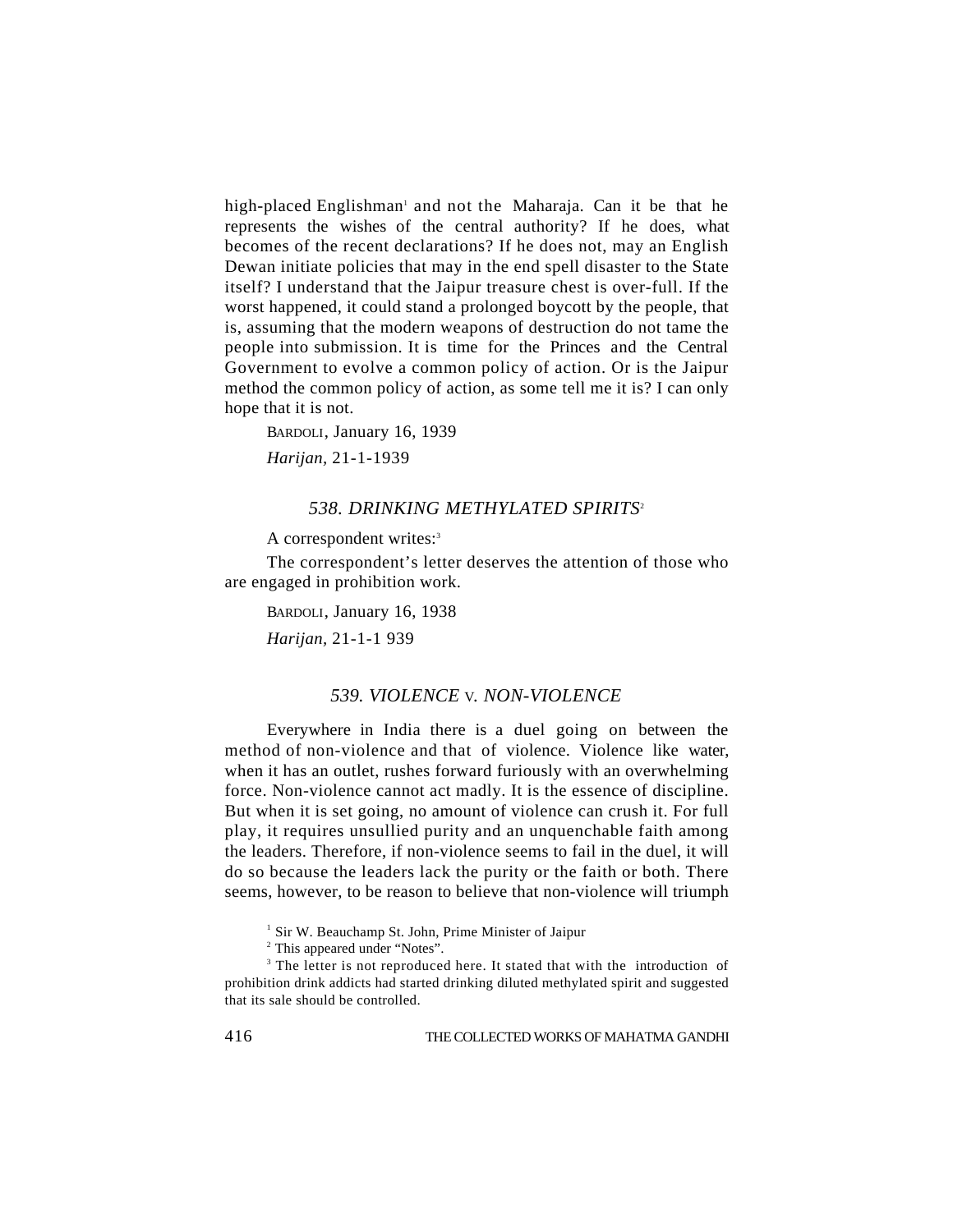over violence. Things seem to be shaping so that the workers will see for themselves the futility of violence.

But a well-known public worker writes:<sup>1</sup>

"The States' method of dealing with satyagraha seems to be different from the British method. The methods adopted in some States are too inhuman and brutal. Will non-violence succeed against such brutal methods ?. . .

I have carefully read and re-read your views<sup>2</sup> on the murder of the Political Agent of Orissa States. I was rather pained to find that you made no reference to the terrible atrocities committed on the poor State subjects of Orissa. . . . If the mob was wrong in using violence against the Political Agent, was the latter justified in firing on the mob and thus provoking them to violence?. . .

. . . I fail to understand why you as the greatest apostle of truth and non-violence should not have also conveyed a warning to the Political Department of the Government of India, and especially the Eastern States Agency, that they should not adopt brutal methods in dealing with the States subjects' fights? I feel that the Eastern States Agency has been most brutal in dealing with the States subjects' fights, and murder of the Political Agent is the climax of the brutal repression carried on by the Eastern States Agency. . . . And if we are to show sympathy for the loss of life of the Political Agent, what about the two persons who died on the spot as a result, possibly of the police violence?. . .

Of course the right of self-defence is there and so is the right of armed rebellion. But after deep deliberation the Congress has abjured both and that for valid reasons. Non-violence is not worth much if it is worsted in the face of the greatest provocation. Its true test consists in its capacity for standing any amount of provocation. If there were eye-witnesses of the rapes and if the witnesses were non-violent, why are they alive? If the rapes became known after the event, of what use is violence ? The non-violent method is still open. The men may be tried or they may be brought up before the bar of public opinion, if there was any. To expose the criminals to mob fury would be barbarity.

The argument about the murder of the late Political Agent of the Orissa States is irrelevant to the issue. I was not called upon to adjudge the merits of the action of the ruler and the Political Agent on the one hand and the people's action on the other. It was enough for

<sup>&</sup>lt;sup>1</sup> Only extracts are reproduced here.

<sup>2</sup> *Vide* "Statement to the Press", 7-1-1939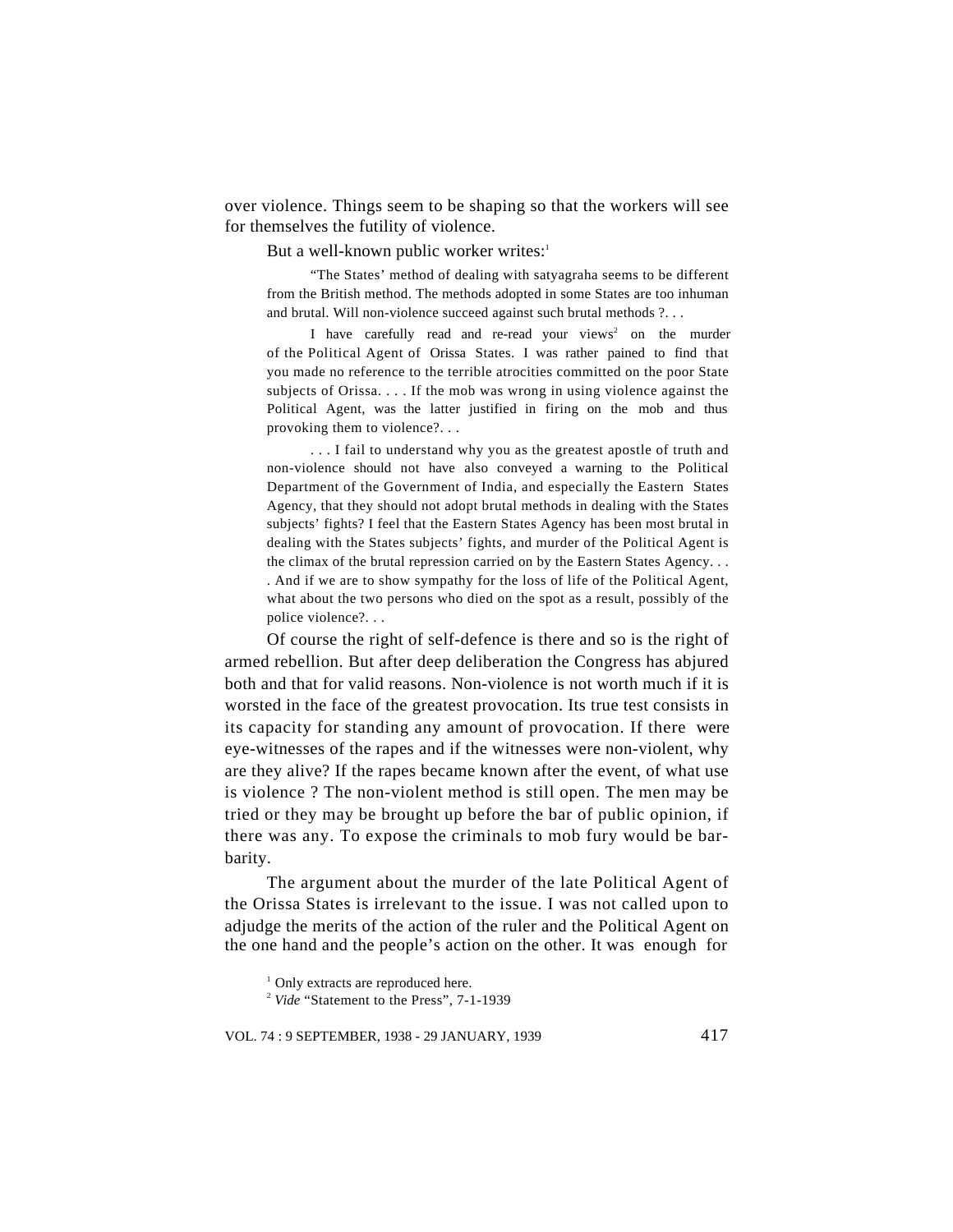me at the time to condemn in unqualified terms the murder of the Political Agent not merely as a mark of sympathy, though that was deserved, but as an act of gross indiscipline and breach of the fundamental Congress policy. The misdeeds of the rulers have been exposed often enough in these columns. But they have not been mentioned for the purpose of drawing the wrath of the people upon the doers, but for the sole purpose of showing the people the way of dealing with them non-violently. Things were shaping themselves well in Orissa. I can quote chapter and verse in support of this assertion. This murder has disturbed the even course of the movement. Ranpur is a howling wilderness. The people, both innocent and guilty, are in hiding. They have deserted their homes in order to escape repression. For it will not be merely the actually guilty persons who will suffer. The technique of frightfulness in some shape or other is no doubt being applied and the whole of India has to be helpless witness of it. The authorities know no other way of dealing with murders of their officials, especially when they are Europeans. The non-violent method has been slowly educating them to know the new way. But I need not prolong the argument. The proof of the pudding is in the eating. Both methods are being tried out in India. The workers have to make their choice. I know that India's freedom is possible only through nonviolence. Those workers in the Congress who think or act otherwise are wronging themselves and the Congress.

BARDOLI, January 16, 1939

*Harijan,* 21-1-1939

## *540. LETTER TO MIRABEHN*

BARDOLI, *January 16, 1939*

CHI. MIRA,

I have been unable to write a single letter during these exacting days. Today I worked at *Harijan* till after 5 p. m. Now I have a minute or two before going to the evening prayer.

Of course you will pay Jurab as you suggest. He will be worth all that and more, if he gives you full satisfaction.

I am glad your recent letters have been hopeful. Had they been otherwise, I would have made time to send you, if it was only a line.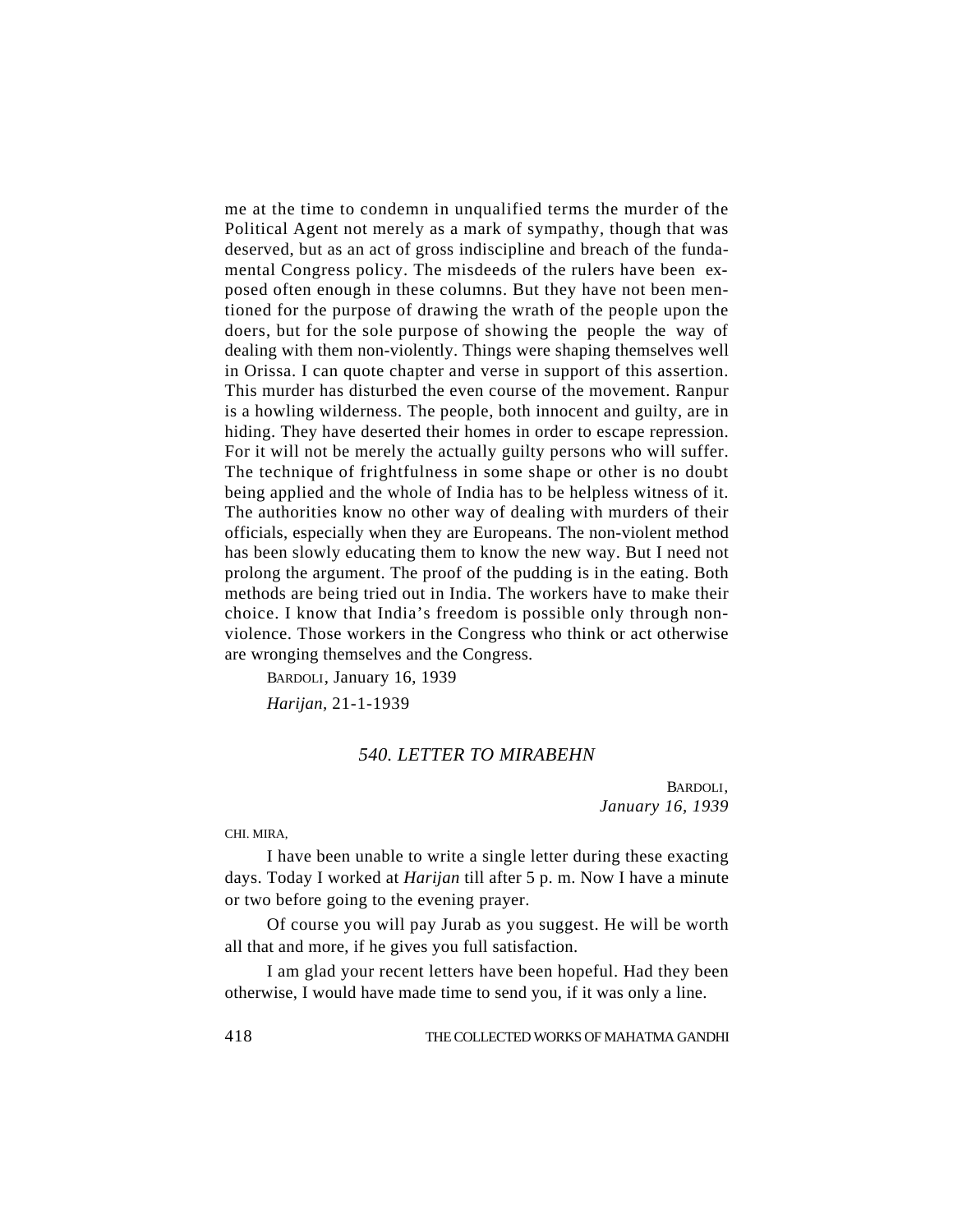Sushila has been writing to you daily. So you know all about my health. So far as the feel goes, it is excellent.

Events are fast shaping themselves. You will see the coming *Harijan* to show you what is happening.

I hope you are now having the food you need.

Devdas and Laxmi are here just now. Ramdas came in yesterday. He leaves tomorrow for Poona. Kallenbach lands on Saturday.

There are numberless visitors here. There is no such thing as the quiet of Segaon. But Sardar protects me against intruders.

Ramdas is looking none too well. Premabehn came in today. Mridula has been here for the past four days.

There is nothing to report about Agakhan's visit. He wants the Congress to settle with Jinnah if it is at all possible.

Love.

**BAPU** 

From the original: C.W. 6424. Courtesy: Mirabehn. Also G.N. 10010

## *541. NOTE TO AMRITLAL V. THAKKAR*

BARDOLI, *January 16, 1939*

This should be credited to the Harijan fund and a receipt sent to me.

M. K. GANDHI

From a photostat of the Hindi: G. N. 1181

#### *542. LETTER TO SIR W. BEAUCHAMP ST. JOHN*

BARDOLI, *January 18, 1939*

DEAR FRIEND,

My first thought was to publish the accompanying letter purporting to describe your attitude with regard to the ban on Seth Jamnalalji's entry into Jaipur State. But on second thoughts I felt that my purpose would be better served by sending you a copy of Shri Chudgar's<sup>1</sup> letter and inviting your opinion on it. My purpose is to

<sup>1</sup> Barrister and legal adviser of Rao Rama of Sikar; *vide* "Jaipur"

VOL. 74 : 9 SEPTEMBER, 1938 - 29 JANUARY, 1939 419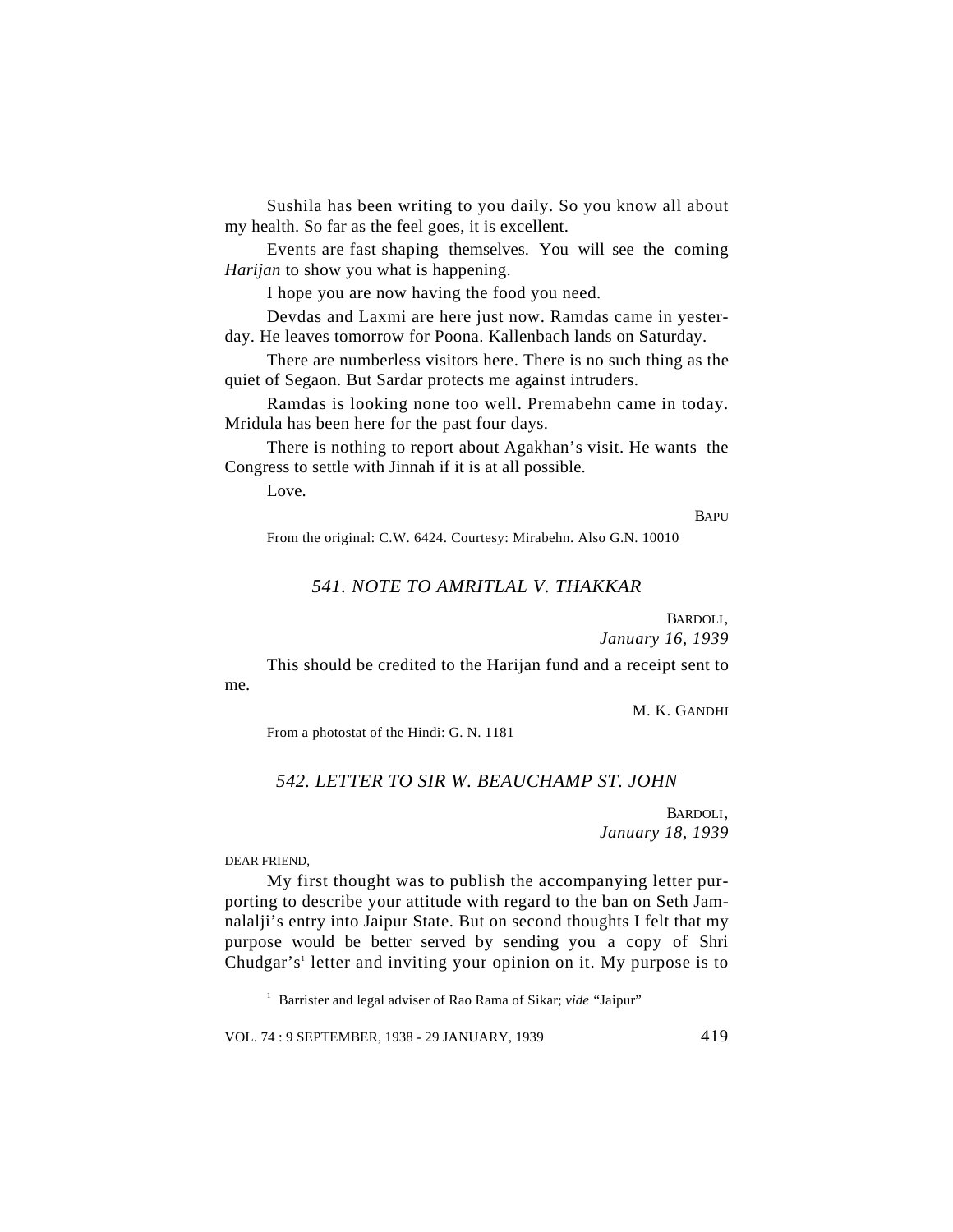promote harmony between the Princes and the people who are obliged in one way or the other to come in contact with them to secure justice wherever possible by friendly negotiation. And now that I have felt the necessity of writing to you, whatever may be your opinion on Shri Chudgar's letter, I would like to suggest to you that the bans upon Seth Jamnalalji and his organization might be removed without endangering the peace of Jaipur State. Indeed, I feel that peace is certainly endangered by the bans.<sup>1</sup>

*Yours sincerely*,

SIR W. BEAUCHAMP ST. JOHN DEWAN, JAIPUR STATE JAIPUR

*Panchven Putrako Bapuke Ashirvad,* pp. 397-8. Also C.W. 7809. Courtesy: G. D. Birla

# *543. LETTER TO JOHN HAYNES HOLMES*<sup>2</sup>

BARDOLI, *January 18, 1939*

DEAR FRIEND,

I thank you for your letter and the newspaper cutting. The heading is a misrepresentation of the purpose of my article.<sup>3</sup> This is clear even from the cabled summary. But when you read the original you will discover what a cruel misrepresentation it is.

> *Yours sincerely,* M. K. GANDHI

**MINISTER** 

JOHN HAYNES HOLMES

NEW YORK CITY

From a photostat: C. W. 11074. Courtesy: Roger W. Holmes and Francis L. Brown

<sup>1</sup> For Sir Beauchamp's reply, *vide* "Jaipur"

<sup>2</sup> 1879-1954; American clergyman; founder-member of American Civil Liberties Union and the National Association for the Advancement of Coloured People; editor of *Unity*; author of *My Gandhi* and books on religion and social subjects

 $3$  The reference, it appears, is to the article "The Jews", dated November 20, 1938 and the criticism it generated in Germany; *vide* "The Jews" , "Reply to German Critics", and "Some Questions Answered"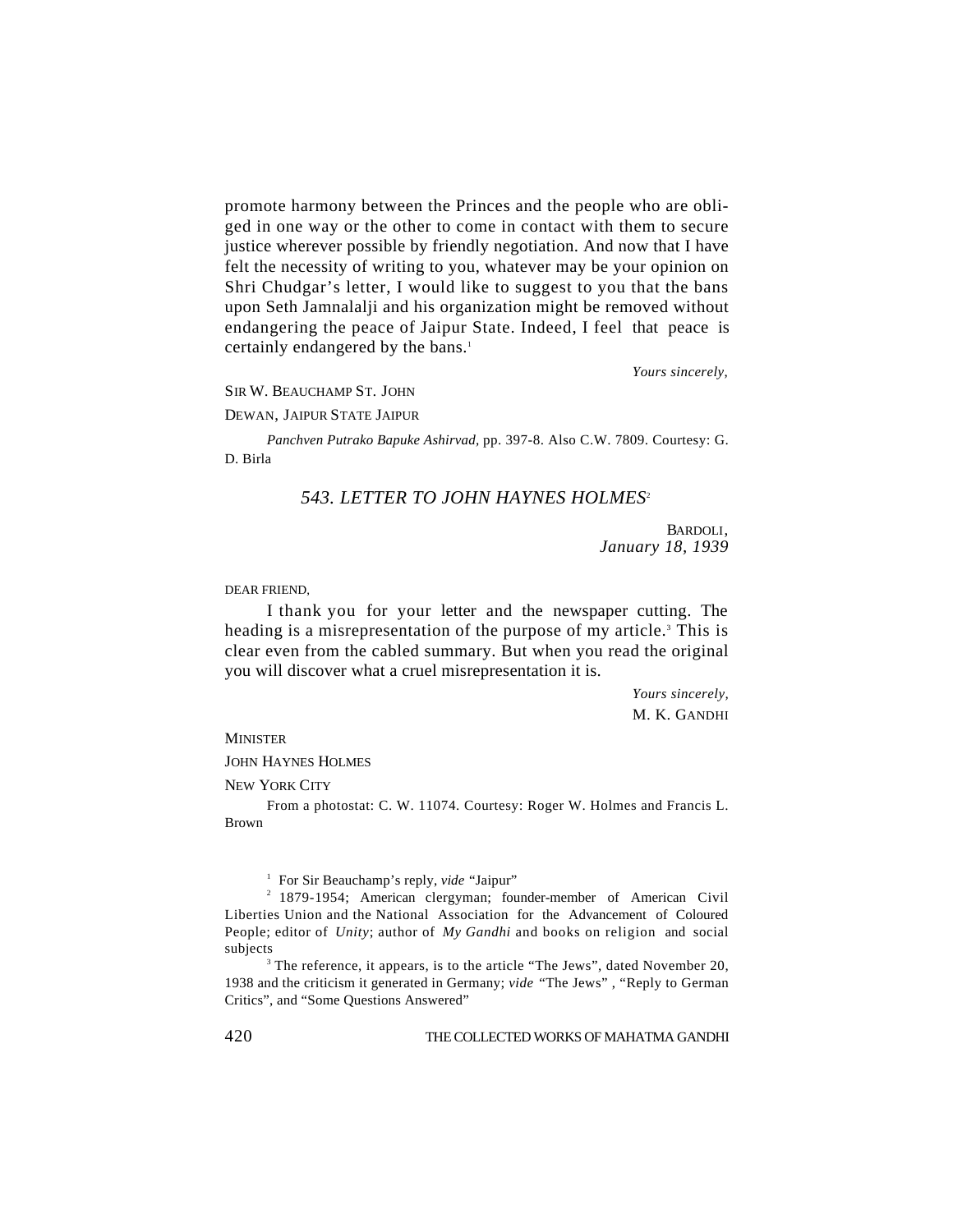## *544. LETTER TO CHANDAN PAREKH*

BARDOLI, *January 18, 1939*

CHI. CHANDAN,

I have your letter. I am forwarding the letter which you have written to H. Nanabhai has also met me. He has left Dakshinamurti because of my letter. Thus H. has agreed to the first alternative. He is, however, firm about his innocence. But since he has left Dakshinamurti and withdrawn himself from women's education, nothing more remains to be done.

> *Blessings from* **BAPU**

From Gujarati: C.W. 946. Courtesy: Satish D. Kalelkar

#### *545. LETTER TO RAVINDRA R. PATEL*

BARDOLI, *January 18, 1939*

CHI. RAVINDRA,

I have your letter. If you have had enough of that place and are giving up all thought of making money you can embrace poverty and serve the country. I shall consider it a success.

> *Blessings from* **BAPU**

From a photostat of the Gujarati: G.N. 7455

#### *546. LETTER TO AMRITLAL V. THAKKAR*

BARDOLI, *January 18, 1939*

BAPA,

A cheque for Rs. 5,000 was sent to you from the Frontier Province. Shri Jasaram writes that it was meant for khadi work. The amount may therefore be remitted to Dr. Gopichand. I hope to raise money from the same person for Harijan work when I go again to the Frontier Province.

**BAPU**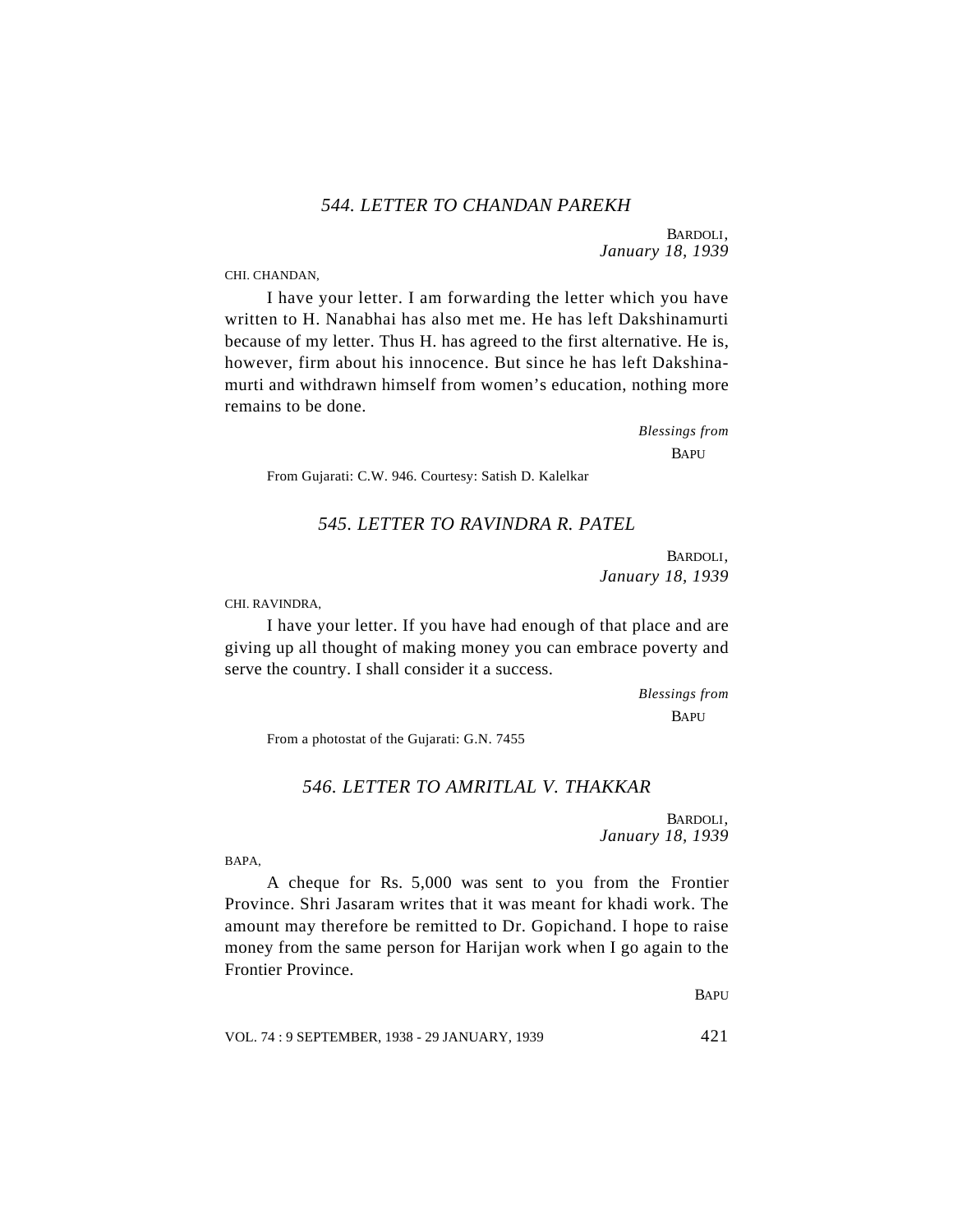[PS.]

I received just now your letter about Orissa. It is very difficult for Sardar to go there. Rajendra Babu will certainly go. He is doing that work from here also. Will you be able to spare 15 days for prohibition in Khandesh? Dr. Gilder has promised to get 12 shops closed provided you come. If you can, come immediately. Send a telegram.

**BAPU** 

From a photostat of the Gujarati: G.N. 1182

#### *547. LETTER TO BALWANTSINHA*

BARDOLI, *January 18, 1939*

CHI. BALWANTSINHA,

I return your old letter. Your handwriting is better than it was but there is still much scope for improvement. Do not cram the sheet too full. There should always be a margin on the left side and the words should be spaced well. The pen should be finely pointed. You must take a vow that you will effect these improvements for the sake of mother cow. You know the importance of vows, don't you?

The account you have sent could not but be good. There was never any doubt about your sincerity and your unselfishness.

It is good that you are at peace. Make yourself strong and improve your knowledge of Hindi.

> *Blessings from* **BAPU**

From a photostat of the Hindi: G.N. 1917

#### *548. LOVE A UNIVERSAL VIRTUE*

An Indian Christian writes:<sup>1</sup>

Your article "The Jews"<sup>2</sup> has evoked considerable comment of varying nature. I propose to confine myself to the criticism that the love that Jesus taught was a personal, not a social or collective, virtue.

To deny that Jesus' way of life was meant for all—collectively no less than individually—is surely to deny the basic truth of the religion of Christ.

<sup>1</sup> Only extracts from the letter are reproduced here.

<sup>2</sup> *Vide* "The Jews"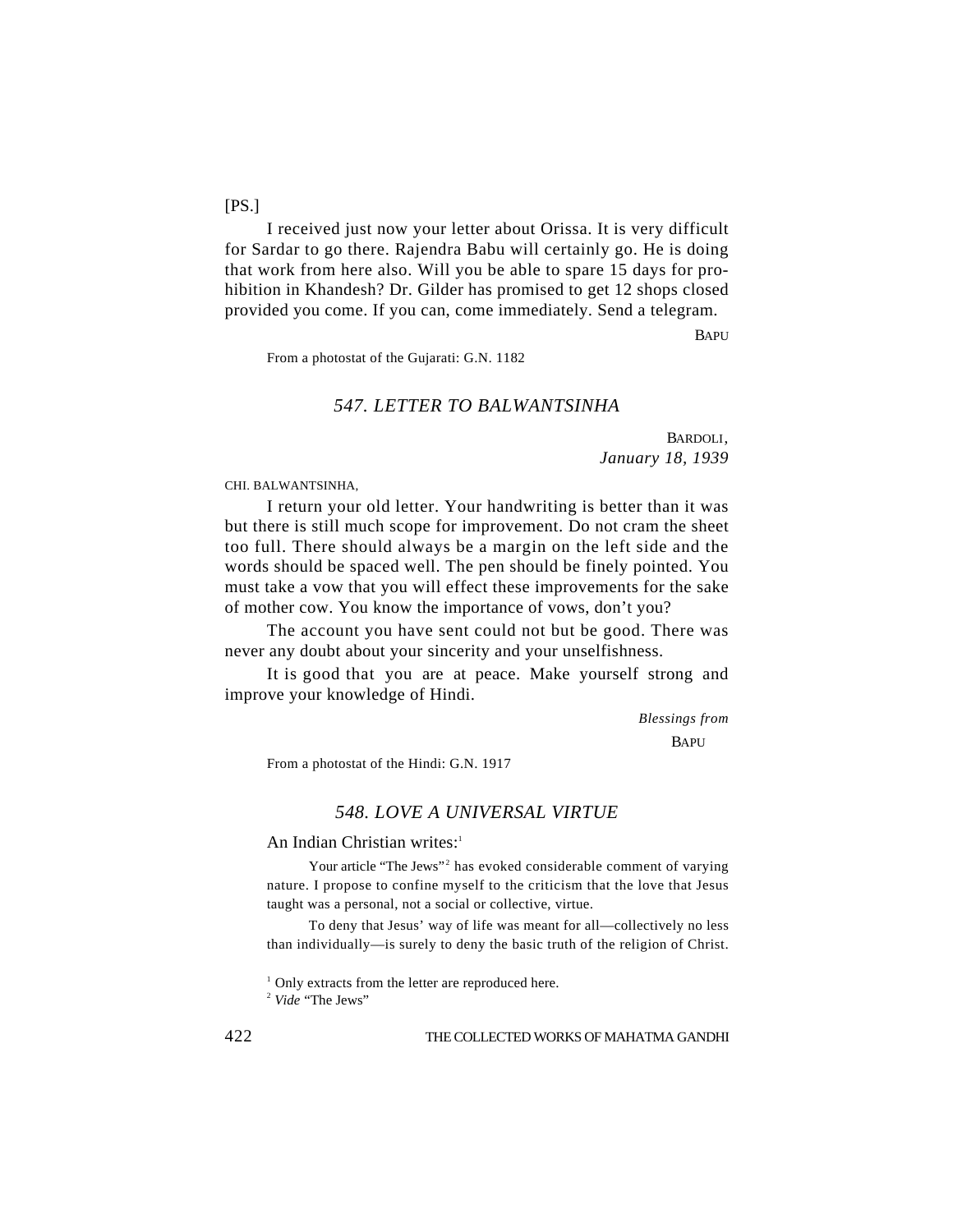He was utterly dissatisfied with the existing order; the hypocrisy and pride of the Scribes and Pharisees riled him sufficiently for him to call them a 'generation of vipers' and 'whited sepulchres'; he openly protested against bribery and corruption when he 'upset the tables of the money-changers' and accused them of having made his house 'a den of thieves'; he denounced the sin of untouchability by dining with outcastes and speaking words of comfort to prostitutes.

His preaching roused the anger of the people because it was revolutionary and universal; otherwise why should those in authority have cared to arrest and condemn to the extreme penalty of the law a man in whom even the judge who tried him could find no 'sin'?

They sensed in his teachings a power which, if exercised by those who believed in them, would surely cause to fall the whole framework of their society. To 'turn the other cheek' to him who smites you on one, to love the enemy, to rejoice in suffering, to love your neighbour as yourself, to remove the beam from your own eye before pointing to the mote in another's, to pray for those who persecute you, to forgive the offender until seventy times seven, to serve the poor, to leave all and follow Jesus, are of the essence of a universal gospel for which he lived and died. That he asked his disciples to let the world see this message by virtue of their own example, that the disciples themselves felt the call to recreate a new order, bears ample evidence in the very formation, through their martyrdom, of the early Church which is termed to be the body of Christ. One of the most beautiful passages in the New Testament, the 13th Chapter of *I Corinthians,* was written by St. Paul at a time when the Church of Corinth was torn by internal dissensions. The message of love therein was the message for collective action. The 'Church Militant', as it is called, is surely the emblem of Christian society trying to war against the powers of evil by means of love which 'conquers all things'.

But while it may be convenient, because of the lack of courage and faith within us, to set aside the central teaching of the religion of Christ as a mere rule for personal conduct, it is a dangerous doctrine which has brought the so-called Christian nations to a sorry pass today.

No doubt the result of non-violence is not always visible to the naked eye. That the way of love—for what is non-violence except boundless love is not easy to pursue is only too true. But to rule love out as a social virtue is to deny the existence of not only the religion of Jesus but of all the great religions of the world and to give way to fear which is the ruling passion in the world today.

Non-violence on a national or international scale has not yet been sufficiently tried; where it has been tried by Gandhiji it has met with success. Is not Europe, by subordinating her mind to the doctrine that 'Might is Right', giving a direct lie to the teaching of Jesus ? This is the question before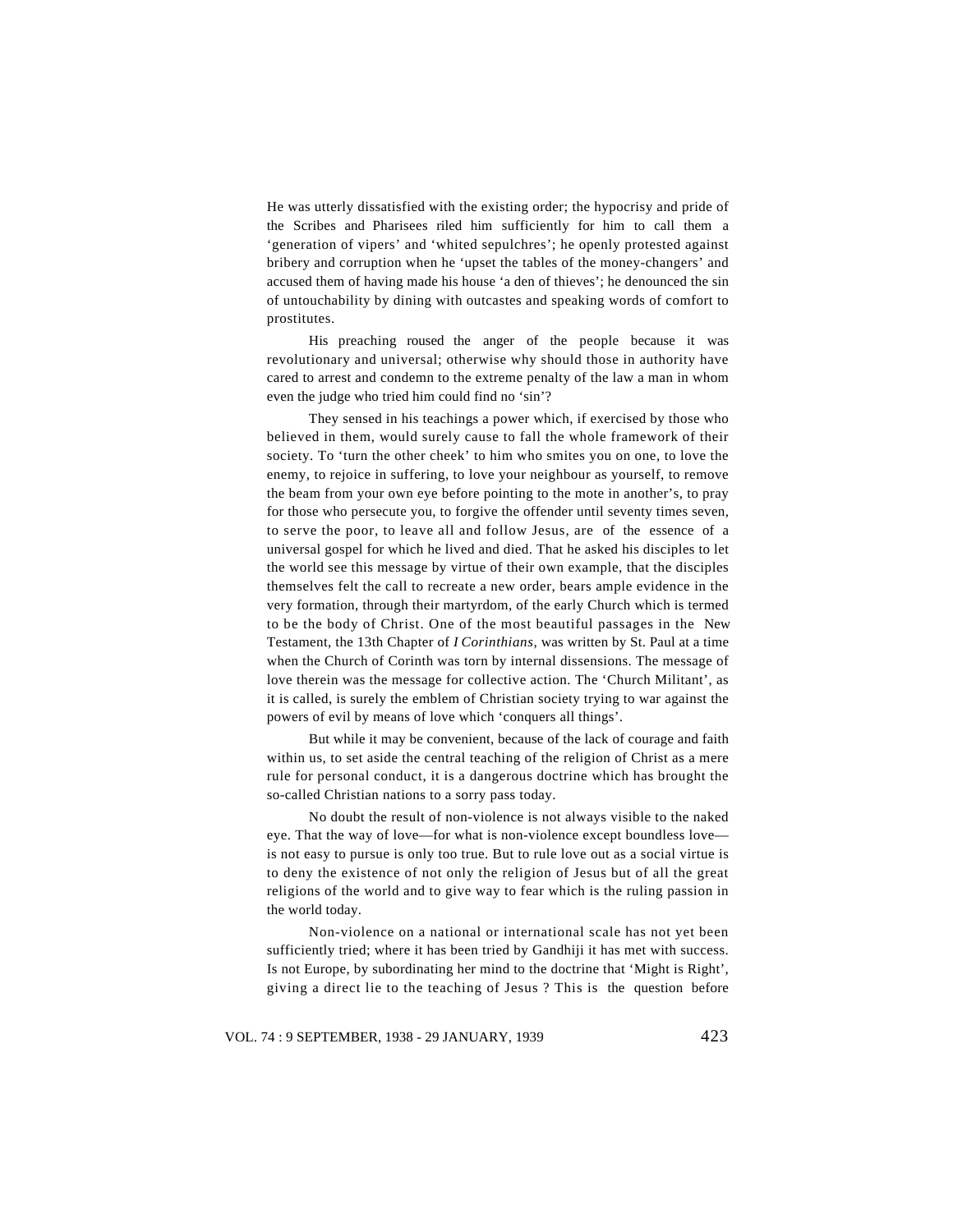Christendom today. Does the greatest measure of freedom consist in being able to resist force with the weapons of force, or may it not be that its highest and eternal form will be born out of the blood willingly shed by one nation or many nations?

> Oh cross that liftest up my head, I may not ask to flee from thee, I lay in dust, life's glory dead. And from the ground there blossoms red Life that shall endless be.

This letter should convince honest doubters that the love that Jesus taught and practised was not a mere personal virtue, but that it was essentially a social and collective virtue. Buddha taught and practised the same thing six hundred years before Jesus.

BARDOLI, January 20, 1939

*Harijan,* 4-3-1939

# *549. LETTER TO AKBAR HYDARI*

BARDOLI, *January 20, 1939*

DEAR SIR AKBAR,

I have your wires and your letter of the 5th instant, with enclosure which came later. The two documents were redirected from Wardha and then I had to see the State Congress friends before I could reply. Hence the delay which please forgive.

At the outset I must thank you for the friendly tone of your letter. Nothing else and nothing less was expected of you.

Nevertheless the letter has not given me satisfaction. The only thing relevant to my request was the statement issued by the State Congress manifesto<sup>1</sup> calling off civil disobedience and its language. If it left nothing more to be desired, the immediate result should have been the discharge of the prisoners who had offered civil disobedience from within and as members of the State Congress.

Even Shri Kashinathrao Vaidya's statement was irrelevant. The State Congress manifesto was not before him. Had he known the implications of the manifesto, he should not have courted imprison-

<sup>1</sup>Vide "Draft of Statement for Hyderabad State Congress", 26-12-1938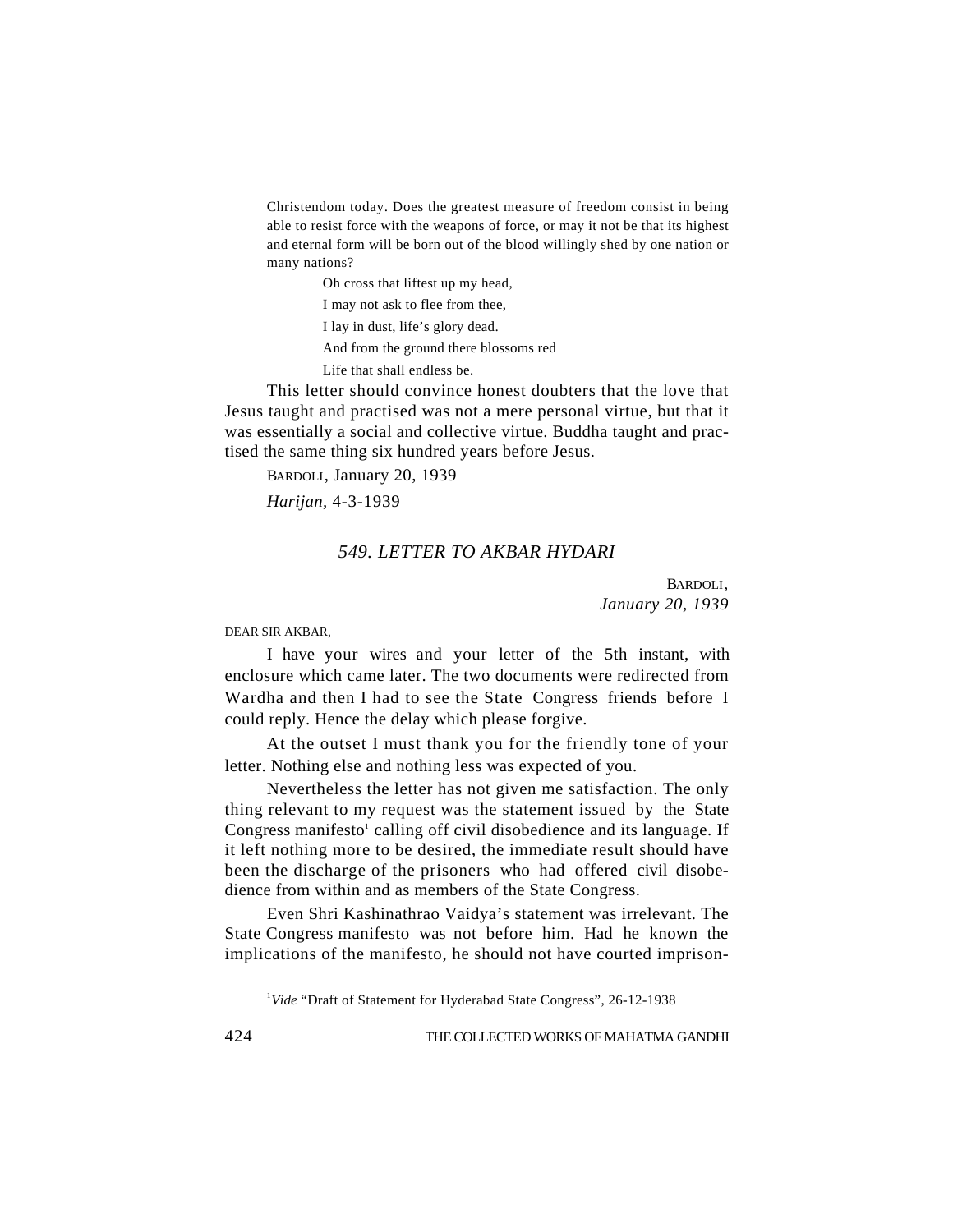ment at all. But his case needs to be condoned by the State Congress manifesto. Perusal of Shri Kashinathrao Vaidya's statement did not confirm the impression created by your letter. His statement I regard as mild and subdued. There is no threat in it. He has endeavoured calmly to argue the position of the State Congress and brought out the facts to the date of his conviction. It is noteworthy that he has accepted the fact of suspension and exhorted the State Congress members to desist from civil disobedience.

The Aryan League and the Hindu Mahasabha activities should not be confused with that of the State Congress. There never was any intention of amalgamation on the part of the State Congress.

Do you want me to find out what Sardar Patel, Shri Deo or Shri Bhulabhai said or did? As a matter of fact I have not even showed your letter to the Sardar though I am living with him at present. Not that I would not share your letter with him, only he has his work cut out for him as I have mine. But I could find out what they said if their opinion was relevant to my purpose or to the argument. If, however, you want me to, I shall gladly do so.

You were quite right in dismissing from your mind the suggestion that I had secretly advised anyone against the attempt to reach a settlement between Hindus and Muslims. Baba it was who brought Shri Narasingh Rao with him. Maulvi Bahadur Yar Jung was also to be of the party. But he could not come. They had come to a standstill. I, therefore, advised them to proceed no further but await Maulana Abul Kalam Azad's advice and be guided by him. Maulana Saheb is now in correspondence with you.

Now about "Bande Mataram". Some students did come to me. I told them that "Bande Mataram" was no religious prayer but that they had a perfect right to say it in their rooms or their prayer room. I told them too that by proper representation they would get redress and that till they had the redress they should remain without their studies unless they could go elsewhere. I have seen the explanation issued by the Osmania University authorities. It has not given me satisfaction. I do think that this is a matter you should set right without delay. If I have erred, not having all the facts before me, you will please correct me. But, of course, this question stands on its own footing.

I have not interested myself in it. The students are not under my guidance. And I told those who came to me that I had no time to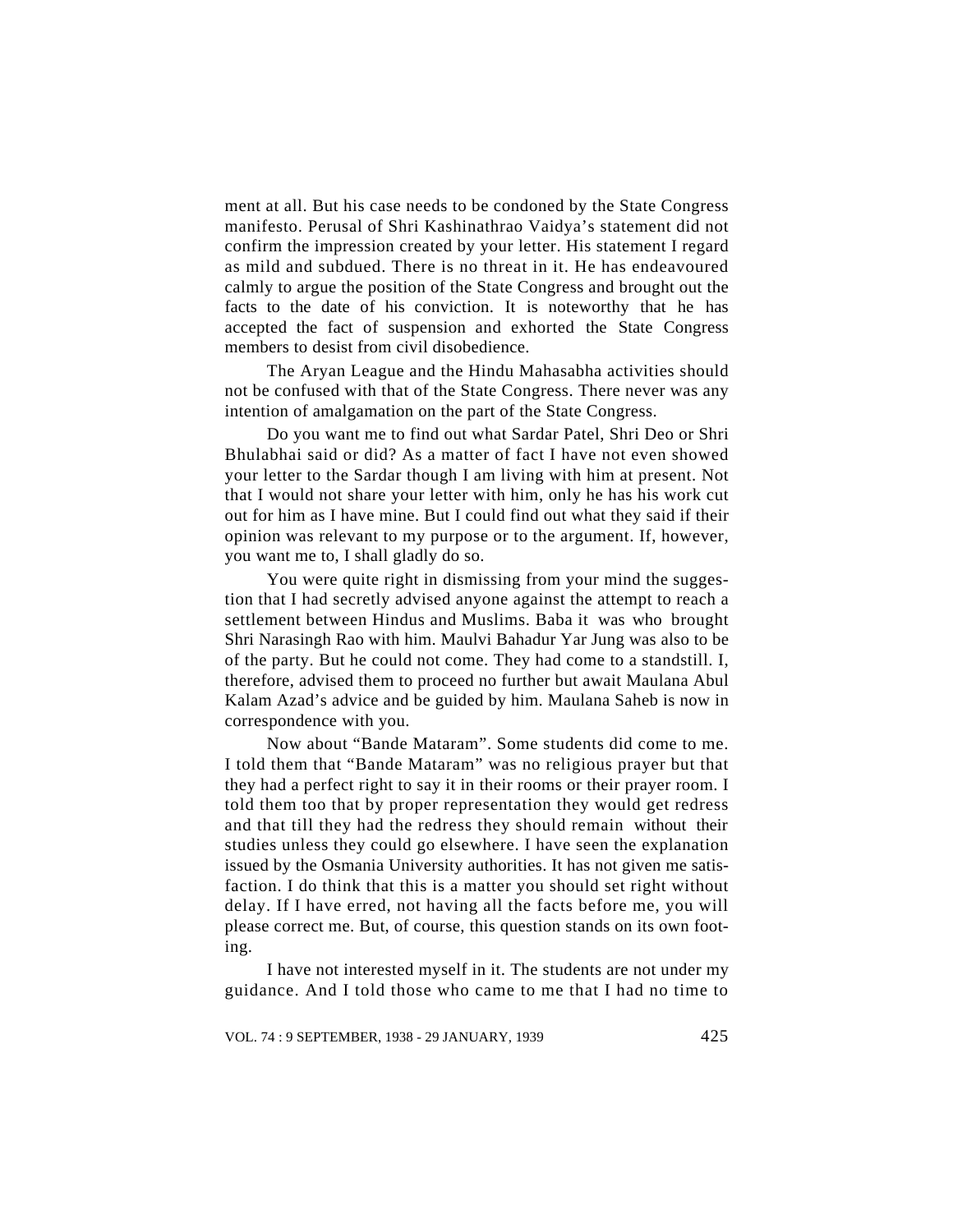study their question, important though I admitted it to be.

You say that drunkards and the like have sought imprisonment. My informants say that if such people have courted imprisonment they were unauthorized and had nothing to do with the State Congress.

I believe I have now covered all the points in your letter.

If my argument has any substance in it, I repeat the request for the discharge of all the State Congress prisoners and for permission for the State Congress to pursue such activities, political or otherwise, that are constitutional.

I hope this finds you in the possession of the best of health.

*Yours sincerely*, M. K. GANDHI

From a photostat: G.N. 6846

## *550. LETTER TO N. R. MALKANI*

BARDOLI, *January 20, 1939*

MY DEAR MALKANI,

I was ashamed of your letter to Banker<sup>1</sup>. I enclose a copy received by me. Is your notion of agency so low and the worth of khadi so poor as to make you write what you have done? I would far rather let khadi die in Sind than be treated with such contempt as you have been betrayed into showing. Surely your other work should be subordinate to khadi. I do not want you to retort that Choithram and even Jairamdas did worse than you had contemplated. Then it was an evil of necessity.

I am deeply hurt. Love.

From a photostat: G.N. 930

<sup>1</sup> Shankerlal Banker, Secretary, All-India Spinners' Association

**BAPU**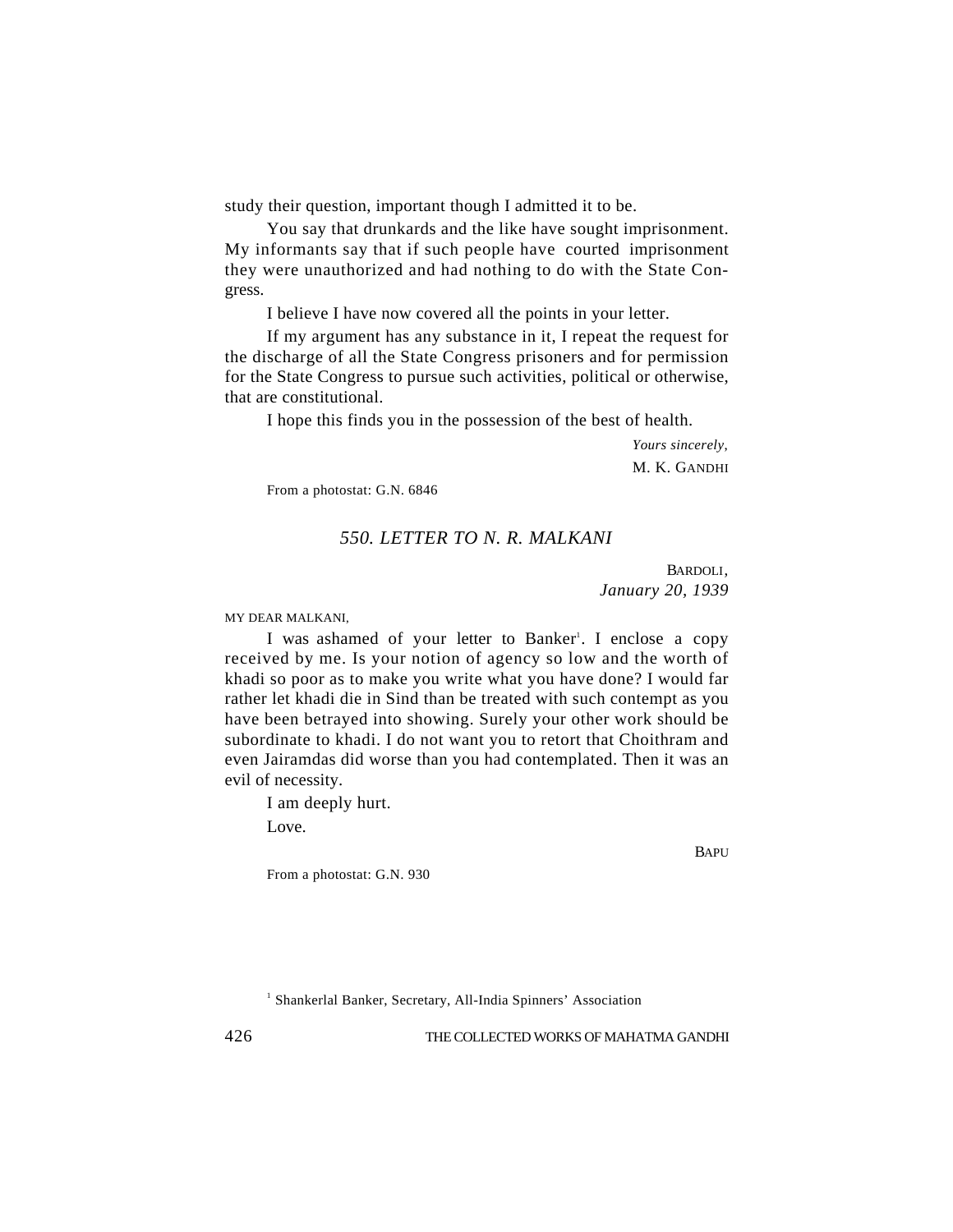BARDOLI, *January 20, 1939*

CHI. MIRA,

Your letters are all works of art whether brief or long. I am glad you are getting on so well with John. If you will be patient, you will find that the Pathan grows on you. He is an admirable fellow—open if he once trusts you.

You need not worry about my health. I am taking all the care I can. I am taking the rest that is possible. B. P. is under control. Jumpy, I fear, it will remain unless I lead the forest life and cease all outward activity. But that would be wrong. I must discover the art of living long though full of activity to the end. I shall never completely master it, having dissipated so much of my life in youth. We have to be thankful for what God vouchsafes of the rest of my life.

Love.

**BAPU** 

From the original: C. W. 6425. Courtesy: Mirabehn. Also G.N. 10020

#### *552. LETTER TO AMRITLAL T. NANAVATI*

BARDOLI, *January 20, 1939*

CHI. AMRITLAL,

Kakasaheb's letter was sent to you yesterday. Everyone here has been distressed to hear that you will have to go. Music that was considered a permanent feature will now be discontinued. No one likes this idea. It also makes me unhappy. If your health permits, this is my suggestion. You should walk down at 6 in the morning every day after partaking of milk and fruit. You can easily be with Kakasaheb at 7.15. You can start work at 7.30 and go on till 5 or 4.30 and reach Segaon at 6 or 6.30 every evening. If you can do this, both the purposes will be served. The exertion is not too much for a healthy man. In South Africa I lived at a distance of 7 miles from my office and used to go there and come back either on foot or on bicycle. But I do not wish to overburden you. Think it over. Show this letter to Kakasaheb and do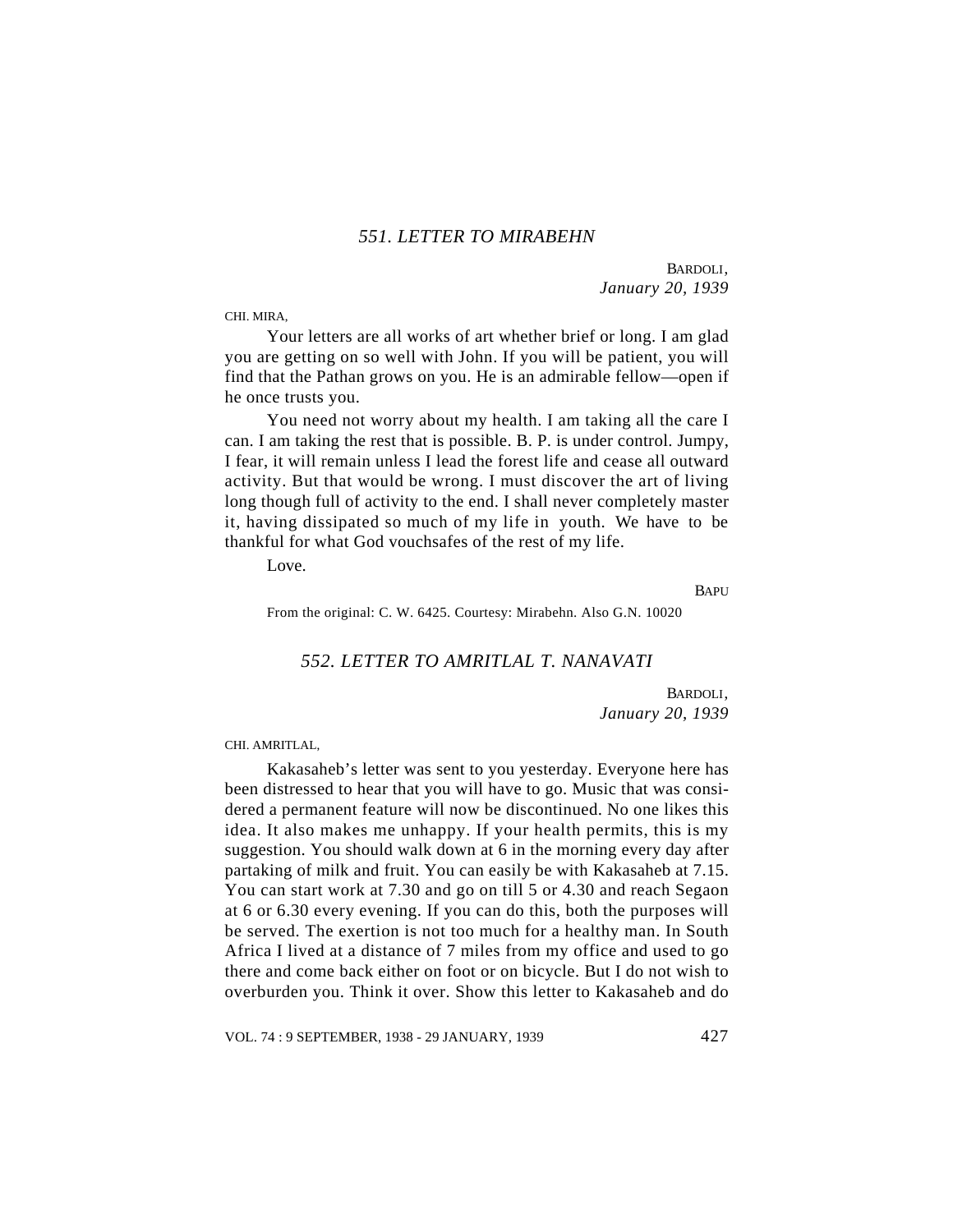what is right. Think about other things having in mind that your decision to go to Kakasaheb is a firm one. I do not think that Kakasaheb wants you with him all the 24 hours. But if it is so, the question does not arise. Or even if he desires you to tour with him, then also there is no question of doing any work in Segaon. I have written in the dim light.

Everything else must be going well.

*Blessings from* **BAPU** 

From a photostat of the Gujarati: G.N. 10783

#### *553. A NOTE*

[After *January 20, 1939*] 1

It is not easy to take away the girl [after the wedding]. After coming here they will have to fast, perform *yajna*, etc. Do not, therefore, keep them there. Send them away directly, if they stay on after the ceremony. Let them spend a night or two at Wardha and give them *kheer* to eat.

From a photostat of the Gujarati: C. W. 10988. Courtesy: Ramakrishna Bajaj

## *554. TELEGRAM TO BALKRISHNA*

BARDOLI, *January 21, 1939*

BALKRISHNA

"PRATAP" OFFICE

CAWNPORE

 $AM$  GIVING ALL ATTENTION $^2$  GUIDED BY MEHTAB $^3$ .

**GANDHI** 

From a copy: Pyarelal Papers. Courtesy: Pyarelal

 $1$ <sup>1</sup> The note is written on the back of a letter from Bombay dated January 20, 1939.

 $2$  The addressee, in his telegram, had described the sufferings of the refugees in Dhenkanal satyagraha camp.

3 Harekrushna Mahtab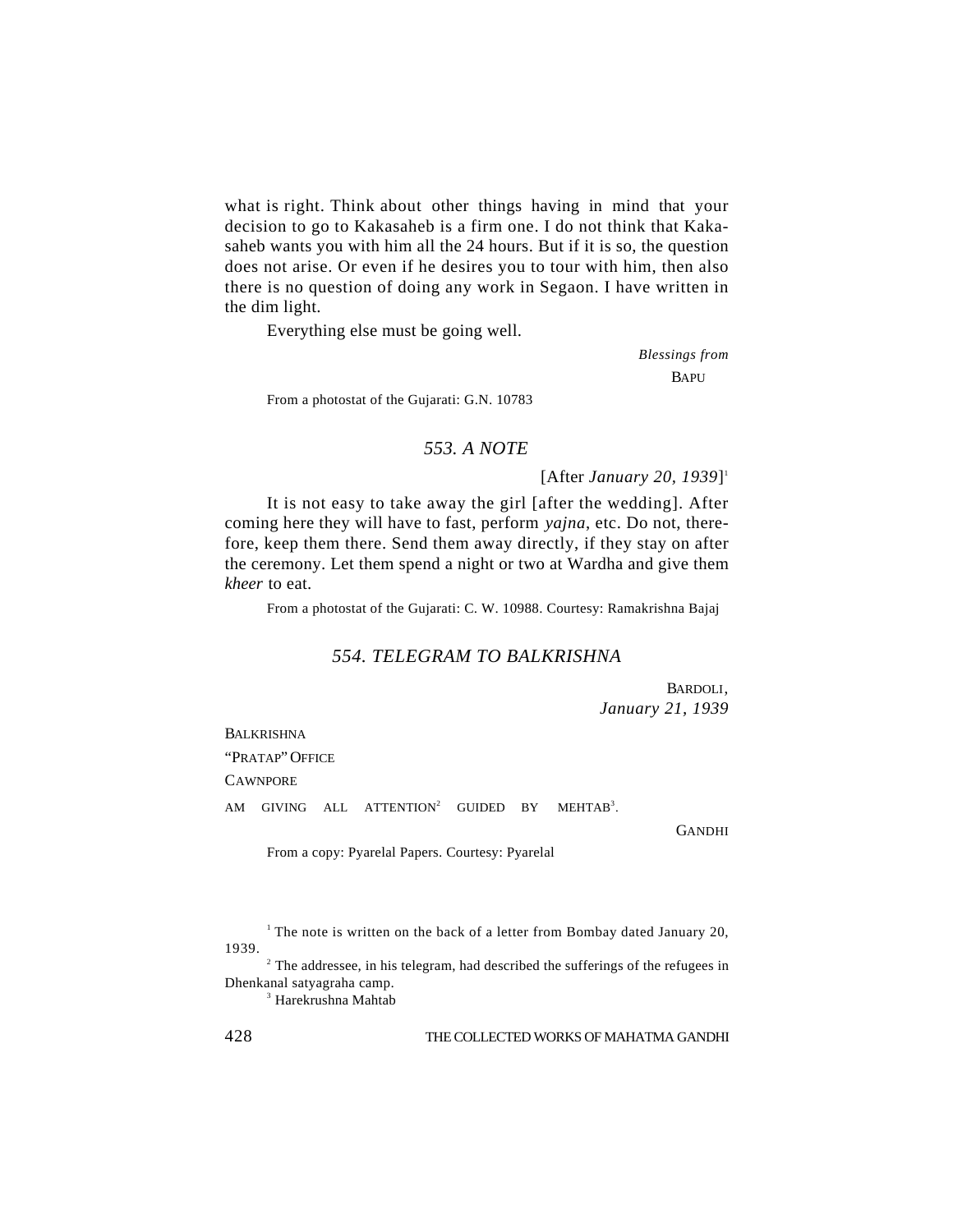## *555. LETTER TO JAIRAMDAS DOULATRAM*

BARDOLI, *January 21, 1939*

MY DEAR JAIRAMDAS,

You should not write but ask someone else to write. Somehow I feel it is wrong to go to Hyderabad. Mothers are often more affectionate than wise. But if not to fulfil her wishes disturbs you, I suppose you must go to Hyderabad. Is Indore not possible? Why not Matheran? Nasik or Deolali are good. So is Sinhagadh for that matter and you have Dinsha Mehta's help there. How I wish you could make up your mind soon.

Don't write.

Love.

**BAPU** 

From the original: C.W. 9253. Courtesy: Jairamdas Doulatram

#### *556. LETTER TO SUSHILA GANDHI*

BARDOLI, *January 21, 1939*

CHI. SUSHILA,

I have just now received your letter. Since I am continuing my silence I can answer it. If the reason for stopping you is merely sentimental, then it is certainly better for you to go to South Africa. By your going there, Manilal will certainly be helped. You are worried about Sita. I am not. She will certainly learn at least something there also. Hence my opinion is this: if your services are not essential at Akola you may gladly go to South Africa. It is your duty. Since you have stayed on, write to Manilal and know his views. This is the right course.

Does Sita read the book she has received?

*Blessings from* **BAPU** 

From a photostat of the Gujarati: G.N. 4891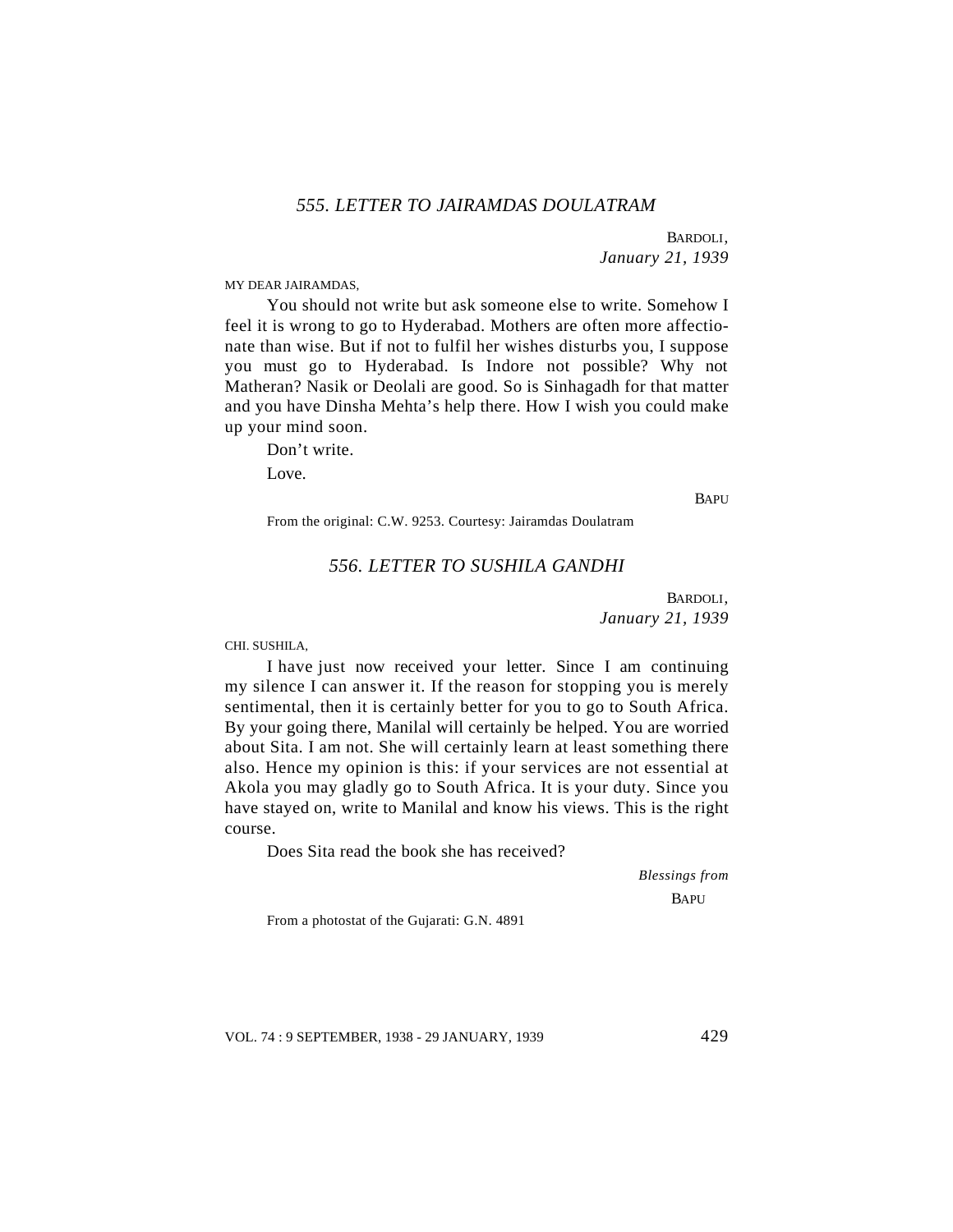## *557. LETTER TO CHANDAN PAREKH*

BARDOLI, *January 21, 1939*

CHI. CHANDAN,

I have your letter. Did I send you the money or not? Kanu is not here. I do recollect that I had already instructed him.

I send herewith H.'s letters Iying with me. You may preserve them. Now we do not need to make them public. He left both Dakshinamurti and women's education. That was exactly what we wanted him to do. Let me know what impression these letters make on you. Now you need not write to H. However, if you still feel like it, you may write and send the letter to me. If I think it proper I shall forward it. Now the H. episode should not trouble you.

Absorb yourself in your study. Be careful about your health. Take long walks. Do you get fruit? Abstain from spices and oil.

Improve your handwriting. There is scope for improvement even in the Gujarati. There certainly is in the English. Keep writing to me.

> *Blessings from* BAPU

[PS.]

The sweet letter from Shankar was in acknowledgement of the receipt of the money.

From Gujarati: C.W. 947. Courtesy: Satish D. Kalelkar

## *558. LETTER TO PURUSHOTTAM K. JERAJANI*

BARDOLI, *January 21, 1939*

BHAI KAKUBHAI,

The reason you have given for selling to the Government at a lower price is not a valid one. We can reduce the price for everyone if we get a large order, as executing it will also cost less. Since you have already written, it is all right. I have made the suggestion for future guidance. Discuss with Shankerlal the merits and demerits of my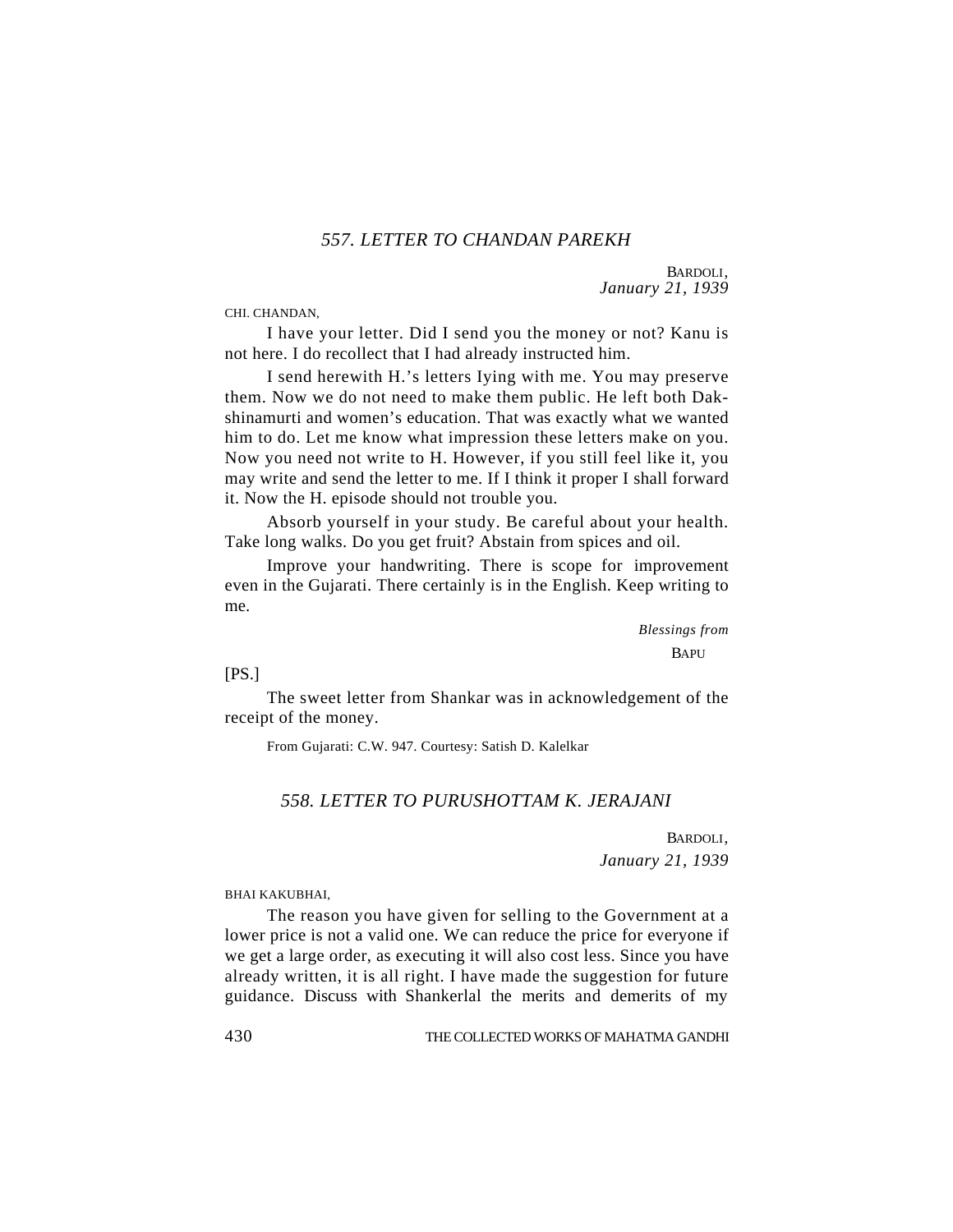suggestion. Ultimately in the face of your experience, my own opinion will be of only secondary importance to me.

*Blessings from*

**BAPU** 

From a photostat of the Gujarati: C.W. 10840. Courtesy: Purushottam K. Jerajani

#### *559. LETTER TO SIR W. BEAUCHAMP ST. JOHN*

BARDOLI, *January 22, 1939*

DEAR FRIEND,

I thank you for your prompt reply to my letter of the 18th instant.

I had expected your version of the interview, if you repudiated Shri Chudgar's version. The matter is too important to be dropped by me. I shall gladly publish your version together with Shri Chudgar's if you so wish. $1$ 

SIR W. BEAUCHAMP ST. JOHN DEWAN, JAIPUR STATE, JAIPUR

*Yours sincerely,*

*Panchven Putrako Bapuke Ashirvad,* p*.*399. Also C. W. 7809. Courtesy: G. D. Birla

#### *560. LETTER TO N. R. MALKANI*

BARDOLI, *January 22, 1939*

MY DEAR MALKANI,

Just now Mahadev is out of work. And the cashier Kanu<sup>2</sup> is yet too boyish to shoulder the burden. He is a good boy but mere goodness without attention to one's duty is of no value. I gave him Chandwani's cheque to be sent to you as soon as it came. He forgot to send it. Then went on leave. On asking him today, he shamelessly said he forgot all about it. The fault is mine, not his. I have trained him badly.

<sup>1</sup> For the addressee's reply, *vide* "Jaipur"

2 Kanu Gandhi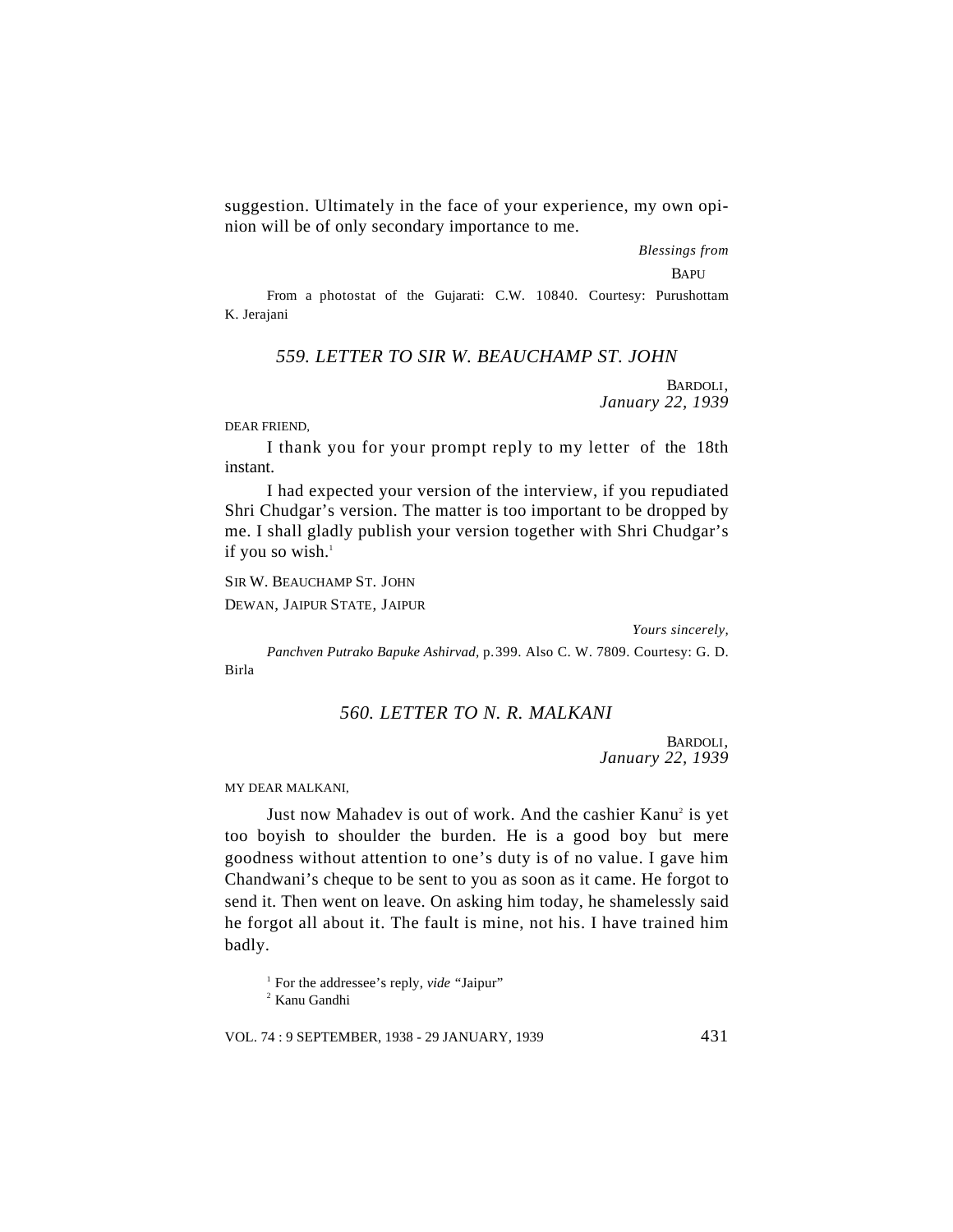Please forgive. You will find the cheque herewith.

Return it, if you cannot give undivided attention to the village construction work. I must be faithful to Chandwani. If you cannot concentrate on this work do not look to me for the monthly payment. Of course I shall send you money for three months in any case.

Love.

From a photostat: G.N. 931

## *561. LETTER TO SUSHILA GANDHI*

BARDOLI, *January 22, 1939*

**BAPU** 

CHI. SUSHILA,

I could read Manilal's letter fully only yesterday. I am enclosing it. It seems to have come direct. On reading that letter I felt that you should leave by the first available steamer. I cancel what I wrote yesterday. This is the first letter from Manilal which satisfied me. Ordinary letters from you both are drab and empty. Letters should reflect the life of the writer. I like this letter so much that I want it back. Ba is of the opinion that you should immediately go to Manilal. I do think about the needs of Akola.

> *Blessings from* **BAPU**

From a photostat of the Gujarati: G.N. 4892

#### *562. LETTER TO MANUBEHN S. MASHRUWALA*

BARDOLI, *January 22, 1939*

CHI. MANUDI,

Will it be all right if I do not write but dictate a letter to you? I dictated one to Sharda yesterday. Grandmother was angry and said, "Manu pines for a letter from you and you have no time to write to her." You know better whether you pine or not, but you can have this letter. You never write about yourself nor about Surendra.

*Blessings from*

BAPU

From a photostat of the Gujarati: C.W. 1574. Courtesy: Manubehn S. Mashruwala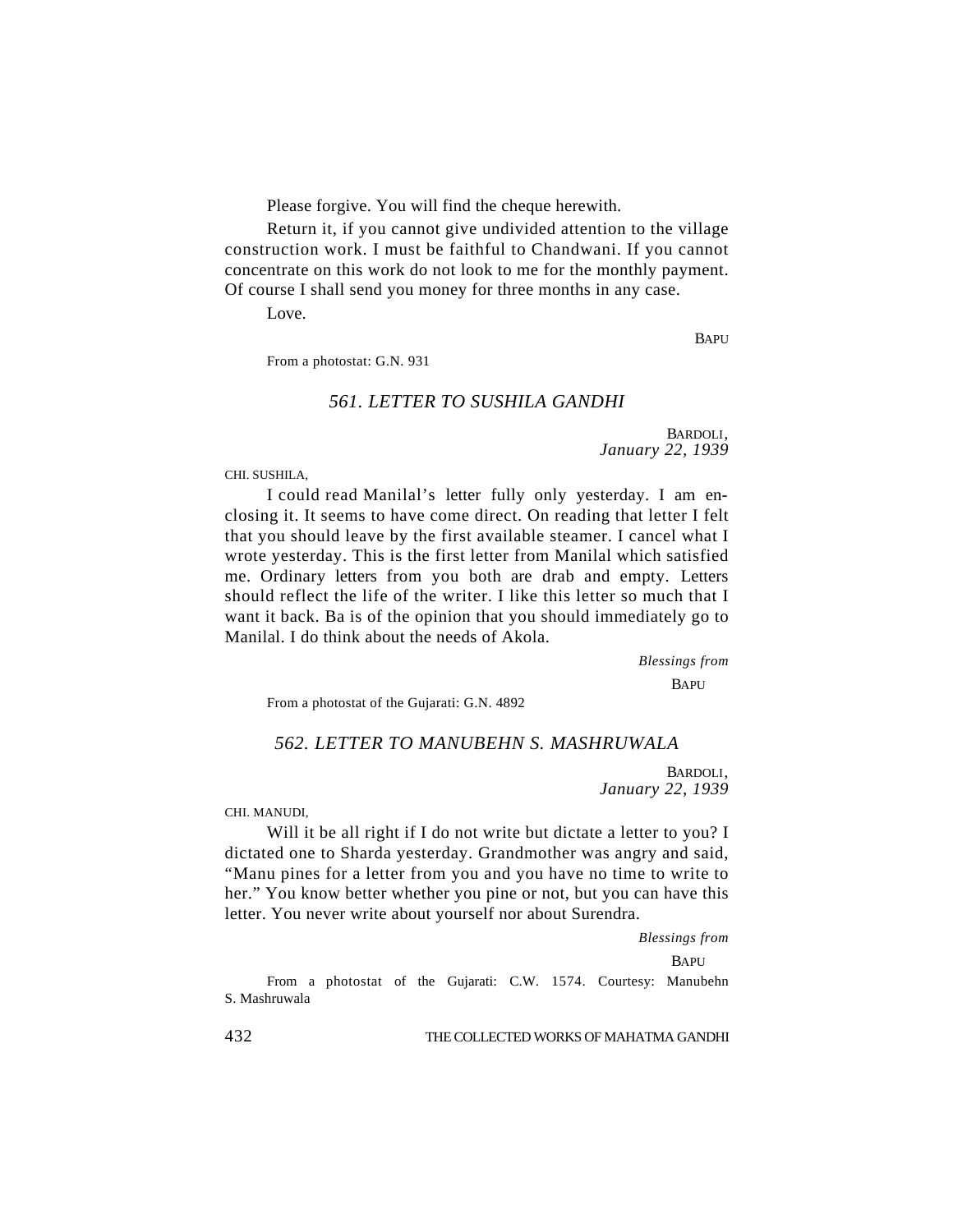BARDOLI, *January 22, 1939*

CHI. RAMI,

I saw your handwriting after many months—or is it years? I should be happy if you kept on writing. Even if I do not write, being too busy, you must. Hope you and the children are well.

*Blessings from*

BAPU

From a photostat of the Gujarati: S.N. 9727

### *564. LETTER TO DAHYABHAI M. PATEL*

BARDOLI, *January 22, 1939*

BHAI DAHYABHAI,

I had received your letter. Your action cannot be defended morally. You cannot be considered a cultivator. It can be said that you conspired to be listed as a cultivator. But you did not find any immorality in your action and so nothing remains to be done for the present. It would perhaps be proper if you withdrew from the Board at the earliest. You may seek some lawyer who can legally interpret such matters and act according to his advice. That seems the best way.

I do not intend to reply to the complainant. He will not understand such intricacies.

Understand about Ramjibhai.

I do not remember about leather and dead animals. Write again if the matter is important.

> *Blessings from* **BAPU**

From Gujarati: C.W. 2710. Courtesy: Dahyabhai M. Patel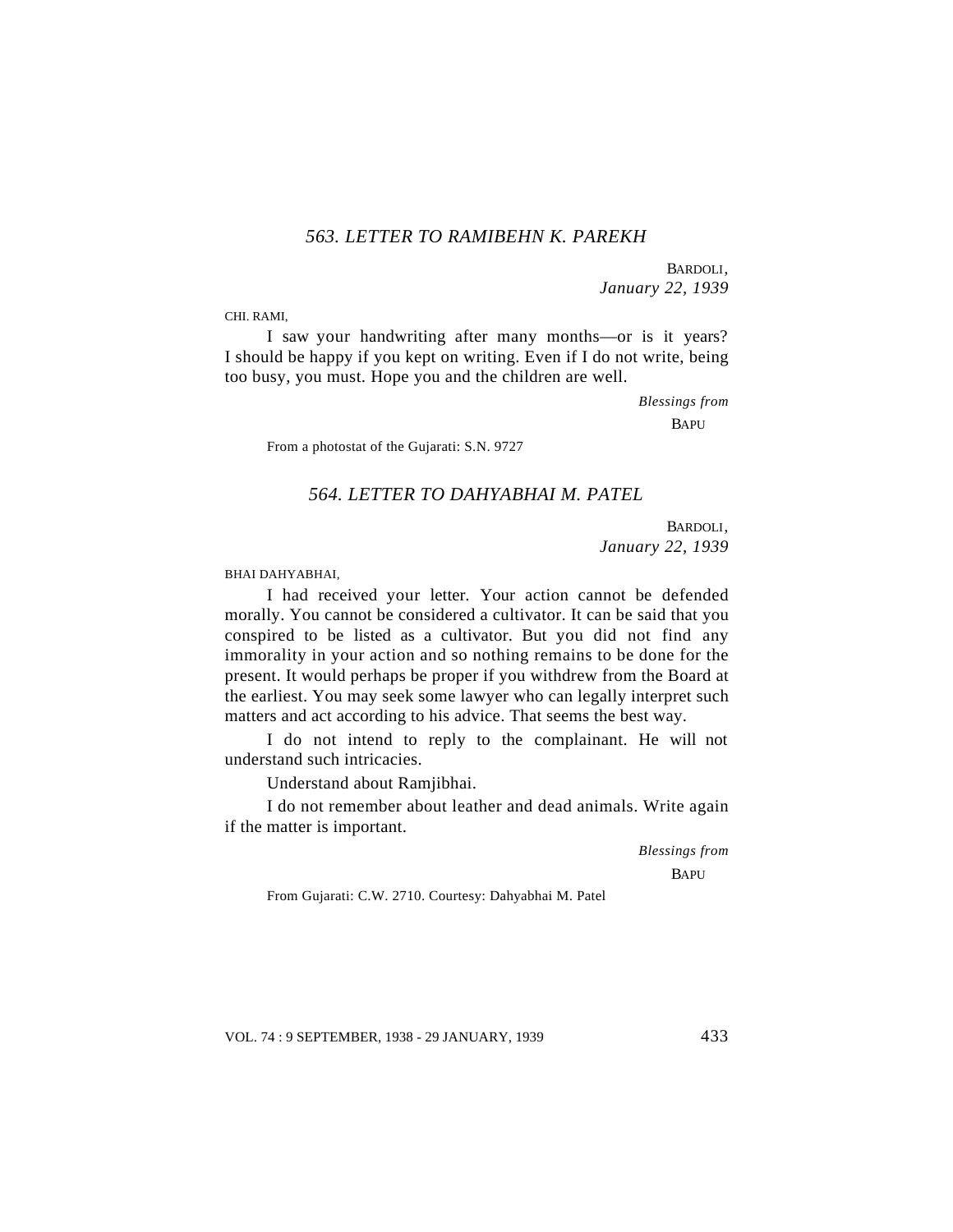BARDOLI, *January 21, 1939*

#### CHI. MATHURADAS,

On second thoughts I feel that you should give the enclosed letter to Jairamdas to read. Then let me know what he thinks. I am quite worried about him. He is very shy. So he will not ask for help. His letter is enclosed. You will understand his situation from it. There is no question at all of taking his time. it will be good if Jivaraj, Bharucha, etc., also go.

*Blessings from*

BAPU

From the Gujarati original: Pyarelal Papers. Nehru Memorial Museum and Library. Courtesy: Beladevi Nayyar and Dr. Sushila Nayyar

### *566. LETTER TO AMTUSSALAAM*

BARDOLI, *January 22, 1939*

DEAR DAUGHTER,

I have your letter. What can I say? Ba is of course unhappy. She wants you to come soon. I do not want that. I want you to stay on if you have work there. You must visit your brothers also. You are crazy not to be able to live away from me. Anyway, do what you think best.

What can I say about my suspicion? I cannot free myself of it. Time alone can do that. It came of itself and it will disappear of itself if that is to be. If you can become stable and discharge your duties the suspicion is bound to disappear. You will continue to get an occasional letter.

> *Blessings from* **BAPU**

From a photostat of the Hindi: G.N. 411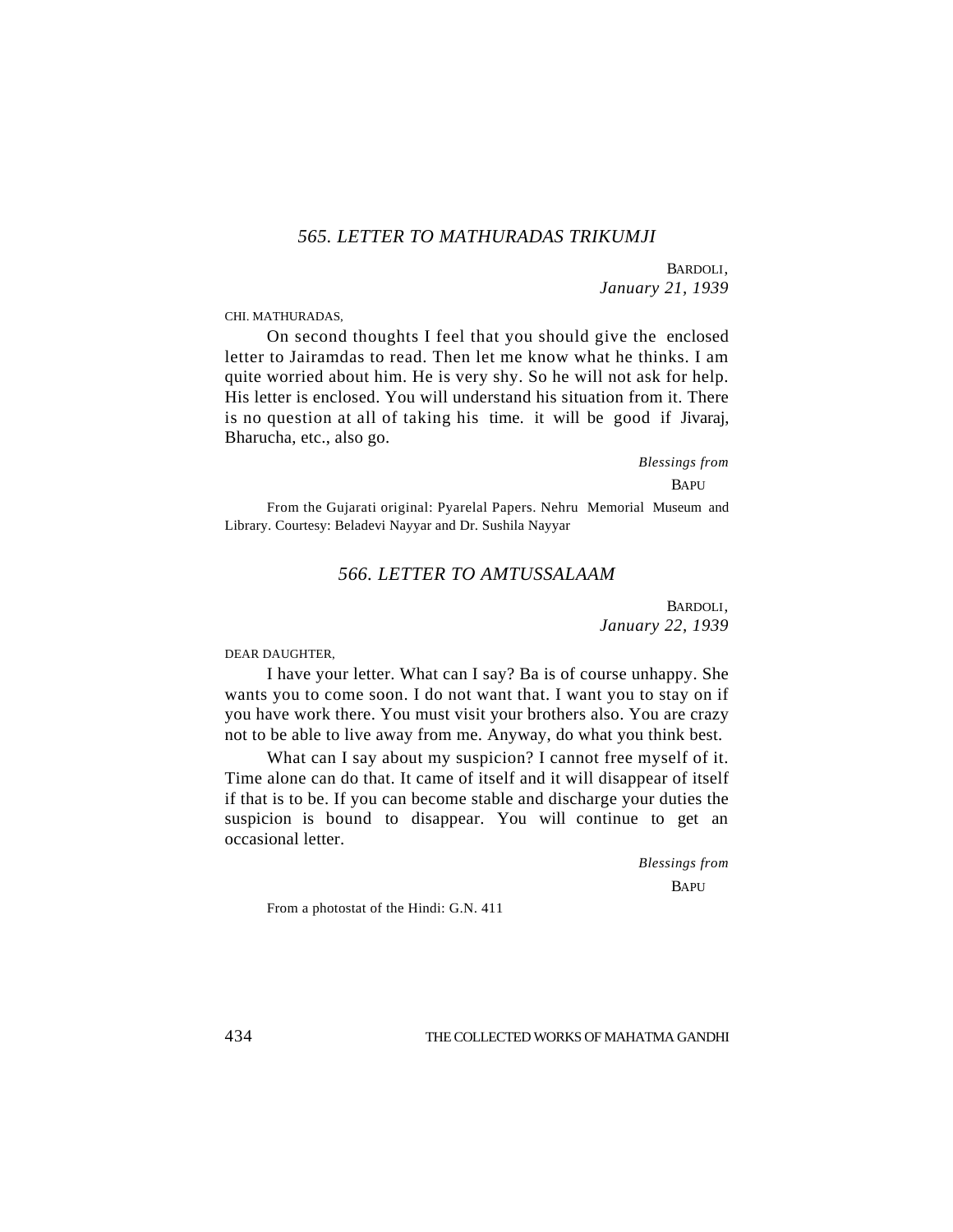BARDOLI, *January 22, 1939*

CHI. BRIJKRISHNA,

I have your two letters.

I hope your brother is better. I understand about the . . .<sup>1</sup> of Delhi.

If Dr. Gopichand wants to work in the neighbourhood of Delhi, he may.

What is the harm in the Harijan Ashram contributing the major portion towards the construction of the prayer hall? You should be agreeable. It does not require any deliberation.

My health is good. Here I have more than enough work.

*Blessings from*

BAPU

From a photostat of the Hindi: G.N. 2476

### *568. THE STATES*

The movement for liberty within the States is entering a new stage. History is going to repeat itself. Talcher and Dhenkanal have led the way in repression. It is no small matter that 26,000 out of 75,000 all told have migrated from Talcher to British Orissa. Prof. Ranga has published harrowing details of the sufferings of these refugees. His narrative is supported by Thakkar Bapa, the great social reformer and philanthropist, who responds to the call of distress no matter from what quarter it comes. They have been in exile for two months. I had hoped that they would have returned to their homes. But there seems to be no peace for these people as yet.

It is not possible for Orissa alone to tackle the relief work. The Government of Orissa has not much money to spare. I hope that the Marwadi Relief Society will take up the relief work bearing in mind that labour should be found for the refugees.

Ranpur has murdered a political agent.<sup>2</sup> And the police and

<sup>&</sup>lt;sup>1</sup> Obscure in the source

<sup>2</sup> *Vide* "Statement to the Press", 7-1-1939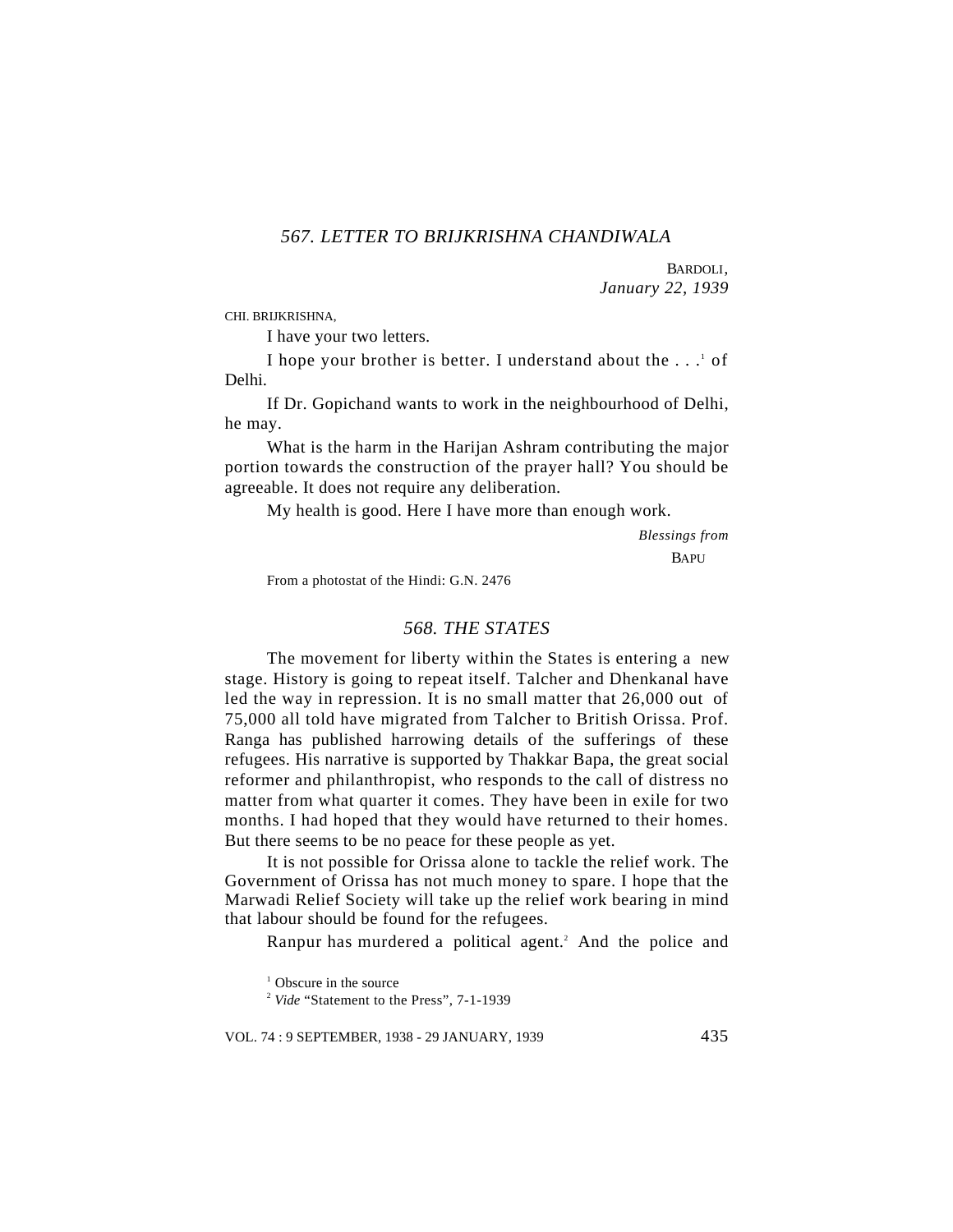military are having a merry time at the expense of innocent men and women. I hope the Government of Orissa will firmly handle the situation and not let the Imperial Power deal with the situation as it chooses. The Imperial Power loses its head when it loses one of its own class in the circumstances attending the unfortunate murder of Major Bazalgette. This murder should show us that there is nothing to be gained by the people by such acts.

Jaipur will not tolerate even the education of the Jaipurians to ask and fit themselves for responsible government and would presently bury alive one of its foremost sons.

The advisers of the Thakore Saheb of Rajkot think nothing of making him eat his own words and commit a breach of his promise solemnly made to his people. The Resident of the Western States is party to this breach, if evidence in my possession is to be relied upon. To him the Congress and Sardar are anathema. Ground is being prepared in Rajkot for fomenting quarrels between Hindus and Muslims and the people in general and the Bhayats. None of these have hitherto quarrelled. It is to be hoped that the Muslims and the Bhayats will not prove enemies of their own deliverance. The reformers' course is clear. They must avoid all clash. They must be prepared to die at the hands of their own people if the occasion arose. They have tried with marvellous success the weapon of non-violent non-co-operation. They can enforce it fully and simply sit still. The people are the paymasters, and the Prince and the officials are their servants who have to do the will of their masters. This is literally true of an awakened and enlightened people who know the art of thinking and acting as of one mind.

I would urge the people in the other States to hasten slowly. Liberty is theirs if they will have patience and self-restraint. Let them everywhere knit themselves together and have a consciousness of their strength. They should not have internal dissensions. They must know how to combat the maxim of irresponsibility—divide and rule. It is easy enough if the reformers master the technique of non-violence.

Travancoreans had better be on their guard. I have sufficient evidence in my possession to show that attempts are being made to create divisions between Hindus and Christians and Ezhawas. If they are to have responsible government, they must forget that they are of these different communities. They must learn that they are one and indivisible political unit, and they must attain control over all forces of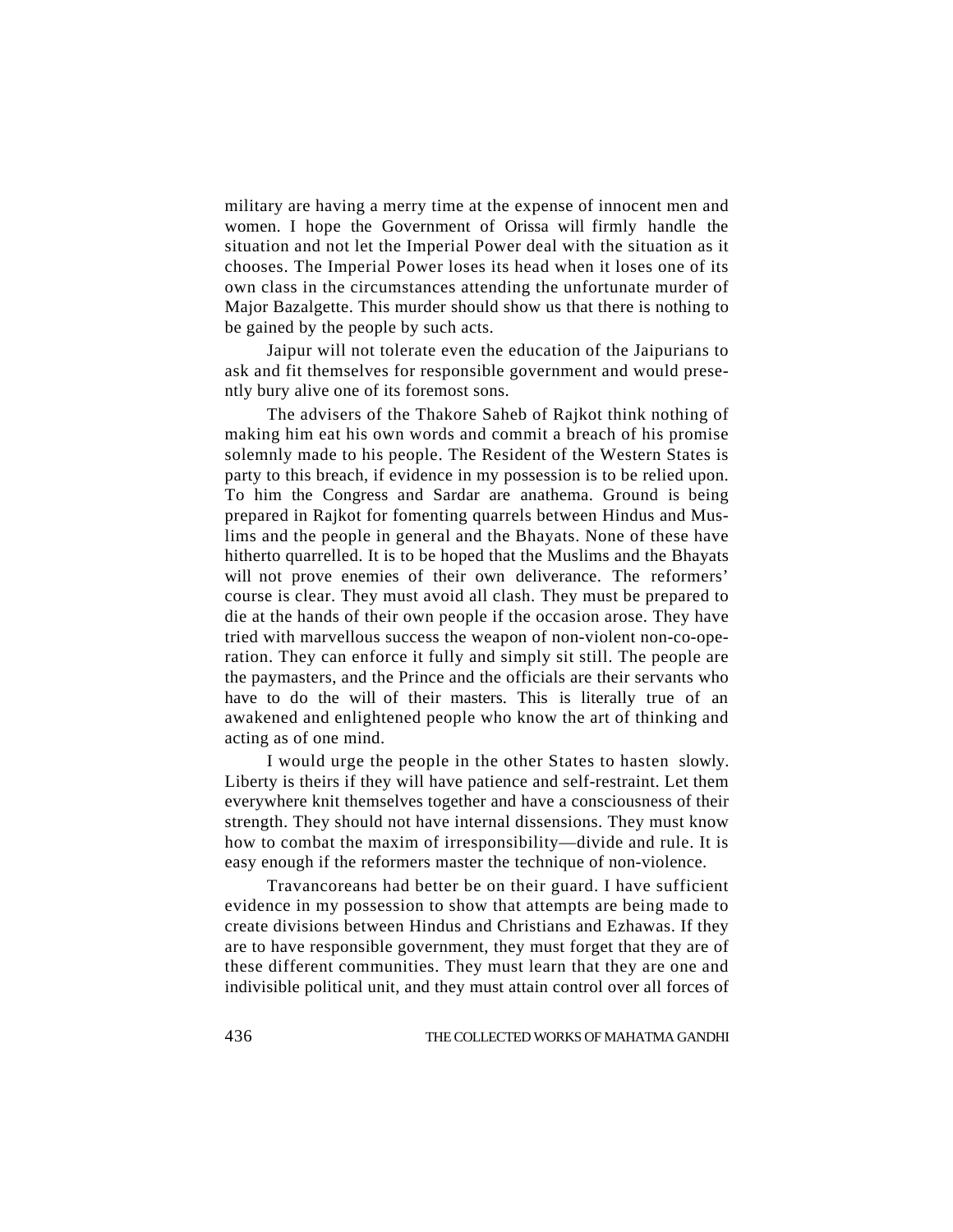violence. They must take full responsibility for peace throughout Travancore without the aid of the police, if they are to win freedom through non-violent means. Meetings and processions are necessary for propaganda among ignorant masses. They are not necessary for a people awakened to a sense of their duty as citizens. Swaraj is for the awakened, not for the sleepy and the ignorant.

BARDOLI, January 23, 1939

*Harijan,* 28-1-1939

# *569. INTERNAL DECAY*

My time and that of co-workers is largely taken up in wading through complaints about corruption among Congressmen. The latest typical letter received is from a Bombay Congressman:<sup>1</sup>

Tripuri Congress delegates' elections took place last Sunday in Bombay. The voting was to start at 8 a. m. in the morning. I reached Congress House at nearly 8.45 a. m., but to my consternation I found that I had already been impersonated in the short span of forty-five minutes. Scores of others had the same experience. I tried to trace the source, and though (as expected) I could not trace the miscreant I found that this impersonation business was regularly organized and practised on a mass scale as soon as the polling had started. Naturally those who came even half an hour late were disappointed, they having been impersonated meanwhile.

Many suggestions have been made to you to abate this nuisance, but in my humble opinion unless we introduce the system of asking the prospective voters to *produce their membership cards* to be duly stamped by the issuing officers before slips are issued to them, nothing will do the trick . . . .

The correspondent's suggestion is quite sound. I should have thought that every voter had to produce an identification card before being allowed to register his vote.

My purpose, however, in reproducing the correspondent's letter is not merely to draw attention to the impersonation in Bombay and the method of dealing with it. The letter is a pointer. Besides impersonation there is the wholesale tampering with the Congress registers which contain bogus names. These registers have as much value as a box containing counterfeit coins though it is claimed to contain rupees. Strife at Congress elections is becoming a common occurrence. The indiscipline of Congressmen is on the increase everywhere.

<sup>1</sup> Only an extract from the letter is reproduced here.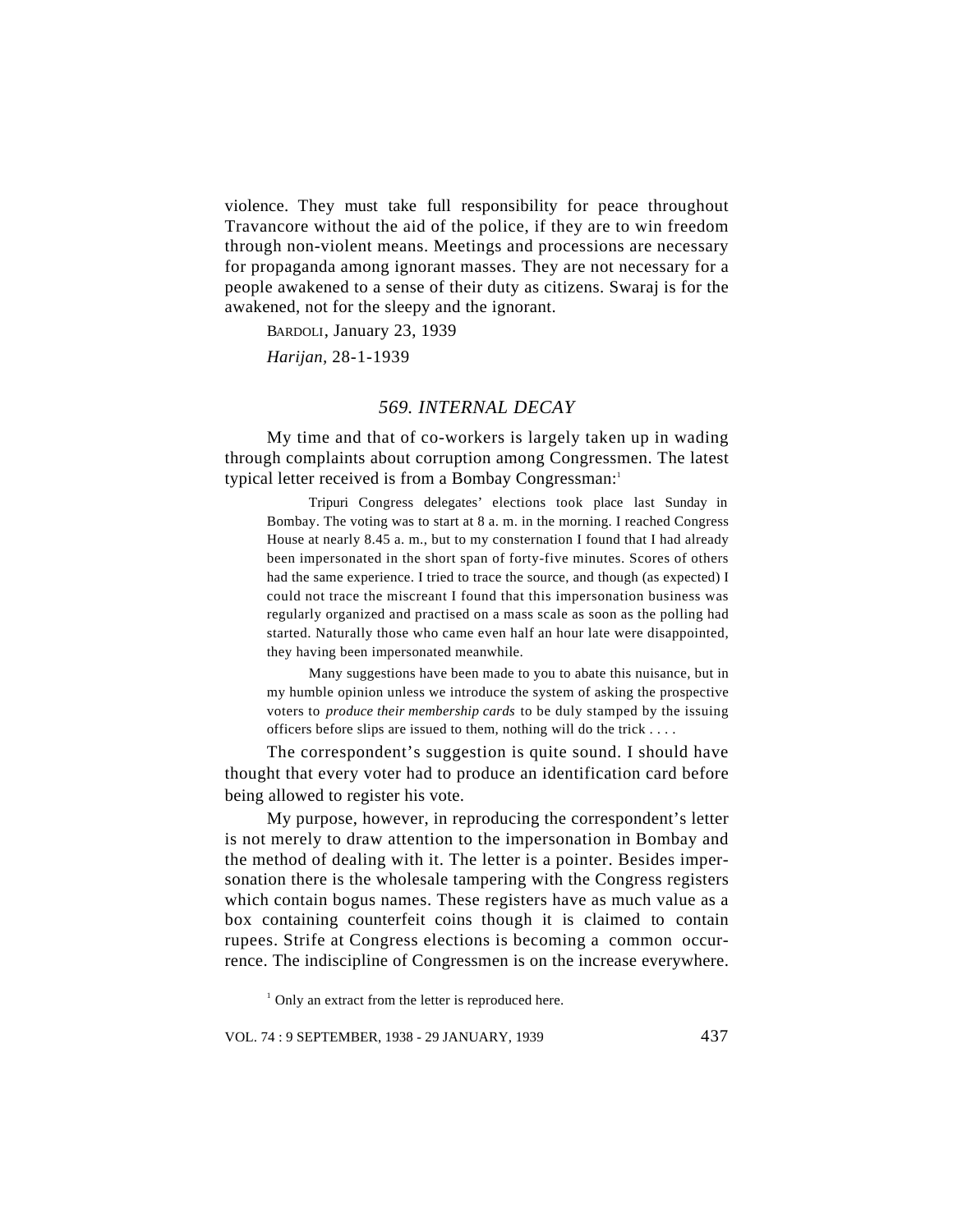Many of them make irresponsible, even violent, speeches. Many fail to carry out instructions. Bihar is a notable example. Kisans of Bihar are supposed to be Congressmen. Their leaders are Congress-men. Bihar Ministers live in perpetual dread of kisan risings and kisan marches. Only two days ago I had a wire from Khandesh of a contem-plated march to the Collector's bungalow by kisans headed by a well known Congress worker. Such instances can be multiplied.

Rome's decline began long before it fell. The Congress, which has been nursed for over fifty years by the best brains of the country, will not fall the moment it has begun to decay. It need not fall at all, if the corruption is handled in time.

In my opinion the greatest work before the Congress will be to deal with this fourfold process of decay. We are yet far from our goal. We shall be no nearer it if we are not sure of our means and their meaning and implications. When the real time comes we shall be found wanting. If I was called upon to lead, say, an army of civil resisters, I should be unable to shoulder the burden. This is a big admission to make. But I should be guilty of cowardice and worse if I did not make it. Though there is non-violence enough among the masses, there is not enough among those who have to organize the masses. Even as a banker cannot run a bank if he has nothing in his chest, so can a general not lead a battle if he has no soldiers on whom he can rely implicitly.

Let no Congressman blame me for thinking aloud. Though I am not in the Congress, I have not ceased to be of it. Congressmen still expect me to give the call when in my opinion the time for action has come. What is more, if God so wills it, I feel I have enough strength and energy in me to lead a battle much more strenuous than any I have fought. But there are Saharas in the way. I have mentioned one which Congressmen can see, touch and handle. The Congress would not be harmed by my having lifted the curtain and exposing our uglinesses to the public gaze. It would be harmed if knowing the truth I hid it from the public.

Out of the present condition of the Congress I see nothing but anarchy and red ruin in front of the country. Shall we face the harsh truth at Tripuri?

BARDOLI, January 23, 1939 *Harijan,* 28-1-1939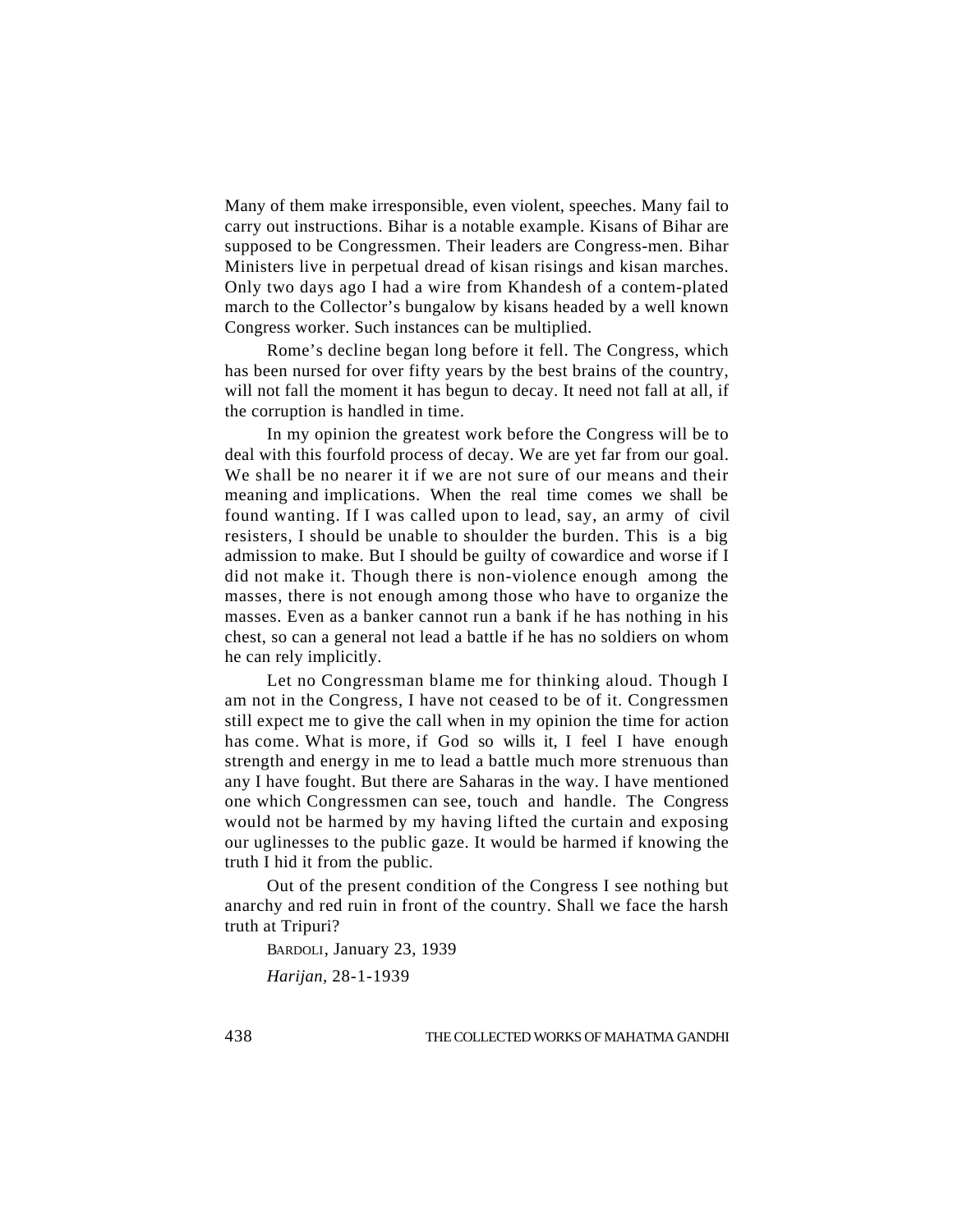# *570. 'WHAT A MAN OF GOD!'*

The much-travelled Miss Muriel Lester, my East End hostess during the Round Table days, who is in the Frontier Province at the time of writing this, having met Badshah Khan, thus writes of him:

Now I have got to know Khan Abdul Ghaffar Khan, I feel there is not likely to be another such honour in my life so far as meeting wonderful people goes. He is an Old Testament prince with the New Testament gentleness. What a man of God ! Thank you for making it possible for us to know him.

He is taking us tomorrow to Utmanzai. It will be a pleasure to see Mira again.

I would not have published this private testimony if I had thought it to be the exaggeration of an unbalanced mind. It is true that Muriel Lester readily sees the bright side of those whom she meets. It is not a fault but a virtue. There is no one without faults, not even men of God. They are men of God not because they are faultless but because they know their own faults, they strive against them, they do not hide them and are ever ready to correct themselves. Such is Khan Saheb who prides himself in calling himself a servant of God. He is a devout Muslim who never misses his prayers and fasts. His interpretation of the Koran is the most liberal I have known. He had to make a choice of one from among the workers whose services I had offered him for introducing spinning, etc., among Khudai Khidmatgars. He deliberately chose Mirabai, Madeleine Slade. She was until recently living under the same roof as Khan Saheb and is now living in rooms adjoining Khan Saheb's residence where she conducts her class. She writes to me almost daily. I am glad to be able to say that her letters, though she does not spare those whom she loves, bear out Muriel Lester's first impression of this noble fakir. And yet the English officials have no use for him. They fear him and distrust him. I would not mind this distrust so much if it did not hamper progress, did not harm India and England and therefore the world.

BARDOLI, January 23, 1939

*Harijan,* 28-1-1939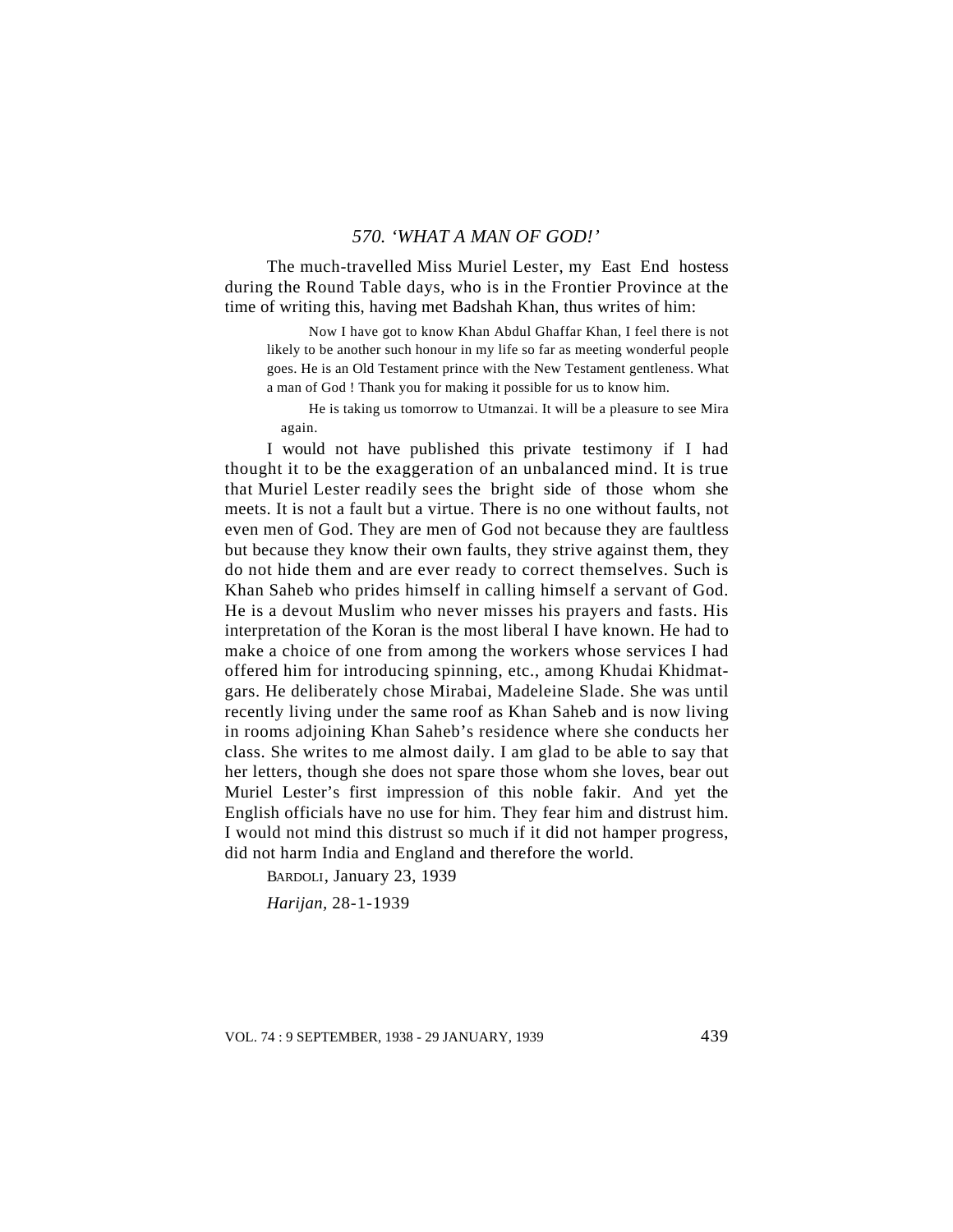# *571. ISLAMIC CULTURE*

A great Muslim asked me what appeared to me strange questions the other day. Strange, because I should have thought that every Muslim who knows me, and this great Muslim knew me, could answer them for me. Here is the dialogue:

Q. Are you the same to Muslims now that you used to be in South Africa—their friend, father and guide?

A. I never claimed the privilege of being father to them or anyone in South Africa. But I certainly was their guide and friend. (I may state in passing that I was addressed as Bhai— brother—by them and others.) I am absolutely the same as I was in South Africa, twenty-four years ago. I regard Muslims like other Indians as blood brothers entitled to the same rights and privileges as any other Indian.

Q. Then do you cherish their culture as you would cherish your own Hindu culture?

A. Of course I do. I cannot do otherwise, as I believe Islam and other great religions to be as true as my own. India is the richer for the cultures that Islam and Christianity brought with them. I regard the present antagonisms as a passing phase.

Q. Let me be plain. I do not believe in Akbar's dream. He aimed at fusing all religions into one and producing a new faith. Do you have some such aim?

A. I do not know what Akbar dreamt. I do not aim at any fusion. Each religion has its own contribution to make to human evolution. I regard the great faiths of the world as so many branches of a tree, each distinct from the other though having the same source.

Q. I would like you to tell me what you mean by Hindustani. Do you favour a common dictionary ?

A. I have anticipated you. I understand that Maulvi Abdul Haq Saheb has produced a dictionary which has taken all the Urdu words that are to be found in the Benares Hindi Lexicon and Hindi words from the Osmania Lexicon. I have recommended to the Congress the adoption of the Maulvi Saheb's dictionary. And for new words have suggested a board composed of Maulana Abul Kalam Azad and Rajendra Babu.

Q. What about the Border Tribes? You know they are being crushed under the British heel. Will you favour their relations with India being regulated by the Frontier Province?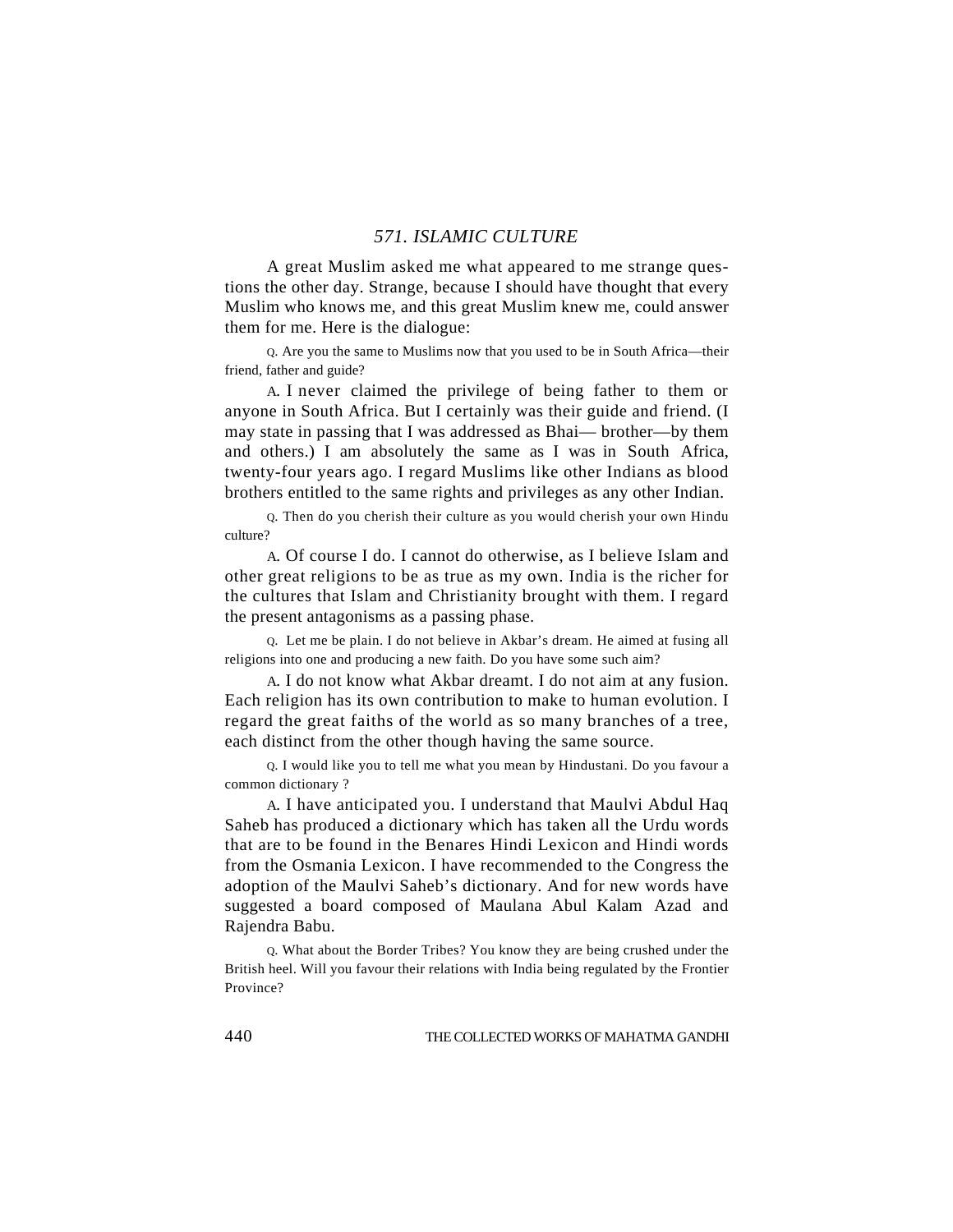A. I would most decidedly. I have been moving in that direction. I have publicly stated more than once that India has to trust and befriend them and not regard them as her natural enemies. I have been trying to go in their midst myself and secure the same permission for Badshah Khan.

There were other questions also asked, but they are not of such public interest as the ones I have dealt with. And they are not matters of controversy so far as I know. I should like to add here that I have not lost my faith in communal unity. My life is still dedicated to it. Though a political pact has to come, it will never satisfy me without a heart unity. And a heart unity is inconceivable without non-violence as the basis of permanent friendship or brotherhood.

BARDOLI, January 23, 1939 *Harijan,* 28-1-1939

# *572. TELEGRAM TO JAMNALAL BAJAJ*

BARDOLI, *January 23, 1939*

JAMNALAL BAJAJ CARE KANORIA **CALCUTTA** TIME RESERVED.

**BAPU** 

*Panchven Putrako Bapuke Ashirvad*, P. 210

# *573. LETTER TO AMTUSSALAAM*

BARDOLI, *January 23, 1939*

DEAR DAUGHTER,

I have your letter, but what a letter! You bite even from a distance! Why should I worry about you? God takes care of all. It is surprising that you could not meet Mridulabehn. I am well. The reading was 160/94 at noon.

*Blessings from*

**BAPU** 

From a photostat of the Hindi: G.N. 412

VOL. 74 : 9 SEPTEMBER, 1938 - 29 JANUARY, 1939 441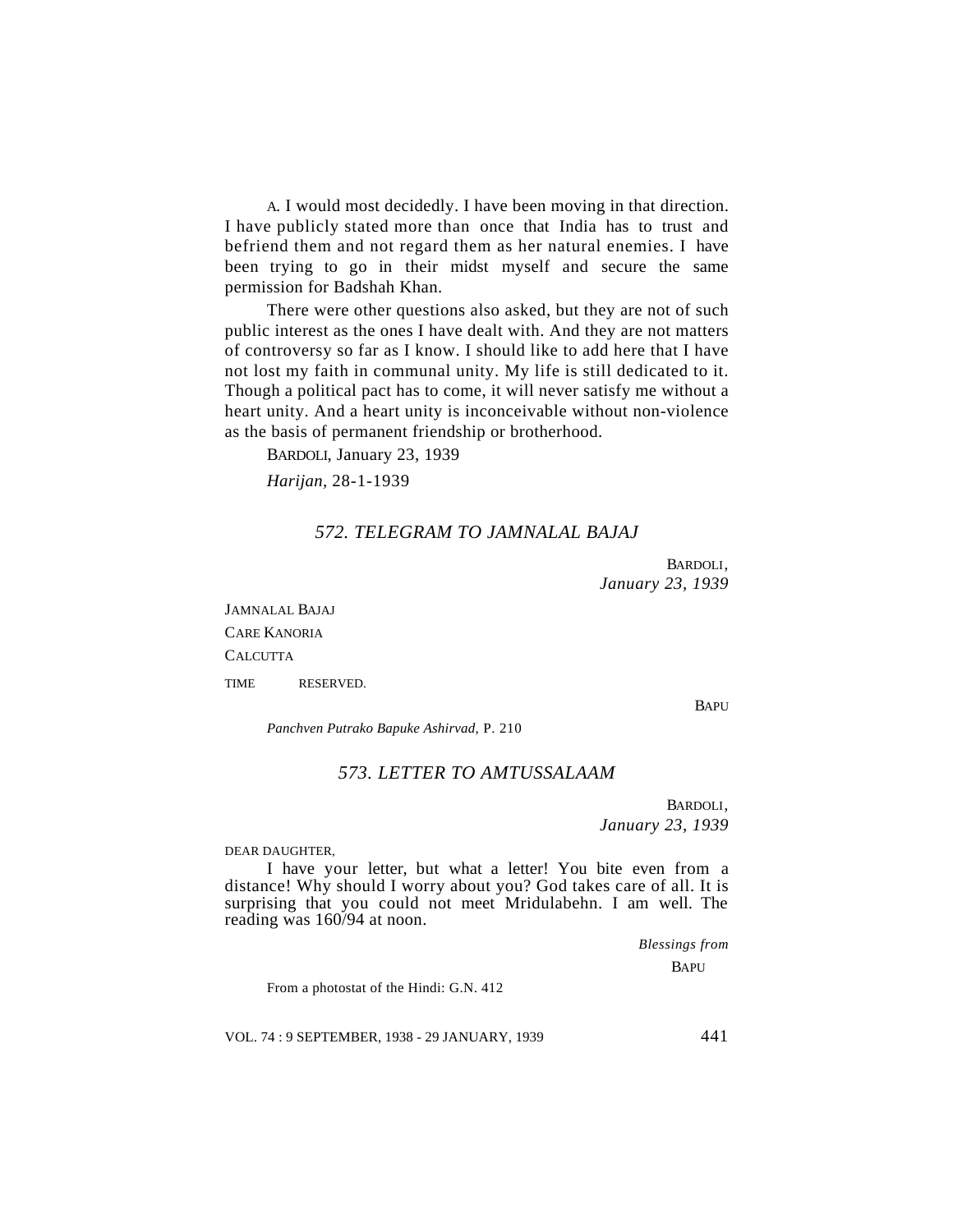# *574. LETTER TO RAMESHWARI NEHRU*

BARDOLI, *January 23, 1939*

DEAR SISTER,

I have both your letters. The articles will be published in Harijan.<sup>1</sup> I had myself asked for them—hadn't I? I was only awaiting the second. I hope your daughter-in-law is well. Ba is all right.

> *Blessings from* BAPU

#### RAMESHWARI NEHRU

PAKPATTAM

#### PUNJAB

From a photostat of the Hindi: G.N. 7987. Also C.W. 3083. Courtesy: Rameshwari Nehru

### *575. INTERVIEW TO "THE TIMES OF INDIA"*

BARDOLI, *January 24, 1939*

In reply to the correspondent's question as to what Gandhiji meant by saying in the last week's *Harijan* that an all-India crisis would occur if the Jaipur authorities persisted in prohibiting the entry of Seth Jamnalal Bajaj into the State,<sup>2</sup> Gandhiji replied:

Seth Jamnalal is an all-India man, though a subject of Jaipur. He is also a member of the Congress Working Committee, and essentially and admittedly a man of peace. He is the president of an organization which has been working and has been allowed to work in Jaipur for some years. Its activities have always been open. It contains wellknown workers who are sober by disposition and who have done much constructive work, both among men and women. There is at the head of affairs in Jaipur a distinguished politico-military officer. He is shaping the policy of the State in connection with the ban pronounced against Jamnalalji and his association, the Jaipur Rajya Praja Mandal. I

<sup>1</sup> They were published in *Harijan,* 18-3-1939, 1-4-1939, 15-4-1939, 29-4-1939, 6-5-1939 and 20-5-1939.

<sup>2</sup> *Vide* "Jaipur"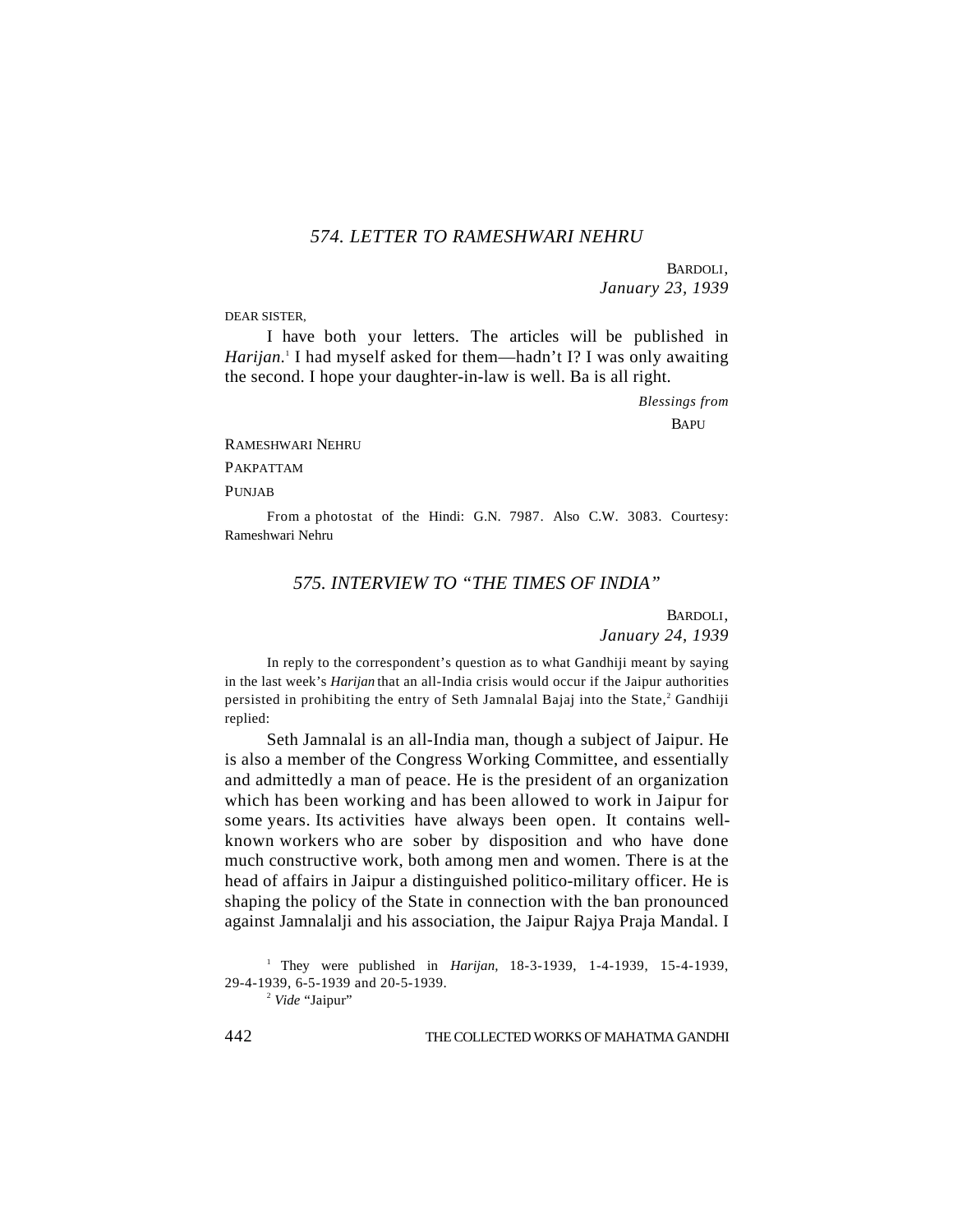take it that Sir Beauchamp St. John, Prime Minister of Jaipur, would not be acting without at least the tacit approval of the Central authority, without whose consent he could not become the Prime Minister of an important State like Jaipur.

If the action of the Jaipur authorities precipitates a first class crisis, it is impossible for the Indian National Congress, and therefore all India, to stand by and look on with indifference whilst Jamnalalji, for no offence whatsoever, is imprisoned and members of the Praja Mandal are dealt with likewise. The Congress will be neglecting its duty if, having power, it shrank from using it and allowed the spirit of the people of Jaipur to be crushed for want of support from the Congress. This is the sense in which I have said that the example of Jaipur, or say Rajkot, might easily lead to an all-India crisis.

The policy of non-intervention by the Congress was, in my opinion, a perfect piece of statesmanship when the people of the States were not awakened. That policy would be cowardice when there is allround awakening among the people of the States and a determination to go through a long course of suffering for the vindication of their just rights. If once this is recognized, the struggle for liberty, wherever it takes place, is the struggle for all India. Whenever the Congress thinks it can usefully intervene, it must intervene.

In answer to a further question how the Congress as an institution and the Congress Ministries in the various provinces were justified in precipitating a crisis on an issue which exclusively concerned a State, Gandhiji said:

Supposing in a particular district in British India the Collector butchered the people of that district, is or is not the Congress justified in intervening and precipitating an all-India crisis? If the answer is 'yes', then it applies to Jaipur also for examining the conduct of the Congress in terms of intervention. If there had been no non-intervention resolution by the Congress, this question really would not have arisen. Therefore, unthinking people very often blame me for having said that constitutionally Indian States were foreign States. I do not accept that blame at all. I was wandering about in the States and I knew as a matter of fact that the people of the States were not ready.

The moment they became ready, the legal, constitutional and artificial boundary was destroyed. This is a tremendous moral question. Constitutionalism, legality and such other things are good enough within their respective spheres, but they become a drag upon human progress immediately the human mind has broken these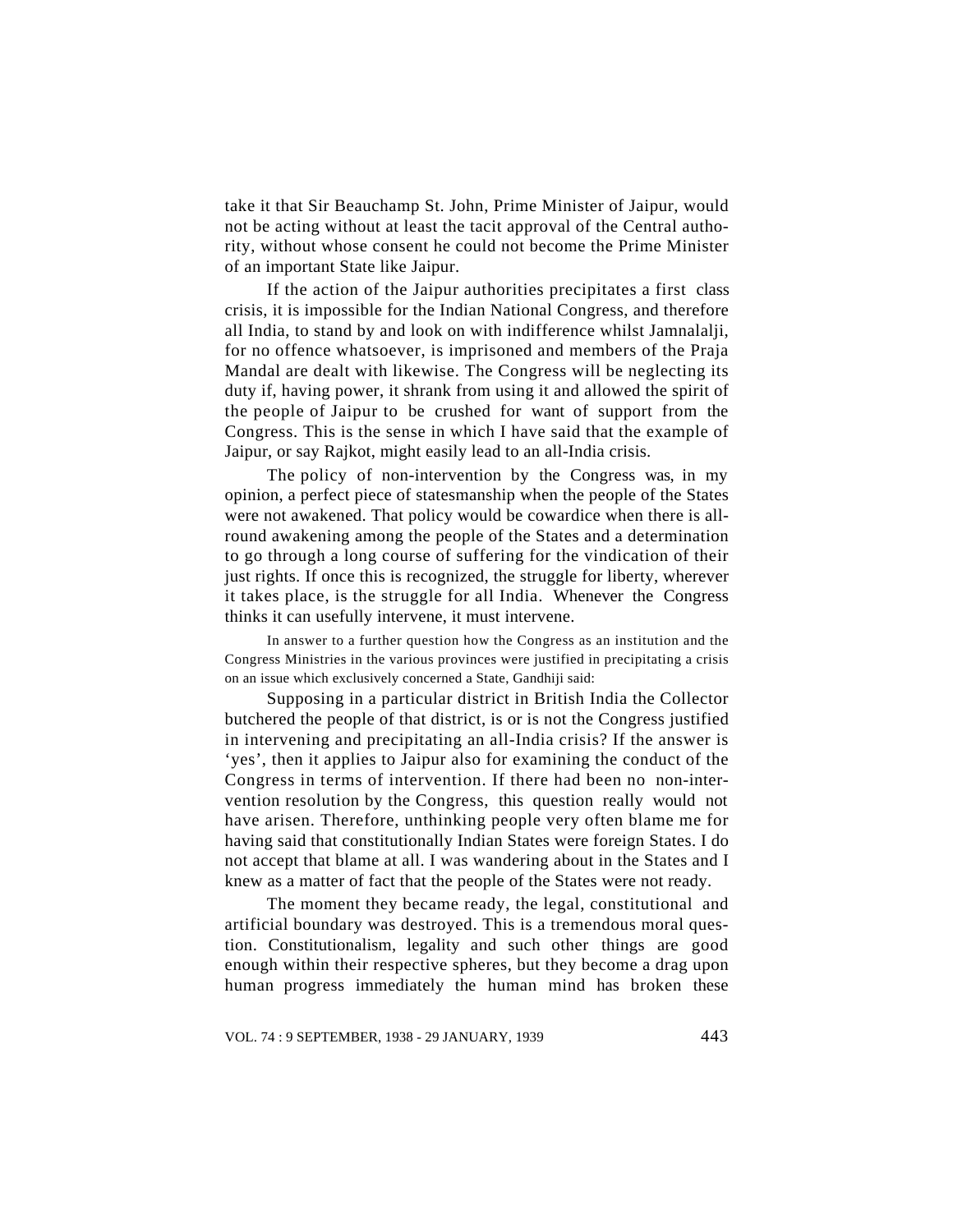artificial bonds and flies higher. That is precisely what is happening before my eyes. Without any spur from any outside agency I saw at once that there must be intervention by the Congress of the type you see today. And it will go on from stage to stage, if the Congress remains the moral force that it has become—in other words, if the Congress lives up to its policy of non-violence.

People say that I have changed my view, that I say today something different from what I said years ago. The fact of the matter is that conditions have changed. I am the same. My words and deeds are dictated by prevailing conditions. There has been a gradual evolu-tion in my environment and I react to it as a satyagrahi.

The correspondent next drew Gandhiji's attention to recent developments in Rajkot and in Baroda, where the minorities were protesting against the Congress dictation. Gandhiji said in reply that he was unperturbed by those developments. He said:

The movement for liberty cannot possibly be withdrawn or arrested because there are at the moment so-called communal splits. I see that history is repeating itself and the power that is losing ground is becoming desperate and fomenting trouble and dissension within, hoping to drag on its existence by means of these dissensions. If the people know how to work the non-violent technique, the powers that are acting in this manner will be confounded and the people will rise victorious.

The Muslims in Rajkot, for instance, have everything to gain by the people of Rajkot securing liberty. They are today depending upon the sweet will, not of the Rulers, but of the advisers of the Rulers; tomorrow they will share power with the people because they are of the people. But I really do not believe that there is real Muslim opposition in Rajkot. They have enjoyed the best relations with the Hindus. I know this from personal experience myself. During the three months' brief but brilliant struggle there was no dissension between the Hindus and the Muslims in Rajkot. Though many Mus-lims did not court imprisonment, the Muslims as a community remained at the back of the agitation.

I really do not understand this unfortunate squabble in Baroda. I am as yet too paralysed to get a full grasp of the situation. There again, what can Maharashtrians lose if there is self-rule in Baroda? They are powerful enough to assert themselves. It is not as if they will be crushed by the so-called Gujarati majority, and if the majority gets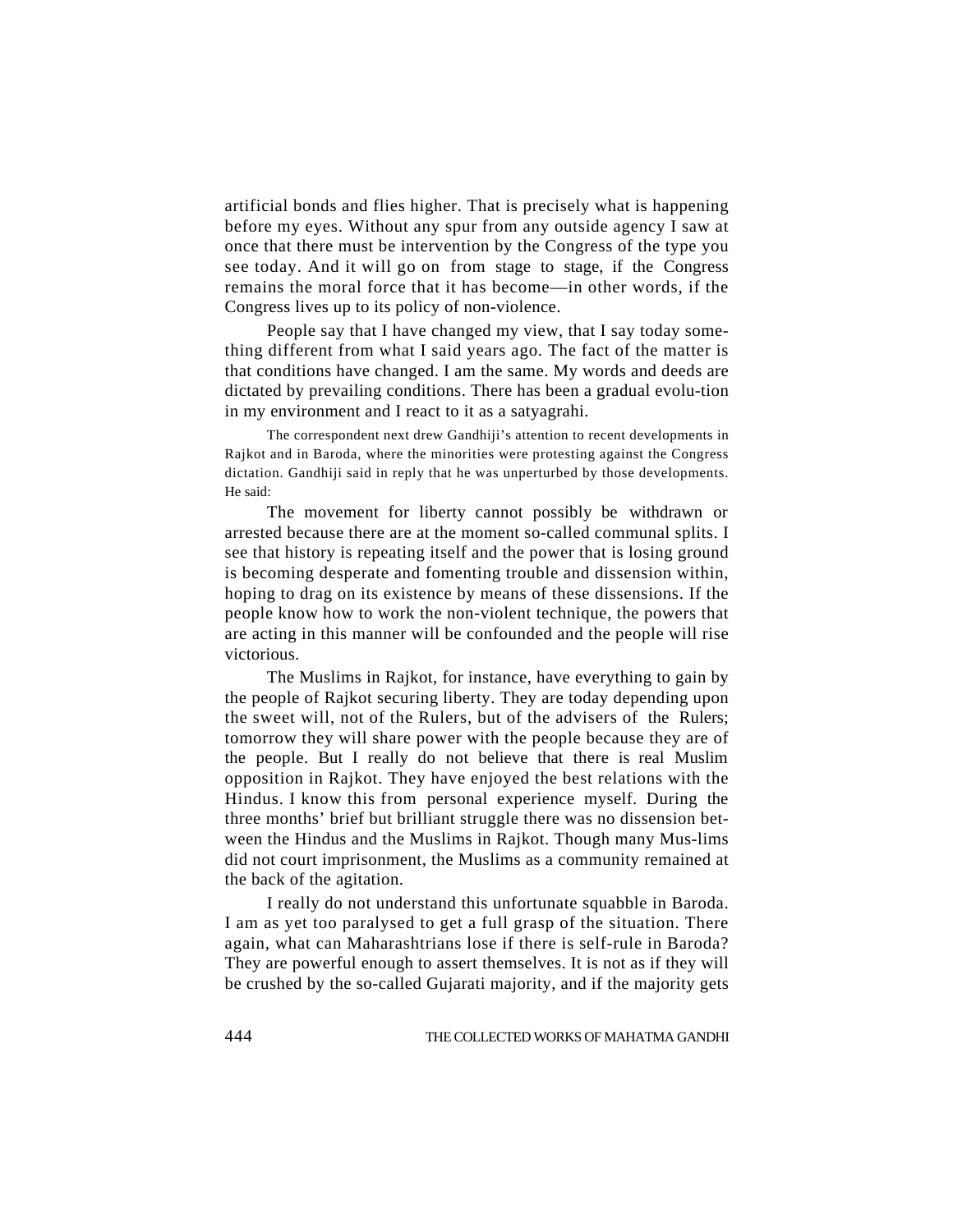its share of the crumbs of office, that should not be a matter for non-participation by the Maharashtrians in the struggle for liberty. Hence, though I have not been able to fathom the bottom of this quarrel, I have no misgivings so long as the reformers remain non-violent and do not harbour any ill will against the Maharashtrians for their action. The question dwindles into insignificance so far as Baroda is concerned when it is remembered that against its population of 2,500,000 there are only a few thousands of Maharashtrians, mostly to be found in Baroda city itself.

*The Times of India*, January 25, 1939, and *Harijan*, 28-1-1939

# *576. LETTER TO MANILAL GANDHI*

BARDOLI , *January 25, 1939*

CHI. MANILAL,

Enclosed is a cheque for £100. It is for the repairs of the library building—is it not? Why should you be afraid of the astrological prediction ? Now it is certainly time for me to leave the world. Do not weep if you hear the news of my demise tomorrow. Both of you may look after my work. You should shine as my heir. Add to the inheritance. Money is something that comes and goes, but if I have some virtues those are your inheritance. Add to them and be happy. All are sharers in this inheritance.

> *Blessings from* **BAPU**

From a photostat of the Gujarati: G.N. 4893

#### *577. LETTER TO SUSHILA GANDHI*

BARDOLI, *January 25, 1939*

CHI. SUSHILA,

Your letter does you justice. It came to my hand at 6.30. It is 7.50 now. I only think of your good. How can I claim to be a father otherwise? It is wrong for you to stay back for fear of your dreams and forecasts coming true. One should not deviate from one's duty even if the forecast is trustworthy. What does it matter if I or anybody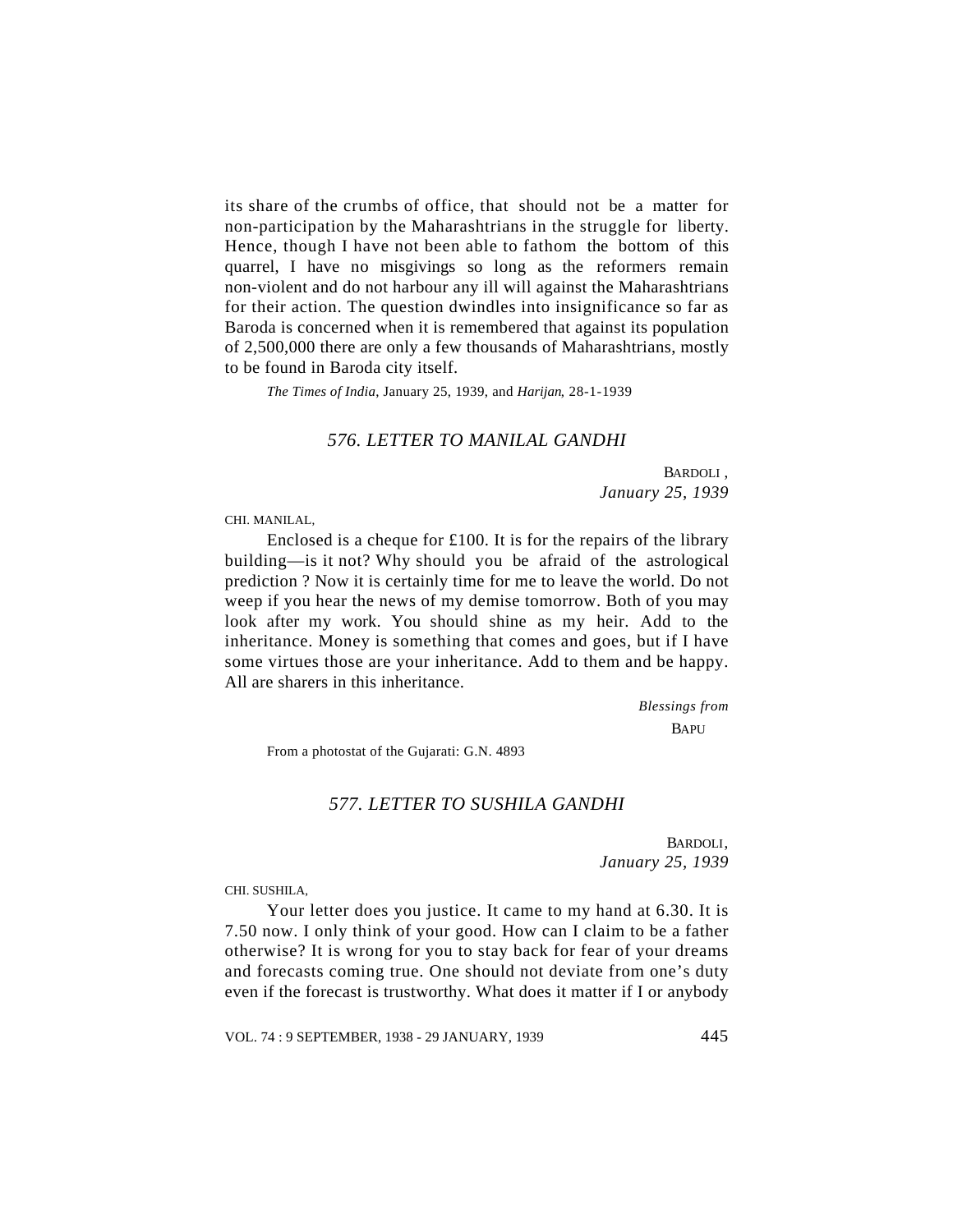at Akola dies when you are not here? If your presence here is necessary for some service, it becomes your duty to stay back. Otherwise, your place is by Manilal. You are his wife, his *vamangini,* which means the left side of the body. You are his better half. Your place is where Manilal is. Go without hesitation and with a light heart. That is your duty.

The enclosed is for Manilal.

*Blessings from* **BAPU** 

From a photostat of the Gujarati: G.N. 4894

### *578. LETTER TO LORD LINLITHGOW*

*Confidential* BARDOLI, *January 26, 1939*

DEAR LORD LINLITHGOW,

Your clear reply of the 4th inst. in reply to mine of the 23rd ultimo emboldens me to bring to your notice certain happenings as I see them.

In Orissa things seem to be worst.<sup>1</sup> Public opinion there is not so strong as elsewhere and the most unfortunate murder of Major Bazalgette in Ranpur has complicated the situation. The Orissa Government, as has been officially admitted, has rendered every assistance it could have. This unfortunate event apart, out of a total population of 75,000 souls in Talcher, 26,000 have been compelled by sufferings said to be indescribable to migrate to British Orissa.

I feel that it is the clear duty of the Resident to see that the cause of this migration is investigated and redress given to the people.

The Resident in Kathiawad, as far as I can see, has made the Thakore Saheb of Rajkot break his solemn pact with his people published in the form of an official Notification.<sup>2</sup>

The struggle has, therefore, been resumed in Rajkot.

The British Prime Minister of Jaipur is said to have vowed to crush Seth Jamnalalji, a well-known banker, philanthropist and social reformer, and socio-political organization of which he is the President<sup>3</sup>. Their crime consists in aiming at responsible government

<sup>1</sup> *Vide* "The States" 2 *ibid* <sup>3</sup> *Vide* "The States"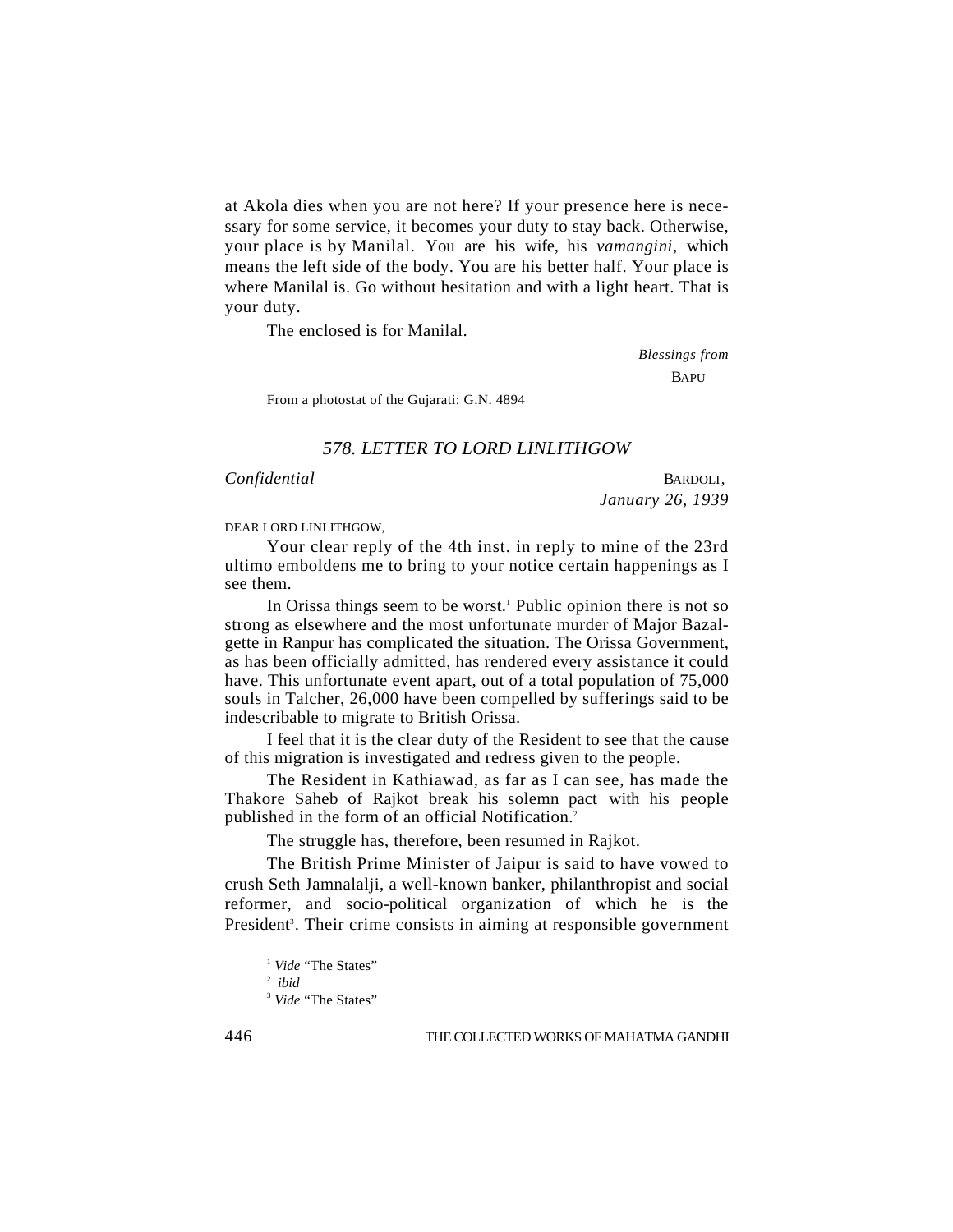in Jaipur under the aegis of the Maharaja.

I take it that the Central Government cannot escape responsibility, if the information given herein is trustworthy.

This means that the people of the States have to fight not only their rulers who by themselves cannot resist their people but they have also to combat the unseen and all too powerful hand of the Central authority.

I venture to present this awful problem to you. I call it awful because I do not know how far it will commit both the Central authority and the Congress which has a moral duty by the people of the States. I can understand the treaty obligations of the Paramount Power to protect States against danger from without and anarchy within. Is not the corollary equally true, that if the States suppress their people, the latter have also to be protected by the Paramount Power? Can a State suppress free speech, meetings and the like, and expect the Paramount Power to help it in doing so, if the afflicted people carry on a non-violent agitation for the natural freedom to which every human being in decent society is entitled ?

I do not expect any reply to my letter unless there is anything to tell me. I know how every moment of your time is occupied. It is enough for me to know, as I do know, that my letters receive your personal attention.

> *I remain, Yours sincerely*, M. K. GANDHI

From a microfilm of a printed copy: Lord Linlithgow Papers. Courtesy: National Archives of India. Also *Panchven Putrako Bapuke Ashirvad, pp.* 401-2

# *579. LETTER TO JAMES A. H. MILLS*

MAGANWADI, WARDHA (C. P.), BARDOLI, *January 26, 1939*

DEAR MILLS,

Gandhiji has your letter of 18th inst.

Since you disown all responsibility for what appeared in the Press there is nothing more to be said about it, though he is still unable to understand how such a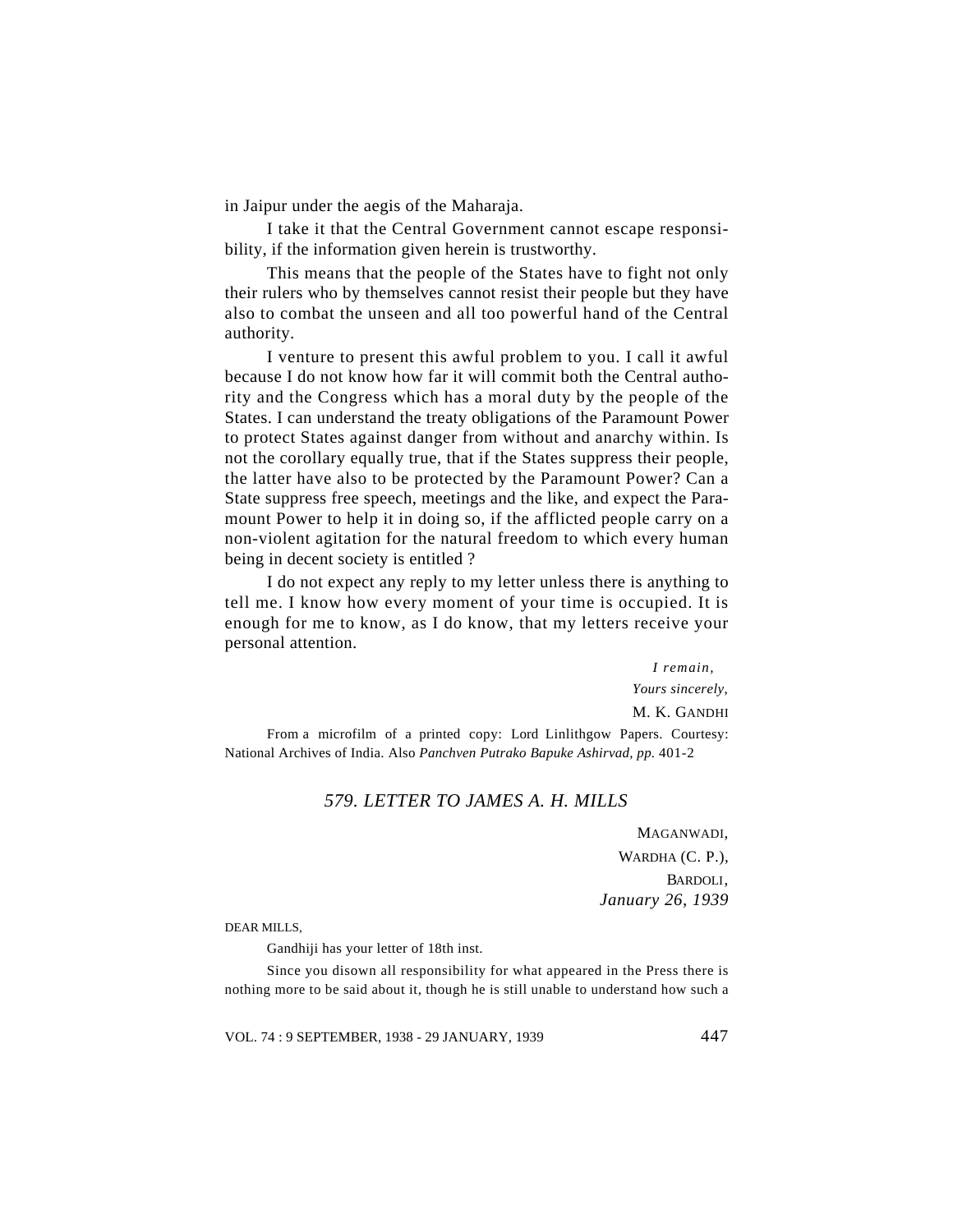wholesale misrepresentation of what you reported could take place. He is sorry he has not got that cutting with him to send to you but surely, you will be able to procure it for yourself and have a look at it. Anyway, Gandhiji desires me to say that if he is pure he will outlive all propaganda that ignorance or malice may set on foot against him.

> *Yours sincerely,* PYARELAL

JAMES A. H. MILLS, ESQ. ASSOCIATED PRESS OF AMERICA **DIIBUTI** 

From a copy : Pyarelal Papers. Nehru Memorial Museum and Library. Courtesy: Beladevi Nayyar and Dr. Sushila Nayyar

# *580. LETTER TO CHANDAN PAREKH*

BARDOLI, *January 26, 1939*

CHI. CHANDAN,

I have asked Kanu to send you Rs. 30. I am sorry this was overlooked.

You should take it for certain that H. would not have left had it not been for the episode in which you figured. Do not forget the purport of your first letter. You wanted that H. should give up women's education. That has been done. To do anything more is cruelty. Your purpose is served. I do not hold you guilty. You wanted such justice from me, did you not ? If I hand over the papers to Jamnalalji and others and if they hold you guilty, will you accept the verdict? Are you so foolish? But that is the meaning of your letter. You write that you will accept the verdict if they hold you guilty. This statement lacks wisdom. When I have acquitted you, what more is there for you to do? But I have done more for you. I pronounced you not guilty and made H. give up Dakshinamurti and women's education. What more would you gain by making him accept his guilt? A prisoner is punished but he is never forced to confess the guilt. You are really exhibiting your foolishness. Have you or have you not given me the right to call you foolish? Write your reply with an easy mind. If you insist, I shall certainly give trouble to Jamnalalji and others.

I advise you to forget about H. and absorb yourself in your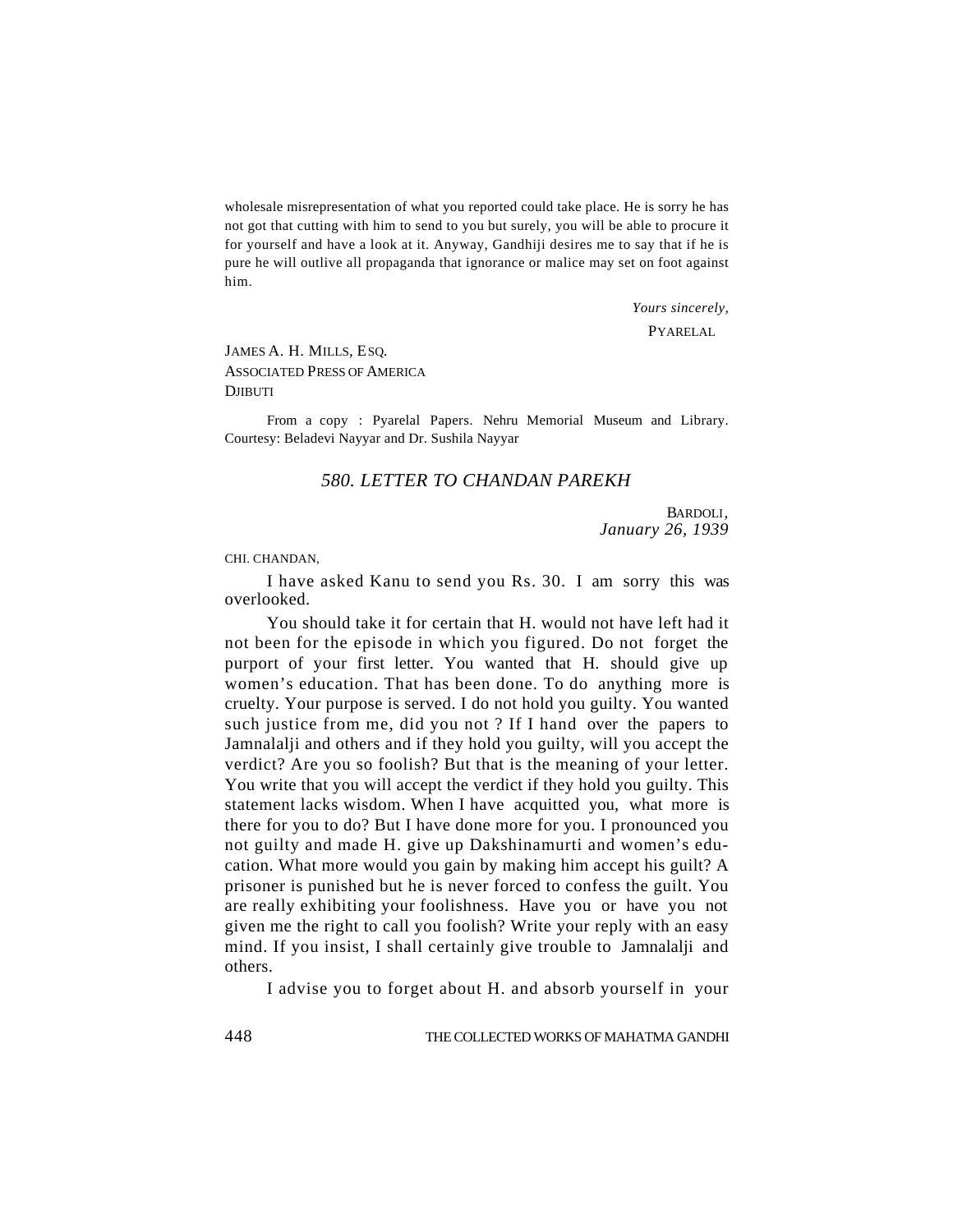work. If you do not find the food suitable, cook yourself. It will take 15 minutes in a cooker.

> *Blessings from* **BAPU**

From Gujarati: C.W. 948. Courtesy: Satish D. Kalelkar

# *581. LETTER TO BRIJKRISHNA CHANDIWALA*

*January 26, 1939*

CHI. BRIJKRISHNA,

You will have received my letter. Your question is pertinent. But the solution is not to be found in what happened. We must find out why it happened. There is plenty of violence in the Aryan League. Who will counteract it? The substance of what you say is that the Muslims are more given to the gospel of violence. What is the nonviolent person to do when two violent parties fight? When he is powerless to do anything he should pray, keep away from the conflict and seek for an opportunity to sacrifice himself.

About *The Hindustan Times* you should speak to Devdas.

The newspapers here do not contain any news of the riot. Was there anything in *The Statesman?*

I have not read the letter to Kripalani. I gave it to Pyarelal to forward to him.

> *Blessings from* **BAPU**

From a photostat of the Hindi: G.N. 2475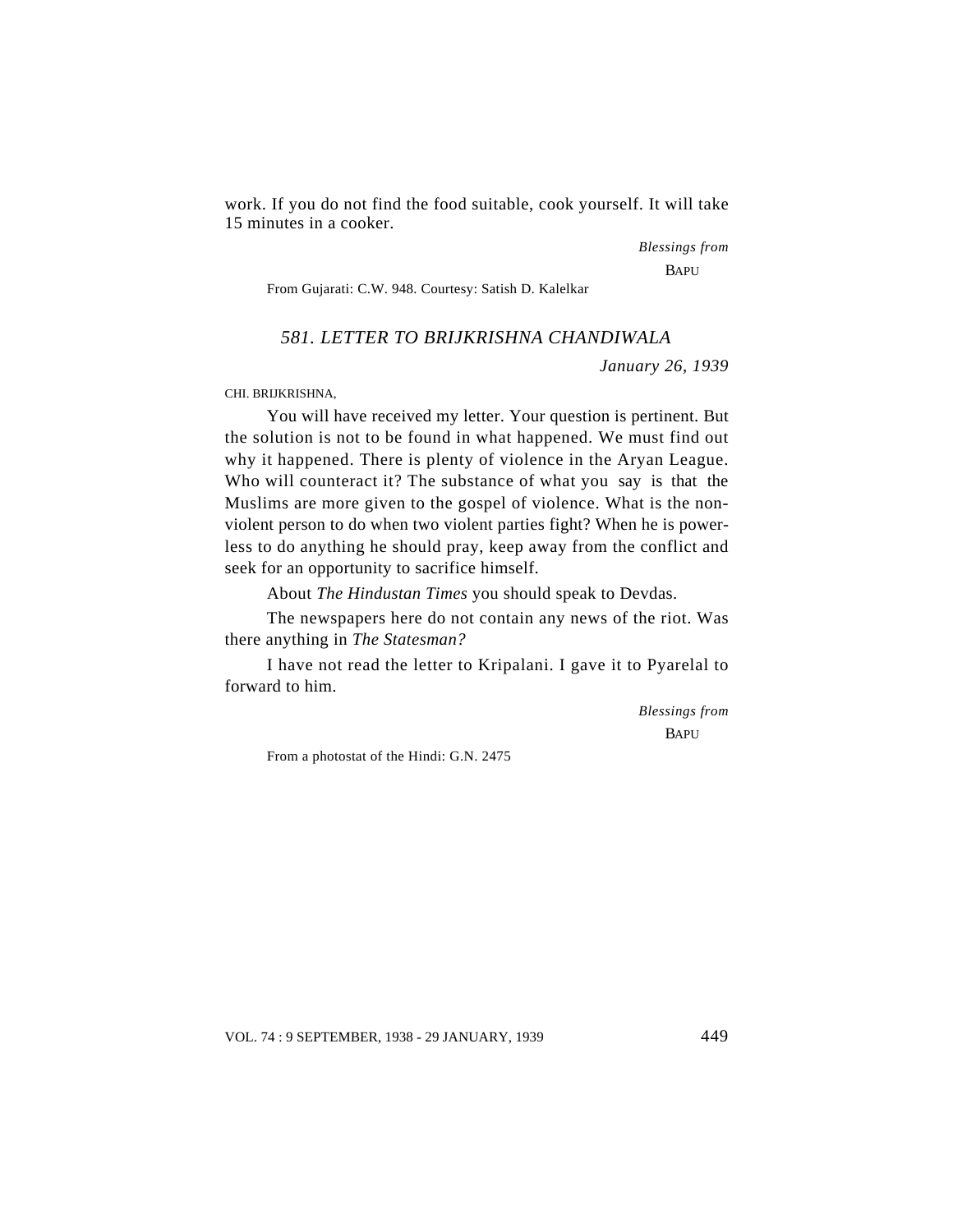# *582. SPEECH AT MEETING OF PEASANTS*<sup>1</sup>

BARDOLI, *January 26, 1939*

I went through the resolutions you have passed before coming here. Let me congratulate both the parties on it. Sardar has said that you have passed these resolutions with God as your witness. You have already had some experience of what happens when a man breaks his vow. I do hope that you will fully adhere to these resolutions. Quite often, when people do not make such resolutions of their own accord, law compels them to do so, which carries with it some kind of punishment. It is a good thing that you have passed these resolutions of your own free will. It is not an ordinary thing that the Dublas have ceased to be serfs and have become free. Of course, these resolutions gave me an impression that the peasants in this part are big businessmen for, through these resolutions they have indeed struck a big bargain. What is so great about paying fair daily wages to the Dublas for the full quota of work whereas formerly they were made to work as much as the owners desired? I am not greatly impressed by it. According to me, any man or woman must get the minimum wage of 8 annas for 8 hours of work. God willing, such conditions will be created in my lifetime. You may find 8 annas a big thing; but it really is not so big. But you have fixed 3 annas as the wages for a woman labourer, whereas you will take the same amount of work from her. Do you think

<sup>1</sup> The meeting, with an attendance of between 10 and 15 thousand landowners and Halis or Dublas, was held to approve the recommendations made by a committee of farmers and village workers, formed in the previous year to consider the question of the emancipation of Halis whose status was that of serfs. The committee had made the following recommendations:

(1) Every Hali to be emancipated, the wages from 26th January 1939 to be as. 4/6 (for males) and as. 3/- (for females); (2) every Hali who has worked on his master's farm for twelve years or more is automatically free from all his debts to him; (3) such Halis as may have worked for less than twelve years to have credited to their account a twelfth of the debt for every year that they have worked; (4) an anna per day to be deducted from the wage, in the case of men, until the debt is repaid; (5) everyone to be declared free from debt on expiry of 12 years, whether the debt be paid or not; (6) every debt to expire with the debtor's life; (7) a Dubla may engage himself on an annual wage of Rs. 80, and Rs. 15 may be deducted from his wage for repayment of a debt due if any; (8) a village committee to be appointed to settle all questions pertaining to debts.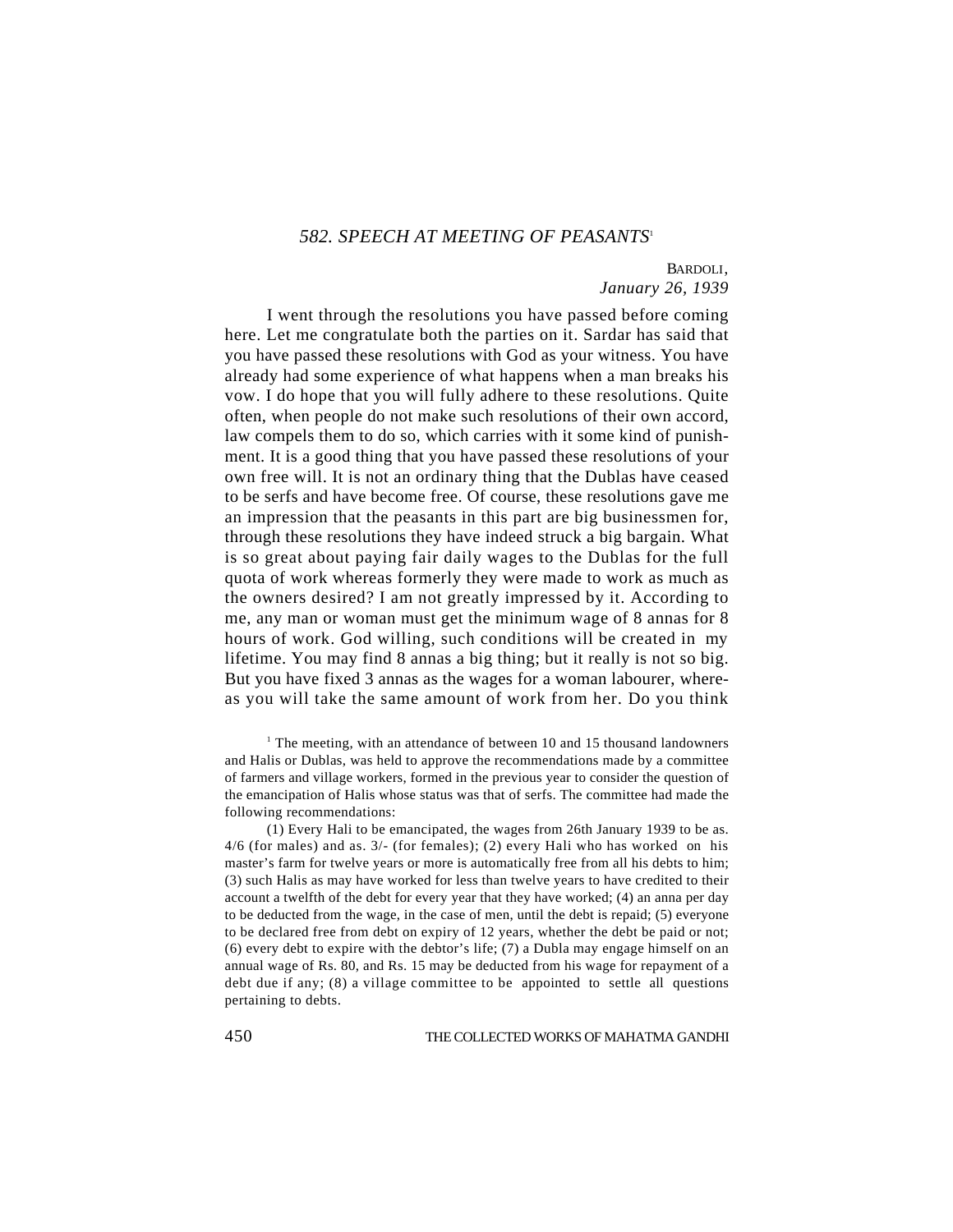those people will run away from you? Hence, even while congratulating you, I tell you that you have struck a bargain.

I would like to insist that you should not take the resolution too literally. Do not think that you can never pay more than 4\_ annas and 3 annas. The very fact that you have made them free implies that they are free to work wherever they choose and earn the wages they can. The great significance of this resolution is that they will remain where they are and your relations will be pure. The fact that a Dubla ceases to be a serf and becomes a ploughman does not mean that the farmer will not plough the land. The plough will belong to the farmer and the Dubla will use it for him. But the real ploughman, in fact, is the tiller of the land and the ideal condition will be that in which both the farmer and the serf become ploughmen. Further, the resolution does not mean that even when it has been a good year and there are bumper crops you will pay only 4\_ annas as wages. If you do so, I would say that you have not carried out your resolution.

You had taken the great vow of independence in 1921. You have not yet fulfilled the major part of it. What you have done now should have been done in 1921. This means that you delayed what should have been done many years ago. Nevertheless, I congratulate you as this is a meritorious act.

Agriculture is our basic occupation. But we are not very good agriculturists, because our farming does not keep us busy throughout the year. Nor does it give us enough to eat. That is why I have described the charkha as Annapurna and praise it even today as much as I did formerly. Hence, if the farmers want to make progress, they will have to supplement their income by taking to the charkha. Thus you should devote all your free time to the charkha.

I hope the resolutions will be implemented by both the parties.

[From Gujarati]

*Harijanbandhu,* 19-2-1939

*583. LETTER TO SIR W. BEAUCHAMP ST. JOHN*

BARDOLI, *January 27, 1939*

DEAR FRIEND,

I thank you for yours of the 25th inst.

I am afraid I cannot sympathize with you in your hesitation.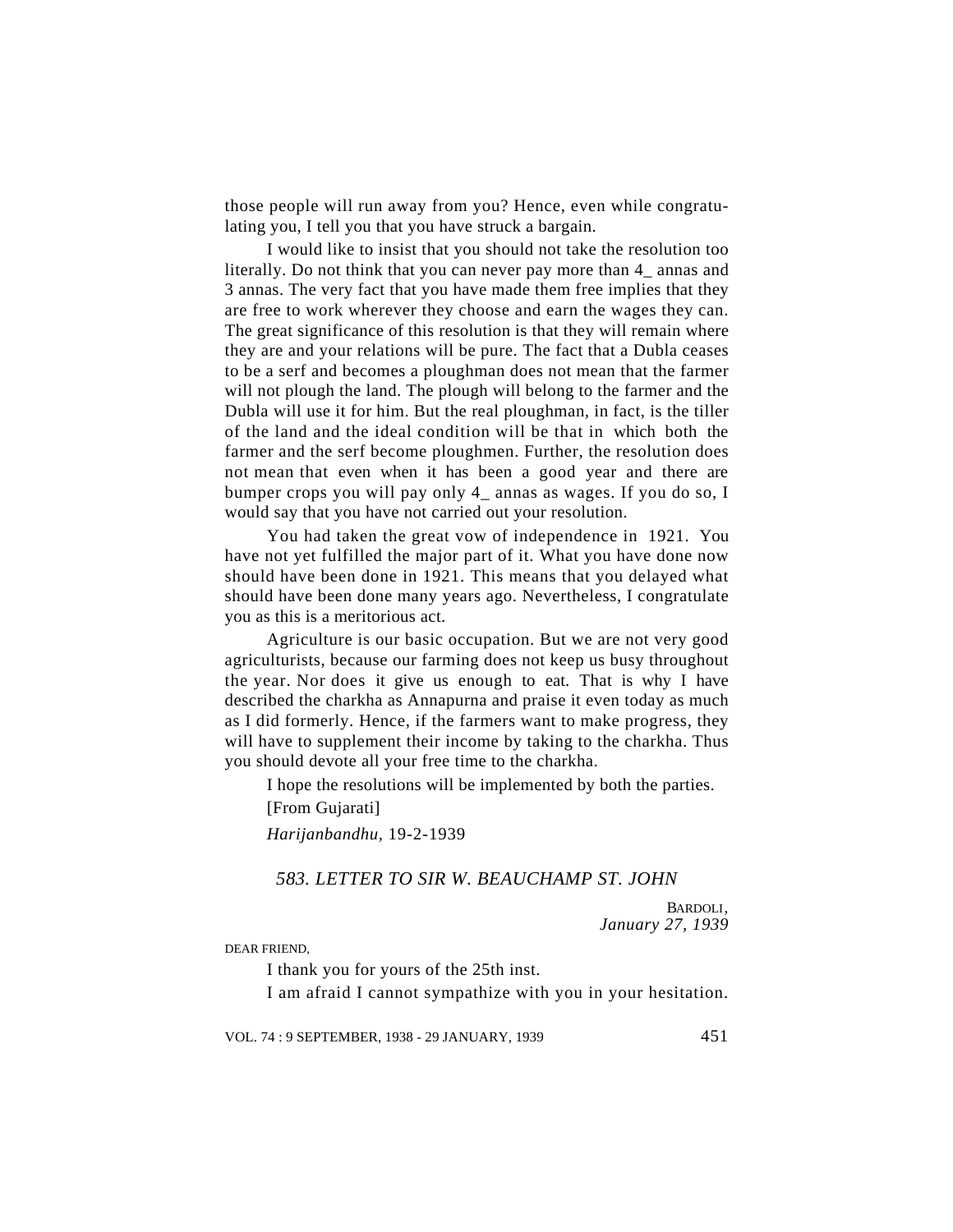The report Shri Chudgar has sent is too valuable not to be published. My concern was to see that I did not give currency to a report whose accuracy could be successfully challenged.

I am in correspondence with Shri Chudgar and if he adheres to the report he has given to Seth Jamnalalji, I may feel compelled to publish it in the interest of the cause of the people of Jaipur.

I have not understood the meaning of "suitable action" to be taken by you in the event of publication of Shri Chudgar's version.

*Yours sincerely,*

*Panchven Putrako Bapuke Ashirvad,* pp. 400-1. Also C.W. 7809. Courtesy: G. D. Birla

# *584. LETTER TO AMTUSSALAAM*

*January 27, 1939*

CHI. AMTUSSALAAM,

I am puzzled. I did not say no. I only explained my predicament. You made the suggestion and I accepted it. You are so unpredictable. If you are not worried over the lack of my contact but only about the refusal from Maulana, why is the letter so full of that topic? But I do not wish to get into an argument with you. There is no need for you to go to Mridula.

> *Blessings from* **BAPU**

From a photostat of the Hindi: G.N. 669

# *585. TELEGRAM TO BISWANATH DAS*

[Before *January 28, 1939*] 1

PRIME MINISTER

**CUTTACK** 

THAKKAR BAPA SAYS TALCHER REFUGEES STARVING AND SUFFERING. WANT MEDICAL ASSISTANCE. PLEASE GIVE RELIEF.

GANDHI

From a copy: Pyarelal Papers. Courtesy: Pyarelal

<sup>1</sup> From the reference to the plight of Talcher refugees; *vide* "The States", 23-1-1939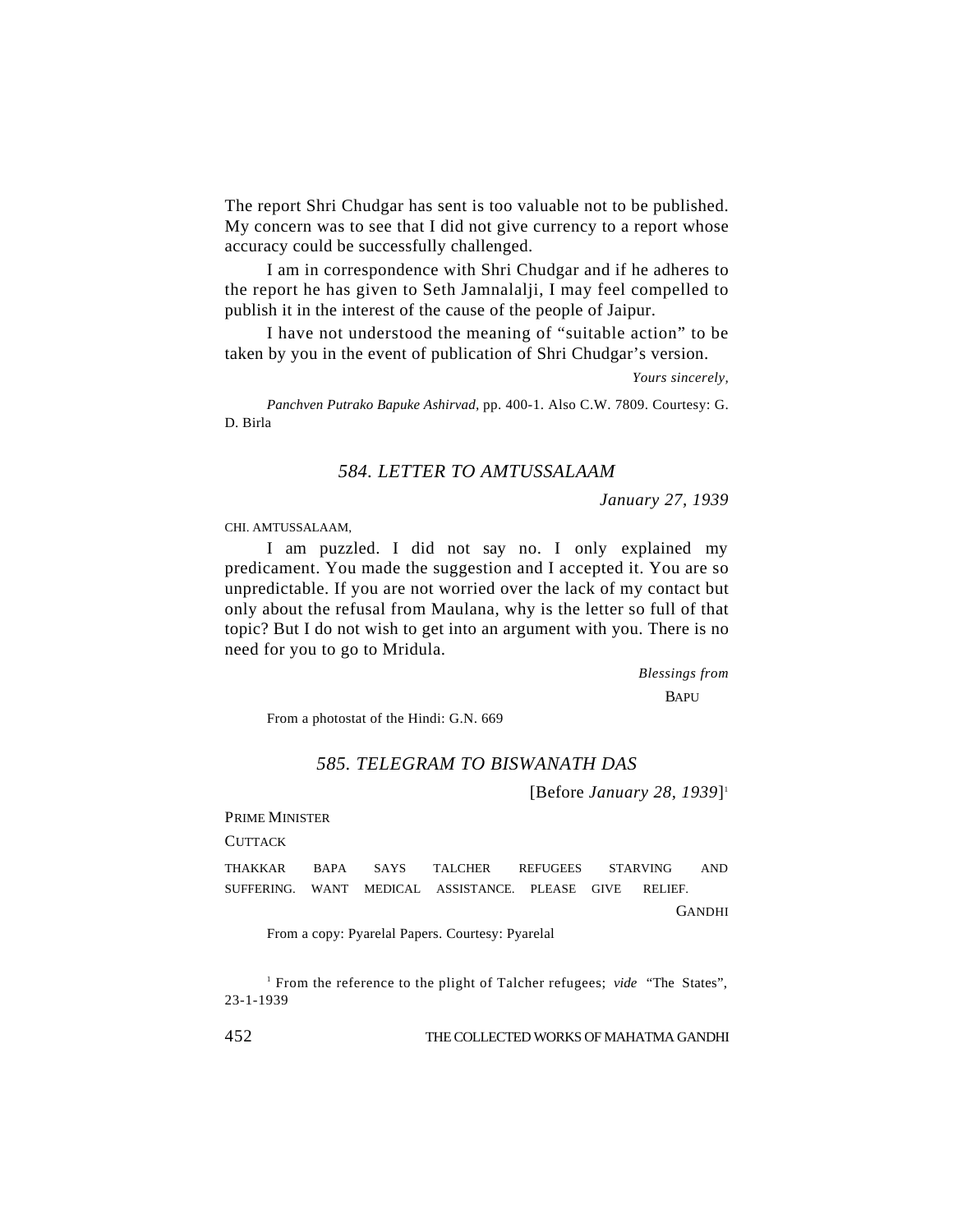# *586. TELEGRAM TO JANAKIDEVI BAJAJ*

BARDOLI, *January 28, 1939*

JANKIDEVI BAJAJ

**WARDHA** 

DON'T GO JAIPUR NOW TILL CERTIFIED BY DOCTORS AND ME AS PERFECTLY FIT AND CHEERFUL

**BAPU** 

*Panchven Putrako Bapuke Ashirvad*, p. 210

### *587. DRAFT OF STATEMENT FOR JAMNALAL BAJAJ*<sup>1</sup>

BARDOLI, *January 28, 1939*

The Prime Minister of Jaipur is reported to have vowed to crush the Jaipur Rajya Praja Mandal and me. In pursuance of that policy I have been put out of harm's way as they may think. Presently the same fate will overtake the members of the Mandal. But if we are true to ourselves and our self-imposed trust, though our bodies may be imprisoned or otherwise injured, our spirits shall be free.

As I go into enforced silence let me reiterate what we are fighting for. Our goal is responsible government under the Maharaja but our civil disobedience has not been taken up so as to influence the Durbar to grant us responsible government. Civil disobedience is aimed at asserting the elementary right that belongs to all societies, to speak and write freely, to assemble in meetings, to take out processions, to form associations, etc., so long as these activities remain nonviolent. We have been forced to resort to civil disobedience because this elementary right has been denied to us. The moment this right is restored civil disobedience should be withdrawn.

Hence there is no question as yet of mass civil disobedience or a no-tax campaign.

Seeing that the Mandal has been virtually declared an illegal

<sup>1</sup> This was to be issued by Jamnalal Bajaj at the time of his arrest. The draft in Gandhiji's hand is available in G.N. 3078.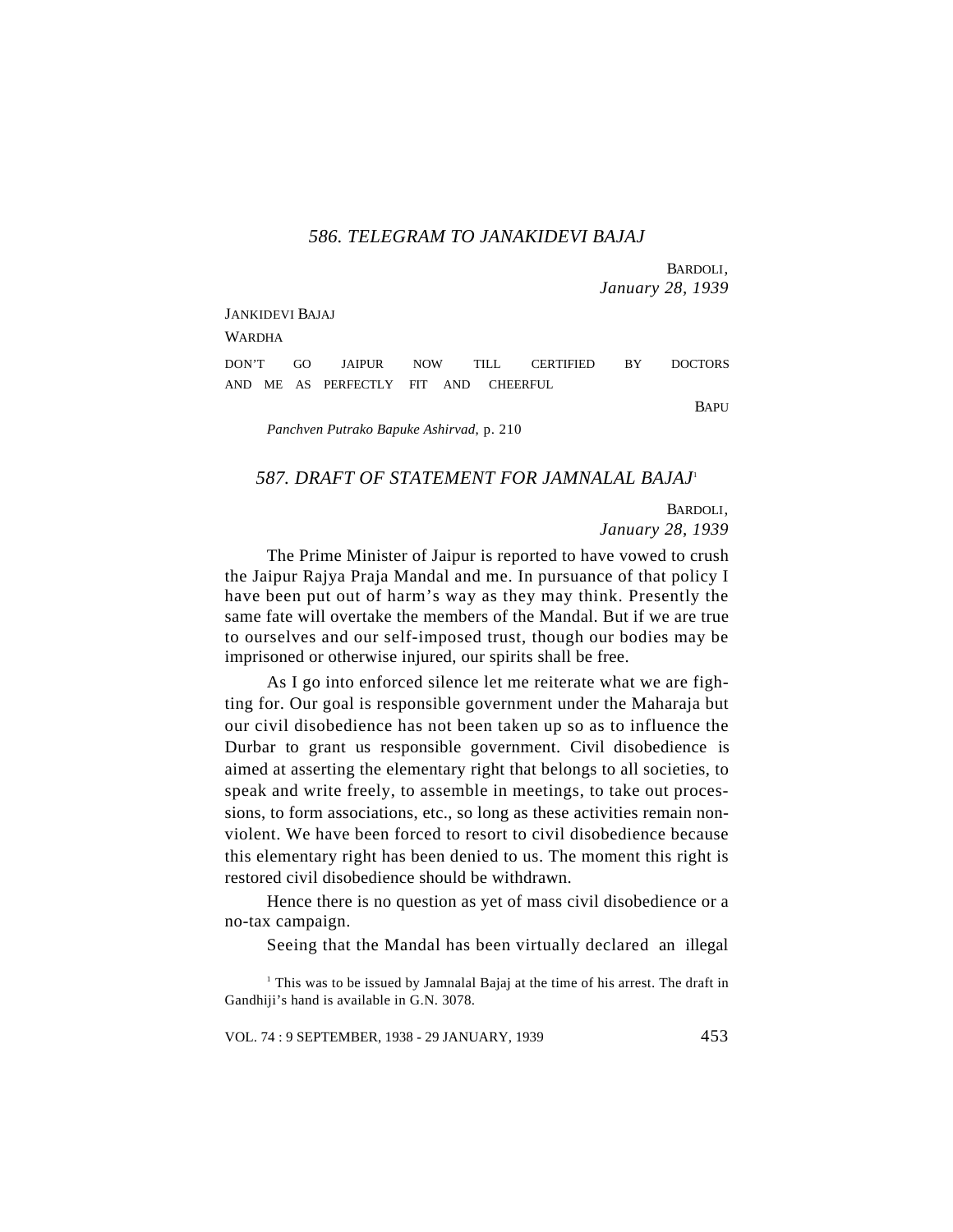body, let us regard our existing register to be abrogated. A new register should be opened if possible within the State and without if necessary. Those only will become members who know that there is risk today even in becoming members of the Mandal. It is to be hoped, however, that there will be a large number of Jaipurians living within the State or without who will become members of the Mandal and thus at least show their disapproval of the ban.

The names, addresses and occupations of these members will be registered and published from time to time.

The affairs of the Mandal will in my absence be managed by . . .<sup>1</sup> and they will exercise all the powers of the Mandal and the President as if the constitution was in operation. This council of five will have the right to substitute others in their respective places. In all matters of civil disobedience the council will whenever necessary seek and be guided by the advice of Gandhiji.

*Panchven Putrako Bapuke Ashirvad*, pp. 403-4. Also G.N. 3078

# *588. DISCUSSION WITH REPRESENTATIVES OF MUNICIPALITIES AND LOCAL BOARDS*<sup>2</sup>

BARDOLI, *January 28, 1939*

The first question they asked related to the question of taxation:

The Congress is pledged to the policy of reducing the burden of taxation. Yet when Congressmen enter the local boards and municipalities, they required more money for carrying out their programme of beneficent municipal activity. How can this be done without fresh taxation which the people naturally dislike? How is the dilemma to be solved?

A. If I were a tax-payer within the jurisdiction of a local board or a municipality, I would refuse to pay a single pie by way of additional taxation and advise others to do likewise unless the money we pay is returned fourfold. Those who enter local boards and municipalities as people's representatives go there not to seek honour or to indulge in mutual rivalries, but to render a service of love, and that does not depend upon money. Ours is a pauper country. If our

<sup>1</sup> Omission as in the source

<sup>2</sup> Extracted from Pyarelal's "Municipal Service and Non-violence". About 200 representatives of municipalities and local boards had met Gandhiji to discuss the various knotty problems relating to their day-to-day work.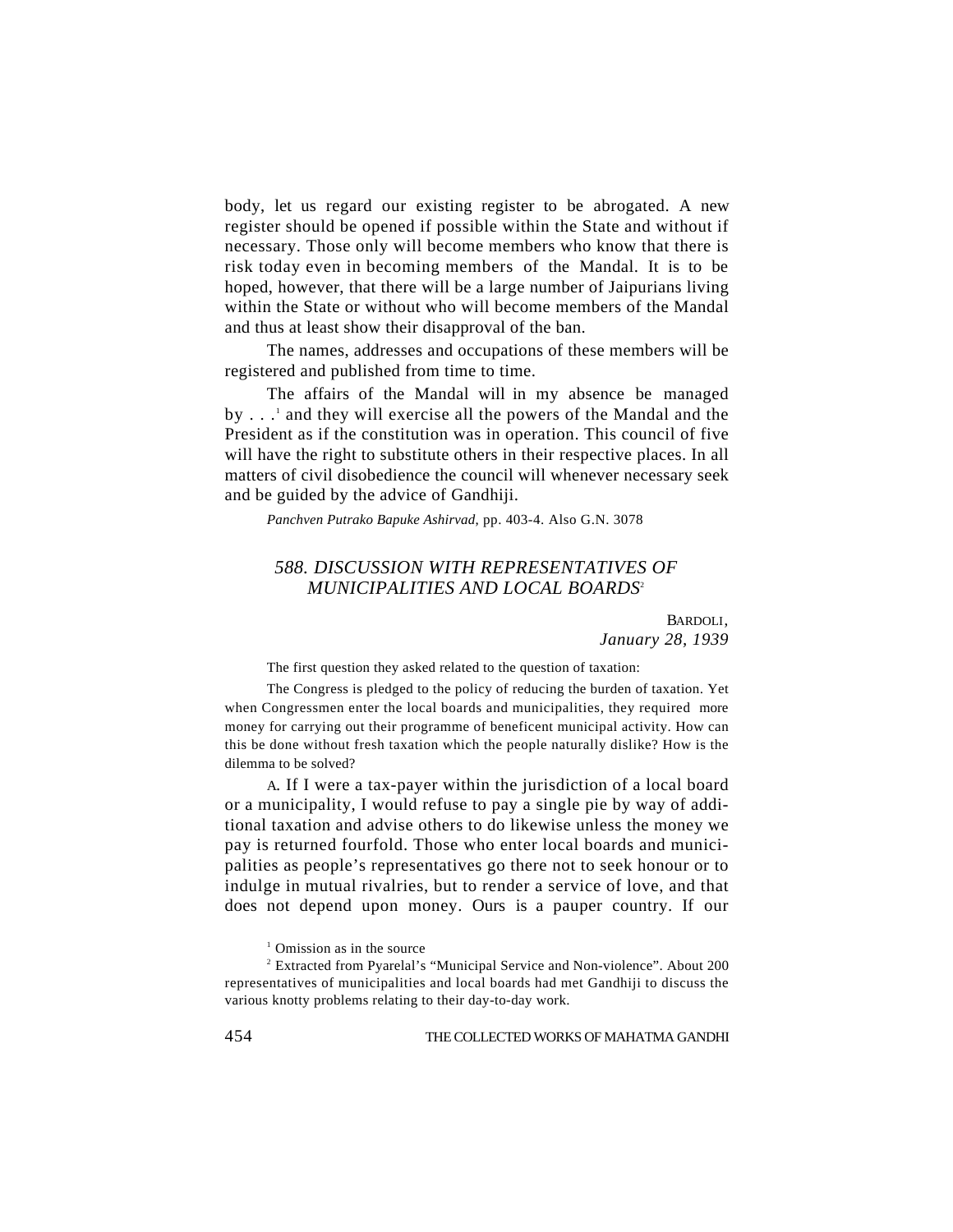municipal councillors are imbued with a real spirit of service, they will convert themselves into unpaid sweepers, Bhangis and road-makers, and take pride in doing so. They will invite their fellow-councillors, who may not have come on the Congress ticket, to join them, and if they have faith in themselves and their mission, their example will not fail to evoke response. This means that a municipal councillor has to be a whole-timer. He should have no axe of his own to grind. The next step would be to map out the entire adult population within the jurisdiction of the municipality or the local board. All should be asked to make their contribution to municipal activity. A regular register should be maintained. Those who are too poor to make any money contribution but are able-bodied and physically fit, can be asked to give their free labour. Real India consists not of a few big cities and our Presidency towns, but of seven lakhs of villages. It is there that the real problems of India have to be faced and solved. We require better roads, better sanitation, better drinking water supply for our villages.

We shall never be able to get through even a fraction of this stupendous work if we proceed on a money basis. But India has an inexhaustible reserve of manpower. If we can mobilize that, we can transform the entire look of the country in an incredibly short time.

And the charkha is a means *par excellence* for effecting this mobilization of our labour resources. It is a natural symbol of non-violence too, which is the soul of all voluntary life-giving corporate activity. The popularization of the charkha thus has a definite place in any scheme of municipal work, whether it relates to the liquidation of rural unemployment and the consequent penury and appalling conditions of existence under which vast sections of our rural population live, or whether it refers to the amelioration of slum life that is the shame of our big cities.

But this presupposes a living faith in the charkha, a faith that should lead to an intelligent study and mastering of the science of spinning and its allied processes. As it is, we today love to kill our time by going to cinemas and picture houses or even in idle talk. Pursuits of making money without work interest us, but not the charkha. Yet it is my faith that we shall advance towards our goal of non-violence to the extent we succeed in universalizing the charkha.

By following the plan of work outlined above, we shall be able to return to the ratepayers whatever taxes they may have paid,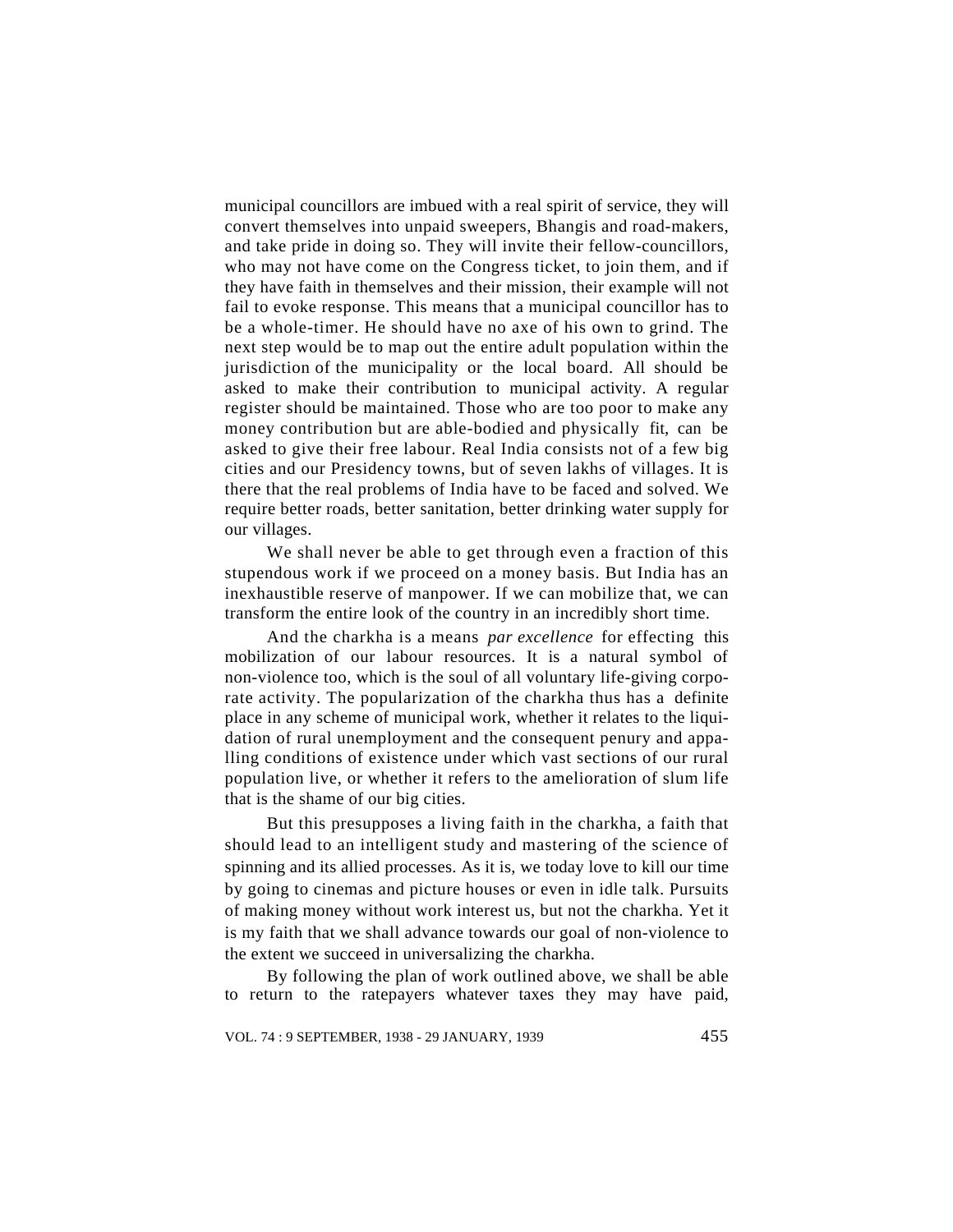multiplied manifold, in the form of vastly improved services and municipal amenities, and they will not grudge the levying of additional taxes, too, should that become necessary.

A member of the Jambusar Municipality asked: "In our municipality there are 17 members, out of whom eight have been returned on the Congress ticket, the remaining nine are non-Congress. They can always outvote us and thwart our plans. What should we do?"

G. That should present no problem. If they want to proceed in the orthodox style and fill up their time with speechifying and so on and so forth, you need not imitate them, or waste your time like them; you may just put in your appearance at these meetings, but need not waste your time by taking part in idle controversy. Instead, you should occupy all your time with useful service of the ratepayers, by yourself wielding the bucket and the broom, by working with the spade and the basket, by nursing and rendering medical aid to the sick and ailing, and by teaching the ratepayers who are illiterate, and their children, to read and write. As a result, two things may happen. Either your opponents will be infected by your example and will align themselves with you and there will be an end to all controversy. Or the ratepayers will learn to know the sheep from the goats, and at the next election all the seventeen seats will be filled by Congressmen. That is the non-violent way of liquidating opposition. It eliminates all conflict and clash and makes our way clear irrespective of what the other party may or may not do.

Q. Since in many places in Gujarat the National Week is being observed by inviting the people to take part in rural uplift or municipal service work, would it not be desirable to alter the dates of the celebration so that the week should fall within the bright phase of the moon? This will enable mass operations to continue even after nightfall and economize lighting.

A. A multitude of calendars are at present in vogue in different parts of the country. But for a national celebration it is desirable to follow a calendar which is universal. If your civic zeal is not a vain show, beginning and ending with the National Week, you will have a series of municipal service weeks in addition to the National Week. The dates for these weeks in each place can be fixed according to the requirement of the activity suited to that particular place.

"Which form of taxation is better for municipal purposes, direct or indirect?" asked a city father from Surat.

G. Indirect taxation is found to be more popular with the ratepayers, because its incidence is not directly felt. But the direct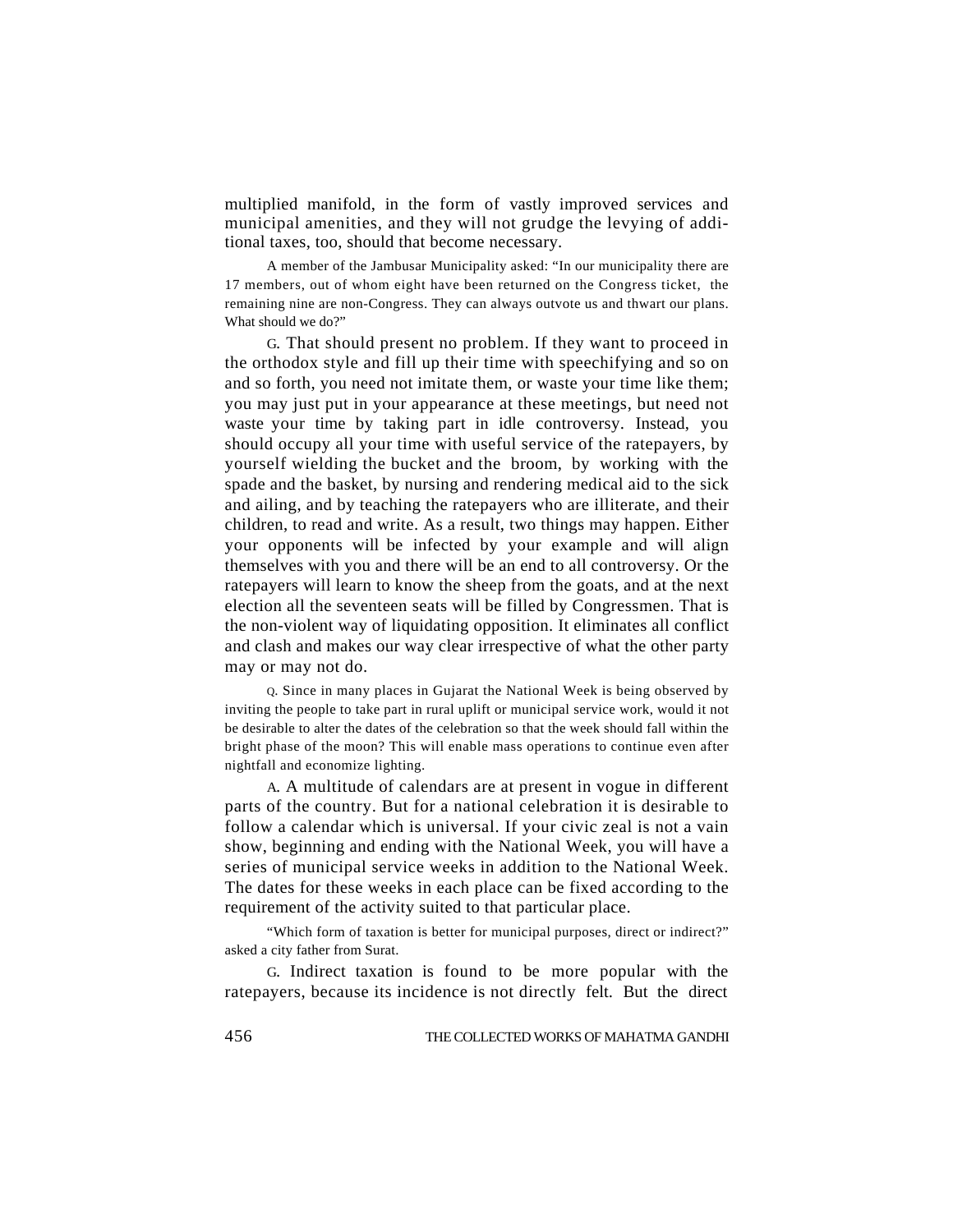taxation has more educative value and will be found more handy when the object is to make the ratepayers municipal-minded.

A friend from Kheda District complained: "We would like to introduce the Wardha scheme of basic education in the primary schools run by local boards. The local bodies are willing, but the Inspectorate and the higher officials of the Education Department are still old-fashioned in their outlook. They have not developed faith in the Wardha principles. How shall we circumvent this handicap ?"

G. That does not surprise me. I should be surprised if the higher educational authorities developed faith in the Wardha scheme of education all at once. Faith will follow experience. In the mean time all I can say is that where there is a will there is a way. I do not think there is any legal difficulty in the way of the Education Minister instructing his Director of Public Instruction to help, in every possible way, those who might wish to give effect to the Wardha scheme of education. The C. P. Ministry has not found any difficulty in making the Education Department to fall into line with them. But if a legal or technical difficulty is discovered, it can be removed in a legal way.

Q. In our schemes for adult education, should the aim be to promote the spread of literacy or to impart 'useful knowledge'? What about the education of women?

A. The primary need of those who are come of age and are following an avocation, is to know how to read and write. Mass illiteracy is India's sin and shame and must be liquidated. Of course, the literacy campaign must not begin and end with a knowledge of the alphabet. It must go hand in hand with the spread of useful knowledge. But municipal bodies should beware of trying to ride two horses at a time, or else they are sure to come a cropper.

As for illiteracy among the women, its cause is not mere laziness and inertia as in the case of men. A more potent cause is the status of inferiority with which an immemorial tradition has unjustly branded her. Man has converted her into a domestic drudge and an instrument of his pleasure, instead of regarding her as his helpmate and better half ! The result is a semi-paralysis of our society. Woman has rightly been called the mother of the race. We owe it to her and to ourselves to undo the great wrong that we have done her.

"You have expressed varying opinions on certain subjects at different times," asked a friend from Kapadwanj, Kheda Dist. "These are sometimes exploited by our opponents to oppose our current policies. What should we do under these circumstances?"

G. The contradiction in these cases is only in appearance and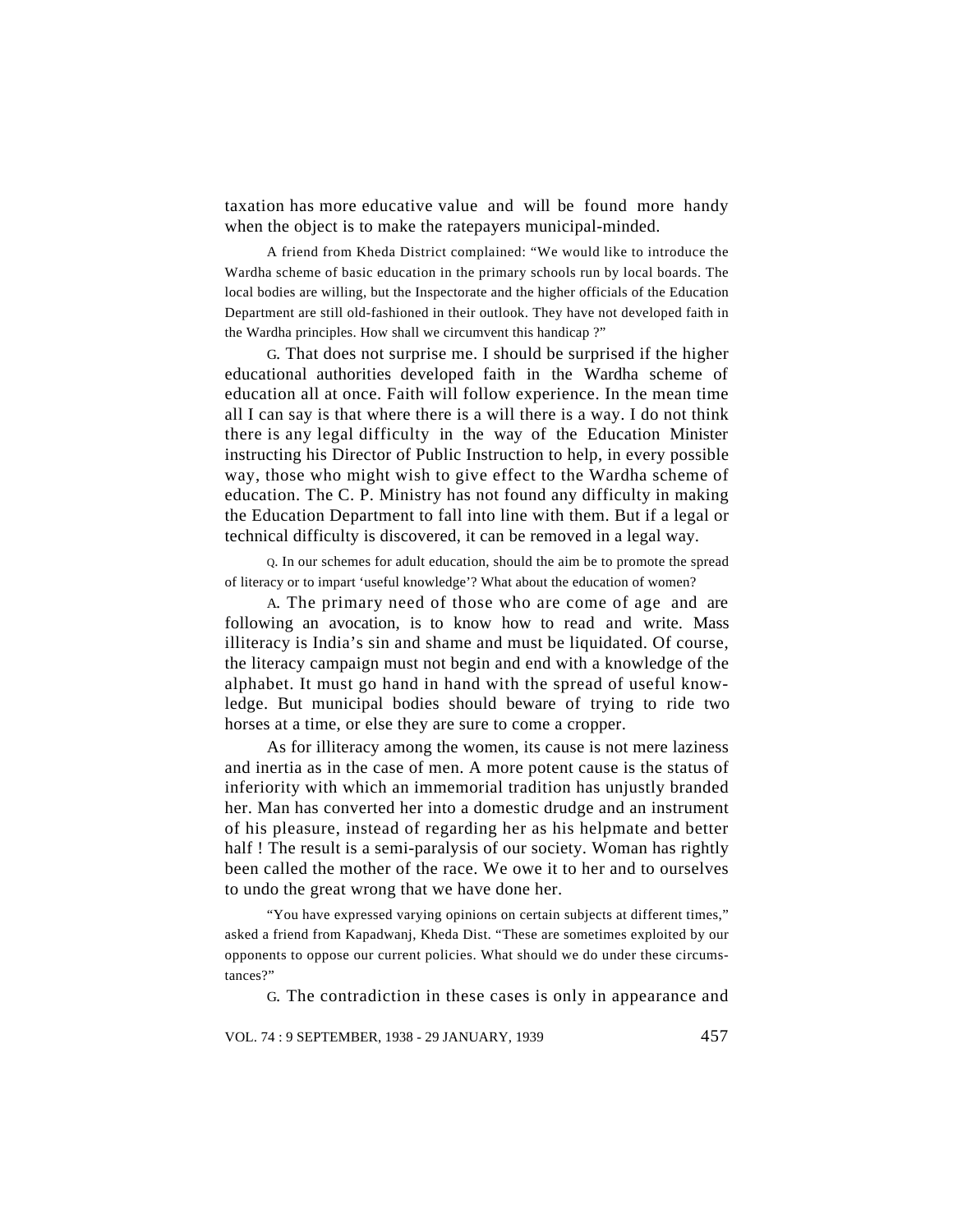easily capable of being reconciled. A safe rule to follow would be that the latest utterance, in order of time, should be given precedence over all the previous ones. But no utterance of mine, whether late or early, need bind you if it does not appeal to your heart and head. That would not mean that my standpoint was wrong. But it would be wrong to accept a standpoint which you cannot appreciate or assimilate.

Q. How to deal with people who commit nuisance by using any and every place for evacuations? They defend the practice on the ground that it is enjoined by their religion. Again, how to cope with the nuisance of flies, mosquitoes, rabid dogs and monkeys, etc.? Their extermination is objected to by some on the ground of ahimsa.

A. With regard to the first, there are two ways of dealing with the problem—the apparently violent, and the non-violent. You can enforce the penalty of law against those who may infringe the laws of sanitation. I have used the word 'apparent' advisedly. Religious freedom, like liberty, becomes licence when it is indulged in at the expense of the health and safety of others, or in contravention of the principles of decency or morality. If you want to claim unrestricted and absolute liberty for yourselves, you must choose to retire from society and take to solitude. I call the practice of making evacuations anywhere and everywhere, regardless of the health and convenience of others, a travesty of ahimsa. Where there is filth, whether physical or moral, there is no ahimsa.

The other way is to seek out the religious heads of the sects that indulge in these insanitary practices and to try to touch their heart and reason by patient argument.

As for the nuisance of flies, mosquitoes, street dogs and monkeys, etc., I in my individual capacity may choose to put up with it, but society as a whole cannot afford to do so if it at all wants to exist. These pests are a result of our misdeeds. If I feed the monkeys in a public place and thereby make life impossible for others, it is I who commit *himsa,* and society will have no choice but to exterminate the pest that my *himsa* has created. The criterion of ahimsa is the mental attitude behind an act, not the mechanical act by itself. A citizen who lets loose pests on others by indulging in a mistaken humanitarian sentiment is guilty of *himsa.*

Shrimati Mridulabehn Sarabhai, who is a keen social worker and founder of the Jyoti Sangh, an institution for the uplift and emancipation of women at Ahmedabad, put Gandhiji a few leading questions on the position of women in society: "The awakening of civil and political consciousness among Indian women has created a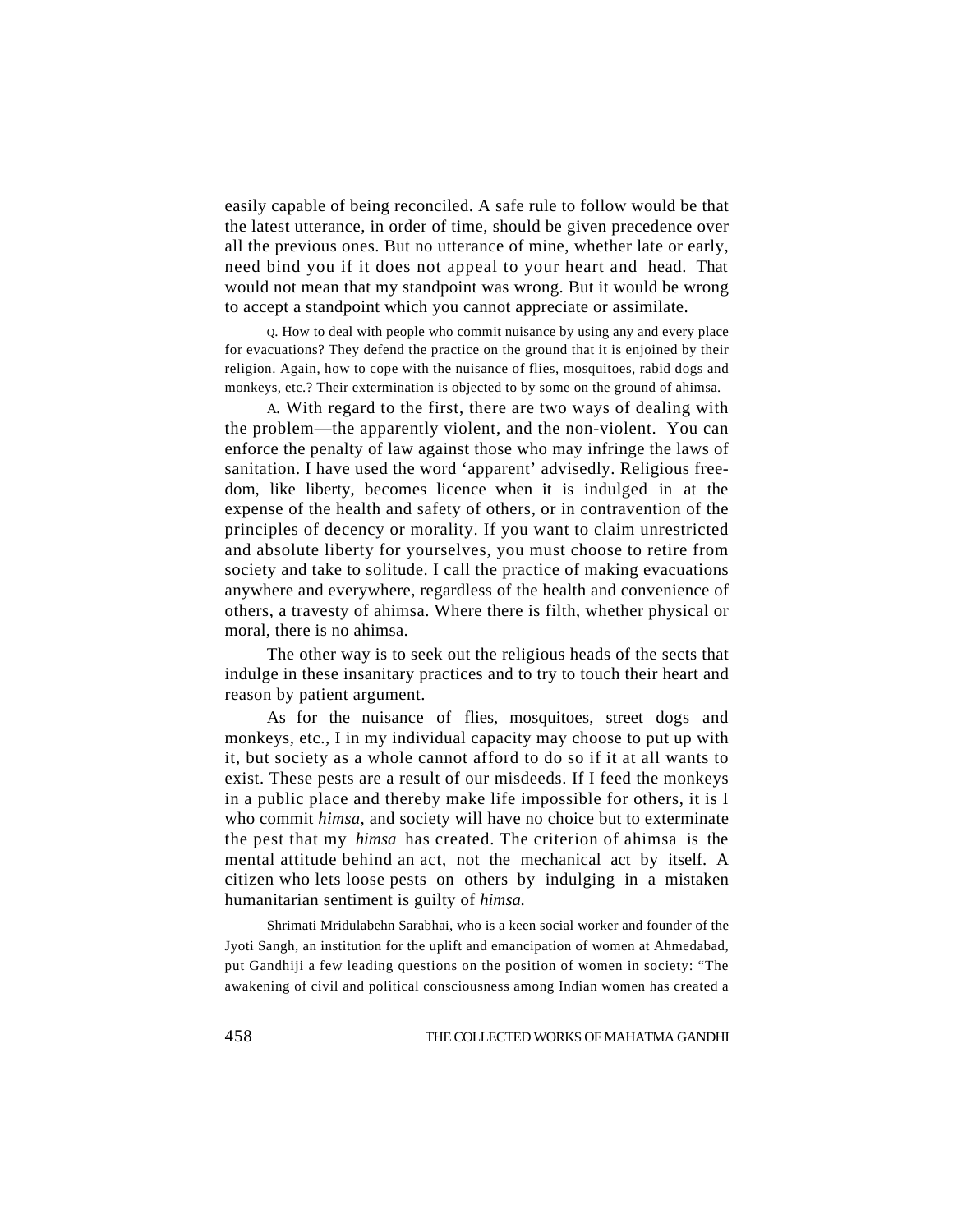conflict between their traditional domestic duties and their duty towards society. If a woman engages in public work, she may have to neglect her children or her household. How is the dilemma to be solved?"

Basing his reply on a celebrated text of the *Gita,* Gandhiji remarked that it was always wrong to run after the 'distant scene' to the neglect of the more immediate duties that might have accrued to one naturally. Neglect of present duty was the way to destruction. The question was whether it is a woman's duty to devote all her time to domestic work. More often than not a woman's time is taken up not by the performance of essential domestic duties but in catering for the egoistic pleasure of her lord and master and for her own vanities.

G. To me this domestic slavery of women is a symbol of our barbarism. In my opinion the slavery of the kitchen is a remnant of barbarism mainly. It is high time that our womankind was freed from this incubus. Domestic work ought not to take the whole of a woman's time.

MRIDULABEHN: At the elections your Congressmen expect all manner of help from us, but when we ask them to send out their wives and daughters to join us in public work, they bring forth all sorts of excuses and want to keep them close prisoners within the four domestic walls. What remedy do you suggest?

G. Send the names of all such antediluvian fossils to me for publication in *Harijan.*

SEGAON, February 7, 1939 *Harijan,* 18-2-1939

# *589. LETTER TO GENERAL SHINDE*

BARDOLI, *January 29, 1939*

DEAR GEN. SHINDE,

I am obliged to you for your letter of the 25th inst.

I want unity between Maharashtrians and Gujaratis. There is no reason whatsoever for a split.

If you have copies of Sardar Vallabhbhai's speeches at Bhadran and Ena,<sup>1</sup> I would like to see them. Sardar is not the man to foment dissensions between the two communities.

> *Yours sincerely*, M. K. GANDHI

From a copy: Pyarelal Papers. Courtesy: Pyarelal

<sup>1</sup> The addressee in his letter had charged Sardar Patel with fomenting dissensions between Gujaratis and Maharashtrians by his speeches at Bhadran and Ena and by his Press statements.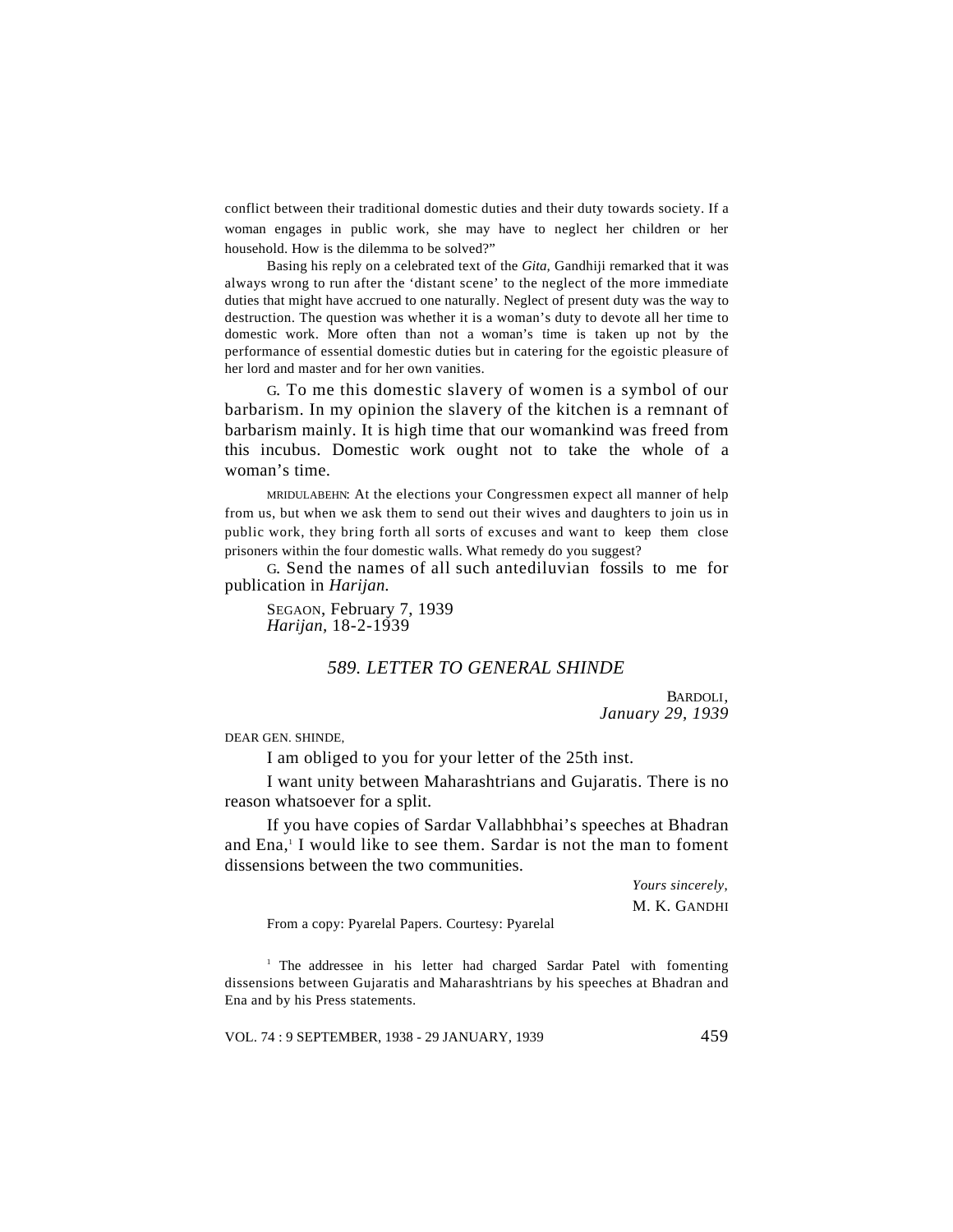# *590. LETTER TO MAHARAJA OF MYSORE*

BARDOLI, *January 29, 1939*

#### DEAR MAHARAJA SAHIB,

I had intended long since to thank you for the woollen shawl you were good enough to send me through Shri Rangaswami. I hope that the relations between the State and the people are happy and that the forthcoming reforms will inaugurate an era of peace and prosperity.

> *I am, Yours sincerely*, M. K. GANDHI

#### MAHARAJA OF MYSORE

From a copy: Pyarelal Papers. Courtesy: Pyarelal

# *591. LETTER TO AMTUSSALAAM*

*January 29, 1939*

DEAR DAUGHTER,

I have your two letters.

How can I order you? I have already said that you are free to do as you like as I do not know what is in your best interest. It would be absurd for me to express any opinion under such circumstances. So the best thing would be for you to do what you think proper. I shall be content with that. I write this neither in grief nor in anger, only with your good at heart.

I hope everyone there is well, including yourself.

*Blessings from* **BAPU** 

From a photostat of the Hindi: G.N. 413